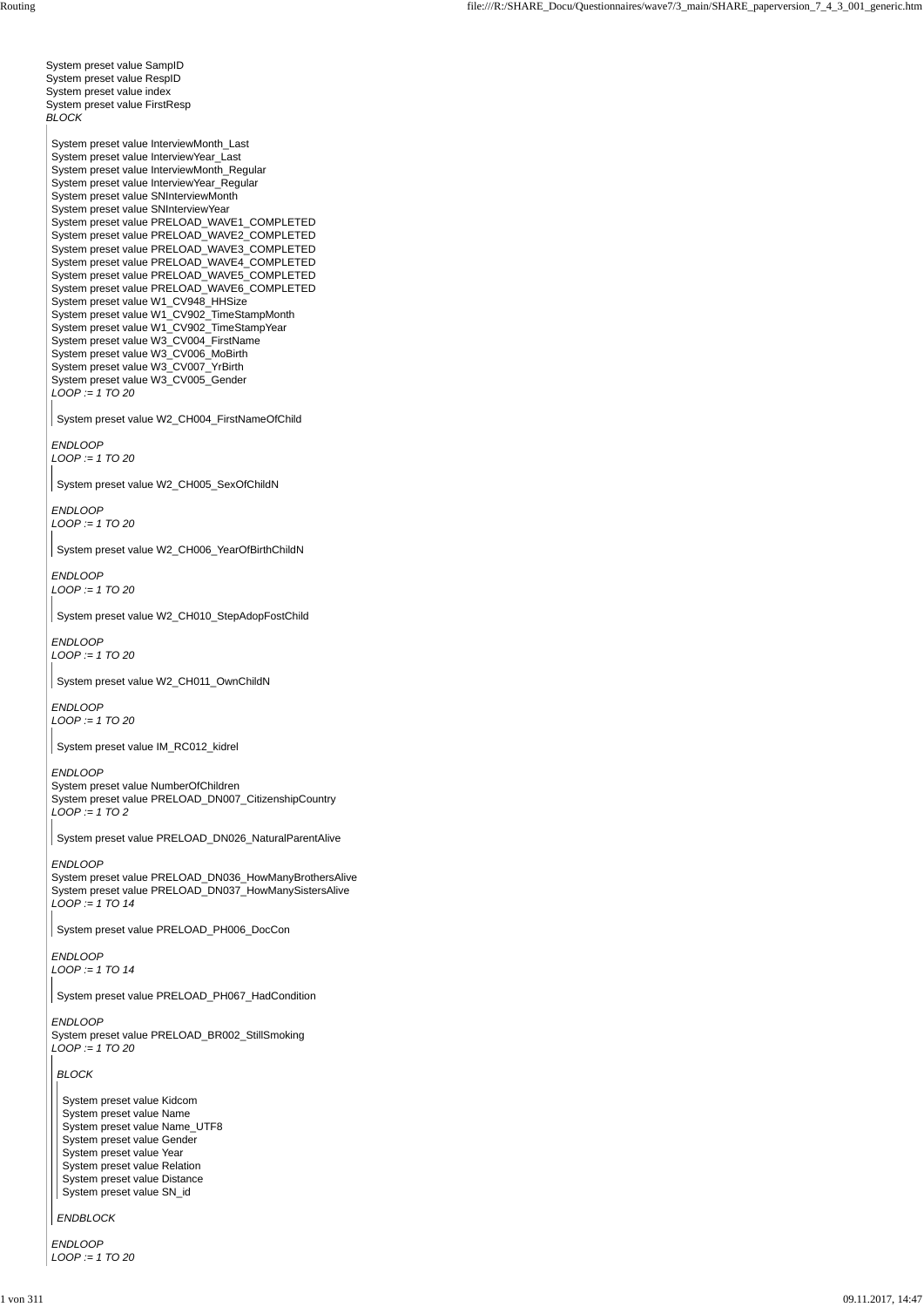#### *ENDBLOCK*

System preset value MN001\_Country System preset value MN004\_EuroCountry System preset value MN005\_ModeQues System preset value MN006\_NumFamR System preset value MN007\_NumFinR System preset value MN008\_NumHHR System preset value MN010\_TestMode System preset value MN011\_StartTime System preset value MN012\_StartDate System preset value MN013\_HHSize System preset value MN014\_NumberEligibles System preset value MN015\_Eligibles System preset value MN016\_MotherinHH System preset value MN017\_FatherinHH System preset value MN018\_MotherinLawinHH System preset value MN019\_FatherinLawinHH *IF MN011\_StartTime = EMPTY ENDIF IF MN020\_RandomEX023 = EMPTY ENDIF* System preset value MN021\_Version System preset value MN022\_SampleType System preset value MN023\_PersonsOver17 System preset value MN024\_NursingHome System preset value MN025\_RandomCF102 System preset value MN026\_FirstResp System preset value MN027\_CVResp System preset value MN028\_bio System preset value MN029\_linkage System preset value MN030\_socnet System preset value MN031\_michi System preset value MN032\_socex System preset value MN033\_language System preset value MN034\_hasmoved System preset value MN035\_Random\_PH004 System preset value MN036\_DropOff System preset value MN037\_Dateformat System preset value MN101\_Longitudinal System preset value MN102\_Version System preset value MN103\_History System preset value MN104\_Householdmoved *BLOCK*

#### *ENDBLOCK BLOCK*

*ENDBLOCK LOOP cnt:= 1 TO 20*

*ENDLOOP LOOP cnt:= 1 TO 20*

*ENDLOOP*

System preset value PreloadDefineNr System preset value RosterDefineNr System preset value PartnerChildrenDefineNr

#### *BLOCK*

## *ENDBLOCK*

System preset value Kidcom System preset value Name System preset value Name\_UTF8 System preset value Gender System preset value Year System preset value Relation System preset value Distance System preset value SN\_id

System preset value Name System preset value Name\_UTF8 System preset value Age System preset value Gender System preset value MaritalStatus System preset value Month System preset value Year System preset value RespId

System preset value Name System preset value Name\_UTF8 System preset value Age System preset value Gender System preset value MaritalStatus System preset value Month System preset value Year System preset value RespId

System preset value FLChild

System preset value PreloadChild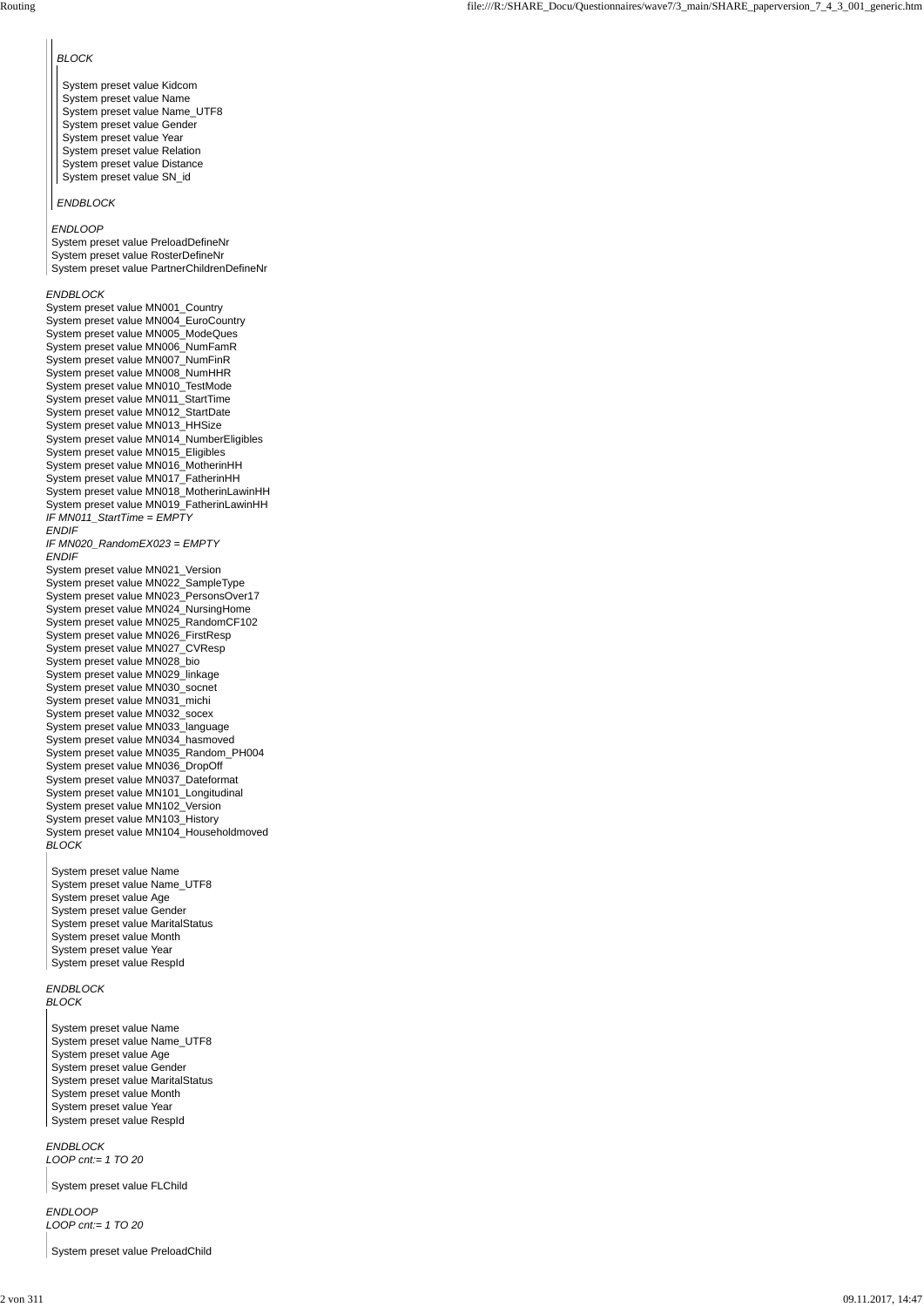## *ELSE*

# *ENDLOOP*TxT\_Defaults1 TxT\_Errors TxT\_DefaultsExtended TxT\_ErrorsExtended TxT\_Movies Txt\_FL200\_5000 Txt\_FLInitCountry Txt\_MonthYear Txt\_FLDayMonthYear System preset value STILL\_WORKING *IF GripstrengthDone <> 1 ENDIF IF (MN010\_TestMode = a1) AND (MN001\_Country = a1) IF MN103\_History = 1* **Test** *This is an interview IN testmode: MN001\_Country = {MN001\_Country} MN103\_History = {MN103\_History} MN101\_Longitudinal = {MN101\_Longitudinal} MN006\_NumFamR = {MN006\_NumFamR} MN007\_NumFinR = {MN007\_NumFinR} MN008\_NumHHR = {MN008\_NumHHR} MN029\_linkage = {MN029\_linkage} MN030\_socnet = {MN030\_socnet} MN031\_michi = {MN031\_michi} MN032\_socex = {MN032\_socex} MN034\_hasmoved = {MN034\_hasmoved} MN104\_Householdmoved = {MN104\_Householdmoved}* 1. Continue **Test\_History** *Which History sections do you want to test? TO BE FILLED IN ONLY FOR TESTING* 1. All 2. DN 5. PH 6. CF 8. HC 9. EP 11. GS 14. HO 16. CO 18. AC 19. EX 20. IV 21. RC 22. RP 23. RA 24. CC 25. RE 26. FS 27. HS 28. GL 29. RH

*IF MN103\_History = 0*

**Test\_Regular** *Which Regular sections do you want to test?*

| TO BE FILLED IN ONLY FOR TESTING |
|----------------------------------|
| 1. All                           |
| 2. DN                            |
| 4. CH                            |
| 5. PH                            |
| 6. CF                            |
| 7. MH                            |
| 8. HC                            |
| 9. EP                            |
| 10. IT                           |
| 11. GS                           |
| 12. SP                           |
| 13. FT                           |
| 14. HO                           |
| <b>15. HH</b>                    |
| 16. CO                           |
| 17. AS                           |
| 18. AC                           |
| 19. EX                           |
| 20. IV                           |
|                                  |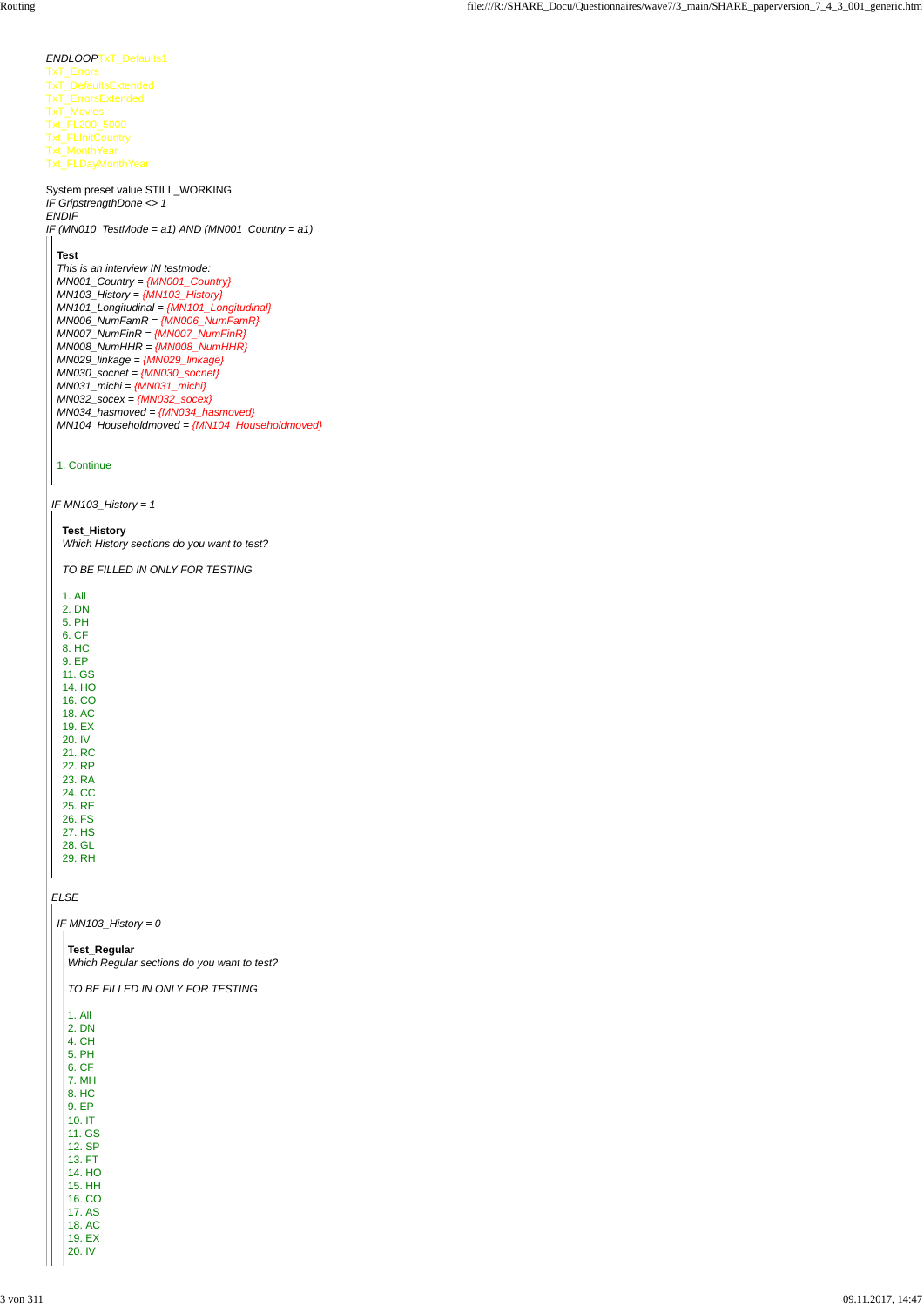*ELSE*

*ENDIF*

*BLOCK*

*ENDIF*

*ENDIF*

| 30. BR |  |
|--------|--|
| 31. PR |  |
|        |  |

```
IF MN103_History = 1
ELSE
```
*ENDIF*

*IF MN103\_History = 0 ENDIF*

Txt\_FL\_DN001

System preset value DN901\_TimeStampStart *IF DN901\_TimeStampStart = EMPTY AND DN001\_Intro <> EMPTY ENDIF*

*BLOCK*

**DN001\_Intro**

*Let me just repeat that this interview is confidential. Your answers will be used only for research purposes in different analyses. If we should come to any question you don't want to answer, just let me know and I will go on to the next question. Now I would like to begin by asking some questions about your background. INTRO DEMOGRAPHICS* 1. Continue

**DN756\_Proxy**

*IWER:*

*Please check. Who answers the questionnaire? CHECK IF PROXY* 1. Respondent only 2. Respondent and proxy 3. Proxy only

Txt\_Month Txt\_Year

Txt\_FL\_DN043

*IF DN043\_BirthConf = a1 ELSE*

**DN042\_Gender** *OBSERVATION*

*IWER: Note sex of respondent from observation (ask if unsure) MALE OR FEMALE* 1. Male 2. Female

**DN043\_BirthConf**

*Can I just confirm? You were born in [FLDefault[10]/FLDefault[11]/FLDefault[12]/FLDefault[13]/FLDefault[14]/FLDefault[15]/FLDefault[16]/FLDefault[17]/FLDefault[18] /FLDefault[19]/FLDefault[20]/FLDefault[21]] [STR (piYear)]? CONFIRM MONTH/YEAR BIRTH* 1. Yes 5. No

## *IF DN043\_BirthConf = a5* Txt\_FL\_DN002

**DN002\_MoBirth** *In which @bmonth@b and year were you born?*

*@bMONTH@b:*

*YEAR: MONTH OF BIRTH* 1. January 2. February 3. March 4. April 5. May 6. June 7. July 8. August

9. September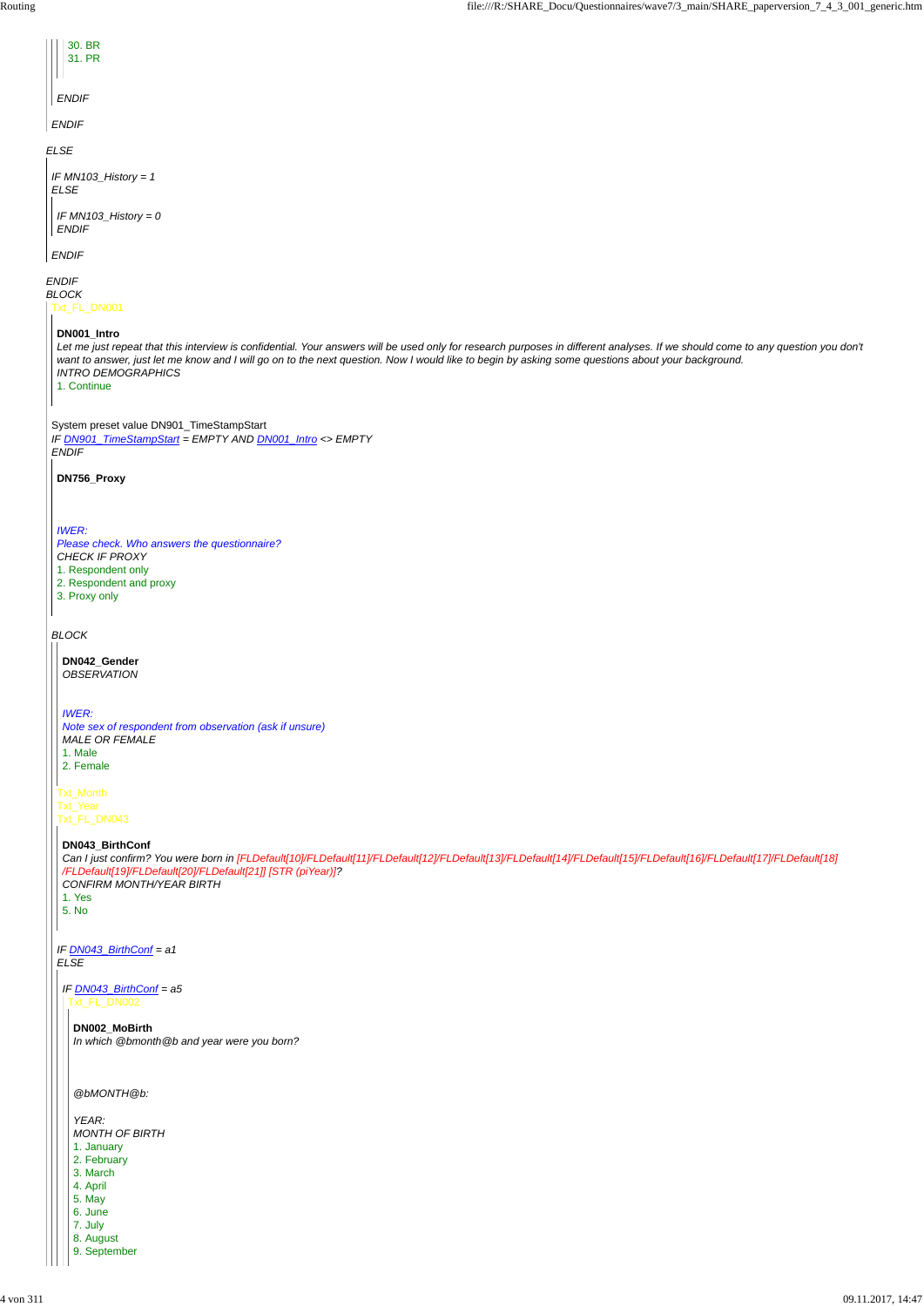*ELSE ENDIF*

Txt\_FL\_DN003

*IF DN003\_YearBirth <> NONRESPONSE AND DN002\_MoBirth <> NONRESPONSE ENDIF*

10. October 11. November

*ENDIF IF MN101\_Longitudinal = 0* Txt\_FL\_DN004

12. December

**DN003\_YearBirth** *In which month and @byear@b were you born?*

## *MONTH: {DN002\_MoBirth}*

*@bYEAR@b: YEAR OF BIRTH* 1900..2017

*IF DN004\_CountryOfBirth = a5*

*ENDIF*Txt\_FL\_DN007

*IF DN007\_Citizenship = a1*

*ELSE*

*ENDIF IF MN103\_History = 0*

## **DN004\_CountryOfBirth**

*Were you born in the United Kingdom? COUNTRY OF BIRTH* 1. Yes 5. No

Txt\_FL\_DN005

Txt\_FL\_DN006

## **DN005\_OtherCountry**

*WHEN CITIZEN* 1900..2017

**DN008\_OtherCitizenship** *What is your citizenship? OTHER CITIZENSHIP* **STRING** 

*In which country were you born? Please name the country that your birthplace belonged to at the time of your birth. OTHER COUNTRY OF BIRTH* STRING

## **DN006\_YearToCountry**

*In which year did you come to live in the United Kingdom? YEAR CAME TO LIVE IN COUNTRY* 1875..2017

## **DN007\_Citizenship**

*Do you have British citizenship? CITIZENSHIP COUNTRY* 1. Yes 5. No

Txt\_FL\_DN503

*ENDIF*

*IF DN503\_NationalitySinceBirth = a5* Txt\_FL\_DN502

**DN503\_NationalitySinceBirth** *Were you born a citizen of Britain? NATIONALTIY SINCE BIRTH* 1. Yes

5. No

**DN502\_WhenBecomeCitizen**

*In what year did you become a citizen of Britain?*

*IF DN007\_Citizenship = a5* Txt\_FL\_DN008

*ENDIF*

*IF ((((MN001\_Country = a1) OR (MN001\_Country = a3)) OR (MN001\_Country = a8)) OR (MN001\_Country = a19)) OR (MN001\_Country = a22)*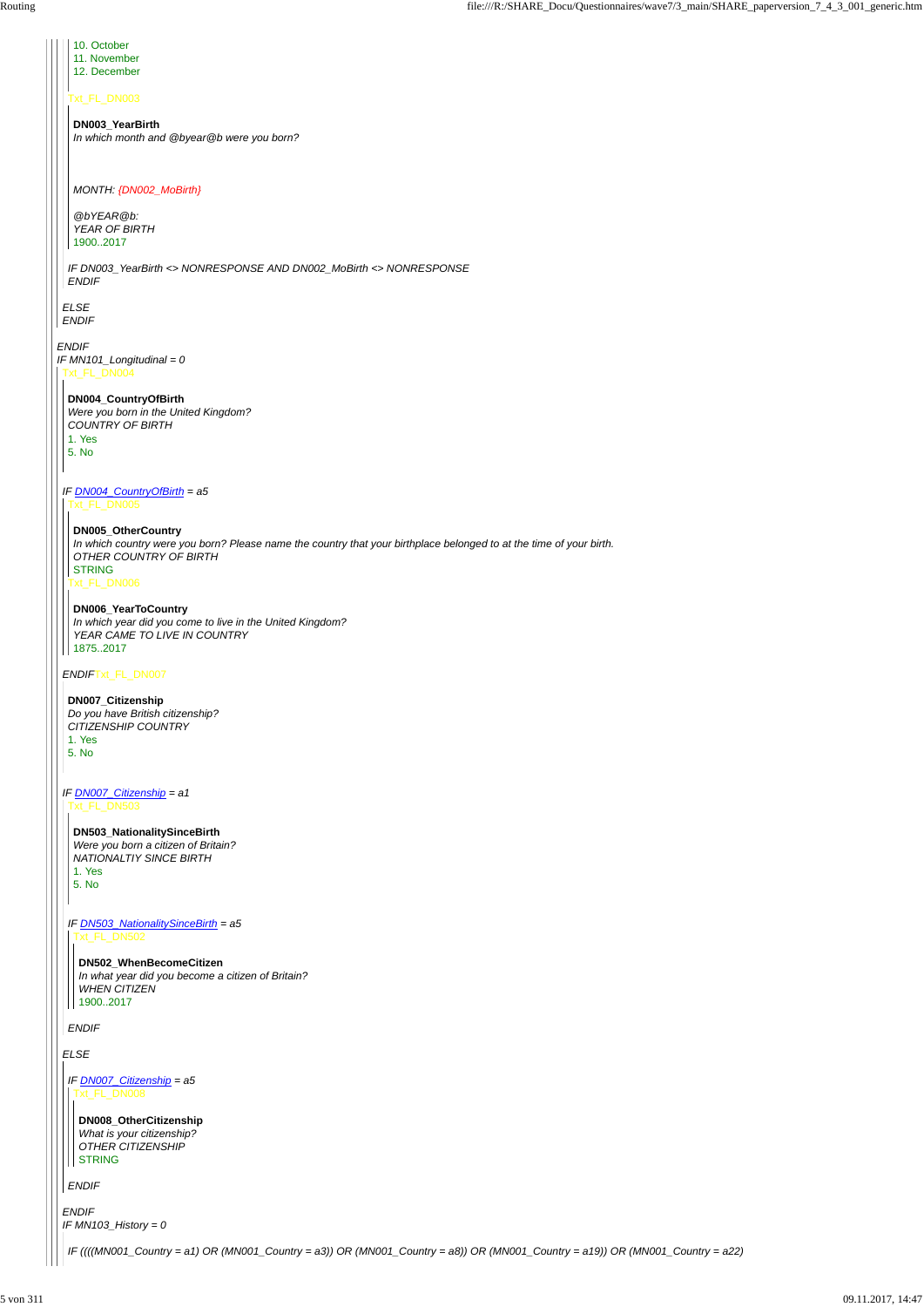*IF DN010\_HighestEdu = a97*

*ENDIF*Txt\_FL\_DN012

# *ENDIF IF MN101\_Longitudinal = 0 ENDIF ENDIF* **DN009\_WhereLived** *Where did you live on November 1st 1989, that is before the Berlin wall came down - Did you live in the GDR, in the FRG, or elsewhere? WHERE LIVED SINCE 1989* 1. GDR 2. FRG 3. Elsewhere Txt\_FL\_DN504 Txt\_FL\_DN505 Txt\_FL\_DN010 **DN504\_CountryOfBirthMother** *In which country was your mother born? COUNTRY BIRTH MOTHER* **STRING DN505\_CountryOfBirthFather** *In which country was your father born? COUNTRY BIRTH FATHER* **STRING DN010\_HighestEdu** *Please look at card 2. What is the highest school leaving certificate or school degree that you have obtained? IWER: If respondent mentions foreign degree/certificate, please ask if he/she can fit their degree into the given categories, if they cannot, please use the other option and type it in (next screen). HIGHEST EDUCATIONAL DEGREE OBTAINED* 1. No schooling/education at all 2. Some education, but less than [instead of put respective country specific degr.] 3. Country specific category 4. Country specific category 5. Country specific category 6. Country specific category 7. Country specific category 8. Country specific category 9. Country specific category 10. Country specific category 11. Country specific category 12. Country specific category 13. Country specific category 14. Country specific category 15. Country specific category 16. Country specific category 17. Country specific category 18. Country specific category 19. Country specific category 20. Country specific category 95. No degree yet/still in school 97. Other

# Txt\_FL\_DN011

**DN011\_OtherHighestEdu** *What other school leaving certificate or school degree have you obtained? OTHER HIGHEST EDUCATION* STRING

**DN012\_FurtherEdu**

*Please look at card 3.*

*Which degrees of higher education or vocational training do you have?*

*IWER: ^CodeAll*

*If respondent answers 'still in education/vocational training' please ask if he/she already holds one of the other degrees on the showcard. FURTHER EDUCATION*

1. No higher education/vocational training

2. Some education, but less than [instead of put respective country specific degr.]

3. Country specific category

4. Country specific category

5. Country specific category

6. Country specific category

7. Country specific category

8. Country specific category

9. Country specific category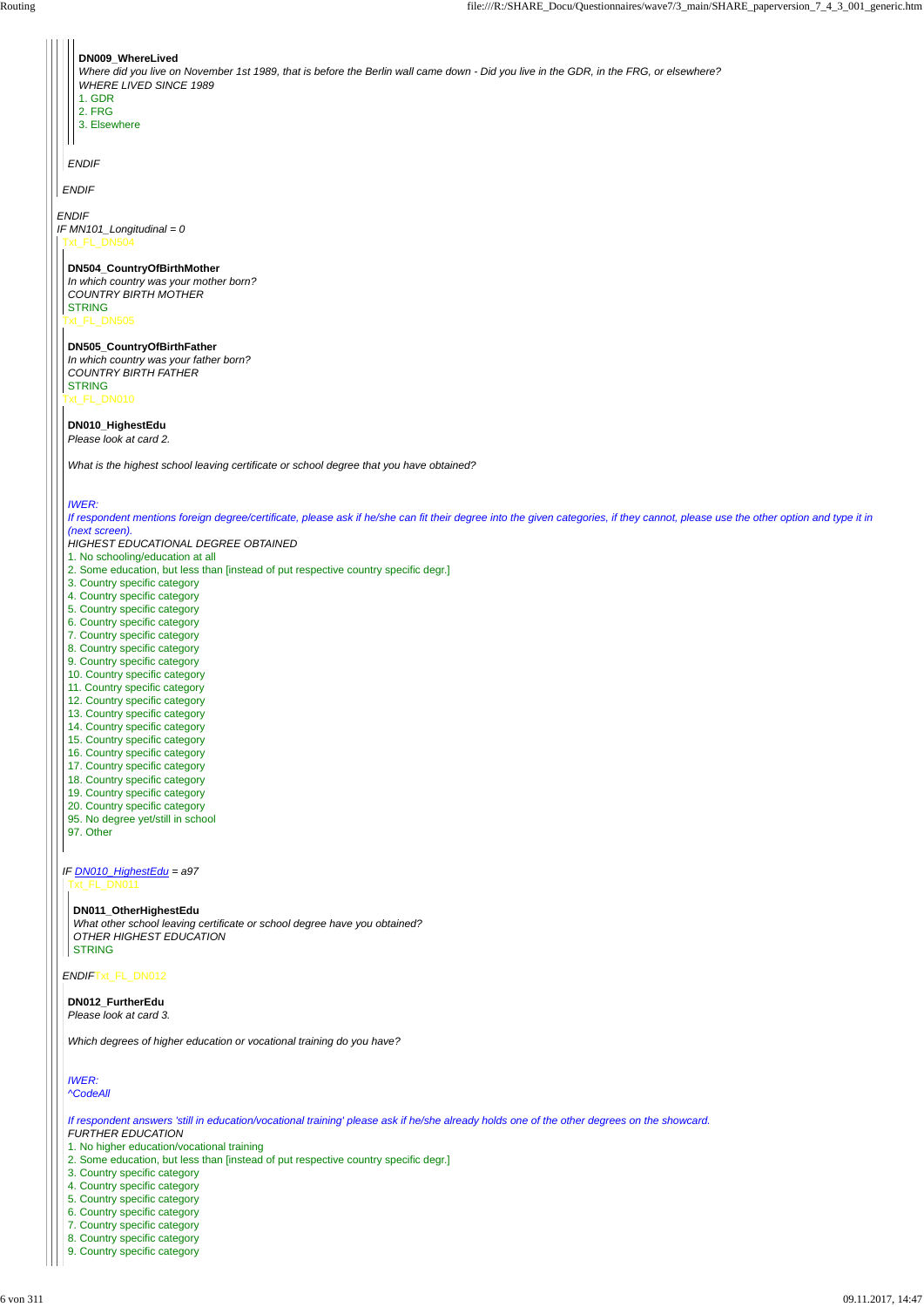#### *ELSE*

## *ENDIF*

- 10. Country specific category
- 11. Country specific category
- 12. Country specific category
- 13. Country specific category
- 14. Country specific category
- 15. Country specific category
- 16. Country specific category
- 17. Country specific category
- 18. Country specific category
- 19. Country specific category
- 20. Country specific category
- 95. Still in education/vocational training
- 97. Other
- *IF 97.00000000000001 IN DN012\_FurtherEdu*

#### *ENDIF*Txt\_FL\_DN041

#### Txt\_FL\_DN013

#### **DN013\_WhichOtherEdu**

*Which other degree of higher education or vocational training do you have? OTHER EDUCATION* STRING

#### **DN041\_YearsEdu**

*IF ((MN101\_Longitudinal = 1) AND (DN044\_MaritalStatus = a1)) OR (MN101\_Longitudinal = 0)* Txt\_FL\_DN014

*How many years have you been in full-time education?*

#### *IWER: Please enter 9000 if R never went to school.*

*Enter 9997 if still in school. full-time education*

*\* includes: receiving tuition, engaging in practical work or supervised study or taking examinations*

*\* excludes: full-time working, home schooling, distance learning, special on-the-job training, evening classes, part-time private vocational training, flexible or part-time higher education studies, etc YEARS EDUCATION* 0..9999

```
IF MN101_Longitudinal = 1
 Txt_FL_DN044
```
*ENDIF*

#### **DN044\_MaritalStatus**

*Since our last interview, has your marital status changed? MARITAL STATUS CHANGED* 1. Yes, marital status has changed 5. No, marital status has not changed

## **DN014\_MaritalStatus**

*Please look at card 4.*

*What is your marital status?*

## *IWER:*

*If marriage persists but partner does not live in household for any reason, such as being in a nursing home, hospital, prison etc., then code 3. MARITAL STATUS*

1. Married and living together with spouse

- 2. Registered partnership
- 3. Married, living separated from spouse
- 

```
4. Never married
  5. Divorced
  6. Widowed
\mathbf{I}ENDIF
IF MN103_History = 0
 IF DN014_MaritalStatus = a1
  IF MN026_FirstResp = 1
   Txt_FL_DN015
    DN015_YearOfMarriage
    In which year did you get married?
    YEAR OF MARRIAGE
    1905..2017
   CHECK (CURRENTDATE.YEAR - DN015_YearOfMarriage) < (MN808_AgeRespondent - 12) L1 " [Year marriage should be at least 12 years after year of birth of
   respondent! If year is correct, please press "suppress" and enter a remark to explain] [{empty}]"
  ENDIF
```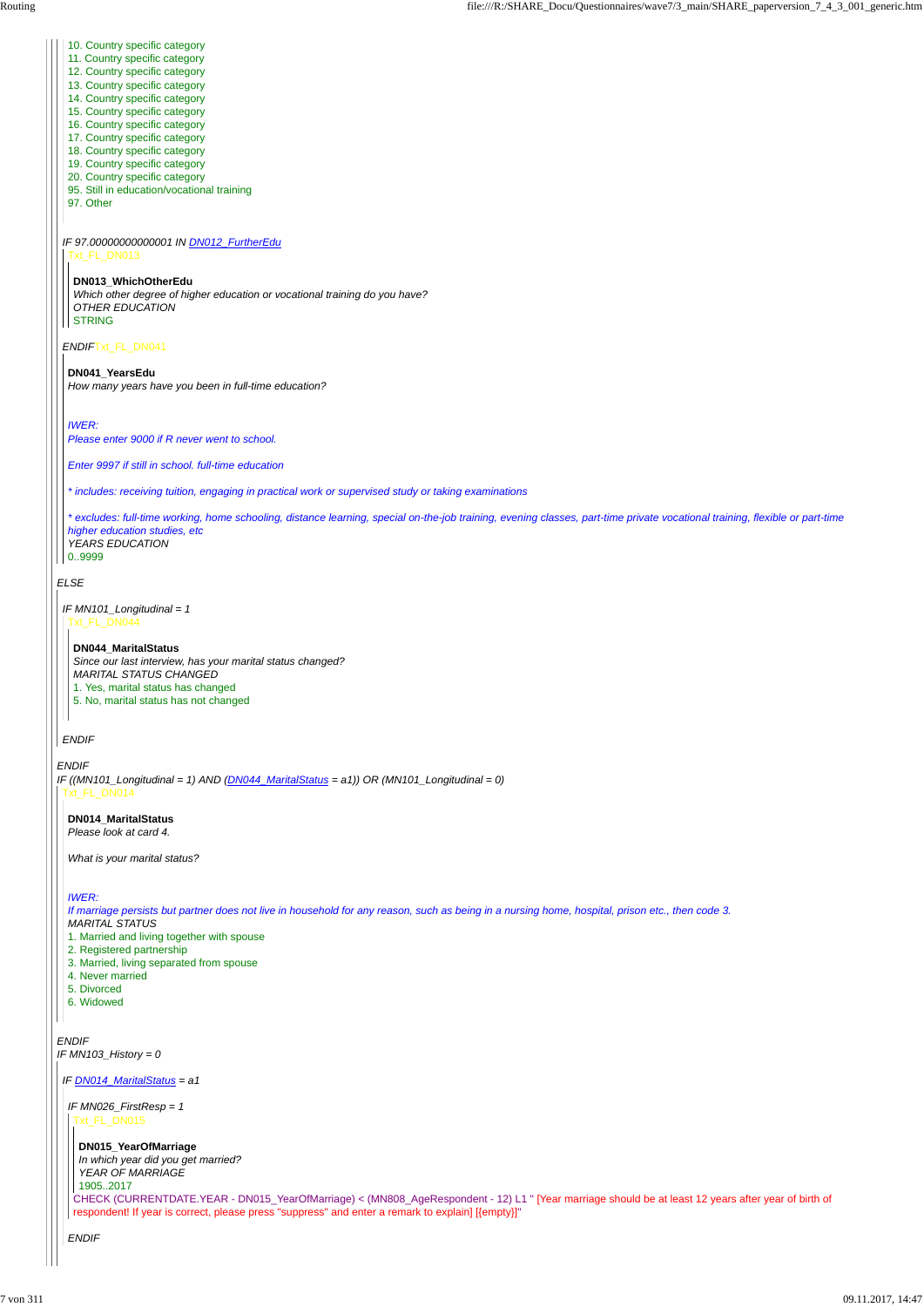## *ELSE*

#### *ENDIF*

*IF DN014\_MaritalStatus = a2* Txt\_FL\_DN016

*ELSE*

*ENDIF*

#### **DN016\_YearOfPartnership**

*In which year did you register your partnership? YEAR of REGISTERED PARTNERSHIP* 1905..2017

*IF DN014\_MaritalStatus = a3* Txt\_FL\_DN017

*ELSE*

*ENDIF*

#### **DN017\_YearOfMarriage**

*Enter year of death of partner SINCE WHEN WIDOWED* | | 1914..2017

*In which year did you get married? YEAR OF MARRIAGE* 1905..2017

*IF (MN101\_Longitudinal = 0) AND (((DN014\_MaritalStatus = a3) OR (DN014\_MaritalStatus = a5)) OR (DN014\_MaritalStatus = a6))* Txt\_FL\_DN020

*IF DN014\_MaritalStatus = a5* Txt\_FL\_DN018

*ELSE*

*ENDIF*

#### **DN018\_DivorcedSinceWhen**

*In which year did you get divorced?*

#### *IWER:*

*If more than one divorce enter year of last divorce SINCE WHEN DIVORCED* 1905..2017

*IF DN014\_MaritalStatus = a6* Txt\_FL\_DN019

*ENDIF*

#### **DN019\_WidowedSinceWhen**

*In which year did you become a [@ widow/@ widower]?*

*IWER:*

#### **DN020\_AgePart**

*In which year was [@ your/@ your/@ your/@ your/@ your/@ your] [@ ex-/@ ex-/@ late/@ late] [@ husband/@ wife/@ husband/@ wife/@ husband/@ wife] born?*

Txt\_FL\_DN021 *Record birthyear of most recent spouse AGE OF PARTNER* 1895..1999

## *IWER:*

**DN021\_HighestEduPart** *Please look at card 2.*

*What is the highest school certificate or degree that [@ your/@ your/@ your/@ your/@ your/@ your] [@ ex-/@ vex-/@ late/@ late] [@ husband/@ wife/@ husband/@ wife/@ husband/@ wife] has obtained?*

#### *IWER:*

*If respondent mentions foreign degree/certificate, please ask if he/she can fit their degree into the given categories, if they cannot, please use the other option and type it*

*in (next screen).*

*HIGHEST EDUCATIONAL DEGREE OF PARTNER*

- 1. No schooling/education at all
- 2. Some education, but less than [instead of put respective country specific degr.]
- 3. Country specific category
- 4. Country specific category
- 5. Country specific category
- 6. Country specific category
- 7. Country specific category
- 8. Country specific category
- 9. Country specific category
- 10. Country specific category
- 11. Country specific category
- 12. Country specific category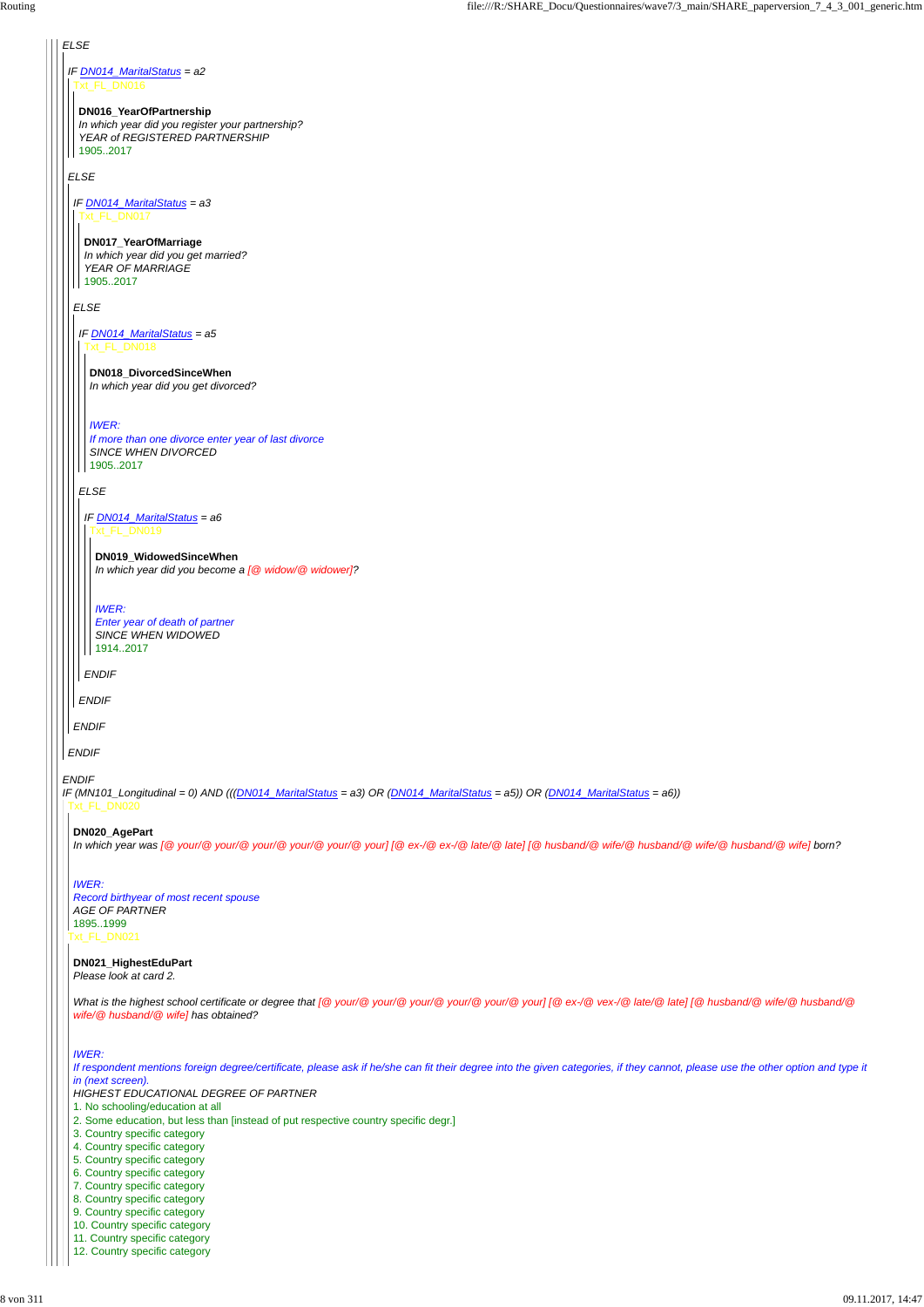*ENDBLOCK*

*ENDIF IF MN005\_ModeQues = a1*

#### t\_FL\_DN040

*ENDIF*

*ENDIF*

*ENDIF*Txt\_FL\_DN023

*ENDIF*

*IF DN021\_HighestEduPart = a97* Txt\_FL\_DN022

- 13. Country specific category
- 14. Country specific category
- 15. Country specific category
- 16. Country specific category
- 17. Country specific category
- 18. Country specific category
- 19. Country specific category
- 20. Country specific category
- 95. No degree yet/still in school
- 97. Other

#### **DN022\_OtherHighestEduPart**

*Which other school certificate or degree has [@ your/@ your/@ your/@ your/@ your/@ your] [@ ex-/@ ex-/@ late/@ late] [@ husband/@ wife/@ husband/@ wife/@ husband/@ wife] obtained? OTHER HIGHEST EDUCATIONAL DEGREE PARTNER OBTAINED* STRING

## **DN023\_FurtherEduPart**

*Please look at card 3.*

*Which degrees of higher education or vocational training does [@ your/@ your/@ your/@ your/@ your/@ your] [@ ex-/@ ex-/@ late/@ late] [@ husband/@ wife/@ husband/@ wife/@ husband/@ wife] have?*

*Which other higher education or vocational training does [@ your/@ your/@ your/@ your/@ your/@ your] [@ ex-/@ ex-/@ late/@ late] [@ husband/@ wife/@ husband/@ wife/@ husband/@ wife] have? OTHER EDUCATION PARTNER* **STRING** 

*IF 97.00000000000001 IN DN023\_FurtherEduPart* Txt\_FL\_DN024

#### *IWER:*

#### *{CodeAll}*

*FURTHER EDUCATION OR VOCATIONAL TRAINING OBTAINED OF PARTNER*

- 1. No higher education/vocational training
- 2. Some education, but less than [instead of put respective country specific degr.]
- 3. Country specific category
- 4. Country specific category
- 5. Country specific category
- 6. Country specific category
- 7. Country specific category
- 8. Country specific category
- 9. Country specific category
- 10. Country specific category
- 11. Country specific category
- 12. Country specific category
- 13. Country specific category
- 14. Country specific category
- 15. Country specific category
- 16. Country specific category
- 17. Country specific category
- 18. Country specific category
- 19. Country specific category
- 20. Country specific category
- 95. Still in education/vocational training
- 97. Other

#### **DN024\_WhichOtherEduPart**

#### **DN040\_PartnerOutsideHH**

*Do you have a partner who lives outside this household? PARTNER OUTSIDE HOUSEHOLD* 1. Yes

5. No

**DN038\_IntCheck**

*IWER: CHECK: Who answered the questions in this section? INTERVIEWER CHECK DN* 1. Respondent only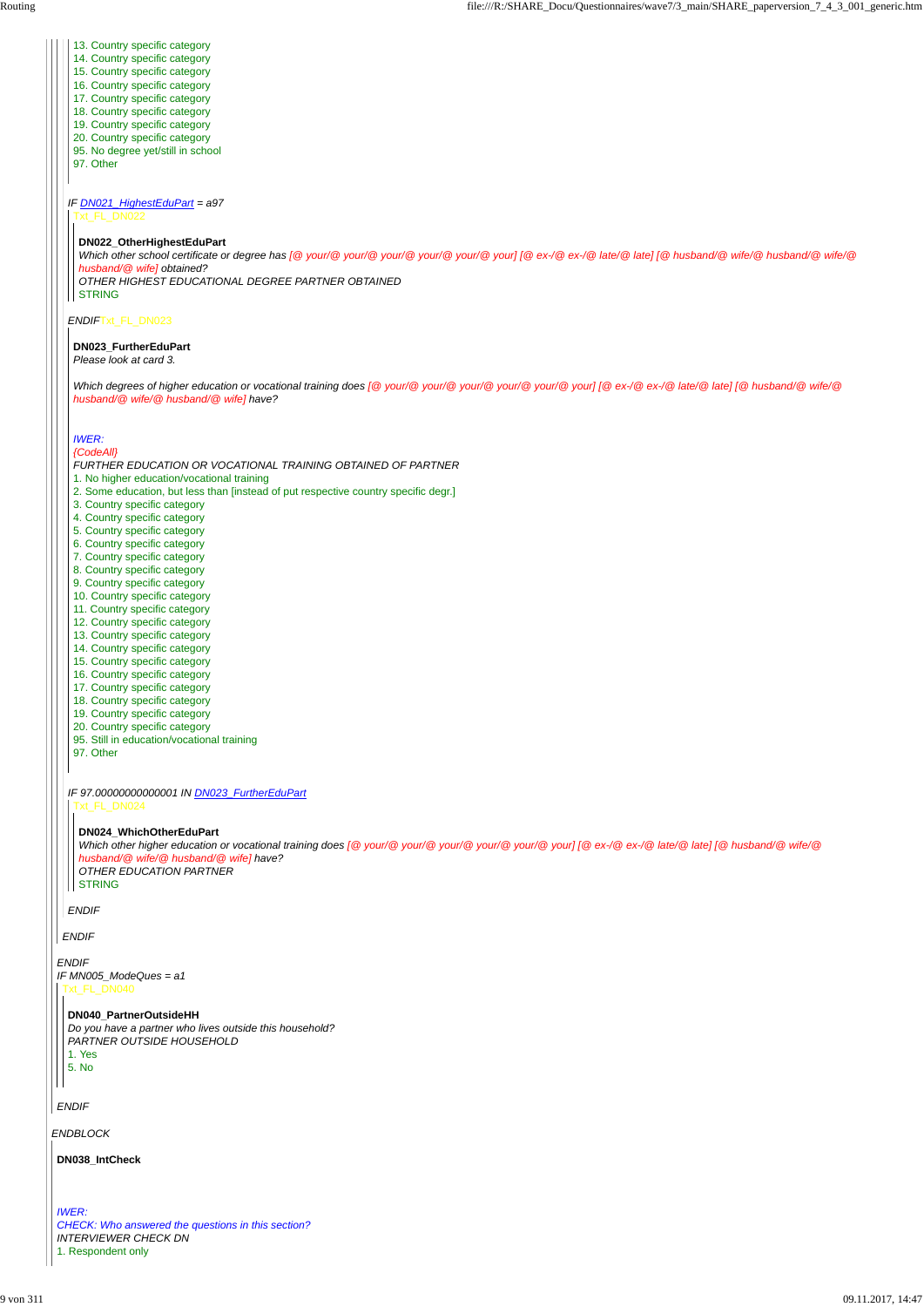*ENDBLOCK IF MN103\_History = 1 IF MN103\_History = 1 ENDIF* System preset value DN902\_TimeStampEnd *IF DN902\_TimeStampEnd = EMPTY AND DN038\_IntCheck <> EMPTY ENDIF* 2. Respondent and proxy 3. Proxy only *IF (DN038\_IntCheck = RESPONSE) AND Demographics.DN003\_YearBirth <> EMPTY ENDIF*Txt\_FL\_DN755 *LOOP eventID:= 1 TO 145 ENDLOOP* **ResetEvent DN755\_introcal** *Now I am going to ask you questions about things that have happened during your life. Some of your answers will appear on the calendar on the screen. This may help you remember when other events in your life happened. IWER: Show calendar to the respondent. INTRODUCTION OF THE CALENDAR* 1. Continue *IF (RC IN Test\_History) OR (ALL IN Test\_History) BLOCK* Txt\_FL\_RC001 System preset value RC901\_TimeStampStart *IF RC901\_TimeStampStart = EMPTY AND RC001\_strkid <> EMPTY ENDIF*Txt\_FL\_RC022 *IF RC022\_evextkids = a1* **RC001\_strkid** *First of all, I would like to ask about any children you may have had. Remembering their dates of birth may help you to remember other events. IWER: {Press} START OF RETROSPECTIVE CHILDREN SECTION* 1. Continue **RC022\_evextkids** *Have you [@ had another/@ ever had a] biological child - even one who only lived for a short time? EVER HAD OTHER NON\_MENTIONED CHILDREN* 1. Yes 5. No Txt\_FL\_RC023 **RC023\_nmextkids** *How many [@ more] biological children have you had, including any who have died since birth?*

*IWER:*

*Add if necessary: Please include children who have died or are living elsewhere.*

| NUMBER OF OTHER CHILDREN<br>020                                                                                                                                                                                                                                                        |
|----------------------------------------------------------------------------------------------------------------------------------------------------------------------------------------------------------------------------------------------------------------------------------------|
| IF $RC023$ _nmextkids > 0                                                                                                                                                                                                                                                              |
| $LOOP$ cnt:= 1 TO 20                                                                                                                                                                                                                                                                   |
| $IF$ cnt <= $RC023$ _nmextkids                                                                                                                                                                                                                                                         |
| <b>BLOCK</b><br>Txt FL RC024                                                                                                                                                                                                                                                           |
| RC024_kidyob<br>[@ Let us begin with the oldest child.] In which year was [@ this/@ your] [@ 1st/@ 2nd/@ 3rd/@ 4th/@ 6th/@ 6th/@ 7th/@ 8th/@ 9th/@ 10th/@ 11th/@ 12th/@<br>13th/@ 14th/@ 15th/@ 16th/@ 17th/@ 18th/@ 19th/@ 20th] child born?<br>YEAR OF BIRTH OTHER CHILD<br>19002017 |
| CHECK NOT ((RC024_kidyob = RESPONSE) AND ((MN002_Person[1].Year + 10) > RC024_kidyob)) L1 " [This year does not fit in with the given year of birth. Please<br>check both years.] [{empty}]"                                                                                           |
| RC025_kidname                                                                                                                                                                                                                                                                          |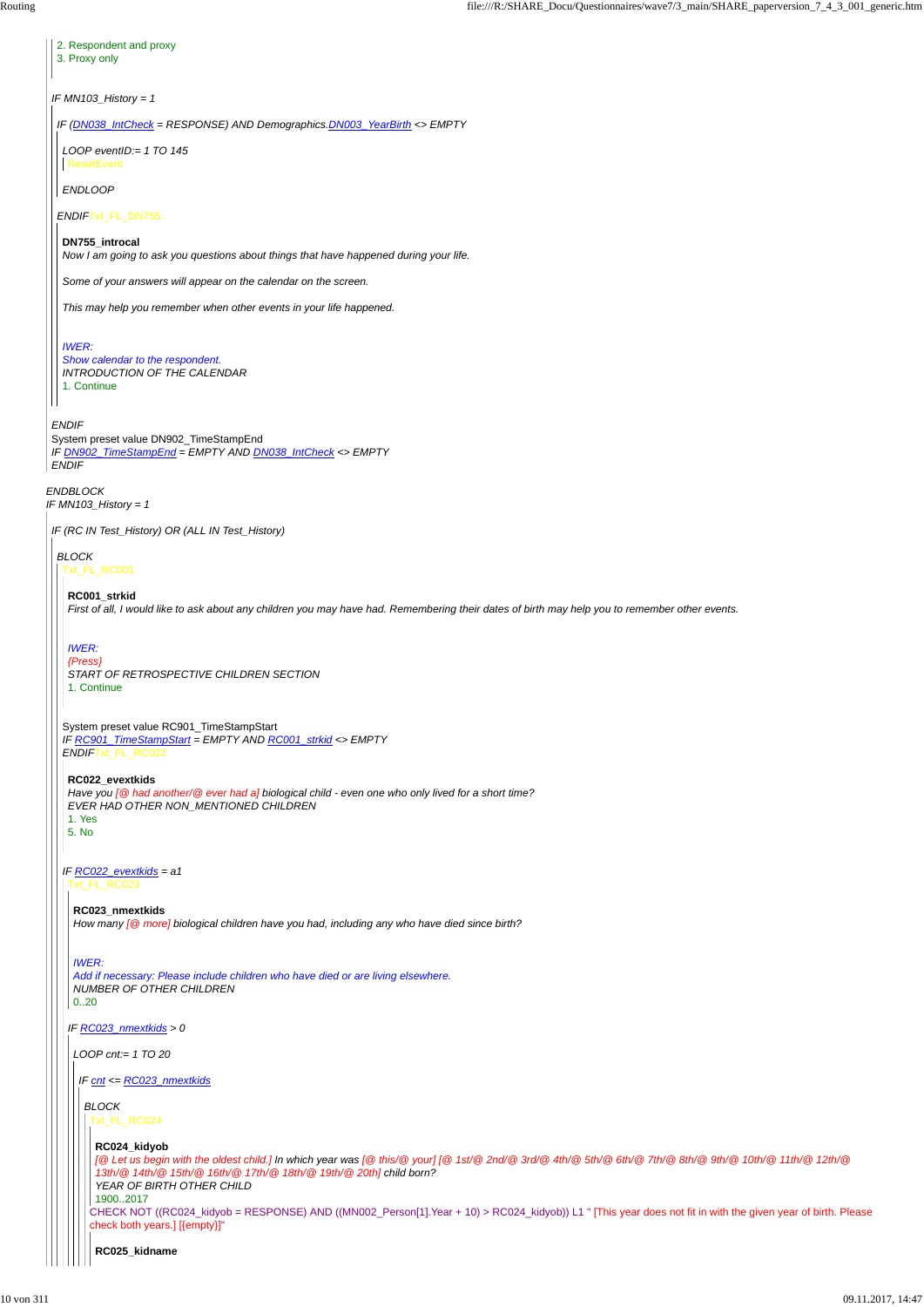Txt\_FL\_RC026 *IF RC026\_kidgender = RESPONSE ENDIF*Txt\_FL\_RC027 *IF RC027\_kidalive = a5 ENDIF IF MN002\_Person[1].Gender = a2 Please tell me this child's first name. FIRST NAME OTHER CHILD* STRING[124] **RC026\_kidgender** *IWER: Please ask or code: Is [@ {Child name}] male or female? GENDER OTHER CHILD* 1. Male 2. Female Txt\_Calendar\_BNewChild\_Start **RC027\_kidalive** *Is [@ {Child name}] still alive? OTHER CHILD STILL ALIVE* 1. Yes 5. No Txt\_FL\_RC028 CHECK NOT ((RC028\_kidyod = RESPONSE) AND ((MN002\_Person[1].Year + 10) > RC028\_kidyod)) L1 " [This year does not fit in with the given year of birth. Please check both years.] [{empty}]" *IF RC028\_kidyod = RESPONSE ENDIF* **RC028\_kidyod** *In which year did [@ {Child name}] die? YEAR OF DEATH OTHER CHILD* 1900..2017 **Txt\_Calendar\_BNewChild\_End** *IF piIndex > 1 ENDIF IF askRC029 = 1 IF New\_Children[piIndex - 1].RC029\_malv = a2 ENDIF IF (New\_Children[piIndex - 1].RC030\_malvdur = a5) OR (New\_Children[piIndex - 1].RC030\_malvdur = a6) ENDIF IF (New\_Children[piIndex - 1].RC030a\_malws > RC024\_kidyob">RC024\_kidyob) AND (RC024\_kidyob">RC024\_kidyob > New\_Children[piIndex - 1].RC024\_kidyob">RC024\_kidyob) ENDIF* Txt\_FL\_RC029 *IF RC029\_malv = a1* **RC029\_malv** *Did you temporarily or permanently stop working when [@ {Child name}] was born? LEFT JOB BECAUSE OF CHILD* 1. Yes, stopped working temporarily 2. Yes, never worked again 5. No, no interruption 9. Not applicable: Was not working at that time

#### **RC030\_malvdur**

*IF (RC030\_malvdur = a5) OR (RC030\_malvdur = a6)* Txt\_FL\_RC030a

*How long did you stop working for? HOW LONG WAS MATERNITY INTERRUPTION* 1. 1 month or less 2. More than 1 month but 3 months at most 3. More than 3 months but 6 months at most 4. More than 6 months but 1 year at most 5. More than 1 year but 3 years at most 6. More than 3 years, but worked at some point later

CHECK NOT ((RC030a\_malws = RESPONSE) AND ((MN002\_Person[1].Year + 10) > RC030a\_malws)) L1 " [This year does not fit in with the given year of birth.

## **RC030a\_malws** *When did you start working again? WHEN STARTED WORKING AGAIN*

1900..2017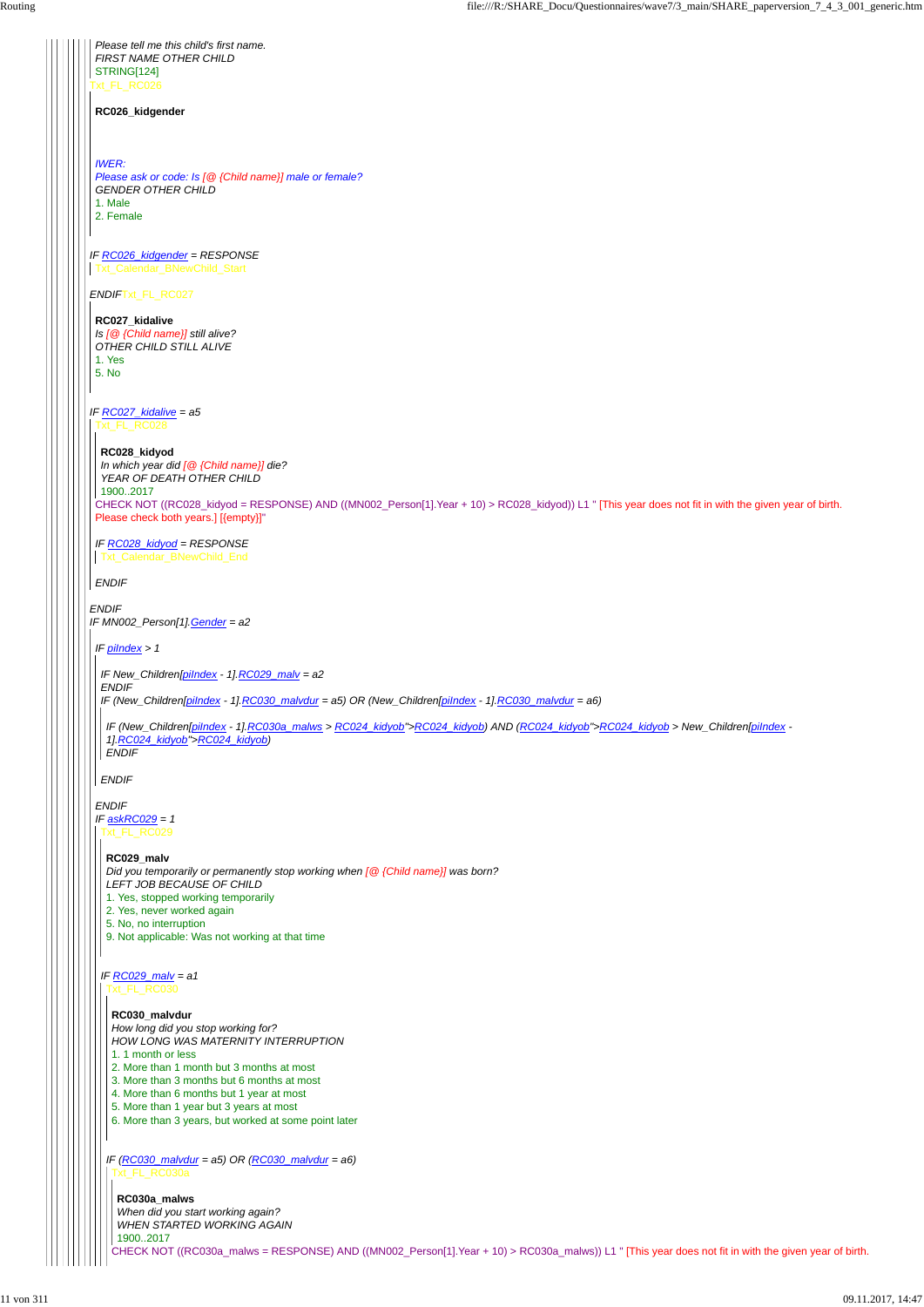| IF $RC033$ malvcur1 = a97<br>RC733_specify<br>^Specify<br><b>SPECIFY</b><br><b>STRING</b><br><b>ENDIF</b><br><b>ENDIF</b><br><b>ENDIF</b><br><b>ENDIF</b> |  |
|-----------------------------------------------------------------------------------------------------------------------------------------------------------|--|
|                                                                                                                                                           |  |
| ENDBLOCK                                                                                                                                                  |  |
| <b>ENDIF</b>                                                                                                                                              |  |
|                                                                                                                                                           |  |

| Please check both years.] [{empty}]"                                                                                                                                                                                                                                                                                                                                                                                          |  |
|-------------------------------------------------------------------------------------------------------------------------------------------------------------------------------------------------------------------------------------------------------------------------------------------------------------------------------------------------------------------------------------------------------------------------------|--|
| <b>ENDIF</b>                                                                                                                                                                                                                                                                                                                                                                                                                  |  |
|                                                                                                                                                                                                                                                                                                                                                                                                                               |  |
| <b>ENDIF</b>                                                                                                                                                                                                                                                                                                                                                                                                                  |  |
| ELSE                                                                                                                                                                                                                                                                                                                                                                                                                          |  |
| IF $a$ skRC029 = 2<br><b>ELSE</b>                                                                                                                                                                                                                                                                                                                                                                                             |  |
| IF $a$ skRC029 = 3<br><b>ENDIF</b>                                                                                                                                                                                                                                                                                                                                                                                            |  |
| <b>ENDIF</b>                                                                                                                                                                                                                                                                                                                                                                                                                  |  |
| ENDIFTxt_FL_RC031                                                                                                                                                                                                                                                                                                                                                                                                             |  |
| RC031_malvsoi<br>Please look at card 5. What sources of income did you have when [@ {Child name}] was born?                                                                                                                                                                                                                                                                                                                   |  |
| <b>IWER:</b><br>{CodeAll}<br>SOURCES OF INCOME MATERNITY LEAVE<br>1. Income from employment (including self-employment)<br>2. Financial support from Spouse or Partner<br>3. Maternity benefits from state, employer or other institutions<br>4. Child benefits from state or other institutions<br>5. Financial support from Family (not Spouse/Partner) and friends<br>6. Running down assets or bank accounts<br>97. Other |  |
| IF a97 IN RC031 malvsoi                                                                                                                                                                                                                                                                                                                                                                                                       |  |
| RC031a_malvsoi<br>Please specify.<br>OTHER SOURCE OF INCOME MATERNITY LEAVE<br><b>STRING</b>                                                                                                                                                                                                                                                                                                                                  |  |
| <b>ENDIF</b><br>IF a3 IN RC031_malvsoi<br>Txt_FL_RC032                                                                                                                                                                                                                                                                                                                                                                        |  |
| RC032_malvmon1<br>Can you tell me how much was your first net monthly maternity benefit when you had $[@$ {Child name}]?                                                                                                                                                                                                                                                                                                      |  |
| <b>IWER:</b><br>Enter amount. Enter currency at next question<br><b>MATERNITY BENEFIT AMOUNT</b><br>-99999999999999.99100000000000000.00                                                                                                                                                                                                                                                                                      |  |
| IF RC032_malvmon1 = RESPONSE<br>RC033_malvcur1                                                                                                                                                                                                                                                                                                                                                                                |  |
| <b>IWER:</b><br>Please ask or code: Which currency was this in?                                                                                                                                                                                                                                                                                                                                                               |  |

- *CURRENCY MATERNITY BENEFIT*
- 1. country-specific category
- 2. country-specific category
- 3. country-specific category
- 4. country-specific category
- 5. country-specific category
- 6. country-specific category
- 7. country-specific category
- 8. country-specific category
- 97. other currency, please specify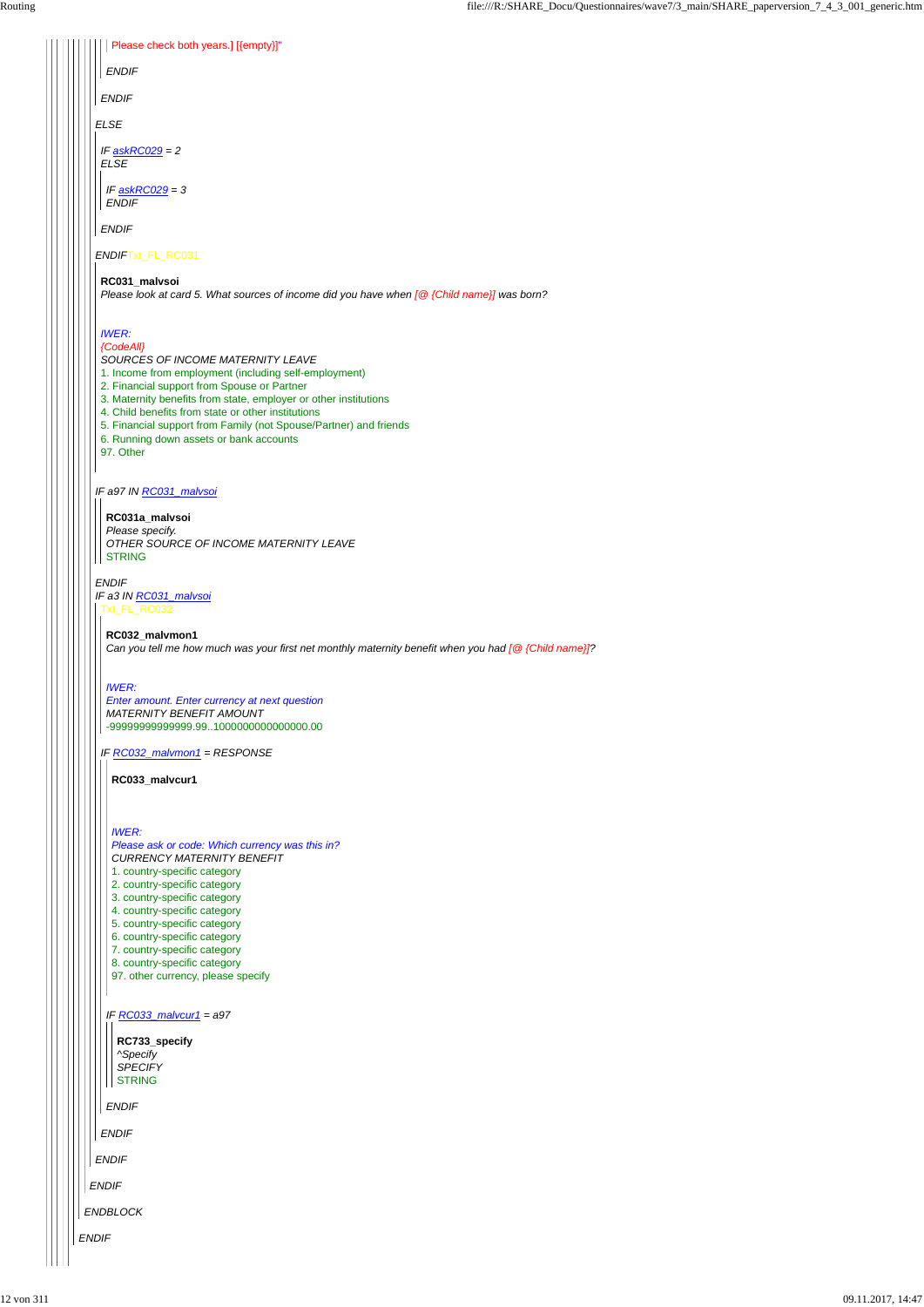*ENDLOOP LOOP cnt:= 1 TO 20 IF cnt <= RC023\_nmextkids IF New\_Children[cnt].RC027\_kidalive = a1 BLOCK* System preset value CH014\_ContactChildTxt\_FL\_CH014 **CH014\_ContactChild** *During the past twelve months, how often did you have contact with {CH004\_FirstNameOfChild}, either in person, by phone, mail, email or any other electronic means? CONTACT WITH CHILD* 1. Daily 2. Several times a week 3. About once a week 4. About every two weeks 5. About once a month 6. Less than once a month 7. Never System preset value CH007\_ChLWh *IF (piPreloadChildIndex = '0') OR piPreloadChildIndex = EMPTY* **CH007\_ChLWh** *Please look at card 6. Where does {CH004\_FirstNameOfChild} live? WHERE DOES CHILD N LIVE* 1. In the same household 2. In the same building 3. Less than 1 kilometre away 4. Between 1 and 5 kilometres away 5. Between 5 and 25 kilometres away 6. Between 25 and 100 kilometres away 7. Between 100 and 500 kilometres away 8. More than 500 kilometres away *ELSE IF MN104\_Householdmoved = 1* **CH007\_ChLWh** *Please look at card 6. Where does {CH004\_FirstNameOfChild} live? WHERE DOES CHILD N LIVE* 1. In the same household 2. In the same building 3. Less than 1 kilometre away 4. Between 1 and 5 kilometres away 5. Between 5 and 25 kilometres away 6. Between 25 and 100 kilometres away 7. Between 100 and 500 kilometres away 8. More than 500 kilometres away  $\mathbf{1}$ *ENDIF ENDIF* System preset value CoResidentChild *IF (CH007\_ChLWh = a1) AND (piYearOfBirthChild < (YEAR (SYSDATE) - 18)) ELSE ENDIF* System preset value ChildSex System preset value ChildName

*IF piPreloadChildIndex = '0'*

*IF piLimit <> 1*

# *IF piYearOfBirthChild < (YEAR (SYSDATE) - 16)*

## **CH012\_MaritalStatusChildN**

*Please look at card 4.*

|  | What is the marital status of {CH004_FirstNameOfChild}?<br><b>MARITAL STATUS OF CHILD</b> |
|--|-------------------------------------------------------------------------------------------|
|  | 1. Married and living together with spouse                                                |
|  | 2. Registered partnership                                                                 |
|  | 3. Married, living separated from spouse                                                  |
|  | 4. Never married                                                                          |
|  | 5. Divorced                                                                               |
|  | 6. Widowed                                                                                |
|  |                                                                                           |
|  | IF CH012 MaritalStatusChildN.ORD > 2<br>Txt FL CH013                                      |
|  | <b>CH013 PartnerChildN</b>                                                                |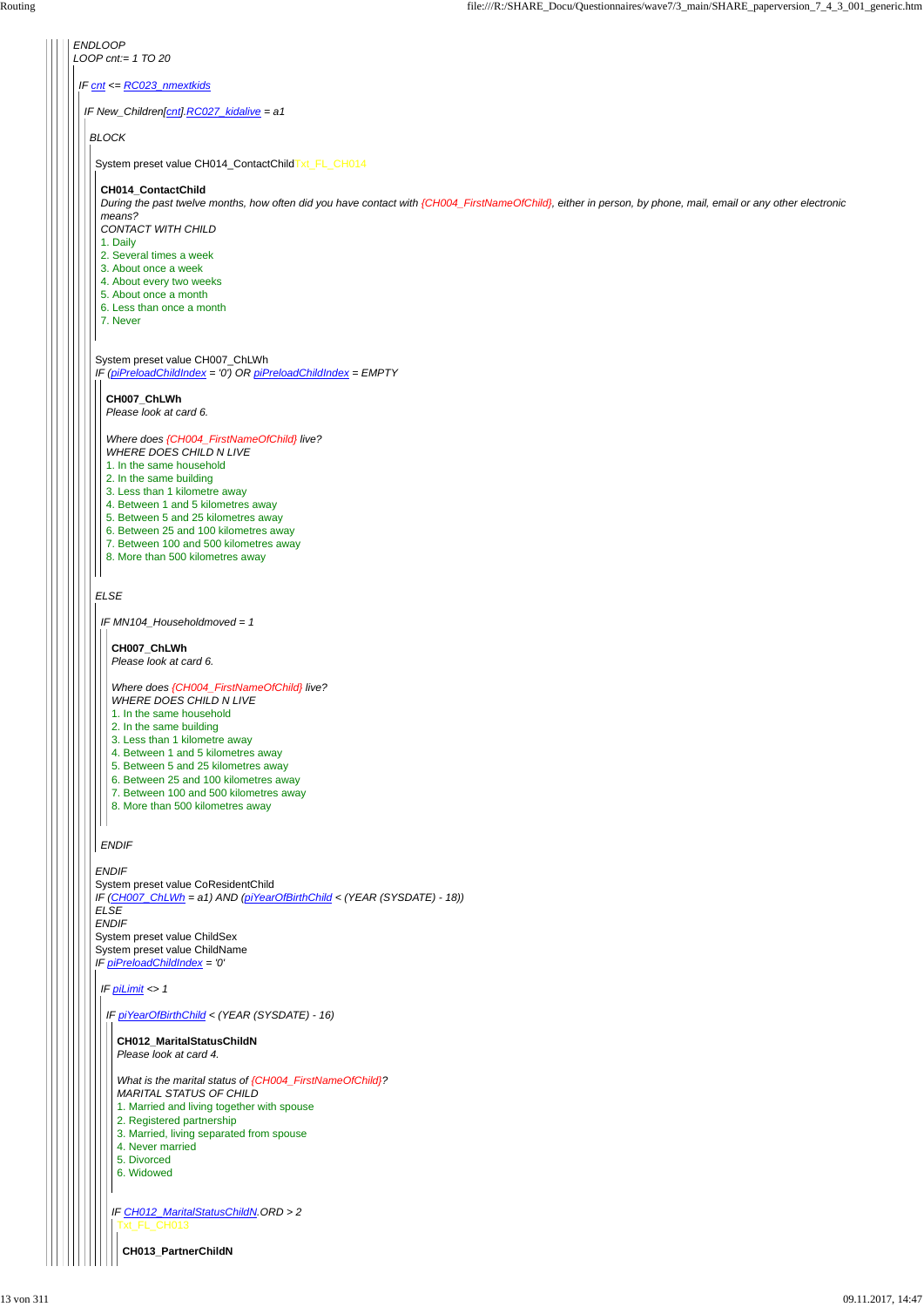*ENDIF IF piYearOfBirthChild < (YEAR (SYSDATE) - 16) ENDIF IF CH007\_ChLWh = a1 ELSE ENDIF ENDIF Does {CH004\_FirstNameOfChild} have a partner who lives with [@ him/@ her]? DOES CHILD HAVE PARTNER* 1. Yes 5. No Txt\_FL\_CH015 CHECK (CH015\_YrChldMoveHh >= piYearOfBirthChild) AND ((((CH015\_YrChldMoveHh = DONTKNOW) OR (CH015\_YrChldMoveHh < 2017.99999999999968)) OR (CH015\_YrChldMoveHh = 2999)) OR (CH015\_YrChldMoveHh = 9997)) L1 " [Year should be greater than or equal to birthyear. If year is correct, please press "suppress" and enter a remark to explain] [{empty}]" **CH015\_YrChldMoveHh** *In which year did {CH004\_FirstNameOfChild} move from the parental household? IWER: The last move to count. Type "2999" if child still lives at home (e.g. with divorced mother) Type "9997" if child never lived in the parental household YEAR CHILD MOVED FROM HOUSEHOLD* 1900..9997 *IF piLimit = 1 ELSE* **CH019\_NoChildren** *How many children - if any - does {CH004\_FirstNameOfChild} have? IWER: Please count all natural children, fostered, adopted and stepchildren, including those of a spouse or partner NUMBER OF CHILDREN OF CHILD* 0..25 *IF (piPreloadChildIndex = '0') OR piPreloadChildIndex = EMPTY* **CH016\_ChildOcc** *Please look at card 7. What is {CH004\_FirstNameOfChild}'s employment status? CHILD OCCUPATION* 1. Full-time employed 2. Part-time employed 3. Self-employed or working for own family business 4. Unemployed 5. In vocational training/retraining/education 6. Parental leave 7. In retirement or early retirement 8. Permanently sick or disabled 9. Looking after home or family 97. Other Txt\_FL\_CH017 **CH017\_EducChild** *Please look at card 2. What is the highest school leaving certificate or school degree {CH004\_FirstNameOfChild} has obtained?*

*IWER:*

*If respondent mentions foreign degree/certificate, please ask if he/she can fit their degree into the given categories, if they cannot, please use the other option and type it in (next screen).*

*CHILD EDUCATION*

1. No schooling/education at all

2. Some education, but less than [instead of put respective country specific degr.]

3. Country specific category

4. Country specific category

5. Country specific category

6. Country specific category

7. Country specific category

8. Country specific category

9. Country specific category

10. Country specific category 11. Country specific category

12. Country specific category

13. Country specific category

14. Country specific category

15. Country specific category

16. Country specific category 17. Country specific category

18. Country specific category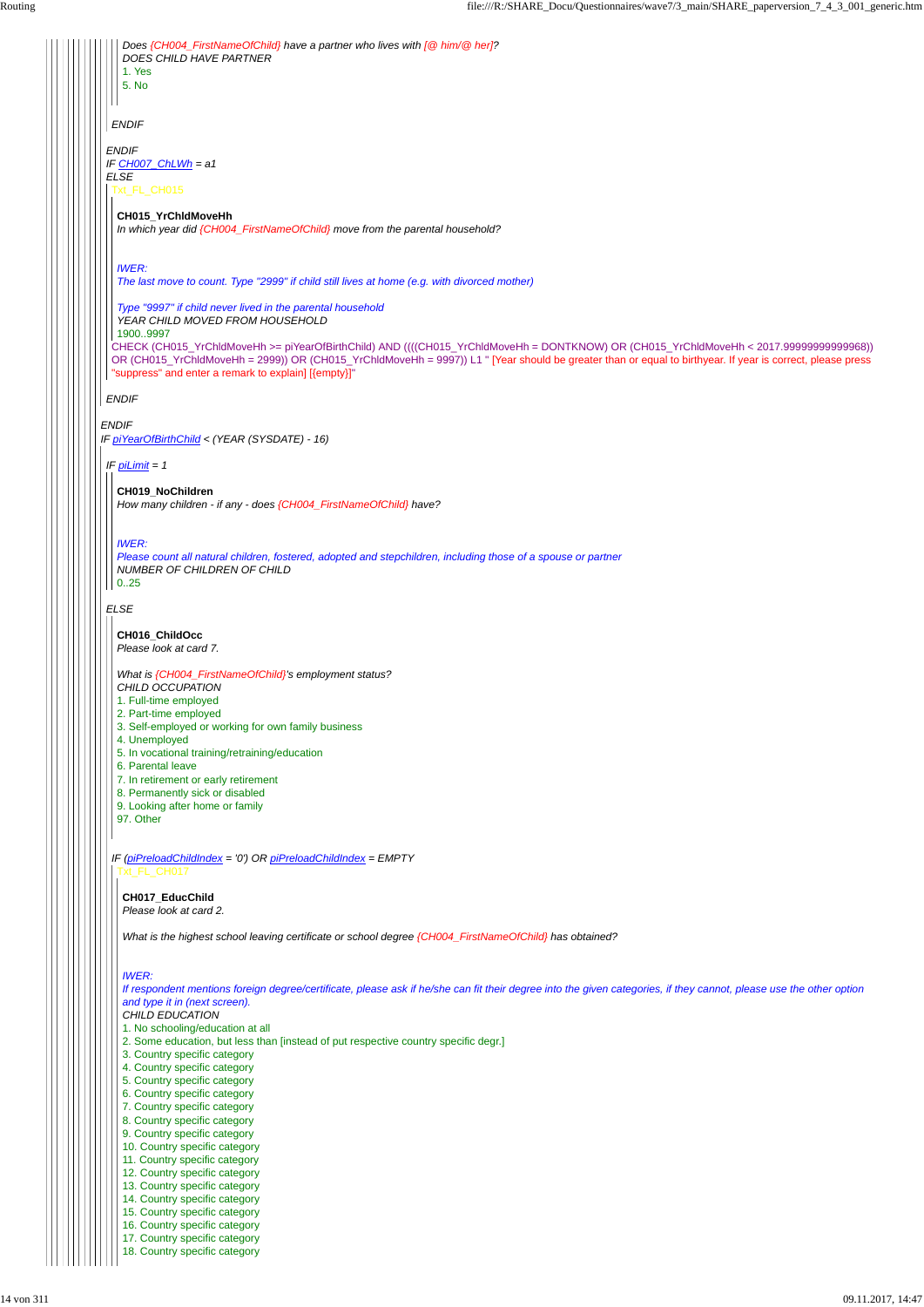| <b>ENDIF</b>                                                                                                                   |
|--------------------------------------------------------------------------------------------------------------------------------|
| <b>ENDLOOP</b>                                                                                                                 |
| <b>ENDIF</b>                                                                                                                   |
| <b>ENDIFTxt_FL_RC038</b>                                                                                                       |
| RC038_extadpt<br>Did you $[@$ adopt another/ $@$ ever adopt a] child as your own?<br>OTHER ADOPTED CHILDREN<br>1. Yes<br>5. No |
| IF $RC038$ extadpt = a1<br>xt FL RC039                                                                                         |
| RC039_nmextadpt<br>How many $\sqrt{Q}$ more] children have you adopted?<br>NUMBER OF OTHER ADOPTED                             |

*ENDIF ENDBLOCK ENDIF ENDIF ENDIF ENDIF IF CH019\_NoChildren > 0 ENDIF* 19. Country specific category 20. Country specific category 95. No degree yet/still in school 97. Other **CH018\_EdInstChild** *Please look at card 3. Which degrees of higher education or vocational training does {CH004\_FirstNameOfChild} have? IWER: ^CodeAll If respondent answers 'still in education/vocational training' please ask if he/she already holds one of the other degrees on the showcard. FURTHER EDUCATION OR VOCATIONAL TRAINING* 1. No higher education/vocational training 2. Some education, but less than [instead of put respective country specific degr.] 3. Country specific category 4. Country specific category 5. Country specific category 6. Country specific category 7. Country specific category 8. Country specific category 9. Country specific category 10. Country specific category 11. Country specific category 12. Country specific category 13. Country specific category 14. Country specific category 15. Country specific category 16. Country specific category 17. Country specific category 18. Country specific category 19. Country specific category 20. Country specific category 95. Still in education/vocational training 97. Other **CH019\_NoChildren** *How many children - if any - does {CH004\_FirstNameOfChild} have? IWER: Please count all natural children, fostered, adopted and stepchildren, including those of a spouse or partner NUMBER OF CHILDREN OF CHILD* 0..25 Txt\_FL\_CH020 **CH020\_YrBrthYCh** *In which year was the [@ youngest] child of {CH004\_FirstNameOfChild} born? YEAR OF BIRTH YOUNGEST CHILD* 1875..2017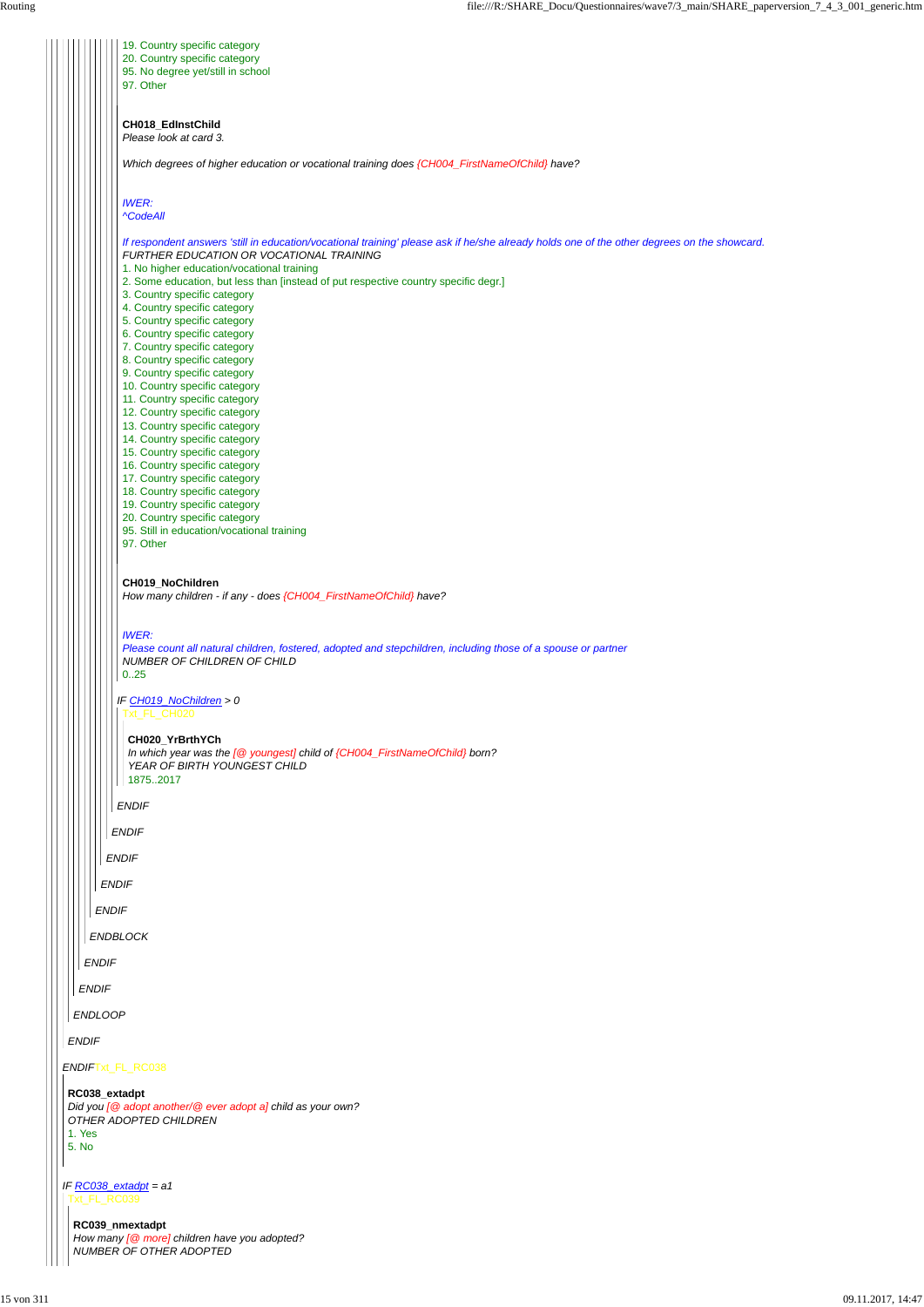# *IF RC039\_nmextadpt > 0*  $| 0.20$ *LOOP cnt:= 1 TO RC039\_nmextadpt BLOCK* Txt\_FL\_RC040 Txt\_FL\_RC041 CHECK NOT ((RC041\_yradopt = RESPONSE) AND ((MN002\_Person[1].Year + 10) > RC041\_yradopt)) L1 " [This year does not fit in with the given year of birth. Please check both years.] [{empty}]" Txt\_FL\_RC042 *IF RC042\_kidgender = RESPONSE ENDIF*Txt\_FL\_RC043 CHECK NOT ((RC043\_kidyob = RESPONSE) AND ((MN002\_Person[1].Year + 10) > RC043\_kidyob)) L1 " [This year does not fit in with the given year of birth. Please check both years.] [{empty}]" CHECK NOT ((RC043\_kidyob = RESPONSE) AND (RC041\_yradopt < RC043\_kidyob)) L1 " [This year does not fit in with the given year of birth. Please check both years.] [{empty}]" Txt\_FL\_RC044 *IF RC044\_kidalive = a5* **RC040\_kidname** *[@ Let us begin with the first child you adopted.] What is the name of [@ this/@ your] [@ 1st/@ 2nd/@ 3rd/@ 4th/@ 5th/@ 6th/@ 7th/@ 8th/@ 9th/@ 10th/@ 11th/@ 12th/@ 13th/@ 14th/@ 15th/@ 16th/@ 17th/@ 18th/@ 19th/@ 20th] (adopted) child? OTHER ADOPTED CHILD NAME* STRING[124] **RC041\_yradopt** *When did you adopt [@ {Child name}]? OTHER CHILD YEAR OF ADOPTION* 1900..2017 **RC042\_kidgender** *IWER: Please ask or code: Is [@ {Child name}] male or female? OTHER ADOPTED CHILD GENDER* 1. Male 2. Female Txt\_Calendar\_BAdoptChild\_Start **RC043\_kidyob** *In which year was [@ {Child name}] born? OTHER ADOPTED CHILD YEAR OF BIRTH* 1900..2017 **RC044\_kidalive** *Is [@ {Child name}] still alive? OTHER ADOPTED CHILD STILL ALIVE* 1. Yes 5. No Txt\_FL\_RC045 CHECK NOT ((RC045\_kidyod = RESPONSE) AND (MN002\_Person[1].Year > RC045\_kidyod)) L1 " [This year does not fit in with the given year of birth. Please check both years.] [{empty}]" *IF RC045\_kidyod = RESPONSE* **RC045\_kidyod** *In which year did [@ {Child name}] die? OTHER ADOPTED CHILD YEAR OF DEATH* 1900..2017

```
ENDIF
IF MN002_Person[1].Gender = a2
LOOP cnt:= 1 TO 20
ENDLOOP
IF piIndex > 1
  IF (New_Children[cnt].RC030a_malws >= RC041_yradopt) AND (New_Children[cnt].RC024_kidyob <= RC041_yradopt)
 ENDIF
  IF Adopt_Children[piIndex - 1].RC046_malv = a2
 ENDIF
  IF (Adopt_Children[piIndex - 1].RC047_malvdur = a5) OR (Adopt_Children[piIndex - 1].RC047_malvdur = a6)
  ENDIF
  IF (Adopt_Children[piIndex - 1].RC047a_malws > RC041_yradopt">RC041_yradopt) AND (RC041_yradopt">RC041_yradopt > Adopt_Children[piIndex -
   1].RC041_yradopt">RC041_yradopt)
  ENDIF
```
*ENDIF*

Txt\_Calendar\_BAdoptChild\_End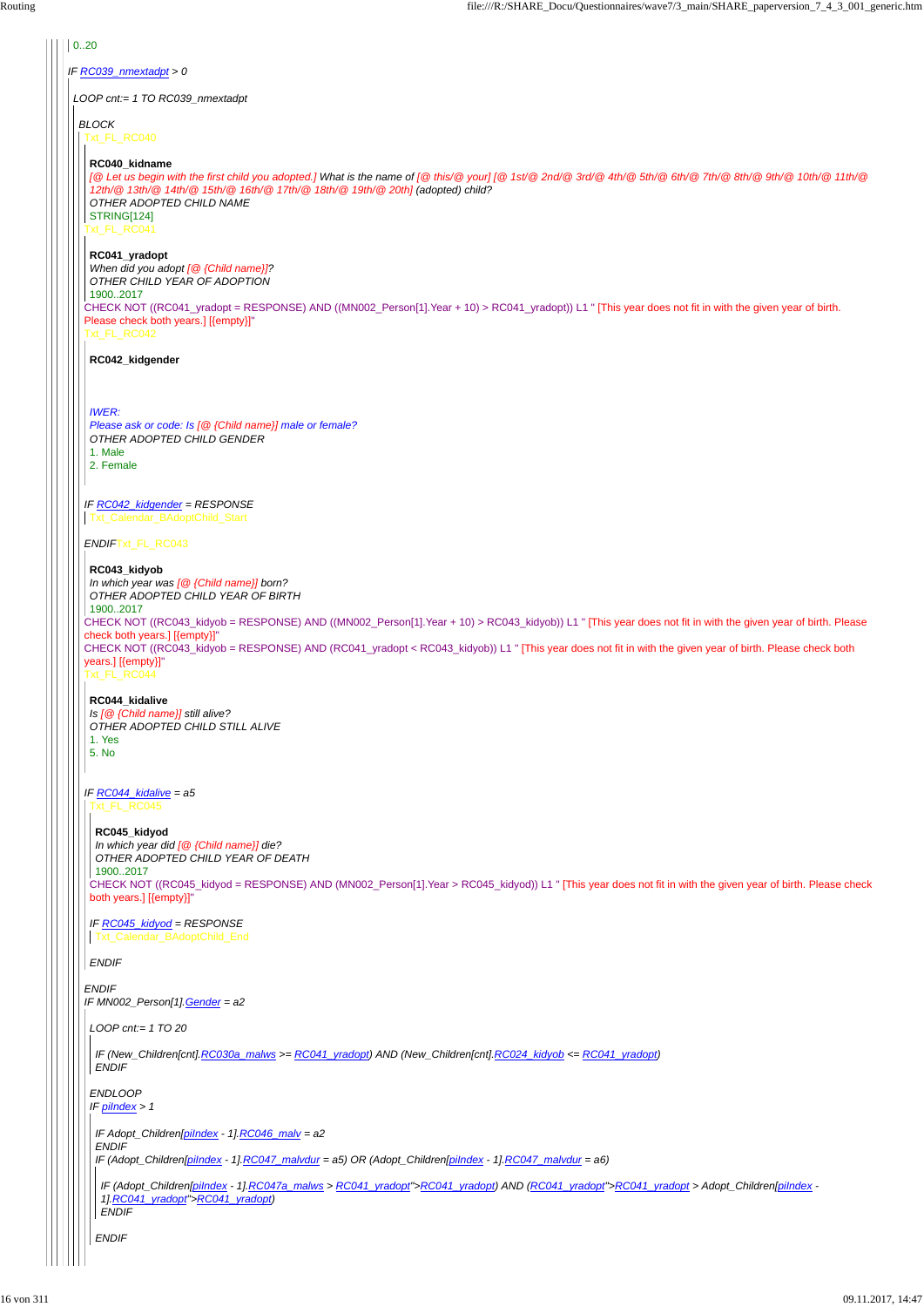*IF a97 IN RC048\_malvsoi*

*ENDIF IF askRC046 = 1 ELSE ENDIF*Txt\_FL\_RC048 xt\_FL\_RC046 *IF RC046\_malv = a1 ENDIF* **RC046\_malv** *Did you temporarily or permanently stop working when [@ {Child name}] was adopted? LEFT JOB BECAUSE OF CHILD* 1. Yes, stopped working temporarily 2. Yes, never worked again 5. No, no interruption 9. Not applicable: Was not working at that time Txt\_FL\_RC047 *IF (RC047\_malvdur = a5) OR (RC047\_malvdur = a6) ENDIF* **RC047\_malvdur** *How long did you stop working for? HOW LONG WAS MATERNITY INTERUPTION* 1. 1 month or less 2. More than 1 month but 3 months at most 3. More than 3 months but 6 months at most 4. More than 6 months but 1 year at most 5. More than 1 year but 3 years at most 6. More than 3 years, but worked at some point later Txt\_FL\_RC047a CHECK NOT ((RC047a\_malws = RESPONSE) AND ((MN002\_Person[1].Year + 10) > RC047a\_malws)) L1 " [This year does not fit in with the given year of birth. Please check both years.] [{empty}]" **RC047a\_malws** *When did you start working again? WHEN STARTED WORKING AGAIN* 1900..2017 *IF askRC046 = 3 ELSE ENDIF IF (askRC046 = 2) OR (askRC046 = 0) ENDIF* **RC048\_malvsoi** *Please look at card 5. What sources of income did you have when [@ {Child name}] was adopted? IWER: {ReadOut} {CodeAll} SOURCES OF INCOME MATERNITY LEAVE* 1. Income from employment (including self-employment) 2. Financial support from Spouse or Partner 3. Maternity benefits from state, employer or other institutions 4. Child benefits from state or other institutions 5. Financial support from Family (not Spouse/Partner) and friends 6. Running down assets or bank accounts

*ENDIF IF a3 IN RC048\_malvsoi* Txt\_FL\_RC049

97. Other

**RC048a\_malvsoi**

#### *Please specify. OTHER SOURCE OF INCOME MATERNITY LEAVE* STRING

*IF RC049\_malvmon1 = RESPONSE*

**RC049\_malvmon1**

*Can you tell me how much was your first net monthly maternity benefit when [@ {Child name}] was adopted?*

*IWER: Enter amount. Enter currency at next question MATERNITY BENEFIT AMOUNT* -99999999999999.99..1000000000000000.00

**RC050\_malvcur1**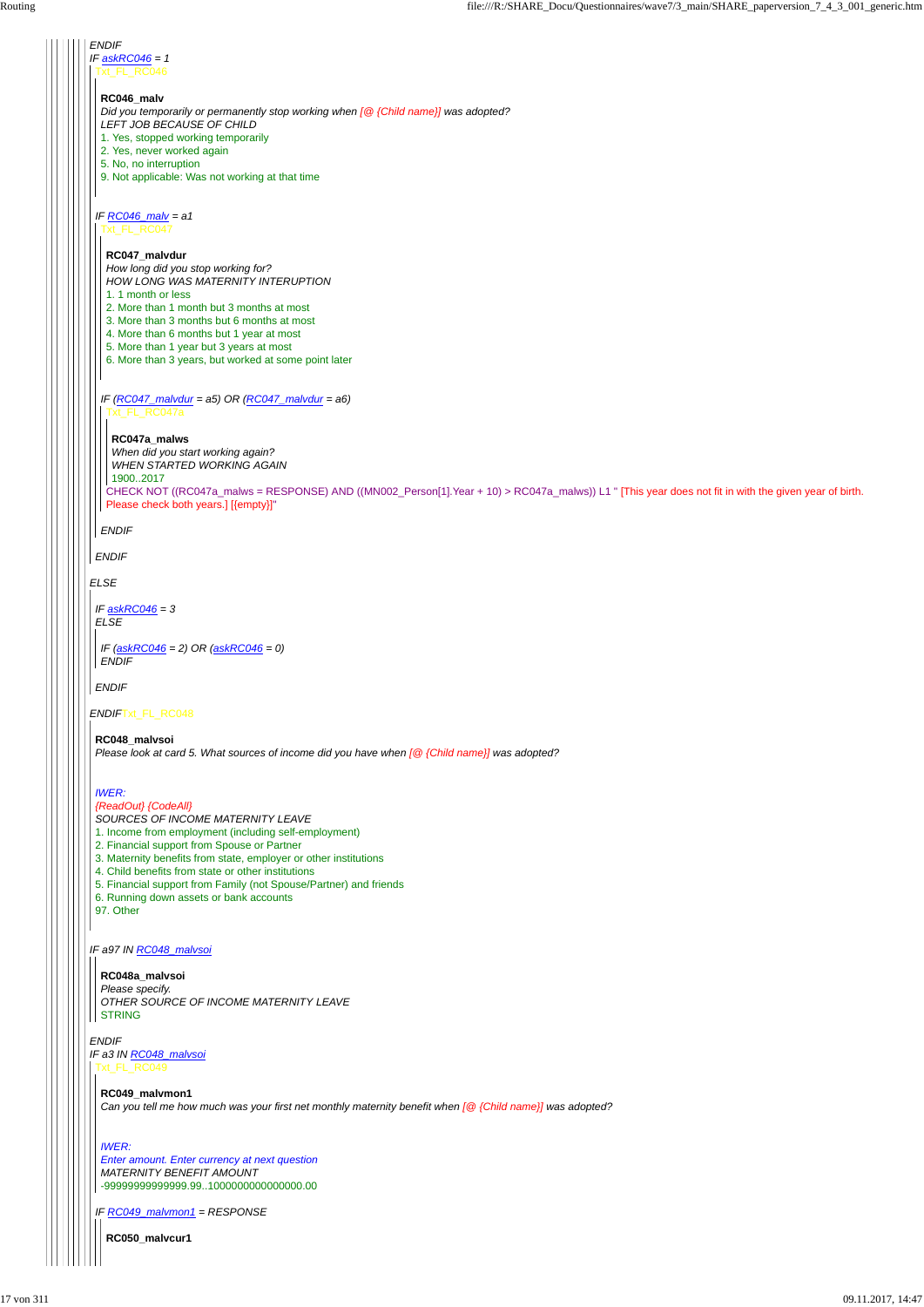#### *ELSE*

*ENDLOOP LOOP cnt:= 1 TO RC039\_nmextadpt ENDBLOCK ENDIF ENDIF ENDIF IF RC050\_malvcur1 = a97 ENDIF IWER: Please ask or code: Which currency was this in? CURRENCY MATERNITY BENEFIT* 1. country-specific category 2. country-specific category 3. country-specific category 4. country-specific category 5. country-specific category 6. country-specific category 7. country-specific category 8. country-specific category 97. other currency, please specify **RC750\_specify** *^Specify SPECIFY* **STRING** *IF Adopt\_Children[cnt].RC044\_kidalive = a1 BLOCK* System preset value CH014\_ContactChildTxt\_FL\_CH014 System preset value CH007\_ChLWh *IF (piPreloadChildIndex = '0') OR piPreloadChildIndex = EMPTY* **CH014\_ContactChild** *During the past twelve months, how often did you have contact with {CH004\_FirstNameOfChild}, either in person, by phone, mail, email or any other electronic means? CONTACT WITH CHILD* 1. Daily 2. Several times a week 3. About once a week 4. About every two weeks 5. About once a month 6. Less than once a month 7. Never **CH007\_ChLWh** *Please look at card 6. Where does {CH004\_FirstNameOfChild} live? WHERE DOES CHILD N LIVE* 1. In the same household 2. In the same building 3. Less than 1 kilometre away 4. Between 1 and 5 kilometres away 5. Between 5 and 25 kilometres away 6. Between 25 and 100 kilometres away 7. Between 100 and 500 kilometres away 8. More than 500 kilometres away

*ENDIF*

*IF MN104\_Householdmoved = 1* **CH007\_ChLWh** *Please look at card 6. Where does {CH004\_FirstNameOfChild} live? WHERE DOES CHILD N LIVE* 1. In the same household 2. In the same building 3. Less than 1 kilometre away 4. Between 1 and 5 kilometres away 5. Between 5 and 25 kilometres away 6. Between 25 and 100 kilometres away 7. Between 100 and 500 kilometres away 8. More than 500 kilometres away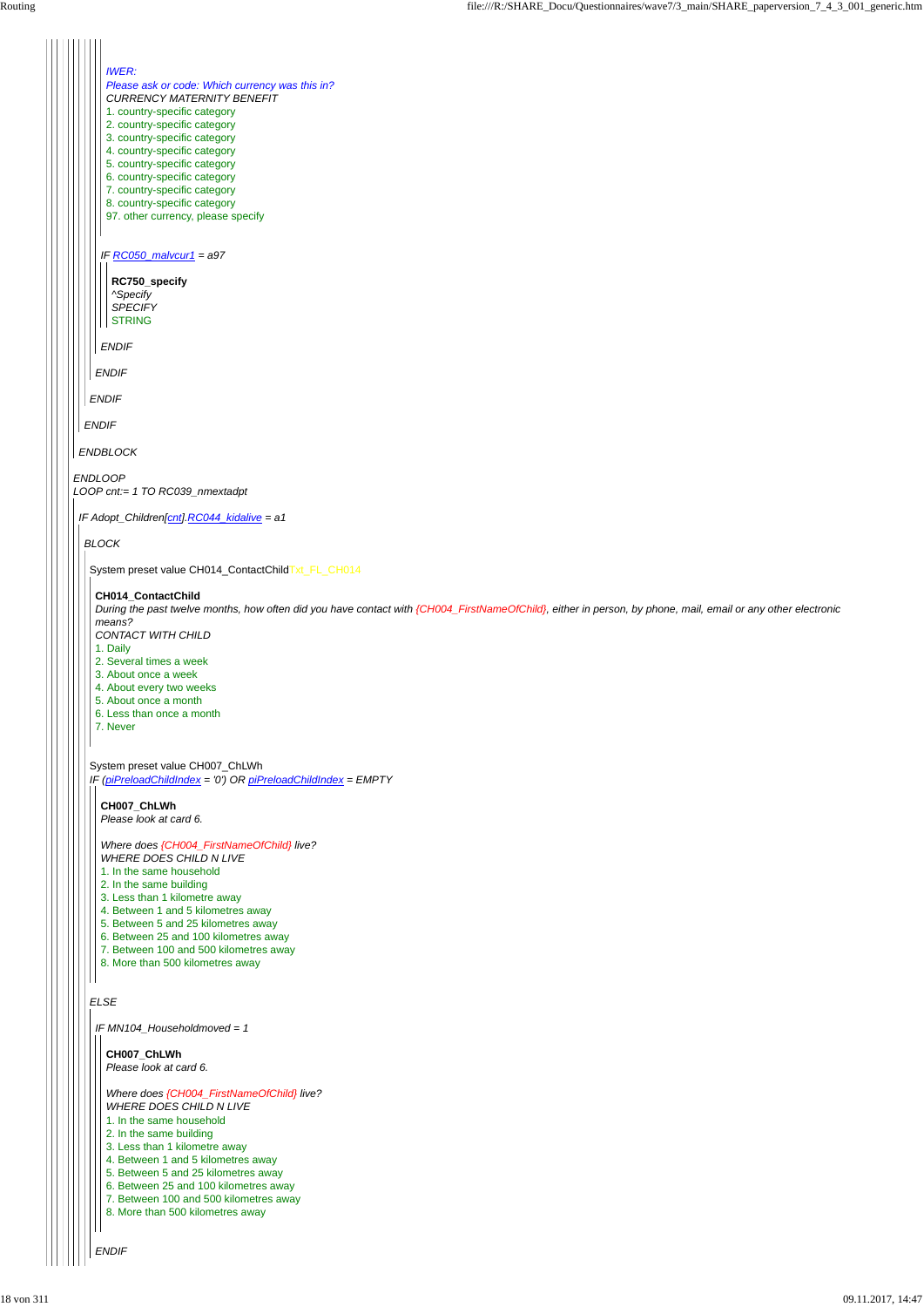*ENDIF* System preset value CoResidentChild *IF (CH007\_ChLWh = a1) AND (piYearOfBirthChild < (YEAR (SYSDATE) - 18)) ELSE ENDIF* System preset value ChildSex System preset value ChildName *IF piPreloadChildIndex = '0' IF piLimit <> 1 ENDIF IF piYearOfBirthChild < (YEAR (SYSDATE) - 16) IF piYearOfBirthChild < (YEAR (SYSDATE) - 16) ENDIF IF CH007\_ChLWh = a1 ELSE ENDIF IF CH012\_MaritalStatusChildN.ORD > 2 ENDIF* **CH012\_MaritalStatusChildN** *Please look at card 4. What is the marital status of {CH004\_FirstNameOfChild}? MARITAL STATUS OF CHILD* 1. Married and living together with spouse 2. Registered partnership 3. Married, living separated from spouse 4. Never married 5. Divorced 6. Widowed Txt\_FL\_CH013 **CH013\_PartnerChildN** *Does {CH004\_FirstNameOfChild} have a partner who lives with [@ him/@ her]? DOES CHILD HAVE PARTNER* 1. Yes 5. No Txt\_FL\_CH015 CHECK (CH015\_YrChldMoveHh >= piYearOfBirthChild) AND ((((CH015\_YrChldMoveHh = DONTKNOW) OR (CH015\_YrChldMoveHh < 2017.99999999999968)) OR (CH015\_YrChldMoveHh = 2999)) OR (CH015\_YrChldMoveHh = 9997)) L1 " [Year should be greater than or equal to birthyear. If year is correct, please press "suppress" and enter a remark to explain] [{empty}]" **CH015\_YrChldMoveHh** *In which year did {CH004\_FirstNameOfChild} move from the parental household? IWER: The last move to count. Type "2999" if child still lives at home (e.g. with divorced mother) Type "9997" if child never lived in the parental household YEAR CHILD MOVED FROM HOUSEHOLD* 1900..9997 *IF piLimit = 1* **CH019\_NoChildren** *How many children - if any - does {CH004\_FirstNameOfChild} have?*

#### *ELSE*

*IWER:*

*Please count all natural children, fostered, adopted and stepchildren, including those of a spouse or partner NUMBER OF CHILDREN OF CHILD*

#### $|| 0..25$

## **CH016\_ChildOcc**

*Please look at card 7.*

*What is {CH004\_FirstNameOfChild}'s employment status? CHILD OCCUPATION*

1. Full-time employed

- 2. Part-time employed
- 3. Self-employed or working for own family business
- 4. Unemployed
- 5. In vocational training/retraining/education
- 6. Parental leave
- 7. In retirement or early retirement
- 8. Permanently sick or disabled
- 9. Looking after home or family
- 97. Other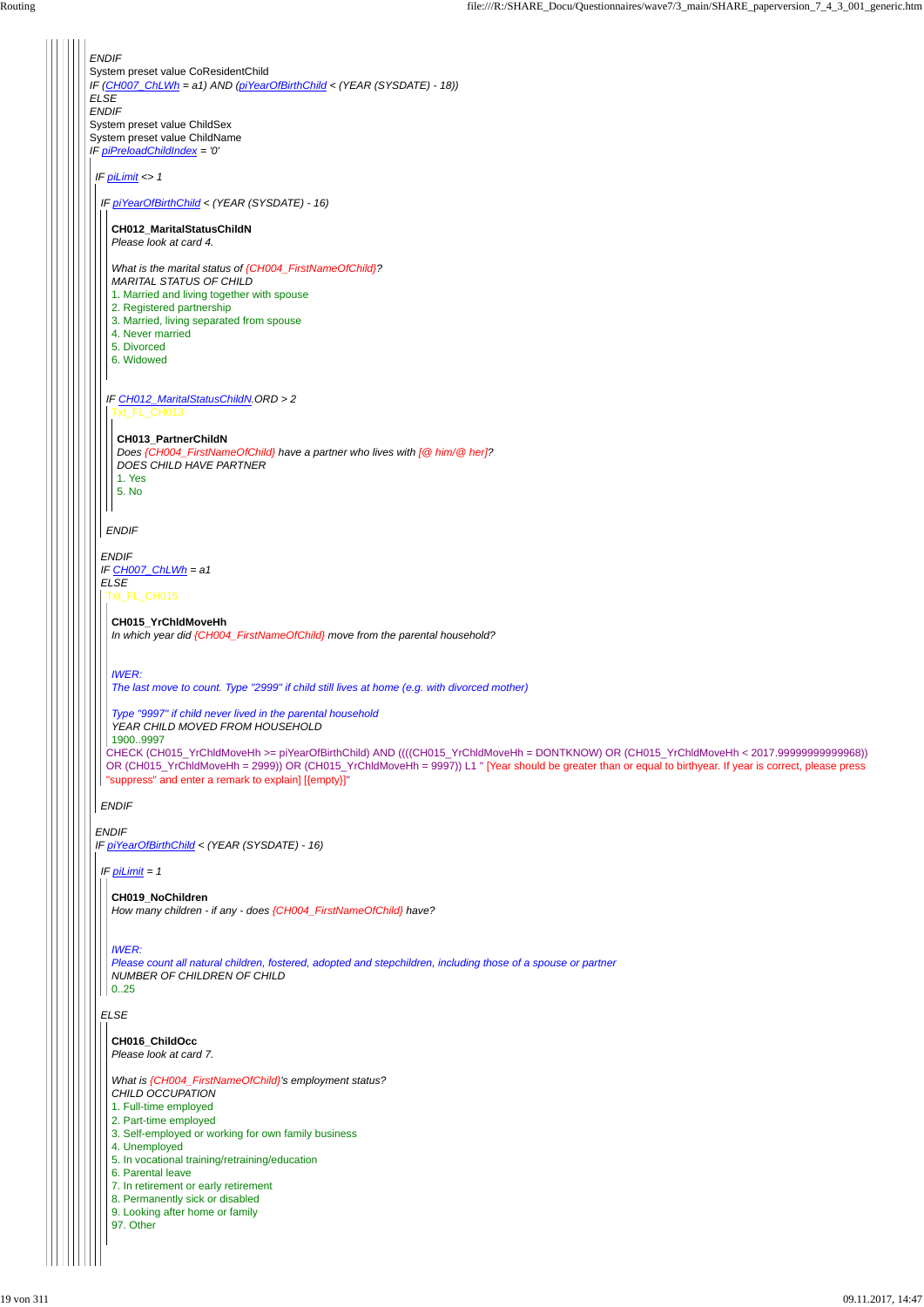*ENDIF*

*IF CH019\_NoChildren > 0*

*ENDIF*

| Routing | file:///R:/SHARE_Docu/Questionnaires/wave7/3_main/SHARE_paperversion_7_4_3_001_generic.htm                                                                                              |
|---------|-----------------------------------------------------------------------------------------------------------------------------------------------------------------------------------------|
|         | IF (piPreloadChildIndex = '0') OR piPreloadChildIndex = EMPTY                                                                                                                           |
|         | FL CH017                                                                                                                                                                                |
|         | CH017_EducChild                                                                                                                                                                         |
|         | Please look at card 2.                                                                                                                                                                  |
|         | What is the highest school leaving certificate or school degree {CH004_FirstNameOfChild} has obtained?                                                                                  |
|         | <b>IWER:</b>                                                                                                                                                                            |
|         | If respondent mentions foreign degree/certificate, please ask if he/she can fit their degree into the given categories, if they cannot, please use the other option                     |
|         | and type it in (next screen).                                                                                                                                                           |
|         | CHILD EDUCATION                                                                                                                                                                         |
|         | 1. No schooling/education at all                                                                                                                                                        |
|         | 2. Some education, but less than [instead of put respective country specific degr.]                                                                                                     |
|         | 3. Country specific category                                                                                                                                                            |
|         | 4. Country specific category<br>5. Country specific category                                                                                                                            |
|         | 6. Country specific category                                                                                                                                                            |
|         | 7. Country specific category                                                                                                                                                            |
|         | 8. Country specific category                                                                                                                                                            |
|         | 9. Country specific category                                                                                                                                                            |
|         | 10. Country specific category                                                                                                                                                           |
|         | 11. Country specific category                                                                                                                                                           |
|         | 12. Country specific category                                                                                                                                                           |
|         | 13. Country specific category                                                                                                                                                           |
|         | 14. Country specific category<br>15. Country specific category                                                                                                                          |
|         | 16. Country specific category                                                                                                                                                           |
|         | 17. Country specific category                                                                                                                                                           |
|         | 18. Country specific category                                                                                                                                                           |
|         | 19. Country specific category                                                                                                                                                           |
|         | 20. Country specific category                                                                                                                                                           |
|         | 95. No degree yet/still in school                                                                                                                                                       |
|         | 97. Other                                                                                                                                                                               |
|         | CH018 EdInstChild                                                                                                                                                                       |
|         | Please look at card 3.                                                                                                                                                                  |
|         | Which degrees of higher education or vocational training does {CH004_FirstNameOfChild} have?                                                                                            |
|         | <b>IWER:</b>                                                                                                                                                                            |
|         | <b>^CodeAll</b>                                                                                                                                                                         |
|         | If respondent answers 'still in education/vocational training' please ask if he/she already holds one of the other degrees on the showcard.<br>FURTHER EDUCATION OR VOCATIONAL TRAINING |
|         | 1. No higher education/vocational training                                                                                                                                              |
|         | $\frac{1}{2}$ of nut represents approximately                                                                                                                                           |

- 2. Some education, but less than [instead of put respective country specific degr.]
- 3. Country specific category
- 4. Country specific category
- 5. Country specific category
- 6. Country specific category
- 7. Country specific category
- 8. Country specific category
- 9. Country specific category
- 10. Country specific category
- 11. Country specific category
- 12. Country specific category
- 13. Country specific category
- 14. Country specific category
- 15. Country specific category
- 16. Country specific category
- 17. Country specific category
- 18. Country specific category
- 19. Country specific category
- 20. Country specific category
- 95. Still in education/vocational training

97. Other

```
CH019_NoChildren
```
*How many children - if any - does {CH004\_FirstNameOfChild} have?*

*IWER:*

*Please count all natural children, fostered, adopted and stepchildren, including those of a spouse or partner NUMBER OF CHILDREN OF CHILD*

0..25

Txt\_FL\_CH020

**CH020\_YrBrthYCh** *In which year was the [@ youngest] child of {CH004\_FirstNameOfChild} born?*

*YEAR OF BIRTH YOUNGEST CHILD*

1875..2017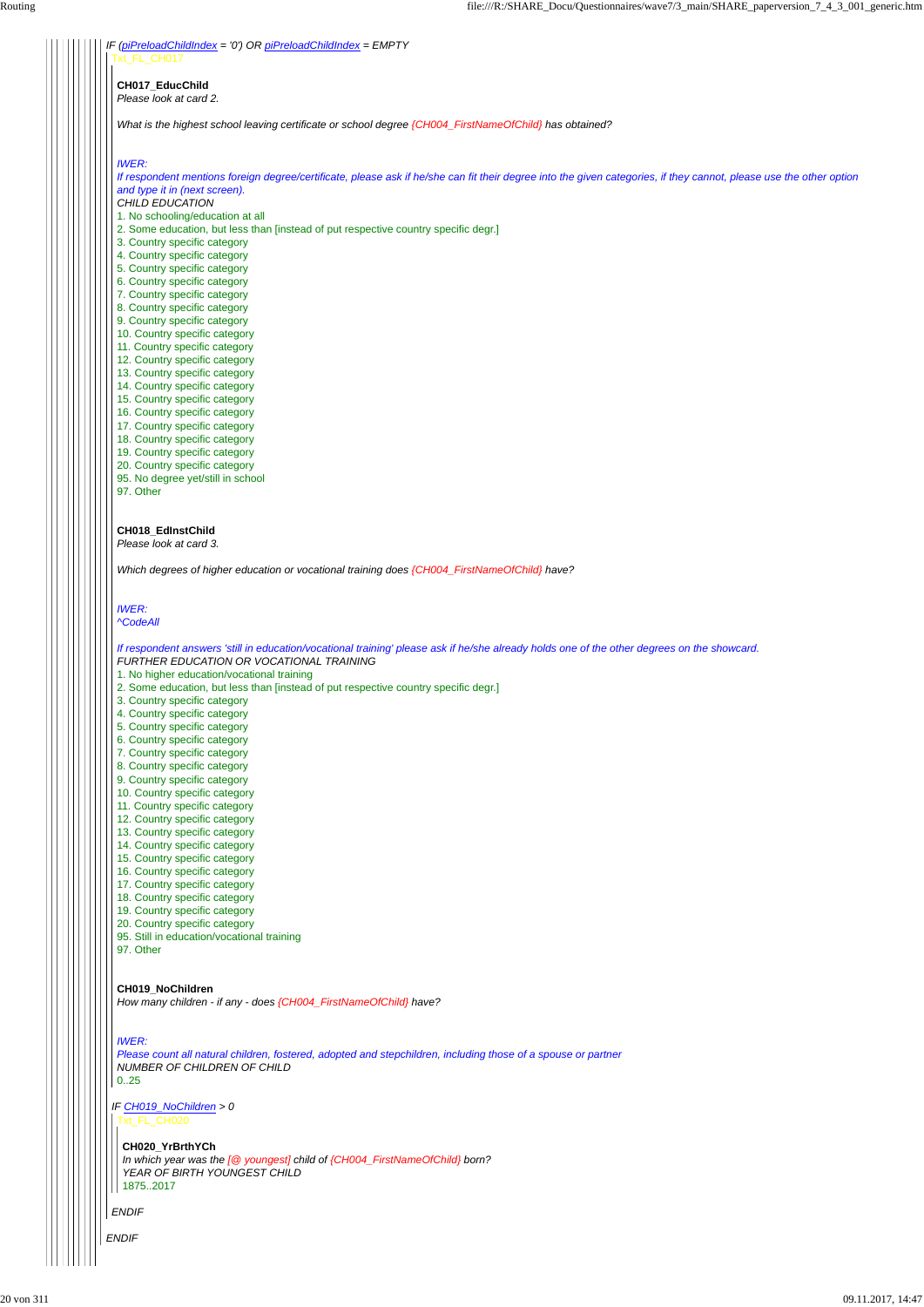*ENDIF*

*IF (RP IN Test\_History) OR (ALL IN Test\_History)*

*ENDBLOCK*

*ENDIF*

*IF Sec\_DN1.DN756\_Proxy <> a3*

*ENDIF*

System preset value RC902\_TimeStampEnd *IF RC902\_TimeStampEnd = EMPTY AND RC060\_rcend <> EMPTY ENDIF*

*ENDIF ENDLOOP ENDIF ENDBLOCK ENDIF ENDIF ENDIF*

**RC060\_rcend**

*IWER: This is the end of the children section. {Press} END OF THE CHILDREN SECTION* 1. Continue

**RC061\_proxycheck**

*IWER:*

*Please check. Who answered the questions in this section? PROXY CHECK*

1. Respondent only

- 2. Respondent and proxy
- 3. Proxy only

### *BLOCK*

Txt\_FL\_RP001

System preset value RP901\_TimeStampStart *IF RP901\_TimeStampStart = EMPTY AND RP001\_prtstart <> EMPTY ENDIF*Txt\_FL\_RP002

**RP001\_prtstart**

*I would now like to talk about any relationships you may have had.*

*IWER:*

## *IF RP002\_prtmar = a1* Txt\_FL\_RP002e

*{Press} START OF THE PARTNER SECTION* 1. Continue

**RP002\_prtmar** *Have you ever been married? EVER BEEN MARRIED* 1. Yes 5. No

#### **RP002e\_howoftenmar**

## *BLOCK* Txt\_FL\_RP004

*How many times have you been married? HOW OFTEN MARRIED* 0..12

#### **RP004\_prtname**

Txt\_FL\_RP004c *[@ Thinking of the first of these relationships, what/@ What/('@ Thinking of your' + FLNumber) + ' marriage, what'] was your partner's first name? NAME OF PARTNER* STRING[124]

## **RP004c\_relstrat** *When did your relationship with {RP004\_prtname} start?*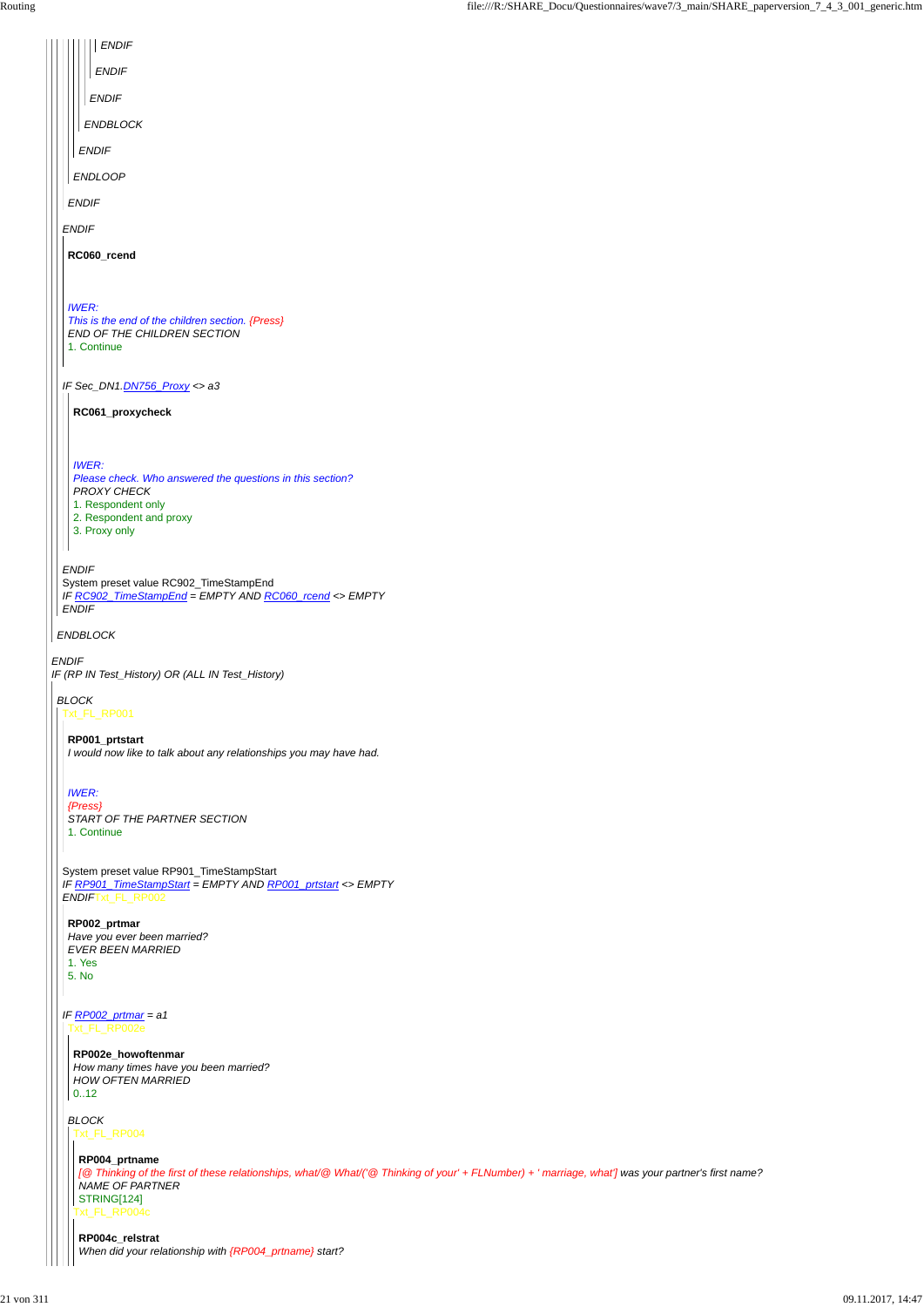*IF piIndex < 11 ENDIF IF piIndex > 10 ENDIF IF RP004b\_prtyrliv = 9997 ELSE ENDIF IF (RP009\_prtstill = a5) AND NOT (RP004b\_prtyrliv = 9997) WHEN RELATIONSHIP START* 1900..2017 Txt\_FL\_RP008 CHECK NOT (((MN002\_Person[1].Year + 10) > RP008\_prtyrmar) AND (RP008\_prtyrmar = RESPONSE)) L1 " [This year does not fit in with the given year of birth. Please check both years.] [{empty}]" *IF RP008\_prtyrmar = RESPONSE ENDIF* **RP008\_prtyrmar** *In which year did you marry [@ {Name of partner}]? YEAR MARRIED* 1900..2017 Txt\_Calendar\_Maried\_Start Txt\_FL\_RP004b *IF RP004b\_prtyrliv < 9997 ENDIF* **RP004b\_prtyrliv** *In what year did you first start living with [@ {Name of partner}]? IWER: Code 9997 if never lived together. YEAR STARTED LIVING WITH MARRIED PARTNER* 1900..9997 Txt\_Calendar\_BPartner\_Start Txt\_FL\_RP003 CHECK NOT ((RP003\_prtyr = RESPONSE) AND ((MN002\_Person[1].Year + 10) > RP003\_prtyr)) L1 " [This year does not fit in with the given year of birth. Please check both years.] [{empty}]" Txt\_Calendar\_BPartner\_Start **RP003\_prtyr** *In which year did you first start living with [@ {Name of partner}]? YEAR STARTED LIVING WITH PARTNER* 1900..2017 Txt\_FL\_RP009 **RP009\_prtstill** *IWER: Please ask or code: Are you still living with [@ {Name of partner}]? STILL LIVING WITH PARTNER* 1. Yes 5. No **RP010\_prtrsbrp** *IWER: Please ask or code: Why is this? Code 1 for dissolution of civil partnership. REASONS FOR NOT LIVING WITH PARTNER* 1. Relationship breakdown (including divorce)

```
IF RP010_prtrsbrp = a2
ENDIF
IF (((RP010_prtrsbrp = a1) OR (RP010_prtrsbrp = a3)) OR (RP010_prtrsbrp = a97)) AND NOT (RP004b_prtyrliv = 9997)
 2. Widowed/partner died
 3. Partner moved into nursing or care home
 97. Other reason
 Txt_FL_RP011
 CHECK NOT ((RP011_prtyod = RESPONSE) AND ((MN002_Person[1].Year + 10) > RP011_prtyod)) L1 " [This year does not fit in with the given year of birth. Please
 check both years.] [{empty}]"
 Txt_Calendar_BPartner_End
 RP011_prtyod
 In which year did [@ {Name of partner}] die?
 YEAR OF DEATH PARTNER
 1900..2017
 Txt_FL_RP012
  RP012_prtyrstp
```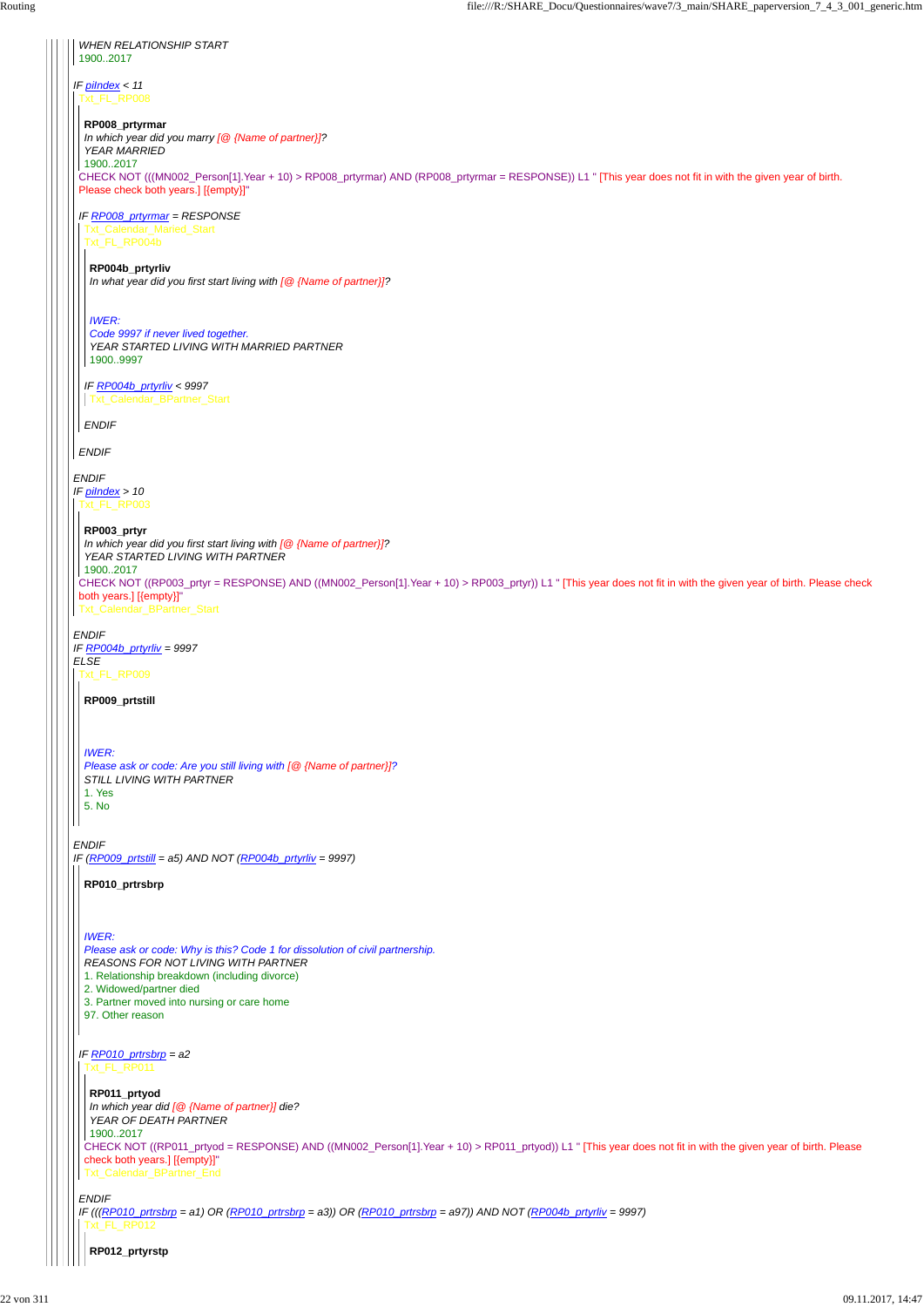*ENDBLOCK LOOP cnt:= 2 TO 10 ELSE ENDIF IF piIndex > 10 ENDIF ENDIF IF (RP010\_prtrsbrp = a1) AND (piIndex < 11) ENDIF* CHECK NOT ((RP012\_prtyrstp = RESPONSE) AND ((MN002\_Person[1].Year + 10) > RP012\_prtyrstp)) L1 " [This year does not fit in with the given year of birth. Please check both years.] [{empty}]" Txt\_Calendar\_BPartner\_End *In which year did you stop living with [@ {Name of partner}]? YEAR STOPPED LIVING WITH PARTNER* 1900..2017 Txt\_FL\_RP013 *IF RP013\_prtdiv = a1 ENDIF* **RP013\_prtdiv** *IWER: Please ask or code: Did you get divorced from [@ {Name of partner}]? DIVORCED PARTNER* 1. Yes 5. No Txt\_FL\_RP014 CHECK NOT ((RP014\_prtyrdiv = RESPONSE) AND ((MN002\_Person[1].Year + 10) > RP014\_prtyrdiv)) L1 " [This year does not fit in with the given year of birth. Please check both years.] [{empty}]" **RP014\_prtyrdiv** *In which year were you divorced from [@ {Name of partner}]? YEAR OF DIVORCE* 1900..2017 *IF RP009\_prtstill = a1 ENDIF* Txt\_Calendar\_BPartner\_Still Txt\_FL\_RP015a **RP015a\_prtothliv** *Have you ever lived together with someone else as a couple? ANY OTHER COHABITATING PARTNERS* 1. Yes 5. No *IF cnt <= RP002e\_howoftenmar BLOCK* Txt\_FL\_RP004 Txt\_FL\_RP004c **RP004\_prtname** *[@ Thinking of the first of these relationships, what/@ What/('@ Thinking of your' + FLNumber) + ' marriage, what'] was your partner's first name? NAME OF PARTNER* STRING[124] **RP004c\_relstrat**

*When did your relationship with {RP004\_prtname} start?*

|  | <b>WHEN RELATIONSHIP START</b><br>19002017                                                                                                               |
|--|----------------------------------------------------------------------------------------------------------------------------------------------------------|
|  |                                                                                                                                                          |
|  | IF pilndex $<$ 11                                                                                                                                        |
|  | FL RP008                                                                                                                                                 |
|  | RP008_prtyrmar                                                                                                                                           |
|  | In which year did you marry [@ {Name of partner}]?                                                                                                       |
|  | <b>YEAR MARRIED</b>                                                                                                                                      |
|  | 19002017                                                                                                                                                 |
|  | CHECK NOT (((MN002_Person[1].Year + 10) > RP008_prtyrmar) AND (RP008_prtyrmar = RESPONSE)) L1 " [This year does not fit in with the given year of birth. |
|  | Please check both years.] [{empty}]"                                                                                                                     |
|  | IF RP008_prtyrmar = RESPONSE                                                                                                                             |
|  | Txt_Calendar_Maried_Start                                                                                                                                |
|  | Txt_FL_RP004b                                                                                                                                            |
|  |                                                                                                                                                          |
|  | RP004b_prtyrliv                                                                                                                                          |
|  | In what year did you first start living with $\lceil \mathcal{Q} \rceil$ (Name of partner)]?                                                             |
|  |                                                                                                                                                          |
|  |                                                                                                                                                          |
|  |                                                                                                                                                          |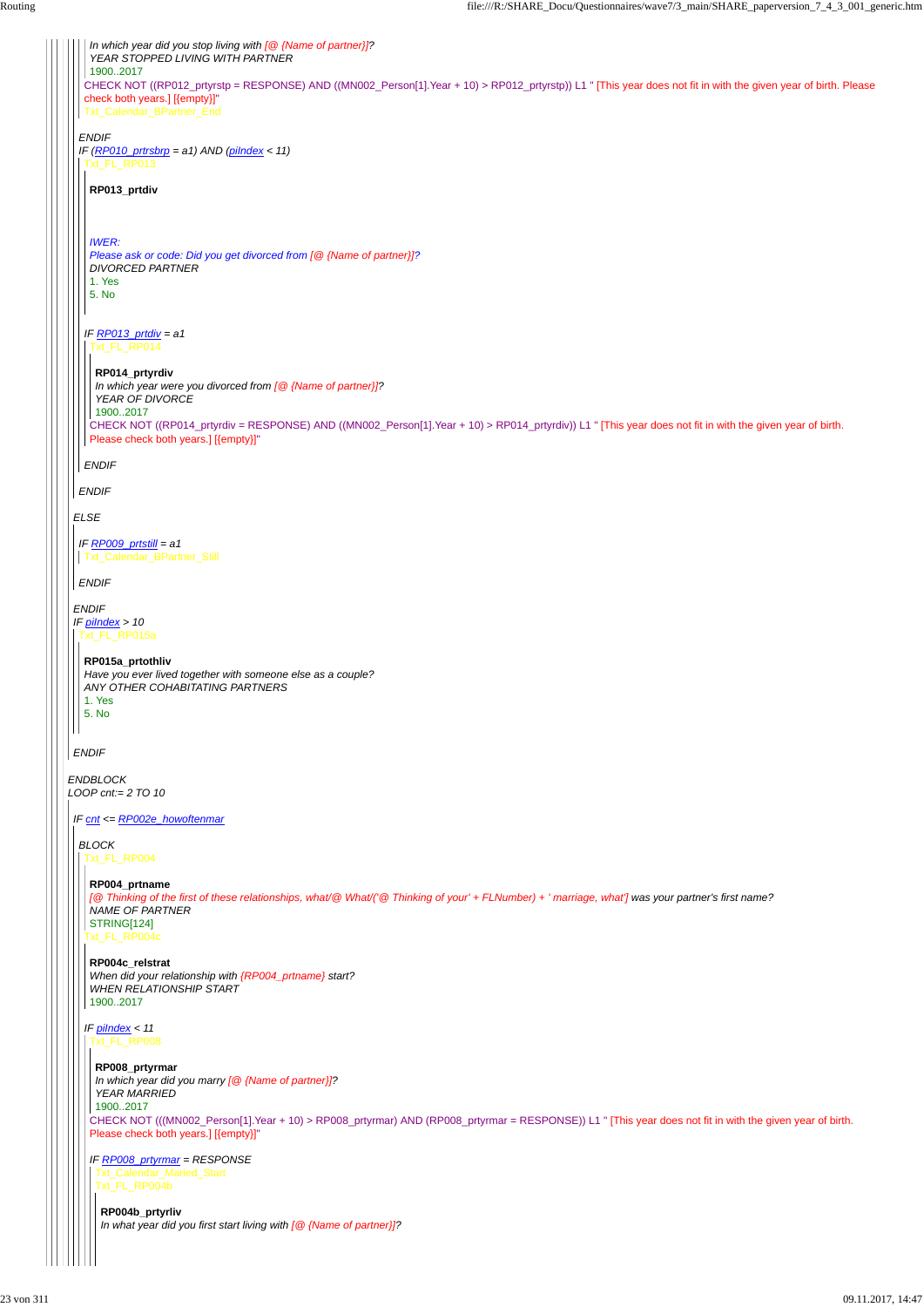*ENDIF IF piIndex > 10 ENDIF IF RP004b\_prtyrliv = 9997 ELSE ENDIF IF (RP009\_prtstill = a5) AND NOT (RP004b\_prtyrliv = 9997) ENDIF IF RP004b\_prtyrliv < 9997 ENDIF IWER: Code 9997 if never lived together. YEAR STARTED LIVING WITH MARRIED PARTNER* 1900..9997 Txt\_Calendar\_BPartner\_Start Txt\_FL\_RP003 CHECK NOT ((RP003\_prtyr = RESPONSE) AND ((MN002\_Person[1].Year + 10) > RP003\_prtyr)) L1 " [This year does not fit in with the given year of birth. Please check both years.] [{empty}]" Txt\_Calendar\_BPartner\_Start **RP003\_prtyr** *In which year did you first start living with [@ {Name of partner}]? YEAR STARTED LIVING WITH PARTNER* 1900..2017 Txt\_FL\_RP009 **RP009\_prtstill** *IWER: Please ask or code: Are you still living with [@ {Name of partner}]? STILL LIVING WITH PARTNER* 1. Yes 5. No *IF RP010\_prtrsbrp = a2 ENDIF IF (((RP010\_prtrsbrp = a1) OR (RP010\_prtrsbrp = a3)) OR (RP010\_prtrsbrp = a97)) AND NOT (RP004b\_prtyrliv = 9997)* **RP010\_prtrsbrp** *IWER: Please ask or code: Why is this? Code 1 for dissolution of civil partnership. REASONS FOR NOT LIVING WITH PARTNER* 1. Relationship breakdown (including divorce) 2. Widowed/partner died 3. Partner moved into nursing or care home 97. Other reason Txt\_FL\_RP011 CHECK NOT ((RP011\_prtyod = RESPONSE) AND ((MN002\_Person[1].Year + 10) > RP011\_prtyod)) L1 " [This year does not fit in with the given year of birth. Please check both years.] [{empty}]" Txt\_Calendar\_BPartner\_End **RP011\_prtyod** *In which year did [@ {Name of partner}] die? YEAR OF DEATH PARTNER* 1900..2017 Txt\_FL\_RP012

*ENDIF IF (RP010\_prtrsbrp = a1) AND (piIndex < 11)* Txt\_FL\_RP013

CHECK NOT ((RP012\_prtyrstp = RESPONSE) AND ((MN002\_Person[1].Year + 10) > RP012\_prtyrstp)) L1 " [This year does not fit in with the given year of birth. Please check both years.] [{empty}]" Txt\_Calendar\_BPartner\_End

**RP012\_prtyrstp**

```
In which year did you stop living with [@ {Name of partner}]?
YEAR STOPPED LIVING WITH PARTNER
```
1900..2017

**RP013\_prtdiv**

*IWER: Please ask or code: Did you get divorced from [@ {Name of partner}]? DIVORCED PARTNER* 1. Yes

5. No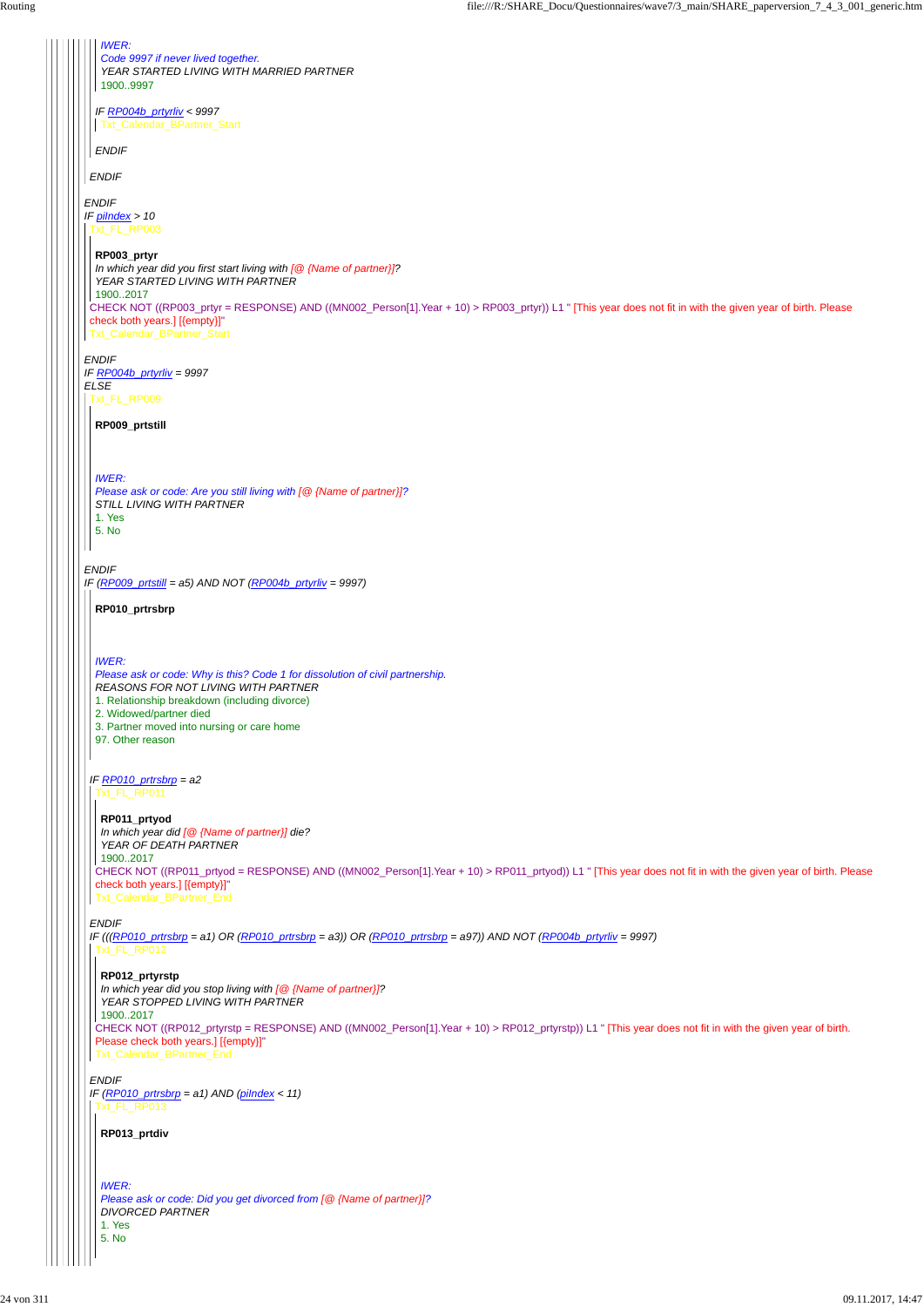| IF RP013_prtdiv = $a1$                                                                                                                                                                           |  |
|--------------------------------------------------------------------------------------------------------------------------------------------------------------------------------------------------|--|
| Txt FL RP014                                                                                                                                                                                     |  |
| RP014_prtyrdiv<br>In which year were you divorced from $[@$ {Name of partner}]?                                                                                                                  |  |
| YEAR OF DIVORCE<br>19002017                                                                                                                                                                      |  |
| CHECK NOT ((RP014_prtyrdiv = RESPONSE) AND ((MN002_Person[1].Year + 10) > RP014_prtyrdiv)) L1 " [This year does not fit in with the given year of birth.<br>Please check both years.] [{empty}]" |  |
| <b>ENDIF</b>                                                                                                                                                                                     |  |
| <b>ENDIF</b>                                                                                                                                                                                     |  |
| <b>ELSE</b>                                                                                                                                                                                      |  |
| IF $RPO09$ _prtstill = a1                                                                                                                                                                        |  |
| Txt_Calendar_BPartner_Still                                                                                                                                                                      |  |
| <b>ENDIF</b>                                                                                                                                                                                     |  |
| <b>ENDIF</b><br>IF $pilndex > 10$                                                                                                                                                                |  |
| Txt_FL_RP015a                                                                                                                                                                                    |  |
| RP015a_prtothliv<br>Have you ever lived together with someone else as a couple?                                                                                                                  |  |
| ANY OTHER COHABITATING PARTNERS<br>1. Yes                                                                                                                                                        |  |
| 5. No                                                                                                                                                                                            |  |
| <b>ENDIF</b>                                                                                                                                                                                     |  |
| <b>ENDBLOCK</b>                                                                                                                                                                                  |  |
| <b>ENDIF</b>                                                                                                                                                                                     |  |
| <b>ENDLOOP</b>                                                                                                                                                                                   |  |
| <b>ELSE</b>                                                                                                                                                                                      |  |
| IF RP002 prtmar = a5                                                                                                                                                                             |  |
| <b>ENDIF</b>                                                                                                                                                                                     |  |
| ENDIFTxt_FL_RP002d                                                                                                                                                                               |  |
| RP002d_prtliv<br>[@ Have/@ Not considering your marriage, have/@ Not considering your marriages, have] you ever lived unmarried together with someone as a couple?                               |  |
| EVER HAD UNMARRIED PARTNER<br>1. Yes                                                                                                                                                             |  |
| 5. No                                                                                                                                                                                            |  |
| IF RP002d_prtliv = $a1$                                                                                                                                                                          |  |
| <b>BLOCK</b>                                                                                                                                                                                     |  |
| Txt_FL_RP004                                                                                                                                                                                     |  |
| RP004_prtname<br>[@ Thinking of the first of these relationships, what/@ What/('@ Thinking of your' + FLNumber) + ' marriage, what'] was your partner's first name?                              |  |
| <b>NAME OF PARTNER</b><br>STRING[124]                                                                                                                                                            |  |
| Txt_FL_RP004c                                                                                                                                                                                    |  |
| RP004c_relstrat<br>When did your relationship with {RP004_prtname} start?                                                                                                                        |  |
| <b>WHEN RELATIONSHIP START</b><br>19002017                                                                                                                                                       |  |
| IF pilndex $< 11$                                                                                                                                                                                |  |

```
Txt_FL_RP008
```

```
CHECK NOT (((MN002_Person[1].Year + 10) > RP008_prtyrmar) AND (RP008_prtyrmar = RESPONSE)) L1 " [This year does not fit in with the given year of birth.
Please check both years.] [{empty}]"
 RP008_prtyrmar
 In which year did you marry [@ {Name of partner}]?
 YEAR MARRIED
1900..2017
```

```
IF RP008_prtyrmar = RESPONSE
 Txt_Calendar_Maried_Start
 Txt_FL_RP004b
```

```
RP004b_prtyrliv
In what year did you first start living with [@ {Name of partner}]?
```

```
IWER:
Code 9997 if never lived together.
YEAR STARTED LIVING WITH MARRIED PARTNER
1900..9997
```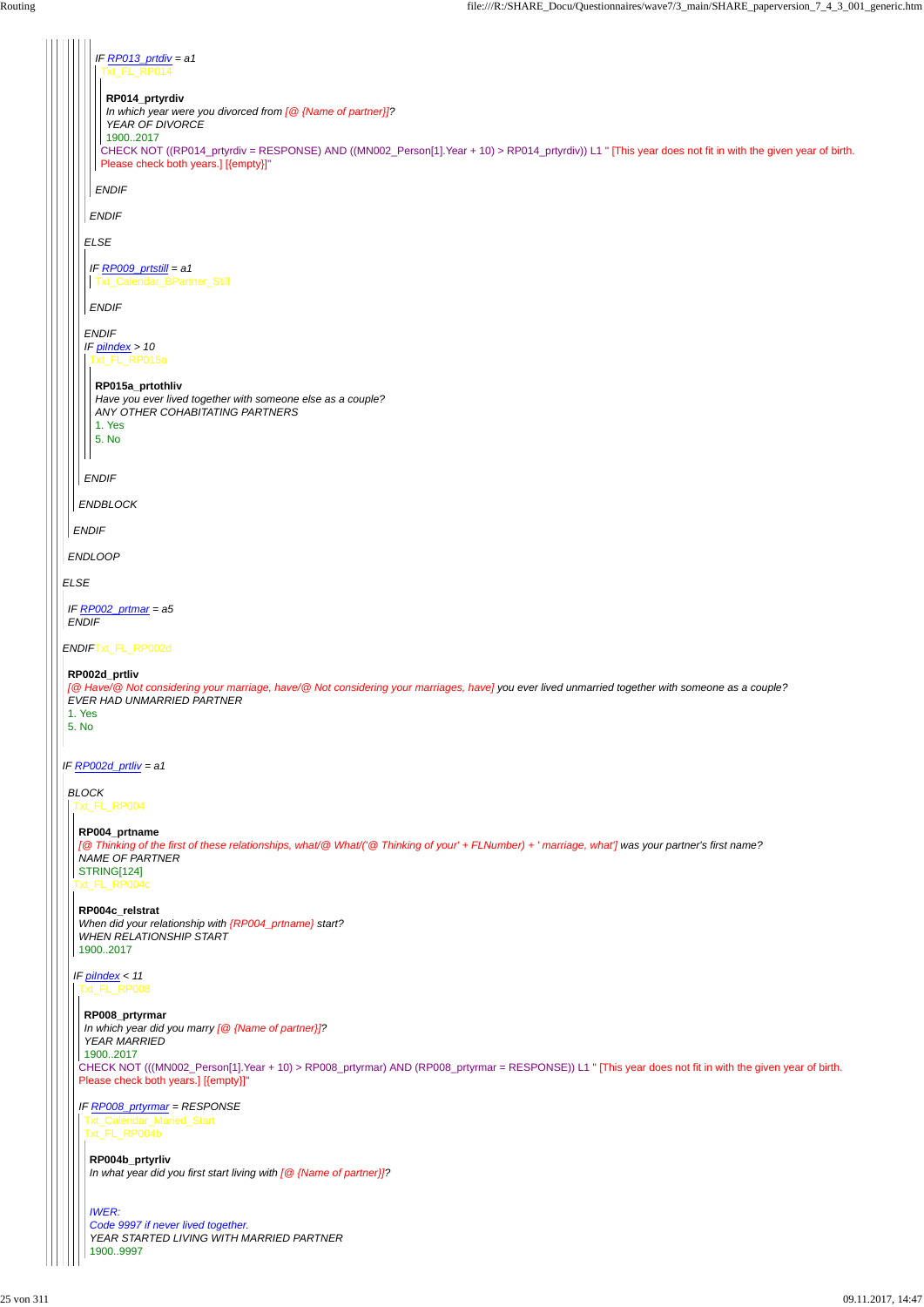*ENDIF IF piIndex > 10 ENDIF IF RP004b\_prtyrliv = 9997 ELSE ENDIF IF (RP009\_prtstill = a5) AND NOT (RP004b\_prtyrliv = 9997) ENDIF IF RP004b\_prtyrliv < 9997 ENDIF* Txt\_Calendar\_BPartner\_Start Txt\_FL\_RP003 CHECK NOT ((RP003\_prtyr = RESPONSE) AND ((MN002\_Person[1].Year + 10) > RP003\_prtyr)) L1 " [This year does not fit in with the given year of birth. Please check both years.] [{empty}]" Txt\_Calendar\_BPartner\_Start **RP003\_prtyr** *In which year did you first start living with [@ {Name of partner}]? YEAR STARTED LIVING WITH PARTNER* 1900..2017 Txt\_FL\_RP009 **RP009\_prtstill** *IWER: Please ask or code: Are you still living with [@ {Name of partner}]? STILL LIVING WITH PARTNER* 1. Yes 5. No *IF RP010\_prtrsbrp = a2 ENDIF IF (((RP010\_prtrsbrp = a1) OR (RP010\_prtrsbrp = a3)) OR (RP010\_prtrsbrp = a97)) AND NOT (RP004b\_prtyrliv = 9997)* **RP010\_prtrsbrp** *IWER: Please ask or code: Why is this? Code 1 for dissolution of civil partnership. REASONS FOR NOT LIVING WITH PARTNER* 1. Relationship breakdown (including divorce) 2. Widowed/partner died 3. Partner moved into nursing or care home 97. Other reason Txt\_FL\_RP011 CHECK NOT ((RP011\_prtyod = RESPONSE) AND ((MN002\_Person[1].Year + 10) > RP011\_prtyod)) L1 " [This year does not fit in with the given year of birth. Please check both years.] [{empty}]" Txt\_Calendar\_BPartner\_End **RP011\_prtyod** *In which year did [@ {Name of partner}] die? YEAR OF DEATH PARTNER* 1900..2017 Txt\_FL\_RP012 **RP012\_prtyrstp** *In which year did you stop living with [@ {Name of partner}]? YEAR STOPPED LIVING WITH PARTNER* 1900..2017

*ENDIF IF (RP010\_prtrsbrp = a1) AND (piIndex < 11)* Txt\_FL\_RP013

CHECK NOT ((RP012\_prtyrstp = RESPONSE) AND ((MN002\_Person[1].Year + 10) > RP012\_prtyrstp)) L1 " [This year does not fit in with the given year of birth. Please

check both years.] [{empty}]" Txt\_Calendar\_BPartner\_End

**RP013\_prtdiv**

*IWER:*

*IF RP013\_prtdiv = a1* Txt\_FL\_RP014

*Please ask or code: Did you get divorced from [@ {Name of partner}]? DIVORCED PARTNER*

1. Yes

5. No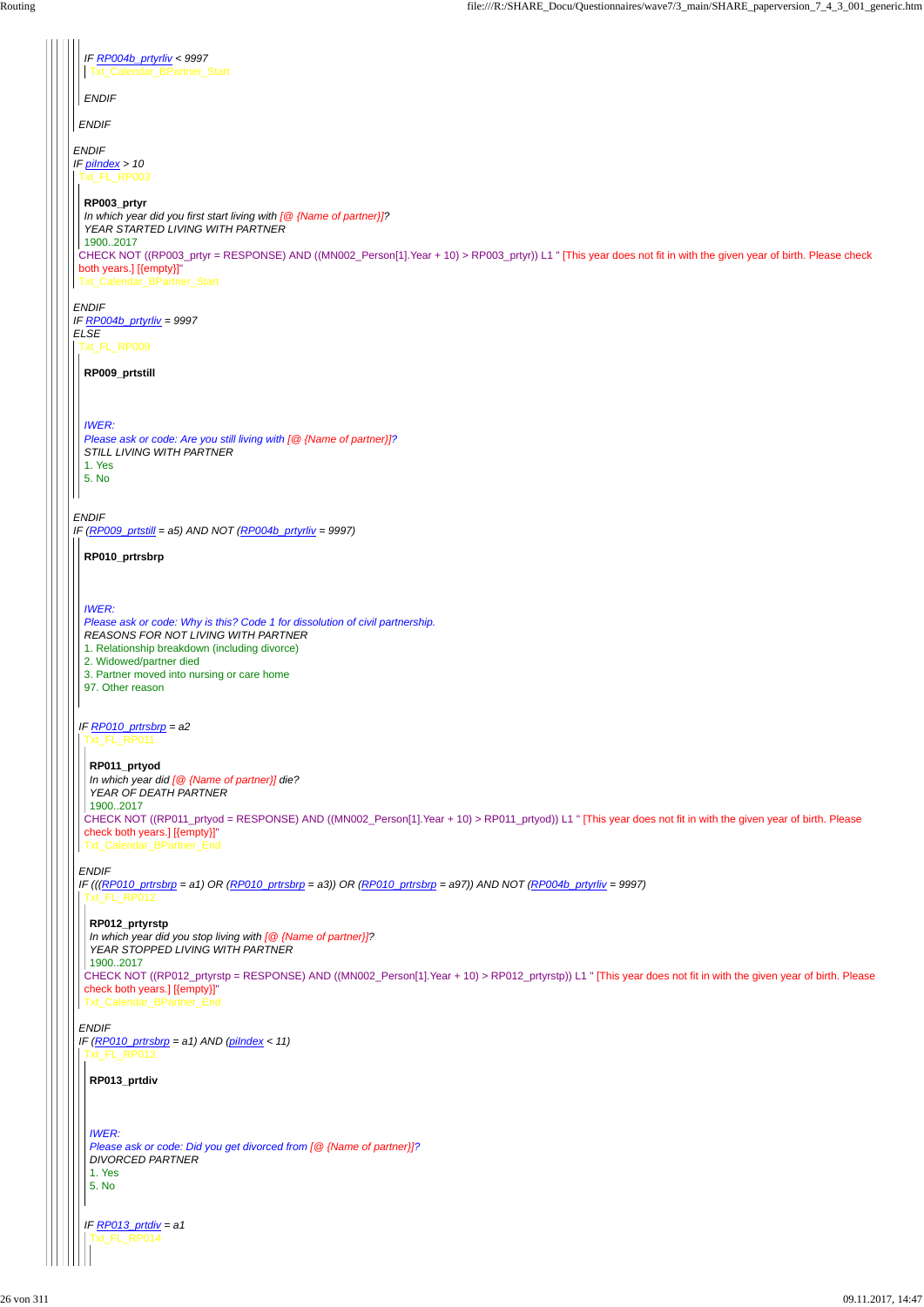*ENDBLOCK LOOP cnt:= 12 TO 20 ELSE ENDIF IF piIndex > 10 ENDIF ENDIF ENDIF* CHECK NOT ((RP014\_prtyrdiv = RESPONSE) AND ((MN002\_Person[1].Year + 10) > RP014\_prtyrdiv)) L1 " [This year does not fit in with the given year of birth. Please check both years.] [{empty}]" **RP014\_prtyrdiv** *In which year were you divorced from [@ {Name of partner}]? YEAR OF DIVORCE* 1900..2017 *IF RP009\_prtstill = a1 ENDIF* Txt\_Calendar\_BPartner\_Still Txt\_FL\_RP015a **RP015a\_prtothliv** *Have you ever lived together with someone else as a couple? ANY OTHER COHABITATING PARTNERS* 1. Yes 5. No *IF Partners[cnt - 1].RP015a\_prtothliv = a1 BLOCK* Txt\_FL\_RP004 Txt\_FL\_RP004c *IF piIndex < 11* **RP004\_prtname** *[@ Thinking of the first of these relationships, what/@ What/('@ Thinking of your' + FLNumber) + ' marriage, what'] was your partner's first name? NAME OF PARTNER* STRING[124] **RP004c\_relstrat** *When did your relationship with {RP004\_prtname} start? WHEN RELATIONSHIP START* 1900..2017 Txt\_FL\_RP008 CHECK NOT (((MN002\_Person[1].Year + 10) > RP008\_prtyrmar) AND (RP008\_prtyrmar = RESPONSE)) L1 " [This year does not fit in with the given year of birth. Please check both years.] [{empty}]" *IF RP008\_prtyrmar = RESPONSE* **RP008\_prtyrmar** *In which year did you marry [@ {Name of partner}]? YEAR MARRIED* 1900..2017 Txt\_Calendar\_Maried\_Start Txt\_FL\_RP004b **RP004b\_prtyrliv** *In what year did you first start living with [@ {Name of partner}]? IWER:*

```
ENDIF
IF piIndex > 10
ENDIF
ENDIF
  IF RP004b_prtyrliv < 9997
  ENDIF
   Txt_Calendar_BPartner_Start
 Txt_FL_RP003
 CHECK NOT ((RP003_prtyr = RESPONSE) AND ((MN002_Person[1].Year + 10) > RP003_prtyr)) L1 " [This year does not fit in with the given year of birth. Please
 check both years.] [{empty}]"
 Txt_Calendar_BPartner_Start
 RP003_prtyr
  In which year did you first start living with [@ {Name of partner}]?
  YEAR STARTED LIVING WITH PARTNER
  1900..2017
```
*Code 9997 if never lived together. YEAR STARTED LIVING WITH MARRIED PARTNER* 1900..9997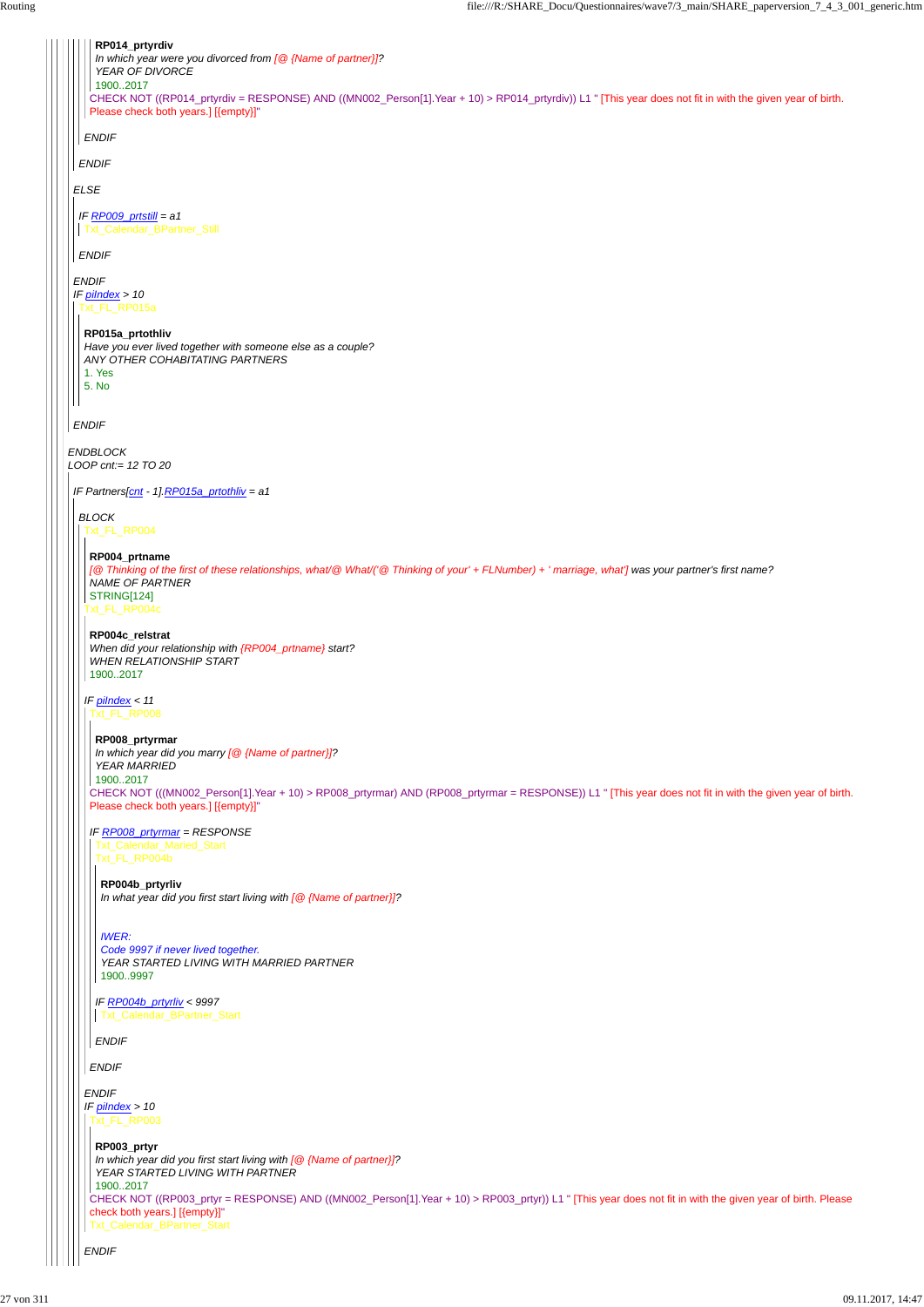| IF $R$ <i>P004b_prtyrliv = 9997</i>                                                                                                                                                                                                                                                       |
|-------------------------------------------------------------------------------------------------------------------------------------------------------------------------------------------------------------------------------------------------------------------------------------------|
| <b>ELSE</b><br>Txt_FL_RP009                                                                                                                                                                                                                                                               |
| RP009_prtstill                                                                                                                                                                                                                                                                            |
| <b>IWER:</b><br>Please ask or code: Are you still living with [@ {Name of partner}]?<br>STILL LIVING WITH PARTNER<br>1. Yes<br>5. No                                                                                                                                                      |
| <b>ENDIF</b>                                                                                                                                                                                                                                                                              |
| IF $(RP009_{pr}$ tstill = a5) AND NOT $(RP004b_{pr}$ tyrliv = 9997)                                                                                                                                                                                                                       |
| RP010_prtrsbrp                                                                                                                                                                                                                                                                            |
|                                                                                                                                                                                                                                                                                           |
| <b>IWER:</b><br>Please ask or code: Why is this? Code 1 for dissolution of civil partnership.<br><b>REASONS FOR NOT LIVING WITH PARTNER</b><br>1. Relationship breakdown (including divorce)<br>2. Widowed/partner died<br>3. Partner moved into nursing or care home<br>97. Other reason |
| IF $RPO10\_ptrsbrp = a2$<br>Txt_FL_RP011                                                                                                                                                                                                                                                  |
| RP011_prtyod<br>In which year did [@ {Name of partner}] die?<br>YEAR OF DEATH PARTNER<br>19002017                                                                                                                                                                                         |
| CHECK NOT ((RP011_prtyod = RESPONSE) AND ((MN002_Person[1].Year + 10) > RP011_prtyod)) L1 " [This year does not fit in with the given year of birth. Please<br>check both years.] [{empty}]"<br>Txt_Calendar_BPartner_End                                                                 |
| <b>ENDIF</b><br>IF (((RP010_prtrsbrp = a1) OR (RP010_prtrsbrp = a3)) OR (RP010_prtrsbrp = a97)) AND NOT (RP004b_prtyrliv = 9997)<br>Txt_FL_RP012                                                                                                                                          |
| RP012_prtyrstp<br>In which year did you stop living with $[@$ {Name of partner}]?<br>YEAR STOPPED LIVING WITH PARTNER                                                                                                                                                                     |
| 19002017<br>CHECK NOT ((RP012_prtyrstp = RESPONSE) AND ((MN002_Person[1].Year + 10) > RP012_prtyrstp)) L1 " [This year does not fit in with the given year of birth.<br>Please check both years.] [{empty}]"<br>Txt_Calendar_BPartner_End                                                 |
| <b>ENDIF</b>                                                                                                                                                                                                                                                                              |
| IF $(RP010 prtrsbrp = a1)$ AND (pilndex < 11)<br>Txt_FL_RP013                                                                                                                                                                                                                             |
| RP013_prtdiv                                                                                                                                                                                                                                                                              |
| <b>IWER:</b><br>Please ask or code: Did you get divorced from [@ {Name of partner}]?<br><b>DIVORCED PARTNER</b><br>1. Yes<br>5. No                                                                                                                                                        |
| IF RP013_prtdiv = $a1$<br>FL RP014                                                                                                                                                                                                                                                        |

| RP014_prtyrdiv<br>In which year were you divorced from $[@$ {Name of partner}]?<br>YEAR OF DIVORCE<br>19002017<br>CHECK NOT ((RP014_prtyrdiv = RESPONSE) AND ((MN002_Person[1].Year + 10) > RP014_prtyrdiv)) L1 " [This year does not fit in with the given year of birth.<br>Please check both years.] [{empty}]" |
|--------------------------------------------------------------------------------------------------------------------------------------------------------------------------------------------------------------------------------------------------------------------------------------------------------------------|
| <b>ENDIF</b>                                                                                                                                                                                                                                                                                                       |
| <b>ENDIF</b>                                                                                                                                                                                                                                                                                                       |
| <b>ELSE</b>                                                                                                                                                                                                                                                                                                        |
| IF RP009_prtstill = $a1$<br>Txt_Calendar_BPartner_Still                                                                                                                                                                                                                                                            |
| <b>ENDIF</b>                                                                                                                                                                                                                                                                                                       |
| <b>ENDIF</b><br>IF pilndex $> 10$<br>FL RP015a                                                                                                                                                                                                                                                                     |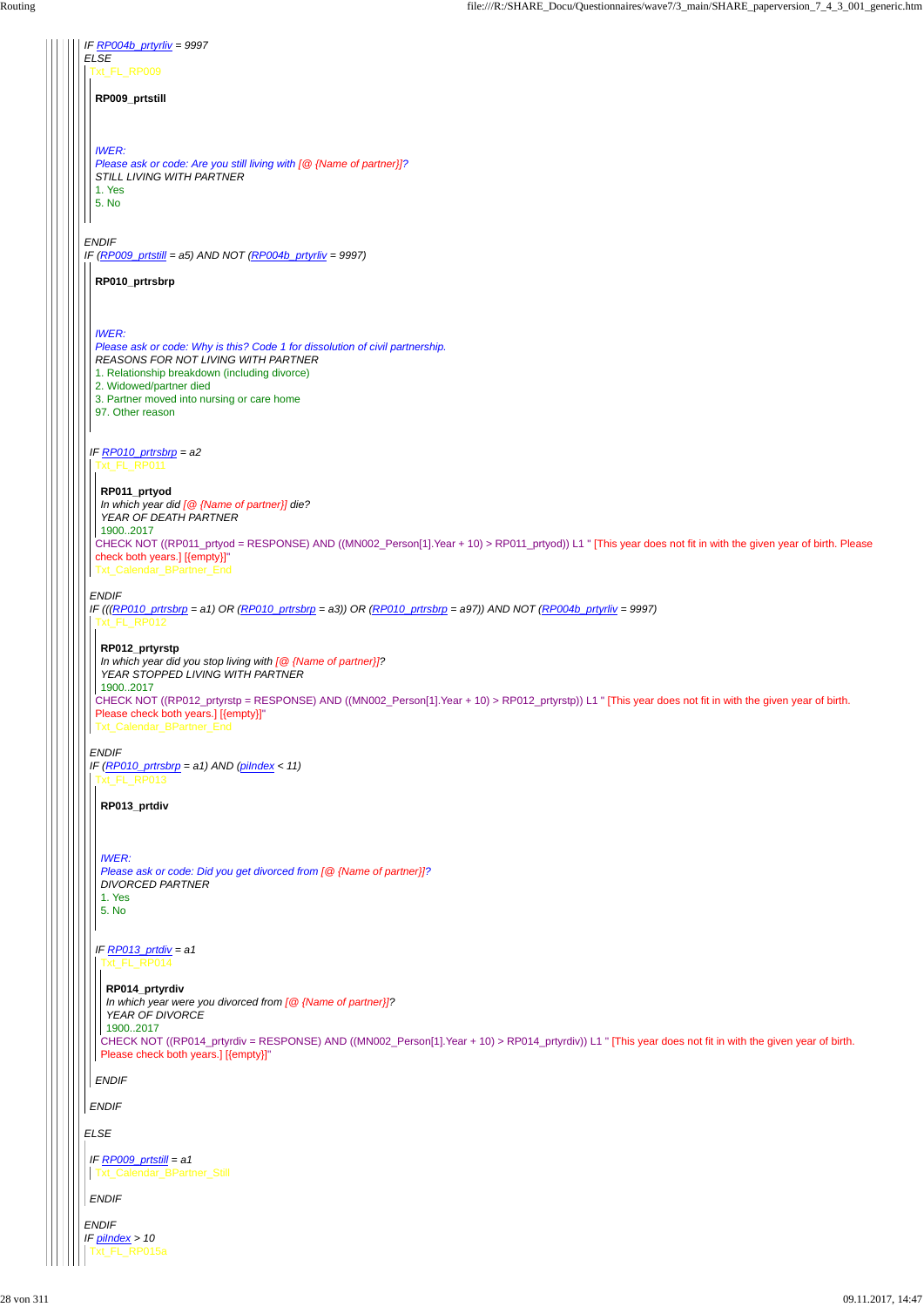| RP015a_prtothliv<br>Have you ever lived together with someone else as a couple?<br>ANY OTHER COHABITATING PARTNERS<br>1. Yes<br>5. No<br><b>ENDIF</b><br><b>ENDBLOCK</b><br><b>ENDIF</b>                                                                                                                                                                                                                                                                                                        |
|-------------------------------------------------------------------------------------------------------------------------------------------------------------------------------------------------------------------------------------------------------------------------------------------------------------------------------------------------------------------------------------------------------------------------------------------------------------------------------------------------|
| <b>ENDLOOP</b>                                                                                                                                                                                                                                                                                                                                                                                                                                                                                  |
| ENDIFTxt_FL_RP016                                                                                                                                                                                                                                                                                                                                                                                                                                                                               |
| RP016_prtnocohp<br>[@ Apart from the relationships we already talked about, have/@ Have] you ever been in a long term relationship that was important to you, where your partner lived at a<br>different address from you for most of the time?<br><b>NON COHABITATING PARTNERS</b><br>1. Yes<br>5. No                                                                                                                                                                                          |
| IF RP016_prtnocohp = a1                                                                                                                                                                                                                                                                                                                                                                                                                                                                         |
| <b>BLOCK</b>                                                                                                                                                                                                                                                                                                                                                                                                                                                                                    |
| RP017_prtncstrt<br>In which year did this relationship start?<br>START NON-COHABITATING PARTNERSHIP<br>19002017<br>CHECK NOT ((RP017_prtncstrt = RESPONSE) AND ((MN002_Person[1].Year + 10) > RP017_prtncstrt)) L1 " [This year does not fit in with the given year of birth. Please<br>check both years.] [{empty}]"<br>Txt_FL_RP018<br>RP018_prtncname<br>What was your partner's name?<br>NAME OF NON-COHABITATING PARTNER<br>STRING[124]<br>Txt_Calendar_BNoCoPartner_Start<br>Txt_FL_RP019 |
| RP019_prtncstill<br>Are you still in a relationship with $[@$ {Name of partner}]?<br>STILL IN A RELATIONSHIP WITH NON-COHABITATING PARTNER<br>1. Yes<br>5. No                                                                                                                                                                                                                                                                                                                                   |
| IF $RP019$ prtncstill = $a5$<br>Txt_FL_RP020<br>RP020_prtncend<br>In which year did your relationship end?                                                                                                                                                                                                                                                                                                                                                                                      |
| END NON-COHABITATING PARTNERSHIP<br>19002017<br>CHECK NOT ((RP020_prtncend = RESPONSE) AND ((MN002_Person[1].Year + 10) > RP020_prtncend)) L1 " [This year does not fit in with the given year of birth.<br>Please check both years.] [{empty}]"<br>Txt_Calendar_BNoCoPartner_End                                                                                                                                                                                                               |
| <b>ELSE</b>                                                                                                                                                                                                                                                                                                                                                                                                                                                                                     |
| IF $RP019$ prtncstill = a1<br><b>ENDIF</b>                                                                                                                                                                                                                                                                                                                                                                                                                                                      |
| ENDIFTxt_FL_RP021                                                                                                                                                                                                                                                                                                                                                                                                                                                                               |

```
ENDBLOCK
LOOP cnt:= 2 TO 10
  ANY OTHER NON COHABITATING PARTNERS
 1. Yes
 5. No
 IF NoCoPartners[cnt - 1].RP021_prtoth = a1
 BLOCK
   CHECK NOT ((RP017_prtncstrt = RESPONSE) AND ((MN002_Person[1].Year + 10) > RP017_prtncstrt)) L1 " [This year does not fit in with the given year of birth.
   Please check both years.] [{empty}]"
   Txt_FL_RP018
   RP017_prtncstrt
   In which year did this relationship start?
   START NON-COHABITATING PARTNERSHIP
   1900..2017
    RP018_prtncname
```
## **RP021\_prtoth**

*Have you ever been in another long term relationship that was important to you where your partner lived at a different address than you for most of the time?*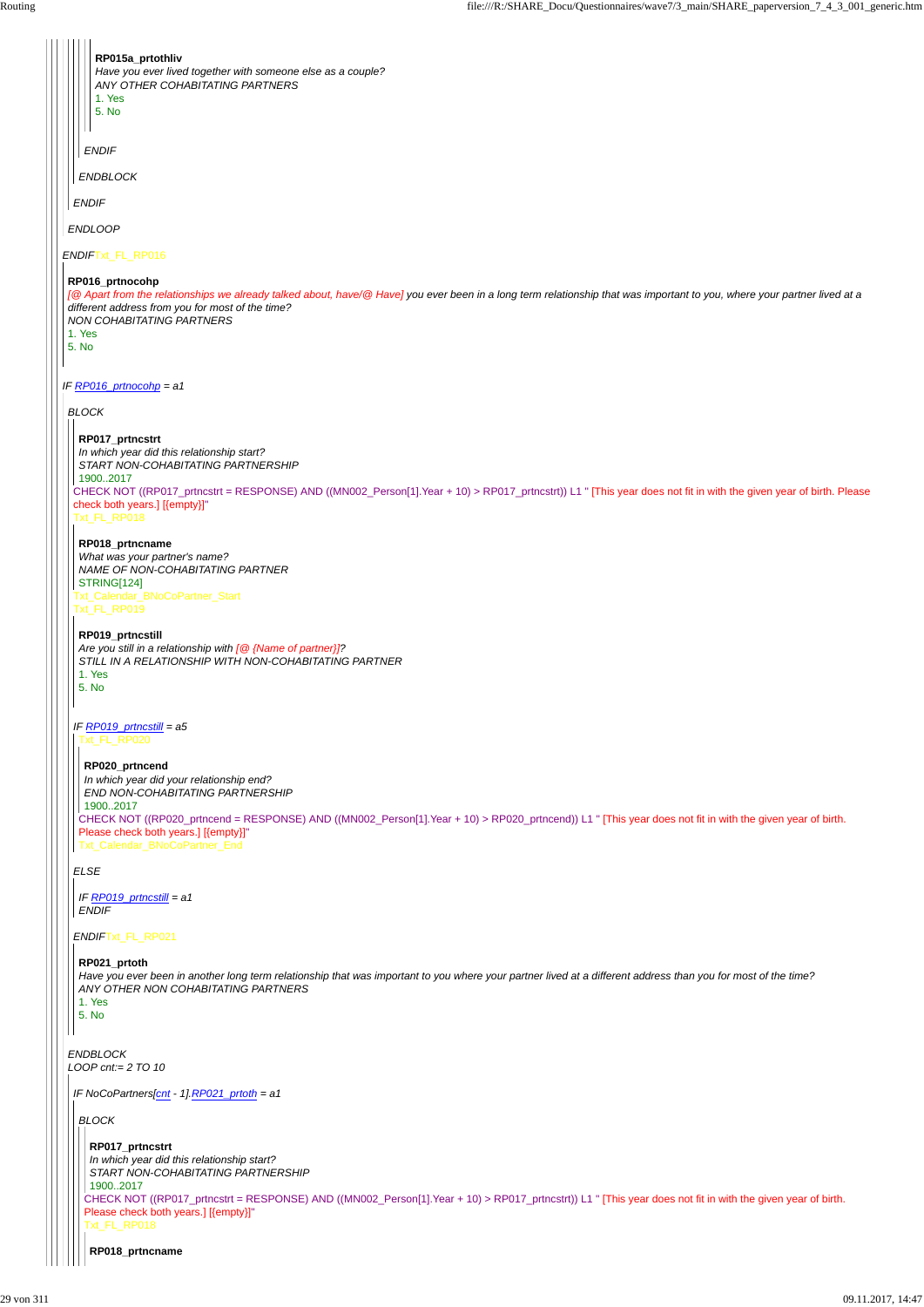*ENDIF* System preset value RP902\_TimeStampEnd

*ENDIF IF Sec\_DN1.DN756\_Proxy <> a3 ENDLOOP ENDIF ENDBLOCK* Txt\_Calendar\_BNoCoPartner\_Start Txt\_FL\_RP019 *IF RP019\_prtncstill = a5 ELSE ENDIF*Txt\_FL\_RP021 *What was your partner's name? NAME OF NON-COHABITATING PARTNER* STRING[124] **RP019\_prtncstill** *Are you still in a relationship with [@ {Name of partner}]? STILL IN A RELATIONSHIP WITH NON-COHABITATING PARTNER* 1. Yes 5. No Txt\_FL\_RP020 CHECK NOT ((RP020\_prtncend = RESPONSE) AND ((MN002\_Person[1].Year + 10) > RP020\_prtncend)) L1 " [This year does not fit in with the given year of birth. Please check both years.] [{empty}]" Txt\_Calendar\_BNoCoPartner\_End **RP020\_prtncend** *In which year did your relationship end? END NON-COHABITATING PARTNERSHIP* 1900..2017 *IF RP019\_prtncstill = a1 ENDIF* **RP021\_prtoth** *Have you ever been in another long term relationship that was important to you where your partner lived at a different address than you for most of the time? ANY OTHER NON COHABITATING PARTNERS* 1. Yes 5. No **RP022\_rpend** *IWER: This is the end of the partners section. {Press} END OF THE PARTNER SECTION* 1. Continue **RP023\_proxycheck** *IWER: Please check. Who answered the questions in this section? PROXY CHECK* 1. Respondent only 2. Respondent and proxy 3. Proxy only

|  | IF RP902_TimeStampEnd = EMPTY AND RP022_rpend <> EMPTY<br><b>ENDIF</b>                                                                                           |
|--|------------------------------------------------------------------------------------------------------------------------------------------------------------------|
|  | <b>ENDBLOCK</b>                                                                                                                                                  |
|  | <b>ENDIF</b><br>IF (RA IN Test_History) OR (ALL IN Test_History)                                                                                                 |
|  | <b>BLOCK</b><br>Txt_FL_RA001                                                                                                                                     |
|  | RA001_acstrt<br>In this next section of the interview, I am going to ask you for some information about the different places you have lived in during your life. |
|  | <b>IWER:</b><br>$\{Press\}$<br>START OF THE ACCOMODATION SECTION<br>1. Continue                                                                                  |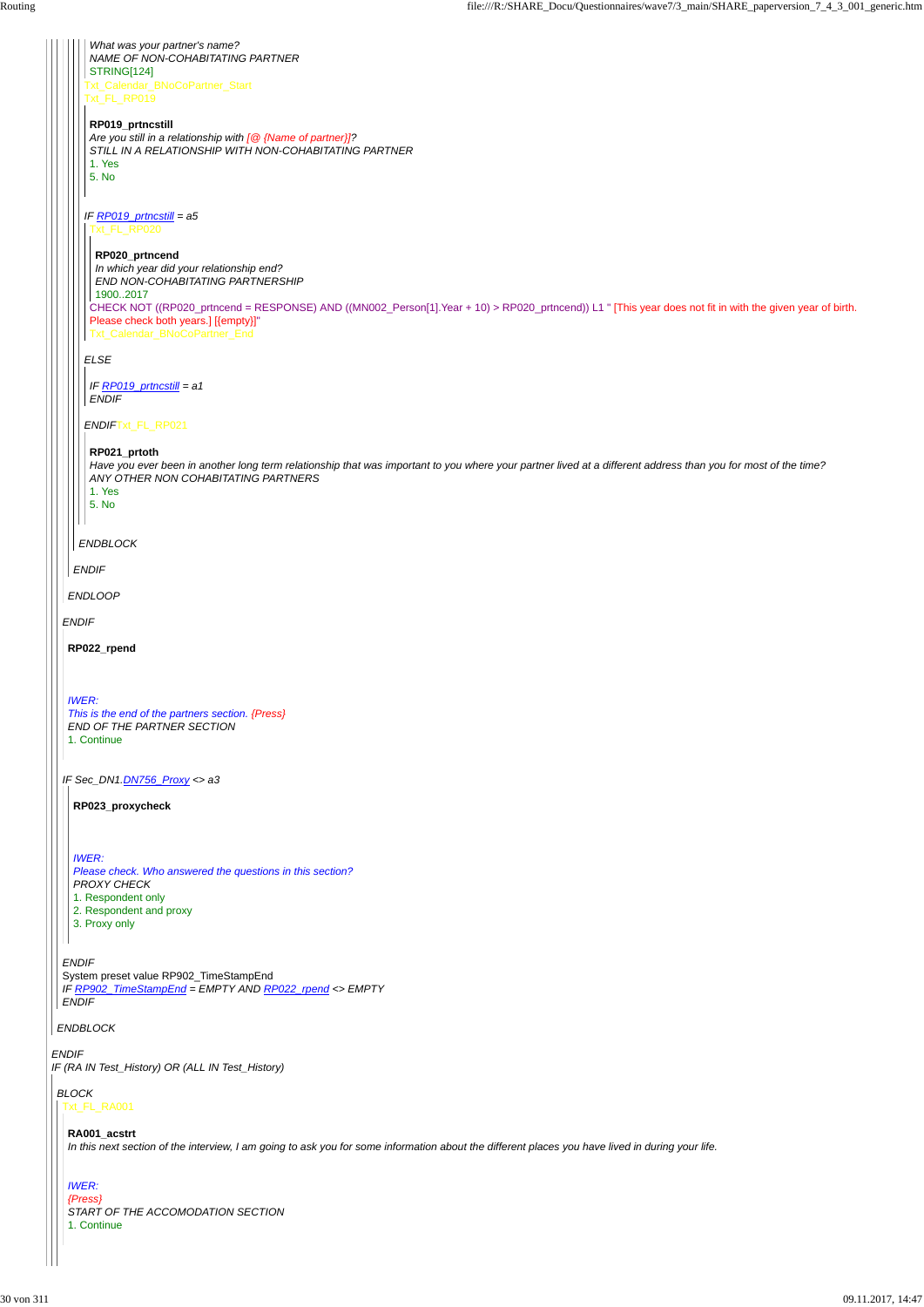System preset value RA901\_TimeStampStart *IF RA901\_TimeStampStart = EMPTY AND RA001\_acstrt <> EMPTY ENDIF*Txt\_FL\_RA002

CHECK NOT ((RA003\_acyrest = RESPONSE) AND (((MN002\_Person[1].Year > RA003\_acyrest) OR (RA003\_acyrest > CurrentYear)) AND NOT (RA003\_acyrest = 9997))) L1 " [This year does not seem to be valid. Please recheck and correct] [{empty}]"

CHECK NOT ((RA002\_acmintro = RESPONSE) AND ((RA002\_acmintro.CARDINAL > 1) AND (a96 IN RA002\_acmintro))) L1 " [You cannot select ''None of these'' together with any other answer. Please change your answer.] [{empty}]" Txt\_FL\_RA003

*ENDIF*Txt\_FL\_RA004

## *BLOCK*

### **RA002\_acmintro**

*Please look at card 8. Have you ever experienced any of the events on this card?*

## *IWER:*

*{CodeAll}*

*SPECIAL EVENTS IN ACCOMODATION*

- 1. Lived in a children's home
- 2. Been fostered with another family
- 3. Evacuated or relocated during a war
- 4. Lived in a prisoner of war camp
- 5. Lived in prison
- 6. Lived in a labor camp
- 7. Lived in a concentration camp
- 8. Been an inpatient in a TB institution
- 9. Stayed in a psychiatric hospital
- 10. Been homeless for 1 month or more
- 96. None of these

#### *IF RA003\_acyrest = RESPONSE* Txt\_Calendar\_Establish\_Household

#### **RA003\_acyrest**

*In which year did you start to live on your own or establish your own household?*

## *IWER:*

*If asked, the year the respondent views as his/her first own household after the parental home.*

*Please code 9997 if respondent never established own household. WHEN ESTABLISHED HOME* 1900..9997

#### **RA004\_acborn**

*I'd like to ask you about the residence you lived in when you were born. Did you live there for more than one year?*

#### *IWER:*

*"Residence" refers to an apartment or single house the respondent lived in. RESIDENCE WHEN BORN* 1. Yes 5. No

*IF ResidenceIndex <> 1* Txt\_FL\_RA005

**RA005\_acstl** *Did you move straight into your next residence and stay there for one year or more?*

## *IWER: Straight into = after less than 6 months SHORT TERM LIVING* 1. Yes 5. No

 $F \cap A \cap 2F = aI$ 

| IF RA005_acstl = $a1$<br><b>ELSE</b>                                                                                                                                                                                                                                                                                                                           |  |  |  |
|----------------------------------------------------------------------------------------------------------------------------------------------------------------------------------------------------------------------------------------------------------------------------------------------------------------------------------------------------------------|--|--|--|
| IF $RA005$ acstl = a5<br>Txt_FL_RA006                                                                                                                                                                                                                                                                                                                          |  |  |  |
| RA006_acstrt<br>When did you start living in $[@$ the first/ $@$ the next] residence that you lived in for one year or more?<br>START LIVING AT RESIDENCE<br>19002017<br>CHECK NOT ((RA006_acstrt = RESPONSE) AND (MN002_Person[1].Year > RA006_acstrt)) L1 " [This year does not fit in with the given year of birth. Please check<br>both years.] [{empty}]" |  |  |  |
| <b>ENDIF</b>                                                                                                                                                                                                                                                                                                                                                   |  |  |  |
| <b>ENDIF</b>                                                                                                                                                                                                                                                                                                                                                   |  |  |  |
| <b>ELSE</b>                                                                                                                                                                                                                                                                                                                                                    |  |  |  |
| IF RA004_acborn = $a1$<br>ELSE                                                                                                                                                                                                                                                                                                                                 |  |  |  |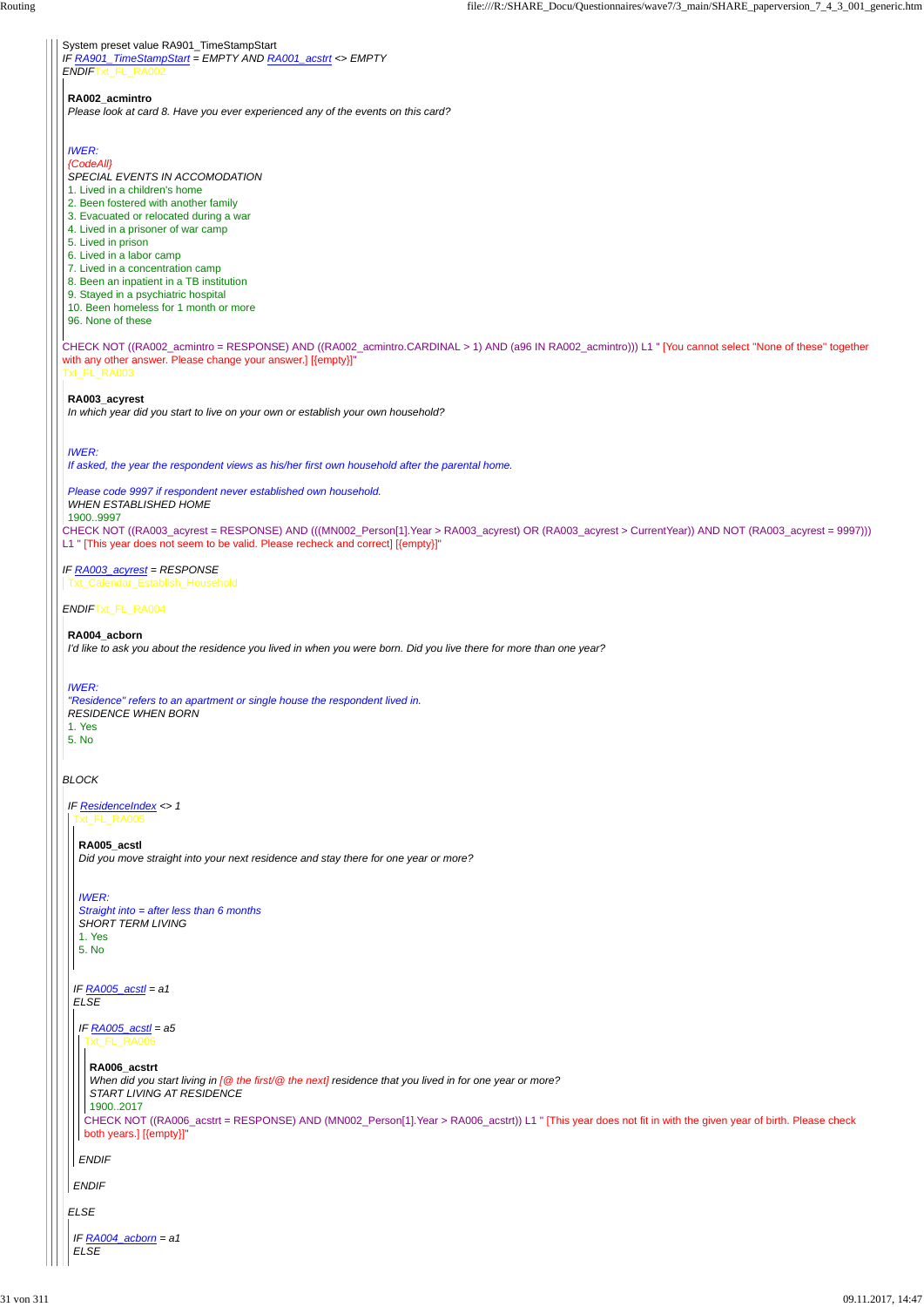*ENDIF*

## *IF RA026\_acwhere = RESPONSE*

*ENDIF IF RA006\_acstrt = DONTKNOW*

*ENDIF*

## *IF RA008\_actyp = a1*

*ENDIF*

#### Txt\_FL\_RA006

CHECK NOT ((RA006\_acstrt = RESPONSE) AND (MN002\_Person[1].Year > RA006\_acstrt)) L1 " [This year does not fit in with the given year of birth. Please check both years.] [{empty}]"

# **RA006\_acstrt**

*When did you start living in [@ the first/@ the next] residence that you lived in for one year or more?*

*START LIVING AT RESIDENCE*

1900..2017

#### **RA026\_acwhere**

*How should we refer to this place?*

## *IWER:*

*This question is just meant to uniquely identify the place in the personal events listing. It can be the name of the street, a (unique) name of the town or description of the building, e.g. our London flat. WHERE LIVED*

STRING[124]

Txt\_Calendar\_BResidence\_Start

CHECK NOT ((RA007\_acest = RESPONSE) AND (MN002\_Person[1].Year > RA007\_acest)) L1 " [This year does not fit in with the given year of birth. Please check both years.] [{empty}]"

#### **RA007\_acest**

*IWER:*

*Ask the respondent to estimate the year they started living in this (next) residence. If cannot estimate, ask for the decade and enter the mid year of this decade - i.e. If 1940s enter 1945*

*ESTIMATED START YEAR OF ACCOMMODATION*

## 1900..2017

## **RA008\_actyp**

*Was this a private residence?*

*IWER:*

*: Private residences are those the respondent or his parents or guardians owned or rented in any way. TYPE OF RESIDENCE* 1. Yes

5. No

Txt\_FL\_RA009

*ENDIF*

*IF RA009\_acprtyp = a97*

## **RA009\_acprtyp**

*[@ Did your parents or guardians live there as owners, members of a cooperative, tenants, or did they live rent free/@ Did you live there as an owner, a member of a cooperative, a tenant, or did you live rent free]?*

## *IWER:*

## *IF RA009\_acprtyp = a3* Txt\_FL\_RA709

*: Rent-free includes: Living with relatives, friends, in company housing or in employer-provided or family/friend provided housing. A sub-tenant (somebody who rents from somebody who himself or herself rents from a third party) is to be classified as tenant TYPE OF PRIVATE RESIDENCE*

- 1. Owner
- 2. Members of a cooperative
- 3. Tenant
- 4. Rent-free
- 97. Other

#### **RA709\_acspo**

*You said [@ your parents or guardians/@ you/@ your parents or guardians/@ you/@ your parents or guardians/@ you] lived as tenant(s), was it in a social or public housing accommodation, or equivalent?*

#### *IWER:*

*Social or public housing offer below market subsidized rents by a public entity but not by the employer.*

*TYPE OF RENTAL*

1. Yes

5. No

**RA010\_acspo**

*Please specify 'other' answer.*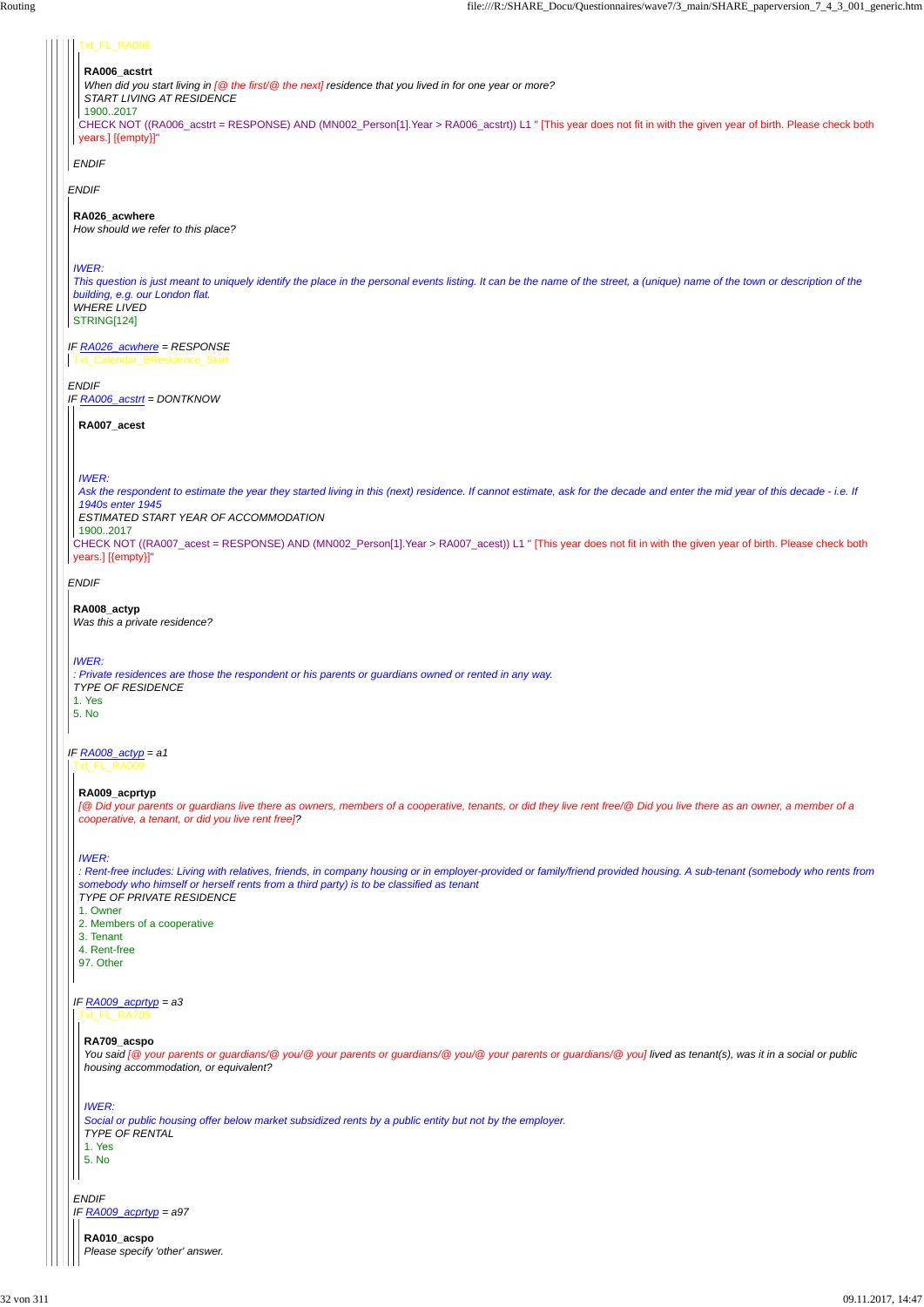*ENDIF*Txt\_FL\_RA017

| <b>SPECIFY OTHER: PRIVATE RESIDENCE</b><br><b>STRING</b>                                                                                                                                                                                                                                                                                                                                                                                                                                  |
|-------------------------------------------------------------------------------------------------------------------------------------------------------------------------------------------------------------------------------------------------------------------------------------------------------------------------------------------------------------------------------------------------------------------------------------------------------------------------------------------|
|                                                                                                                                                                                                                                                                                                                                                                                                                                                                                           |
| ENDIF                                                                                                                                                                                                                                                                                                                                                                                                                                                                                     |
| <b>ELSE</b>                                                                                                                                                                                                                                                                                                                                                                                                                                                                               |
| IF <b>RA008_actyp</b> = a5                                                                                                                                                                                                                                                                                                                                                                                                                                                                |
| RA011_acnprtyp<br>Please look at card 9. What type of residence was it?<br>TYPE OF NON-PRIVATE RESIDENCE<br>1. Boarding school or university accommodation<br>2. Orphanage or Children's home<br>3. Housing with the armed forces<br>4. Mental hospital<br>5. Other hospital<br>6. Nursing home for the elderly<br>7. Prison<br>8. Prisoner of war camp<br>9. Labor Camp<br>10. Concentration camp<br>11. Refugee camp<br>12. Religious institution<br>97. Other collective accommodation |
| IF RA011_acnprtyp = a97<br>RA012_acspo<br>Please specify 'other' answer.<br>SPECIFY OTHER: NONE-PRIVATE RESIDENCE<br><b>STRING</b><br><b>ENDIF</b>                                                                                                                                                                                                                                                                                                                                        |
| ENDIF                                                                                                                                                                                                                                                                                                                                                                                                                                                                                     |
| <b>ENDIF</b>                                                                                                                                                                                                                                                                                                                                                                                                                                                                              |
| RA013_acountyn<br>Was this residence within the current boundaries of the United Kingdom?<br><b>WAS RESIDENCE IN CURRENT COUNTRY</b><br>1. Yes<br>5. No                                                                                                                                                                                                                                                                                                                                   |
| IF $RA013$ acountyn = a5                                                                                                                                                                                                                                                                                                                                                                                                                                                                  |
| <b>BLOCK</b><br><b>CountryCode</b>                                                                                                                                                                                                                                                                                                                                                                                                                                                        |
| [Which country, considering current boundaries, was this residence in] [{empty}]                                                                                                                                                                                                                                                                                                                                                                                                          |
| [IWER]: [Please select a country from the dropdown menu.] [{empty}]                                                                                                                                                                                                                                                                                                                                                                                                                       |
| <b>STRING</b>                                                                                                                                                                                                                                                                                                                                                                                                                                                                             |
| <b>ENDBLOCK</b>                                                                                                                                                                                                                                                                                                                                                                                                                                                                           |
| <b>ELSE</b>                                                                                                                                                                                                                                                                                                                                                                                                                                                                               |
| IF $RA013$ acountyn = a1                                                                                                                                                                                                                                                                                                                                                                                                                                                                  |
| RA015_acountry<br>Please look at card 10. Which region was this residence in?<br><b>REGION OF RESIDENCE (NOT CURRENT)</b><br>1. North East                                                                                                                                                                                                                                                                                                                                                |

*ENDIF*

- 2. North West
- 3. Yorkshire and the Humber
- 4. East Midlands
- 5. West Midlands

|  | 6. East                     |
|--|-----------------------------|
|  | 7. London                   |
|  | 8. South East               |
|  | 9. South West               |
|  | 10. Country Specific Region |
|  | 11. Country Specific Region |
|  | 12. Country Specific Region |
|  | 13. Country Specific Region |
|  | 14. Country Specific Region |
|  | 15. Country Specific Region |
|  | 16. Country Specific Region |
|  | 17. Country Specific Region |
|  | 18. Country Specific Region |
|  | 19. Country Specific Region |
|  | 20. Country Specific Region |
|  |                             |
|  |                             |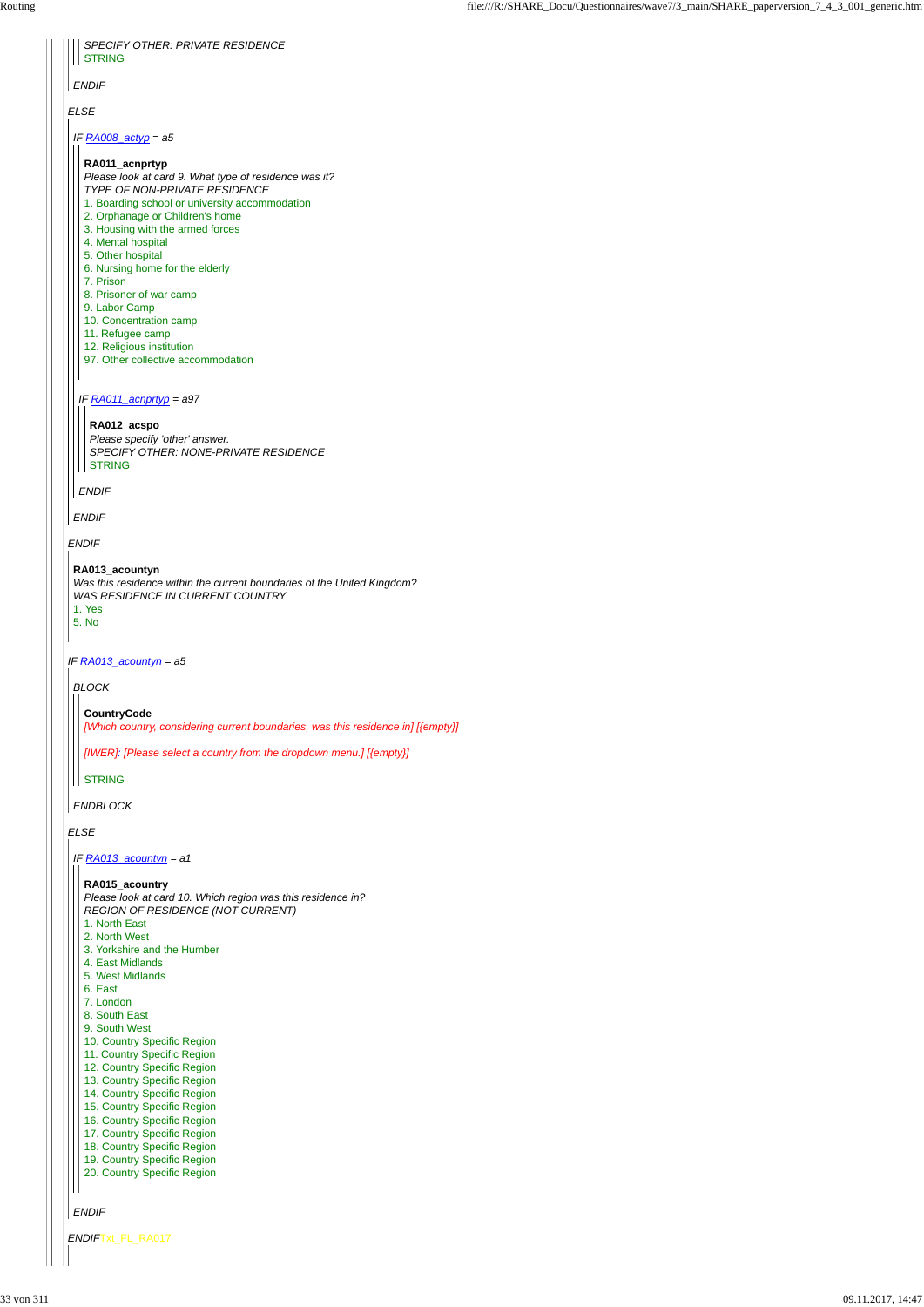## *ENDIF*Txt\_FL\_RA021

CHECK NOT ((RA021\_acstop = RESPONSE) AND (((MN002\_Person[1].Year > RA021\_acstop) OR (RA021\_acstop > 2017)) AND NOT (RA021\_acstop = 9997))) L1 " [This year does not seem to be valid. Please recheck and correct] [{empty}]"

CHECK NOT (((RA021\_acstop = RESPONSE) AND (RA006\_acstrt = RESPONSE)) AND (RA006\_acstrt > RA021\_acstop)) L1 " [This year does not fit in with the start period. Please check both years.] [{empty}]"

*IF ((RA006\_acstrt >= RA003\_acyrest) OR (RA007\_acest >= RA003\_acyrest)) AND (RA009\_acprtyp = a1)* Txt\_FL\_RA018

*IF (RA006\_acstrt <= (Sec\_DN1.Demographics.DN003\_YearBirth + 10)) AND (RA021\_acstop >= (Sec\_DN1.Demographics.DN003\_YearBirth + 10)) ENDIF*

## *ELSE*

*ENDIF*

#### **RA017\_acchcity**

*How would you describe the area where this residence was located?*

## *IWER:*

*{ReadOut}*

- *AREA OF RESIDENCE*
- 1. A big city
- 2. The suburbs or outskirts of a big city
- 3. A large town
- 4. A small town
- 5. A rural area or village

## **RA018\_acquire**

*Please look at card 11. How did you acquire this property?*

*IWER:*

*^CodeAll*

*If unclear, "own means" includes spousal support.*

#### *If R received the property from the state without any payment code 6. HOW AQUIRED PROPERTY*

*IF RA021\_acstop = 9997* Txt\_Calendar\_Still\_Residence

*IF (((RA006\_acstrt >= RA003\_acyrest) OR (RA007\_acest >= RA003\_acyrest)) AND (RA009\_acprtyp = a1)) AND (RA021\_acstop <> 9997)* Txt\_FL\_RA022

1. Purchased or built it with own means

- 2. Purchased or built it with a loan or mortgage
- 3. Purchased or built it with help from family
- 4. Received it as a bequest
- 5. Received it as a gift
- 6. Acquired it through other means

## **RA021\_acstop**

*In which year did you stop living in this residence ( {RA026\_acwhere}, which you [@ lived in when you were born/('@ started living at in ' + FL\_livingin) + ''])?*

## *IWER:*

*Please code 9997 if respondent still lives in the same residence (i.e. apartment or house).*

## *STOPPED LIVING AT RESIDENCE*

## 1900..9997

## *ENDIF*

*IF RA021\_acstop <> EMPTY* Txt\_Calendar\_BResidence\_End

## **RA022\_acdone**

*What did you do with the property after you stopped living there?*

*IWER:*

*{ReadOut}*

*IF RA022\_acdone = a2* Txt\_FL\_RA022a

*WHAT DONE WITH PROPERTY*

1. Sold it

2. Kept it

3. Gave it as a gift to someone

4. Was dispossessed

96. None of these

*IF RA022a\_stillown = a5* **RA022a\_stillown** *Do you still own this property? STILL OWN PROPERTY* 1. Yes 5. No

Txt\_FL\_RA022b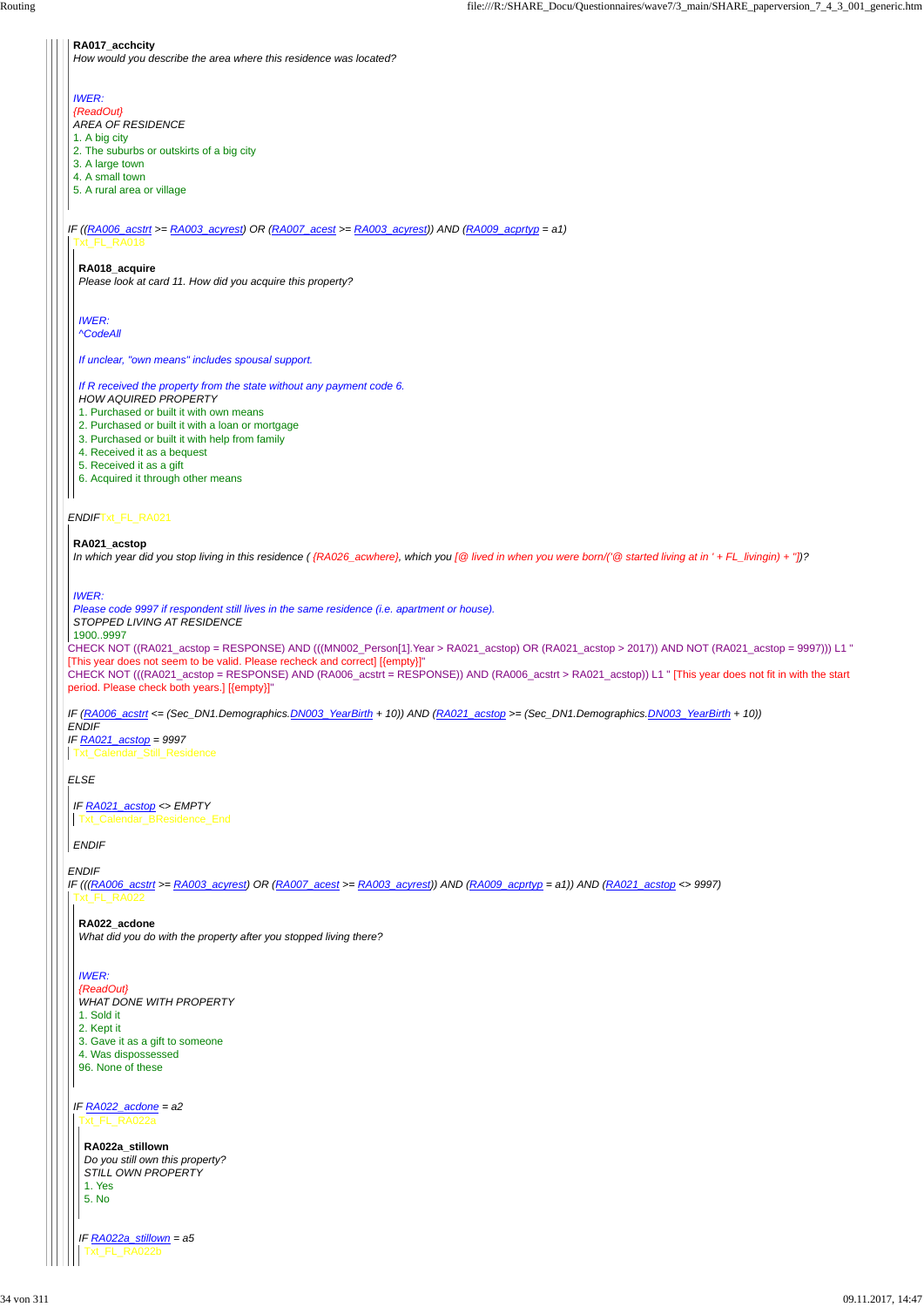|  | RA022b_dowith<br>What did you do with the property?                                                                                                                                                                                                                                                                                                            |
|--|----------------------------------------------------------------------------------------------------------------------------------------------------------------------------------------------------------------------------------------------------------------------------------------------------------------------------------------------------------------|
|  | <b>IWER:</b><br>{ReadOut}<br>DO WITH PROPERTY<br>1. Sold it<br>3. Gave it as a gift to someone<br>4. Was dispossessed<br>96. None of these                                                                                                                                                                                                                     |
|  | IF $RAO22b$ _dowith = a1<br>Txt_FL_RA022c<br>RA022c_yrsellprop<br>In which year did you sell the property?<br><b>WHEN SELL PROPERTY</b><br>19002017<br>CHECK NOT ((RA022c_yrsellprop = RESPONSE) AND (MN002_Person[1].Year > RA022c_yrsellprop)) L1 " [This year does not fit in with the given year of birth.<br>Please check both years.] [{empty}]"         |
|  | <b>ENDIF</b>                                                                                                                                                                                                                                                                                                                                                   |
|  | <b>ENDIF</b>                                                                                                                                                                                                                                                                                                                                                   |
|  | <b>ENDIF</b>                                                                                                                                                                                                                                                                                                                                                   |
|  | <b>ENDIF</b>                                                                                                                                                                                                                                                                                                                                                   |
|  | <b>ENDBLOCK</b><br>LOOP cnt:= $2$ TO 50                                                                                                                                                                                                                                                                                                                        |
|  | IF Residence[cnt - 1].RA021_acstop <> EMPTY AND (Residence[cnt - 1].RA021_acstop <> 9997)                                                                                                                                                                                                                                                                      |
|  | <b>BLOCK</b>                                                                                                                                                                                                                                                                                                                                                   |
|  | IF ResidenceIndex <> 1<br>Txt_FL_RA005                                                                                                                                                                                                                                                                                                                         |
|  | RA005_acstl<br>Did you move straight into your next residence and stay there for one year or more?                                                                                                                                                                                                                                                             |
|  | <b>IWER:</b><br>Straight into = after less than 6 months<br><b>SHORT TERM LIVING</b><br>1. Yes<br>5. No                                                                                                                                                                                                                                                        |
|  | IF $RA005$ $acstl = a1$<br><b>ELSE</b>                                                                                                                                                                                                                                                                                                                         |
|  | IF RA005_acstl = a5<br>Txt_FL_RA006                                                                                                                                                                                                                                                                                                                            |
|  | RA006_acstrt<br>When did you start living in $[@$ the first/ $@$ the next] residence that you lived in for one year or more?<br>START LIVING AT RESIDENCE<br>19002017<br>CHECK NOT ((RA006_acstrt = RESPONSE) AND (MN002_Person[1].Year > RA006_acstrt)) L1 " [This year does not fit in with the given year of birth. Please check<br>both years.] [{empty}]" |
|  | <b>ENDIF</b>                                                                                                                                                                                                                                                                                                                                                   |
|  | <b>ENDIF</b>                                                                                                                                                                                                                                                                                                                                                   |
|  | <b>ELSE</b>                                                                                                                                                                                                                                                                                                                                                    |

```
ENDIF
IF RA004_acborn = a1
   ELSE
  ENDIF
    Txt_FL_RA006
    CHECK NOT ((RA006_acstrt = RESPONSE) AND (MN002_Person[1].Year > RA006_acstrt)) L1 " [This year does not fit in with the given year of birth. Please check
  both years.] [{empty}]"
     RA006_acstrt
      When did you start living in [@ the first/@ the next] residence that you lived in for one year or more?
      START LIVING AT RESIDENCE
    1900..2017
   RA026_acwhere
   How should we refer to this place?
   IWER:
   This question is just meant to uniquely identify the place in the personal events listing. It can be the name of the street, a (unique) name of the town or description of the
```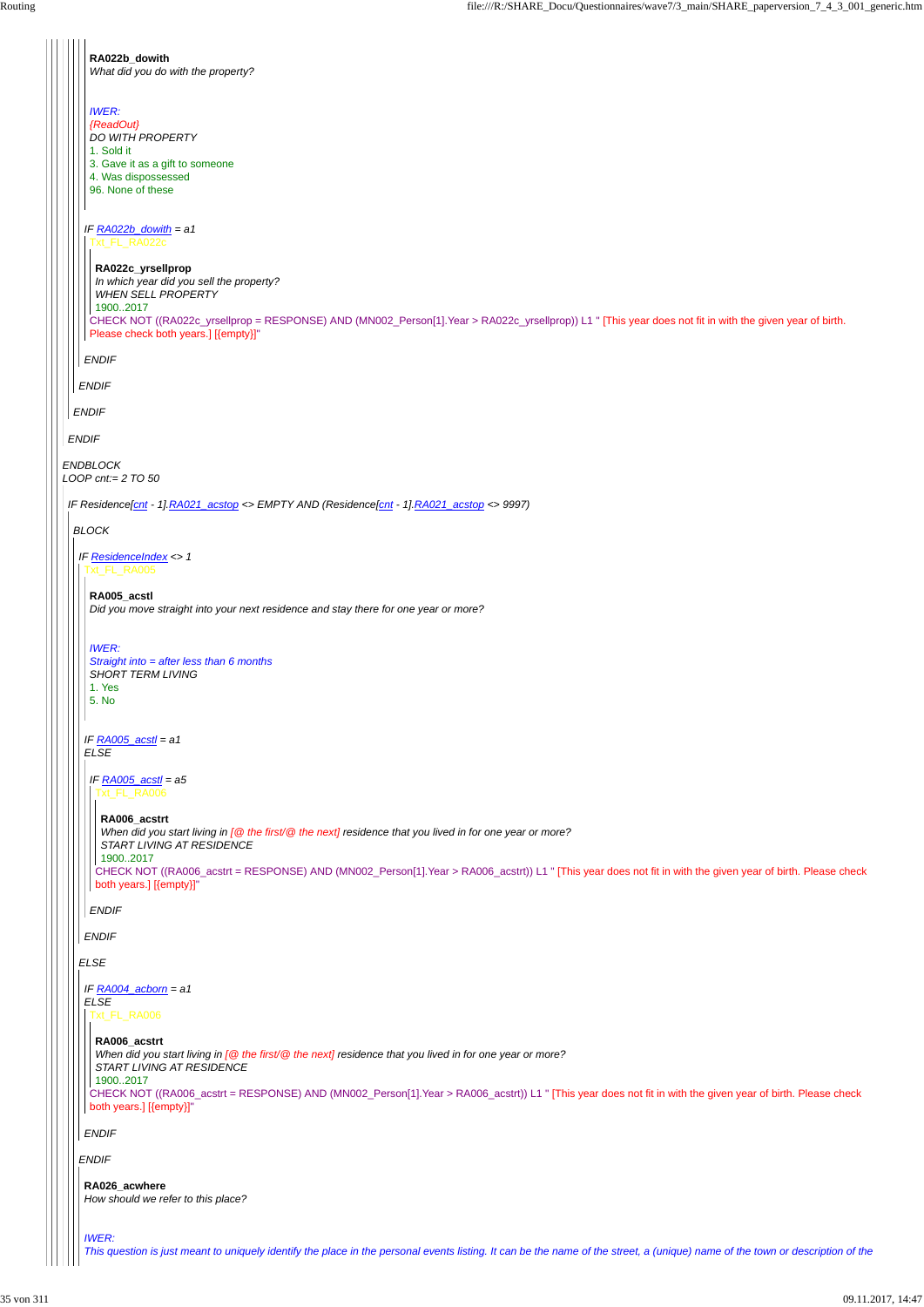*ENDIF IF RA006\_acstrt = DONTKNOW*

*ENDIF*

*IF RA008\_actyp = a1*

*IF RA026\_acwhere = RESPONSE* Txt\_Calendar\_BResidence\_Start

*ELSE*

*building, e.g. our London flat. WHERE LIVED* STRING[124]

CHECK NOT ((RA007\_acest = RESPONSE) AND (MN002\_Person[1].Year > RA007\_acest)) L1 " [This year does not fit in with the given year of birth. Please check both years.] [{empty}]"

**RA007\_acest**

*IWER:*

*Ask the respondent to estimate the year they started living in this (next) residence. If cannot estimate, ask for the decade and enter the mid year of this decade - i.e. If 1940s enter 1945*

*ESTIMATED START YEAR OF ACCOMMODATION*

1900..2017

**RA008\_actyp** *Was this a private residence?*

*IWER:*

*: Private residences are those the respondent or his parents or guardians owned or rented in any way. TYPE OF RESIDENCE*

1. Yes 5. No

Txt\_FL\_RA009

## *IF RA009\_acprtyp = a3*

*ENDIF IF RA009\_acprtyp = a97*

# *ENDIF*

#### **RA009\_acprtyp**

*[@ Did your parents or guardians live there as owners, members of a cooperative, tenants, or did they live rent free/@ Did you live there as an owner, a member of a cooperative, a tenant, or did you live rent free]?*

*IWER:*

*: Rent-free includes: Living with relatives, friends, in company housing or in employer-provided or family/friend provided housing. A sub-tenant (somebody who rents from somebody who himself or herself rents from a third party) is to be classified as tenant TYPE OF PRIVATE RESIDENCE*

1. Owner

2. Members of a cooperative

3. Tenant

4. Rent-free

97. Other

Txt\_FL\_RA709

#### **RA709\_acspo**

*You said [@ your parents or guardians/@ you/@ your parents or guardians/@ you/@ your parents or guardians/@ you] lived as tenant(s), was it in a social or public housing accommodation, or equivalent?*

#### *IWER:*

*Social or public housing offer below market subsidized rents by a public entity but not by the employer. TYPE OF RENTAL* 1. Yes 5. No

#### **RA010\_acspo**

*Please specify 'other' answer. SPECIFY OTHER: PRIVATE RESIDENCE* STRING

*IF RA008\_actyp = a5*

**RA011\_acnprtyp** *Please look at card 9. What type of residence was it? TYPE OF NON-PRIVATE RESIDENCE* 1. Boarding school or university accommodation 2. Orphanage or Children's home 3. Housing with the armed forces

4. Mental hospital

5. Other hospital

6. Nursing home for the elderly

7. Prison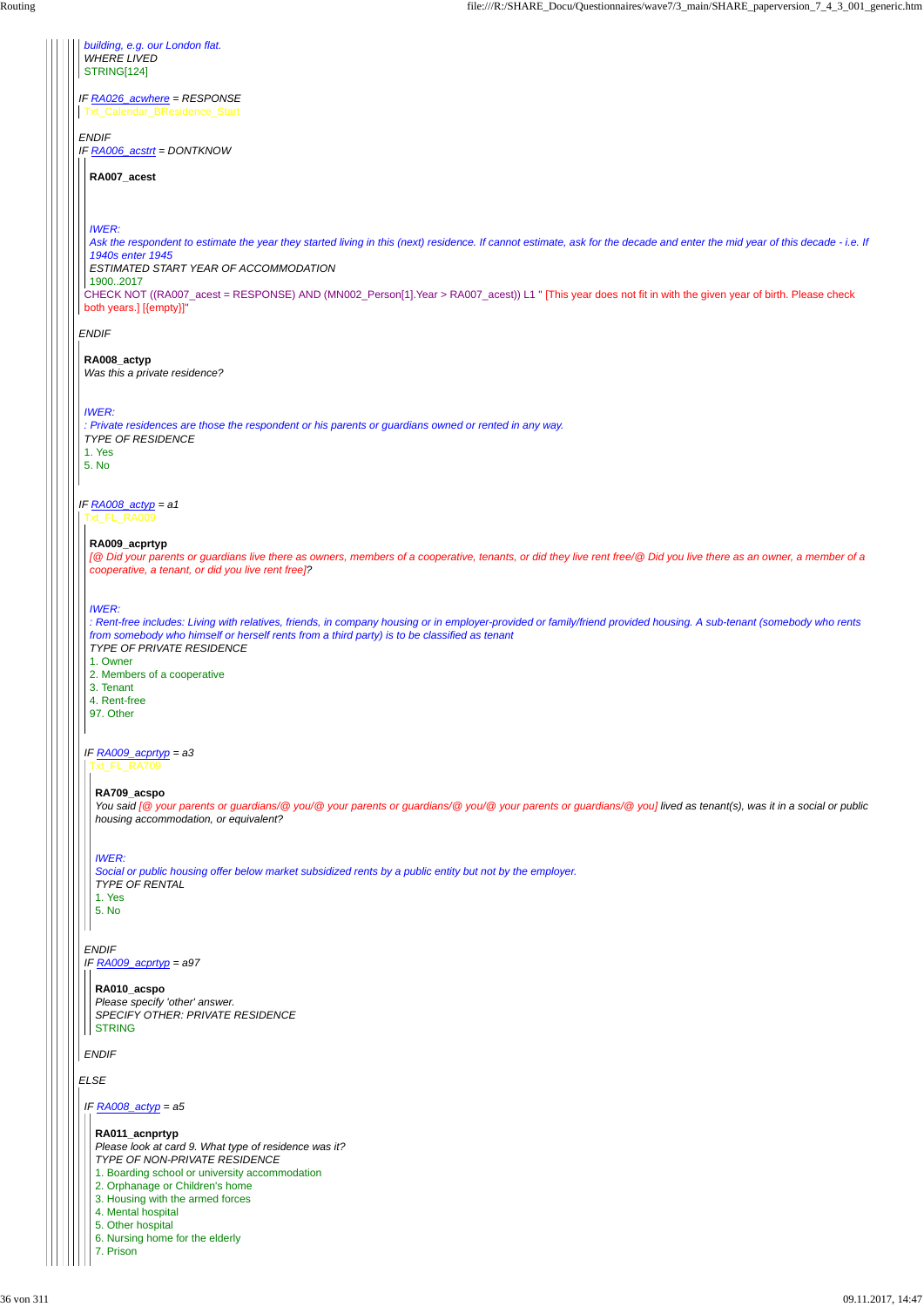### *ENDIF*Txt\_FL\_RA017

*ENDIF IF RA013\_acountyn = a5 ELSE ENDIF IF RA011\_acnprtyp = a97 ENDIF* 8. Prisoner of war camp 9. Labor Camp 10. Concentration camp 11. Refugee camp 12. Religious institution 97. Other collective accommodation **RA012\_acspo** *Please specify 'other' answer. SPECIFY OTHER: NONE-PRIVATE RESIDENCE* STRING **RA013\_acountyn** *Was this residence within the current boundaries of the United Kingdom? WAS RESIDENCE IN CURRENT COUNTRY* 1. Yes 5. No *BLOCK ENDBLOCK* **CountryCode** *[Which country, considering current boundaries, was this residence in] [{empty}] [IWER]: [Please select a country from the dropdown menu.] [{empty}]* STRING *IF RA013\_acountyn = a1 ENDIF* **RA015\_acountry** *Please look at card 10. Which region was this residence in? REGION OF RESIDENCE (NOT CURRENT)* 1. North East 2. North West 3. Yorkshire and the Humber 4. East Midlands 5. West Midlands 6. East 7. London 8. South East 9. South West 10. Country Specific Region 11. Country Specific Region 12. Country Specific Region 13. Country Specific Region 14. Country Specific Region 15. Country Specific Region 16. Country Specific Region 17. Country Specific Region 18. Country Specific Region 19. Country Specific Region 20. Country Specific Region

*IF ((RA006\_acstrt >= RA003\_acyrest) OR (RA007\_acest >= RA003\_acyrest)) AND (RA009\_acprtyp = a1)* Txt\_FL\_RA018

### **RA017\_acchcity**

*How would you describe the area where this residence was located?*

#### *IWER:*

*{ReadOut} AREA OF RESIDENCE*

1. A big city

- 2. The suburbs or outskirts of a big city
- 3. A large town
- 4. A small town
- 5. A rural area or village

**RA018\_acquire** *Please look at card 11. How did you acquire this property?*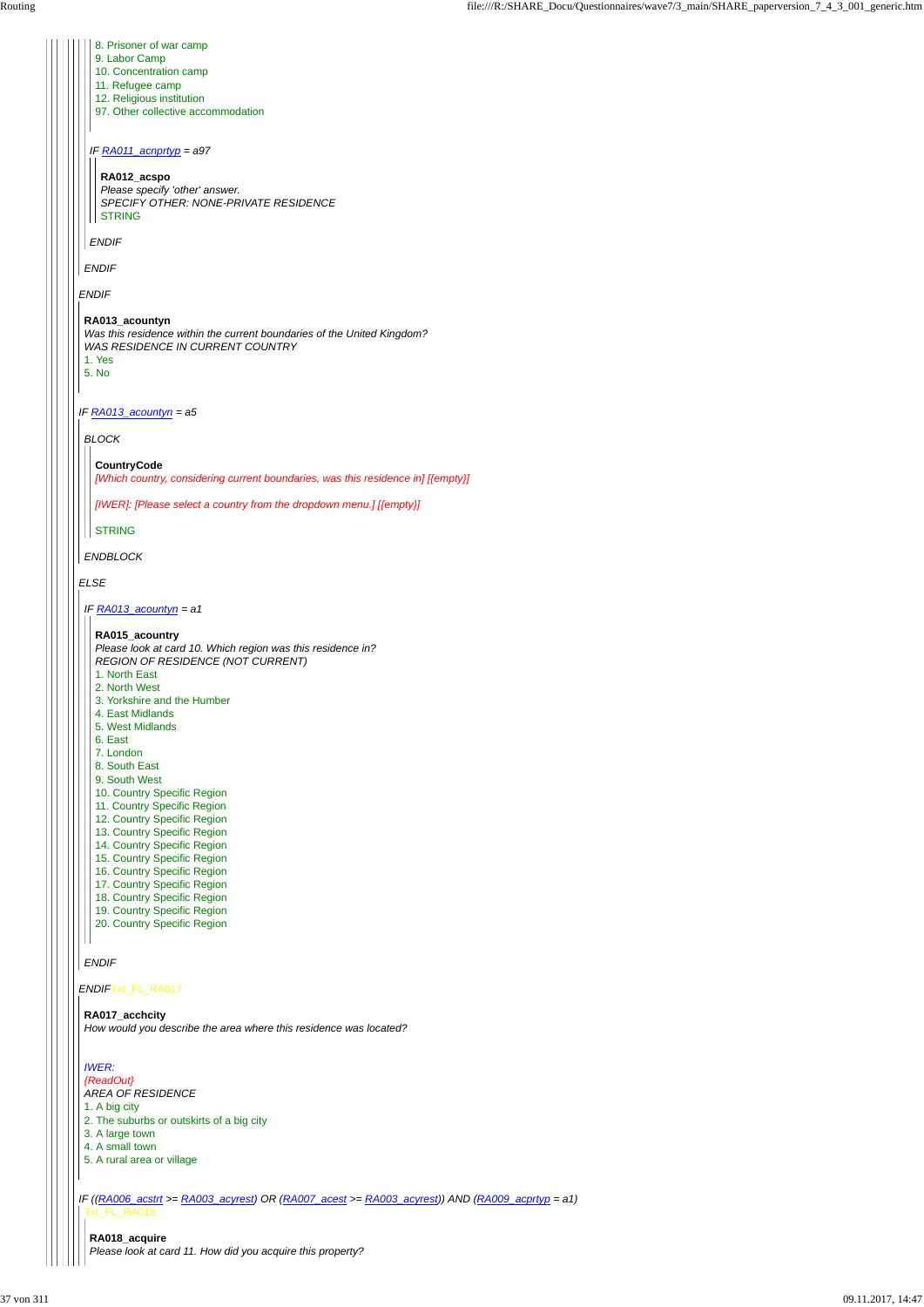| <b>IWER:</b><br><b>^CodeAll</b>                                                                                                                                                                                    |
|--------------------------------------------------------------------------------------------------------------------------------------------------------------------------------------------------------------------|
|                                                                                                                                                                                                                    |
| If unclear, "own means" includes spousal support.                                                                                                                                                                  |
| If R received the property from the state without any payment code 6.                                                                                                                                              |
| <b>HOW AQUIRED PROPERTY</b>                                                                                                                                                                                        |
| 1. Purchased or built it with own means                                                                                                                                                                            |
| 2. Purchased or built it with a loan or mortgage<br>3. Purchased or built it with help from family                                                                                                                 |
| 4. Received it as a bequest                                                                                                                                                                                        |
| 5. Received it as a gift                                                                                                                                                                                           |
| 6. Acquired it through other means                                                                                                                                                                                 |
|                                                                                                                                                                                                                    |
| ENDIFTxt_FL_RA021                                                                                                                                                                                                  |
| RA021 acstop                                                                                                                                                                                                       |
| In which year did you stop living in this residence ({RA026_acwhere}, which you $\lceil \mathcal{Q} \rceil$ lived in when you were born/( $\lceil \mathcal{Q} \rceil$ started living at in ' + FL_livingin) + "])? |
|                                                                                                                                                                                                                    |
| <b>IWER:</b>                                                                                                                                                                                                       |
| Please code 9997 if respondent still lives in the same residence (i.e. apartment or house).                                                                                                                        |
| STOPPED LIVING AT RESIDENCE<br>19009997                                                                                                                                                                            |
| CHECK NOT ((RA021_acstop = RESPONSE) AND (((MN002_Person[1].Year > RA021_acstop) OR (RA021_acstop > 2017)) AND NOT (RA021_acstop = 9997))) L1 "                                                                    |
| [This year does not seem to be valid. Please recheck and correct] [{empty}]"                                                                                                                                       |
| CHECK NOT (((RA021_acstop = RESPONSE) AND (RA006_acstrt = RESPONSE)) AND (RA006_acstrt > RA021_acstop)) L1 " [This year does not fit in with the start                                                             |
| period. Please check both years.] [{empty}]"                                                                                                                                                                       |
| IF (RA006_acstrt <= (Sec_DN1.Demographics.DN003_YearBirth + 10)) AND (RA021_acstop >= (Sec_DN1.Demographics.DN003_YearBirth + 10))                                                                                 |
| <b>ENDIF</b><br>IF $RA021$ acstop = 9997                                                                                                                                                                           |
| <b>Txt Calendar Still Residence</b>                                                                                                                                                                                |
|                                                                                                                                                                                                                    |
| <b>ELSE</b>                                                                                                                                                                                                        |
| IF RA021_acstop <> EMPTY                                                                                                                                                                                           |
| Txt Calendar BResidence End                                                                                                                                                                                        |
| <b>ENDIF</b>                                                                                                                                                                                                       |
|                                                                                                                                                                                                                    |
| <b>ENDIF</b>                                                                                                                                                                                                       |
| IF (((RA006_acstrt >= RA003_acyrest) OR (RA007_acest >= RA003_acyrest)) AND (RA009_acprtyp = a1)) AND (RA021_acstop <> 9997)<br>Txt_FL_RA022                                                                       |
|                                                                                                                                                                                                                    |
| RA022_acdone                                                                                                                                                                                                       |
| What did you do with the property after you stopped living there?                                                                                                                                                  |
|                                                                                                                                                                                                                    |
| <b>IWER:</b><br>{ReadOut}                                                                                                                                                                                          |
| <b>WHAT DONE WITH PROPERTY</b>                                                                                                                                                                                     |
| 1. Sold it                                                                                                                                                                                                         |
| 2. Kept it                                                                                                                                                                                                         |
| 3. Gave it as a gift to someone                                                                                                                                                                                    |

- | | | | 4. Was dispossessed
	- 96. None of these

*IF RA022\_acdone = a2* Txt\_FL\_RA022a

#### *IF RA022a\_stillown = a5* Txt\_FL\_RA022b

 $\mathsf{L}$ 

**RA022a\_stillown** *Do you still own this property? STILL OWN PROPERTY* 1. Yes 5. No

**RA022b\_dowith** *What did you do with the property?*

*IF RA022b\_dowith = a1* Txt\_FL\_RA022c

*IWER: {ReadOut} DO WITH PROPERTY* 1. Sold it 3. Gave it as a gift to someone 4. Was dispossessed 96. None of these

**RA022c\_yrsellprop** *In which year did you sell the property?*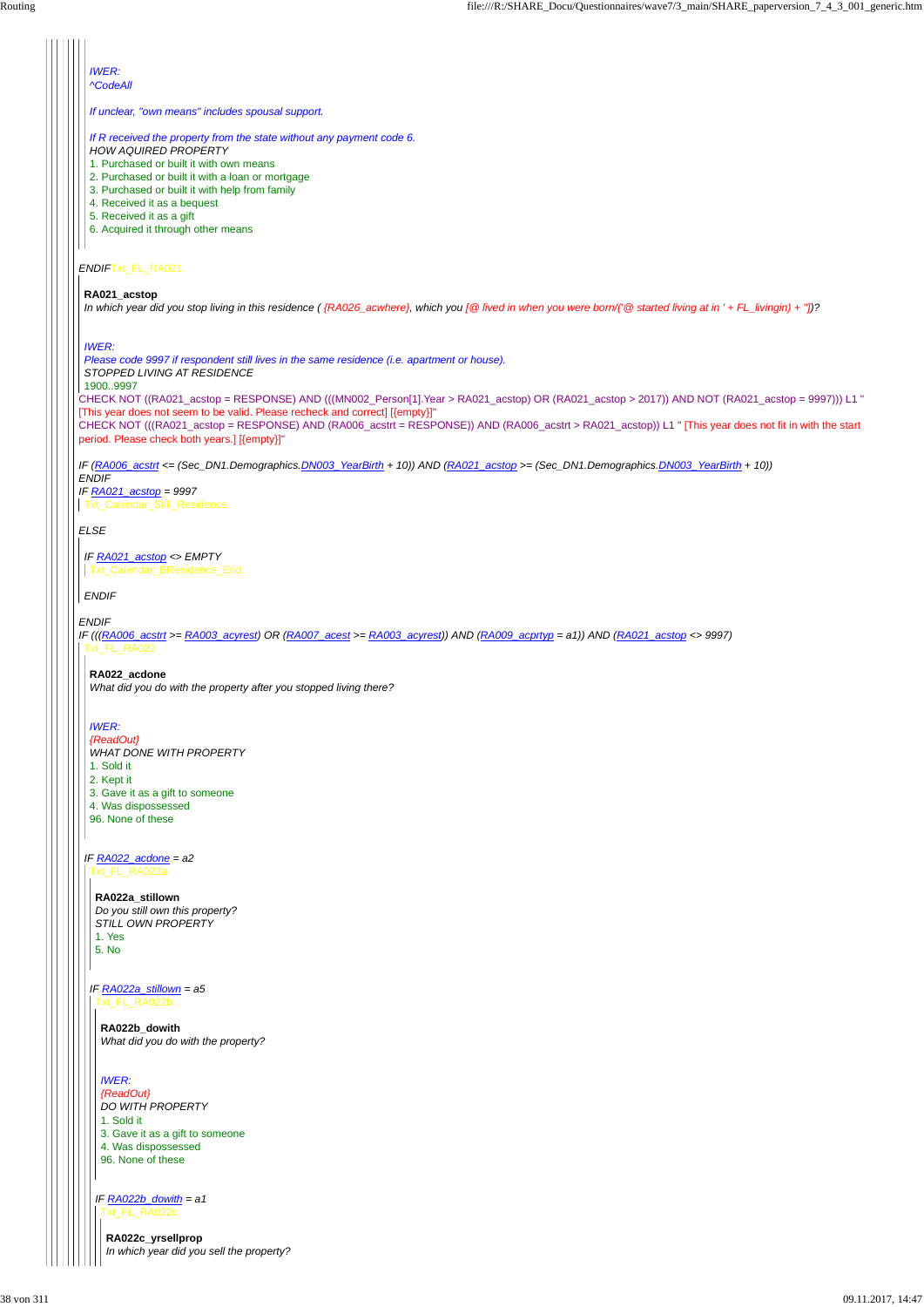*ENDIF*

*ENDBLOCK*

*ENDIF*

*ENDIF*

*ENDIF*

*ENDIF*

*ENDLOOP IF RA003\_acyrest <> 9997* Txt\_FL\_RA732

CHECK NOT ((RA022c\_yrsellprop = RESPONSE) AND (MN002\_Person[1].Year > RA022c\_yrsellprop)) L1 " [This year does not fit in with the given year of birth. Please check both years.] [{empty}]"

### *WHEN SELL PROPERTY*

| $\left\  \cdot \right\ $ (19002017) |
|-------------------------------------|
|                                     |

*LOOP i:= 1 TO 4*

### **RA732\_whoinhousehold**

*Please look at card 12. You told us that you established your own household or left the parental home in {RA003\_acyrest}.*

*Please think back to the time from {RA003\_acyrest} until today. Which of the people listed on this card did you live with for a period of at least one year?*

*It doesn t matter if the person moved to your home or you moved to the person s home*

### *IWER:*

*{CodeAll}*

- *WHO LIVED IN HOUSEHOLD*
- 1. Mother
- 2. Father
- 3. Mother-in-law
- 4. Father-in-law 96. None of these
- 

*IF i IN RA732\_whoinhousehold*

*BLOCK* Txt\_FL\_RA733

Txt\_FL\_RA734

*IF RA734\_STOPYEARLIVING = 9997*

### **RA733\_STARTYEARLIVING**

*In which year did you start living with [@ your mother/@ your father/@ your mother-in-law/@ your father-in-law] for the first time after you established your own household or left the parental home in {RA003\_acyrest}? START YEAR LIVING FIRST TIME* 1900..2017

### **RA734\_STOPYEARLIVING**

*In which year did you stop living with [@ your mother/@ your father/@ your mother-in-law/@ your father-in-law] for the first time after you established your own household or left the parental home in {RA003\_acyrest}?*

#### *ELSE* Txt\_FL\_RA738

*IWER:*

*If R still lives together with this relative, code 9997.*

1900..9997

Txt\_FL\_RA740

#### **RA740\_helpcoresidentCurrent**

*Would you say that living with [@ your mother/@ your father/@ your mother-in-law/@ your father-in-law] is mainly to help [@ your mother/@ your father/@ your mother-in-law/@ your father-in-law] out, to help you out, or because it is helpful to both of you? CURRENT HELP CORESIDENT OUT OR VICE VERSA* 1. Help ^RespRelation

2. Help R

#### 3. Help both 4. Help neither

### Txt\_FL\_RA735

### **RA738\_helpcoresidentFirst**

*Would you say that living with [@ your mother/@ your father/@ your mother-in-law/@ your father-in-law] was mainly to help [@ your mother/@ your father/@ your mother-in-law/@ your father-in-law] out, to help you out, or because it was helpful to both of you? FIRST HELP CORESIDENT OUT OR VICE VERSA* 1. Help ^RespRelation 2. Help R 3. Help both 4. Help neither

### **RA735\_OTHERPERIOD**

*Did [@ your mother/@ your father/@ your mother-in-law/@ your father-in-law] live with you again later for a period of one year or more?*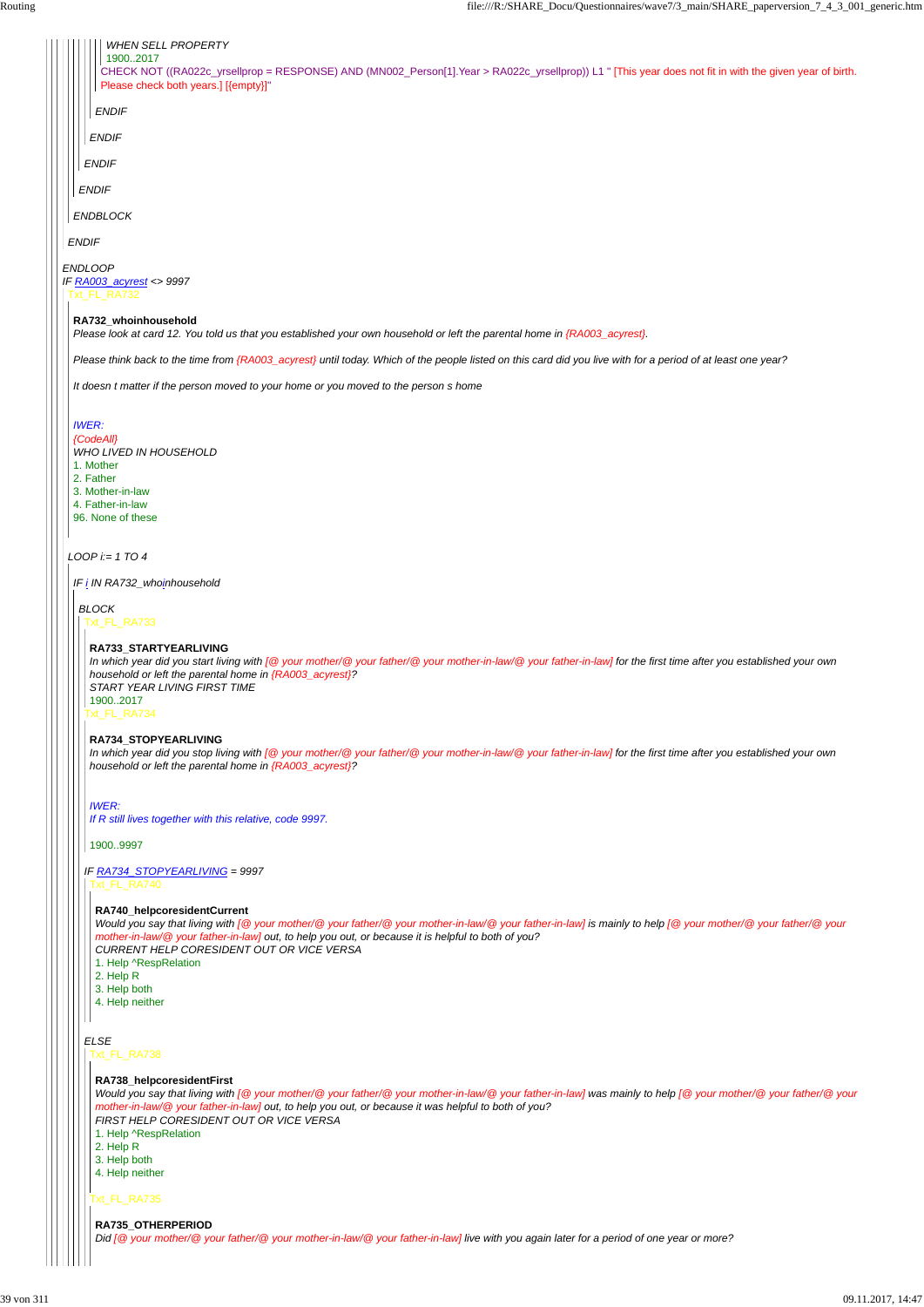|  | 1. Yes<br>5. No                                                                                                                                                                                                                                                                                                                                                                                                     |
|--|---------------------------------------------------------------------------------------------------------------------------------------------------------------------------------------------------------------------------------------------------------------------------------------------------------------------------------------------------------------------------------------------------------------------|
|  | IF RA735_OTHERPERIOD = a1<br>xt_FL_RA736                                                                                                                                                                                                                                                                                                                                                                            |
|  | RA736_STARTYEARLIVINGLASTTIME<br>In which year did you start living with [@ your mother/@ your father/@ your mother-in-law/@ your father-in-law] for the last time?                                                                                                                                                                                                                                                 |
|  | <b>IWER:</b><br>If R lived with this relative more than twice, please record the most recent period                                                                                                                                                                                                                                                                                                                 |
|  | 19002017<br>xt_FL_RA737                                                                                                                                                                                                                                                                                                                                                                                             |
|  | RA737_STOPYEARLIVINGLASTTIME<br>In which year did you stop living with [@ your mother/@ your father/@ your mother-in-law/@ your father-in-law] for the last time?                                                                                                                                                                                                                                                   |
|  | <b>IWER:</b><br>If R still lives together with this relative, code 9997.                                                                                                                                                                                                                                                                                                                                            |
|  | 19009997<br>IF RA737_STOPYEARLIVINGLASTTIME = 9997<br>Txt_FL_RA740                                                                                                                                                                                                                                                                                                                                                  |
|  | RA740_helpcoresidentCurrent<br>Would you say that living with [@ your mother/@ your father/@ your mother-in-law/@ your father-in-law] is mainly to help [@ your mother/@ your father/@ your<br>mother-in-law/@ your father-in-law] out, to help you out, or because it is helpful to both of you?<br>CURRENT HELP CORESIDENT OUT OR VICE VERSA<br>1. Help ^RespRelation<br>2. Help R<br>3. Help both                |
|  | 4. Help neither<br><b>ELSE</b><br>Txt_FL_RA739                                                                                                                                                                                                                                                                                                                                                                      |
|  | RA739_helpcoresidentLast<br>Would you say that living with [@ your mother/@ your father/@ your mother-in-law/@ your father-in-law] was mainly to help [@ your mother/@ your father/@ your<br>mother-in-law/@ your father-in-law] out, to help you out, or because it was helpful to both of you?<br>LAST HELP CORESIDENT OUT OR VICE VERSA<br>1. Help ^RespRelation<br>2. Help R<br>3. Help both<br>4. Help neither |
|  | <b>ENDIF</b>                                                                                                                                                                                                                                                                                                                                                                                                        |
|  | <b>ENDIF</b>                                                                                                                                                                                                                                                                                                                                                                                                        |
|  | <b>ENDIF</b>                                                                                                                                                                                                                                                                                                                                                                                                        |
|  | <b>ENDBLOCK</b>                                                                                                                                                                                                                                                                                                                                                                                                     |
|  | <b>ENDIF</b>                                                                                                                                                                                                                                                                                                                                                                                                        |
|  | <b>ENDLOOP</b>                                                                                                                                                                                                                                                                                                                                                                                                      |
|  | <b>ENDIF</b><br>IF (Sec_RC.RC022_evextkids = a1) OR (Sec_RC.RC038_extadpt = a1)                                                                                                                                                                                                                                                                                                                                     |
|  | $LOOP$ i:= 1 TO 40                                                                                                                                                                                                                                                                                                                                                                                                  |
|  | IF $i < 21$                                                                                                                                                                                                                                                                                                                                                                                                         |
|  | IF Sec_RC.New_ChildInfo[i].CoResidentChild = 1                                                                                                                                                                                                                                                                                                                                                                      |

*BLOCK*

System preset value CHILDINDEX System preset value CHILDNAME System preset value CHILDSEX *IF CHILDNAME <> ''* Txt\_FL\_RA741

### **RA741\_STARTYEARLIVING**

*You told me earlier that {CHILDNAME} currently lives in your household. Since when have you been living with {CHILDNAME}?*

#### *IWER:*

Txt\_FL\_RA742 *If R lived with this child more than once, please record the year in which the current period began. If the beginning of the current period coincides with the child s year of birth or year of adoption, please enter 9997 START YEAR LIVING WITH CHILD* 1900..9997

**RA742\_HELPCORESIDENTCHILD**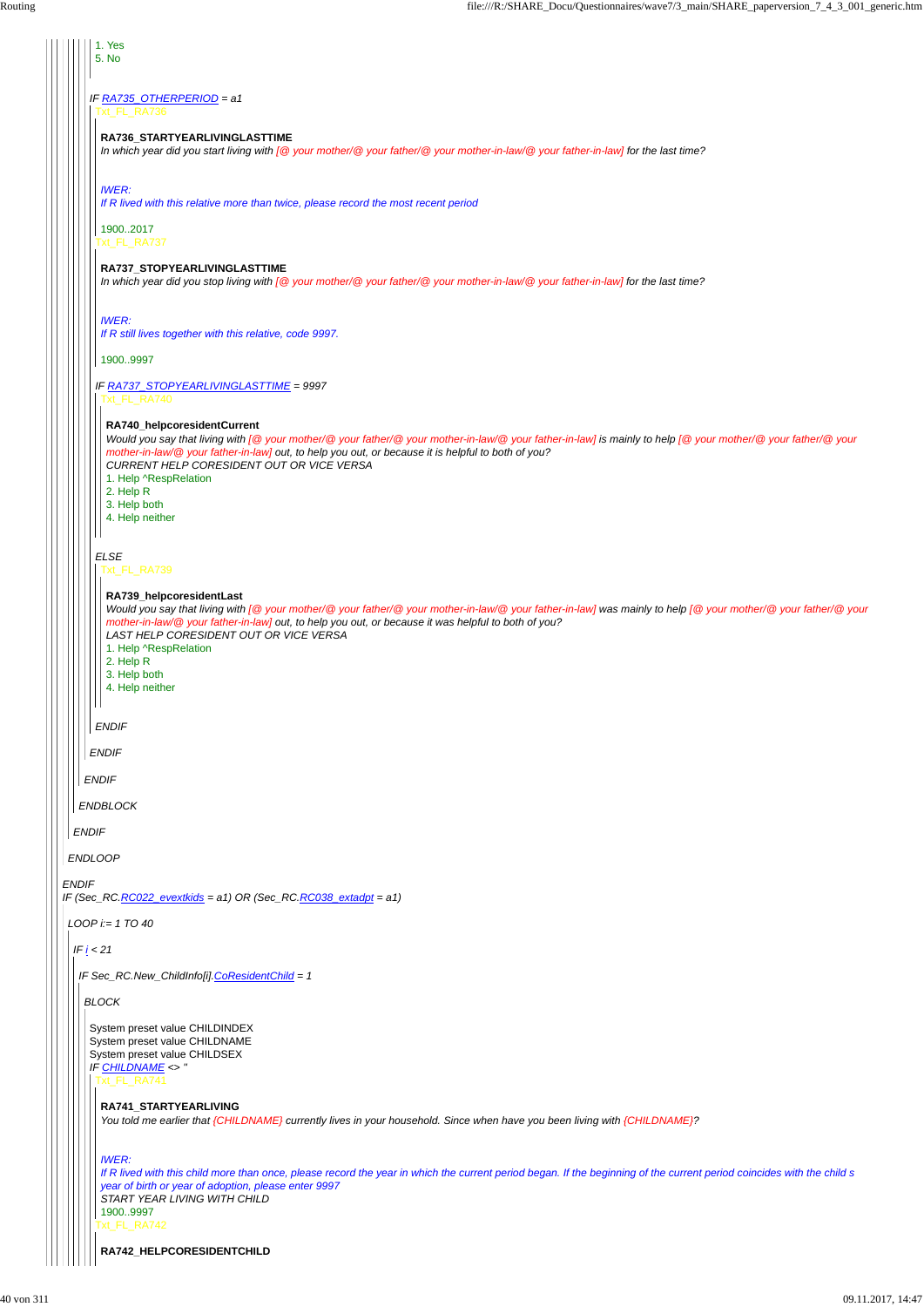| Would you say that living with {CHILDNAME} is mainly to help {CHILDNAME} out, to help you out, or because it is helpful to both of you?<br>HELP CORESIDENT CHILD OUT OR VICE VERSA                                                                                                                         |  |  |
|------------------------------------------------------------------------------------------------------------------------------------------------------------------------------------------------------------------------------------------------------------------------------------------------------------|--|--|
| 1. Help ^CHILDNAME<br>2. Help R                                                                                                                                                                                                                                                                            |  |  |
| 3. Help both                                                                                                                                                                                                                                                                                               |  |  |
| 4. Help neither                                                                                                                                                                                                                                                                                            |  |  |
| IF (RA741_STARTYEARLIVING = RESPONSE) AND (RA741_STARTYEARLIVING <> 9997)<br>Txt_FL_RA743                                                                                                                                                                                                                  |  |  |
| RA743_YEARLEFT<br>When did {CHILDNAME} establish [@ his/@ her] household or leave the parental home (for a year or more)?                                                                                                                                                                                  |  |  |
| <b>IWER:</b><br>If {CHILDNAME} never established [@ his/@ her] household or left the parental home code 9997.                                                                                                                                                                                              |  |  |
| If the child established [@ his/@ her] household or left the parental home more than once, please record the year in which this occurred for the first time.<br>WHEN CHILD LEFT HOME<br>19009997                                                                                                           |  |  |
| <b>ENDIF</b>                                                                                                                                                                                                                                                                                               |  |  |
| <b>ENDIF</b>                                                                                                                                                                                                                                                                                               |  |  |
| <b>ENDBLOCK</b>                                                                                                                                                                                                                                                                                            |  |  |
| <b>ENDIF</b>                                                                                                                                                                                                                                                                                               |  |  |
| <b>ELSE</b>                                                                                                                                                                                                                                                                                                |  |  |
| IF Sec_RC.Adopt_ChildInfo[i - 20].CoResidentChild = 1                                                                                                                                                                                                                                                      |  |  |
| <b>BLOCK</b>                                                                                                                                                                                                                                                                                               |  |  |
| System preset value CHILDINDEX<br>System preset value CHILDNAME<br>System preset value CHILDSEX<br><b>IF CHILDNAME &lt;&gt; "</b>                                                                                                                                                                          |  |  |
| Txt_FL_RA741                                                                                                                                                                                                                                                                                               |  |  |
| RA741_STARTYEARLIVING<br>You told me earlier that {CHILDNAME} currently lives in your household. Since when have you been living with {CHILDNAME}?                                                                                                                                                         |  |  |
| <b>IWER:</b><br>If R lived with this child more than once, please record the year in which the current period began. If the beginning of the current period coincides with the child s<br>year of birth or year of adoption, please enter 9997<br>START YEAR LIVING WITH CHILD<br>19009997<br>Txt_FL_RA742 |  |  |
| RA742_HELPCORESIDENTCHILD<br>Would you say that living with {CHILDNAME} is mainly to help {CHILDNAME} out, to help you out, or because it is helpful to both of you?<br>HELP CORESIDENT CHILD OUT OR VICE VERSA<br>1. Help ^CHILDNAME<br>2. Help R                                                         |  |  |
| 3. Help both<br>4. Help neither                                                                                                                                                                                                                                                                            |  |  |
| IF (RA741_STARTYEARLIVING = RESPONSE) AND (RA741_STARTYEARLIVING <> 9997)<br>Txt_FL_RA743                                                                                                                                                                                                                  |  |  |
| RA743 YEARLEFT<br>When did {CHILDNAME} establish [@ his/@ her] household or leave the parental home (for a year or more)?                                                                                                                                                                                  |  |  |
| <b>IWER:</b><br>If {CHILDNAME} never established [@ his/@ her] household or left the parental home code 9997.                                                                                                                                                                                              |  |  |

|              | If the child established [@ his/@ her] household or left the parental home more than once, please record the year in which this occurred for the first time.<br>WHEN_CHILD_LEFT_HOME<br>19009997 |
|--------------|--------------------------------------------------------------------------------------------------------------------------------------------------------------------------------------------------|
|              | <b>ENDIF</b>                                                                                                                                                                                     |
|              | <b>ENDIF</b>                                                                                                                                                                                     |
|              | ENDBLOCK                                                                                                                                                                                         |
|              | <b>ENDIF</b>                                                                                                                                                                                     |
|              | <b>ENDIF</b>                                                                                                                                                                                     |
|              | <b>ENDLOOP</b>                                                                                                                                                                                   |
| <b>ENDIF</b> |                                                                                                                                                                                                  |
|              | IF Sec_DN1.DN756_Proxy <> a3                                                                                                                                                                     |
|              | RA027_proxycheck                                                                                                                                                                                 |
|              |                                                                                                                                                                                                  |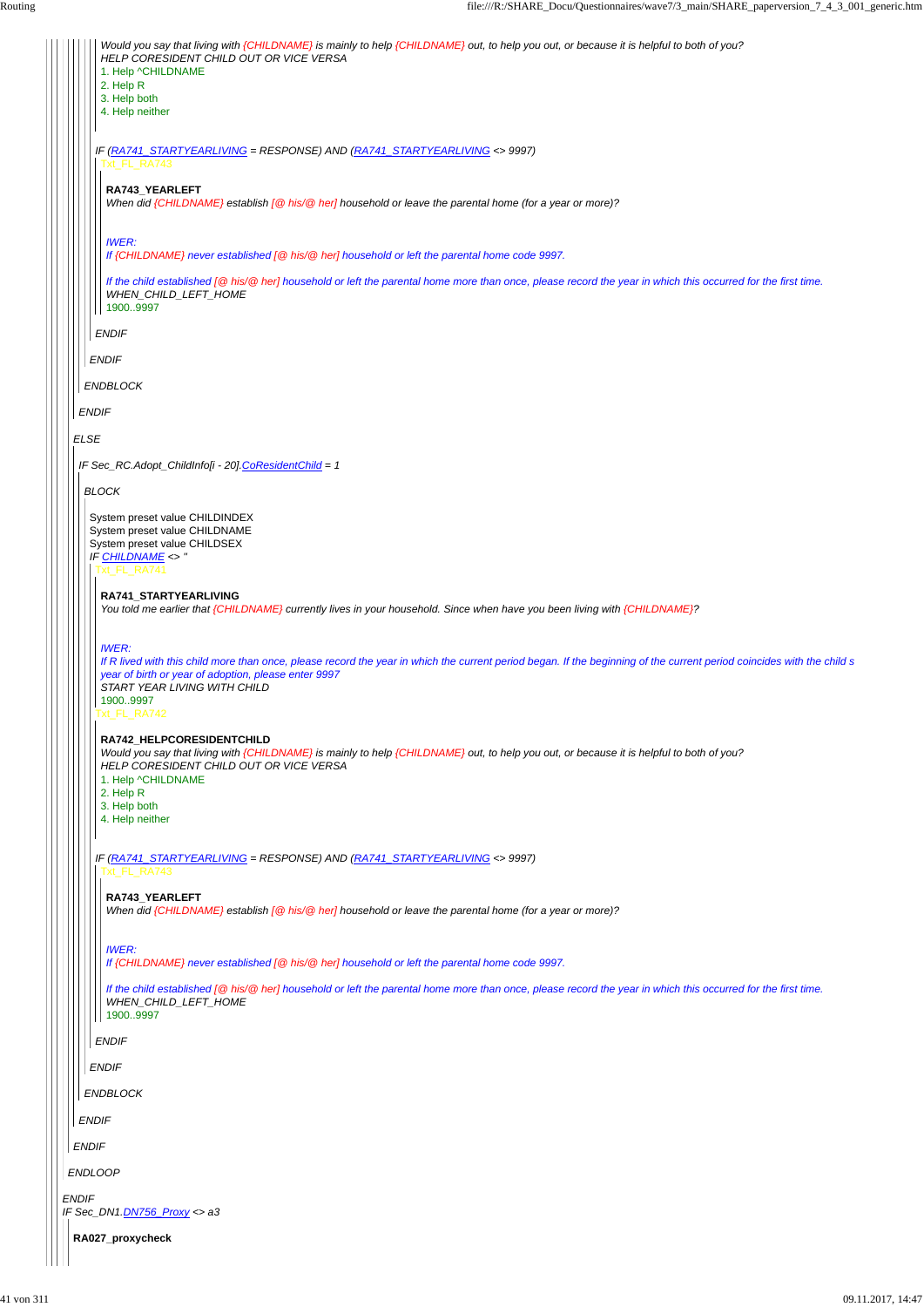#### *ENDIF*

*IF (CC IN Test\_History) OR (ALL IN Test\_History)*

*ENDBLOCK*

*ENDIF*

#### System preset value RA902\_TimeStampEnd *IF RA902\_TimeStampEnd = EMPTY AND RA025\_acend <> EMPTY*

*ENDIF*

# *IWER:*

*Please check. Who answered the questions in this section? PROXY CHECK*

- 1. Respondent only
- 2. Respondent and proxy
- 3. Proxy only

#### **RA025\_acend**

*IWER: This is the end of the accommodation section.*

#### *{Press}*

*END OF THE RETROSPECTIVE ACCOMMODATION SECTION* 1. Continue

### *BLOCK*

Txt\_FL\_CC001

*ENDIF*Txt\_FL\_CC004

### Txt\_FL\_CC007

#### **CC001\_csesstrt**

*Including yourself, how many people lived in your household at this accommodation when you were 10? NUMBER OF PEOPLE LIVING IN HOUSEHOLD WHEN TEN*  $|1..50$ 

System preset value CC901\_TimeStampStart *IF CC901\_TimeStampStart = EMPTY AND CC001\_csesstrt <> EMPTY ENDIF IF Sec\_RA.Residence[Sec\_RA.piRA\_Index].RA008\_actyp = a1* Txt\_FL\_CC002

*We would like to find out more about where you lived when you were ten years old. Earlier you told me that when you were ten you lived [@ with your parents or guardians in a private residence/@ in a boarding school or university accommodation/@ in an orphanage or children''''s home/@ in housing with the armed forces/@ in a mental hospital/@ in a hospital/@ in a nursing home for the elderly/@ in a prison/@ in a prisoner of war camp/@ in a labor camp/@ in a concentration camp/@ in a refugee camp/@ in a religious institution/@ in another collective accomodation] ( [piRA026\_acwhereAge10]).*

*IWER: {Press} START OF THE CHILDHOOD SES SECTION* 1. Continue

**CC002\_csesrms** *How many rooms did your household occupy in this accommodation, including bedrooms but excluding kitchen, bathrooms, and hallways?*

Txt\_FL\_CC003 *Do not count boxroom, cellar, attic etc. ROOMS WHEN TEN YEARS OLD* 0..50

### *IWER:*

# **CC003\_csespeop**

#### **CC004\_cseswho**

*Please look at card 13. Which of the people on this card did you live with at this accommodation when you were 10?*

#### *IWER:*

#### *{CodeAll}*

### *WHO LIVED IN HOUSEHOLD WHEN TEN*

- 1. Biological mother
- 2. Biological father
- 3. Adoptive, step or foster mother
- 4. Adoptive, step or foster father
- 5. Biological brother(s) or sister(s)
- 6. Adoptive, step, foster or half brother(s) or sister(s)
- 7. Grandparent(s)
- 8. Other relative(s)
- 9. Other non-relative(s)

#### **CC007\_csesfeat**

*Please look at card 14. Did this accommodation have any of the features on this card when you were aged 10?*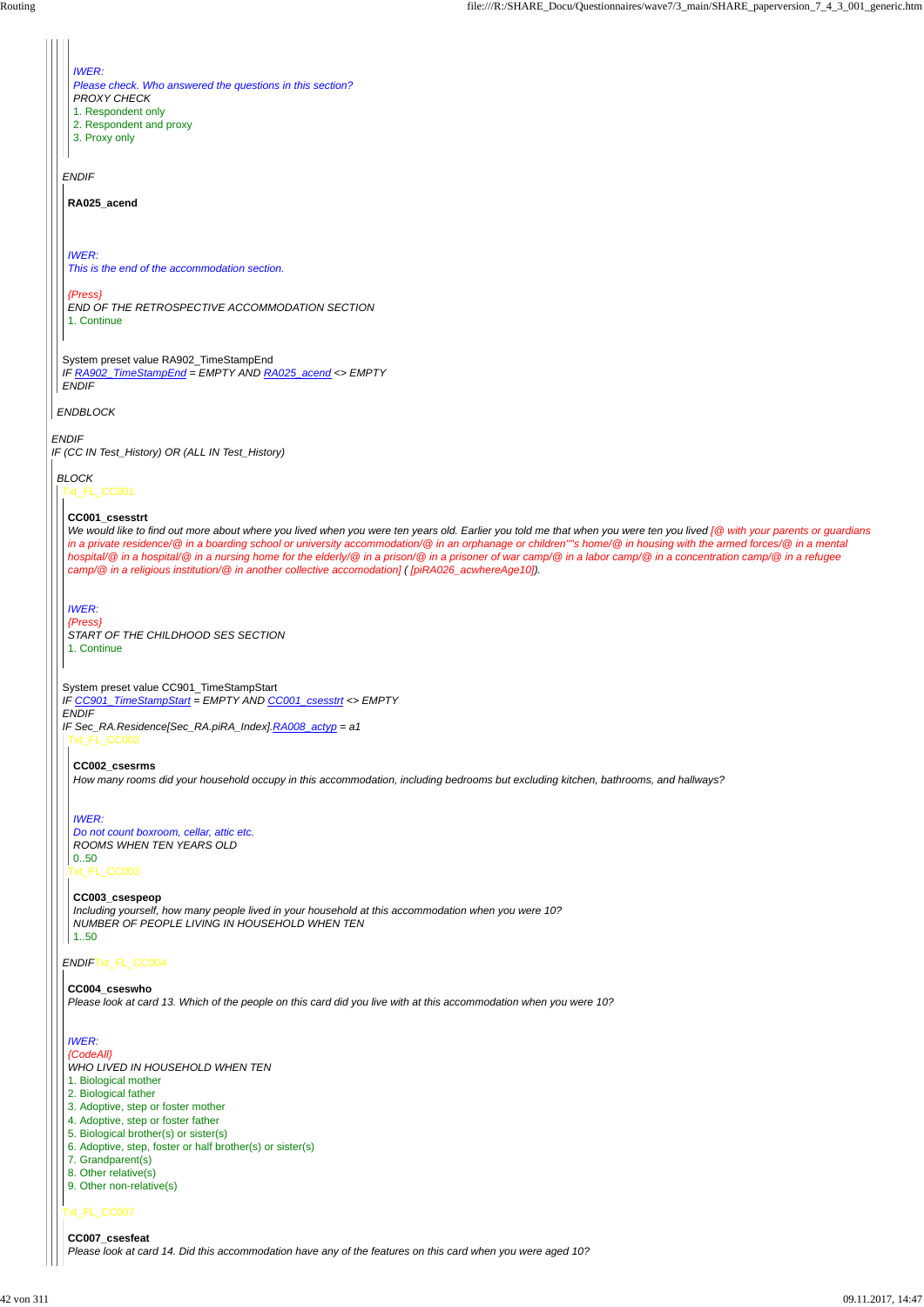#### *ENDIF*Txt\_FL\_CC010

CHECK NOT (((CC007\_csesfeat = RESPONSE) AND (CC007\_csesfeat.CARDINAL > 1)) AND (a96 IN CC007\_csesfeat)) L1 " [You cannot select ''None of these'' together with any other answer. Please change your answer.] [{empty}]" Txt\_FL\_CC008 *IF Sec\_RA.Residence[Sec\_RA.piRA\_Index].RA008\_actyp = a1 IWER: {CodeAll} FEATURES OF ACCOMODATION WHEN TEN* 1. Fixed bath 2. Cold running water supply 3. Hot running water supply 4. Inside toilet 5. Central heating 96. None of these **CC008\_csesbook** *Please look at card 15. Approximately how many books were there in the place you lived in when you were 10? Do not count magazines, newspapers, or your school books. NUMBER OF BOOKS WHEN TEN* 1. None or very few (0-10 books) 2. Enough to fill one shelf (11-25 books) 3. Enough to fill one bookcase (26-100 books) 4. Enough to fill two bookcases (101-200 books) 5. Enough to fill two or more bookcases (more than 200 books) Txt\_FL\_CC009 *IF CC009\_csesocc = RESPONSE ENDIF*Txt\_FL\_CC733 Txt\_FL\_CC734 **CC009\_csesocc** *What best describes the occupation of the household's main breadwinner when you were 10? IWER: The main breadwinner is the person providing the majority of income for the household. OCCUPATION OF MAIN BREADWINNER WHEN TEN* **STRING** *BLOCK ENDBLOCK* **JobCode** *[IWER]: {FLDefault[93]} {FLDefaultExtended[93]} [If an appropriate job title is not in the list press enter to save the job you have typed in.] [{empty}]* **STRING CC733\_finan** *Now think about your family when you were growing up, from birth to age 16. Would you say your family during that time was pretty well off financially, about average, or poor? WELL OFF* 1. Pretty well off financially 2. About average 3. Poor 4. It varied (SPONTANEOUS ONLY) 5. Did not live with family (SPONTANEOUS ONLY) **CC734\_move**

#### Txt\_FL\_CC735

#### Txt\_FL\_CC736

*While you were growing up, before age 16, did financial difficulties ever cause you or your family to move to a different place? MOVE BECAUSE FINANCES*

1. Yes 5. No

#### **CC735\_rhelp**

*Before age 16, was there a time when you or your family received help from relatives because of financial difficulties? RECEIVED HELP RELATIVES*

### 1. Yes

#### 5. No

#### **CC736\_fathnojob**

*Before age 16, was there a time of several months or more when your father had no job? FATHER NO JOB*

#### 1. Yes

#### 5. No

6. Father never worked/always disabled (SPONANIOUS ONLY)

7. Never lived with father/father was not alive (SPONANIOUS ONLY)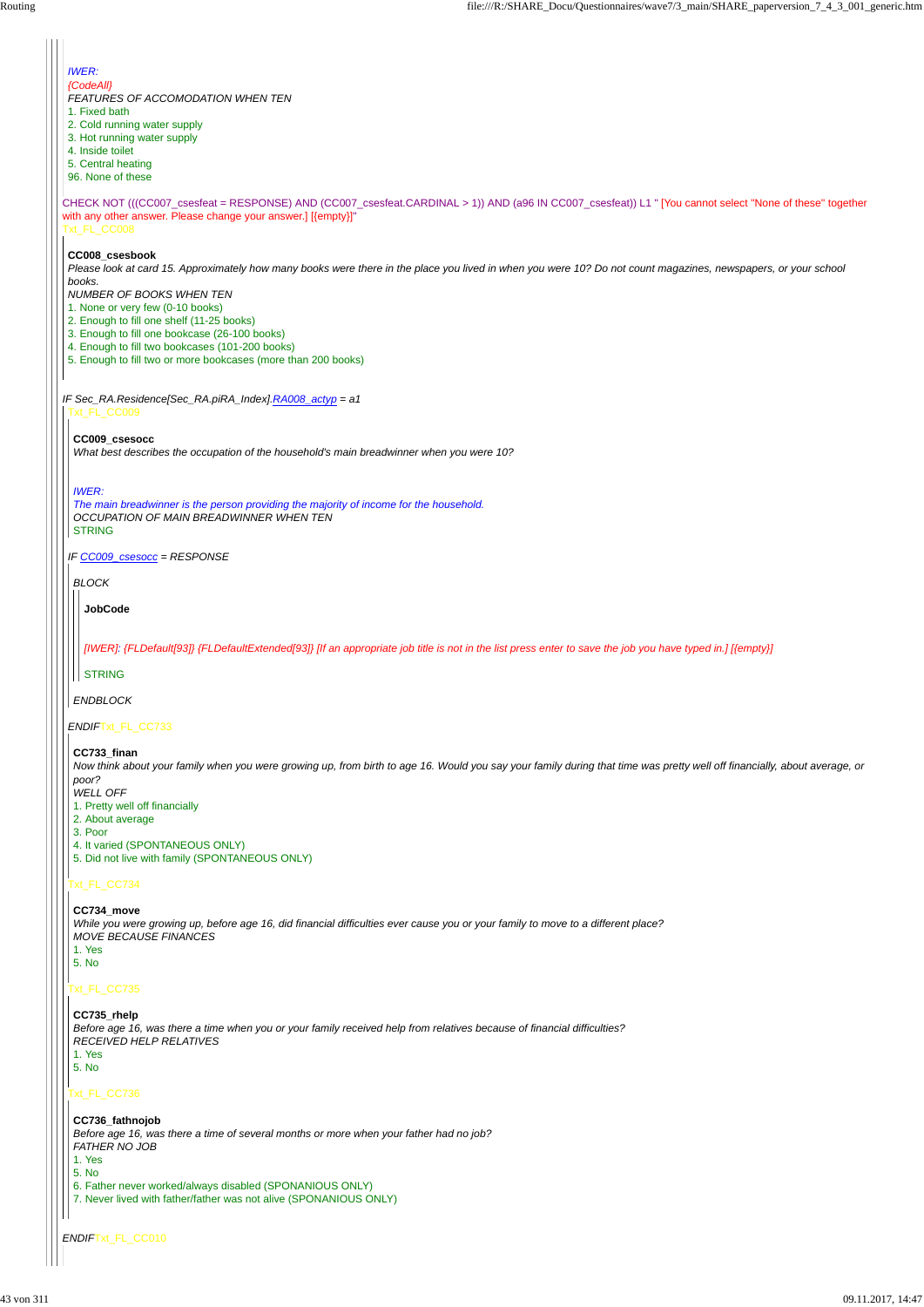### *IF CC010\_csesgrmt <> a9*

#### *ENDIF*

### Txt\_FL\_CC720

### *IF NOT (a8 IN CC720\_INTRO)*

*ENDIF IF NOT (a9 IN CC720\_INTRO)*

### **CC010\_csesgrmt**

*Now I would like you to think back to your time in school when you were 10 years old. How did you perform in Maths compared to other children in your class? Did you perform much better, better, about the same, worse or much worse than the average? RELATIVE POSITION TO OTHERS MATHEMATICALLY WHEN TEN* 1. Much better

- 2. Better
- 3. About the same
- 4. Worse
- 5. Much worse
- 9. Not applicable: did not go to school

#### Txt\_FL\_CC010a

#### **CC010a\_csesgrlan**

*And how did you perform in reading and writing compared to other children in your class? Did you perform much better, better, about the same, worse or much worse than the average?*

*RELATIVE POSITION TO OTHERS LANGUAGE WHEN TEN*

- 1. Much better
- 2. Better
- 3. About the same
- 4. Worse
- 5. Much worse

#### **CC012\_proxycheck**

#### *IWER:*

*Please check. Who answered the questions in this section?*

*PROXY CHECK*

- 1. Respondent only
- 2. Respondent and proxy
- 3. Proxy only

### **CC720\_INTRO**

*Now I would like to ask you some questions about your relationship with your parents or the person that raised you @bbefore you were age 17@b.*

# *IWER:*

*{CodeAll}*

*Start of a @BNon-proxy section@B. No proxy allowed. If the respondent is not capable of answering any of these questions on her/his own, press @BCTRL-K@B at each question.*

*PARENTS SECTION INTRO*

1. Continue

- 8. SPONTANEOUS ONLY: didn't live with mother or had no female caregiver
- 9. SPONTANEOUS ONLY: didn't live with father or had no male caregiver

# *BLOCK*

#### *ENDBLOCK*

Txt\_FL\_CC721

### Txt\_FL\_CC722

**CC721\_understand** *How much did [@ your mother/@ your father] (or the [@ woman/@ man] that raised you) understand your problems and worries?*

### *IWER:*

*{ReadOut} PARENT UNDERSTAND*

- 1. A lot
- 2. Some
- 3. A little
- 4. Not at all

#### **CC722\_relationship**

*How would you rate the relationship with [@ your mother/@ your father] (or the [@ woman/@ man] that raised you)?*

#### *IWER:*

*{ReadOut}*

*PARENT RELATIONSHIP*

#### 1. Excellent

2. Very good

3. Good

4. Fair

5. Poor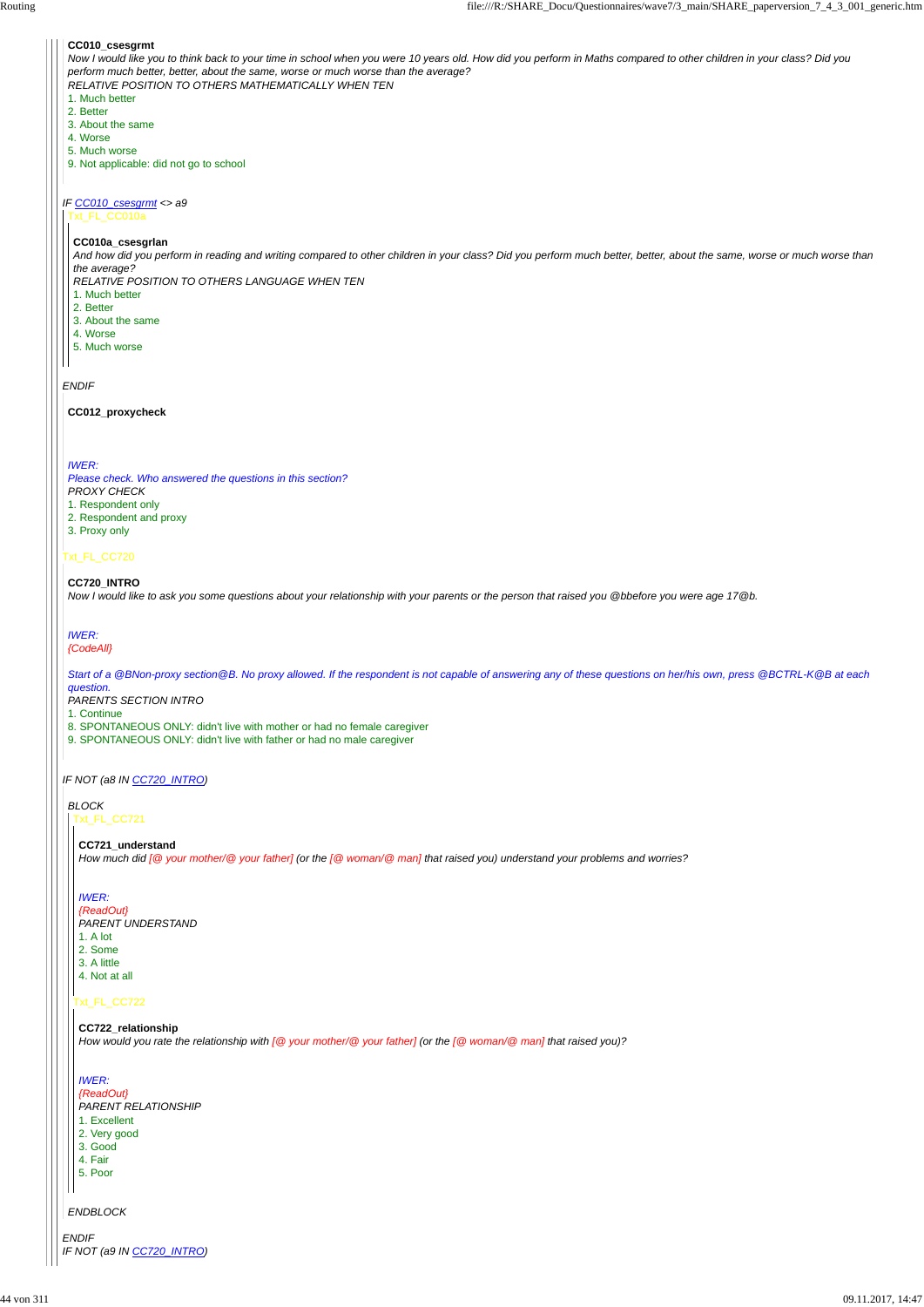### *ENDIF*Txt\_FL\_CC724

*IF NOT (a8 IN CC720\_INTRO)*

*ENDIF IF NOT (a9 IN CC720\_INTRO)*

#### *ENDIF*Txt\_FL\_CC727

#### *BLOCK* Txt\_FL\_CC721

## Txt\_FL\_CC722

### **CC721\_understand**

*How much did [@ your mother/@ your father] (or the [@ woman/@ man] that raised you) understand your problems and worries?*

#### *IWER:*

*{ReadOut} PARENT UNDERSTAND*

- 1. Excellent
- 2. Very good
- 3. Good
- 4. Fair
- 5. Poor
- *ENDBLOCK*
- 1. A lot
- 2. Some
- 3. A little
- 4. Not at all

# **CC722\_relationship**

*How would you rate the relationship with [@ your mother/@ your father] (or the [@ woman/@ man] that raised you)?*

### *IWER:*

*{ReadOut} PARENT RELATIONSHIP*

### **CC724\_IntroExpSit**

*Please look at card 16. We would like to know some more about things that may have happened to you @bbefore you were age 17@b. After each question please indicate how often, if at all, you experienced that situation: often, sometimes, rarely, or never. I remind you that your answers are anonymous and strictly confidential. INTRO EXPERIENCES BEFORE AGE 17*

1. Continue

*ENDBLOCK*

*BLOCK* Txt\_FL\_CC725

**CC725\_Harm**

*How often did @b [@ your mother/@ your father]@b push, grab, shove, throw something at you, slap or hit you?*

### *IWER:*

*[@ your mother/@ your father] or the [@ woman/@ man] that raised R. PARENT PHYSICAL HARM*

- 1. Often
- 2. Sometimes
- 3. Rarely
- 4. Never

### *ENDBLOCK*

*BLOCK* Txt\_FL\_CC725

> **CC725\_Harm** *How often did @b [@ your mother/@ your father]@b push, grab, shove, throw something at you, slap or hit you?*

#### *IWER:*

### *[@ your mother/@ your father] or the [@ woman/@ man] that raised R.*

*PARENT PHYSICAL HARM*

1. Often

#### 2. Sometimes

- 3. Rarely
- 4. Never

### **CC727\_HarmElse**

*How often did @banybody else@b physically harm you in @bany@b way? ANYBODY ELSE PHYSICAL HARM*

1. Often

#### 2. Sometimes

- 3. Rarely
- 4. Never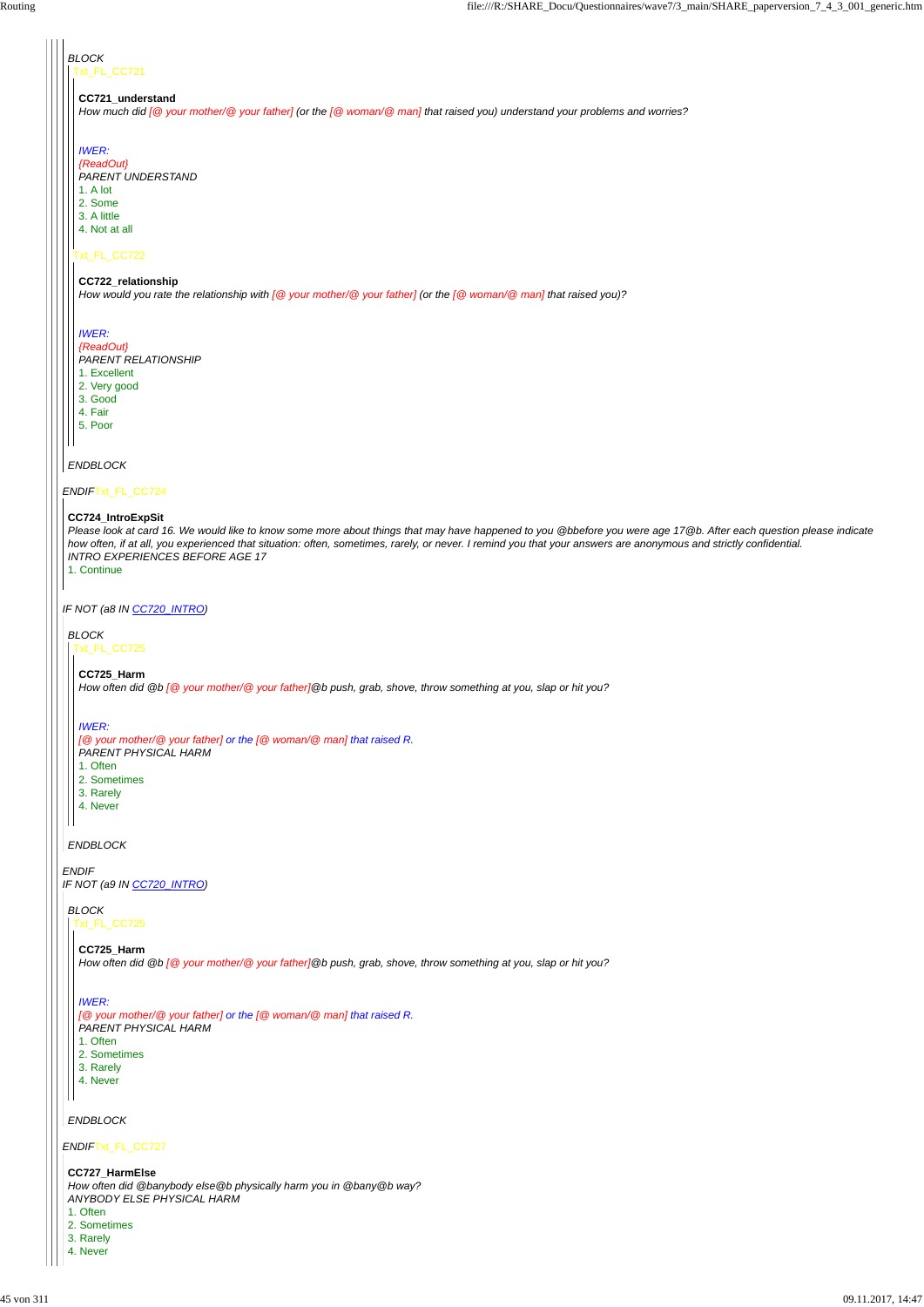### t\_FL\_CC728

#### *ENDIF*

*IF (RE IN Test\_History) OR (ALL IN Test\_History)*

*ENDBLOCK*

# Txt\_FL\_CC729

#### Txt\_FL\_CC730

System preset value CC902\_TimeStampEnd *IF CC902\_TimeStampEnd = EMPTY AND CC011\_csend <> EMPTY ENDIF*

#### **CC728\_Religion**

*How important was religion in your home when you were growing up?*

### *IWER:*

- *{ReadOut}*
- *IMPORTANCE RELIGION*
- 1. Very important
- 2. Somewhat important
- 3. Not very important
- 4. Not at all important

#### **CC729\_Lonely**

*Please look at card 16. Now I would like you to think back to your childhood, how often were you lonely for friends?*

### *IWER:*

*Childhood is during school years, between ages 6-16. LONELY FOR FRIENDS* 1. Often 2. Sometimes 3. Rarely

- 4. Never
- 

**CC730\_Comfortable** *And how often did you have a group of friends that you felt comfortable spending time with?*

#### *IWER:*

*Childhood is during school years, between ages 6-16. GROUP OF FRIENDS COMFORTABLE* 1. Often

- 2. Sometimes
- 3. Rarely
- 4. Never

### **CC731\_proxycheck**

*IWER: CHECK:*

*Who answered the questions in this section?. WHO ANSWERED* 1. Respondent 2. Section not answered (proxy interview)

#### **CC011\_csend**

### *IWER:*

*This is the end of the childhood section. END OF THE CHILDHOOD SES* 1. Continue

# *BLOCK*

### Txt\_FL\_RE001

System preset value RE901\_TimeStampStart *IF RE901\_TimeStampStart = EMPTY AND RE001\_whstart <> EMPTY ENDIF*Txt\_FL\_RE002

**RE001\_whstart** *Now I'm going to ask you for some details about the work you have done in your life.*

#### *IWER: {Press} START OF THE WORK HISTORY SECTION* 1. Continue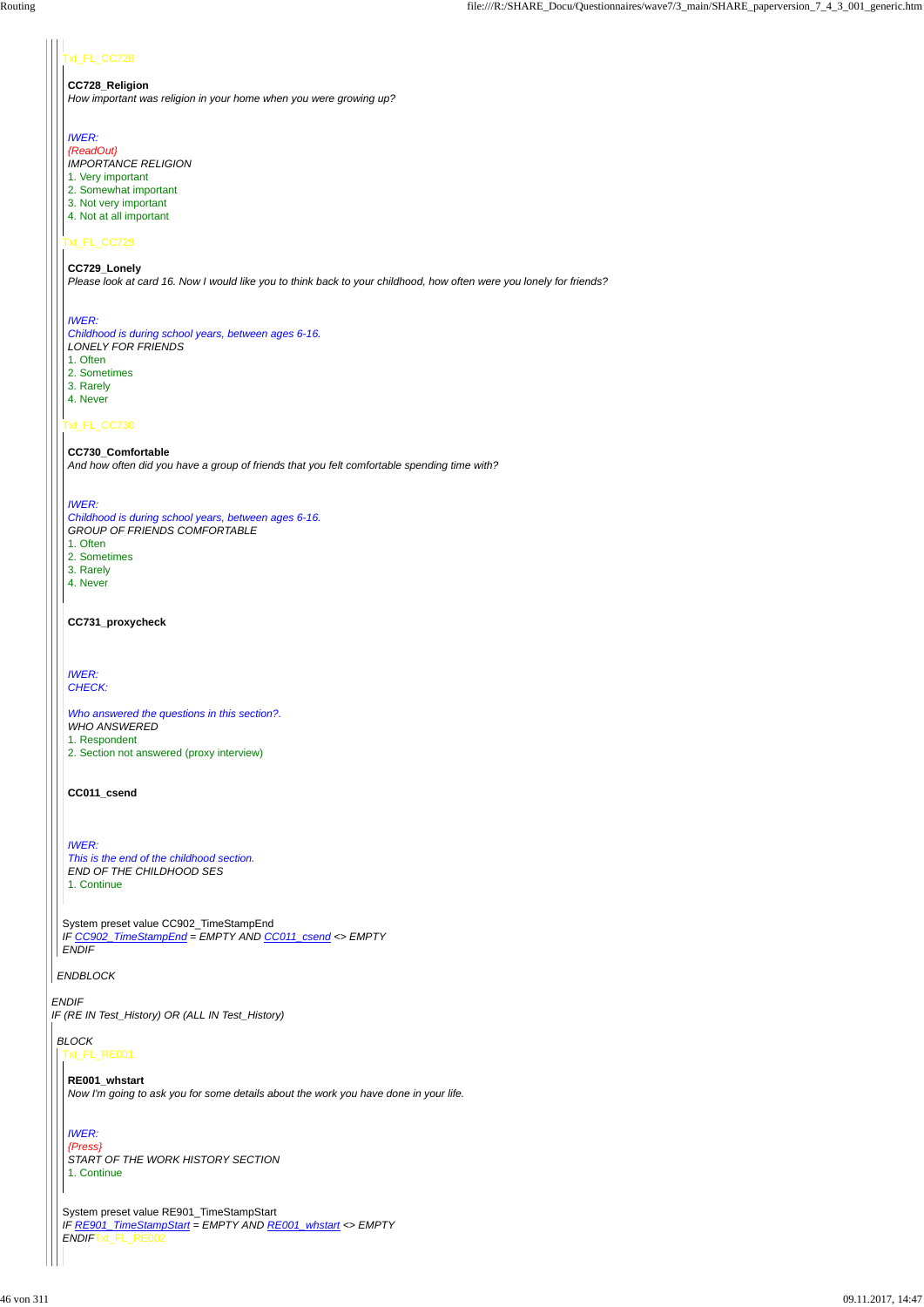CHECK NOT ((RE002\_edfinage = RESPONSE) AND ((((MN002\_Person[1].Year > RE002\_edfinage) OR (RE002\_edfinage > CurrentYear)) AND NOT (RE002\_edfinage = 9000)) AND NOT (RE002\_edfinage = 9997))) L1 " [This year does not seem to be valid. Please recheck and correct] [{empty}]"

# *IF RE002\_edfinage = 9000*

#### *ELSE*

#### *ENDIF*Txt\_FL\_RE004

#### *ELSE ENDIF IF RE002\_edfinage <> 9000*

#### **RE002\_edfinage**

*In which year did you finish continuous full-time education at school or college?*

#### *IWER:*

*Please enter 9000 if R never went to school.*

*Enter 9997 if still in school.*

*full-time education*

*\* includes: receiving tuition, engaging in practical work or supervised study or taking examinations*

*\* excludes: full-time working, home schooling, distance learning, special on-the-job training, evening classes, part-time private vocational training, flexible or part-time*

#### *higher education studies, etc AGE FINISHED FULLTIME EDUCATION*

1900..9997

Txt\_FL\_RE003

#### **RE003\_sitage15**

*Please look at card 17. Which of these best describes the situation you were in at age 15?*

#### *IWER:*

### *Please code only one.*

*SITUATION AT AGE 15 IF NO EDUCATION*

#### *IF RE003\_sitage15 <> a1* Txt\_FL\_RE005

- 1. Employee or self-employed
- 2. Unemployed and searching for a job
- 3. Unemployed but not searching for a job
- 4. Short term job (less than 6 months)
- 5. Sick or disabled
- 6. Looking after home or family
- 7. Leisure, travelling or doing nothing
- 8. Retired from work
- 9. Training
- 10. Further full time education
- 11. Military services (excluding professional army employment), war prisoner or equivalent
- 12. Managing your assets
- 13. Voluntary or community work
- 14. Forced labour or in jail
- 15. Exiled or banished
- 16. Labor camp
- 17. Concentration camp
- 97. Other

Txt\_Calendar\_FinishedSchool

#### **RE004\_emintro**

*I'm going to ask you about each paid job that lasted for 6 months or more. A series of short-term jobs for different employers that were essentially the same role counts as 1 job.*

### *IWER:*

*{Press} INTRODUCTION TO WORK HISTORY* 1. Continue

**RE005\_evrjob** *Have you ever done any paid work, which lasted for a period of 6 months or more? EVER DONE PAID WORK*

| ×  |
|----|
| ۰, |

*IF RE005\_evrjob = a1* Txt\_FL\_RE006

### **RE006\_jobeduc**

*Did you start your first paid job (which lasted for a period of 6 months or more, as employed or self employed) straight after you left full-time education or was there a gap longer than 6 months?*

#### *IWER:*

*Add if necessary: As before, if your first job was one of a series of similar short-term jobs for different employers then please count these as 1 job and tell me when you started the first of these similar short-term jobs*

*Straight after = after less than 6 months*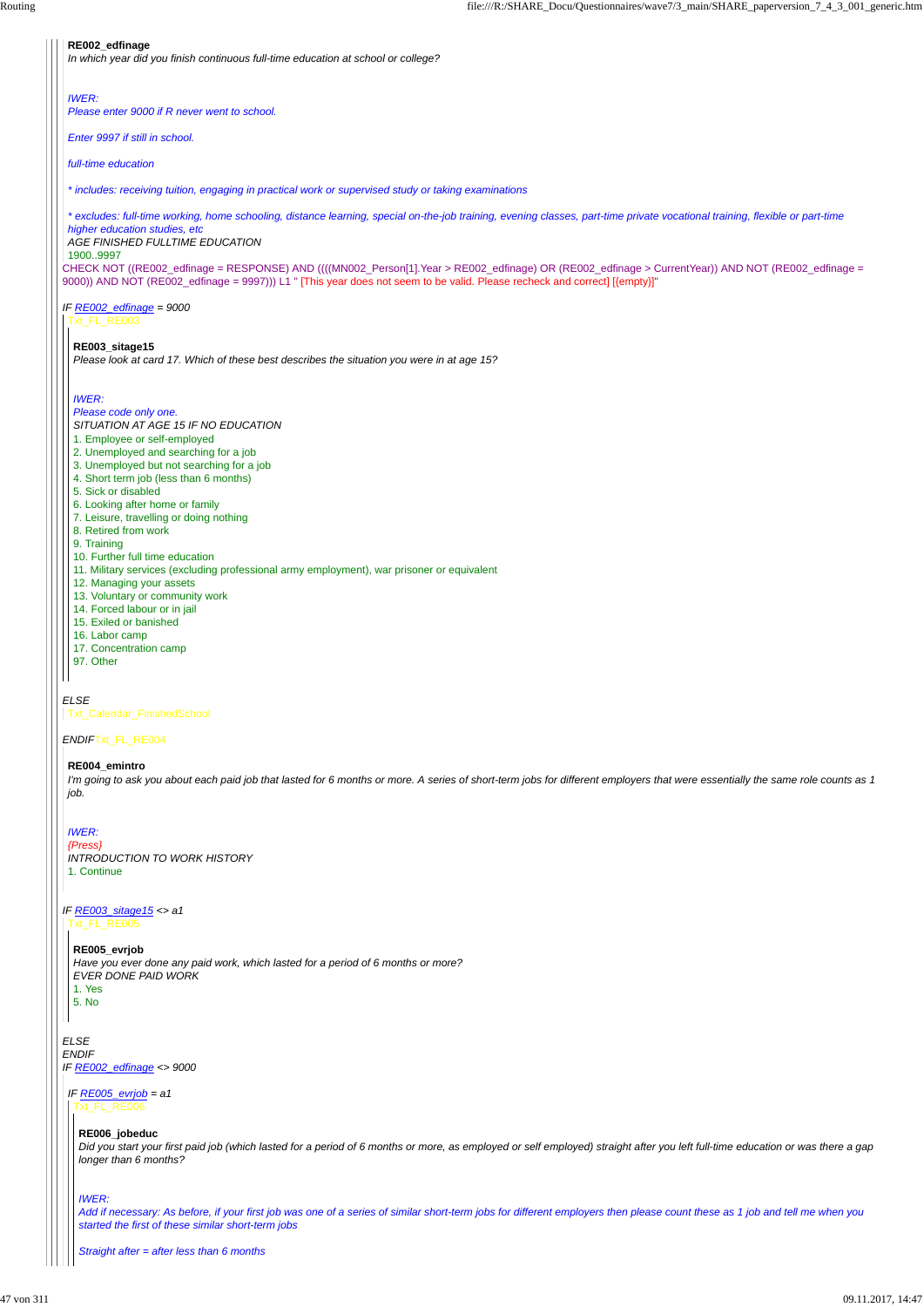#### *ENDIF*

*IF RE005\_evrjob = a5*

#### *ENDIF*

*ENDIF*

#### *START FIRST PAID JOB*

*IF ((RE005\_evrjob = a1) AND (RE006\_jobeduc = a2)) OR ((RE005\_evrjob = a5) AND (RE002\_edfinage <> 9997))* Txt\_FL\_RE007

- 1. Started first job STRAIGHT AFTER left full time education
- 2. Had a gap of 6 MONTHS OR MORE before starting first job
- 3. Started first job BEFORE left full time education

#### **RE007\_sitgap**

*Please look at card 17. Which of these best describes the situation you were in straight after you left continuous full-time education?*

#### *IWER:*

#### *Please code only one.*

*SITUATION IN GAP AFTER EDUCATION*

- 1. Employee or self-employed
- 2. Unemployed and searching for a job
- 3. Unemployed but not searching for a job
- 4. Short term job (less than 6 months)
- 5. Sick or disabled
- 6. Looking after home or family
- 7. Leisure, travelling or doing nothing
- 8. Retired from work
- 9. Training
- 10. Further full time education
- 11. Military services (excluding professional army employment), war prisoner or equivalent
- 12. Managing your assets
- 13. Voluntary or community work
- 14. Forced labour or in jail
- 15. Exiled or banished
- 16. Labor camp
- 17. Concentration camp
- 97. Other

*IF RE003\_sitage15 = RESPONSE*

### *BLOCK*

Txt\_FL\_RE008

#### **RE008\_stchg**

*Has your situation ever changed [@ since you were employed/@ since you were unemployed and searching for a job/@ since you were unemployed and not searching for a job/@ since you had a short term job/@ since you were sick or disabled/@ since you were looking after home or family/@ since you were leisuring, travelling or doing nothing/@ since you retired from work/@ since you were training/@ since you had further full time education/@ since you had military services (excluding professional army employment), were a war prisoner or equivalent/@ since you were managing your assets/@ since your voluntary or community work/@ since you did forced labour or were in jail/@ since you were exiled or banished/@ since you were in a labor camp/@ since you were in a concentration camp/@ since this other situation] [('@ in ' + FL\_year) + '']?*

*IF RE008\_stchg = a1* Txt\_FL\_RE009

*DID SITUATION EVER CHANGE*

1. Yes

5. No

CHECK NOT ((RE009\_yrchg = RESPONSE) AND ((MN002\_Person[1].Year + 10) > RE009\_yrchg)) L1 " [This year does not fit in with the given year of birth. Please check both years.] [{empty}]" Txt\_FL\_RE010 *In which year did your situation change? YEAR OF CHANGE OF SITUATION* 1900..2017

#### **RE009\_yrchg**

#### **RE010\_sitchg**

*Please look at card 17. Which of these best describes the situation you changed to?*

#### *IWER:*

*Please code only one.*

- *SITUATION CHANGED TO*
- 1. Employee or self-employed
- 2. Unemployed and searching for a job
- 3. Unemployed but not searching for a job
- 4. Short term job (less than 6 months)
- 5. Sick or disabled
- 6. Looking after home or family
- 7. Leisure, travelling or doing nothing
- 8. Retired from work
- 9. Training
- 10. Further full time education
- 11. Military services (excluding professional army employment), war prisoner or equivalent
- 12. Managing your assets
- 13. Voluntary or community work
- 14. Forced labour or in jail
- 15. Exiled or banished
- 16. Labor camp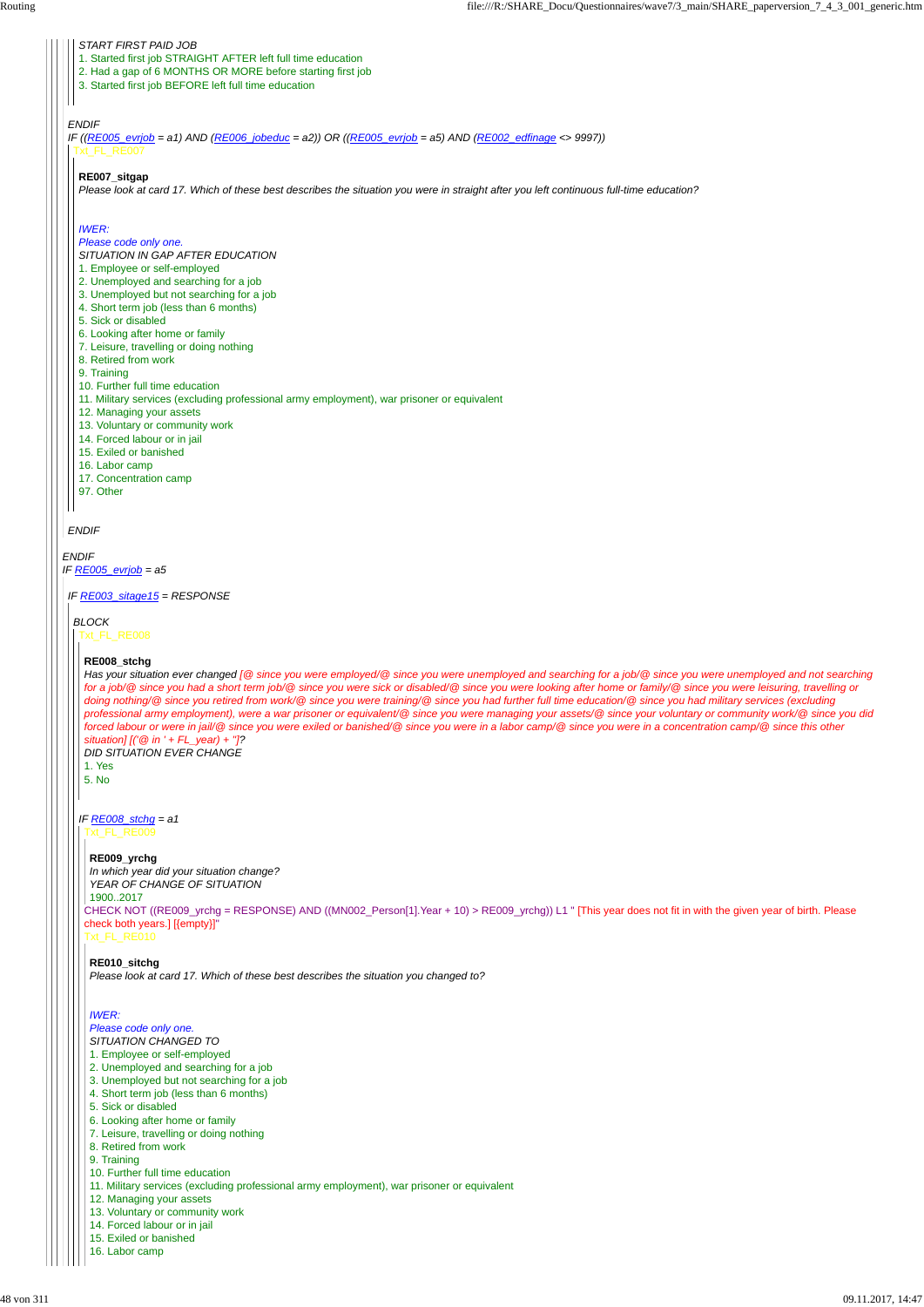*ENDIF*

*LOOP cnt:= 2 TO 20*

|             | 17. Concentration camp<br>97. Other                                                                                                                                                                                                                                                                                                                                                                                                                                                                                                                                                                                                                                                                                                                                                                                                                                                                                                                                                                     |
|-------------|---------------------------------------------------------------------------------------------------------------------------------------------------------------------------------------------------------------------------------------------------------------------------------------------------------------------------------------------------------------------------------------------------------------------------------------------------------------------------------------------------------------------------------------------------------------------------------------------------------------------------------------------------------------------------------------------------------------------------------------------------------------------------------------------------------------------------------------------------------------------------------------------------------------------------------------------------------------------------------------------------------|
|             |                                                                                                                                                                                                                                                                                                                                                                                                                                                                                                                                                                                                                                                                                                                                                                                                                                                                                                                                                                                                         |
|             | <b>ENDIF</b>                                                                                                                                                                                                                                                                                                                                                                                                                                                                                                                                                                                                                                                                                                                                                                                                                                                                                                                                                                                            |
|             | <b>ENDBLOCK</b>                                                                                                                                                                                                                                                                                                                                                                                                                                                                                                                                                                                                                                                                                                                                                                                                                                                                                                                                                                                         |
| <b>ELSE</b> |                                                                                                                                                                                                                                                                                                                                                                                                                                                                                                                                                                                                                                                                                                                                                                                                                                                                                                                                                                                                         |
|             | IF RE007 sitgap = RESPONSE                                                                                                                                                                                                                                                                                                                                                                                                                                                                                                                                                                                                                                                                                                                                                                                                                                                                                                                                                                              |
|             | <b>BLOCK</b><br>Txt_FL_RE008                                                                                                                                                                                                                                                                                                                                                                                                                                                                                                                                                                                                                                                                                                                                                                                                                                                                                                                                                                            |
|             | RE008_stchg<br>Has your situation ever changed [@ since you were employed/@ since you were unemployed and searching for a job/@ since you were unemployed and not<br>searching for a job/@ since you had a short term job/@ since you were sick or disabled/@ since you were looking after home or family/@ since you were leisuring,<br>travelling or doing nothing/@ since you retired from work/@ since you were training/@ since you had further full time education/@ since you had military services<br>(excluding professional army employment), were a war prisoner or equivalent/@ since you were managing your assets/@ since your voluntary or community work/@<br>since you did forced labour or were in jail/@ since you were exiled or banished/@ since you were in a labor camp/@ since you were in a concentration camp/@ since<br>this other situation] $[(\mathcal{O} \text{ in } ' + F\text{L}_\text{year}) + \mathcal{O}]$ ?<br><b>DID SITUATION EVER CHANGE</b><br>1. Yes<br>5. No |
|             | IF RE008_stchg = $a1$<br>Txt FL RE009                                                                                                                                                                                                                                                                                                                                                                                                                                                                                                                                                                                                                                                                                                                                                                                                                                                                                                                                                                   |
|             | RE009_yrchg<br>In which year did your situation change?<br>YEAR OF CHANGE OF SITUATION<br>19002017<br>CHECK NOT ((RE009_yrchg = RESPONSE) AND ((MN002_Person[1].Year + 10) > RE009_yrchg)) L1 " [This year does not fit in with the given year of birth. Please<br>check both years.] [{empty}]"<br>Txt_FL_RE010<br>RE010_sitchg                                                                                                                                                                                                                                                                                                                                                                                                                                                                                                                                                                                                                                                                        |
|             | Please look at card 17. Which of these best describes the situation you changed to?                                                                                                                                                                                                                                                                                                                                                                                                                                                                                                                                                                                                                                                                                                                                                                                                                                                                                                                     |
|             | <b>IWER:</b><br>Please code only one.<br>SITUATION CHANGED TO<br>1. Employee or self-employed<br>2. Unemployed and searching for a job<br>3. Unemployed but not searching for a job<br>4. Short term job (less than 6 months)<br>5. Sick or disabled<br>6. Looking after home or family<br>7. Leisure, travelling or doing nothing<br>8. Retired from work<br>9. Training<br>10. Further full time education<br>11. Military services (excluding professional army employment), war prisoner or equivalent<br>12. Managing your assets<br>13. Voluntary or community work<br>14. Forced labour or in jail<br>15. Exiled or banished<br>16. Labor camp<br>17. Concentration camp<br>97. Other                                                                                                                                                                                                                                                                                                            |
|             | <b>ENDIF</b>                                                                                                                                                                                                                                                                                                                                                                                                                                                                                                                                                                                                                                                                                                                                                                                                                                                                                                                                                                                            |
|             | <b>ENDBLOCK</b>                                                                                                                                                                                                                                                                                                                                                                                                                                                                                                                                                                                                                                                                                                                                                                                                                                                                                                                                                                                         |
|             | <b>ENDIF</b>                                                                                                                                                                                                                                                                                                                                                                                                                                                                                                                                                                                                                                                                                                                                                                                                                                                                                                                                                                                            |

### *IF NeverWork[cnt - 1].RE008\_stchg = a1*

# *BLOCK*

### Txt\_FL\_RE008

### **RE008\_stchg**

*IF RE008\_stchg = a1* Txt\_FL\_RE009

*Has your situation ever changed [@ since you were employed/@ since you were unemployed and searching for a job/@ since you were unemployed and not searching for a job/@ since you had a short term job/@ since you were sick or disabled/@ since you were looking after home or family/@ since you were leisuring, travelling or doing nothing/@ since you retired from work/@ since you were training/@ since you had further full time education/@ since you had military services (excluding professional army employment), were a war prisoner or equivalent/@ since you were managing your assets/@ since your voluntary or community work/@ since you did forced labour or were in jail/@ since you were exiled or banished/@ since you were in a labor camp/@ since you were in a concentration camp/@ since this other situation] [('@ in ' + FL\_year) + '']? DID SITUATION EVER CHANGE*

1. Yes

5. No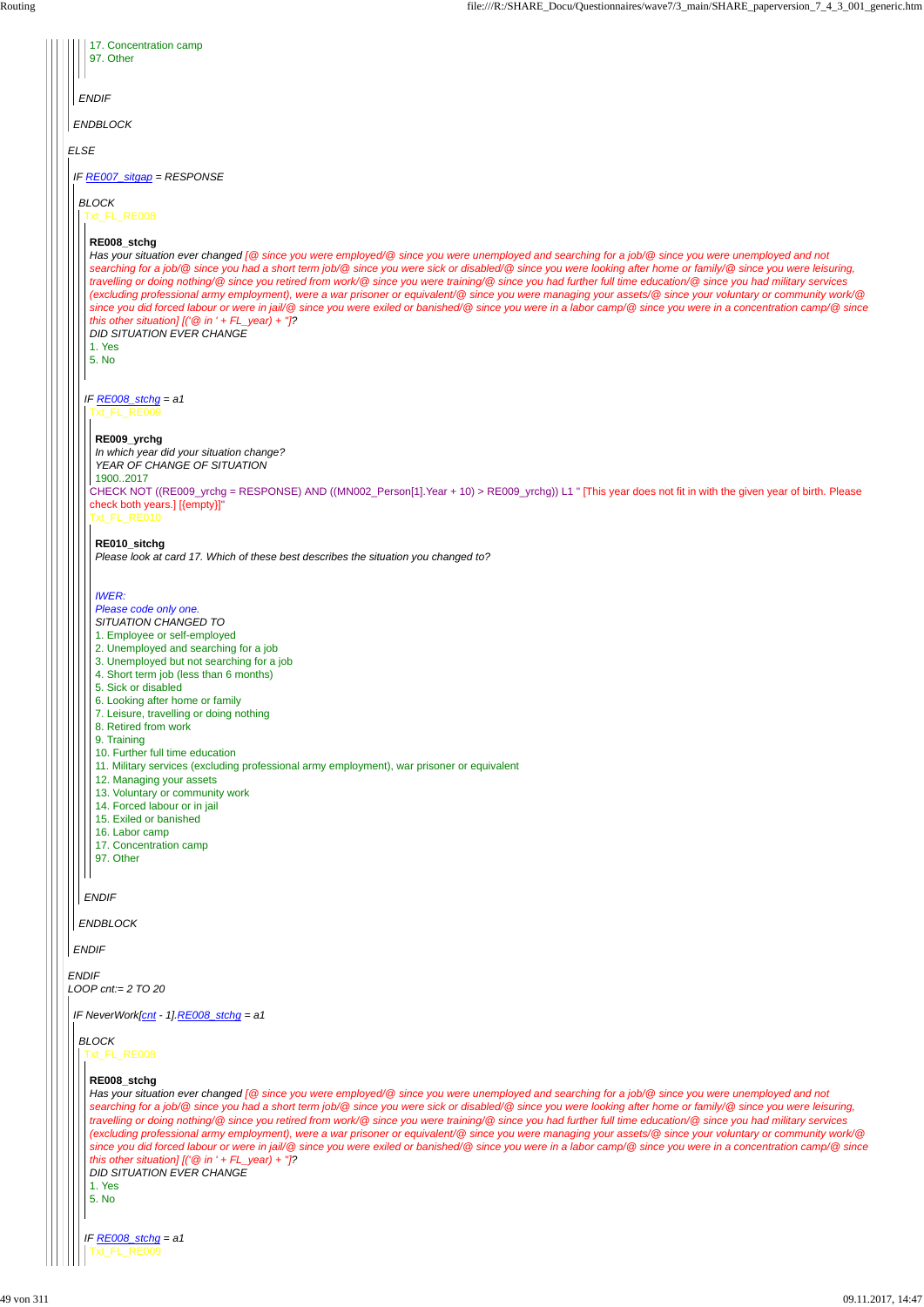*ENDIF IF RE005\_evrjob = a1 ENDLOOP ENDIF ENDBLOCK ENDIF* CHECK NOT ((RE009\_yrchg = RESPONSE) AND ((MN002\_Person[1].Year + 10) > RE009\_yrchg)) L1 " [This year does not fit in with the given year of birth. Please check both years.] [{empty}]" Txt\_FL\_RE010 **RE009\_yrchg** *In which year did your situation change? YEAR OF CHANGE OF SITUATION* 1900..2017 **RE010\_sitchg** *Please look at card 17. Which of these best describes the situation you changed to? IWER: Please code only one. SITUATION CHANGED TO* 1. Employee or self-employed 2. Unemployed and searching for a job 3. Unemployed but not searching for a job 4. Short term job (less than 6 months) 5. Sick or disabled 6. Looking after home or family 7. Leisure, travelling or doing nothing 8. Retired from work 9. Training 10. Further full time education 11. Military services (excluding professional army employment), war prisoner or equivalent 12. Managing your assets 13. Voluntary or community work 14. Forced labour or in jail 15. Exiled or banished 16. Labor camp 17. Concentration camp 97. Other *BLOCK* Txt\_FL\_RE011 CHECK NOT ((RE011\_jobstrt = RESPONSE) AND ((MN002\_Person[1].Year + 10) > RE011\_jobstrt)) L1 " [This year does not fit in with the given year of birth. Please check both years.] [{empty}]" Txt\_FL\_RE012 *IF RE012\_jobtitle = RESPONSE* **RE011\_jobstrt** *In which year did you start your [@ first/@ next] paid job (as employee or self employed), which lasted for 6 months or more? IWER: Add if necessary: As before, if your job was one of a series of similar short-term jobs for different employers then please count these as 1 job and tell me when you started the first of these similar short-term jobs. YEAR STARTED JOB* 1900..2017 **RE012\_jobtitle** *What was your job called? Please give the exact name or title. TITLE OF JOB* STRING *BLOCK* **JobCode**

*ENDIF*Txt\_FL\_RE014

*ENDIF IF RE011\_jobstrt = RESPONSE* Txt\_Calendar\_BWorkSpells\_Start

*ENDBLOCK*

*[IWER]: {FLDefault[93]} {FLDefaultExtended[93]} [If an appropriate job title is not in the list press enter to save the job you have typed in.] [{empty}]*

#### **STRING**

**RE014\_jobind** *Please look at card 18. What kind of business, industry or services were you working in as {RE012\_jobtitle}?*

*IWER: Please code only one.*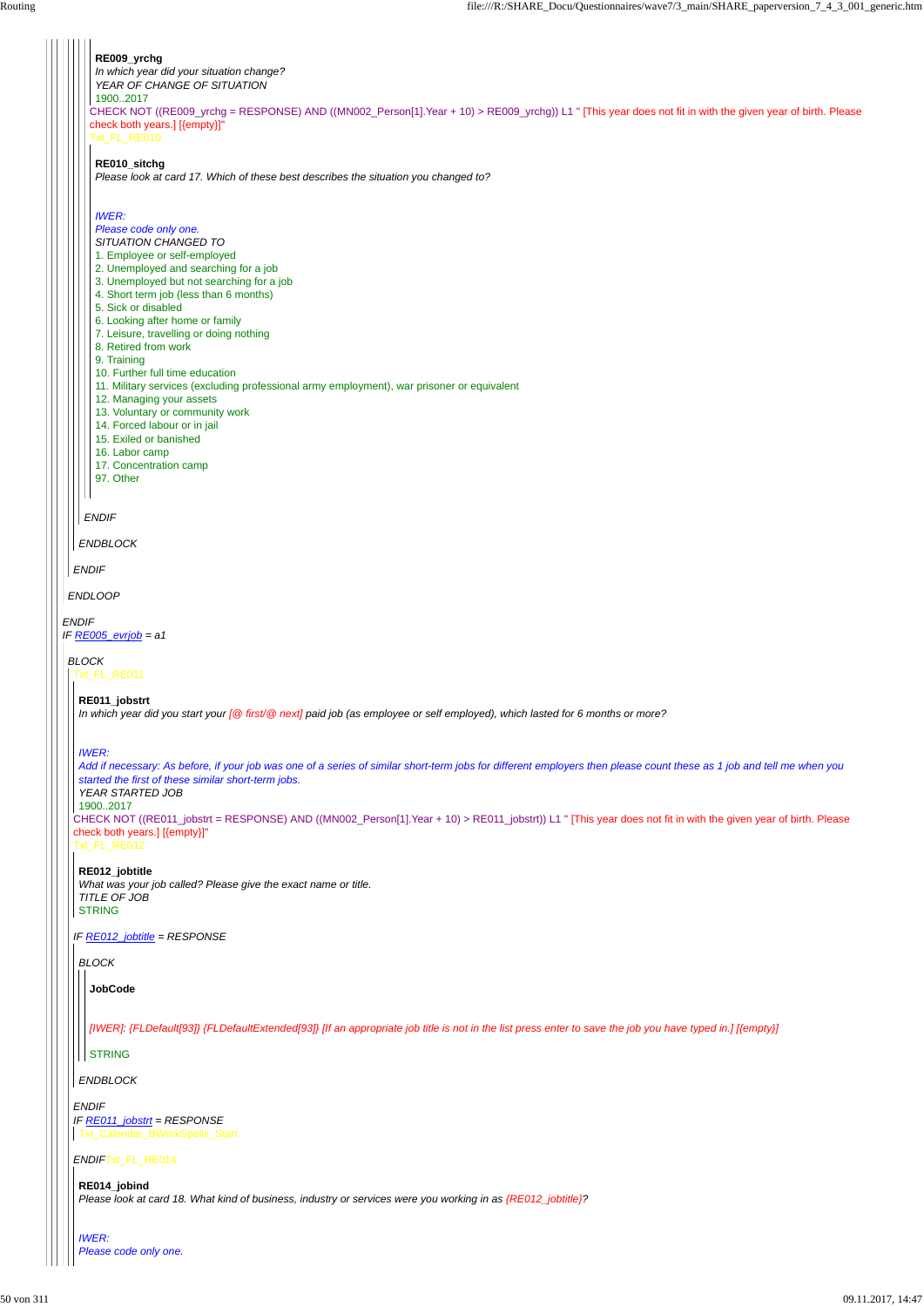### Txt\_FL\_RE015

#### Txt\_FL\_RE016

#### *JOB INDUSTRY*

- 1. Agriculture, hunting, forestry, fishing
- 2. Mining and quarrying
- 3. Manufacturing
- 4. Electricity, gas and water supply
- 5. Construction
- 6. Wholesale and retail trade; repair of motor vehicles, motorcycles and personal and household goods
- 7. Hotels and restaurants
- 8. Transport, storage and communication
- 9. Financial intermediation
- 10. Real estate, renting and business activities
- 11. Public administration and defence; compulsory social security
- 12. Education
- 13. Health and social work
- 14. Other community, social and personal service activities

#### *IF (RE015\_jobtype = a1) OR (RE015\_jobtype = a2)* Txt\_FL\_RE021

**RE015\_jobtype**

*In this job as {RE012\_jobtitle}, were you a private-sector employee, a public sector employee or self-employed? WAS EMPLOYEE CIVIL SERVANT OR SELF*

- 1. Private sector employee
- 2. Public sector employee
- 3. Self-employed

#### **RE016\_jobtime**

*In this job as {RE012\_jobtitle}, did you work full-time or part-time or a combination of both?*

### *IWER:*

*If unsure, enter part-time if were classified as such by their employer. Please code only one.*

|  | IF <u>RE022_jbpaycur</u> = a97                                                                                                                                        |
|--|-----------------------------------------------------------------------------------------------------------------------------------------------------------------------|
|  | RE722_specify<br>^Specify<br><b>SPECIFY</b>                                                                                                                           |
|  | <b>STRING</b><br><b>ENDIF</b>                                                                                                                                         |
|  | <b>ENDIF</b>                                                                                                                                                          |
|  | <b>ENDIF</b><br>IF RE015_jobtype = a3<br>Txt_FL_RE023                                                                                                                 |
|  | RE023_sepay<br>Can you tell me, approximately, how much was your monthly income from work after taxes when you started doing this job as {RE012_jobtitle}?^FL_RE023_6 |
|  | <b>IWER:</b>                                                                                                                                                          |

- *JOB WAS PART OR FULL TIME*
- 1. Always full-time
- 2. Always part-time
- 3. Changed once from full-time to part-time
- 4. Changed once from part-time to full-time
- 5. Changed multiple times

*IF RE021\_jobpay = RESPONSE*

#### **RE021\_jobpay**

*Can you tell me, approximately, how much you were paid monthly after taxes when you started doing this job as {RE012\_jobtitle}?^FL\_RE021\_6*

### *IWER:*

*Enter amount. Enter currency at next question FIRST MONTHLY WAGE IN JOB* 0..999999999

**RE022\_jbpaycur**

### *IWER:*

*Please ask or code: Which currency was this in? CURRENCY FIRST MONTHLY WAGE* 1. country-specific category 2. country-specific category 3. country-specific category 4. country-specific category 5. country-specific category 6. country-specific category 7. country-specific category 8. country-specific category

97. other currency, please specify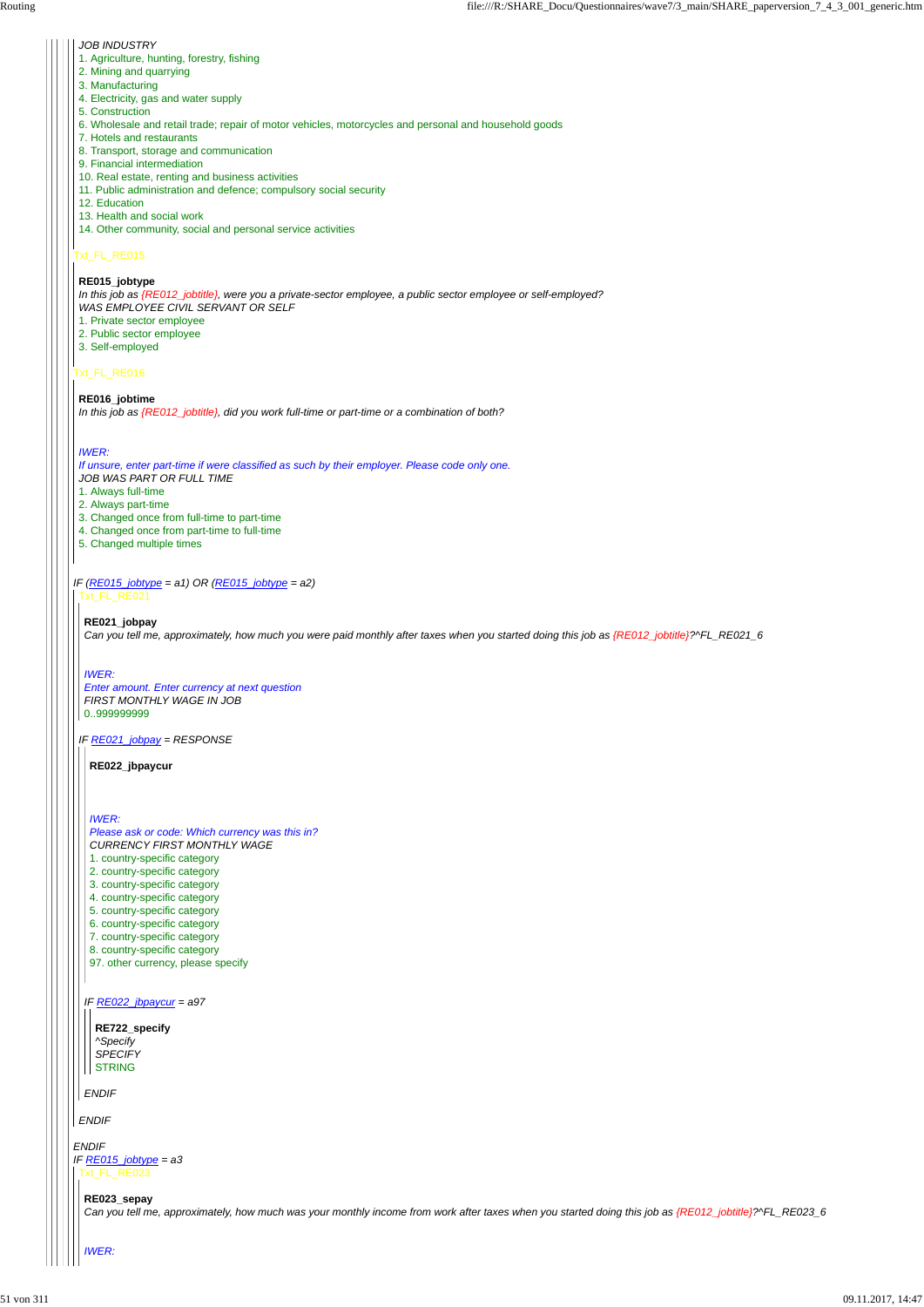*ENDIF*Txt\_FL\_RE025

CHECK NOT ((RE025\_jobcont.CARDINAL > 1) AND (a4 IN RE025\_jobcont)) L1 " [You cannot select ''None of these'' together with any other answer. Please change your answer.] [{empty}]"

Txt\_FL\_RE026

CHECK NOT ((RE026\_jobstop = RESPONSE) AND ((MN002\_Person[1].Year + 10) > RE026\_jobstop)) L1 " [This year does not fit in with the given year of birth. Please check both years.] [{empty}]"

CHECK NOT ((RE026\_jobstop = RESPONSE) AND ((RE026\_jobstop > CurrentYear) AND (RE026\_jobstop < 9997))) L1 " [This year does not seem to be valid. Please recheck and correct] [{empty}]"

*ENDIF*

*IF RE026\_jobstop = 9997*

*IF RE023\_sepay = RESPONSE*

*ENDIF*

*Enter amount. Enter currency at next question FIRST MONTHLY WORK INCOME IN SELF-EMPLOYMENT* -100000000000000000..1000000000000000000

*IF RE024\_sepaycur = a97*

*ENDIF*

**RE024\_sepaycur**

*IWER:*

*Please ask or code: Which currency was this in? CURRENCY FIRST MONTHLY WORK INCOME* 1. country-specific category 2. country-specific category 3. country-specific category 4. country-specific category 5. country-specific category 6. country-specific category 7. country-specific category 8. country-specific category

97. other currency, please specify

**RE724\_specify** *^Specify SPECIFY* STRING

#### **RE025\_jobcont**

*While doing this job as {RE012\_jobtitle}, towards which of the following did you or your employer contribute?*

*IWER: {ReadOut} ^CodeAll*

*IF RE026\_jobstop <> EMPTY AND (RE026\_jobstop <> 9997)* Txt\_Calendar\_BWorkSpells\_End

*Add if necessary: These contributions may have happened at any time you were in this job.*

*CONTRIBUTIONS TO RETIREMENT PLANS*

1. A public pension plan

2. An occupational pension plan

3. A private pension plan or individual retirement plan

4. No contributions paid

**RE026\_jobstop**

*In which year did you stop doing this job as {RE012\_jobtitle}?*

#### *IWER:*

*If still in this job, please code 9997.*

*Do not include maternity leaves. Add if necessary: As before, if your first job was one of a series of similar short-term jobs for different employers then please count these as 1 job and tell me when you stopped the last of these similar short-term jobs*

*In general you should code when the respondent changed employer although you can count a change in roles for the same employer if the respondent wishes. YEAR STOPPED IN THIS JOB*

1900..9997

*IF (RE015\_jobtype = a1) OR (RE015\_jobtype = a2)* Txt\_FL\_RE027

*IF RE027\_curwage = RESPONSE*

**RE027\_curwage** *Can you tell me, approximately, how much is your current monthly wage after taxes as {RE012\_jobtitle}?^FL\_RE027\_5*

*IWER:*

*Enter amount. Enter currency at next question CURRENT WAGE IF STILL EMPLOYED* 0..999999999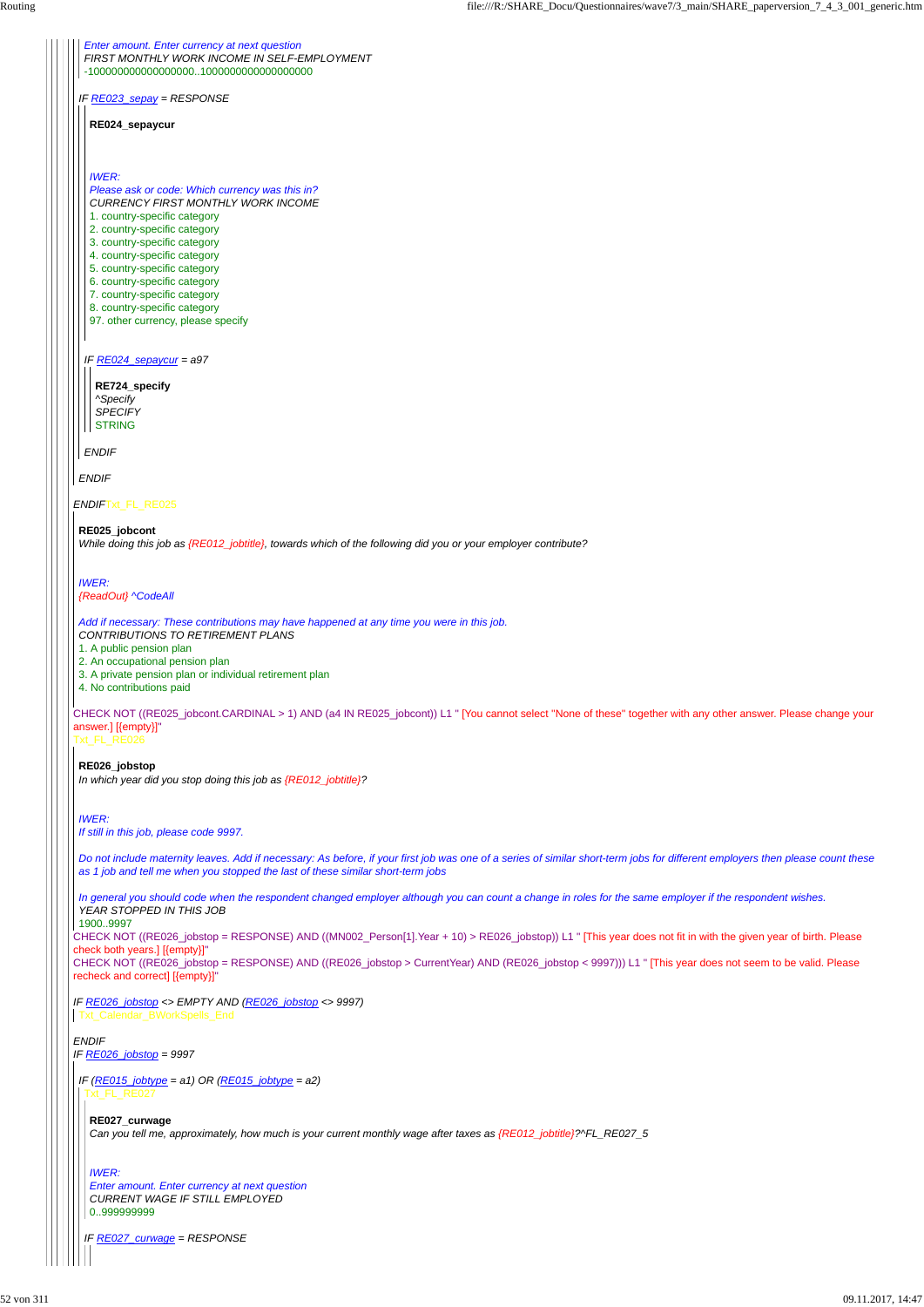#### *ENDIF*Txt\_FL\_WQ015

#### Txt\_FL\_WQ726

#### **RE028\_jbpaynow**

# *ENDIF IF RE015\_jobtype = a3 ENDIF IF RE028\_jbpaynow = a97 ENDIF IWER: Please ask or code: Which currency was this in? CURRENCY CURRENT WAGE* 1. country-specific category 2. country-specific category 3. country-specific category 4. country-specific category 5. country-specific category 6. country-specific category 7. country-specific category 8. country-specific category 97. other currency, please specify **RE728\_specify** *^Specify SPECIFY* **STRING** Txt\_FL\_RE029 *IF RE029\_curwinc = RESPONSE* **RE029\_curwinc** *Can you tell me, approximately, how much is your current monthly income from work after taxes as {RE012\_jobtitle}?^FL\_RE029\_5 IWER: Enter amount. Enter currency at next question CURRENT WORK INCOME IF STILL SELF-EMPLOYED* 0..999999999 **RE030\_sepaynow** *IWER:*

*ENDIF*

*IF RE030\_sepaynow = a97*

*ENDIF*

 $\blacksquare$ 

*Please ask or code: Which currency was this in? CURRENCY CURRENT WORK INCOME* 1. country-specific category 2. country-specific category 3. country-specific category 4. country-specific category 5. country-specific category 6. country-specific category 7. country-specific category 8. country-specific category 97. other currency, please specify

**RE730\_specify** *^Specify SPECIFY* STRING

#### **WQ015\_wqintro2**

*Please look at card 19. I am going to read some statements people might use to describe their work. Thinking about your present job as {RE012\_jobtitle}, please tell me whether you strongly agree, agree, disagree or strongly disagree with the each statement.*

#### *IWER:*

*Start of a @BNon-proxy section@B. No proxy allowed. If the respondent is not capable of answering any of these questions on her/his own, press @BCTRL-K@B at each question.*

*INTRODUCTION TO WORK QUALITY CURRENT*

1. Continue

**WQ726\_satcurrjob**

*All things considered I am satisfied with my job. Would you say you strongly agree, agree, disagree or strongly disagree?*

#### *IWER:*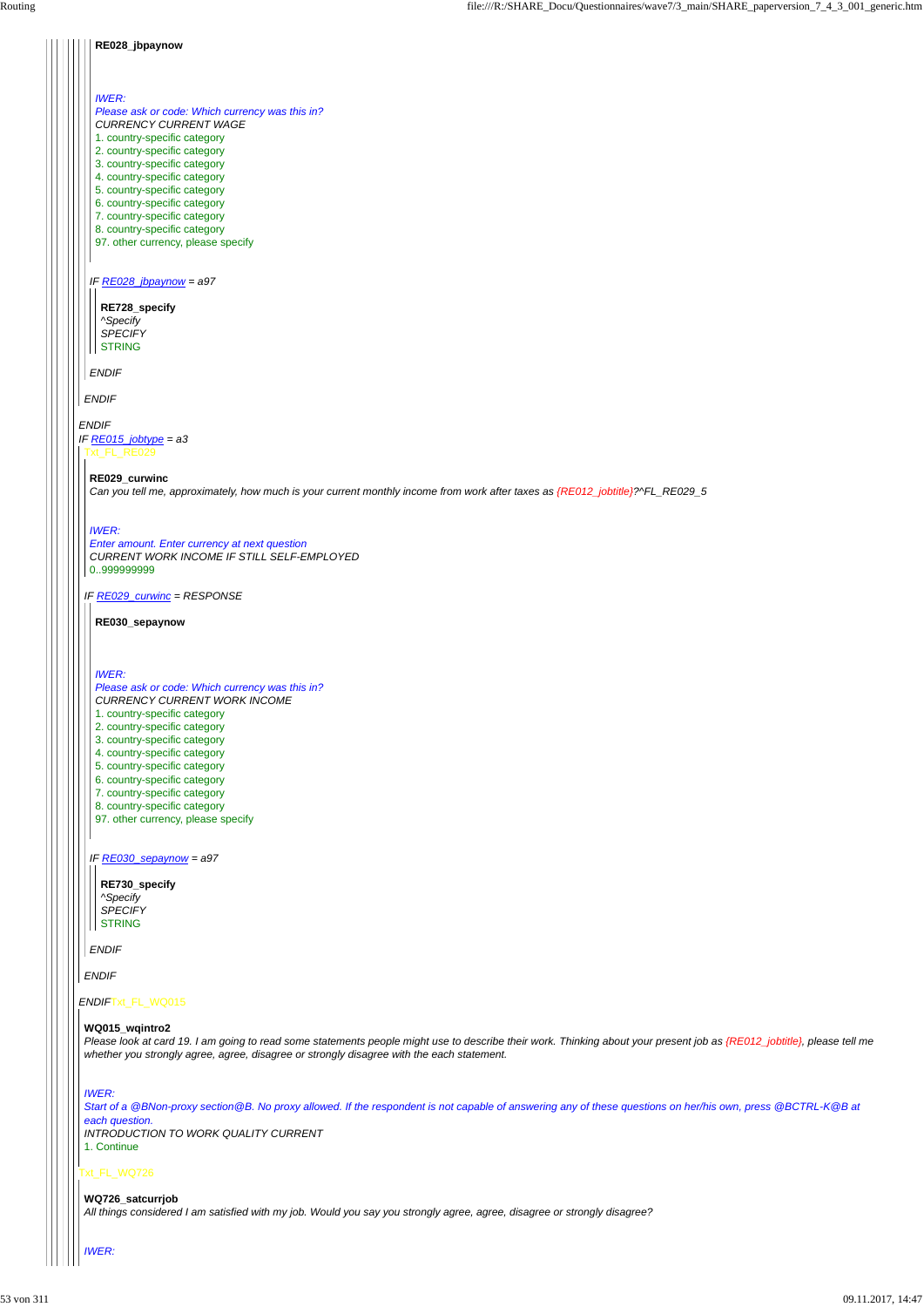#### Txt\_FL\_WQ016

### Txt\_FL\_WQ017

### Txt\_FL\_WQ018

### Txt\_FL\_WQ019

### Txt\_FL\_WQ020

### Txt\_FL\_WQ022

### *Show card 19*

- *SATISFIED WITH CURRENT JOB*
- 1. Strongly agree
- 2. Agree
- 3. Disagree
- 4. Strongly disagree

#### **WQ016\_wqpdem**

*My job as {RE012\_jobtitle} is physically demanding.*

*Would you say you ... WORK IS PHYSICALLY DEMANDING*

- 1. Strongly agree
- 2. Agree 3. Disagree
- 4. Strongly disagree

**WQ017\_wquncom** *My immediate work environment is uncomfortable (for example, because of noise, heat, crowding).*

*(Would you say you ...)*

- *WORK IS UNCOMFORTABLE*
- 1. Strongly agree
- 2. Agree
- 3. Disagree
- 4. Strongly disagree

- 1. Strongly agree
- 2. Agree
- 3. Disagree
- 4. Strongly disagree

### **WQ018\_wqtimpr** *I am under constant time pressure due to a heavy workload.*

*(Would you say you ...) WORK HAS HEAVY TIME PRESSURE*

- 1. Strongly agree
- 2. Agree
- 3. Disagree
- 4. Strongly disagree

**WQ019\_wqemdem** *My work is emotionally demanding.*

*(Would you say you ...) WORK IS EMOTIONALLY DEMANDING*

- 1. Strongly agree
- 2. Agree
- 3. Disagree
- 4. Strongly disagree

**WQ020\_wqconfl** *I am exposed to recurring conflicts and disturbances.*

*(Would you say you ...)*

### *IWER:*

*This refers to clients, co-workers or supervisors. WORK INVOLVES CONFLICTS*

#### **WQ021\_wqfred**

*I have very little freedom to decide how to do my work.*

*(Would you say you ...) WORK HAS LITTLE FREEDOM TO DECIDE*

- 1. Strongly agree
- 2. Agree
- 3. Disagree

4. Strongly disagree

**WQ022\_wqskill** *I have an opportunity to develop new skills.*

*(Would you say you ...) WORK ALLOWS DEVELOPMENT OF SKILLS* 1. Strongly agree 2. Agree 3. Disagree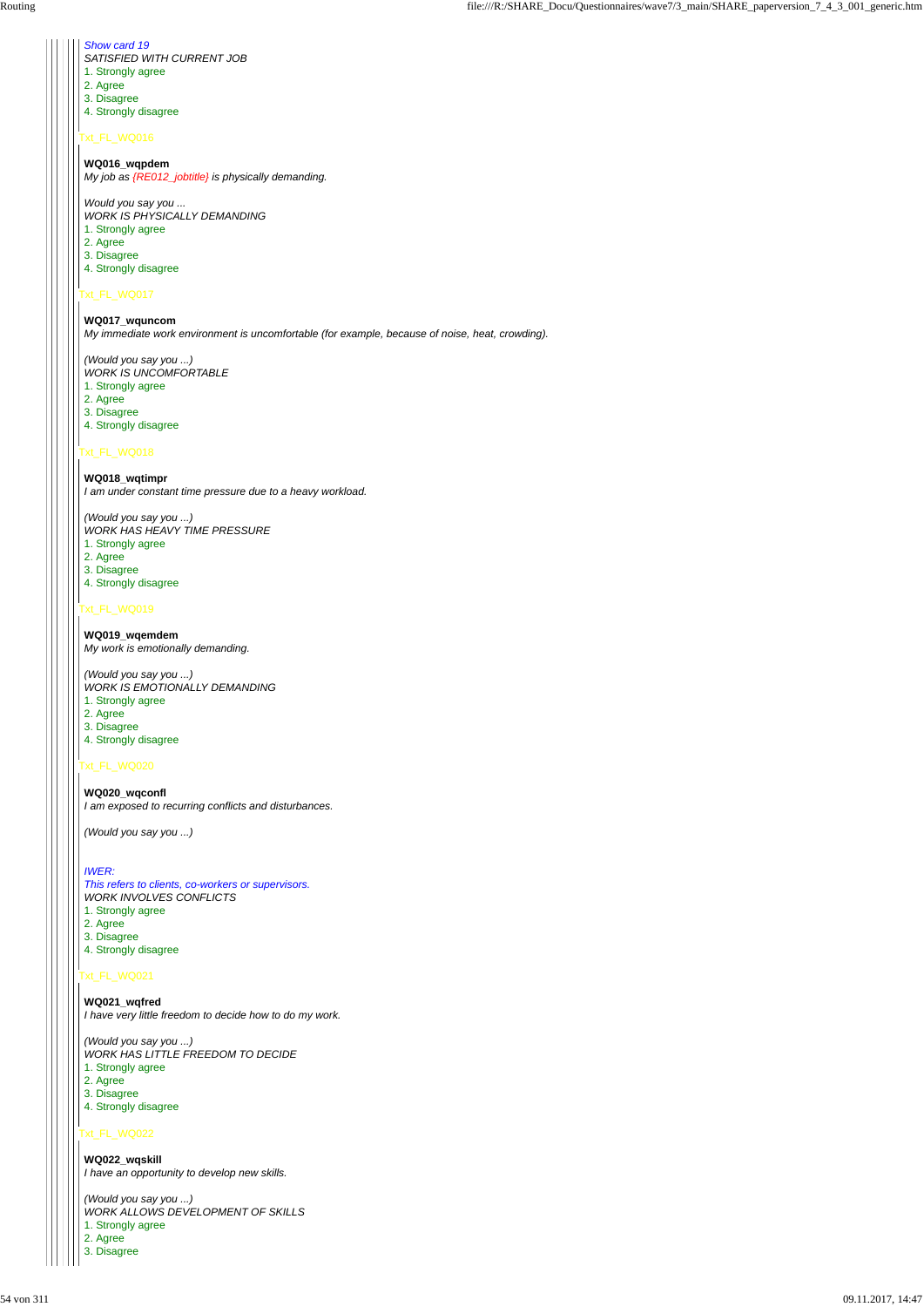*ENDIF IF RE026\_jobstop <> 9997*

### Txt\_FL\_WQ023

### Txt\_FL\_WQ024

#### Txt\_FL\_WQ025

#### Txt\_FL\_WQ026

#### *ENDIF*Txt\_FL\_WQ028

#### 4. Strongly disagree

**WQ023\_wqrecogn** *I receive the recognition I deserve for my work.*

*(Would you say you ...) WORK GIVES RECOGNITION*

- 1. Strongly agree
- 2. Agree
- 3. Disagree
- 4. Strongly disagree

**WQ024\_wqsalry** *Considering all my efforts and achievements, my salary is adequate.*

*(Would you say you ...) WORK HAS ADEQUATE SALARY*

*IF (RE015\_jobtype = a1) OR (RE015\_jobtype = a2)* Txt\_FL\_WQ027

- 1. Strongly agree
- 2. Agree
- 3. Disagree
- 4. Strongly disagree

- 1. Strongly agree
- 2. Agree
- 3. Disagree
- 4. Strongly disagree

**WQ025\_wqsupprt** *I receive adequate support in difficult situations.*

*(Would you say you ...) WORK HAS ADEQUATE SUPPORT*

- 1. Strongly agree
- 2. Agree
- 3. Disagree
- 4. Strongly disagree

**WQ026\_wqatmos** *There is a good atmosphere between me and my colleagues.*

*(Would you say you ...)*

- *CURRENT WORK ATMOSPHERE*
- 1. Strongly agree
- 2. Agree
- 3. Disagree
- 4. Strongly disagree

**WQ027\_wqfair**

*In general, employees are treated with fairness.*

*(Would you say you ...)*

*WORK EMPLOYEES ARE TREATED FAIRLY*

**WQ028\_wqrisk** *The state takes adequate measures to protect me from health hazards at the workplace.*

*(Would you say you ...) CURRENT WORK HEALTH RISK REDUCED*

1. Strongly agree

2. Agree

3. Disagree

4. Strongly disagree

**WQ729\_proxycheck**

*IWER: CHECK:*

*Who answered the questions in this section? WHO ANSWERED*

1. Respondent

2. Section not answered (proxy interview)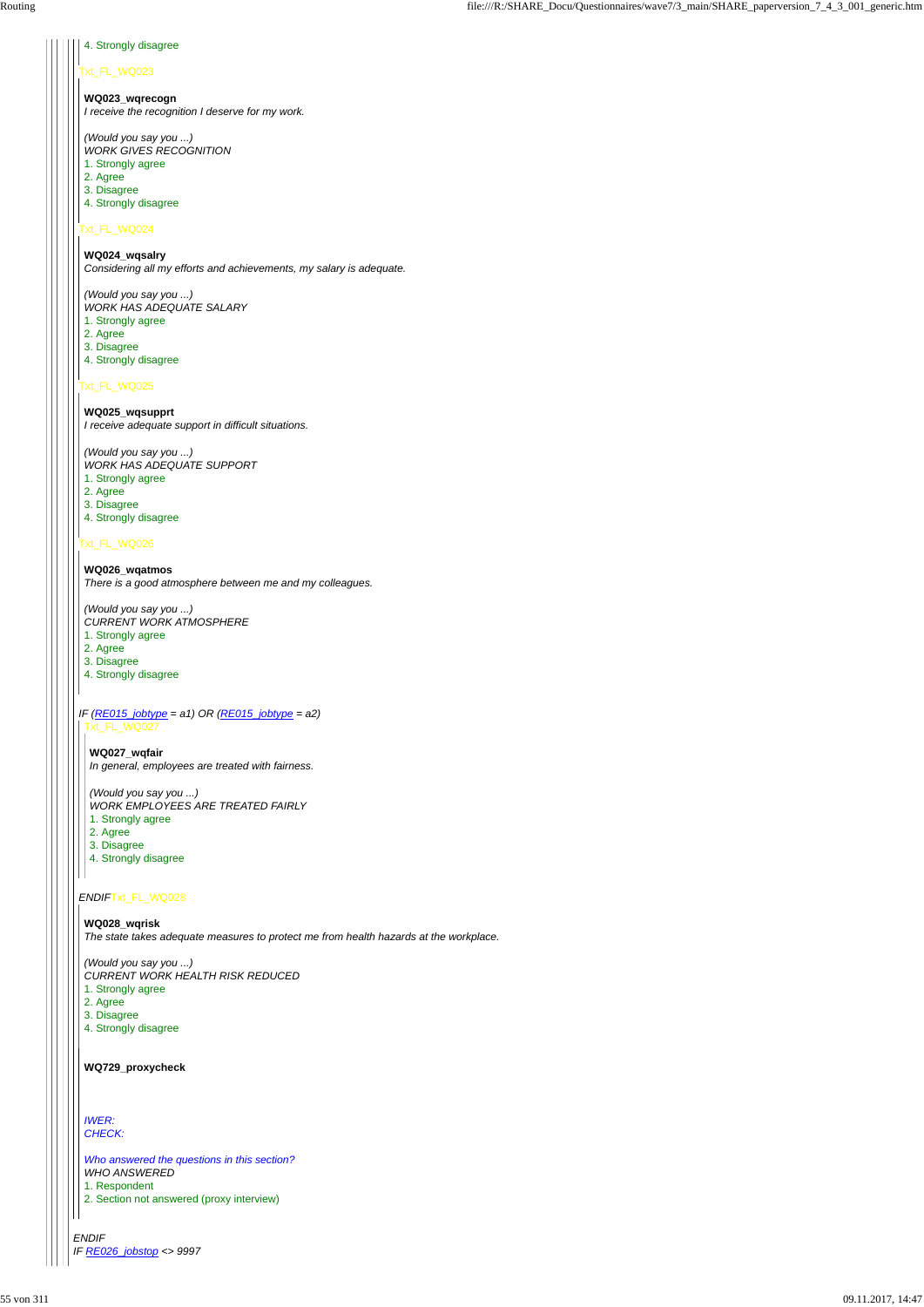### *ENDBLOCK*TXT\_setJobTitle

*LOOP cnt:= 2 TO 20*

*ENDIF*

### Txt\_FL\_RE031

### *IF RE031\_resleft <> a6*

*ENDIF*

### **RE031\_resleft**

*Please look at card 20. On what terms did you leave this job?*

### *IWER:*

*Please code only one. REASONS LEFT JOB*

- 1. I resigned
- 2. I was laid off
- 3. By mutual agreement
- 4. My plant or office closed down
- 5. A temporary job had been completed
- 6. I retired
- 97. Other reason

```
Txt_FL_RE032
```
- 1. Started next job STRAIGHT AFTER this job
- 2. Had a gap of 6 MONTHS OR MORE before starting next job
- 3. Started next job BEFORE this job ended
- 4. This was respondent's LAST PAID JOB as employee or self employed

### *IF RE032\_jobnext = a2*

*ENDIF*

### **RE032\_jobnext**

*Did you start your next job straight after leaving this job as {RE012\_jobtitle} or was there more than a 6-month gap? GAP AFTER LEAVING THIS JOB*

#### Txt\_FL\_RE033

### **RE033\_gapdone**

*Please look at card 17. Which of these best describes the situation you were in during the time before you started your next job?*

### *IWER:*

#### *Please code only one.*

**RE012\_jobtitle** *What was your job called? Please give the exact name or title. TITLE OF JOB* **STRING** 

- *DONE IN GAP AFTER LEAVING THIS JOB*
- 1. Employee or self-employed
- 2. Unemployed and searching for a job
- 3. Unemployed but not searching for a job
- 4. Short term job (less than 6 months)
- 5. Sick or disabled
- 6. Looking after home or family
- 7. Leisure, travelling or doing nothing
- 8. Retired from work
- 9. Training
- 10. Further full time education
- 11. Military services (excluding professional army employment), war prisoner or equivalent
- 12. Managing your assets
- 13. Voluntary or community work
- 14. Forced labour or in jail
- 15. Exiled or banished
- 16. Labor camp
- 17. Concentration camp
- 97. Other

*IF (WorkSpells[cnt - 1].RE032\_jobnext = RESPONSE) AND (WorkSpells[cnt - 1].RE032\_jobnext < a4)*

#### *BLOCK* Txt\_FL\_RE011

CHECK NOT ((RE011\_jobstrt = RESPONSE) AND ((MN002\_Person[1].Year + 10) > RE011\_jobstrt)) L1 " [This year does not fit in with the given year of birth. Please check both years.] [{empty}]"

Txt\_FL\_RE012

#### **RE011\_jobstrt**

*In which year did you start your [@ first/@ next] paid job (as employee or self employed), which lasted for 6 months or more?*

### *IWER:*

*Add if necessary: As before, if your job was one of a series of similar short-term jobs for different employers then please count these as 1 job and tell me when you started the first of these similar short-term jobs.*

*YEAR STARTED JOB*

```
1900..2017
```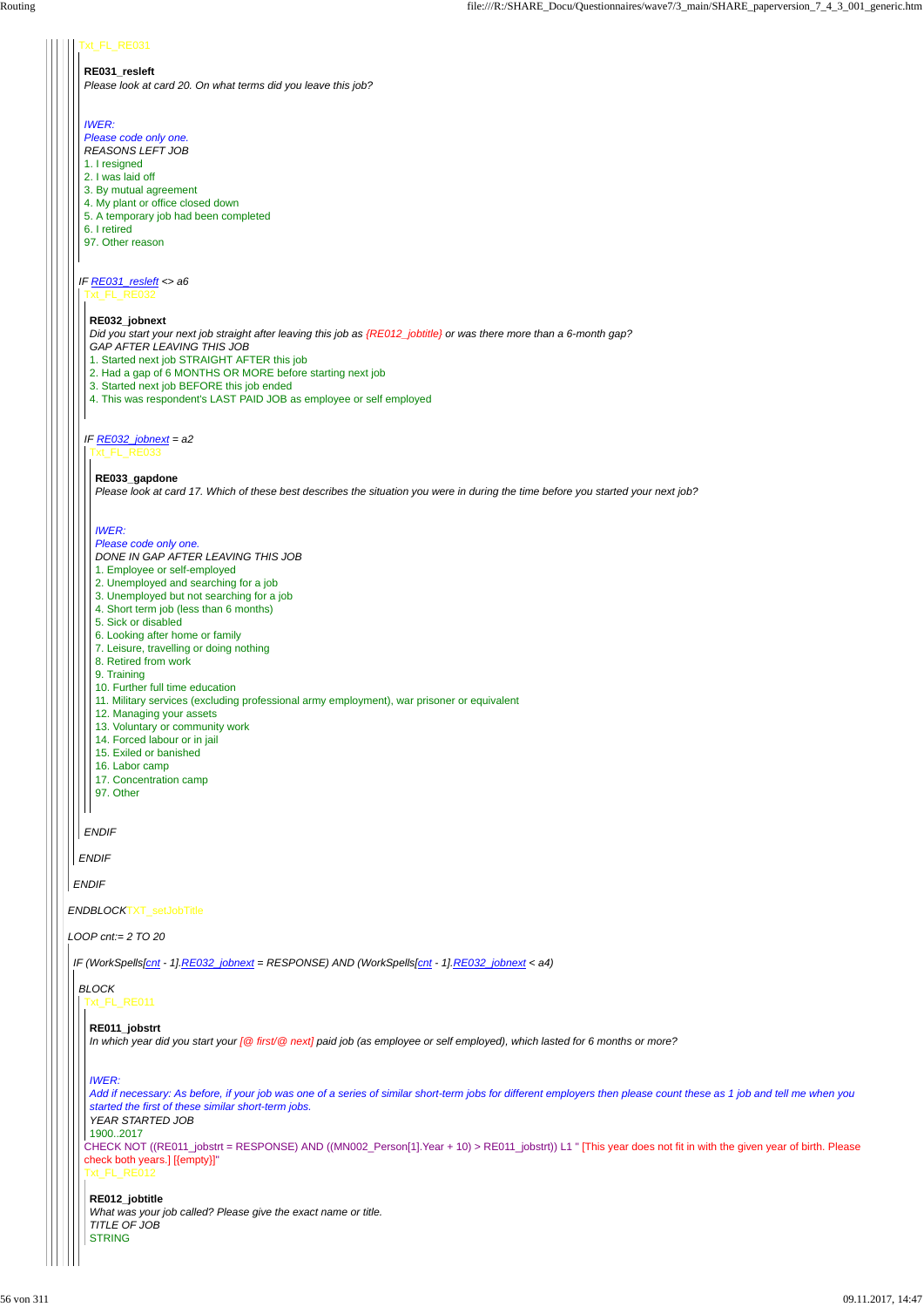| IF RE012_jobtitle = RESPONSE |  |
|------------------------------|--|
|------------------------------|--|

### *ENDIF*Txt\_FL\_RE014

### Txt\_FL\_RE015

### Txt\_FL\_RE016

# *BLOCK*

*ENDBLOCK*

**JobCode**

#### *ENDIF IF RE011\_jobstrt = RESPONSE* Txt\_Calendar\_BWorkSpells\_Start

*[IWER]: {FLDefault[93]} {FLDefaultExtended[93]} [If an appropriate job title is not in the list press enter to save the job you have typed in.] [{empty}]*

#### **STRING**

### **RE014\_jobind**

*Please look at card 18. What kind of business, industry or services were you working in as {RE012\_jobtitle}?*

#### *IWER:*

#### *Please code only one.*

### *JOB INDUSTRY*

- 1. Agriculture, hunting, forestry, fishing
- 2. Mining and quarrying
- 3. Manufacturing
- 4. Electricity, gas and water supply
- 5. Construction
- 6. Wholesale and retail trade; repair of motor vehicles, motorcycles and personal and household goods
- 7. Hotels and restaurants
- 8. Transport, storage and communication
- 9. Financial intermediation
- 10. Real estate, renting and business activities
- 11. Public administration and defence; compulsory social security
- 12. Education
- 13. Health and social work
- 14. Other community, social and personal service activities

#### *IF (RE015\_jobtype = a1) OR (RE015\_jobtype = a2)* Txt\_FL\_RE021

### **RE015\_jobtype**

*In this job as {RE012\_jobtitle}, were you a private-sector employee, a public sector employee or self-employed? WAS EMPLOYEE CIVIL SERVANT OR SELF*

- 1. Private sector employee
- 2. Public sector employee
- 3. Self-employed

#### **RE016\_jobtime**

*In this job as {RE012\_jobtitle}, did you work full-time or part-time or a combination of both?*

### *IWER:*

*If unsure, enter part-time if were classified as such by their employer. Please code only one. JOB WAS PART OR FULL TIME*

- 1. Always full-time
- 2. Always part-time
- 3. Changed once from full-time to part-time
- 4. Changed once from part-time to full-time
- 5. Changed multiple times

*IF RE021\_jobpay = RESPONSE*

#### **RE021\_jobpay**

*Can you tell me, approximately, how much you were paid monthly after taxes when you started doing this job as {RE012\_jobtitle}?^FL\_RE021\_6*

#### *IWER:*

*Enter amount. Enter currency at next question FIRST MONTHLY WAGE IN JOB* 0..999999999

**RE022\_jbpaycur**

*IWER:*

*Please ask or code: Which currency was this in? CURRENCY FIRST MONTHLY WAGE* 1. country-specific category 2. country-specific category 3. country-specific category 4. country-specific category 5. country-specific category 6. country-specific category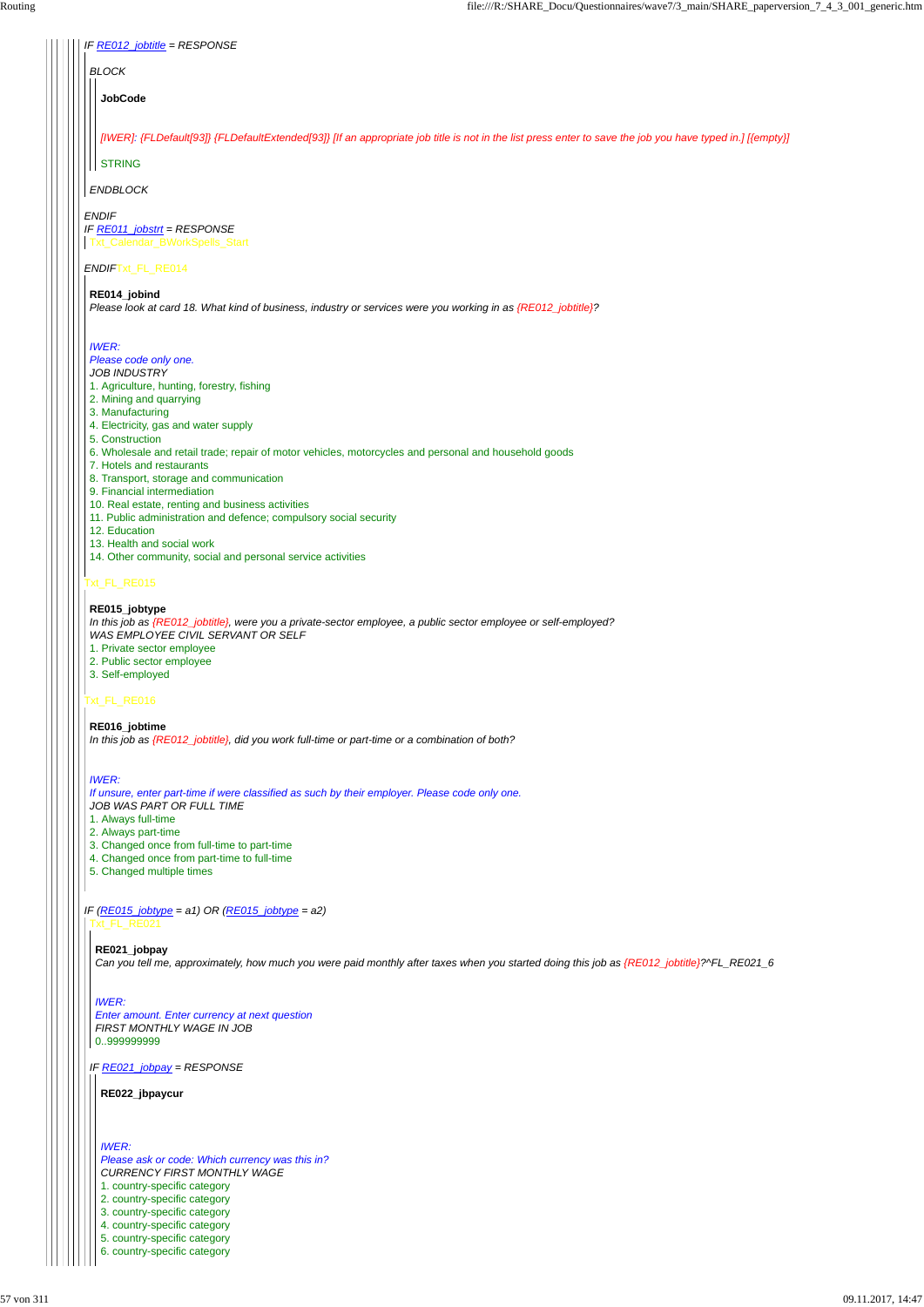*ENDIF*Txt\_FL\_RE025

*IF RE022\_jbpaycur = a97* 7. country-specific category 8. country-specific category 97. other currency, please specify **RE722\_specify** *^Specify SPECIFY* **STRING** 

CHECK NOT ((RE025\_jobcont.CARDINAL > 1) AND (a4 IN RE025\_jobcont)) L1 " [You cannot select ''None of these'' together with any other answer. Please change your answer.] [{empty}]" Txt\_FL\_RE026

### *ENDIF IF RE015\_jobtype = a3* Txt\_FL\_RE023

*ENDIF*

*ENDIF*

*IF RE023\_sepay = RESPONSE*

*ENDIF*

#### **RE023\_sepay**

*Can you tell me, approximately, how much was your monthly income from work after taxes when you started doing this job as {RE012\_jobtitle}?^FL\_RE023\_6*

**RE724\_specify** *^Specify SPECIFY* **STRING** 

#### *IWER:*

*Enter amount. Enter currency at next question FIRST MONTHLY WORK INCOME IN SELF-EMPLOYMENT* -100000000000000000..1000000000000000000

*IF RE024\_sepaycur = a97*

*ENDIF*

**RE024\_sepaycur**

*IWER:*

*Please ask or code: Which currency was this in? CURRENCY FIRST MONTHLY WORK INCOME* 1. country-specific category 2. country-specific category 3. country-specific category 4. country-specific category 5. country-specific category 6. country-specific category 7. country-specific category 8. country-specific category

97. other currency, please specify

#### **RE025\_jobcont**

*While doing this job as {RE012\_jobtitle}, towards which of the following did you or your employer contribute?*

*IWER: {ReadOut} ^CodeAll*

*Add if necessary: These contributions may have happened at any time you were in this job. CONTRIBUTIONS TO RETIREMENT PLANS* 1. A public pension plan

2. An occupational pension plan

3. A private pension plan or individual retirement plan

4. No contributions paid

**RE026\_jobstop** *In which year did you stop doing this job as {RE012\_jobtitle}?*

*IWER: If still in this job, please code 9997.*

*Do not include maternity leaves. Add if necessary: As before, if your first job was one of a series of similar short-term jobs for different employers then please count these as 1 job and tell me when you stopped the last of these similar short-term jobs*

*In general you should code when the respondent changed employer although you can count a change in roles for the same employer if the respondent wishes. YEAR STOPPED IN THIS JOB* 1900..9997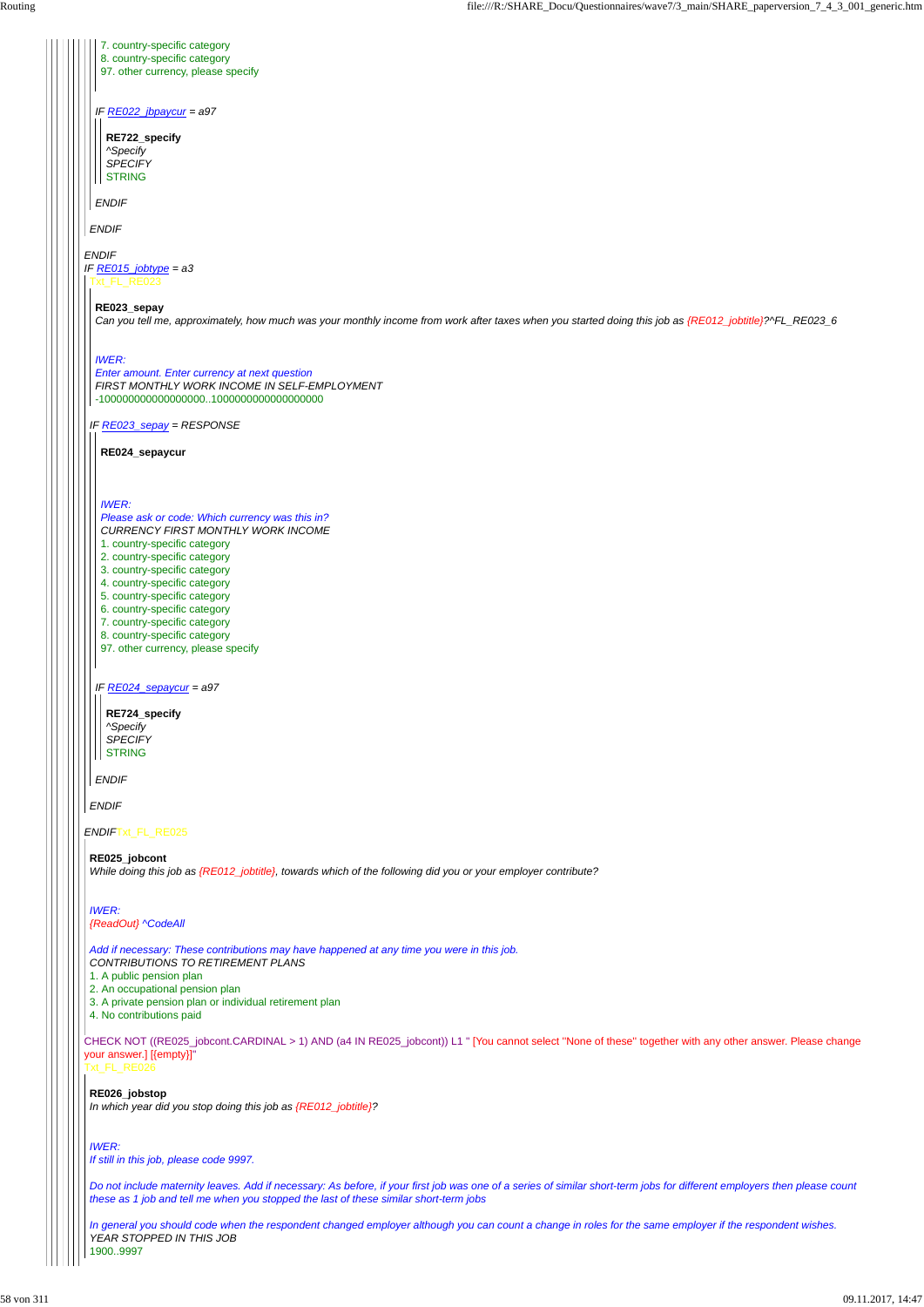CHECK NOT ((RE026\_jobstop = RESPONSE) AND ((MN002\_Person[1].Year + 10) > RE026\_jobstop)) L1 " [This year does not fit in with the given year of birth. Please check both years.] [{empty}]" CHECK NOT ((RE026\_jobstop = RESPONSE) AND ((RE026\_jobstop > CurrentYear) AND (RE026\_jobstop < 9997))) L1 " [This year does not seem to be valid. Please recheck and correct] [{empty}]" *IF RE026\_jobstop <> EMPTY AND (RE026\_jobstop <> 9997) ENDIF IF RE026\_jobstop = 9997* Txt\_Calendar\_BWorkSpells\_End *IF (RE015\_jobtype = a1) OR (RE015\_jobtype = a2)* Txt\_FL\_RE027 *IF RE027\_curwage = RESPONSE* **RE027\_curwage** *Can you tell me, approximately, how much is your current monthly wage after taxes as {RE012\_jobtitle}?^FL\_RE027\_5 IWER: Enter amount. Enter currency at next question CURRENT WAGE IF STILL EMPLOYED* 0..999999999 **RE028\_jbpaynow** *IWER: Please ask or code: Which currency was this in? CURRENCY CURRENT WAGE* 1. country-specific category 2. country-specific category 3. country-specific category 4. country-specific category 5. country-specific category Routing file:///R:/SHARE\_Docu/Questionnaires/wave7/3\_main/SHARE\_paperversion\_7\_4\_3\_001\_generic.htm

*ENDIF*

**RE728\_specify** *^Specify SPECIFY* **STRING** 

*IF RE028\_jbpaynow = a97*

*ENDIF*

*ENDIF IF RE015\_jobtype = a3* Txt\_FL\_RE029

> **RE730\_specify** *^Specify SPECIFY* **STRING**

6. country-specific category

7. country-specific category

8. country-specific category 97. other currency, please specify

*IF RE029\_curwinc = RESPONSE*

**RE029\_curwinc**

*Can you tell me, approximately, how much is your current monthly income from work after taxes as {RE012\_jobtitle}?^FL\_RE029\_5*

#### *IWER:*

*Enter amount. Enter currency at next question CURRENT WORK INCOME IF STILL SELF-EMPLOYED* 0..999999999

*IF RE030\_sepaynow = a97*

**RE030\_sepaynow**

#### *IWER:*

*Please ask or code: Which currency was this in? CURRENCY CURRENT WORK INCOME*

1. country-specific category

2. country-specific category

3. country-specific category

4. country-specific category

5. country-specific category

6. country-specific category

7. country-specific category

8. country-specific category

97. other currency, please specify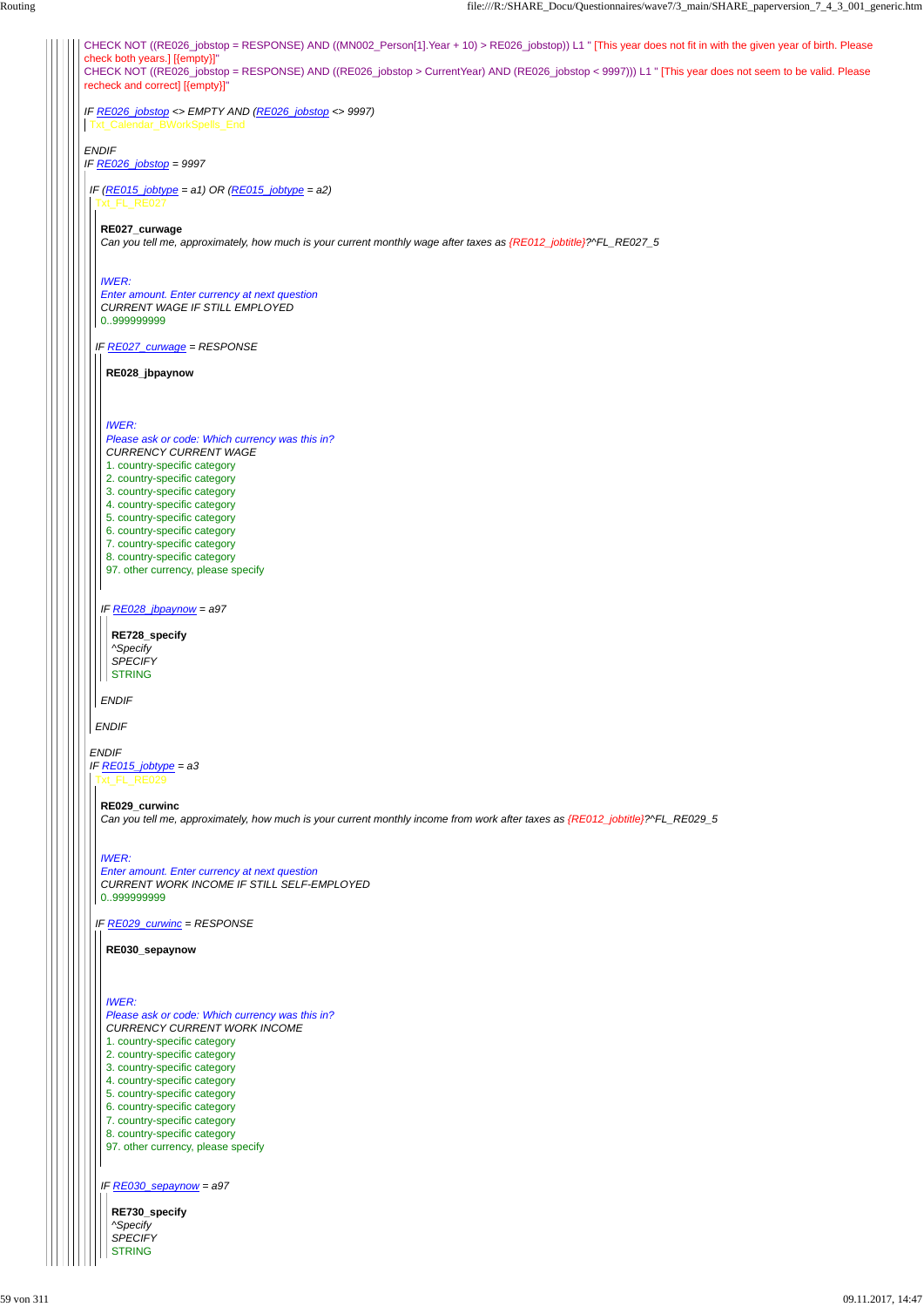### Txt\_FL\_WQ016

### Txt\_FL\_WQ017

### Txt\_FL\_WQ018

### Txt\_FL\_WQ019

### Txt\_FL\_WQ020

| <b>ENDIF</b>                                                                                                                                                                                                                                                                           |
|----------------------------------------------------------------------------------------------------------------------------------------------------------------------------------------------------------------------------------------------------------------------------------------|
| <b>ENDIF</b>                                                                                                                                                                                                                                                                           |
| ENDIFTxt_FL_WQ015                                                                                                                                                                                                                                                                      |
| WQ015_wqintro2<br>Please look at card 19. I am going to read some statements people might use to describe their work. Thinking about your present job as {RE012_jobtitle}, please tell<br>me whether you strongly agree, agree, disagree or strongly disagree with the each statement. |
| <b>IWER:</b><br>Start of a @BNon-proxy section @B. No proxy allowed. If the respondent is not capable of answering any of these questions on her/his own, press @BCTRL-K@B at<br>each question.<br><b>INTRODUCTION TO WORK QUALITY CURRENT</b><br>1. Continue                          |
| xt FL WQ726<br>WQ726_satcurrjob<br>All things considered I am satisfied with my job. Would you say you strongly agree, agree, disagree or strongly disagree?                                                                                                                           |

### *IWER:*

*Show card 19 SATISFIED WITH CURRENT JOB*

- 1. Strongly agree
- 2. Agree
- 3. Disagree
- 4. Strongly disagree

**WQ016\_wqpdem** *My job as {RE012\_jobtitle} is physically demanding.*

*Would you say you ... WORK IS PHYSICALLY DEMANDING*

- 1. Strongly agree
- 2. Agree
- 3. Disagree
- 4. Strongly disagree

### **WQ017\_wquncom**

*My immediate work environment is uncomfortable (for example, because of noise, heat, crowding).*

- *(Would you say you ...) WORK IS UNCOMFORTABLE*
- 1. Strongly agree
- 2. Agree
- 3. Disagree
- 4. Strongly disagree

### **WQ018\_wqtimpr**

*I am under constant time pressure due to a heavy workload.*

*(Would you say you ...) WORK HAS HEAVY TIME PRESSURE*

- 1. Strongly agree
- 2. Agree
- 3. Disagree
- 4. Strongly disagree

**WQ019\_wqemdem** *My work is emotionally demanding.*

*(Would you say you ...) WORK IS EMOTIONALLY DEMANDING*

1. Strongly agree

2. Agree

3. Disagree

4. Strongly disagree

#### **WQ020\_wqconfl**

*I am exposed to recurring conflicts and disturbances.*

*(Would you say you ...)*

*IWER:*

*This refers to clients, co-workers or supervisors. WORK INVOLVES CONFLICTS*

1. Strongly agree

2. Agree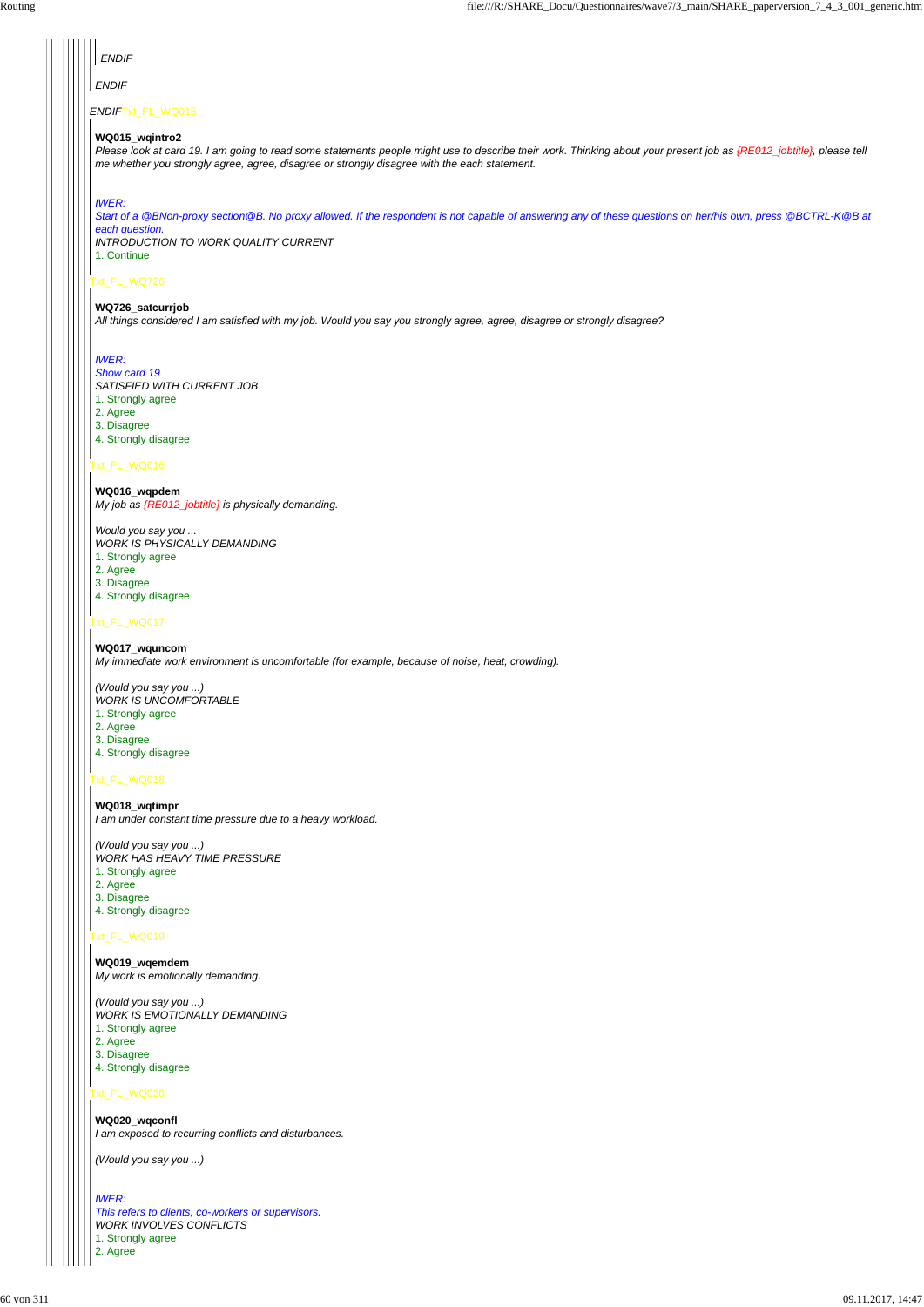### Txt\_FL\_WQ021

### Txt\_FL\_WQ022

# Txt\_FL\_WQ023

### Txt\_FL\_WQ024

### Txt\_FL\_WQ025

# Txt\_FL\_WQ026

*ENDIF*Txt\_FL\_WQ028

3. Disagree 4. Strongly disagree

**WQ021\_wqfred** *I have very little freedom to decide how to do my work.*

*(Would you say you ...)*

*WORK HAS LITTLE FREEDOM TO DECIDE* 1. Strongly agree

2. Agree

3. Disagree

4. Strongly disagree

**WQ022\_wqskill** *I have an opportunity to develop new skills.*

*(Would you say you ...)*

*WORK ALLOWS DEVELOPMENT OF SKILLS* 1. Strongly agree

2. Agree

3. Disagree

4. Strongly disagree

### **WQ023\_wqrecogn**

*I receive the recognition I deserve for my work.*

*(Would you say you ...)*

- *WORK GIVES RECOGNITION*
- 1. Strongly agree
- 2. Agree
- 3. Disagree 4. Strongly disagree

*IF (RE015\_jobtype = a1) OR (RE015\_jobtype = a2)* Txt\_FL\_WQ027

**WQ024\_wqsalry** *Considering all my efforts and achievements, my salary is adequate.*

*(Would you say you ...) WORK HAS ADEQUATE SALARY*

- 1. Strongly agree
- 2. Agree
- 3. Disagree
- 4. Strongly disagree

**WQ025\_wqsupprt** *I receive adequate support in difficult situations.*

*(Would you say you ...) WORK HAS ADEQUATE SUPPORT*

- 1. Strongly agree
- 2. Agree
- 3. Disagree
- 4. Strongly disagree

**WQ026\_wqatmos** *There is a good atmosphere between me and my colleagues.*

*(Would you say you ...) CURRENT WORK ATMOSPHERE* 1. Strongly agree 2. Agree

3. Disagree 4. Strongly disagree

**WQ027\_wqfair** *In general, employees are treated with fairness.*

*(Would you say you ...) WORK EMPLOYEES ARE TREATED FAIRLY*

1. Strongly agree

2. Agree

3. Disagree

4. Strongly disagree

**WQ028\_wqrisk**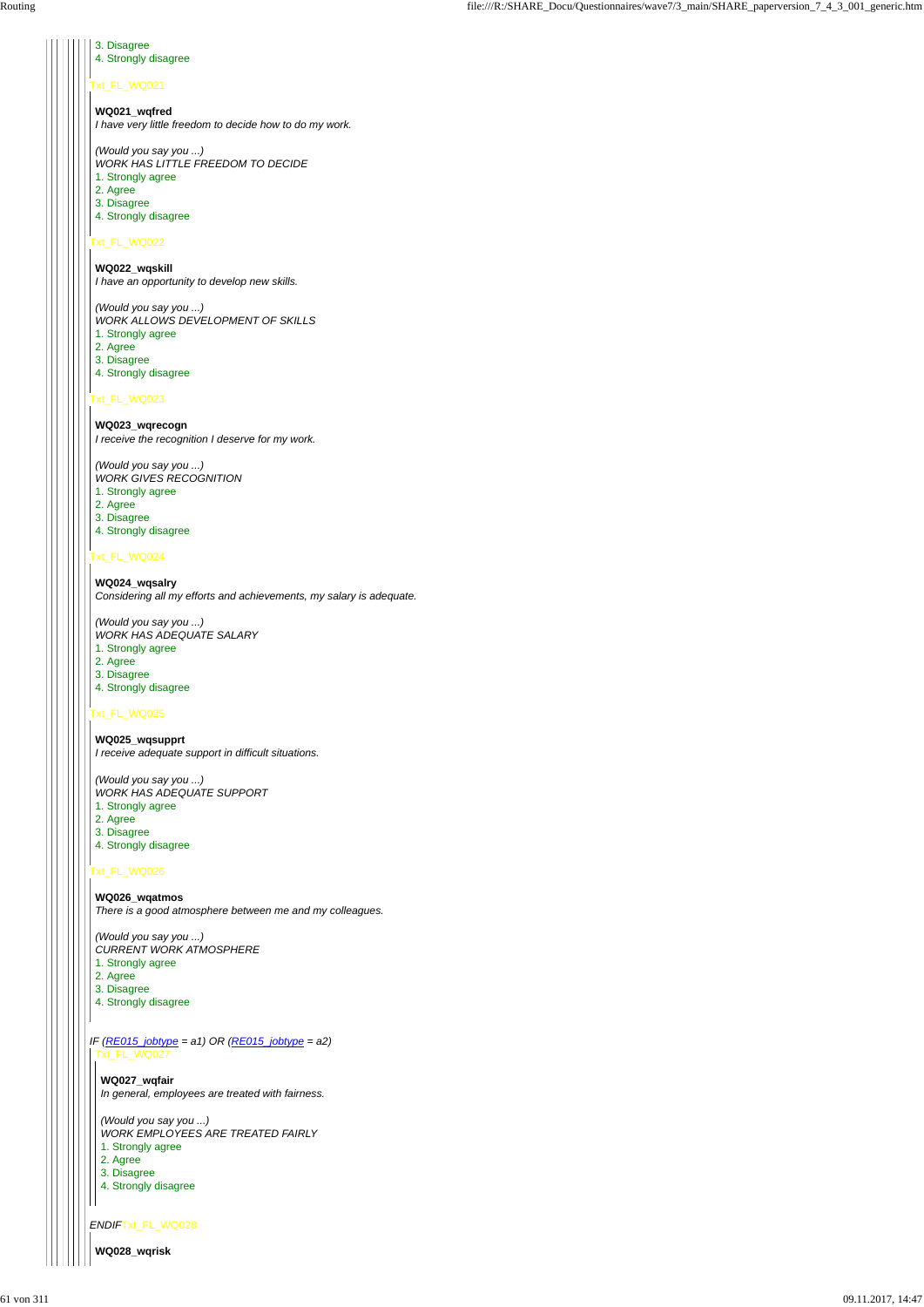*ENDBLOCK*TXT\_setJobTitle

*ENDIF*

*ENDIF*

*The state takes adequate measures to protect me from health hazards at the workplace.*

*(Would you say you ...) CURRENT WORK HEALTH RISK REDUCED* 1. Strongly agree

*IF RE026\_jobstop <> 9997* Txt\_FL\_RE031

- 2. Agree
- 3. Disagree
- 4. Strongly disagree

**WQ729\_proxycheck**

*IWER: CHECK:*

*Who answered the questions in this section? WHO ANSWERED*

1. Respondent 2. Section not answered (proxy interview)

*IF RE031\_resleft <> a6*

*ENDIF*

**RE031\_resleft** *Please look at card 20. On what terms did you leave this job?*

*IWER:*

*Please code only one. REASONS LEFT JOB*

- 1. I resigned 2. I was laid off
- 3. By mutual agreement
- 4. My plant or office closed down
- 5. A temporary job had been completed
- 6. I retired
- 97. Other reason

Txt\_FL\_RE032

*IF RE032\_jobnext = a2*

*ENDIF*

#### **RE032\_jobnext**

*Did you start your next job straight after leaving this job as {RE012\_jobtitle} or was there more than a 6-month gap? GAP AFTER LEAVING THIS JOB*

1. Started next job STRAIGHT AFTER this job

- 2. Had a gap of 6 MONTHS OR MORE before starting next job
- 3. Started next job BEFORE this job ended
- 4. This was respondent's LAST PAID JOB as employee or self employed

Txt\_FL\_RE033

#### **RE033\_gapdone**

*Please look at card 17. Which of these best describes the situation you were in during the time before you started your next job?*

### *IWER:*

*Please code only one.*

- *DONE IN GAP AFTER LEAVING THIS JOB*
- 1. Employee or self-employed
- 2. Unemployed and searching for a job
- 3. Unemployed but not searching for a job
- 4. Short term job (less than 6 months)
- 5. Sick or disabled
- 6. Looking after home or family
- 7. Leisure, travelling or doing nothing
- 

|  | 8. Retired from work |  |  |  |
|--|----------------------|--|--|--|
|--|----------------------|--|--|--|

9. Training

10. Further full time education

11. Military services (excluding professional army employment), war prisoner or equivalent

12. Managing your assets

13. Voluntary or community work

14. Forced labour or in jail

15. Exiled or banished

16. Labor camp

17. Concentration camp

97. Other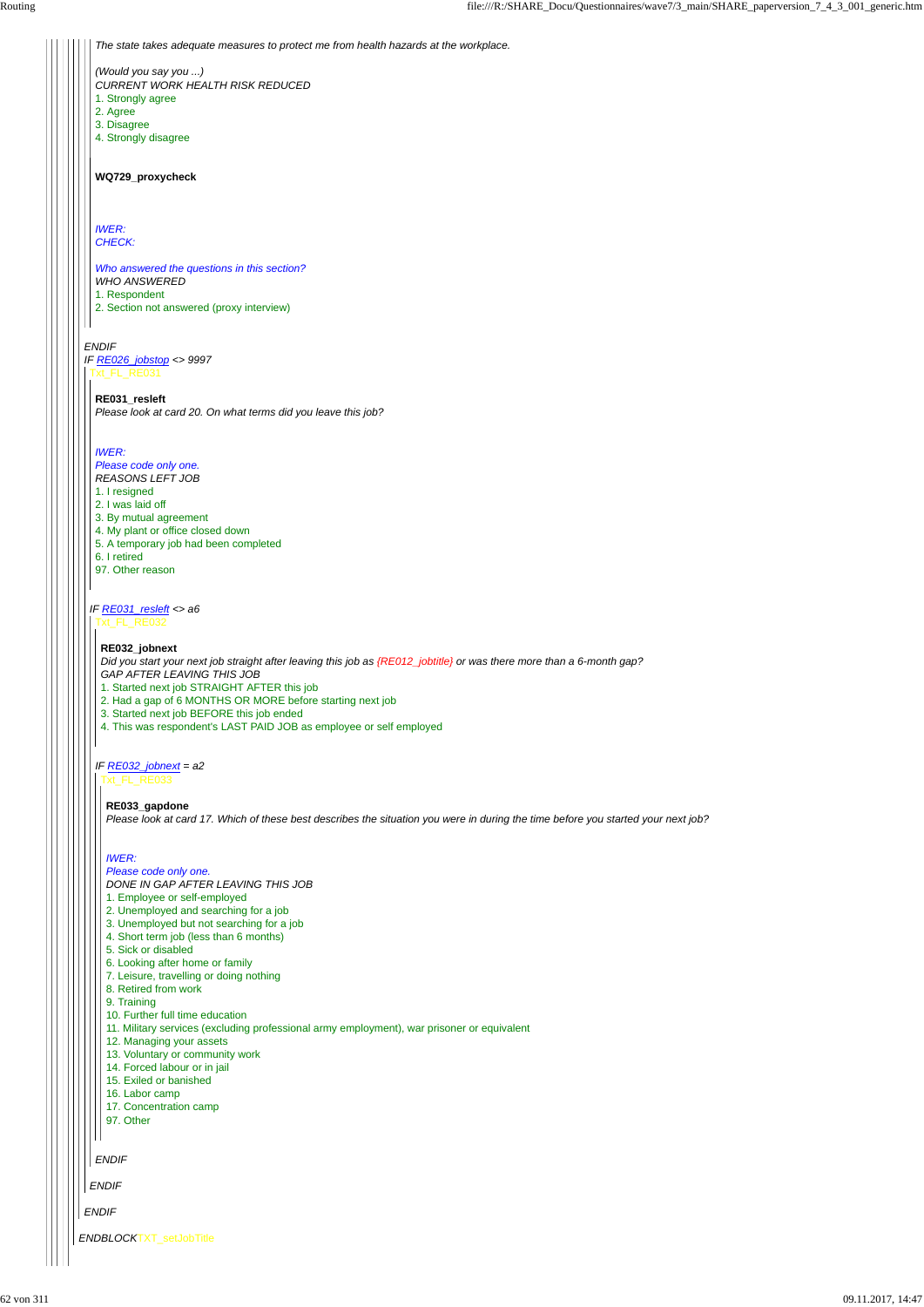*ENDIF*CalculateNumberOfJobs System preset value RE047\_StillWorking *IF (RE046\_NumberOfJobs > 0) AND (RE047\_StillWorking = a5) ENDLOOP ELSE ENDIF* TXT\_setJobTitle *BLOCK IF piIndex = 1 ELSE* Txt\_FL\_RE035 **RE035\_sitlstjb** *Please look at card 17. Which of these best describes your situation [('@ after you left your last job in ' + FL\_year) + ''/('@ in ' + FL\_year) + ', after you were unemployed and searching for a job'/('@ in ' + FL\_year) + ', after you were unemployed and not searching for a job'/('@ in ' + FL\_year) + ', after you had a short term job'/('@ in ' + FL\_year) + ', after you were sick or disabled'/('@ in ' + FL\_year) + ', after you were looking after home or family'/('@ in ' + FL\_year) + ', after you were leisuring, travelling or doing nothing'/('@ in ' + FL\_year) + ', after you retired from work'/('@ in ' + FL\_year) + ', after you were training'/('@ in ' + FL\_year) + ', after you had further full time education'/('@ in ' + FL\_year) + ', after you had military services (excluding professional army employment), were a war prisoner or equivalent'/('@ in ' + FL\_year) + ', after you were managing your assets'/('@ in ' + FL\_year) + ', after your voluntary or community work'/('@ in ' + FL\_year) + ', after you did forced labour or were in jail'/('@ in ' + FL\_year) + ', after you were exiled or banished'/('@ in ' + FL\_year) + ', after you were in a labor camp'/('@ in ' + FL\_year) + ', after you were in a concentration camp'/('@ in ' + FL\_year) + ', after this other situation']? IWER: Please code only one. SITUATION IN AFTER LAST JOB* 1. Employee or self-employed 2. Unemployed and searching for a job 3. Unemployed but not searching for a job 4. Short term job (less than 6 months) 5. Sick or disabled 6. Looking after home or family 7. Leisure, travelling or doing nothing 8. Retired from work 9. Training 10. Further full time education 11. Military services (excluding professional army employment), war prisoner or equivalent 12. Managing your assets 13. Voluntary or community work 14. Forced labour or in jail 15. Exiled or banished 16. Labor camp 17. Concentration camp 97. Other Txt\_FL\_RE035 **RE035\_sitlstjb** *Please look at card 17. Which of these best describes your situation [('@ after you left your last job in ' + FL\_year) + ''/('@ in ' + FL\_year) + ', after you were unemployed and searching for a job'/('@ in ' + FL\_year) + ', after you were unemployed and not searching for a job'/('@ in ' + FL\_year) + ', after you had a short term job'/('@ in ' + FL\_year) + ', after you were sick or disabled'/('@ in ' + FL\_year) + ', after you were looking after home or family'/('@ in ' + FL\_year) + ', after you were leisuring, travelling or doing nothing'/('@ in ' + FL\_year) + ', after you retired from work'/('@ in ' + FL\_year) + ', after you were training'/('@ in ' + FL\_year) + ', after you had further full time education'/('@ in ' + FL\_year) + ', after you had military services (excluding professional army employment), were a war prisoner or equivalent'/('@ in ' + FL\_year) + ', after you were managing your assets'/('@ in ' + FL\_year) + ', after your voluntary or community work'/('@ in ' + FL\_year) + ', after you did forced labour or were in jail'/('@ in ' + FL\_year) + ', after you were exiled or banished'/('@ in ' + FL\_year) + ', after you were in a labor camp'/('@ in ' + FL\_year) + ', after you were in a concentration camp'/('@ in ' + FL\_year) + ', after this other situation']?*

```
ENDIF
IF (RE035_sitlstjb = a8) OR ((WorkSpells[RE046_NumberOfJobs].RE031_resleft = a6) AND (piIndex = 1))
  5. Sick or disabled
  6. Looking after home or family
  7. Leisure, travelling or doing nothing
  8. Retired from work
 9. Training
 10. Further full time education
 11. Military services (excluding professional army employment), war prisoner or equivalent
 12. Managing your assets
 13. Voluntary or community work
  14. Forced labour or in jail
  15. Exiled or banished
  16. Labor camp
  17. Concentration camp
  97. Other
 Txt_FL_RE035a
  RE035a_recretben
```
### *IWER:*

*Please code only one. SITUATION IN AFTER LAST JOB*

- 1. Employee or self-employed
- 2. Unemployed and searching for a job
- 3. Unemployed but not searching for a job
- 4. Short term job (less than 6 months)
-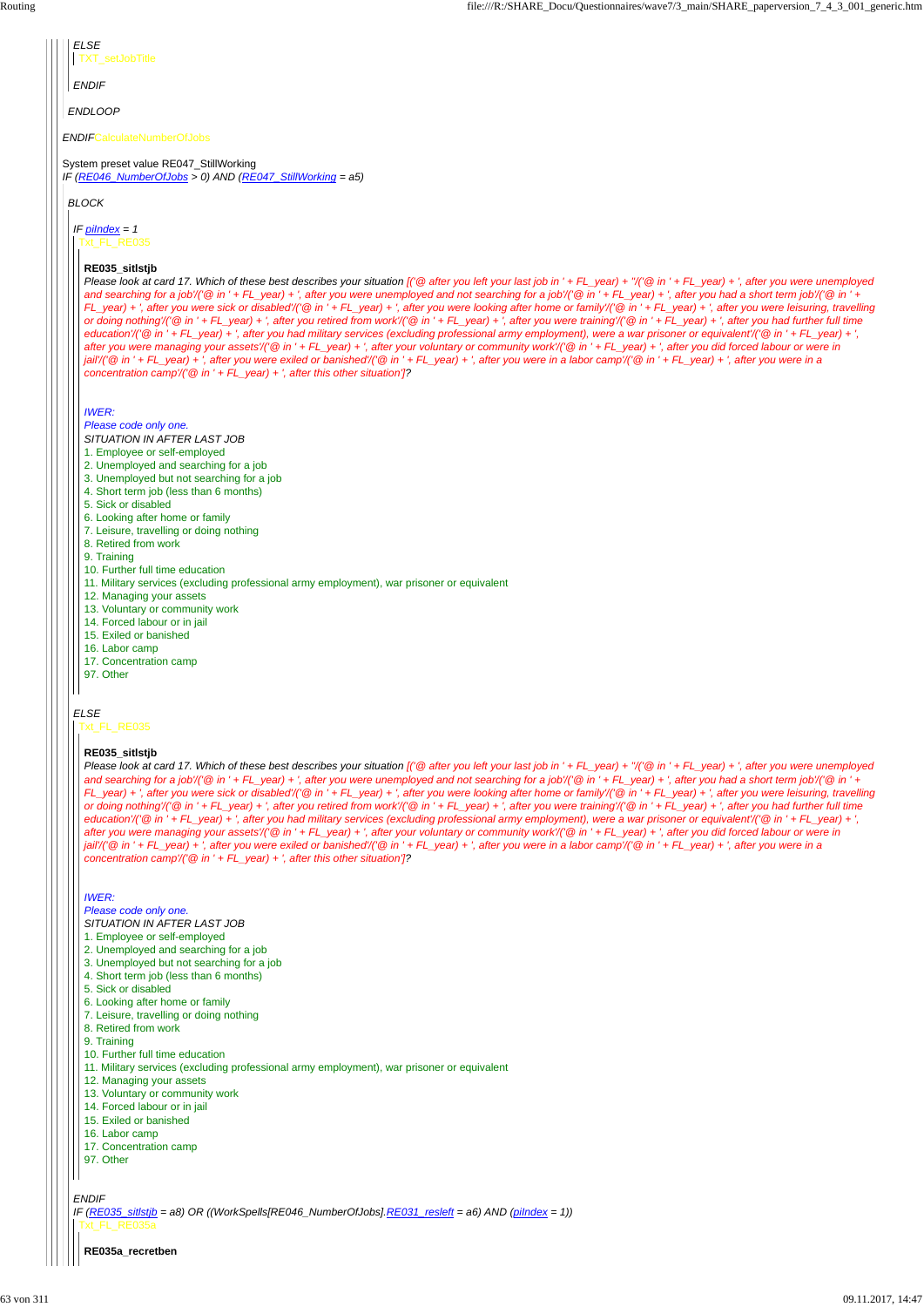*ENDIF IF piIndex = 1 IF RE035a\_recretben = a1 ENDIF Did you receive any retirement benefits since you retired? RECEIVE RETIREMENT BENEFITS* 1. Yes 5. No Txt\_FL\_RE036 *IF RE036\_penben = RESPONSE ENDIF* **RE036\_penben** *Approximately, how much was your first total monthly benefit after taxes from social security or pensions? IWER: Enter sum of all pensions (public, occupational or private). Enter currency at next question PENSION BENEFIT WHEN RETIRED* 0..999999999 *IF RE037\_curben = a97 ENDIF* **RE037\_curben** *IWER: Please ask or code: Which currency was this in? CURRENCY PENSION BENEFIT* 1. country-specific category 2. country-specific category 3. country-specific category 4. country-specific category 5. country-specific category 6. country-specific category 7. country-specific category 8. country-specific category 97. other currency, please specify **RE737\_specify** *^Specify SPECIFY* STRING Txt\_FL\_RE038 Txt\_FL\_RE039 **RE038\_retpaid** *After this job as [{jobtitle}], did you do any kind of paid job even if retired? PAID JOB AFTER RETIREMENT* 1. Yes 5. No **RE039\_sitchng** *Please look at card 17. Has your situation ever changed to any of the situations described in this card [('@ since you were employed in ' + FL\_year) + ''/('@ since you were unemployed and searching for a job in ' + FL\_year) + ''/('@ since you were unemployed and not searching for a job in ' + FL\_year) + ''/('@ since you had a short term job in ' + FL\_year) + ''/('@ since you were sick or disabled in ' + FL\_year) + ''/('@ since you were looking after home or family in ' + FL\_year) + ''/('@ since you were leisuring, travelling or doing nothing in ' + FL\_year) + ''/('@ since you retired from work in ' + FL\_year) + ''/('@ since you were training in ' + FL\_year) + ''/('@ since you had further full time education in ' + FL\_year) + ''/('@ since you had military services (excluding professional army employment), were a war prisoner or equivalent in ' +*

*FL\_year) + ''/('@ since you were managing your assets in ' + FL\_year) + ''/('@ since your voluntary or community work in ' + FL\_year) + ''/('@ since you did forced labour or were in jail in ' + FL\_year) + ''/('@ since you were exiled or banished in ' + FL\_year) + ''/('@ since you were in a labor camp in ' + FL\_year) + ''/('@ since you*

|  | were in a concentration camp in ' + $FL\_year$ ) + "/(' @ since this other situation in ' + $FL\_year$ ) + "[?<br>HAS SITUATION CHANGED AFTER LAST JOB<br>l. Yes<br>5. No                                                                                                                                                                                                                                                                                                                                                                                                                                                                                                                                                                                                                                                                                                                                                                                                                                                                                                                                                                                                                                                                                                                                                                                                                                                                    |
|--|----------------------------------------------------------------------------------------------------------------------------------------------------------------------------------------------------------------------------------------------------------------------------------------------------------------------------------------------------------------------------------------------------------------------------------------------------------------------------------------------------------------------------------------------------------------------------------------------------------------------------------------------------------------------------------------------------------------------------------------------------------------------------------------------------------------------------------------------------------------------------------------------------------------------------------------------------------------------------------------------------------------------------------------------------------------------------------------------------------------------------------------------------------------------------------------------------------------------------------------------------------------------------------------------------------------------------------------------------------------------------------------------------------------------------------------------|
|  | ELSE<br>FL RE039                                                                                                                                                                                                                                                                                                                                                                                                                                                                                                                                                                                                                                                                                                                                                                                                                                                                                                                                                                                                                                                                                                                                                                                                                                                                                                                                                                                                                             |
|  | RE039 sitchng<br>Please look at card 17. Has your situation ever changed to any of the situations described in this card [ $\degree$ since you were employed in ' + FL_year) + "/ $\degree$ since you<br>were unemployed and searching for a job in '+ FL_year) + "/('@ since you were unemployed and not searching for a job in '+ FL_year) + "/('@ since you had a short<br>term job in ' + FL_year) + "/('@ since you were sick or disabled in ' + FL_year) + "/('@ since you were looking after home or family in ' + FL_year) + "/('@ since you were<br>leisuring, travelling or doing nothing in ' + FL_year) + "/('@ since you retired from work in ' + FL_year) + "/('@ since you were training in ' + FL_year) + "/('@ since you<br>had further full time education in ' + FL_year) + "/('@ since you had military services (excluding professional army employment), were a war prisoner or equivalent in ' +<br>FL_year) + "/("@ since you were managing your assets in ' + FL_year) + "/("@ since your voluntary or community work in ' + FL_year) + "/("@ since you did forced<br>labour or were in jail in ' + FL_year) + "/('@ since you were exiled or banished in ' + FL_year) + "/('@ since you were in a labor camp in ' + FL_year) + "/('@ since you<br>were in a concentration camp in ' + FL_year) + "/(' @ since this other situation in ' + FL_year) + "[?<br>HAS SITUATION CHANGED AFTER LAST JOB<br>. Yes<br>5. No |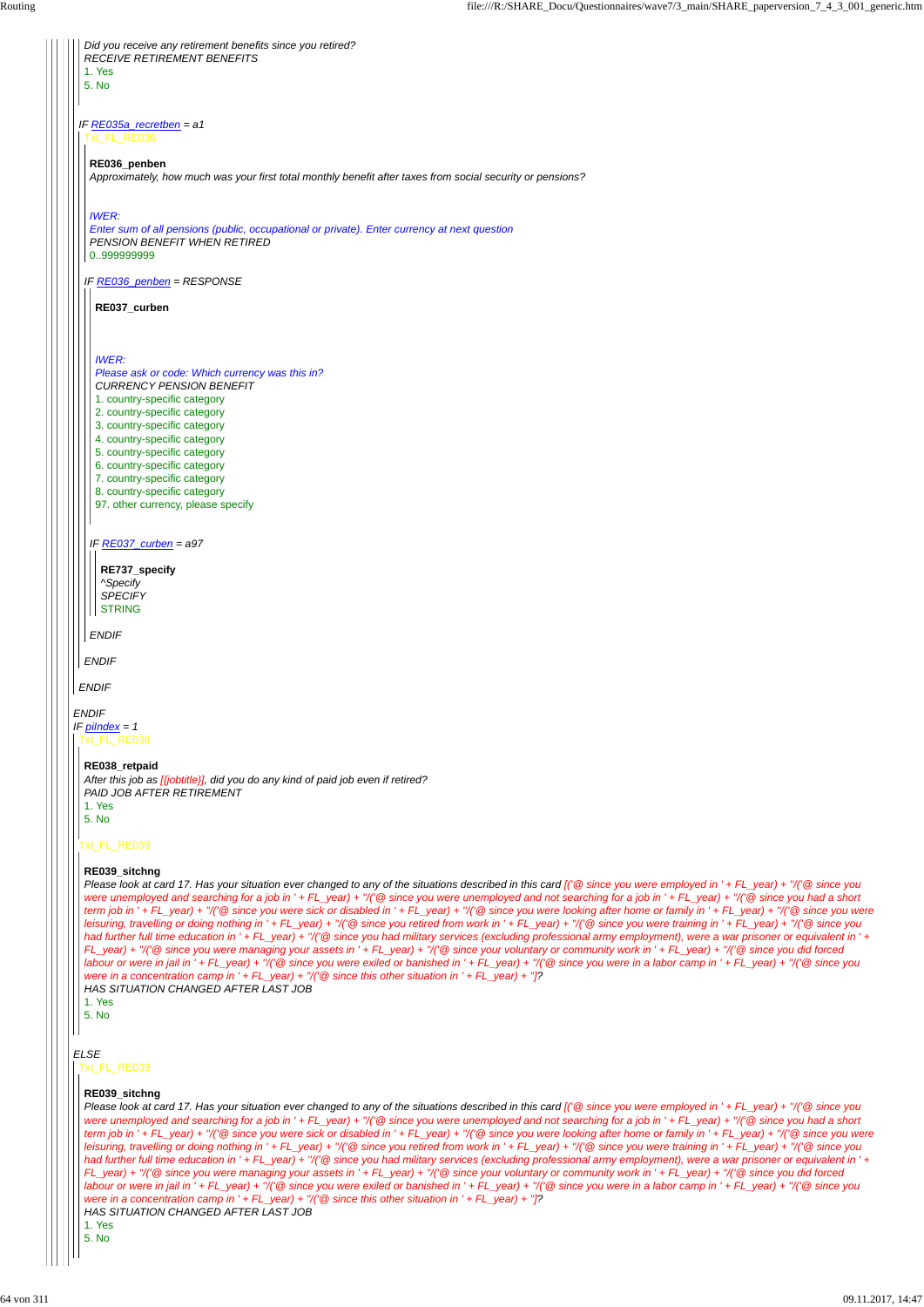*ENDBLOCK LOOP cnt:= 2 TO 10*

*ENDIF IF RE039\_sitchng = a1* Txt\_FL\_RE039a

*ENDIF*

CHECK NOT ((RE039a\_chngyear = RESPONSE) AND ((MN002\_Person[1].Year + 10) > RE039a\_chngyear)) L1 " [This year does not fit in with the given year of birth. Please check both years.] [{empty}]"

#### **RE039a\_chngyear**

*In which year did your situation change? YEAR CHANGING SITUATION AFTER LAST JOB* 1900..2017

*IF AfterLastJob[cnt - 1].RE039\_sitchng = a1*

*BLOCK*

*IF piIndex = 1*

### *ELSE*

# Txt\_FL\_RE035

### **RE035\_sitlstjb**

*Please look at card 17. Which of these best describes your situation [('@ after you left your last job in ' + FL\_year) + ''/('@ in ' + FL\_year) + ', after you were unemployed and searching for a job'/('@ in ' + FL\_year) + ', after you were unemployed and not searching for a job'/('@ in ' + FL\_year) + ', after you had a short term job'/('@ in ' + FL\_year) + ', after you were sick or disabled'/('@ in ' + FL\_year) + ', after you were looking after home or family'/('@ in ' + FL\_year) + ', after you were leisuring, travelling or doing nothing'/('@ in ' + FL\_year) + ', after you retired from work'/('@ in ' + FL\_year) + ', after you were training'/('@ in ' + FL\_year) + ', after you had further full time education'/('@ in ' + FL\_year) + ', after you had military services (excluding professional army employment), were a war prisoner or equivalent'/('@ in ' + FL\_year) + ', after you were managing your assets'/('@ in ' + FL\_year) + ', after your voluntary or community work'/('@ in ' + FL\_year) + ', after you did forced labour or were in jail'/('@ in ' + FL\_year) + ', after you were exiled or banished'/('@ in ' + FL\_year) + ', after you were in a labor camp'/('@ in ' + FL\_year) + ', after you were in a concentration camp'/('@ in ' + FL\_year) + ', after this other situation']?*

#### *IWER:*

*Please code only one.*

- *SITUATION IN AFTER LAST JOB*
- 1. Employee or self-employed
- 2. Unemployed and searching for a job
- 3. Unemployed but not searching for a job
- 4. Short term job (less than 6 months)
- 5. Sick or disabled
- 6. Looking after home or family
- 7. Leisure, travelling or doing nothing
- 8. Retired from work
- 9. Training
- 10. Further full time education
- 11. Military services (excluding professional army employment), war prisoner or equivalent
- 12. Managing your assets
- 13. Voluntary or community work
- 14. Forced labour or in jail
- 15. Exiled or banished
- 16. Labor camp
- 17. Concentration camp
- 97. Other

Txt\_FL\_RE035

#### **RE035\_sitlstjb**

*Please look at card 17. Which of these best describes your situation [('@ after you left your last job in ' + FL\_year) + ''/('@ in ' + FL\_year) + ', after you were unemployed and searching for a job'/('@ in ' + FL\_year) + ', after you were unemployed and not searching for a job'/('@ in ' + FL\_year) + ', after you had a short term job'/('@ in ' + FL\_year) + ', after you were sick or disabled'/('@ in ' + FL\_year) + ', after you were looking after home or family'/('@ in ' + FL\_year) + ', after you were leisuring, travelling or doing nothing'/('@ in ' + FL\_year) + ', after you retired from work'/('@ in ' + FL\_year) + ', after you were training'/('@ in ' + FL\_year) + ', after you had further full time education'/('@ in ' + FL\_year) + ', after you had military services (excluding professional army employment), were a war prisoner or equivalent'/('@ in ' + FL\_year) + ', after you were managing your assets'/('@ in ' + FL\_year) + ', after your voluntary or community work'/('@ in ' + FL\_year) + ', after you did forced labour or were in jail'/('@ in ' + FL\_year) + ', after you were exiled or banished'/('@ in ' + FL\_year) + ', after you were in a labor camp'/('@ in ' + FL\_year) + ', after you were in a concentration camp'/('@ in ' + FL\_year) + ', after this other situation']?*

#### *IWER:*

*Please code only one.*

*SITUATION IN AFTER LAST JOB*

1. Employee or self-employed

2. Unemployed and searching for a job

3. Unemployed but not searching for a job

4. Short term job (less than 6 months)

5. Sick or disabled

6. Looking after home or family

7. Leisure, travelling or doing nothing

8. Retired from work

9. Training

10. Further full time education

11. Military services (excluding professional army employment), war prisoner or equivalent

12. Managing your assets

13. Voluntary or community work

14. Forced labour or in jail

15. Exiled or banished

16. Labor camp

17. Concentration camp

97. Other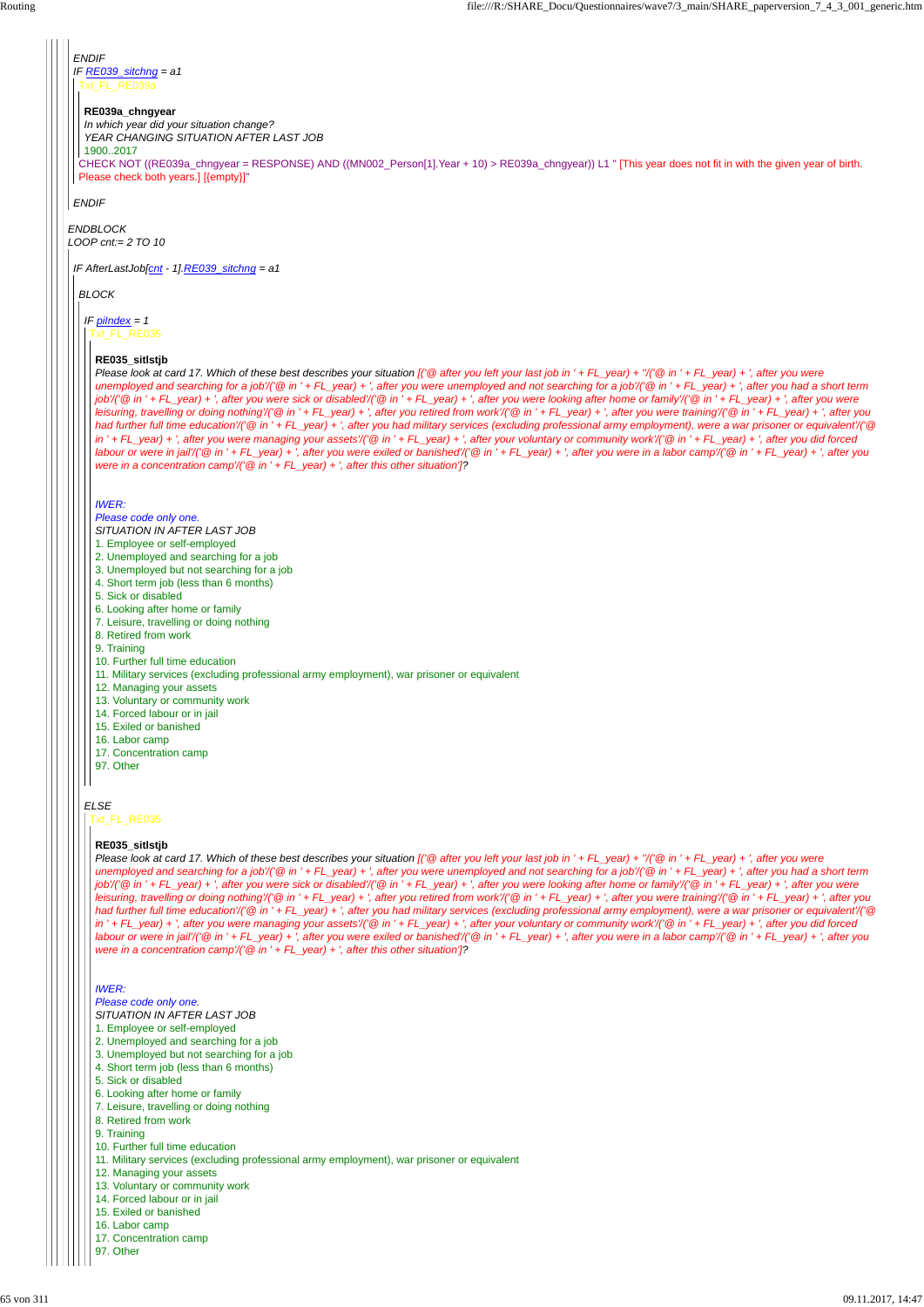| <b>ENDIF</b><br>IF (RE035_sitlstjb = a8) OR ((WorkSpells[RE046_NumberOfJobs].RE031_resleft = a6) AND (pilndex = 1))<br>Txt_FL_RE035a                                                                                                                                                                                                                                                                     |
|----------------------------------------------------------------------------------------------------------------------------------------------------------------------------------------------------------------------------------------------------------------------------------------------------------------------------------------------------------------------------------------------------------|
| RE035a_recretben<br>Did you receive any retirement benefits since you retired?<br><b>RECEIVE RETIREMENT BENEFITS</b><br>1. Yes<br>5. No                                                                                                                                                                                                                                                                  |
| IF RE035a_recretben = $a1$<br>Txt_FL_RE036                                                                                                                                                                                                                                                                                                                                                               |
| RE036_penben<br>Approximately, how much was your first total monthly benefit after taxes from social security or pensions?                                                                                                                                                                                                                                                                               |
| <b>IWER:</b><br>Enter sum of all pensions (public, occupational or private). Enter currency at next question<br>PENSION BENEFIT WHEN RETIRED<br>0999999999                                                                                                                                                                                                                                               |
| IF RE036_penben = RESPONSE                                                                                                                                                                                                                                                                                                                                                                               |
| RE037_curben                                                                                                                                                                                                                                                                                                                                                                                             |
| <b>IWER:</b><br>Please ask or code: Which currency was this in?<br><b>CURRENCY PENSION BENEFIT</b><br>1. country-specific category<br>2. country-specific category<br>3. country-specific category<br>4. country-specific category<br>5. country-specific category<br>6. country-specific category<br>7. country-specific category<br>8. country-specific category<br>97. other currency, please specify |
| IF RE037_curben = $a97$<br>RE737_specify<br>^Specify<br><b>SPECIFY</b><br><b>STRING</b>                                                                                                                                                                                                                                                                                                                  |
| <b>ENDIF</b>                                                                                                                                                                                                                                                                                                                                                                                             |
| <b>ENDIF</b>                                                                                                                                                                                                                                                                                                                                                                                             |
| <b>ENDIF</b>                                                                                                                                                                                                                                                                                                                                                                                             |
| <b>ENDIF</b><br>IF pilndex = 1<br>Txt FL RE038<br>RE038_retpaid<br>After this job as [{jobtitle}], did you do any kind of paid job even if retired?<br>PAID JOB AFTER RETIREMENT<br>1. Yes<br>5. No                                                                                                                                                                                                      |
| Txt_FL_RE039                                                                                                                                                                                                                                                                                                                                                                                             |

**RE039\_sitchng**

*Please look at card 17. Has your situation ever changed to any of the situations described in this card [('@ since you were employed in ' + FL\_year) + ''/('@ since you*

*ELSE* Txt\_FL\_RE039

*were unemployed and searching for a job in ' + FL\_year) + ''/('@ since you were unemployed and not searching for a job in ' + FL\_year) + ''/('@ since you had a short term job in ' + FL\_year) + ''/('@ since you were sick or disabled in ' + FL\_year) + ''/('@ since you were looking after home or family in ' + FL\_year) + ''/('@ since you were leisuring, travelling or doing nothing in ' + FL\_year) + ''/('@ since you retired from work in ' + FL\_year) + ''/('@ since you were training in ' + FL\_year) + ''/('@ since you had further full time education in ' + FL\_year) + ''/('@ since you had military services (excluding professional army employment), were a war prisoner or equivalent in ' + FL\_year) + ''/('@ since you were managing your assets in ' + FL\_year) + ''/('@ since your voluntary or community work in ' + FL\_year) + ''/('@ since you did forced labour or were in jail in ' + FL\_year) + ''/('@ since you were exiled or banished in ' + FL\_year) + ''/('@ since you were in a labor camp in ' + FL\_year) + ''/('@ since you were in a concentration camp in ' + FL\_year) + ''/('@ since this other situation in ' + FL\_year) + '']?*

*HAS SITUATION CHANGED AFTER LAST JOB*

1. Yes

5. No

#### **RE039\_sitchng**

*Please look at card 17. Has your situation ever changed to any of the situations described in this card [('@ since you were employed in ' + FL\_year) + ''/('@ since you were unemployed and searching for a job in ' + FL\_year) + ''/('@ since you were unemployed and not searching for a job in ' + FL\_year) + ''/('@ since you had a short term job in ' + FL\_year) + ''/('@ since you were sick or disabled in ' + FL\_year) + ''/('@ since you were looking after home or family in ' + FL\_year) + ''/('@ since you were leisuring, travelling or doing nothing in ' + FL\_year) + ''/('@ since you retired from work in ' + FL\_year) + ''/('@ since you were training in ' + FL\_year) + ''/('@ since you had further full time education in ' + FL\_year) + ''/('@ since you had military services (excluding professional army employment), were a war prisoner or*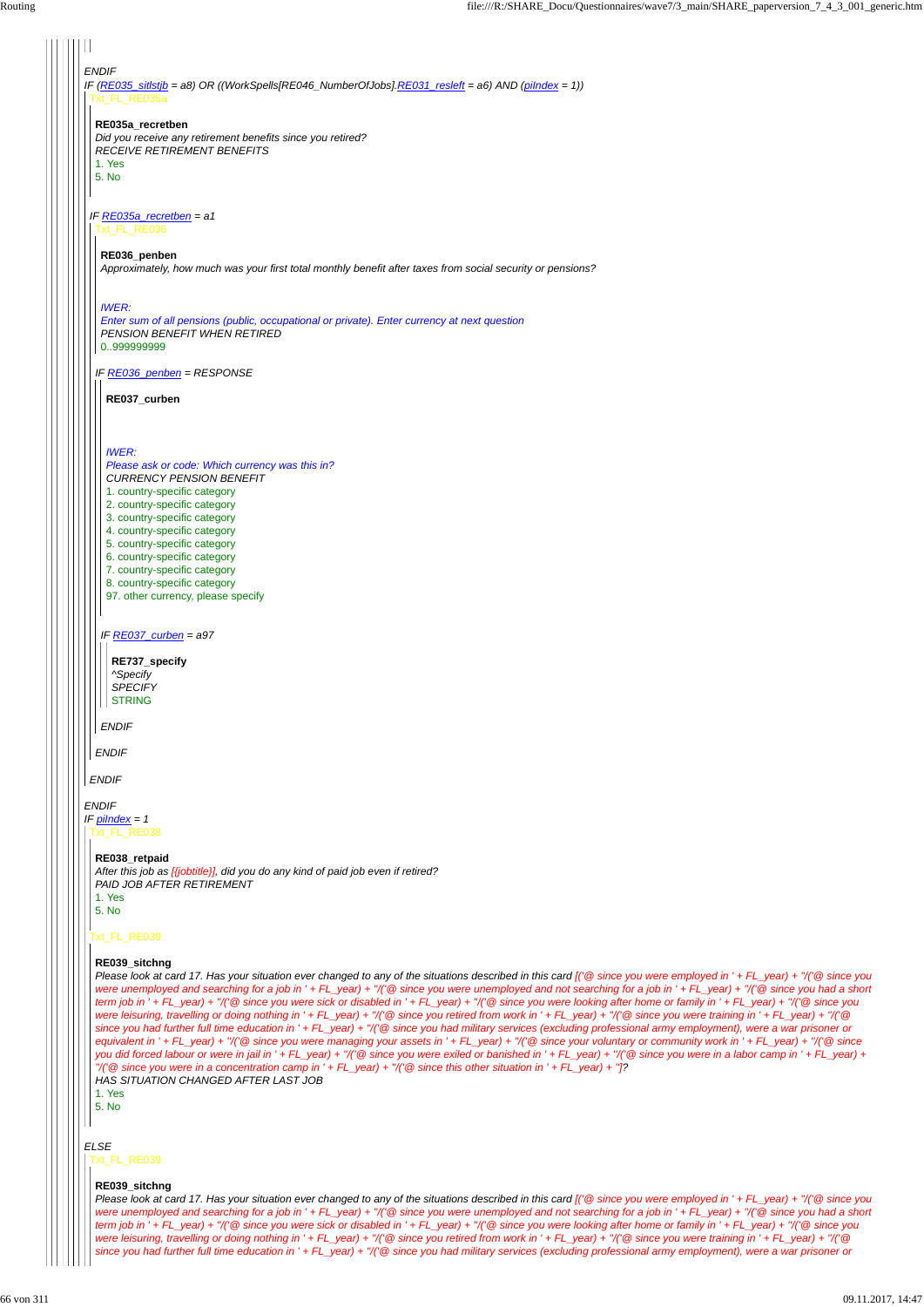*ENDIF IF (RE005\_evrjob = a1) AND (RE047\_StillWorking = a5) ENDLOOP ENDIF ENDBLOCK ENDIF IF RE039\_sitchng = a1 ENDIF equivalent in ' + FL\_year) + ''/('@ since you were managing your assets in ' + FL\_year) + ''/('@ since your voluntary or community work in ' + FL\_year) + ''/('@ since you did forced labour or were in jail in ' + FL\_year) + ''/('@ since you were exiled or banished in ' + FL\_year) + ''/('@ since you were in a labor camp in ' + FL\_year) + ''/('@ since you were in a concentration camp in ' + FL\_year) + ''/('@ since this other situation in ' + FL\_year) + '']? HAS SITUATION CHANGED AFTER LAST JOB* 1. Yes 5. No Txt\_FL\_RE039a CHECK NOT ((RE039a\_chngyear = RESPONSE) AND ((MN002\_Person[1].Year + 10) > RE039a\_chngyear)) L1 " [This year does not fit in with the given year of birth. Please check both years.] [{empty}]" **RE039a\_chngyear** *In which year did your situation change? YEAR CHANGING SITUATION AFTER LAST JOB* 1900..2017 *IF RE046\_NumberOfJobs > 1 ELSE ENDIF* Txt\_FL\_RE040 CHECK NOT ((RE040\_mainjob = RESPONSE) AND (RE040\_mainjob > RE046\_NumberOfJobs)) L1 " [Please enter a value] [{empty}]" **RE040\_mainjob** *Which of the jobs you have told me about was the main job of your work career? IWER: If necessary: 'By this we mean the job in the career that took up most of your working life'. Please code only one. WHICH WAS MAIN JOB IN CAREER* ^FJobTitle[1] ^FJobTitle[2] ^FJobTitle[3] ^FJobTitle[4] ^FJobTitle[5] ^FJobTitle[6] ^FJobTitle[7] ^FJobTitle[8] ^FJobTitle[9] ^FJobTitle[10] ^FJobTitle[11] ^FJobTitle[12] ^FJobTitle[13] ^FJobTitle[14] ^FJobTitle[15] ^FJobTitle[16] ^FJobTitle[17] ^FJobTitle[18] ^FJobTitle[19] ^FJobTitle[20] *IF RE046\_NumberOfJobs = 1 ENDIF*

#### <u>\_FL</u>\_RE041

*IF (WorkSpells[mainjobord].RE015\_jobtype = a1) OR (WorkSpells[mainjobord].RE015\_jobtype = a2)*

Can you tell me, approximately, how much you were paid monthly after taxes at the end of your job as [@ If you worked part-time, please tell me the actual amount that *you were paid, not the full-time equivalent.]?^FL\_RE041\_7*

*IF RE041\_mnjbpay = RESPONSE*

#### **RE041\_mnjbpay**

#### *IWER: Enter amount. Enter currency at next question WAGE AT END OF MAIN JOB* 0..999999999

**RE042\_curmnjb**

*IWER: Please ask or code: Which currency was this in? CURRENCY WAGE AT END OF MAIN JOB*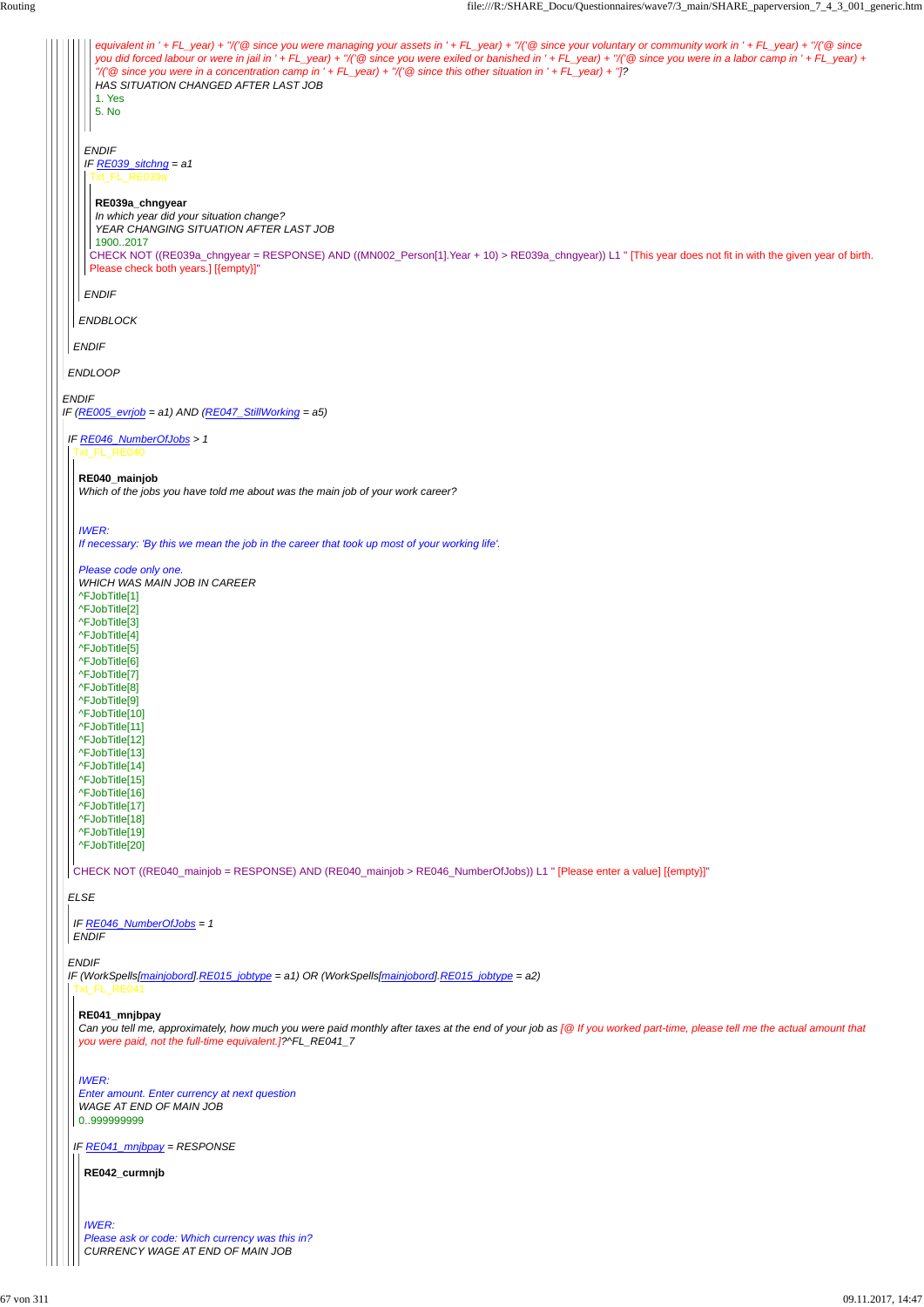#### *ENDIF*

*ENDIF*

*ENDIF*

### *IF RE042\_curmnjb = a97*

#### *ENDIF*

*IF WorkSpells[mainjobord].RE015\_jobtype = a3* Txt\_FL\_RE043

- 1. country-specific category
- 2. country-specific category
- 3. country-specific category
- 4. country-specific category
- 5. country-specific category
- 6. country-specific category
- 7. country-specific category
- 8. country-specific category
- 97. other currency, please specify

### **RE742\_specify** *^Specify*

*SPECIFY* STRING

*IF RE043\_mnsepay = RESPONSE*

*ENDIF*

#### **RE043\_mnsepay**

#### **RE744\_specify** *^Specify SPECIFY* **STRING**

*Can you tell me, approximately, how much was your monthly income from work after taxes at the end of your job as [@ If you worked part-time, please tell me the actual amount that you were paid, not the full-time equivalent.]? ^FL\_RE043\_6*

*IF (WorkSpells[mainjobord].RE026\_jobstop <> 9997) AND ((WorkSpells[mainjobord].RE026\_jobstop - WorkSpells[mainjobord].RE011\_jobstrt) >= 5)* Txt\_FL\_WQ001

### *IWER:*

Please look at card 19. I am going to read some statements people might use to describe their work. Thinking about your job as {FL\_RE012a}, please tell me whether *you strongly agree, agree, disagree or strongly disagree with each statement.*

*Enter amount. Enter currency at next question WORK INCOME AT END OF MAIN JOB* 0..100000000000000000

#### *IF RE044\_curmnse = a97*

*ENDIF*

**RE044\_curmnse**

### *IWER:*

### *Please ask or code: Which currency was this in? CURRENCY WORK INCOME AT END OF MAIN JOB*

- 1. country-specific category
- 2. country-specific category
- 3. country-specific category
- 4. country-specific category
- 5. country-specific category
- 6. country-specific category
- 7. country-specific category
- 8. country-specific category
- 97. other currency, please specify

### Txt\_FL\_WQ727

Txt\_FL\_WQ002

### **WQ001\_wqintro**

#### *IWER:*

*Start of a @BNon-proxy section@B. No proxy allowed. If the respondent is not capable of answering any of these questions on her/his own, press @BCTRL-K@B at each question.*

*INTRODUCTION TO WORK QUALITY*

1. Continue

**WQ727\_jobsatisf** *All things considered I was satisfied with my job as {FL\_WQ727\_3}. Would you say you strongly agree, agree, disagree or strongly disagree? SATISFACTION WITH JOB*

- 1. Strongly agree
- 2. Agree
- 3. Disagree
- 4. Strongly disagree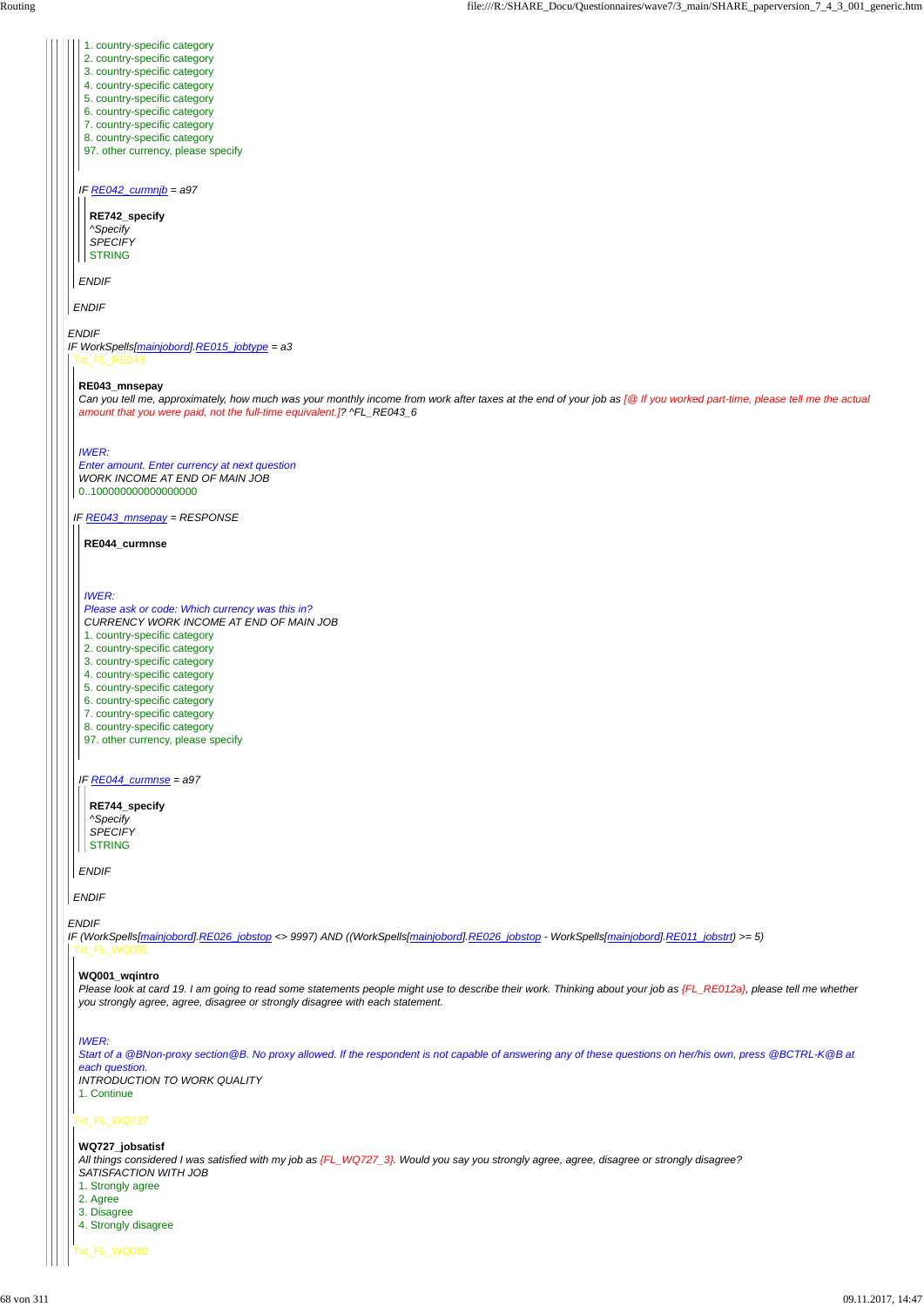## Txt\_FL\_WQ003

# Txt\_FL\_WQ004

### Txt\_FL\_WQ005

### Txt\_FL\_WQ006

# Txt\_FL\_WQ007

### Txt\_FL\_WQ008

### Txt\_FL\_WQ009

#### **WQ002\_wqpdem**

*My job as {FL\_RE012b} was physically demanding.*

*Would you say you...*

*WORK WAS PHYSICALLY DEMANDING*

- 1. Strongly agree
- 2. Agree
- 3. Disagree
- 4. Strongly disagree

### **WQ003\_wquncom**

*My immediate work environment was uncomfortable (for example, because of noise, heat, crowding).*

*(Would you say you ...) WORK WAS UNCOMFORTABLE*

- 1. Strongly agree
- 2. Agree
- 3. Disagree
- 4. Strongly disagree

### **WQ004\_wqtimpr**

*I was under constant time pressure due to a heavy workload.*

*(Would you say you ...) WORK HAD HEAVY TIME PRESSURE*

- 1. Strongly agree
- 2. Agree
- 3. Disagree
- 4. Strongly disagree

**WQ005\_wqemdem** *My work was emotionally demanding.*

*(Would you say you ...) WORK WAS EMOTIONALLY DEMANDING*

- 1. Strongly agree
- 2. Agree
- 3. Disagree
- 4. Strongly disagree

### **WQ006\_wqconfl**

*I was exposed to recurrent conflicts and disturbances.*

*(Would you say you ...)*

### *IWER:*

*This refers to clients, co-workers or supervisors. WORK INVOLVED CONFLICTS*

- 1. Strongly agree
- 2. Agree
- 3. Disagree 4. Strongly disagree
- 

**WQ007\_wqfred** *I had very little freedom to decide how to do my work.*

*(Would you say you ...) WORK HAD LITTLE FREEDOM TO DECIDE* 1. Strongly agree

- 2. Agree
- 

3. Disagree

4. Strongly disagree

**WQ008\_wqskill** *I had an opportunity to develop new skills.*

*(Would you say you ...) WORK ALLOWED DEVELOPMENT OF SKILLS* 1. Strongly agree 2. Agree

3. Disagree

4. Strongly disagree

**WQ009\_wqrecogn** *I received the recognition I deserved for my work.*

*(Would you say you ...)*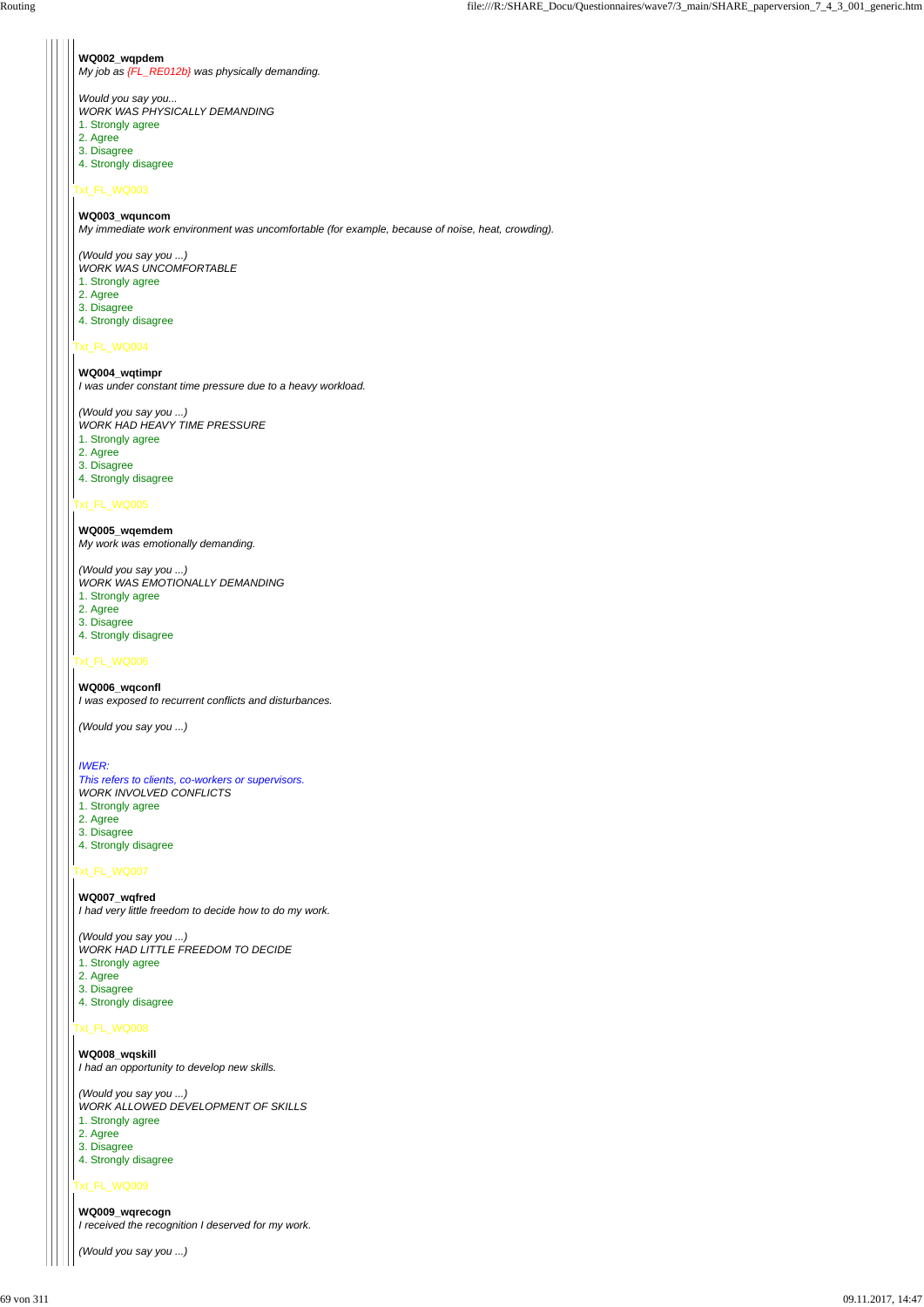#### *ENDIF*

### Txt\_FL\_WQ010

### Txt\_FL\_WQ011

### Txt\_FL\_WQ012

### *ENDIF*Txt\_FL\_WQ014

### *WORK GAVE RECOGNITION*

- 1. Strongly agree
- 2. Agree
- 3. Disagree
- 4. Strongly disagree

**WQ010\_wqsalry**

*Considering all my efforts and achievements, my salary was adequate.*

*(Would you say you ...) WORK HAD ADEQUATE SALARY*

- 1. Strongly agree
- 2. Agree
- 3. Disagree
- 4. Strongly disagree

*IF (WorkSpells[mainjobord].RE015\_jobtype = a1) OR (WorkSpells[mainjobord].RE015\_jobtype = a2)* Txt\_FL\_WQ013

**WQ011\_wqsupprt** *I received adequate support in difficult situations.*

*(Would you say you ...) WORK HAD ADEQUATE SUPPORT*

- 1. Strongly agree
- 2. Agree
- 3. Disagree
- 4. Strongly disagree

#### **WQ012\_wqatmos**

*ENDIF IF RE005\_evrjob = a1* Txt\_FL\_DQ001

*There was a good atmosphere between me and my colleagues.*

*(Would you say you ...)*

- *WORK ATMOSPHERE*
- 1. Strongly agree
- 2. Agree
- 3. Disagree
- 4. Strongly disagree

**WQ013\_wqfair**

*In general, employees were treated fairly.*

*(Would you say you ...)*

- *WORK EMPLOYEES TREATED FAIR*
- 1. Strongly agree
- 2. Agree
- 3. Disagree
- 4. Strongly disagree

#### **WQ014\_wqrisk**

*The state took adequate measures to protect me from health hazards at the workplace.*

*(Would you say you ...)*

- *WORK HEALTH RISK REDUCED*
- 1. Strongly agree
- 2. Agree
- 3. Disagree
- 4. Strongly disagree

**WQ715\_proxycheck**

#### *IWER: CHECK:*

*Who answered the questions in this section? WHO ANSWERED*

1. Respondent

2. Section not answered (proxy interview)

#### **DQ001\_disleft**

*Did you ever leave a job because of ill health or disability? EVER LEFT JOB BECAUSE OF DISABILITY*

1. Yes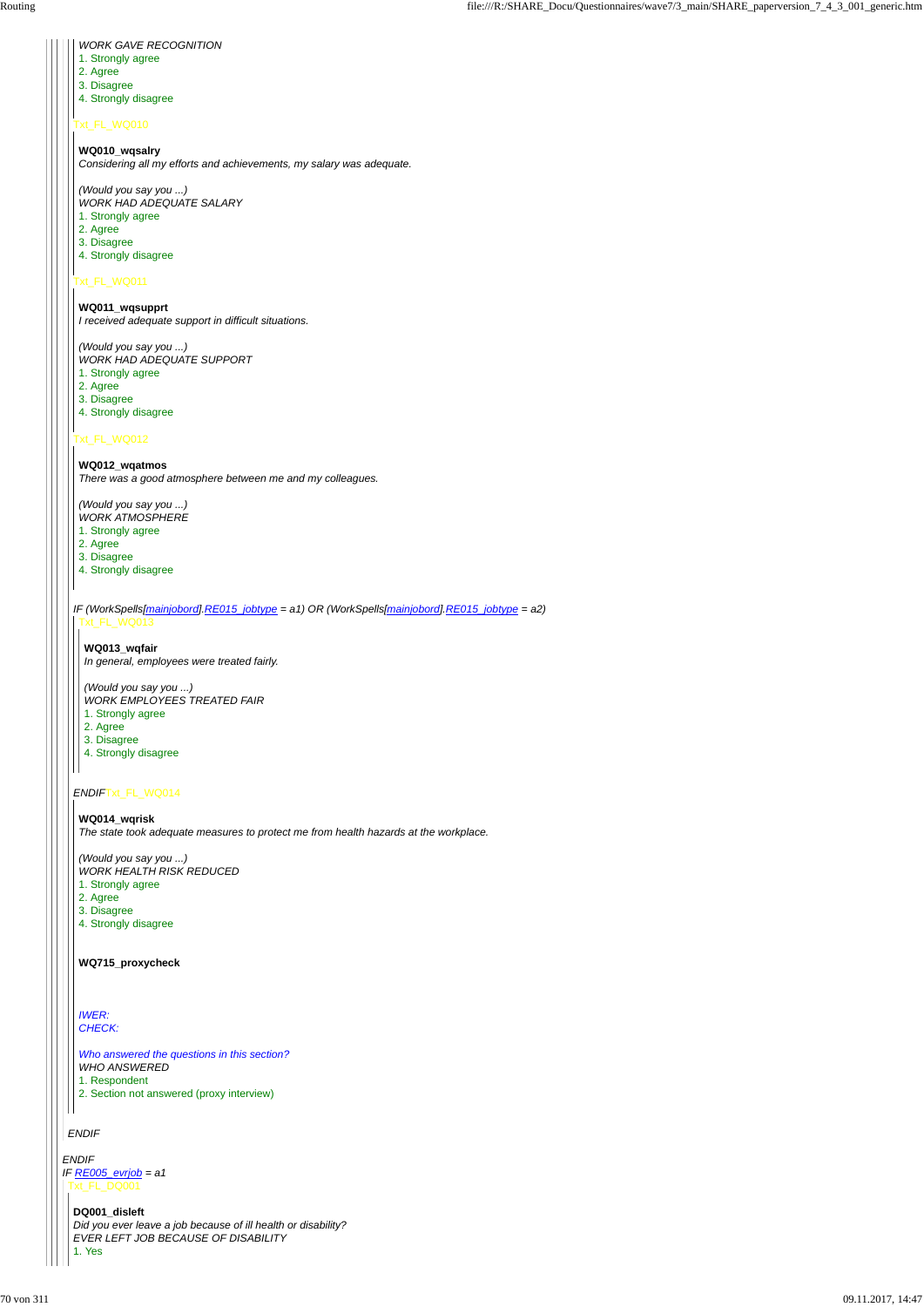### *ENDIF*Txt\_FL\_DQ007

*IF DQ007\_distmlv = a1*

# 5. No *IF DQ001\_disleft = a1* Txt\_FL\_DQ002 **DQ002\_disjbwhc** *Which job did you leave (because of ill health or disability)? IWER: {CodeAll} LEFT WHICH JOB BECAUSE OF DISABILITY* ^FJobTitle[1] ^FJobTitle[2] ^FJobTitle[3] ^FJobTitle[4] ^FJobTitle[5] ^FJobTitle[6] ^FJobTitle[7] ^FJobTitle[8] ^FJobTitle[9] ^FJobTitle[10] ^FJobTitle[11] ^FJobTitle[12] ^FJobTitle[13] ^FJobTitle[14] ^FJobTitle[15] ^FJobTitle[16] ^FJobTitle[17] ^FJobTitle[18] ^FJobTitle[19] ^FJobTitle[20] *LOOP cnt:= 1 TO 20 IF cnt IN DQ002\_disjbwhc BLOCK* Txt\_FL\_DQ003 **DQ003\_disjbext** *How much did ill health or disability limit your ability to work as [{jobtitle}]? IWER: {ReadOut} EXTENT OF LIMITATION* 1. Very little 2. Somewhat 3. Very much 4. Could not do job anymore *IF piIndex < piLastJob* Txt\_FL\_DQ005 **DQ005\_disjbnxt** *After giving up this job, did you take up a job in which ill health or disability limited your ability to work to a lesser extent? FOUND JOB SUITABLE FOR LIMITATION* 1. Yes 5. No l I *ENDIF ENDBLOCK ENDIF ENDLOOP*

#### **DQ007\_distmlv**

*Did you ever take a temporary leave of absence from a job for 6 months or more because of ill health or disability? TOOK TEMPORARY LEAVE OF ABSENCE FOR DISABILITY*

1. Yes 5. No

*BLOCK* Txt\_FL\_DQ008

**DQ008\_dtlvwhc**

*Which [@ other] job (did you take a temporary leave of absence from for 6 months or more because of ill health or disability)?*

#### *IWER:*

*Please code only one. Multiple leaves of absence are captured in the loop.*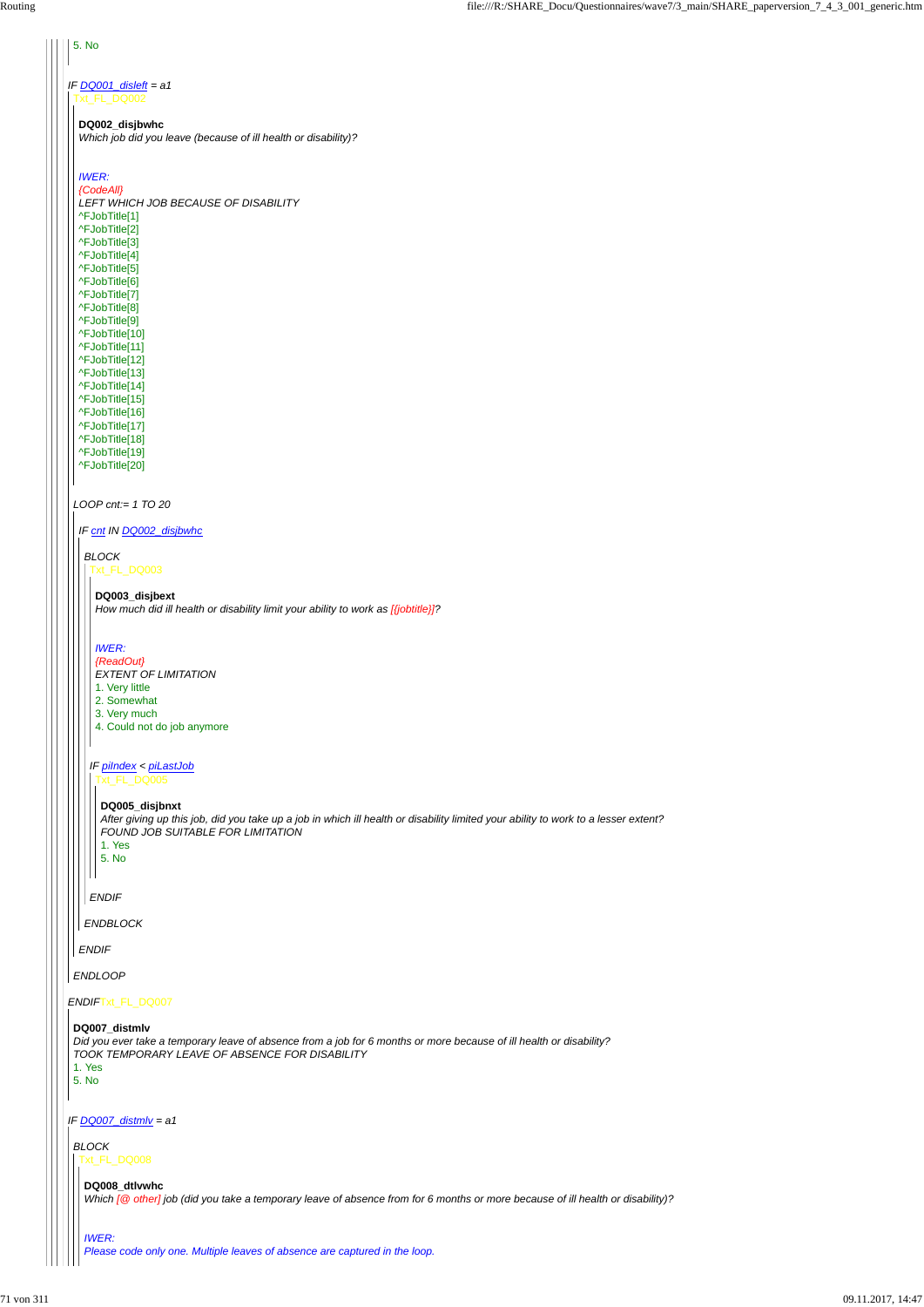### Txt\_FL\_DQ009

### Txt\_FL\_DQ011

*IF a97 IN DQ011\_dtlvinc*

#### *ENDIF*Txt\_FL\_DQ012

CHECK NOT ((DQ009\_dtlvwhn = RESPONSE) AND ((MN002\_Person[1].Year + 10) > DQ009\_dtlvwhn)) L1 " [This year does not fit in with the given year of birth. Please check both years.] [{empty}]" Txt\_FL\_DQ010 *In which year did you take that leave of absence? WHEN TOOK LEAVE FOR DISABILITY* 1900..2017

*TEMP LEAVE WHICH JOB BECAUSE OF DISABILITY* ^FJobTitle[1] ^FJobTitle[2] ^FJobTitle[3] ^FJobTitle[4] ^FJobTitle[5] ^FJobTitle[6] ^FJobTitle[7] ^FJobTitle[8] ^FJobTitle[9] ^FJobTitle[10] ^FJobTitle[11]

^FJobTitle[12]

^FJobTitle[13] ^FJobTitle[14] ^FJobTitle[15] ^FJobTitle[16] ^FJobTitle[17] ^FJobTitle[18]

^FJobTitle[19]

^FJobTitle[20]

#### **DQ009\_dtlvwhn**

#### **DQ010\_dtlvlast**

*How long did you take that leave of absence for?*

#### *IWER:*

*Please code only one. HOW LONG LASTED LEAVE FOR DISABILITY* 1. Between six months and a year 2. Between one and two years 3. More than two years

#### **DQ011\_dtlvinc**

```
ENDBLOCK
LOOP cnt:= 2 TO 20
  OTHER TEMP LEAVES FOR DISABILITY
  1. Yes
  5. No
IF TempLeaveDis[cnt - 1].DQ012_dtlvoth = a1
  BLOCK
  Txt_FL_DQ008
   DQ008_dtlvwhc
    Which [@ other] job (did you take a temporary leave of absence from for 6 months or more because of ill health or disability)?
    IWER:
    Please code only one. Multiple leaves of absence are captured in the loop.
    TEMP LEAVE WHICH JOB BECAUSE OF DISABILITY
    ^FJobTitle[1]
```
*Please look at card 21. What sources of income did you have?*

#### *IWER:*

#### *{CodeAll}*

- *SOURCES OF INCOME IN LEAVE*
- 1. Support from Spouse or Partner
- 2. Support from Family (not Spouse/Partner) and friends
- 3. Private or Public Disability Insurance
- 4. Benefits or grants from state or other institutions
- 5. Sold property
- 6. Running down financial asset or bank account
- 97. Other

#### **DQ011a\_dtlvinc**

*Please specify other source of income. OTHER SOURCE OF INCOME IN LEAVE* STRING

#### **DQ012\_dtlvoth**

*Were there other times where you took a temporary leave of absence from a job for 6 months or more because of ill health or disability?*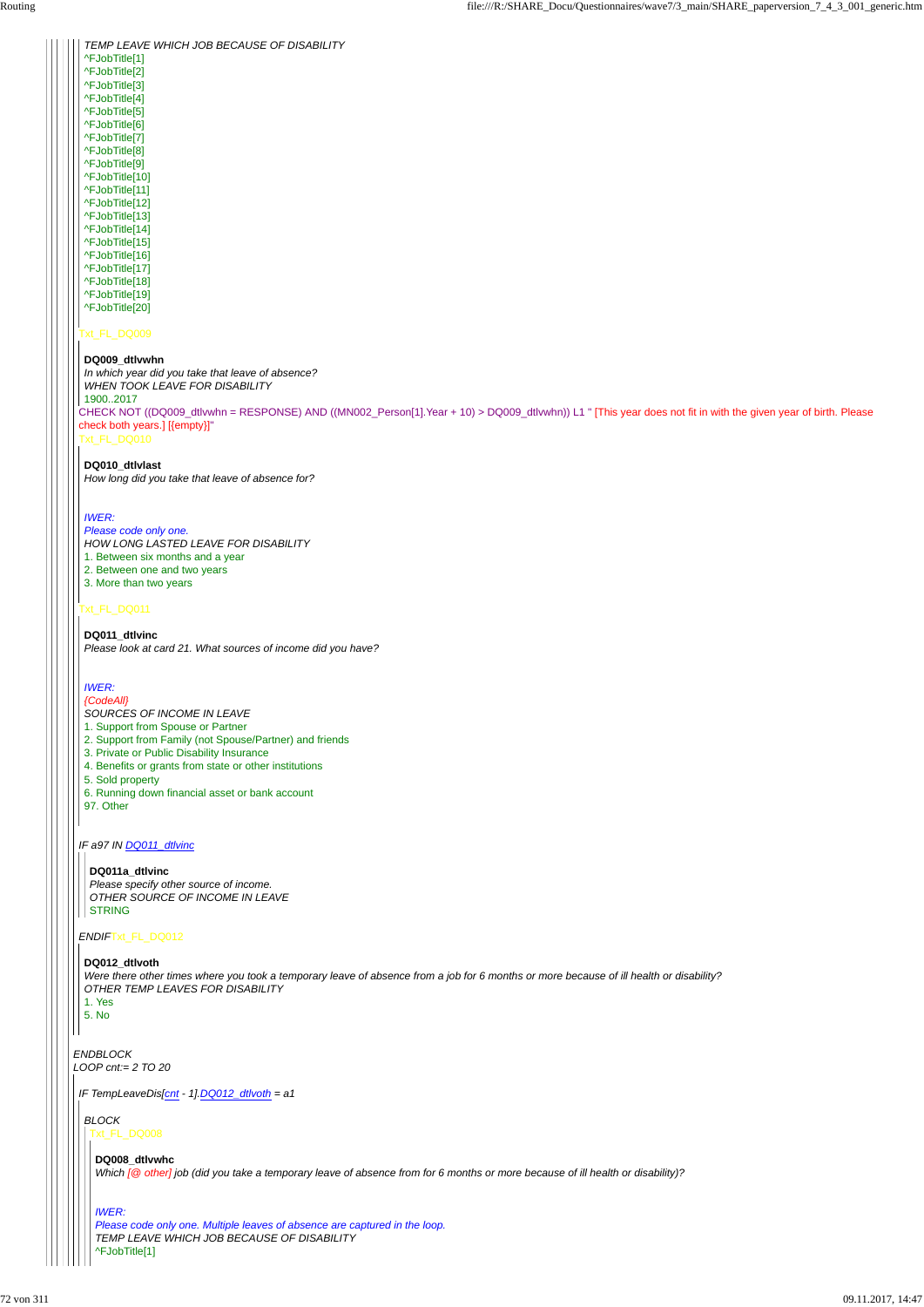Txt\_FL\_DQ009

Txt\_FL\_DQ010

## Txt\_FL\_DQ011

#### *IF a97 IN DQ011\_dtlvinc*

#### *ENDIF*Txt\_FL\_DQ012

^FJobTitle[2]

CHECK NOT ((DQ009\_dtlvwhn = RESPONSE) AND ((MN002\_Person[1].Year + 10) > DQ009\_dtlvwhn)) L1 " [This year does not fit in with the given year of birth. Please check both years.] [{empty}]" *In which year did you take that leave of absence? WHEN TOOK LEAVE FOR DISABILITY* 1900..2017

^FJobTitle[3] ^FJobTitle[4] ^FJobTitle[5] ^FJobTitle[6] ^FJobTitle[7] ^FJobTitle[8] ^FJobTitle[9] ^FJobTitle[10] ^FJobTitle[11] ^FJobTitle[12] ^FJobTitle[13] ^FJobTitle[14] ^FJobTitle[15] ^FJobTitle[16] ^FJobTitle[17] ^FJobTitle[18] ^FJobTitle[19] ^FJobTitle[20]

#### **DQ009\_dtlvwhn**

#### **DQ010\_dtlvlast**

*How long did you take that leave of absence for?*

#### *IWER:*

*Please code only one.*

*HOW LONG LASTED LEAVE FOR DISABILITY*

1. Between six months and a year

2. Between one and two years

3. More than two years

# **DQ011\_dtlvinc**

*Please look at card 21. What sources of income did you have?*

### *IWER:*

*{CodeAll} SOURCES OF INCOME IN LEAVE*

- 1. Support from Spouse or Partner
- 2. Support from Family (not Spouse/Partner) and friends
- 3. Private or Public Disability Insurance
- 4. Benefits or grants from state or other institutions
- 5. Sold property
- 6. Running down financial asset or bank account
- 97. Other

#### **DQ011a\_dtlvinc**

*Please specify other source of income. OTHER SOURCE OF INCOME IN LEAVE* STRING

#### **DQ012\_dtlvoth**

*Were there other times where you took a temporary leave of absence from a job for 6 months or more because of ill health or disability? OTHER TEMP LEAVES FOR DISABILITY* 1. Yes 5. No  $\mathsf{I}$ *ENDBLOCK ENDIF ENDLOOP ENDIF*Txt\_FL\_DQ013 **DQ013\_dhrlim** *Did you ever reduce the hours you worked in a job because of ill health or disability? EVER LIMITED HOURS BECAUSE OF DISABILITY* 1. Yes 5. No *IF DQ013\_dhrlim = a1 BLOCK*

 $\mathbf{L}$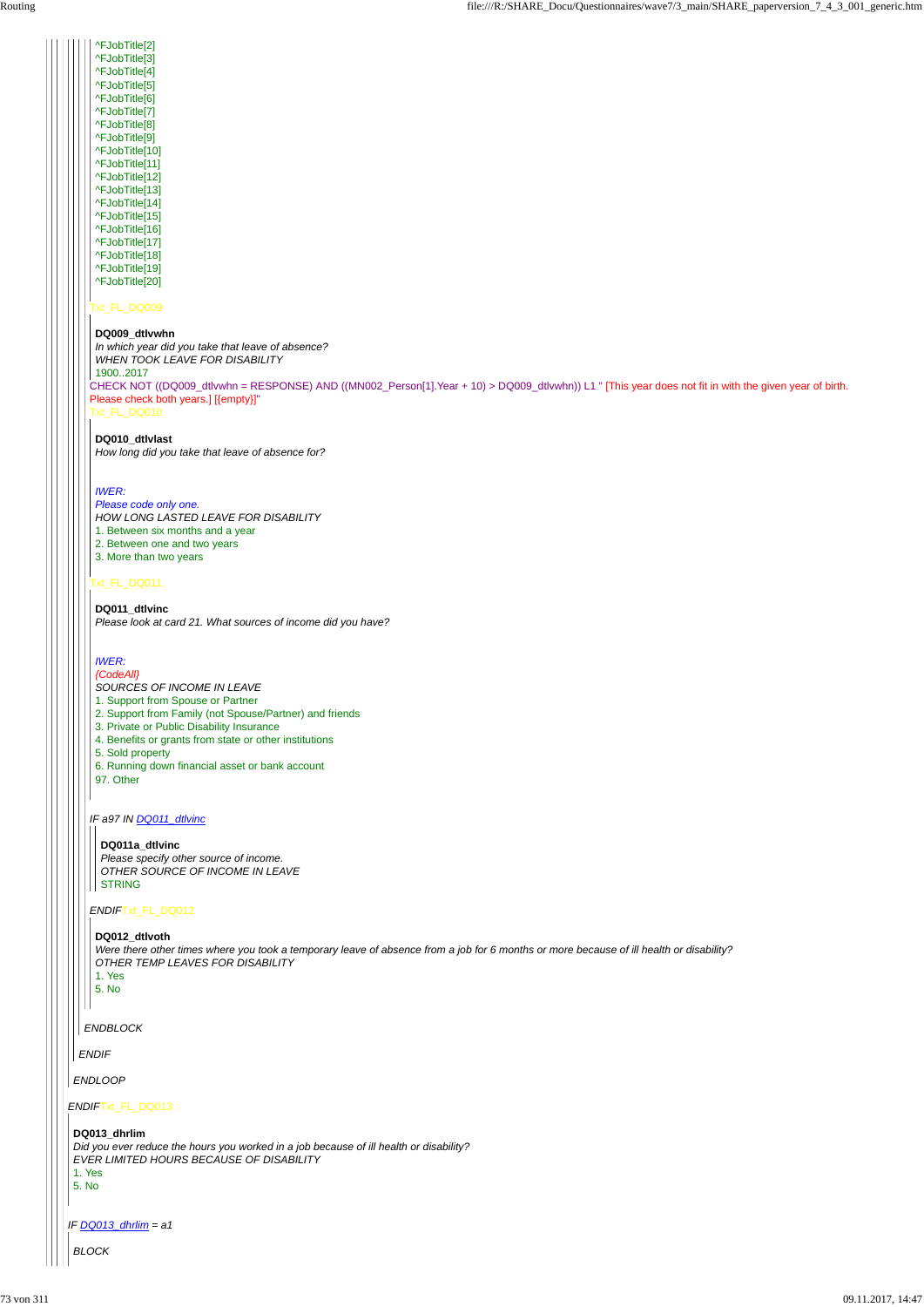*ENDBLOCK LOOP cnt:= 2 TO 20*

# Txt\_FL\_DQ014

# Txt\_FL\_DQ015

#### **DQ014\_dhrwhc** *In which job (did you reduce the hours you worked because of ill health or disability)? LEFT WHICH JOB BECAUSE OF DISABILITY*

```
Txt_FL_DQ016
Please enter number of hours.
REDUCTION EXTENT OF HOURS
0..80
```
^FJobTitle[1] ^FJobTitle[2] ^FJobTitle[3] ^FJobTitle[4] ^FJobTitle[5] ^FJobTitle[6] ^FJobTitle[7] ^FJobTitle[8] ^FJobTitle[9] ^FJobTitle[10] ^FJobTitle[11] ^FJobTitle[12] ^FJobTitle[13] ^FJobTitle[14] ^FJobTitle[15] ^FJobTitle[16] ^FJobTitle[17] ^FJobTitle[18] ^FJobTitle[19] ^FJobTitle[20]

# **DQ015\_dhrreduc**

*By how many hours per week did you reduce your work?*

*IWER:*

#### **DQ016\_dhroth**

*Were there any other jobs in which you limited the hours you worked because of ill health or disability? OTHER JOBS REDUCE HOURS FOR DISABILITY*

1. Yes 5. No

*IF RedHoursDis[cnt - 1].DQ016\_dhroth = a1*

# *BLOCK*

```
Txt_FL_DQ014
```
# Txt\_FL\_DQ015

Txt\_FL\_DQ016

**DQ014\_dhrwhc**

*In which job (did you reduce the hours you worked because of ill health or disability)? LEFT WHICH JOB BECAUSE OF DISABILITY* ^FJobTitle[1] ^FJobTitle[2] ^FJobTitle[3] ^FJobTitle[4] ^FJobTitle[5] ^FJobTitle[6] ^FJobTitle[7] ^FJobTitle[8] ^FJobTitle[9] ^FJobTitle[10] ^FJobTitle[11] ^FJobTitle[12] ^FJobTitle[13]

- ^FJobTitle[14] ^FJobTitle[15] ^FJobTitle[16]
- 

^FJobTitle[17] ^FJobTitle[18] ^FJobTitle[19] ^FJobTitle[20]

**DQ015\_dhrreduc** *By how many hours per week did you reduce your work?*

# *IWER: Please enter number of hours. REDUCTION EXTENT OF HOURS* 0..80

#### **DQ016\_dhroth**

*Were there any other jobs in which you limited the hours you worked because of ill health or disability? OTHER JOBS REDUCE HOURS FOR DISABILITY*

1. Yes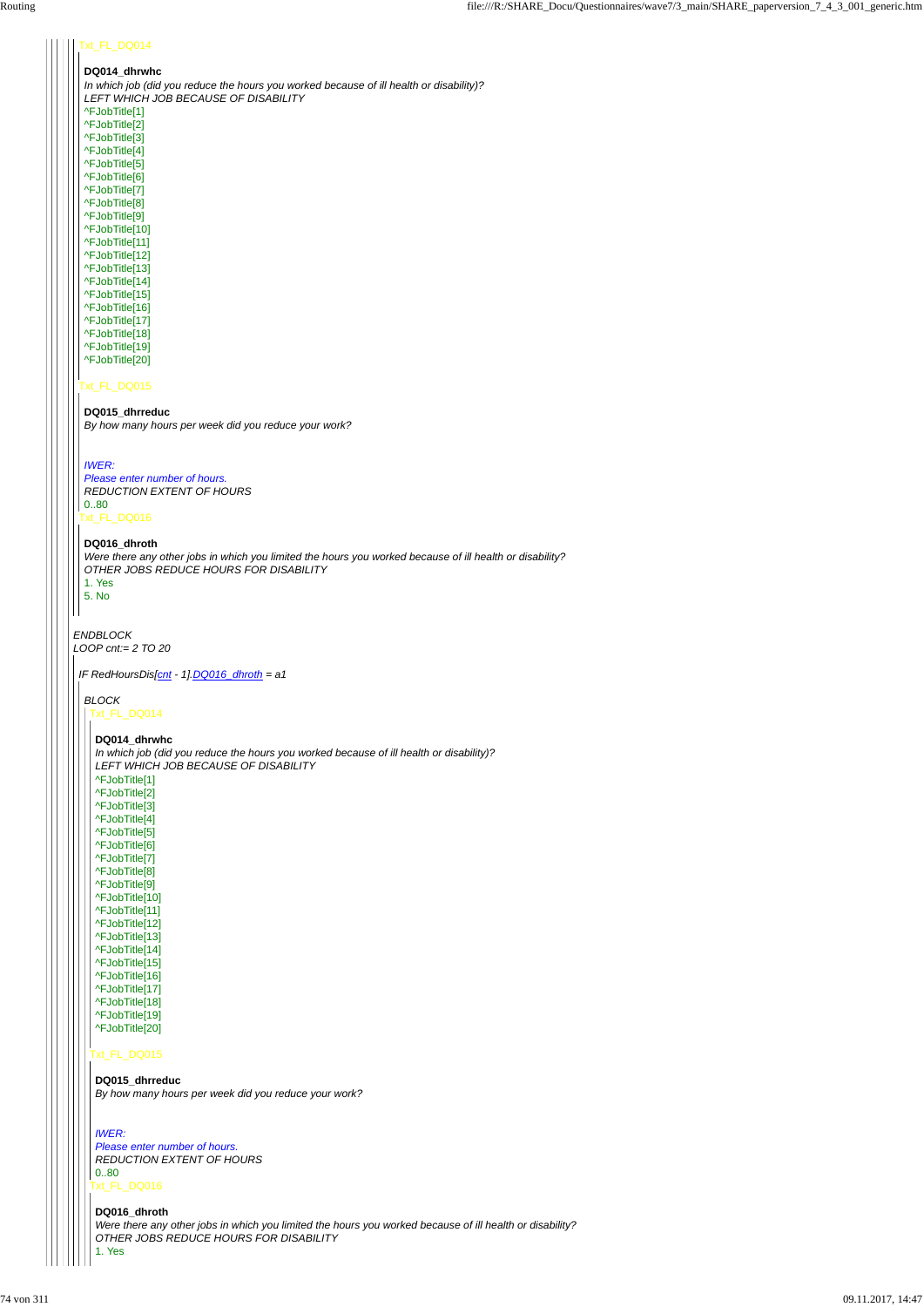| 5. No                                                                                                                                                                                                                                    |
|------------------------------------------------------------------------------------------------------------------------------------------------------------------------------------------------------------------------------------------|
|                                                                                                                                                                                                                                          |
| <b>ENDBLOCK</b>                                                                                                                                                                                                                          |
| <b>ENDIF</b>                                                                                                                                                                                                                             |
| <b>ENDLOOP</b>                                                                                                                                                                                                                           |
| ENDIFTxt_FL_DQ017                                                                                                                                                                                                                        |
| DQ017_pubpen<br>Did you ever apply for Disability Living Allowance (DLA) or Attendance Allowance (AA)?<br>EVER APPLIED FOR PUBLIC DISABILITY PENSION<br>1. Yes<br>5. No                                                                  |
| IF DQ017_pubpen = a1                                                                                                                                                                                                                     |
| <b>BLOCK</b><br>Txt_FL_DQ018                                                                                                                                                                                                             |
| DQ018_pbpnwhen                                                                                                                                                                                                                           |
| In which year did you apply for a Disability Living Allowance (DLA) or Attendance Allowance (AA)?<br>WHEN APPLY FOR PUBLIC DIS PENSION                                                                                                   |
| 19002017<br>CHECK NOT ((DQ018_pbpnwhen = RESPONSE) AND ((MN002_Person[1].Year + 10) > DQ018_pbpnwhen)) L1 " [This year does not fit in with the given year of birth.<br>Please check both years.] [{empty}]"<br>Txt_FL_DQ019             |
| DQ019_pbpnacc<br>When you applied for a Disability Living Allowance (DLA) or Attendance Allowance (AA) in [{Year of application}], was your application accepted?<br>WAS PUBLIC DISABILITY PENSION GRANTED<br>1. Yes                     |
| 3. Still pending<br>5. No                                                                                                                                                                                                                |
| IF $DQ019$ pbpnacc = a5                                                                                                                                                                                                                  |
| Txt_FL_DQ020                                                                                                                                                                                                                             |
| DQ020_pbpnoth<br>Did you ever again apply for a Disability Living Allowance (DLA) or Attendance Allowance (AA)?<br>EVER AGAIN APPLY FOR PUBLIC DIS PENSION<br>1. Yes<br>5. No                                                            |
| <b>ENDIF</b>                                                                                                                                                                                                                             |
| <b>ENDBLOCK</b>                                                                                                                                                                                                                          |
| LOOP cnt:= $2$ TO $20$                                                                                                                                                                                                                   |
| IF PubDisPens[cnt - 1].DQ020_pbpnoth = a1                                                                                                                                                                                                |
| <b>BLOCK</b>                                                                                                                                                                                                                             |
| Txt_FL_DQ018                                                                                                                                                                                                                             |
| DQ018_pbpnwhen<br>In which year did you apply for a Disability Living Allowance (DLA) or Attendance Allowance (AA)?<br>WHEN APPLY FOR PUBLIC DIS PENSION<br>19002017                                                                     |
| CHECK NOT ((DQ018_pbpnwhen = RESPONSE) AND ((MN002_Person[1].Year + 10) > DQ018_pbpnwhen)) L1 " [This year does not fit in with the given year of birth.<br>Please check both years.] [{empty}]"<br>Txt_FL_DQ019                         |
| DQ019_pbpnacc<br>When you applied for a Disability Living Allowance (DLA) or Attendance Allowance (AA) in [{Year of application}], was your application accepted?<br>WAS PUBLIC DISABILITY PENSION GRANTED<br>1. Yes<br>3. Still pending |
| 5. No                                                                                                                                                                                                                                    |
| IF $DQ019$ _pbpnacc = a5<br><b>Txt FL DQ020</b>                                                                                                                                                                                          |
| DQ020_pbpnoth<br>Did you ever again apply for a Disability Living Allowance (DLA) or Attendance Allowance (AA)?<br>EVER AGAIN APPLY FOR PUBLIC DIS PENSION<br>1. Yes                                                                     |
| 5. No                                                                                                                                                                                                                                    |
|                                                                                                                                                                                                                                          |
| <b>ENDIF</b>                                                                                                                                                                                                                             |
| <b>ENDBLOCK</b>                                                                                                                                                                                                                          |
| <b>ENDIF</b>                                                                                                                                                                                                                             |
| <b>ENDLOOP</b>                                                                                                                                                                                                                           |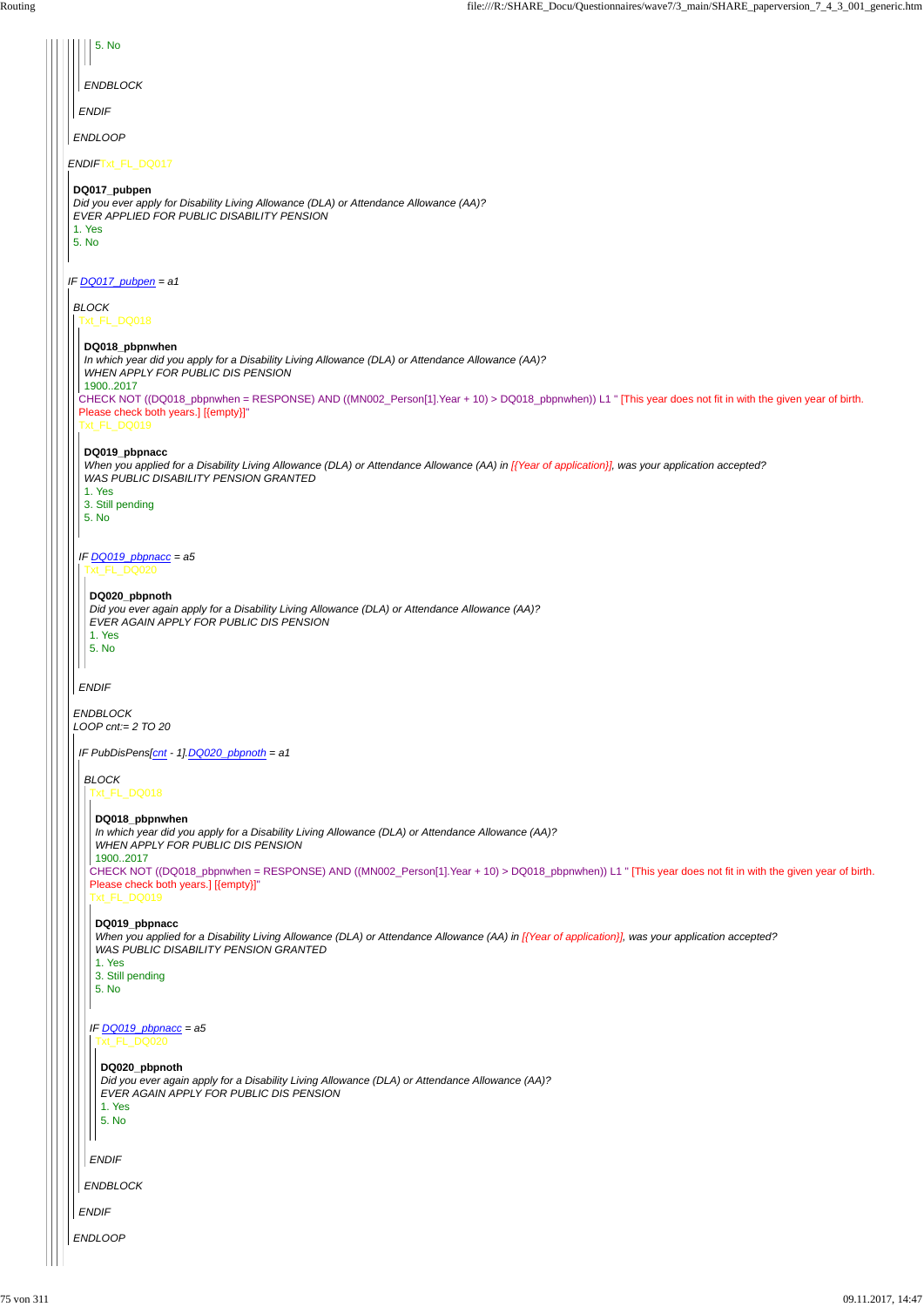#### *ENDIF*Txt\_FL\_DQ021a

#### **DQ021a\_prvinspur**

*Did you ever purchase a private disability insurance? This can be an individual policy that you purchased through an insurance company or group policy, for example offered by an employer.*

*IF DQ021a\_prvinspur = a1* Txt\_FL\_DQ021

*EVER PURCHASED PRIVATE DISABILITY INSURANCE*

1. Yes

5. No

*IF DQ021\_prvins = a1*

# **DQ021\_prvins**

*Did you ever apply for benefits from this private disability insurance? EVER APPLIED FOR PRIVATE DISABILITY INSURANCE* 1. Yes

5. No

#### *BLOCK*

*ENDBLOCK LOOP cnt:= 2 TO 20*

Txt\_FL\_DQ022

CHECK NOT ((DQ022\_prinwhen = RESPONSE) AND ((MN002\_Person[1].Year + 10) > DQ022\_prinwhen)) L1 " [This year does not fit in with the given year of birth. Please check both years.] [{empty}]"

Txt\_FL\_DQ023

# *IF DQ023\_prinacc = a5*

#### *ENDIF*

#### **DQ022\_prinwhen**

*In which year did you apply for these benefits? WHEN APPLY FOR PRIVATE DIS INSURANCE* 1900..2017

# **DQ023\_prinacc**

|  | 1. Yes                                                                                                                                                  |
|--|---------------------------------------------------------------------------------------------------------------------------------------------------------|
|  | 3. Still pending<br>5. No                                                                                                                               |
|  | IF DQ023_prinacc = a5<br>Txt_FL_DQ024                                                                                                                   |
|  | DQ024_prinoth<br>Did you ever again apply for a private disability insurance benefits?<br>EVER AGAIN APPLY FOR PRIVATE DIS INSURANCE<br>1. Yes<br>5. No |
|  | <b>ENDIF</b>                                                                                                                                            |
|  | <b>ENDBLOCK</b>                                                                                                                                         |
|  | <b>ENDIF</b>                                                                                                                                            |
|  |                                                                                                                                                         |

*When you applied for these benefits in [{Year of application}], was your application accepted? WAS PRIVATE DISABILITY INSURANCE GRANTED*

#### 1. Yes 3. Still pending

5. No

Txt\_FL\_DQ024

#### **DQ024\_prinoth**

*Did you ever again apply for a private disability insurance benefits? EVER AGAIN APPLY FOR PRIVATE DIS INSURANCE*

#### 1. Yes 5. No

*IF PrivDisPens[cnt - 1].DQ024\_prinoth = a1*

# *BLOCK*

Txt\_FL\_DQ022

CHECK NOT ((DQ022\_prinwhen = RESPONSE) AND ((MN002\_Person[1].Year + 10) > DQ022\_prinwhen)) L1 " [This year does not fit in with the given year of birth. Please check both years.] [{empty}]" Txt\_FL\_DQ023

# **DQ022\_prinwhen**

*In which year did you apply for these benefits? WHEN APPLY FOR PRIVATE DIS INSURANCE*

# 1900..2017

# **DQ023\_prinacc**

*When you applied for these benefits in [{Year of application}], was your application accepted? WAS PRIVATE DISABILITY INSURANCE GRANTED*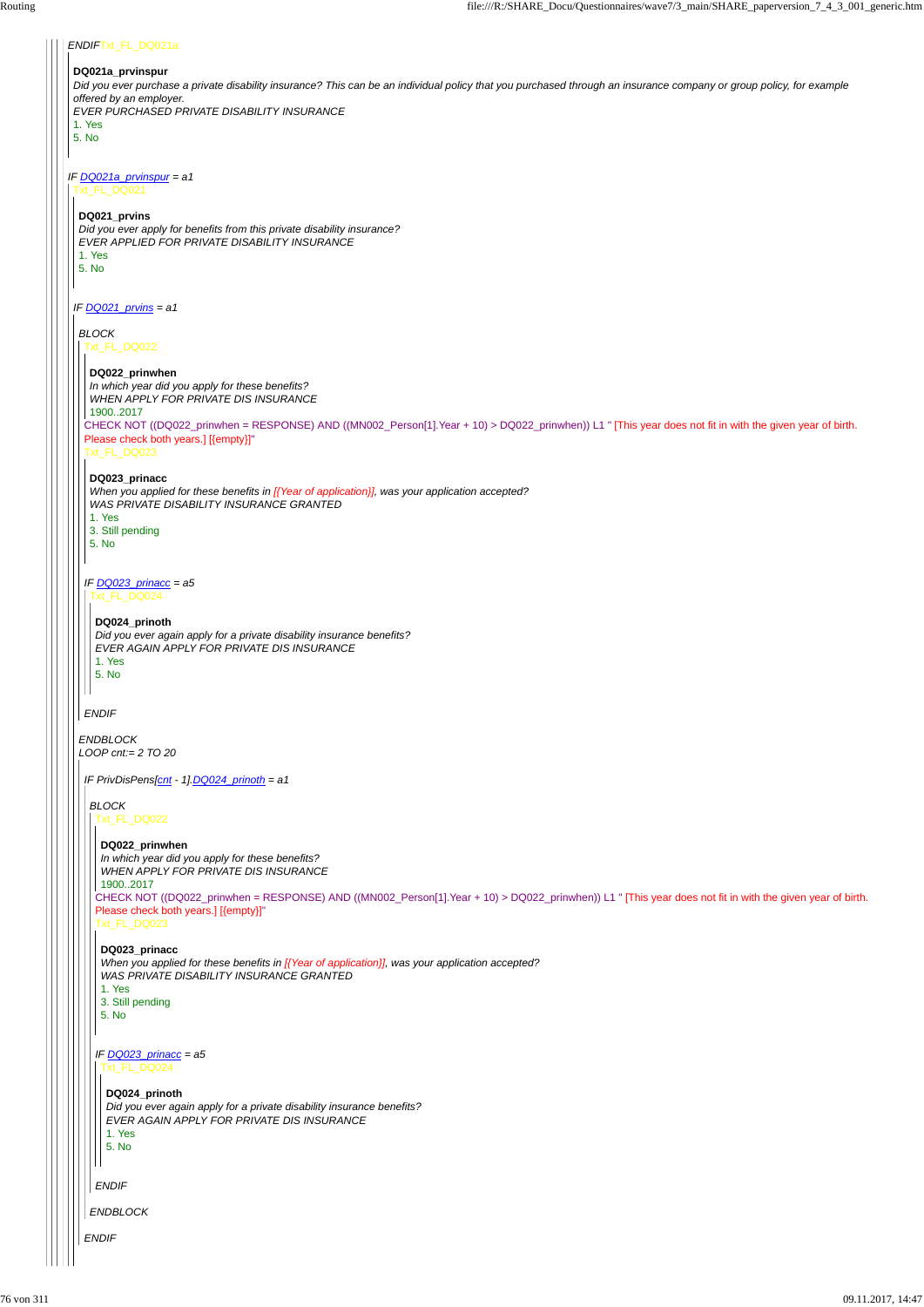| <b>ENDLOOP</b>                                                                                                                                                                                                           |  |
|--------------------------------------------------------------------------------------------------------------------------------------------------------------------------------------------------------------------------|--|
| <b>ENDIF</b>                                                                                                                                                                                                             |  |
| <b>ENDIF</b>                                                                                                                                                                                                             |  |
| <b>ENDIF</b><br>IF (Sec_RE. $RE$ 005_evrjob = a1) OR (Sec_RE. $RE$ 003_sitage15 = a1)<br>Txt_FL_RE701<br>RE701_compwork<br>Have you ever used a computer at work?<br>EVER USED COMPUTER AT WORK<br>1. Yes<br>5. No       |  |
| IF $RE701$ _compwork = a1<br>Txt_FL_RE702<br>RE702_yearcompwork<br>In which year did you use a computer at work for the first time?<br>FIRST TIME COMPUTER AT WORK<br>19002017<br>Txt_FL_RE704<br>RE704_computertraining |  |
| To acquire the computer skills required for your job, did you take a formal training course?<br><b>COMPUTER TRAINING</b><br>1. Yes<br>5. No                                                                              |  |
|                                                                                                                                                                                                                          |  |
| <b>ENDIF</b>                                                                                                                                                                                                             |  |
| <b>ENDIF</b>                                                                                                                                                                                                             |  |
| RE045_workend                                                                                                                                                                                                            |  |
| <b>IWER:</b><br>This is the end of the work history section. {Press}<br>END OF WORK HISTORY SECTION<br>1. Continue                                                                                                       |  |
| IF Sec_DN1.DN756_Proxy <> a3                                                                                                                                                                                             |  |
| RE048_proxycheck                                                                                                                                                                                                         |  |
| <b>IWER:</b><br>Please check. Who answered the questions in this section?<br><b>PROXY CHECK</b><br>1. Respondent only<br>2. Respondent and proxy<br>3. Proxy only                                                        |  |
| <b>ENDIF</b><br>System preset value RE902_TimeStampEnd<br>IF RE902_TimeStampEnd = EMPTY AND RE045_workend <> EMPTY<br><b>ENDIF</b>                                                                                       |  |
| <b>ENDBLOCK</b>                                                                                                                                                                                                          |  |
| <b>ENDIF</b><br>IF (FS IN Test_History) OR (ALL IN Test_History)                                                                                                                                                         |  |

*BLOCK*

#### t\_FL\_FS001

System preset value FS901\_TimeStampStart *IF FS901\_TimeStampStart = EMPTY AND FS001\_fsstart <> EMPTY ENDIF*Txt\_FL\_FS002

# **FS001\_fsstart**

*In the next section of the interview, I am going to ask you some questions about investments that you may have made during your life.*

*I will only ask about types of investments, not about any amounts*

*IWER:*

*{Press} START OF THE FINANCIAL HISTORY SECTION* 1. Continue

**FS002\_stock** *Have you ever had any money in stocks or shares (listed or unlisted on stock market)?*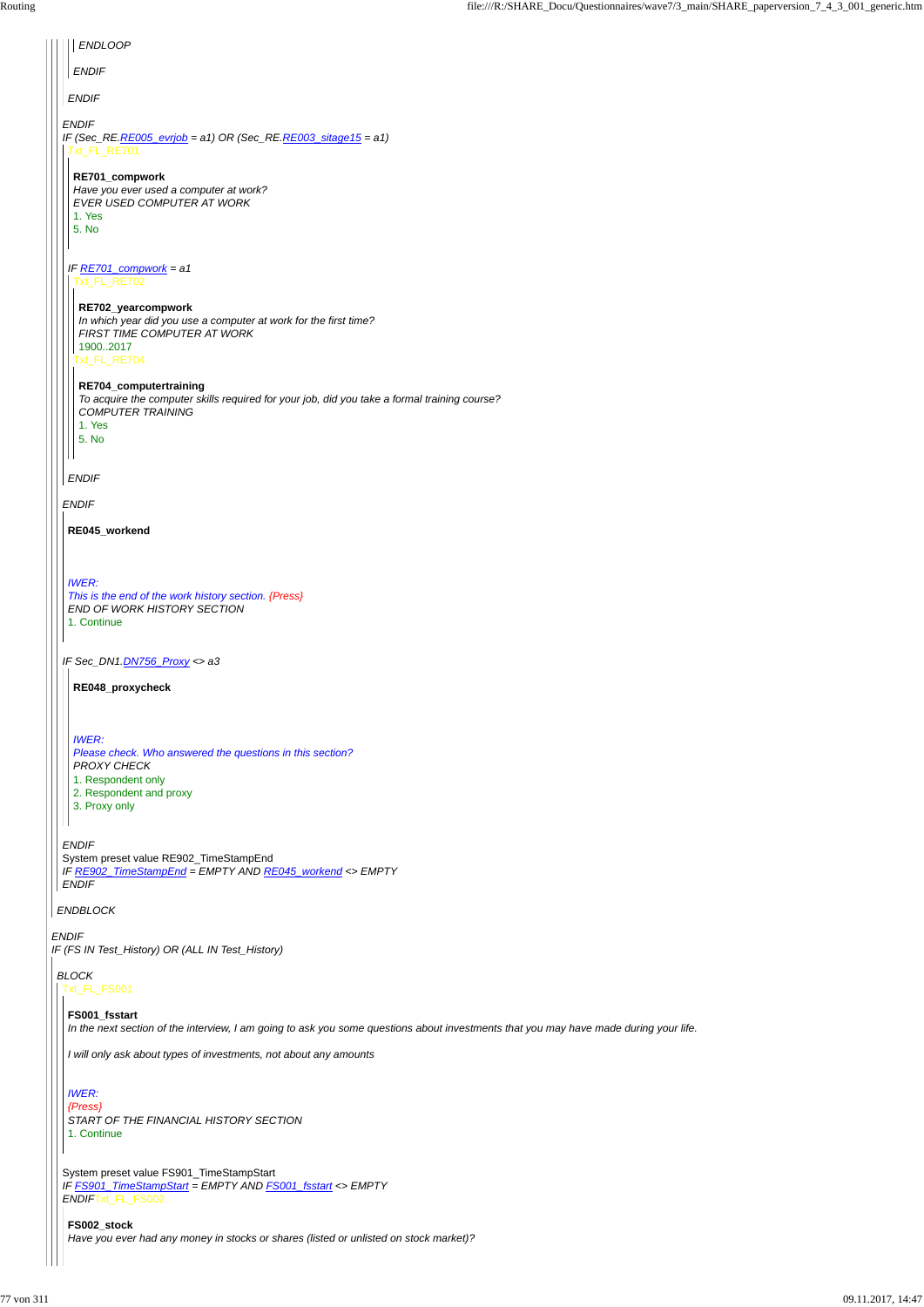*ENDIF*Txt\_FL\_FS010

*IF FS010\_ownbus = a1*

| <b>IWER:</b><br>Stocks are pieces of paper that show that the person owns part of a corporation and has the right to receive dividends from it.<br>EVER HAD ANY STOCKS OR SHARES<br>1. Yes<br>5. No                                                                                                                                                                                                                      |
|--------------------------------------------------------------------------------------------------------------------------------------------------------------------------------------------------------------------------------------------------------------------------------------------------------------------------------------------------------------------------------------------------------------------------|
| IF $FS002\_stock = a1$<br>Txt_FL_FS003<br>FS003_yrstock<br>In which year did you invest money in stocks or shares for the first time?<br><b>WHEN INVESTED IN STOCKS FIRST</b><br>19002017<br>CHECK NOT ((FS003_yrstock = RESPONSE) AND (MN002_Person[1].Year > FS003_yrstock)) L1 " [This year does not fit in with the given year of birth. Please check both<br>years.] [{empty}]"                                     |
| ENDIFTxt_FL_FS004<br>FS004_mutfund                                                                                                                                                                                                                                                                                                                                                                                       |
| Have you ever had any money in mutual funds or managed investment accounts?                                                                                                                                                                                                                                                                                                                                              |
| <b>IWER:</b><br>Mutual funds are a pool of money belonging to many investors who trust a manager to invest it in stocks and/or bonds.<br>EVER HAD ANY MUTUAL FUNDS<br>1. Yes<br>5. No                                                                                                                                                                                                                                    |
| IF $FS004$ mutfund = a1<br>Txt_FL_FS005<br>FS005_yrmutfun<br>In what year did you invest money in mutual funds or managed investment accounts for the first time?<br><b>WHEN INVESTED IN MUTUAL FUNDS FIRST</b><br>19002017<br>CHECK NOT ((FS005_yrmutfun = RESPONSE) AND (MN002_Person[1].Year > FS005_yrmutfun)) L1 " [This year does not fit in with the given year of birth. Please check<br>both years.] [{empty}]" |
| <b>ENDIFTXt_FL_FS006</b>                                                                                                                                                                                                                                                                                                                                                                                                 |
| FS006_retacn<br>Have you ever subscribed to an individual retirement account?                                                                                                                                                                                                                                                                                                                                            |
| <b>IWER:</b><br>An individual retirement account is a retirement plan that lets the person put some money away each year, to be (partially) taken out at retirement time.<br>EVER HAD RETIREMENT ACCOUNT<br>1. Yes<br>5. No                                                                                                                                                                                              |
| IF <b>FS006</b> retacn = a1<br>Txt_FL_FS007                                                                                                                                                                                                                                                                                                                                                                              |
| FS007_yrretacn<br>In which year did you subscribe to the individual retirement account (for the first time)?<br>WHEN SUBSCRIBED TO RETIREMENT ACCOUNT FIRST<br>19002017<br>CHECK NOT ((FS007_yrretacn = RESPONSE) AND (MN002_Person[1].Year > FS007_yrretacn)) L1 " [This year does not fit in with the given year of birth. Please check<br>both years.] [{empty}]"                                                     |
| ENDIFTxt_FL_FS008                                                                                                                                                                                                                                                                                                                                                                                                        |
| <b>FOOOO</b>                                                                                                                                                                                                                                                                                                                                                                                                             |

# *IF FS008\_lifeins = a1* Txt\_FL\_FS009

**FS008\_lifeins** *Have you ever taken out a life insurance policy? EVER TAKEN OUT A LIFE INSURANCE POLICY*

1. Yes 5. No

CHECK NOT ((FS009\_yrlifins = RESPONSE) AND (MN002\_Person[1].Year > FS009\_yrlifins)) L1 " [This year does not fit in with the given year of birth. Please check both years.] [{empty}]" *In which year did you take out the life insurance policy (for the first time)? WHEN TAKEN OUT A LIFE INSURANCE POLICY FIRST* 1900..2017

# **FS009\_yrlifins**

# **FS010\_ownbus**

*Have you ever been the owner or co-owner of a business which you did not work in? EVER OWNED BUSINESS* 1. Yes 5. No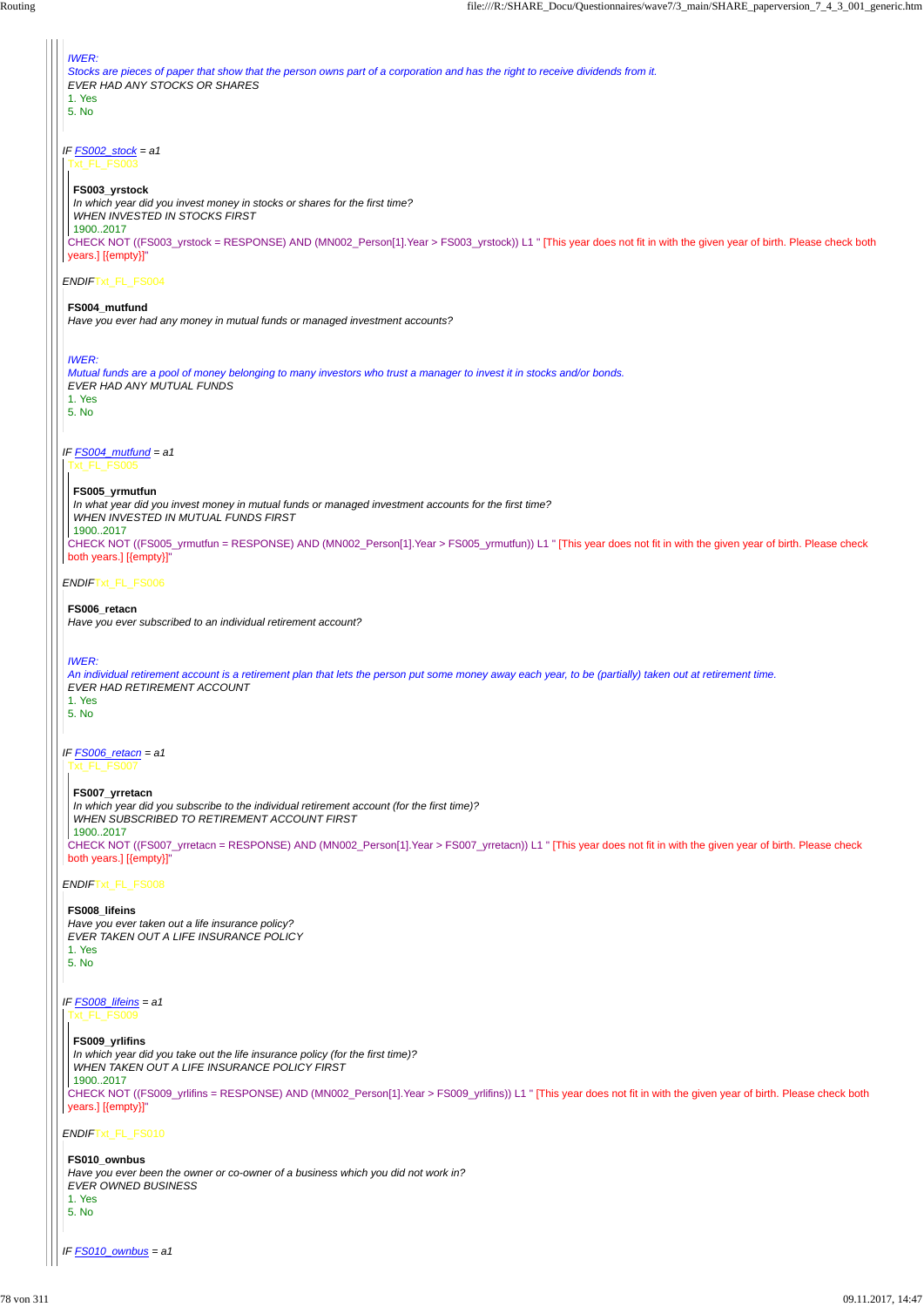*ENDIF IF (HS IN Test\_History) OR (ALL IN Test\_History)*

*ENDBLOCK*

*ENDIF*

*IF Sec\_DN1.DN756\_Proxy <> a3*

*ENDIF* System preset value FS902\_TimeStampEnd *IF FS902\_TimeStampEnd = EMPTY AND FS012\_finend <> EMPTY ENDIF*

### Txt\_FL\_FS011

CHECK NOT ((FS011\_yrownbus = RESPONSE) AND (MN002\_Person[1].Year > FS011\_yrownbus)) L1 " [This year does not fit in with the given year of birth. Please check both years.] [{empty}]" 1900..2017

#### **FS011\_yrownbus**

*In which year did you first start this business or became its owner or co-owner?*

*WHEN FIRST OWNED BUSINESS*

**FS012\_finend**

*IWER: This is the end of the financial situation section. {Press} END OF FINANCIAL SITUATION SECTION* 1. Continue

**FS013\_proxycheck**

*IWER:*

*Please check. Who answered the questions in this section? PROXY CHECK*

1. Respondent only

2. Respondent and proxy

3. Proxy only

*BLOCK* Txt\_FL\_HS001

System preset value HS901\_TimeStampStart *IF HS901\_TimeStampStart = EMPTY AND HS001\_HSStart <> EMPTY ENDIF*Txt\_FL\_HS002

# Txt\_FL\_HS003

**HS001\_HSStart**

*IWER: Start of the health history section.*

*{Press} START OF THE HEALTH HISTORY SECTION* 1. Continue

#### **HS002\_chheltst**

*The next set of questions is about your health during your childhood. By childhood we mean from when you were born up until, and including, when you were age 15.*

*IF Sec\_CC.CC010\_csesgrmt <> a9* Txt\_FL\_HS004

*IWER: {Press} START OF CHILDHOOD HEALTH SECTION* 1. Continue

# **HS003\_chstatus**

*Would you say that your health during your childhood was in general excellent, very good, good, fair, or poor? CHILDHOOD HEALTH STATUS*

1. Excellent

2. Very good

3. Good

4. Fair

5. Poor

6. SPONTANEOUS ONLY: Health varied a great deal

#### **HS004\_chmiss**

*Did you ever miss school for a month or more because of a health condition during childhood (that is, from when you were born up to and including age 15)? CHILDHOOD HEALTH MISSED SCHOOL FOR 1 MONTH+*

1. Yes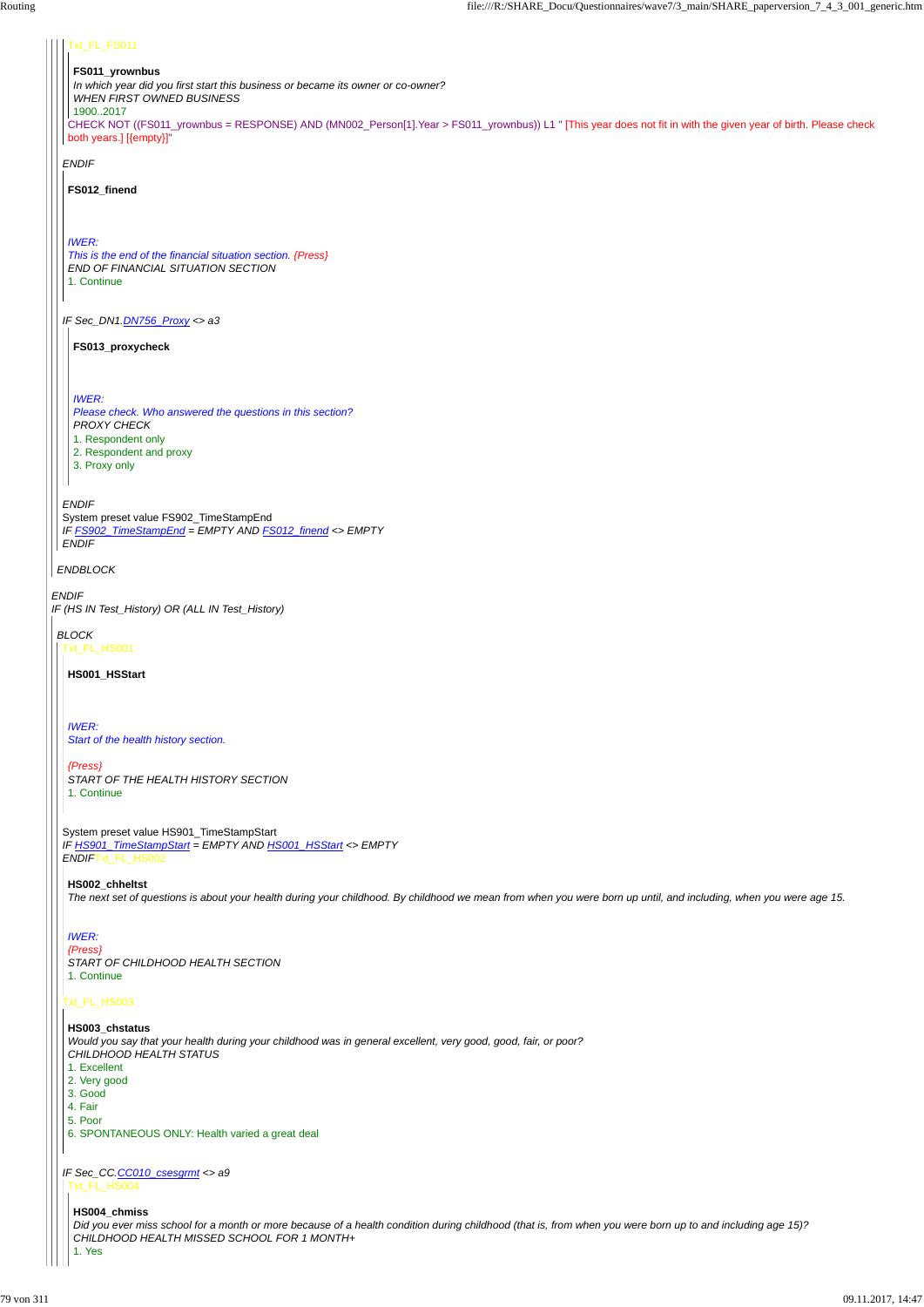# **1.** 5. No

#### *ENDIF*Txt\_FL\_HS005

#### Txt\_FL\_HS006

### Txt\_FL\_HS008

CHECK NOT ((HS008\_chilness1.CARDINAL > 1) AND (a96 IN HS008\_chilness1)) L1 " [You cannot select ''None of these'' together with any other answer. Please change your answer.] [{empty}]"

Txt\_FL\_HS009

CHECK NOT ((HS009\_chilness2.CARDINAL > 1) AND (a96 IN HS009\_chilness2)) L1 " [You cannot select ''None of these'' together with any other answer. Please change your answer.] [{empty}]"

Txt\_FL\_HS048

### Txt\_FL\_HS052

#### **HS005\_chbed**

*(During your childhood, because of a health condition,) were you ever confined to bed or home for one month or more? CHILDHOOD HEALTH: MISSED SCHOOL FOR 1 MONTH+* 1. Yes

5. No

#### **HS006\_chhosp**

*(During your childhood, because of a health condition,) were you ever in hospital for one month or more? CHILDHOOD HEALTH: IN HOSPITAL FOR 1 MONTH+* 1. Yes

5. No

#### **HS008\_chilness1**

*Please look at card 22. Did you have any of the diseases on this card during your childhood (that is, from when you were born up to and including age 15)?*

#### *IWER:*

#### *{CodeAll} Choose 'other' in the next question if necessary.*

*CHILDHOOD ILLNESSES 1*

1. Infectious disease (e.g. measles, rubella, chickenpox, mumps, tubercolosis, diphtheria, scarlet fever)

- 2. Polio
- 3. Asthma
- 4. Respiratory problems other than asthma
- 5. Allergies (other than asthma)
- 6. Severe diarrhoea
- 7. Meningitis/encephalitis
- 8. Chronic ear problems
- 9. Speech impairment
- 10. Difficulty seeing even with eyeglasses
- 96. None of these

#### **HS009\_chilness2**

*IF HS052\_evrinjur = a1* Txt\_FL\_HS053

*Please look at card 23. Did you have any of the illnesses or health conditions on this card during your childhood (that is, from when you were born up to and including age 15)?*

#### *IWER:*

#### *{CodeAll}*

- *CHILDHOOD ILLNESSES 2*
- 1. Severe headaches or migraines
- 2. Epilepsy, fits or seizures
- 3. Emotional, nervous, or psychiatric problem
- 4. Broken bones, fractures
- 5. Appendicitis
- 6. Childhood diabetes or high blood sugar
- 7. Heart trouble
- 8. Leukaemia or lymphoma
- 9. Cancer or malignant tumour (excluding minor skin cancers)
- 10. Rickets, osteomalacia, rachitis
- 96. None of these
- 97. Other serious health condition

#### **HS048\_adheltst**

*The next set of questions is about your health during your adulthood. By adulthood we mean from when you were 16 up until now.*

*IWER:*

```
{Press}
START OF THE HEALTH HISTORY SECTION
1. Continue
```
**HS052\_evrinjur**

*Have you ever received a physical injury that has led to any permanent handicap, disability or limitations in what you can do in daily life? EVER HAD PHYSICAL INJURY TO DISABILITY*

1. Yes

5. No

**HS053\_adheltst** *When did you receive this injury?*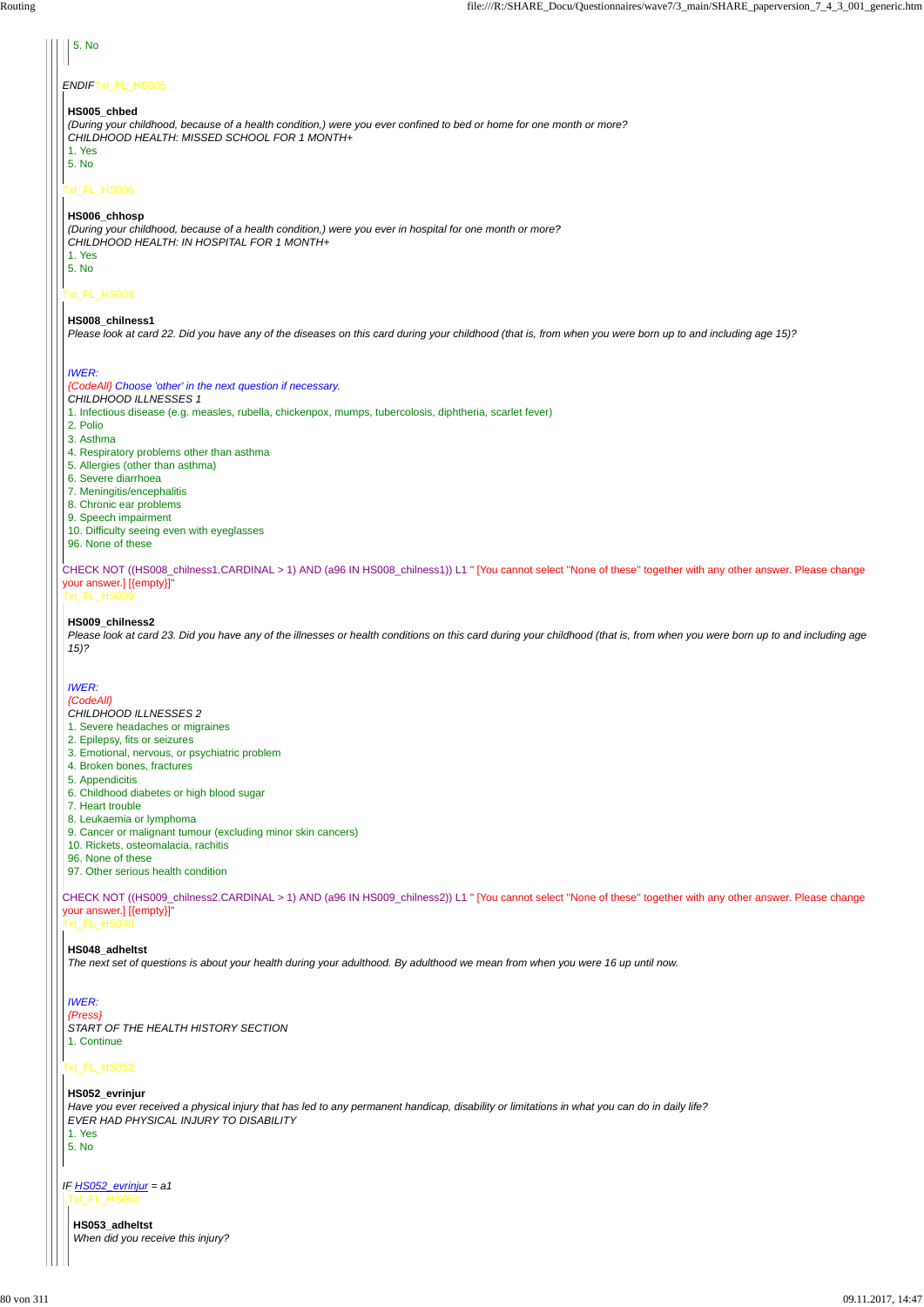#### *ENDIF*Txt\_FL\_HS054

*IF (HS054\_illperd = a1) OR ((HS054\_illperd = a2) OR (HS054\_illperd = a3))*

CHECK NOT ((HS053\_adheltst = RESPONSE) AND (MN002\_Person[1].Year > HS053\_adheltst)) L1 " [This year does not fit in with the given year of birth. Please check both years.] [{empty}]"

#### *IWER:*

*If respondent had more than one injury, please ask when first injury was received.*

*WHEN RECEIVED THIS INJURY*

1900..2017

#### **HS054\_illperd**

*(Apart from any injuries you've already told us about today,) as an adult, how many periods of ill health or disability have you had that lasted for more than a year?*

#### *IWER:*

*This includes serious illnesses that lasted less than one year, but influenced the respondent's daily life for more than a year (like cancer or diabetes). Please code only one. NUMBER PERIODS OF ILL HEALTH*

CHECK NOT ((HS056 illness2.CARDINAL > 1) AND (a96 IN HS056 illness2)) L1 " [You cannot select "None of these" together with any other answer. Please change your answer.] [{empty}]"

- 0. None
- 1. One
- 2. Two
- 3. Three
- 4. More than three
- 5. Have been ill or with disabilities for all or most of my life

#### *BLOCK* Txt\_FL\_HS059

CHECK NOT ((HS059\_illstart = RESPONSE) AND (MN002\_Person[1].Year > HS059\_illstart)) L1 " [This year does not fit in with the given year of birth. Please check both years.] [{empty}]"

#### *IF HS059\_illstart = RESPONSE*

#### *ENDIF*Txt\_FL\_HS055

CHECK NOT ((HS055\_illness1.CARDINAL > 1) AND (a96 IN HS055\_illness1)) L1 " [You cannot select ''None of these'' together with any other answer. Please change your answer.] [{empty}]"

# Txt\_FL\_HS056

# **HS059\_illstart**

*When did [@ this period/@ the first period/@ the second period/@ the third period] of ill health or disability start?*

*WHEN DID ILLNESS PERIOD START*

1900..2017

Txt\_Calendar\_BIllnes\_Start

#### **HS055\_illness1**

*Please look at card 24. Which conditions on this card, if any, accounted for [@ this period of/@ the first period of/@ these periods of/@ this time of/@ the second period of/@ the third period of] ill health or disability (that you had as an adult)?*

#### *IWER:*

*{CodeAll} Choose 'other' in the next question if necessary. TYPE 1 OF ILLNESS FOR PERIODS OF ILL HEALTH*

- 1. Back pain
- 2. Arthritis, including osteoarthritis and rheumatism
- 3. Osteoporosis
- 4. Angina or heart attack (including myocardial infarction or coronary thrombosis)
- 5. Other heart disease
- 6. Diabetes or high blood sugar
- 7. Stroke
- 8. Asthma
- 9. Respiratory problems other than asthma (e.g. bronchitis, chronic obstructive pulmonary disease)
- 10. Tuberculosis
- 11. Severe headaches or migraines
- 96. None of these

### **HS056\_illness2**

*Please look at card 25. Here is a second list of health conditions. Which conditions on this card, if any, accounted for [@ this period of/@ the first period of/@ these periods of/@ this time of/@ the second period of/@ the third period of] ill health or disability (that you had as an adult)?*

*IWER:*

#### *{CodeAll}*

*TYPE 2 OF ILLNESS FOR PERIODS OF ILL HEALTH*

- 1. Leukaemia or lymphoma
- 2. Cancer or malignant tumour (excluding minor skin cancers)
- 3. Emotional, nervous, or psychiatric problem
- 4. Fatigue, e.g. with ME, MS
- 5. Gynaecological (women's) problem
- 6. Eyesight problems
- 7. Infectious disease (e.g. shingles, mumps, TB, HIV)
- 8. Allergies (other than asthma, e.g. food intolerance, hayfever)
- 96. None of these
- 97. Other

#### **HS060\_illstop**

*If at all, when did this period of ill health or disability end?*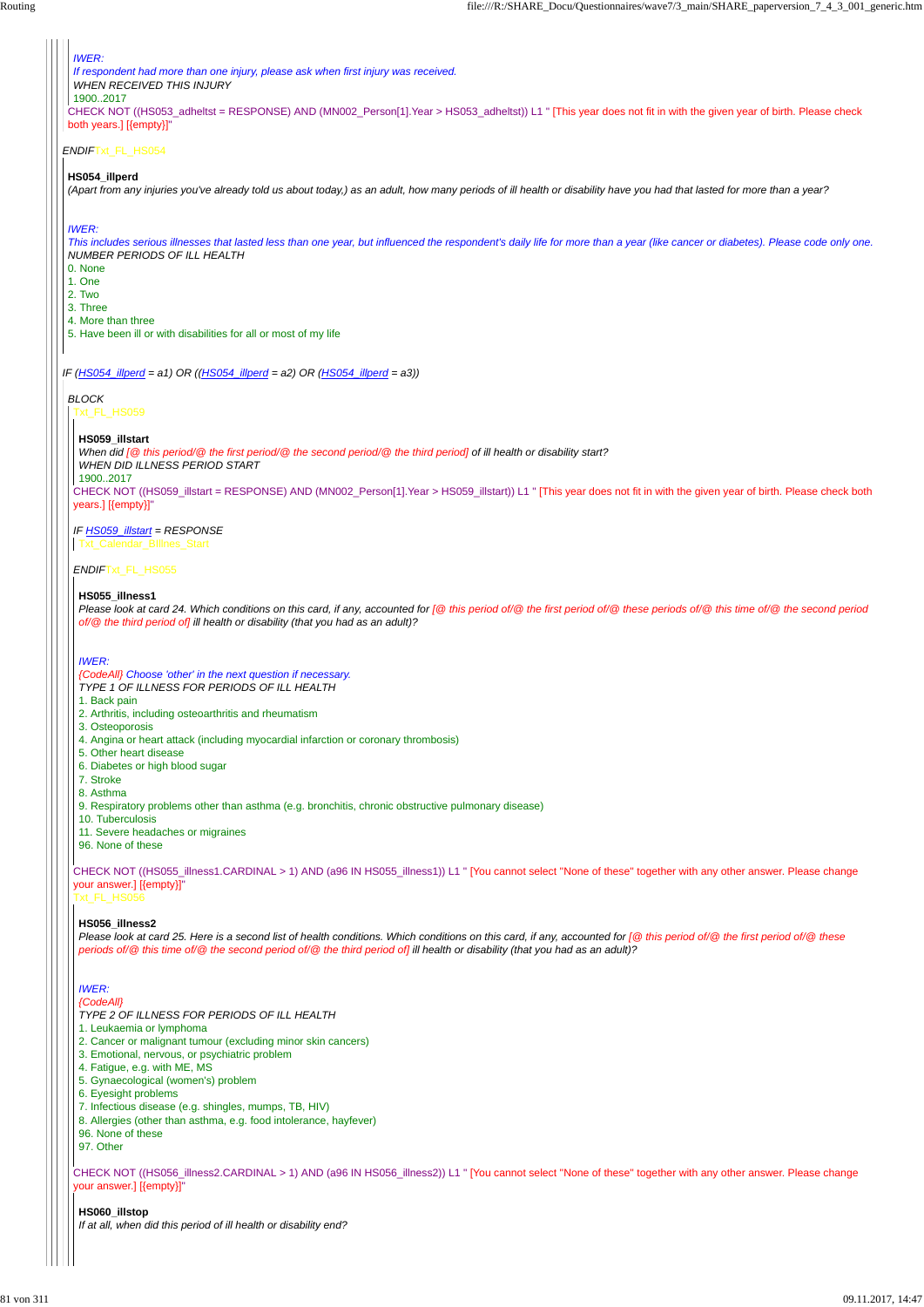*ENDBLOCK IF HS054\_illperd = a2* CHECK NOT ((HS060\_illstop = RESPONSE) AND (MN002\_Person[1].Year > HS060\_illstop)) L1 " [This year does not fit in with the given year of birth. Please check both years.] [{empty}]" CHECK NOT ((HS060\_illstop = RESPONSE) AND ((HS060\_illstop > CurrentYear) AND (HS060\_illstop <> 9997))) L1 " [This year does not seem to be valid. Please recheck and correct] [{empty}]" *IF HS060\_illstop = 9997 ELSE ENDIF*Txt\_FL\_HS061 *LOOP cnt2:= 1 TO 20 ENDLOOP IF found = 1 ENDIF IWER: Please code 9997 if this period is not finished. WHEN DID ILLNESS PERIOD STOP* 1900..9997 *IF HS060\_illstop = RESPONSE ENDIF* Txt\_Calendar\_BIllnes\_Stop **HS061\_illhelp** *Did your family or friends help you to deal with this health problem, for example by providing money or care? DID FAMILY AND FRIENDS HELP ILLNESS PERIOD* 1. Not at all 2. Somewhat 3. A lot *IF (Sec\_RE.WorkSpells[cnt2].RE011\_jobstrt <= HS059\_illstart) AND (Sec\_RE.WorkSpells[cnt2].RE026\_jobstop >= HS059\_illstart) ELSE ENDIF IF (Sec\_RE.WorkSpells[cnt2].RE011\_jobstrt <= HS060\_illstop) AND (Sec\_RE.WorkSpells[cnt2].RE026\_jobstop >= HS060\_illstop) ELSE ENDIF IF (Sec\_RE.WorkSpells[cnt2].RE011\_jobstrt >= HS059\_illstart) AND (Sec\_RE.WorkSpells[cnt2].RE026\_jobstop <= HS060\_illstop) ENDIF* Txt\_FL\_HS062 CHECK NOT ((HS062\_illcqwrk.CARDINAL > 1) AND (a96 IN HS062\_illcqwrk)) L1 " [You cannot select ''None of these'' together with any other answer. Please change your answer.] [{empty}]" **HS062\_illcqwrk** *You told us that you were working at least partially during this time. Please look at card 26. Because of this period of ill health, did you experience any of the following? IWER: {CodeAll} EXPERIENCES AT WORK BECAUSE OF ILLNESS PERIOD* 1. Denied promotions 2. Assignment to a task with fewer responsibilities 3. Working on tasks below your qualifications 4. Harassment by your boss or colleagues 5. Pay cuts 96. None of these *BLOCK* Txt\_FL\_HS059

CHECK NOT ((HS059\_illstart = RESPONSE) AND (MN002\_Person[1].Year > HS059\_illstart)) L1 " [This year does not fit in with the given year of birth. Please check both years.] [{empty}]"

*ENDIF*Txt\_FL\_HS055

**HS059\_illstart**

*IF HS059\_illstart = RESPONSE* Txt\_Calendar\_BIllnes\_Start

*When did [@ this period/@ the first period/@ the second period/@ the third period] of ill health or disability start? WHEN DID ILLNESS PERIOD START*

1900..2017

**HS055\_illness1**

*Please look at card 24. Which conditions on this card, if any, accounted for [@ this period of/@ the first period of/@ these periods of/@ this time of/@ the second period of/@ the third period of] ill health or disability (that you had as an adult)?*

*IWER:*

*{CodeAll} Choose 'other' in the next question if necessary. TYPE 1 OF ILLNESS FOR PERIODS OF ILL HEALTH*

1. Back pain

2. Arthritis, including osteoarthritis and rheumatism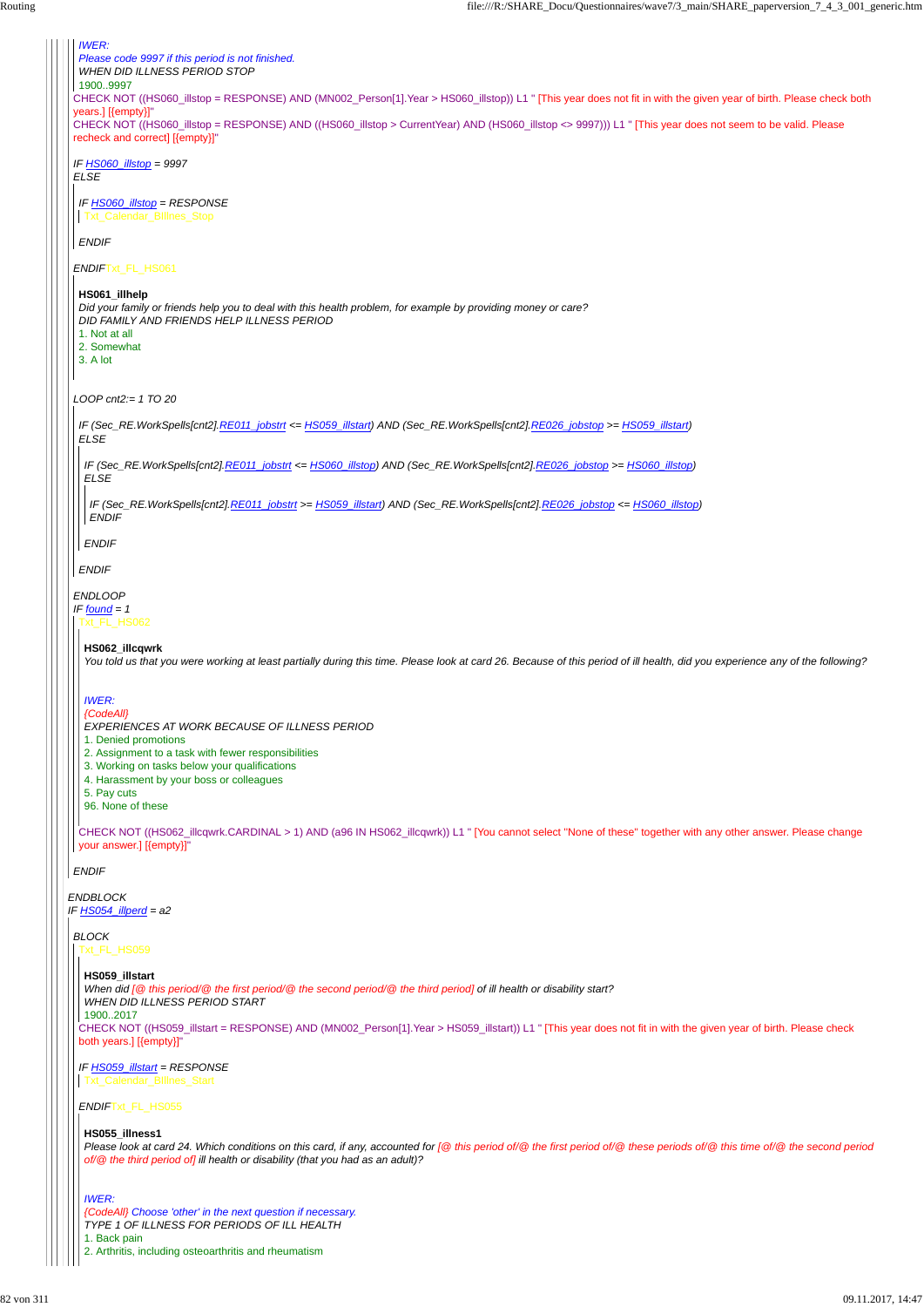CHECK NOT ((HS055\_illness1.CARDINAL > 1) AND (a96 IN HS055\_illness1)) L1 " [You cannot select ''None of these'' together with any other answer. Please change your answer.] [{empty}]"

# Txt\_FL\_HS056

CHECK NOT ((HS056\_illness2.CARDINAL > 1) AND (a96 IN HS056\_illness2)) L1 " [You cannot select ''None of these'' together with any other answer. Please change your answer.] [{empty}]"

CHECK NOT ((HS060\_illstop = RESPONSE) AND (MN002\_Person[1].Year > HS060\_illstop)) L1 " [This year does not fit in with the given year of birth. Please check both years.] [{empty}]"

CHECK NOT ((HS060\_illstop = RESPONSE) AND ((HS060\_illstop > CurrentYear) AND (HS060\_illstop <> 9997))) L1 " [This year does not seem to be valid. Please recheck and correct] [{empty}]"

# *IF HS060\_illstop = 9997*

*ELSE*

*ENDIF*Txt\_FL\_HS061

*LOOP cnt2:= 1 TO 20*

- 3. Osteoporosis
- 4. Angina or heart attack (including myocardial infarction or coronary thrombosis)
- 5. Other heart disease
- 6. Diabetes or high blood sugar
- 7. Stroke
- 8. Asthma

9. Respiratory problems other than asthma (e.g. bronchitis, chronic obstructive pulmonary disease)

- 10. Tuberculosis
- 11. Severe headaches or migraines
- 96. None of these

#### **HS056\_illness2**

*Please look at card 25. Here is a second list of health conditions. Which conditions on this card, if any, accounted for [@ this period of/@ the first period of/@ these periods of/@ this time of/@ the second period of/@ the third period of] ill health or disability (that you had as an adult)?*

# *IWER:*

# *{CodeAll}*

- *TYPE 2 OF ILLNESS FOR PERIODS OF ILL HEALTH*
- 1. Leukaemia or lymphoma
- 2. Cancer or malignant tumour (excluding minor skin cancers)
- 3. Emotional, nervous, or psychiatric problem
- 4. Fatigue, e.g. with ME, MS
- 5. Gynaecological (women's) problem
- 6. Eyesight problems
- 7. Infectious disease (e.g. shingles, mumps, TB, HIV)
- 8. Allergies (other than asthma, e.g. food intolerance, hayfever)
- 96. None of these
- 97. Other

|  | IF (Sec_RE.WorkSpells[cnt2].RE011_jobstrt <= HS060_illstop) AND (Sec_RE.WorkSpells[cnt2].RE026_jobstop >= HS060_illstop)<br>ELSE                                                                |
|--|-------------------------------------------------------------------------------------------------------------------------------------------------------------------------------------------------|
|  | IF (Sec_RE.WorkSpells[cnt2].RE011_jobstrt >= HS059_illstart) AND (Sec_RE.WorkSpells[cnt2].RE026_jobstop <= HS060_illstop)<br><b>ENDIF</b>                                                       |
|  | <b>ENDIF</b>                                                                                                                                                                                    |
|  | <b>ENDIF</b>                                                                                                                                                                                    |
|  | <b>ENDLOOP</b><br>IF found = $1$                                                                                                                                                                |
|  | kt_FL_HS062                                                                                                                                                                                     |
|  | HS062_illcqwrk<br>You told us that you were working at least partially during this time. Please look at card 26. Because of this period of ill health, did you experience any of the following? |
|  | <b>IWER:</b><br>CodeAll}                                                                                                                                                                        |

# **HS060\_illstop**

*If at all, when did this period of ill health or disability end?*

# *IWER:*

- *Please code 9997 if this period is not finished.*
- *WHEN DID ILLNESS PERIOD STOP*

1900..9997

#### *IF HS060\_illstop = RESPONSE* Txt\_Calendar\_BIllnes\_Stop

# *ENDIF*

# **HS061\_illhelp**

*Did your family or friends help you to deal with this health problem, for example by providing money or care? DID FAMILY AND FRIENDS HELP ILLNESS PERIOD* 1. Not at all 2. Somewhat

3. A lot

*IF (Sec\_RE.WorkSpells[cnt2].RE011\_jobstrt <= HS059\_illstart) AND (Sec\_RE.WorkSpells[cnt2].RE026\_jobstop >= HS059\_illstart) ELSE*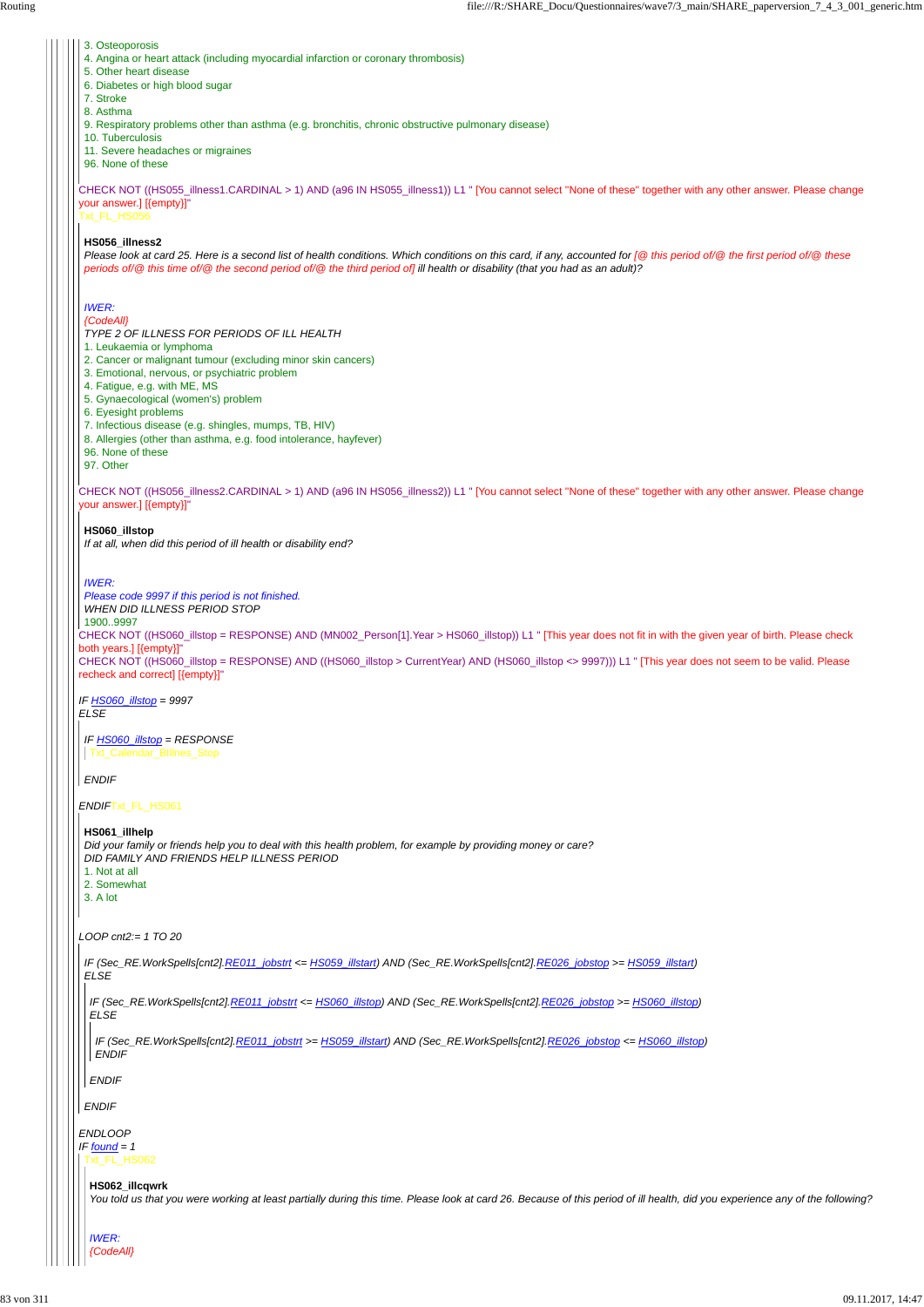*ELSE*

*ENDBLOCK*

*ENDIF*

CHECK NOT ((HS062\_illcqwrk.CARDINAL > 1) AND (a96 IN HS062\_illcqwrk)) L1 " [You cannot select ''None of these'' together with any other answer. Please change your answer.] [{empty}]"

*EXPERIENCES AT WORK BECAUSE OF ILLNESS PERIOD*

1. Denied promotions

2. Assignment to a task with fewer responsibilities

3. Working on tasks below your qualifications

4. Harassment by your boss or colleagues

5. Pay cuts

96. None of these

*IF HS054\_illperd = a3*

*BLOCK*

Txt\_FL\_HS059

CHECK NOT ((HS059\_illstart = RESPONSE) AND (MN002\_Person[1].Year > HS059\_illstart)) L1 " [This year does not fit in with the given year of birth. Please check both years.] [{empty}]"

*IF HS059\_illstart = RESPONSE*

#### *ENDIF*Txt\_FL\_HS055

CHECK NOT ((HS055\_illness1.CARDINAL > 1) AND (a96 IN HS055\_illness1)) L1 " [You cannot select ''None of these'' together with any other answer. Please change your answer.] [{empty}]"

Txt\_FL\_HS056

#### **HS059\_illstart**

*When did [@ this period/@ the first period/@ the second period/@ the third period] of ill health or disability start? WHEN DID ILLNESS PERIOD START*

1900..2017

Txt\_Calendar\_BIllnes\_Start

#### **HS055\_illness1**

*Please look at card 24. Which conditions on this card, if any, accounted for [@ this period of/@ the first period of/@ these periods of/@ this time of/@ the second period of/@ the third period of] ill health or disability (that you had as an adult)?*

#### *IWER:*

*{CodeAll} Choose 'other' in the next question if necessary. TYPE 1 OF ILLNESS FOR PERIODS OF ILL HEALTH*

```
CHECK NOT ((HS056_illness2.CARDINAL > 1) AND (a96 IN HS056_illness2)) L1 " [You cannot select ''None of these'' together with any other answer. Please change
your answer.] [{empty}]"
CHECK NOT ((HS060_illstop = RESPONSE) AND (MN002_Person[1].Year > HS060_illstop)) L1 " [This year does not fit in with the given year of birth. Please check
both years.] [{empty}]"
CHECK NOT ((HS060_illstop = RESPONSE) AND ((HS060_illstop > CurrentYear) AND (HS060_illstop <> 9997))) L1 " [This year does not seem to be valid. Please
recheck and correct] [{empty}]"
 6. Eyesight problems
 7. Infectious disease (e.g. shingles, mumps, TB, HIV)
8. Allergies (other than asthma, e.g. food intolerance, hayfever)
96. None of these
97. Other
HS060_illstop
If at all, when did this period of ill health or disability end?
 IWER:
 Please code 9997 if this period is not finished.
 WHEN DID ILLNESS PERIOD STOP
1900..9997
```
- 1. Back pain
- 2. Arthritis, including osteoarthritis and rheumatism
- 3. Osteoporosis
- 4. Angina or heart attack (including myocardial infarction or coronary thrombosis)
- 5. Other heart disease
- 6. Diabetes or high blood sugar
- 7. Stroke
- 8. Asthma
- 9. Respiratory problems other than asthma (e.g. bronchitis, chronic obstructive pulmonary disease)
- 10. Tuberculosis
- 11. Severe headaches or migraines
- 96. None of these

#### **HS056\_illness2**

*Please look at card 25. Here is a second list of health conditions. Which conditions on this card, if any, accounted for [@ this period of/@ the first period of/@ these periods of/@ this time of/@ the second period of/@ the third period of] ill health or disability (that you had as an adult)?*

# *IWER:*

*{CodeAll} TYPE 2 OF ILLNESS FOR PERIODS OF ILL HEALTH*

- 1. Leukaemia or lymphoma
- 2. Cancer or malignant tumour (excluding minor skin cancers)
- 3. Emotional, nervous, or psychiatric problem
- 4. Fatigue, e.g. with ME, MS
- 5. Gynaecological (women's) problem
-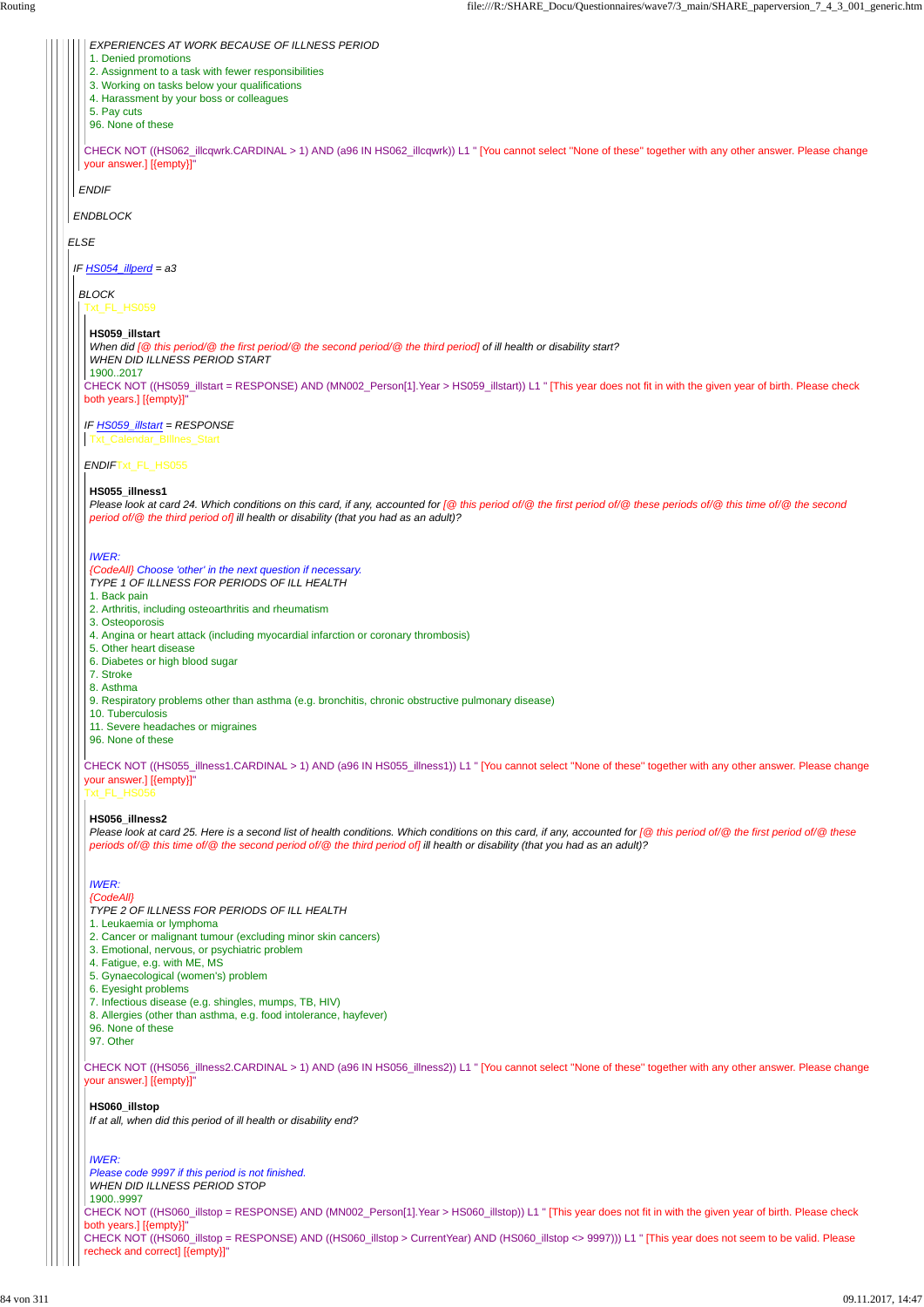| <b>ELSE</b>  | IF HS060 illstop = 9997                                                                                                                                                                                                                                                                    |
|--------------|--------------------------------------------------------------------------------------------------------------------------------------------------------------------------------------------------------------------------------------------------------------------------------------------|
|              | IF <b>HS060_illstop</b> = RESPONSE                                                                                                                                                                                                                                                         |
|              | Txt_Calendar_BIllnes_Stop                                                                                                                                                                                                                                                                  |
|              | <b>ENDIF</b>                                                                                                                                                                                                                                                                               |
|              | ENDIFTxt_FL_HS061                                                                                                                                                                                                                                                                          |
|              | HS061_illhelp<br>Did your family or friends help you to deal with this health problem, for example by providing money or care?<br>DID FAMILY AND FRIENDS HELP ILLNESS PERIOD<br>1. Not at all<br>2. Somewhat<br>3. A lot                                                                   |
|              | $LOOP$ cnt $2 = 1$ TO 20                                                                                                                                                                                                                                                                   |
|              | IF (Sec_RE.WorkSpells[cnt2].RE011_jobstrt <= HS059_illstart) AND (Sec_RE.WorkSpells[cnt2].RE026_jobstop >= HS059_illstart)<br><b>ELSE</b>                                                                                                                                                  |
|              | IF (Sec_RE.WorkSpells[cnt2] RE011_jobstrt <= HS060_illstop) AND (Sec_RE.WorkSpells[cnt2].RE026_jobstop >= HS060_illstop)<br><b>ELSE</b>                                                                                                                                                    |
|              | IF (Sec_RE.WorkSpells[cnt2].RE011_jobstrt >= HS059_illstart) AND (Sec_RE.WorkSpells[cnt2].RE026_jobstop <= HS060_illstop)<br><b>ENDIF</b>                                                                                                                                                  |
|              | <b>ENDIF</b>                                                                                                                                                                                                                                                                               |
|              | <b>ENDIF</b>                                                                                                                                                                                                                                                                               |
|              | IF found $= 1$<br>xt_FL_HS062<br>HS062_illcqwrk<br>You told us that you were working at least partially during this time. Please look at card 26. Because of this period of ill health, did you experience any of the<br>following?                                                        |
|              | <b>IWER:</b><br>{CodeAll}<br>EXPERIENCES AT WORK BECAUSE OF ILLNESS PERIOD<br>1. Denied promotions<br>2. Assignment to a task with fewer responsibilities<br>3. Working on tasks below your qualifications<br>4. Harassment by your boss or colleagues<br>5. Pay cuts<br>96. None of these |
|              | CHECK NOT ((HS062_illcqwrk.CARDINAL > 1) AND (a96 IN HS062_illcqwrk)) L1 " [You cannot select "None of these" together with any other answer. Please change<br>your answer.] [{empty}]"                                                                                                    |
|              | <b>ENDIF</b>                                                                                                                                                                                                                                                                               |
| <b>BLOCK</b> | <b>ENDBLOCK</b><br>Txt_FL_HS059                                                                                                                                                                                                                                                            |
|              | HS059_illstart<br>When did [@ this period/@ the first period/@ the second period/@ the third period] of ill health or disability start?<br><b>WHEN DID ILLNESS PERIOD START</b><br>19002017                                                                                                |
|              | CHECK NOT ((HS059_illstart = RESPONSE) AND (MN002_Person[1].Year > HS059_illstart)) L1 " [This year does not fit in with the given year of birth. Please check<br>both years.] [{empty}]"                                                                                                  |

### *ENDIF*Txt\_FL\_HS055

*IF HS059\_illstart = RESPONSE* Txt\_Calendar\_BIllnes\_Start

#### **HS055\_illness1**

*Please look at card 24. Which conditions on this card, if any, accounted for [@ this period of/@ the first period of/@ these periods of/@ this time of/@ the second period of/@ the third period of] ill health or disability (that you had as an adult)?*

# *IWER:*

*{CodeAll} Choose 'other' in the next question if necessary.*

*TYPE 1 OF ILLNESS FOR PERIODS OF ILL HEALTH*

1. Back pain

- 2. Arthritis, including osteoarthritis and rheumatism
- 3. Osteoporosis
- 4. Angina or heart attack (including myocardial infarction or coronary thrombosis)
- 5. Other heart disease
- 6. Diabetes or high blood sugar
- 7. Stroke
- 8. Asthma
- 9. Respiratory problems other than asthma (e.g. bronchitis, chronic obstructive pulmonary disease)
- 10. Tuberculosis
- 11. Severe headaches or migraines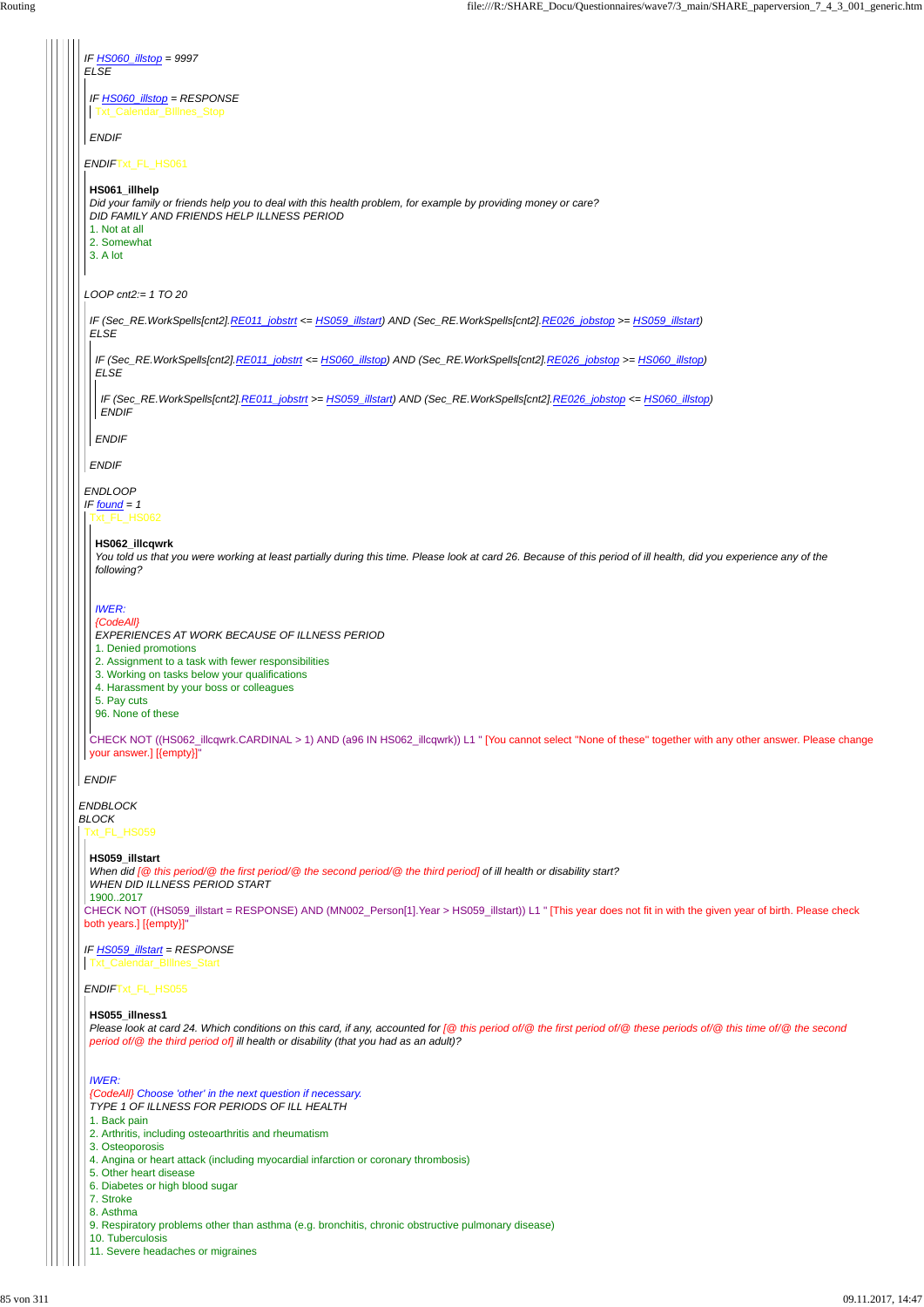CHECK NOT ((HS055\_illness1.CARDINAL > 1) AND (a96 IN HS055\_illness1)) L1 " [You cannot select ''None of these'' together with any other answer. Please change your answer.] [{empty}]" Txt\_FL\_HS056

CHECK NOT ((HS056\_illness2.CARDINAL > 1) AND (a96 IN HS056\_illness2)) L1 " [You cannot select ''None of these'' together with any other answer. Please change your answer.] [{empty}]"

CHECK NOT ((HS060\_illstop = RESPONSE) AND (MN002\_Person[1].Year > HS060\_illstop)) L1 " [This year does not fit in with the given year of birth. Please check both years.] [{empty}]"

CHECK NOT ((HS060\_illstop = RESPONSE) AND ((HS060\_illstop > CurrentYear) AND (HS060\_illstop <> 9997))) L1 " [This year does not seem to be valid. Please recheck and correct] [{empty}]"

*IF HS060\_illstop = 9997 ELSE*

*ENDIF*Txt\_FL\_HS061

*LOOP cnt2:= 1 TO 20*

#### *ENDLOOP*

#### 96. None of these

#### **HS056\_illness2**

*Please look at card 25. Here is a second list of health conditions. Which conditions on this card, if any, accounted for [@ this period of/@ the first period of/@ these periods of/@ this time of/@ the second period of/@ the third period of] ill health or disability (that you had as an adult)?*

# *IWER:*

*{CodeAll}*

*TYPE 2 OF ILLNESS FOR PERIODS OF ILL HEALTH*

- 1. Leukaemia or lymphoma
- 2. Cancer or malignant tumour (excluding minor skin cancers)
- 3. Emotional, nervous, or psychiatric problem
- 4. Fatigue, e.g. with ME, MS
- 5. Gynaecological (women's) problem
- 6. Eyesight problems
- 7. Infectious disease (e.g. shingles, mumps, TB, HIV)
- 8. Allergies (other than asthma, e.g. food intolerance, hayfever)
- 96. None of these

97. Other

#### **HS060\_illstop**

*IF found = 1* Txt\_FL\_HS062

*If at all, when did this period of ill health or disability end?*

#### *IWER:*

*Please code 9997 if this period is not finished.*

*WHEN DID ILLNESS PERIOD STOP*

1900..9997

*IF HS060\_illstop = RESPONSE* Txt\_Calendar\_BIllnes\_Stop

*ENDIF*

#### **HS061\_illhelp**

*Did your family or friends help you to deal with this health problem, for example by providing money or care? DID FAMILY AND FRIENDS HELP ILLNESS PERIOD*

- 1. Not at all
- 2. Somewhat

3. A lot

*IF (Sec\_RE.WorkSpells[cnt2].RE011\_jobstrt <= HS059\_illstart) AND (Sec\_RE.WorkSpells[cnt2].RE026\_jobstop >= HS059\_illstart) ELSE*

#### *ENDIF*

*IF (Sec\_RE.WorkSpells[cnt2].RE011\_jobstrt <= HS060\_illstop) AND (Sec\_RE.WorkSpells[cnt2].RE026\_jobstop >= HS060\_illstop) ELSE*

*ENDIF*

*IF (Sec\_RE.WorkSpells[cnt2].RE011\_jobstrt >= HS059\_illstart) AND (Sec\_RE.WorkSpells[cnt2].RE026\_jobstop <= HS060\_illstop) ENDIF*

#### **HS062\_illcqwrk**

*You told us that you were working at least partially during this time. Please look at card 26. Because of this period of ill health, did you experience any of the following?*

# *IWER:*

*{CodeAll}*

*EXPERIENCES AT WORK BECAUSE OF ILLNESS PERIOD*

1. Denied promotions

2. Assignment to a task with fewer responsibilities

3. Working on tasks below your qualifications

4. Harassment by your boss or colleagues

5. Pay cuts

96. None of these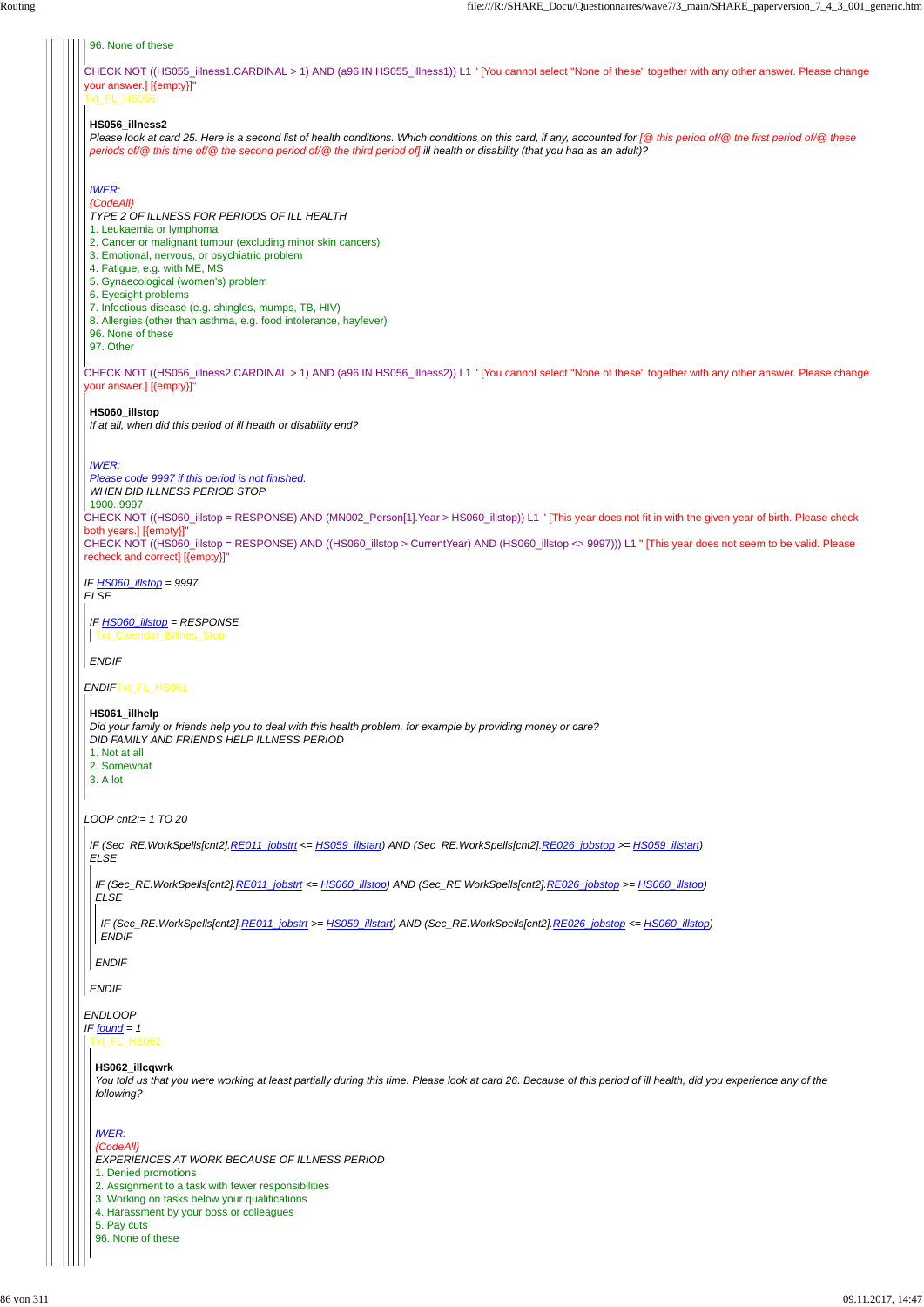*ENDIF IF (RH IN Test\_History) OR (ALL IN Test\_History)*

*ENDBLOCK*

*ENDIF*

| CHECK NOT ((HS062_illcqwrk.CARDINAL > 1) AND (a96 IN HS062_illcqwrk)) L1 " [You cannot select "None of these" together with any other answer. Please change<br>your answer.] [{empty}]"                                                                                                                                                                                                                    |
|------------------------------------------------------------------------------------------------------------------------------------------------------------------------------------------------------------------------------------------------------------------------------------------------------------------------------------------------------------------------------------------------------------|
| <b>ENDIF</b>                                                                                                                                                                                                                                                                                                                                                                                               |
| ENDBLOCK                                                                                                                                                                                                                                                                                                                                                                                                   |
| <b>ENDIF</b>                                                                                                                                                                                                                                                                                                                                                                                               |
| ENDIFTxt_FL_HS063                                                                                                                                                                                                                                                                                                                                                                                          |
| HS063_illconsq<br>Please look at card 27. What long-term effects, if any, has injury, ill health or disability had on your life?                                                                                                                                                                                                                                                                           |
| <b>IWER:</b><br>{CodeAll}<br>CONSEQUENCES OF ILLNESS PERIOD<br>1. Limited my opportunities for paid work<br>2. Had a negative effect on my family life<br>3. Had a positive effect on my family life<br>4. Made my social life more difficult<br>5. Limited my leisure activities<br>6. Made me determined to get the best out of life<br>7. Opened up new opportunities<br>96. None of these<br>97. Other |
| CHECK NOT ((HS063_illconsq.CARDINAL > 1) AND (a96 IN HS063_illconsq)) L1 " [You cannot select "None of these" together with any other answer. Please change<br>your answer.] [{empty}]"                                                                                                                                                                                                                    |
| <b>ENDIF</b>                                                                                                                                                                                                                                                                                                                                                                                               |
| HS065_hsend                                                                                                                                                                                                                                                                                                                                                                                                |
| <b>IWER:</b><br>This is the end of the health section. {Press}<br>END OF HEALTH SECTION<br>1. Continue                                                                                                                                                                                                                                                                                                     |
| IF Sec_DN1.DN756_Proxy <> a3                                                                                                                                                                                                                                                                                                                                                                               |
| HS066_proxycheck                                                                                                                                                                                                                                                                                                                                                                                           |
| <b>IWER:</b><br>Please check. Who answered the questions in this section?<br><b>PROXY CHECK</b><br>1. Respondent only<br>2. Respondent and proxy<br>3. Proxy only                                                                                                                                                                                                                                          |
| <b>ENDIF</b>                                                                                                                                                                                                                                                                                                                                                                                               |
| System preset value HS902_TimeStampEnd<br>IF HS902_TimeStampEnd = EMPTY AND HS065_hsend <> EMPTY                                                                                                                                                                                                                                                                                                           |

*BLOCK* Txt\_FL\_RH001

# Txt\_FL\_RH002

**RH001\_chhhc** *I now have some questions concerning your health care during your life.*

# *IWER: {Press} START OF CHILDHOOD HEALTH CARE* 1. Continue

*IF RH002\_chhvacc = a5* Txt\_FL\_RH003

# **RH002\_chhvacc**

*During your childhood, that is, before you turned 16, have you received any vaccinations? VACCINATIONS DURING CHILDHOOD* 1. Yes

5. No

# **RH003\_chhnovacc**

*Please look at card 28. What are the reasons you have not received any vaccinations (during your childhood)?*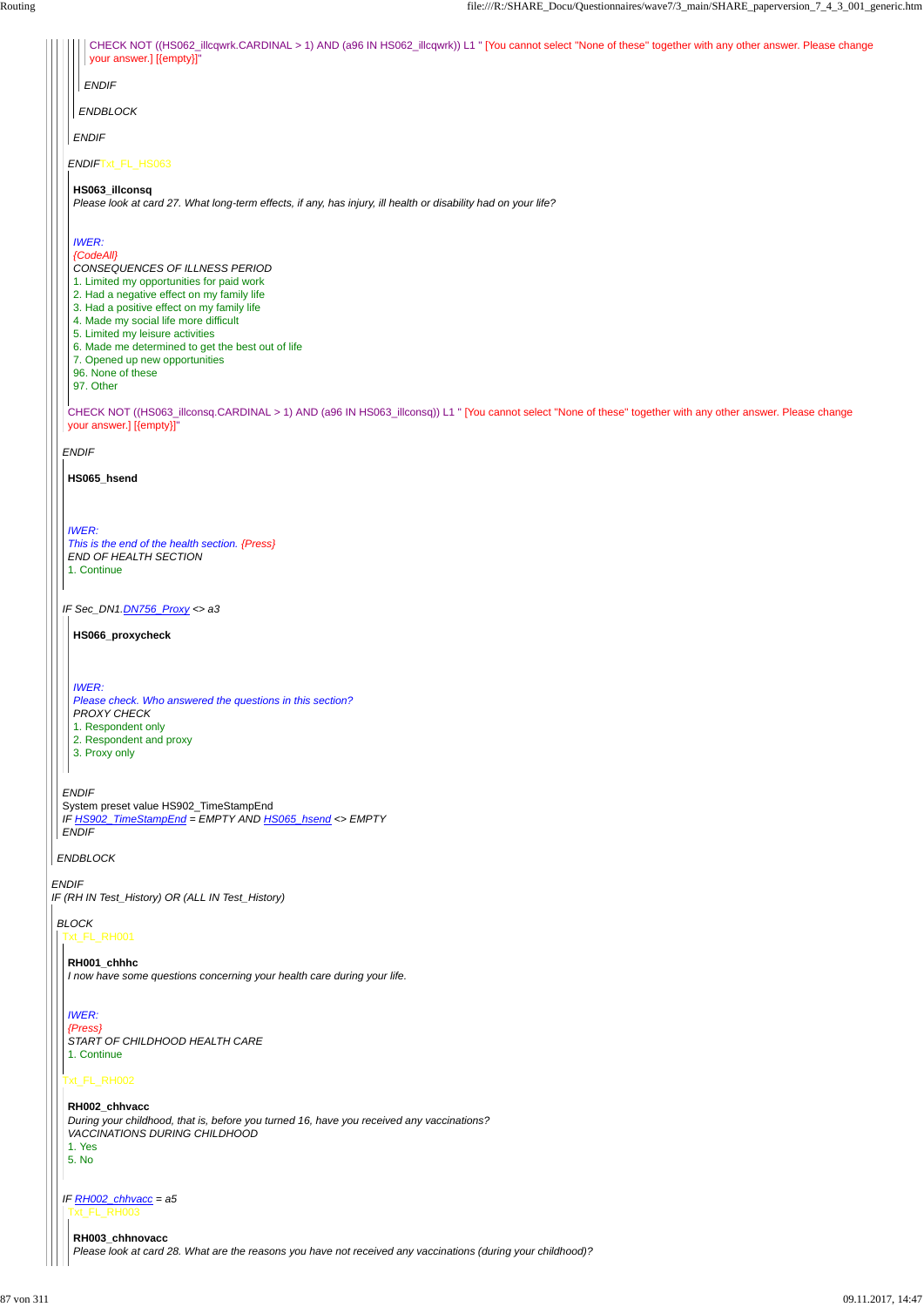# *ENDIF*Txt\_FL\_RH015

# *IWER:*

*{CodeAll}*

*REASONS FOR NO CHILDHOOD VACCINATIONS*

- 1. Not affordable
- 2. Not covered by health insurance 3. Did not have health insurance
- 
- 4. Time constraints
- 5. Not enough information about this type of care
- 6. Not usual to get this type of care
- 7. No place to receive this type of care close to home
- 8. Not considered to be necessary
- 97. Other reasons

### *IF RH015\_chhdent = a1* Txt\_FL\_RH025

#### **RH015\_chhdent**

*Now consider your entire life. Have you ever gone to a dentist regularly for check-ups or dental care? EVER REGULAR DENTIST* 1. Yes

5. No

# Txt\_FL\_RH016

# *ENDIF*Txt\_FL\_RH018

**RH025\_dentreg** *When you were going to the dentist regularly, how often was that on average?*

# *IWER:*

- *{ReadOut}*
- *FREQUENCY REGULAR DENTIST*
- 1. At least once a year
- 2. Not every year, but at least every two years
- 3. Less often

#### *IF RH016\_chhdentchd = a5* Txt\_FL\_RH017

#### **RH016\_chhdentchd**

*Did you start going regularly to the dentist during your childhood (that is, before you turned 16)? CHILDHOOD REGULAR DENTIST*

1. Yes

5. No

*IF RH018\_contdent = a5* Txt\_FL\_RH018a

CHECK NOT ((RH017\_yrdent = RESPONSE) AND (Sec\_DN1.Demographics.DN003\_YearBirth > RH017\_yrdent)) L1 " [This year does not fit in with the given year of birth. Please check both years.] [{empty}]" *In which year did you start going regularly (to the dentist for checkups or dental care)? YEAR REGULAR DENTIST* 1900..2017

#### **RH017\_yrdent**

# **RH018\_contdent** *Since then, have you always gone regularly (to the dentist for checkups or dental care)? CONTINUITY REGULAR DENTIST* 1. Yes

5. No

CHECK NOT ((RH018a\_whnnodental = RESPONSE) AND ((((((((a1 IN RH018a\_whnnodental) AND (Sec\_DN1.Demographics.DN003\_YearBirth > YEAR (SYSDATE))) OR ((a2 IN RH018a\_whnnodental) AND ((Sec\_DN1.Demographics.DN003\_YearBirth + 15) > YEAR (SYSDATE)))) OR ((a3 IN RH018a\_whnnodental) AND ((Sec\_DN1.Demographics.DN003\_YearBirth + 25) > YEAR (SYSDATE)))) OR ((a4 IN RH018a\_whnnodental) AND ((Sec\_DN1.Demographics.DN003\_YearBirth + 40) > YEAR (SYSDATE)))) OR ((a5 IN RH018a\_whnnodental) AND ((Sec\_DN1.Demographics.DN003\_YearBirth + 55) > YEAR (SYSDATE)))) OR ((a6 IN RH018a\_whnnodental) AND ((Sec\_DN1.Demographics.DN003\_YearBirth + 65) > YEAR (SYSDATE)))) OR ((a7 IN RH018a\_whnnodental) AND ((Sec\_DN1.Demographics.DN003\_YearBirth + 75) > YEAR (SYSDATE))))) L1 " [This set of answers is not possible for age of respondent.] [{empty}]"

**RH018a\_whnnodental** *Please look at card 29.*

*Please specify the periods in which you did not go to a dentist for checkups or dental care regularly.*

#### *IWER:*

#### *{CodeAll}*

*WHEN NO DENTAL CARE* 1. When I was 0-15 years old. 2. When I was 16-25 years old. 3. When I was 26-40 years old. 4. When I was 41-55 years old. 5. When I was 56-65 years old. 6. When I was 66-75 years old. 7. When I was older than 75 years old.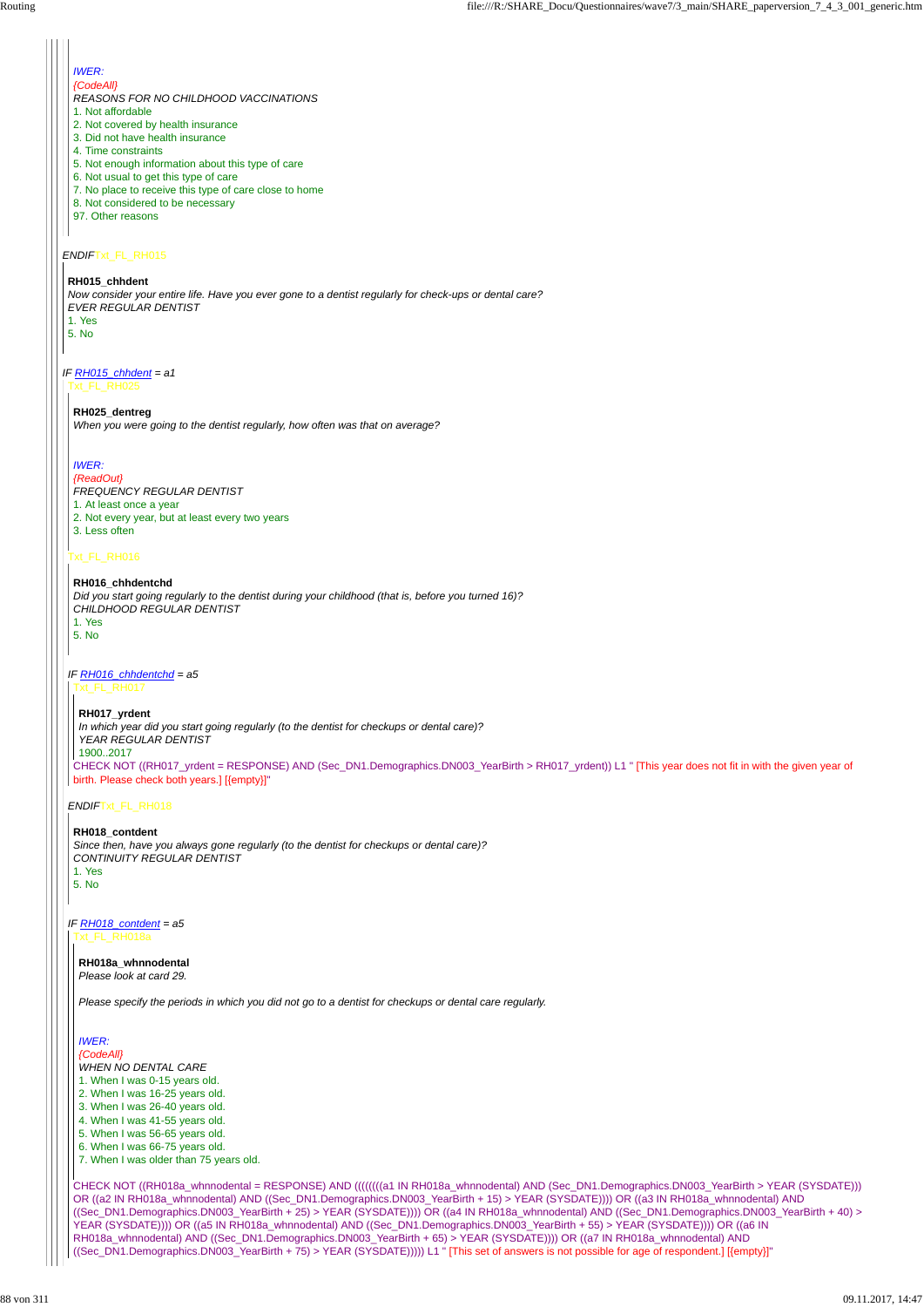# *ENDIF*

*IF (RH015\_chhdent = a5) OR (RH018\_contdent = a5)* Txt\_FL\_RH026

### *ENDIF*Txt\_FL\_RH040

# *IF RH040\_bldpreg = a1*

# *ENDIF*

#### **RH026\_neverdnt**

*Please look at card 30. What are the reasons you [@ have never gone/@ stopped going] to a dentist @Bregularly@B for check-ups or dental care?*

# *IWER:*

*{CodeAll}*

*REASONS FOR NO REGULAR DENTAL CARE*

- 1. Not affordable
- 2. Not covered by health insurance
- 3. Did not have health insurance
- 4. Time constraints
- 5. Not enough information about this type of care
- 6. Not usual to get this type of care
- 7. No place to receive this type of care close to home
- 8. Not considered to be necessary
- 97. Other reasons

#### **RH040\_bldpreg**

*Have you ever had your blood pressure checked regularly over the course of several years?*

#### *IWER:*

*including self-measurement REGULAR BLOOD PRESSURE CHECKS* 1. Yes 5. No

Txt\_FL\_RH049

#### Txt\_FL\_RH041

CHECK NOT ((RH041\_yrbldp = RESPONSE) AND (Sec\_DN1.Demographics.DN003\_YearBirth > RH041\_yrbldp)) L1 " [This year does not fit in with the given year of birth. Please check both years.] [{empty}]"

# Txt\_FL\_RH042

**RH049\_bldpreg** *(When you were having your blood pressure checked regularly,) how often was that on average?*

#### *IWER:*

- *{ReadOut}*
- *FREQUENCY REGULAR BLOOD PRESSURE*
- 1. At least once a year
- 2. Not every year, but at least every two years
- 3. Less often

*IF RH042\_contbldp = a5* Txt\_FL\_RH042a

#### **RH041\_yrbldp**

*In which year did you start having your blood pressure checked regularly?*

*YEAR REGULAR BLOOD PRESSURE*

1900..2017

#### **RH042\_contbldp**

*Since then, have you always had your blood pressure checked regularly? CONTINUITY REGULAR BLOOD PRESSURE* 1. Yes 5. No

CHECK NOT ((RH042a\_whnnobldp = RESPONSE) AND ((((((((a1 IN RH042a\_whnnobldp) AND (Sec\_DN1.Demographics.DN003\_YearBirth > YEAR (SYSDATE))) OR ((a2 IN RH042a\_whnnobldp) AND ((Sec\_DN1.Demographics.DN003\_YearBirth + 15) > YEAR (SYSDATE)))) OR ((a3 IN RH042a\_whnnobldp) AND ((Sec\_DN1.Demographics.DN003\_YearBirth + 25) > YEAR (SYSDATE)))) OR ((a4 IN RH042a\_whnnobldp) AND ((Sec\_DN1.Demographics.DN003\_YearBirth + 40) > YEAR (SYSDATE)))) OR ((a5 IN RH042a\_whnnobldp) AND ((Sec\_DN1.Demographics.DN003\_YearBirth + 55) > YEAR (SYSDATE)))) OR ((a6 IN RH042a\_whnnobldp) AND ((Sec\_DN1.Demographics.DN003\_YearBirth + 65) > YEAR (SYSDATE)))) OR ((a7 IN RH042a\_whnnobldp) AND ((Sec\_DN1.Demographics.DN003\_YearBirth + 75) > YEAR (SYSDATE))))) L1 " [This set of answers is not possible for age of respondent.] [{empty}]"

#### **RH042a\_whnnobldp**

*Please look at card 29. Please specify the periods in which you did not have your blood pressure checked regularly.*

#### *IWER:*

#### *{CodeAll}*

*WHEN NO BLOOD PRESSURE* 1. When I was 0-15 years old.

- 
- 2. When I was 16-25 years old.
- 3. When I was 26-40 years old.
- 4. When I was 41-55 years old.
- 5. When I was 56-65 years old.
- 6. When I was 66-75 years old.
- 7. When I was older than 75 years old.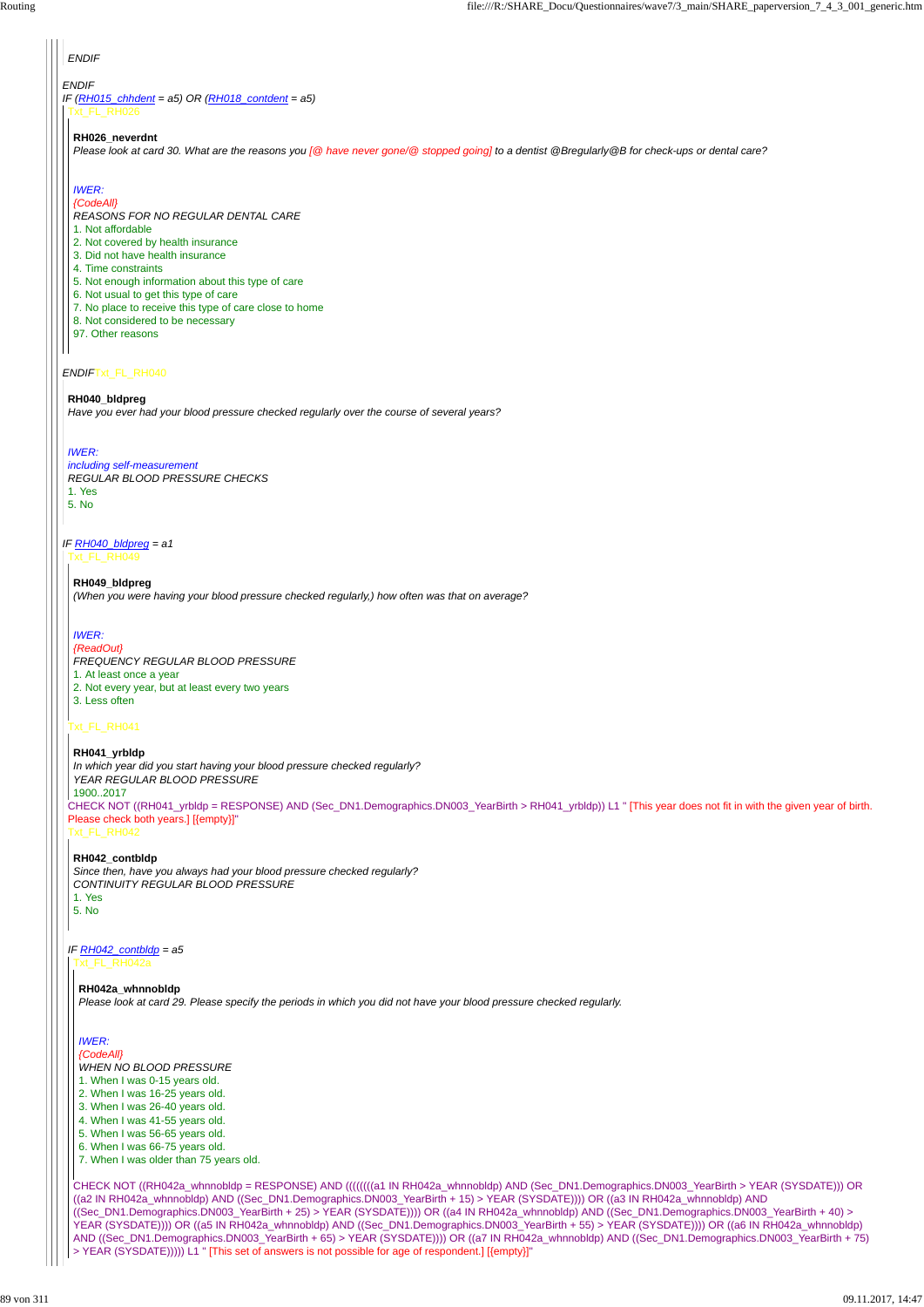# *ENDIF*

#### *ENDIF*Txt\_FL\_RH780

*IF (RH040\_bldpreg = a5) OR (RH042\_contbldp = a5)* Txt\_FL\_RH050

*IF RH780\_couldnotafforddoctor = a1*

# *ENDIF*

#### **RH050\_neverbldp**

*Please look at card 30. What are the reasons you [@ have never had/@ stopped having] your blood pressure checked regularly?*

#### *IWER:*

*Please code all that apply.*

*REASONS FOR NO REGULAR BLOOD PRESSURE*

- 1. Not affordable
- 2. Not covered by health insurance
- 3. Did not have health insurance
- 4. Time constraints
- 5. Not enough information about this type of care
- 6. Not usual to get this type of care
- 7. No place to receive this type of care close to home
- 8. Not considered to be necessary
- 97. Other reasons

#### **RH780\_couldnotafforddoctor**

*When answering the following questions, please consider not only your adult life but also your childhood and youth. Not including dental care, have you ever needed to see a doctor but you did not because you could not afford it?*

1. Yes 5. No

# Txt\_FL\_RH781

*IF (RH781\_nrperiodscouldnotafforddoctor > 0) AND (RH781\_nrperiodscouldnotafforddoctor <= 5)*

*ELSE*

#### **RH781\_nrperiodscouldnotafforddoctor**

*Please try to remember all the doctor visits and treatments you could not afford. How many times in your life have you forgone a doctor visit or treatmeant because of cost?*

*NR OF PERIODS COULD NOT AFFORD DOCTOR*

# 0..999

*LOOP cnt:= 1 TO 5*

*ENDLOOP*

*IF cnt <= RH781\_nrperiodscouldnotafforddoctor*

*ENDIF*

*ENDBLOCK*

*BLOCK* Txt\_FL\_RH782

> **RH782\_yearsperiodscouldnotafforddoctor1to5** *^FL\_RH782\_1*

#### *IWER:*

*[@ Please code the first year R had to forgo a doctor visit or treatment because of cost./@ Please code the second year R had to forgo a doctor visit or treatment because of cost./@ Please code the third year R had to forgo a doctor visit or treatment because of cost./@ Please code the fourth year R had to forgo a doctor visit or treatment because of cost./@ Please code the fifth year R had to forgo a doctor visit or treatment because of cost.]*

*If doctor visit was forgone more than once in a single year, record this year also more than once. YEARS COULD NOT AFFORD DOCTOR 1 TO 5* 1900..2017

#### *IF RH781\_nrperiodscouldnotafforddoctor > 0*

*LOOP cnt:= 1 TO 5*

*BLOCK*

Txt\_FL\_RH783

### **RH783\_yearsperiodscouldnotafforddoctorover5**

*[@ Please think of the five most important times that you have forgone a doctor visit or treatment because of cost.] {FL\_RH783\_5} ^FL\_RH783\_4*

#### *IWER:*

*[@ Please code the first year out of five R had to forgo a doctor visit or treatment because of cost./@ Please code the second year out of five R had to forgo a doctor visit or treatment because of cost./@ Please code the third year out of five R had to forgo a doctor visit or treatment because of cost./@ Please code the fourth year out of five R had to forgo a doctor visit or treatment because of cost./@ Please code the fifth year out of five R had to forgo a doctor visit or treatment because of cost.]*

*If doctor visit was forgone more than once in a single year, record this year also more than once. YEARS COULD NOT AFFORD DOCTOR OVER 5*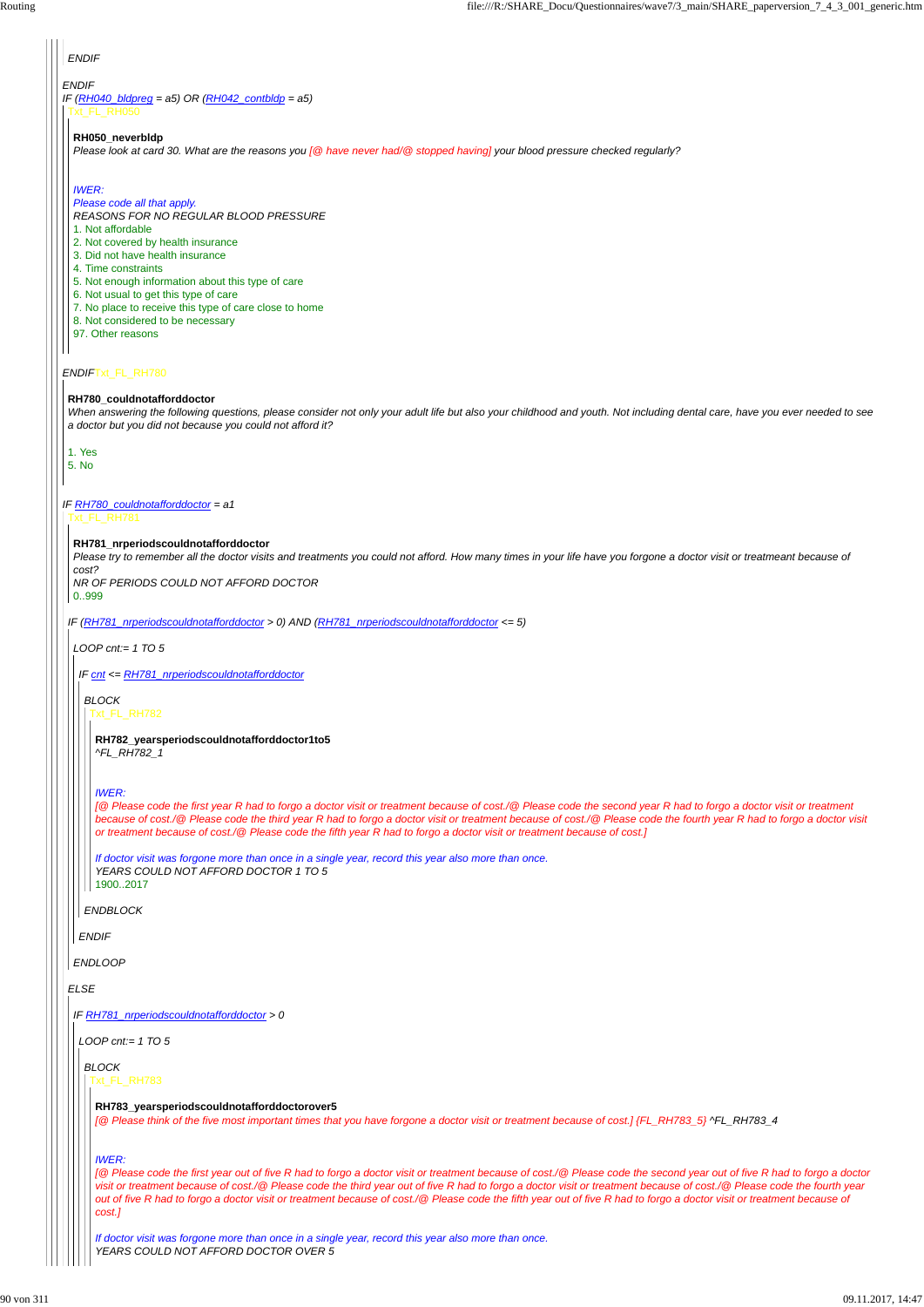| 19002017                                                                                                                                                                                                                                                                                                                                                                                                                                                                                                                                                                                                                                                            |
|---------------------------------------------------------------------------------------------------------------------------------------------------------------------------------------------------------------------------------------------------------------------------------------------------------------------------------------------------------------------------------------------------------------------------------------------------------------------------------------------------------------------------------------------------------------------------------------------------------------------------------------------------------------------|
| <b>ENDBLOCK</b>                                                                                                                                                                                                                                                                                                                                                                                                                                                                                                                                                                                                                                                     |
| <b>ENDLOOP</b>                                                                                                                                                                                                                                                                                                                                                                                                                                                                                                                                                                                                                                                      |
| <b>ENDIF</b>                                                                                                                                                                                                                                                                                                                                                                                                                                                                                                                                                                                                                                                        |
| <b>ENDIF</b>                                                                                                                                                                                                                                                                                                                                                                                                                                                                                                                                                                                                                                                        |
| ENDIFTxt_FL_RH784                                                                                                                                                                                                                                                                                                                                                                                                                                                                                                                                                                                                                                                   |
| RH784_waitforappointment<br>Have you ever needed to see a doctor but you could not because you had to wait too long for an appointment?                                                                                                                                                                                                                                                                                                                                                                                                                                                                                                                             |
| 1. Yes                                                                                                                                                                                                                                                                                                                                                                                                                                                                                                                                                                                                                                                              |
| 5. No                                                                                                                                                                                                                                                                                                                                                                                                                                                                                                                                                                                                                                                               |
| IF RH784_waitforappointment = a1<br>Txt FL RH785                                                                                                                                                                                                                                                                                                                                                                                                                                                                                                                                                                                                                    |
| RH785_nrperiodswaitforappointment                                                                                                                                                                                                                                                                                                                                                                                                                                                                                                                                                                                                                                   |
| How many times in your life have you needed to see a doctor but could not because you had to wait too long for an appointment? (Again, please try to remember all the<br>doctor visits and treatments you forwent.)<br>NR OF PERIODS WAIT FOR APPOINTMENT                                                                                                                                                                                                                                                                                                                                                                                                           |
| 0999                                                                                                                                                                                                                                                                                                                                                                                                                                                                                                                                                                                                                                                                |
| IF (RH785_nrperiodswaitforappointment > 0) AND (RH785_nrperiodswaitforappointment <= 5)                                                                                                                                                                                                                                                                                                                                                                                                                                                                                                                                                                             |
| LOOP cnt:= $1$ TO 5                                                                                                                                                                                                                                                                                                                                                                                                                                                                                                                                                                                                                                                 |
| IF cnt <= RH785_nrperiodswaitforappointment                                                                                                                                                                                                                                                                                                                                                                                                                                                                                                                                                                                                                         |
| <b>BLOCK</b><br>Txt_FL_RH786                                                                                                                                                                                                                                                                                                                                                                                                                                                                                                                                                                                                                                        |
| RH786_yearsperiodswaitforappointment1to5                                                                                                                                                                                                                                                                                                                                                                                                                                                                                                                                                                                                                            |
| ^FL_RH786_1                                                                                                                                                                                                                                                                                                                                                                                                                                                                                                                                                                                                                                                         |
| <b>IWER:</b><br>[@ Please code the first year R had to forgo a doctor visit or treatment because R had to wait too long for an appointment./@ Please code the second year R had to<br>forgo a doctor visit or treatment because R had to wait too long for an appointment./@ Please code the third year R had to forgo a doctor visit or treatment because R<br>had to wait too long for an appointment./@ Please code the fourth year R had to forgo a doctor visit or treatment because R had to wait too long for an<br>appointment./@ Please code the fifth year R had to forgo a doctor visit or treatment because R had to wait too long for an appointment.] |
| If doctor visit was forgone more than once in a single year, record this year also more than once.<br>YEARS WAIT FOR APPIONTMENT 1 TO 5<br>19002017                                                                                                                                                                                                                                                                                                                                                                                                                                                                                                                 |
| <b>ENDBLOCK</b>                                                                                                                                                                                                                                                                                                                                                                                                                                                                                                                                                                                                                                                     |
| <b>ENDIF</b>                                                                                                                                                                                                                                                                                                                                                                                                                                                                                                                                                                                                                                                        |
| <b>ENDLOOP</b>                                                                                                                                                                                                                                                                                                                                                                                                                                                                                                                                                                                                                                                      |
| <b>ELSE</b>                                                                                                                                                                                                                                                                                                                                                                                                                                                                                                                                                                                                                                                         |
| IF RH785_nrperiodswaitforappointment > 0                                                                                                                                                                                                                                                                                                                                                                                                                                                                                                                                                                                                                            |
| LOOP cnt:= $1$ TO 5                                                                                                                                                                                                                                                                                                                                                                                                                                                                                                                                                                                                                                                 |
| <b>BLOCK</b>                                                                                                                                                                                                                                                                                                                                                                                                                                                                                                                                                                                                                                                        |
| Txt_FL_RH787                                                                                                                                                                                                                                                                                                                                                                                                                                                                                                                                                                                                                                                        |
| RH787_yearsperiodswaitforappointmentover5<br>[@ Please think of the five most important times that you had to forgo a doctor visit or treatment because you had to wait too long for an appointment.] {FL_RH787_6}<br>I' @ That is: choose the five times which were most important for you personally from the ' + totalTimes) + ' that you mentioned and tell me the years.'] ^FL_RH787_7                                                                                                                                                                                                                                                                         |
| <b>IWER:</b><br>[@ Please code the first year R had to forgo a doctor visit or treatment because R had to wait too long for an appointment./@ Please code the second year R had to<br>forgo a doctor visit or treatment because R had to wait too long for an appointment./@ Please code the third year R had to forgo a doctor visit or treatment because R<br>had to wait too long for an appointment./@ Please code the fourth year R had to forgo a doctor visit or treatment because R had to wait too long for an                                                                                                                                             |
| appointment./@ Please code the fifth year R had to forgo a doctor visit or treatment because R had to wait too long for an appointment.]<br>If doctor visit was forgone more than once in a single year, record this year also more than once.                                                                                                                                                                                                                                                                                                                                                                                                                      |
| YEARS WAIT FOR APPIONTMENT OVER 5<br>19002017                                                                                                                                                                                                                                                                                                                                                                                                                                                                                                                                                                                                                       |
| <b>ENDBLOCK</b>                                                                                                                                                                                                                                                                                                                                                                                                                                                                                                                                                                                                                                                     |
| <b>ENDLOOP</b>                                                                                                                                                                                                                                                                                                                                                                                                                                                                                                                                                                                                                                                      |
| <b>ENDIF</b>                                                                                                                                                                                                                                                                                                                                                                                                                                                                                                                                                                                                                                                        |
| <b>ENDIF</b>                                                                                                                                                                                                                                                                                                                                                                                                                                                                                                                                                                                                                                                        |
| ENDIFTxt_FL_RH788                                                                                                                                                                                                                                                                                                                                                                                                                                                                                                                                                                                                                                                   |
| RH788_postponedentist<br>Have you ever postponed a dentist visit to help you keep your living costs down? (Please consider not only your adult life but also your childhood and youth).                                                                                                                                                                                                                                                                                                                                                                                                                                                                             |

 $\vert \vert \vert \vert$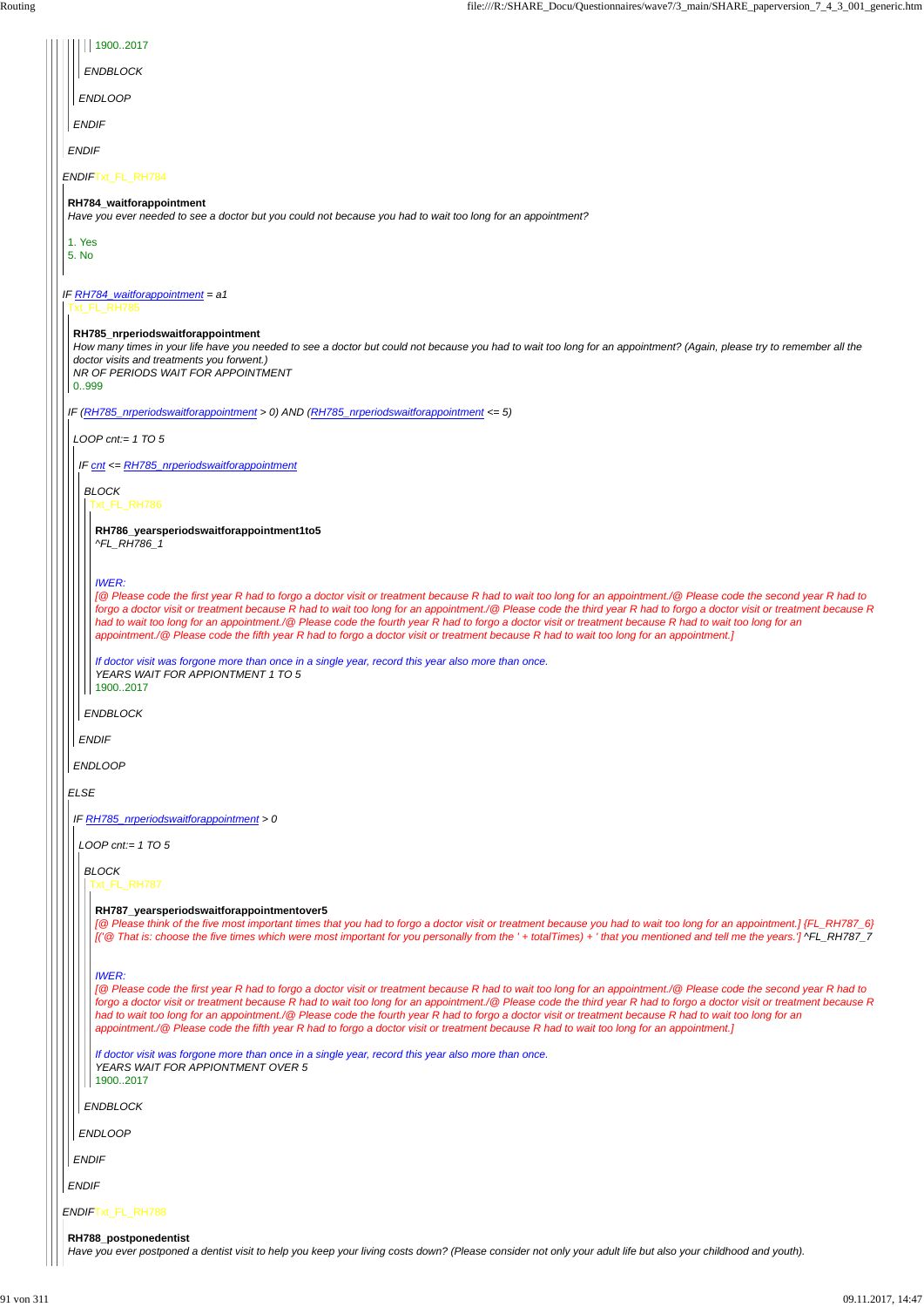### *ENDIF*Txt\_FL\_RH792

| POSTPONED DENTIST VISIT<br>1. Yes<br>5. No                                                                                                                                                                                                                                                                                                                                                                                                                                                                                |  |  |
|---------------------------------------------------------------------------------------------------------------------------------------------------------------------------------------------------------------------------------------------------------------------------------------------------------------------------------------------------------------------------------------------------------------------------------------------------------------------------------------------------------------------------|--|--|
| IF RH788_postponedentist = $a1$<br>Txt_FL_RH789                                                                                                                                                                                                                                                                                                                                                                                                                                                                           |  |  |
| RH789_nrperiodspostponedentist<br>How many times in your life have you postponed a dentist visit to help you keep your living costs down? (Try to remember all the dentist visits and treatments you<br>postponed)<br>NR OF PERIODS WAIT FOR APPOINTMENT<br>0.999                                                                                                                                                                                                                                                         |  |  |
| IF (RH789_nrperiodspostponedentist > 0) AND (RH789_nrperiodspostponedentist <= 5)                                                                                                                                                                                                                                                                                                                                                                                                                                         |  |  |
| LOOP cnt:= $1$ TO 5                                                                                                                                                                                                                                                                                                                                                                                                                                                                                                       |  |  |
| IF cnt <= RH789_nrperiodspostponedentist                                                                                                                                                                                                                                                                                                                                                                                                                                                                                  |  |  |
| <b>BLOCK</b><br>Txt_FL_RH790                                                                                                                                                                                                                                                                                                                                                                                                                                                                                              |  |  |
| RH790_yearspostponedentist1to5<br>^FL_RH790_1                                                                                                                                                                                                                                                                                                                                                                                                                                                                             |  |  |
| <b>IWER:</b><br>[@ Please code the first year R postponed a dentist visit to help to keep the living costs down./@ Please code the second year R postponed a dentist visit to help to<br>keep the living costs down./@ Please code the third year R postponed a dentist visit to help to keep the living costs down./@ Please code the fourth year R<br>postponed a dentist visit to help to keep the living costs down./@ Please code the fifth year R postponed a dentist visit to help to keep the living costs down.] |  |  |
| If dentist visit was postponed more than once in a single year, record this year also more than once.<br>YEARS POSTPONED DENTIST VISIT 1 TO 5<br>19002017                                                                                                                                                                                                                                                                                                                                                                 |  |  |
| <b>ENDBLOCK</b>                                                                                                                                                                                                                                                                                                                                                                                                                                                                                                           |  |  |
| <b>ENDIF</b>                                                                                                                                                                                                                                                                                                                                                                                                                                                                                                              |  |  |
| <b>ENDLOOP</b>                                                                                                                                                                                                                                                                                                                                                                                                                                                                                                            |  |  |
| <b>ELSE</b>                                                                                                                                                                                                                                                                                                                                                                                                                                                                                                               |  |  |
| IF RH789_nrperiodspostponedentist > 0                                                                                                                                                                                                                                                                                                                                                                                                                                                                                     |  |  |
| LOOP cnt:= $1$ TO 5                                                                                                                                                                                                                                                                                                                                                                                                                                                                                                       |  |  |
| <b>BLOCK</b><br>Txt_FL_RH791                                                                                                                                                                                                                                                                                                                                                                                                                                                                                              |  |  |
| RH791_yearspostponedentistover5<br>[@ Please think of the five most important times you postponed a dentist visit to help to keep the living costs down.] ^FL_RH791_4                                                                                                                                                                                                                                                                                                                                                     |  |  |
| <b>IWER:</b><br>[@ Please code the first year R postponed a dentist visit to help to keep the living costs down./@ Please code the second year R postponed a dentist visit to help to<br>keep the living costs down./@ Please code the third year R postponed a dentist visit to help to keep the living costs down./@ Please code the fourth year R<br>postponed a dentist visit to help to keep the living costs down./@ Please code the fifth year R postponed a dentist visit to help to keep the living costs down.] |  |  |
| If dentist visit was postponed more than once in a single year, record this year also more than once.<br>YEARS POSTPONED DENTIST VISIT OVER 5<br>19002017                                                                                                                                                                                                                                                                                                                                                                 |  |  |
| <b>ENDBLOCK</b>                                                                                                                                                                                                                                                                                                                                                                                                                                                                                                           |  |  |
| <b>ENDLOOP</b>                                                                                                                                                                                                                                                                                                                                                                                                                                                                                                            |  |  |
| <b>ENDIF</b>                                                                                                                                                                                                                                                                                                                                                                                                                                                                                                              |  |  |
| <b>ENDIF</b>                                                                                                                                                                                                                                                                                                                                                                                                                                                                                                              |  |  |

*IF RH792\_forgonemedication = a1* Txt\_FL\_RH793

# **RH792\_forgonemedication**

*Have you ever foregone taking medication which you could not afford because of cost?*

### *IWER:*

*Includes both prescription and over-the-counter drugs. POSTPONED TAKING MEDICATION* 1. Yes 5. No

**RH793\_nrforgonemedication** *How many times in your life have you forgone taking medication which you could not afford? NUMBER OF PERIODS POSTPONED TAKING MEDICATION* 0..999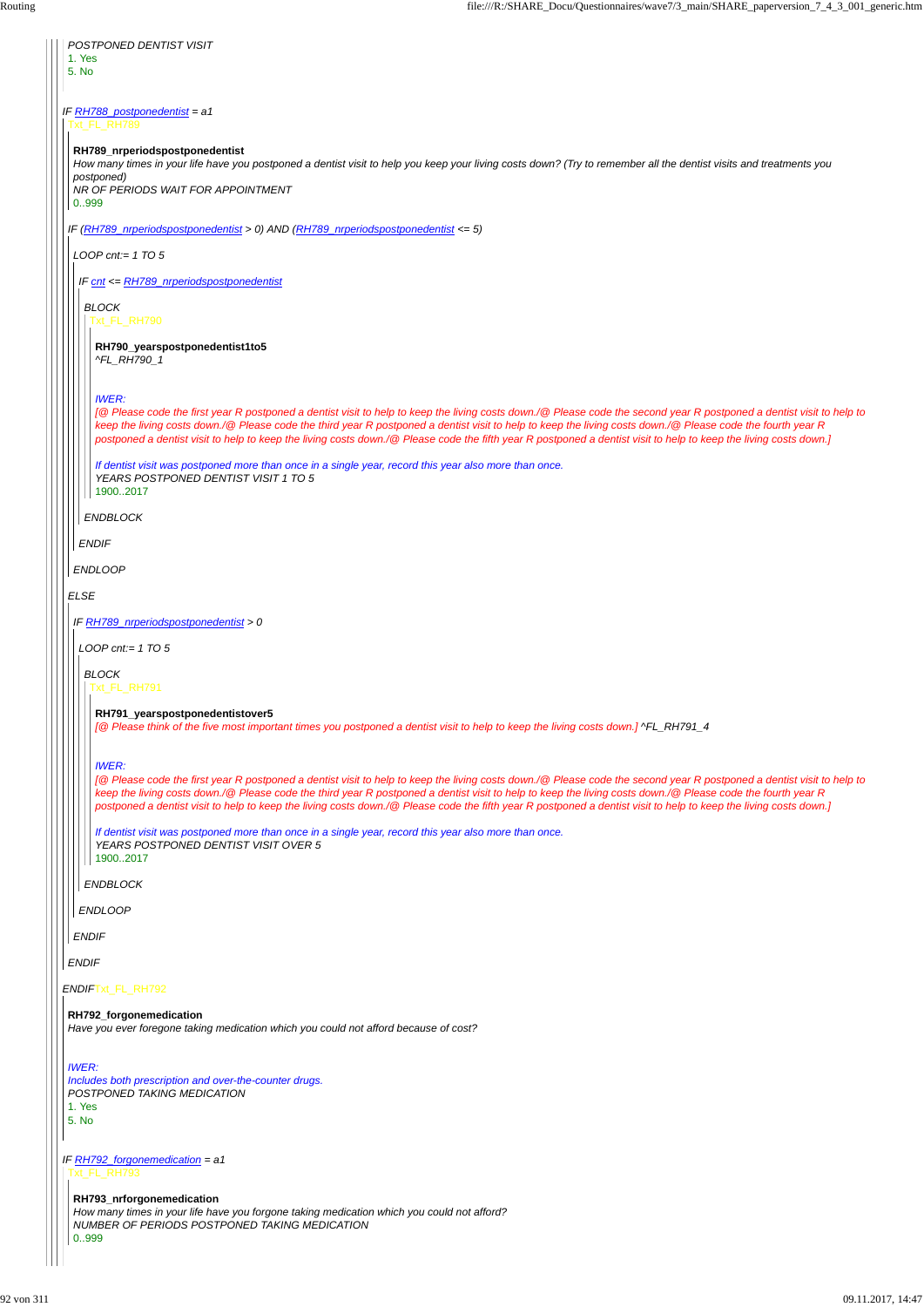|              | IF (RH793_nrforgonemedication > 0) AND (RH793_nrforgonemedication <= 5)                                                                                                                                                                                                                                                                                                                                                              |
|--------------|--------------------------------------------------------------------------------------------------------------------------------------------------------------------------------------------------------------------------------------------------------------------------------------------------------------------------------------------------------------------------------------------------------------------------------------|
|              | LOOP cnt:= $1 TO 5$                                                                                                                                                                                                                                                                                                                                                                                                                  |
|              | IF cnt <= RH793_nrforgonemedication                                                                                                                                                                                                                                                                                                                                                                                                  |
|              | <b>BLOCK</b><br>Txt_FL_RH794                                                                                                                                                                                                                                                                                                                                                                                                         |
|              | RH794_yearsforgonemedication1to5<br>^FL_RH794_1                                                                                                                                                                                                                                                                                                                                                                                      |
|              | <b>IWER:</b><br>[@ Please code the first year R had to forgo taking medication because of cost./@ Please code the second year R had to forgo taking medication because of cost./@<br>Please code the third year R had to forgo taking medication because of cost./@ Please code the fourth year R had to forgo taking medication because of cost./@<br>Please code the fifth year R had to forgo taking medication because of cost.] |
|              | If medication was foregone more than once in a single year, record this year also more than once.<br>YEARS POSTPONED TAKING MEDICATION 1 TO 5<br>19002017                                                                                                                                                                                                                                                                            |
|              | <b>ENDBLOCK</b>                                                                                                                                                                                                                                                                                                                                                                                                                      |
|              | <b>ENDIF</b>                                                                                                                                                                                                                                                                                                                                                                                                                         |
|              | <b>ENDLOOP</b>                                                                                                                                                                                                                                                                                                                                                                                                                       |
| <b>ELSE</b>  |                                                                                                                                                                                                                                                                                                                                                                                                                                      |
|              | IF RH793_nrforgonemedication > 0                                                                                                                                                                                                                                                                                                                                                                                                     |
|              | LOOP cnt:= $1 T0 5$                                                                                                                                                                                                                                                                                                                                                                                                                  |
|              | <b>BLOCK</b>                                                                                                                                                                                                                                                                                                                                                                                                                         |
|              | Txt_FL_RH795                                                                                                                                                                                                                                                                                                                                                                                                                         |
|              | RH795_yearsforgonemedicationover5<br>[@ Please think of the five most important times that you had to forgo taking medication which you could not afford.] ^FL_RH795_4                                                                                                                                                                                                                                                               |
|              | <b>IWER:</b><br>[@ Please code the first year R had to forgo taking medication because of cost./@ Please code the second year R had to forgo taking medication because of cost./@<br>Please code the third year R had to forgo taking medication because of cost./@ Please code the fourth year R had to forgo taking medication because of cost./@<br>Please code the fifth year R had to forgo taking medication because of cost.] |
|              | If medication was foregone more than once in a single year, record this year also more than once.<br>YEARS POSTPONED TAKING MEDICATION OVER 5<br>19002017                                                                                                                                                                                                                                                                            |
|              | <b>ENDBLOCK</b>                                                                                                                                                                                                                                                                                                                                                                                                                      |
|              | <b>ENDLOOP</b>                                                                                                                                                                                                                                                                                                                                                                                                                       |
| <b>ENDIF</b> |                                                                                                                                                                                                                                                                                                                                                                                                                                      |
| <b>ENDIF</b> |                                                                                                                                                                                                                                                                                                                                                                                                                                      |
| <b>ENDIF</b> |                                                                                                                                                                                                                                                                                                                                                                                                                                      |
|              | RH097_hcend                                                                                                                                                                                                                                                                                                                                                                                                                          |
|              |                                                                                                                                                                                                                                                                                                                                                                                                                                      |
| <b>IWER:</b> | This is the end of the health care module. {Press}<br>END OF HEALTH CARE SECTION<br>1. Continue                                                                                                                                                                                                                                                                                                                                      |
|              | IF Sec_DN1.DN756_Proxy <> a3                                                                                                                                                                                                                                                                                                                                                                                                         |
|              | RH098_proxycheck                                                                                                                                                                                                                                                                                                                                                                                                                     |
| <b>IWER:</b> | Please check. Who answered the questions in this section?                                                                                                                                                                                                                                                                                                                                                                            |
|              | <b>PROXY CHECK</b><br>1. Respondent only<br>2. Respondent and proxy<br>3. Proxy only                                                                                                                                                                                                                                                                                                                                                 |
| <b>ENDIF</b> |                                                                                                                                                                                                                                                                                                                                                                                                                                      |
|              | <b>ENDBLOCK</b>                                                                                                                                                                                                                                                                                                                                                                                                                      |
| <b>ENDIF</b> | IF (GL IN Test_History) OR (ALL IN Test_History)                                                                                                                                                                                                                                                                                                                                                                                     |
| <b>BLOCK</b> |                                                                                                                                                                                                                                                                                                                                                                                                                                      |
|              | Txt_FL_GL001                                                                                                                                                                                                                                                                                                                                                                                                                         |
|              |                                                                                                                                                                                                                                                                                                                                                                                                                                      |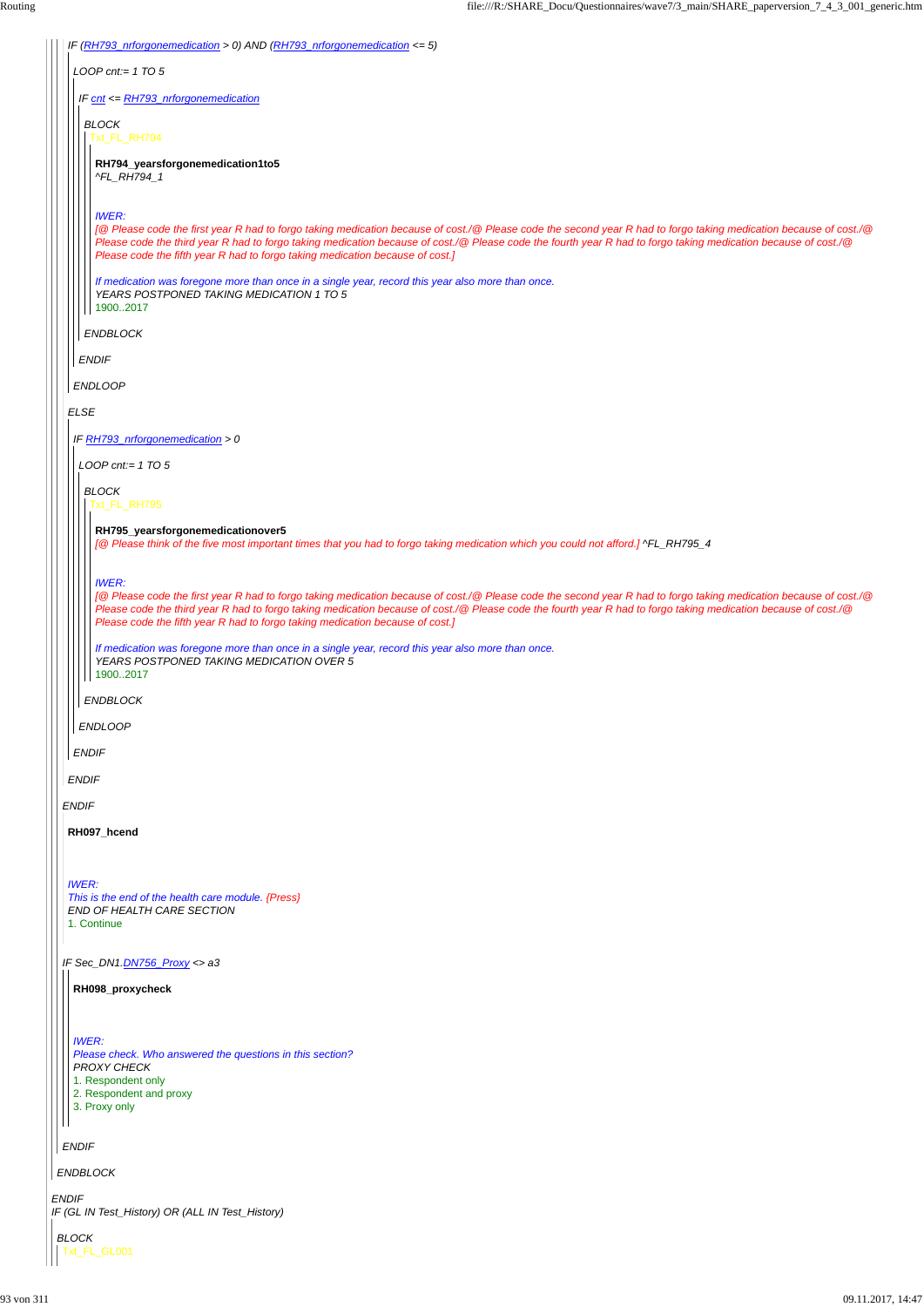#### System preset value GL901\_TimeStampStart *IF GL901\_TimeStampStart = EMPTY AND GL001\_IntroGL <> EMPTY ENDIF*Txt\_FL\_GL002

# *IF GL002\_HappyPeriod = a1*

# *ENDIF*Txt\_FL\_GL005

# *IF GL005\_StressPeriod = a1*

*ENDIF*Txt\_FL\_GL011

*IF GL011\_MoneyPeriod = a1*

# **GL001\_IntroGL**

*I now have some general questions about certain periods in your life.*

#### *IWER: {Press}*

*Start of a @BNon-proxy section@B. No proxy allowed. If the respondent is not capable of answering any of these questions on her/his own, press @BCTRL-K@B at each question. INTRODUCTION TO GENERAL LIFE QUESTIONS*

1. Continue

**GL002\_HappyPeriod**

*Looking back on your life, was there a distinct period during which you were happier than during the rest of your life? PERIOD OF HAPPINESS* 1. Yes

5. No

CHECK NOT ((GL004 StopHappy = RESPONSE) AND (MN002 Person[1].Year > GL004 StopHappy)) L1 " [This year does not fit in with the given year of birth. Please check both years.] [{empty}]" CHECK NOT (((GL003\_StartHappy = RESPONSE) AND (GL004\_StopHappy = RESPONSE)) AND (GL003\_StartHappy > GL004\_StopHappy)) L1 " [This year does not fit In with the start period. Please check both years.] [{empty}]" *Please code 9997 if this period is still ongoing WHEN HAPPINESS PERIOD STOPPED* 1900..9997

CHECK NOT ((GL003\_StartHappy = RESPONSE) AND (MN002\_Person[1].Year > GL003\_StartHappy)) L1 " [This year does not fit in with the given year of birth. Please check both years.] [{empty}]"

# **GL003\_StartHappy**

*When did this period of happiness start? WHEN HAPPINESS PERIOD STARTED* 1900..2017

# **GL004\_StopHappy**

*When did this period stop?*

# *IWER:*

# **GL005\_StressPeriod**

*(Looking back on your life,) was there a distinct period during which you were under more stress compared to the rest of your life? PERIOD OF STRESS* 1. Yes

5. No

CHECK NOT ((GL006\_StartStress = RESPONSE) AND (MN002\_Person[1].Year > GL006\_StartStress)) L1 " [This year does not fit in with the given year of birth. Please check both years.] [{empty}]"

CHECK NOT ((GL007\_StopStress = RESPONSE) AND (MN002\_Person[1].Year > GL007\_StopStress)) L1 " [This year does not fit in with the given year of birth. Please check both years.] [{empty}]" CHECK NOT (((GL006\_StartStress = RESPONSE) AND (GL007\_StopStress = RESPONSE)) AND (GL006\_StartStress > GL007\_StopStress)) L1 " [This year does not fit in with the start period. Please check both years.] [{empty}]"

# **GL006\_StartStress**

*When did this stress period start? WHEN STRESS PERIOD STARTED* 1900..2017

**GL007\_StopStress** *When did this period stop?*

# *IWER:*

*Please code 9997 if this period is still ongoing WHEN STRESS PERIOD STOPPED*

1900..9997

**GL011\_MoneyPeriod** *(Looking back on your life,) was there a distinct period of financial hardship? PERIOD OF FINANCIAL HARDSHIP* 1. Yes 5. No

**GL012\_StartMoney** *When did this period of financial hardship start? WHEN FINANCIAL HARDSHIP PERIOD STARTED* 1900..2017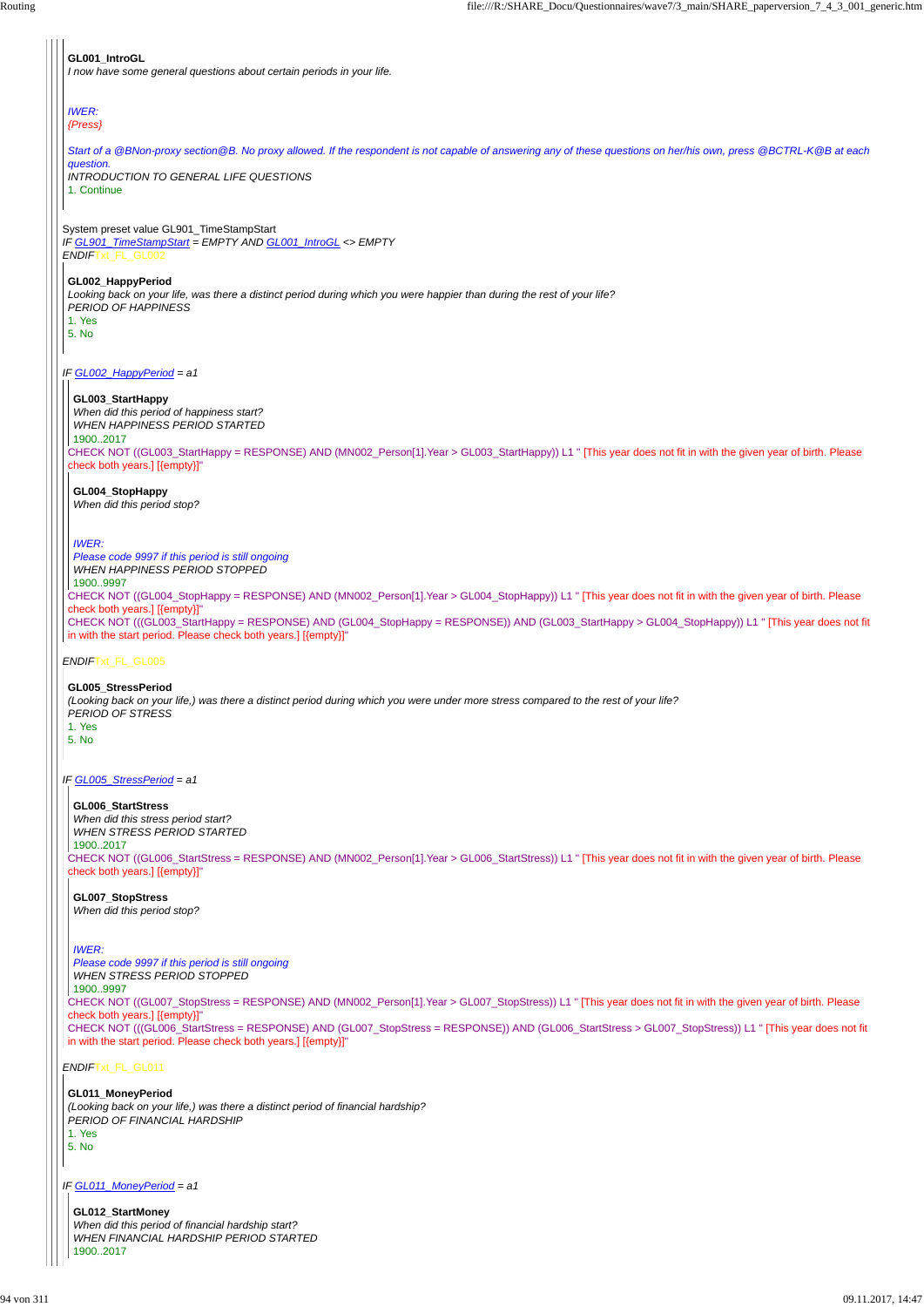*ENDIF*Txt\_FL\_GL014

*IF GL014\_HungerPeriod = a1*

*ENDIF*

# Txt\_FL\_GL022

CHECK NOT ((GL012\_StartMoney = RESPONSE) AND (MN002\_Person[1].Year > GL012\_StartMoney)) L1 " [This year does not fit in with the given year of birth. Please check both years.] [{empty}]" **GL013\_StopMoney** *When did this period stop? IWER: Please code 9997 if this period is still ongoing WHEN FINANCIAL HARDSHIP PERIOD STOPPED*

CHECK NOT ((GL013\_StopMoney = RESPONSE) AND (MN002\_Person[1].Year > GL013\_StopMoney)) L1 " [This year does not fit in with the given year of birth. Please check both years.] [{empty}]" CHECK NOT (((GL012\_StartMoney = RESPONSE) AND (GL013\_StopMoney = RESPONSE)) AND (GL012\_StartMoney > GL013\_StopMoney)) L1 " [This year does not fit in with the start period. Please check both years.] [{empty}]" 1900..9997

#### **GL014\_HungerPeriod**

*(Looking back on your life,) was there a period during which you suffered from hunger? PERIOD OF HUNGER* 1. Yes 5. No

CHECK NOT ((GL015\_StartHunger = RESPONSE) AND (MN002\_Person[1].Year > GL015\_StartHunger)) L1 " [This year does not fit in with the given year of birth. Please check both years.] [{empty}]"

### *IF GL022\_EverVictPers = a1* Txt\_FL\_GL023

CHECK NOT ((GL016\_StopHunger = RESPONSE) AND (MN002\_Person[1].Year > GL016\_StopHunger)) L1 " [This year does not fit in with the given year of birth. Please check both years.] [{empty}]" CHECK NOT (((GL015\_StartHunger = RESPONSE) AND (GL016\_StopHunger = RESPONSE)) AND (GL015\_StartHunger > GL016\_StopHunger)) L1 " [This year does not fit in with the start period. Please check both years.] [{empty}]" *Please code 9997 if this period is still ongoing WHEN HUNGER PERIOD STOPPED* 1900..9997

### **GL015\_StartHunger**

*When did this period of hunger start? WHEN HUNGER PERIOD STARTED* 1900..2017

# **GL016\_StopHunger**

*When did this period stop?*

*IWER:*

# **GL736\_Outro**

*IWER: CHECK: Who answered the questions in this section? NON PROXY* 1. Respondent 2. Section not answered (proxy interview)

# **GL022\_EverVictPers**

*There are times, in which people are persecuted or discriminated against, for example because of their political beliefs, religion, nationality, ethnicity, sexual orientation or their background. People may also be persecuted or discriminated against because of the political beliefs or the religion of their close relatives.*

*Have you ever been the victim of such persecution or discrimination?*

*IWER:*

*"Background" includes such things as class background, family origin, etc DISCRIMINATED AGAINST*

1. Yes

#### 5. No

#### **GL023\_ReasPersec**

*What was the main reason you were persecuted or discriminated against?*

#### *IWER:*

*{ReadOut}. Code only one. MAIN REASON OF PERSECUTION* 1. Your political beliefs 2. Your religion 3. Your ethnicity or nationality 4. Your sexual orientation 5. Your background 6. Political beliefs or religion of your close relatives 97. SPONTANEOUS only: Other reasons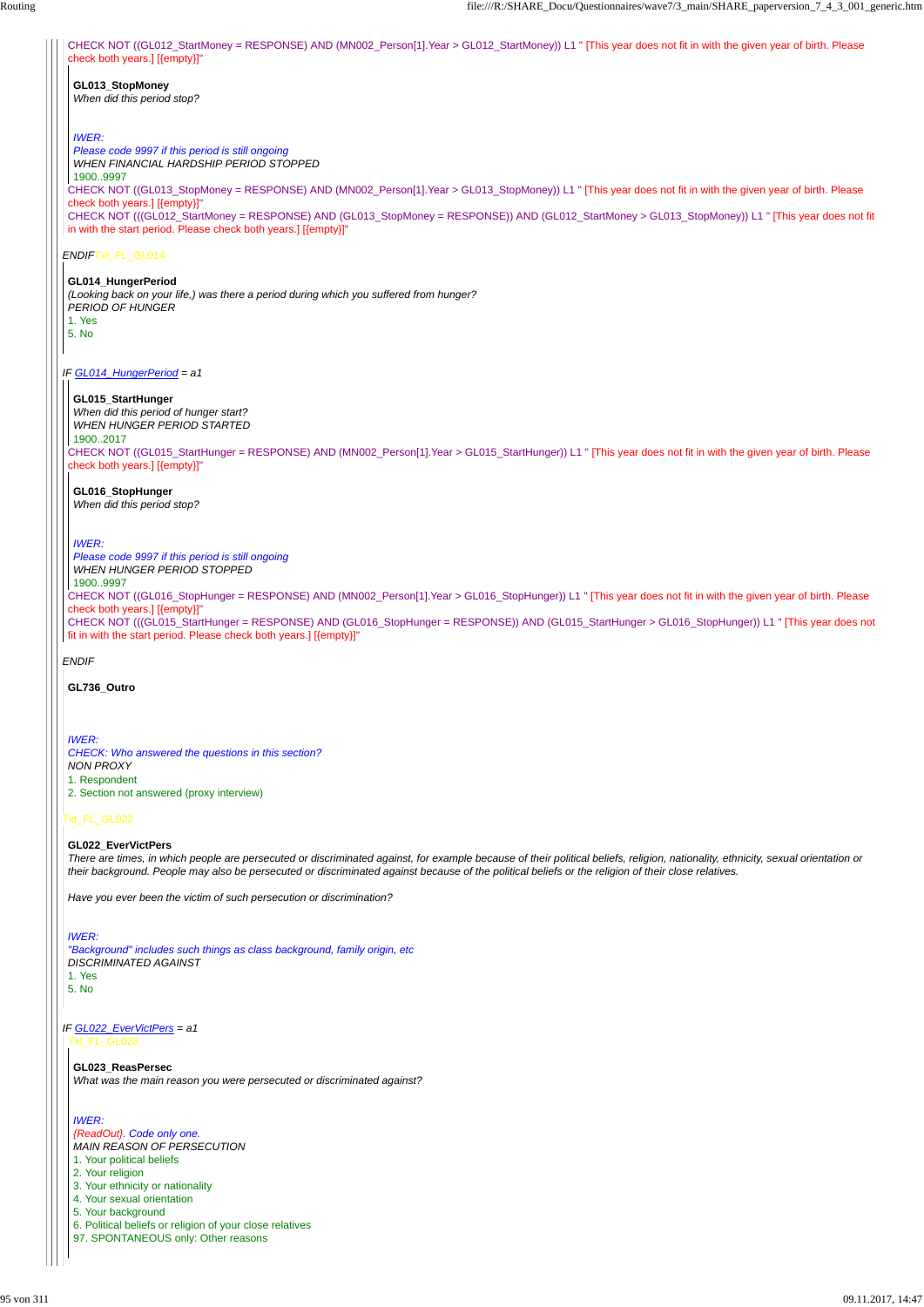*IF GL023\_ReasPersec = a97 ENDIF*Txt\_FL\_GL024 *IF GL024\_PersecStopWork = a1 ENDIF*Txt\_FL\_GL026 *IF (((a1 IN GL026\_ConsPersec) OR (a2 IN GL026\_ConsPersec)) OR (a3 IN GL026\_ConsPersec)) OR (a4 IN GL026\_ConsPersec)* xt\_FL\_GL023a **GL023a\_OthReasPersec** *For what other reason were you persecuted or discriminated against? OTHER REASON OF PERSECUTION* STRING **GL024\_PersecStopWork** *Did persecution or discrimination because of [@ your political beliefs/@ your religion/@ your ethnicity/@ your sexual orientation/@ your background/@ political beliefs or religion of your close relatives/piGL023a\_OthReasPersec] ever force you to stop working in a job? FORCED TO STOP WORKING* 1. Yes 5. No *IF Sec\_RE.RE046\_NumberOfJobs > 0 ENDIF* **GL025\_StopJobsPersec** *In which jobs was that? STOPPED JOBS BECAUSE OF PERSECUTION* ^Sec\_RE.FJobTitle[1] ^Sec\_RE.FJobTitle[2] ^Sec\_RE.FJobTitle[3] ^Sec\_RE.FJobTitle[4] ^Sec\_RE.FJobTitle[5] ^Sec\_RE.FJobTitle[6] ^Sec\_RE.FJobTitle[7] ^Sec\_RE.FJobTitle[8] ^Sec\_RE.FJobTitle[9] ^Sec\_RE.FJobTitle[10] ^Sec\_RE.FJobTitle[11] ^Sec\_RE.FJobTitle[12] ^Sec\_RE.FJobTitle[13] ^Sec\_RE.FJobTitle[14] ^Sec\_RE.FJobTitle[15] ^Sec\_RE.FJobTitle[16] ^Sec\_RE.FJobTitle[17] ^Sec\_RE.FJobTitle[18] ^Sec\_RE.FJobTitle[19] ^Sec\_RE.FJobTitle[20] **GL026\_ConsPersec** *As a consequence of persecution or discrimination because of [@ your political beliefs/@ your religion/@ your ethnicity/@ your sexual orientation/@ your background/@ political beliefs or religion of your close relatives/@ {Text from previous answer}], did you ever experience any of the following during your working life? IWER: {ReadOut} {CodeAll} EXPERIENCES IN JOB* 1. Denied promotions 2. Assignment to a task with fewer responsibilities 3. Working on tasks below your qualifications 4. Harassment by your boss or colleagues 5. Pay cuts 96. None of these *IF Sec\_RE.RE046\_NumberOfJobs > 0* **GL027\_ConsPersec** *In which jobs was that? WHICH JOBS CONSEQUENCE OF PERSECUTION* ^Sec\_RE.FJobTitle[1] ^Sec\_RE.FJobTitle[2] ^Sec\_RE.FJobTitle[3] ^Sec\_RE.FJobTitle[4] ^Sec\_RE.FJobTitle[5] ^Sec\_RE.FJobTitle[6] ^Sec\_RE.FJobTitle[7] ^Sec\_RE.FJobTitle[8] ^Sec\_RE.FJobTitle[9] ^Sec\_RE.FJobTitle[10] ^Sec\_RE.FJobTitle[11] ^Sec\_RE.FJobTitle[12] ^Sec\_RE.FJobTitle[13] ^Sec\_RE.FJobTitle[14] ^Sec\_RE.FJobTitle[15] ^Sec\_RE.FJobTitle[16] ^Sec\_RE.FJobTitle[17] ^Sec\_RE.FJobTitle[18]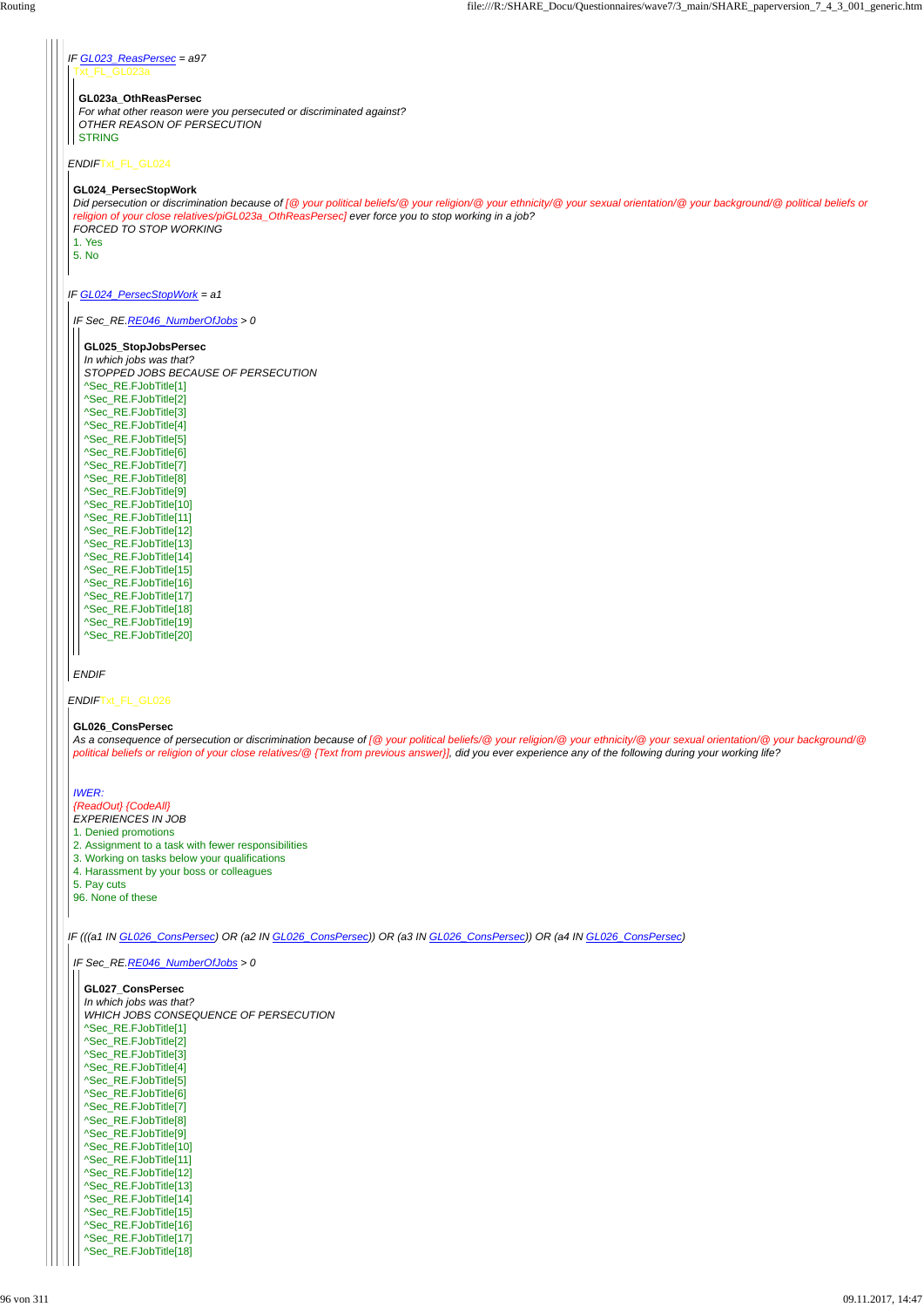*ENDIF*Txt\_FL\_GL031 *IF GL031\_PropDissp = a1 ENDIF*Txt\_FL\_GL028 *IF GL028\_DiffFindJob = a1 ENDIF IF a5 IN Sec\_RA.RA002\_acmintro ENDIF IF a4 IN Sec\_RA.RA002\_acmintro ENDIF IF a6 IN Sec\_RA.RA002\_acmintro ENDIF IF a7 IN Sec\_RA.RA002\_acmintro ENDIF LOOP cnt:= 1 TO 20 ENDLOOP LOOP cnt:= 1 TO 6 ENDLOOP ENDIF* ^Sec\_RE.FJobTitle[19] ^Sec\_RE.FJobTitle[20] **GL028\_DiffFindJob** *Have you ever had difficulties finding a job adequate to your qualifications because of [@ your political beliefs/@ your religion/@ your ethnicity/@ your sexual orientation/@ your background/@ political beliefs or religion of your close relatives]? DIFFICULTIES FINDING A JOB BECAUSE OF REASON FOR PERSECUTION* 1. Yes 5. No Txt\_FL\_GL029 **GL029\_FirstDiffFindJob** *In what year did you first experience these difficulties? FIRST EXPERIENCE DIFFICULTIES FINDING A JOB* 1900..2017 *IF Sec\_RE.NeverWork[cnt].RE010\_sitchg = a14 ELSE ENDIF IF Sec\_RE.NeverWork[cnt].RE010\_sitchg = a15 ELSE ENDIF IF Sec\_RE.NeverWork[cnt].RE010\_sitchg = a16 ELSE ENDIF IF Sec\_RE.NeverWork[cnt].RE010\_sitchg = a17 ENDIF IF EverInCamp[cnt] = 1 ENDIF BLOCK ENDBLOCK* Txt\_FL\_GL030 **GL030\_CampPersec** *You told us earlier that you [@ lived in a prison/@ lived in a prisoner of war camp/@ lived in labor camp/@ lived in a concentration camp/@ had to do forced labor or were in jail/@ were exiled or banished]. Was this because of [@ your political beliefs/@ your religion/@ your ethnicity/@ your sexual orientation/@ your background/@ political beliefs or religion of your close relatives/@ {Text from previous answer}]? CAMP BECAUSE OF REASON FOR PERSECUTION* 1. Yes 5. No **GL031\_PropDissp** *There may be cases when individuals and their families are dispossessed of their property as a result of war or persecution. Were you or your family ever dispossessed of any property as a result of war or persecution? DISPOSSESSED BECAUSE OF REASON FOR PERSECUTION* 1. Yes 5. No *BLOCK* Txt\_FL\_GL033 **GL033\_WhenPropAway** *When was the [@ first time/@ next time] that your or your family's property was taken away as a result of war or persecution?*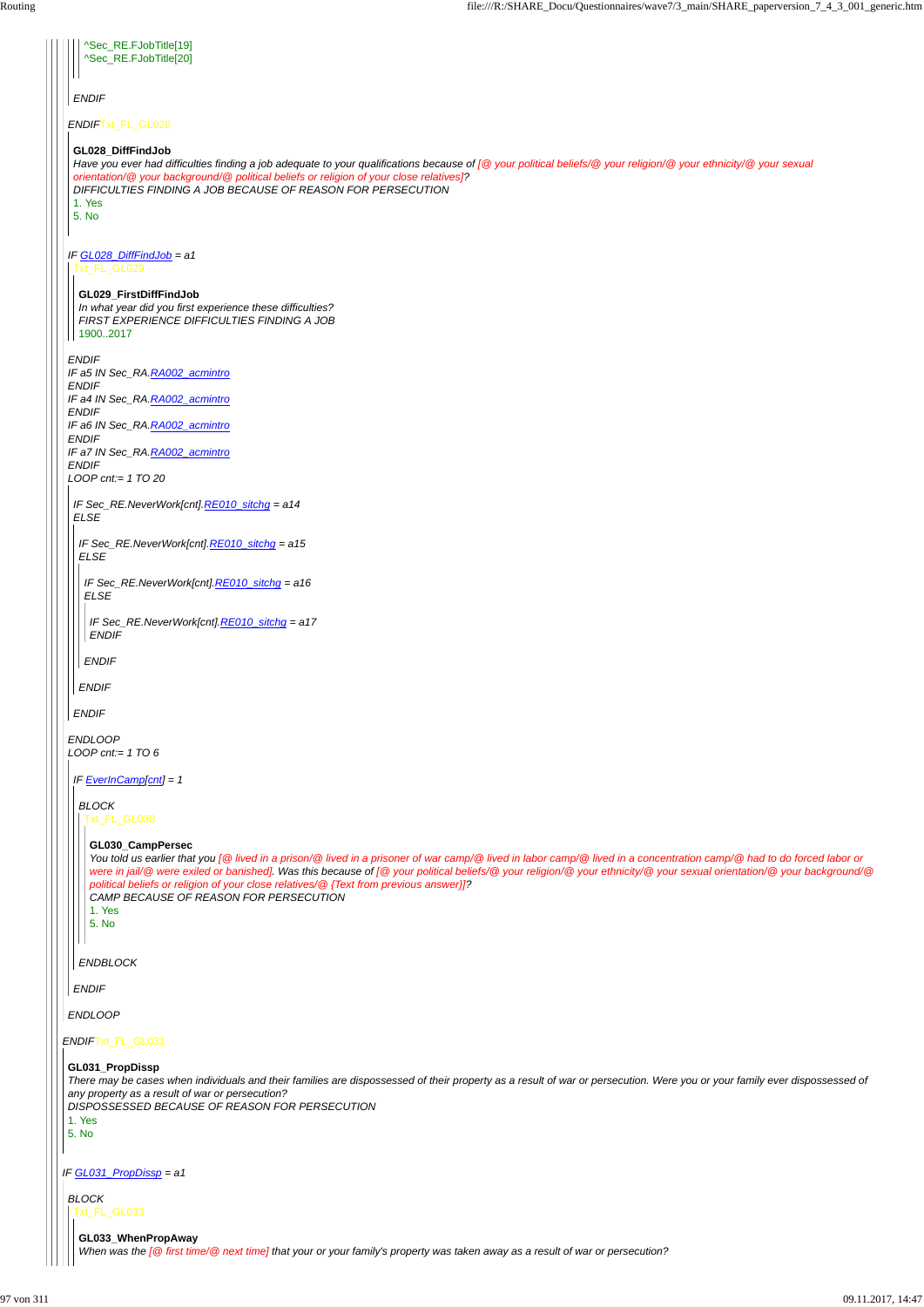*ENDBLOCK LOOP cnt:= 2 TO 10*

# Txt\_FL\_GL034

# Txt\_FL\_GL035

*WHEN PROPERTY TAKEN AWAY* 1900..2017

### **GL032\_TypePropDissp** *What type of property was this?*

*IWER: ^ReadOut*

*{CodeAll} TYPE OF PROPERTY*

- 
- 1. Businesses or companies
- 2. Houses or buildings
- 3. Farmland or other land 4. Flat or apartment
- 
- 5. Money or assets

## **GL034\_TypePropDissp**

*Were you or your family ever compensated for this dispossession?*

# *IWER:*

*{ReadOut} COMPENSATED* 1. Yes, fully 3. Yes, partially 5. No

#### **GL035\_CampPersec**

*Was there another time you or your family was dispossessed of any property as a result of war or persecution? ANOTHER TIME DISPOSSESSED OF ANY PROPERTY*

1. Yes 5. No

*IF Dispossessed[cnt - 1].GL035\_CampPersec = a1*

*BLOCK*

# Txt\_FL\_GL033

# Txt\_FL\_GL034

# **GL033\_WhenPropAway**

*When was the [@ first time/@ next time] that your or your family's property was taken away as a result of war or persecution? WHEN PROPERTY TAKEN AWAY* 1900..2017

### **GL032\_TypePropDissp** *What type of property was this?*

*IWER: ^ReadOut*

#### *{CodeAll}*

- *TYPE OF PROPERTY*
- 1. Businesses or companies
- 2. Houses or buildings
- 3. Farmland or other land
- 4. Flat or apartment
- 5. Money or assets

# *ENDIF ENDBLOCK* Txt\_FL\_GL035 *IWER: {ReadOut} COMPENSATED* 1. Yes, fully 3. Yes, partially 5. No **GL035\_CampPersec** *Was there another time you or your family was dispossessed of any property as a result of war or persecution? ANOTHER TIME DISPOSSESSED OF ANY PROPERTY* 1. Yes 5. No

**GL034\_TypePropDissp** *Were you or your family ever compensated for this dispossession?*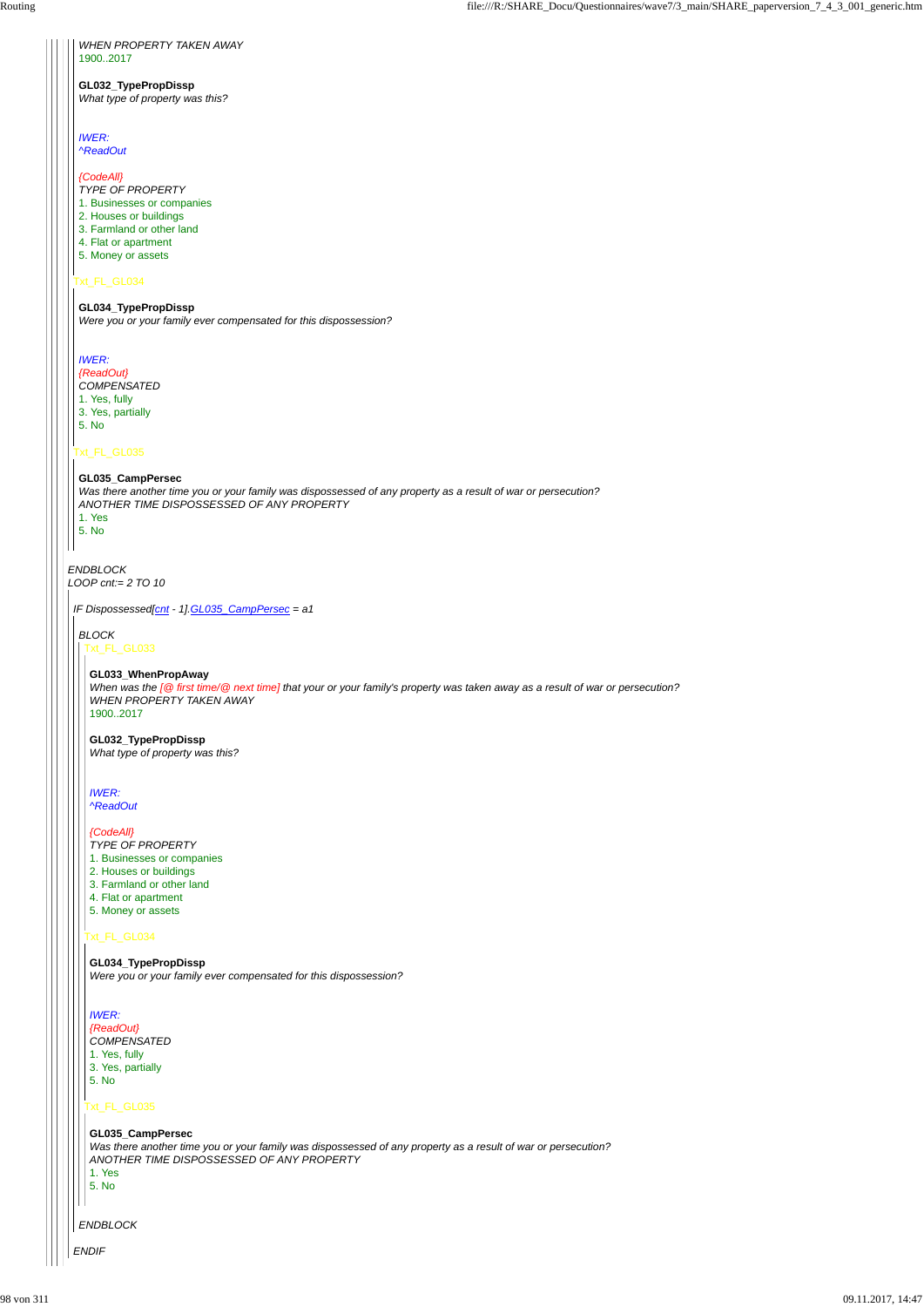*ENDIF IF Sec\_DN1.DN756\_Proxy <> a3*

*ENDBLOCK*

*ENDIF* System preset value PR902\_TimeStampEnd *IF PR902\_TimeStampEnd = EMPTY ENDIF*

| <b>ENDLOOP</b>                                                                                                                                                                                                                                                                                                                                  |
|-------------------------------------------------------------------------------------------------------------------------------------------------------------------------------------------------------------------------------------------------------------------------------------------------------------------------------------------------|
| <b>ENDIF</b><br>IF MN103_History = 1                                                                                                                                                                                                                                                                                                            |
|                                                                                                                                                                                                                                                                                                                                                 |
| <b>BLOCK</b><br>Txt_FL_GL737                                                                                                                                                                                                                                                                                                                    |
| GL737_intro_discrM                                                                                                                                                                                                                                                                                                                              |
| [There are times, in which people are persecuted or discriminated against, for example because of their political beliefs, religion, nationality, ethnicity, sexual orientation<br>or their background.] Now we would like to ask whether your parents were affected by war, persecution or discrimination. Please think about your mother now. |
| <b>IWER:</b>                                                                                                                                                                                                                                                                                                                                    |
| This question refers to the biological mother of the respondent.<br><b>INTRO DISCRIMINATED AGAINST MOTHER</b>                                                                                                                                                                                                                                   |
| 1. Continue                                                                                                                                                                                                                                                                                                                                     |
| System preset value PR901_TimeStampStart                                                                                                                                                                                                                                                                                                        |
| IF PR901_TimeStampStart = EMPTY AND GL737_intro_discrM <> EMPTY<br><b>ENDIF</b>                                                                                                                                                                                                                                                                 |
| IF $GL737$ _intro_discrM = a1<br>Txt_FL_GL738                                                                                                                                                                                                                                                                                                   |
| GL738_discrmother                                                                                                                                                                                                                                                                                                                               |
| Please look at show card {SHOWCARD_ID}. Has your mother experienced the following situations and consequences because of war, persecution or discrimination?                                                                                                                                                                                    |
| <b>IWER:</b><br>{CodeAll}                                                                                                                                                                                                                                                                                                                       |
| By 'war' we also mean the time of occupation during the World War II.<br>Death only includes death of the mother of respondent as a direct consequence of war, persecution or discrimination.                                                                                                                                                   |
| For example if mother died in labor camp mark both labor camp and death.<br><b>DISCRIMINATED AGAINST MOTHER</b>                                                                                                                                                                                                                                 |
| 1. Imprisonment<br>2. Labor camp                                                                                                                                                                                                                                                                                                                |
| 3. Concentration camp                                                                                                                                                                                                                                                                                                                           |
| 4. Deportation, forced displacement or flight<br>5. Engaged in combat operations/fighting                                                                                                                                                                                                                                                       |
| 6. Serious damage to health or injury - includes damage to physical or mental health<br>7. Death                                                                                                                                                                                                                                                |
| 96. None of these                                                                                                                                                                                                                                                                                                                               |
| ENDIFTxt_FL_GL739                                                                                                                                                                                                                                                                                                                               |
| GL739_intro_discrF<br>Please think about your father now.                                                                                                                                                                                                                                                                                       |
|                                                                                                                                                                                                                                                                                                                                                 |
| <b>IWER:</b><br>This question refers to the biological father of the respondent.                                                                                                                                                                                                                                                                |
| <b>INTRO DISCRIMINATED AGAINST FATHER</b><br>1. Continue                                                                                                                                                                                                                                                                                        |
|                                                                                                                                                                                                                                                                                                                                                 |
| IF $GL739$ _intro_discrF = a1<br>xt FL GL740                                                                                                                                                                                                                                                                                                    |

**GL740\_discrfather**

*Please look at show card {SHOWCARD\_ID}. Has your father experienced the following situations and consequences because of war, persecution or discrimination?*

*IWER:*

*{CodeAll}*

*By 'war' we also mean the time of occupation during the World War II. Death only includes death of the father of respondent as a direct consequence of war, persecution or discrimination. For example if father died in labor camp mark both labor camp and death. DISCRIMINATED AGAINST FATHER*

- 1. Imprisonment
- 2. Labor camp
- 3. Concentration camp
- 4. Deportation, forced displacement or flight
- 5. Engaged in combat operations/fighting
- 

6. Serious damage to health or injury - includes damage to physical or mental health

7. Death

96. None of these

**GL036\_proxycheck**

*IWER: Please check. Who answered the questions in this section?*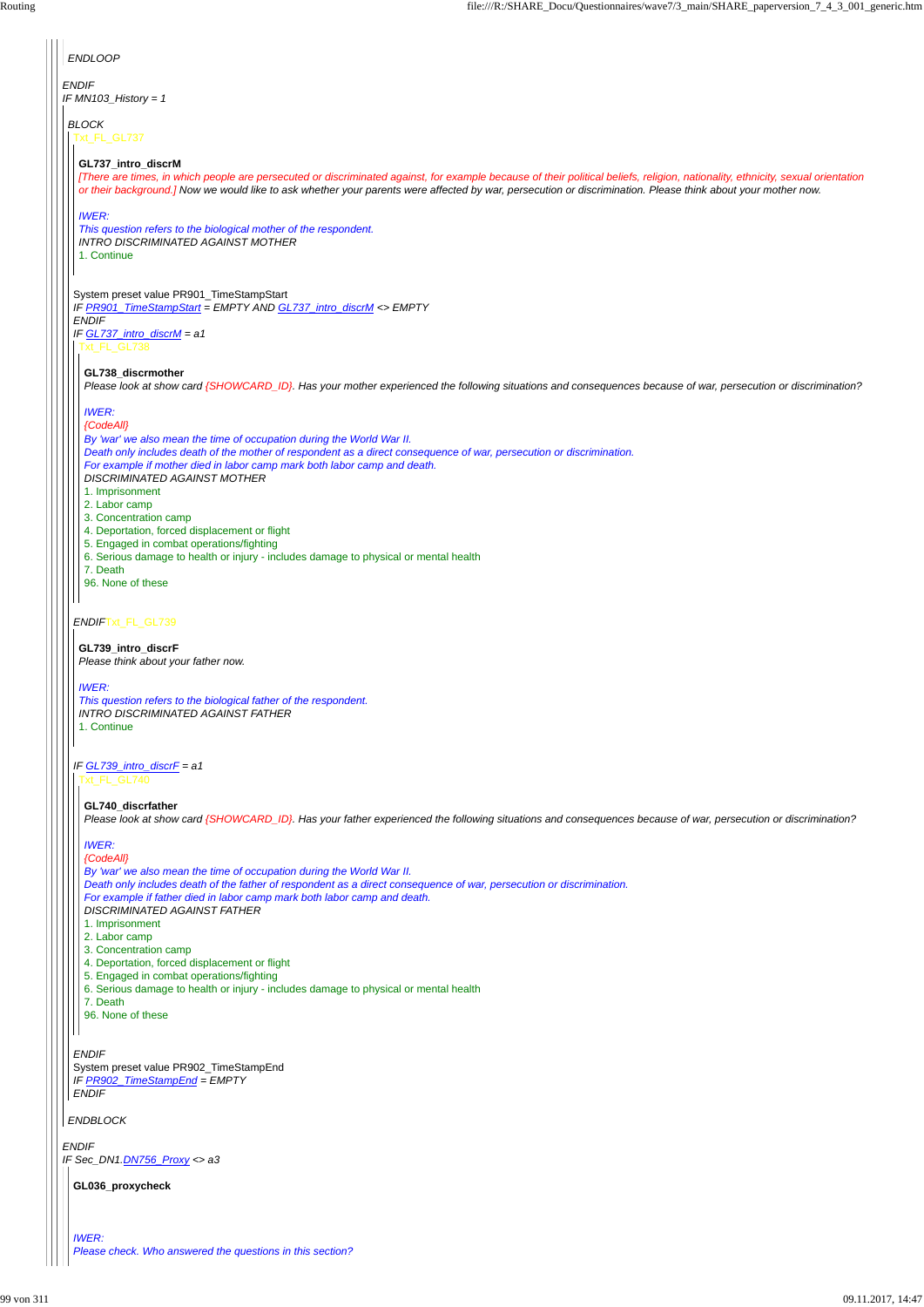*ENDIF BLOCK ENDBLOCK IF ((DN IN Test\_History) OR (DN IN Test\_Regular)) OR ((ALL IN Test\_History) OR (ALL IN Test\_Regular)) ENDIF ENDBLOCK ENDIF* System preset value GL902\_TimeStampEnd *IF GL902\_TimeStampEnd = EMPTY AND GL036\_proxycheck <> EMPTY ENDIF PROXY CHECK* 1. Respondent only 2. Respondent and proxy 3. Proxy only *IF piMode = a2 ENDIF IF MN007\_NumFinR = EMPTY ENDIF* System preset value CM003\_RespFin **CM003\_RespFin** *Later in this interview, we will be asking questions about household and family finances, for example about your savings for old-age and financial support to children and other relatives. We only need to ask these questions of one of you. Which of you would be the one most able to answer questions about your finances? IWER: Code one only financial respondent CHOICE RESPONDENT FINANCE* 1. ^MN002\_Person[1].Name 2. ^MN002\_Person[2].Name *BLOCK* System preset value DN901\_TimeStampStart *IF DN901\_TimeStampStart = EMPTY ENDIF IF MN103\_History = 1 ENDIF BLOCK* Txt\_FL\_DN757 **DN757\_Intro** *These were the questions on things that have happened during your life. Now we would like to ask a few more questions about how you live these days. INTRODUCTION DN2* 1. Continue *IF Preload.PRELOAD\_DN026\_NaturalParentAlive[1] <> a5 BLOCK IF piParentAlive = 1 IF (piIndex = 1) OR (piIndex = 2)* Txt\_FL\_DN026 **DN026\_NaturalParentAlive** *Is [@ your/@ your] [@ natural/@ natural] [@ mother/@ father] still alive? IS NATURAL PARENT STILL ALIVE*

# *ELSE*

*IF DN026\_NaturalParentAlive = a5* Txt\_FL\_DN127

1. Yes 5. No

```
Txt_FL_DN027
DN127_YearOfDeathParent
In what year did [@ your/@ your] [@ mother/@ father] die?
AGE OF DEATH OF PARENT
1800..2017
DN027_AgeOfDeathParent
```
*How old was [@ your/@ your] [@ mother/@ father] when [@ she/@ he] died? AGE OF DEATH OF PARENT*

10..120

*IF (DN026\_NaturalParentAlive = a1) AND (MN101\_Longitudinal = 0)*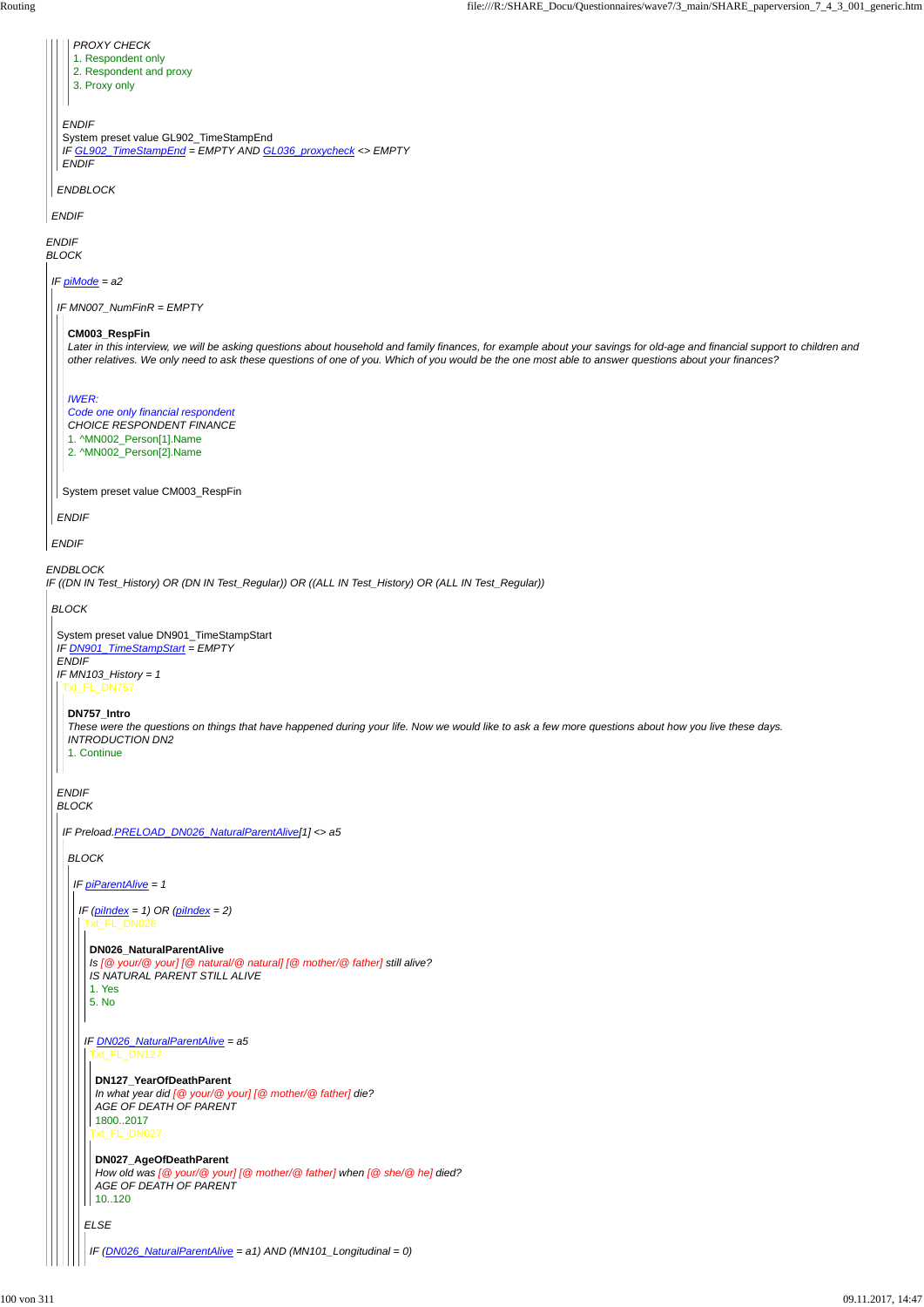| IF $MN103$ _History = 1                                                                                                                                                                                                                                       |
|---------------------------------------------------------------------------------------------------------------------------------------------------------------------------------------------------------------------------------------------------------------|
| Txt_FL_DN028                                                                                                                                                                                                                                                  |
| DN028_AgeOfNaturalParent                                                                                                                                                                                                                                      |
| How old is [@ your/@ your] [@ mother/@ father] now?<br>AGE OF NATURAL PARENT                                                                                                                                                                                  |
| 40.120                                                                                                                                                                                                                                                        |
| IF DN028_AgeOfNaturalParent = RESPONSE<br>CHECK DN028_AgeOfNaturalParent >= (MN808_AgeRespondent + 10) L1 " [Age should be at least ten years above respondent"s age. If age is correct, please<br>press "suppress" and enter a remark to explain] [{empty}]" |
| <b>ENDIF</b>                                                                                                                                                                                                                                                  |
| <b>ENDIF</b>                                                                                                                                                                                                                                                  |
| <b>ENDIF</b>                                                                                                                                                                                                                                                  |
| <b>ENDIF</b>                                                                                                                                                                                                                                                  |
| <b>ELSE</b>                                                                                                                                                                                                                                                   |
|                                                                                                                                                                                                                                                               |
| IF $MN101$ _Longitudinal = 0                                                                                                                                                                                                                                  |
| IF $MN103$ _History = 0<br>Txt_FL_DN028                                                                                                                                                                                                                       |
| DN028_AgeOfNaturalParent                                                                                                                                                                                                                                      |
| How old is [@ your/@ your] [@ mother/@ father] now?<br>AGE OF NATURAL PARENT                                                                                                                                                                                  |
| 40.120                                                                                                                                                                                                                                                        |
| IF DN028_AgeOfNaturalParent = RESPONSE                                                                                                                                                                                                                        |
| CHECK DN028_AgeOfNaturalParent >= (MN808_AgeRespondent + 10) L1 " [Age should be at least ten years above respondent"s age. If age is correct, please<br>press "suppress" and enter a remark to explain] [{empty}]"                                           |
| <b>ENDIF</b>                                                                                                                                                                                                                                                  |
| <b>ENDIF</b>                                                                                                                                                                                                                                                  |
| <b>ENDIF</b>                                                                                                                                                                                                                                                  |
| <b>ENDIF</b>                                                                                                                                                                                                                                                  |
| <b>ELSE</b>                                                                                                                                                                                                                                                   |
| <b>ENDIF</b>                                                                                                                                                                                                                                                  |
| IF piParentAlive = 1                                                                                                                                                                                                                                          |
| IF $(\text{pildex} = 2) \text{ OR } (\text{pildex} = 1)$                                                                                                                                                                                                      |
| IF DN026_NaturalParentAlive = a1<br>Txt_FL_DN030                                                                                                                                                                                                              |
|                                                                                                                                                                                                                                                               |
| DN030_LivingPlaceParent<br>Please look at card 6.                                                                                                                                                                                                             |
| Where does [@ your/@ your] [@ mother/@ father] live?                                                                                                                                                                                                          |
| <b>WHERE DOES PARENT LIVE</b><br>1. In the same household                                                                                                                                                                                                     |
| 2. In the same building                                                                                                                                                                                                                                       |
| 3. Less than 1 kilometre away                                                                                                                                                                                                                                 |
| 4. Between 1 and 5 kilometres away<br>5. Between 5 and 25 kilometres away                                                                                                                                                                                     |
| 6. Between 25 and 100 kilometres away                                                                                                                                                                                                                         |
| 7. Between 100 and 500 kilometres away                                                                                                                                                                                                                        |
| 8. More than 500 kilometres away                                                                                                                                                                                                                              |
| Txt_FL_DN032                                                                                                                                                                                                                                                  |
| DN032_ContactDuringPast12Months<br>During the past twelve months, how often did you have contact with [@ your/@ your] [@ mother/@ father], either in person, by phone, mail, email or any other                                                               |

# Txt\_FL\_DN033

*electronic means?*

*PERSONAL CONTACT WITH PARENT DURING PAST 12 MONTHS*

# 1. Daily

2. Several times a week

3. About once a week

4. About every two weeks

- 5. About once a month
- 6. Less than once a month

7. Never

**DN033\_HealthParent**

*How would you describe the health of [@ your/@ your] [@ mother/@ father]? Would you say it is*

*IWER: {ReadOut} HEALTH OF PARENT*

1. Excellent

2. Very good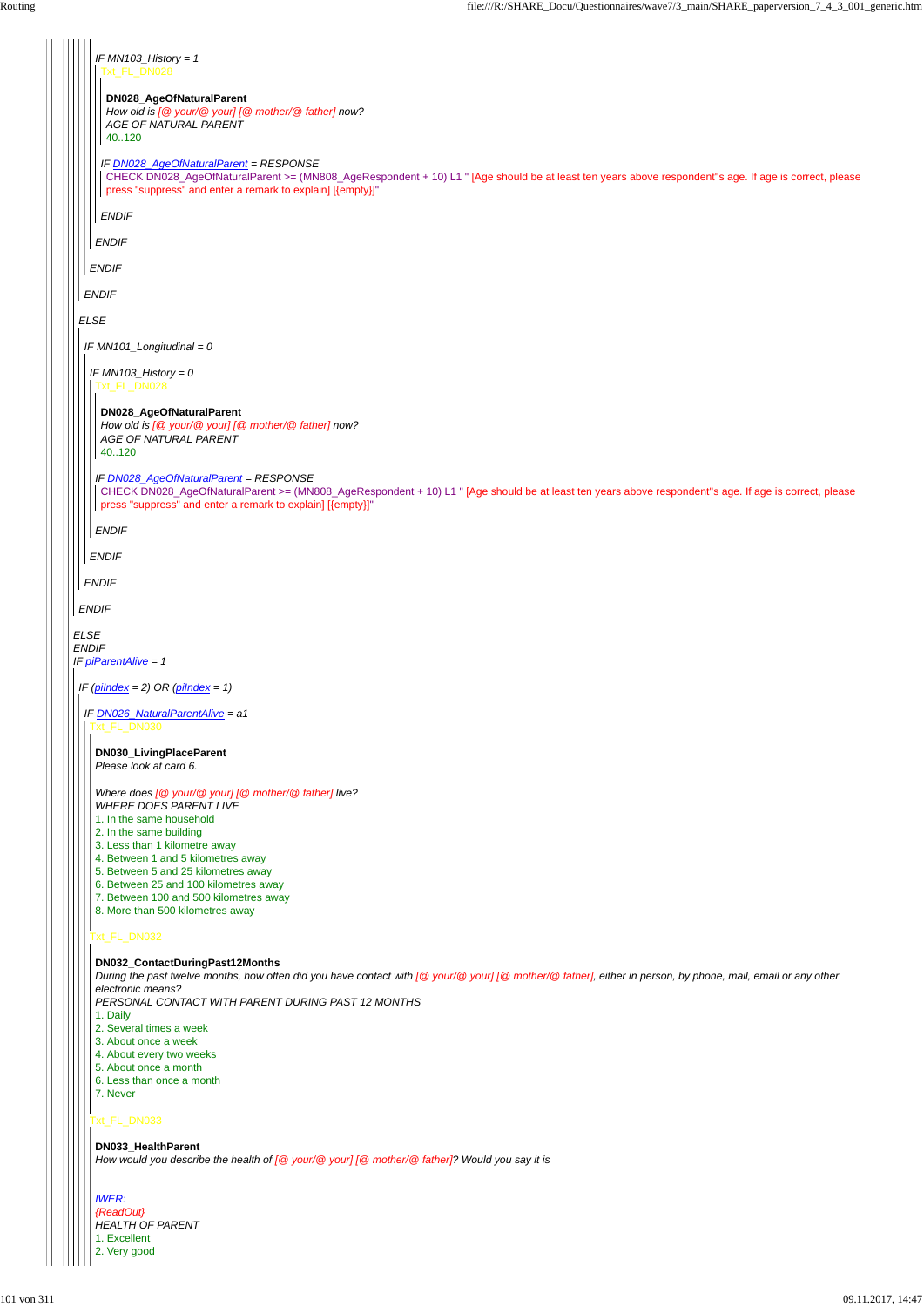|              |             | 3. Good<br>4. Fair<br>5. Poor                                                                                                                             |
|--------------|-------------|-----------------------------------------------------------------------------------------------------------------------------------------------------------|
| <b>ENDIF</b> |             |                                                                                                                                                           |
|              |             | <b>ELSE</b><br>Txt_FL_DN033                                                                                                                               |
|              |             | DN033_HealthParent<br>How would you describe the health of $[@$ your/ $@$ your] $[@$ mother/ $@$ father]? Would you say it is                             |
|              |             | <b>IWER:</b><br>{ReadOut}<br><b>HEALTH OF PARENT</b><br>1. Excellent<br>2. Very good<br>3. Good<br>4. Fair<br>5. Poor                                     |
|              |             | <b>ENDIF</b>                                                                                                                                              |
|              |             | <b>ENDIF</b>                                                                                                                                              |
|              |             | <b>ENDBLOCK</b>                                                                                                                                           |
|              | <b>ELSE</b> |                                                                                                                                                           |
|              |             | <b>BLOCK</b>                                                                                                                                              |
|              |             | IF <i>piParentAlive</i> = 1                                                                                                                               |
|              |             | IF $(\text{pildex} = 1) \text{ OR } (\text{pildex} = 2)$<br>FL DN026                                                                                      |
|              |             | DN026_NaturalParentAlive<br>Is [@ your/@ your] [@ natural/@ natural] [@ mother/@ father] still alive?<br>IS NATURAL PARENT STILL ALIVE<br>1. Yes<br>5. No |
|              |             | IF <b>DN026_NaturalParentAlive</b> = a5<br>Txt FL DN127                                                                                                   |
|              |             | DN127_YearOfDeathParent<br>In what year did [@ your/@ your] [@ mother/@ father] die?<br>AGE OF DEATH OF PARENT<br>18002017<br>Txt_FL_DN027                |
|              |             | DN027_AgeOfDeathParent<br>How old was [@ your/@ your] [@ mother/@ father] when [@ she/@ he] died?<br>AGE OF DEATH OF PARENT<br>10120                      |
|              |             | <b>ELSE</b>                                                                                                                                               |
|              |             | IF (DN026_NaturalParentAlive = a1) AND (MN101_Longitudinal = 0)                                                                                           |
|              |             | IF $MN103$ _History = 1<br>Txt_FL_DN028                                                                                                                   |
|              |             | DN028_AgeOfNaturalParent<br>How old is [@ your/@ your] [@ mother/@ father] now?<br><b>AGE OF NATURAL PARENT</b><br>40120                                  |

|              | IF DN028 AgeOtNaturalParent = RESPONSE<br>CHECK DN028_AgeOfNaturalParent >= (MN808_AgeRespondent + 10) L1 " [Age should be at least ten years above respondent"s age. If age is correct, please<br>press "suppress" and enter a remark to explain] [{empty}]" |  |  |
|--------------|---------------------------------------------------------------------------------------------------------------------------------------------------------------------------------------------------------------------------------------------------------------|--|--|
|              | <b>ENDIF</b>                                                                                                                                                                                                                                                  |  |  |
|              | <b>ENDIF</b>                                                                                                                                                                                                                                                  |  |  |
|              | <b>ENDIF</b>                                                                                                                                                                                                                                                  |  |  |
| <b>ENDIF</b> |                                                                                                                                                                                                                                                               |  |  |
| <b>ELSE</b>  |                                                                                                                                                                                                                                                               |  |  |
|              | IF MN101_Longitudinal = $0$                                                                                                                                                                                                                                   |  |  |
|              | IF MN103_History = 0<br>xt_FL_DN028                                                                                                                                                                                                                           |  |  |
|              | DN028_AgeOfNaturalParent<br>How old is $[@$ your/ $@$ your] $[@$ mother/ $@$ father] now?                                                                                                                                                                     |  |  |

*IF DN028\_AgeOfNaturalParent = RESPONSE*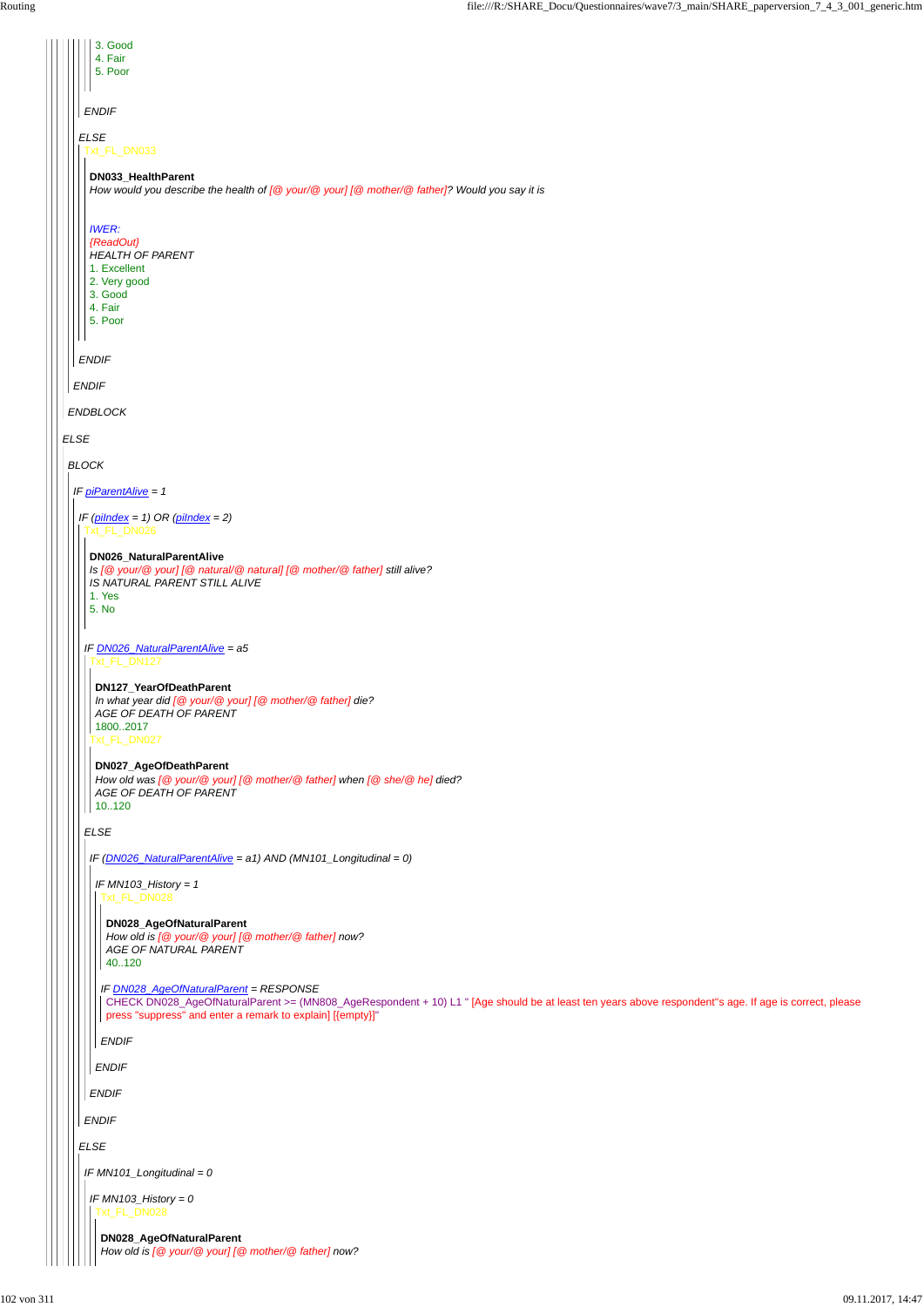*ENDBLOCK*

*ENDIF*

Ш

*ELSE* | | | | | | Txt\_FL\_DN033

*ENDIF*

|             | AGE OF NATURAL PARENT<br>40120                                                                                                                                                                  |
|-------------|-------------------------------------------------------------------------------------------------------------------------------------------------------------------------------------------------|
|             |                                                                                                                                                                                                 |
|             | IF DN028_AgeOfNaturalParent = RESPONSE<br>CHECK DN028_AgeOfNaturalParent >= (MN808_AgeRespondent + 10) L1 " [Age should be at least ten years above respondent"s age. If age is correct, please |
|             | press "suppress" and enter a remark to explain] [{empty}]"                                                                                                                                      |
|             | <b>ENDIF</b>                                                                                                                                                                                    |
|             |                                                                                                                                                                                                 |
|             | <b>ENDIF</b>                                                                                                                                                                                    |
|             | <b>ENDIF</b>                                                                                                                                                                                    |
|             | <b>ENDIF</b>                                                                                                                                                                                    |
| <b>ELSE</b> |                                                                                                                                                                                                 |
|             | <b>ENDIF</b>                                                                                                                                                                                    |
|             | IF piParentAlive = 1                                                                                                                                                                            |
|             | IF ( $pilndex = 2$ ) OR ( $pilndex = 1$ )                                                                                                                                                       |
|             |                                                                                                                                                                                                 |
|             | IF DN026_NaturalParentAlive = a1<br>xt_FL_DN030                                                                                                                                                 |
|             |                                                                                                                                                                                                 |
|             | DN030_LivingPlaceParent<br>Please look at card 6.                                                                                                                                               |
|             |                                                                                                                                                                                                 |
|             | Where does [@ your/@ your] [@ mother/@ father] live?<br><b>WHERE DOES PARENT LIVE</b>                                                                                                           |
|             | 1. In the same household                                                                                                                                                                        |
|             | 2. In the same building                                                                                                                                                                         |
|             | 3. Less than 1 kilometre away                                                                                                                                                                   |
|             | 4. Between 1 and 5 kilometres away                                                                                                                                                              |
|             | 5. Between 5 and 25 kilometres away                                                                                                                                                             |
|             | 6. Between 25 and 100 kilometres away<br>7. Between 100 and 500 kilometres away                                                                                                                 |
|             | 8. More than 500 kilometres away                                                                                                                                                                |
|             |                                                                                                                                                                                                 |
|             | xt_FL_DN032                                                                                                                                                                                     |
|             | DN032_ContactDuringPast12Months                                                                                                                                                                 |
|             | During the past twelve months, how often did you have contact with [@ your/@ your] [@ mother/@ father], either in person, by phone, mail, email or any other<br>electronic means?               |
|             | PERSONAL CONTACT WITH PARENT DURING PAST 12 MONTHS                                                                                                                                              |
|             | 1. Daily                                                                                                                                                                                        |
|             | 2. Several times a week                                                                                                                                                                         |
|             | 3. About once a week                                                                                                                                                                            |
|             | 4. About every two weeks<br>5. About once a month                                                                                                                                               |
|             | 6. Less than once a month                                                                                                                                                                       |
|             | 7. Never                                                                                                                                                                                        |
|             | xt_FL_DN033                                                                                                                                                                                     |
|             |                                                                                                                                                                                                 |
|             | DN033_HealthParent<br>How would you describe the health of [@ your/@ your] [@ mother/@ father]? Would you say it is                                                                             |
|             |                                                                                                                                                                                                 |
|             | <b>IWER:</b>                                                                                                                                                                                    |
|             | {ReadOut}                                                                                                                                                                                       |
|             | <b>HEALTH OF PARENT</b>                                                                                                                                                                         |
|             | 1. Excellent                                                                                                                                                                                    |

- 2. Very good
- 3. Good
- 4. Fair
- 5. Poor
- *ENDIF*

 $\vert \vert \vert$ 

# **DN033\_HealthParent**

*How would you describe the health of [@ your/@ your] [@ mother/@ father]? Would you say it is*

# *IWER: {ReadOut}*

*HEALTH OF PARENT*

1. Excellent

2. Very good

3. Good

4. Fair

5. Poor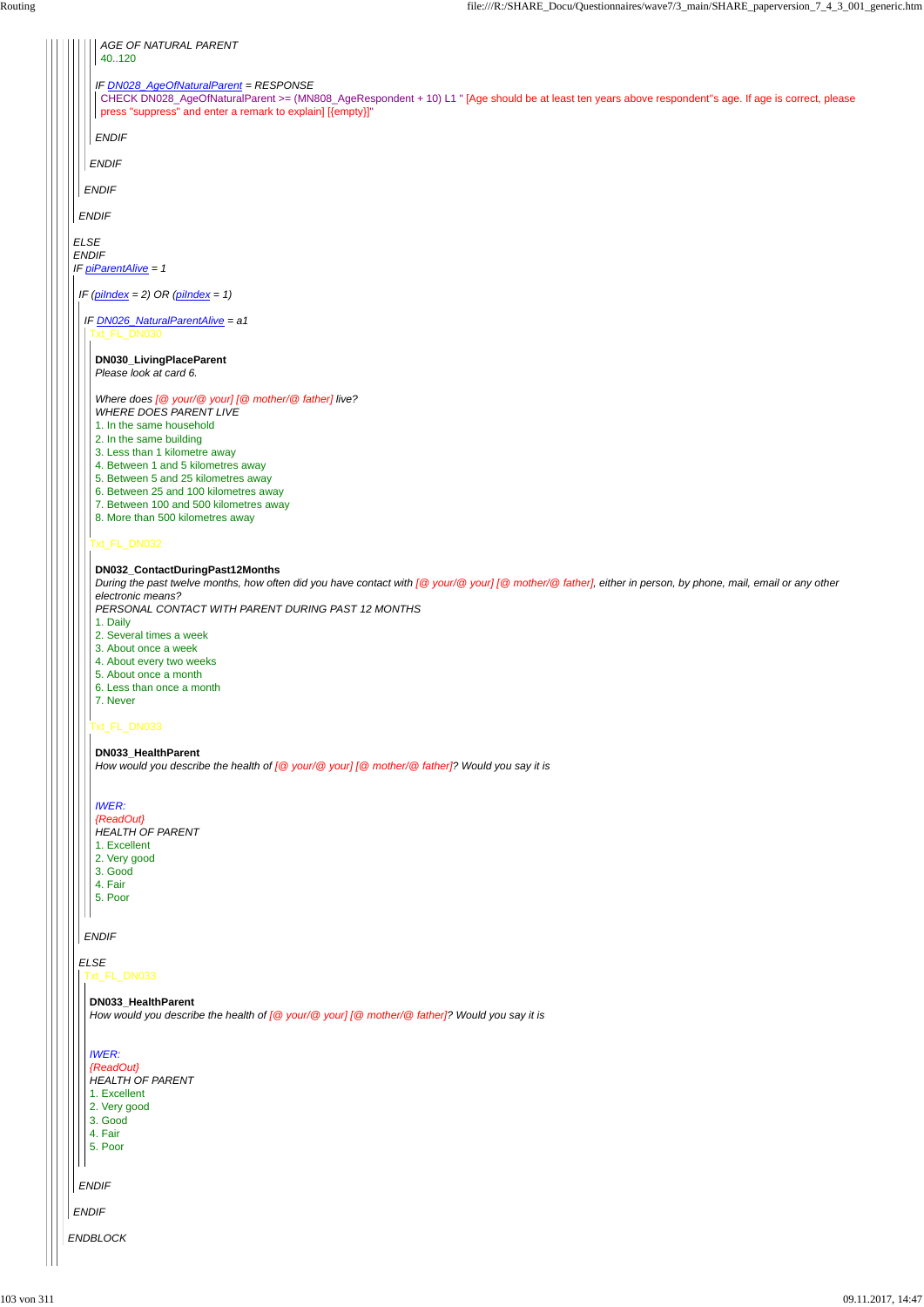*ENDIF IF Preload.PRELOAD\_DN026\_NaturalParentAlive[2] <> a5 BLOCK IF piParentAlive = 1 IF (piIndex = 1) OR (piIndex = 2) ELSE* Txt\_FL\_DN026 *IF DN026\_NaturalParentAlive = a5 ELSE ENDIF* **DN026\_NaturalParentAlive** *Is [@ your/@ your] [@ natural/@ natural] [@ mother/@ father] still alive? IS NATURAL PARENT STILL ALIVE* 1. Yes 5. No Txt\_FL\_DN127 Txt\_FL\_DN027 **DN127\_YearOfDeathParent** *In what year did [@ your/@ your] [@ mother/@ father] die? AGE OF DEATH OF PARENT* 1800..2017 **DN027\_AgeOfDeathParent** *How old was [@ your/@ your] [@ mother/@ father] when [@ she/@ he] died? AGE OF DEATH OF PARENT* 10..120 *IF (DN026\_NaturalParentAlive = a1) AND (MN101\_Longitudinal = 0) ENDIF IF MN103\_History = 1 ENDIF* Txt\_FL\_DN028 *IF DN028\_AgeOfNaturalParent = RESPONSE ENDIF* **DN028\_AgeOfNaturalParent** *How old is [@ your/@ your] [@ mother/@ father] now? AGE OF NATURAL PARENT* 40..120 CHECK DN028\_AgeOfNaturalParent >= (MN808\_AgeRespondent + 10) L1 " [Age should be at least ten years above respondent''s age. If age is correct, please press "suppress" and enter a remark to explain] [{empty}]" *IF MN101\_Longitudinal = 0 IF MN103\_History = 0* Txt\_FL\_DN028 *IF DN028\_AgeOfNaturalParent = RESPONSE ENDIF* **DN028\_AgeOfNaturalParent** *How old is [@ your/@ your] [@ mother/@ father] now? AGE OF NATURAL PARENT* 40..120 CHECK DN028\_AgeOfNaturalParent >= (MN808\_AgeRespondent + 10) L1 " [Age should be at least ten years above respondent''s age. If age is correct, please press "suppress" and enter a remark to explain] [{empty}]"

```
ELSE
ENDIF
IF piParentAlive = 1
ENDIF
 ENDIF
  ENDIF
IF (piIndex = 2) OR (piIndex = 1)
  IF DN026_NaturalParentAlive = a1
   Txt_FL_DN030
   DN030_LivingPlaceParent
    Please look at card 6.
    Where does [@ your/@ your] [@ mother/@ father] live?
    WHERE DOES PARENT LIVE
```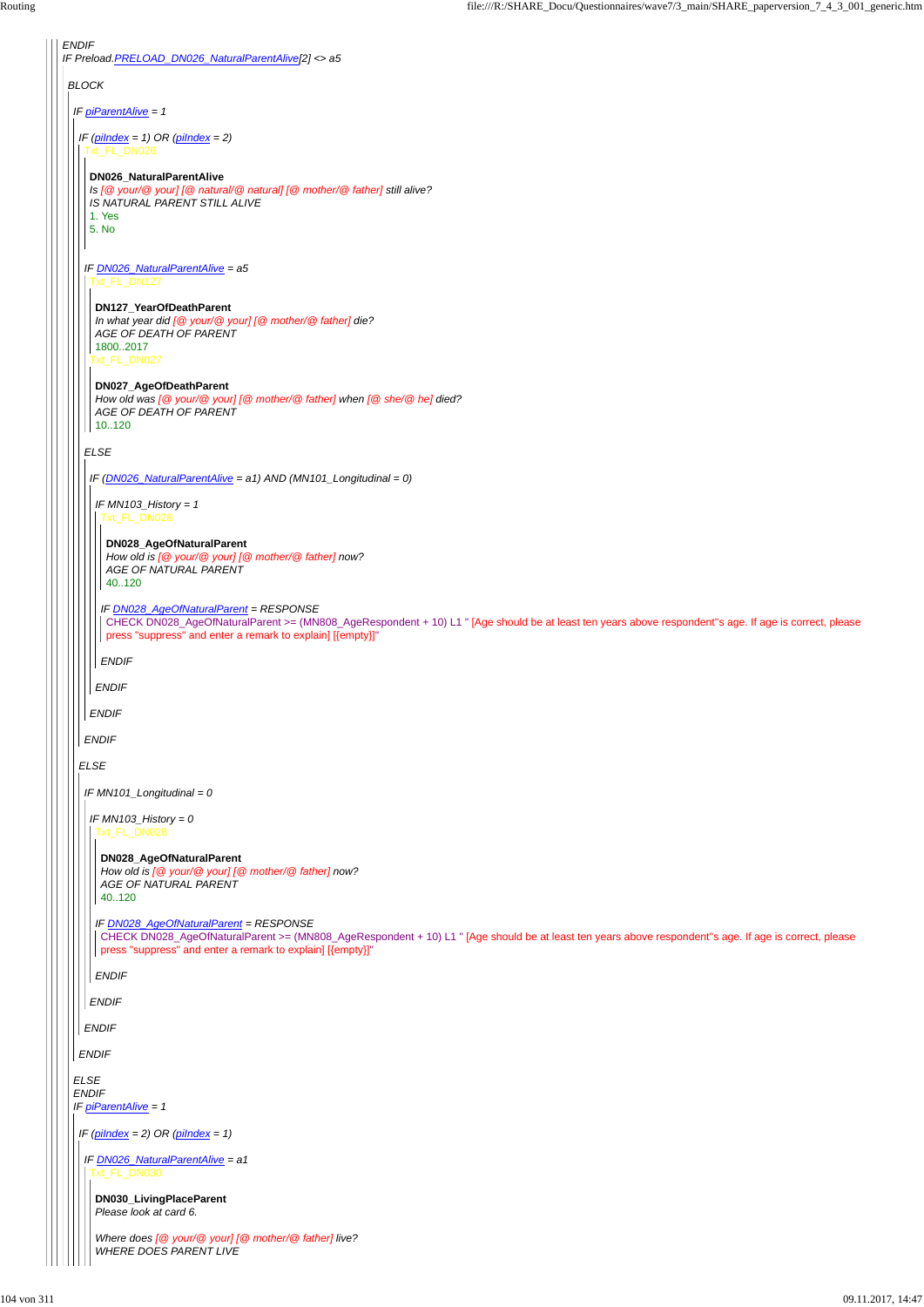# *ELSE*

*ENDBLOCK*

*ENDIF*

*ELSE*

# *ENDIF*

# *ENDIF*

### Txt\_FL\_DN032

Txt\_FL\_DN033

- 1. In the same household
- 2. In the same building
- 3. Less than 1 kilometre away
- 4. Between 1 and 5 kilometres away
- 5. Between 5 and 25 kilometres away
- 6. Between 25 and 100 kilometres away
- 7. Between 100 and 500 kilometres away
- 8. More than 500 kilometres away

### **DN032\_ContactDuringPast12Months**

*During the past twelve months, how often did you have contact with [@ your/@ your] [@ mother/@ father], either in person, by phone, mail, email or any other electronic means?*

*PERSONAL CONTACT WITH PARENT DURING PAST 12 MONTHS*

*IF (piIndex = 1) OR (piIndex = 2)* Txt\_FL\_DN026

- 1. Daily
- 2. Several times a week
- 3. About once a week
- 4. About every two weeks
- 5. About once a month
- 6. Less than once a month
- 7. Never

#### **DN033\_HealthParent**

*How would you describe the health of [@ your/@ your] [@ mother/@ father]? Would you say it is*

### *IWER:*

*{ReadOut}*

- *HEALTH OF PARENT*
- 1. Excellent
- 2. Very good
- 3. Good 4. Fair
- 5. Poor
- 

Txt\_FL\_DN033

#### **DN033\_HealthParent**

*How would you describe the health of [@ your/@ your] [@ mother/@ father]? Would you say it is*

#### *IWER:*

*{ReadOut}*

- *HEALTH OF PARENT*
- 1. Excellent
- 2. Very good 3. Good
- 4. Fair
- 5. Poor

*BLOCK*

*IF piParentAlive = 1*

# **DN026\_NaturalParentAlive**

*IF DN026\_NaturalParentAlive = a5* Txt\_FL\_DN127

```
Is [@ your/@ your] [@ natural/@ natural] [@ mother/@ father] still alive?
IS NATURAL PARENT STILL ALIVE
```
1. Yes 5. No

> Txt\_FL\_DN027 **DN127\_YearOfDeathParent** *In what year did [@ your/@ your] [@ mother/@ father] die? AGE OF DEATH OF PARENT* 1800..2017

### **DN027\_AgeOfDeathParent**

*How old was [@ your/@ your] [@ mother/@ father] when [@ she/@ he] died? AGE OF DEATH OF PARENT*

10..120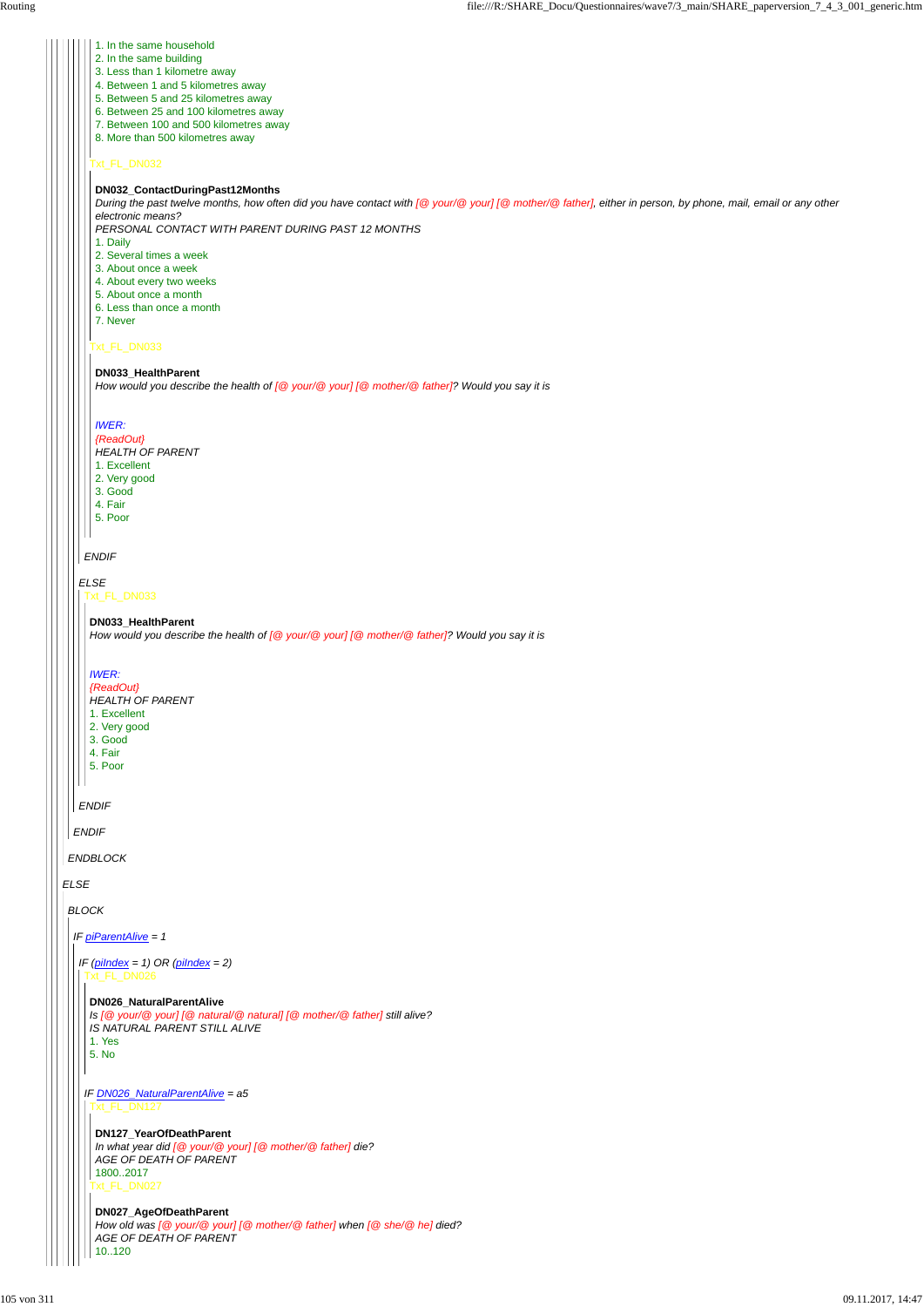*ELSE ENDIF IF piParentAlive = 1 ELSE ENDIF ELSE ENDIF IF (DN026\_NaturalParentAlive = a1) AND (MN101\_Longitudinal = 0) ENDIF IF MN103\_History = 1 ENDIF* Txt\_FL\_DN028 *IF DN028\_AgeOfNaturalParent = RESPONSE ENDIF* **DN028\_AgeOfNaturalParent** *How old is [@ your/@ your] [@ mother/@ father] now? AGE OF NATURAL PARENT* 40..120 CHECK DN028\_AgeOfNaturalParent >= (MN808\_AgeRespondent + 10) L1 " [Age should be at least ten years above respondent''s age. If age is correct, please press "suppress" and enter a remark to explain] [{empty}]" *IF MN101\_Longitudinal = 0 ENDIF IF MN103\_History = 0 ENDIF* Txt\_FL\_DN028 *IF DN028\_AgeOfNaturalParent = RESPONSE ENDIF* **DN028\_AgeOfNaturalParent** *How old is [@ your/@ your] [@ mother/@ father] now? AGE OF NATURAL PARENT* 40..120 CHECK DN028\_AgeOfNaturalParent >= (MN808\_AgeRespondent + 10) L1 " [Age should be at least ten years above respondent''s age. If age is correct, please press "suppress" and enter a remark to explain] [{empty}]" *IF (piIndex = 2) OR (piIndex = 1) IF DN026\_NaturalParentAlive = a1* Txt\_FL\_DN030 t\_FL\_DN032 **DN030\_LivingPlaceParent** *Please look at card 6. Where does [@ your/@ your] [@ mother/@ father] live? WHERE DOES PARENT LIVE* 1. In the same household 2. In the same building 3. Less than 1 kilometre away 4. Between 1 and 5 kilometres away 5. Between 5 and 25 kilometres away 6. Between 25 and 100 kilometres away 7. Between 100 and 500 kilometres away 8. More than 500 kilometres away

# Txt\_FL\_DN033

#### **DN032\_ContactDuringPast12Months**

*During the past twelve months, how often did you have contact with [@ your/@ your] [@ mother/@ father], either in person, by phone, mail, email or any other electronic means?*

*PERSONAL CONTACT WITH PARENT DURING PAST 12 MONTHS*

### 1. Daily

- 2. Several times a week
- 3. About once a week
- 4. About every two weeks
- 5. About once a month
- 6. Less than once a month
- 7. Never

#### **DN033\_HealthParent**

*How would you describe the health of [@ your/@ your] [@ mother/@ father]? Would you say it is*

#### *IWER:*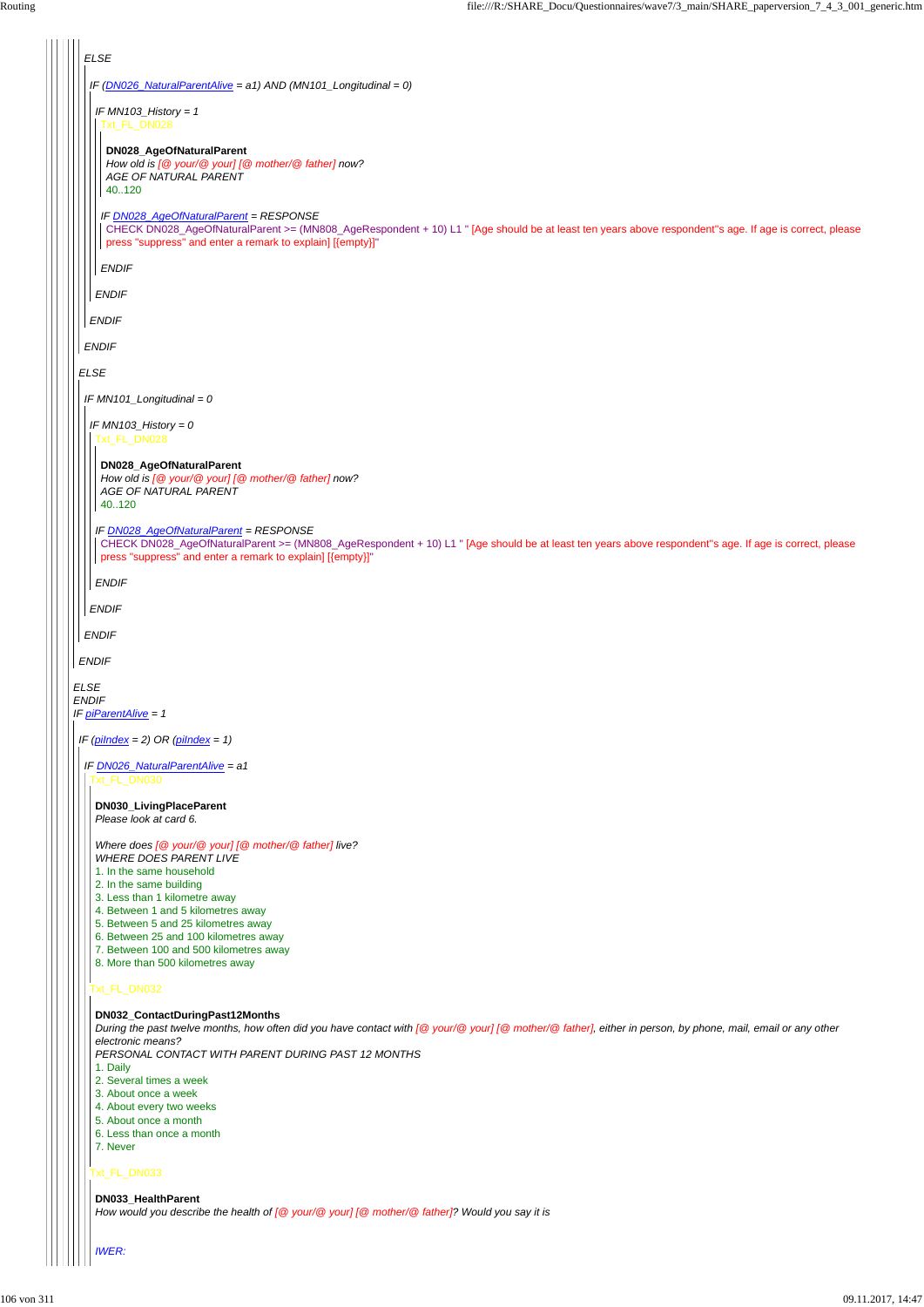|  | {ReadOut}                                                                                              |
|--|--------------------------------------------------------------------------------------------------------|
|  | <b>HEALTH OF PARENT</b>                                                                                |
|  | 1. Excellent                                                                                           |
|  | 2. Very good                                                                                           |
|  | 3. Good<br>4. Fair                                                                                     |
|  | 5. Poor                                                                                                |
|  |                                                                                                        |
|  | <b>ENDIF</b>                                                                                           |
|  |                                                                                                        |
|  | <b>ELSE</b><br>Txt_FL_DN033                                                                            |
|  | DN033_HealthParent                                                                                     |
|  | How would you describe the health of [@ your/@ your] [@ mother/@ father]? Would you say it is          |
|  |                                                                                                        |
|  | <b>IWER:</b><br>{ReadOut}                                                                              |
|  | <b>HEALTH OF PARENT</b>                                                                                |
|  | 1. Excellent                                                                                           |
|  | 2. Very good                                                                                           |
|  | 3. Good                                                                                                |
|  | 4. Fair<br>5. Poor                                                                                     |
|  |                                                                                                        |
|  |                                                                                                        |
|  | <b>ENDIF</b>                                                                                           |
|  | <b>ENDIF</b>                                                                                           |
|  | ENDBLOCK                                                                                               |
|  | <b>ENDIF</b>                                                                                           |
|  | <b>ENDBLOCK</b>                                                                                        |
|  | <b>BLOCK</b>                                                                                           |
|  | IF (Preload.PRELOAD_DN036_HowManyBrothersAlive > 0) OR (Preload.PRELOAD_DN037_HowManySistersAlive > 0) |
|  | Txt_FL_DN036                                                                                           |
|  | DN036_HowManyBrothersAlive                                                                             |
|  | How many brothers do you have that are still alive?                                                    |
|  |                                                                                                        |
|  | <b>IWER:</b>                                                                                           |
|  | Include non-biological                                                                                 |
|  | <b>HOW MANY BROTHERS ALIVE</b>                                                                         |
|  | 0.20                                                                                                   |
|  | Txt_FL_DN037                                                                                           |
|  | DN037_HowManySistersAlive                                                                              |
|  | And how many sisters do you have that are still alive?                                                 |
|  |                                                                                                        |
|  | <b>IWER:</b>                                                                                           |
|  | Include non-biological                                                                                 |
|  | <b>HOW MANY SISTERS ALIVE</b>                                                                          |
|  | 0.20                                                                                                   |
|  | <b>ELSE</b>                                                                                            |
|  | Txt_FL_DN034                                                                                           |
|  |                                                                                                        |
|  | DN034_AnySiblings                                                                                      |
|  | Have you ever had any siblings?                                                                        |
|  |                                                                                                        |
|  | <b>IWER:</b>                                                                                           |

*IF DN034\_AnySiblings = a1* Txt\_FL\_DN036

*Include non-biological siblings EVER HAD ANY SIBLINGS*

1. Yes 5. No

 $\mathbb{R}^2$ 

# **DN036\_HowManyBrothersAlive**

*How many brothers do you have that are still alive?*

Txt\_FL\_DN037 *IWER: Include non-biological HOW MANY BROTHERS ALIVE* 0..20

**DN037\_HowManySistersAlive** *And how many sisters do you have that are still alive?*

*IWER:*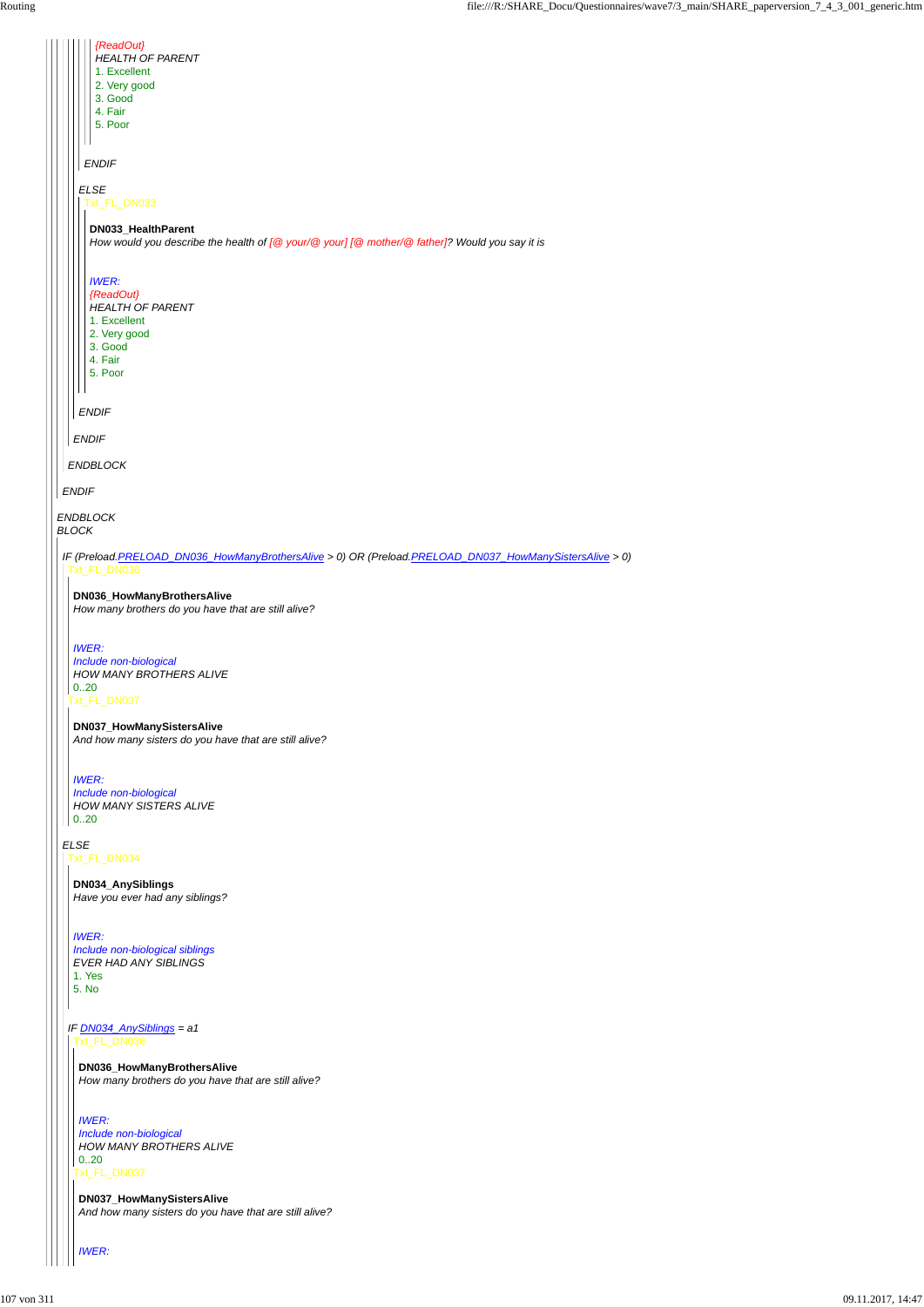|              | Include non-biological<br><b>HOW MANY SISTERS ALIVE</b><br>0.20                                            |                                                                                                                                                                                                                                                                                                                                                                          |  |  |  |  |  |
|--------------|------------------------------------------------------------------------------------------------------------|--------------------------------------------------------------------------------------------------------------------------------------------------------------------------------------------------------------------------------------------------------------------------------------------------------------------------------------------------------------------------|--|--|--|--|--|
| <b>ENDIF</b> |                                                                                                            |                                                                                                                                                                                                                                                                                                                                                                          |  |  |  |  |  |
|              | <b>ENDIF</b>                                                                                               |                                                                                                                                                                                                                                                                                                                                                                          |  |  |  |  |  |
|              | <b>ENDBLOCK</b><br>System preset value DN902_TimeStampEnd<br>IF DN902 TimeStampEnd = EMPTY<br><b>ENDIF</b> |                                                                                                                                                                                                                                                                                                                                                                          |  |  |  |  |  |
|              | <b>ENDBLOCK</b>                                                                                            |                                                                                                                                                                                                                                                                                                                                                                          |  |  |  |  |  |
|              | <b>ENDIF</b><br>IF (CH IN Test_Regular) OR (ALL IN Test_Regular)                                           |                                                                                                                                                                                                                                                                                                                                                                          |  |  |  |  |  |
|              | IF MN103_History = 0                                                                                       |                                                                                                                                                                                                                                                                                                                                                                          |  |  |  |  |  |
|              | <b>BLOCK</b>                                                                                               |                                                                                                                                                                                                                                                                                                                                                                          |  |  |  |  |  |
|              | IF MN006_NumFam $R = 1$<br>Txt_FL_CH001                                                                    |                                                                                                                                                                                                                                                                                                                                                                          |  |  |  |  |  |
|              | CH001_NumberOfChildren<br>{Name of partner/spouse}]<br><b>NUMBER OF CHILDREN</b><br>0.20                   | Now I will ask some questions about your children. How many children do you have that are still alive? Please count all natural children, fostered, adopted and<br>stepchildren [@, including those of/@, including those of/@, including those of/@, including those of] [@ your husband/@ your wife/@ your partner/@ your partner] [@                                  |  |  |  |  |  |
|              | IF CH001_NumberOfChildren > 0                                                                              |                                                                                                                                                                                                                                                                                                                                                                          |  |  |  |  |  |
|              | Txt_FL_CH201                                                                                               | IF NOT ((Preload.PreloadedChildren[1].Name = ") OR Preload.PreloadedChildren[1].Name = EMPTY)                                                                                                                                                                                                                                                                            |  |  |  |  |  |
|              | CH201_ChildByINTRO                                                                                         | I will read a list of all children we have talked about [@ today/@ today or in a previous interview].                                                                                                                                                                                                                                                                    |  |  |  |  |  |
|              |                                                                                                            | Some of your children may be listed twice in this list, others may be missing or we may have missing or wrong information for some children.                                                                                                                                                                                                                             |  |  |  |  |  |
|              | interested in children that are still alive.<br><b>INTRO PRELOADED CHILDREN</b><br>1. Continue             | I would like to go through this list with you and make sure we have complete and correct information for all natural children, fostered, adopted and stepchildren. We are                                                                                                                                                                                                |  |  |  |  |  |
|              | <b>ELSE</b><br>Txt_FL_CH603                                                                                |                                                                                                                                                                                                                                                                                                                                                                          |  |  |  |  |  |
|              | CH603_IntroTextChildren<br>1. Continue                                                                     | We would like to know more about [@ this child/@ these children. Let us begin with the oldest child]. Again, please think of all natural children, fostered, adopted and<br>stepchildren [@ including those of your husband/@ including those of your wife/@ including those of your partner/@ including those of your partner].<br>INTRO IF NO SN OR PRELOADED CHILDREN |  |  |  |  |  |
|              | <b>ENDIF</b>                                                                                               |                                                                                                                                                                                                                                                                                                                                                                          |  |  |  |  |  |
|              | CH201_ChildByEnum                                                                                          |                                                                                                                                                                                                                                                                                                                                                                          |  |  |  |  |  |
|              | :TABLE Section_CH.TChild<br>LOOP cnt:= $1 TQ$ 20                                                           |                                                                                                                                                                                                                                                                                                                                                                          |  |  |  |  |  |
|              | $IF$ cnt > 1                                                                                               |                                                                                                                                                                                                                                                                                                                                                                          |  |  |  |  |  |
|              |                                                                                                            | IF (Child[cnt - 1] CH001a_ChildCheck = a1) OR (Child[cnt - 1] CH001a_ChildCheck = a2)                                                                                                                                                                                                                                                                                    |  |  |  |  |  |

```
ENDIF
```
*ENDIF IF Preload.PreloadedChildren[cnt].Kidcom <> EMPTY BLOCK IF piSkip = 1 ELSE* System preset value PRELOAD\_ID System preset value DISTANCE System preset value CONTACT System preset value SN\_ID System preset value CH908\_RosterNumber System preset value FL\_CHILD\_NAME System preset value CH904\_FirstNameOfChildBeforeCleaning System preset value CH905\_ForwardedFromSN *IF (piIndex <= GridSize) AND (imForwarded = 0) ELSE* Txt\_FL\_CH001a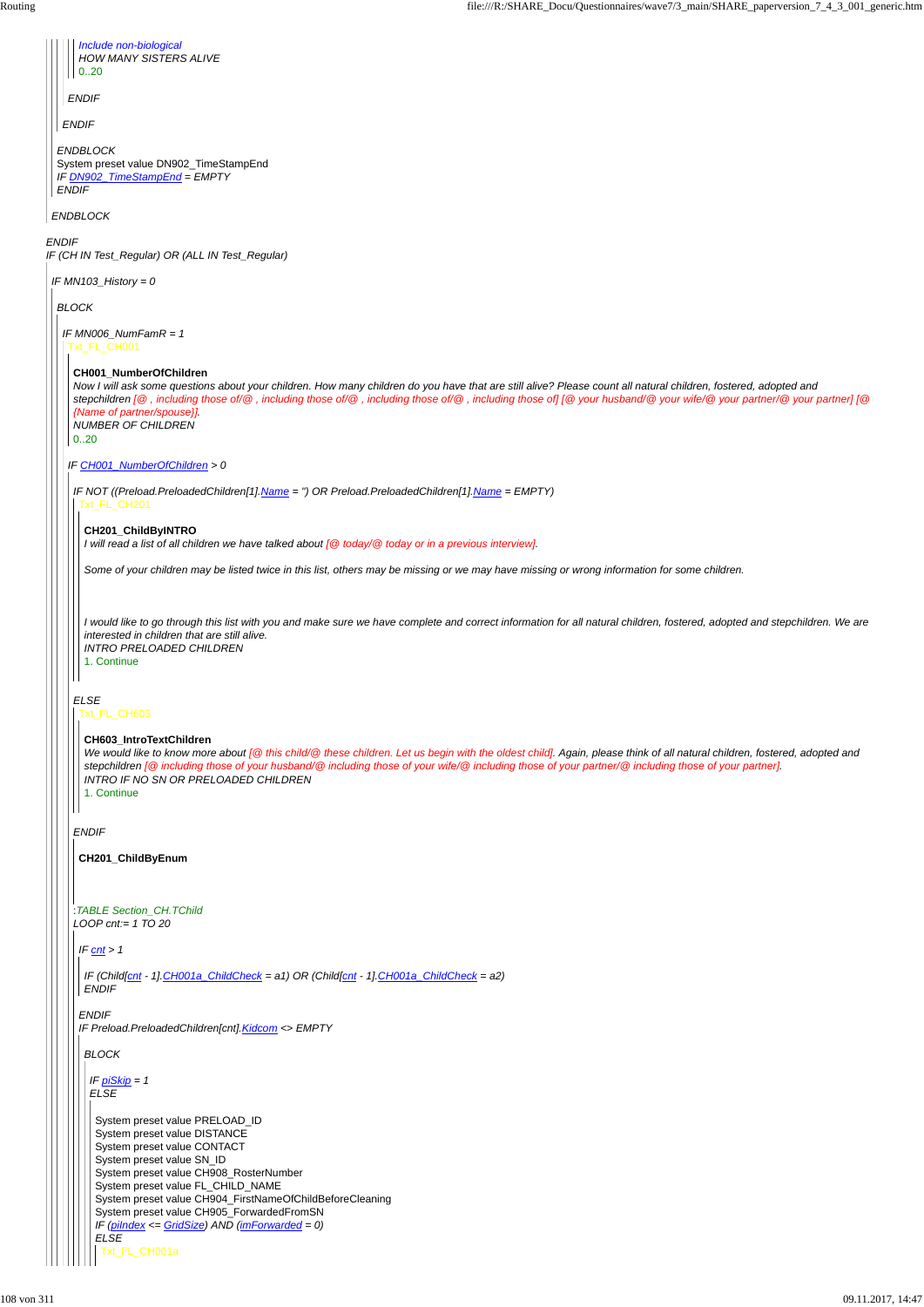*ELSE*

*ENDIF*CHECK NOT ((CH001a\_ChildCheck = a97) AND (piPreloadChildIndex = 0)) L1 " {FLError[51]} {FLErrorExtended[51]}" *IF (CH001a\_ChildCheck = a1) OR CH001a\_ChildCheck = EMPTY* **CH001a\_ChildCheck** *Do you have {FL\_CH001a\_1}? Again, please think of all natural children, fostered, adopted and stepchildren [@ {dynamic constructed text based on how the child was loaded}] [@ , including those of/@ , including those of/@ , including those of/@ , including those of]. {FL\_CH001a\_1}3 CHILD CONFIRM* 1. Yes ^FL\_CH001a\_7 ^FL\_CH001a\_8 ^FL\_CH001a\_9 ^FL\_CH001a\_10 ^FL\_CH001a\_11 ^FL\_CH001a\_12 *IF piPreloadChildIndex = 0 ELSE ENDIF*Txt\_FL\_CH004 *IF CH004\_FirstNameOfChild = EMPTY ELSE ENDIF IF CH005\_SexOfChildN = EMPTY ELSE ENDIF IF CH006\_YearOfBirthChildN = EMPTY IF piPreloadChildIndex > 0 ELSE ENDIF* **CH004\_FirstNameOfChild** *[('@ The name ' + PreloadedName) + ' was found.'] What is the [@ correct] first name of [@ this/@ your next] child? IWER: Please enter/confirm first name FIRST NAME OF CHILD N* STRING[124] **CH005\_SexOfChildN** *Is {CH004\_FirstNameOfChild} male or female? IWER: Ask only if unclear SEX OF CHILD N* 1. Male 2. Female **CH006\_YearOfBirthChildN** *In which year was {CH004\_FirstNameOfChild} born? IWER: Please enter/confirm year of birth YEAR OF BIRTH CHILD N* 1875..2017

*ELSE ENDIF*

#### *IF CH001a\_ChildCheck = a2* Txt\_FL\_CH004

#### **CH004\_FirstNameOfChild**

*[('@ The name ' + PreloadedName) + ' was found.']*

*What is the [@ correct] first name of [@ this/@ your next] child?*

#### *IWER:*

*Please enter/confirm first name FIRST NAME OF CHILD N* STRING[124]

**CH005\_SexOfChildN** *Is {CH004\_FirstNameOfChild} male or female?*

*IWER: Ask only if unclear*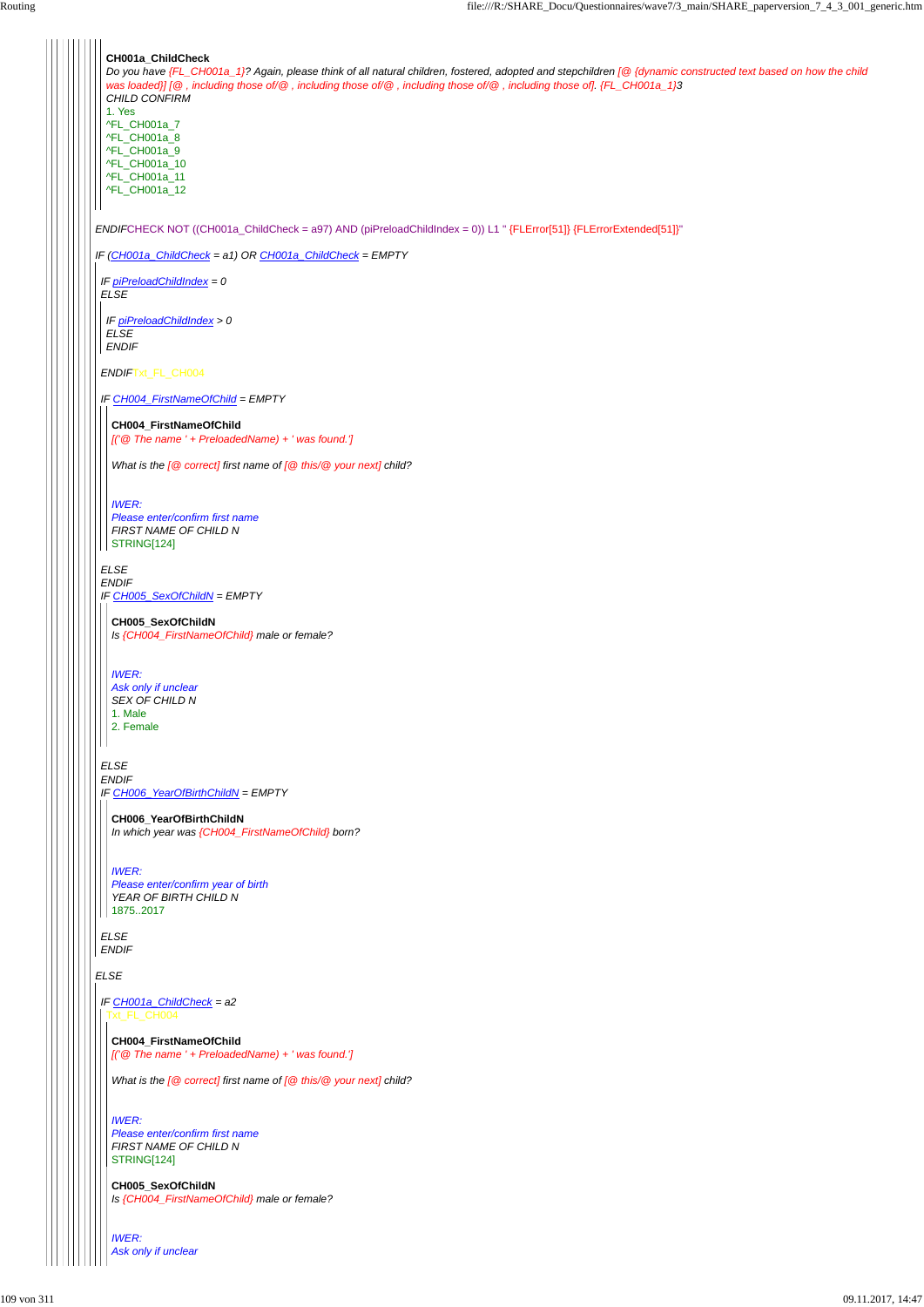| 2. Female<br>Txt_FL_CH006<br>CH006_YearOfBirthChildN                                                                                                                                                                                                                                                                                                                                                                              |
|-----------------------------------------------------------------------------------------------------------------------------------------------------------------------------------------------------------------------------------------------------------------------------------------------------------------------------------------------------------------------------------------------------------------------------------|
|                                                                                                                                                                                                                                                                                                                                                                                                                                   |
| In which year was {CH004_FirstNameOfChild} born?                                                                                                                                                                                                                                                                                                                                                                                  |
| <b>IWER:</b><br>Please enter/confirm year of birth<br>YEAR OF BIRTH CHILD N<br>18752017                                                                                                                                                                                                                                                                                                                                           |
| IF piPreloadChildIndex > 0<br><b>ELSE</b><br><b>ENDIF</b>                                                                                                                                                                                                                                                                                                                                                                         |
| <b>ELSE</b>                                                                                                                                                                                                                                                                                                                                                                                                                       |
| IF (piPreloadChildIndex > 0) AND (CH001a_ChildCheck = a6)                                                                                                                                                                                                                                                                                                                                                                         |
| CH505_WhichChildMentionedEarlier                                                                                                                                                                                                                                                                                                                                                                                                  |
| <b>IWER:</b><br>To which child that was already mentioned earlier is {FL_CHILD_NAME} equal?<br><b>EQUAL TO WHICH CHILD</b><br>^FLChild[1]<br>^FLChild[2]<br>^FLChild[3]<br>^FLChild[4]<br>^FLChild[5]<br>^FLChild[6]<br>^FLChild[7]<br>^FLChild[8]<br>^FLChild[9]<br>^FLChild[10]<br>^FLChild[11]<br>^FLChild[12]<br>^FLChild[13]<br>^FLChild[14]<br>^FLChild[15]<br>^FLChild[16]<br>^FLChild[17]<br>^FLChild[18]<br>^FLChild[19] |
| <b>ENDIF</b>                                                                                                                                                                                                                                                                                                                                                                                                                      |
| <b>ENDIF</b>                                                                                                                                                                                                                                                                                                                                                                                                                      |
| <b>ENDIF</b><br>IF $(CH001a_CchildCheck = a1)$ OR $(CH001a_CchildCheck = a2)$<br><b>ELSE</b><br><b>ENDIF</b>                                                                                                                                                                                                                                                                                                                      |
| <b>ENDIF</b>                                                                                                                                                                                                                                                                                                                                                                                                                      |
| <b>ENDBLOCK</b>                                                                                                                                                                                                                                                                                                                                                                                                                   |
| <b>ELSE</b>                                                                                                                                                                                                                                                                                                                                                                                                                       |
| IF (Child[cnt - 1] CH001a_ChildCheck = a5) AND (Child[cnt - 1] CH004_FirstNameOfChild = ")                                                                                                                                                                                                                                                                                                                                        |
| <b>BLOCK</b>                                                                                                                                                                                                                                                                                                                                                                                                                      |
| IF $p_i$ Ski $p = 1$<br><b>ELSE</b>                                                                                                                                                                                                                                                                                                                                                                                               |

```
Do you have {FL_CH001a_1}? Again, please think of all natural children, fostered, adopted and stepchildren [@ {dynamic constructed text based on how the child
was loaded}] [@ , including those of/@ , including those of/@ , including those of/@ , including those of]. {FL_CH001a_1}3
CHILD CONFIRM
1. Yes
^FL_CH001a_7
^FL_CH001a_8
^FL_CH001a_9
```

```
System preset value PRELOAD_ID
System preset value DISTANCE
System preset value CONTACT
System preset value SN_ID
System preset value CH908_RosterNumber
System preset value FL_CHILD_NAME
System preset value CH904_FirstNameOfChildBeforeCleaning
System preset value CH905_ForwardedFromSN
IF (piIndex <= GridSize) AND (imForwarded = 0)
ELSE
Txt_FL_CH001a
```

```
CH001a_ChildCheck
```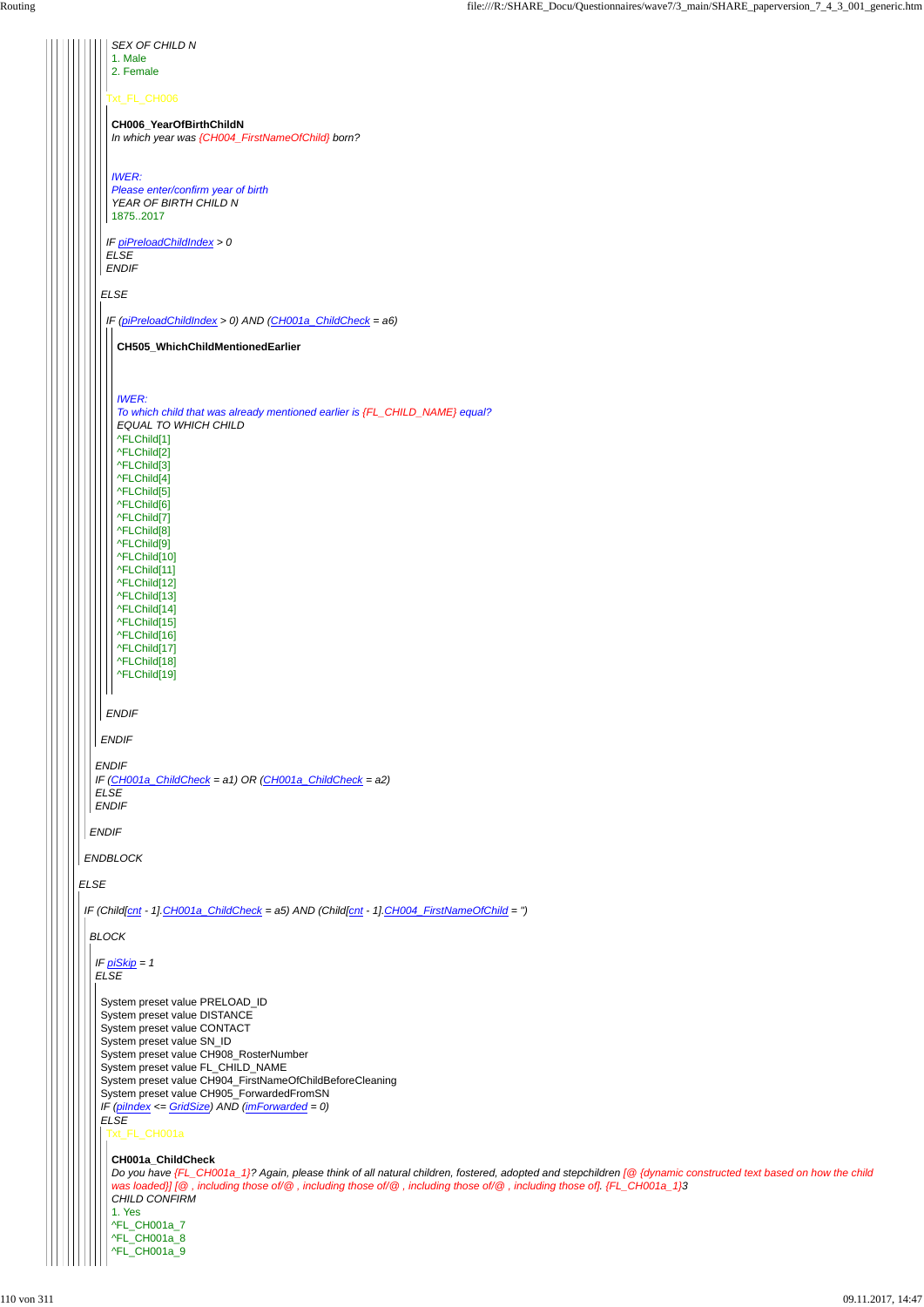| ^FL_CH001a_10<br>^FL_CH001a_11<br>^FL_CH001a_12                                                                    |
|--------------------------------------------------------------------------------------------------------------------|
|                                                                                                                    |
| ENDIFCHECK NOT ((CH001a_ChildCheck = a97) AND (piPreloadChildIndex = 0)) L1 " {FLError[51]} {FLErrorExtended[51]}" |
| IF (CH001a_ChildCheck = a1) OR CH001a_ChildCheck = EMPTY                                                           |
| IF piPreloadChildIndex = 0<br><b>ELSE</b>                                                                          |
| IF piPreloadChildIndex > 0<br><b>ELSE</b><br><b>ENDIF</b>                                                          |
| ENDIFTxt_FL_CH004                                                                                                  |
| IF CH004_FirstNameOfChild = EMPTY                                                                                  |
| CH004_FirstNameOfChild<br>[('@ The name ' + PreloadedName) + ' was found.']                                        |
| What is the $[@$ correct] first name of $[@$ this/ $@$ your next] child?                                           |
| <b>IWER:</b><br>Please enter/confirm first name<br>FIRST NAME OF CHILD N<br>STRING[124]                            |
| <b>ELSE</b>                                                                                                        |
| <b>ENDIF</b><br>IF CH005_SexOfChildN = EMPTY                                                                       |
| CH005_SexOfChildN<br>Is {CH004_FirstNameOfChild} male or female?                                                   |
| <b>IWER:</b><br>Ask only if unclear<br>SEX OF CHILD N<br>1. Male<br>2. Female                                      |
|                                                                                                                    |
| <b>ELSE</b><br><b>ENDIF</b><br>IF CH006_YearOfBirthChildN = EMPTY                                                  |
| CH006_YearOfBirthChildN<br>In which year was {CH004_FirstNameOfChild} born?                                        |
| <b>IWER:</b><br>Please enter/confirm year of birth<br>YEAR OF BIRTH CHILD N<br>18752017                            |
| <b>ELSE</b><br><b>ENDIF</b>                                                                                        |
| <b>ELSE</b>                                                                                                        |
| IF CH001a_ChildCheck = a2<br>Txt_FL_CH004                                                                          |
| CH004_FirstNameOfChild<br>$[(\text{°@ The name ' + PreloadedName) + ' was found.]$                                 |

Txt\_FL\_CH006

*What is the [@ correct] first name of [@ this/@ your next] child?*

*IWER:*

*Please enter/confirm first name FIRST NAME OF CHILD N* STRING[124]

**CH005\_SexOfChildN** *Is {CH004\_FirstNameOfChild} male or female?*

*IWER: Ask only if unclear SEX OF CHILD N* 1. Male 2. Female

**CH006\_YearOfBirthChildN** *In which year was {CH004\_FirstNameOfChild} born?*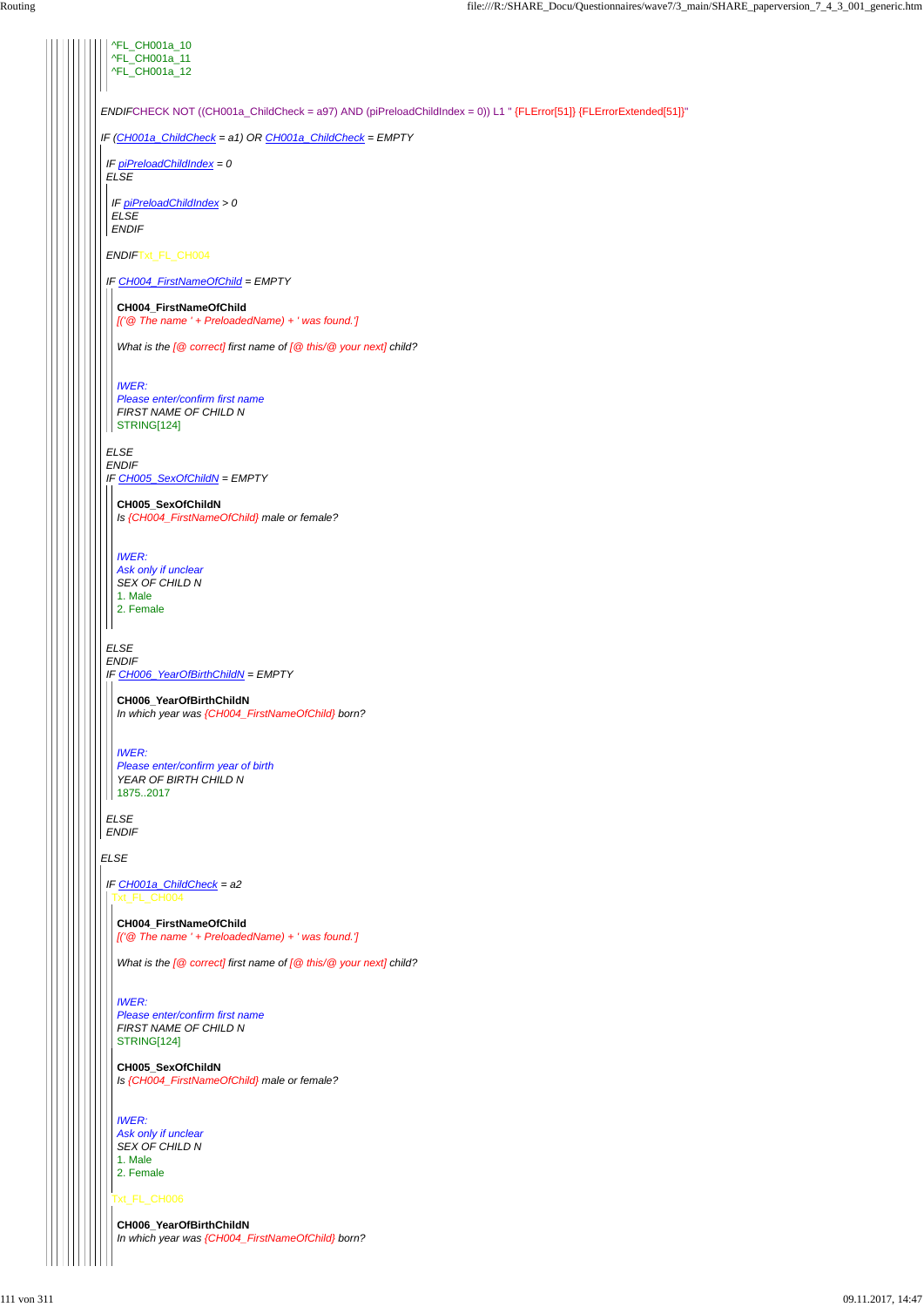*ELSE ENDBLOCK ENDIF ENDIF IF (CH001a\_ChildCheck = a1) OR (CH001a\_ChildCheck = a2) ELSE ENDIF ELSE ENDIF IF piPreloadChildIndex > 0 ELSE ENDIF IWER: Please enter/confirm year of birth YEAR OF BIRTH CHILD N* 1875..2017 *IF (piPreloadChildIndex > 0) AND (CH001a\_ChildCheck = a6) ENDIF* **CH505\_WhichChildMentionedEarlier** *IWER: To which child that was already mentioned earlier is {FL\_CHILD\_NAME} equal? EQUAL TO WHICH CHILD* ^FLChild[1] ^FLChild[2] ^FLChild[3] ^FLChild[4] ^FLChild[5] ^FLChild[6] ^FLChild[7] ^FLChild[8] ^FLChild[9] ^FLChild[10] ^FLChild[11] ^FLChild[12] ^FLChild[13] ^FLChild[14] ^FLChild[15] ^FLChild[16] ^FLChild[17] ^FLChild[18] ^FLChild[19] *IF NumChildren < GridSize BLOCK IF piSkip = 1 ELSE* System preset value PRELOAD\_ID System preset value DISTANCE System preset value CONTACT System preset value SN\_ID System preset value CH908\_RosterNumber System preset value FL\_CHILD\_NAME System preset value CH904\_FirstNameOfChildBeforeCleaning System preset value CH905\_ForwardedFromSN

```
IF (piIndex <= GridSize) AND (imForwarded = 0)
ELSE
ENDIFCHECK NOT ((CH001a_ChildCheck = a97) AND (piPreloadChildIndex = 0)) L1 " {FLError[51]} {FLErrorExtended[51]}"
IF (CH001a_ChildCheck = a1) OR CH001a_ChildCheck = EMPTY
 Txt_FL_CH001a
  CH001a_ChildCheck
  Do you have {FL_CH001a_1}? Again, please think of all natural children, fostered, adopted and stepchildren [@ {dynamic constructed text based on how the
  child was loaded}] [@ , including those of/@ , including those of/@ , including those of/@ , including those of]. {FL_CH001a_1}3
  CHILD CONFIRM
  1. Yes
  ^FL_CH001a_7
  ^FL_CH001a_8
  ^FL_CH001a_9
  ^FL_CH001a_10
  ^FL_CH001a_11
  ^FL_CH001a_12
```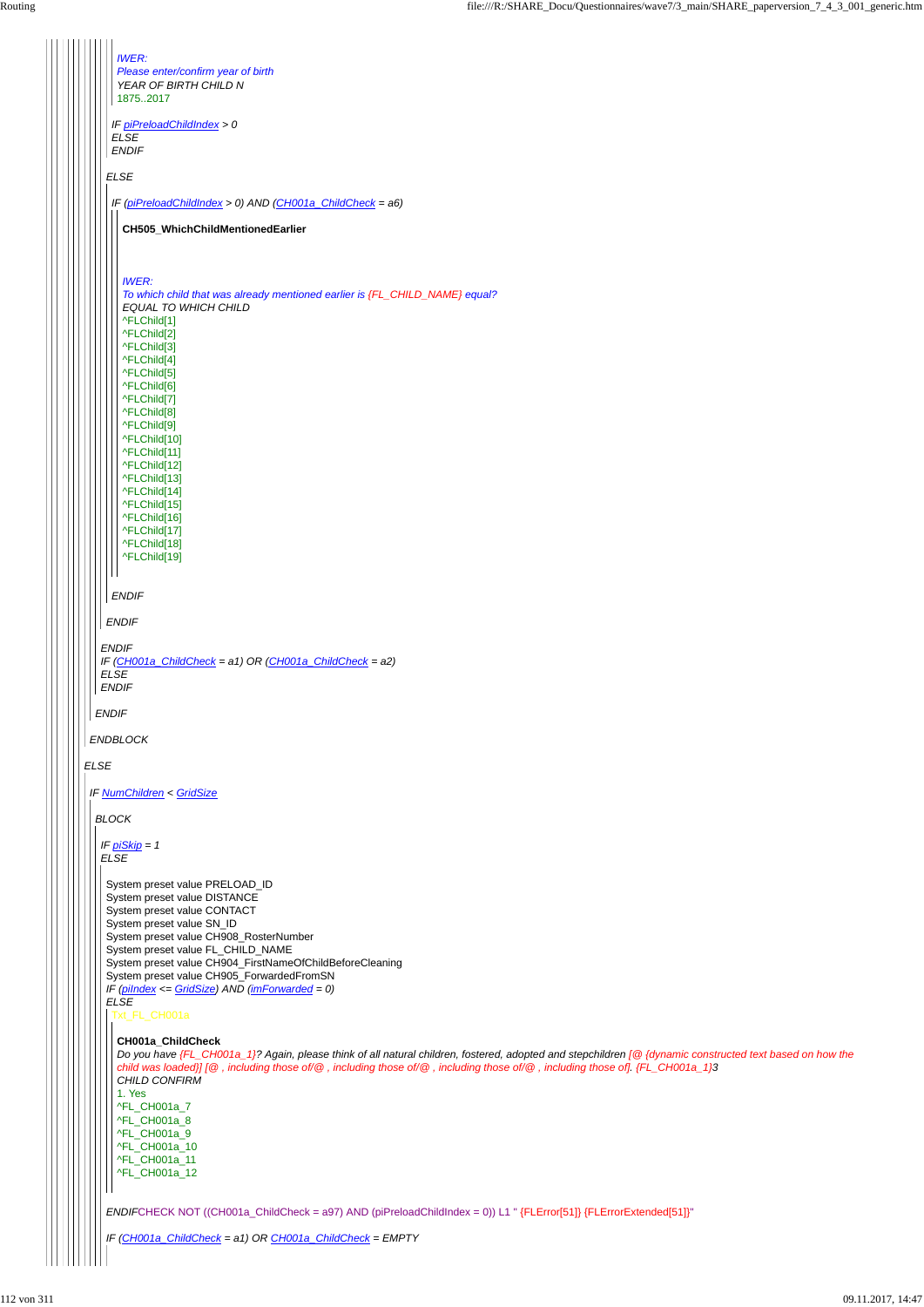*ELSE IF piPreloadChildIndex = 0 ELSE ENDIF*Txt\_FL\_CH004 *IF CH004\_FirstNameOfChild = EMPTY ELSE ENDIF IF CH005\_SexOfChildN = EMPTY ELSE ENDIF IF CH006\_YearOfBirthChildN = EMPTY ELSE ENDIF IF piPreloadChildIndex > 0 ELSE ENDIF* **CH004\_FirstNameOfChild** *[('@ The name ' + PreloadedName) + ' was found.'] What is the [@ correct] first name of [@ this/@ your next] child? IWER: Please enter/confirm first name FIRST NAME OF CHILD N* STRING[124] **CH005\_SexOfChildN** *Is {CH004\_FirstNameOfChild} male or female? IWER: Ask only if unclear SEX OF CHILD N* 1. Male 2. Female **CH006\_YearOfBirthChildN** *In which year was {CH004\_FirstNameOfChild} born? IWER: Please enter/confirm year of birth YEAR OF BIRTH CHILD N* 1875..2017 *IF CH001a\_ChildCheck = a2* Txt\_FL\_CH004 **CH004\_FirstNameOfChild** *[('@ The name ' + PreloadedName) + ' was found.'] What is the [@ correct] first name of [@ this/@ your next] child? IWER: Please enter/confirm first name*

Txt\_FL\_CH006

*IF piPreloadChildIndex > 0 ELSE ENDIF*

*FIRST NAME OF CHILD N*

STRING[124]

**CH005\_SexOfChildN** *Is {CH004\_FirstNameOfChild} male or female?*

#### *IWER:*

*Ask only if unclear SEX OF CHILD N*

1. Male

2. Female

**CH006\_YearOfBirthChildN** *In which year was {CH004\_FirstNameOfChild} born?*

*IWER: Please enter/confirm year of birth YEAR OF BIRTH CHILD N* 1875..2017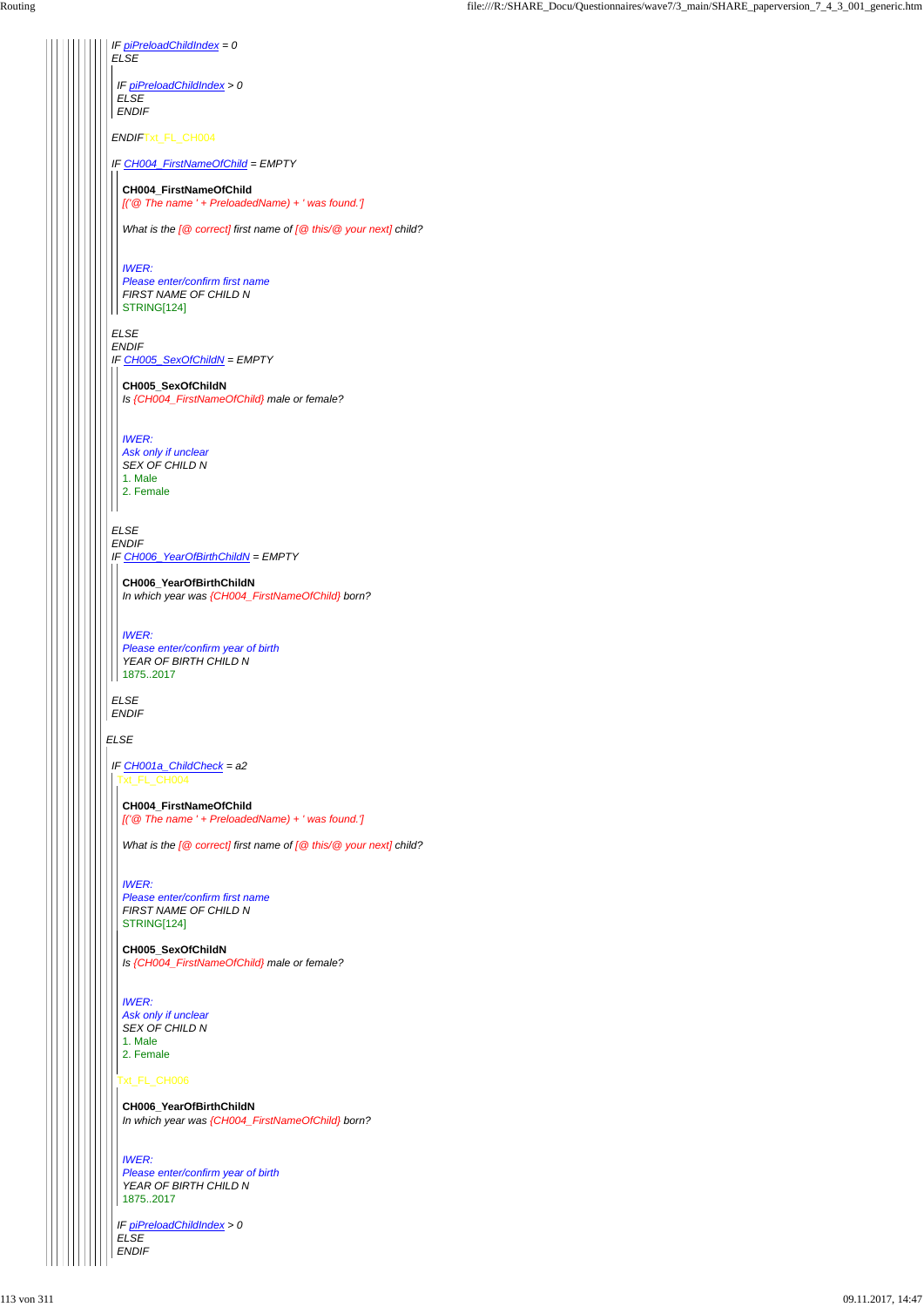|             | <b>ELSE</b>                                                                                                                                                                                                                                                                                                                                                                                                                                                                                                                                                                                                                                                                                                                                                |
|-------------|------------------------------------------------------------------------------------------------------------------------------------------------------------------------------------------------------------------------------------------------------------------------------------------------------------------------------------------------------------------------------------------------------------------------------------------------------------------------------------------------------------------------------------------------------------------------------------------------------------------------------------------------------------------------------------------------------------------------------------------------------------|
|             | IF (piPreloadChildIndex > 0) AND (CH001a_ChildCheck = a6)                                                                                                                                                                                                                                                                                                                                                                                                                                                                                                                                                                                                                                                                                                  |
|             | CH505_WhichChildMentionedEarlier                                                                                                                                                                                                                                                                                                                                                                                                                                                                                                                                                                                                                                                                                                                           |
|             |                                                                                                                                                                                                                                                                                                                                                                                                                                                                                                                                                                                                                                                                                                                                                            |
|             | <b>IWER:</b><br>To which child that was already mentioned earlier is {FL_CHILD_NAME} equal?<br><b>EQUAL TO WHICH CHILD</b><br>^FLChild[1]<br>^FLChild[2]<br>^FLChild[3]<br>^FLChild[4]<br>^FLChild[5]<br>^FLChild[6]<br>^FLChild[7]<br>^FLChild[8]<br>^FLChild[9]<br>^FLChild[10]<br>^FLChild[11]<br>^FLChild[12]<br>^FLChild[13]<br>^FLChild[14]<br>^FLChild[15]<br>^FLChild[16]<br>^FLChild[17]<br>^FLChild[18]<br>^FLChild[19]                                                                                                                                                                                                                                                                                                                          |
|             | <b>ENDIF</b>                                                                                                                                                                                                                                                                                                                                                                                                                                                                                                                                                                                                                                                                                                                                               |
|             | <b>ENDIF</b>                                                                                                                                                                                                                                                                                                                                                                                                                                                                                                                                                                                                                                                                                                                                               |
|             |                                                                                                                                                                                                                                                                                                                                                                                                                                                                                                                                                                                                                                                                                                                                                            |
|             | <b>ENDIF</b><br>IF (CH001a_ChildCheck = a1) OR (CH001a_ChildCheck = a2)<br><b>ELSE</b><br><b>ENDIF</b>                                                                                                                                                                                                                                                                                                                                                                                                                                                                                                                                                                                                                                                     |
|             | <b>ENDIF</b>                                                                                                                                                                                                                                                                                                                                                                                                                                                                                                                                                                                                                                                                                                                                               |
|             | <b>ENDBLOCK</b>                                                                                                                                                                                                                                                                                                                                                                                                                                                                                                                                                                                                                                                                                                                                            |
| <b>ELSE</b> |                                                                                                                                                                                                                                                                                                                                                                                                                                                                                                                                                                                                                                                                                                                                                            |
|             | IF Child[cnt - 1]. CH004_FirstNameOfChild <> EMPTY OR Preload.PreloadedChildren[cnt - 1]. Kidcom <> EMPTY                                                                                                                                                                                                                                                                                                                                                                                                                                                                                                                                                                                                                                                  |
|             | <b>BLOCK</b>                                                                                                                                                                                                                                                                                                                                                                                                                                                                                                                                                                                                                                                                                                                                               |
|             | IF $p_i$ Skip = 1<br><b>ELSE</b>                                                                                                                                                                                                                                                                                                                                                                                                                                                                                                                                                                                                                                                                                                                           |
|             | System preset value PRELOAD_ID<br>System preset value DISTANCE<br>System preset value CONTACT<br>System preset value SN_ID<br>System preset value CH908_RosterNumber<br>System preset value FL_CHILD_NAME<br>System preset value CH904_FirstNameOfChildBeforeCleaning<br>System preset value CH905_ForwardedFromSN<br>IF ( $pilndex \leq GridSize$ ) AND ( $imForwarded = 0$ )<br><b>ELSE</b><br>Txt_FL_CH001a<br>CH001a_ChildCheck<br>Do you have {FL_CH001a_1}? Again, please think of all natural children, fostered, adopted and stepchildren [@ {dynamic constructed text based on how the<br>child was loaded}] [@, including those of/@, including those of/@, including those of/@, including those of]. {FL_CH001a_1}3<br>CHILD CONFIRM<br>1. Yes |

```
ENDIFCHECK NOT ((CH001a_ChildCheck = a97) AND (piPreloadChildIndex = 0)) L1 " {FLError[51]} {FLErrorExtended[51]}"
IF (CH001a_ChildCheck = a1) OR CH001a_ChildCheck = EMPTY
  ^FL_CH001a_7
 ^FL_CH001a_8
  ^FL_CH001a_9
 ^FL_CH001a_10
 ^FL_CH001a_11
 ^FL_CH001a_12
 IF piPreloadChildIndex = 0
ELSE
 ENDIFTxt_FL_CH004
 IF piPreloadChildIndex > 0
 ELSE
 ENDIF
```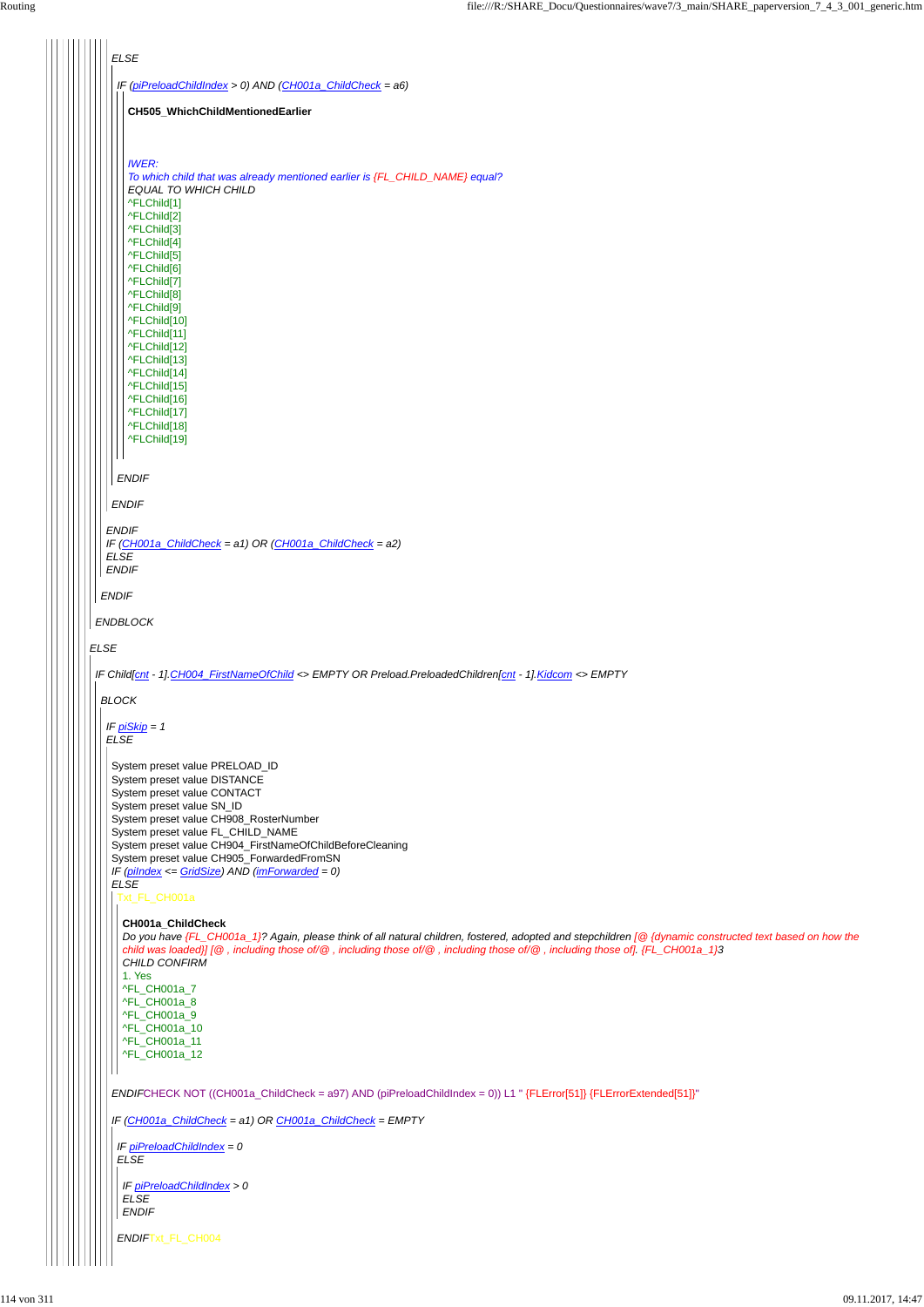*ELSE*

### *IF CH004\_FirstNameOfChild = EMPTY*

### *ELSE*

*ENDIF IF CH005\_SexOfChildN = EMPTY*

# *ELSE*

*ENDIF IF CH006\_YearOfBirthChildN = EMPTY*

#### *ELSE ENDIF*

#### **CH004\_FirstNameOfChild**

*[('@ The name ' + PreloadedName) + ' was found.']*

*What is the [@ correct] first name of [@ this/@ your next] child?*

# *IWER: Please enter/confirm first name*

*FIRST NAME OF CHILD N* STRING[124]

#### **CH005\_SexOfChildN**

*Is {CH004\_FirstNameOfChild} male or female?*

#### *IWER:*

*Ask only if unclear SEX OF CHILD N* 1. Male 2. Female

#### **CH006\_YearOfBirthChildN**

*In which year was {CH004\_FirstNameOfChild} born?*

|  | CH006_YearOfBirthChildN<br>In which year was {CH004_FirstNameOfChild} born?             |  |
|--|-----------------------------------------------------------------------------------------|--|
|  | <b>IWER:</b><br>Please enter/confirm year of birth<br>YEAR OF BIRTH CHILD N<br>18752017 |  |
|  | IF piPreloadChildIndex > 0<br><b>ELSE</b><br><b>ENDIF</b>                               |  |
|  | <b>ELSE</b>                                                                             |  |
|  | IF ( $piPreloadChildIndex > 0$ ) AND ( $CH001a$ _ChildCheck = a6)                       |  |
|  | CH505_WhichChildMentionedEarlier                                                        |  |
|  |                                                                                         |  |

#### *IWER:*

*Please enter/confirm year of birth YEAR OF BIRTH CHILD N* 1875..2017

#### *IF CH001a\_ChildCheck = a2* Txt\_FL\_CH004

#### **CH004\_FirstNameOfChild** *[('@ The name ' + PreloadedName) + ' was found.']*

*What is the [@ correct] first name of [@ this/@ your next] child?*

#### *IWER:*

*Please enter/confirm first name FIRST NAME OF CHILD N* STRING[124]

# **CH005\_SexOfChildN**

*Is {CH004\_FirstNameOfChild} male or female?*

### *IWER:*

*Ask only if unclear SEX OF CHILD N* 1. Male 2. Female

# $\left|\left|\left|\left|\left|\right|\right|\right|$  Txt\_FL\_CH006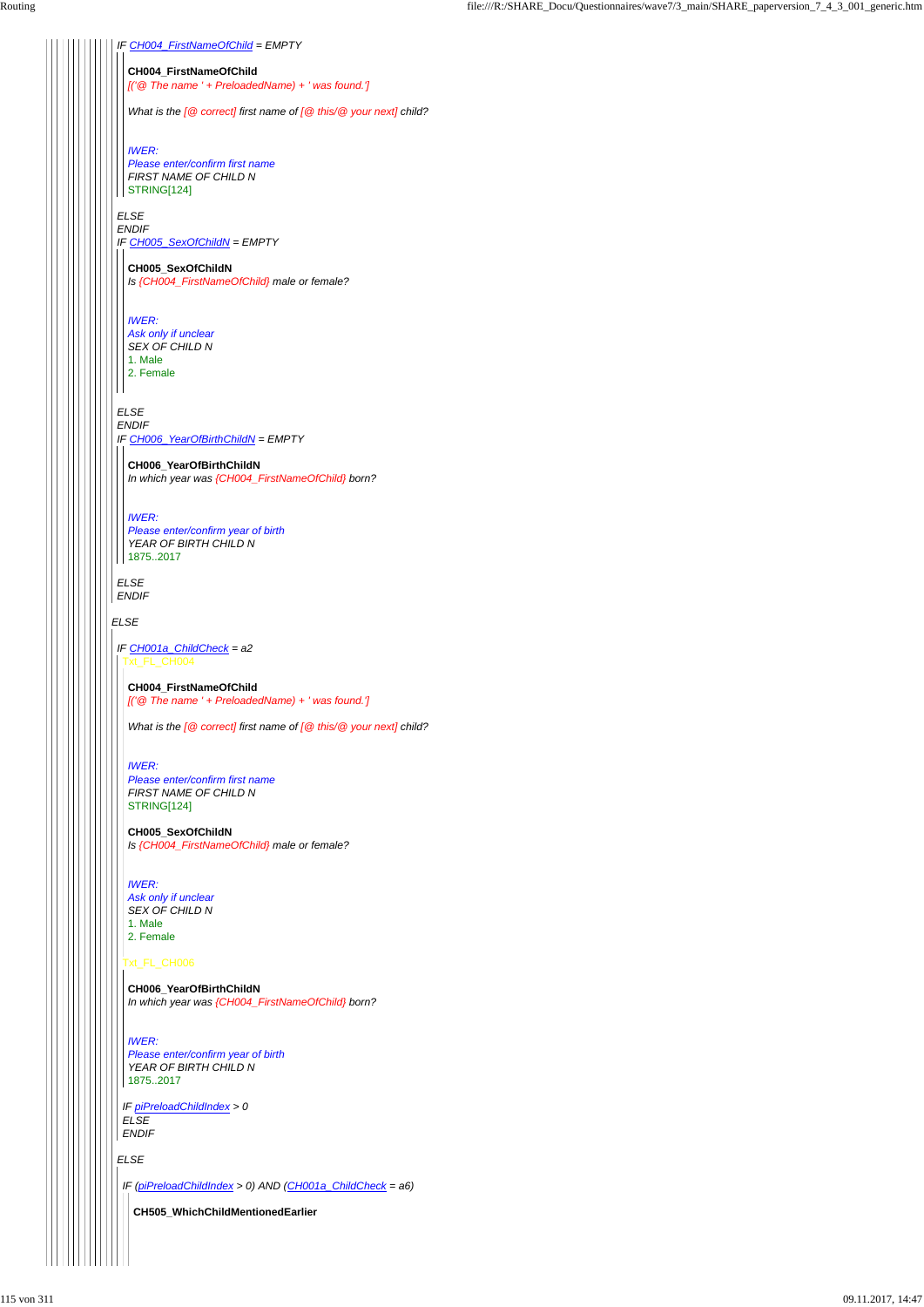*IWER:*

| To which child that was already mentioned earlier is {FL_CHILD_NAME} equal?<br><b>EQUAL TO WHICH CHILD</b><br>^FLChild[1]<br>^FLChild[2]<br>^FLChild[3]<br>^FLChild[4]<br>^FLChild[5]<br>^FLChild[6]<br>^FLChild[7]<br>^FLChild[8]<br>^FLChild <sup>[9]</sup><br>^FLChild[10]<br>^FLChild[11]<br>^FLChild[12]<br>^FLChild[13]<br>^FLChild[14]<br>^FLChild[15]<br>^FLChild[16]<br>^FLChild[17]<br>^FLChild[18]<br>^FLChild[19]<br><b>ENDIF</b><br><b>ENDIF</b><br><b>ENDIF</b><br>IF (CH001a_ChildCheck = a1) OR (CH001a_ChildCheck = a2)<br><b>ELSE</b><br><b>ENDIF</b><br><b>ENDIF</b> |  |
|-----------------------------------------------------------------------------------------------------------------------------------------------------------------------------------------------------------------------------------------------------------------------------------------------------------------------------------------------------------------------------------------------------------------------------------------------------------------------------------------------------------------------------------------------------------------------------------------|--|
| <b>ENDBLOCK</b><br><b>ENDIF</b>                                                                                                                                                                                                                                                                                                                                                                                                                                                                                                                                                         |  |
| <b>ENDIF</b>                                                                                                                                                                                                                                                                                                                                                                                                                                                                                                                                                                            |  |
| <b>ENDIF</b>                                                                                                                                                                                                                                                                                                                                                                                                                                                                                                                                                                            |  |
| <b>ENDIF</b>                                                                                                                                                                                                                                                                                                                                                                                                                                                                                                                                                                            |  |
| ENDLOOPTxt_FL_CH203                                                                                                                                                                                                                                                                                                                                                                                                                                                                                                                                                                     |  |
|                                                                                                                                                                                                                                                                                                                                                                                                                                                                                                                                                                                         |  |
| CH203_Done<br>^Children_table                                                                                                                                                                                                                                                                                                                                                                                                                                                                                                                                                           |  |
| <b>IWER:</b><br>Please make sure that the list of children is complete. If the list is incomplete or not correct, go back by using the arrow key <-<br>CHILD GRID DONE<br>1. Continue                                                                                                                                                                                                                                                                                                                                                                                                   |  |
| IF CH203_Done = a1<br>ENDIFENDTABLETxt_FL_CH302                                                                                                                                                                                                                                                                                                                                                                                                                                                                                                                                         |  |
| CH302_NatChild<br>[@ Is this child a common natural child/@ Is this child a natural child/@ Are all these children common natural children/@ Are all these children natural children] of your<br>own [@ and your current husband together/@ and your current wife together/@ and your current partner together/@ and your current partner together]?<br>ALL CHILDREN NATURAL CHILD<br>1. Yes<br>5. No                                                                                                                                                                                   |  |
| IF CH302_NatChild = a5                                                                                                                                                                                                                                                                                                                                                                                                                                                                                                                                                                  |  |
| IF NumberOFReportedChildren = 1<br><b>ELSE</b><br>Txt_FL_CH303                                                                                                                                                                                                                                                                                                                                                                                                                                                                                                                          |  |
|                                                                                                                                                                                                                                                                                                                                                                                                                                                                                                                                                                                         |  |

**CH303\_WhatChildren**

*Which of the children are @bnot@b [@ common natural children/@ natural children] of your own [@ and your current husband together/@ and your current wife together/@ and your current partner together/@ and your current partner together]? NOT NATURAL CHILDREN* ^FLChild[1] ^FLChild[2] ^FLChild[3] ^FLChild[4] ^FLChild[5] ^FLChild[6] ^FLChild[7] ^FLChild[8] ^FLChild[9] ^FLChild[10] ^FLChild[11] ^FLChild[12] ^FLChild[13] ^FLChild[14] ^FLChild[15]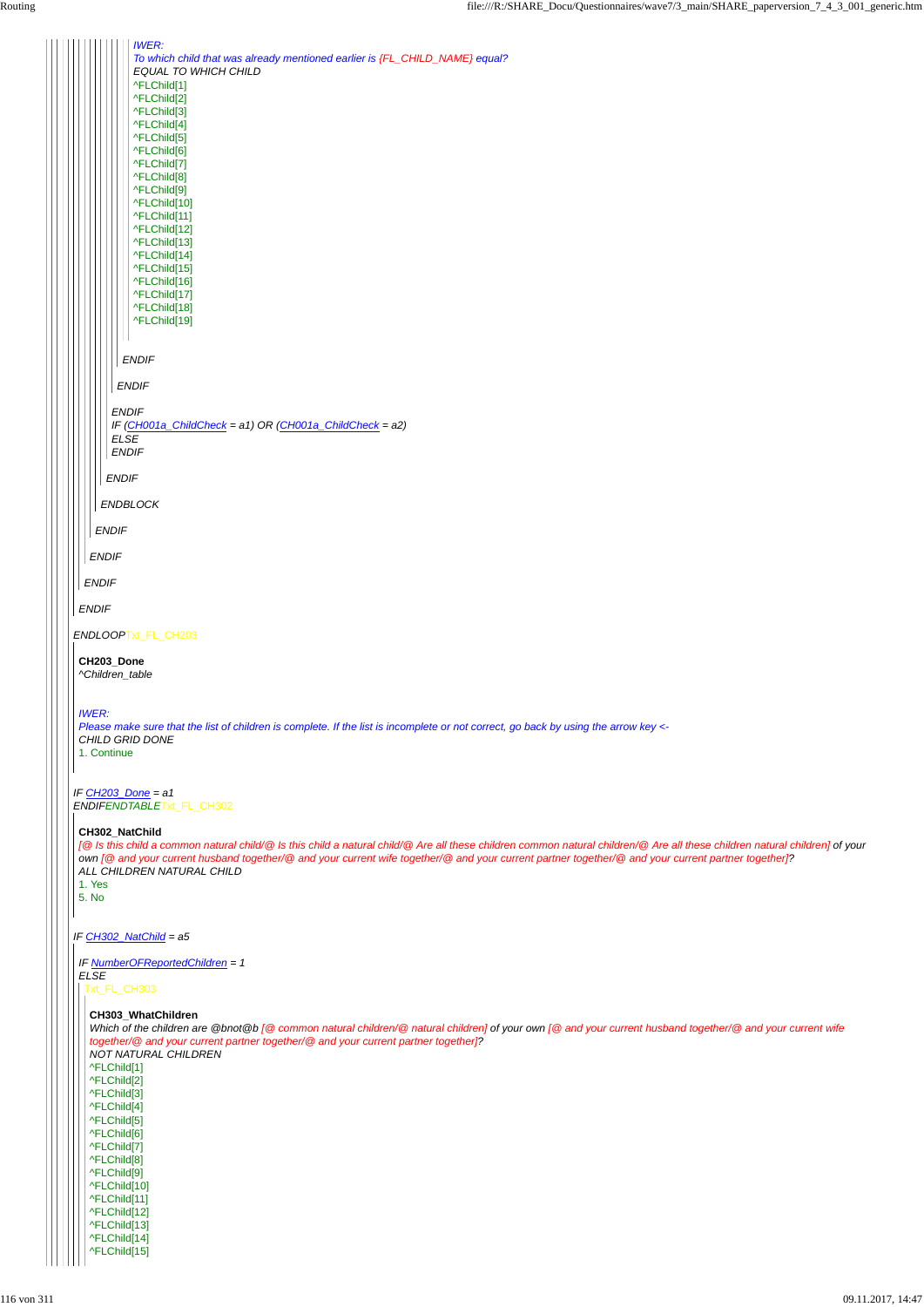#### *ENDIF*

 $\mathsf{I}$ 

| ^FLChild[16]<br>^FLChild[17]<br>^FLChild[18]<br>^FLChild[19]<br>^FLChild[20]<br>21. ^FLDefault[1]                                                                                                                                  |
|------------------------------------------------------------------------------------------------------------------------------------------------------------------------------------------------------------------------------------|
| <b>ENDIF</b><br>$LOOP$ i:= 1 TO 20                                                                                                                                                                                                 |
| IF i IN CH303_WhatChildren                                                                                                                                                                                                         |
| <b>BLOCK</b>                                                                                                                                                                                                                       |
| IF MN002_Person[1]. MaritalStatus = a3<br><b>ELSE</b>                                                                                                                                                                              |
| Txt_FL_CH102                                                                                                                                                                                                                       |
| CH102_RNatChild<br>Is {FLChildName} a natural child of you?                                                                                                                                                                        |
| CHILD NATURAL RESPONDENT<br>1. Yes                                                                                                                                                                                                 |
| 5. No                                                                                                                                                                                                                              |
| <b>ENDIF</b>                                                                                                                                                                                                                       |
| IF (MN002_Person[1].MaritalStatus = a1) OR (MN002_Person[1].MaritalStatus = a2)<br>xt_FL_CH103                                                                                                                                     |
| CH103_PNatChild<br>Is {FLChildName} a natural child of [@ your/@ your] current [@ husband/@ wife/@ partner/@ partner] [{Name of partner/spouse}]?<br>CHILD NATURAL PARTNER<br>1. Yes<br>5. No                                      |
| <b>ENDIF</b><br>IF NOT $((CH102_RNatChild = a1) OR (CH103_RNatChild = a1))$<br>xt_FL_CH104<br>CH104_RExChild<br>Is {FLChildName} a child of a former relationship of you?<br>CHILD FROM PREVIOUS RELATIONSHIP RESPONDENT<br>1. Yes |
| 5. No                                                                                                                                                                                                                              |
| IF ((MN002_Person[1].MaritalStatus = a1) OR (MN002_Person[1].MaritalStatus = a2)) AND (CH104_RExChild = a5)<br>Txt_FL_CH105                                                                                                        |
| CH105_PExChild<br>Is {FLChildName} a child of a former relationship of [@ your/@ your] current [@ husband/@ wife/@ partner/@ partner] [{Name of partner/spouse}]?<br>CHILD FROM PREVIOUS RELATIONSHIP PARTNER<br>1. Yes<br>5. No   |
| <b>ENDIF</b>                                                                                                                                                                                                                       |
| <b>ENDIF</b><br>IF CH102_RNatChild = a5<br>FL_CH106                                                                                                                                                                                |
| CH106_RAdoptChild<br>Have you adopted {FLChildName}?<br>HAS BEEN ADOPTED BY RESPONDENT<br>1. Yes                                                                                                                                   |
| 5. No                                                                                                                                                                                                                              |
| <b>ENDIF</b><br>IF CH103_PNatChild = a5                                                                                                                                                                                            |

*IF NOT ((((((CH102\_RNatChild = a1) OR (CH103\_PNatChild = a1)) OR (CH104\_RExChild = a1)) OR (CH105\_PExChild = a1)) OR (CH106\_RAdoptChild = a1)) OR (CH107\_PAdoptChild = a1))* Txt\_FL\_CH108

# Txt\_FL\_CH107

**CH107\_PAdoptChild** *Has [@ your/@ your] current [@ husband/@ wife/@ partner/@ partner] [@ {Name of partner/spouse}] adopted {FLChildName}? HAS BEEN ADOPTED BY PARTNER*

1. Yes 5. No

**CH108\_FosterChild**

*Is {FLChildName} a foster child?*

*IS FOSTERCHILD*

1. Yes

5. No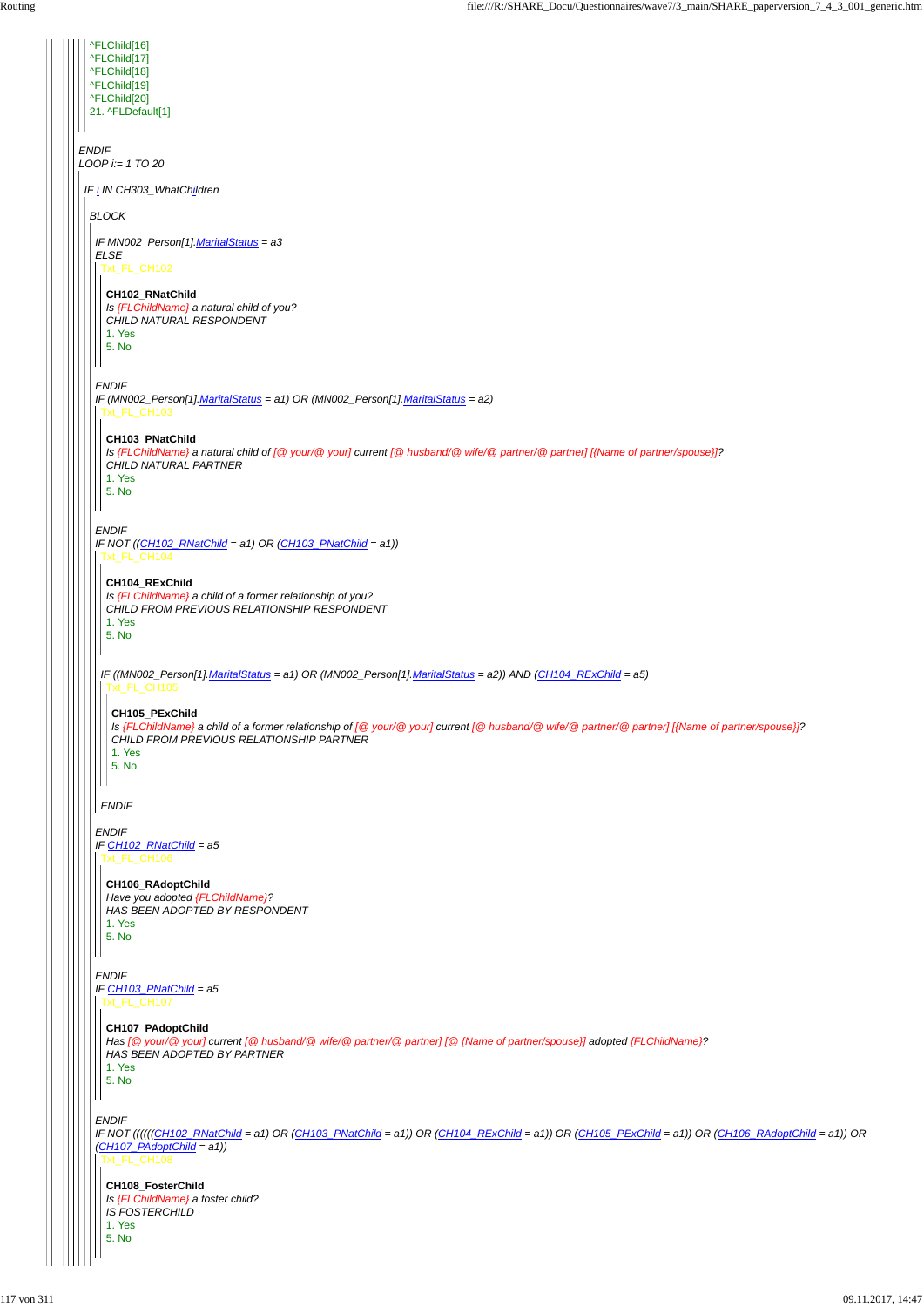|  | ENDIF                                                                                                                                                                              |
|--|------------------------------------------------------------------------------------------------------------------------------------------------------------------------------------|
|  | ENDBLOCK                                                                                                                                                                           |
|  | <b>ENDIF</b>                                                                                                                                                                       |
|  | <b>ENDLOOP</b>                                                                                                                                                                     |
|  | <b>ENDIF</b>                                                                                                                                                                       |
|  | CH202_ChildInfoByEnum                                                                                                                                                              |
|  |                                                                                                                                                                                    |
|  | :TABLE Section_CH.TChildInfo<br>LOOP cnt:= $1 TQ$ 20                                                                                                                               |
|  | IF (Sec_CH.CH201_ChildByEnum.Child[cnt].CH001a_ChildCheck = a1) OR (Sec_CH.CH201_ChildByEnum.Child[cnt].CH001a_ChildCheck = a2)                                                    |
|  | <b>BLOCK</b>                                                                                                                                                                       |
|  | System preset value CH014_ContactChildTxt_FL_CH014                                                                                                                                 |
|  | CH014_ContactChild<br>During the past twelve months, how often did you have contact with {CH004_FirstNameOfChild}, either in person, by phone, mail, email or any other electronic |
|  | means?<br><b>CONTACT WITH CHILD</b>                                                                                                                                                |
|  | 1. Daily<br>2. Several times a week                                                                                                                                                |
|  | 3. About once a week<br>4. About every two weeks                                                                                                                                   |
|  | 5. About once a month<br>6. Less than once a month                                                                                                                                 |
|  | 7. Never                                                                                                                                                                           |
|  | System preset value CH007_ChLWh<br>IF (piPreloadChildIndex = '0') OR piPreloadChildIndex = EMPTY                                                                                   |
|  | CH007_ChLWh                                                                                                                                                                        |
|  | Please look at card 6.                                                                                                                                                             |
|  | Where does {CH004_FirstNameOfChild} live?<br><b>WHERE DOES CHILD N LIVE</b>                                                                                                        |
|  | 1. In the same household<br>2. In the same building                                                                                                                                |
|  | 3. Less than 1 kilometre away                                                                                                                                                      |
|  | 4. Between 1 and 5 kilometres away<br>5. Between 5 and 25 kilometres away                                                                                                          |
|  | 6. Between 25 and 100 kilometres away<br>7. Between 100 and 500 kilometres away                                                                                                    |
|  | 8. More than 500 kilometres away                                                                                                                                                   |
|  | <b>ELSE</b>                                                                                                                                                                        |
|  | IF MN104_Householdmoved = 1                                                                                                                                                        |
|  | CH007_ChLWh                                                                                                                                                                        |
|  | Please look at card 6.                                                                                                                                                             |
|  | Where does {CH004_FirstNameOfChild} live?<br><b>WHERE DOES CHILD N LIVE</b>                                                                                                        |
|  | 1. In the same household<br>2. In the same building                                                                                                                                |
|  | 3. Less than 1 kilometre away                                                                                                                                                      |
|  | 4. Between 1 and 5 kilometres away<br>5. Between 5 and 25 kilometres away                                                                                                          |
|  | 6. Between 25 and 100 kilometres away                                                                                                                                              |

```
\mathbf{H}ENDIF
ENDIF
System preset value CoResidentChild
IF (CH007_ChLWh = a1) AND (piYearOfBirthChild < (YEAR (SYSDATE) - 18))
ELSE
ENDIF
System preset value ChildSex
System preset value ChildName
IF piPreloadChildIndex = '0'
 IF piLimit <> 1
  IF piYearOfBirthChild < (YEAR (SYSDATE) - 16)
     CH012_MaritalStatusChildN
     Please look at card 4.
    What is the marital status of {CH004_FirstNameOfChild}?
```
- 7. Between 100 and 500 kilometres away
- 8. More than 500 kilometres away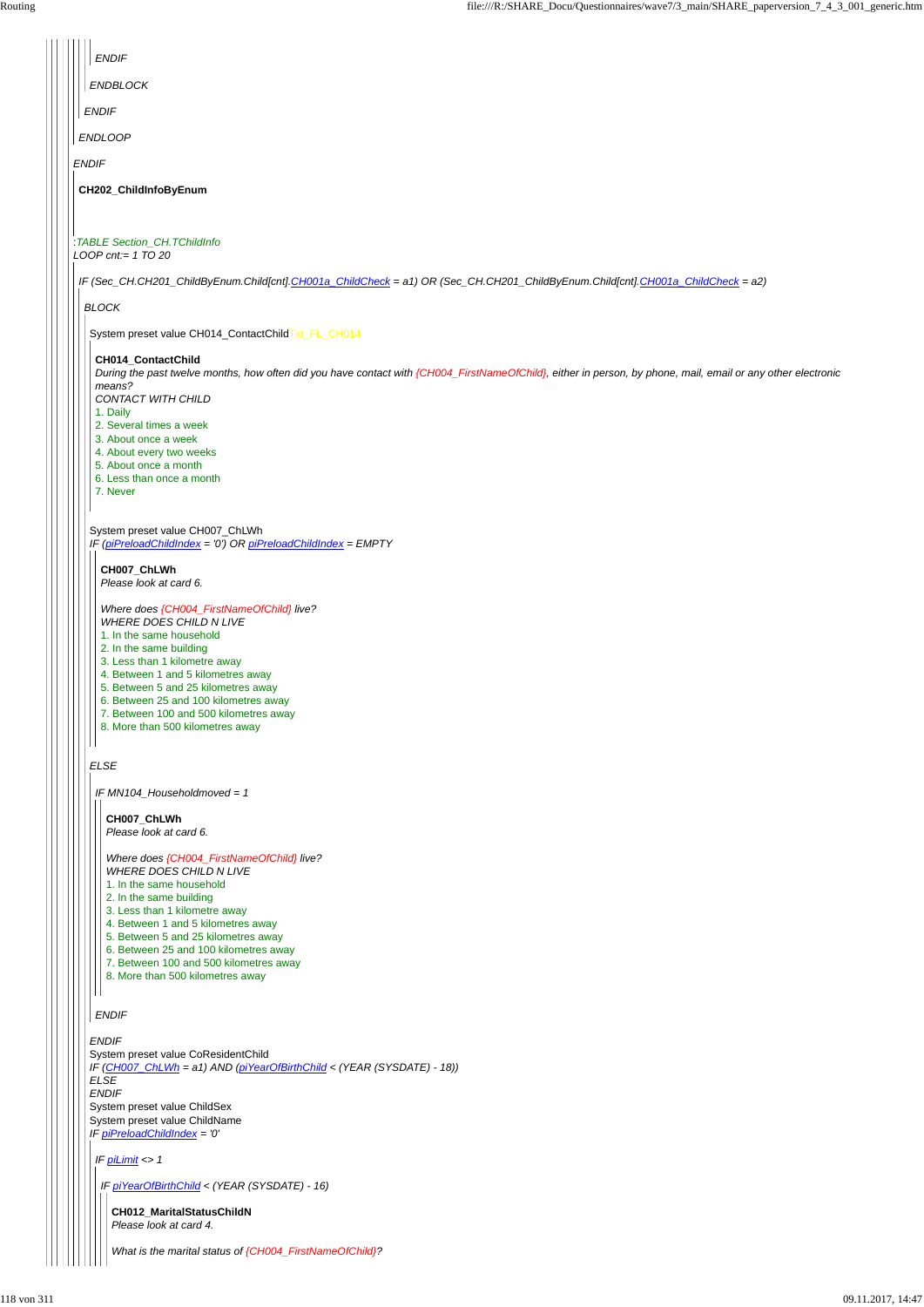

*IF (piPreloadChildIndex = '0') OR piPreloadChildIndex = EMPTY* Txt\_FL\_CH017

- 7. In retirement or early retirement
- 8. Permanently sick or disabled
- 9. Looking after home or family
- 

97. Other

**CH017\_EducChild** *Please look at card 2.*

*What is the highest school leaving certificate or school degree {CH004\_FirstNameOfChild} has obtained?*

*IWER:*

*If respondent mentions foreign degree/certificate, please ask if he/she can fit their degree into the given categories, if they cannot, please use the other option and type it in (next screen).*

*CHILD EDUCATION*

1. No schooling/education at all

2. Some education, but less than [instead of put respective country specific degr.]

3. Country specific category

4. Country specific category

5. Country specific category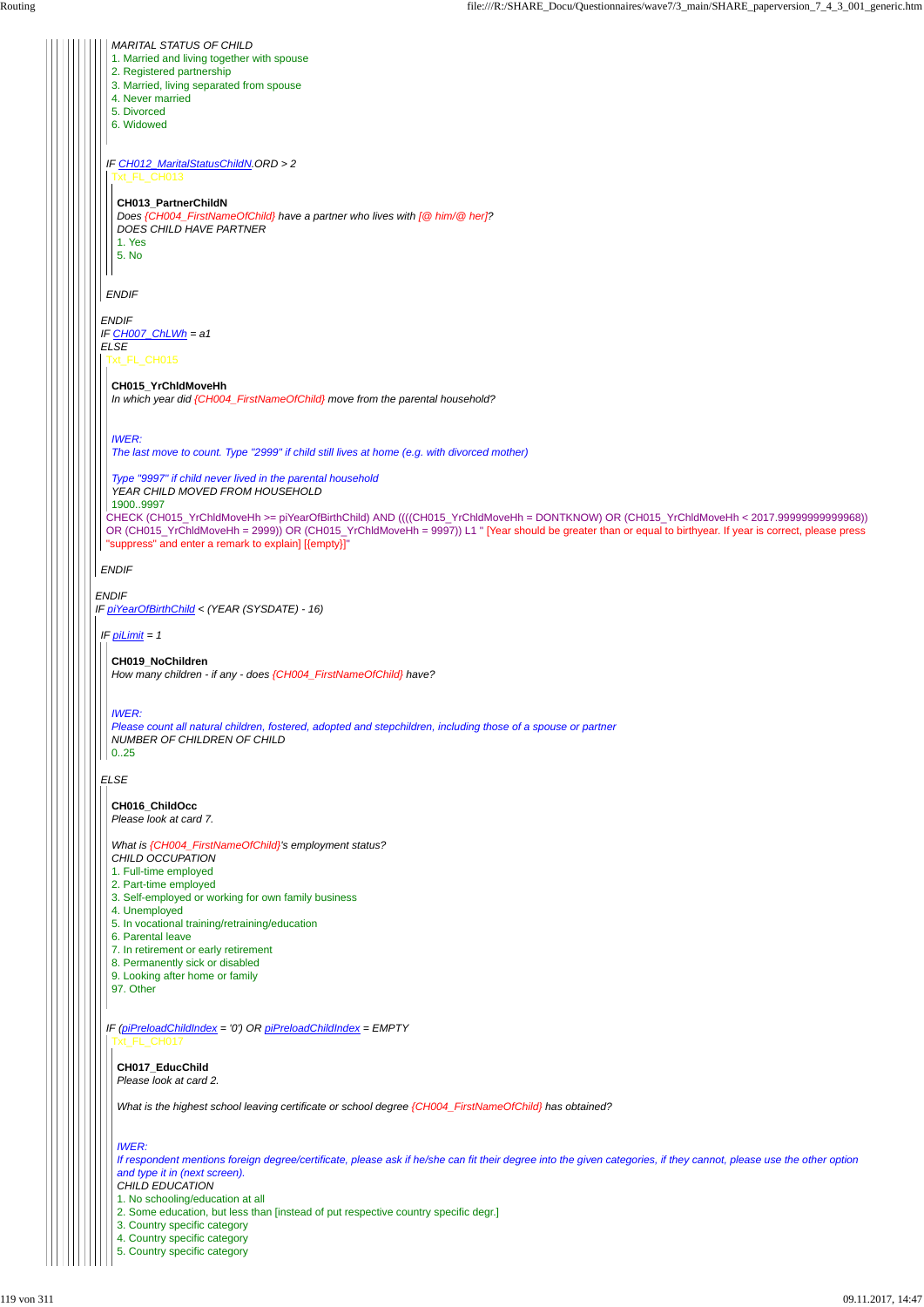*ENDIF*

*IF CH019\_NoChildren > 0* 6. Country specific category 7. Country specific category 8. Country specific category 9. Country specific category 10. Country specific category 11. Country specific category 12. Country specific category 13. Country specific category 14. Country specific category 15. Country specific category 16. Country specific category 17. Country specific category 18. Country specific category 19. Country specific category 20. Country specific category 95. No degree yet/still in school 97. Other **CH018\_EdInstChild** *Please look at card 3. Which degrees of higher education or vocational training does {CH004\_FirstNameOfChild} have? IWER: ^CodeAll If respondent answers 'still in education/vocational training' please ask if he/she already holds one of the other degrees on the showcard. FURTHER EDUCATION OR VOCATIONAL TRAINING* 1. No higher education/vocational training 2. Some education, but less than [instead of put respective country specific degr.] 3. Country specific category 4. Country specific category 5. Country specific category 6. Country specific category 7. Country specific category 8. Country specific category 9. Country specific category 10. Country specific category 11. Country specific category 12. Country specific category 13. Country specific category 14. Country specific category 15. Country specific category 16. Country specific category 17. Country specific category 18. Country specific category 19. Country specific category 20. Country specific category 95. Still in education/vocational training 97. Other **CH019\_NoChildren** *How many children - if any - does {CH004\_FirstNameOfChild} have? IWER: Please count all natural children, fostered, adopted and stepchildren, including those of a spouse or partner NUMBER OF CHILDREN OF CHILD* 0..25 Txt\_FL\_CH020 **CH020\_YrBrthYCh** *In which year was the [@ youngest] child of {CH004\_FirstNameOfChild} born? YEAR OF BIRTH YOUNGEST CHILD*

```
ENDLOOPENDTABLE
IF MN101_Longitudinal = 1
ENDIF
 ENDBLOCK
  ENDIF
   ENDIF
    ENDIF
     ENDIF
LOOP i:= 1 TO 20
 IF (Sec_CH.CH201_ChildByEnum.Child[i].PRELOAD_ID <> '0') AND ((Sec_CH.CH201_ChildByEnum.Child[i].CH001a_ChildCheck = a1) OR
 (Sec_CH.CH201_ChildByEnum.Child[i].CH001a_ChildCheck = a2))
 ENDIF
```
1875..2017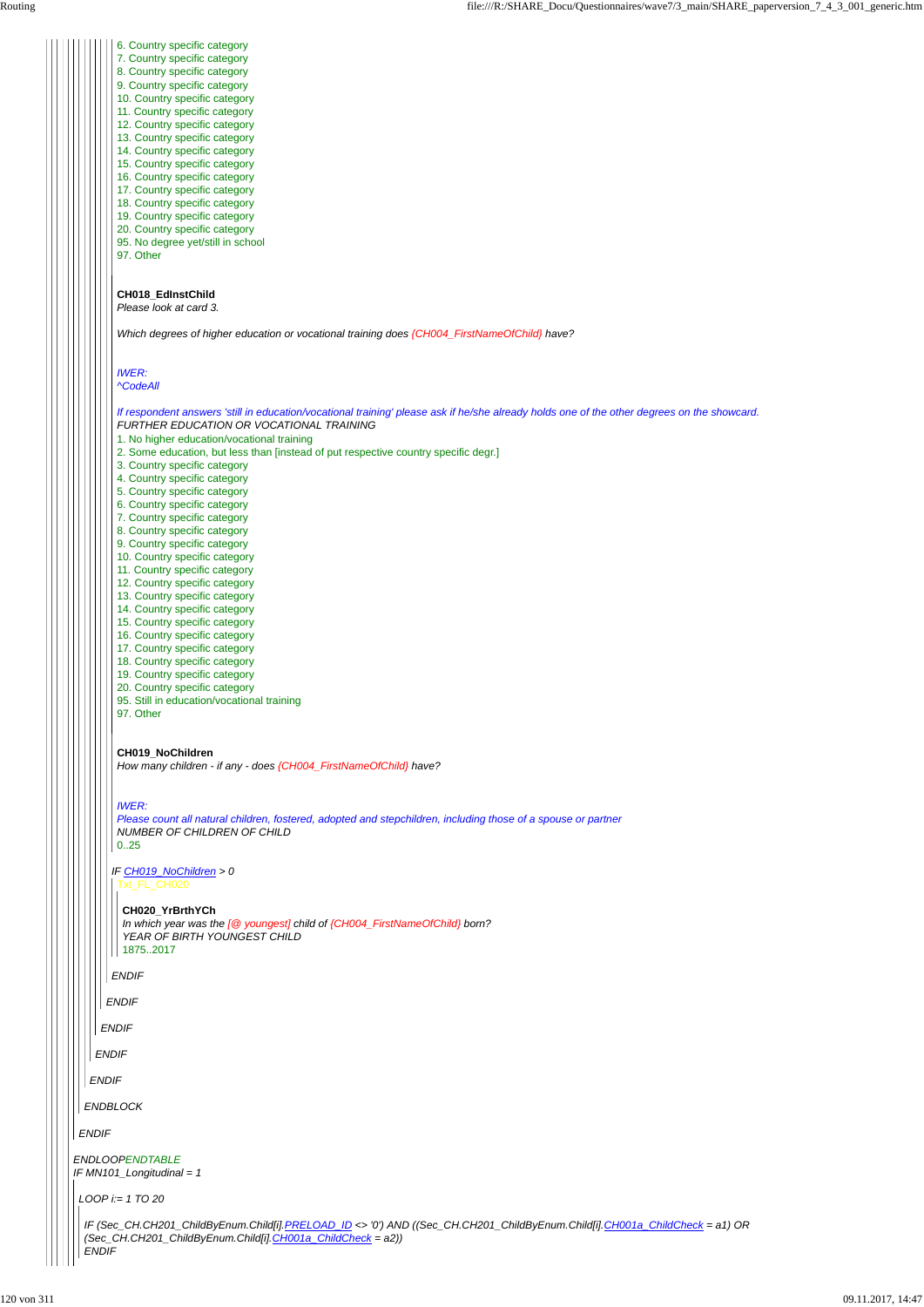*ENDLOOP IF numberofcheckedpreloadchildren > 0* Txt\_FL\_CH507 *IF NOT (MN104\_Householdmoved = 1)* **CH507\_IntroCheckChildren** *We would like to update some of the information we have on your [@ child/@ children]. INTRODUCTION TEXT CHILDREN CHECK* 1. Continue Txt\_FL\_CH524 *IF CH524\_LocationCheckChildren = a1* **CH524\_LocationCheckChildren** *Has [@ your child/@ any of your children/@ your child/@ any of your children] changed residence since the interview in {FLLastInterviewMonthYear}? CHECK LOCATION OF CHILDREN CHANGED* 1. Yes 5. No *IF NumberOFReportedChildren > 1 ENDIF LOOP i:= 1 TO 20* Txt\_FL\_CH525 **CH525\_LocationWhom** *Which child has moved house? IWER: {CodeAll} WHICH CHILD* ^FLChild[1] ^FLChild[2] ^FLChild[3] ^FLChild[4] ^FLChild[5] ^FLChild[6] ^FLChild[7] ^FLChild[8] ^FLChild[9] ^FLChild[10] ^FLChild[11] ^FLChild[12] ^FLChild[13] ^FLChild[14] ^FLChild[15] ^FLChild[16] ^FLChild[17] ^FLChild[18] ^FLChild[19] ^FLChild[20] 21. ^FLDefault[1] *IF NumberOFReportedChildren = 1 IF (Sec\_CH.CH201\_ChildByEnum.Child[i].CH001a\_ChildCheck = a1) OR (Sec\_CH.CH201\_ChildByEnum.Child[i].CH001a\_ChildCheck = a2) BLOCK* Txt\_FL\_CH526 **CH526\_LocationChanged** *Please look at card 6: Where does {FL\_CH526\_1} live? CHILD LOCATION* 1. In the same household 2. In the same building 3. Less than 1 kilometre away

|  | 4. Between 1 and 5 kilometres away                                                     |
|--|----------------------------------------------------------------------------------------|
|  | 5. Between 5 and 25 kilometres away                                                    |
|  | 6. Between 25 and 100 kilometres away                                                  |
|  | 7. Between 100 and 500 kilometres away                                                 |
|  | 8. More than 500 kilometres away                                                       |
|  |                                                                                        |
|  |                                                                                        |
|  | <b>ENDBLOCK</b>                                                                        |
|  |                                                                                        |
|  | <b>ENDIF</b>                                                                           |
|  |                                                                                        |
|  | <b>ELSE</b>                                                                            |
|  |                                                                                        |
|  | IF (i IN CH525_LocationWhom) AND (Sec_CH.CH201_ChildByEnum.Child[i].PRELOAD_ID <> '0') |
|  |                                                                                        |
|  | <b>BLOCK</b>                                                                           |
|  | Txt FL CH526                                                                           |
|  |                                                                                        |
|  | CH526_LocationChanged                                                                  |
|  | Please look at card 6: Where does {FL_CH526_1} live?                                   |
|  | CHILD LOCATION                                                                         |
|  |                                                                                        |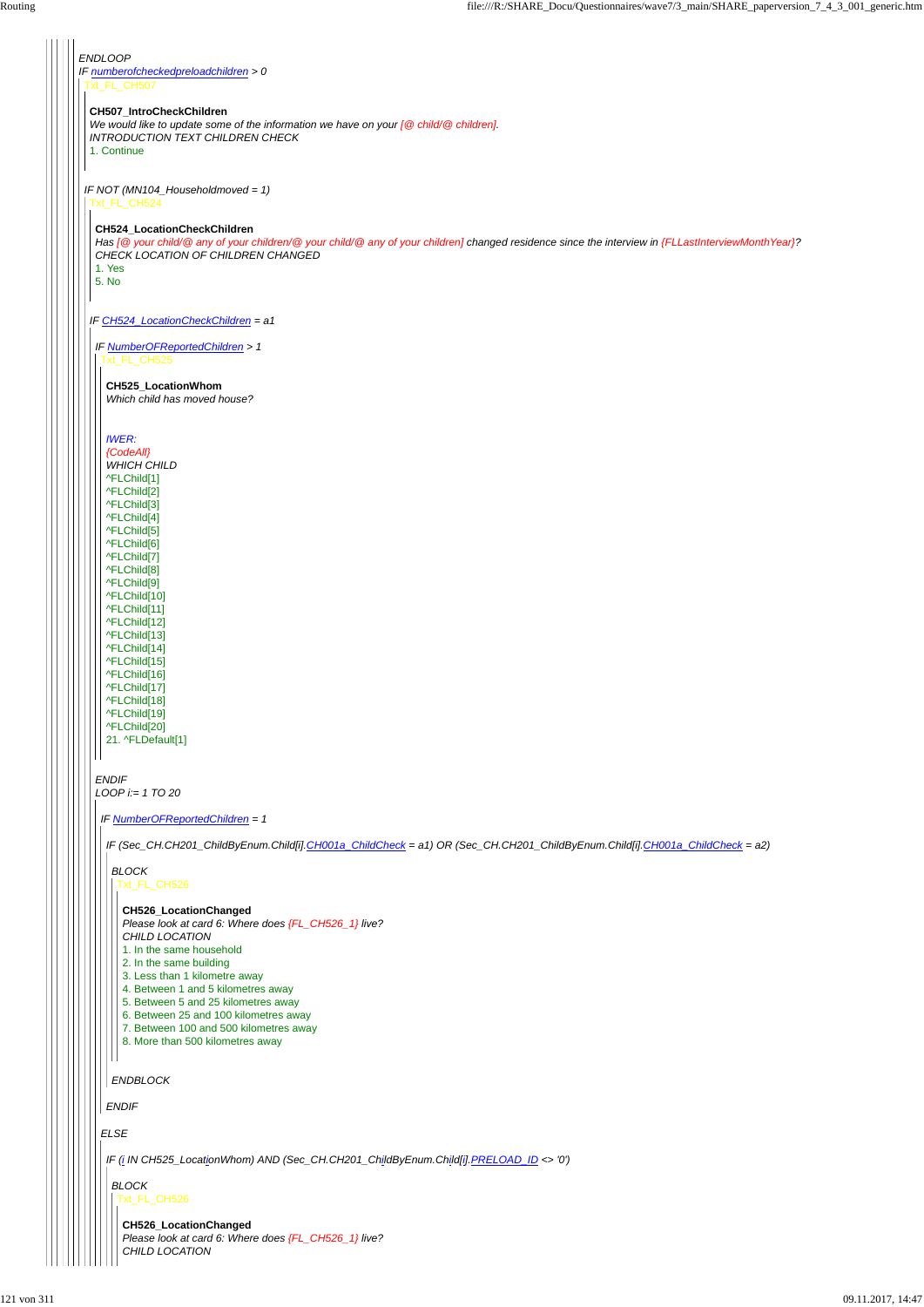|              | 1. In the same household                                                                                                                                                                                 |
|--------------|----------------------------------------------------------------------------------------------------------------------------------------------------------------------------------------------------------|
|              | 2. In the same building                                                                                                                                                                                  |
|              | 3. Less than 1 kilometre away<br>4. Between 1 and 5 kilometres away                                                                                                                                      |
|              | 5. Between 5 and 25 kilometres away                                                                                                                                                                      |
|              | 6. Between 25 and 100 kilometres away                                                                                                                                                                    |
|              | 7. Between 100 and 500 kilometres away                                                                                                                                                                   |
|              | 8. More than 500 kilometres away                                                                                                                                                                         |
|              |                                                                                                                                                                                                          |
|              | <b>ENDBLOCK</b>                                                                                                                                                                                          |
|              |                                                                                                                                                                                                          |
|              | <b>ENDIF</b>                                                                                                                                                                                             |
|              | <b>ENDIF</b>                                                                                                                                                                                             |
|              |                                                                                                                                                                                                          |
|              | <b>ENDLOOP</b>                                                                                                                                                                                           |
|              |                                                                                                                                                                                                          |
| <b>ENDIF</b> |                                                                                                                                                                                                          |
| <b>ENDIF</b> |                                                                                                                                                                                                          |
|              | $LOOP$ i:= 1 TO 20                                                                                                                                                                                       |
|              |                                                                                                                                                                                                          |
|              | IF ildren">NumberOFReportedChildren >= $i$                                                                                                                                                               |
|              | IF Sec_CH.CH201_ChildByEnum.Child[i].PRELOAD_ID <> '0'                                                                                                                                                   |
|              |                                                                                                                                                                                                          |
|              | IF (YEAR (SYSDATE) - Sec_CH.CH201_ChildByEnum.Child[i].CH006_YearOfBirthChildN) < 22                                                                                                                     |
|              | <b>ENDIF</b>                                                                                                                                                                                             |
|              | IF (YEAR (SYSDATE) - Sec_CH.CH201_ChildByEnum.Child[i].CH006_YearOfBirthChildN) < 32<br><b>ENDIF</b>                                                                                                     |
|              | IF (YEAR (SYSDATE) - Sec_CH.CH201_ChildByEnum.Child[i].CH006_YearOfBirthChildN) > 16                                                                                                                     |
|              | <b>ENDIF</b>                                                                                                                                                                                             |
|              |                                                                                                                                                                                                          |
|              | <b>ENDIF</b>                                                                                                                                                                                             |
| <b>ENDIF</b> |                                                                                                                                                                                                          |
|              |                                                                                                                                                                                                          |
|              | <b>ENDLOOP</b>                                                                                                                                                                                           |
|              | IF a_preloaded_child_aged_smaller_22 = 1<br>Txt_FL_CH508                                                                                                                                                 |
|              |                                                                                                                                                                                                          |
|              | CH508_SchoolCheckChildren                                                                                                                                                                                |
|              | Please look at card 2.                                                                                                                                                                                   |
|              |                                                                                                                                                                                                          |
|              | Since the interview in {FLLastInterviewMonthYear}, has [@ your child/@ any of your children/@ your child/@ any of your children] obtained one of the school leaving<br>certificates listed on this card? |
|              | CHECK SCHOOL CHANGED                                                                                                                                                                                     |
|              | 1. Yes                                                                                                                                                                                                   |
| 5. No        |                                                                                                                                                                                                          |
|              |                                                                                                                                                                                                          |
|              | IF CH508_SchoolCheckChildren = a1                                                                                                                                                                        |
|              |                                                                                                                                                                                                          |
|              | IF NumberOFReportedChildren > 1                                                                                                                                                                          |
|              | Txt_FL_CH509                                                                                                                                                                                             |
|              |                                                                                                                                                                                                          |
|              | CH509_SchoolWhom<br>Which child?                                                                                                                                                                         |
|              |                                                                                                                                                                                                          |
|              |                                                                                                                                                                                                          |
|              | <b>IWER:</b>                                                                                                                                                                                             |
|              | {CodeAll}                                                                                                                                                                                                |
|              | <b>WHICH CHILD</b>                                                                                                                                                                                       |
|              | ^FLChild[1]                                                                                                                                                                                              |
|              | ^FLChild[2]<br>^FLChild[3]                                                                                                                                                                               |
|              | ^FLChild[4]                                                                                                                                                                                              |
|              | ^FLChild[5]                                                                                                                                                                                              |
|              | ^FLChild[6]                                                                                                                                                                                              |
|              | ^FLChild[7]                                                                                                                                                                                              |
|              | ^FLChild[8]                                                                                                                                                                                              |

```
^FLChild[9]
  ^FLChild[10]
  ^FLChild[11]
  ^FLChild[12]
  ^FLChild[13]
  ^FLChild[14]
  ^FLChild[15]
  ^FLChild[16]
  ^FLChild[17]
  ^FLChild[18]
  ^FLChild[19]
  ^FLChild[20]
  21. ^FLDefault[1]
\mathsf{I}ENDIF
LOOP i:= 1 TO 20
IF NumberOFReportedChildren = 1
  IF (Sec_CH.CH201_ChildByEnum.Child[i].CH001a_ChildCheck = a1) OR (Sec_CH.CH201_ChildByEnum.Child[i].CH001a_ChildCheck = a2)
```
122 von 311 09.11.2017, 14:47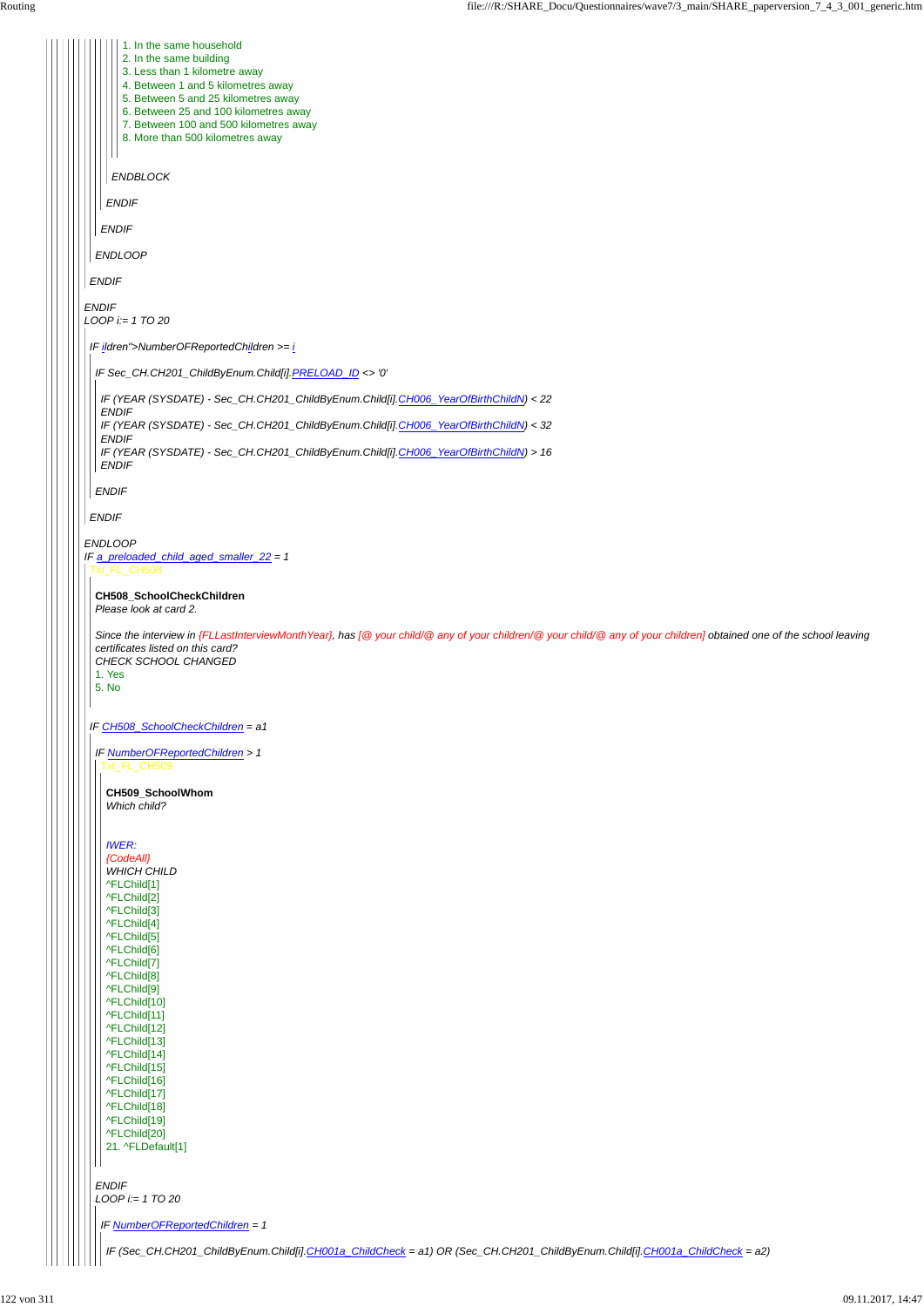| <b>BLOCK</b><br>Txt_FL_CH510                                                                                                                                                        |
|-------------------------------------------------------------------------------------------------------------------------------------------------------------------------------------|
| CH510_Leaving_certificate<br>What is the highest school leaving certificate or school degree that {FL_CH510_1} has obtained?                                                        |
| <b>IWER:</b><br>If respondent mentions foreign degree/certificate, please ask if he/she can fit their degree into the given categories, if they cannot, please use the other option |
| and type it in (next screen).<br>LEAVING_CERTIFICATE<br>1. No schooling/education at all                                                                                            |
| 2. Some education, but less than [instead of put respective country specific degr.]<br>3. Country specific category                                                                 |
| 4. Country specific category<br>5. Country specific category<br>6. Country specific category                                                                                        |
| 7. Country specific category<br>8. Country specific category                                                                                                                        |
| 9. Country specific category<br>10. Country specific category<br>11. Country specific category                                                                                      |
| 12. Country specific category<br>13. Country specific category                                                                                                                      |
| 14. Country specific category<br>15. Country specific category<br>16. Country specific category                                                                                     |
| 17. Country specific category<br>18. Country specific category                                                                                                                      |
| 19. Country specific category<br>20. Country specific category<br>95. No degree yet/still in school                                                                                 |
| 97. Other                                                                                                                                                                           |
| <b>ENDBLOCK</b>                                                                                                                                                                     |
| <b>ENDIF</b><br><b>ELSE</b>                                                                                                                                                         |
| IF (i IN CH509_SchoolWhom) AND (Sec_CH.CH201_ChildByEnum.Child[i].PRELOAD_ID <> '0')                                                                                                |
| <b>BLOCK</b><br>Txt_FL_CH510                                                                                                                                                        |
| CH510_Leaving_certificate                                                                                                                                                           |
| What is the highest school leaving certificate or school degree that {FL_CH510_1} has obtained?                                                                                     |
| <b>IWER:</b><br>If respondent mentions foreign degree/certificate, please ask if he/she can fit their degree into the given categories, if they cannot, please use the other option |
| and type it in (next screen).<br>LEAVING_CERTIFICATE<br>1. No schooling/education at all                                                                                            |
| 2. Some education, but less than [instead of put respective country specific degr.]<br>3. Country specific category                                                                 |
| 4. Country specific category<br>5. Country specific category<br>6. Country specific category                                                                                        |
| 7. Country specific category<br>8. Country specific category                                                                                                                        |
| 9. Country specific category<br>10. Country specific category<br>11. Country specific category                                                                                      |
| 12. Country specific category<br>13. Country specific category                                                                                                                      |
| 14. Country specific category<br>15. Country specific category                                                                                                                      |

16. Country specific category 17. Country specific category

| 18. Country specific category<br>19. Country specific category<br>20. Country specific category<br>95. No degree yet/still in school<br>97. Other |
|---------------------------------------------------------------------------------------------------------------------------------------------------|
| <b>ENDBLOCK</b>                                                                                                                                   |
| <b>ENDIF</b>                                                                                                                                      |
| <b>ENDIF</b>                                                                                                                                      |
| <b>ENDLOOP</b>                                                                                                                                    |
| <b>ENDIF</b>                                                                                                                                      |
| <b>ENDIF</b><br>IF a_preloaded_child_aged_smaller_32 = 1<br>Txt FL CH511                                                                          |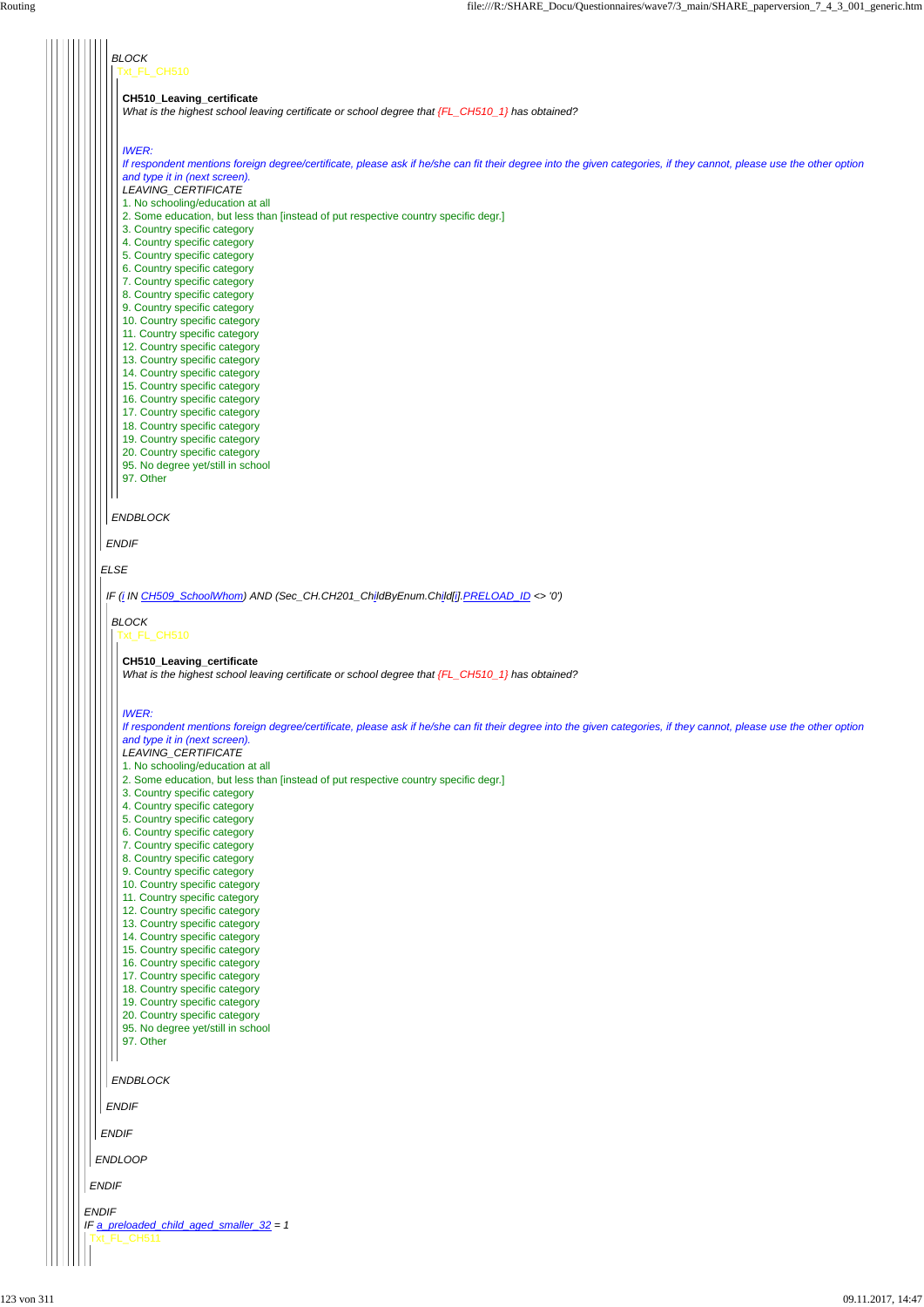| CH511_DegreeCheckChildren<br>Please look at card 3.                                                                                                                                                                                                     |
|---------------------------------------------------------------------------------------------------------------------------------------------------------------------------------------------------------------------------------------------------------|
| Since the interview in {FLLastInterviewMonthYear}, has [@ your child/@ any of your children/@ your child/@ any of your children] obtained one of the degrees of<br>higher education or vocational training listed on this card?<br>CHECK DEGREE CHANGED |
| 1. Yes                                                                                                                                                                                                                                                  |
| 5. No                                                                                                                                                                                                                                                   |
| IF CH511_DegreeCheckChildren = a1                                                                                                                                                                                                                       |
| IF NumberOFReportedChildren > 1<br>Txt_FL_CH512                                                                                                                                                                                                         |
| CH512_DegreeWhom<br>Which child?                                                                                                                                                                                                                        |
| <b>IWER:</b><br>{CodeAll}<br><b>WHICH CHILD</b><br>^FLChild[1]<br>^FLChild[2]<br>^FLChild[3]<br>^FLChild[4]<br>^FLChild[5]                                                                                                                              |
| ^FLChild[6]<br>^FLChild[7]<br>^FLChild[8]<br>^FLChild <sup>[9]</sup><br>^FLChild[10]<br>^FLChild[11]<br>^FLChild[12]<br>^FLChild[13]                                                                                                                    |
| ^FLChild[14]<br>^FLChild[15]<br>^FLChild[16]<br>^FLChild[17]<br>^FLChild[18]<br>^FLChild[19]<br>^FLChild[20]<br>21. ^FLDefault[1]                                                                                                                       |
| <b>ENDIF</b><br>$LOOP$ i:= 1 TO 20                                                                                                                                                                                                                      |
| IF NumberOFReportedChildren = 1                                                                                                                                                                                                                         |
| IF (Sec_CH.CH201_ChildByEnum.Child[i].CH001a_ChildCheck = a1) OR (Sec_CH.CH201_ChildByEnum.Child[i].CH001a_ChildCheck = a2)                                                                                                                             |
| <b>BLOCK</b><br>Txt_FL_CH513                                                                                                                                                                                                                            |
| CH513_DegreeObtained<br>Which degrees of higher education or vocational training has {FL_CH513_1} obtained?                                                                                                                                             |
| <b>IWER:</b><br>{CodeAll}                                                                                                                                                                                                                               |
| If respondent answers <> please ask if he/she already holds one of the other degrees on the showcard.<br><b>DEGREE OBTAINED</b><br>1. No higher education/vocational training                                                                           |
| 2. Some education, but less than [instead of put respective country specific degr.]<br>3. Country specific category<br>4. Country specific category                                                                                                     |
| 5. Country specific category<br>6. Country specific category                                                                                                                                                                                            |
| 7. Country specific category                                                                                                                                                                                                                            |



- 8. Country specific category
-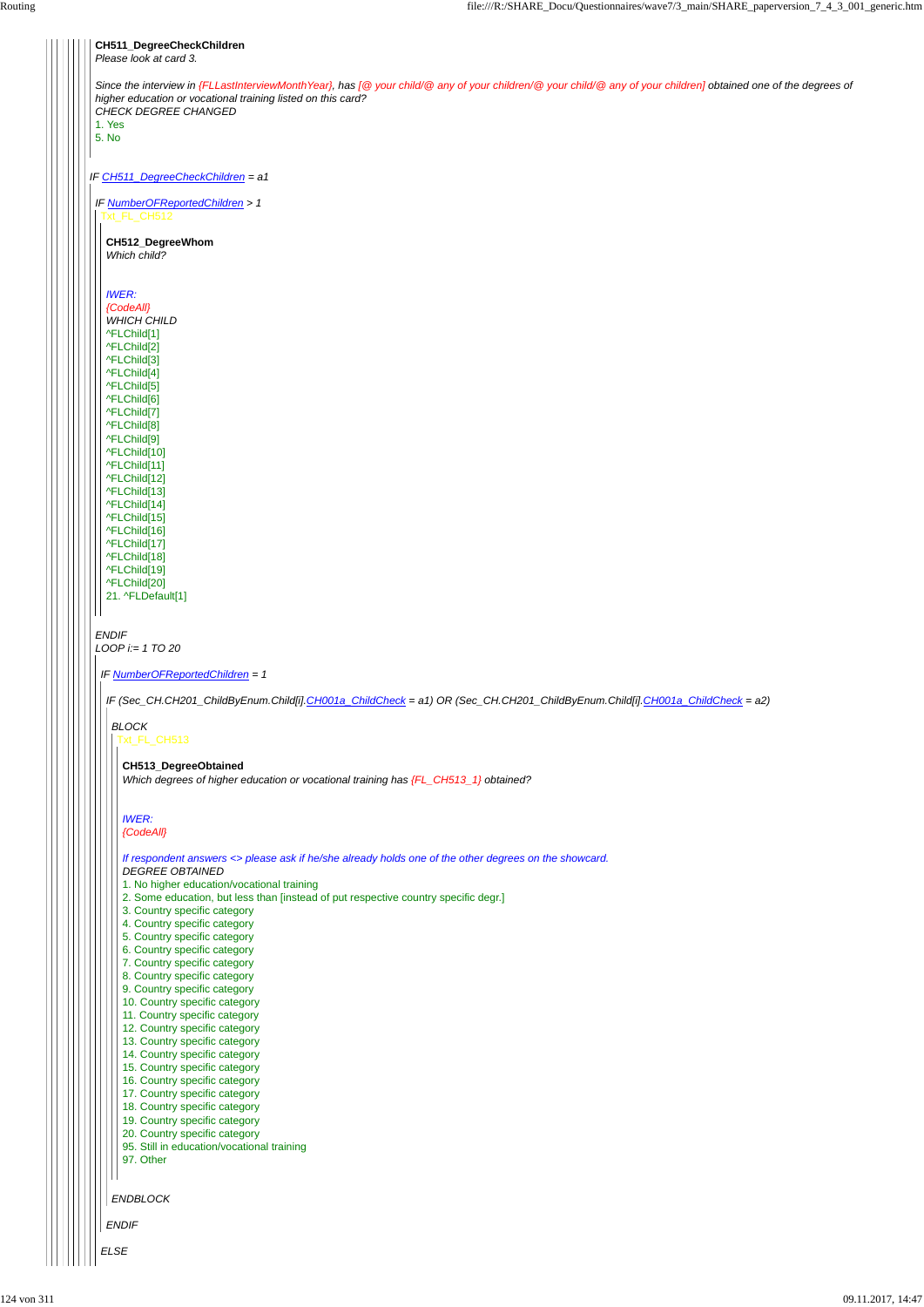

^FLChild[1] ^FLChild[2] ^FLChild[3] ^FLChild[4] ^FLChild[5] ^FLChild[6] ^FLChild[7] ^FLChild[8] ^FLChild[9] ^FLChild[10] ^FLChild[11] ^FLChild[12] ^FLChild[13] ^FLChild[14] ^FLChild[15] ^FLChild[16] ^FLChild[17] ^FLChild[18] ^FLChild[19] ^FLChild[20] 21. ^FLDefault[1]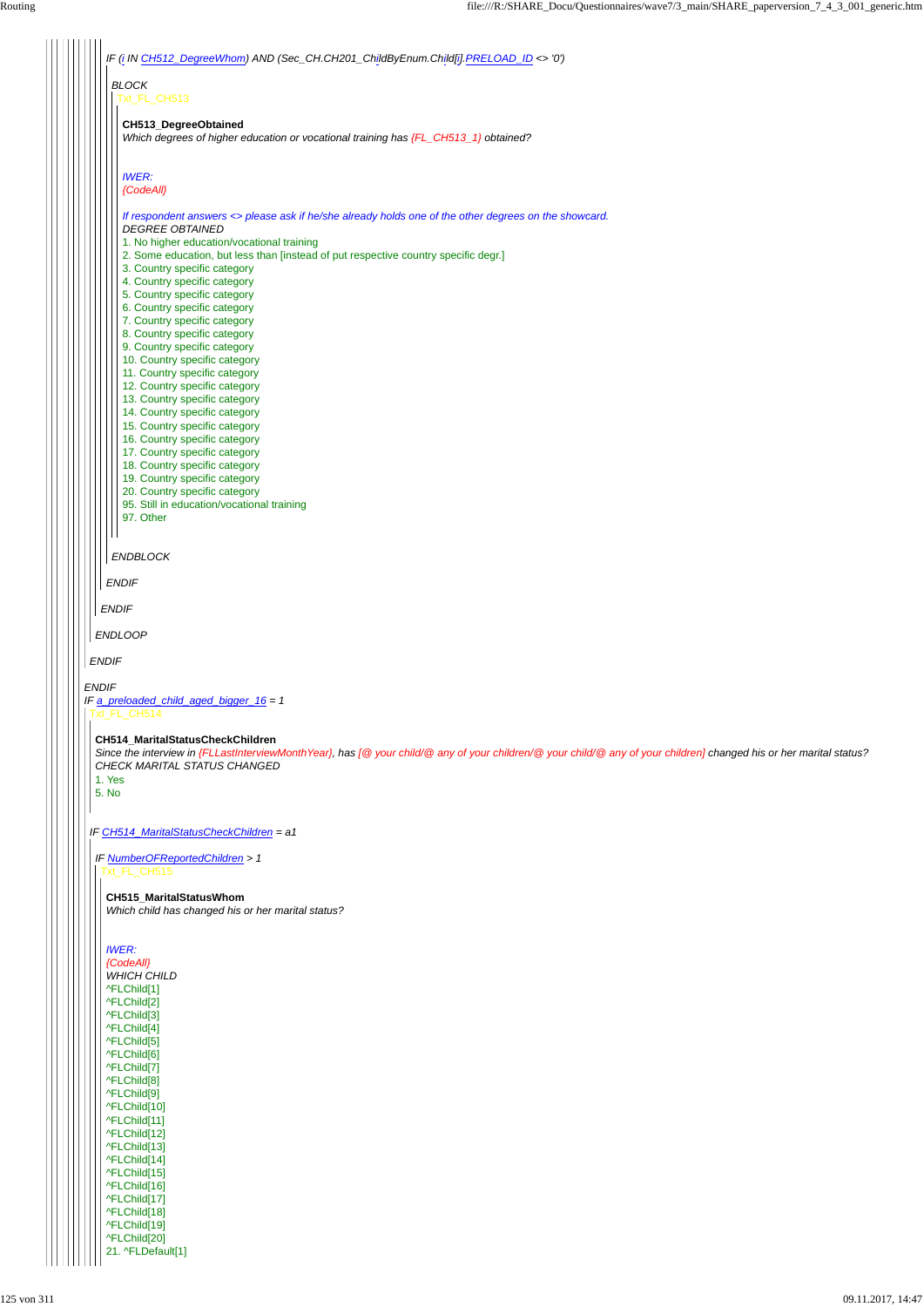| <b>ENDIF</b>                                                                                                                                                   |
|----------------------------------------------------------------------------------------------------------------------------------------------------------------|
| LOOP $i = 1$ TO 20                                                                                                                                             |
| IF NumberOFReportedChildren = 1                                                                                                                                |
| IF (Sec_CH.CH201_ChildByEnum.Child[i].CH001a_ChildCheck = a1) OR (Sec_CH.CH201_ChildByEnum.Child[i].CH001a_ChildCheck = a2)                                    |
| <b>BLOCK</b><br>Txt_FL_CH516                                                                                                                                   |
| <b>CH516_MaritalStatus</b>                                                                                                                                     |
| Please look at card 4. What is {FL_CH516_1} 's marital status?<br><b>MARITAL STATUS</b>                                                                        |
| 1. Married and living together with spouse<br>2. Registered partnership                                                                                        |
| 3. Married, living separated from spouse<br>4. Never married                                                                                                   |
| 5. Divorced<br>6. Widowed                                                                                                                                      |
|                                                                                                                                                                |
| <b>ENDBLOCK</b>                                                                                                                                                |
| <b>ENDIF</b>                                                                                                                                                   |
| <b>ELSE</b>                                                                                                                                                    |
| IF (i IN CH515_MaritalStatusWhom) AND (Sec_CH.CH201_ChildByEnum.Child[i].PRELOAD_ID <> '0')                                                                    |
| <b>BLOCK</b><br>Txt_FL_CH516                                                                                                                                   |
|                                                                                                                                                                |
| <b>CH516_MaritalStatus</b><br>Please look at card 4. What is {FL_CH516_1} 's marital status?                                                                   |
| <b>MARITAL STATUS</b><br>1. Married and living together with spouse                                                                                            |
| 2. Registered partnership<br>3. Married, living separated from spouse                                                                                          |
| 4. Never married<br>5. Divorced                                                                                                                                |
| 6. Widowed                                                                                                                                                     |
| <b>ENDBLOCK</b>                                                                                                                                                |
| <b>ENDIF</b>                                                                                                                                                   |
| <b>ENDIF</b>                                                                                                                                                   |
| <b>ENDLOOP</b>                                                                                                                                                 |
| ENDIFTxt_FL_CH517                                                                                                                                              |
| CH517_BecomeParent                                                                                                                                             |
| Since the interview in {FLLastInterviewMonthYear}, has [@ your child/@ any of your children/@ your child/@ any of your children] become parent of a new child? |
| <b>IWER:</b>                                                                                                                                                   |
| Please include natural children, fostered, adopted and stepchildren, including those of a spouse or partner.<br>CHECK GRANDCHILDREN CHANGED                    |
| 1. Yes<br>5. No                                                                                                                                                |
|                                                                                                                                                                |
| IF CH517_BecomeParent = a1                                                                                                                                     |
| IF NumberOFReportedChildren > 1<br>Txt_FL_CH518                                                                                                                |
| CH518_ParentWhom                                                                                                                                               |
| Which child has become parent of a new child?                                                                                                                  |

*IWER: Check all children that apply WHICH CHILD* ^FLChild[1] ^FLChild[2] ^FLChild[3] ^FLChild[4] ^FLChild[5] ^FLChild[6] ^FLChild[7] ^FLChild[8] ^FLChild[9] ^FLChild[10] ^FLChild[11] ^FLChild[12] ^FLChild[13] ^FLChild[14] ^FLChild[15]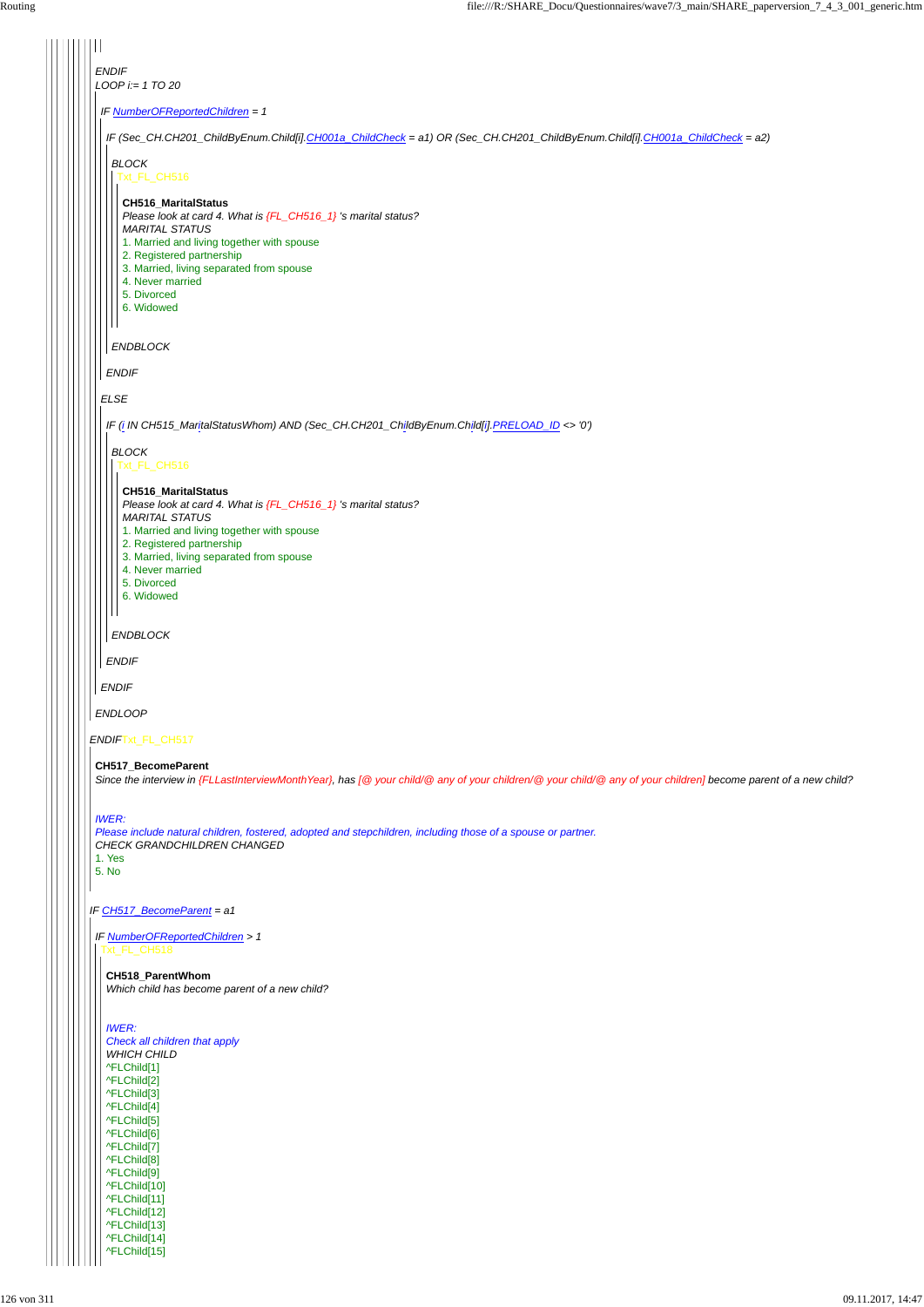#### *ENDIF*Txt\_FL\_CH021

#### *ENDIF*

*ENDIF ENDIF ENDIF ENDIF LOOP i:= 1 TO 20 ENDLOOP* ^FLChild[16] ^FLChild[17] ^FLChild[18] ^FLChild[19] ^FLChild[20] 21. ^FLDefault[1] *IF NumberOFReportedChildren = 1 ELSE ENDIF IF (Sec\_CH.CH201\_ChildByEnum.Child[i].CH001a\_ChildCheck = a1) OR (Sec\_CH.CH201\_ChildByEnum.Child[i].CH001a\_ChildCheck = a2) ENDIF BLOCK ENDBLOCK* Txt\_FL\_CH519 *IF CH519\_NewK > 0 ENDIF* **CH519\_NewK** *How many children does {FL\_CH519\_1} have altogether? HOW MANY NEW CHILDREN* 0..25 Txt\_FL\_CH520 **CH520\_YoungestBorn** *In which year was [@ this child/@ the youngest of these children] born? YOUNGEST BORN* 1900..2017 *IF (i IN CH518\_ParentWhom) AND (Sec\_CH.CH201\_ChildByEnum.Child[i].PRELOAD\_ID <> '0') ENDIF BLOCK ENDBLOCK* Txt\_FL\_CH519 *IF CH519\_NewK > 0 ENDIF* **CH519\_NewK** *How many children does {FL\_CH519\_1} have altogether? HOW MANY NEW CHILDREN* 0..25 Txt\_FL\_CH520 **CH520\_YoungestBorn** *In which year was [@ this child/@ the youngest of these children] born? YOUNGEST BORN* 1900..2017

*IF CH021\_NoGrandChild > 0* Txt\_FL\_CH022

#### **CH021\_NoGrandChild**

*Talking about grandchildren, how many grandchildren do you [@ and your/@ and your/@ and your/@ and your] [@ husband/@ wife/@ partner/@ partner] have altogether?*

#### *IWER: Include grandchildren from previous relationships NUMBER OF GRANDCHILDREN* 0..999

**CH022\_GreatGrChild** *Do you [@ or your/@ or your/@ or your/@ or your] [@ husband/@ wife/@ partner/@ partner] have any great-grandchildren? HAS GREAT-GRANDCHILDREN*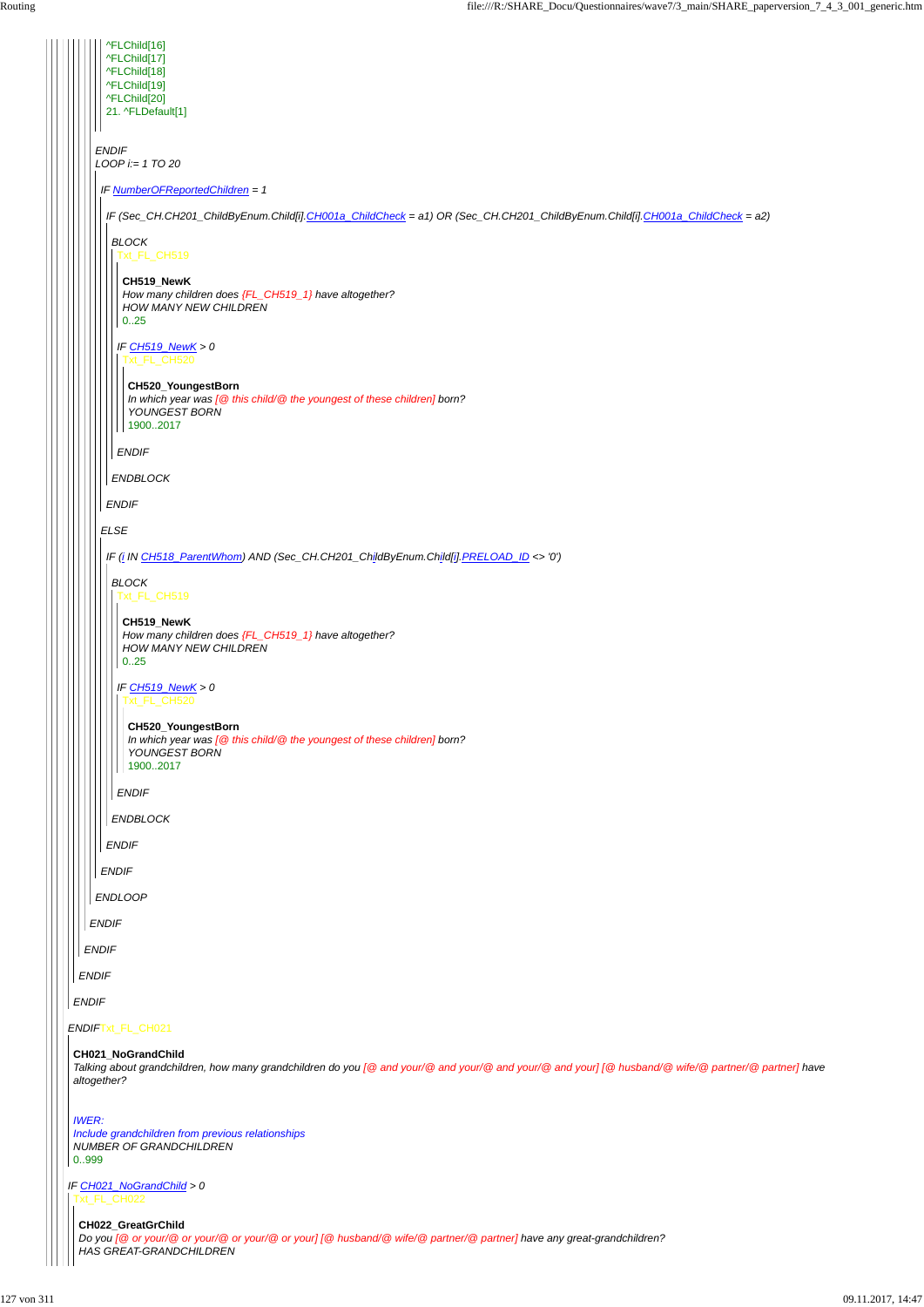1. Yes 5. No

| CH023_IntCheck<br><b>IWER:</b><br>CHECK:<br>Who answered the questions in this section?<br>WHO ANSWERED QUESTIONS IN SECTION CH<br>1. Respondent only<br>2. Respondent and proxy<br>3. Proxy only<br><b>ELSE</b><br>$LOOP$ i:= 1 TO 20<br>IF NOT (Preload.PartnerChildren[i].Name = ")<br>IF Preload.PartnerChildren[i].Gender = a1<br><b>ELSE</b><br>IF Preload.PartnerChildren[i].Gender = a2<br><b>ELSE</b><br><b>ENDIF</b><br><b>ENDIF</b><br><b>ENDIF</b><br><b>ENDLOOP</b><br><b>ENDIF</b><br><b>ENDBLOCK</b><br><b>ENDIF</b><br><b>ENDIF</b><br>IF (CF IN Test_History) OR (ALL IN Test_History)<br><b>BLOCK</b><br><b>CF019 CFInstruct</b><br><b>IWER:</b><br>This is the cognitive test section: while you complete this section, make sure that no third persons are present.<br>question.<br><b>INSTRUCTION FOR CF</b><br>1. Continue<br>System preset value CF901_TimeStampStart<br>IF CF901_TimeStampStart = EMPTY AND CF019_CFInstruct <> EMPTY<br><b>ENDIF</b><br>System preset value CF104_Learn1<br>System preset value CF105_Learn1<br>System preset value CF106_Learn1<br>System preset value CF107_Learn1<br>System preset value CF904_Learn1Tot<br>System preset value CF905_Learn1Tot<br>System preset value CF906_Learn1Tot<br>System preset value CF907_Learn1Tot<br>System preset value CF102_Learn1Txt_FL_CF007 | <b>ENDIF</b>                                                                                                                                                      |
|-------------------------------------------------------------------------------------------------------------------------------------------------------------------------------------------------------------------------------------------------------------------------------------------------------------------------------------------------------------------------------------------------------------------------------------------------------------------------------------------------------------------------------------------------------------------------------------------------------------------------------------------------------------------------------------------------------------------------------------------------------------------------------------------------------------------------------------------------------------------------------------------------------------------------------------------------------------------------------------------------------------------------------------------------------------------------------------------------------------------------------------------------------------------------------------------------------------------------------------------------------------------------------------------------------------------------------------------|-------------------------------------------------------------------------------------------------------------------------------------------------------------------|
|                                                                                                                                                                                                                                                                                                                                                                                                                                                                                                                                                                                                                                                                                                                                                                                                                                                                                                                                                                                                                                                                                                                                                                                                                                                                                                                                           |                                                                                                                                                                   |
|                                                                                                                                                                                                                                                                                                                                                                                                                                                                                                                                                                                                                                                                                                                                                                                                                                                                                                                                                                                                                                                                                                                                                                                                                                                                                                                                           |                                                                                                                                                                   |
|                                                                                                                                                                                                                                                                                                                                                                                                                                                                                                                                                                                                                                                                                                                                                                                                                                                                                                                                                                                                                                                                                                                                                                                                                                                                                                                                           |                                                                                                                                                                   |
|                                                                                                                                                                                                                                                                                                                                                                                                                                                                                                                                                                                                                                                                                                                                                                                                                                                                                                                                                                                                                                                                                                                                                                                                                                                                                                                                           |                                                                                                                                                                   |
|                                                                                                                                                                                                                                                                                                                                                                                                                                                                                                                                                                                                                                                                                                                                                                                                                                                                                                                                                                                                                                                                                                                                                                                                                                                                                                                                           |                                                                                                                                                                   |
|                                                                                                                                                                                                                                                                                                                                                                                                                                                                                                                                                                                                                                                                                                                                                                                                                                                                                                                                                                                                                                                                                                                                                                                                                                                                                                                                           |                                                                                                                                                                   |
|                                                                                                                                                                                                                                                                                                                                                                                                                                                                                                                                                                                                                                                                                                                                                                                                                                                                                                                                                                                                                                                                                                                                                                                                                                                                                                                                           |                                                                                                                                                                   |
|                                                                                                                                                                                                                                                                                                                                                                                                                                                                                                                                                                                                                                                                                                                                                                                                                                                                                                                                                                                                                                                                                                                                                                                                                                                                                                                                           |                                                                                                                                                                   |
|                                                                                                                                                                                                                                                                                                                                                                                                                                                                                                                                                                                                                                                                                                                                                                                                                                                                                                                                                                                                                                                                                                                                                                                                                                                                                                                                           |                                                                                                                                                                   |
|                                                                                                                                                                                                                                                                                                                                                                                                                                                                                                                                                                                                                                                                                                                                                                                                                                                                                                                                                                                                                                                                                                                                                                                                                                                                                                                                           |                                                                                                                                                                   |
|                                                                                                                                                                                                                                                                                                                                                                                                                                                                                                                                                                                                                                                                                                                                                                                                                                                                                                                                                                                                                                                                                                                                                                                                                                                                                                                                           |                                                                                                                                                                   |
|                                                                                                                                                                                                                                                                                                                                                                                                                                                                                                                                                                                                                                                                                                                                                                                                                                                                                                                                                                                                                                                                                                                                                                                                                                                                                                                                           |                                                                                                                                                                   |
|                                                                                                                                                                                                                                                                                                                                                                                                                                                                                                                                                                                                                                                                                                                                                                                                                                                                                                                                                                                                                                                                                                                                                                                                                                                                                                                                           |                                                                                                                                                                   |
|                                                                                                                                                                                                                                                                                                                                                                                                                                                                                                                                                                                                                                                                                                                                                                                                                                                                                                                                                                                                                                                                                                                                                                                                                                                                                                                                           |                                                                                                                                                                   |
|                                                                                                                                                                                                                                                                                                                                                                                                                                                                                                                                                                                                                                                                                                                                                                                                                                                                                                                                                                                                                                                                                                                                                                                                                                                                                                                                           |                                                                                                                                                                   |
|                                                                                                                                                                                                                                                                                                                                                                                                                                                                                                                                                                                                                                                                                                                                                                                                                                                                                                                                                                                                                                                                                                                                                                                                                                                                                                                                           |                                                                                                                                                                   |
|                                                                                                                                                                                                                                                                                                                                                                                                                                                                                                                                                                                                                                                                                                                                                                                                                                                                                                                                                                                                                                                                                                                                                                                                                                                                                                                                           |                                                                                                                                                                   |
|                                                                                                                                                                                                                                                                                                                                                                                                                                                                                                                                                                                                                                                                                                                                                                                                                                                                                                                                                                                                                                                                                                                                                                                                                                                                                                                                           |                                                                                                                                                                   |
|                                                                                                                                                                                                                                                                                                                                                                                                                                                                                                                                                                                                                                                                                                                                                                                                                                                                                                                                                                                                                                                                                                                                                                                                                                                                                                                                           |                                                                                                                                                                   |
|                                                                                                                                                                                                                                                                                                                                                                                                                                                                                                                                                                                                                                                                                                                                                                                                                                                                                                                                                                                                                                                                                                                                                                                                                                                                                                                                           |                                                                                                                                                                   |
|                                                                                                                                                                                                                                                                                                                                                                                                                                                                                                                                                                                                                                                                                                                                                                                                                                                                                                                                                                                                                                                                                                                                                                                                                                                                                                                                           | Start of a @Bnon-proxy@B section. No proxy allowed. If the respondent is not capable of answering any of these questions on her/his own, press @BCTRL-K@B at each |
|                                                                                                                                                                                                                                                                                                                                                                                                                                                                                                                                                                                                                                                                                                                                                                                                                                                                                                                                                                                                                                                                                                                                                                                                                                                                                                                                           |                                                                                                                                                                   |
|                                                                                                                                                                                                                                                                                                                                                                                                                                                                                                                                                                                                                                                                                                                                                                                                                                                                                                                                                                                                                                                                                                                                                                                                                                                                                                                                           |                                                                                                                                                                   |
|                                                                                                                                                                                                                                                                                                                                                                                                                                                                                                                                                                                                                                                                                                                                                                                                                                                                                                                                                                                                                                                                                                                                                                                                                                                                                                                                           |                                                                                                                                                                   |

### **CF007\_Learn1Intro**

*IF CF007\_Learn1Intro = RESPONSE* Txt\_FL\_CF101

*Now, I am going to read a list of words from my computer screen. We have purposely made the list long so it will be difficult for anyone to recall all the words. Most people recall just a few. Please listen carefully, as the set of words cannot be repeated. When I have finished, I will ask you to recall aloud as many of the words as you can, in any order. Is this clear?*

#### *IWER:*

*Have booklet ready INTRODUCTION TEN WORDS LIST LEARNING* 1. Continue

### **CF101\_Learn1**

*Ready?*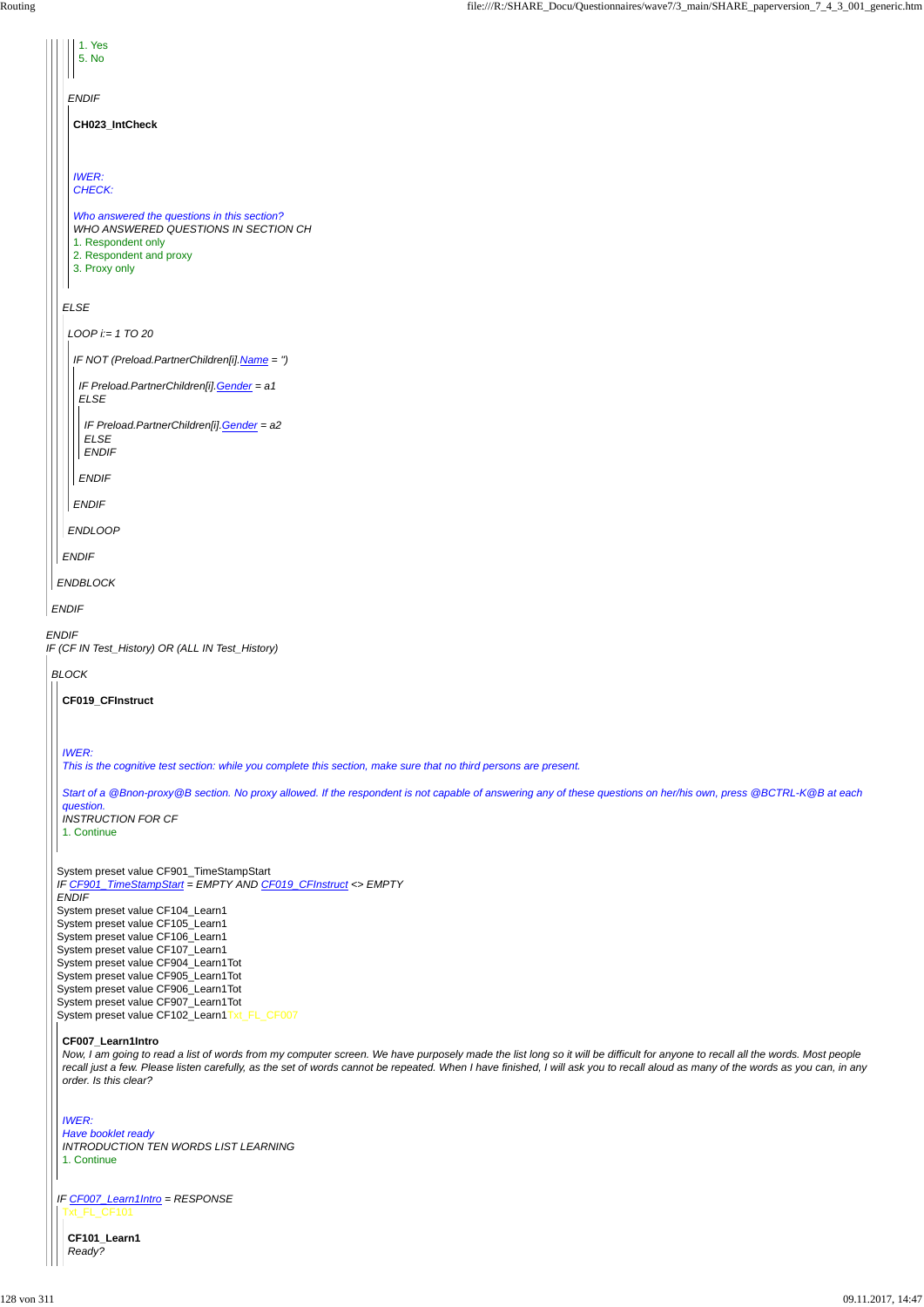```
IF CF101_Learn1 = a1
 IWER:
 Wait until words appear on the screen. Write words on sheet provided. Allow up to one minute for recall. Enter the words respondent correctly recalls.
 TEN WORDS LIST LEARNING FIRST TRIAL
 1. Start test
 IF CF102_Learn1 = EMPTY
ENDIF
 IF MN025_RandomCF102 = 1
 IF MN025_RandomCF102 = 1
 ELSE
  ENDIF
  IF ACTIVELANGUAGE = L1
  ENDIF
  IF MN025_RandomCF102 = 2
  ELSE
  ENDIF
   IF ACTIVELANGUAGE = L1
   ENDIF
   IF MN025_RandomCF102 = 3
   ELSE
  ENDIF
    IF ACTIVELANGUAGE = L1
    ENDIF
    IF MN025_RandomCF102 = 4
  ENDIF
     IF ACTIVELANGUAGE = L1
    ENDIF
  CF102_Learn1
   TEN WORDS LIST LEARNING SHOW MOVIE
  1. Continue
 Txt_FL_CF104
  CF104_Learn1
  Now please tell me all the words you can recall.
  IWER:
  Write words on sheet provided. Enter the words respondent correctly recalls
  TEN WORDS LIST LEARNING FIRST TRIAL
  1. ^FLMovies[17]
  2. ^FLMovies[18]
  3. ^FLMovies[19]
  4. ^FLMovies[20]
  5. ^FLMovies[21]
  6. ^FLMovies[22]
  7. ^FLMovies[23]
  8. ^FLMovies[24]
  9. ^FLMovies[25]
   10. ^FLMovies[26]
  96. ^FLDefault[67]
```
*ELSE*

```
CHECK CF104_Learn1.CARDINAL > 0 L1 " [Please enter a value]"
CHECK NOT ((CF104_Learn1.CARDINAL > 1) AND (96 IN CF104_Learn1)) L1 " [You cannot select ''None of the above'' together with any other answer. Please change
your answer] [{empty}]"
```
*IF 96 IN CF104\_Learn1*

*ELSE ENDIF*

```
IF MN025_RandomCF102 = 2
Txt_FL_CF105
```
**CF105\_Learn1** *Now please tell me all the words you can recall.*

*IWER:*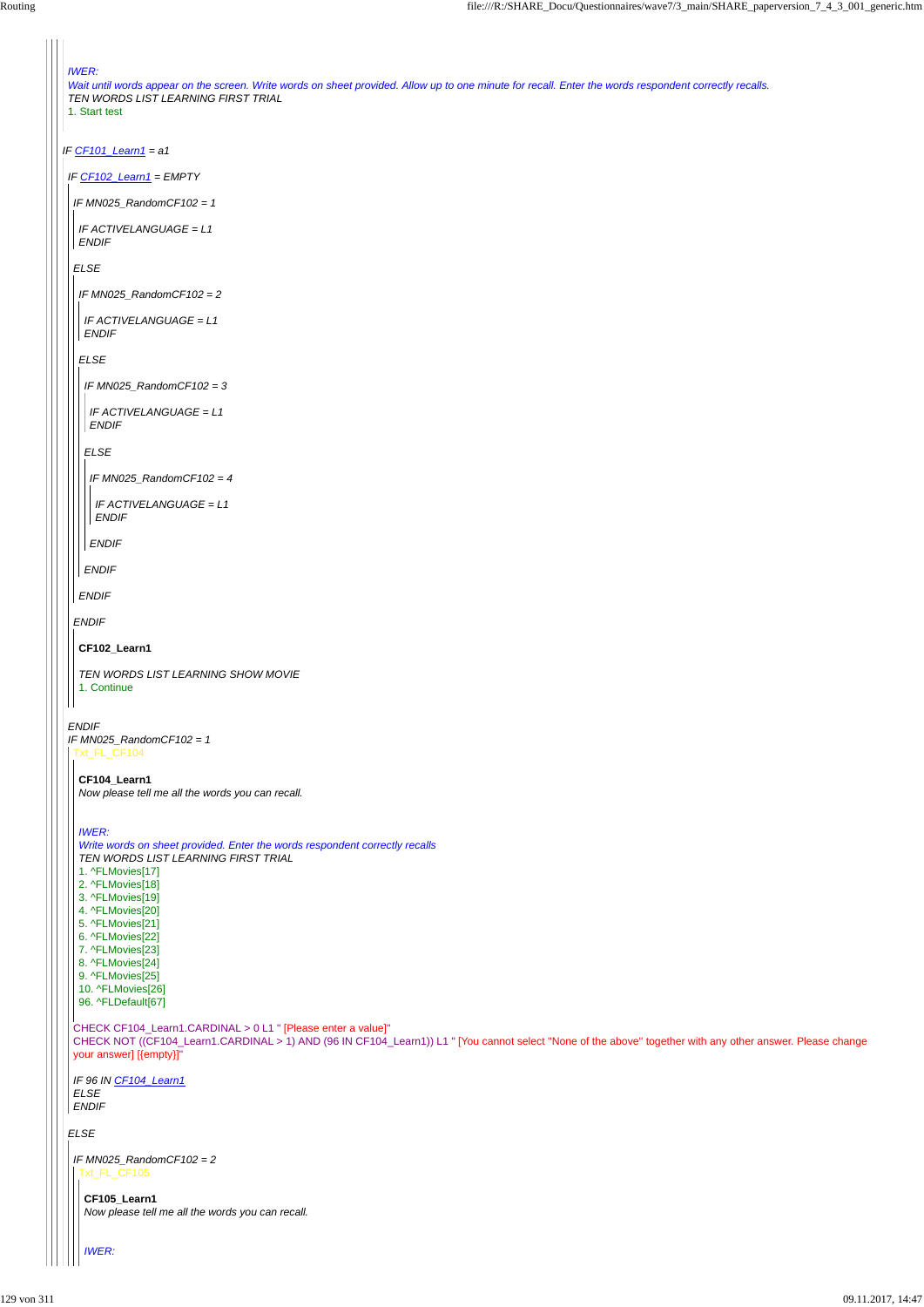*ELSE* CHECK CF105\_Learn1.CARDINAL > 0 L1 " [Please enter a value]" CHECK NOT ((CF105\_Learn1.CARDINAL > 1) AND (96 IN CF105\_Learn1)) L1 " [You cannot select ''None of the above'' together with any other answer. Please change your answer] [{empty}]" *IF 96 IN CF105\_Learn1 ELSE ENDIF Write words on sheet provided. Enter the words respondent correctly recalls TEN WORDS LIST LEARNING FIRST TRIAL* 1. ^FLMovies[27] 2. ^FLMovies[28] 3. ^FLMovies[29] 4. ^FLMovies[30] 5. ^FLMovies[31] 6. ^FLMovies[32] 7. ^FLMovies[33] 8. ^FLMovies[34] 9. ^FLMovies[35] 10. ^FLMovies[36] 96. ^FLDefault[67] *IF MN025\_RandomCF102 = 3 ELSE* Txt\_FL\_CF106 CHECK CF106\_Learn1.CARDINAL > 0 L1 " [Please enter a value]" CHECK NOT ((CF106\_Learn1.CARDINAL > 1) AND (96 IN CF106\_Learn1)) L1 " [You cannot select ''None of the above'' together with any other answer. Please change your answer] [{empty}]" *IF 96 IN CF106\_Learn1 ELSE ENDIF* **CF106\_Learn1** *Now please tell me all the words you can recall. IWER: Write words on sheet provided. Enter the words respondent correctly recalls TEN WORDS LIST LEARNING FIRST TRIAL* 1. ^FLMovies[37] 2. ^FLMovies[38] 3. ^FLMovies[39] 4. ^FLMovies[40] 5. ^FLMovies[41] 6. ^FLMovies[42] 7. ^FLMovies[43] 8. ^FLMovies[44] 9. ^FLMovies[45] 10. ^FLMovies[46] 96. ^FLDefault[67] *IF MN025\_RandomCF102 = 4* Txt\_FL\_CF107 **CF107\_Learn1** *Now please tell me all the words you can recall. IWER: Write words on sheet provided. Enter the words respondent correctly recalls TEN WORDS LIST LEARNING FIRST TRIAL* 1. ^FLMovies[47] 2. ^FLMovies[48] 3. ^FLMovies[49] 4. ^FLMovies[50] 5. ^FLMovies[51]

```
ENDIF
ENDIF
 ENDIF
  ENDIF
   CHECK CF107_Learn1.CARDINAL > 0 L1 " [Please enter a value]"
   CHECK NOT ((CF107_Learn1.CARDINAL > 1) AND (96 IN CF107_Learn1)) L1 " [You cannot select ''None of the above'' together with any other answer. Please
   change your answer] [{empty}]"
   IF 96 IN CF107_Learn1
   ELSE
   ENDIF
     7. ^FLMovies[53]
    8. ^FLMovies[54]
    9. ^FLMovies[55]
    10. ^FLMovies[56]
    96. ^FLDefault[67]
```
6. ^FLMovies[52]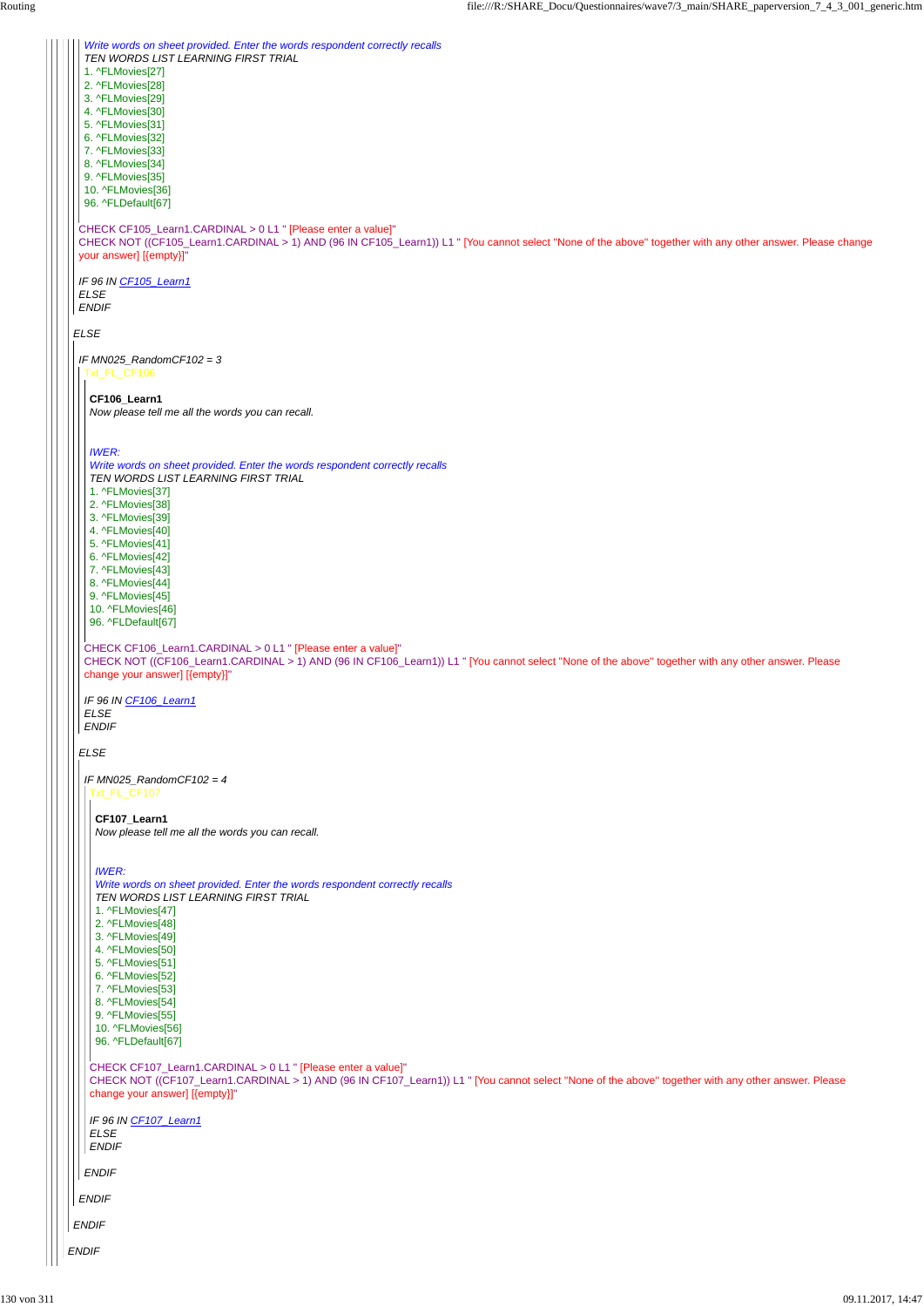*ENDIF IF (((PH IN Test\_History) OR (PH IN Test\_Regular)) OR (ALL IN Test\_History)) OR (ALL IN Test\_Regular) ENDBLOCK ENDIF* System preset value CF902\_TimeStampEnd *IF CF902\_TimeStampEnd = EMPTY AND CF719\_EndNonProxy <> EMPTY ENDIF ENDIF* **CF719\_EndNonProxy** *IWER: CHECK: Who answered the questions in this section? NON PROXY* 1. Respondent 2. Section not answered (proxy interview) *BLOCK* Txt\_FL\_PH001 System preset value PH901\_TimeStampStart *IF PH901\_TimeStampStart = EMPTY AND PH001\_Intro <> EMPTY ENDIF BLOCK* **PH001\_Intro** *Now I have some questions about your health. INTRO HEALTH* 1. Continue System preset value PH199\_Random *IF PH199\_Random = EMPTY ENDIF*Txt\_FL\_PH003 Txt\_FL\_PH004 Txt\_FL\_PH005 **PH003\_HealthGen2** *Would you say your health is... IWER: {ReadOut} HEALTH IN GENERAL QUESTION 2* 1. Excellent 2. Very good 3. Good 4. Fair 5. Poor **PH004\_LStIll** *Some people suffer from chronic or long-term health problems. By chronic or long-term we mean it has troubled you over a period of time or is likely to affect you over a period of time. Do you have any such health problems, illness, disability or infirmity? IWER: Including mental health problems LONG-TERM ILLNESS* 1. Yes 5. No

*IF (MN808\_AgeRespondent <= 75) AND (MN024\_NursingHome = a1)* **PH005\_LimAct** *For the past six months at least, to what extent have you been limited because of a health problem in activities people usually do? IWER: {ReadOut} LIMITED ACTIVITIES* 1. Severely limited 2. Limited, but not severely 3. Not limited Txt\_FL\_PH061 **PH061\_LimPaidWork** *Do you have any health problem or disability that limits the kind or amount of paid work you can do? PROBLEM THAT LIMITS PAID WORK* 1. Yes 5. No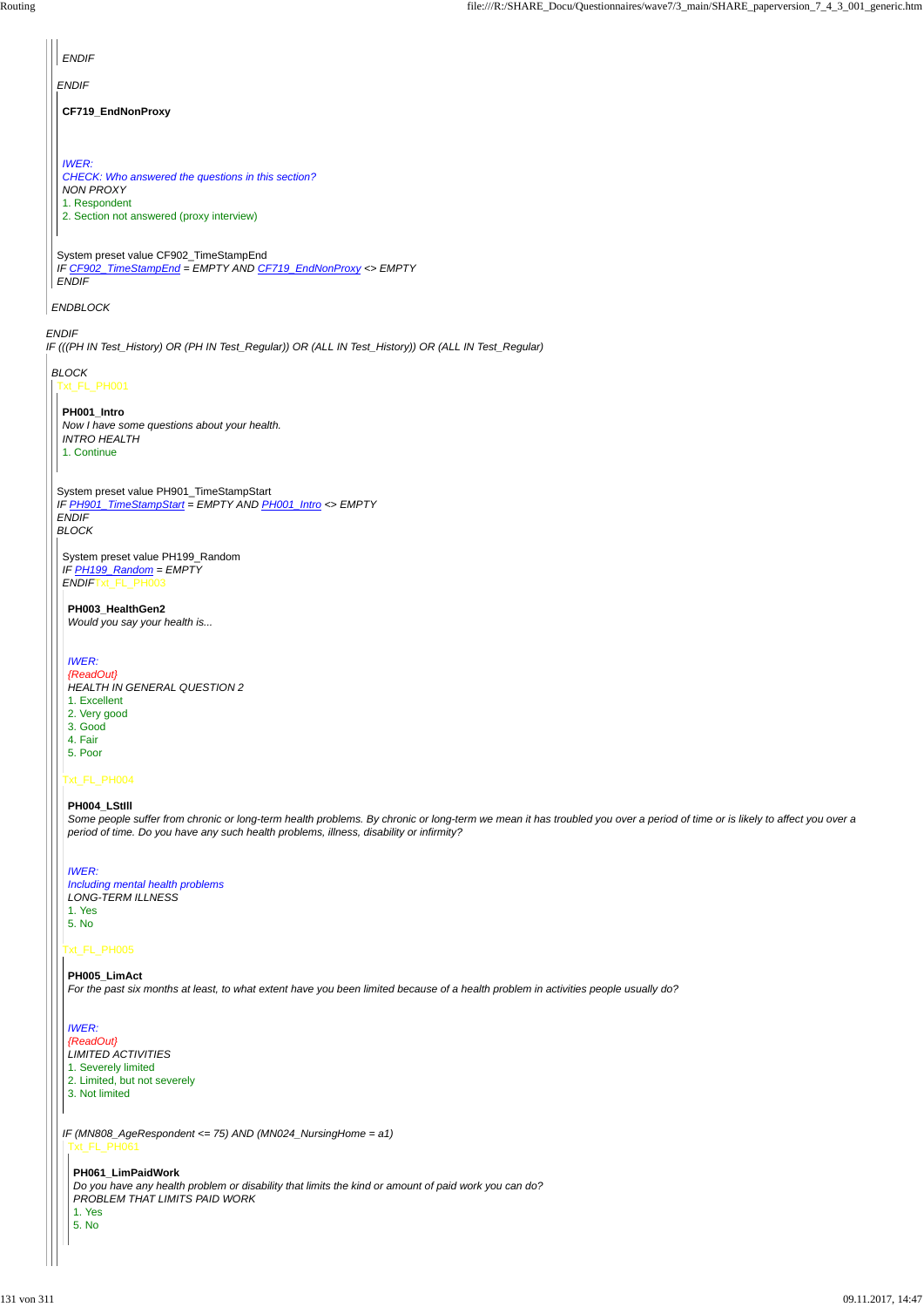#### *ENDIF*Txt\_FL\_PH006

CHECK NOT ((PH006\_DocCond.CARDINAL > 1) AND (96 IN PH006\_DocCond)) L1 " [You cannot select ''None of the above'' together with any other answer. Please change your answer] [{empty}]"

*IF MN103\_History = 0*

*ENDIF LOOP cnt:= 1 TO 21*

#### **PH006\_DocCond** *Please look at card 32.*

*[@ Has a doctor ever told you that you had/@ Do you currently have] any of the conditions on this card? [@ With this we mean that a doctor has told you that you have this condition, and that you are either currently being treated for or bothered by this condition.] Please tell me the number or numbers of the conditions.*

### *IWER:*

*{CodeAll} DOCTOR TOLD YOU HAD CONDITIONS*

1. A heart attack including myocardial infarction or coronary thrombosis or any other heart problem including congestive heart failure

*ENDIF* **STRING** 

- 2. High blood pressure or hypertension
- 3. High blood cholesterol
- 4. A stroke or cerebral vascular disease
- 5. Diabetes or high blood sugar
- 6. Chronic lung disease such as chronic bronchitis or emphysema
- 10. Cancer or malignant tumour, including leukaemia or lymphoma, but excluding minor skin cancers
- 11. Stomach or duodenal ulcer, peptic ulcer
- 12. Parkinson disease
- 13. Cataracts
- 14. Hip fracture
- 15. Other fractures
- 16. Alzheimer's disease, dementia, organic brain syndrome, senility or any other serious memory impairment
- 18. Other affective or emotional disorders, including anxiety, nervous or psychiatric problems
- 19. Rheumatoid Arthritis
- 20. Osteoarthritis, or other rheumatism
- 21. Chronic kidney disease
- 96. None
- 97. Other conditions, not yet mentioned

*IF a97 IN PH006\_DocCond* Txt\_FL\_PH007

**PH007\_OthCond** *What other conditions have you had?*

*IWER: Probe OTHER CONDITIONS*

*IF cnt IN PH006\_DocCond*

*BLOCK*

*IF MN103\_History = 0*

*IF piIndexSub = 10* Txt\_FL\_PH008

**PH008\_OrgCan** *In which organ or part of the body do you have or have you had cancer?*

*IWER: {CodeAll} CANCER IN WHICH ORGANS* 1. Brain 2. Oral cavity

| 3. Larynx           |
|---------------------|
| 4. Other pharynx    |
| 5. Thyroid          |
| 6. Lung             |
| 7. Breast           |
| 8. Oesophagus       |
| 9. Stomach          |
| 10. Liver           |
| 11. Pancreas        |
| 12. Kidney          |
| 13. Prostate        |
| 14. Testicle        |
| 15. Ovary           |
| 16. Cervix          |
| 17. Endometrium     |
| 18. Colon or rectum |
| 19. Bladder         |
| 20. Skin            |
| 21. Lymphoma        |
| 22. Leukemia        |
| 97. Other organ     |
|                     |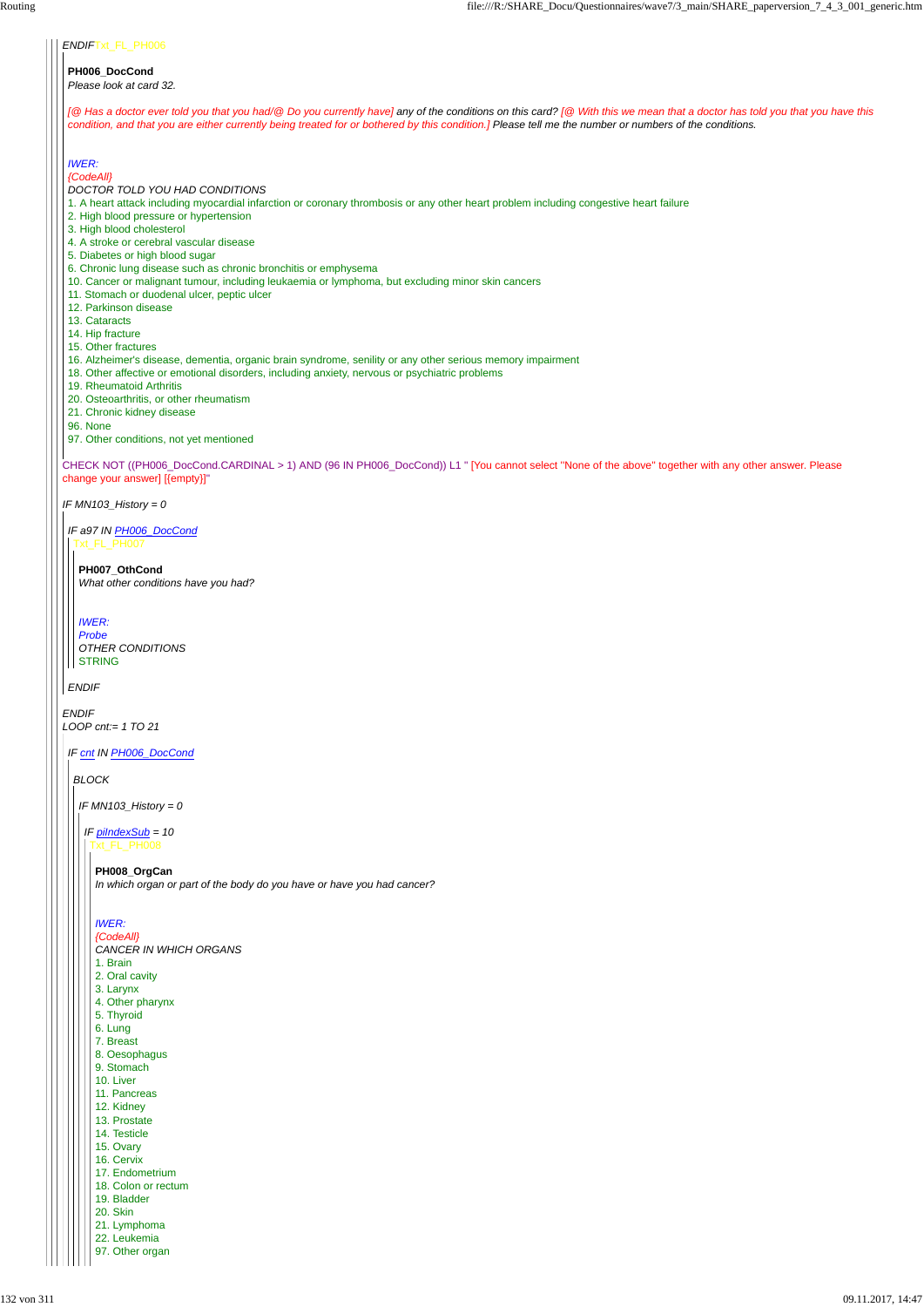| <b>ENDIF</b>                                                                                                                                                                                                                                                                                                                                                                                                                                                                                                                                                                                                                                                                                                                                                  |
|---------------------------------------------------------------------------------------------------------------------------------------------------------------------------------------------------------------------------------------------------------------------------------------------------------------------------------------------------------------------------------------------------------------------------------------------------------------------------------------------------------------------------------------------------------------------------------------------------------------------------------------------------------------------------------------------------------------------------------------------------------------|
| <b>ENDIF</b><br>IF (MN101_Longitudinal = 0) AND NOT (MN103_History = 1)<br>Txt_FL_PH009                                                                                                                                                                                                                                                                                                                                                                                                                                                                                                                                                                                                                                                                       |
| PH009_AgeCond<br>About how old were you when you were first told by a doctor that you had [@ a heart attack or any other heart problem/@ high blood pressure/@ high blood<br>cholesterol/@ a stroke or cerebral vascular disease/@ diabetes or high blood sugar/@ chronic lung disease/@ cancer/@ stomach or duodenal ulcer/@ parkinson<br>disease/@cataracts/@hip fracture/@other fractures/@Alzheimer""s disease, dementia or other serious memory impairment/@Affective or emotional disorders/@<br>Rheumatoid Arthritis/@ Osteoarthritis, or other rheumatism/@ Chronic kidney disease]?<br>AGE WHEN CONDITION STARTED<br>0.125<br>CHECK NOT (PH009_AgeCond > MN808_AgeRespondent) L1 " [Age should be less than or equal to respondent"s age] [{empty}]" |
| <b>ENDIF</b>                                                                                                                                                                                                                                                                                                                                                                                                                                                                                                                                                                                                                                                                                                                                                  |
| <b>ENDBLOCK</b>                                                                                                                                                                                                                                                                                                                                                                                                                                                                                                                                                                                                                                                                                                                                               |
| <b>ENDIF</b>                                                                                                                                                                                                                                                                                                                                                                                                                                                                                                                                                                                                                                                                                                                                                  |
| <b>ENDLOOP</b><br>IF MN103_History = 0                                                                                                                                                                                                                                                                                                                                                                                                                                                                                                                                                                                                                                                                                                                        |
| IF 97.00000000000001 IN PH006_DocCond                                                                                                                                                                                                                                                                                                                                                                                                                                                                                                                                                                                                                                                                                                                         |
| <b>BLOCK</b>                                                                                                                                                                                                                                                                                                                                                                                                                                                                                                                                                                                                                                                                                                                                                  |
|                                                                                                                                                                                                                                                                                                                                                                                                                                                                                                                                                                                                                                                                                                                                                               |
| IF MN103_History = 0                                                                                                                                                                                                                                                                                                                                                                                                                                                                                                                                                                                                                                                                                                                                          |
| IF pilndexSub = 10<br>FL PH008                                                                                                                                                                                                                                                                                                                                                                                                                                                                                                                                                                                                                                                                                                                                |
| PH008_OrgCan<br>In which organ or part of the body do you have or have you had cancer?                                                                                                                                                                                                                                                                                                                                                                                                                                                                                                                                                                                                                                                                        |
| <b>IWER:</b><br>{CodeAll}<br>CANCER IN WHICH ORGANS<br>1. Brain<br>2. Oral cavity<br>3. Larynx<br>4. Other pharynx<br>5. Thyroid<br>6. Lung<br>7. Breast<br>8. Oesophagus<br>9. Stomach<br>10. Liver<br>11. Pancreas<br>12. Kidney<br>13. Prostate<br>14. Testicle<br>15. Ovary<br>16. Cervix<br>17. Endometrium<br>18. Colon or rectum                                                                                                                                                                                                                                                                                                                                                                                                                       |
| 19. Bladder<br>20. Skin<br>21. Lymphoma<br>22. Leukemia<br>97. Other organ                                                                                                                                                                                                                                                                                                                                                                                                                                                                                                                                                                                                                                                                                    |
| <b>ENDIF</b>                                                                                                                                                                                                                                                                                                                                                                                                                                                                                                                                                                                                                                                                                                                                                  |
| <b>ENDIF</b>                                                                                                                                                                                                                                                                                                                                                                                                                                                                                                                                                                                                                                                                                                                                                  |
| IF (MN101_Longitudinal = 0) AND NOT (MN103_History = 1)                                                                                                                                                                                                                                                                                                                                                                                                                                                                                                                                                                                                                                                                                                       |

Txt\_FL\_PH009

```
ENDIF
IF MN101_Longitudinal = 1
ENDBLOCK
 ENDIF
 CHECK NOT (PH009_AgeCond > MN808_AgeRespondent) L1 " [Age should be less than or equal to respondent''s age] [{empty}]"
    PH009_AgeCond
    About how old were you when you were first told by a doctor that you had [@ a heart attack or any other heart problem/@ high blood pressure/@ high blood
    cholesterol/@ a stroke or cerebral vascular disease/@ diabetes or high blood sugar/@ chronic lung disease/@ cancer/@ stomach or duodenal ulcer/@ parkinson
    disease/@ cataracts/@ hip fracture/@ other fractures/@ Alzheimer''''s disease, dementia or other serious memory impairment/@ Affective or emotional disorders/@
   Rheumatoid Arthritis/@ Osteoarthritis, or other rheumatism/@ Chronic kidney disease]?
   AGE WHEN CONDITION STARTED
   0.125BLOCK
  Txt_FL_PH072
   PH072_HadCondition
```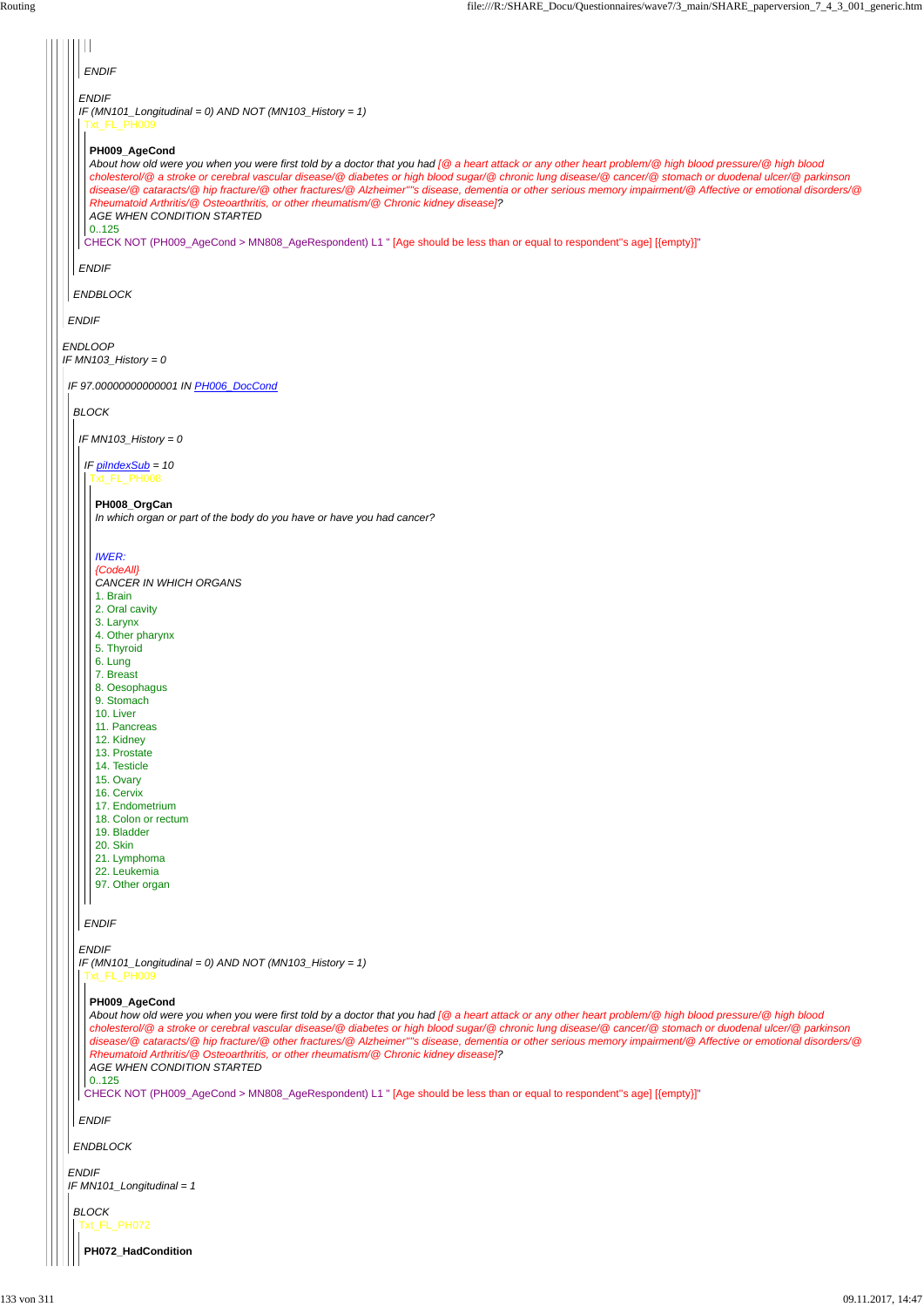| [@ For a few conditions, we would like to know exactly what has happened in the past couple of years. @/]                                                                                                    |
|--------------------------------------------------------------------------------------------------------------------------------------------------------------------------------------------------------------|
| Since our interview in {FLLastInterviewMonthYear} have you [@ had a heart attack/@ had a stroke or been diagnosed with cerebral vascular disease/@ been<br>diagnosed with cancer/@ suffered a hip fracture]? |
| <b>HAD CONDITION</b><br>1. Yes                                                                                                                                                                               |
| 5. No                                                                                                                                                                                                        |
|                                                                                                                                                                                                              |
| IF PH072_HadCondition = a1                                                                                                                                                                                   |
| IF $pilndex = 3$                                                                                                                                                                                             |
| Txt_FL_PH080                                                                                                                                                                                                 |
| PH080_OrgCan<br>In which organ or part of the body do you have or have you had cancer?                                                                                                                       |
| <b>IWER:</b>                                                                                                                                                                                                 |
| {CodeAll}                                                                                                                                                                                                    |
| CANCER IN WHICH ORGANS                                                                                                                                                                                       |
| 1. Brain                                                                                                                                                                                                     |
| 2. Oral cavity                                                                                                                                                                                               |
| 3. Larynx                                                                                                                                                                                                    |
| 4. Other pharynx                                                                                                                                                                                             |
| 5. Thyroid                                                                                                                                                                                                   |
| 6. Lung                                                                                                                                                                                                      |
| 7. Breast                                                                                                                                                                                                    |
| 8. Oesophagus                                                                                                                                                                                                |
| 9. Stomach<br>10. Liver                                                                                                                                                                                      |
| 11. Pancreas                                                                                                                                                                                                 |
| 12. Kidney                                                                                                                                                                                                   |
| 13. Prostate                                                                                                                                                                                                 |
| 14. Testicle                                                                                                                                                                                                 |
| 15. Ovary                                                                                                                                                                                                    |
| 16. Cervix                                                                                                                                                                                                   |
| 17. Endometrium                                                                                                                                                                                              |
| 18. Colon or rectum                                                                                                                                                                                          |
| 19. Bladder                                                                                                                                                                                                  |
| 20. Skin                                                                                                                                                                                                     |
| 21. Lymphoma                                                                                                                                                                                                 |
| 22. Leukemia                                                                                                                                                                                                 |
| 97. Other organ                                                                                                                                                                                              |
| ENDIFTxt_FL_PH076                                                                                                                                                                                            |
|                                                                                                                                                                                                              |
| PH076_YearCondition<br>In what year was your most recent [@ heart attack/@ stroke or cerebral vascular disease/@ cancer/@ hip fracture]?                                                                     |
| YEAR MOST RECENT CONDITION                                                                                                                                                                                   |
| 1.2006                                                                                                                                                                                                       |
| 2.2007                                                                                                                                                                                                       |
| 3.2008                                                                                                                                                                                                       |
| 4.2009                                                                                                                                                                                                       |
| 5.2010                                                                                                                                                                                                       |
| 6.2011                                                                                                                                                                                                       |
| 7.2012                                                                                                                                                                                                       |
| 8.2013                                                                                                                                                                                                       |
|                                                                                                                                                                                                              |
| 9.2014                                                                                                                                                                                                       |
| 10.2015                                                                                                                                                                                                      |
| 11.2016<br>12.2017                                                                                                                                                                                           |

|  | <b>J.</b> Martin                                                                                                                                                                                                                                              |
|--|---------------------------------------------------------------------------------------------------------------------------------------------------------------------------------------------------------------------------------------------------------------|
|  | 4. April                                                                                                                                                                                                                                                      |
|  | 5. May                                                                                                                                                                                                                                                        |
|  | 6. June                                                                                                                                                                                                                                                       |
|  |                                                                                                                                                                                                                                                               |
|  | 7. July                                                                                                                                                                                                                                                       |
|  | 8. August                                                                                                                                                                                                                                                     |
|  | 9. September                                                                                                                                                                                                                                                  |
|  | 10. October                                                                                                                                                                                                                                                   |
|  | 11. November                                                                                                                                                                                                                                                  |
|  | 12. December                                                                                                                                                                                                                                                  |
|  |                                                                                                                                                                                                                                                               |
|  | Txt_FL_PH071<br>PH071_HadConditionHowMany<br>How many [@ heart attacks/@ strokes or cerebral vascular diseases/@ cancers/@ hip fractures] have you had since we talked to you in {FLLastInterviewMonth Year}?<br><b>HOW MANY</b><br>1.1<br>2.2<br>3.3 or more |
|  | <b>ENDIF</b>                                                                                                                                                                                                                                                  |
|  |                                                                                                                                                                                                                                                               |
|  |                                                                                                                                                                                                                                                               |
|  |                                                                                                                                                                                                                                                               |

**PH077\_MonthCondition**

*In what month was that? MONTH MOST RECENT CONDITION*

1. January

2. February

- 3. March
-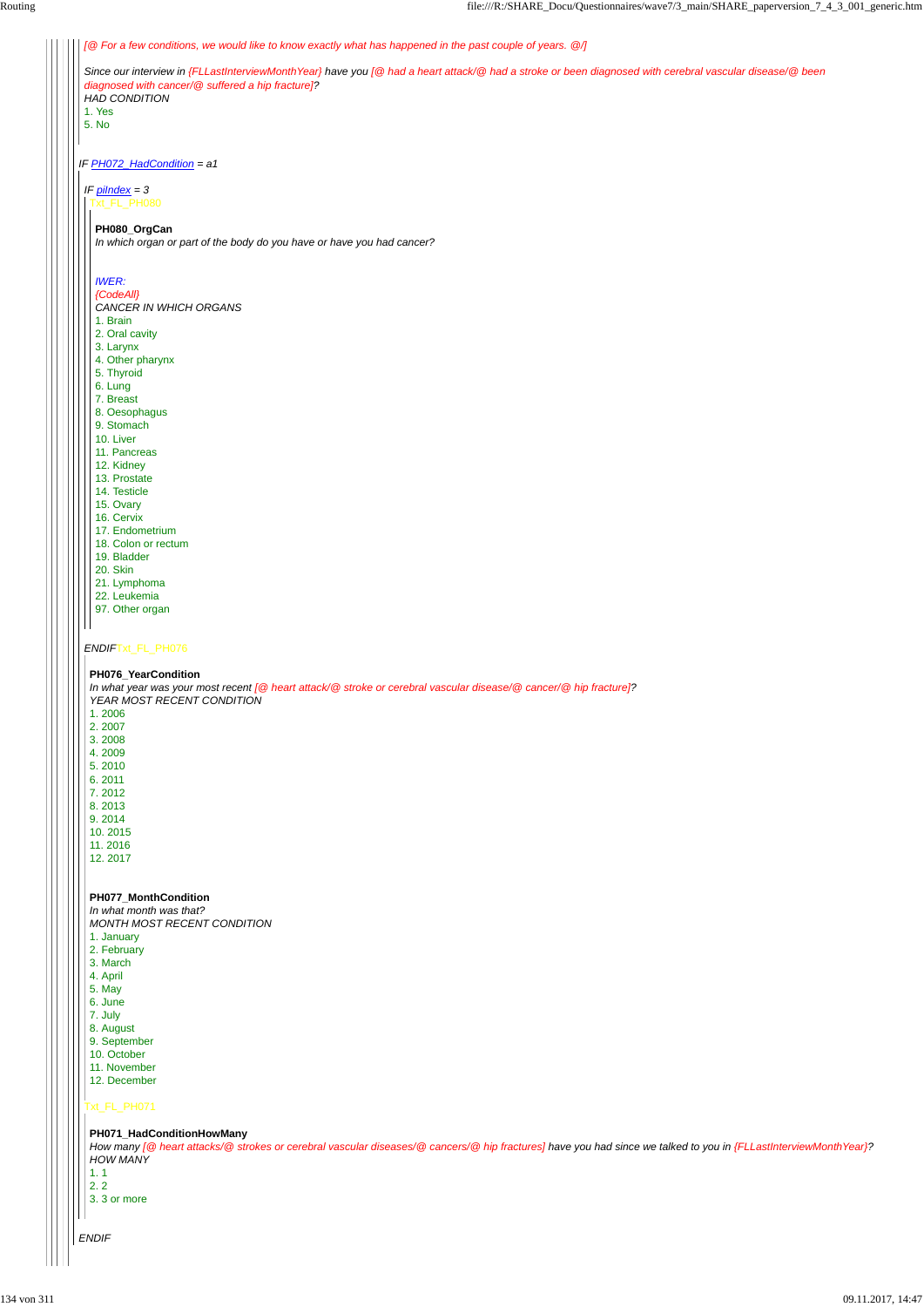| <b>ENDBLOCK</b>                                                                                                                                         |
|---------------------------------------------------------------------------------------------------------------------------------------------------------|
| <b>BLOCK</b>                                                                                                                                            |
| Txt_FL_PH072                                                                                                                                            |
|                                                                                                                                                         |
| PH072_HadCondition                                                                                                                                      |
| [@ For a few conditions, we would like to know exactly what has happened in the past couple of years. @/]                                               |
|                                                                                                                                                         |
| Since our interview in {FLLastInterviewMonthYear} have you [@ had a heart attack/@ had a stroke or been diagnosed with cerebral vascular disease/@ been |
| diagnosed with cancer/@ suffered a hip fracture]?                                                                                                       |
| <b>HAD CONDITION</b>                                                                                                                                    |
| 1. Yes                                                                                                                                                  |
| 5. No                                                                                                                                                   |
|                                                                                                                                                         |
|                                                                                                                                                         |
| IF PH072_HadCondition = a1                                                                                                                              |
|                                                                                                                                                         |
| IF $p$ <i>ilndex</i> = 3                                                                                                                                |
| Txt_FL_PH080                                                                                                                                            |
|                                                                                                                                                         |
| PH080_OrgCan                                                                                                                                            |
| In which organ or part of the body do you have or have you had cancer?                                                                                  |
|                                                                                                                                                         |
|                                                                                                                                                         |
| <b>IWER:</b>                                                                                                                                            |
| {CodeAll}                                                                                                                                               |
| CANCER IN WHICH ORGANS                                                                                                                                  |
| 1. Brain                                                                                                                                                |
| 2. Oral cavity                                                                                                                                          |
| 3. Larynx                                                                                                                                               |
| 4. Other pharynx                                                                                                                                        |
| 5. Thyroid                                                                                                                                              |
| 6. Lung                                                                                                                                                 |
| 7. Breast                                                                                                                                               |
| 8. Oesophagus                                                                                                                                           |
| 9. Stomach                                                                                                                                              |
| 10. Liver                                                                                                                                               |
| 11. Pancreas                                                                                                                                            |
| 12. Kidney                                                                                                                                              |
| 13. Prostate                                                                                                                                            |
| 14. Testicle                                                                                                                                            |
| 15. Ovary                                                                                                                                               |
| 16. Cervix                                                                                                                                              |
| 17. Endometrium                                                                                                                                         |
| 18. Colon or rectum                                                                                                                                     |
| 19. Bladder                                                                                                                                             |
| 20. Skin                                                                                                                                                |
| 21. Lymphoma                                                                                                                                            |
| 22. Leukemia                                                                                                                                            |
| 97. Other organ                                                                                                                                         |
|                                                                                                                                                         |
|                                                                                                                                                         |
| ENDIFTxt_FL_PH076                                                                                                                                       |
|                                                                                                                                                         |
| PH076_YearCondition                                                                                                                                     |
| In what year was your most recent [@ heart attack/@ stroke or cerebral vascular disease/@ cancer/@ hip fracture]?                                       |
| YEAR MOST RECENT CONDITION                                                                                                                              |
| 1.2006                                                                                                                                                  |
| 2.2007                                                                                                                                                  |
| 3.2008                                                                                                                                                  |
| 4.2009                                                                                                                                                  |
| 5.2010                                                                                                                                                  |
| 6.2011                                                                                                                                                  |
| 7.2012                                                                                                                                                  |
| 8.2013                                                                                                                                                  |
| 9.2014                                                                                                                                                  |
| 10.2015                                                                                                                                                 |
| 11.2016                                                                                                                                                 |
| 12.2017                                                                                                                                                 |
|                                                                                                                                                         |
|                                                                                                                                                         |
| PH077_MonthCondition                                                                                                                                    |
| In what month was that?                                                                                                                                 |
| <b>MONTH MOST RECENT CONDITION</b>                                                                                                                      |

*MONTH MOST RECENT CONDITION*  $\mathbf{H}$ 1. January 2. February 3. March 4. April 5. May 6. June 7. July 8. August 9. September 10. October 11. November 12. December Txt\_FL\_PH071 **PH071\_HadConditionHowMany** *How many [@ heart attacks/@ strokes or cerebral vascular diseases/@ cancers/@ hip fractures] have you had since we talked to you in {FLLastInterviewMonthYear}? HOW MANY* 1. 1 2. 2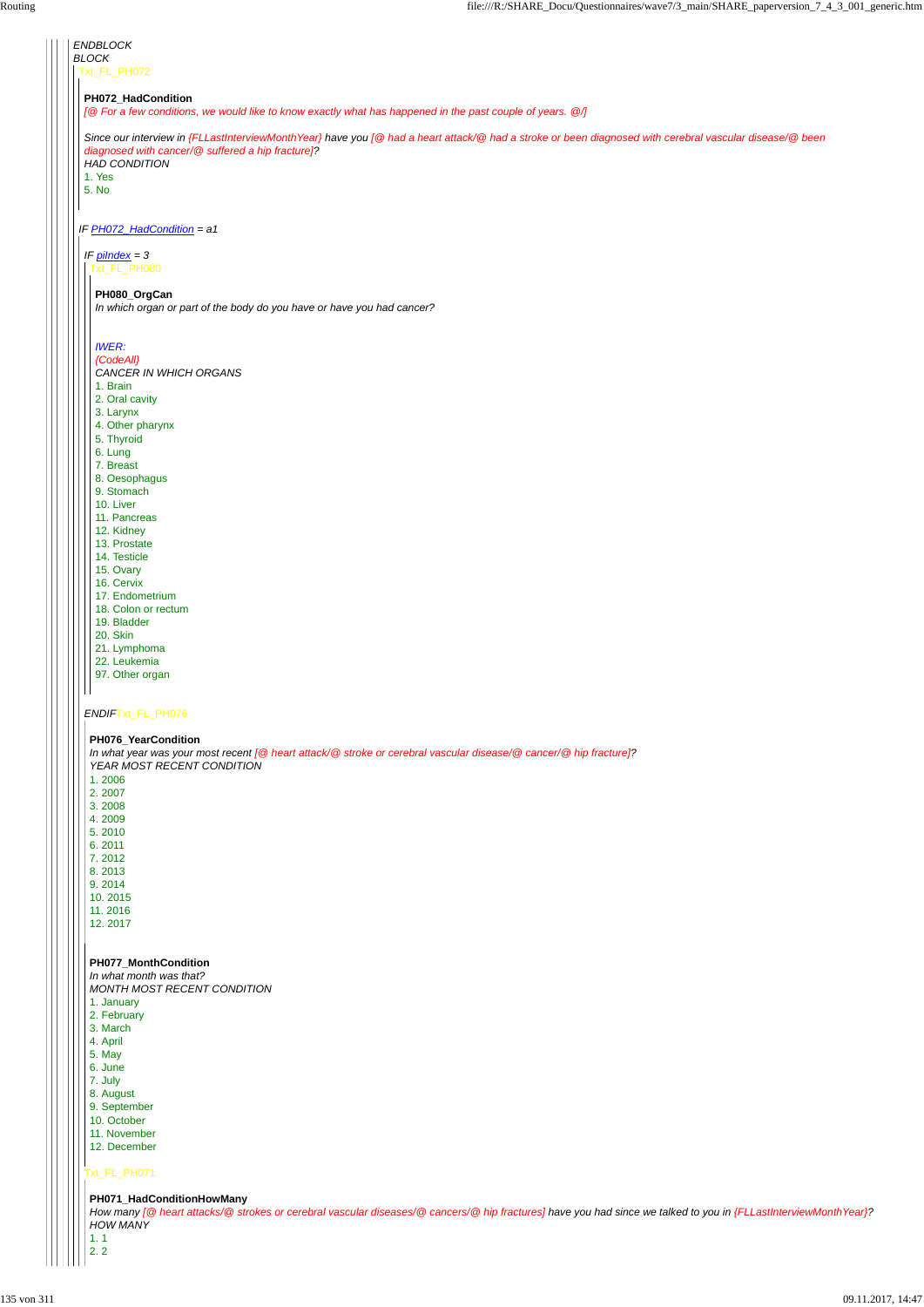| 3.3 or more                                                                                                                                                                                                  |
|--------------------------------------------------------------------------------------------------------------------------------------------------------------------------------------------------------------|
| <b>ENDIF</b>                                                                                                                                                                                                 |
| ENDBLOCK<br><b>BLOCK</b>                                                                                                                                                                                     |
| Txt_FL_PH072                                                                                                                                                                                                 |
| PH072_HadCondition<br>[@ For a few conditions, we would like to know exactly what has happened in the past couple of years. @/]                                                                              |
| Since our interview in {FLLastInterviewMonthYear} have you [@ had a heart attack/@ had a stroke or been diagnosed with cerebral vascular disease/@ been<br>diagnosed with cancer/@ suffered a hip fracture]? |
| <b>HAD CONDITION</b><br>1. Yes<br>5. No                                                                                                                                                                      |
|                                                                                                                                                                                                              |
| IF PH072_HadCondition = a1<br>IF $p$ <i>ilndex</i> = 3                                                                                                                                                       |
| Txt_FL_PH080                                                                                                                                                                                                 |
| PH080_OrgCan<br>In which organ or part of the body do you have or have you had cancer?                                                                                                                       |
| <b>IWER:</b>                                                                                                                                                                                                 |
| {CodeAll}<br>CANCER IN WHICH ORGANS                                                                                                                                                                          |
| 1. Brain<br>2. Oral cavity                                                                                                                                                                                   |
| 3. Larynx<br>4. Other pharynx                                                                                                                                                                                |
| 5. Thyroid<br>6. Lung                                                                                                                                                                                        |
| 7. Breast                                                                                                                                                                                                    |
| 8. Oesophagus<br>9. Stomach                                                                                                                                                                                  |
| 10. Liver                                                                                                                                                                                                    |
| 11. Pancreas                                                                                                                                                                                                 |
| 12. Kidney<br>13. Prostate                                                                                                                                                                                   |
| 14. Testicle                                                                                                                                                                                                 |
| 15. Ovary<br>16. Cervix                                                                                                                                                                                      |
| 17. Endometrium                                                                                                                                                                                              |
| 18. Colon or rectum<br>19. Bladder                                                                                                                                                                           |
| 20. Skin                                                                                                                                                                                                     |
| 21. Lymphoma<br>22. Leukemia                                                                                                                                                                                 |
| 97. Other organ                                                                                                                                                                                              |
| ENDIFTxt_FL_PH076                                                                                                                                                                                            |
| PH076_YearCondition                                                                                                                                                                                          |
| In what year was your most recent [@ heart attack/@ stroke or cerebral vascular disease/@ cancer/@ hip fracture]?<br>YEAR MOST RECENT CONDITION                                                              |
| 1.2006                                                                                                                                                                                                       |
| 2.2007<br>3.2008                                                                                                                                                                                             |
| 4.2009                                                                                                                                                                                                       |
| 5.2010                                                                                                                                                                                                       |
| 6.2011<br>7.2012                                                                                                                                                                                             |
| 8.2013                                                                                                                                                                                                       |
| 9.2014<br>10.2015                                                                                                                                                                                            |
| 11.2016                                                                                                                                                                                                      |
| 12.2017                                                                                                                                                                                                      |

Txt\_FL\_PH071 **PH077\_MonthCondition** *In what month was that? MONTH MOST RECENT CONDITION* 1. January 2. February 3. March 4. April 5. May 6. June 7. July 8. August 9. September 10. October 11. November 12. December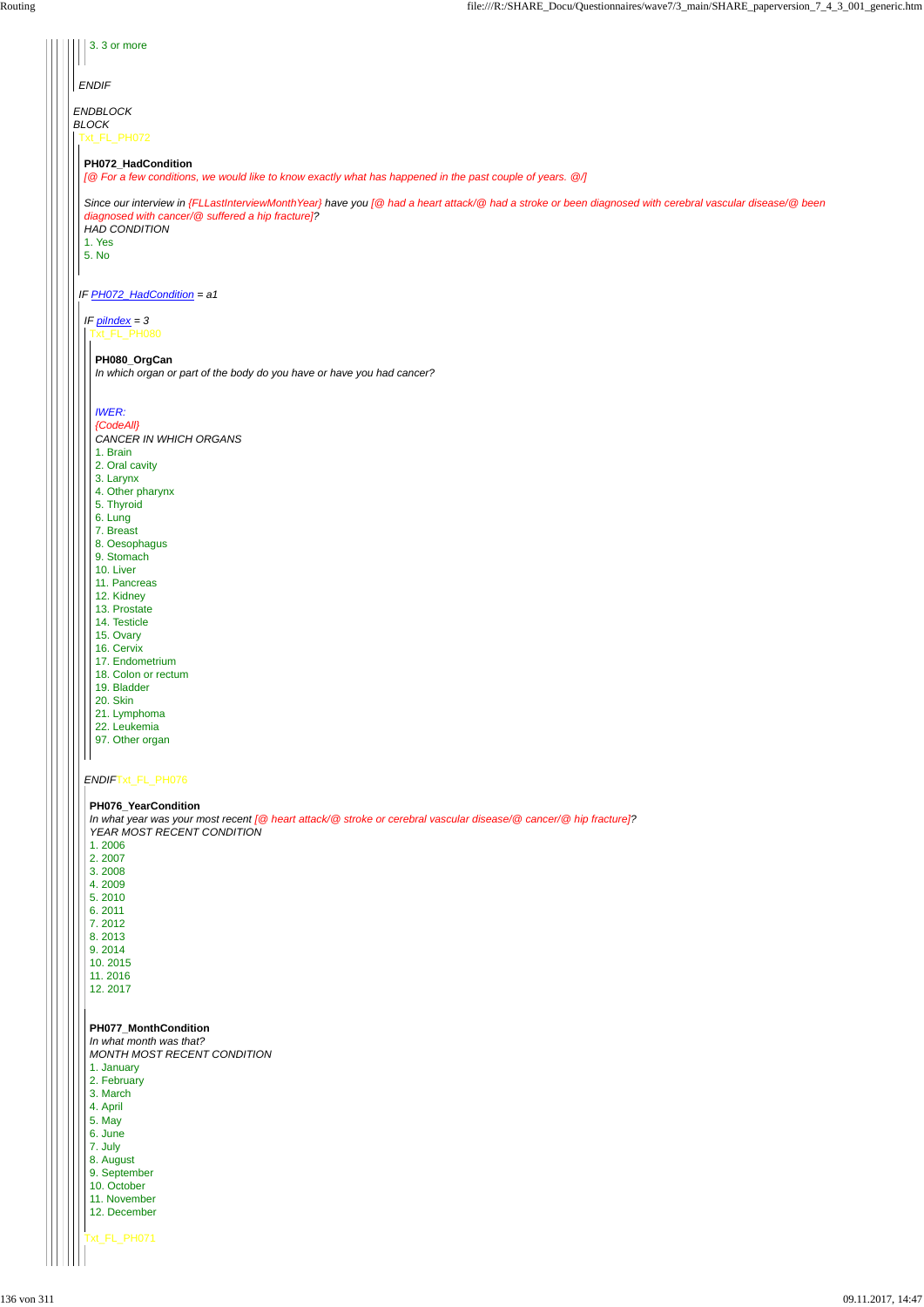| PH071_HadConditionHowMany                                                                                                                                       |
|-----------------------------------------------------------------------------------------------------------------------------------------------------------------|
| How many [@ heart attacks/@ strokes or cerebral vascular diseases/@ cancers/@ hip fractures] have you had since we talked to you in {FLLastInterviewMonthYear}? |
| <b>HOW MANY</b>                                                                                                                                                 |
| 1.1                                                                                                                                                             |
| 2.2                                                                                                                                                             |
| 3.3 or more                                                                                                                                                     |
|                                                                                                                                                                 |
|                                                                                                                                                                 |
| <b>ENDIF</b>                                                                                                                                                    |
| <b>ENDBLOCK</b>                                                                                                                                                 |
| <b>BLOCK</b>                                                                                                                                                    |
| Txt_FL_PH072                                                                                                                                                    |
|                                                                                                                                                                 |
| PH072_HadCondition                                                                                                                                              |
| [@ For a few conditions, we would like to know exactly what has happened in the past couple of years. @/]                                                       |
|                                                                                                                                                                 |
| Since our interview in {FLLastInterviewMonthYear} have you [@ had a heart attack/@ had a stroke or been diagnosed with cerebral vascular disease/@ been         |
| diagnosed with cancer/@ suffered a hip fracture]?                                                                                                               |
| <b>HAD CONDITION</b>                                                                                                                                            |
| 1. Yes                                                                                                                                                          |
| 5. No                                                                                                                                                           |
|                                                                                                                                                                 |
|                                                                                                                                                                 |
| IF PH072_HadCondition = a1                                                                                                                                      |
| IF $p$ <i>ilndex</i> = 3                                                                                                                                        |
| xt_FL_PH080                                                                                                                                                     |
|                                                                                                                                                                 |
| PH080_OrgCan                                                                                                                                                    |
| In which organ or part of the body do you have or have you had cancer?                                                                                          |
|                                                                                                                                                                 |
|                                                                                                                                                                 |
| <b>IWER:</b>                                                                                                                                                    |
| {CodeAll}                                                                                                                                                       |
| CANCER IN WHICH ORGANS                                                                                                                                          |
| 1. Brain                                                                                                                                                        |
| 2. Oral cavity                                                                                                                                                  |
| 3. Larynx                                                                                                                                                       |
| 4. Other pharynx                                                                                                                                                |
| 5. Thyroid                                                                                                                                                      |
| 6. Lung                                                                                                                                                         |
| 7. Breast                                                                                                                                                       |
| 8. Oesophagus                                                                                                                                                   |
| 9. Stomach                                                                                                                                                      |
| 10. Liver<br>11. Pancreas                                                                                                                                       |
| 12. Kidney                                                                                                                                                      |
| 13. Prostate                                                                                                                                                    |
| 14. Testicle                                                                                                                                                    |
| 15. Ovary                                                                                                                                                       |
| 16. Cervix                                                                                                                                                      |
| 17. Endometrium                                                                                                                                                 |
| 18. Colon or rectum                                                                                                                                             |
| 19. Bladder                                                                                                                                                     |
| <b>20. Skin</b>                                                                                                                                                 |
| 21. Lymphoma                                                                                                                                                    |
| 22. Leukemia                                                                                                                                                    |
| 97. Other organ                                                                                                                                                 |
|                                                                                                                                                                 |
|                                                                                                                                                                 |
| ENDIFTxt_FL_PH076                                                                                                                                               |
|                                                                                                                                                                 |
| PH076_YearCondition<br>In what year was your most recent [@ heart attack/@ stroke or cerebral vascular disease/@ cancer/@ hip fracture]?                        |
| YEAR MOST RECENT CONDITION                                                                                                                                      |
| 1.2006                                                                                                                                                          |
|                                                                                                                                                                 |

- 2. 2007
- 3. 2008
- 4. 2009
- 5. 2010
- 
- 
- 6. 2011
- 

| 7.2012                             |
|------------------------------------|
| 8.2013                             |
| 9.2014                             |
| 10.2015                            |
| 11.2016                            |
| 12.2017                            |
|                                    |
|                                    |
| <b>PH077 MonthCondition</b>        |
| In what month was that?            |
|                                    |
| <b>MONTH MOST RECENT CONDITION</b> |
| 1. January                         |
| 2. February                        |
| 3. March                           |
| 4. April                           |
| 5. May                             |
| 6. June                            |
| 7. July                            |
| 8. August                          |
|                                    |
| 9. September                       |
| 10. October                        |
|                                    |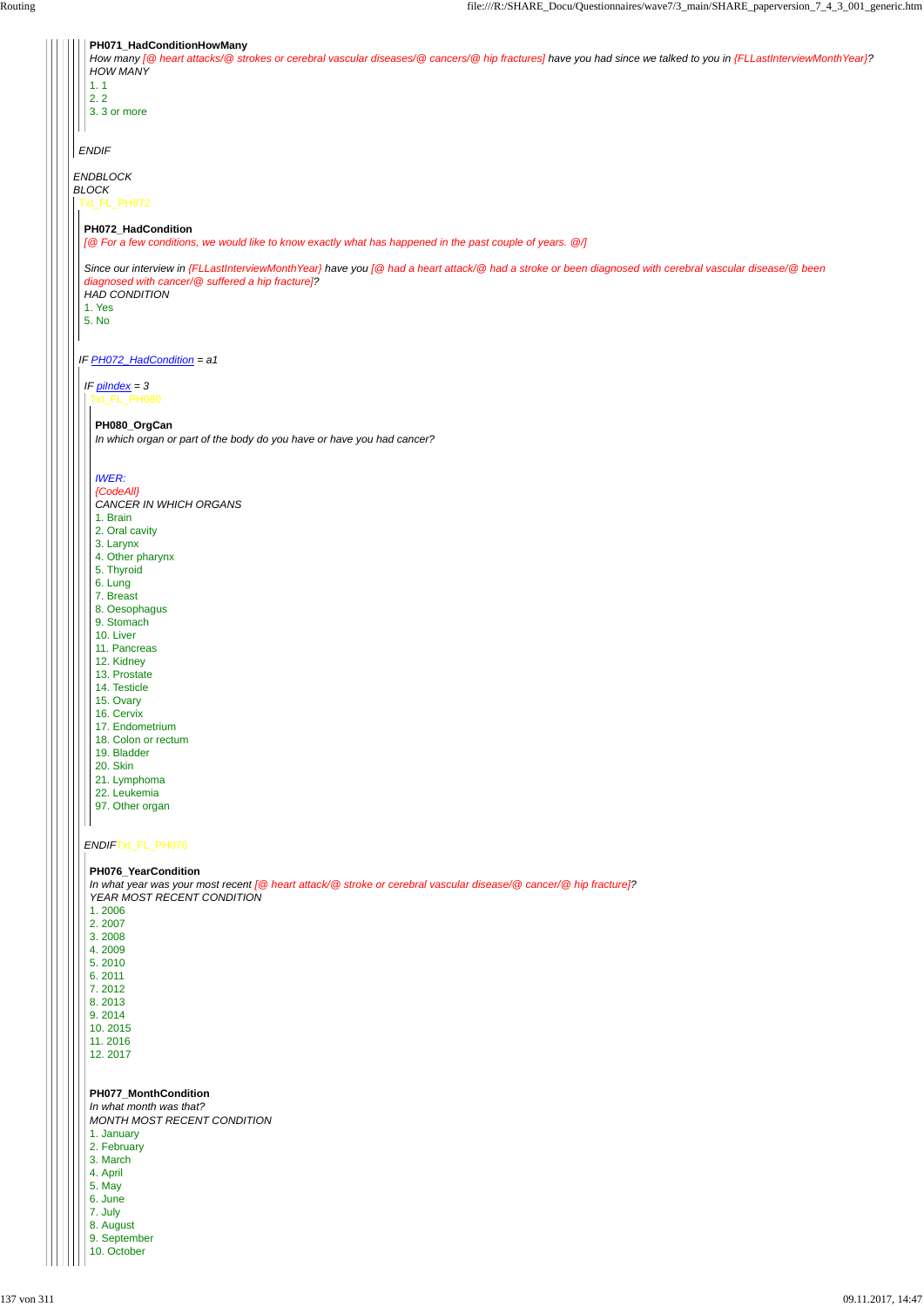| 11. November<br>12. December                                                                                                                                                                                                                 |  |
|----------------------------------------------------------------------------------------------------------------------------------------------------------------------------------------------------------------------------------------------|--|
| Txt_FL_PH071                                                                                                                                                                                                                                 |  |
| PH071_HadConditionHowMany<br>How many [@ heart attacks/@ strokes or cerebral vascular diseases/@ cancers/@ hip fractures] have you had since we talked to you in {FLLastInterviewMonthYear}?<br><b>HOW MANY</b><br>1.1<br>2.2<br>3.3 or more |  |
| <b>ENDIF</b>                                                                                                                                                                                                                                 |  |
| ENDBLOCK                                                                                                                                                                                                                                     |  |
| <b>ENDIF</b>                                                                                                                                                                                                                                 |  |
| ENDIFTxt_FL_PH089                                                                                                                                                                                                                            |  |
| PH089_Frailty_Symptoms<br>Please look at card 33.                                                                                                                                                                                            |  |
| For the past six months at least, have you been bothered by any of the health conditions on this card? Please tell me the number or numbers.                                                                                                 |  |
| <b>IWER:</b><br>{CodeAll}<br><b>BOTHERED BY SYMPTOMS</b><br>1. Falling down<br>2. Fear of falling down<br>3. Dizziness, faints or blackouts<br>4. Fatigue<br>96. None                                                                        |  |
| CHECK NOT ((PH089_Frailty_Symptoms.CARDINAL > 1) AND (96 IN PH089_Frailty_Symptoms)) L1 " [You cannot select "None of the above" together with any other<br>answer. Please change your answer] [{empty}]"                                    |  |
| IF $MN103$ _History = 0<br>Txt_FL_PH084                                                                                                                                                                                                      |  |
| PH084_TroubledPain<br>Are you troubled with pain?<br><b>TROUBLED BY PAIN</b><br>1. Yes<br>5. No                                                                                                                                              |  |
| IF PH084_TroubledPain = a1                                                                                                                                                                                                                   |  |
| IF MN103_History = $0$                                                                                                                                                                                                                       |  |
| PH085_PainLevel<br>How bad is the pain most of the time? Is it                                                                                                                                                                               |  |
| <b>IWER:</b><br>{ReadOut}<br><b>HOW BAD PAIN</b><br>1. Mild<br>3. Moderate<br>5. Severe                                                                                                                                                      |  |
| ENDIFTxt_FL_PH087                                                                                                                                                                                                                            |  |
| PH087_PainJointLoc<br>Look at card 34.                                                                                                                                                                                                       |  |

|  | <b>IWER:</b>                                                                                                          |
|--|-----------------------------------------------------------------------------------------------------------------------|
|  | {CodeAll}                                                                                                             |
|  | SIX MONTHS BOTHERED BY PAIN                                                                                           |
|  | 1. Back                                                                                                               |
|  | 2. Hips                                                                                                               |
|  | 3. Knees                                                                                                              |
|  | 4. Other joints                                                                                                       |
|  | 5. Mouth/Teeth                                                                                                        |
|  | 6. Other parts of the body, but not joints                                                                            |
|  | 7. All over                                                                                                           |
|  | CHECK NOT ((PH087_PainJointLoc.CARDINAL > 1) AND (7 IN PH087_PainJointLoc)) L1 " {FLError[49]} {FLErrorExtended[49]}" |
|  |                                                                                                                       |
|  | <b>ENDIF</b>                                                                                                          |
|  |                                                                                                                       |
|  | ENDIFTxt_FL_PH011                                                                                                     |
|  | PH011_CurrentDrugs                                                                                                    |

*In which parts of the body do you feel pain?*

*Our next question is about the medication you may be taking. Please look at card 35. Do you currently take drugs @bat least once a week@b for problems mentioned on this card?*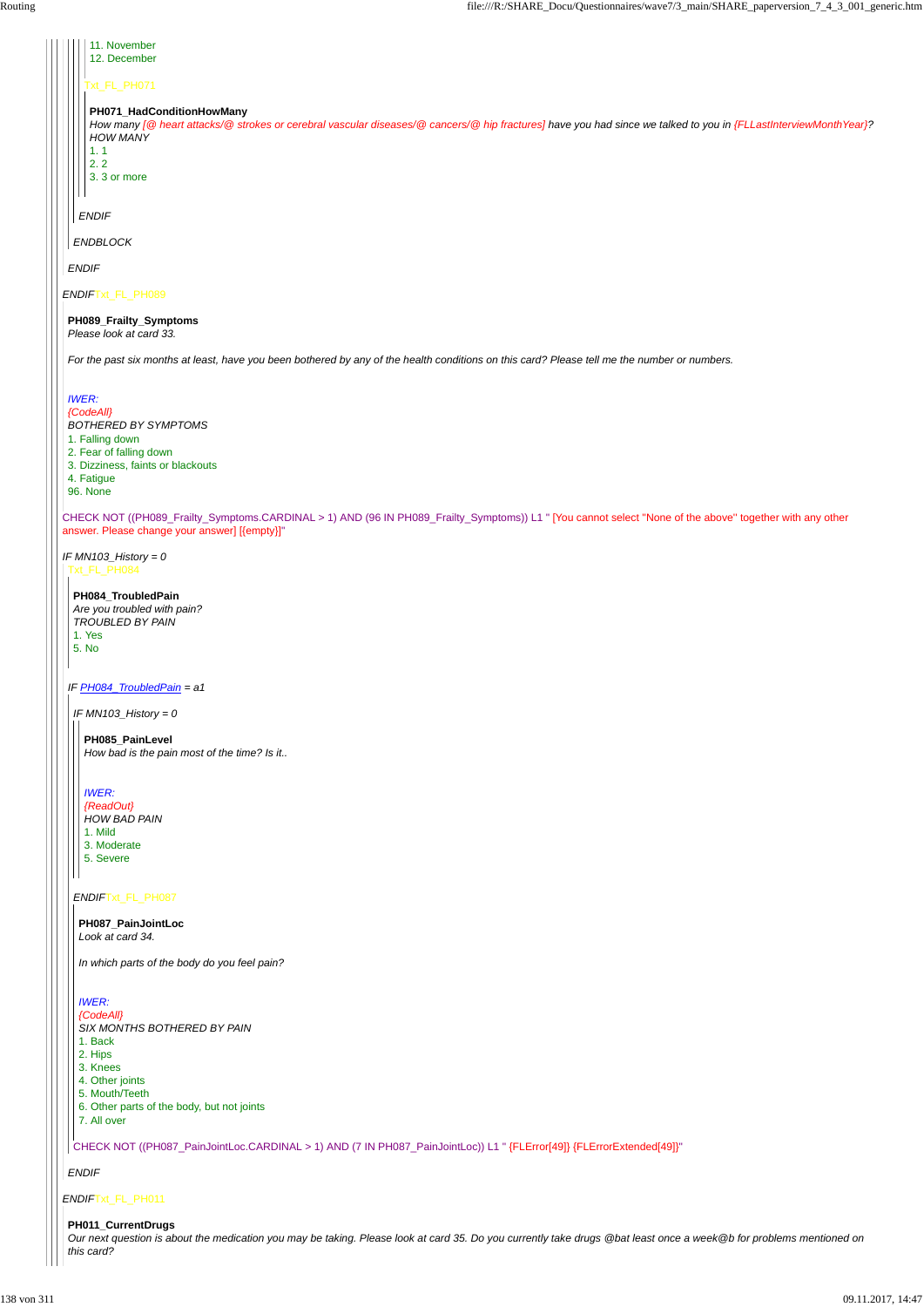CHECK NOT (((PH012\_Weight >= 125) OR (PH012\_Weight <= 40)) AND (PH012\_Weight = RESPONSE)) L1 " [Please confirm: Respondent weights] {PH012\_Weight} [kilos, is that correct If no, please correct the answer.]"

*ENDIF*Txt\_FL\_PH012

Txt\_FL\_PH065

#### *IWER:*

*{CodeAll}*

*CURRENT DRUGS AT LEAST ONCE A WEEK*

*IF NOT (96 IN PH011\_CurrentDrugs)* Txt\_FL\_PH082

- 1. Drugs for high blood cholesterol
- 2. Drugs for high blood pressure
- 3. Drugs for coronary or cerebrovascular diseases
- 4. Drugs for other heart diseases
- 6. Drugs for diabetes
- 7. Drugs for joint pain or for joint inflammation
- 8. Drugs for other pain (e.g. headache, back pain, etc.)
- 9. Drugs for sleep problems
- 10. Drugs for anxiety or depression
- 11. Drugs for osteoporosis
- 13. Drugs for stomach burns
- 14. Drugs for chronic bronchitis
- 15. Drugs for suppressing inflammation (only glucocorticoids or steroids)
- 96. None
- 97. Other drugs, not yet mentioned

CHECK NOT ((PH011\_CurrentDrugs.CARDINAL > 1) AND (96 IN PH011\_CurrentDrugs)) L1 " [You cannot select ''None of the above'' together with any other answer. Please change your answer] [{empty}]"

*IF PH065\_CheckLossWeight = a1* Txt\_FL\_PH095

#### **PH082\_PolyPharmacy**

*Do you take at least five @Bdifferent@B drugs on a typical day?*

*ENDIF IF MN101\_Longitudinal = 0* Txt\_FL\_PH013

*Please include drugs prescribed by your doctor, drugs you buy without prescription, and dietary supplements such as vitamins and minerals. AT LEAST FIVE PER DAY*

- 1. Yes
- 5. No

#### **PH012\_Weight**

*Approximately how much do you weigh?*

#### *IWER:*

*Weight in kilos (in UK stone-dot-pounds) WEIGHT OF RESPONDENT*

0..250

#### **PH065\_CheckLossWeight**

*Have you lost any weight during the last 12 months? CHECK LOSS WEIGHT* 1. Yes 5. No

Txt\_FL\_PH066

**PH095\_HowMuchLostWeight** *How much weight did you lose?*

*IWER:*

*Only lost weight in whole KG e.g. 1 kg 2 kg 3 kg and so forth HOW MUCH LOSS WEIGHT* 1..50

**PH066\_ReasonLostWeight** *Why did you lose weight?*

#### *IWER:*

*{ReadOut} REASON LOST WEIGHT*

1. Due to illness

2. You followed a special diet

3. Due to both illness and followed a special diet

97. Other reasons for weight loss

**PH013\_HowTall** *How tall are you?*

*IWER: Length in centimetres (in UK: feet-dot-inches)*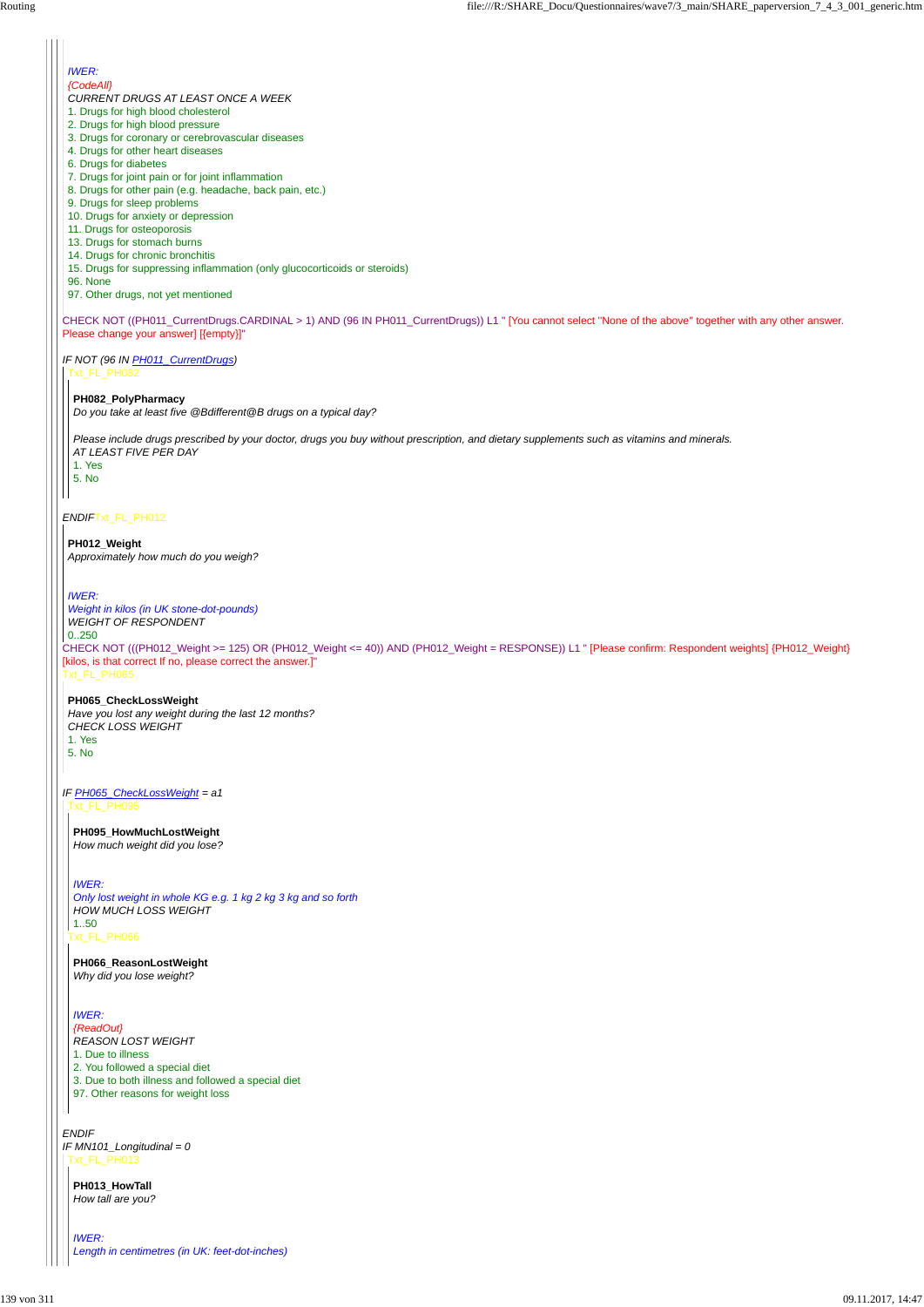*ENDBLOCK BLOCK*

*ENDIF*

CHECK NOT (((PH013\_HowTall >= 200) OR (PH013\_HowTall <= 130)) AND (PH013\_HowTall = RESPONSE)) L1 " {FLError[41]} {FLErrorExtended[41]} {PH013\_HowTall} {FLError[46]} {FLErrorExtended[46]}" 60..230

## *HOW TALL ARE YOU?*

*IF MN103\_History = 0* Txt\_FL\_PH041

*IF PH041\_UseGlasses = a1*

#### *ENDIF*

*ELSE*

#### **PH041\_UseGlasses**

*Do you usually wear glasses or contact lenses?*

*IWER:*

*all types of glasses, also glasses used only for reading. USE GLASSES* 1. Yes

5. No

Txt\_FL\_PH690

*IF (PH041\_UseGlasses = a5) OR ((a2 IN PH690\_BifocGlasLenses) AND (PH690\_BifocGlasLenses.CARDINAL = 1))* Txt\_FL\_PH043

*IF ((a1 IN PH690\_BifocGlasLenses) OR (a2 IN PH690\_BifocGlasLenses)) OR (a4 IN PH690\_BifocGlasLenses) ENDIF*

**PH690\_BifocGlasLenses**

*What type of glasses or contact lenses do you wear?*

#### *IWER:*

*{CodeAll} {ReadOut}*

*USE BIFOCAL GLASSES/LENSES*

- 1. Bifocals or progressive glasses or contact lenses
- 2. Reading glasses or contact lenses (single vision glasses)
- 3. Distance glasses or contact lenses (single vision glasses)
- 4. Other glasses or contact lenses

*ENDIF IF (PH041\_UseGlasses = a5) OR ((a3 IN PH690\_BifocGlasLenses) AND (PH690\_BifocGlasLenses.CARDINAL = 1))* 1. Excellent 2. Very good 3. Good 4. Fair 5. Poor Txt\_FL\_PH044 **PH044\_EyeSightPap** *How good is your eyesight for seeing things up close, like reading ordinary newspaper print {FL\_PH044\_1}? Would you say it is... IWER: {ReadOut} EYESIGHT READING* 1. Excellent 2. Very good

#### **PH043\_EyeSightDist**

*How good is your eyesight for seeing things at a distance, like recognising a friend across the street {FL\_PH043\_1}? Would you say it is...*

#### *IWER:*

*{ReadOut}*

- *EYESIGHT DISTANCE*
- 1. Excellent
- 2. Very good
- 3. Good
- 4. Fair 5. Poor
- 

#### Txt\_FL\_PH043

#### **PH043\_EyeSightDist**

*How good is your eyesight for seeing things at a distance, like recognising a friend across the street {FL\_PH043\_1}? Would you say it is...*

*IWER:*

*{ReadOut} EYESIGHT DISTANCE*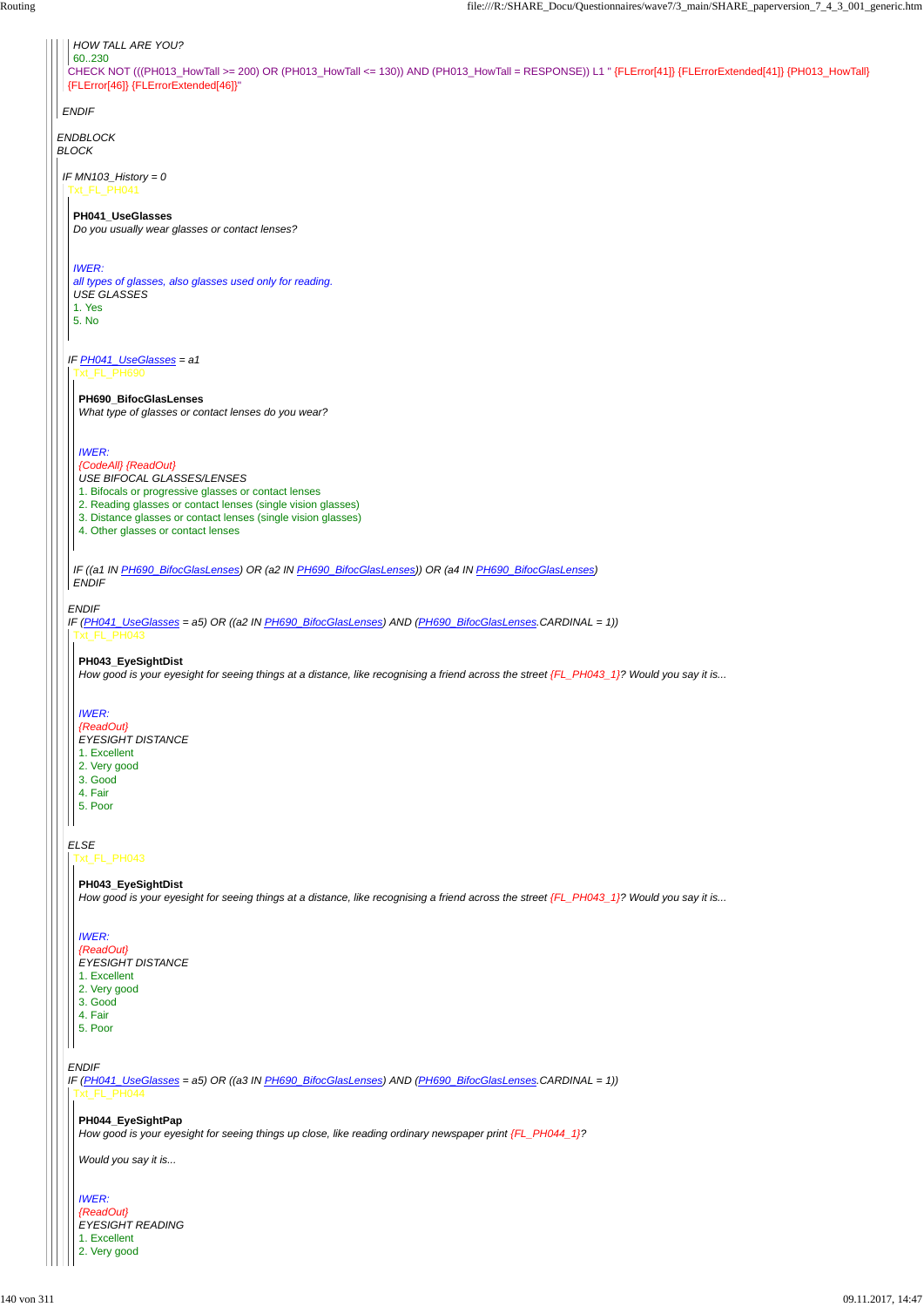#### *ENDIF*Txt\_FL\_PH048

CHECK NOT ((PH048\_HeADLa.CARDINAL > 1) AND (96 IN PH048\_HeADLa)) L1 " [You cannot select ''None of the above'' together with any other answer. Please change your answer] [{empty}]" Txt\_FL\_PH049

#### *ENDIF*Txt\_FL\_PH745

#### *ENDIF*Txt\_FL\_PH046

- 1. Excellent
- 2. Very good
- 3. Good
- 4. Fair
- 5. Poor

| 3. Good                                                                                                   |
|-----------------------------------------------------------------------------------------------------------|
| 4. Fair                                                                                                   |
| 5. Poor                                                                                                   |
|                                                                                                           |
|                                                                                                           |
| <b>ELSE</b>                                                                                               |
| Txt_FL_PH044                                                                                              |
|                                                                                                           |
| PH044_EyeSightPap                                                                                         |
| How good is your eyesight for seeing things up close, like reading ordinary newspaper print {FL_PH044_1}? |
|                                                                                                           |
| Would you say it is                                                                                       |
|                                                                                                           |
|                                                                                                           |
| <b>IWER:</b>                                                                                              |
| {ReadOut}                                                                                                 |
| <b>EYESIGHT READING</b>                                                                                   |
|                                                                                                           |

#### **PH745\_HaveHearingAid**

- *Do you have a hearing aid? HAVE HEARING AID* 1. Yes 5. No
- *IF PH745\_HaveHearingAid = a1* Txt\_FL\_PH045

#### **PH045\_UseHearingAid**

*Are you usually wearing a hearing aid? USE HEARING AID* 1. Yes 5. No

#### **PH046\_Hearing**

*Is your hearing [@ using a hearing aid as usual]...*

#### *IWER:*

*{ReadOut}*

- *HEARING*
- 1. Excellent 2. Very good
- 3. Good
- 4. Fair
- 5. Poor
- 

### **PH048\_HeADLa**

*Please look at card 36.*

*Please tell me whether you have any difficulty doing each of the everyday activities on this card. Exclude any difficulties that you expect to last less than three months.*

*IWER: Probe: any others?*

*{CodeAll} HEALTH AND ACTIVITIES*

1. Walking 100 metres

2. Sitting for about two hours

3. Getting up from a chair after sitting for long periods

4. Climbing several flights of stairs without resting

5. Climbing one flight of stairs without resting

6. Stooping, kneeling, or crouching

7. Reaching or extending your arms above shoulder level

8. Pulling or pushing large objects like a living room chair

9. Lifting or carrying weights over 10 pounds/5 kilos, like a heavy bag of groceries

10. Picking up a small coin from a table

96. None of these

**PH049\_HeADLb**

*Please look at card 37.*

*Please tell me if you have any difficulty with these activities because of a physical, mental, emotional or memory problem. Again exclude any difficulties you expect to last less than three months.*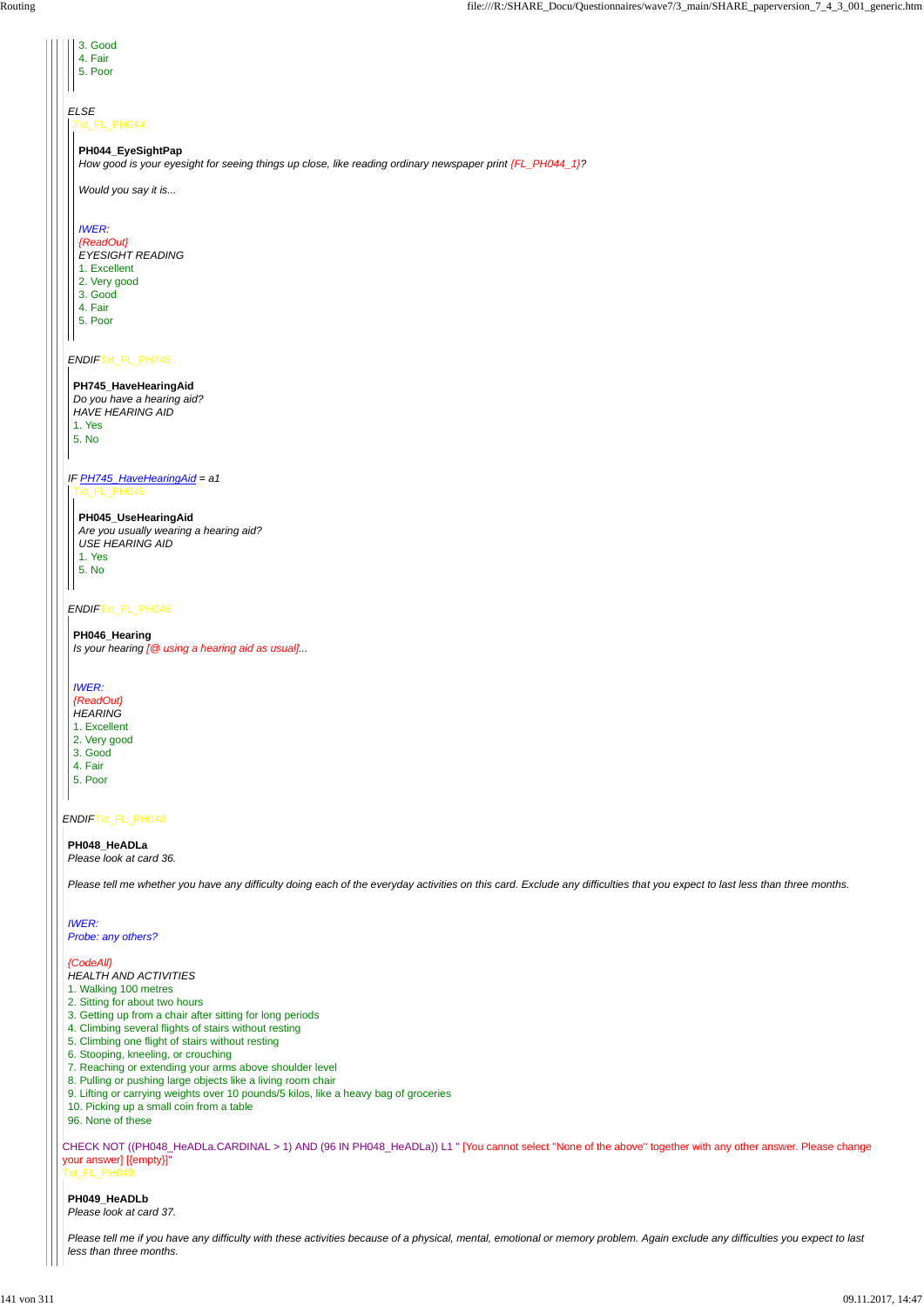CHECK NOT ((PH049\_HeADLb.CARDINAL > 1) AND (96 IN PH049\_HeADLb)) L1 " [You cannot select ''None of the above'' together with any other answer. Please change your answer] [{empty}]"

*IF MN103\_History = 0*

#### *IWER: Probe: any others?*

*{CodeAll} MORE HEALTH AND ACTIVITIES*

- 1. Dressing, including putting on shoes and socks
- 2. Walking across a room
- 3. Bathing or showering
- 4. Eating, such as cutting up your food
- 5. Getting in or out of bed
- 6. Using the toilet, including getting up or down
- 7. Using a map to figure out how to get around in a strange place
- 8. Preparing a hot meal
- 9. Shopping for groceries
- 10. Making telephone calls
- 11. Taking medications
- 12. Doing work around the house or garden
- 13. Managing money, such as paying bills and keeping track of expenses
- 14. Leaving the house independently and accessing transportation services
- 15. Doing personal laundry
- 96. None of these

*IF NOT ((((96 IN PH048\_HeADLa) OR (PH048\_HeADLa = DONTKNOW)) OR (PH048\_HeADLa = REFUSAL)) AND (((96 IN PH049\_HeADLb) OR (PH049\_HeADLb = DONTKNOW)) OR (PH049\_HeADLb = REFUSAL)))* Txt\_FL\_PH050

*IF PH050\_HelpAct = a1*

*ENDIF*Txt\_FL\_PH059

**PH659\_UseAidsOther** *What other items? USE OF AIDS* **STRING** 

CHECK NOT ((PH059\_UseAids.CARDINAL > 1) AND (96 IN PH059\_UseAids)) L1 " [You cannot select ''None of the above'' together with any other answer. Please change your answer] [{empty}]"

*IF a97 IN PH059\_UseAids*

*ENDIF*

#### **PH050\_HelpAct**

*Thinking about the activities that you have problems with, does anyone ever help you with these activities?*

#### *IWER:*

*Including your partner or other people in your household HELP ACTIVITIES* 1. Yes 5. No

Txt\_FL\_PH051

**PH051\_HelpMeetsN**

*Would you say that the help you receive meets your needs?*

#### *IWER:*

- *{ReadOut}*
- *HELP MEETS NEEDS*
- 1. All the time
- 2. Usually
- 3. Sometimes
- 4. Hardly ever

#### **PH059\_UseAids**

*Please look at card 38. Do you use any of the items listed on this card?*

#### *IWER:*

*No. 7. Only include personal alarms used to call for assistance after falls etc. USE OF AIDS* 1. A cane or walking stick

- 2. A zimmer frame or walker
- 3. A manual wheelchair
- 
- 4. An electric wheelchair
- 5. A buggy or scooter
- 6. Special eating utensils
- 7. A personal alarm
- 8. Bars, grabs, rails (to facilitate movements and to keep ones balance)
- 9. Raised toilet seat with/without arms
- 10. Incontinence pads
- 96. None of these
- 97. other items (specify)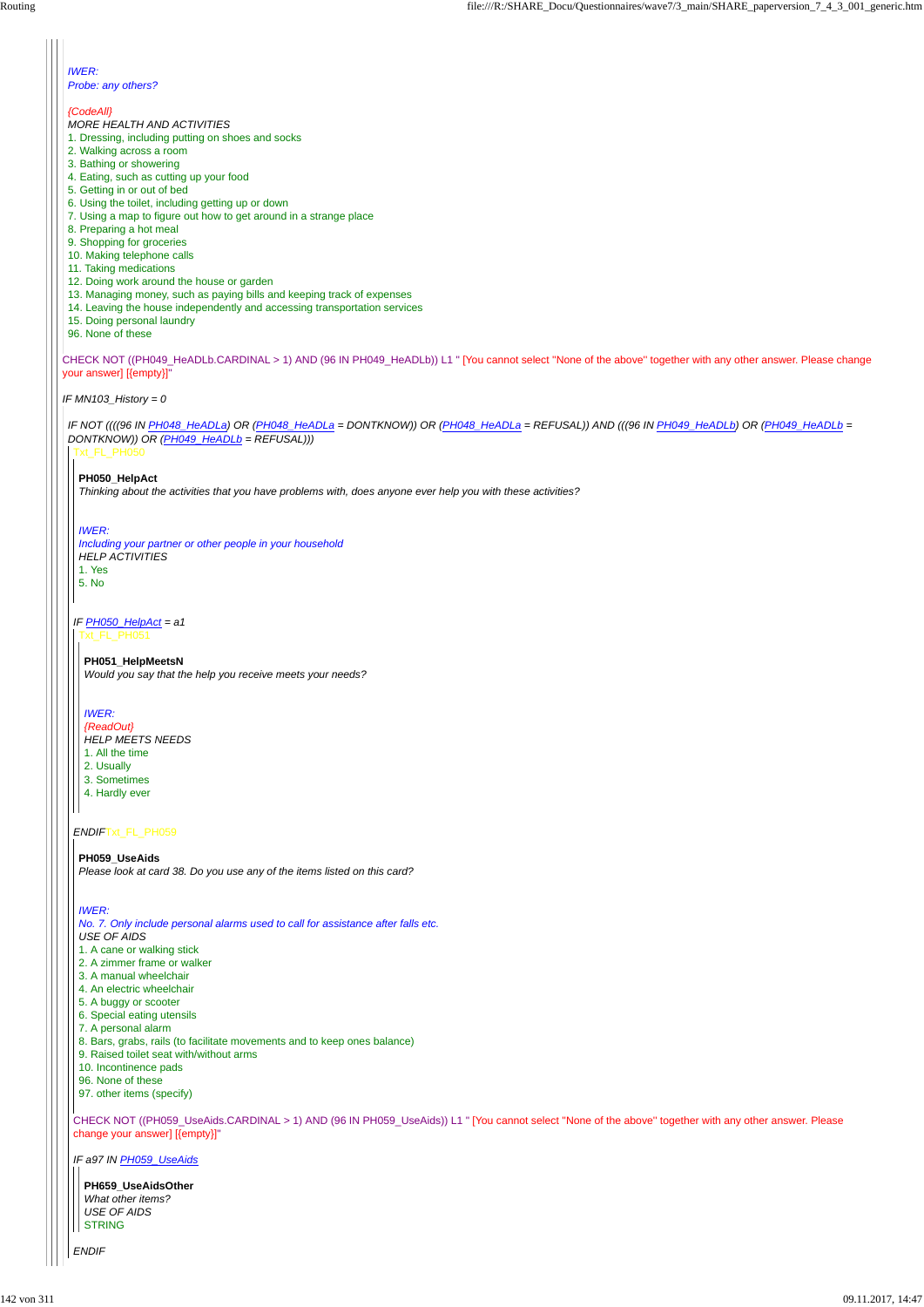| <b>ENDIF</b>                                                                                                                                                                    |
|---------------------------------------------------------------------------------------------------------------------------------------------------------------------------------|
| <b>ENDIF</b>                                                                                                                                                                    |
| <b>ENDBLOCK</b>                                                                                                                                                                 |
| PH054_IntCheck                                                                                                                                                                  |
|                                                                                                                                                                                 |
| <b>IWER:</b>                                                                                                                                                                    |
| CHECK:                                                                                                                                                                          |
| Who answered the questions in this section?<br>WHO ANSWERED THE QUESTIONS IN PH                                                                                                 |
| 1. Respondent only<br>2. Respondent and proxy                                                                                                                                   |
| 3. Proxy only                                                                                                                                                                   |
| System preset value PH902_TimeStampEnd                                                                                                                                          |
| IF PH902_TimeStampEnd = EMPTY AND PH054_IntCheck <> EMPTY                                                                                                                       |
| <b>ENDIF</b>                                                                                                                                                                    |
| <b>ENDBLOCK</b>                                                                                                                                                                 |
| <b>ENDIF</b><br>IF (CF IN Test_History) OR (ALL IN Test_History)                                                                                                                |
| <b>BLOCK</b>                                                                                                                                                                    |
| CF019_CFInstruct                                                                                                                                                                |
|                                                                                                                                                                                 |
| <b>IWER:</b>                                                                                                                                                                    |
| This is the second part of the cognitive test section: while you complete this section, make sure that no third persons are present.                                            |
| Start of a @Bnon-proxy@B section . No proxy allowed. If the respondent is not capable of answering any of these questions on her/his own, press @BCTRL-K@B at each<br>question. |
| <b>INSTRUCTION FOR CF</b><br>1. Continue                                                                                                                                        |
|                                                                                                                                                                                 |
| System preset value CF901_TimeStampStart<br>IF CF901 TimeStampStart = EMPTY AND CF019 CFInstruct <> EMPTY                                                                       |
| <b>ENDIF</b><br>IF Sec_CF1.CF007_Learn1Intro = RESPONSE                                                                                                                         |
| IF MN025_RandomCF102 = 1                                                                                                                                                        |
| Txt_FL_CF113                                                                                                                                                                    |
| CF113_Learn4<br>A little while ago, I read you a list of words and you repeated the ones you could remember. Please tell me any of the words that you can remember now?         |
|                                                                                                                                                                                 |
| <b>IWER:</b><br>Write words on sheet provided. Allow up to one minute for recall. Enter the words respondent correctly recalls.                                                 |
| TEN WORDS LIST LEARNING DELAYED RECALL                                                                                                                                          |
| 1. ^FLMovies[17]<br>2. ^FLMovies[18]                                                                                                                                            |
| 3. ^FLMovies[19]<br>4. ^FLMovies[20]                                                                                                                                            |
| 5. ^FLMovies[21]<br>6. ^FLMovies[22]                                                                                                                                            |
| 7. ^FLMovies[23]<br>8. ^FLMovies[24]                                                                                                                                            |
| 9. ^FLMovies[25]<br>10. ^FLMovies[26]                                                                                                                                           |
| 96. ^FLDefault[67]                                                                                                                                                              |
| CHECK CF113 Learn4.CARDINAL > 0 L1 " [Please enter a value]"                                                                                                                    |

*ELSE* CHECK NOT ((CF113\_Learn4.CARDINAL > 1) AND (96 IN CF113\_Learn4)) L1 " [You cannot select ''None of the above'' together with any other answer. Please change your answer] [{empty}]" *IF 96 IN CF113\_Learn4 ELSE ENDIF IF MN025\_RandomCF102 = 2* Txt\_FL\_CF114 **CF114\_Learn4** *A little while ago, I read you a list of words and you repeated the ones you could remember. Please tell me any of the words that you can remember now? IWER: Write words on sheet provided. Allow up to one minute for recall. Enter the words respondent correctly recalls. TEN WORDS LIST LEARNING DELAYED RECALL* 1. ^FLMovies[27]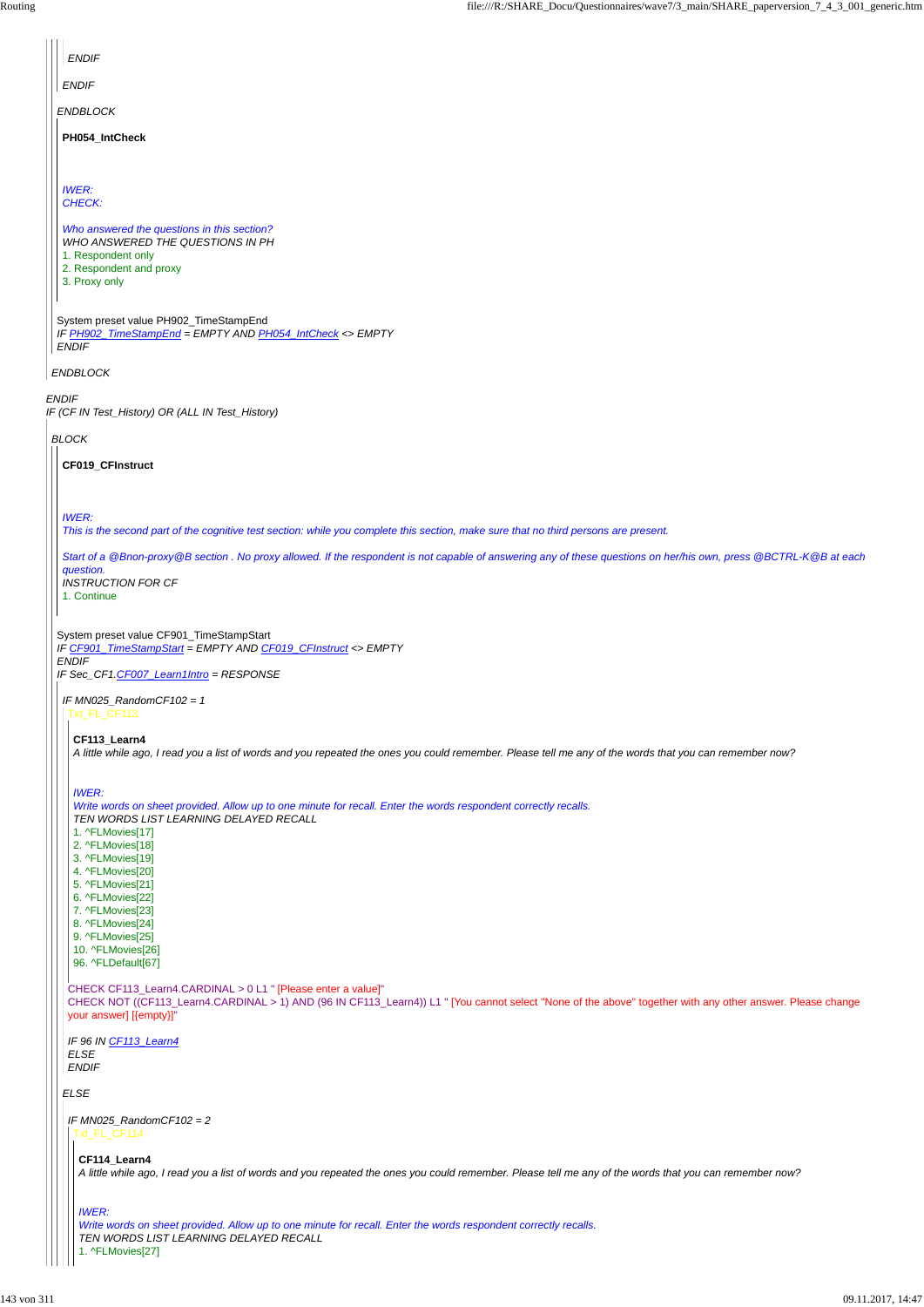*ENDIF*

*ELSE* CHECK CF114\_Learn4.CARDINAL > 0 L1 " [Please enter a value]" CHECK NOT ((CF114\_Learn4.CARDINAL > 1) AND (96 IN CF114\_Learn4)) L1 " [You cannot select ''None of the above'' together with any other answer. Please change your answer] [{empty}]" *IF 96 IN CF114\_Learn4 ELSE ENDIF* 2. ^FLMovies[28] 3. ^FLMovies[29] 4. ^FLMovies[30] 5. ^FLMovies[31] 6. ^FLMovies[32] 7. ^FLMovies[33] 8. ^FLMovies[34] 9. ^FLMovies[35] 10. ^FLMovies[36] 96. ^FLDefault[67] *IF MN025\_RandomCF102 = 3 ELSE* CHECK CF115\_Learn4.CARDINAL > 0 L1 " [Please enter a value]" CHECK NOT ((CF115\_Learn4.CARDINAL > 1) AND (96 IN CF115\_Learn4)) L1 " [You cannot select ''None of the above'' together with any other answer. Please change your answer] [{empty}]" *IF 96 IN CF115\_Learn4 ELSE ENDIF* **CF115\_Learn4** *A little while ago, I read you a list of words and you repeated the ones you could remember. Please tell me any of the words that you can remember now? IWER: Write words on sheet provided. Allow up to one minute for recall. Enter the words respondent correctly recalls. TEN WORDS LIST LEARNING DELAYED RECALL* 1. ^FLMovies[37] 2. ^FLMovies[38] 3. ^FLMovies[39] 4. ^FLMovies[40] 5. ^FLMovies[41] 6. ^FLMovies[42] 7. ^FLMovies[43] 8. ^FLMovies[44] 9. ^FLMovies[45] 10. ^FLMovies[46] 96. ^FLDefault[67] Txt\_FL\_CF116 **CF116\_Learn4** *A little while ago, I read you a list of words and you repeated the ones you could remember. Please tell me any of the words that you can remember now? IWER: Write words on sheet provided. Allow up to one minute for recall. Enter the words respondent correctly recalls. TEN WORDS LIST LEARNING DELAYED RECALL* 1. ^FLMovies[47] 2. ^FLMovies[48] 3. ^FLMovies[49] 4. ^FLMovies[50] 5. ^FLMovies[51] 6. ^FLMovies[52] 7. ^FLMovies[53] 8. ^FLMovies[54] 9. ^FLMovies[55] 10. ^FLMovies[56] 96. ^FLDefault[67]

|              | CHECK CF116_Learn4.CARDINAL > 0 L1 " [Please enter a value]"<br>CHECK NOT ((CF116_Learn4.CARDINAL > 1) AND (96 IN CF116_Learn4)) L1 " [You cannot select "None of the above" together with any other answer. Please change<br>your answer] [{empty}]" |  |  |
|--------------|-------------------------------------------------------------------------------------------------------------------------------------------------------------------------------------------------------------------------------------------------------|--|--|
|              | IF 96 IN CF116_Learn4<br><b>ELSE</b><br><b>ENDIF</b>                                                                                                                                                                                                  |  |  |
|              | <b>ENDIF</b>                                                                                                                                                                                                                                          |  |  |
| <b>ENDIF</b> |                                                                                                                                                                                                                                                       |  |  |
|              | <b>ENDIF</b>                                                                                                                                                                                                                                          |  |  |
|              | <b>NDIF</b>                                                                                                                                                                                                                                           |  |  |
|              | CF719_EndNonProxy                                                                                                                                                                                                                                     |  |  |
|              |                                                                                                                                                                                                                                                       |  |  |
|              |                                                                                                                                                                                                                                                       |  |  |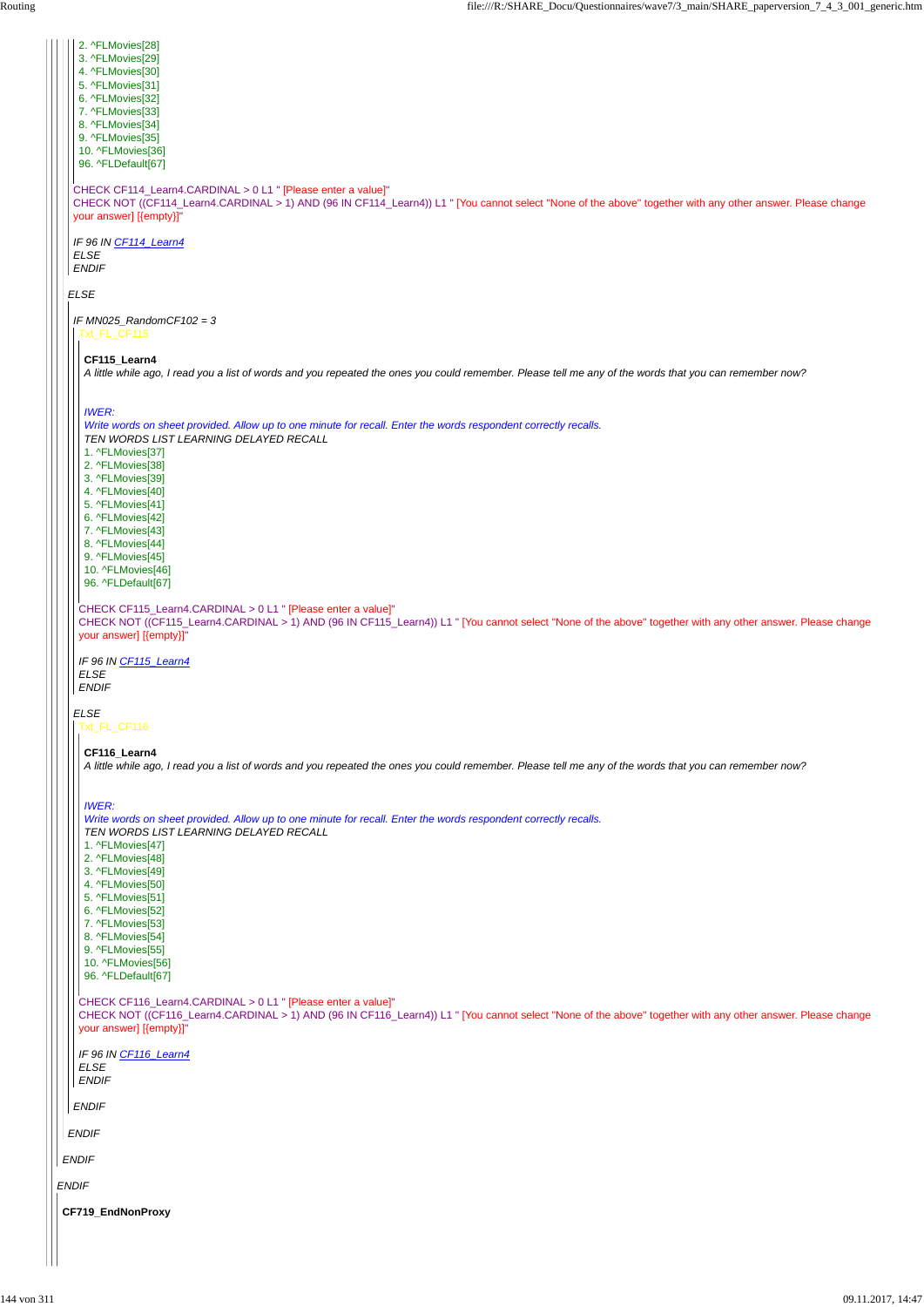*ENDIF*

*IF (BR IN Test\_Regular) OR (ALL IN Test\_Regular)*

*ENDBLOCK*

System preset value CF902\_TimeStampEnd *IF CF902\_TimeStampEnd = EMPTY AND CF719\_EndNonProxy <> EMPTY ENDIF*

*IWER: CHECK: Who answered the questions in this section? NON PROXY* 1. Respondent

2. Section not answered (proxy interview)

*IF MN103\_History = 0*

*BLOCK*

*ENDIF*

*IF MN101\_Longitudinal = 0* Txt\_FL\_BR001

*IF ((MN101\_Longitudinal = 1) AND (Preload.PRELOAD\_BR002\_StillSmoking = a1)) OR (BR001\_EverSmokedDaily = a1)* Txt\_FL\_BR002

*Code 1 if respondent smoked for less than one year HOW MANY YEARS SMOKED*  $|1..99|$ 

#### **BR001\_EverSmokedDaily**

*The following questions are about smoking and drinking alcoholic beverages. Have you ever smoked cigarettes, cigars, cigarillos*

*or a pipe daily for a period of at least one year? EVER SMOKED DAILY*

1. Yes

5. No

**BR002\_StillSmoking**

*IF BR002\_StillSmoking = a1* Txt\_FL\_BR003

*[@ The following questions are about smoking and drinking alcoholic beverages.]*

*Do you smoke at the present time? SMOKE AT THE PRESENT TIME* 1. Yes

|  | 3. Cigars or cigarillos                                                                                                                                                                           |
|--|---------------------------------------------------------------------------------------------------------------------------------------------------------------------------------------------------|
|  | 4. E-cigarettes with nicotine solution.                                                                                                                                                           |
|  | IF 1 IN BR005_WhatSmoke<br>xt FL BR006<br>BR006_AmManCig<br>How many cigarettes [@ do/@ did] [@ you/@ you] [@ smoke/@ smoke] on average per day?<br>AVERAGE AMOUNT OF CIGARETTES PER DAY<br>0.120 |
|  | <b>ENDIF</b>                                                                                                                                                                                      |
|  | <b>ENDIF</b>                                                                                                                                                                                      |
|  | <b>ENDIF</b>                                                                                                                                                                                      |
|  | System preset value BR901_TimeStampStart                                                                                                                                                          |
|  | IF BR901_TimeStampStart = EMPTY AND (BR001_EverSmokedDaily <> EMPTY OR BR002_StillSmoking <> EMPTY)<br><b>ENDIFTXt FL BR039</b>                                                                   |
|  |                                                                                                                                                                                                   |

5. No

*ENDIF IF BR002\_StillSmoking = RESPONSE* Txt\_FL\_BR005

**BR003\_HowManyYearsSmoked** *For how many years have you smoked all together?*

*IWER: Don't include periods without smoking*

**BR005\_WhatSmoke** *What [@ do/@ did] [@ you/@ you] [@ smoke/@ smoke before you stopped]?*

*IWER:*

*Cigarettes include 'roll-your-own'. {ReadOut} {CodeAll} WHAT DO OR DID YOU SMOKE* 1. Cigarettes

2. Pipe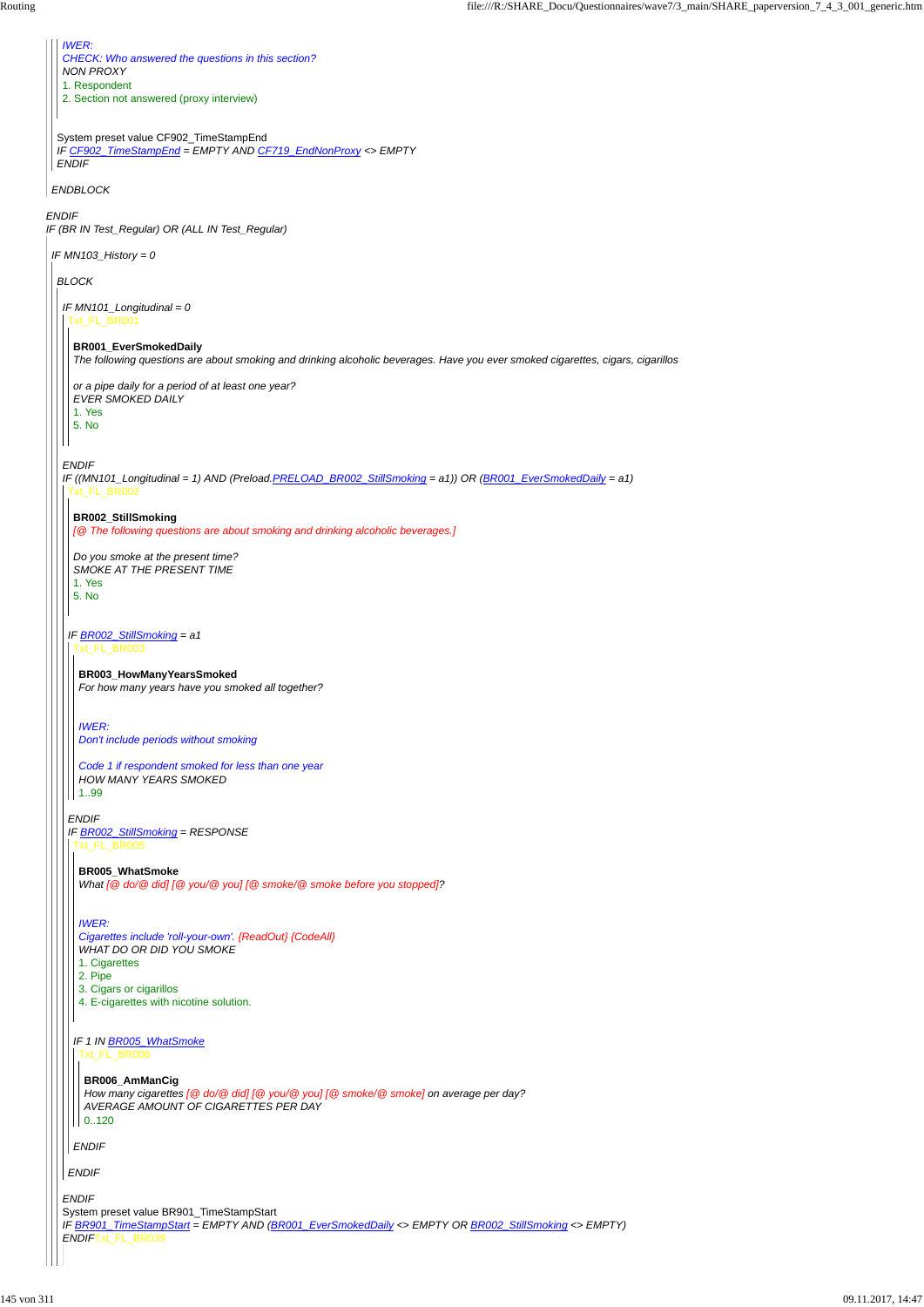### *IF BR039\_Drinklastsevendays = a1*

#### *ENDIF*Txt\_FL\_BR623

### Txt\_FL\_BR015

### Txt\_FL\_BR016

### Txt\_FL\_BR026

#### Txt\_FL\_BR027

#### Txt\_FL\_BR028

#### **BR039\_Drinklastsevendays**

*During the last 7 days, have you had at least one alcoholic beverage? ANY DRINK LAST SEVEN DAYS* 1. Yes

5. No

Txt\_FL\_BR040

#### **BR040\_Drinklastsevendays**

*Please look at card 39, which shows standard units of alcoholic beverages. During the last 7 days, overall how many units of alcoholic beverages did you have?*

#### *IWER:*

*Please open the booklet and calculate the No. of units/week together with the respondent. If none, please enter '0'. Please round to the nearest whole number. HOW OFTEN DRINKS LAST SEVEN DAYS* 0..200

#### **BR623\_SixOrMoreDrinks**

*Please look at card 40.*

#### *In the last three months, how often did you have six or more units of alcoholic beverages on one occasion? HOW OFTEN SIX OR MORE DRINKS LAST 3 MONTHS*

- 1. Daily or almost daily
- 2. Five or six days a week
- 3. Three or four days a week
- 4. Once or twice a week
- 5. Once or twice a month
- 6. Less than once a month
- 7. Not at all in the last 3 months

#### **BR015\_PartInVigSprtsAct**

*We would like to know about the type and amount of physical activity you do in your daily life. How often do you engage in @Bvigorous physical activity@B, such as sports, heavy housework, or a job that involves physical labour?*

### *IWER:*

*{ReadOut}*

- *SPORTS OR ACTIVITIES THAT ARE VIGOROUS*
- 1. More than once a week
- 2. Once a week
- 3. One to three times a month
- 4. Hardly ever, or never

#### **BR016\_ModSprtsAct**

*How often do you engage in activities that require a @Bmoderate@B level of energy such as gardening, cleaning the car, or doing a walk?*

### *IWER:*

*{ReadOut} ACTIVITIES REQUIRING A MODERATE LEVEL OF ENERGY*

- 1. More than once a week
- 2. Once a week
- 3. One to three times a month
- 4. Hardly ever, or never

### **BR026\_DairyProd**

*Please look at card 41. In a regular @bweek@b, how often do you have a serving of dairy products such as a glass of milk, cheese in a sandwich, a cup of yogurt or a can of high protein supplement?*

*HOW OFTEN SERVING OF DAIRY PRODUCTS*

- 1. Every day
- 2. 3-6 times a week
- 3. Twice a week
- 

#### 4. Once a week

5. Less than once a week

#### **BR027\_LegumesEggs**

*(Please look at card 41.) In a regular week, how often do you have a serving of legumes, beans or eggs? HOW OFTEN A WEEK SERVING OF LEGUMES OR EGGS*

1. Every day

2. 3-6 times a week

3. Twice a week

4. Once a week

5. Less than once a week

**BR028\_MeatWeek** *(Please look at card 41.) In a regular week, how often do you eat meat, fish or poultry? HOW OFTEN A DAY DO YOU EAT MEAT, FISH OR POULTRY* 1. Every day 2. 3-6 times a week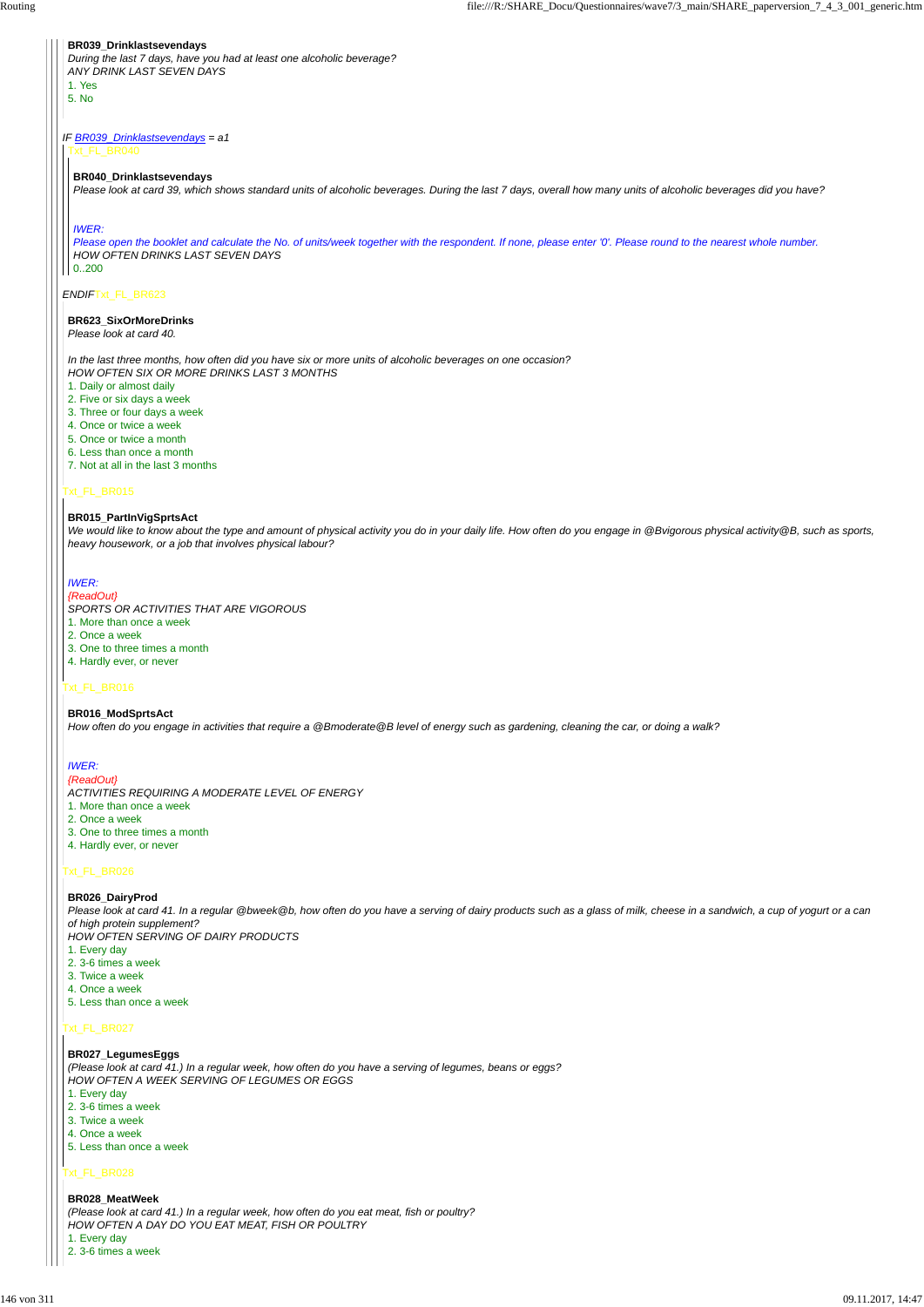*ENDIF IF (CF IN Test\_Regular) OR (ALL IN Test\_Regular) ENDIF ENDBLOCK IF (BR028\_MeatWeek > a2) AND (MN032\_socex = 1) ENDIF*Txt\_FL\_BR029 System preset value BR902\_TimeStampEnd *IF BR902\_TimeStampEnd = EMPTY AND BR017\_IntCheck <> EMPTY ENDIF* 3. Twice a week 4. Once a week 5. Less than once a week Txt\_FL\_BR033 **BR033\_MeatAfford** *Would you say that you do not eat meat, fish or poultry more often because... IWER: {ReadOut} MEAT AFFORD* 1. you cannot afford to eat it more often 2. for other reasons **BR029\_FruitsVegWeek** *(Please look at card 41.) In a regular week, how often do you consume a serving of fruits or vegetables? HOW OFTEN A WEEK DO YOU CONSUME A SERVING OF FRUITS OR VEGETABLES* 1. Every day 2. 3-6 times a week 3. Twice a week 4. Once a week 5. Less than once a week **BR017\_IntCheck** *IWER: CHECK: Who answered the questions in this section? INTERVIEWER CHECK BR* 1. Respondent only 2. Respondent and proxy 3. Proxy only *BLOCK* System preset value CF901\_TimeStampStart *IF CF901\_TimeStampStart = EMPTY AND CF019\_CFInstruct <> EMPTY ENDIF* **CF019\_CFInstruct** *IWER: This is the cognitive test section: while you complete this section, make sure that no third persons are present. Start of a @Bnon-proxy@B section . No proxy allowed. If the respondent is not capable of answering any of these questions on her/his own, press @BCTRL-K@B at each question. INSTRUCTION FOR CF* 1. Continue

# *IF MN103\_History = 0*

### Txt\_FL\_CF002

### **CF001\_SRRead**

*Now I would like to ask some questions about your reading and writing skills. How would you rate your reading skills needed in your daily life? Would you say they are...*

### *IWER:*

# *{ReadOut}*

*SELF-RATED READING SKILLS*

1. Excellent

- 2. Very good
- 3. Good
- 4. Fair
- 5. Poor

### **CF002\_SRWrite**

*How would you rate your writing skills needed in your daily life? Would you say they are...*

#### *IWER:*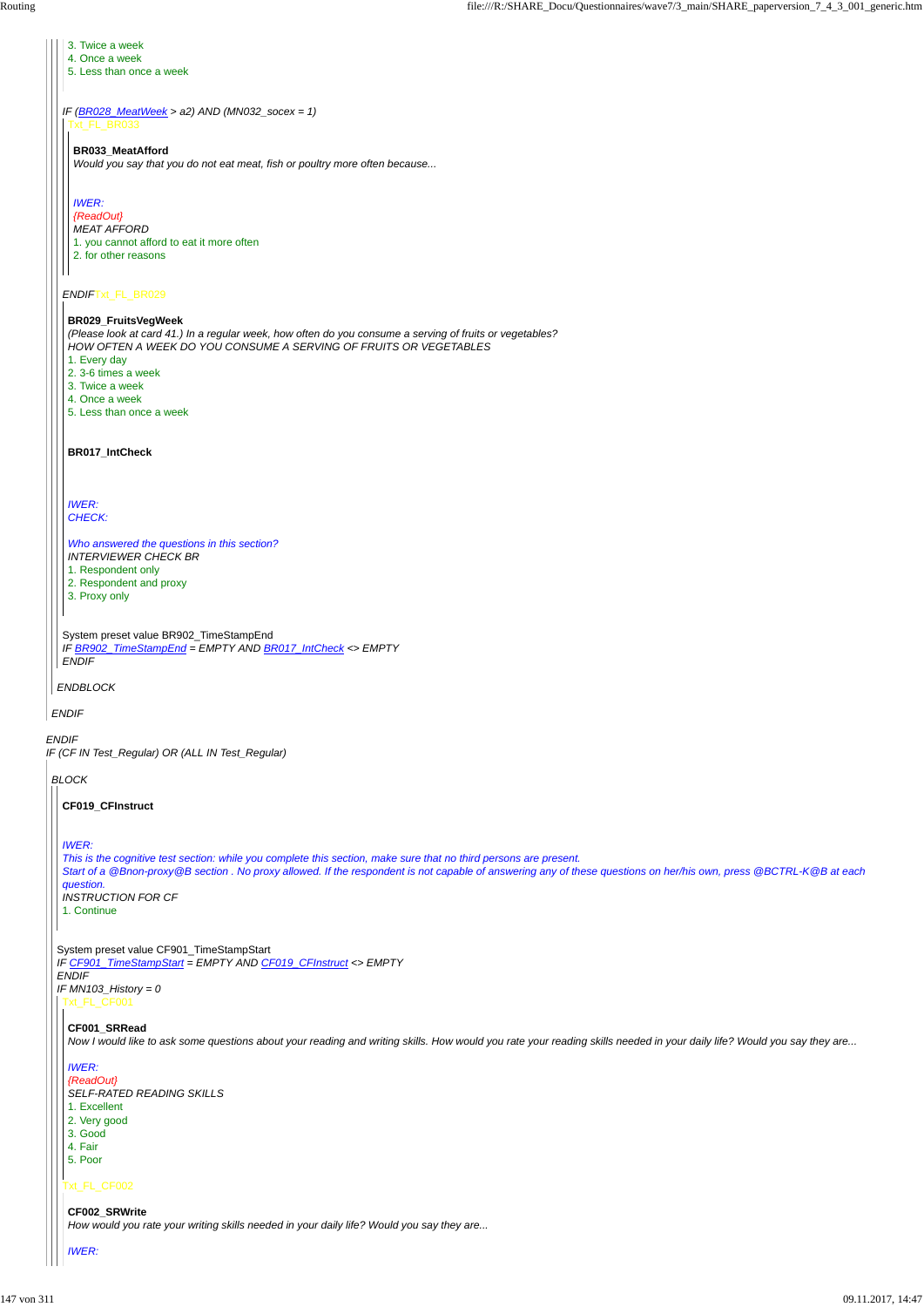*ENDIF*

### Txt\_FL\_CF006

### *ENDIF*Txt\_FL\_CF007

| {ReadOut}                 |
|---------------------------|
| SELF-RATED WRITING SKILLS |
| 1. Excellent              |

- 2. Very good
- 3. Good
- 4. Fair
- 5. Poor

### **CF003\_DateDay**

*Part of this study is concerned with people's memory AND ability to think about things. First, I am going to ask about today's date. Which day of the month is it?*

### *IWER:*

*Code whether day of month ( {FLDAY}) is given correctly DATE-DAY OF MONTH* 1. Day of month given correctly 2. Day of month given incorrectly/doesn't know day

### *IF MN101\_Longitudinal = 0* Txt\_FL\_CF103

### **CF004\_DateMonth**

*Which month is it?*

*IWER:*

*Code whether month ( [FLDefault[10]/FLDefault[11]/FLDefault[12]/FLDefault[13]/FLDefault[14]/FLDefault[15]/FLDefault[16]/FLDefault[17]/FLDefault[18]/FLDefault[19] /FLDefault[20]/FLDefault[21]]) is given correctly DATE-MONTH* 1. Month given correctly

System preset value CF104\_Learn1 System preset value CF105\_Learn1 System preset value CF106\_Learn1 System preset value CF107\_Learn1 System preset value CF904\_Learn1Tot System preset value CF905\_Learn1Tot System preset value CF906\_Learn1Tot System preset value CF907\_Learn1Tot System preset value CF102\_Learn1 *IF CF007\_Learn1Intro = RESPONSE* Txt\_FL\_CF101

2. Month given incorrectly/doesn't know month

### **CF005\_DateYear**

*Which year is it?*

### *IWER:*

*Code whether year ( [STR (Year)]) is given correctly DATE-YEAR* 1. Year given correctly 2. Year given incorrectly/doesn't know year

### **CF006\_DayWeek**

*Can you tell me what day of the week it is?*

### *IWER:*

*Correct answer: ( {FLTODAY}) DAY OF THE WEEK* 1. Day of week given correctly 2. Day of week given incorrectly/doesn't know day

### **CF103\_Memory**

*How would you rate your memory at the present time? Would you say it is excellent, very good, good, fair or poor? SELF-RATED WRITING SKILLS*

- 1. Excellent 2. Very good
- 3. Good
- 4. Fair
- 5. Poor

### **CF007\_Learn1Intro**

*Now, I am going to read a list of words from my computer screen. We have purposely made the list long so it will be difficult for anyone to recall all the words. Most people recall just a few. Please listen carefully, as the set of words cannot be repeated. When I have finished, I will ask you to recall aloud as many of the words as you can, in any order. Is this clear?*

#### *IWER:*

*Have booklet ready INTRODUCTION TEN WORDS LIST LEARNING* 1. Continue

**CF101\_Learn1** *Ready?*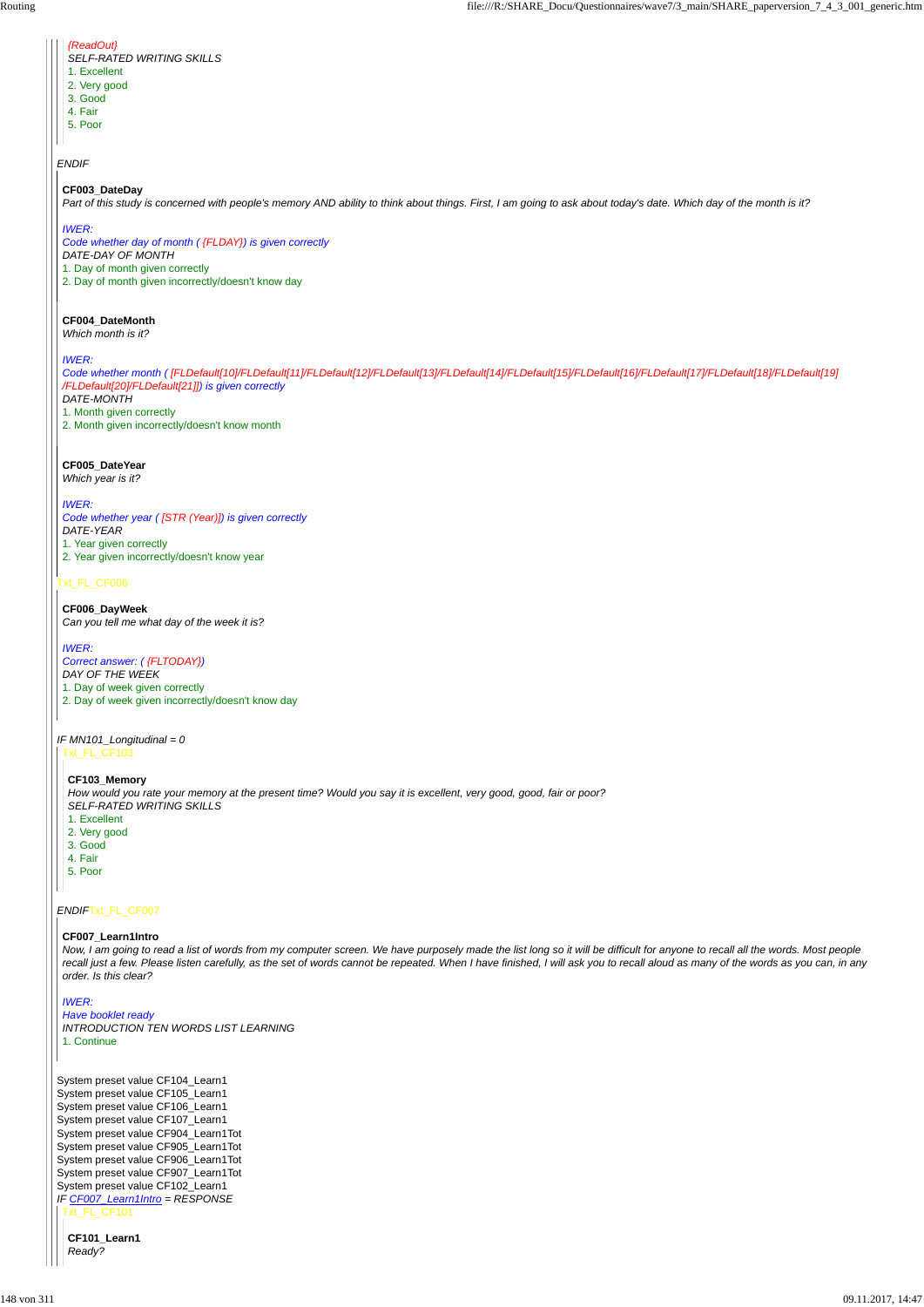```
IF CF101_Learn1 = a1
 IWER:
 Wait until words appear on the screen. Write words on sheet provided. Allow up to one minute for recall. Enter the words respondent correctly recalls.
 TEN WORDS LIST LEARNING FIRST TRIAL
1. Start test
 IF CF102_Learn1 = EMPTY
ENDIF
 IF MN025_RandomCF102 = 1
 ELSE
  IF MN025_RandomCF102 = 1
 ELSE
  ENDIF
  IF MN025_RandomCF102 = 2
  ELSE
  ENDIF
    IF MN025_RandomCF102 = 3
   ELSE
  ENDIF
    IF MN025_RandomCF102 = 4
    ENDIF
  CF102_Learn1
  TEN WORDS LIST LEARNING SHOW MOVIE
   1. Continue
  Txt_FL_CF104
  CHECK CF104_Learn1.CARDINAL > 0 L1 " [Please enter a value]"
  CHECK NOT ((CF104_Learn1.CARDINAL > 1) AND (96 IN CF104_Learn1)) L1 " [You cannot select ''None of the above'' together with any other answer. Please change
 your answer] [{empty}]"
  IF 96 IN CF104_Learn1
  ELSE
 ENDIF
  CF104_Learn1
  Now please tell me all the words you can recall.
  IWER:
  Write words on sheet provided. Enter the words respondent correctly recalls
  TEN WORDS LIST LEARNING FIRST TRIAL
  1. ^FLMovies[17]
  2. ^FLMovies[18]
  3. ^FLMovies[19]
  4. ^FLMovies[20]
  5. ^FLMovies[21]
  6. ^FLMovies[22]
  7. ^FLMovies[23]
  8. ^FLMovies[24]
  9. ^FLMovies[25]
  10. ^FLMovies[26]
  96. ^FLDefault[67]
  IF MN025_RandomCF102 = 2
```
- 1. ^FLMovies[27]
- 2. ^FLMovies[28]
- 3. ^FLMovies[29]
- 
- 4. ^FLMovies[30]
- 5. ^FLMovies[31]
- 6. ^FLMovies[32]
- 
- 7. ^FLMovies[33]
- 8. ^FLMovies[34]
- 9. ^FLMovies[35]
- 10. ^FLMovies[36]
- 96. ^FLDefault[67]

```
CHECK CF105_Learn1.CARDINAL > 0 L1 " [Please enter a value]"
CHECK NOT ((CF105_Learn1.CARDINAL > 1) AND (96 IN CF105_Learn1)) L1 " [You cannot select ''None of the above'' together with any other answer. Please change
your answer] [{empty}]"
```
**CF105\_Learn1**

*Now please tell me all the words you can recall.*

#### *IWER:*

*Write words on sheet provided. Enter the words respondent correctly recalls TEN WORDS LIST LEARNING FIRST TRIAL*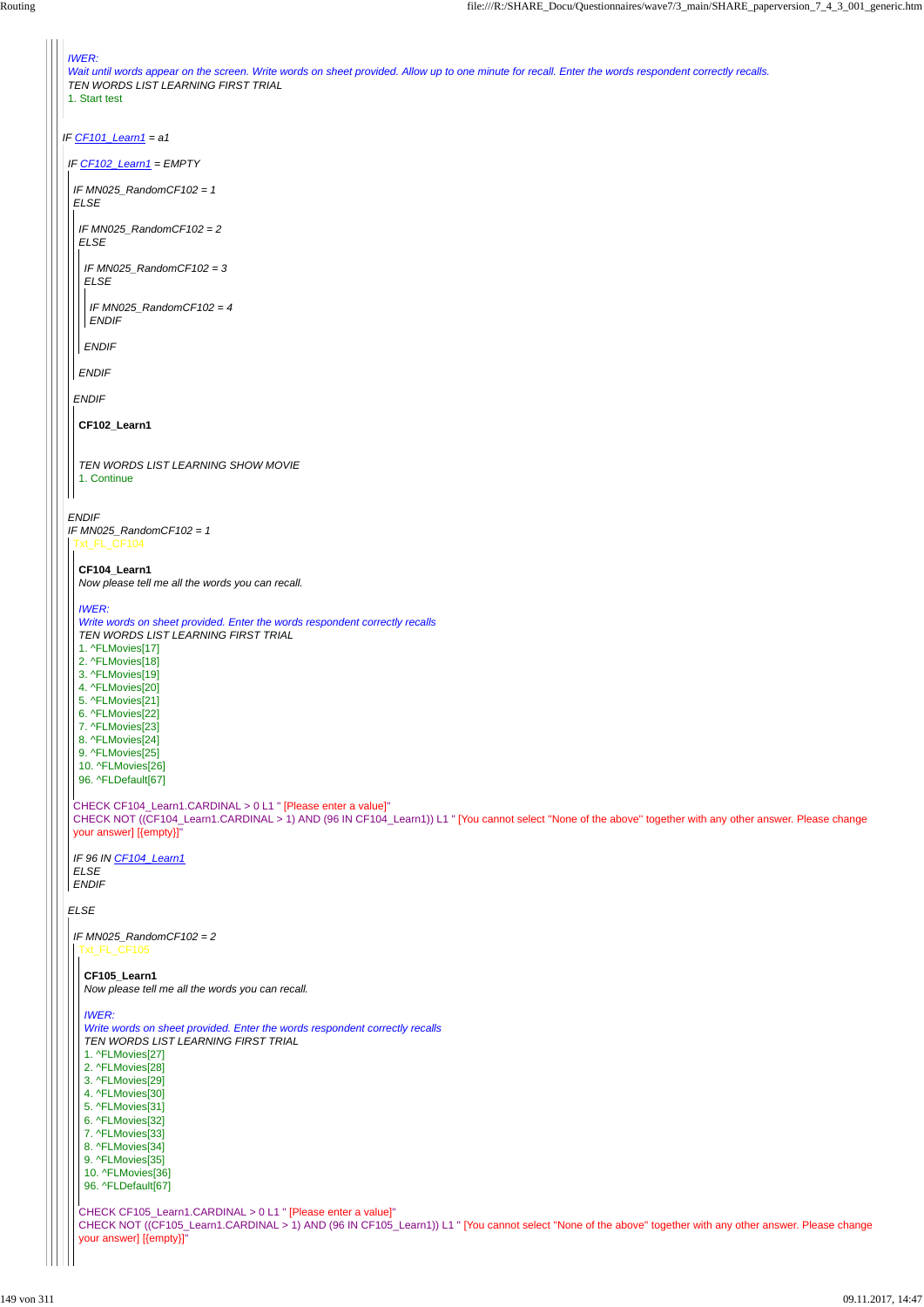*IF CF009\_VerbFluIntro = a1*  $\begin{array}{c} \hline \end{array}$ 

| <b>ENDIF</b><br><b>ELSE</b><br>IF MN025_RandomCF102 = $3$<br>Txt_FL_CF106<br>CF106_Learn1<br>Now please tell me all the words you can recall.<br><b>IWER:</b><br>Write words on sheet provided. Enter the words respondent correctly recalls<br>TEN WORDS LIST LEARNING FIRST TRIAL<br>1. ^FLMovies[37]<br>2. ^FLMovies[38]<br>3. ^FLMovies[39]<br>4. ^FLMovies[40]<br>5. ^FLMovies[41]<br>6. ^FLMovies[42]<br>7. ^FLMovies[43]<br>8. ^FLMovies[44]<br>9. ^FLMovies[45]<br>10. ^FLMovies[46]<br>96. ^FLDefault[67]<br>CHECK CF106_Learn1.CARDINAL > 0 L1 " [Please enter a value]"<br>CHECK NOT ((CF106_Learn1.CARDINAL > 1) AND (96 IN CF106_Learn1)) L1 " [You cannot select "None of the above" together with any other answer. Please<br>change your answer] [{empty}]"<br>IF 96 IN CF106_Learn1<br><b>ELSE</b><br><b>ENDIF</b><br><b>ELSE</b><br>IF MN025_RandomCF102 = $4$<br><b>Fxt_FL_CF107</b><br>CF107_Learn1<br>Now please tell me all the words you can recall.<br><b>IWER:</b><br>Write words on sheet provided. Enter the words respondent correctly recalls<br>TEN WORDS LIST LEARNING FIRST TRIAL<br>1. ^FLMovies[47]<br>2. ^FLMovies[48]<br>3. ^FLMovies[49]<br>4. ^FLMovies[50]<br>5. ^FLMovies[51]<br>6. ^FLMovies[52]<br>7. ^FLMovies[53]<br>8. ^FLMovies[54]<br>9. ^FLMovies[55]<br>10. ^FLMovies[56]<br>96. ^FLDefault[67]<br>CHECK CF107_Learn1.CARDINAL > 0 L1 " [Please enter a value]"<br>CHECK NOT ((CF107_Learn1.CARDINAL > 1) AND (96 IN CF107_Learn1)) L1 " [You cannot select "None of the above" together with any other answer. Please<br>change your answer] [{empty}]"<br>IF 96 IN CF107_Learn1<br><b>ELSE</b><br><b>ENDIF</b><br><b>ENDIF</b><br><b>ENDIF</b><br><b>ENDIF</b> | IF 96 IN CF105_Learn1 |
|-------------------------------------------------------------------------------------------------------------------------------------------------------------------------------------------------------------------------------------------------------------------------------------------------------------------------------------------------------------------------------------------------------------------------------------------------------------------------------------------------------------------------------------------------------------------------------------------------------------------------------------------------------------------------------------------------------------------------------------------------------------------------------------------------------------------------------------------------------------------------------------------------------------------------------------------------------------------------------------------------------------------------------------------------------------------------------------------------------------------------------------------------------------------------------------------------------------------------------------------------------------------------------------------------------------------------------------------------------------------------------------------------------------------------------------------------------------------------------------------------------------------------------------------------------------------------------------------------------------------------------------------------------------------------------------------------------------------|-----------------------|
|                                                                                                                                                                                                                                                                                                                                                                                                                                                                                                                                                                                                                                                                                                                                                                                                                                                                                                                                                                                                                                                                                                                                                                                                                                                                                                                                                                                                                                                                                                                                                                                                                                                                                                                   | <b>ELSE</b>           |
|                                                                                                                                                                                                                                                                                                                                                                                                                                                                                                                                                                                                                                                                                                                                                                                                                                                                                                                                                                                                                                                                                                                                                                                                                                                                                                                                                                                                                                                                                                                                                                                                                                                                                                                   |                       |
|                                                                                                                                                                                                                                                                                                                                                                                                                                                                                                                                                                                                                                                                                                                                                                                                                                                                                                                                                                                                                                                                                                                                                                                                                                                                                                                                                                                                                                                                                                                                                                                                                                                                                                                   |                       |
|                                                                                                                                                                                                                                                                                                                                                                                                                                                                                                                                                                                                                                                                                                                                                                                                                                                                                                                                                                                                                                                                                                                                                                                                                                                                                                                                                                                                                                                                                                                                                                                                                                                                                                                   |                       |
|                                                                                                                                                                                                                                                                                                                                                                                                                                                                                                                                                                                                                                                                                                                                                                                                                                                                                                                                                                                                                                                                                                                                                                                                                                                                                                                                                                                                                                                                                                                                                                                                                                                                                                                   |                       |
|                                                                                                                                                                                                                                                                                                                                                                                                                                                                                                                                                                                                                                                                                                                                                                                                                                                                                                                                                                                                                                                                                                                                                                                                                                                                                                                                                                                                                                                                                                                                                                                                                                                                                                                   |                       |
|                                                                                                                                                                                                                                                                                                                                                                                                                                                                                                                                                                                                                                                                                                                                                                                                                                                                                                                                                                                                                                                                                                                                                                                                                                                                                                                                                                                                                                                                                                                                                                                                                                                                                                                   |                       |
|                                                                                                                                                                                                                                                                                                                                                                                                                                                                                                                                                                                                                                                                                                                                                                                                                                                                                                                                                                                                                                                                                                                                                                                                                                                                                                                                                                                                                                                                                                                                                                                                                                                                                                                   |                       |
|                                                                                                                                                                                                                                                                                                                                                                                                                                                                                                                                                                                                                                                                                                                                                                                                                                                                                                                                                                                                                                                                                                                                                                                                                                                                                                                                                                                                                                                                                                                                                                                                                                                                                                                   |                       |
|                                                                                                                                                                                                                                                                                                                                                                                                                                                                                                                                                                                                                                                                                                                                                                                                                                                                                                                                                                                                                                                                                                                                                                                                                                                                                                                                                                                                                                                                                                                                                                                                                                                                                                                   |                       |
|                                                                                                                                                                                                                                                                                                                                                                                                                                                                                                                                                                                                                                                                                                                                                                                                                                                                                                                                                                                                                                                                                                                                                                                                                                                                                                                                                                                                                                                                                                                                                                                                                                                                                                                   |                       |
|                                                                                                                                                                                                                                                                                                                                                                                                                                                                                                                                                                                                                                                                                                                                                                                                                                                                                                                                                                                                                                                                                                                                                                                                                                                                                                                                                                                                                                                                                                                                                                                                                                                                                                                   |                       |
|                                                                                                                                                                                                                                                                                                                                                                                                                                                                                                                                                                                                                                                                                                                                                                                                                                                                                                                                                                                                                                                                                                                                                                                                                                                                                                                                                                                                                                                                                                                                                                                                                                                                                                                   |                       |
|                                                                                                                                                                                                                                                                                                                                                                                                                                                                                                                                                                                                                                                                                                                                                                                                                                                                                                                                                                                                                                                                                                                                                                                                                                                                                                                                                                                                                                                                                                                                                                                                                                                                                                                   |                       |
|                                                                                                                                                                                                                                                                                                                                                                                                                                                                                                                                                                                                                                                                                                                                                                                                                                                                                                                                                                                                                                                                                                                                                                                                                                                                                                                                                                                                                                                                                                                                                                                                                                                                                                                   |                       |
|                                                                                                                                                                                                                                                                                                                                                                                                                                                                                                                                                                                                                                                                                                                                                                                                                                                                                                                                                                                                                                                                                                                                                                                                                                                                                                                                                                                                                                                                                                                                                                                                                                                                                                                   |                       |
|                                                                                                                                                                                                                                                                                                                                                                                                                                                                                                                                                                                                                                                                                                                                                                                                                                                                                                                                                                                                                                                                                                                                                                                                                                                                                                                                                                                                                                                                                                                                                                                                                                                                                                                   |                       |
|                                                                                                                                                                                                                                                                                                                                                                                                                                                                                                                                                                                                                                                                                                                                                                                                                                                                                                                                                                                                                                                                                                                                                                                                                                                                                                                                                                                                                                                                                                                                                                                                                                                                                                                   |                       |
|                                                                                                                                                                                                                                                                                                                                                                                                                                                                                                                                                                                                                                                                                                                                                                                                                                                                                                                                                                                                                                                                                                                                                                                                                                                                                                                                                                                                                                                                                                                                                                                                                                                                                                                   |                       |
|                                                                                                                                                                                                                                                                                                                                                                                                                                                                                                                                                                                                                                                                                                                                                                                                                                                                                                                                                                                                                                                                                                                                                                                                                                                                                                                                                                                                                                                                                                                                                                                                                                                                                                                   |                       |
|                                                                                                                                                                                                                                                                                                                                                                                                                                                                                                                                                                                                                                                                                                                                                                                                                                                                                                                                                                                                                                                                                                                                                                                                                                                                                                                                                                                                                                                                                                                                                                                                                                                                                                                   |                       |
|                                                                                                                                                                                                                                                                                                                                                                                                                                                                                                                                                                                                                                                                                                                                                                                                                                                                                                                                                                                                                                                                                                                                                                                                                                                                                                                                                                                                                                                                                                                                                                                                                                                                                                                   |                       |
|                                                                                                                                                                                                                                                                                                                                                                                                                                                                                                                                                                                                                                                                                                                                                                                                                                                                                                                                                                                                                                                                                                                                                                                                                                                                                                                                                                                                                                                                                                                                                                                                                                                                                                                   |                       |
|                                                                                                                                                                                                                                                                                                                                                                                                                                                                                                                                                                                                                                                                                                                                                                                                                                                                                                                                                                                                                                                                                                                                                                                                                                                                                                                                                                                                                                                                                                                                                                                                                                                                                                                   |                       |
|                                                                                                                                                                                                                                                                                                                                                                                                                                                                                                                                                                                                                                                                                                                                                                                                                                                                                                                                                                                                                                                                                                                                                                                                                                                                                                                                                                                                                                                                                                                                                                                                                                                                                                                   |                       |
|                                                                                                                                                                                                                                                                                                                                                                                                                                                                                                                                                                                                                                                                                                                                                                                                                                                                                                                                                                                                                                                                                                                                                                                                                                                                                                                                                                                                                                                                                                                                                                                                                                                                                                                   |                       |
|                                                                                                                                                                                                                                                                                                                                                                                                                                                                                                                                                                                                                                                                                                                                                                                                                                                                                                                                                                                                                                                                                                                                                                                                                                                                                                                                                                                                                                                                                                                                                                                                                                                                                                                   |                       |
|                                                                                                                                                                                                                                                                                                                                                                                                                                                                                                                                                                                                                                                                                                                                                                                                                                                                                                                                                                                                                                                                                                                                                                                                                                                                                                                                                                                                                                                                                                                                                                                                                                                                                                                   |                       |
|                                                                                                                                                                                                                                                                                                                                                                                                                                                                                                                                                                                                                                                                                                                                                                                                                                                                                                                                                                                                                                                                                                                                                                                                                                                                                                                                                                                                                                                                                                                                                                                                                                                                                                                   |                       |
|                                                                                                                                                                                                                                                                                                                                                                                                                                                                                                                                                                                                                                                                                                                                                                                                                                                                                                                                                                                                                                                                                                                                                                                                                                                                                                                                                                                                                                                                                                                                                                                                                                                                                                                   |                       |
|                                                                                                                                                                                                                                                                                                                                                                                                                                                                                                                                                                                                                                                                                                                                                                                                                                                                                                                                                                                                                                                                                                                                                                                                                                                                                                                                                                                                                                                                                                                                                                                                                                                                                                                   |                       |
|                                                                                                                                                                                                                                                                                                                                                                                                                                                                                                                                                                                                                                                                                                                                                                                                                                                                                                                                                                                                                                                                                                                                                                                                                                                                                                                                                                                                                                                                                                                                                                                                                                                                                                                   |                       |
|                                                                                                                                                                                                                                                                                                                                                                                                                                                                                                                                                                                                                                                                                                                                                                                                                                                                                                                                                                                                                                                                                                                                                                                                                                                                                                                                                                                                                                                                                                                                                                                                                                                                                                                   |                       |
|                                                                                                                                                                                                                                                                                                                                                                                                                                                                                                                                                                                                                                                                                                                                                                                                                                                                                                                                                                                                                                                                                                                                                                                                                                                                                                                                                                                                                                                                                                                                                                                                                                                                                                                   |                       |
|                                                                                                                                                                                                                                                                                                                                                                                                                                                                                                                                                                                                                                                                                                                                                                                                                                                                                                                                                                                                                                                                                                                                                                                                                                                                                                                                                                                                                                                                                                                                                                                                                                                                                                                   |                       |
|                                                                                                                                                                                                                                                                                                                                                                                                                                                                                                                                                                                                                                                                                                                                                                                                                                                                                                                                                                                                                                                                                                                                                                                                                                                                                                                                                                                                                                                                                                                                                                                                                                                                                                                   |                       |
|                                                                                                                                                                                                                                                                                                                                                                                                                                                                                                                                                                                                                                                                                                                                                                                                                                                                                                                                                                                                                                                                                                                                                                                                                                                                                                                                                                                                                                                                                                                                                                                                                                                                                                                   |                       |
|                                                                                                                                                                                                                                                                                                                                                                                                                                                                                                                                                                                                                                                                                                                                                                                                                                                                                                                                                                                                                                                                                                                                                                                                                                                                                                                                                                                                                                                                                                                                                                                                                                                                                                                   |                       |
|                                                                                                                                                                                                                                                                                                                                                                                                                                                                                                                                                                                                                                                                                                                                                                                                                                                                                                                                                                                                                                                                                                                                                                                                                                                                                                                                                                                                                                                                                                                                                                                                                                                                                                                   |                       |
|                                                                                                                                                                                                                                                                                                                                                                                                                                                                                                                                                                                                                                                                                                                                                                                                                                                                                                                                                                                                                                                                                                                                                                                                                                                                                                                                                                                                                                                                                                                                                                                                                                                                                                                   |                       |

| <b>ENDIF</b>                                                                                                                                                                                        |
|-----------------------------------------------------------------------------------------------------------------------------------------------------------------------------------------------------|
| <b>ENDIF</b>                                                                                                                                                                                        |
| <b>ENDIF</b>                                                                                                                                                                                        |
| System preset value CF010_AnimalsTxt_FL_CF009                                                                                                                                                       |
| <b>CF009 VerbFluIntro</b>                                                                                                                                                                           |
| Now I would like you to name as many different animals as you can think of. You have one minute to do this.                                                                                         |
| Ready, go.                                                                                                                                                                                          |
| <b>IWER:</b>                                                                                                                                                                                        |
| Allow one minute precisely. If the respondent stops before the end of the time, encourage him/her to try to find more words. If he/she is silent for 15 seconds repeat the basic                    |
| instruction ('I want you to tell me all the animals you can think of'). No extension on the time limit is made in the event that the instruction has to be repeated.<br><b>VERBAL FLUENCY INTRO</b> |
| 1. Continue                                                                                                                                                                                         |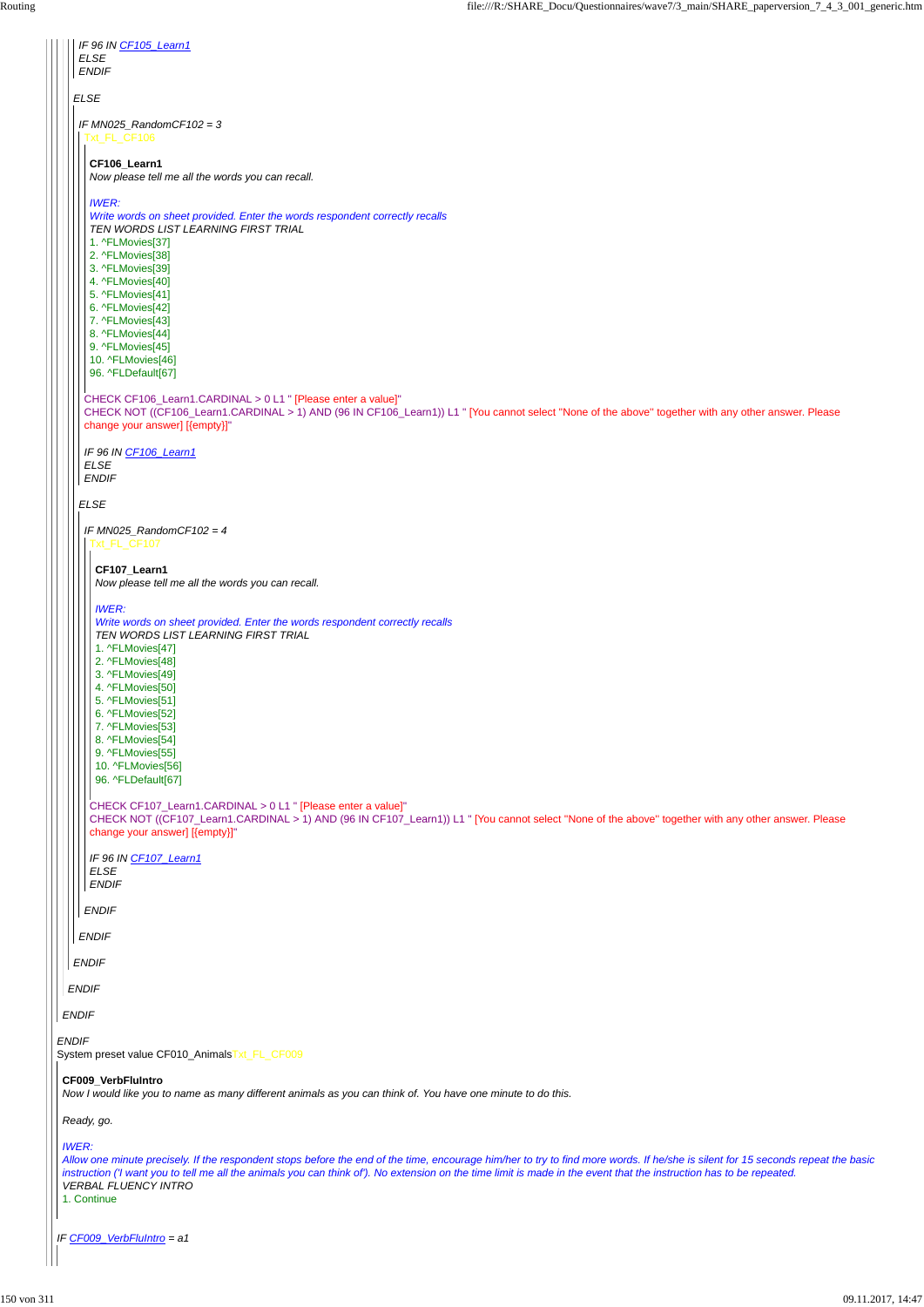*IF CF012\_NumDis = a1*

# *ENDIF IF (MN101\_Longitudinal = 0) AND (MN103\_History = 0) IF CF010\_Animals = EMPTY ENDIF* **CF010\_Animals** *IWER: The score is the sum of acceptable animals. Any member of the animal kingdom, real or mythical is scored correct, except repetitions and proper nouns. Specifically each of the following gets credit: a species name and any accompanying breeds within the species; male, female and infant names within the species. Code number of animals (0..100) VERBAL FLUENCY SCORE* 0..100 Txt\_FL\_CF011 *IF CF012\_NumDis <> a1 ENDIF* **CF011\_IntroNum** *Next I would like to ask you some questions which assess how people use numbers in everyday life. IWER: If necessary, encourage the respondent to try to answer each of the numeracy questions INTRODUCTION NUMERACY* 1. Continue **CF012\_NumDis** *If the chance of getting a disease is 10 percent, how many people out of 1000 (one thousand) would be expected to get the disease? IWER: Do not read out the answers NUMERACY-CHANCE DISEASE 10 PERC. OF 1000* 1. 100 2. 10 3. 90 4. 900 97. Other answer **CF013\_NumHalfPrice** *In a sale, a shop is selling all items at half price. Before the sale, a sofa costs 300 [FLDefault[9]]. How much will it cost in the sale? IWER: Do not read out the answers NUMERACY-HALF PRICE* 1. 150 ^FLCurr 2. 600 ^FLCurr 97. Other answer

**CF014\_NumCar**

*A second hand car dealer is selling a car for 6,000 [FLDefault[9]]. This is two-thirds of what it costs new. How much did the car cost new?*

## *IWER:*

*IF CF014\_NumCar = a1* Txt\_FL\_CF015

*Do not read out the answers Paper and pencil should not be used by the respondent. NUMERACY-6000 IS TWO-THIRDS WHAT IS TOTAL PRICE* 1. 9,000 ^FLCurr 2. 4,000 ^FLCurr 3. 8,000 ^FLCurr 4. 12,000 ^FLCurr 5. 18,000 ^FLCurr

97. Other answer

#### **CF015\_Savings**

*Let's say you have 2000 [FLDefault[9]] in a savings account. The account earns ten per cent interest each year. How much would you have in the account at the end of two years?*

#### *IWER:*

*Do not read out the answers AMOUNT IN THE SAVINGS ACCOUNT* 1. 2420 ^FLCurr 2. 2020 ^FLCurr 3. 2040 ^FLCurr 4. 2100 ^FLCurr 5. 2200 ^FLCurr 6. 2400 ^FLCurr 97. Other answer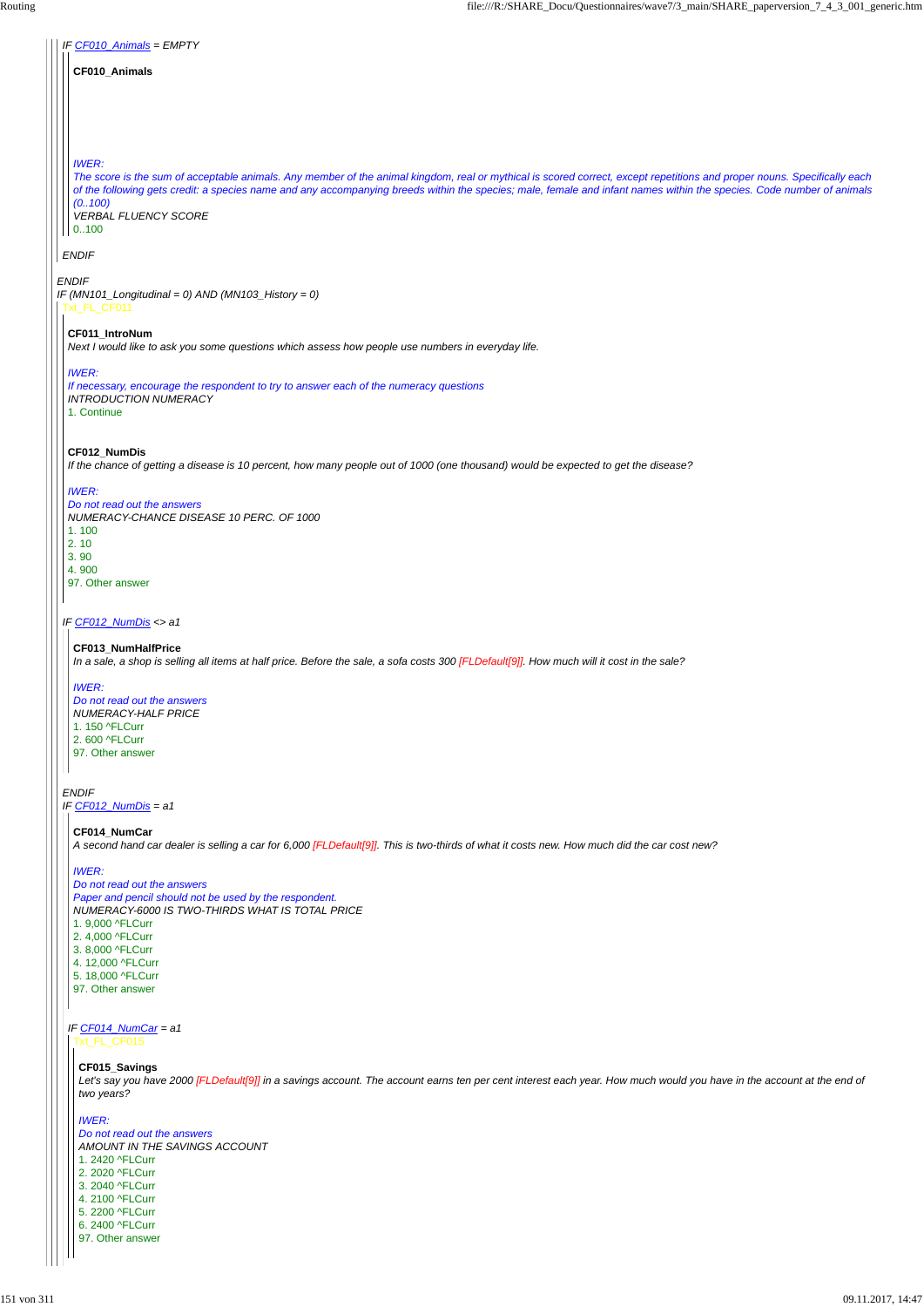```
CHECK CF113_Learn4.CARDINAL > 0 L1 " [Please enter a value]"
CHECK NOT ((CF113_Learn4.CARDINAL > 1) AND (96 IN CF113_Learn4)) L1 " [You cannot select ''None of the above'' together with any other answer. Please change
your answer] [{empty}]"
IF 96 IN CF113_Learn4
ELSE
ENDIF
 Write words on sheet provided. Allow up to one minute for recall. Enter the words respondent correctly recalls.
 TEN WORDS LIST LEARNING DELAYED RECALL
1. ^FLMovies[17]
2. ^FLMovies[18]
3. ^FLMovies[19]
4. ^FLMovies[20]
5. ^FLMovies[21]
6. ^FLMovies[22]
7. ^FLMovies[23]
8. ^FLMovies[24]
9. ^FLMovies[25]
10. ^FLMovies[26]
96. ^FLDefault[67]
```

| <b>ENDIF</b>                                                                                                                                                            |
|-------------------------------------------------------------------------------------------------------------------------------------------------------------------------|
| <b>ENDIF</b>                                                                                                                                                            |
| <b>ENDIF</b>                                                                                                                                                            |
| CF108_Serial<br>Now let's try some subtraction of numbers. One hundred minus 7 equals what?                                                                             |
| <b>IWER:</b><br>Paper and pencil should not be used by the respondent.<br>If R adds 7 instead, you may repeat question.<br><b>NUMERACY-SUBTRACTION 1</b><br>0999        |
| IF (CF108_Serial < 99999998) AND NOT ((CF108_Serial = REFUSAL) OR (CF108_Serial = DONTKNOW))                                                                            |
| CF109 Serial<br>And 7 from that                                                                                                                                         |
| <b>IWER:</b><br>This is the second subtraction<br>NUMERACY-SUBTRACTION 2<br>0.999                                                                                       |
| IF (CF109_Serial < 99999998) AND NOT ((CF109_Serial = REFUSAL) OR (CF109_Serial = DONTKNOW))<br>CF110_Serial<br>And 7 from that                                         |
| <b>IWER:</b><br>This is the third subtraction<br>NUMERACY-SUBTRACTION 3<br>0.999                                                                                        |
| IF (CF110_Serial < 99999998) AND NOT ((CF110_Serial = REFUSAL) OR (CF110_Serial = DONTKNOW))<br>CF111_Serial<br>And 7 from that                                         |
| <b>IWER:</b><br>This is the fourth subtraction<br>NUMERACY-SUBTRACTION 4<br>0999                                                                                        |
| IF (CF111_Serial < 99999998) AND NOT ((CF111_Serial = REFUSAL) OR (CF111_Serial = DONTKNOW))<br>CF112_Serial<br>And 7 from that                                         |
| <b>IWER:</b><br>This is the fifth subtraction<br>NUMERACY-SUBTRACTION 5<br>0.999                                                                                        |
| <b>ENDIF</b>                                                                                                                                                            |
| <b>ENDIF</b>                                                                                                                                                            |
| <b>ENDIF</b>                                                                                                                                                            |
| <b>ENDIF</b><br>IF CF007_Learn1Intro = RESPONSE                                                                                                                         |
| IF MN025_RandomCF102 = $1$<br>Txt_FL_CF113                                                                                                                              |
| CF113_Learn4<br>A little while ago, I read you a list of words and you repeated the ones you could remember. Please tell me any of the words that you can remember now? |

*IWER:*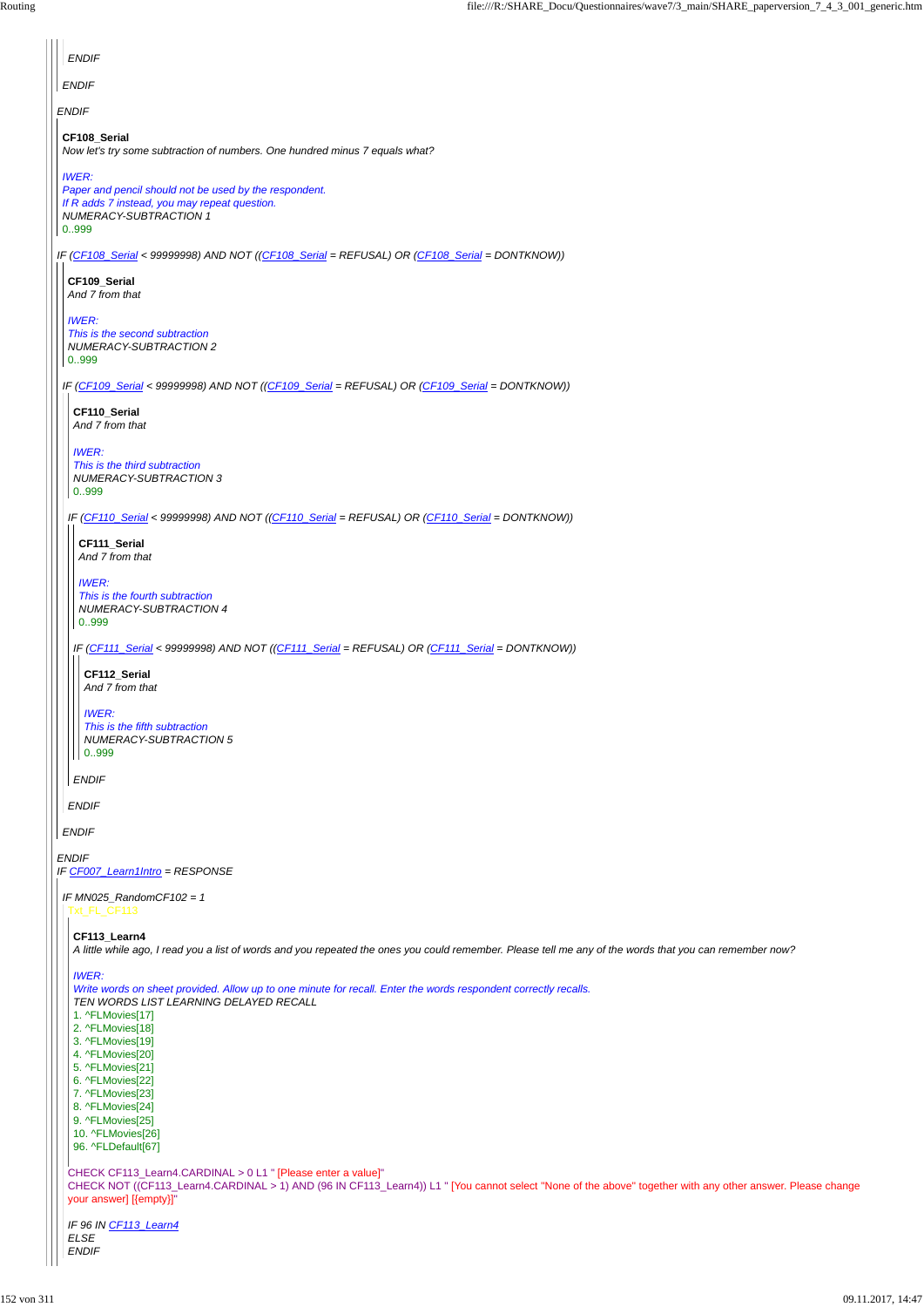```
ENDIF
CHECK CF116_Learn4.CARDINAL > 0 L1 " [Please enter a value]"
CHECK NOT ((CF116_Learn4.CARDINAL > 1) AND (96 IN CF116_Learn4)) L1 " [You cannot select ''None of the above'' together with any other answer. Please change
your answer] [{empty}]"
IF 96 IN CF116_Learn4
ELSE
ENDIF
  TEN WORDS LIST LEARNING DELAYED RECALL
  1. ^FLMovies[47]
 2. ^FLMovies[48]
 3. ^FLMovies[49]
 4. ^FLMovies[50]
 5. ^FLMovies[51]
 6. ^FLMovies[52]
 7. ^FLMovies[53]
 8. ^FLMovies[54]
 9. ^FLMovies[55]
 10. ^FLMovies[56]
 96. ^FLDefault[67]
```
*ELSE IF MN025\_RandomCF102 = 2 ELSE* Txt\_FL\_CF114 CHECK CF114\_Learn4.CARDINAL > 0 L1 " [Please enter a value]" CHECK NOT ((CF114\_Learn4.CARDINAL > 1) AND (96 IN CF114\_Learn4)) L1 " [You cannot select ''None of the above'' together with any other answer. Please change your answer] [{empty}]" *IF 96 IN CF114\_Learn4 ELSE ENDIF* **CF114\_Learn4** *A little while ago, I read you a list of words and you repeated the ones you could remember. Please tell me any of the words that you can remember now? IWER: Write words on sheet provided. Allow up to one minute for recall. Enter the words respondent correctly recalls. TEN WORDS LIST LEARNING DELAYED RECALL* 1. ^FLMovies[27] 2. ^FLMovies[28] 3. ^FLMovies[29] 4. ^FLMovies[30] 5. ^FLMovies[31] 6. ^FLMovies[32] 7. ^FLMovies[33] 8. ^FLMovies[34] 9. ^FLMovies[35] 10. ^FLMovies[36] 96. ^FLDefault[67] *IF MN025\_RandomCF102 = 3 ELSE* Txt\_FL\_CF115 CHECK CF115\_Learn4.CARDINAL > 0 L1 " [Please enter a value]" CHECK NOT ((CF115\_Learn4.CARDINAL > 1) AND (96 IN CF115\_Learn4)) L1 " [You cannot select ''None of the above'' together with any other answer. Please change your answer] [{empty}]" *IF 96 IN CF115\_Learn4 ELSE ENDIF* **CF115\_Learn4** *A little while ago, I read you a list of words and you repeated the ones you could remember. Please tell me any of the words that you can remember now? IWER: Write words on sheet provided. Allow up to one minute for recall. Enter the words respondent correctly recalls. TEN WORDS LIST LEARNING DELAYED RECALL* 1. ^FLMovies[37] 2. ^FLMovies[38] 3. ^FLMovies[39] 4. ^FLMovies[40] 5. ^FLMovies[41] 6. ^FLMovies[42] 7. ^FLMovies[43] 8. ^FLMovies[44] 9. ^FLMovies[45] 10. ^FLMovies[46] 96. ^FLDefault[67] Txt\_FL\_CF116 **CF116\_Learn4** *A little while ago, I read you a list of words and you repeated the ones you could remember. Please tell me any of the words that you can remember now? IWER: Write words on sheet provided. Allow up to one minute for recall. Enter the words respondent correctly recalls.*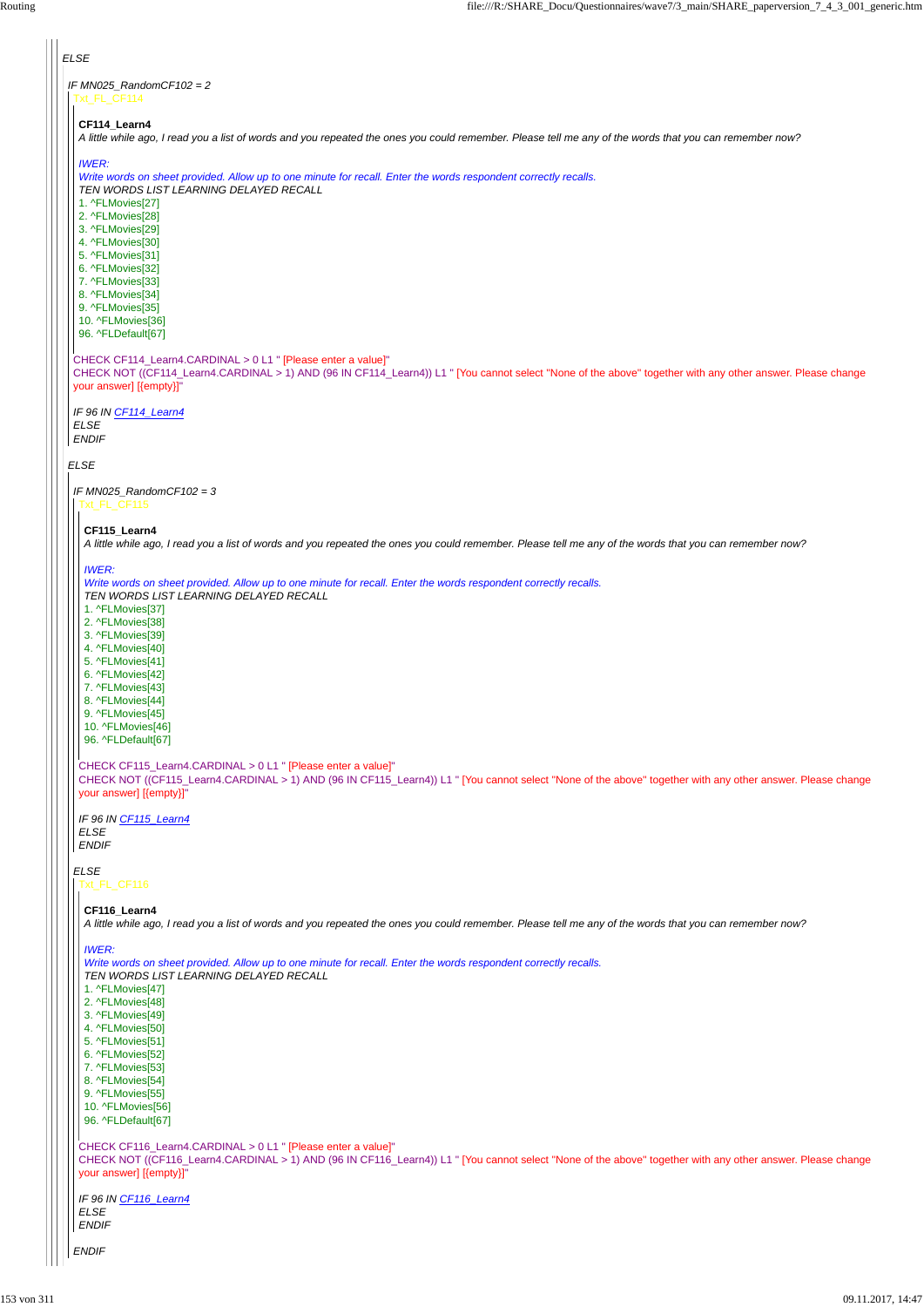| <b>ENDIF</b>                                                                                                                                                                                                                                                                               |  |
|--------------------------------------------------------------------------------------------------------------------------------------------------------------------------------------------------------------------------------------------------------------------------------------------|--|
| <b>ENDIF</b>                                                                                                                                                                                                                                                                               |  |
| <b>ENDIF</b>                                                                                                                                                                                                                                                                               |  |
| CF017_Factors                                                                                                                                                                                                                                                                              |  |
| <b>IWER:</b><br>Were there any factors that may have impaired the respondent's performance on the tests?<br>If you want to comment, use CTRL+M<br>CONTEXTUAL FACTORS DURING THE COGNITIVE FUNCTION TEST<br>1. Yes<br>5. No                                                                 |  |
| CF018_IntCheck                                                                                                                                                                                                                                                                             |  |
| <b>IWER:</b><br>Who was present during this section?<br>{CodeAll}<br>WHO WAS PRESENT DURING CF<br>1. Respondent alone<br>2. Partner present<br>3. Child(ren) present<br>4. Other(s)                                                                                                        |  |
| CHECK NOT ((CF018_IntCheck.CARDINAL > 1) AND (a1 IN CF018_IntCheck)) L1 " [Cannot select -respondent alone- with any other category] [{empty}]"<br>CHECK NOT ((Sec_CH.NumberOFReportedChildren = 0) AND (a3 IN CF018_IntCheck)) L1 " [You answered earlier you had no children] [{empty}]" |  |
| CF719_EndNonProxy                                                                                                                                                                                                                                                                          |  |
| <b>IWER:</b><br>CHECK: Who answered the questions in this section?<br><b>NON PROXY</b><br>1. Respondent<br>2. Section not answered (proxy interview)                                                                                                                                       |  |
| System preset value CF902_TimeStampEnd<br>IF CF902_TimeStampEnd = EMPTY AND CF719_EndNonProxy <> EMPTY<br><b>ENDIF</b>                                                                                                                                                                     |  |
| ENDBLOCK                                                                                                                                                                                                                                                                                   |  |
| <b>ENDIF</b><br>IF (MH IN Test_Regular) OR (ALL IN Test_Regular)                                                                                                                                                                                                                           |  |
| IF MN103_History = 0                                                                                                                                                                                                                                                                       |  |
| <b>BLOCK</b><br>Txt_FL_MH001                                                                                                                                                                                                                                                               |  |
| MH001_Intro<br>Earlier we talked about your physical health. Another measure of health is your emotional health or well being -- that is, how you feel about things that happen around you.                                                                                                |  |
| <b>IWER:</b><br>Start of a @BNon-proxy section@B. No proxy allowed. If the respondent is not present or not capable to give consent to participation on her/his own, press @BCTRL-K@B<br>at each question.<br><b>INTRO MENTAL HEALTH</b><br>1. Continue                                    |  |
| System preset value MH901_TimeStampStart<br>IF MH901_TimeStampStart = EMPTY AND MH001_Intro <> EMPTY<br>ENDIFTxt_FL_MH002                                                                                                                                                                  |  |

### Txt\_FL\_MH003

#### **MH002\_Depression**

*In the last month, have you been sad or depressed?*

*IWER:*

*If participant asks for clarification, say 'by sad or depressed, we mean miserable, in low spirits, or blue' DEPRESSION*

1. Yes

5. No

**MH003\_Hopes** *What are your hopes for the future?*

*IWER: Note only whether hopes are mentioned or not HOPES FOR THE FUTURE* 1. Any hopes mentioned 2. No hopes mentioned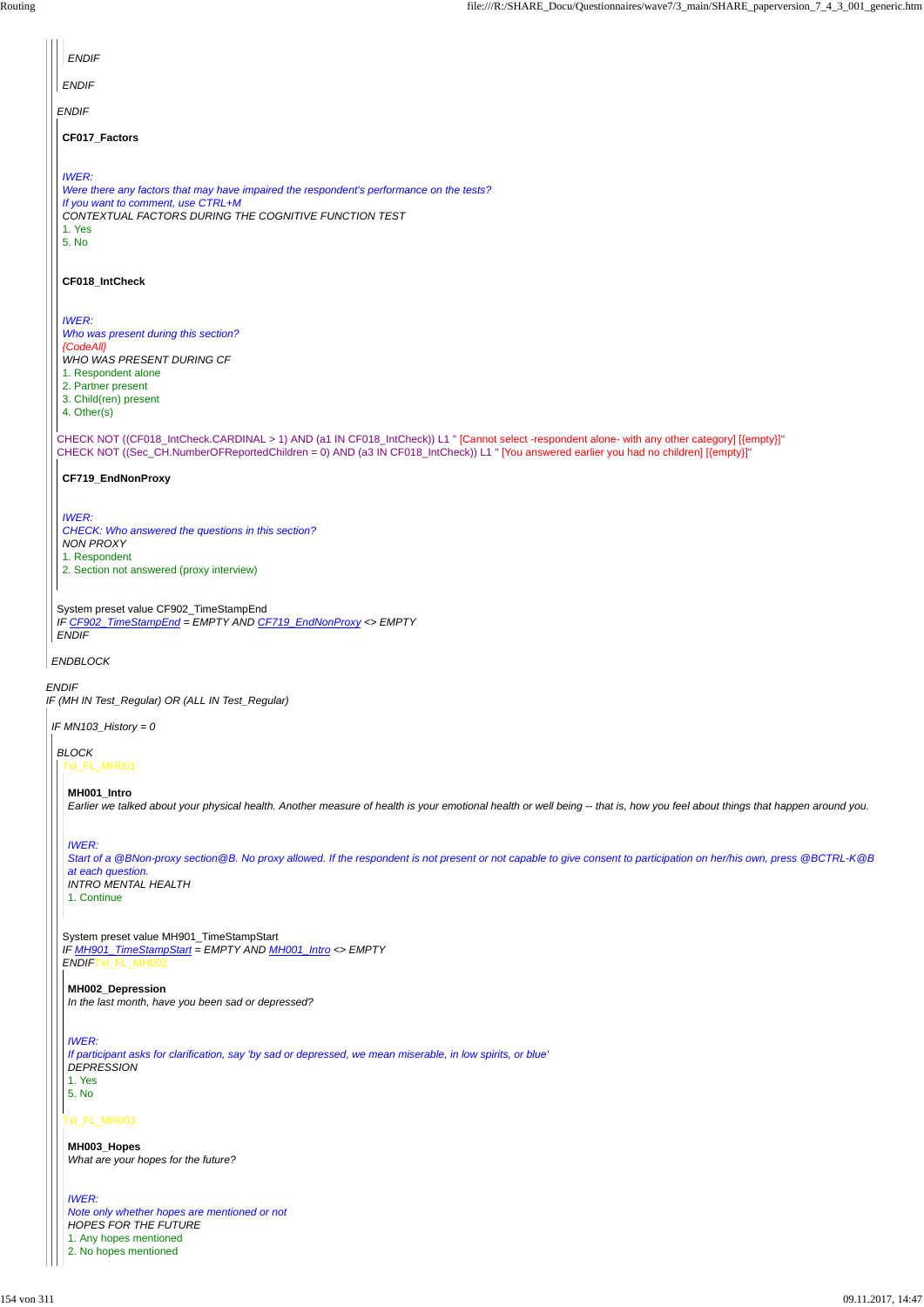### xt\_FL\_MH004

### Txt\_FL\_MH005

### *IF MH005\_Guilt = a3*

### *ENDIF*Txt\_FL\_MH007

### Txt\_FL\_MH008

### *IF MH008\_Interest = a3*

*ENDIF*Txt\_FL\_MH010

Txt\_FL\_MH011

*ENDIF*Txt\_FL\_MH013

#### **MH004\_WishDeath**

*In the last month, have you felt that you would rather be dead? FELT WOULD RATHER BE DEAD* 1. Any mention of suicidal feelings or wishing to be dead 2. No such feelings

#### **MH005\_Guilt**

*Do you tend to blame yourself or feel guilty about anything? FEELS GUILTY* 1. Obvious excessive guilt or self-blame 2. No such feelings 3. Mentions guilt or self-blame, but it is unclear if these constitute obvious or excessive guilt or self-blame

Txt\_FL\_MH006

#### **MH006\_BlameForWhat**

*So, for what do you blame yourself?*

#### *IWER:*

*Note - Only code 1 for an exaggerated feeling of guilt, which is clearly out of proportion to the circumstances. The fault will often have been very minor, if there was one at all. Justifiable or appropriate guilt should be coded 2.*

### *BLAME FOR WHAT*

1. Example(s) given constitute obvious excessive guilt or self-blame

*IF MH011\_Appetite = a3* Txt\_FL\_MH012

2. Example(s) do not constitute obvious excessive guilt or self-blame, or it remains unclear if these constitute obvious or excessive guilt or self-blame

#### **MH007\_Sleep**

*Have you had trouble sleeping recently? TROUBLE SLEEPING* 1. Trouble with sleep or recent change in pattern 2. No trouble sleeping

#### **MH008\_Interest**

*In the last month, what is your interest in things? LESS OR SAME INTEREST IN THINGS* 1. Less interest than usual mentioned 2. No mention of loss of interest

3. Non-specific or uncodeable response

Txt\_FL\_MH009

#### **MH009\_KeepUpInt**

*So, do you keep up your interests? KEEPS UP INTEREST* 1. Yes

5. No

 $\mathbf{I}$ 

**MH011\_Appetite**

*What has your appetite been like in the last month? APPETITE*

1. Diminution in desire for food

2. No diminution in desire for food

3. Non-specific or uncodeable response

**MH012\_EatMoreLess** *So, have you been eating more or less than usual? EATING MORE OR LESS*

1. Less

2. More

3. Neither more nor less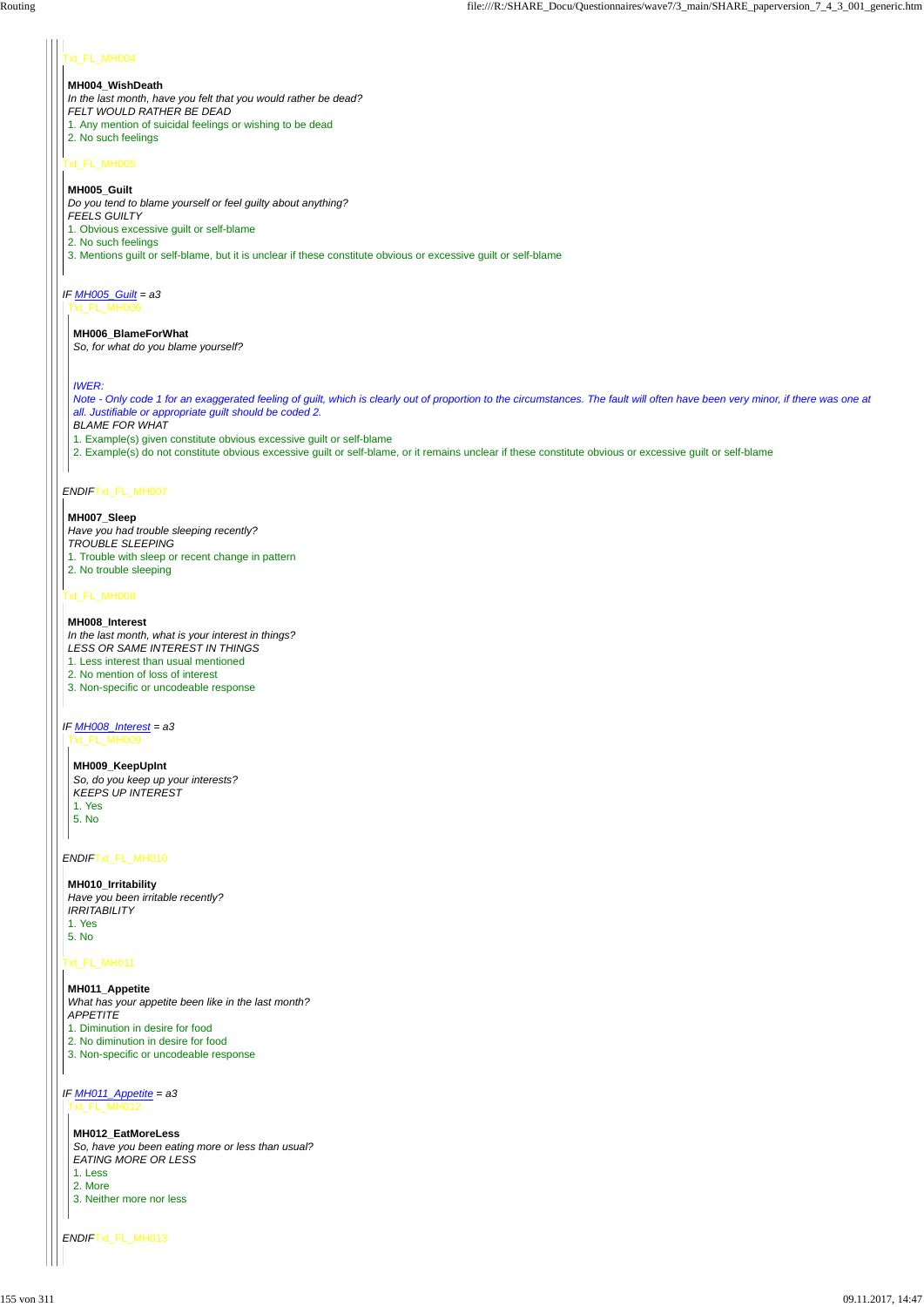## Txt\_FL\_MH014

### Txt\_FL\_MH015

### Txt\_FL\_MH016

### Txt\_FL\_MH017

### Txt\_FL\_MH033

### Txt\_FL\_MH034

#### Txt\_FL\_MH035

Txt\_FL\_MH036

Txt\_FL\_MH037

### **MH013\_Fatigue**

| I in the last month, have you had too little energy to do the things you wanted to do? |
|----------------------------------------------------------------------------------------|
| I FATIGUE                                                                              |
| 1. Yes                                                                                 |
| $-5. N0$                                                                               |
|                                                                                        |

#### **MH014\_ConcEnter**

*How is your concentration? For example, can you concentrate on a television programme, film or radio programme? CONCENTRATION ON ENTERTAINMENT* 1. Difficulty in concentrating on entertainment

2. No such difficulty mentioned

#### **MH015\_ConcRead**

*Can you concentrate on something you read? CONCENTRATION ON READING* 1. Difficulty in concentrating on reading

2. No such difficulty mentioned

### **MH016\_Enjoyment** *What have you enjoyed doing recently? ENJOYMENT* 1. Fails to mention any enjoyable activity 2. Mentions ANY enjoyment from activity

### **MH017\_Tear** *In the last month, have you cried at all? TEARFULNESS* 1. Yes 5. No

#### **MH033\_Intro**

*I will now read some statements and would like to ask you to answer how much of the time you feel certain ways: often, some of the time, hardly ever or never. INTRODUCTION HOW MUCH YOU FEEL* 1. Continue

#### **MH034\_companionship**

*How much of the time do you feel you lack companionship?*

### *IWER:*

*{ReadOut} HOW OFTEN LACK COMPANIONSHIP* 1. Often 2. Some of the time 3. Hardly ever or never

**MH035\_LeftOut** *How much of the time do you feel left out?*

### *IWER:*

*Repeat if necessary HOW OFTEN LEFT OUT* 1. Often

2. Some of the time 3. Hardly ever or never

#### **MH036\_Isolated**

*How much of the time do you feel isolated from others?*

*IWER: Repeat if necessary HOW OFTEN ISOLATED* 1. Often 2. Some of the time 3. Hardly ever or never

**MH037\_lonely** *How much of the time do you feel lonely?*

*IWER: Repeat if necessary HOW OFTEN LONELY*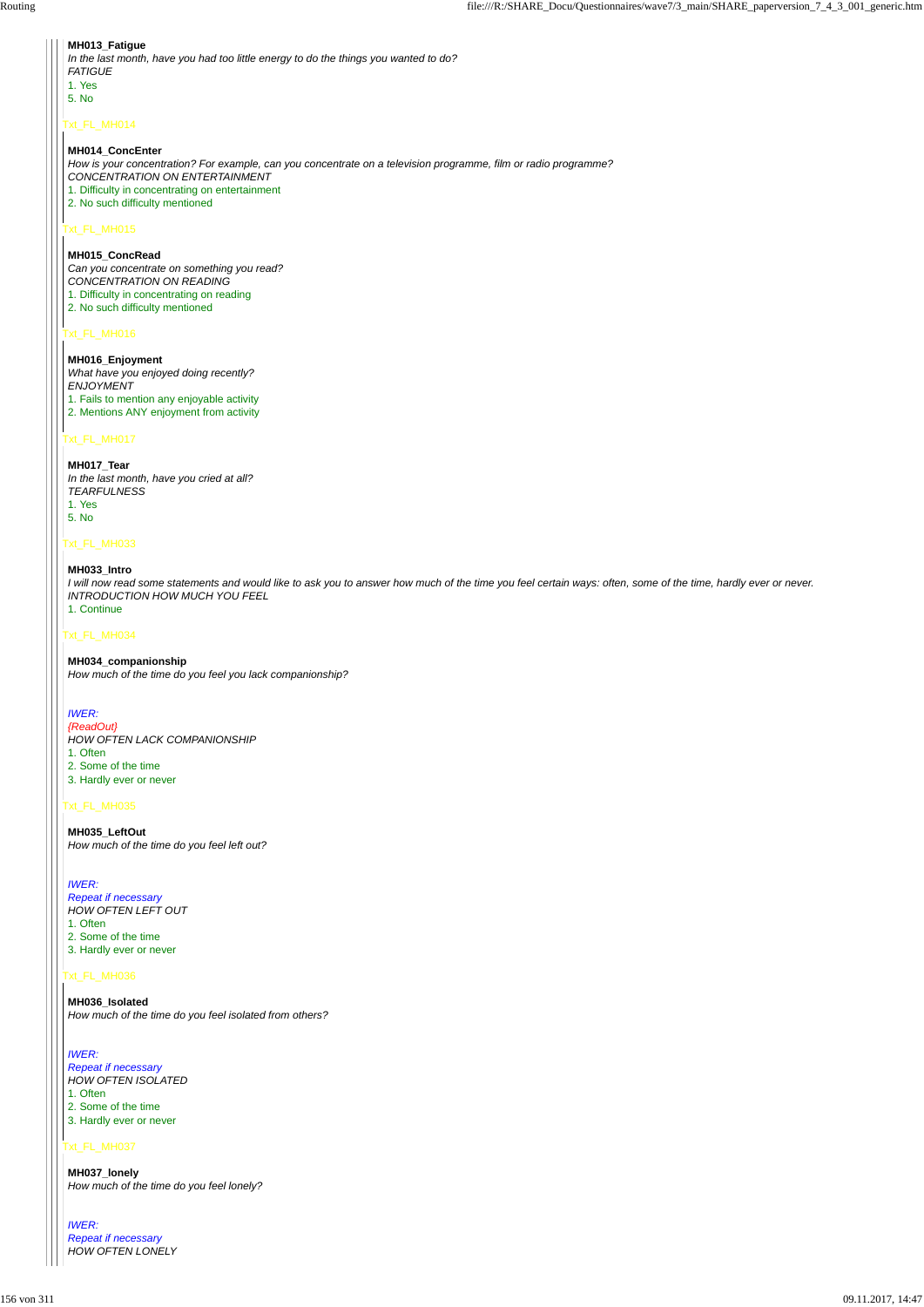1. Often

*ENDIF*Txt\_FL\_HC602

*ENDIF IF (((HC IN Test\_History) OR (HC IN Test\_Regular)) OR (ALL IN Test\_History)) OR (ALL IN Test\_Regular) ENDIF ENDBLOCK* System preset value MH902\_TimeStampEnd *IF MH902\_TimeStampEnd = EMPTY AND MH032\_EndNonProxy <> EMPTY ENDIF* 2. Some of the time 3. Hardly ever or never **MH032\_EndNonProxy** *IWER: CHECK: Who answered the questions in this section? NON PROXY* 1. Respondent 2. Section not answered (proxy interview) *BLOCK* Txt\_FL\_HC601 System preset value HC901\_TimeStampStart *IF HC901\_TimeStampStart = EMPTY AND HC601\_Intro <> EMPTY ENDIF IF MN103\_History = 0* **HC601\_Intro** *Now we have some questions about your doctor visits, hospital stays, or the medication you took in the last 12 months, that is since {FLLastYearMonth}. ^FL\_HC601\_4 CONTACTS WITH GENERAL PRACTITIONER* 1. Continue Txt\_FL\_HC125 Txt\_FL\_HC113 Txt\_FL\_HC116 **HC125\_Satisfaction\_with\_Insurance** *Let us begin with your health insurance. Overall, how satisfied are you with your own coverage in your basic health insurance/national health system? Are you IWER: {ReadOut} SATISFACTION WITH INSURANCE* 1. very satisfied 2. somewhat satisfied 3. somewhat dissatisfied 4. very dissatisfied **HC113\_SuppHealthInsurance** *Do you have any supplementary health insurance that pays for services not covered by your basic health insurance/national health system/ third party payer. These services may include in-patient services, health examinations, office visits, dental care, other treatments or drugs. ANY SUPPLEMENTARY HEALTH INSURANCE* 1. Yes 5. No **HC116\_LongTermCareInsurance** *Do you have any of the following public or private long-term care insurances? IWER: {ReadOut} {CodeAll}*

CHECK NOT ((HC116\_LongTermCareInsurance.CARDINAL > 1) AND (a96 IN HC116\_LongTermCareInsurance)) L1 " [You cannot select ''None of the above'' together with any other answer. Please change your answer] [{empty}]"

*If unclear, explain: Long-term care insurance helps cover the cost of long-term care. It generally covers home care, assisted living, adult daycare, respite care, hospice care, and stays in nursing homes or residential care facilities. Some of the long term care services might be covered by your health insurance. HAS LONGTERM CARE INSURANCE*

1. Public

2. Private mandatory

3. Private voluntary/supplementary

96. None

#### **HC602\_STtoMDoctor**

*Now please think about the last 12 months. Since {FLLastYearMonth} about how many times in total have you seen or talked to a medical doctor or qualified/registered nurse about your health? Please exclude dentist visits and hospital stays, but include emergency room or outpatient clinic visits.*

#### *IWER:*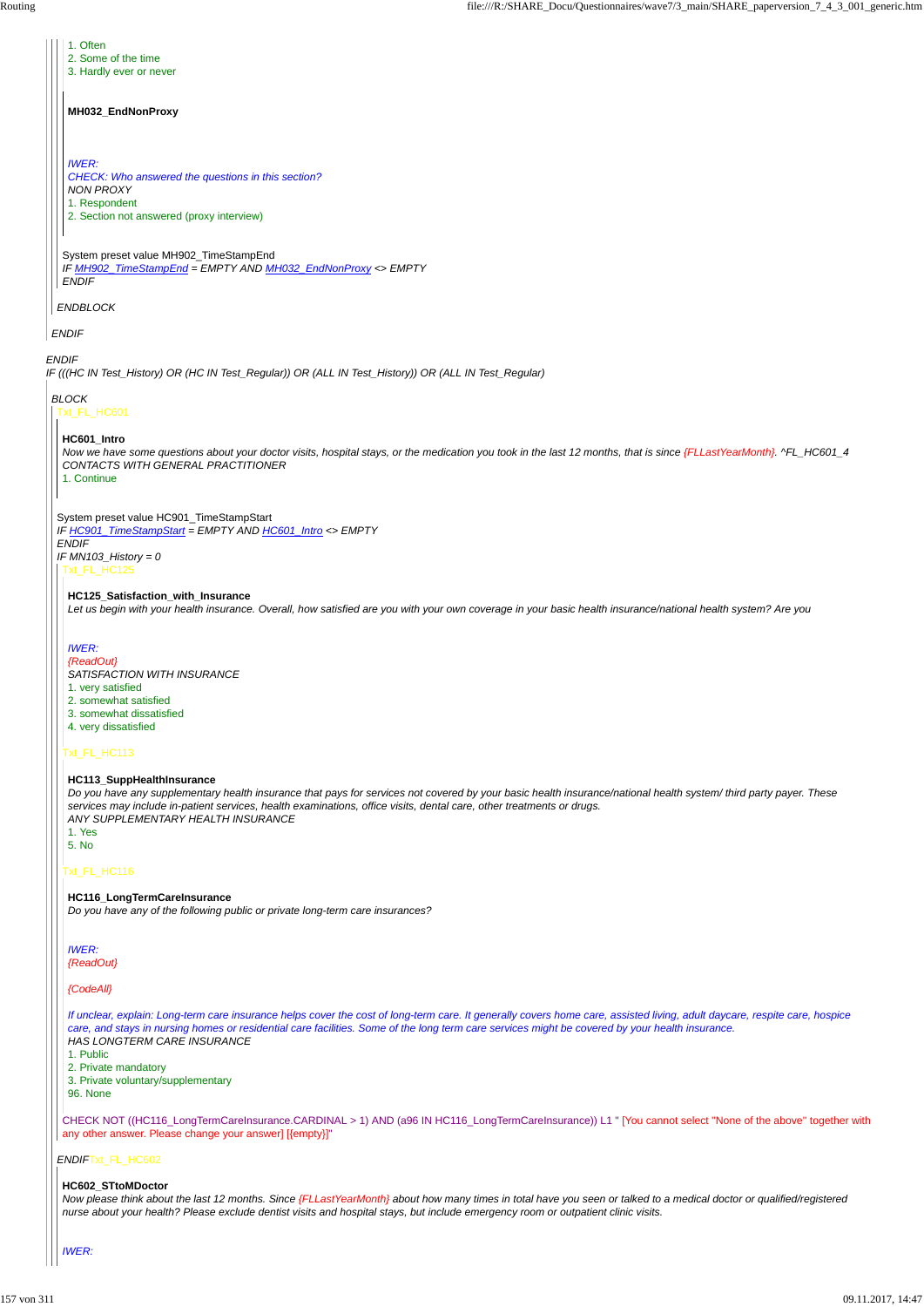*IF HC602\_STtoMDoctor > 0 Please also count contacts by telephone or other means. SEEN OR TALKED TO MEDICAL DOCTOR* 0..366 *IF MN103\_History = 0* Txt\_FL\_HC682 *IF HC682\_OOPDocsYesNo = a1* **HC682\_OOPDocsYesNo** *Did you pay anything yourself for your doctor visits (in the last twelve months)? Please also include expenses for diagnostic exams, such as imaging or laboratory diagnostics. PAYED ANYTHING OUT OF POCKET* 1. Yes 5. No Txt\_FL\_HC683 CHECK NOT ((HC683\_OOPDocsAmount <= 0) AND (HC683\_OOPDocsAmount = RESPONSE)) L1 " [Amount is expected to be higher than zero] [{empty}]" *IF HC683\_OOPDocsAmount = NONRESPONSE* **HC683\_OOPDocsAmount** *Overall, how much did you pay yourself for your doctor visits (in the last twelve months), that is how much did you pay without getting reimbursed by [a health insurance/your national health system/a third party payer]? IWER: Dentist visits excluded. Enter an amount in [FLDefault[9]]. HOW MUCH PAYED OUT OF POCKET* 0..999999999 *BLOCK IF (((((MN001\_Country = a1) OR (MN001\_Country = a2)) OR (MN001\_Country = a3)) OR (MN001\_Country = a5)) OR (MN001\_Country = a12)) OR (MN001\_Country = a17) IF piIndex = 1 ELSE IF piIndex = 2 ELSE IF piIndex = 3 ELSE IF piIndex = 4 ELSE IF piIndex = 5 ELSE ENDIF IF piIndex = 6 ELSE ENDIF IF piIndex = 7 ELSE ENDIF IF piIndex = 8 ELSE ENDIF IF piIndex = 9 ENDIF*

```
ELSE
ENDIF
  ENDIF
  ENDIF
   ENDIF
 IF ((MN001_Country = a6) OR (MN001_Country = a7)) OR (MN001_Country = a23)
  IF piIndex = 1
  ELSE
   IF piIndex = 2
  ELSE
    IF piIndex = 3
    ELSE
```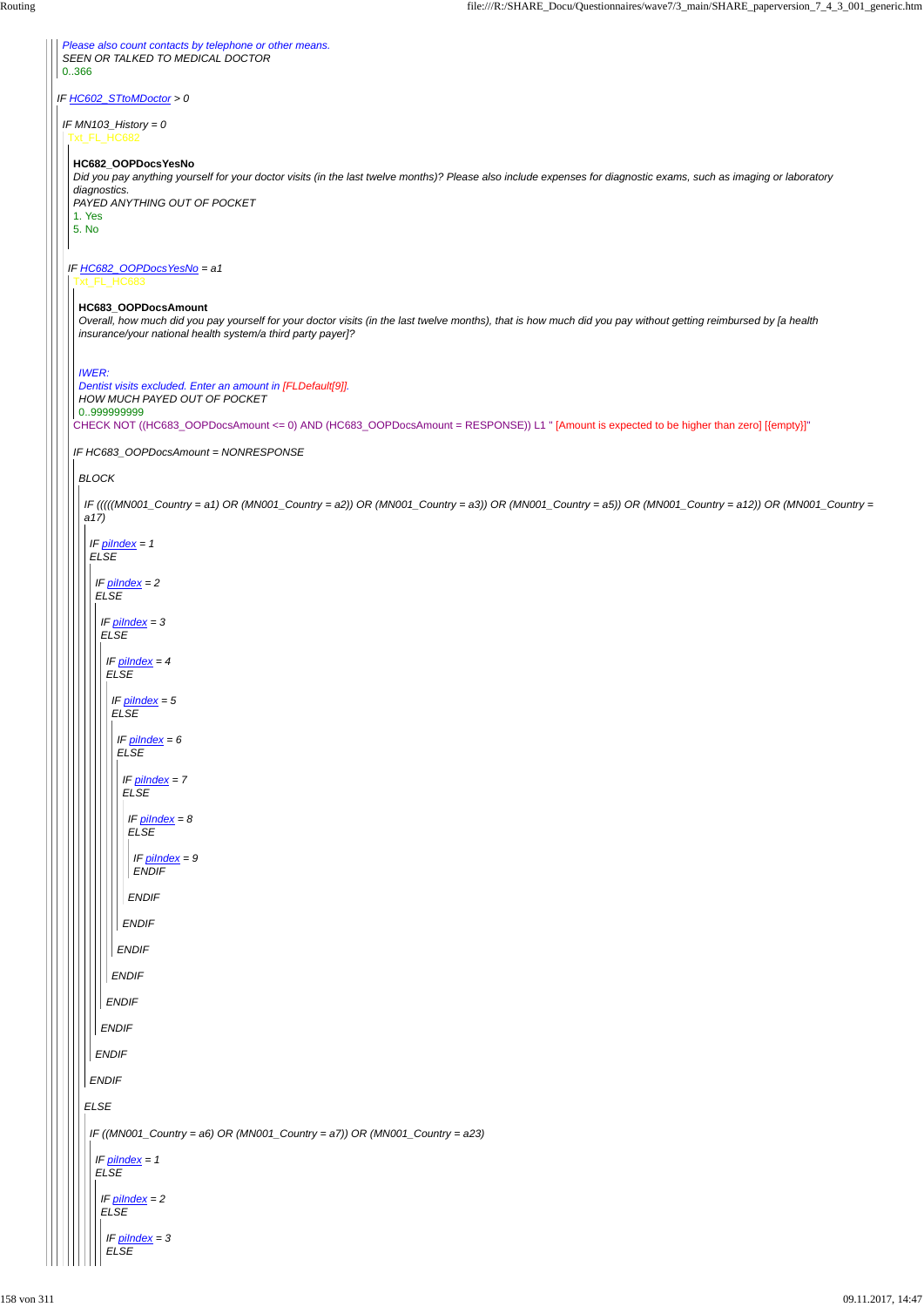*ELSE ENDIF ENDIF ENDIF IF piIndex = 4 ELSE ENDIF IF piIndex = 5 ELSE ENDIF IF piIndex = 6 ELSE ENDIF IF piIndex = 7 ELSE ENDIF IF piIndex = 8 ELSE ENDIF IF piIndex = 9 ENDIF IF MN001\_Country = a8 IF piIndex = 1 ELSE IF piIndex = 2 ELSE IF piIndex = 3 ELSE IF piIndex = 4 ELSE IF piIndex = 5 ELSE IF piIndex = 6 ELSE ENDIF IF piIndex = 7 ELSE ENDIF IF piIndex = 8 ELSE ENDIF IF piIndex = 9 ENDIF*

```
ELSE
ENDIF
ENDIF
  ENDIF
  ENDIF
   ENDIF
IF ((MN001_Country = a13) OR (MN001_Country = a18)) OR (MN001_Country = a19)
 IF piIndex = 1
 ELSE
  IF piIndex = 2
  ELSE
   IF piIndex = 3
```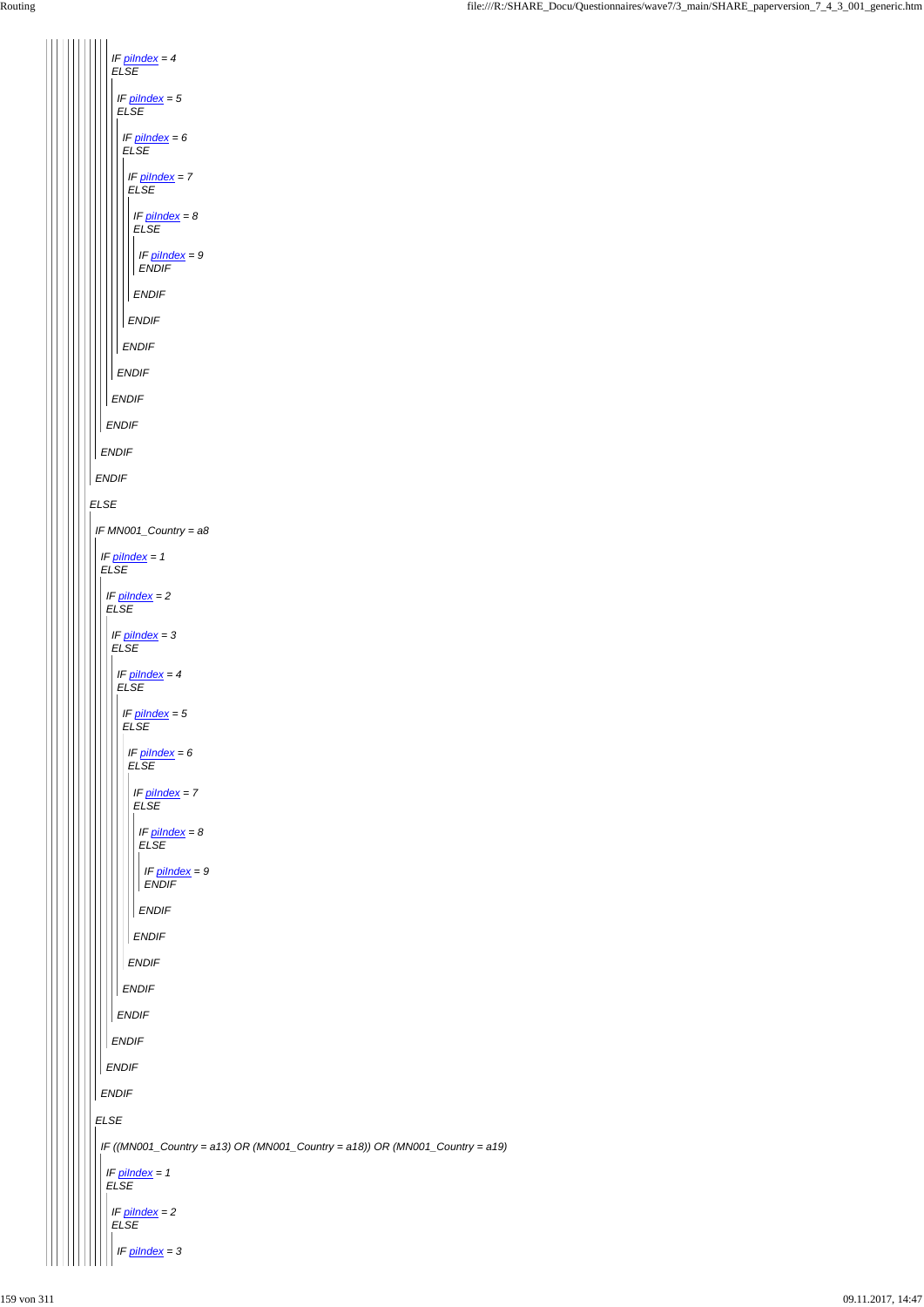*ELSE ENDIF ENDIF ELSE ENDIF IF piIndex = 4 ELSE ENDIF IF piIndex = 5 ELSE ENDIF IF piIndex = 6 ELSE ENDIF IF piIndex = 7 ELSE ENDIF IF piIndex = 8 ELSE ENDIF IF piIndex = 9 ENDIF IF MN001\_Country = a22 IF piIndex = 1 ELSE IF piIndex = 2 ELSE IF piIndex = 3 ELSE IF piIndex = 4 ELSE IF piIndex = 5 ELSE IF piIndex = 6 ELSE ENDIF IF piIndex = 7 ELSE ENDIF IF piIndex = 8 ELSE ENDIF IF piIndex = 9 ENDIF*

| <b>ENDIF</b>                              |
|-------------------------------------------|
| <b>ENDIF</b>                              |
| <b>ENDIF</b>                              |
| <b>ENDIF</b>                              |
| <b>ENDIF</b>                              |
| <b>ELSE</b>                               |
| IF MN001_Country = a21                    |
| IF $pilndex = 1$<br><b>ELSE</b>           |
| IF $p$ <i>ilndex</i> = $2$<br><b>ELSE</b> |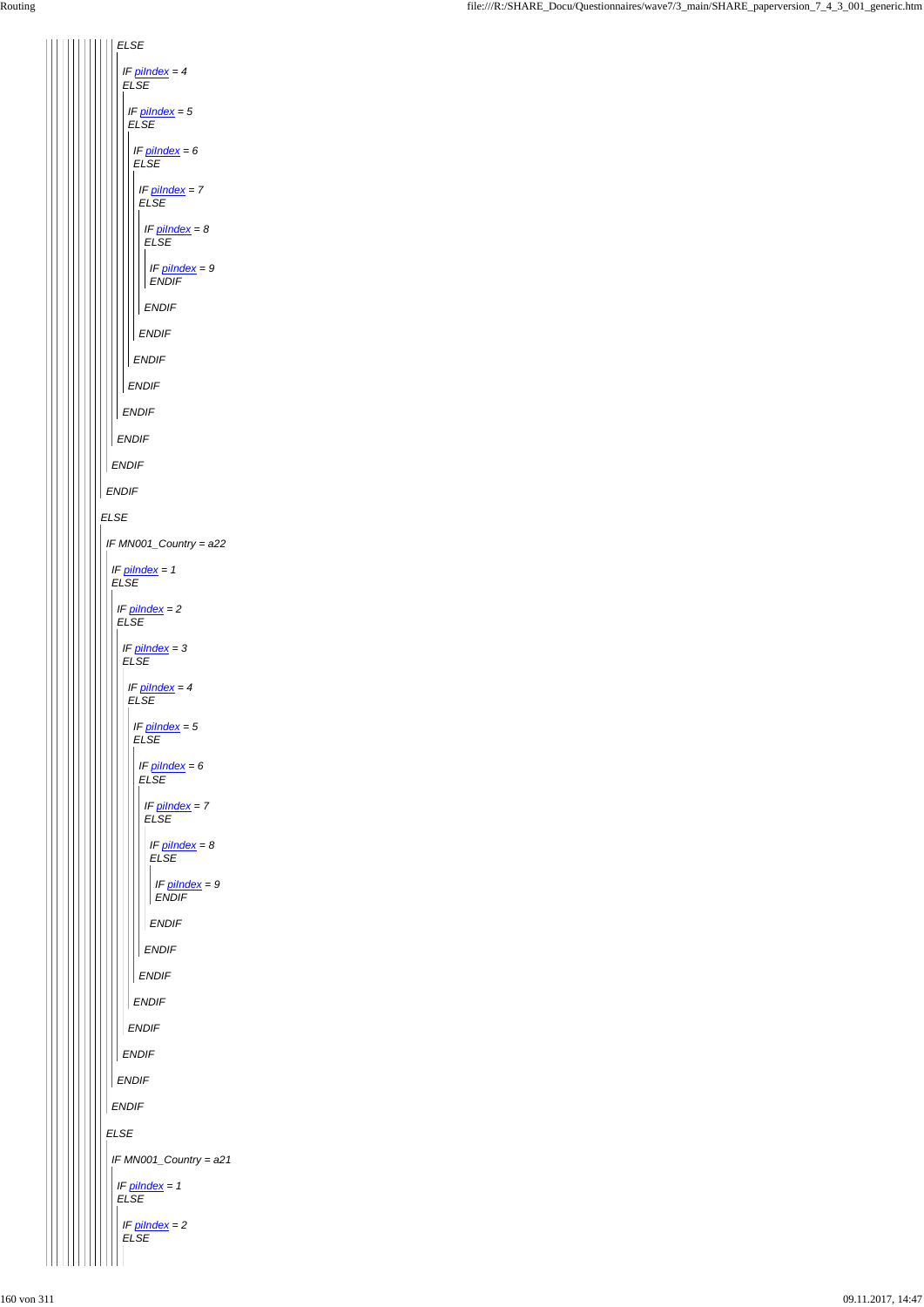*ELSE ENDIF ENDIF IF piIndex = 3 ELSE ENDIF IF piIndex = 4 ELSE ENDIF IF piIndex = 5 ELSE ENDIF IF piIndex = 6 ELSE ENDIF IF piIndex = 7 ELSE ENDIF IF piIndex = 8 ELSE ENDIF IF piIndex = 9 ENDIF IF MN001\_Country = a4 IF piIndex = 1 ELSE IF piIndex = 2 ELSE IF piIndex = 3 ELSE IF piIndex = 4 ELSE IF piIndex = 5 ELSE IF piIndex = 6 ELSE IF piIndex = 7 ELSE ENDIF IF piIndex = 8 ELSE ENDIF IF piIndex = 9 ENDIF*

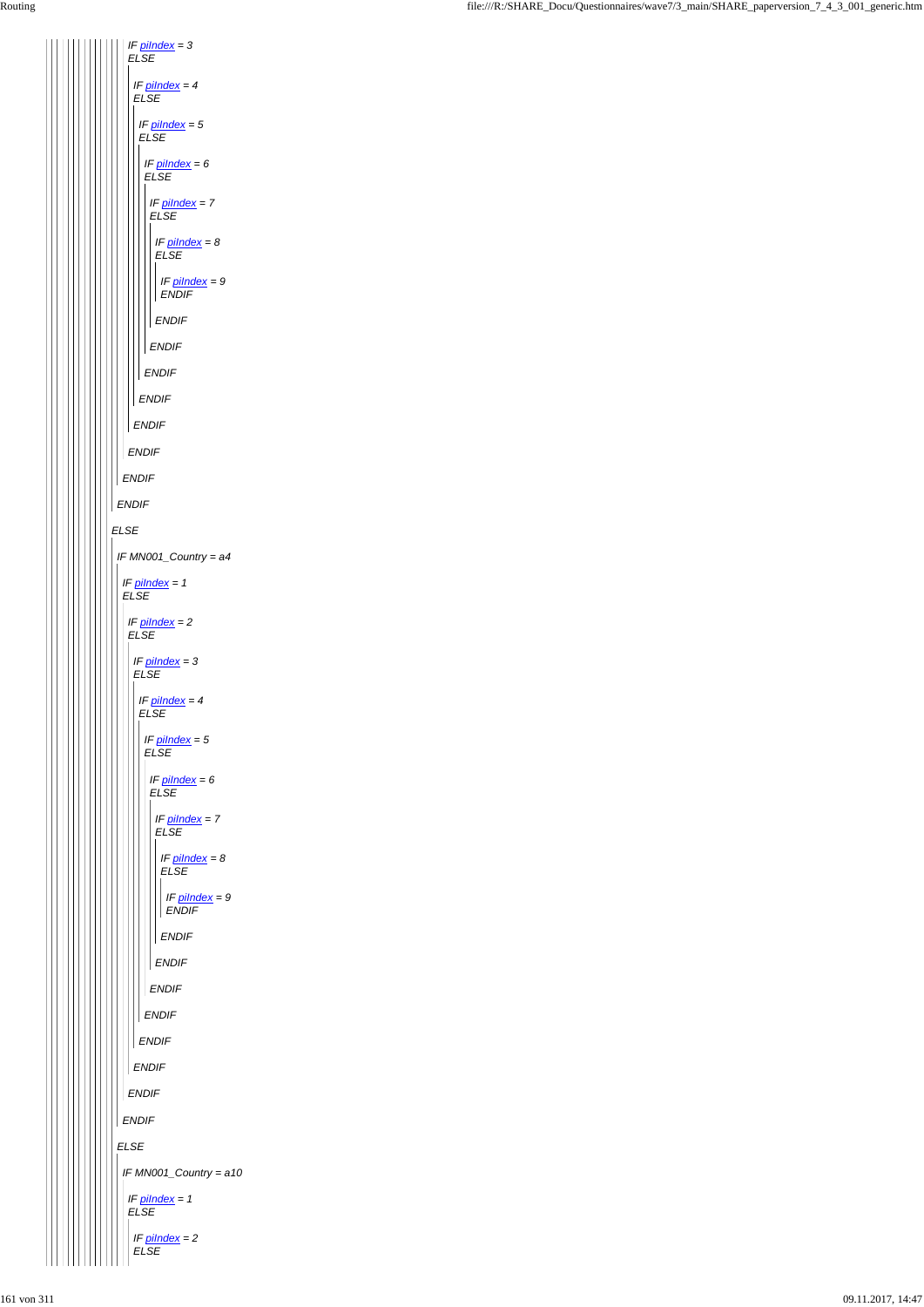*ELSE ENDIF ENDIF IF piIndex = 3 ELSE ENDIF IF piIndex = 4 ELSE ENDIF IF piIndex = 5 ELSE ENDIF IF piIndex = 6 ELSE ENDIF IF piIndex = 7 ELSE ENDIF IF piIndex = 8 ELSE ENDIF IF piIndex = 9 ENDIF IF MN001\_Country = a11 IF piIndex = 1 ELSE IF piIndex = 2 ELSE IF piIndex = 3 ELSE IF piIndex = 4 ELSE IF piIndex = 5 ELSE IF piIndex = 6 ELSE IF piIndex = 7 ELSE ENDIF IF piIndex = 8 ELSE ENDIF IF piIndex = 9 ENDIF*

| <b>ENDIF</b>                     |
|----------------------------------|
| <b>ENDIF</b>                     |
| <b>ENDIF</b>                     |
| <b>ENDIF</b>                     |
| ENDIF                            |
| ENDIF                            |
| ${\it ELSE}$                     |
| IF $MN001$ _Country = $a24$      |
| $IF$ pilndex = 1<br>${\it ELSE}$ |
| $IF$ pilndex = 2                 |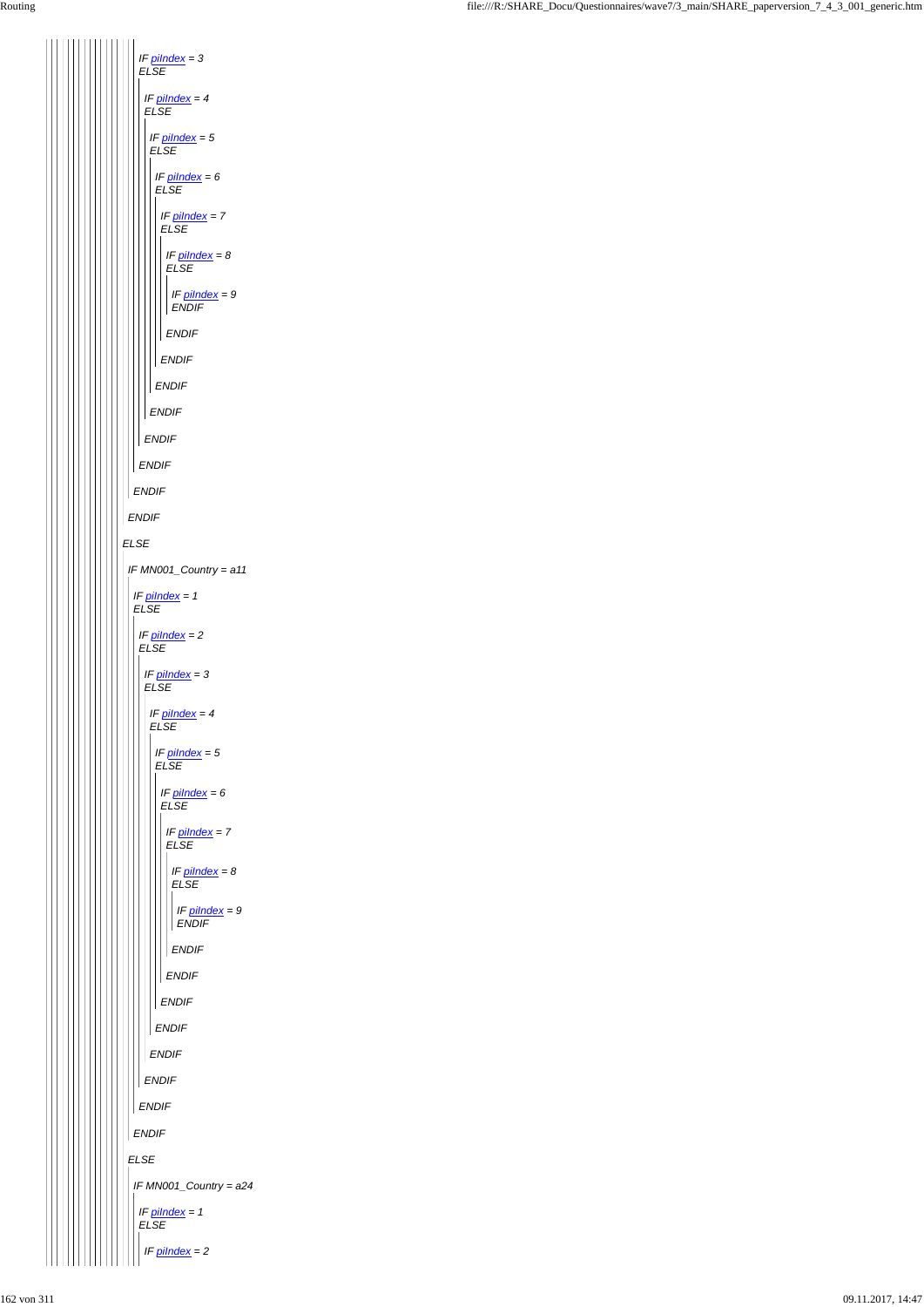

| <b>ENDIF</b>                  |
|-------------------------------|
| <b>ENDIF</b>                  |
| <b>ENDIF</b>                  |
| <b>ENDIF</b>                  |
| <b>ENDIF</b>                  |
| <b>ENDIF</b>                  |
| <b>ENDIF</b>                  |
| <b>ELSE</b>                   |
| IF MN001_Country = a14        |
| IF pilndex = 1<br><b>ELSE</b> |
|                               |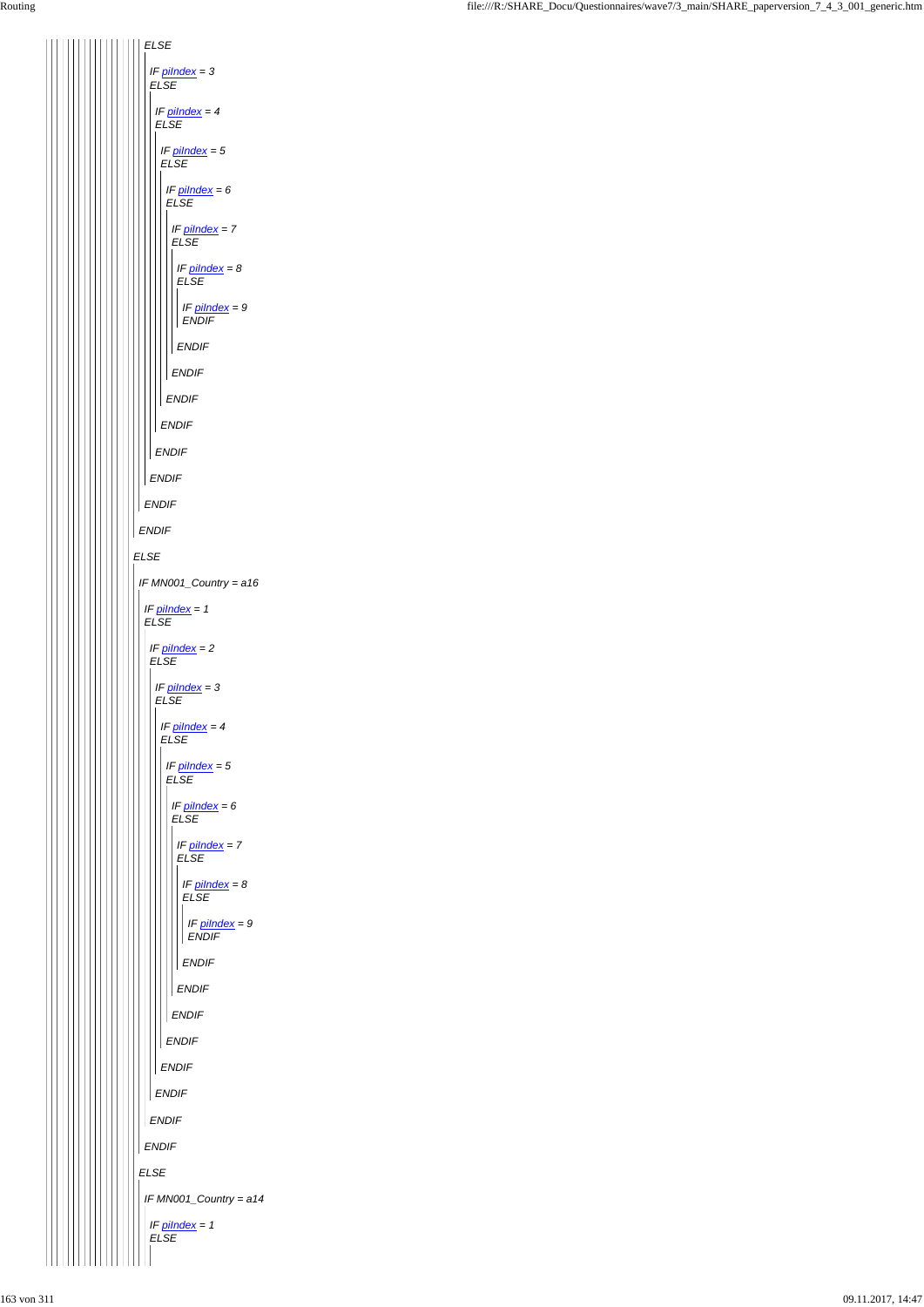*ELSE ENDIF IF piIndex = 2 ELSE ENDIF IF piIndex = 3 ELSE ENDIF IF piIndex = 4 ELSE ENDIF IF piIndex = 5 ELSE ENDIF IF piIndex = 6 ELSE ENDIF IF piIndex = 7 ELSE ENDIF IF piIndex = 8 ELSE ENDIF IF piIndex = 9 ENDIF IF MN001\_Country = a15 IF piIndex = 1 ELSE IF piIndex = 2 ELSE IF piIndex = 3 ELSE IF piIndex = 4 ELSE IF piIndex = 5 ELSE IF piIndex = 6 ELSE IF piIndex = 7 ELSE IF piIndex = 8 ELSE ENDIF IF piIndex = 9 ENDIF*

|             | <b>ENDIF</b>                    |
|-------------|---------------------------------|
|             | <b>ENDIF</b>                    |
|             | <b>ENDIF</b>                    |
|             | <b>ENDIF</b>                    |
|             | <b>ENDIF</b>                    |
|             | <b>ENDIF</b>                    |
|             | <b>ENDIF</b>                    |
| <b>ELSE</b> |                                 |
|             | IF MN001_Country = a20          |
|             | IF $pilndex = 1$<br><b>ELSE</b> |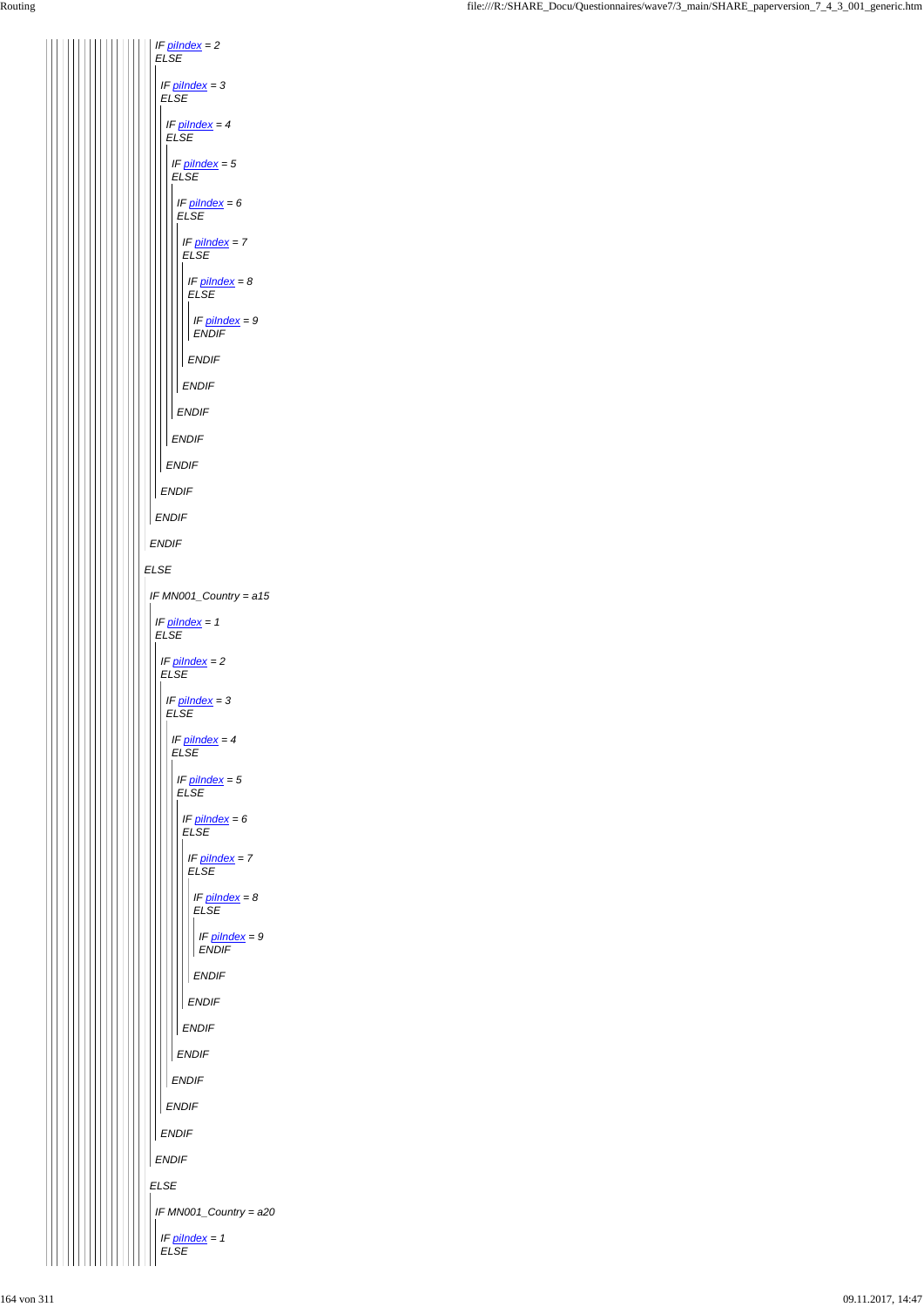| 1. Less<br>2. About ^Amount<br>3. More                                                                                                                                                  |
|-----------------------------------------------------------------------------------------------------------------------------------------------------------------------------------------|
| <b>ENDBLOCK</b>                                                                                                                                                                         |
| <b>ENDIF</b>                                                                                                                                                                            |
| <b>ENDIF</b>                                                                                                                                                                            |
| <b>ENDIF</b>                                                                                                                                                                            |
| <b>ENDIF</b><br>IF $MN103$ _History = 0<br>Txt_FL_HC114<br>HC114_UnmetNeedCost<br>Was there a time in the past 12 months when you needed to see a doctor but could not because of cost? |

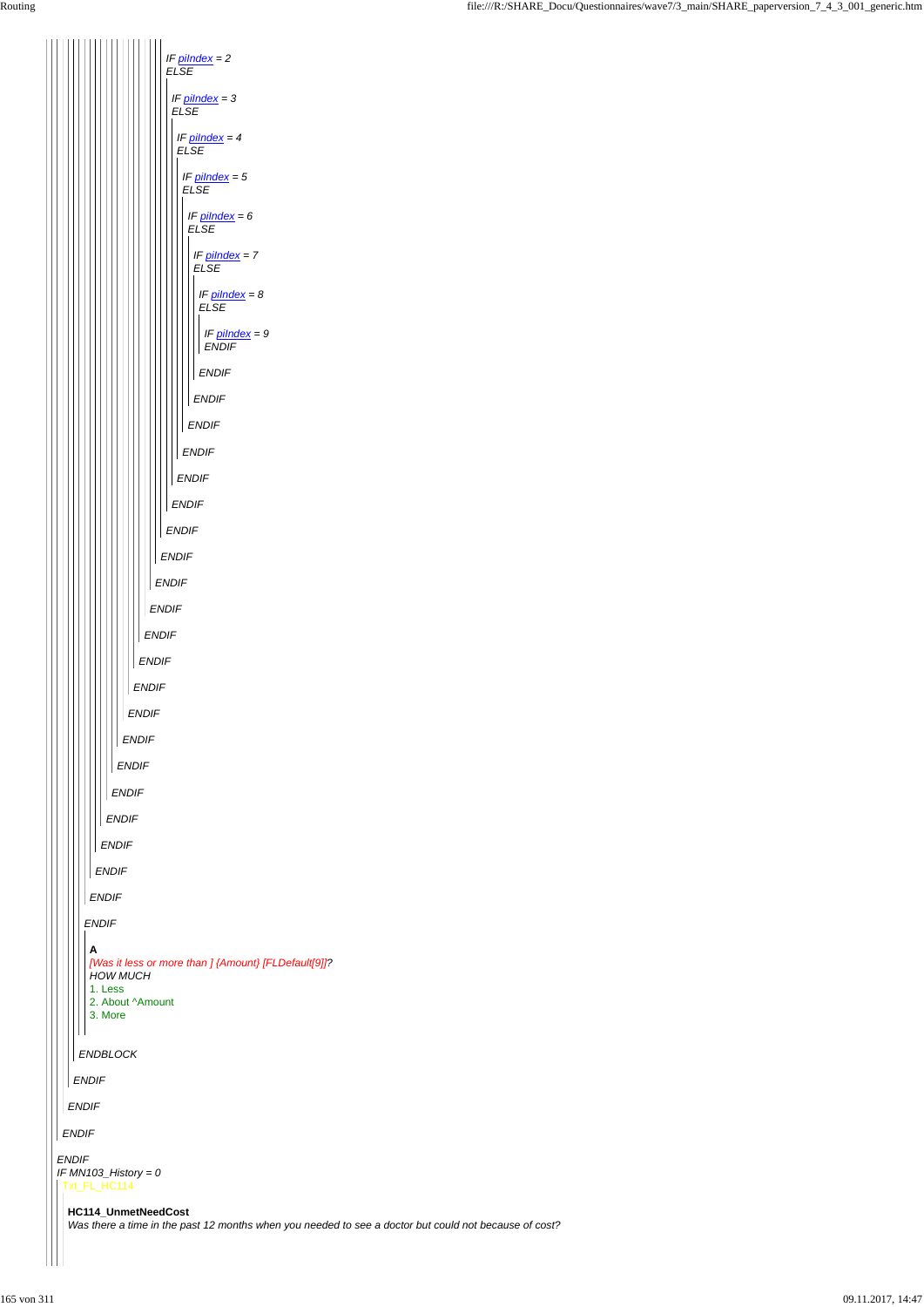Txt\_FL\_HC115 Txt\_FL\_HC688 *IF HC688\_OOPDRUGSYesNo = a1 IWER: Any type of doctor or qualified nurse, emergency room or outpatient clinic visits included. DID NOT GO TO DOCTOR BECAUSE OF COST* 1. Yes 5. No **HC115\_UnmetNeedWait** *Was there a time in the past 12 months when you needed to see a doctor but could not because you had to wait too long? IWER: Any type of doctor or qualified nurse, emergency room or outpatient clinic visits included. DID NOT GO TO DOCTOR BECAUSE OF LONG WAIT* 1. Yes 5. No **HC688\_OOPDRUGSYesNo** *Earlier we talked about medication you may take. In the last twelve months, that is since {FLLastYearMonth}, did you pay anything yourself for your medication? Please include both drugs that were prescribed by your doctor and those you bought without prescription. PAYED ANYTHING OUT OF POCKET DRUGS* 1. Yes 5. No Txt\_FL\_HC689 CHECK NOT ((HC689\_OOPDRUGSAmount <= 0) AND (HC689\_OOPDRUGSAmount = RESPONSE)) L1 " [Amount is expected to be higher than zero] [{empty}]" *IF HC689\_OOPDRUGSAmount = DONTKNOW* **HC689\_OOPDRUGSAmount** *Overall, about how much did you pay yourself for your medication in the last twelve months (that is how much did you pay without getting reimbursed by [a health insurance/your national health system/ a third party payer])? IWER: Include both drugs prescribed by your doctor and drugs bought over the counter. Enter an amount in [FLDefault[9]] HOW MUCH PAYED OUT OF POCKET DRUGS* 0..999999999 Txt\_FL\_HC630 *IF HC630\_OOPDRUGSAmountMonth = NONRESPONSE* **HC630\_OOPDRUGSAmountMonth** *Can you tell me about how much you pay yourself for your medication in a typical month? IWER: Include both drugs prescribed by your doctor and drugs bought without prescription HOW MUCH PAYED OUT OF POCKET DRUGS* 0..999999999 *BLOCK IF (((((MN001\_Country = a1) OR (MN001\_Country = a2)) OR (MN001\_Country = a3)) OR (MN001\_Country = a5)) OR (MN001\_Country = a12)) OR (MN001\_Country = a17) IF piIndex = 1 ELSE IF piIndex = 2 ELSE*

*IF piIndex = 3 ELSE*

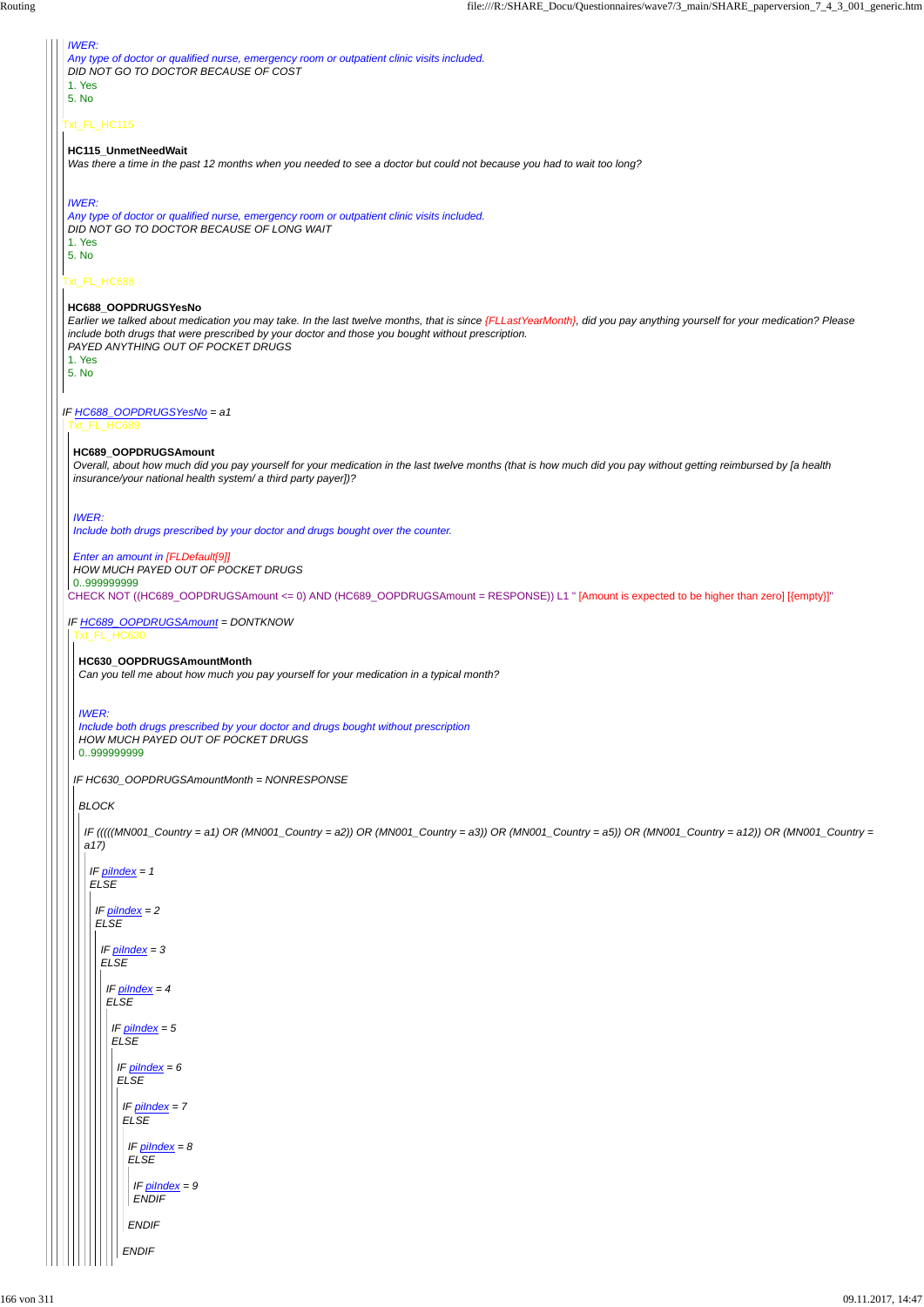| <b>ENDIF</b>                                                                        |
|-------------------------------------------------------------------------------------|
| <b>ENDIF</b>                                                                        |
| <b>ENDIF</b>                                                                        |
| <b>ENDIF</b>                                                                        |
| <b>ENDIF</b>                                                                        |
| <b>ENDIF</b>                                                                        |
| <b>ELSE</b>                                                                         |
| IF ((MN001_Country = $a6$ ) OR (MN001_Country = $a7$ )) OR (MN001_Country = $a23$ ) |
| IF $pilndex = 1$<br><b>ELSE</b>                                                     |
| IF $pilndex = 2$<br><b>ELSE</b>                                                     |
| $IF$ pilndex = 3<br><b>ELSE</b>                                                     |
| IF $pilndex = 4$<br><b>ELSE</b>                                                     |
| IF $pilndex = 5$<br><b>ELSE</b>                                                     |
| IF $p$ <i>ilndex</i> = $6$<br><b>ELSE</b>                                           |
| IF $pilndex = 7$<br><b>ELSE</b>                                                     |
| IF $pilndex = 8$<br><b>ELSE</b>                                                     |
| IF $pilndex = 9$<br><b>ENDIF</b>                                                    |
| <b>ENDIF</b>                                                                        |
| <b>ENDIF</b>                                                                        |
| <b>ENDIF</b>                                                                        |
| ENDIF                                                                               |
| <b>ENDIF</b>                                                                        |
| ENDIF                                                                               |
| <b>ENDIF</b>                                                                        |
| <b>ENDIF</b>                                                                        |
| <b>ELSE</b>                                                                         |
| IF MN001_Country = a8                                                               |
| IF $pilndex = 1$<br><b>ELSE</b>                                                     |
| $IF$ pilndex = 2<br><b>ELSE</b>                                                     |
| IF $pilndex = 3$<br><b>ELSE</b>                                                     |

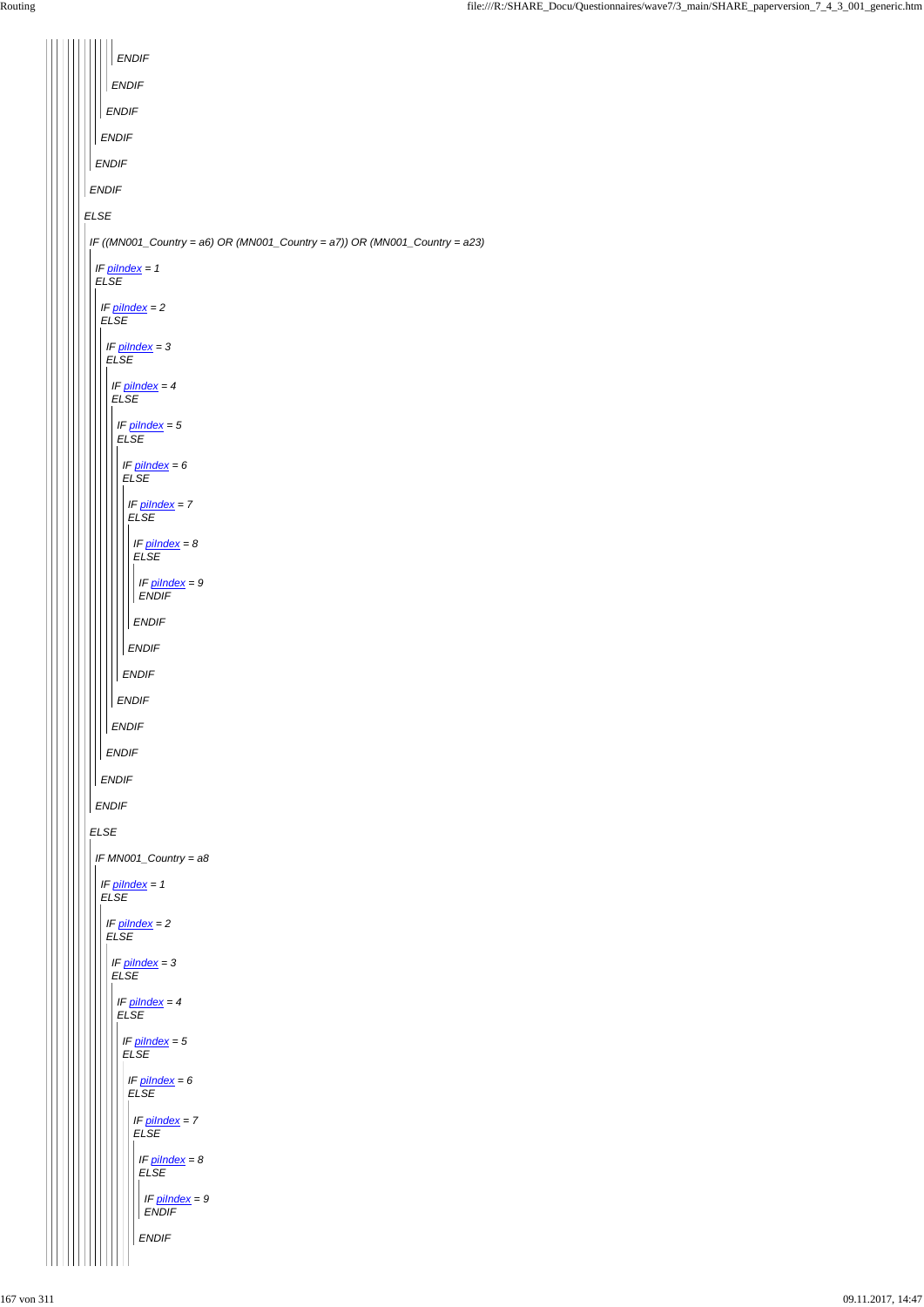*ENDIF ENDIF ENDIF ENDIF ENDIF ENDIF ENDIF ELSE IF ((MN001\_Country = a13) OR (MN001\_Country = a18)) OR (MN001\_Country = a19) IF piIndex = 1 ELSE IF piIndex = 2 ELSE IF piIndex = 3 ELSE IF piIndex = 4 ELSE IF piIndex = 5 ELSE IF piIndex = 6 ELSE IF piIndex = 7 ELSE IF piIndex = 8 ELSE IF piIndex = 9 ENDIF ENDIF ENDIF ENDIF ENDIF ENDIF ENDIF ENDIF ENDIF ELSE IF MN001\_Country = a22 IF piIndex = 1 ELSE IF piIndex = 2 ELSE IF piIndex = 3*  $\Box$ 

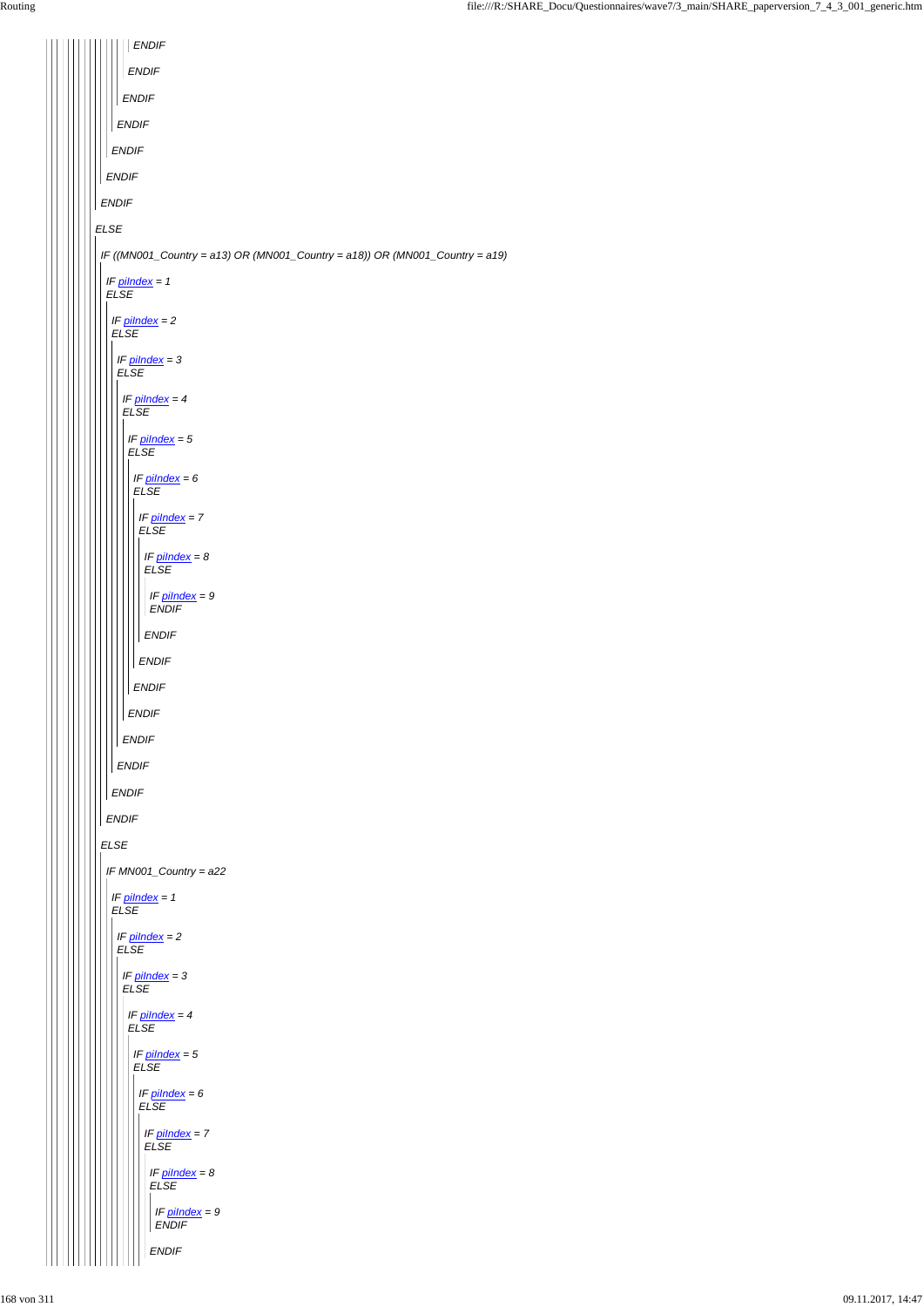| <b>ENDIF</b>                            |  |  |
|-----------------------------------------|--|--|
|                                         |  |  |
| <b>ENDIF</b>                            |  |  |
| <b>ENDIF</b>                            |  |  |
| <b>ENDIF</b>                            |  |  |
| <b>ENDIF</b>                            |  |  |
| <b>ENDIF</b>                            |  |  |
| <b>ENDIF</b>                            |  |  |
| <b>ELSE</b>                             |  |  |
| IF MN001_Country = a21                  |  |  |
| IF pilndex = 1<br><b>ELSE</b>           |  |  |
| IF $pilndex = 2$<br><b>ELSE</b>         |  |  |
| IF pilndex = 3<br><b>ELSE</b>           |  |  |
| IF pilndex = 4<br><b>ELSE</b>           |  |  |
| IF pilndex = 5<br><b>ELSE</b>           |  |  |
| IF pilndex = 6<br><b>ELSE</b>           |  |  |
| IF pilndex = 7<br><b>ELSE</b>           |  |  |
| IF pilndex = 8<br><b>ELSE</b>           |  |  |
| IF $pilndex = 9$<br><b>ENDIF</b>        |  |  |
| <b>ENDIF</b>                            |  |  |
| <b>ENDIF</b>                            |  |  |
| <b>ENDIF</b>                            |  |  |
| <b>ENDIF</b>                            |  |  |
| <b>ENDIF</b>                            |  |  |
| <b>ENDIF</b>                            |  |  |
| <b>ENDIF</b>                            |  |  |
| <b>ENDIF</b>                            |  |  |
| <b>ELSE</b>                             |  |  |
| IF MN001_Country = a4                   |  |  |
| IF $p$ <i>ilndex</i> = 1<br><b>ELSE</b> |  |  |
| IF pilndex = 2<br><b>ELSE</b>           |  |  |
|                                         |  |  |

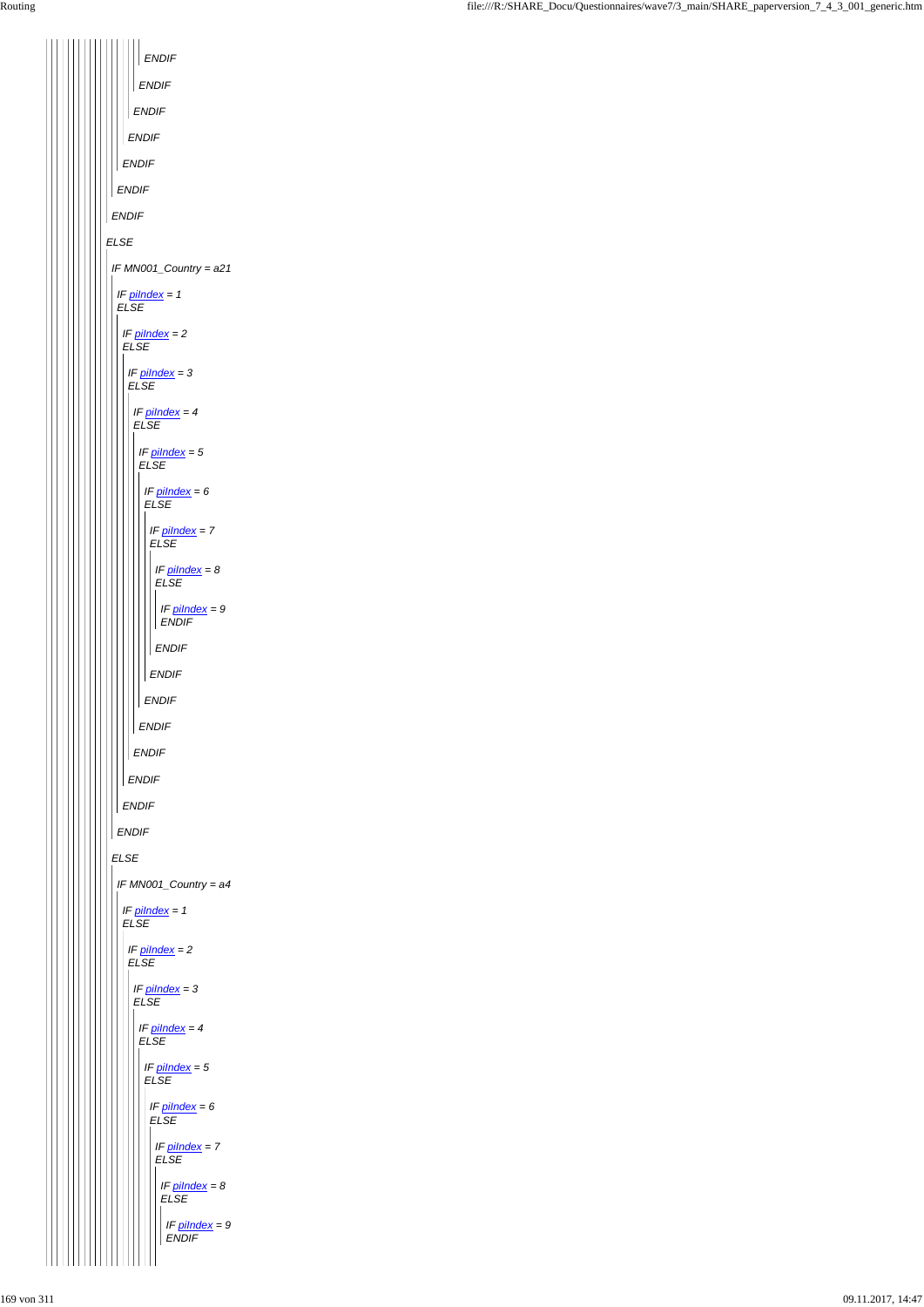| <b>ENDIF</b>                    |  |
|---------------------------------|--|
| <b>ENDIF</b>                    |  |
| <b>ENDIF</b>                    |  |
| <b>ENDIF</b>                    |  |
| <b>ENDIF</b>                    |  |
| <b>ENDIF</b>                    |  |
| <b>ENDIF</b>                    |  |
| <b>ENDIF</b>                    |  |
| <b>ELSE</b>                     |  |
| IF MN001_Country = a10          |  |
| IF pilndex = 1<br><b>ELSE</b>   |  |
| IF $pilndex = 2$<br><b>ELSE</b> |  |
| IF $pilndex = 3$<br><b>ELSE</b> |  |
| IF $pilndex = 4$<br><b>ELSE</b> |  |
| IF $pilndex = 5$<br><b>ELSE</b> |  |
| IF pilndex = 6<br><b>ELSE</b>   |  |
| IF pilndex = 7                  |  |
| <b>ELSE</b>                     |  |
| IF $pilndex = 8$<br><b>ELSE</b> |  |
| IF $pilndex = 9$                |  |
| <b>ENDIF</b>                    |  |
| <b>ENDIF</b><br><b>ENDIF</b>    |  |
| <b>ENDIF</b>                    |  |
| <b>ENDIF</b>                    |  |
| <b>ENDIF</b>                    |  |
| <b>ENDIF</b>                    |  |
| <b>ENDIF</b>                    |  |
| <b>ENDIF</b>                    |  |
| <b>ELSE</b>                     |  |
| IF MN001_Country = a11          |  |
| IF $pilndex = 1$<br><b>ELSE</b> |  |
| IF pilndex = $2$<br><b>ELSE</b> |  |

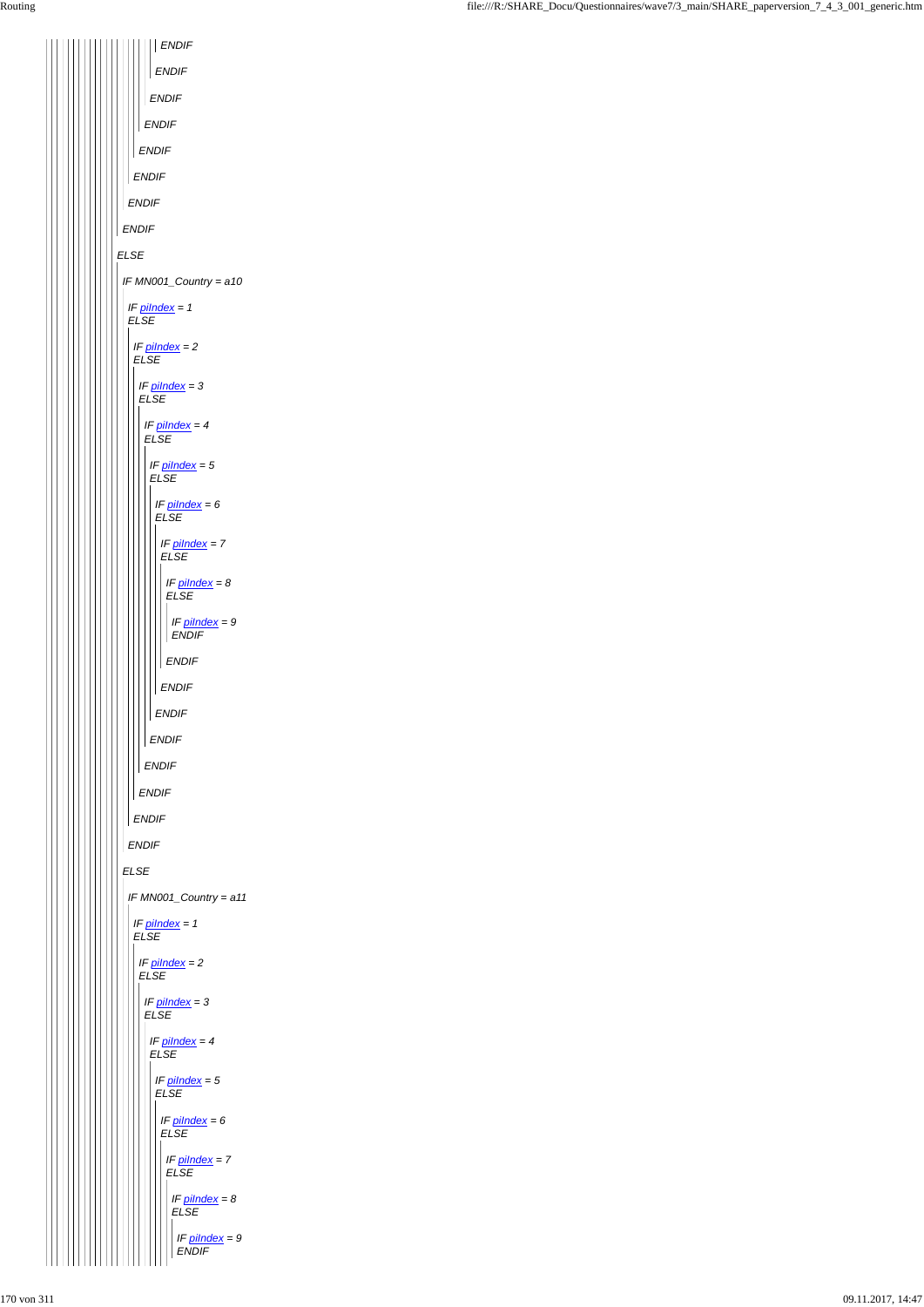*ELSE ENDIF ENDIF ENDIF ENDIF ENDIF ENDIF ENDIF ENDIF IF MN001\_Country = a24 ELSE IF piIndex = 1 ELSE ENDIF IF piIndex = 2 ELSE ENDIF IF piIndex = 3 ELSE ENDIF IF piIndex = 4 ELSE ENDIF IF piIndex = 5 ELSE ENDIF*  $IF$  *IF piIndex = 6 ELSE ENDIF IF piIndex = 7 ELSE ENDIF IF piIndex = 8 ELSE ENDIF IF piIndex = 9 ENDIF IF MN001\_Country = a16 IF piIndex = 1 ELSE*  $\iiint \frac{p \cdot \ln \left( \frac{p}{p} \right)}{p \cdot p}$  = 2

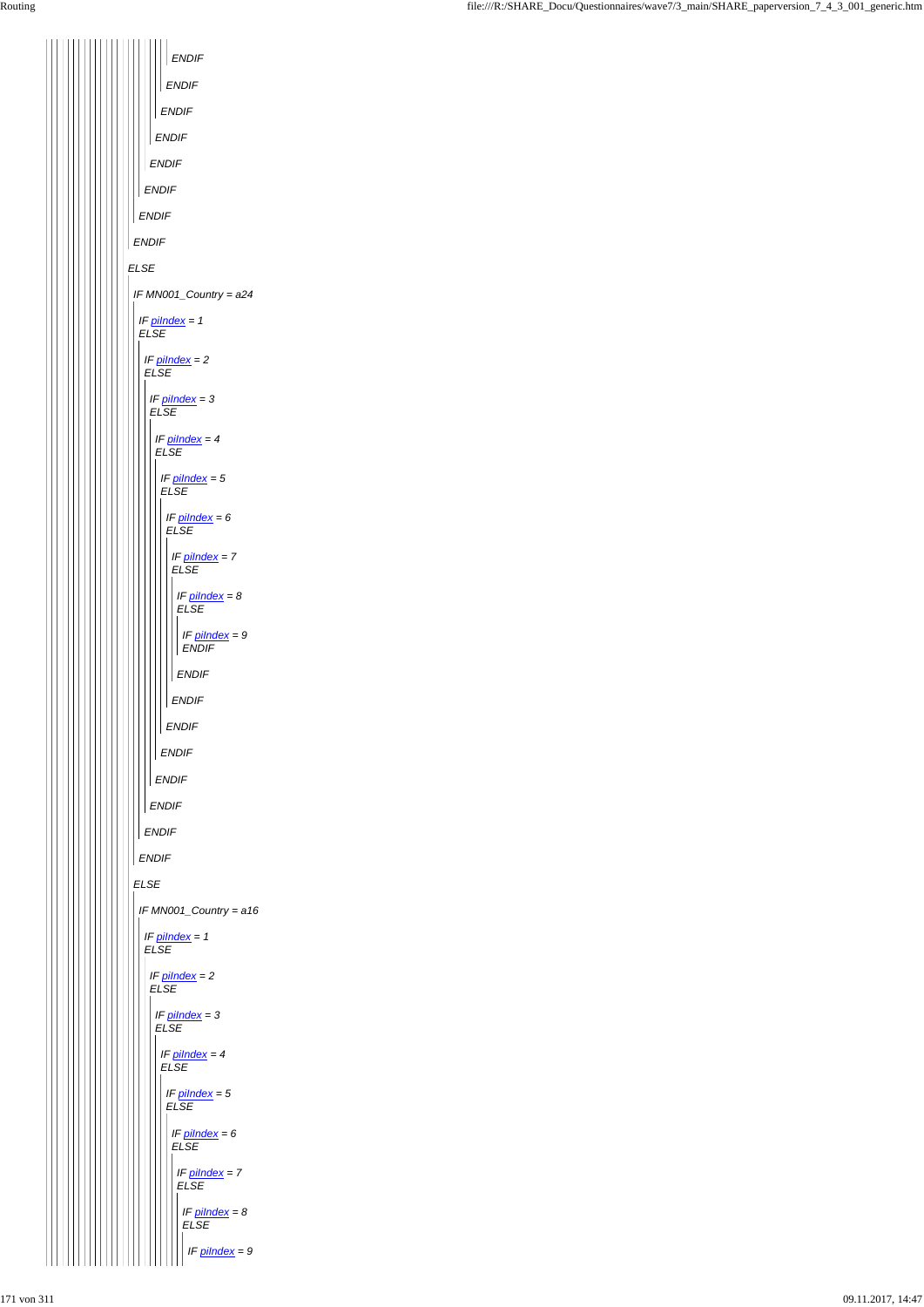| <b>ENDIF</b>                              |
|-------------------------------------------|
| <b>ENDIF</b>                              |
| <b>ENDIF</b>                              |
| <b>ENDIF</b>                              |
| <b>ENDIF</b>                              |
| <b>ENDIF</b>                              |
| <b>ENDIF</b>                              |
| <b>ENDIF</b>                              |
| <b>ENDIF</b>                              |
| <b>ELSE</b>                               |
| IF MN001_Country = a14                    |
| IF $pilndex = 1$<br><b>ELSE</b>           |
| IF pilndex = 2<br><b>ELSE</b>             |
| IF $pilndex = 3$<br><b>ELSE</b>           |
| IF $pilndex = 4$<br><b>ELSE</b>           |
| IF $p$ <i>ilndex</i> = $5$<br><b>ELSE</b> |
| IF pilndex = 6<br><b>ELSE</b>             |
| IF pilndex = 7<br><b>ELSE</b>             |
| IF $pilndex = 8$<br><b>ELSE</b>           |
| IF $pilndex = 9$<br><b>ENDIF</b>          |
| <b>ENDIF</b>                              |
| <b>ENDIF</b>                              |
| <b>ENDIF</b>                              |
| <b>ENDIF</b>                              |
| <b>ENDIF</b>                              |
| <b>ENDIF</b>                              |
| <b>ENDIF</b>                              |
| <b>ENDIF</b>                              |
| <b>ELSE</b>                               |
| IF MN001_Country = a15                    |
| IF $p$ <i>ilndex</i> = 1<br><b>ELSE</b>   |
| IF pilndex $= 2$                          |

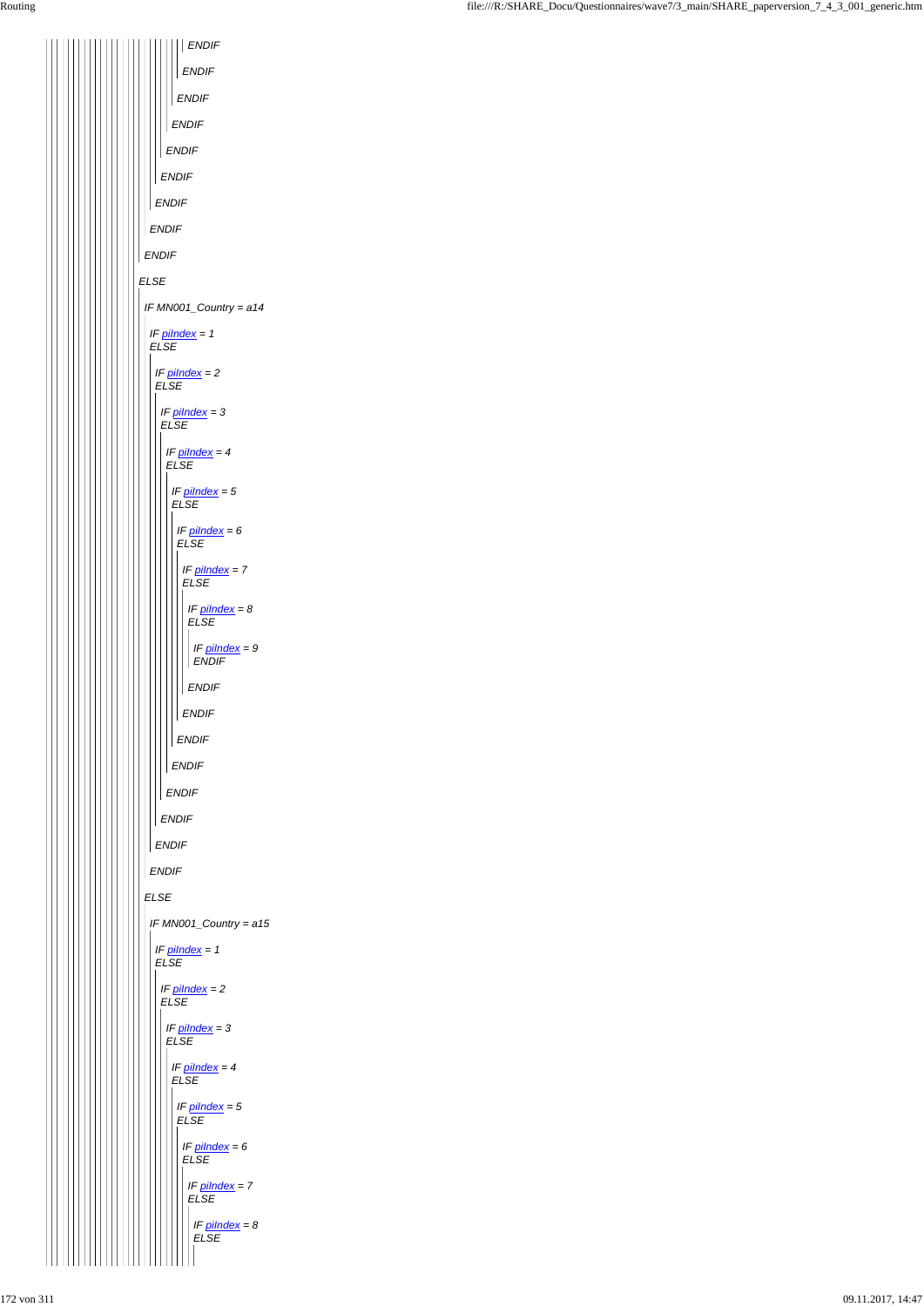

*IF piIndex = 9 ENDIF ENDIF ENDIF ENDIF ENDIF ENDIF ENDIF ENDIF ENDIF ELSE IF MN001\_Country = a20 IF piIndex = 1 ELSE IF piIndex = 2 ELSE IF piIndex = 3 ELSE IF piIndex = 4 ELSE IF piIndex = 5 ELSE IF piIndex = 6 ELSE IF piIndex = 7 ELSE IF piIndex = 8 ELSE IF piIndex = 9 ENDIF ENDIF ENDIF ENDIF ENDIF ENDIF ENDIF ENDIF ENDIF ENDIF ENDIF ENDIF*  $\| \|\|$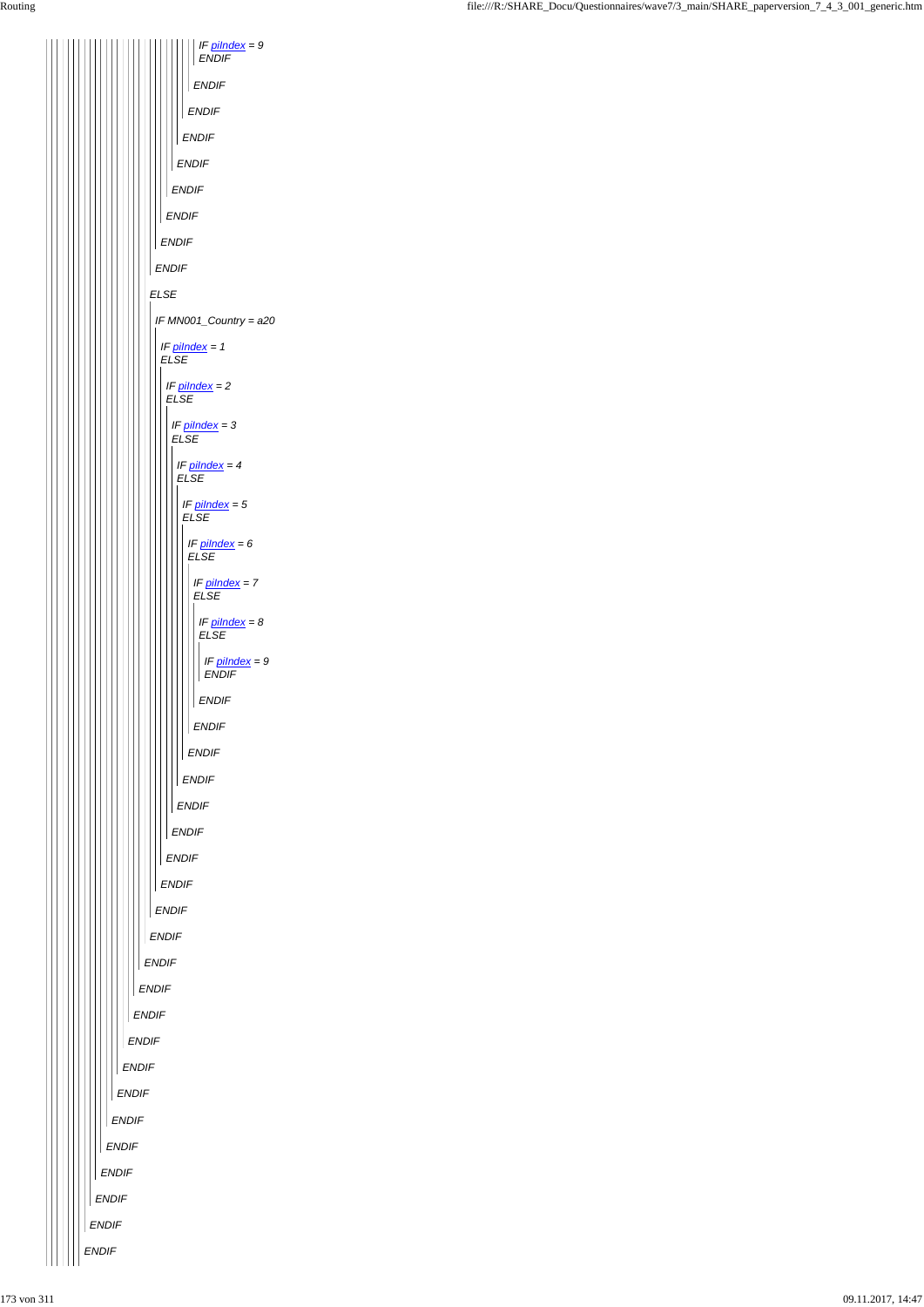*ENDIF IF MN103\_History = 0 ENDIF*Txt\_FL\_HC010 *IF MN103\_History = 0 ENDIF ENDIF ENDIF ENDBLOCK* **A** *[Was it less or more than ] {Amount} [FLDefault[9]]? HOW MUCH* 1. Less 2. About ^Amount 3. More Txt\_FL\_HC760 **HC760\_AffMed** *Was there a time in the past 12 months when you needed medication but could not afford it because of costs? NEEDED MEDICATION BUT COULD NOT AFFORD IT* 1. Yes 5. No **HC010\_SNaDentist** *During the last twelve months, that is since {FLLastYearMonth}, have you seen a @Bdentist@B or a dental hygienist? IWER: Visits for routine controls, for dentures and stomatology consultations included SEEN A DENTIST/DENTAL HYGIENIST* 1. Yes 5. No *IF HC010\_SNaDentist = a1* Txt\_FL\_HC692 *IF HC692\_OOPDentistYesNo = a1* **HC692\_OOPDentistYesNo** *In the last twelve months, did you pay anything yourself for your dental care? Please include payments for diagnoses, treatments, and dental prostheses. PAYED ANYTHING OUT OF POCKET DENTIST* 1. Yes 5. No Txt\_FL\_HC693 *IF HC693\_OOPDentistAmount = NONRESPONSE* **HC693\_OOPDentistAmount** *Overall, about how much did you pay yourself for your dental care in the last twelve months (that is how much did you pay without getting reimbursed by [a health insurance/your national health system/ a third party payer])? IWER: Enter an amount in [FLDefault[9]] HOW MUCH PAYED OUT OF POCKET DENTIST* 0..999999999 *BLOCK IF (((((MN001\_Country = a1) OR (MN001\_Country = a2)) OR (MN001\_Country = a3)) OR (MN001\_Country = a5)) OR (MN001\_Country = a12)) OR (MN001\_Country = a17)*

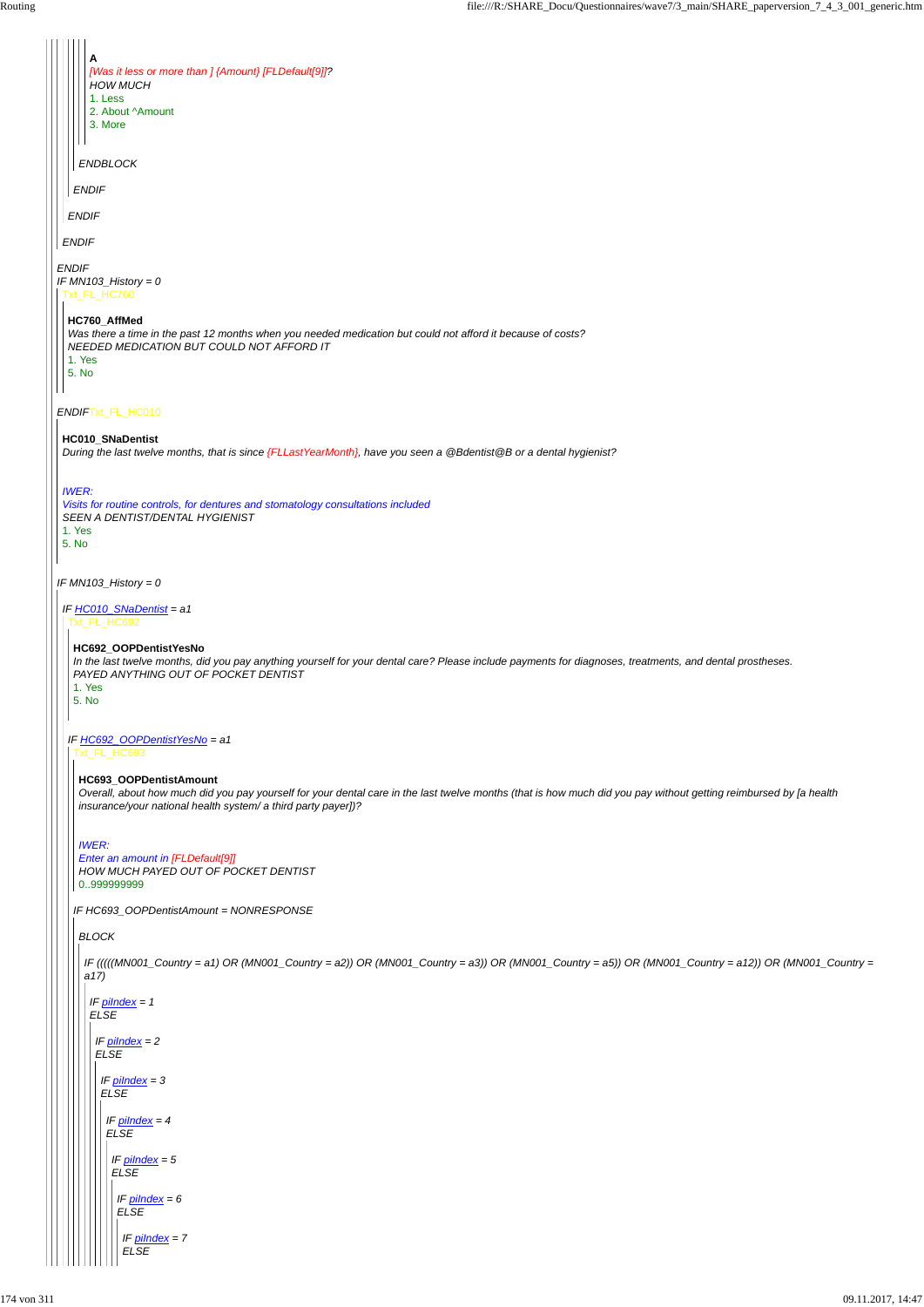| IF $pilndex = 8$<br><b>ELSE</b>                                            |
|----------------------------------------------------------------------------|
| IF $pilndex = 9$<br><b>ENDIF</b>                                           |
| <b>ENDIF</b>                                                               |
| <b>ENDIF</b>                                                               |
| <b>ENDIF</b>                                                               |
| <b>ENDIF</b>                                                               |
| <b>ENDIF</b>                                                               |
| <b>ENDIF</b>                                                               |
| <b>ENDIF</b>                                                               |
| <b>ENDIF</b>                                                               |
| <b>ELSE</b>                                                                |
| IF ((MN001_Country = a6) OR (MN001_Country = a7)) OR (MN001_Country = a23) |
| IF $pilndex = 1$<br><b>ELSE</b>                                            |
|                                                                            |
| IF $pilndex = 2$<br><b>ELSE</b>                                            |
| IF $pilndex = 3$<br><b>ELSE</b>                                            |
| IF $pilndex = 4$                                                           |
| ${\it ELSE}$                                                               |
| IF $pilndex = 5$<br><b>ELSE</b>                                            |
| IF $pilndex = 6$<br>E LSE                                                  |
| IF $pilndex = 7$<br>$E LSE$                                                |
| IF $pilndex = 8$<br>E LSE                                                  |
| IF $pilndex = 9$<br>ENDIF                                                  |
| <b>ENDIF</b>                                                               |
| <b>ENDIF</b>                                                               |
| <b>ENDIF</b>                                                               |
| ENDIF                                                                      |
| ENDIF                                                                      |
| <b>ENDIF</b>                                                               |
| <b>ENDIF</b>                                                               |
| <b>ENDIF</b>                                                               |
| ELSE                                                                       |
| IF $MN001$ Country = $a8$                                                  |

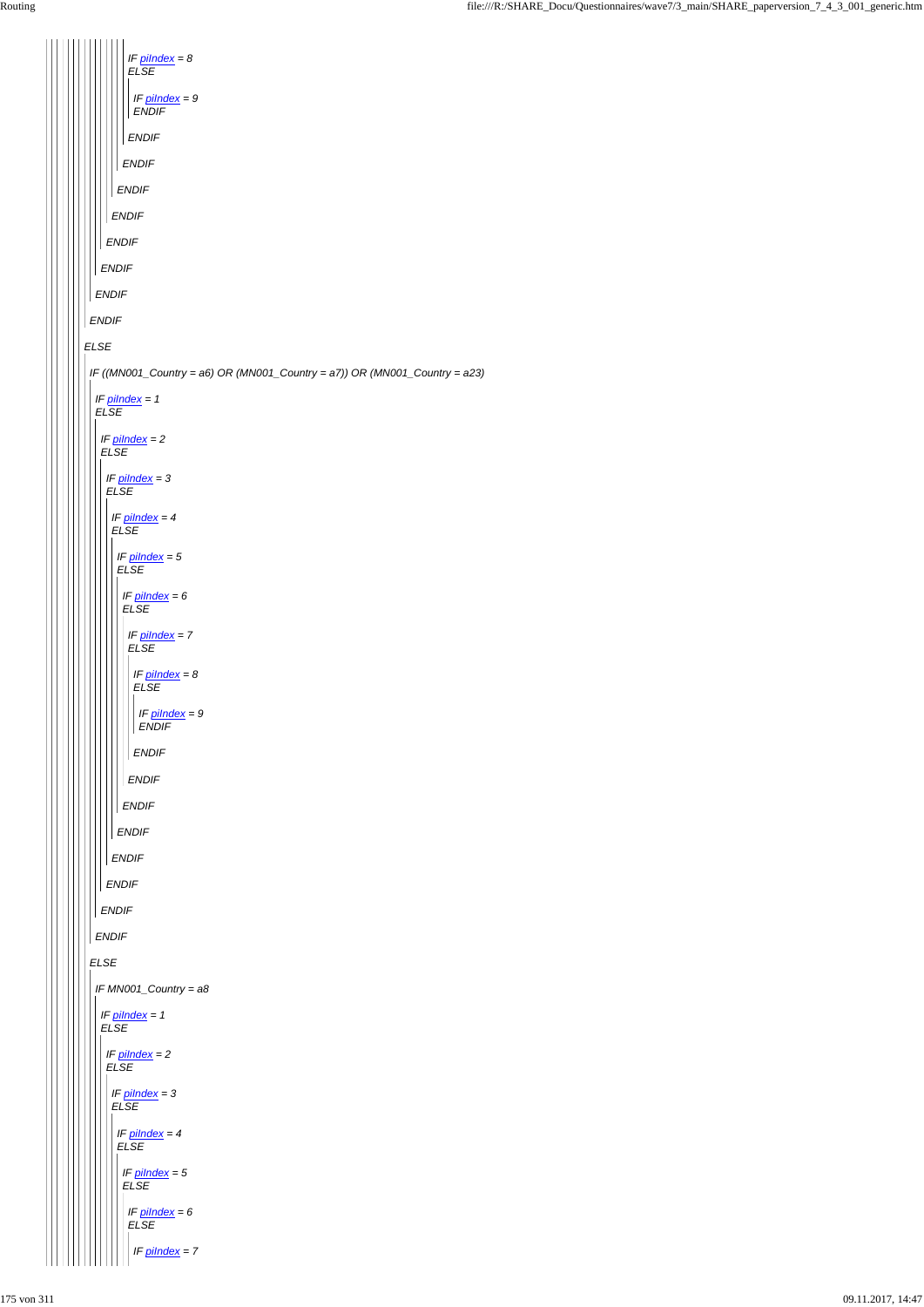*ELSE IF piIndex = 8 ELSE IF piIndex = 9 ENDIF ENDIF ENDIF ENDIF ENDIF ENDIF ENDIF ENDIF ENDIF ELSE IF ((MN001\_Country = a13) OR (MN001\_Country = a18)) OR (MN001\_Country = a19) IF piIndex = 1 ELSE IF piIndex = 2 ELSE IF piIndex = 3 ELSE IF piIndex = 4 ELSE IF piIndex = 5 ELSE IF piIndex = 6 ELSE IF piIndex = 7 ELSE IF piIndex = 8 ELSE IF piIndex = 9 ENDIF ENDIF ENDIF ENDIF ENDIF ENDIF ENDIF ENDIF ENDIF*  $\| \, \| \, \|$ *ELSE*

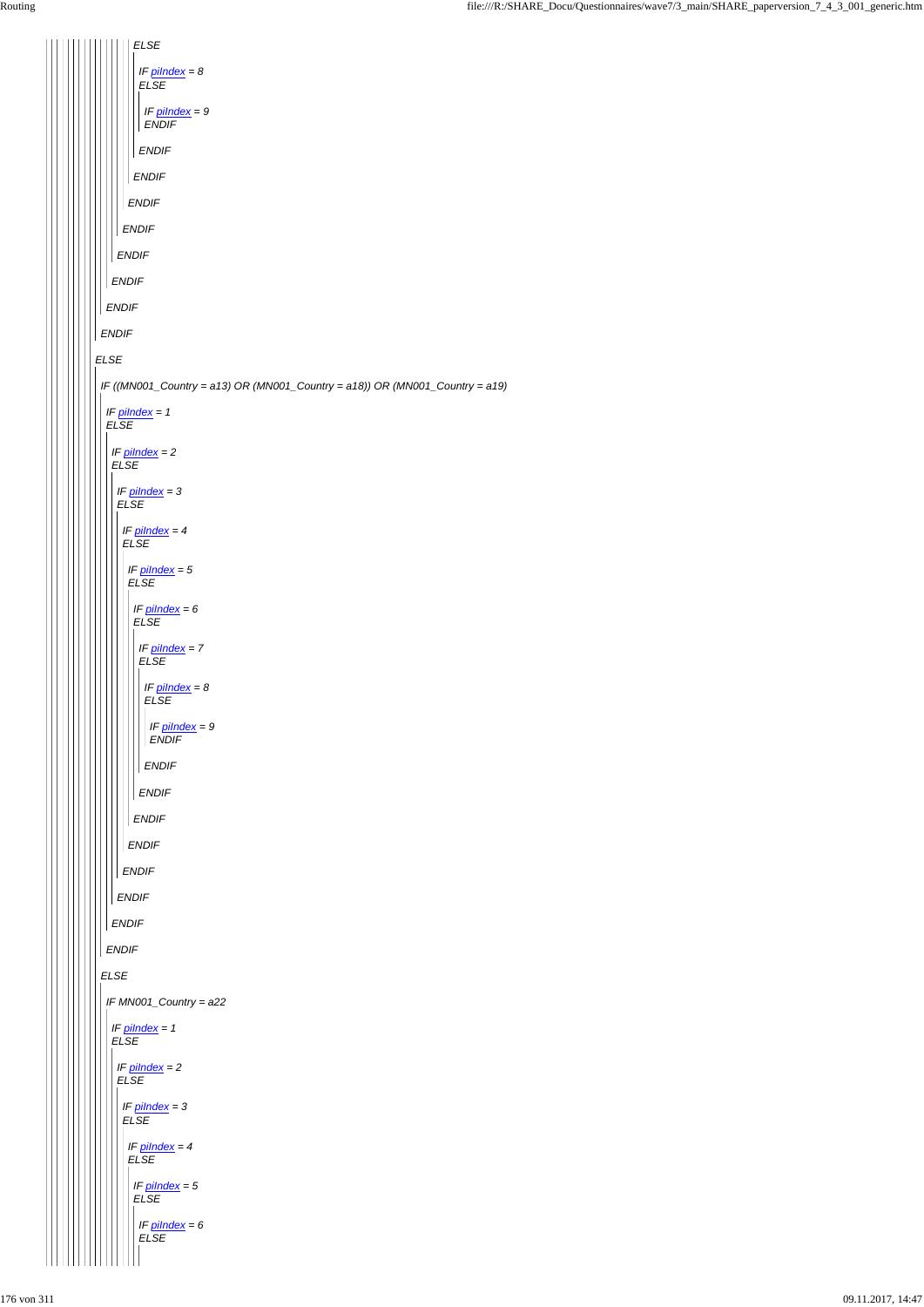*ELSE ENDIF ENDIF ENDIF ENDIF ENDIF ENDIF IF piIndex = 7 ELSE ENDIF IF piIndex = 8 ELSE ENDIF IF piIndex = 9 ENDIF IF MN001\_Country = a21 IF piIndex = 1 ELSE ENDIF IF piIndex = 2 ELSE ENDIF IF piIndex = 3 ELSE ENDIF IF piIndex = 4 ELSE ENDIF IF piIndex = 5 ELSE ENDIF IF piIndex = 6 ELSE ENDIF IF piIndex = 7 ELSE ENDIF IF piIndex = 8 ELSE ENDIF IF piIndex = 9 ENDIF*

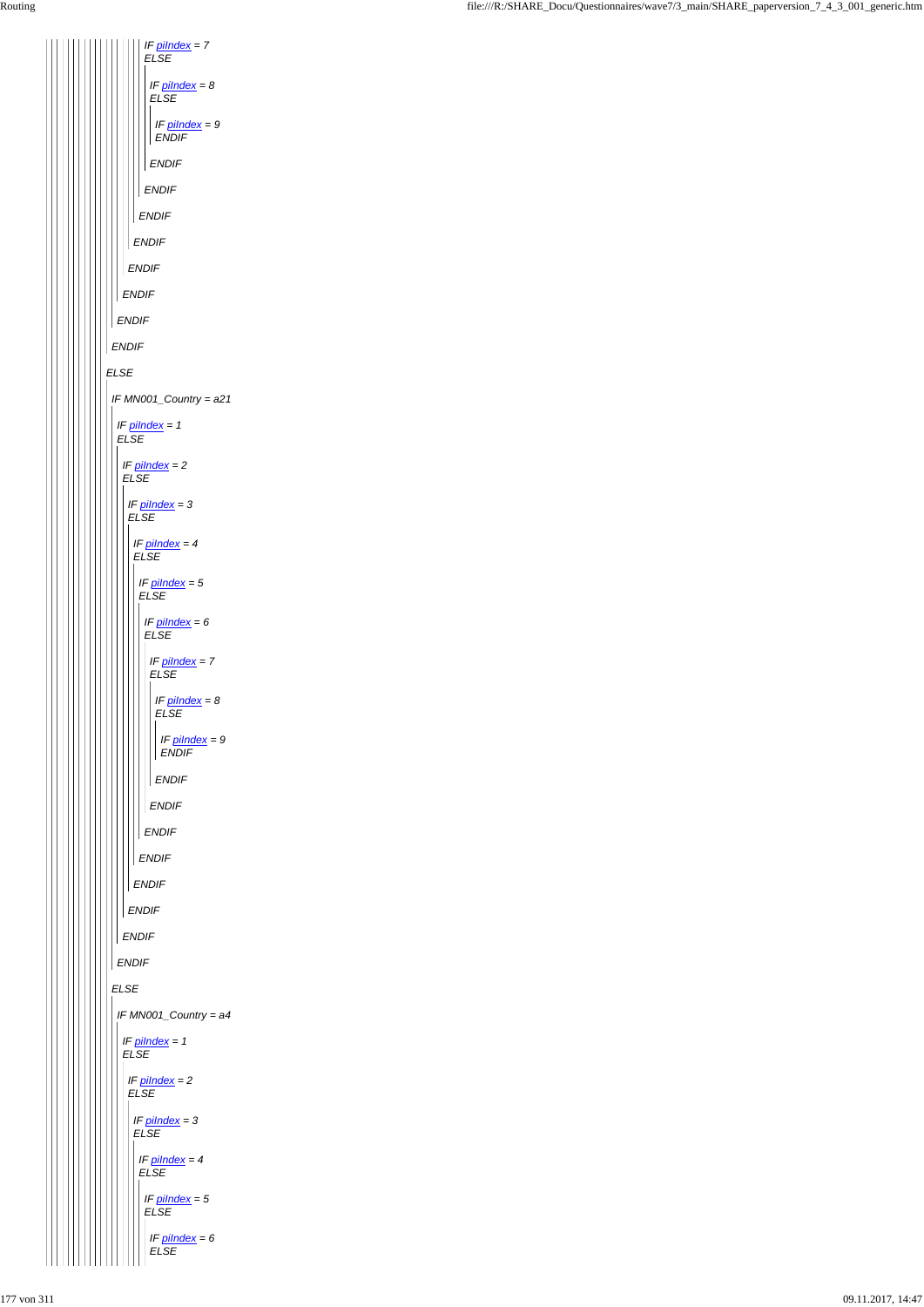*IF piIndex = 7 ELSE IF piIndex = 8 ELSE IF piIndex = 9 ENDIF ENDIF ENDIF ENDIF ENDIF ENDIF ENDIF ENDIF ENDIF ELSE IF MN001\_Country = a10 IF piIndex = 1 ELSE IF piIndex = 2 ELSE IF piIndex = 3 ELSE IF piIndex = 4 ELSE IF piIndex = 5 ELSE IF piIndex = 6 ELSE IF piIndex = 7 ELSE IF piIndex = 8 ELSE IF piIndex = 9 ENDIF ENDIF ENDIF ENDIF ENDIF ENDIF ENDIF ENDIF ENDIF*  $\mathsf{I}$ 

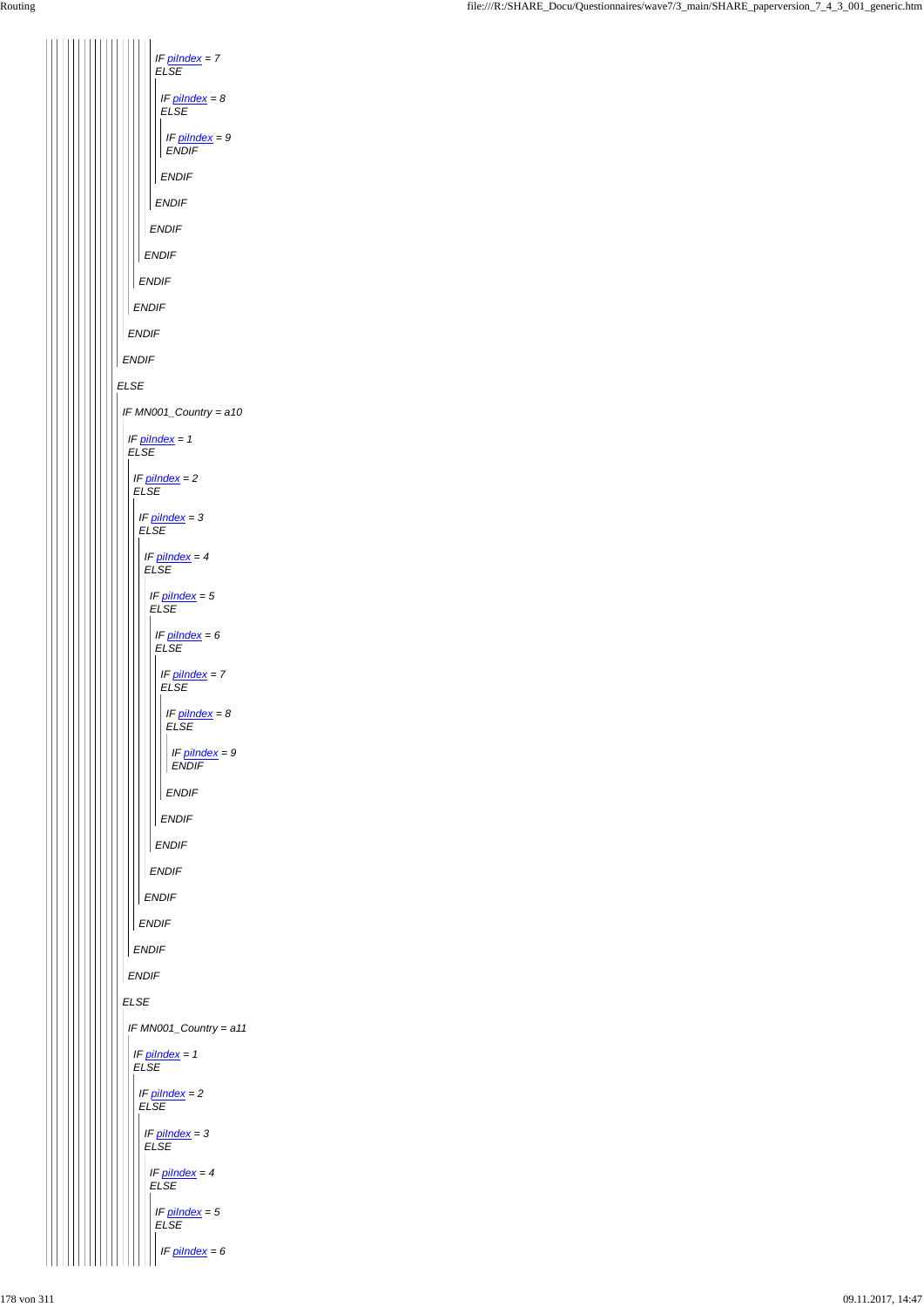| <b>ELSE</b>                               |
|-------------------------------------------|
| IF pilndex = 7<br><b>ELSE</b>             |
| IF $p$ <i>ilndex</i> = $8$<br><b>ELSE</b> |
| IF pilndex = 9<br><b>ENDIF</b>            |
| <b>ENDIF</b>                              |
| <b>ENDIF</b>                              |
| <b>ENDIF</b>                              |
| <b>ENDIF</b>                              |
| <b>ENDIF</b>                              |
| <b>ENDIF</b>                              |
| <b>ENDIF</b>                              |
| <b>ENDIF</b>                              |
| <b>ELSE</b>                               |
| IF MN001_Country = a24                    |
| IF $pilndex = 1$<br><b>ELSE</b>           |
| IF $pilndex = 2$<br><b>ELSE</b>           |
| IF pilndex = 3                            |
| <b>ELSE</b><br>IF $pilndex = 4$           |
| <b>ELSE</b>                               |
| IF $pilndex = 5$<br><b>ELSE</b>           |
| IF $p$ <i>ilndex</i> = $6$<br><b>ELSE</b> |
| IF $pilndex = 7$<br><b>ELSE</b>           |
| IF $p$ <i>ilndex</i> = $8$<br><b>ELSE</b> |
| IF pilndex = 9                            |
| <b>ENDIF</b><br><b>ENDIF</b>              |
| <b>ENDIF</b>                              |
| <b>ENDIF</b>                              |
| <b>ENDIF</b>                              |
| <b>ENDIF</b>                              |
| <b>ENDIF</b>                              |
| <b>ENDIF</b>                              |
|                                           |

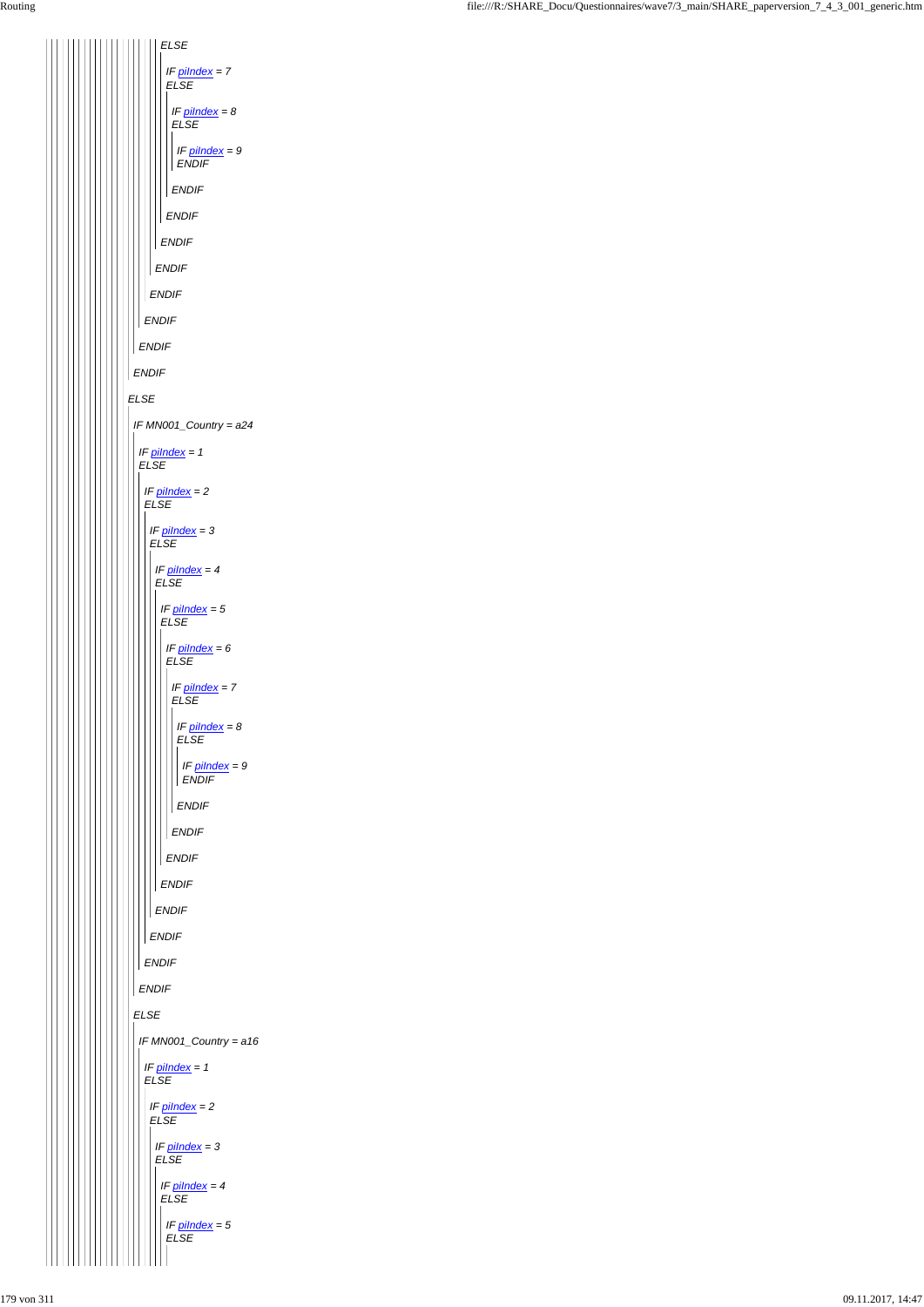*ELSE ENDIF ENDIF ENDIF ENDIF ENDIF IF piIndex = 6 ELSE ENDIF IF piIndex = 7 ELSE ENDIF IF piIndex = 8 ELSE ENDIF IF piIndex = 9 ENDIF IF MN001\_Country = a14 IF piIndex = 1 ELSE IF piIndex = 2 ELSE ENDIF IF piIndex = 3 ELSE ENDIF IF piIndex = 4 ELSE ENDIF IF piIndex = 5 ELSE ENDIF IF piIndex = 6 ELSE ENDIF IF piIndex = 7 ELSE ENDIF IF piIndex = 8 ELSE ENDIF IF piIndex = 9 ENDIF*

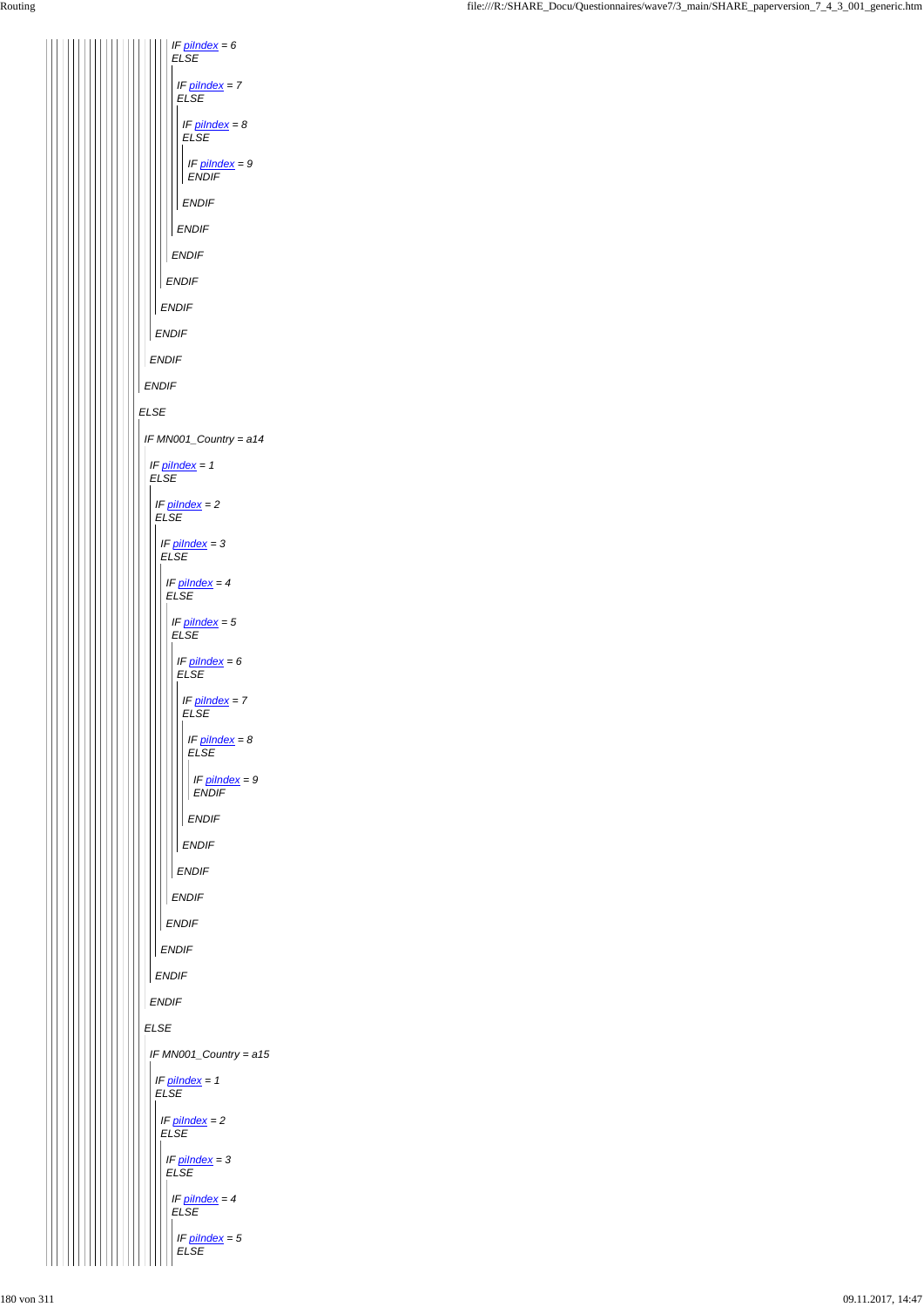|                 | <b>ENDIF</b> |
|-----------------|--------------|
|                 | ENDIF        |
|                 | <b>ENDIF</b> |
|                 | <b>ENDIF</b> |
|                 | <b>ENDIF</b> |
|                 | <b>ENDIF</b> |
|                 | <b>ENDIF</b> |
|                 | <b>ENDIF</b> |
|                 | <b>ENDIF</b> |
|                 | <b>ENDIF</b> |
| $\perp$ $\perp$ | <b>ENDIF</b> |

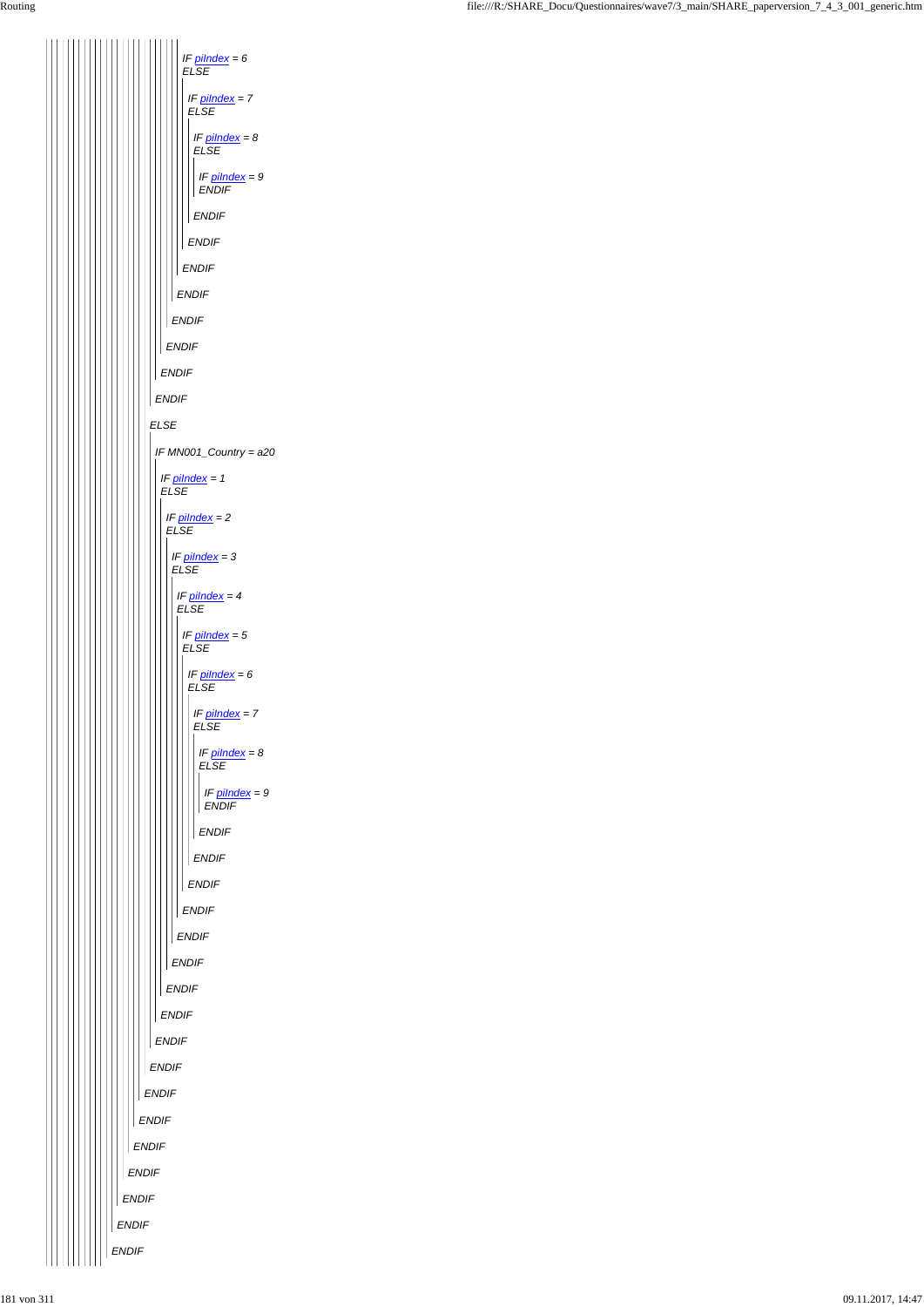```
ENDIF
IF MN103_History = 0
```

|  |                                 | <b>ENDIF</b>                                                                                                                                                                                                                                        |
|--|---------------------------------|-----------------------------------------------------------------------------------------------------------------------------------------------------------------------------------------------------------------------------------------------------|
|  |                                 | <b>ENDIF</b>                                                                                                                                                                                                                                        |
|  |                                 | <b>ENDIF</b>                                                                                                                                                                                                                                        |
|  |                                 | <b>ENDIF</b>                                                                                                                                                                                                                                        |
|  |                                 | <b>ENDIF</b>                                                                                                                                                                                                                                        |
|  | A                               | [Was it less or more than ] {Amount} [FLDefault[9]]?<br><b>HOW MUCH</b><br>1. Less<br>2. About ^Amount<br>3. More                                                                                                                                   |
|  |                                 | <b>ENDBLOCK</b>                                                                                                                                                                                                                                     |
|  | <b>ENDIF</b>                    |                                                                                                                                                                                                                                                     |
|  | <b>ENDIF</b>                    |                                                                                                                                                                                                                                                     |
|  | <b>ENDIF</b>                    |                                                                                                                                                                                                                                                     |
|  | <b>ENDIF</b><br>1. Yes<br>5. No | IF $MN103$ _History = 0<br>Txt_FL_CO211<br>CO211_PovertyPostponedDentist<br>In the last twelve months, to help you keep your living costs down, have you postponed visits to the dentist?<br>POSTPONED DENTIST                                      |
|  |                                 | ENDIFTxt_FL_HC012                                                                                                                                                                                                                                   |
|  | 1. Yes<br>5. No                 | HC012_PTinHos<br>During the last twelve months, that is since {FLLastYearMonth}, have you been in a hospital overnight? Please consider stays in medical, surgical, psychiatric or in any other<br>specialised wards.<br>IN HOSPITAL LAST 12 MONTHS |
|  |                                 | IF $HCO12$ PTinHos = a1<br>Txt_FL_HC013                                                                                                                                                                                                             |
|  |                                 | HC013_TiminHos<br>How many times have you been a patient in a hospital overnight during the last twelve months?                                                                                                                                     |
|  | <b>IWER:</b>                    | Count separate occasions only.<br>TIMES BEING PATIENT IN HOSPITAL<br>0999999999<br>Txt_FL_HC014                                                                                                                                                     |
|  | 1.365                           | HC014_TotNightsinPT<br>How many nights altogether have you spent in hospitals during the last twelve months?<br>TOTAL NIGHTS STAYED IN HOSPITAL                                                                                                     |
|  |                                 | ENDIFTxt_FL_HC064                                                                                                                                                                                                                                   |
|  |                                 | HC064_InOthInstLast12Mon                                                                                                                                                                                                                            |

*IF HC064\_InOthInstLast12Mon = a1* Txt\_FL\_HC066

*During the last twelve months, have you been a patient overnight in any health care facility other than a hospital, for instance in institutions for medical rehabilitation, convalescence, etc.? Please do not include stays in nursing homes/residential care facilities. IN OTHER INSTITUTIONS LAST 12 MONTHS*

|   | ×<br>×<br>۰,<br>۰, |
|---|--------------------|
| ٠ | ٠                  |

# **HC066\_TotNightStayOthInst**

*How many nights altogether have you spent in any institution other than a hospital or a nursing home during the last twelve months? TOTAL NIGHTS STAYED IN OTHER INSTITUTIONS*

 $|| 1..365$ 

```
IF (HC064_InOthInstLast12Mon = a1) OR (HC012_PTinHos = a1)
 Txt_FL_HC694
```
### **HC694\_PayedOutOfPocketHospital**

*Did you pay anything yourself, including for non-care related costs such as meals, [@ for your stays in hospitals and other health care facilities/@ for your hospital stays/@ for your stays in health care facilities other than hospitals/@ for your stays in hospitals and other health care facilities/@ for your hospital stays/@ for your stays in*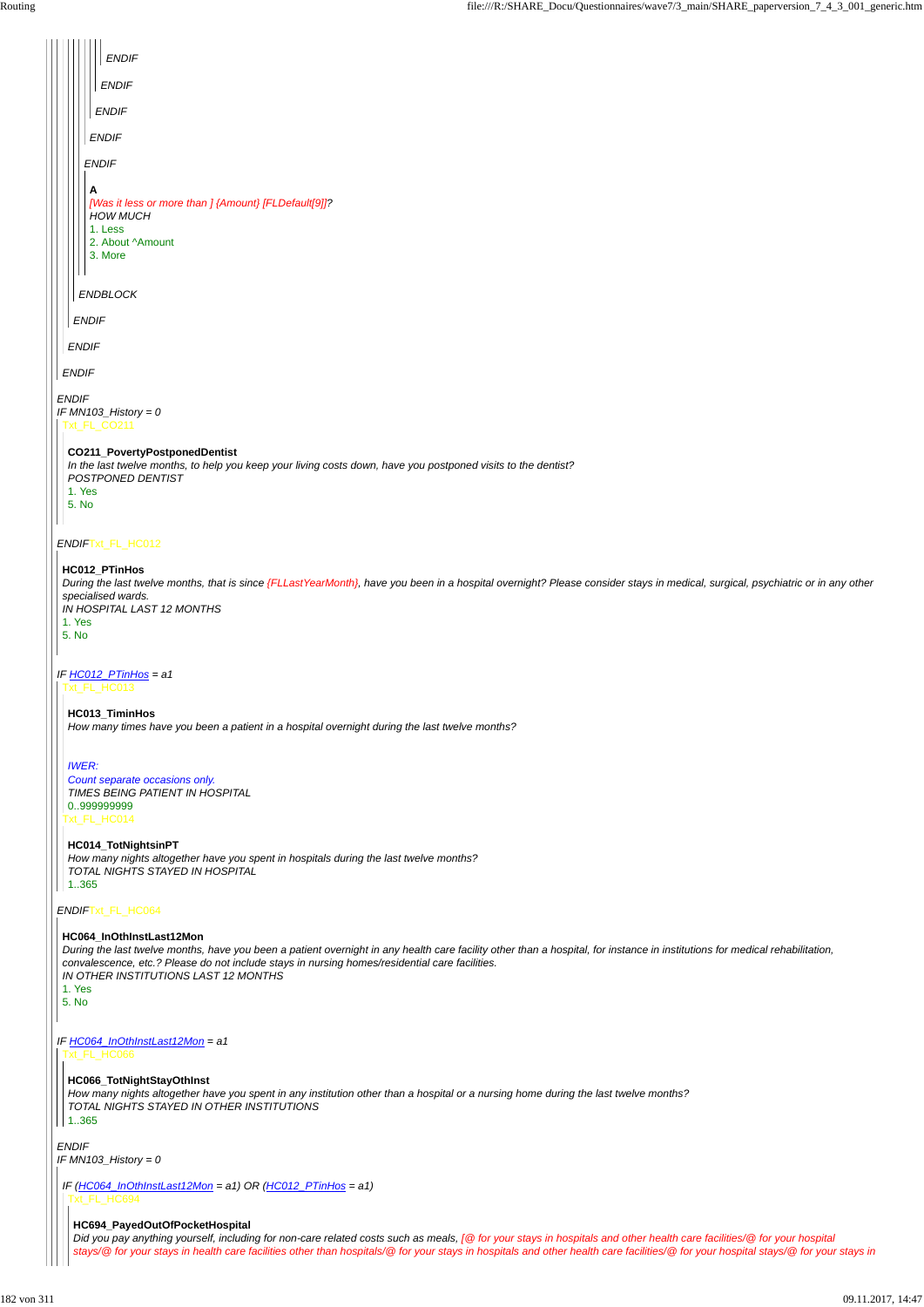*IF HC694\_PayedOutOfPocketHospital = a1 health care facilities other than hospitals] in the last twelve months? PAYED ANYTHING OUT OF POCKET HOSPITAL* 1. Yes 5. No Txt\_FL\_HC695 CHECK NOT ((HC695\_HowMuchPayedHospital <= 0) AND (HC695\_HowMuchPayedHospital = RESPONSE)) L1 " [Amount is expected to be higher than zero] [{empty}]" *IF HC695\_HowMuchPayedHospital = NONRESPONSE* **HC695\_HowMuchPayedHospital** *Overall, about how much did you pay yourself for your stays in hospitals or other health care facilities in the last twelve months (that is how much did you pay without getting reimbursed by [a health insurance/your national health system/ a third party payer])? IWER: Enter an amount in [FLDefault[9]] HOW MUCH PAYED OUT OF POCKET HOSPITAL* 0..999999999 *BLOCK IF (((((MN001\_Country = a1) OR (MN001\_Country = a2)) OR (MN001\_Country = a3)) OR (MN001\_Country = a5)) OR (MN001\_Country = a12)) OR (MN001\_Country = a17) ELSE IF piIndex = 1 ELSE ENDIF IF piIndex = 2 ELSE ENDIF IF piIndex = 3 ELSE ENDIF IF piIndex = 4 ELSE ENDIF IF piIndex = 5 ELSE ENDIF IF piIndex = 6 ELSE ENDIF IF piIndex = 7 ELSE ENDIF IF piIndex = 8 ELSE ENDIF IF piIndex = 9 ENDIF IF ((MN001\_Country = a6) OR (MN001\_Country = a7)) OR (MN001\_Country = a23)*

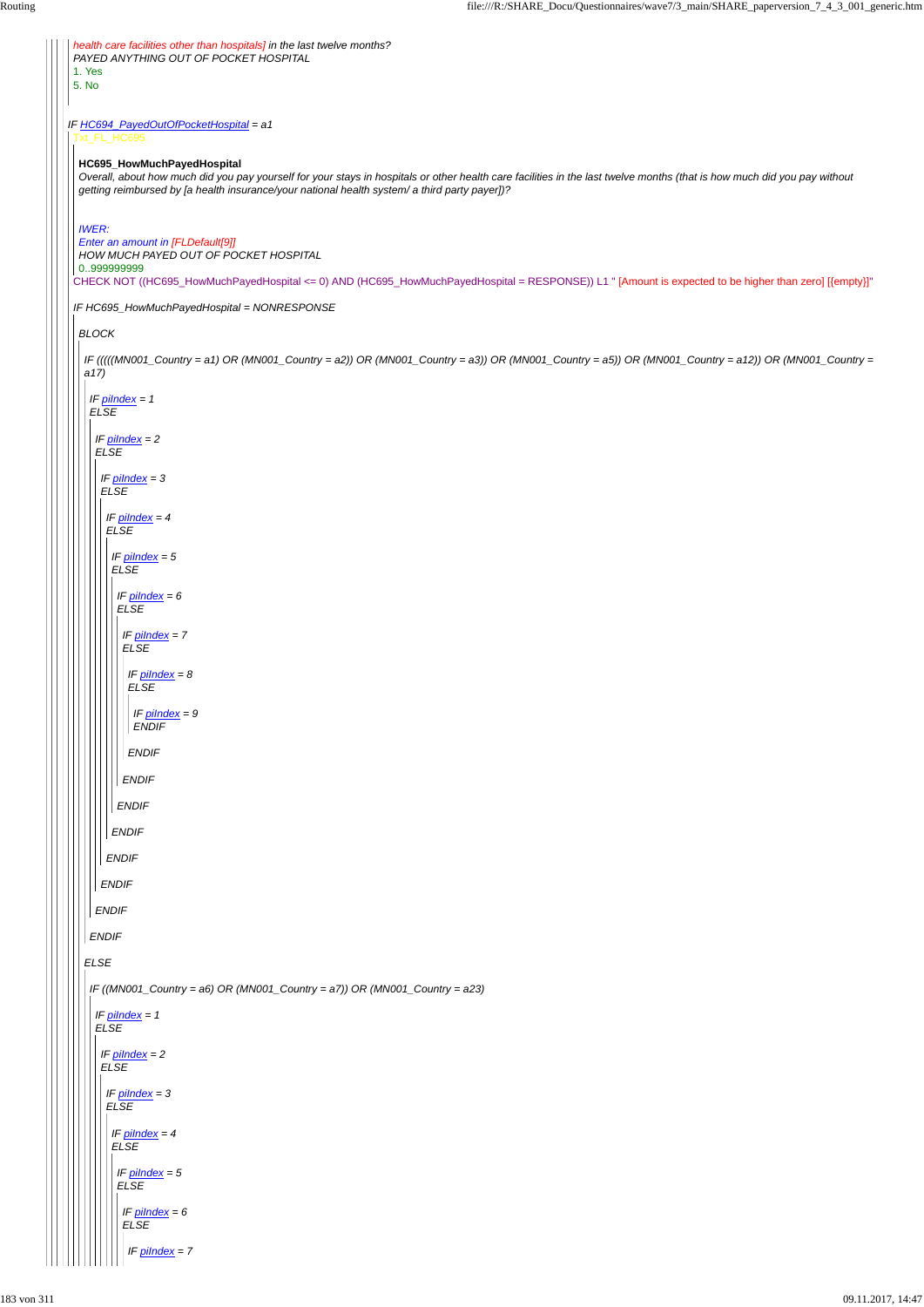| <b>ELSE</b>                                                                         |
|-------------------------------------------------------------------------------------|
| IF $pilndex = 8$<br><b>ELSE</b><br>IF $pilndex = 9$<br><b>ENDIF</b><br><b>ENDIF</b> |
| <b>ENDIF</b>                                                                        |
| <b>ENDIF</b>                                                                        |
| <b>ENDIF</b>                                                                        |
| <b>ENDIF</b>                                                                        |
| <b>ENDIF</b>                                                                        |
| <b>ENDIF</b>                                                                        |
| <b>ENDIF</b>                                                                        |
| <b>ELSE</b>                                                                         |
| IF MN001_Country = a8                                                               |
| IF pilndex = 1<br><b>ELSE</b>                                                       |
| IF pilndex = 2                                                                      |
| <b>ELSE</b>                                                                         |
| IF pilndex = 3<br><b>ELSE</b>                                                       |
| IF <u>pilndex</u> = 4                                                               |
| ELSE                                                                                |
| IF pilndex = 5<br><b>ELSE</b>                                                       |
| IF <u>pilndex</u> = 6                                                               |
| <b>ELSE</b>                                                                         |
| IF <u>pilndex</u> = 7<br><b>ELSE</b>                                                |
| IF pilndex = 8                                                                      |
| <b>ELSE</b>                                                                         |
| IF pilndex = 9<br><b>ENDIF</b>                                                      |
| <b>ENDIF</b>                                                                        |
| <b>ENDIF</b>                                                                        |
| <b>ENDIF</b>                                                                        |
| <b>ENDIF</b>                                                                        |
| <b>ENDIF</b>                                                                        |
| <b>ENDIF</b>                                                                        |
| <b>ENDIF</b>                                                                        |
| <b>ENDIF</b>                                                                        |
| FI SF                                                                               |

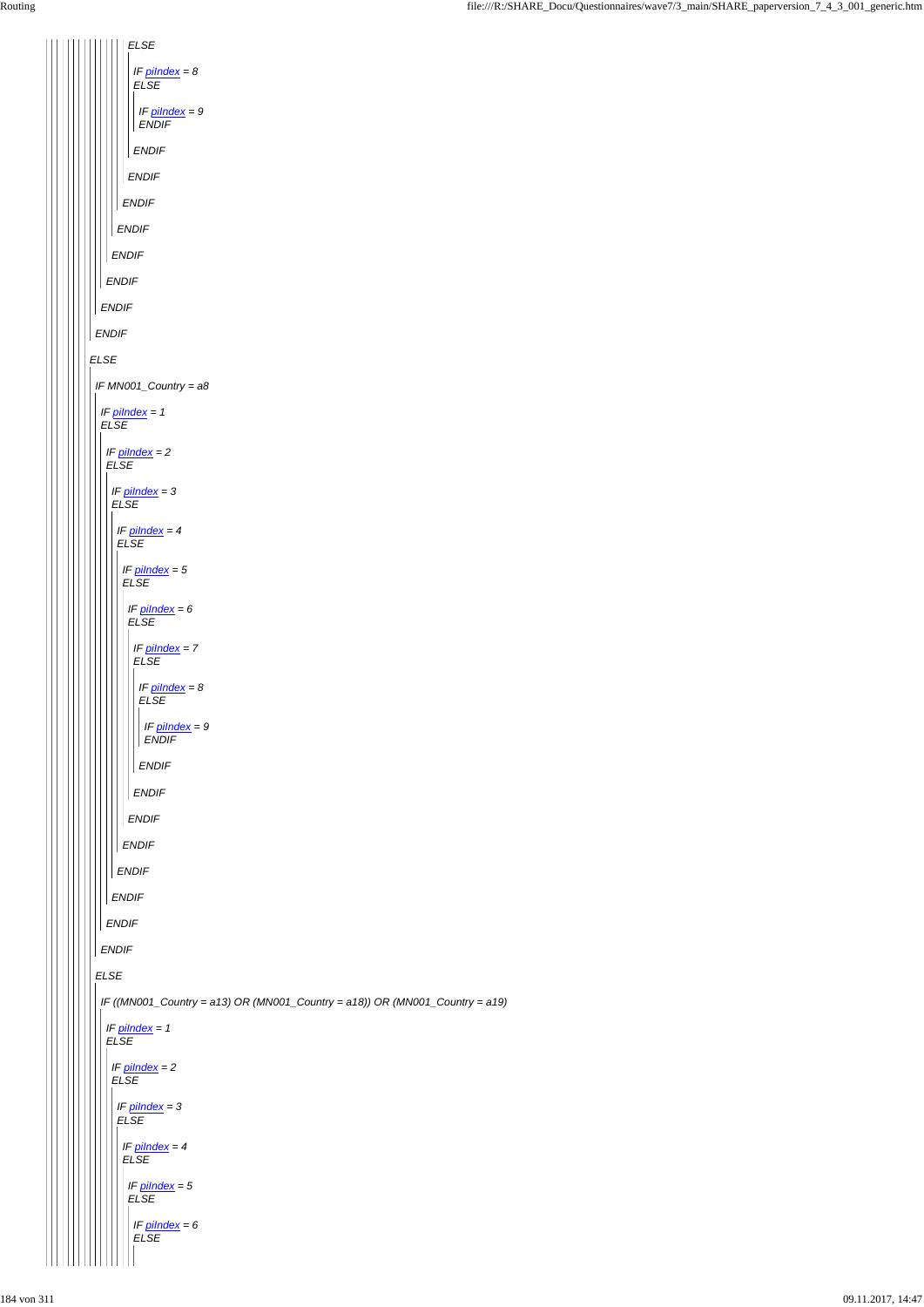| IF <u>pilndex</u> = 7<br><b>ELSE</b>      |
|-------------------------------------------|
| IF pilndex = 8                            |
| <b>ELSE</b><br>IF pilndex = 9             |
| <b>ENDIF</b>                              |
| ENDIF<br><b>ENDIF</b>                     |
| <b>ENDIF</b>                              |
| <b>ENDIF</b>                              |
| <b>ENDIF</b>                              |
| <b>ENDIF</b>                              |
| <b>ENDIF</b>                              |
| <b>ENDIF</b>                              |
| <b>ELSE</b>                               |
| IF MN001_Country = a22                    |
| IF $pilndex = 1$<br><b>ELSE</b>           |
| IF pilndex = 2<br><b>ELSE</b>             |
| IF pilndex = 3                            |
| <b>ELSE</b>                               |
| IF <u>pilndex</u> = 4<br>ELSE             |
| IF pilndex = 5<br><b>ELSE</b>             |
| IF pilndex = 6                            |
| <b>ELSE</b>                               |
| IF pilndex = 7<br><b>ELSE</b>             |
| IF pilndex = 8<br><b>ELSE</b>             |
| IF pilndex = 9                            |
| ENDIF                                     |
| <b>ENDIF</b><br><b>NDIF</b>               |
| ENDIF                                     |
| ENDIF                                     |
| <b>ENDIF</b>                              |
| <b>ENDIF</b>                              |
| <b>ENDIF</b>                              |
| <b>ENDIF</b>                              |
| <b>ELSE</b>                               |
| IF MN001_Country = a21                    |
| IF pilndex = 1<br><b>ELSE</b>             |
| IF $p$ <i>ilndex</i> = $2$<br><b>ELSE</b> |
| IF pilndex = 3                            |
| <b>ELSE</b>                               |
| IF pilndex = 4<br><b>ELSE</b>             |
| IF pilndex = 5<br><b>ELSE</b>             |
| IF pilndex = 6<br><b>ELSE</b>             |
|                                           |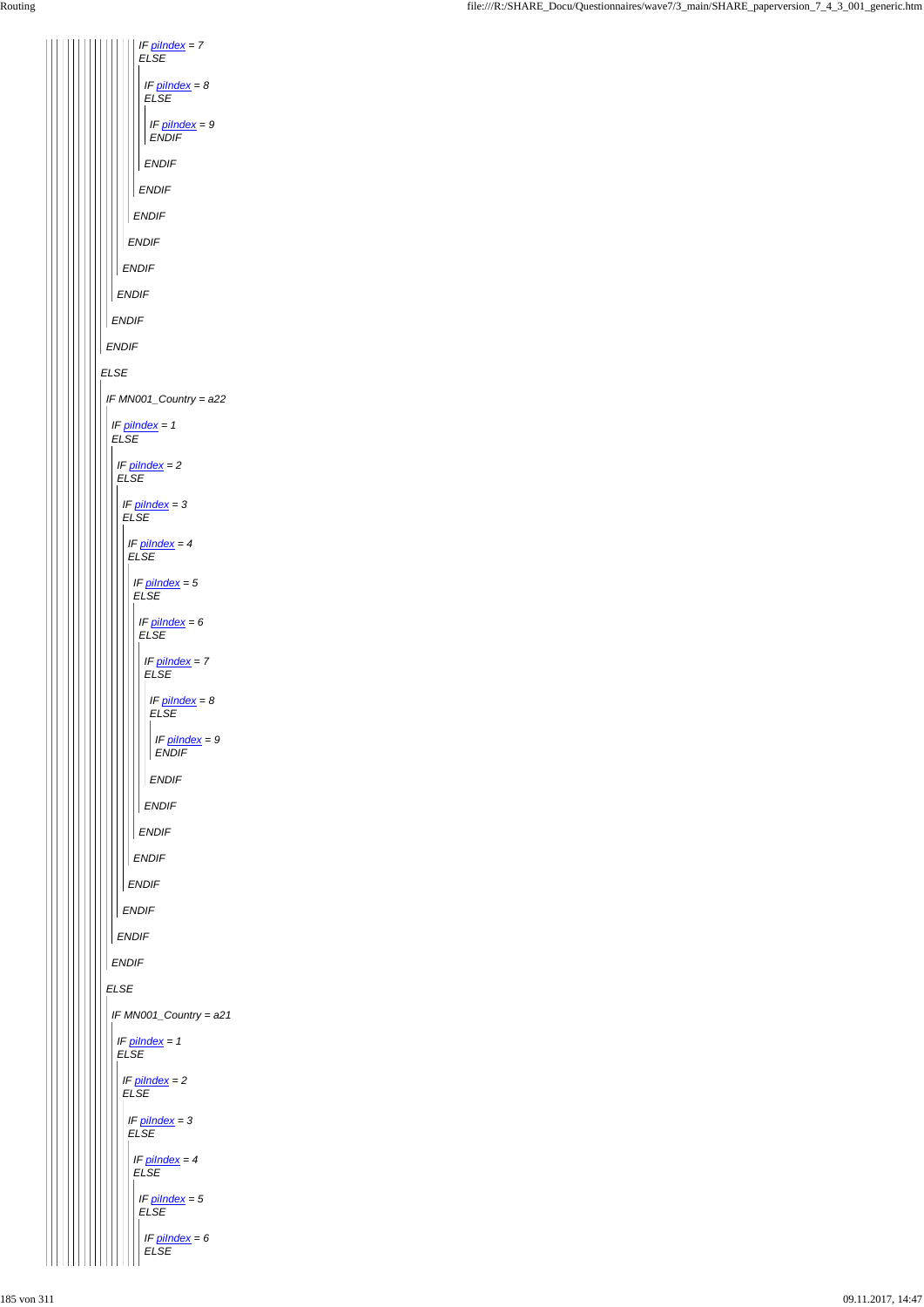*IF piIndex = 7 ELSE IF piIndex = 8 ELSE IF piIndex = 9 ENDIF ENDIF ENDIF ENDIF ENDIF ENDIF ENDIF ENDIF ENDIF ELSE IF MN001\_Country = a4 IF piIndex = 1 ELSE IF piIndex = 2 ELSE IF piIndex = 3 ELSE IF piIndex = 4 ELSE IF piIndex = 5 ELSE IF piIndex = 6 ELSE IF piIndex = 7 ELSE IF piIndex = 8 ELSE IF piIndex = 9 ENDIF ENDIF ENDIF ENDIF ENDIF ENDIF ENDIF ENDIF ENDIF* Ш

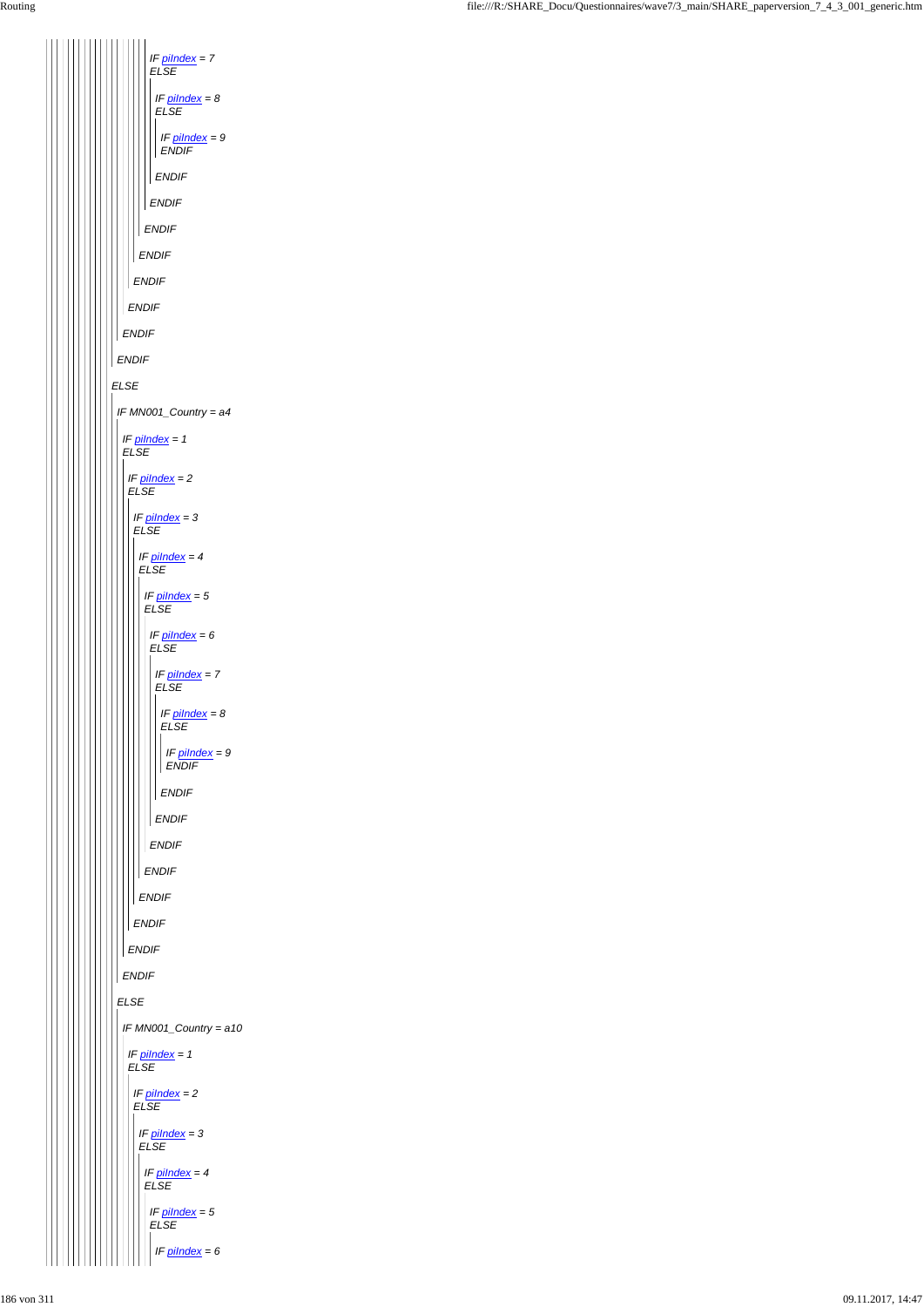*ELSE ENDIF ENDIF ENDIF ENDIF ENDIF ELSE ENDIF IF piIndex = 7 ELSE ENDIF IF piIndex = 8 ELSE ENDIF IF piIndex = 9 ENDIF IF MN001\_Country = a11 IF piIndex = 1 ELSE IF piIndex = 2 ELSE ENDIF IF piIndex = 3 ELSE ENDIF IF piIndex = 4 ELSE ENDIF IF piIndex = 5 ELSE ENDIF IF piIndex = 6 ELSE ENDIF IF piIndex = 7 ELSE ENDIF IF piIndex = 8 ELSE ENDIF IF piIndex = 9 ENDIF*

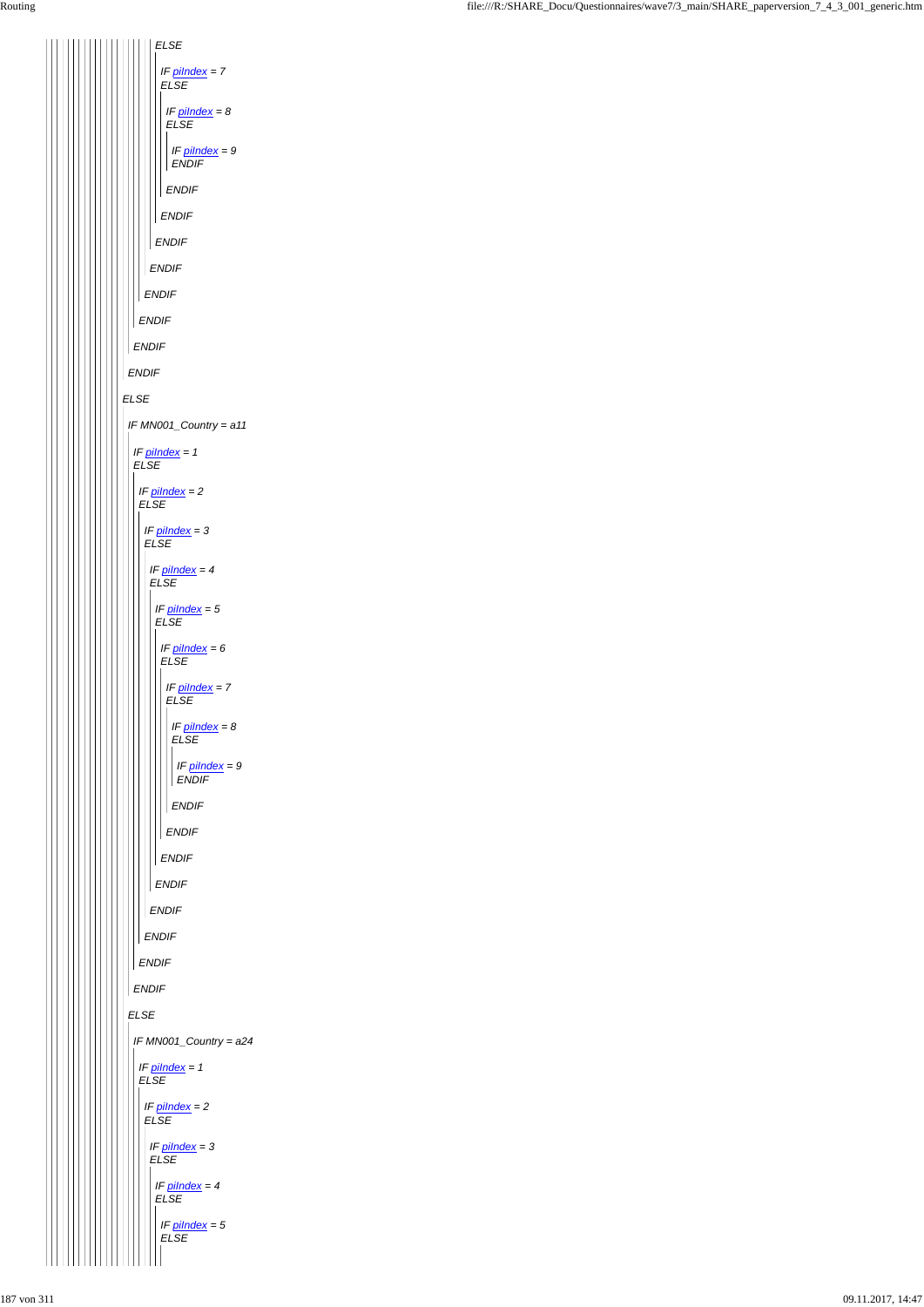*ELSE ENDIF ENDIF ENDIF ENDIF ENDIF IF piIndex = 6 ELSE ENDIF IF piIndex = 7 ELSE ENDIF IF piIndex = 8 ELSE ENDIF IF piIndex = 9 ENDIF IF MN001\_Country = a16 IF piIndex = 1 ELSE IF piIndex = 2 ELSE ENDIF IF piIndex = 3 ELSE ENDIF IF piIndex = 4 ELSE ENDIF IF piIndex = 5 ELSE ENDIF IF piIndex = 6 ELSE ENDIF IF piIndex = 7 ELSE ENDIF IF piIndex = 8 ELSE ENDIF IF piIndex = 9 ENDIF*

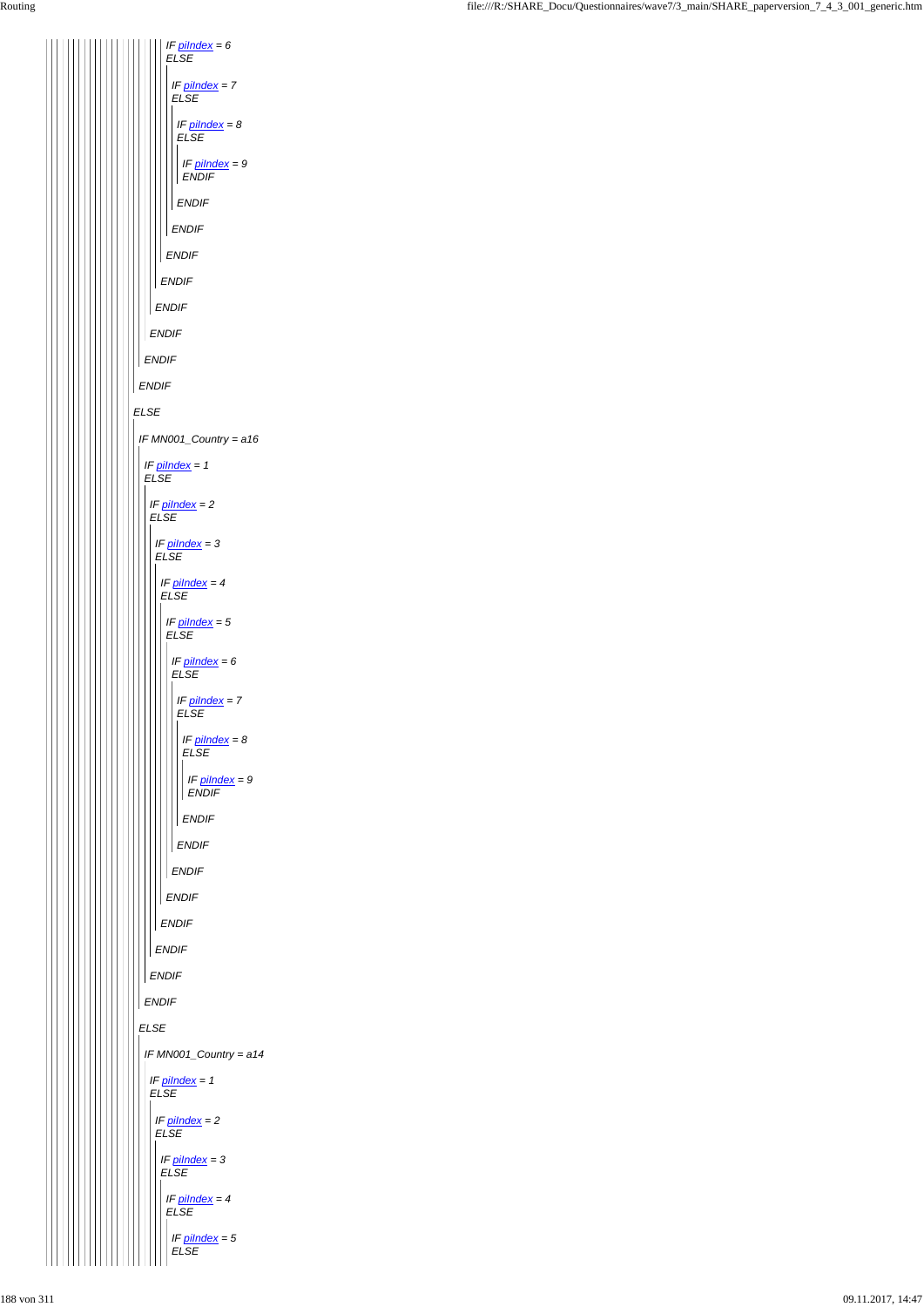

| <b>ENDIF</b>                    |
|---------------------------------|
| <b>ENDIF</b>                    |
| E LSE                           |
| IF MN001_Country = a20          |
| IF $pilndex = 1$<br><b>ELSE</b> |
| $IF$ pilndex = 2<br><b>ELSE</b> |
| $IF$ pilndex = 3<br>ELSE        |
| IF $pilndex = 4$<br><b>ELSE</b> |
| IF $pilndex = 5$                |
|                                 |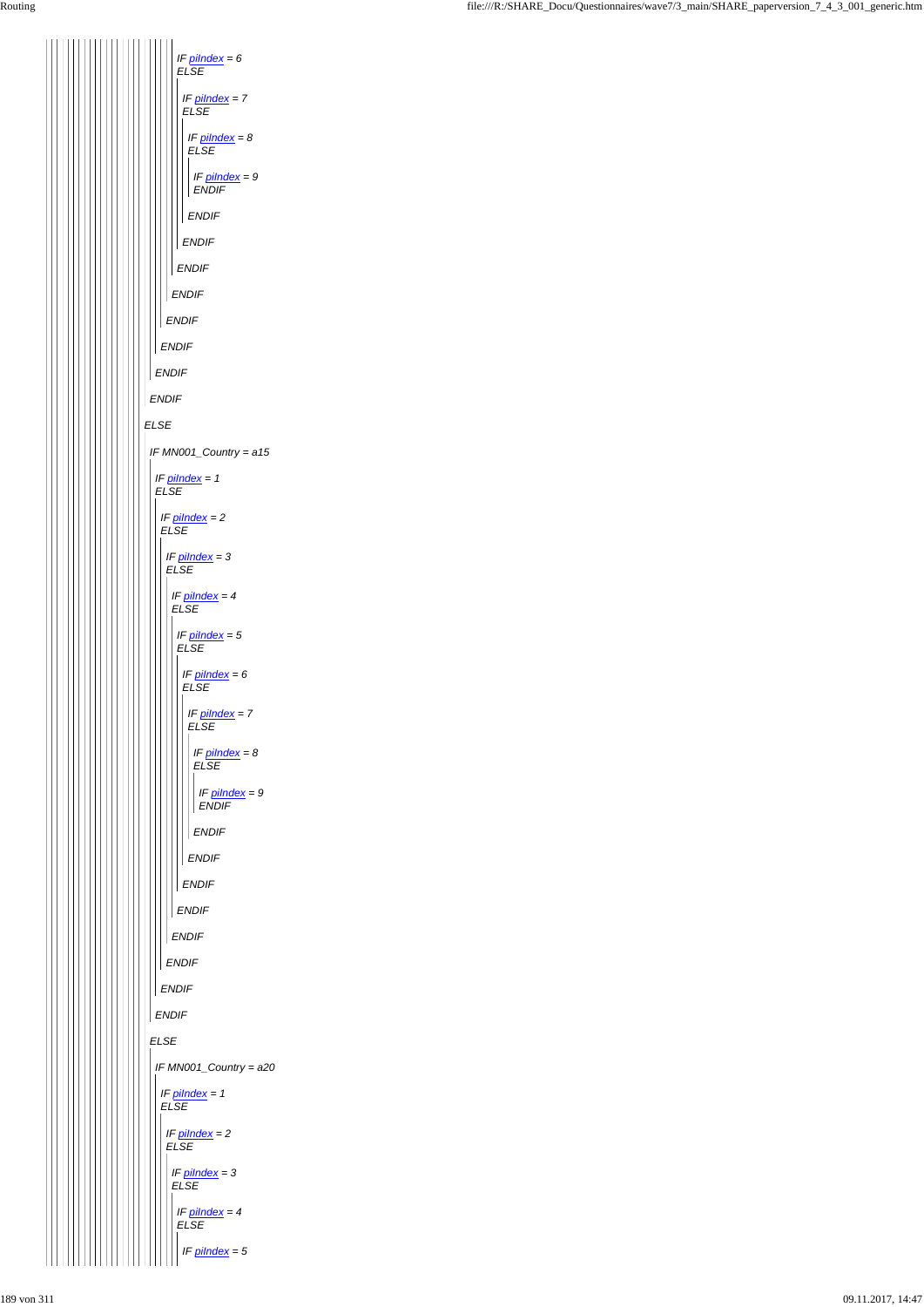*ENDIF*Txt\_FL\_HC140

CHECK NOT ((HC140\_WhatAidsAppliancesPhysicalTherapy.CARDINAL > 1) AND (a96 IN HC140\_WhatAidsAppliancesPhysicalTherapy)) L1 " [You cannot select ''None of the above'' together with any other answer. Please change your answer] [{empty}]"

*IF a1 IN HC140\_WhatAidsAppliancesPhysicalTherapy*



#### **HC140\_WhatAidsAppliancesPhysicalTherapy**

*Please look at Card 42. In the last 12 months, that is since {FLLastYearMonth}, did you pay anything yourself for items or services mentioned on this card? Please include items that were prescribed by your doctor and those you bought or received without prescription.*

*IWER:*

*{CodeAll}*

*WHAT PAYED OOP AIDS APPLIANCES PHYSICAL THERAPY*

1. Aids and appliances (e.g. Wheelchairs; Rollators; Zimmer Frame; Walking Sticks and Crutches; Orthoses; Protheses)

2. Ambulatory therapies (e.g. Physiotherapy; Vocational therapy; Osteopathy; Homeopathy; Counseling Psychology; Chiropractic)

96. None of these

Txt\_FL\_HC142

**HC142\_AmountAidsAppliances**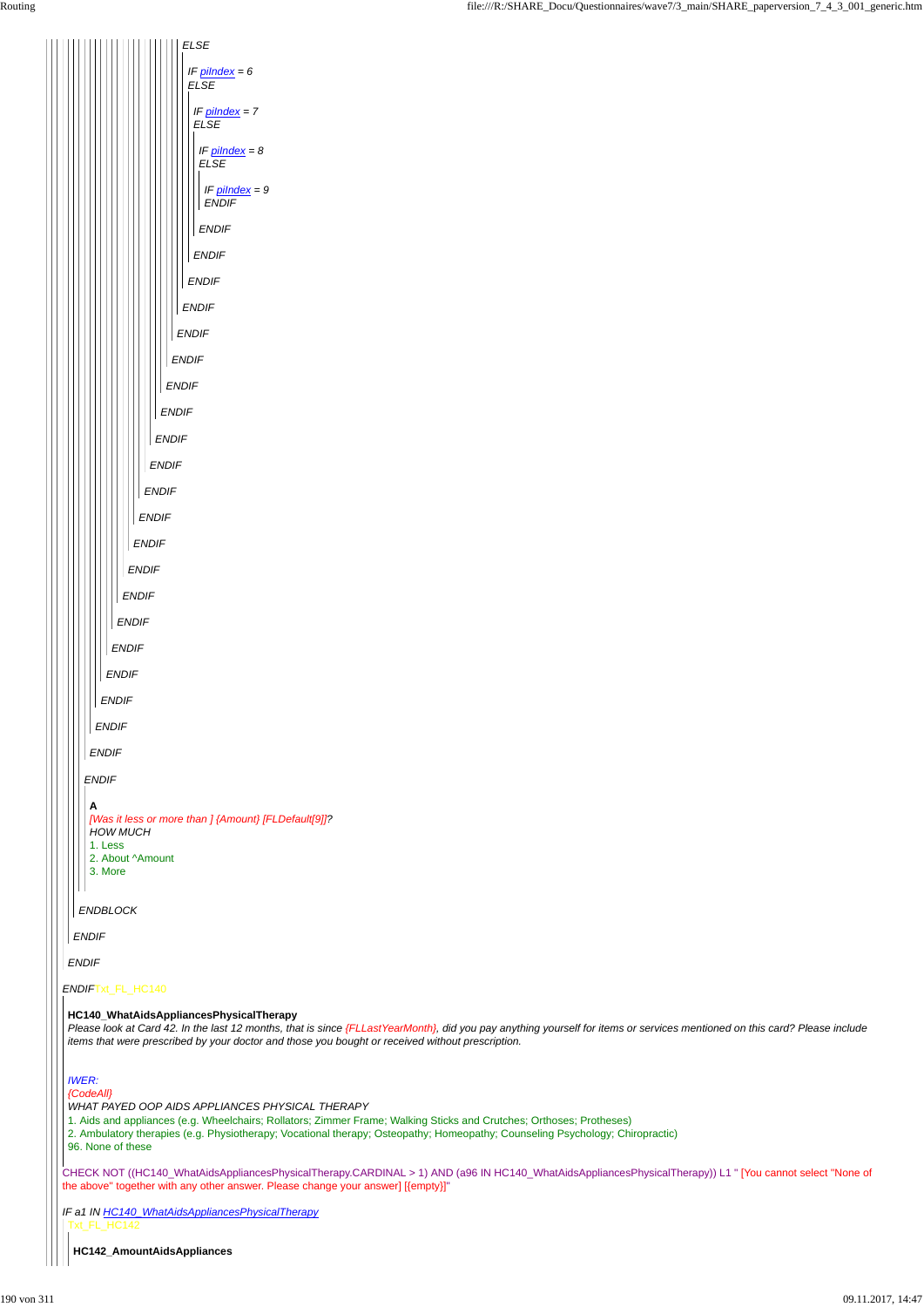```
IF HC142_AmountAidsAppliances = NONRESPONSE
 How much did you pay yourself in the last 12 months, that is since {FLLastYearMonth}, for aids and appliances?
 (Please do not include expenses reimbursed by a health insurance.)
 IWER:
 Includes items prescribed by the doctor and bought without prescription.
 Enter an amount in [FLDefault[9]]
 HOW MUCH PAYED OOP AIDs, APPLIANCES PHYSICAL THERAPY
0..999999999
BLOCK
 IF (((((MN001_Country = a1) OR (MN001_Country = a2)) OR (MN001_Country = a3)) OR (MN001_Country = a5)) OR (MN001_Country = a12)) OR (MN001_Country =
 a17)
 ELSE
  IF piIndex = 1
  ELSE
 ENDIF
   IF piIndex = 2
   ELSE
   ENDIF
    IF piIndex = 3
    ELSE
    ENDIF
     IF piIndex = 4
     ELSE
     ENDIF
      IF piIndex = 5
      ELSE
      ENDIF
        IF piIndex = 6
        ELSE
       ENDIF
         IF piIndex = 7
         ELSE
        ENDIF
          IF piIndex = 8
          ELSE
         ENDIF
          IF piIndex = 9
          ENDIF
  IF ((MN001_Country = a6) OR (MN001_Country = a7)) OR (MN001_Country = a23)
    IF piIndex = 1
   ELSE
     IF piIndex = 2
    ELSE
```
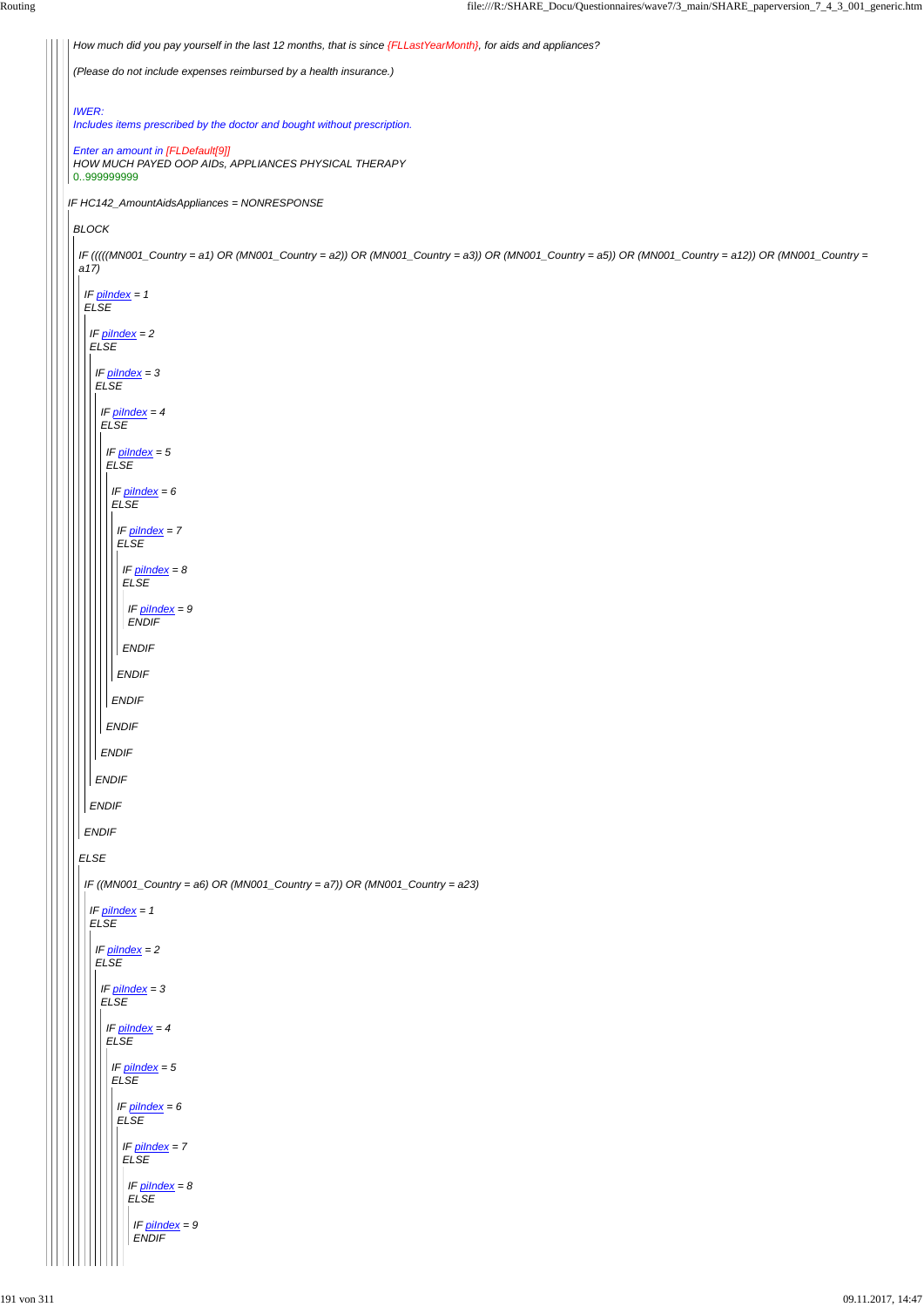| <b>ENDIF</b>                                                                 |
|------------------------------------------------------------------------------|
| <b>ENDIF</b>                                                                 |
| <b>ENDIF</b>                                                                 |
| <b>ENDIF</b>                                                                 |
| ENDIF                                                                        |
| <b>ENDIF</b>                                                                 |
| <b>ENDIF</b>                                                                 |
| <b>ENDIF</b>                                                                 |
| ELSE                                                                         |
| IF MN001_Country = a8                                                        |
| IF $pilndex = 1$<br><b>ELSE</b>                                              |
| IF $pilndex = 2$<br><b>ELSE</b>                                              |
| IF $pilndex = 3$<br><b>ELSE</b>                                              |
| IF $pilndex = 4$<br><b>ELSE</b>                                              |
| IF $pilndex = 5$<br><b>ELSE</b>                                              |
| IF $pilndex = 6$<br>E LSE                                                    |
| IF $pilndex = 7$<br><b>ELSE</b>                                              |
| IF $pilndex = 8$<br>ELSE                                                     |
| IF $pilndex = 9$<br><b>ENDIF</b>                                             |
| <b>ENDIF</b>                                                                 |
| <b>ENDIF</b>                                                                 |
| <b>ENDIF</b>                                                                 |
| <b>ENDIF</b>                                                                 |
| <b>ENDIF</b>                                                                 |
| <b>ENDIF</b>                                                                 |
| <b>ENDIF</b>                                                                 |
| <b>ENDIF</b>                                                                 |
| <b>ELSE</b>                                                                  |
| IF ((MN001_Country = a13) OR (MN001_Country = a18)) OR (MN001_Country = a19) |
| IF $pilndex = 1$<br><b>ELSE</b>                                              |
| $IF$ pilndex = 2                                                             |

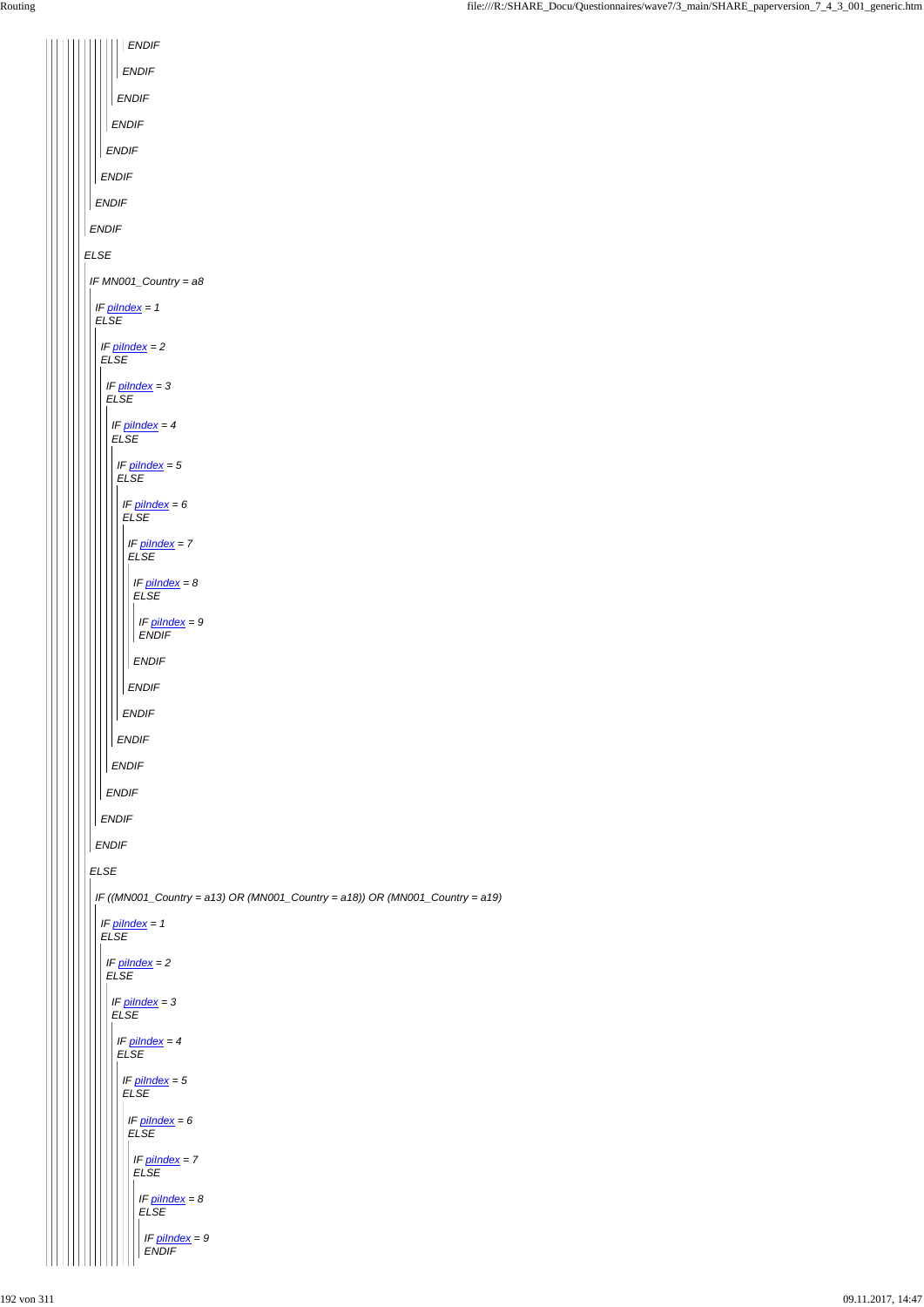| ENDIF                             |  |  |  |  |
|-----------------------------------|--|--|--|--|
| <b>ENDIF</b>                      |  |  |  |  |
| <b>ENDIF</b>                      |  |  |  |  |
| <b>ENDIF</b>                      |  |  |  |  |
| <b>ENDIF</b>                      |  |  |  |  |
| <b>ENDIF</b>                      |  |  |  |  |
| <b>ENDIF</b>                      |  |  |  |  |
| <b>ENDIF</b>                      |  |  |  |  |
| <b>ELSE</b>                       |  |  |  |  |
| IF MN001_Country = a22            |  |  |  |  |
| IF $pilndex = 1$<br><b>ELSE</b>   |  |  |  |  |
| IF $pilndex = 2$<br><b>ELSE</b>   |  |  |  |  |
| IF pilndex = 3<br><b>ELSE</b>     |  |  |  |  |
| IF pilndex = 4<br><b>ELSE</b>     |  |  |  |  |
| IF $pilndex = 5$                  |  |  |  |  |
| <b>ELSE</b>                       |  |  |  |  |
| IF pilndex = 6<br>ELSE            |  |  |  |  |
| IF pilndex = 7<br><b>ELSE</b>     |  |  |  |  |
| IF pilndex = 8<br><b>ELSE</b>     |  |  |  |  |
| IF $p$ ilndex = 9<br><b>ENDIF</b> |  |  |  |  |
| <b>ENDIF</b>                      |  |  |  |  |
| <b>ENDIF</b>                      |  |  |  |  |
| <b>ENDIF</b>                      |  |  |  |  |
| <b>ENDIF</b>                      |  |  |  |  |
| <b>ENDIF</b>                      |  |  |  |  |
| <b>ENDIF</b>                      |  |  |  |  |
| <b>ENDIF</b>                      |  |  |  |  |
| <b>ENDIF</b>                      |  |  |  |  |
| <b>ELSE</b>                       |  |  |  |  |
| IF MN001_Country = a21            |  |  |  |  |
| IF $pilndex = 1$<br><b>ELSE</b>   |  |  |  |  |
| IF pilndex = 2                    |  |  |  |  |

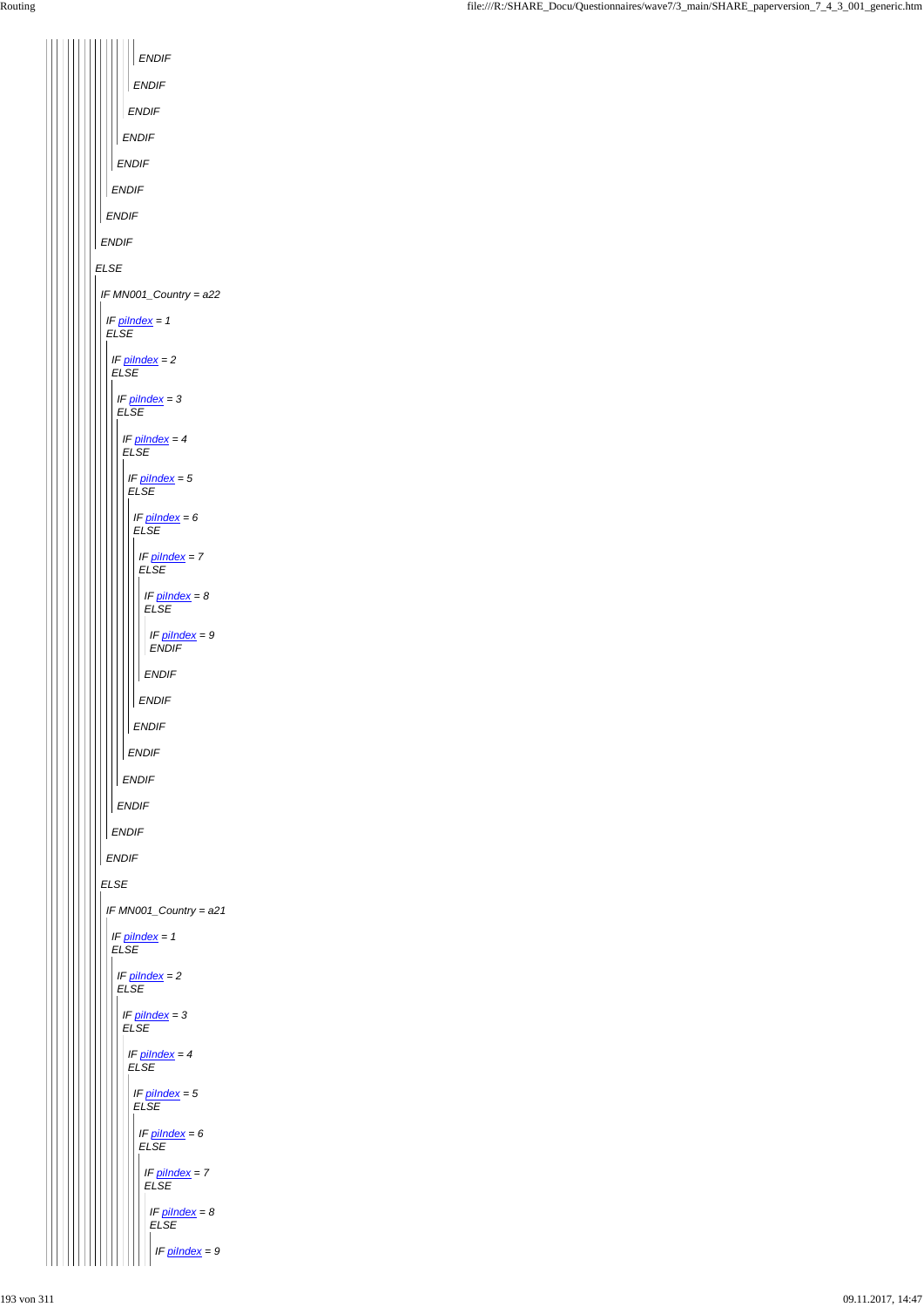|  | <b>ENDIF</b>                                 |  |  |  |  |
|--|----------------------------------------------|--|--|--|--|
|  | <b>ENDIF</b>                                 |  |  |  |  |
|  | <b>ENDIF</b>                                 |  |  |  |  |
|  | <b>ENDIF</b>                                 |  |  |  |  |
|  | <b>ENDIF</b>                                 |  |  |  |  |
|  | <b>ENDIF</b>                                 |  |  |  |  |
|  | <b>ENDIF</b><br><b>ENDIF</b><br><b>ENDIF</b> |  |  |  |  |
|  |                                              |  |  |  |  |
|  |                                              |  |  |  |  |
|  | <b>ELSE</b>                                  |  |  |  |  |
|  | IF MN001_Country = a4                        |  |  |  |  |
|  | IF $pilndex = 1$<br><b>ELSE</b>              |  |  |  |  |
|  | IF pilndex = 2<br><b>ELSE</b>                |  |  |  |  |
|  | IF pilndex = 3<br><b>ELSE</b>                |  |  |  |  |
|  | IF pilndex = 4<br><b>ELSE</b>                |  |  |  |  |
|  | IF $pilndex = 5$<br><b>ELSE</b>              |  |  |  |  |
|  | IF pilndex = 6<br><b>ELSE</b>                |  |  |  |  |
|  | IF pilndex = 7<br><b>ELSE</b>                |  |  |  |  |
|  | IF $p$ <i>ilndex</i> = $8$<br><b>ELSE</b>    |  |  |  |  |
|  | IF pilndex = 9<br><b>ENDIF</b>               |  |  |  |  |
|  | <b>ENDIF</b>                                 |  |  |  |  |
|  | <b>ENDIF</b>                                 |  |  |  |  |
|  | <b>ENDIF</b>                                 |  |  |  |  |
|  | <b>ENDIF</b>                                 |  |  |  |  |
|  | <b>ENDIF</b>                                 |  |  |  |  |
|  | <b>ENDIF</b><br><b>ENDIF</b><br><b>ENDIF</b> |  |  |  |  |
|  |                                              |  |  |  |  |
|  |                                              |  |  |  |  |
|  | <b>ELSE</b>                                  |  |  |  |  |
|  | IF MN001_Country = a10                       |  |  |  |  |
|  | IF $pilndex = 1$<br><b>ELSE</b>              |  |  |  |  |
|  | IF nilndex – 2                               |  |  |  |  |

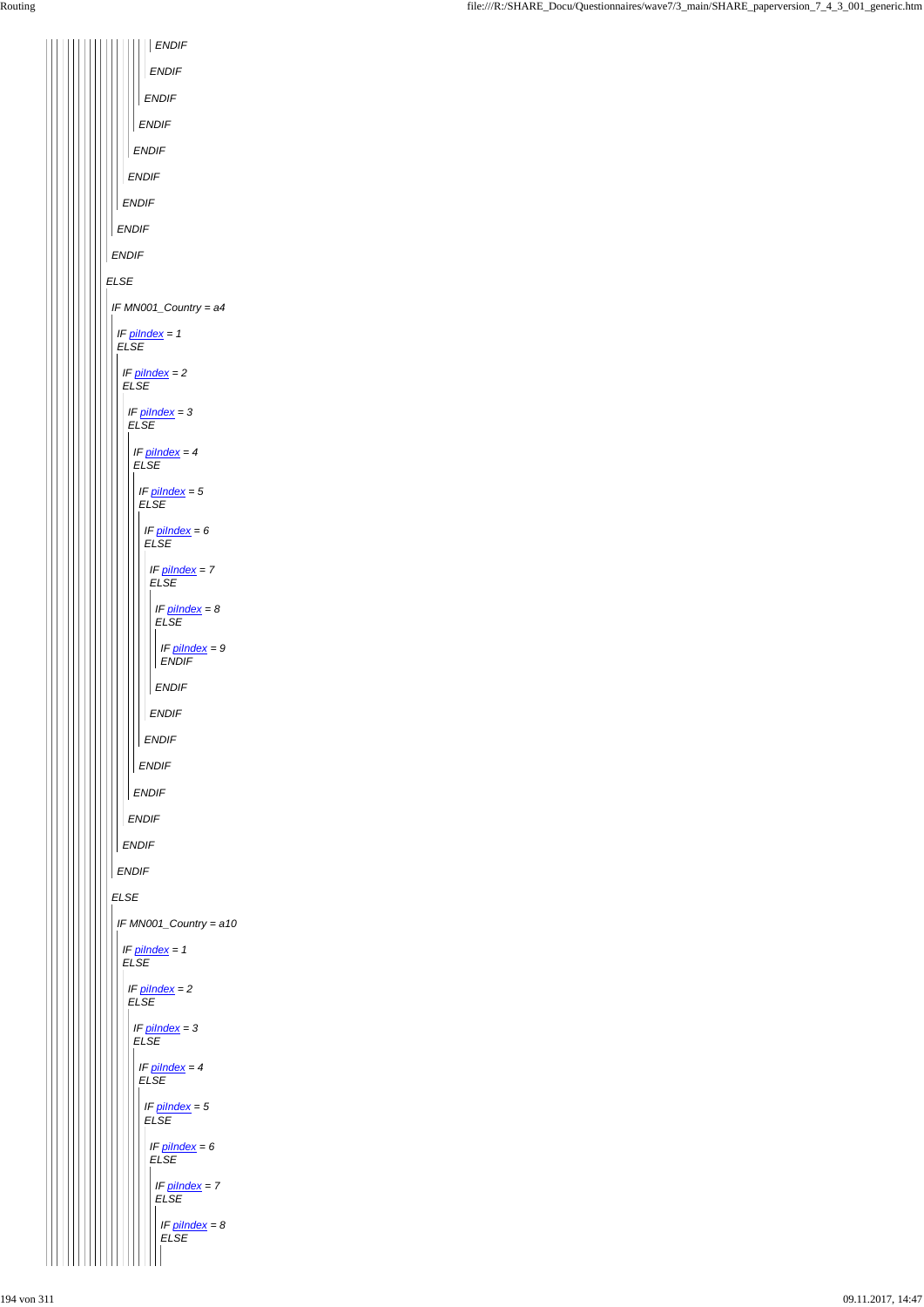*ELSE ENDIF ENDIF ENDIF ENDIF ENDIF ENDIF ENDIF ENDIF IF piIndex = 9 ENDIF IF MN001\_Country = a11 ELSE IF piIndex = 1 ELSE ENDIF IF piIndex = 2 ELSE ENDIF IF piIndex = 3 ELSE ENDIF IF piIndex = 4 ELSE ENDIF IF piIndex = 5 ELSE ENDIF IF piIndex = 6 ELSE ENDIF IF piIndex = 7 ELSE ENDIF IF piIndex = 8 ELSE ENDIF IF piIndex = 9 ENDIF IF MN001\_Country = a24 IF piIndex = 1 ELSE*

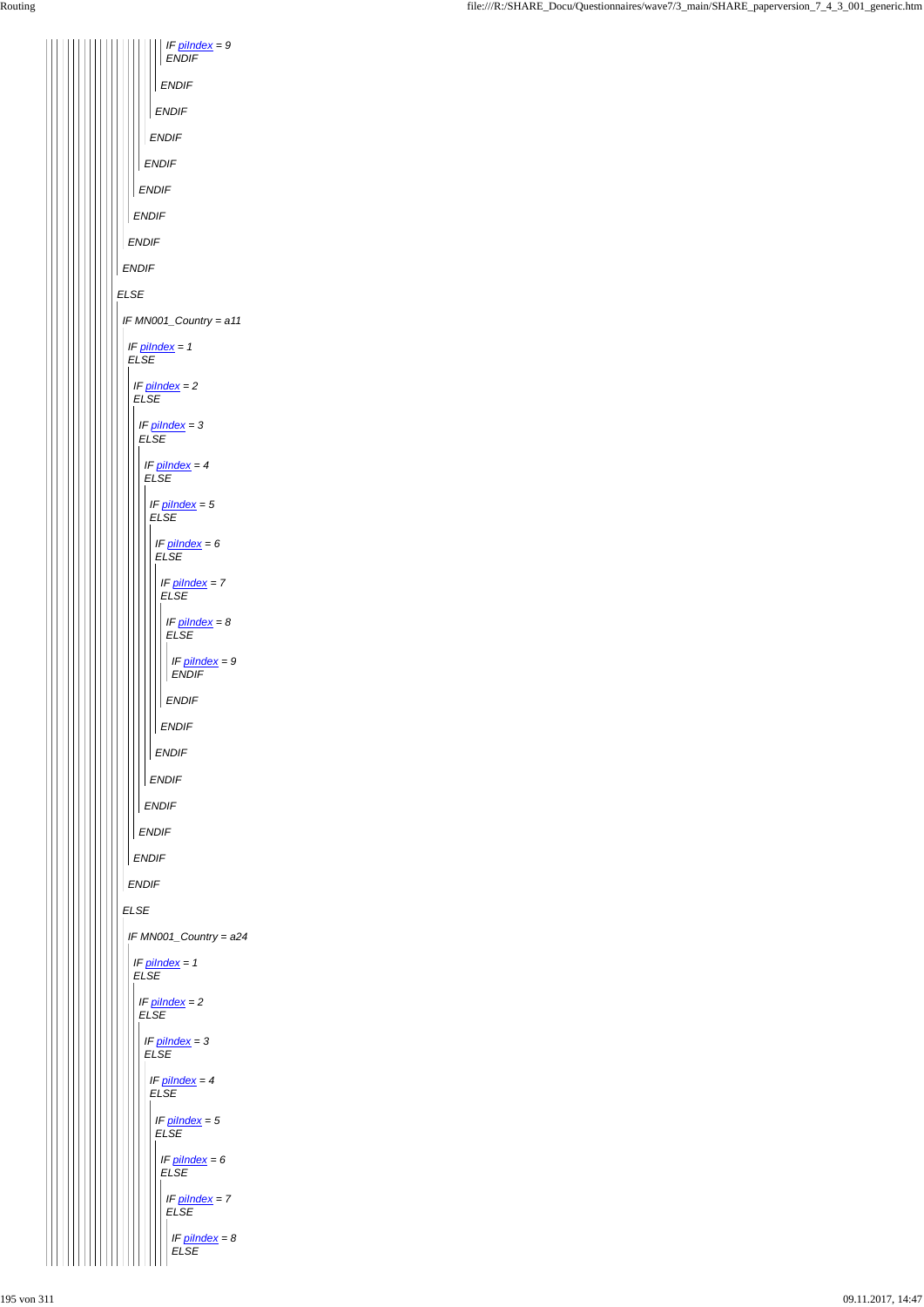*ELSE ENDIF ENDIF ENDIF ENDIF ENDIF ENDIF ENDIF ENDIF IF piIndex = 9 ENDIF IF MN001\_Country = a16 ELSE IF piIndex = 1 ELSE ENDIF IF piIndex = 2 ELSE ENDIF IF piIndex = 3 ELSE ENDIF IF piIndex = 4 ELSE ENDIF IF piIndex = 5 ELSE ENDIF IF piIndex = 6 ELSE ENDIF IF piIndex = 7 ELSE ENDIF IF piIndex = 8 ELSE ENDIF IF piIndex = 9 ENDIF IF MN001\_Country = a14 IF piIndex = 1*

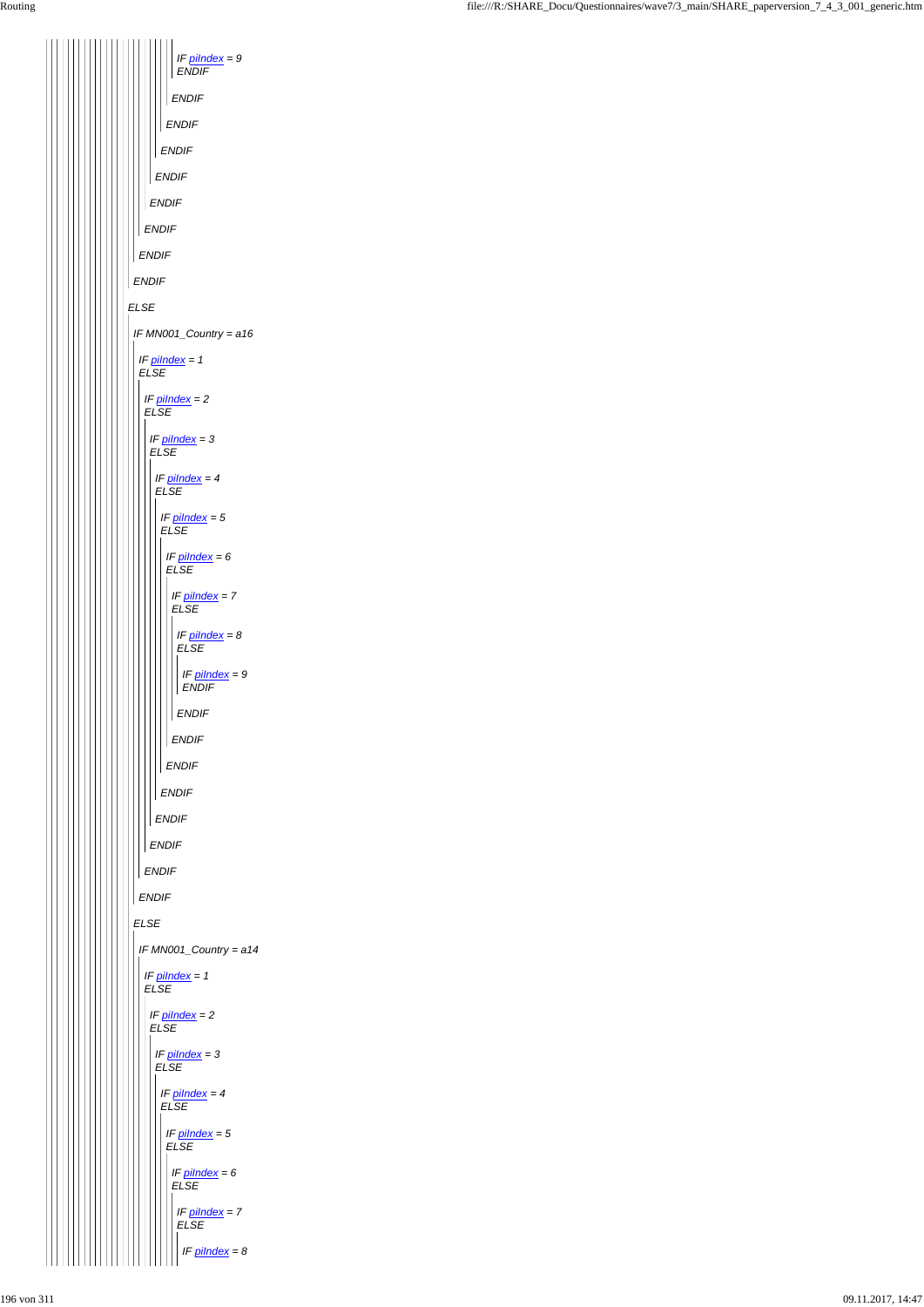*ELSE ENDIF ENDIF ENDIF ENDIF ENDIF ENDIF ENDIF ELSE ENDIF IF piIndex = 9 ENDIF IF MN001\_Country = a15 ELSE IF piIndex = 1 ELSE ENDIF IF piIndex = 2 ELSE ENDIF IF piIndex = 3 ELSE ENDIF IF piIndex = 4 ELSE ENDIF IF piIndex = 5 ELSE ENDIF IF piIndex = 6 ELSE ENDIF IF piIndex = 7 ELSE ENDIF IF piIndex = 8 ELSE ENDIF IF piIndex = 9 ENDIF IF MN001\_Country = a20 IF piIndex = 1*

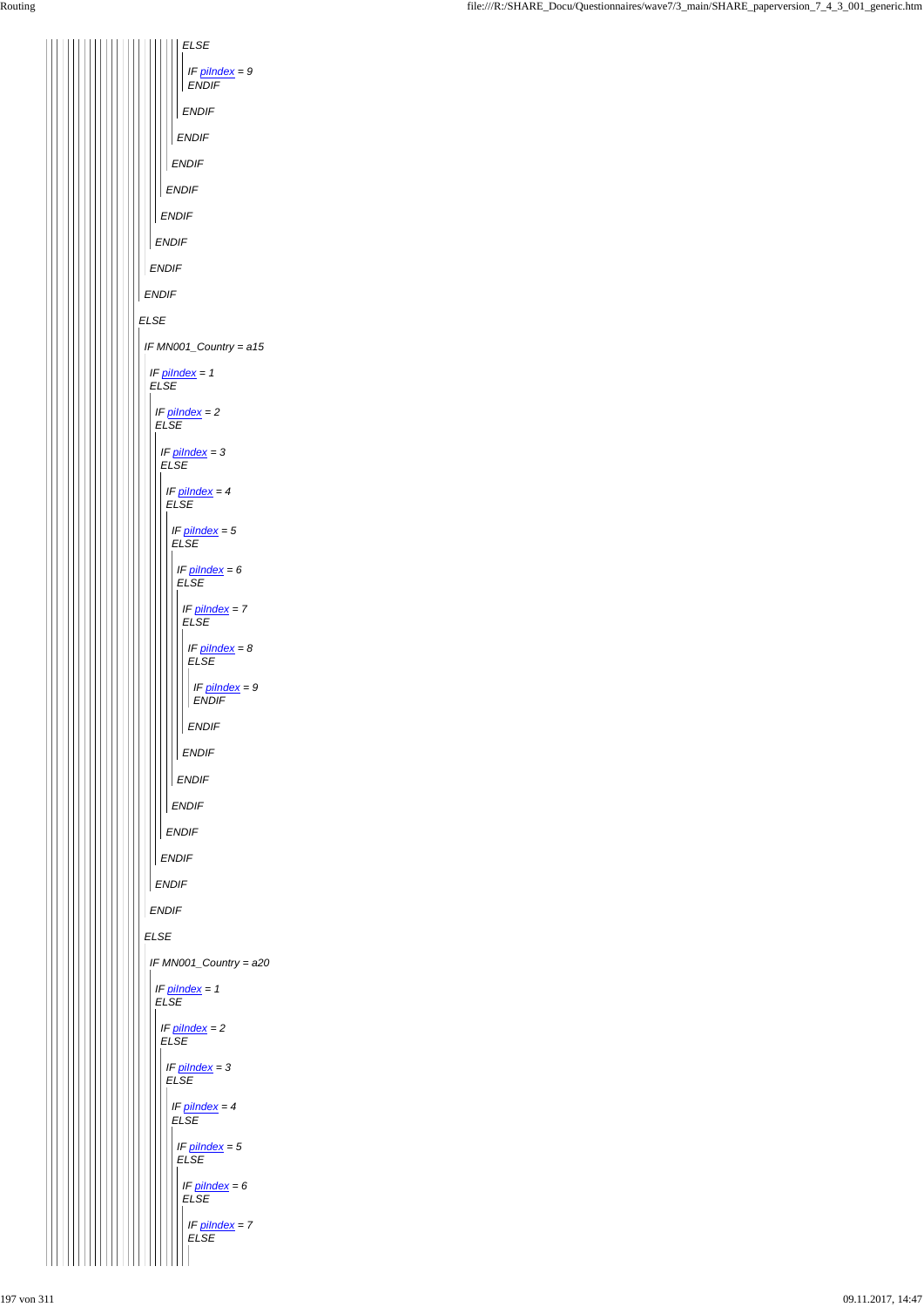

*How much did you pay yourself in the last 12 months, that is since {FLLastYearMonth}, for ambulatory therapies?*

*(Please do not include expenses reimbursed by a health insurance.)*

```
IF HC143_AmountPhysicalTherapy = NONRESPONSE
 IWER:
 Includes services prescribed by the doctor and bought without prescription
 Enter an amount in [FLDefault[9]]
HOW MUCH PAYED OOP AIDs, APPLIANCES PHYSICAL THERAPY
0..999999999
BLOCK
 IF (((((MN001_Country = a1) OR (MN001_Country = a2)) OR (MN001_Country = a3)) OR (MN001_Country = a5)) OR (MN001_Country = a12)) OR (MN001_Country =
 a17)
  IF piIndex = 1
  ELSE
   IF piIndex = 2
   ELSE
     IF piIndex = 3
```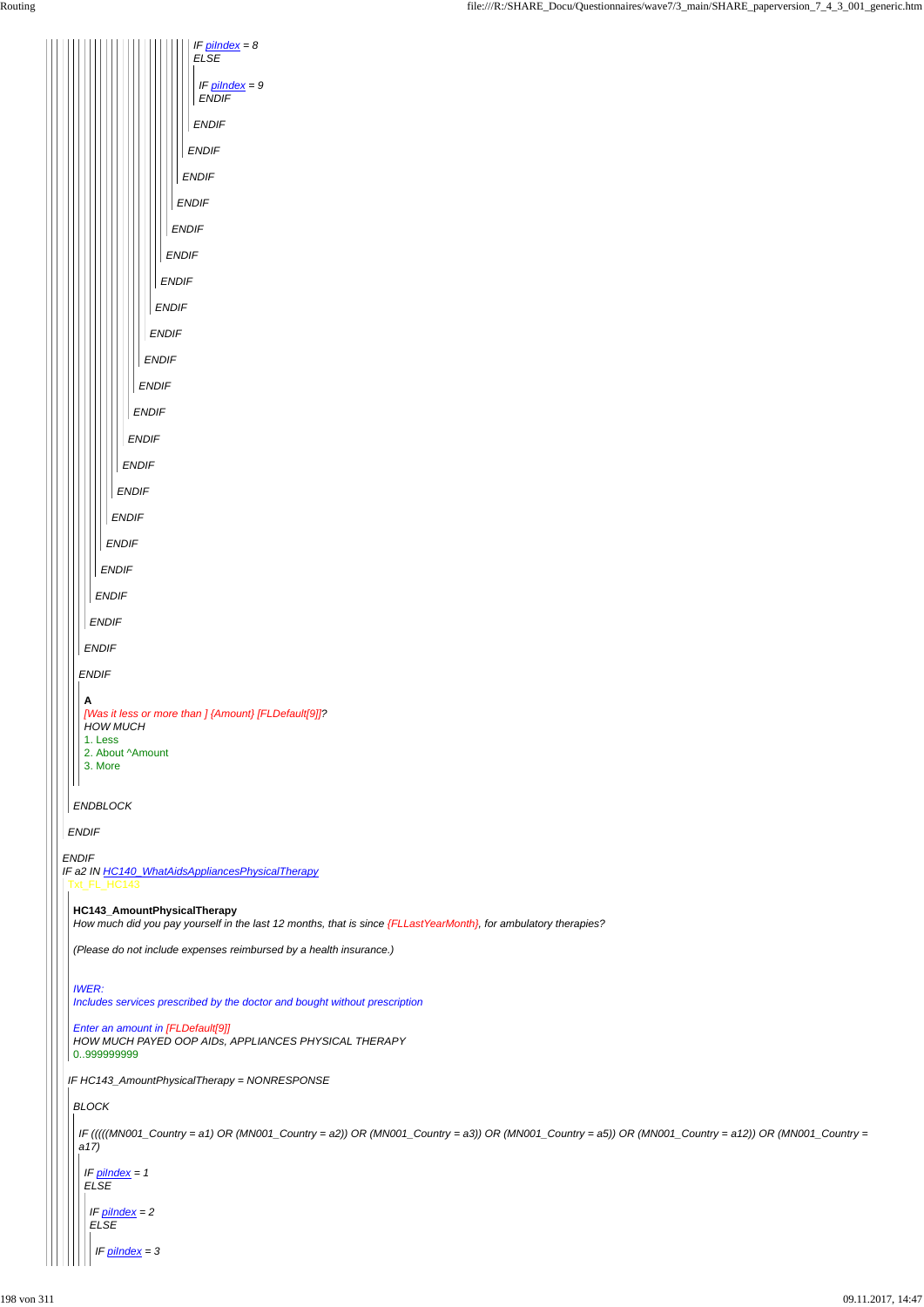*ELSE IF piIndex = 4 ELSE IF piIndex = 5 ELSE IF piIndex = 6 ELSE IF piIndex = 7 ELSE IF piIndex = 8 ELSE IF piIndex = 9 ENDIF ENDIF ENDIF ENDIF ENDIF ENDIF ENDIF ENDIF ENDIF ELSE IF ((MN001\_Country = a6) OR (MN001\_Country = a7)) OR (MN001\_Country = a23) IF piIndex = 1 ELSE IF piIndex = 2 ELSE IF piIndex = 3 ELSE IF piIndex = 4 ELSE IF piIndex = 5 ELSE IF piIndex = 6 ELSE IF piIndex = 7 ELSE IF piIndex = 8 ELSE IF piIndex = 9 ENDIF ENDIF ENDIF ENDIF*  $\mathop{\text{III}}\nolimits$  $\overline{\phantom{a}}$ 

| <b>ENDIF</b>                    |
|---------------------------------|
| <b>ENDIF</b>                    |
| <b>ENDIF</b>                    |
| <b>ENDIF</b>                    |
| <b>ENDIF</b>                    |
| <b>ELSE</b>                     |
| IF MN001_Country = a8           |
| IF $pilndex = 1$<br><b>ELSE</b> |
| IF $pilndex = 2$<br><b>ELSE</b> |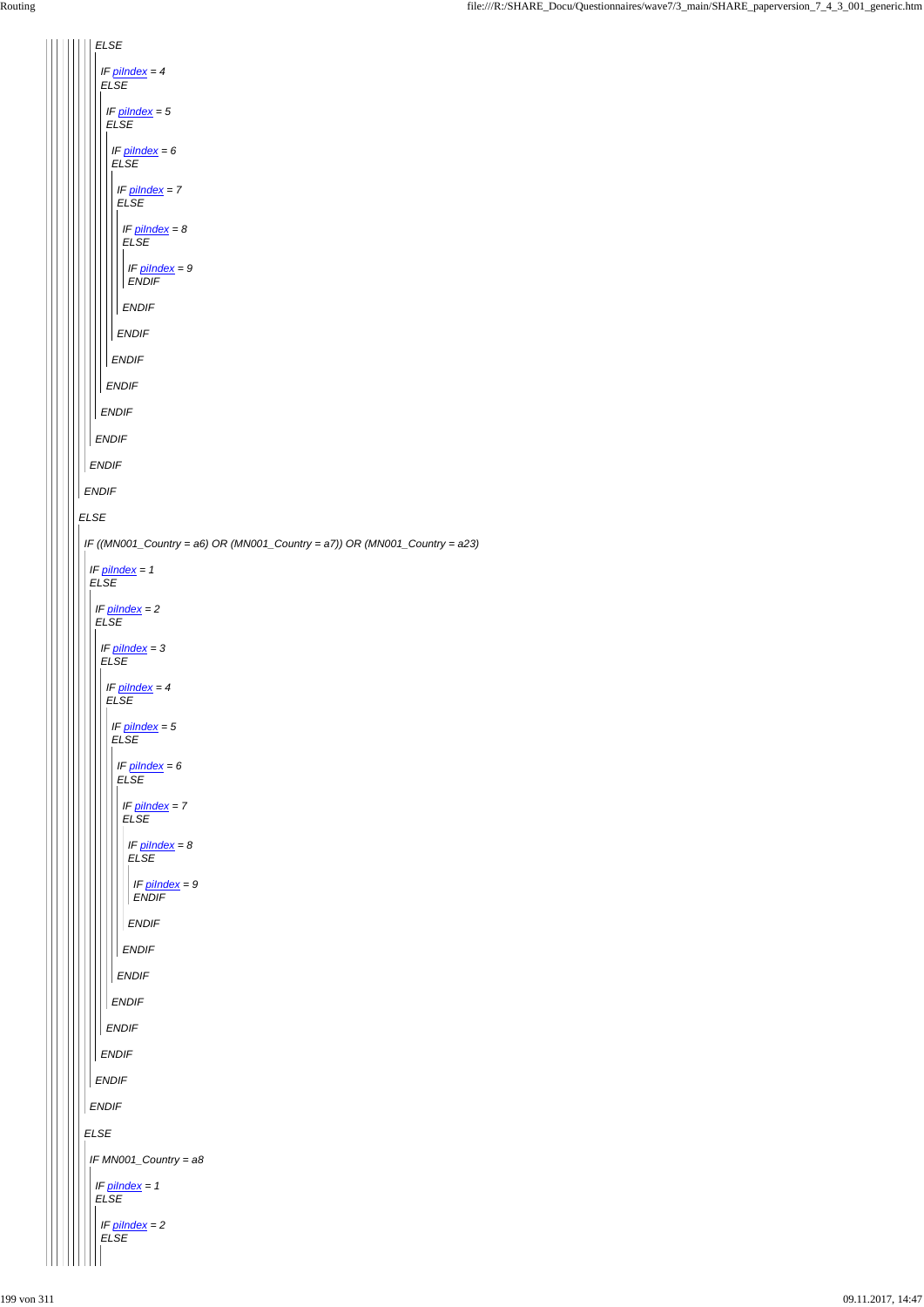```
ELSE
ENDIF
 ENDIF
  IF piIndex = 3
   ELSE
  ENDIF
    IF piIndex = 4
    ELSE
  ENDIF
     IF piIndex = 5
    ELSE
  ENDIF
      IF piIndex = 6
      ELSE
     ENDIF
      IF piIndex = 7
      ELSE
      ENDIF
        IF piIndex = 8
       ELSE
      ENDIF
        IF piIndex = 9
        ENDIF
 IF ((MN001_Country = a13) OR (MN001_Country = a18)) OR (MN001_Country = a19)
  IF piIndex = 1
  ELSE
  IF piIndex = 2
  ELSE
    IF piIndex = 3
    ELSE
    IF piIndex = 4
    ELSE
      IF piIndex = 5
      ELSE
      IF piIndex = 6
      ELSE
       IF piIndex = 7
       ELSE
      ENDIF
        IF piIndex = 8
        ELSE
       ENDIF
         IF piIndex = 9
        ENDIF
```
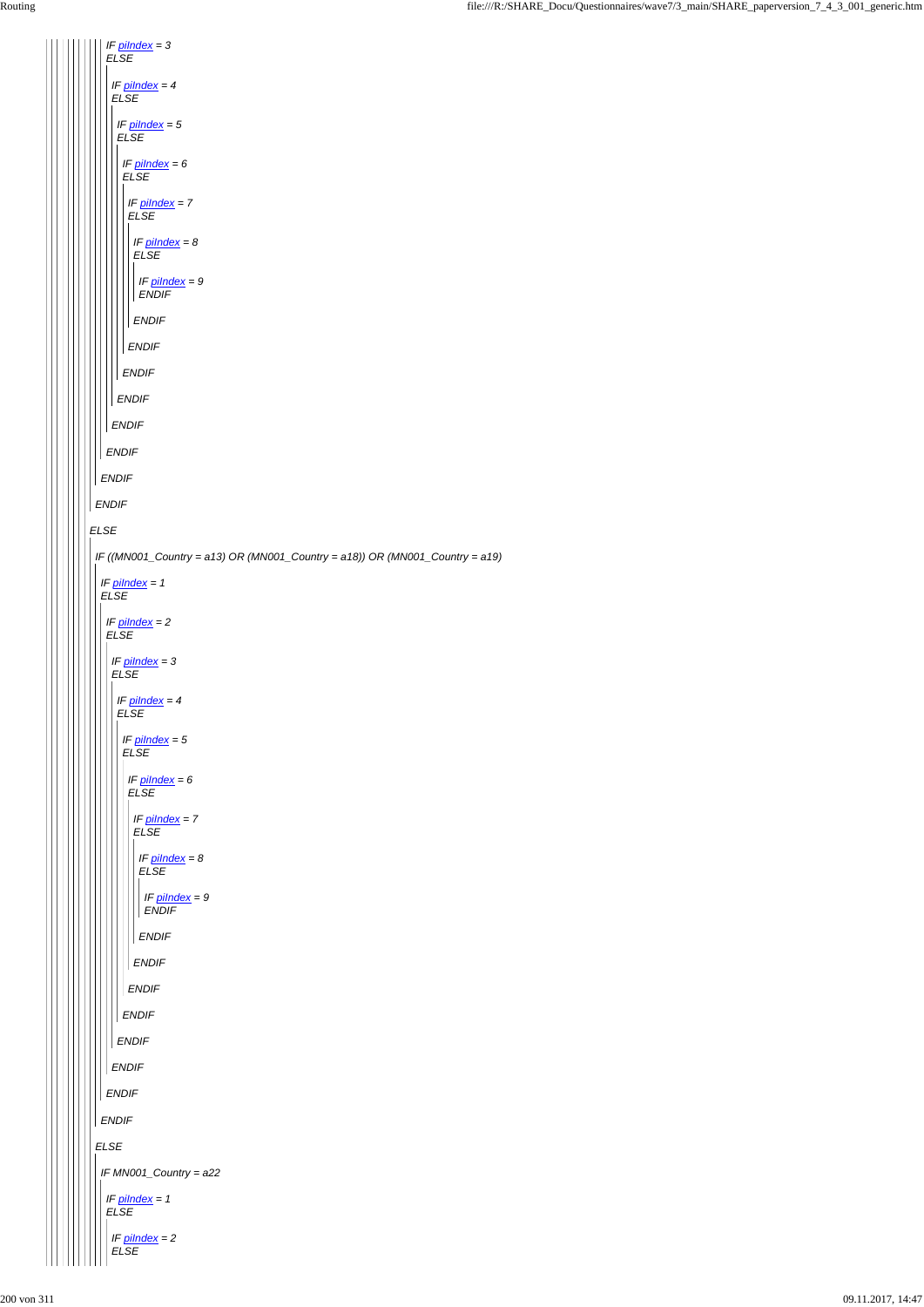*ELSE ENDIF ENDIF IF piIndex = 3 ELSE ENDIF IF piIndex = 4 ELSE ENDIF IF piIndex = 5 ELSE ENDIF IF piIndex = 6 ELSE ENDIF IF piIndex = 7 ELSE ENDIF IF piIndex = 8 ELSE ENDIF IF piIndex = 9 ENDIF IF MN001\_Country = a21 IF piIndex = 1 ELSE IF piIndex = 2 ELSE IF piIndex = 3 ELSE IF piIndex = 4 ELSE IF piIndex = 5 ELSE IF piIndex = 6 ELSE IF piIndex = 7 ELSE ENDIF IF piIndex = 8 ELSE ENDIF IF piIndex = 9 ENDIF*

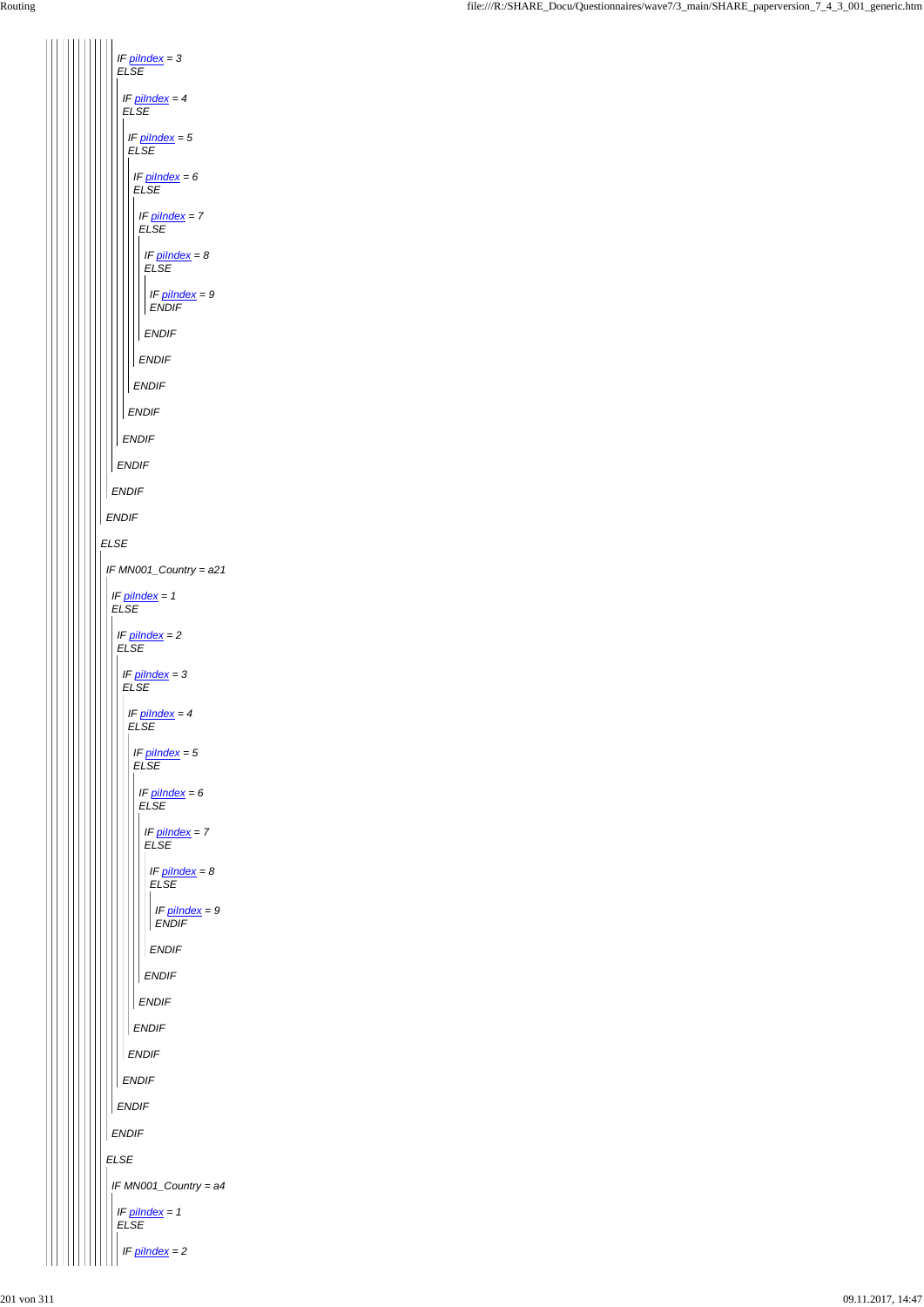*ELSE ENDIF ELSE ENDIF IF piIndex = 3 ELSE ENDIF IF piIndex = 4 ELSE ENDIF IF piIndex = 5 ELSE ENDIF IF piIndex = 6 ELSE ENDIF IF piIndex = 7 ELSE ENDIF IF piIndex = 8 ELSE ENDIF IF piIndex = 9 ENDIF IF MN001\_Country = a10 IF piIndex = 1 ELSE IF piIndex = 2 ELSE IF piIndex = 3 ELSE IF piIndex = 4 ELSE IF piIndex = 5 ELSE IF piIndex = 6 ELSE IF piIndex = 7 ELSE IF piIndex = 8 ELSE ENDIF IF piIndex = 9 ENDIF*

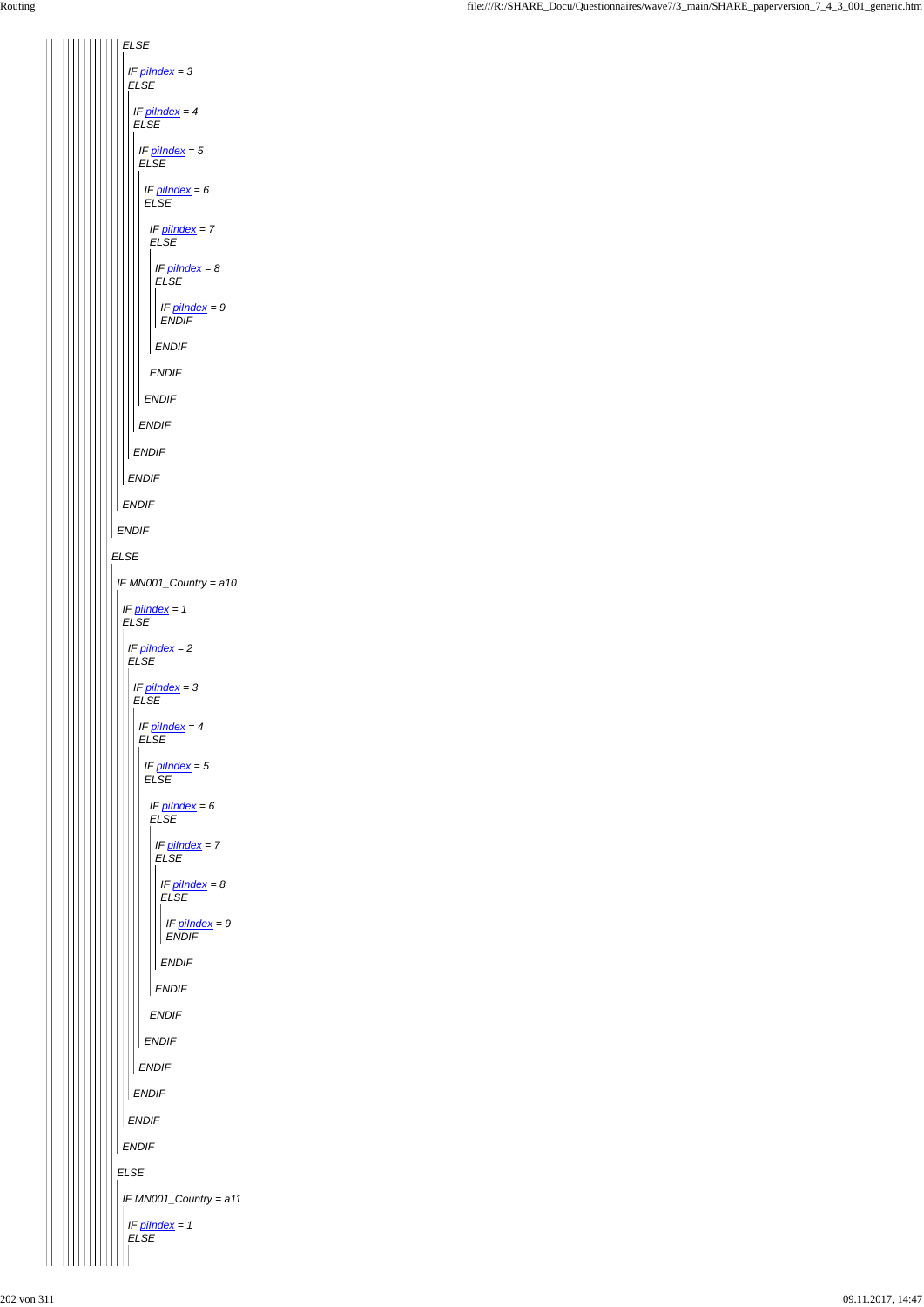*ELSE ENDIF IF piIndex = 2 ELSE ENDIF IF piIndex = 3 ELSE ENDIF IF piIndex = 4 ELSE ENDIF IF piIndex = 5 ELSE ENDIF IF piIndex = 6 ELSE ENDIF IF piIndex = 7 ELSE ENDIF IF piIndex = 8 ELSE ENDIF IF piIndex = 9 ENDIF IF MN001\_Country = a24 IF piIndex = 1 ELSE IF piIndex = 2 ELSE IF piIndex = 3 ELSE IF piIndex = 4 ELSE IF piIndex = 5 ELSE IF piIndex = 6 ELSE IF piIndex = 7 ELSE IF piIndex = 8 ELSE ENDIF IF piIndex = 9 ENDIF*

| <b>ENDIF</b>                     |
|----------------------------------|
| <b>ENDIF</b>                     |
| <b>ENDIF</b>                     |
| <b>ENDIF</b>                     |
| <b>ENDIF</b>                     |
| <b>ENDIF</b>                     |
| <b>ENDIF</b>                     |
| $E L S E$                        |
| IF MN001_Country = a16           |
| IF $pilndex = 1$<br>${\it ELSE}$ |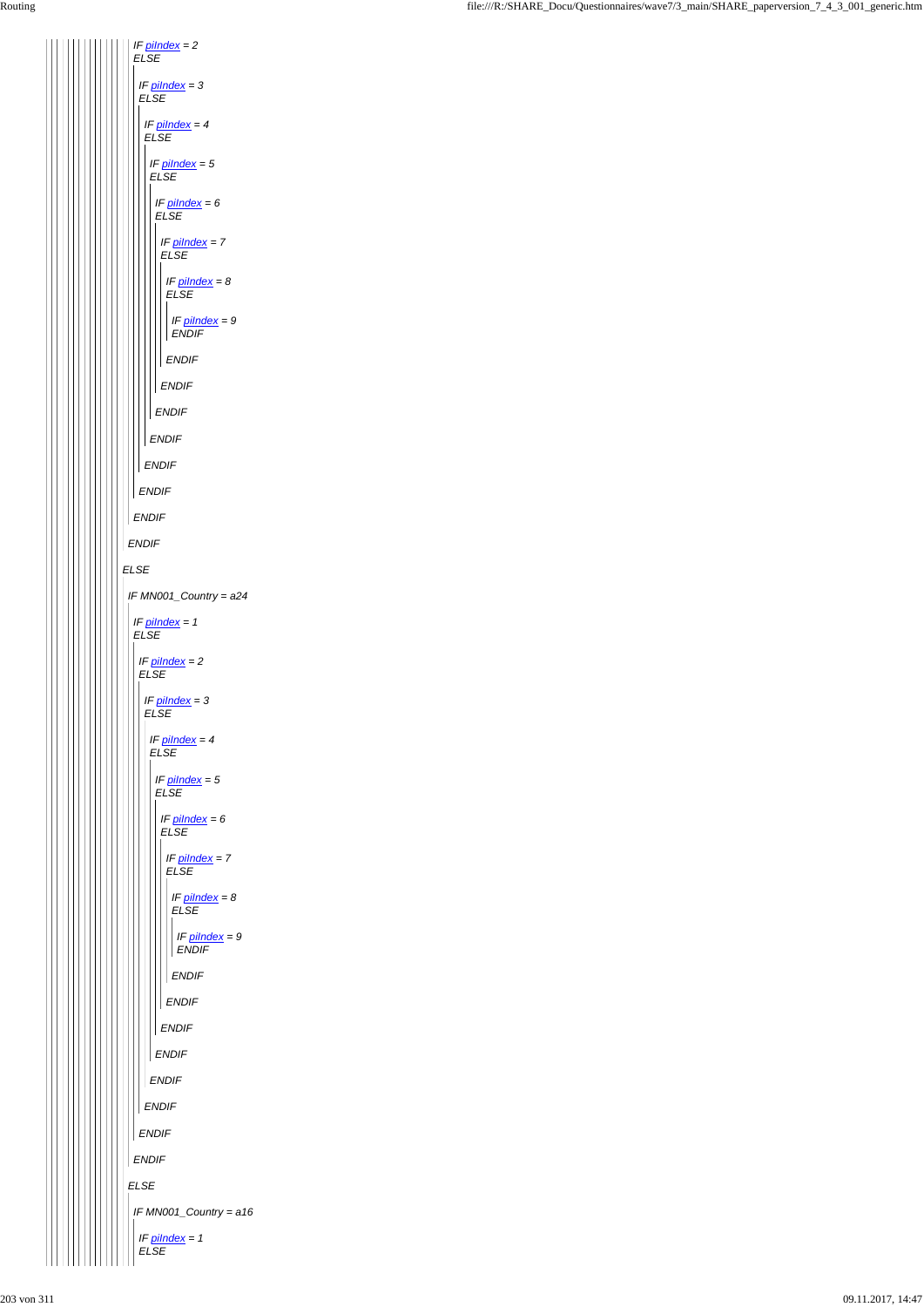

|  |  | <b>ENDIF</b>           |
|--|--|------------------------|
|  |  | <b>ENDIF</b>           |
|  |  | <b>ENDIF</b>           |
|  |  | <b>ENDIF</b>           |
|  |  | <b>ENDIF</b>           |
|  |  | <b>ENDIF</b>           |
|  |  | <b>ENDIF</b>           |
|  |  | <b>ENDIF</b>           |
|  |  | <b>ELSE</b>            |
|  |  | IF MN001_Country = a15 |
|  |  | IF pilndex = 1         |
|  |  |                        |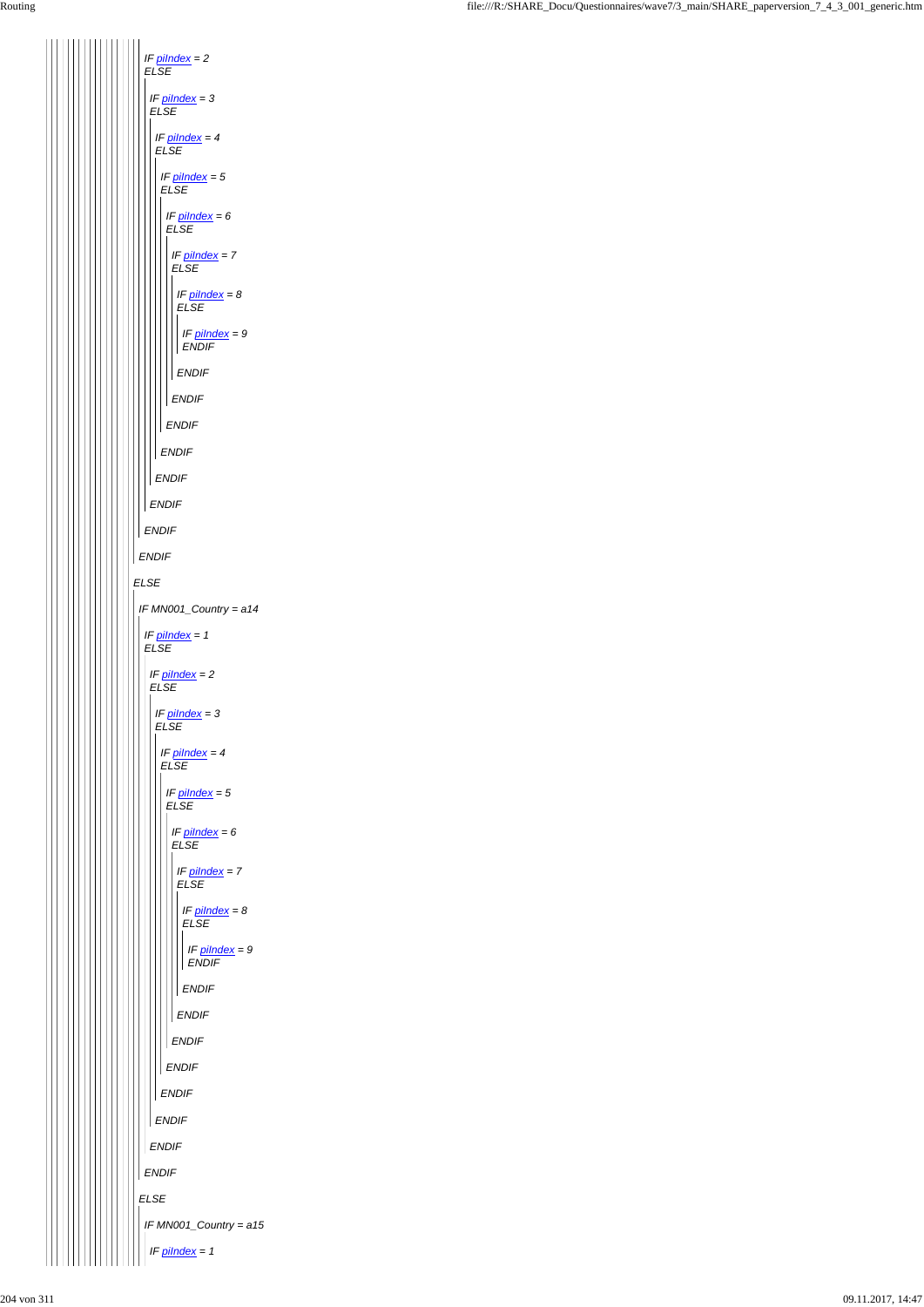|  |  |  |  |  |  |  |  |              |  | ENDIF        |
|--|--|--|--|--|--|--|--|--------------|--|--------------|
|  |  |  |  |  |  |  |  |              |  | <b>ENDIF</b> |
|  |  |  |  |  |  |  |  |              |  | <b>ENDIF</b> |
|  |  |  |  |  |  |  |  |              |  | <b>ENDIF</b> |
|  |  |  |  |  |  |  |  |              |  | <b>ENDIF</b> |
|  |  |  |  |  |  |  |  |              |  | <b>ENDIF</b> |
|  |  |  |  |  |  |  |  |              |  | <b>ENDIF</b> |
|  |  |  |  |  |  |  |  | <b>ENDIF</b> |  |              |
|  |  |  |  |  |  |  |  | <b>ENDIF</b> |  |              |
|  |  |  |  |  |  |  |  | <b>ENDIF</b> |  |              |
|  |  |  |  |  |  |  |  |              |  |              |

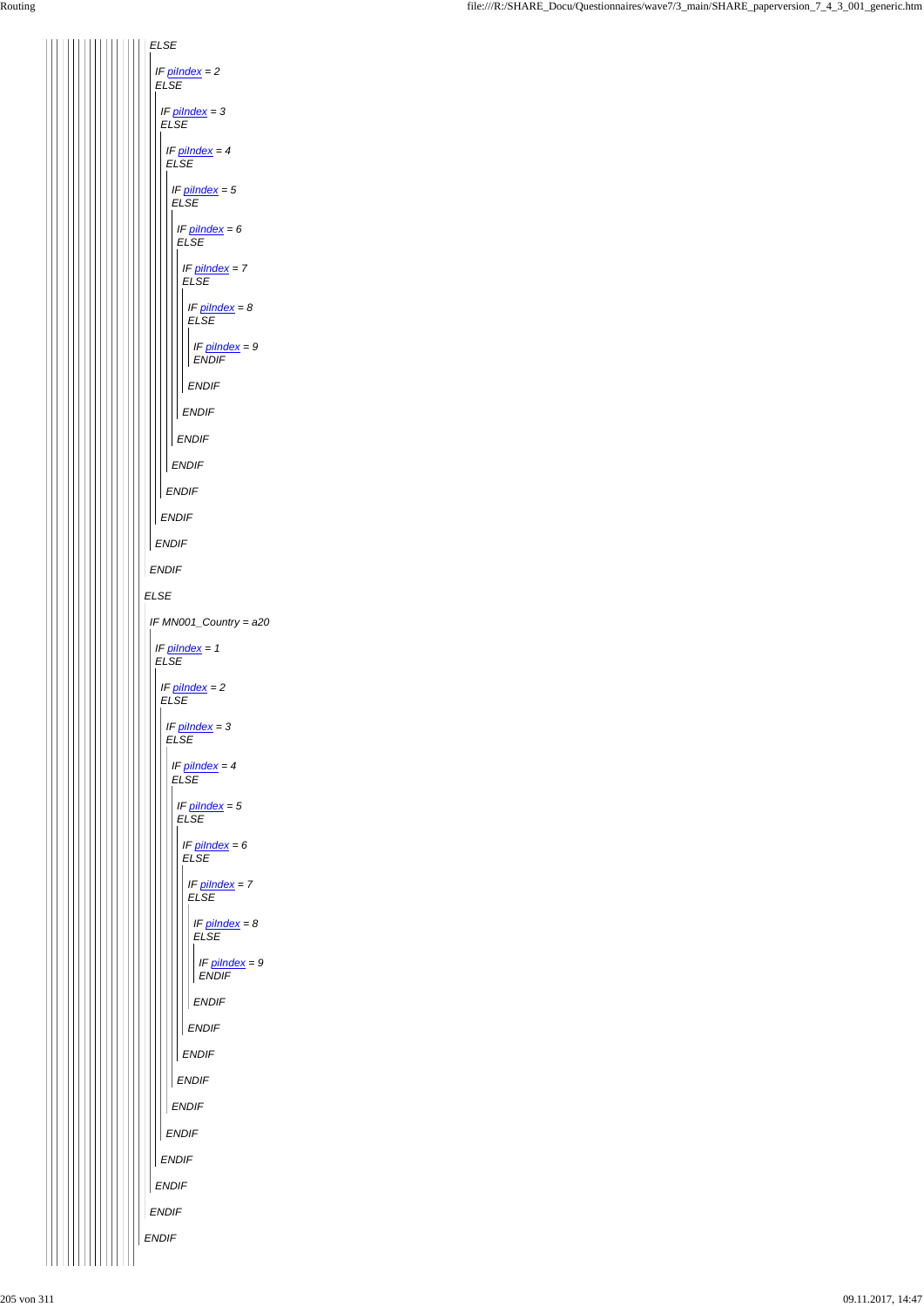*ENDIF*



*ENDIF IF a2 IN HC127\_AtHomeCare* Txt\_FL\_HC035

Txt\_FL\_HC034 1..52

*COUNT 4 WEEKS FOR EACH FULL MONTH; COUNT 1 FOR PART OF ONE WEEK WEEKS RECEIVED PROFESSIONAL NURSING CARE*

#### **HC034\_HrsNursCare**

*On average, how many hours per week did you receive professional or paid help with personal care at home?*

*IWER: ROUND UP TO FULL HOURS HOURS RECEIVED PROFESSIONAL NURSING CARE* 1..168

#### **HC035\_WksDomHelp**

*During the last twelve months, how many weeks did you receive professional or paid help for domestic tasks at home (because you could not perform them yourself due to health problems)?*

*IWER: COUNT 4 WEEKS FOR EACH FULL MONTH; COUNT 1 FOR PART OF ONE WEEK WEEKS RECEIVED PAID DOMESTIC HELP*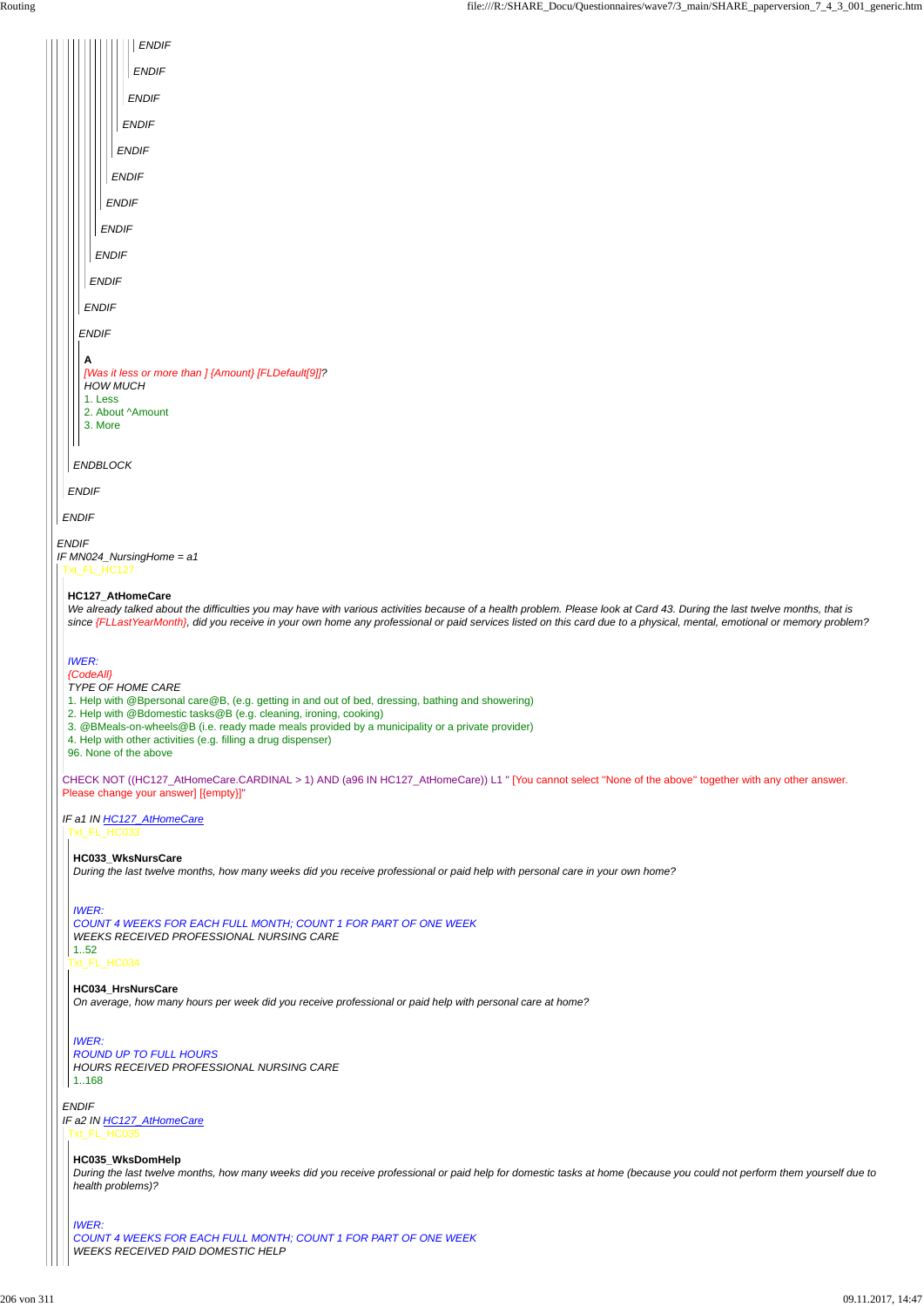# *ENDIF*

xt\_FL\_HC036 1..52

*ENDIF IF MN103\_History = 0*

#### **HC036\_HrsDomHelp**

*IF a3 IN HC127\_AtHomeCare* Txt\_FL\_HC037

*On average, how many hours per week did you receive such professional or paid help?*

### *IWER:*

*ROUND UP TO FULL HOURS HOURS RECEIVED PAID DOMESTIC HELP* 1..168

#### **HC037\_WksMoW**

*During the last twelve months, how many weeks did you receive meals-on-wheels, because you could not prepare meals due to health problems?*

#### *IWER: COUNT 4 WEEKS FOR EACH FULL MONTH WEEKS RECEIVED MEALS-ON-WHEELS* 1..52

*IF NOT (a96 IN HC127\_AtHomeCare)*

*IF a1 IN HC127\_AtHomeCare ENDIF IF a2 IN HC127\_AtHomeCare ENDIF IF a3 IN HC127\_AtHomeCare ENDIF IF a4 IN HC127\_AtHomeCare ENDIF*Txt\_FL\_HC628

#### **HC628\_OOP\_AtHomeCareYesNo**

*IF HC628\_OOP\_AtHomeCareYesNo = a1* Txt\_FL\_HC629

*In the last twelve months, did you pay anything yourself for {FL\_HC628\_2} without getting reimbursed by your health or long-term care insurance? PAYED ANYTHING OUT OF POCKET HOME CARE*

1. Yes 5. No

> **HC629\_OOP\_AtHomeCareAmount** *Overall, how much did you pay yourself for {FL\_HC628\_2} in the last twelve months?*

*IF HC629\_OOP\_AtHomeCareAmount = DONTKNOW* Txt\_FL\_HC144

#### *IWER:*

*Enter an amount in [FLDefault[9]] AMOUNT OUT OF POCKET HOME CARE* 0..999999999

*IF HC144\_OOP\_MonthlyAtHomeCareAmount = NONRESPONSE*

**HC144\_OOP\_MonthlyAtHomeCareAmount**

*Can you tell me about how much you pay in a typical month for personal care, domestic tasks, meals on wheels or other help you receive in your home? AMOUNT OUT OF POCKET HOME CARE MONTHLY* 0..999999999

*BLOCK*

*IF (((((MN001\_Country = a1) OR (MN001\_Country = a2)) OR (MN001\_Country = a3)) OR (MN001\_Country = a5)) OR (MN001\_Country = a12)) OR (MN001\_Country = a17)*

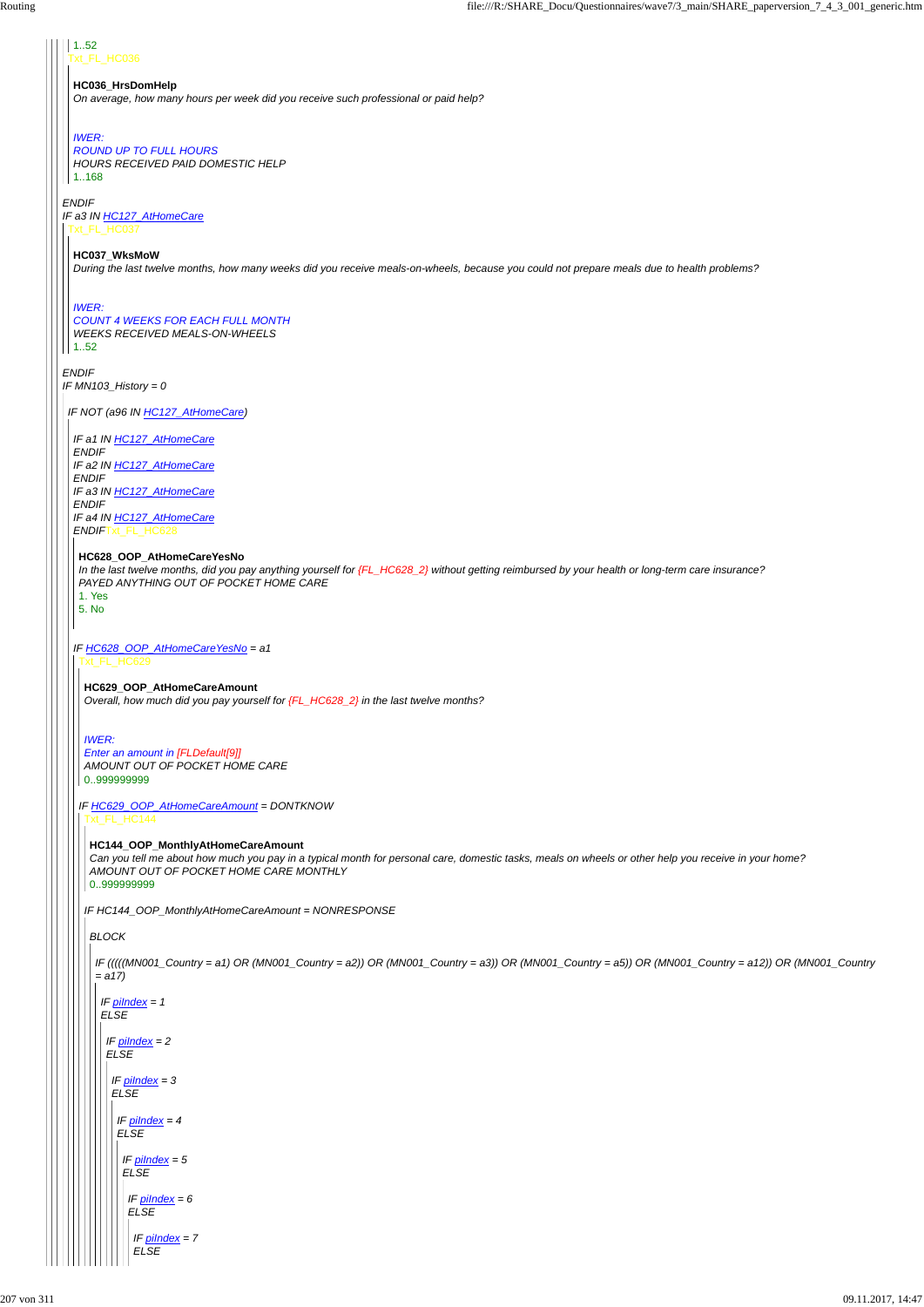*ELSE ENDIF ENDIF ENDIF ENDIF ENDIF ENDIF ENDIF IF piIndex = 8 ELSE ENDIF IF piIndex = 9 ENDIF IF ((MN001\_Country = a6) OR (MN001\_Country = a7)) OR (MN001\_Country = a23) ELSE IF piIndex = 1 ELSE ENDIF IF piIndex = 2 ELSE ENDIF IF piIndex = 3 ELSE ENDIF IF piIndex = 4 ELSE ENDIF IF piIndex = 5 ELSE ENDIF IF piIndex = 6 ELSE ENDIF IF piIndex = 7 ELSE ENDIF IF piIndex = 8 ELSE ENDIF IF piIndex = 9 ENDIF IF MN001\_Country = a8*

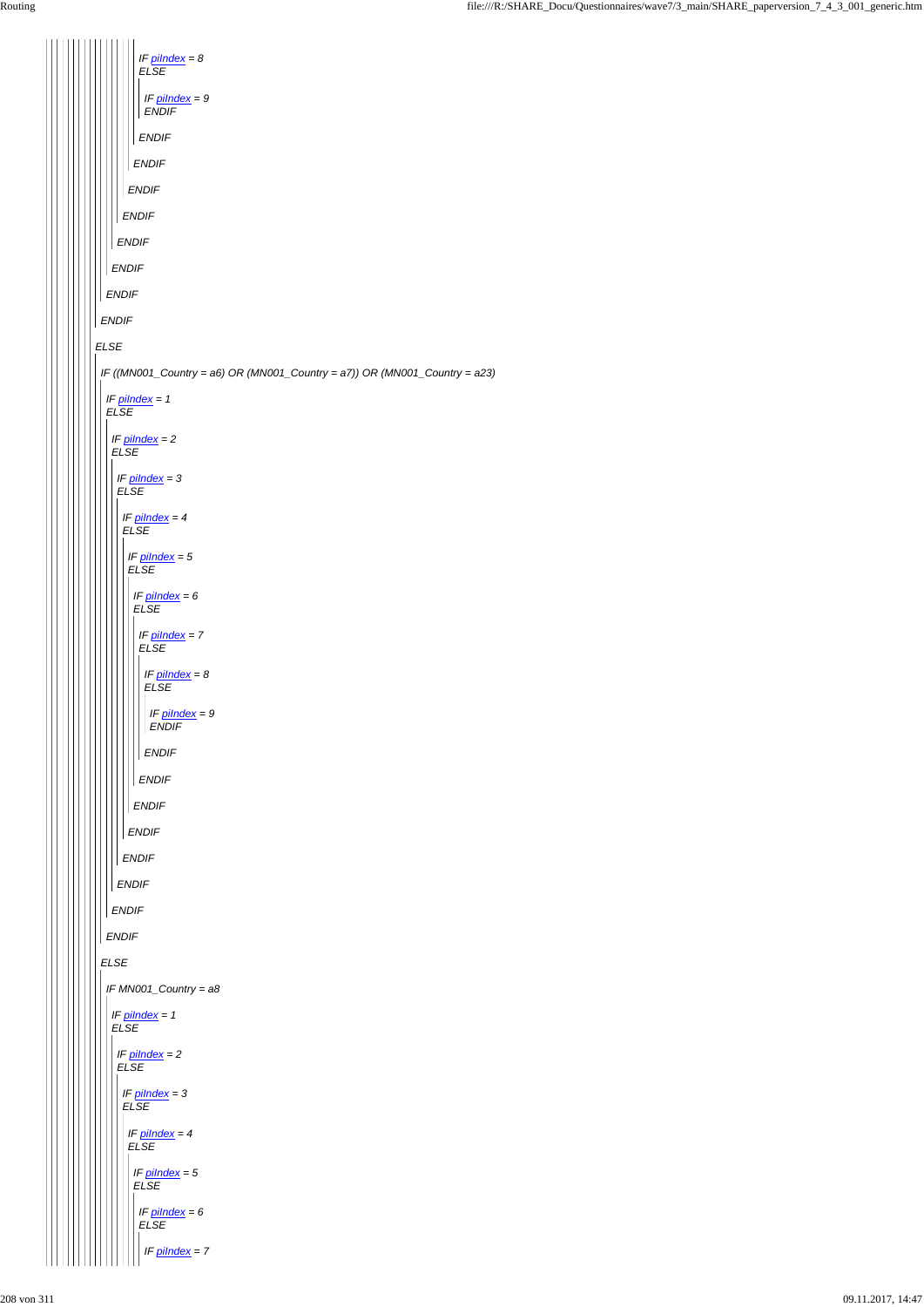*ELSE IF piIndex = 8 ELSE IF piIndex = 9 ENDIF ENDIF ENDIF ENDIF ENDIF ENDIF ENDIF ENDIF ENDIF ELSE IF ((MN001\_Country = a13) OR (MN001\_Country = a18)) OR (MN001\_Country = a19) IF piIndex = 1 ELSE IF piIndex = 2 ELSE IF piIndex = 3 ELSE IF piIndex = 4 ELSE IF piIndex = 5 ELSE IF piIndex = 6 ELSE IF piIndex = 7 ELSE IF piIndex = 8 ELSE IF piIndex = 9 ENDIF ENDIF ENDIF ENDIF ENDIF ENDIF ENDIF ENDIF ENDIF ELSE*  $\mathsf{I}$  $\mathsf{I}$ 

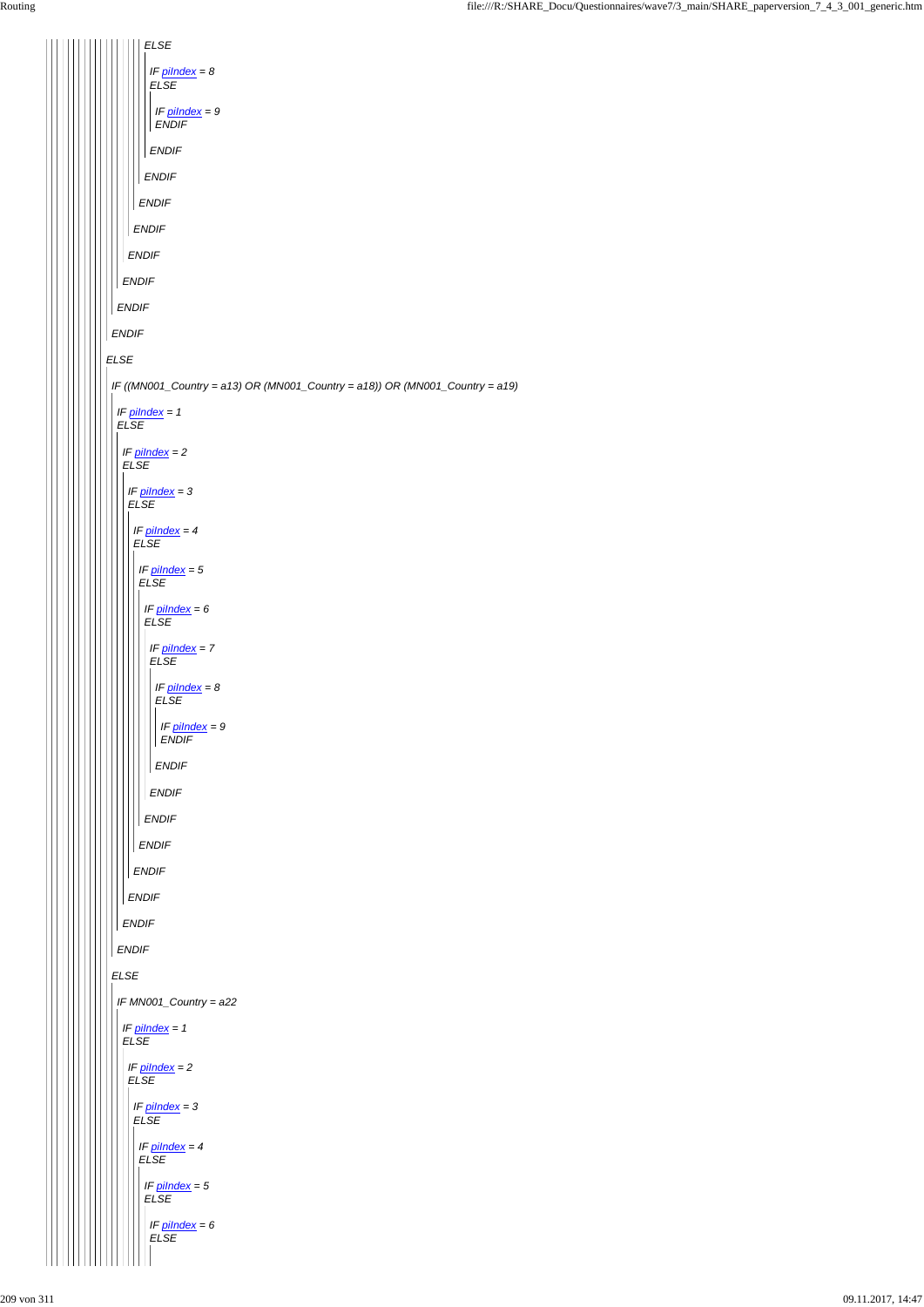*ELSE ENDIF ENDIF ENDIF ENDIF ENDIF ENDIF IF piIndex = 7 ELSE ENDIF IF piIndex = 8 ELSE ENDIF IF piIndex = 9 ENDIF IF MN001\_Country = a21 IF piIndex = 1 ELSE ENDIF IF piIndex = 2 ELSE ENDIF IF piIndex = 3 ELSE ENDIF IF piIndex = 4 ELSE ENDIF IF piIndex = 5 ELSE ENDIF IF piIndex = 6 ELSE ENDIF IF piIndex = 7 ELSE ENDIF IF piIndex = 8 ELSE ENDIF IF piIndex = 9 ENDIF*

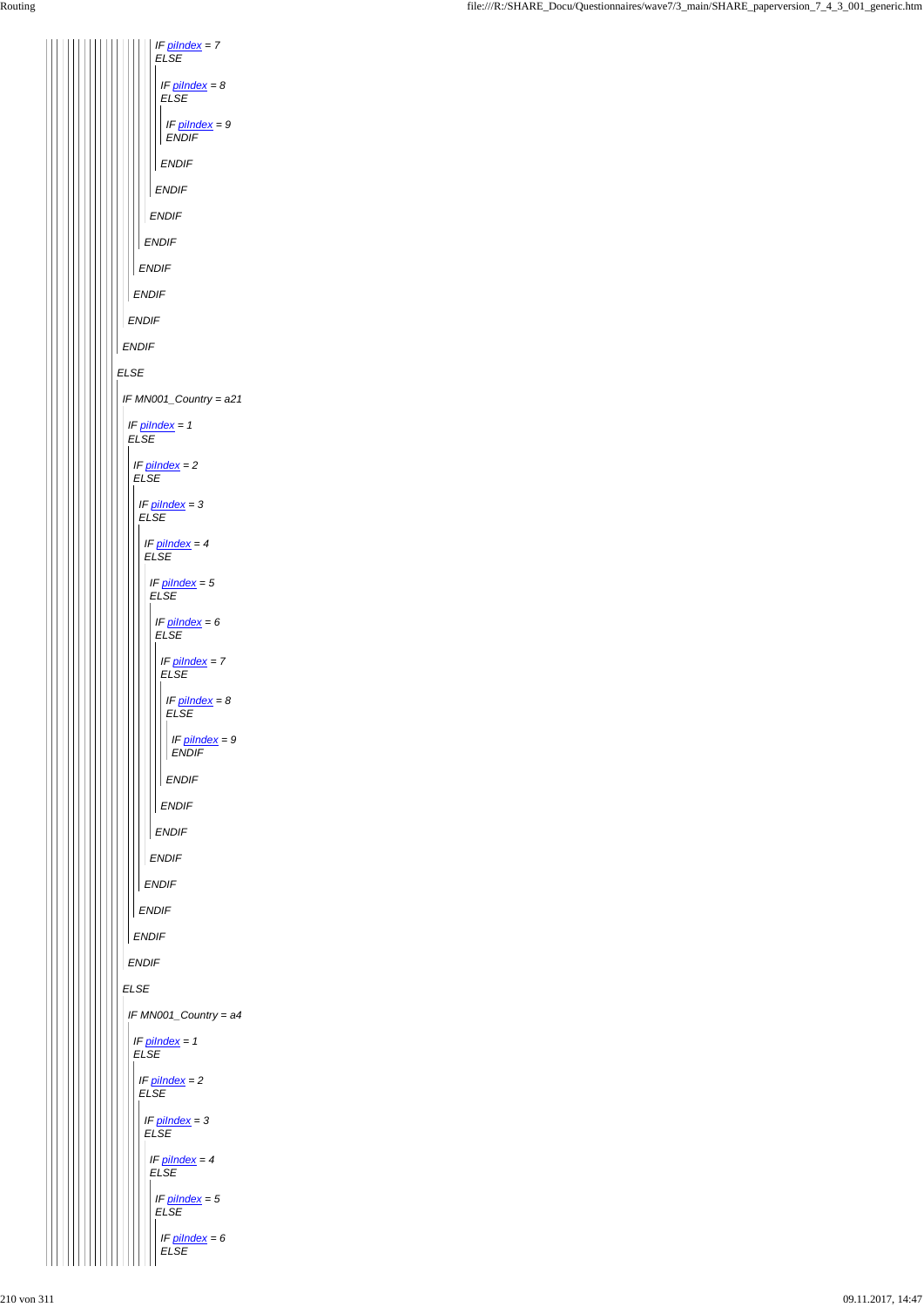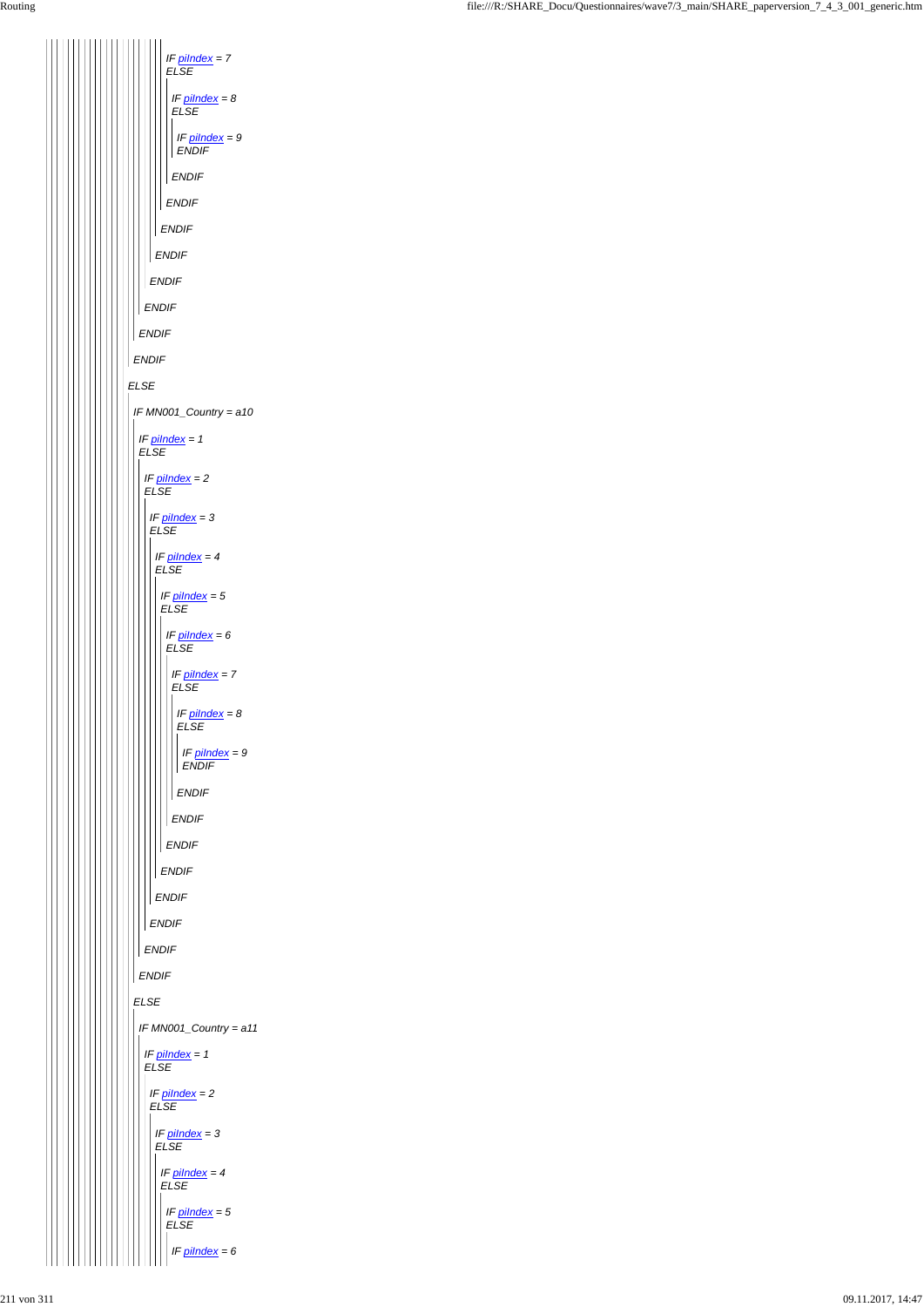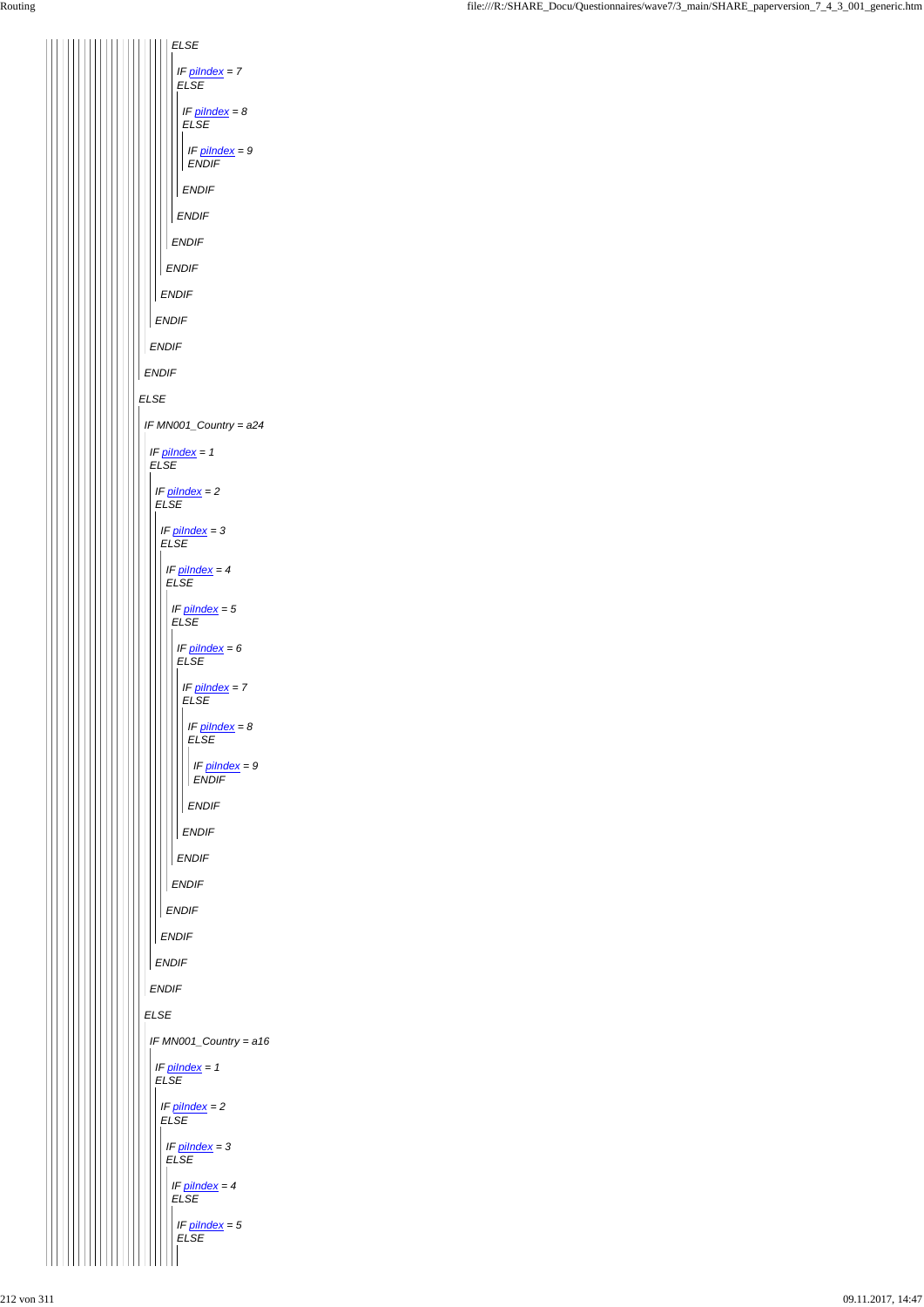*ELSE ENDIF ENDIF ENDIF ENDIF ENDIF IF piIndex = 6 ELSE ENDIF IF piIndex = 7 ELSE ENDIF IF piIndex = 8 ELSE ENDIF IF piIndex = 9 ENDIF IF MN001\_Country = a14 IF piIndex = 1 ELSE IF piIndex = 2 ELSE ENDIF IF piIndex = 3 ELSE ENDIF IF piIndex = 4 ELSE ENDIF IF piIndex = 5 ELSE ENDIF IF piIndex = 6 ELSE ENDIF IF piIndex = 7 ELSE ENDIF IF piIndex = 8 ELSE ENDIF IF piIndex = 9 ENDIF*

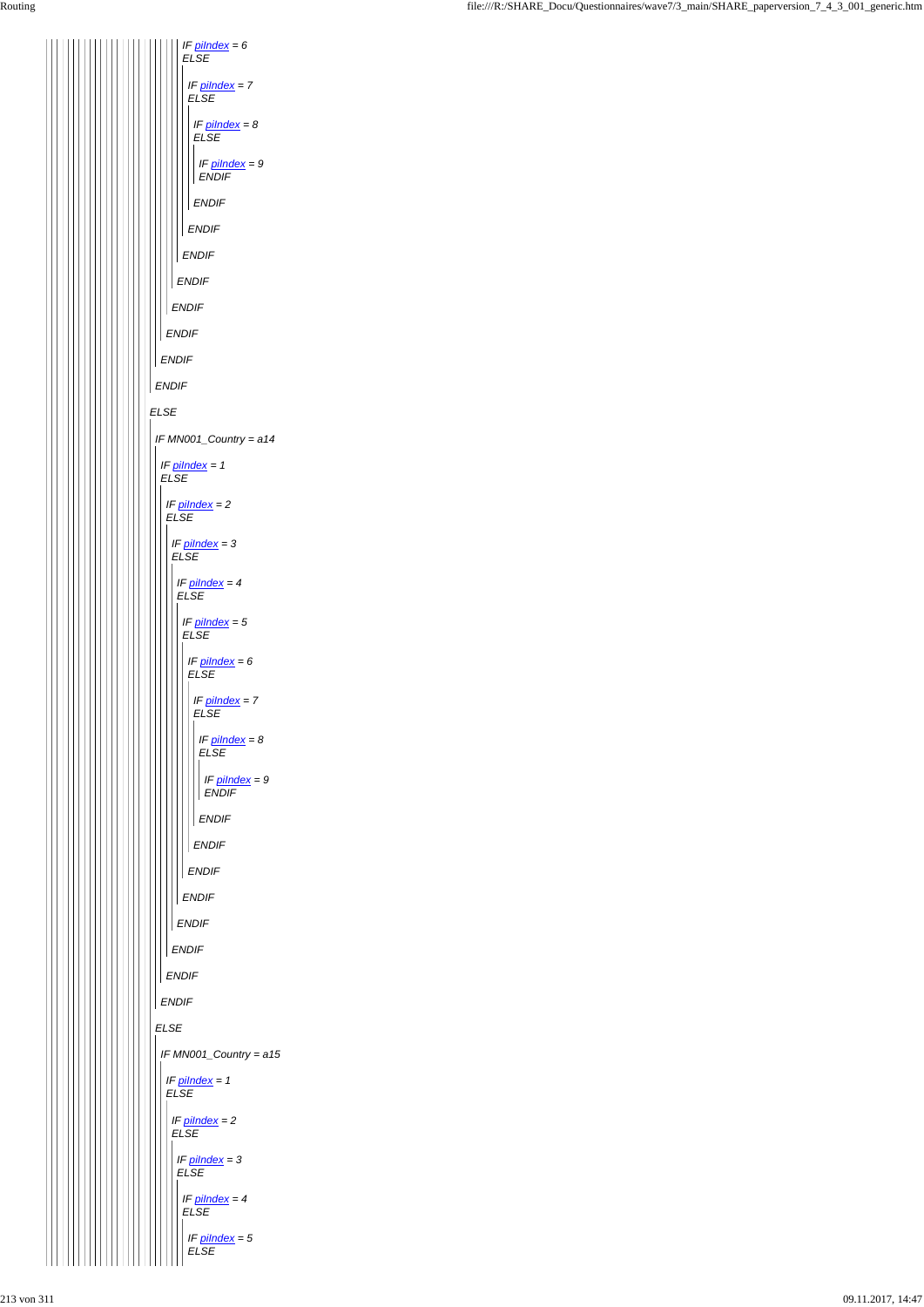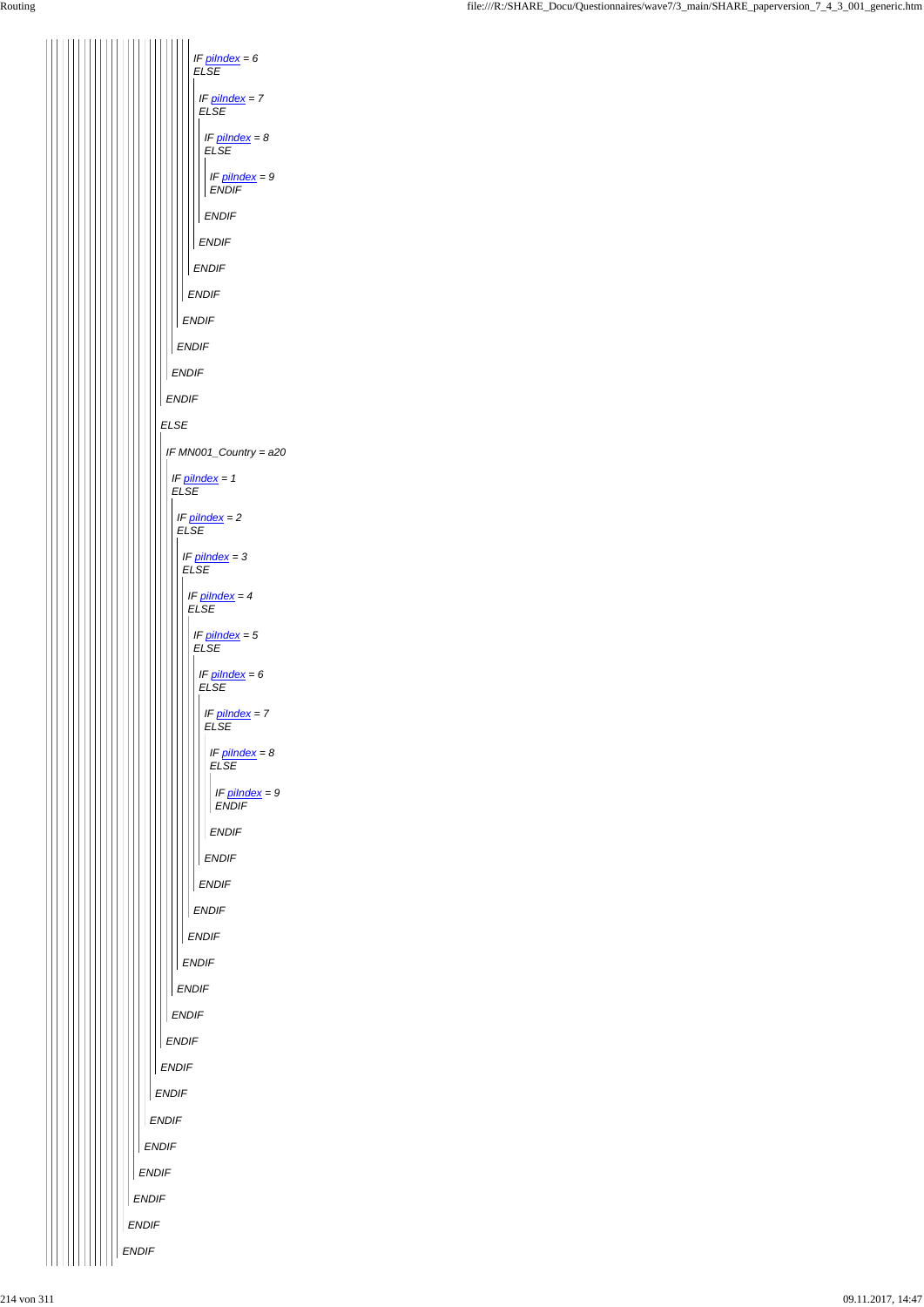*ENDIF IF MN103\_History = 0*

|                       | <b>ENDIF</b>                                                                                                                                                                                                                                       |
|-----------------------|----------------------------------------------------------------------------------------------------------------------------------------------------------------------------------------------------------------------------------------------------|
|                       | <b>ENDIF</b>                                                                                                                                                                                                                                       |
|                       | <b>ENDIF</b>                                                                                                                                                                                                                                       |
|                       | <b>ENDIF</b>                                                                                                                                                                                                                                       |
|                       | <b>ENDIF</b>                                                                                                                                                                                                                                       |
|                       | A<br>[Was it less or more than ] {Amount} [FLDefault[9]]?<br><b>HOW MUCH</b><br>1. Less<br>2. About ^Amount<br>3. More                                                                                                                             |
|                       |                                                                                                                                                                                                                                                    |
|                       | ENDBLOCK                                                                                                                                                                                                                                           |
|                       | <b>ENDIF</b>                                                                                                                                                                                                                                       |
|                       | <b>ENDIF</b>                                                                                                                                                                                                                                       |
|                       | <b>ENDIF</b>                                                                                                                                                                                                                                       |
|                       | <b>ENDIF</b>                                                                                                                                                                                                                                       |
|                       | ENDIFTxt_FL_HC029                                                                                                                                                                                                                                  |
|                       | HC029_NursHome<br>During the last twelve months, that is since {FLLastYearMonth}, have you been in a nursing home/residential care facility overnight?                                                                                             |
| <b>IWER:</b><br>5. No | When a respondent definitely moved to a nursing home less than 12 months ago, answer 1 (yes temporarily)<br>IN A NURSING HOME<br>1. Yes, temporarily<br>3. Yes, permanently                                                                        |
|                       | CHECK NOT (HC029_NursHome = a3) L1 " [At the beginning of this interview you entered that the R"s home is not a nursing home. Now you have entered that the R lives<br>permanently in a nursing home. Please enter a remark to explain] [{empty}]" |
|                       | IF $(HCO29_NursHome = a1)$ OR $(HCO29_NursHome = a3)$                                                                                                                                                                                              |
|                       | HC751_Certifiednurse<br>Was there at least one (certified) nurse in the assistance or supervision staff?                                                                                                                                           |
|                       | 1. Yes<br>5. No                                                                                                                                                                                                                                    |
| <b>ENDIF</b>          | IF HC029_NursHome = a1<br>Txt_FL_HC031                                                                                                                                                                                                             |
|                       | HC031_WksNursHome<br>During the last 12 months, how many weeks altogether did you stay in a nursing home or residential care facility?                                                                                                             |
|                       | <b>IWER:</b><br>Count 4 weeks for each full month; count 1 for part of one week<br><b>WEEKS STAYED IN A NURSING HOME</b>                                                                                                                           |

 $||$  1..52

*IF (HC029\_NursHome = a1) OR (HC029\_NursHome = a3)*

*IF a96 IN HC116\_LongTermCareInsurance ELSE ENDIF*Txt\_FL\_HC696

# **HC696\_OOP\_NursingHomeYesNo**

*IF HC696\_OOP\_NursingHomeYesNo = a1* Txt\_FL\_HC097

*Did you pay anything yourself for nursing home stays or stays in residential care facilities in the last twelve months? PAYED ANYTHING OUT OF POCKET NURSING HOME*

1. Yes

5. No

# **HC097\_OOP\_NursingHomeAmount**

*How much did you pay overall for your nursing home stays or stays in residential care facilities in the last twelve months?*

#### *IWER:*

*Enter an amount in [FLDefault[9]] HOW MUCH PAYED OUT OF POCKET NURSING HOME*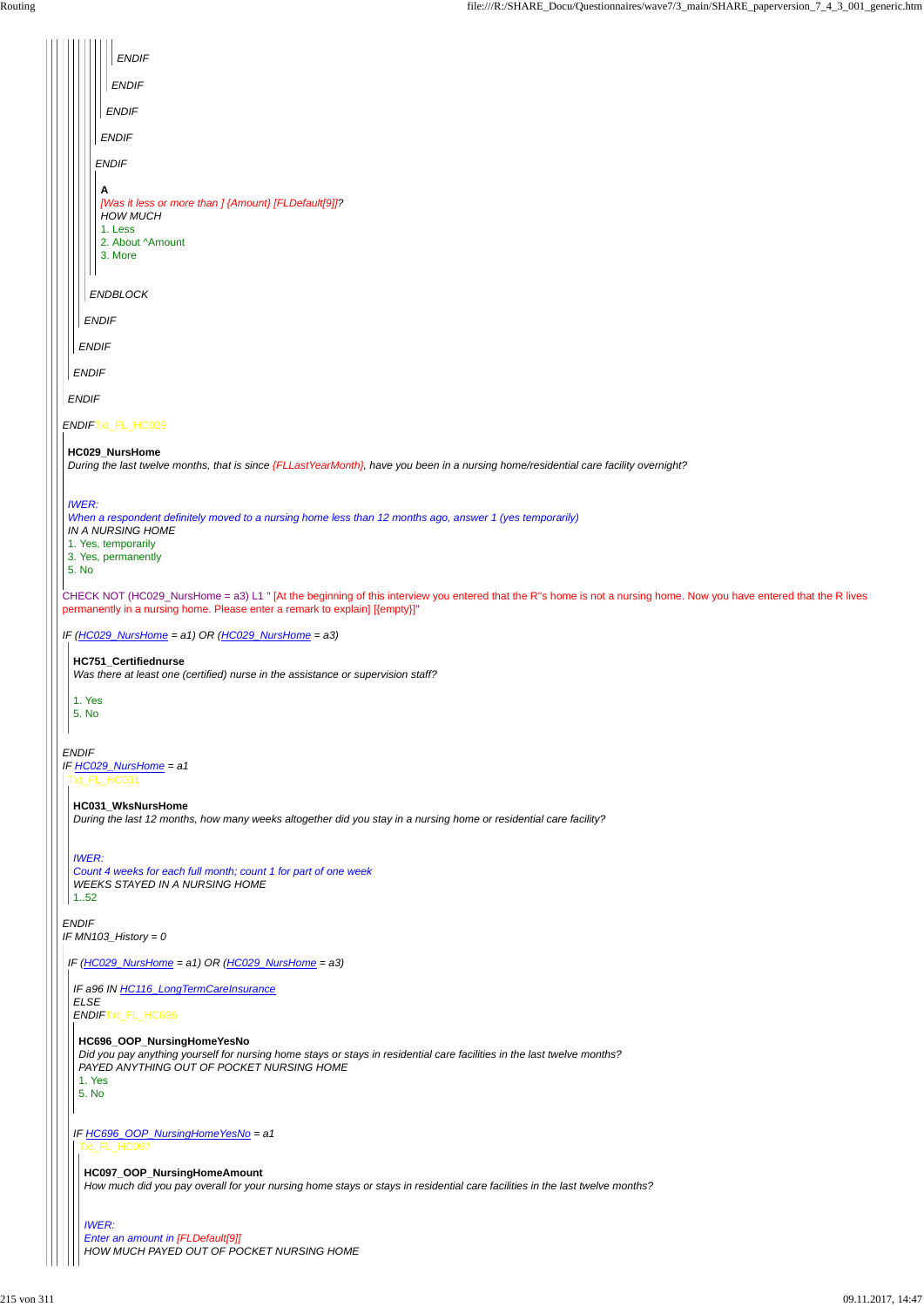| 0.999999999                                                                                                                                                   |
|---------------------------------------------------------------------------------------------------------------------------------------------------------------|
| IF HC097_OOP_NursingHomeAmount = NONRESPONSE                                                                                                                  |
| <b>BLOCK</b>                                                                                                                                                  |
| IF (((((MN001_Country = a1) OR (MN001_Country = a2)) OR (MN001_Country = a3)) OR (MN001_Country = a5)) OR (MN001_Country = a12)) OR (MN001_Country<br>$= a17$ |
| IF pilndex = 1<br>${\it ELSE}$                                                                                                                                |
| IF <u>pilndex</u> = 2<br>ELSE                                                                                                                                 |
| IF $p$ <i>ilndex</i> = 3<br>ELSE                                                                                                                              |
| IF <u>pilndex</u> = 4<br><b>ELSE</b>                                                                                                                          |
| IF $pilndex = 5$<br><b>ELSE</b>                                                                                                                               |
| IF $pilndex = 6$<br><b>ELSE</b>                                                                                                                               |
| IF pilndex = 7<br><b>ELSE</b>                                                                                                                                 |
| IF $p$ ilndex = $8$<br><b>ELSE</b>                                                                                                                            |
| IF $pilndex = 9$<br><b>ENDIF</b>                                                                                                                              |
| <b>ENDIF</b>                                                                                                                                                  |
| ENDIF                                                                                                                                                         |
| <b>ENDIF</b>                                                                                                                                                  |
| ENDIF                                                                                                                                                         |
| ENDIF                                                                                                                                                         |
| <b>ENDIF</b>                                                                                                                                                  |
| <b>ENDIF</b>                                                                                                                                                  |
| <b>ENDIF</b>                                                                                                                                                  |
| E LSE                                                                                                                                                         |
| IF ((MN001_Country = a6) OR (MN001_Country = a7)) OR (MN001_Country = a23)                                                                                    |
| IF $pilndex = 1$<br>$E LSE$                                                                                                                                   |
| $IF$ pilndex = 2<br>${\it ELSE}$                                                                                                                              |
| IF $pilndex = 3$<br><b>ELSE</b>                                                                                                                               |
| IF $pilndex = 4$<br>E LSE                                                                                                                                     |
| IF <u>pilndex</u> = 5<br><b>ELSE</b>                                                                                                                          |
| IF $\frac{\text{pilndex}}{\text{F1 SF}} = 6$                                                                                                                  |

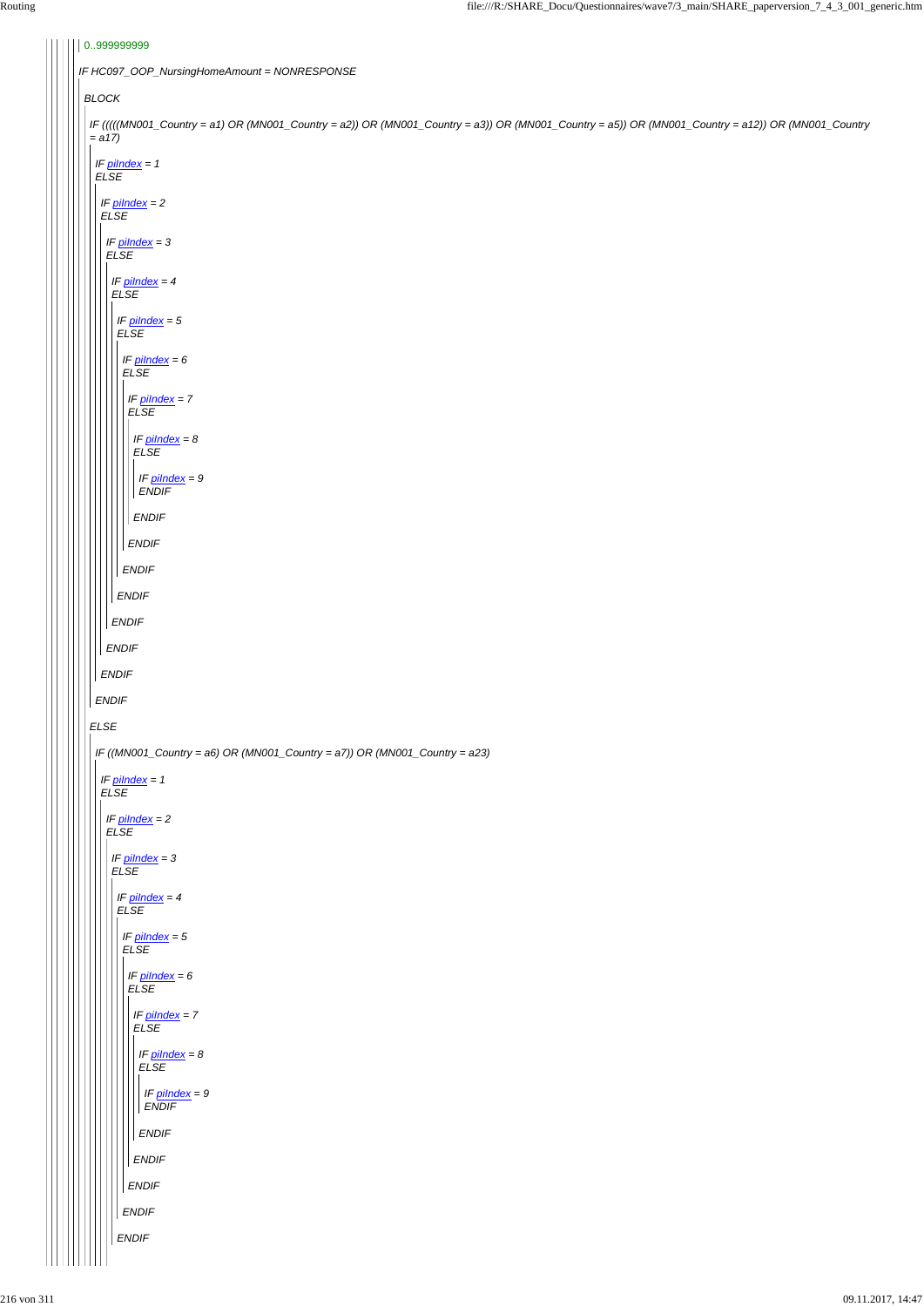*ELSE ENDIF ENDIF ENDIF IF MN001\_Country = a8 ELSE IF piIndex = 1 ELSE ENDIF IF piIndex = 2 ELSE ENDIF IF piIndex = 3 ELSE ENDIF IF piIndex = 4 ELSE ENDIF IF piIndex = 5 ELSE ENDIF IF piIndex = 6 ELSE ENDIF IF piIndex = 7 ELSE ENDIF IF piIndex = 8 ELSE ENDIF IF piIndex = 9 ENDIF IF ((MN001\_Country = a13) OR (MN001\_Country = a18)) OR (MN001\_Country = a19) IF piIndex = 1 ELSE IF piIndex = 2 ELSE IF piIndex = 3 ELSE IF piIndex = 4 ELSE IF piIndex = 5 ELSE*

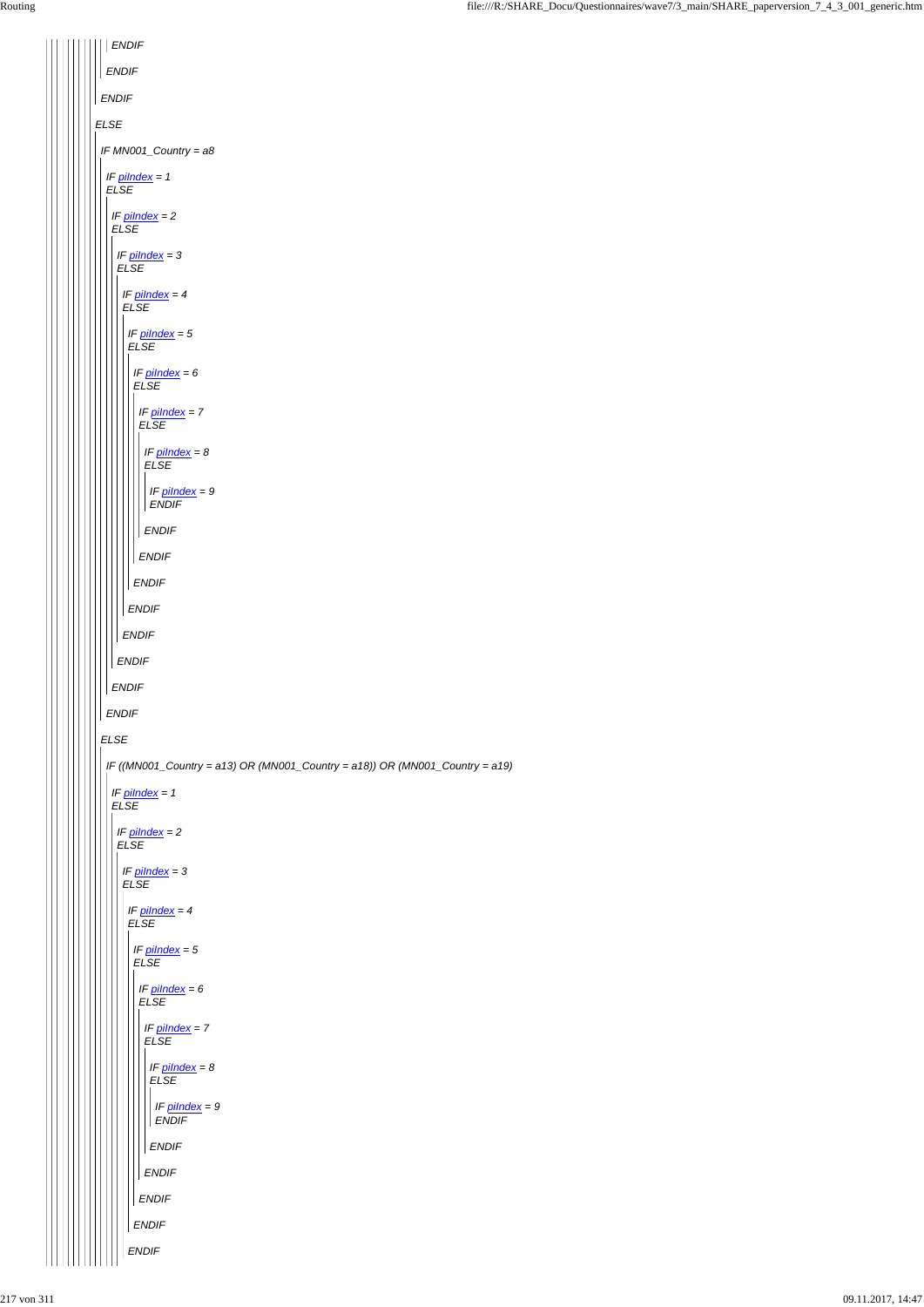*ELSE ENDIF ENDIF ENDIF IF MN001\_Country = a22 ELSE IF piIndex = 1 ELSE ENDIF IF piIndex = 2 ELSE ENDIF IF piIndex = 3 ELSE ENDIF IF piIndex = 4 ELSE ENDIF IF piIndex = 5 ELSE ENDIF IF piIndex = 6 ELSE ENDIF IF piIndex = 7 ELSE ENDIF IF piIndex = 8 ELSE ENDIF IF piIndex = 9 ENDIF IF MN001\_Country = a21 IF piIndex = 1 ELSE IF piIndex = 2 ELSE IF piIndex = 3 ELSE IF piIndex = 4 ELSE IF piIndex = 5 ELSE*

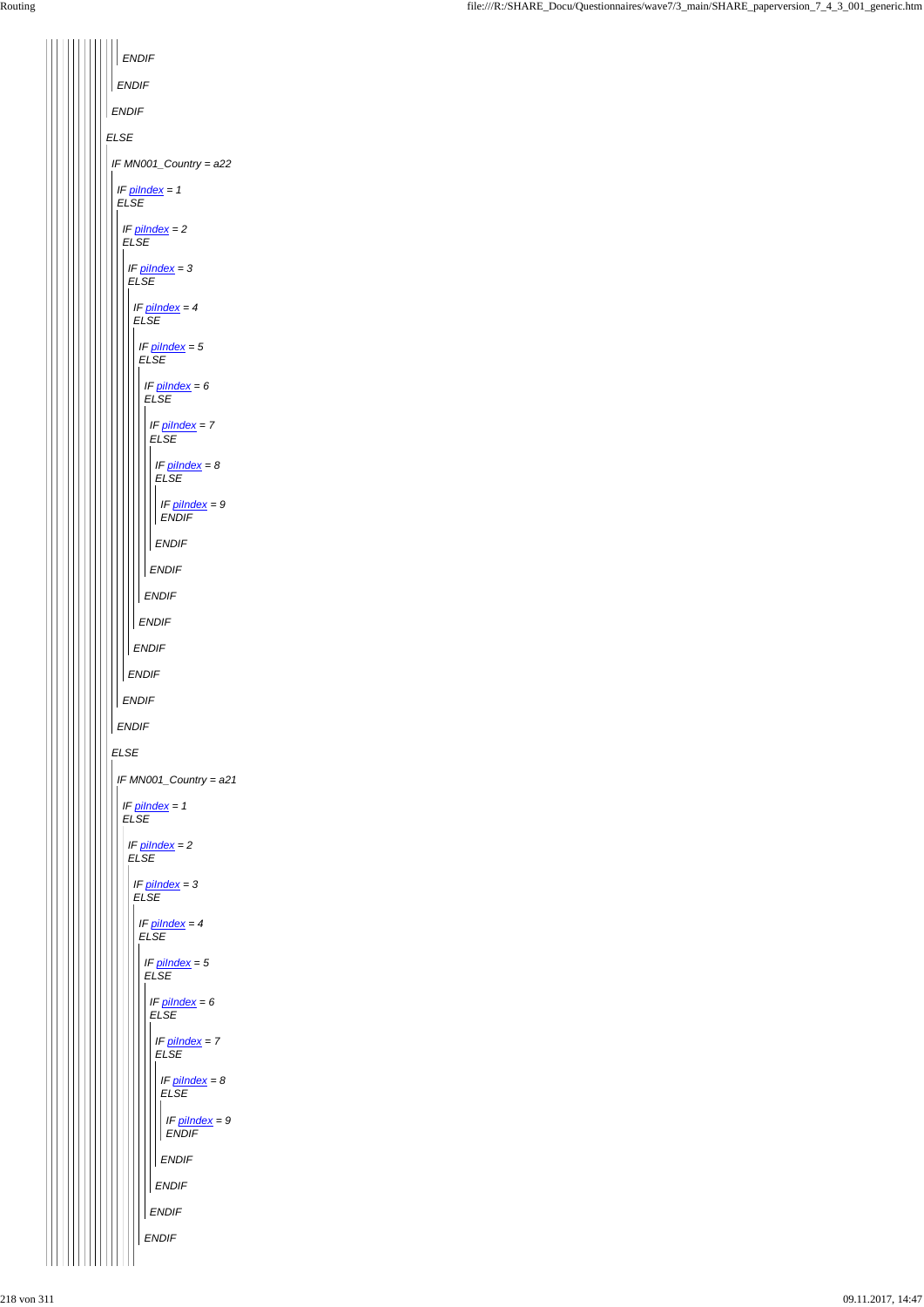| <b>ENDIF</b>                              |
|-------------------------------------------|
| ENDIF                                     |
| ENDIF                                     |
| <b>ENDIF</b>                              |
| <b>ELSE</b>                               |
| IF MN001_Country = a4                     |
| IF pilndex = 1<br><b>ELSE</b>             |
| IF $p$ <i>ilndex</i> = $2$<br><b>ELSE</b> |
| IF $pilndex = 3$<br><b>ELSE</b>           |
| IF $p$ ilndex = 4                         |
| <b>ELSE</b><br>IF pilndex = 5             |
| <b>ELSE</b><br>IF $p$ <i>ilndex</i> = $6$ |
| <b>ELSE</b>                               |
| IF pilndex = 7<br><b>ELSE</b>             |
| IF $p$ <i>ilndex</i> = $8$<br><b>ELSE</b> |
| IF $p$ <i>ilndex</i> = 9<br><b>ENDIF</b>  |
| <b>ENDIF</b>                              |
| <b>ENDIF</b>                              |
| <b>ENDIF</b>                              |
| <b>ENDIF</b>                              |
| <b>ENDIF</b>                              |
| <b>ENDIF</b>                              |
| <b>ENDIF</b>                              |
| <b>ENDIF</b>                              |
| <b>ELSE</b>                               |
| IF MN001_Country = a10                    |
| IF pilndex = 1<br><b>ELSE</b>             |
| IF pilndex = 2<br><b>ELSE</b>             |
| IF pilndex = 3<br><b>ELSE</b>             |
| IF pilndex = 4<br><b>ELSE</b>             |
| IF pilndex = 5<br>ELSE                    |

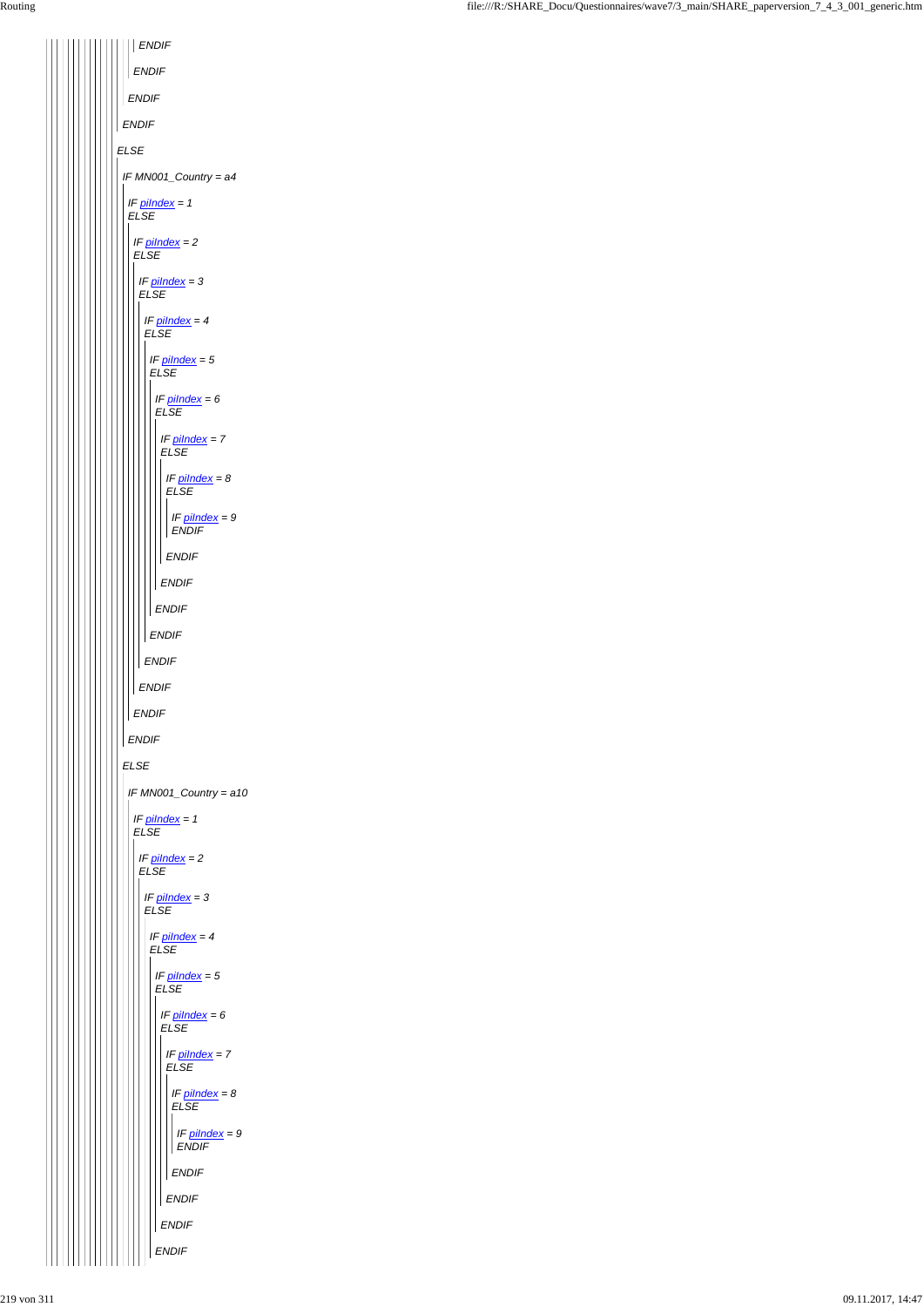*ENDIF ENDIF ENDIF ENDIF ELSE IF MN001\_Country = a11 IF piIndex = 1 ELSE IF piIndex = 2 ELSE IF piIndex = 3 ELSE IF piIndex = 4 ELSE IF piIndex = 5 ELSE IF piIndex = 6 ELSE IF piIndex = 7 ELSE IF piIndex = 8 ELSE IF piIndex = 9 ENDIF ENDIF ENDIF ENDIF ENDIF ENDIF ENDIF ENDIF ENDIF ELSE IF MN001\_Country = a24 IF piIndex = 1 ELSE IF piIndex = 2 ELSE IF piIndex = 3 ELSE IF piIndex = 4 ELSE*  $\mathbf{I}$ 

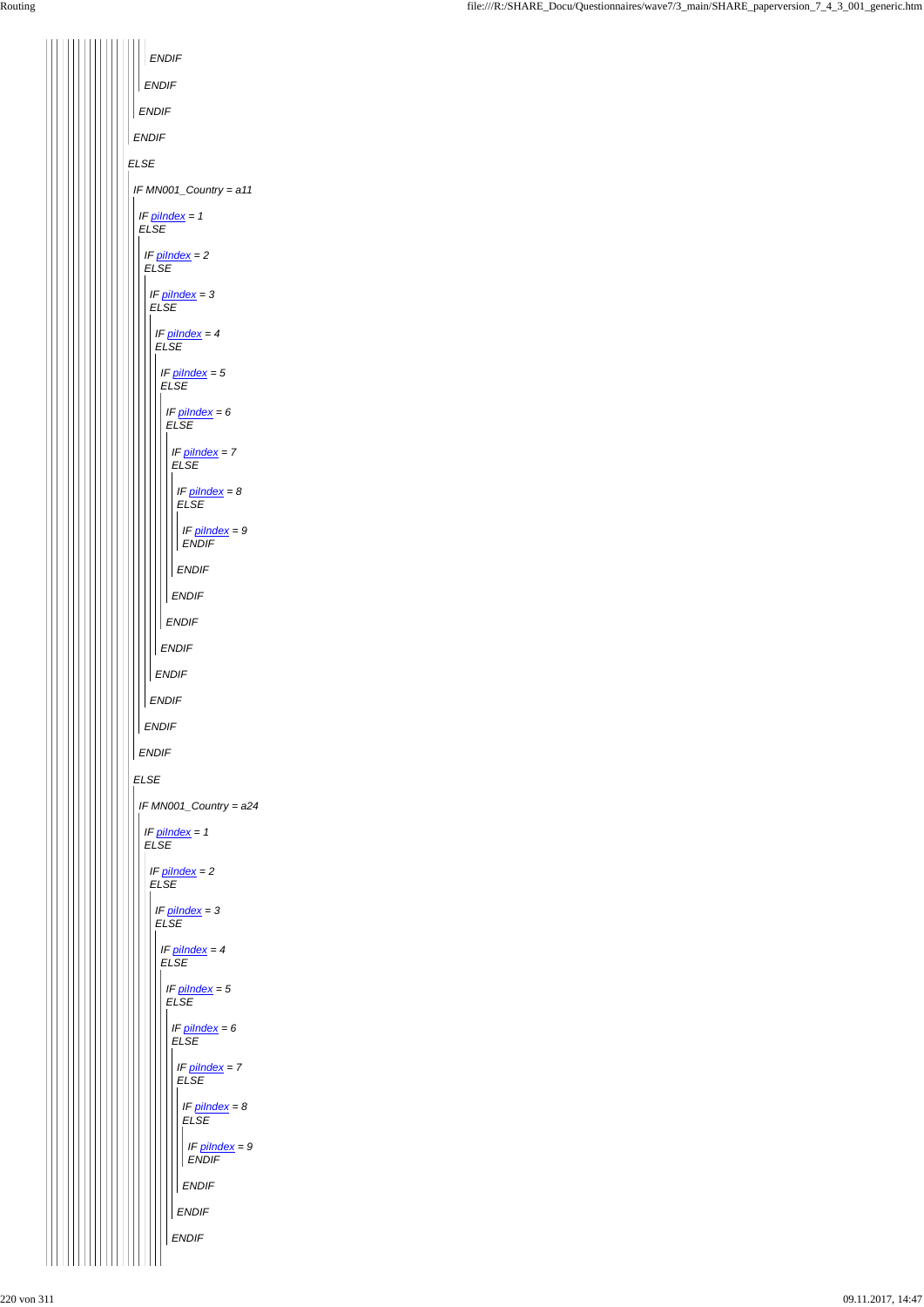|             | <b>ENDIF</b>                                    |
|-------------|-------------------------------------------------|
|             | <b>ENDIF</b>                                    |
|             | <b>ENDIF</b>                                    |
|             | <b>ENDIF</b>                                    |
|             | <b>ENDIF</b>                                    |
| <b>ELSE</b> |                                                 |
|             | IF MN001_Country = a16                          |
|             | IF $pilndex = 1$<br><b>ELSE</b>                 |
|             | IF $pilndex = 2$<br><b>ELSE</b>                 |
|             | IF $p$ <i>ilndex</i> = 3<br><b>ELSE</b>         |
|             | IF $pilndex = 4$<br><b>ELSE</b>                 |
|             | IF $p$ <i>ilndex</i> = $5$<br><b>ELSE</b>       |
|             | IF $p$ <i>ilndex</i> = $6$<br><b>ELSE</b>       |
|             | IF $pilndex = 7$<br><b>ELSE</b>                 |
|             | IF $pilndex = 8$<br><b>ELSE</b>                 |
|             | $\mathbf l$<br>IF $pilndex = 9$<br><b>ENDIF</b> |
|             | <b>ENDIF</b>                                    |
|             | <b>ENDIF</b>                                    |
|             | <b>ENDIF</b>                                    |
|             | <b>ENDIF</b>                                    |
|             | <b>ENDIF</b>                                    |
|             | <b>ENDIF</b>                                    |
|             | <b>ENDIF</b>                                    |
|             | <b>ENDIF</b>                                    |
|             | <b>ELSE</b>                                     |
|             | IF MN001_Country = a14                          |
|             | IF $pilndex = 1$<br><b>ELSE</b>                 |
|             | IF pilndex = 2<br><b>ELSE</b>                   |
|             | IF $pilndex = 3$<br><b>ELSE</b>                 |
|             | IF $pilndex = 4$<br><b>ELSE</b>                 |

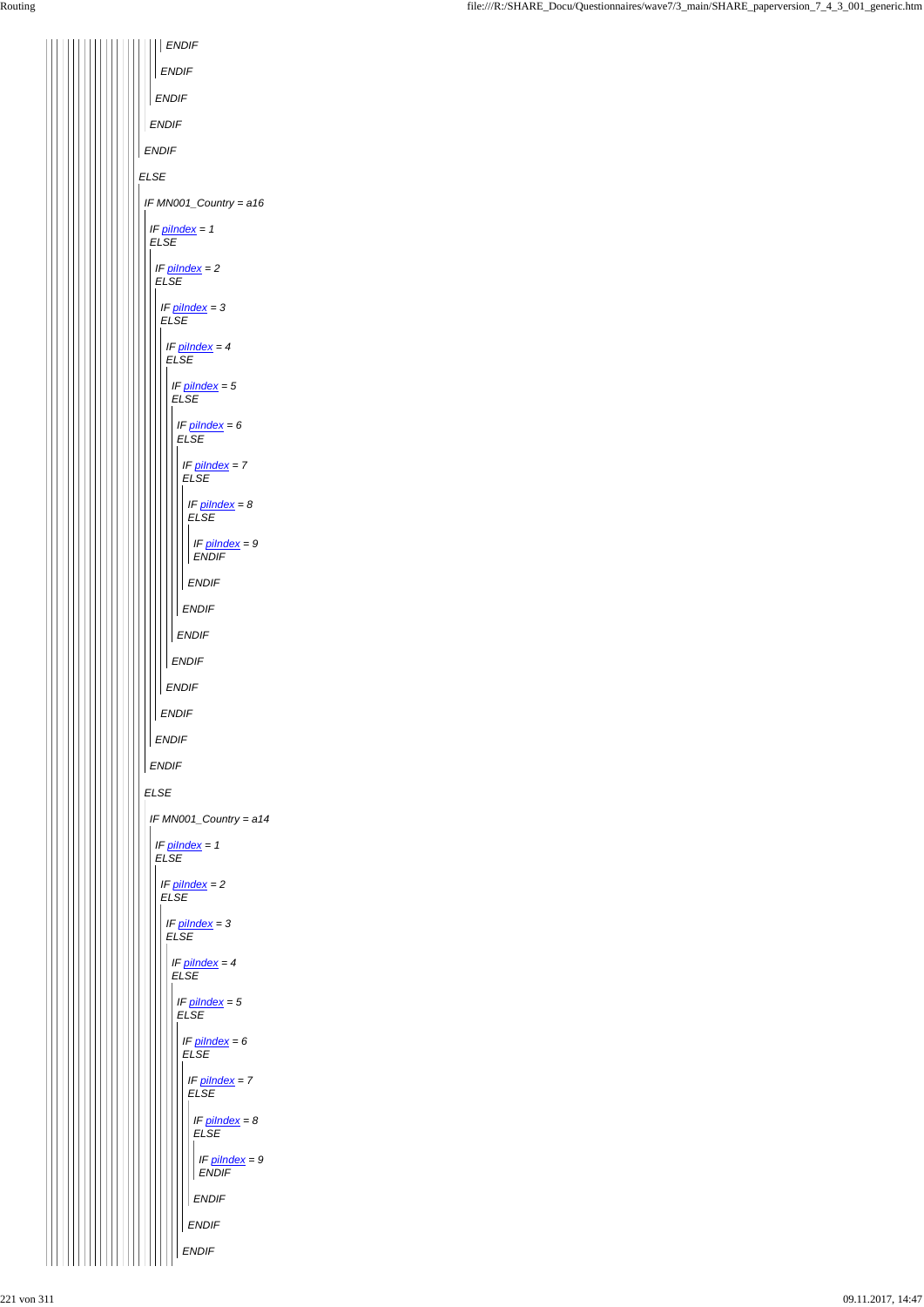| <b>ELSE</b><br>IF MN001_Country = a15<br>IF $pilndex = 1$<br><b>ELSE</b><br>IF $pilndex = 2$<br><b>ELSE</b><br>IF $pilndex = 3$<br><b>ELSE</b><br>IF $pilndex = 4$<br><b>ELSE</b><br>IF $pilndex = 5$<br><b>ELSE</b><br>IF <i>pilndex</i> = 6<br><b>ELSE</b><br>IF $pilndex = 7$<br><b>ELSE</b><br>IF $pilndex = 8$<br>ELSE<br>IF $pilndex = 9$<br><b>ENDIF</b><br><b>ENDIF</b><br><b>ENDIF</b><br><b>ENDIF</b><br><b>ENDIF</b><br><b>ENDIF</b><br><b>ENDIF</b><br><b>ENDIF</b><br><b>ENDIF</b><br><b>ELSE</b><br>IF MN001_Country = a20<br>IF $pilndex = 1$<br><b>ELSE</b><br>IF $pilndex = 2$<br><b>ELSE</b><br>IF $pilndex = 3$ |  |
|------------------------------------------------------------------------------------------------------------------------------------------------------------------------------------------------------------------------------------------------------------------------------------------------------------------------------------------------------------------------------------------------------------------------------------------------------------------------------------------------------------------------------------------------------------------------------------------------------------------------------------|--|
| <b>ELSE</b><br>IF $pilndex = 4$<br><b>ELSE</b>                                                                                                                                                                                                                                                                                                                                                                                                                                                                                                                                                                                     |  |

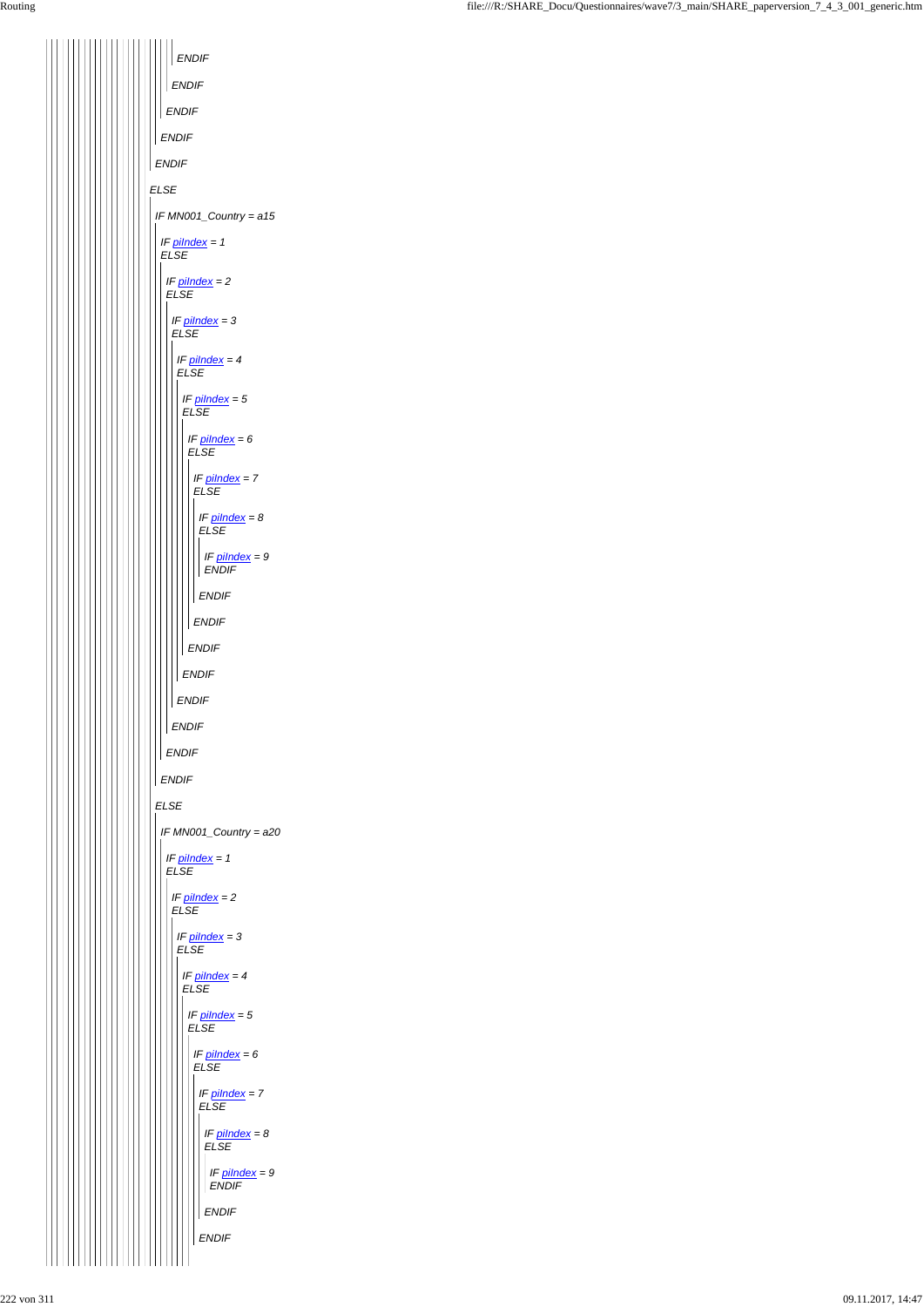*ENDIF IF MN029\_linkage = 1 ENDBLOCK ENDIF* System preset value HC902\_TimeStampEnd *IF HC902\_TimeStampEnd = EMPTY ENDIF ENDIF ENDIF ENDIF ENDIF ENDBLOCK ENDIF ENDIF ENDIF ENDIF ENDIF ENDIF ENDIF ENDIF ENDIF ENDIF ENDIF ENDIF ENDIF ENDIF ENDIF ENDIF ENDIF ENDIF ENDIF ENDIF* **A** *[Was it less or more than ] {Amount} [FLDefault[9]]? HOW MUCH* 1. Less 2. About ^Amount 3. More *BLOCK*

*IF MN001\_Country = a21*

*ENDIF IF MN001\_Country = a19*

#### **LI006\_consent**

*Intro and consent question (EACH COUNTRY FILLS IN COUNTRY SPECIFIC CONSENT INTRO AND CONSENT QUESTION) LINKAGE CONSENT QUESTION*

1. Consent

 $\vert \vert \vert$ 

 $\mathbf{H}$ 

5. No consent

#### **LI004\_Intro**

*We are now changing the topic. The researchers of this study are interested in people's employment history. Important research questions could be answered with data collected by the [German Pension Fund]. We would like to link interview responses with data of the [German Pension Fund]. For reasons of data protection, this cannot be done without your consent. Giving us your permission is completely voluntary. I would kindly ask your consent to do this.*

*Please take a few minutes and to read this form.*

*IWER:*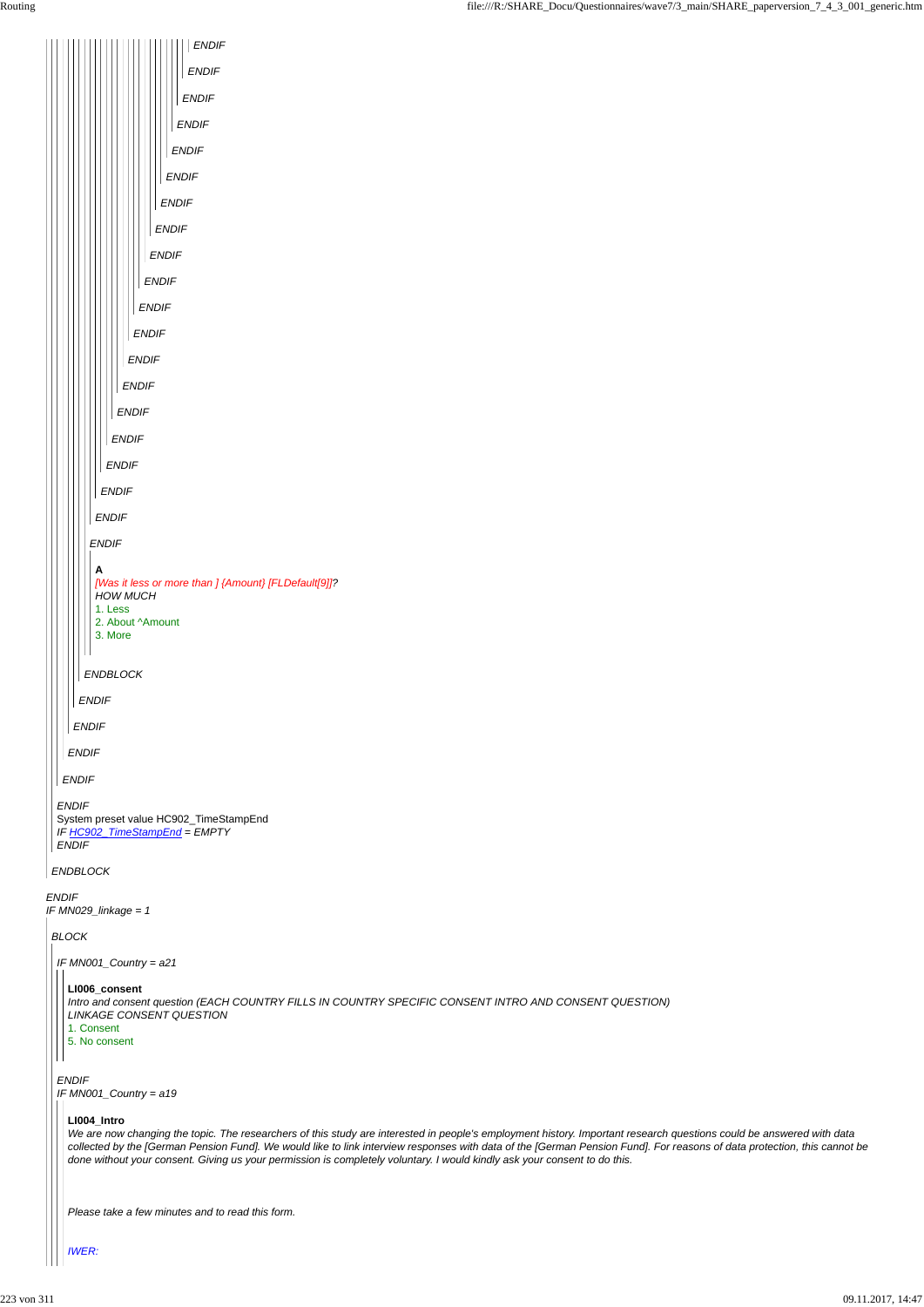| Take the 2 consent forms and hand out 1 to the respondent.<br><b>LINKING INTRO</b>                                                                                                                                                                                                                                                                                                                                                                                                           |
|----------------------------------------------------------------------------------------------------------------------------------------------------------------------------------------------------------------------------------------------------------------------------------------------------------------------------------------------------------------------------------------------------------------------------------------------------------------------------------------------|
| 1. Continue                                                                                                                                                                                                                                                                                                                                                                                                                                                                                  |
| LI003_Consent                                                                                                                                                                                                                                                                                                                                                                                                                                                                                |
| <b>IWER:</b><br>Did R consent to the record linkage?                                                                                                                                                                                                                                                                                                                                                                                                                                         |
| Assist respondent if necessary. Cross the form if R refuses.                                                                                                                                                                                                                                                                                                                                                                                                                                 |
| Please insert the consent form in the envelope [addressed DRV] and bring it to the mail box.                                                                                                                                                                                                                                                                                                                                                                                                 |
| The blank form remains with respondent.<br><b>LINKAGE COMPLETED</b>                                                                                                                                                                                                                                                                                                                                                                                                                          |
| 1. Yes. Respondent consented, completed the form and returned the form to me in the envelope.<br>2. Unclear. Respondent may complete the form later and sent it back himself/herself.<br>5. No, respondent did not consent to record linkage (Cross the form and send it back anyway).                                                                                                                                                                                                       |
|                                                                                                                                                                                                                                                                                                                                                                                                                                                                                              |
| <b>ELSE</b>                                                                                                                                                                                                                                                                                                                                                                                                                                                                                  |
| IF (MN001_Country = $a12$ ) OR (MN001_Country = $a26$ )                                                                                                                                                                                                                                                                                                                                                                                                                                      |
| LI004 Intro<br>We are now changing the topic. The researchers of this study are interested in people's employment history. Important research questions could be answered with data<br>collected by the [German Pension Fund]. We would like to link interview responses with data of the [German Pension Fund]. For reasons of data protection, this cannot be<br>done without your consent. Giving us your permission is completely voluntary. I would kindly ask your consent to do this. |
| Please take a few minutes and to read this form.                                                                                                                                                                                                                                                                                                                                                                                                                                             |
| <b>IWER:</b><br>Take the 2 consent forms and hand out 1 to the respondent.<br><b>LINKING INTRO</b><br>1. Continue                                                                                                                                                                                                                                                                                                                                                                            |
| LI001_Number                                                                                                                                                                                                                                                                                                                                                                                                                                                                                 |
| <b>IWER:</b><br>Take the other consent form and enter the 6 digit key number (on the top right of the form) into CAPI.<br><b>ID RECORD LINKAGE</b><br>STRING[6]                                                                                                                                                                                                                                                                                                                              |
| LI002_Number_Check                                                                                                                                                                                                                                                                                                                                                                                                                                                                           |
| <b>IWER:</b><br><b>REPEAT THE NUMBER.</b><br>ID RECORD LINKAGE AGAIN<br>STRING[6]                                                                                                                                                                                                                                                                                                                                                                                                            |
| IF LI002_Number_Check = RESPONSE<br>CHECK LI001_Number = LI002_Number_Check L1 " [values should be equal] [{empty}]"                                                                                                                                                                                                                                                                                                                                                                         |
| <b>ENDIF</b>                                                                                                                                                                                                                                                                                                                                                                                                                                                                                 |
| LI003_Consent                                                                                                                                                                                                                                                                                                                                                                                                                                                                                |

|              | Please insert the consent form in the envelope [addressed DRV] and bring it to the mail box.                                                                                                                                                                                                                                                                  |
|--------------|---------------------------------------------------------------------------------------------------------------------------------------------------------------------------------------------------------------------------------------------------------------------------------------------------------------------------------------------------------------|
|              | The blank form remains with respondent.<br><b>LINKAGE COMPLETED</b><br>1. Yes. Respondent consented, completed the form and returned the form to me in the envelope.<br>2. Unclear. Respondent may complete the form later and sent it back himself/herself.<br>5. No, respondent did not consent to record linkage (Cross the form and send it back anyway). |
|              | <b>ENDIF</b>                                                                                                                                                                                                                                                                                                                                                  |
|              | <b>ENDIF</b>                                                                                                                                                                                                                                                                                                                                                  |
|              | <b>ENDBLOCK</b>                                                                                                                                                                                                                                                                                                                                               |
| <b>ENDIF</b> | IF (((EP IN Test_History) OR (EP IN Test_Regular)) OR (ALL IN Test_History)) OR (ALL IN Test_Regular)                                                                                                                                                                                                                                                         |

**Assist respondent if necessary. Cross the form if R refuses.**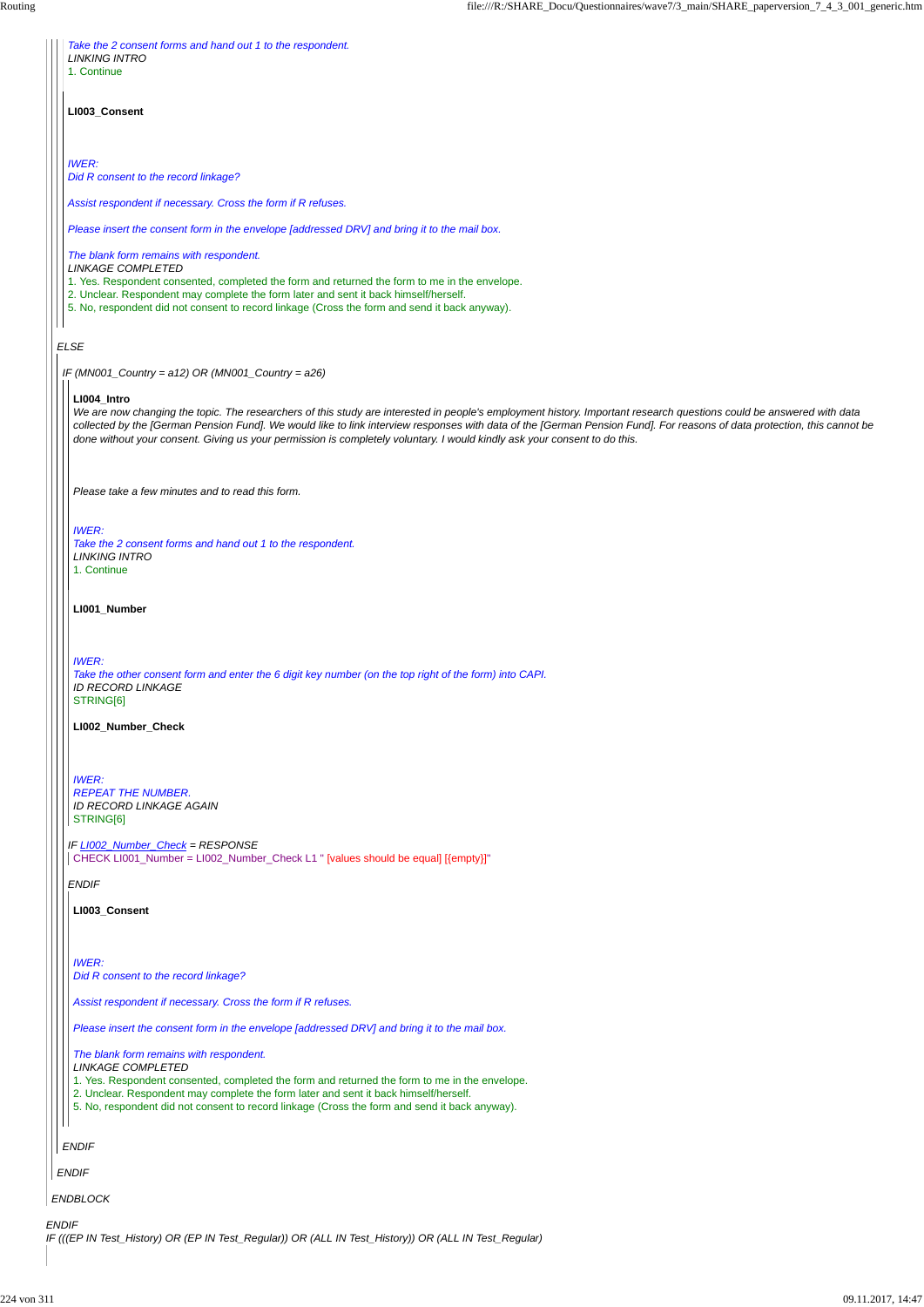*BLOCK IF MN024\_NursingHome = a1 IF MN103\_History = 1 ELSE* Txt\_FL\_EP005 *IF EP005\_CurrentJobSit = a2 ENDIF* **EP005\_CurrentJobSit** *Please look at card 44. In general, which of the following best describes your @bcurrent@b employment situation? IWER: Code only one Only if R in doubt then refer to the following: 1. Retired (retired from own work, including semi-retired, partially retired, early retired, pre-retired). Retired refers to retired from own work only. Recipients of survivor pensions who do not receive pensions from own work should not be coded as retired. If they do not fit in categories 2 through 5, they should go into other. CURRENT JOB SITUATION* 1. Retired 2. Employed or self-employed (including working for family business) 3. Unemployed 4. Permanently sick or disabled 5. Homemaker 97. Other *IF NOT (STILL\_WORKING > 0) ENDIF*Txt\_FL\_EP036 **EP026\_SatJob** *All things considered I am satisfied with my job. Would you say you strongly agree, agree, disagree or strongly disagree? IWER: Show card 19 SATISFIED WITH JOB* 1. Strongly agree 2. Agree 3. Disagree 4. Strongly disagree **EP036\_LookForRetirement** *{FL\_EP036\_3} Thinking about your present job, would you like to retire as early as you can from this job? LOOK FOR EARLY RETIREMENT* 1. Yes 5. No Txt\_FL\_EP001 **EP001\_Intro** *Now I am going to ask you some questions about your current employment situation. INTRODUCTION EMPLOYMENT AND PENSIONS* 1. Continue

System preset value EP901\_TimeStampStart *IF EP901\_TimeStampStart = EMPTY AND EP001\_Intro <> EMPTY ENDIF*Txt\_FL\_EP005

**EP005\_CurrentJobSit** *Please look at card 44. In general, which of the following best describes your @bcurrent@b employment situation?*

```
IWER:
Code only one
```
## *Only if R in doubt then refer to the following:*

```
IF EP005_CurrentJobSit = a1
 Txt_FL_EP329
```
*1. Retired (retired from own work, including semi-retired, partially retired, early retired, pre-retired). Retired refers to retired from own work only. Recipients of survivor pensions who do not receive pensions from own work should not be coded as retired. If they do not fit in categories 2 through 5, they should go into other. CURRENT JOB SITUATION*

1. Retired

- 2. Employed or self-employed (including working for family business)
- 3. Unemployed
- 4. Permanently sick or disabled

5. Homemaker

97. Other

**EP329\_RetYear**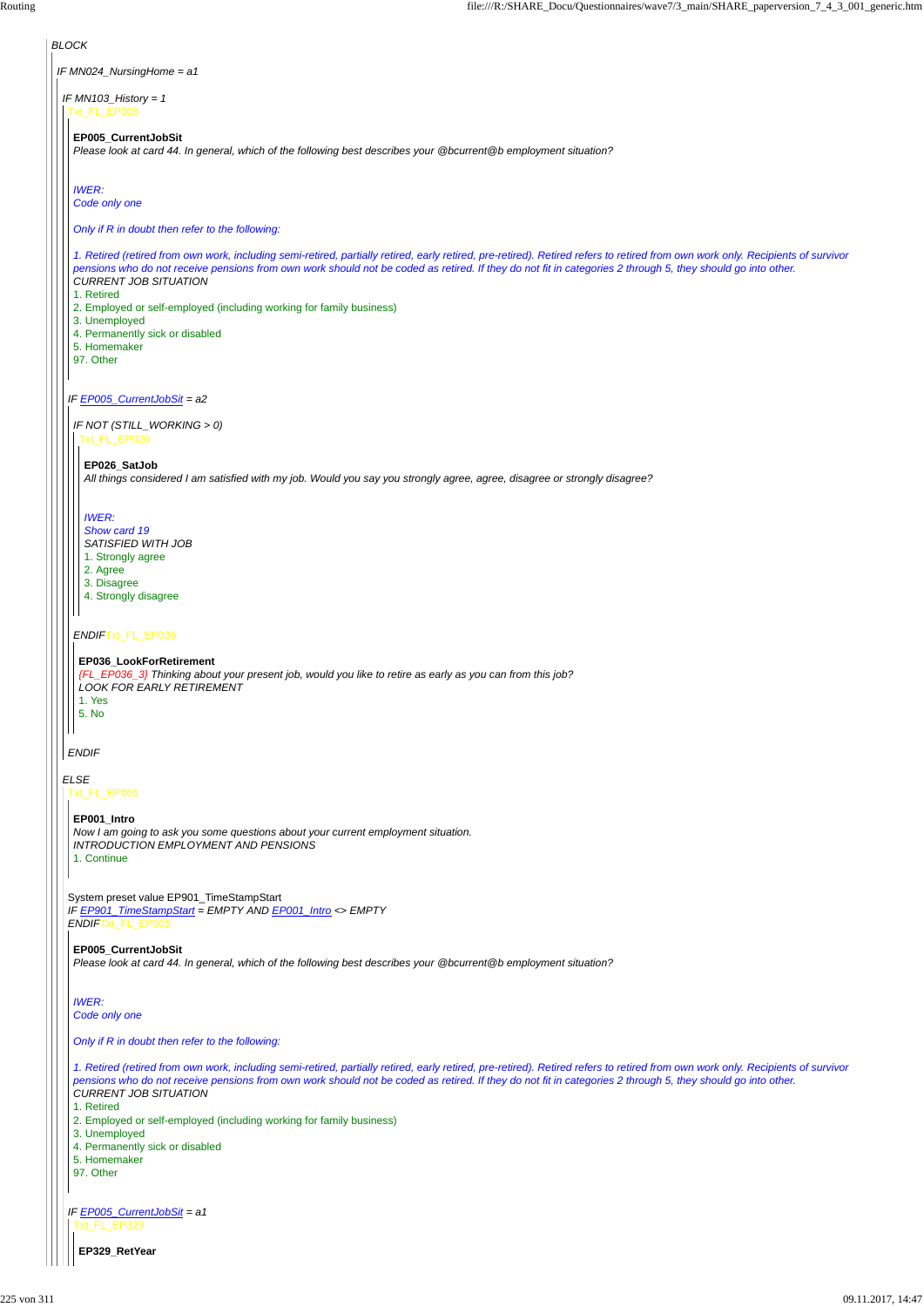

*ENDIF IF EP005\_CurrentJobSit <> a2* Txt\_FL\_EP002

## Txt\_FL\_EP067

**EP337\_LookingForJob** *Are you currently looking for a job? LOOKING FOR JOB* 1. Yes 5. No

#### **EP067\_HowUnempl**

*Would you tell us how you became unemployed? Was it*

#### *For seasonal workers code 5*

- *HOW BECAME UNEMPLOYED*
- 1. Because your place of work or office closed
- 2. Because you resigned
- 3. Because you were laid off
- 4. By mutual agreement between you and your employer
- 5. Because a temporary job had been completed
- 6. Because you moved to another town
- 97. Other reason

**EP002\_PaidWork**

*[@ We are interested in your work experiences since our last interview.] Did you do any paid work [@ since our last interview in/@ during the last four weeks], either as an employee or self-employed, even if this was only for a few hours? DID ANY PAID WORK* 1. Yes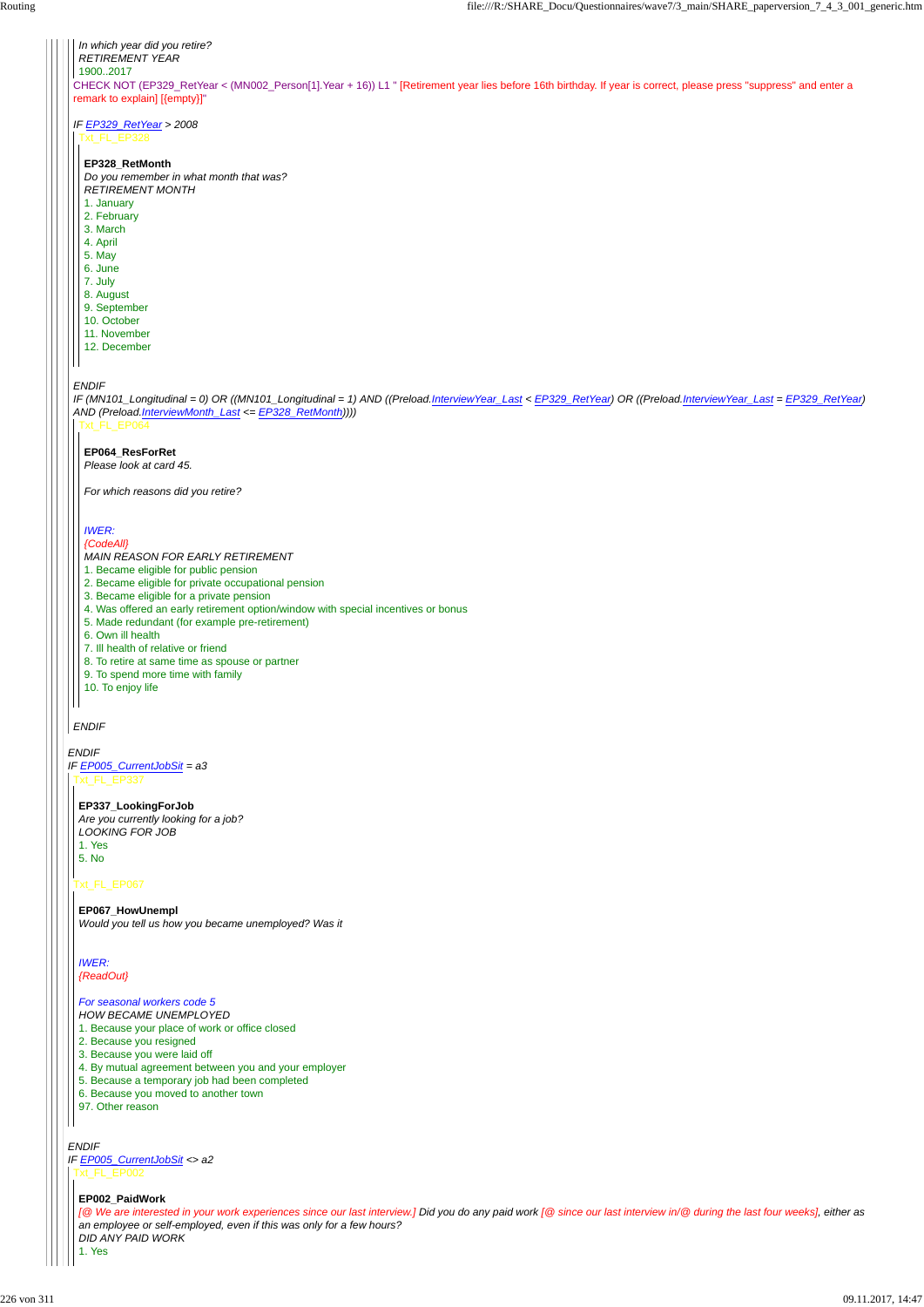| 5. No                                                                                                                                                                                                                                                                                                                          |
|--------------------------------------------------------------------------------------------------------------------------------------------------------------------------------------------------------------------------------------------------------------------------------------------------------------------------------|
| <b>ENDIF</b><br>IF MN101_Longitudinal = 0                                                                                                                                                                                                                                                                                      |
| IF (((EP005_CurrentJobSit, ORD = 4) OR (EP005_CurrentJobSit, ORD = 5)) OR (EP005_CurrentJobSit, ORD = 97.00000000000001)) AND (EP002_PaidWork = a5)<br>Txt FL EP006                                                                                                                                                            |
| EP006_EverWorked<br>Have you ever done any paid work?<br><b>EVER DONE PAID WORK</b><br>1. Yes<br>5. No                                                                                                                                                                                                                         |
| <b>ENDIF</b>                                                                                                                                                                                                                                                                                                                   |
| <b>ENDIF</b><br>IF MN101_Longitudinal = 1                                                                                                                                                                                                                                                                                      |
| IF (EP005_CurrentJobSit = a2) OR (EP002_PaidWork = a1)<br>Txt_FL_EP125                                                                                                                                                                                                                                                         |
| EP125_ContWork<br>I'd like to know about all of the work for pay that you may have done since {FLLastInterviewMonth Year} through the present. During that time, have you been working<br>continuously?                                                                                                                        |
| <b>IWER:</b><br>Vacation period should not be counted as interruptions.<br>CONTINUOUSLY WORKING<br>1. Yes<br>5. No                                                                                                                                                                                                             |
| <b>ENDIF</b><br>IF EP125_ContWork = a1<br>Txt_FL_EP141                                                                                                                                                                                                                                                                         |
| EP141_ChangeInJob<br>Please look at card 46. Even though you have been working continuously since {FLLastInterviewMonthYear}, have you experienced any of the changes listed on this<br>card?                                                                                                                                  |
| <b>IWER:</b><br>{CodeAll}<br>CHANGE IN JOB<br>1. A change in type of employment (for instance from dependent employment to self-employment)<br>2. A change in employer<br>3. A promotion<br>4. A change in job location<br>5. A change in contract length (from long term to short term or viceversa)<br>96. None of the above |
| CHECK NOT ((EP141_ChangeInJob.CARDINAL > 1) AND (96 IN EP141_ChangeInJob)) L1 " [You cannot select "None of the above" together with any other answer.<br>Please change your answer] [{empty}]"                                                                                                                                |
| <b>ENDIF</b><br>IF $EPI25_ContWork = a5$                                                                                                                                                                                                                                                                                       |
| <b>BLOCK</b><br>Txt_FL_EP127                                                                                                                                                                                                                                                                                                   |
| EP127_PeriodFromMonth<br>From what @bmonth @b and year have you been [@ working/@ unemployed]?                                                                                                                                                                                                                                 |

*@bMONTH@b:*

Txt\_FL\_EP128 *YEAR: PERIOD FROM MONTH* 1. January 2. February 3. March 4. April 5. May 6. June 7. July 8. August 9. September 10. October 11. November 12. December **EP128\_PeriodFromYear** *From what month and @byear@b have you been [@ working/@ unemployed]?*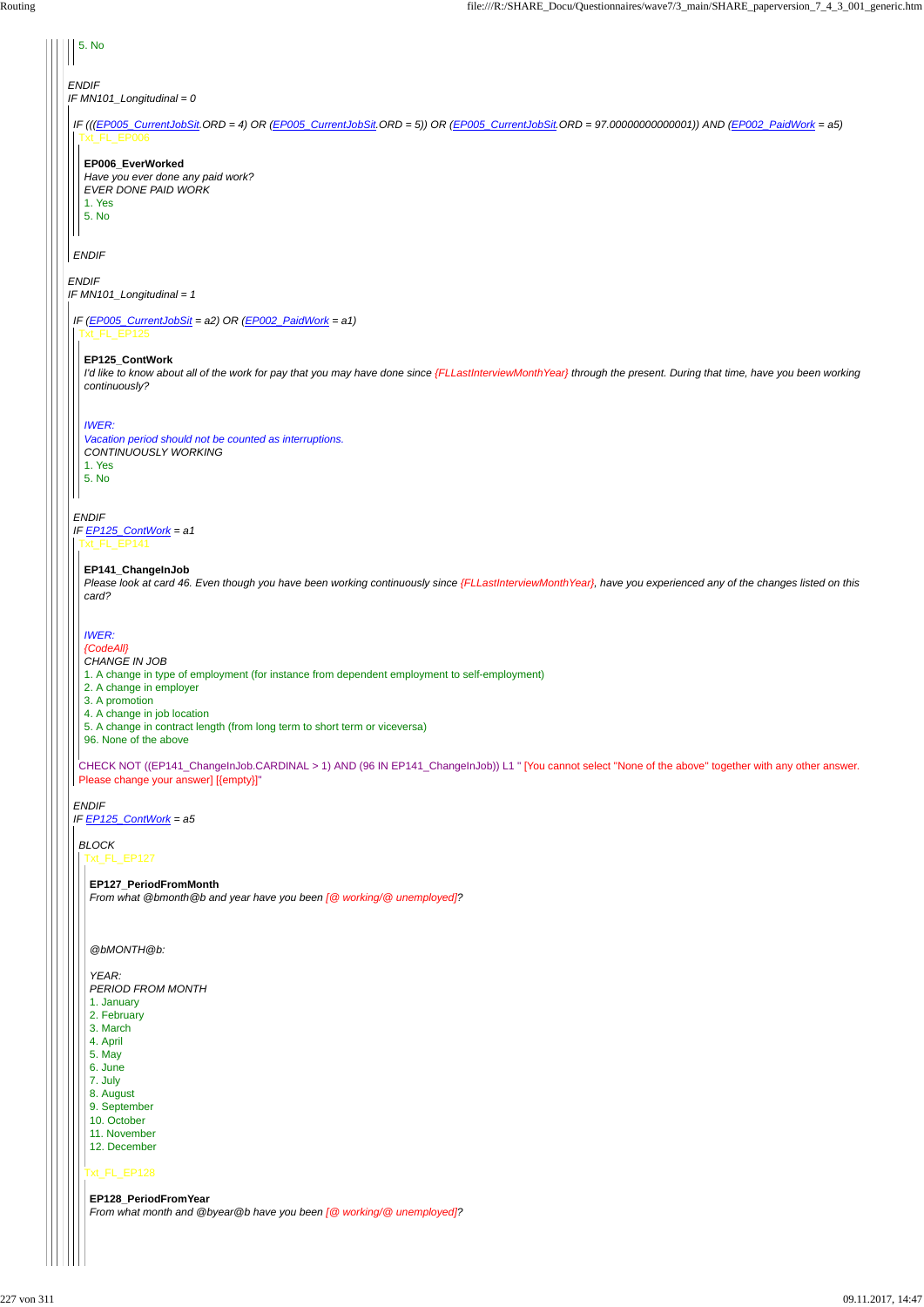## Txt\_FL\_EP129

#### *IF EP129\_PeriodToMonth <> a13*

# *MONTH ^EP127\_PeriodFromMonth*

| @bYEAR@b           |
|--------------------|
| PERIOD FROM YEAR   |
| 1. 2005 or earlier |
| 2.2006             |
| 3.2007             |
| 4 2008             |
| 5.2009             |

6. 2010 7. 2011 8. 2012

9. 2013 10. 2014

11. 2015

12. 2016

13. 2017

## **EP129\_PeriodToMonth**

*To what @bmonth@b and year have you been [@ working/@ unemployed]?*

#### *@bMONTH@b:*

*YEAR:*

#### *IWER:*

*If spell still ongoing type 13. Today PERIOD TO MONTH*

1. January

2. February

3. March

4. April

- 5. May
- 6. June
- 7. July

8. August

9. September

```
ENDBLOCK
 ENDIFTxt_FL_EP133
   5. 2009
  6. 2010
  7. 2011
  8. 2012
  9. 2013
  10. 2014
  11. 2015
  12. 2016
  13. 2017
 EP133_PeriodOtherEp
 Were there other times since {FLLastInterviewMonthYear} when you have been [@ working for pay/@ unemployed]?
 OTHER PERIODS
 1. Yes
 5. No
```
10. October

- 11. November 12. December
- 13. Today

Txt\_FL\_EP130

#### **EP130\_PeriodToYear**

*To what month and @byear@b have you been [@ working/@ unemployed]?*

## *MONTH: {EP129\_PeriodToMonth}*

*@bYEAR@b:*

## *IWER:*

*To year PERIOD TO YEAR* 1. 2005 or earlier 2. 2006

3. 2007

4. 2008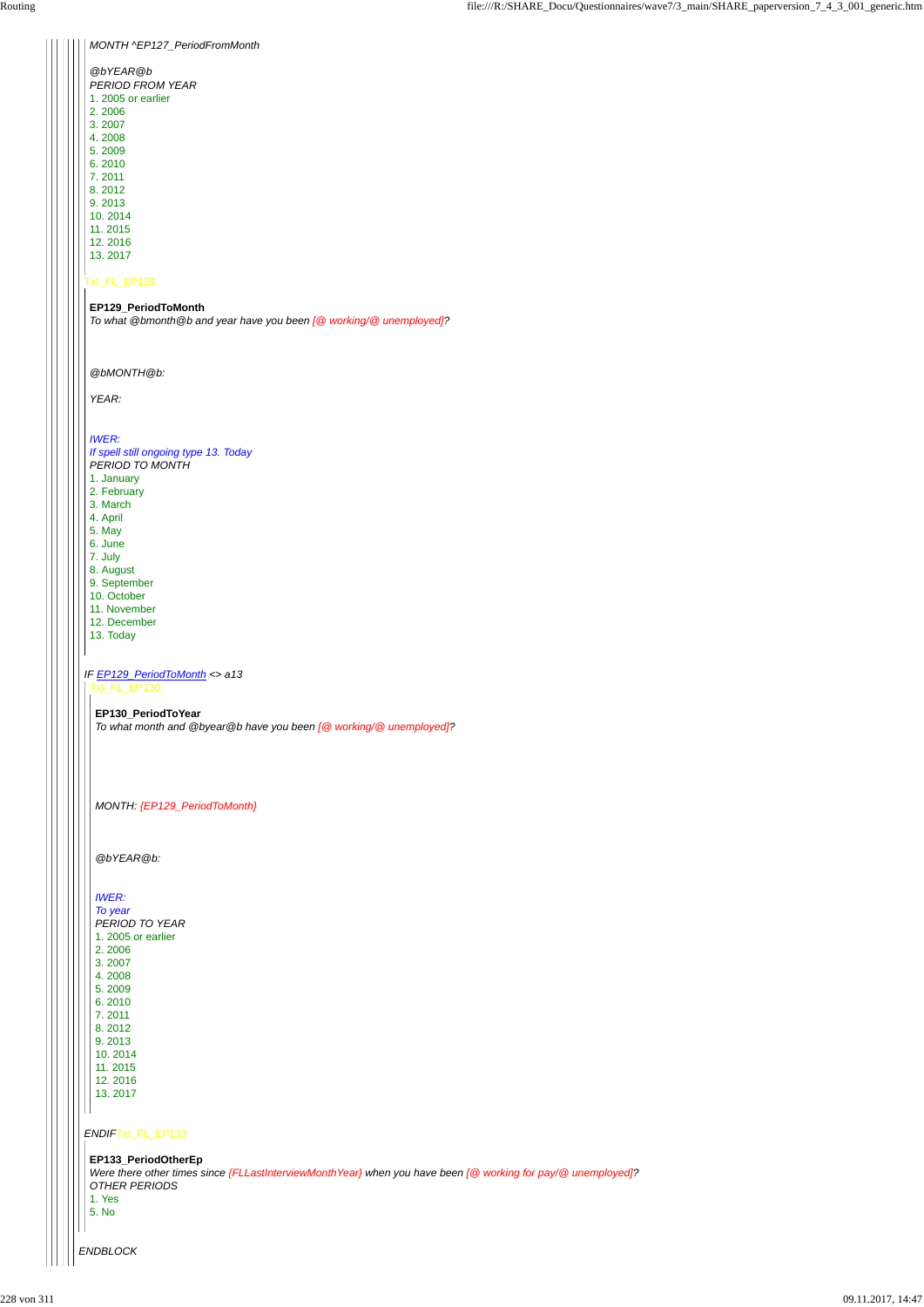## Txt\_FL\_EP129

*IF PeriodOtherEpisodes[1].EP129\_PeriodToMonth = a13 ENDIF LOOP cnt:= 2 TO 20 IF PeriodOtherEpisodes[cnt - 1].EP133\_PeriodOtherEp = a1 BLOCK* Txt\_FL\_EP127 Txt\_FL\_EP128 **EP127\_PeriodFromMonth** *From what @bmonth@b and year have you been [@ working/@ unemployed]? @bMONTH@b: YEAR: PERIOD FROM MONTH* 1. January 2. February 3. March 4. April 5. May 6. June 7. July 8. August 9. September 10. October 11. November 12. December

**EP128\_PeriodFromYear** *From what month and @byear@b have you been [@ working/@ unemployed]?*

*MONTH ^EP127\_PeriodFromMonth*

*@bYEAR@b PERIOD FROM YEAR* 1. 2005 or earlier 2. 2006 3. 2007 4. 2008 5. 2009 6. 2010

7. 2011 8. 2012 9. 2013 10. 2014 11. 2015 12. 2016 13. 2017

**EP129\_PeriodToMonth** *To what @bmonth@b and year have you been [@ working/@ unemployed]?*

*@bMONTH@b:*

*YEAR:*

*IWER: If spell still ongoing type 13. Today PERIOD TO MONTH* 1. January

|  | <b>1. January</b>                                                  |
|--|--------------------------------------------------------------------|
|  | 2. February                                                        |
|  | 3. March                                                           |
|  | 4. April                                                           |
|  | 5. May                                                             |
|  | 6. June                                                            |
|  | 7. July                                                            |
|  | 8. August                                                          |
|  | 9. September                                                       |
|  | 10. October                                                        |
|  | 11. November                                                       |
|  | 12. December                                                       |
|  | 13. Today                                                          |
|  |                                                                    |
|  |                                                                    |
|  | IF EP129_PeriodToMonth <> a13                                      |
|  | Txt_FL_EP130                                                       |
|  |                                                                    |
|  | EP130_PeriodToYear                                                 |
|  | To what month and @byear@b have you been [@ working/@ unemployed]? |
|  |                                                                    |
|  |                                                                    |
|  |                                                                    |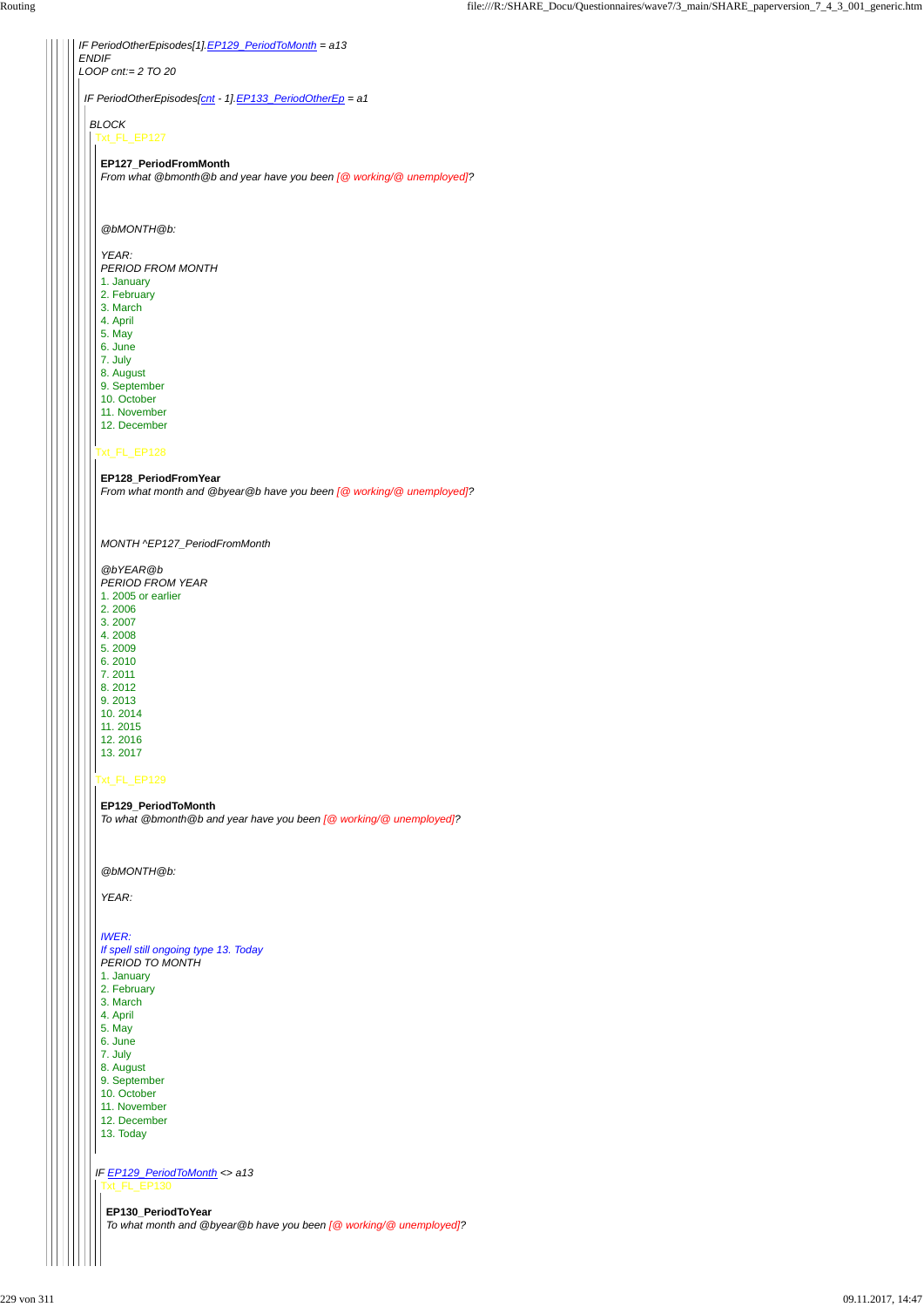|              | MONTH: {EP129_PeriodToMonth}                                                                                                                              |
|--------------|-----------------------------------------------------------------------------------------------------------------------------------------------------------|
|              |                                                                                                                                                           |
|              |                                                                                                                                                           |
|              | @bYEAR@b:                                                                                                                                                 |
|              |                                                                                                                                                           |
|              | <b>IWER:</b>                                                                                                                                              |
|              | To year<br>PERIOD TO YEAR                                                                                                                                 |
|              | 1. 2005 or earlier                                                                                                                                        |
|              | 2.2006<br>3.2007                                                                                                                                          |
|              | 4.2008                                                                                                                                                    |
|              | 5.2009<br>6.2010                                                                                                                                          |
|              | 7.2011                                                                                                                                                    |
|              | 8.2012<br>9.2013                                                                                                                                          |
|              | 10.2014                                                                                                                                                   |
|              | 11.2015                                                                                                                                                   |
|              | 12.2016<br>13.2017                                                                                                                                        |
|              |                                                                                                                                                           |
|              | ENDIFTxt_FL_EP133                                                                                                                                         |
|              |                                                                                                                                                           |
|              | EP133_PeriodOtherEp<br>Were there other times since {FLLastInterviewMonthYear} when you have been [@ working for pay/@ unemployed]?                       |
|              | OTHER PERIODS                                                                                                                                             |
|              | 1. Yes<br>5. No                                                                                                                                           |
|              |                                                                                                                                                           |
|              | <b>ENDBLOCK</b>                                                                                                                                           |
|              | IF PeriodOtherEpisodes[cnt].EP129_PeriodToMonth = a13                                                                                                     |
|              | <b>ENDIF</b>                                                                                                                                              |
|              | <b>ENDIF</b>                                                                                                                                              |
|              |                                                                                                                                                           |
|              | <b>ENDLOOP</b>                                                                                                                                            |
| <b>ENDIF</b> |                                                                                                                                                           |
| <b>ENDIF</b> |                                                                                                                                                           |
|              | IF (((MN101_Longitudinal = 0) AND (EP006_EverWorked = a1)) AND (EP005_CurrentJobSit = a5)) OR ((((MN101_Longitudinal = 1) AND (EP005_CurrentJobSit = a5)) |
|              | AND $(EPOO2_{PaidWork = a1})$ AND $(EP335_{Today = a5})$                                                                                                  |
|              | Txt_FL_EP069                                                                                                                                              |
|              | EP069_ResStopWork                                                                                                                                         |
|              | You said you are currently a homemaker, but you have done paid work in the past. Why did you stop working?                                                |
|              |                                                                                                                                                           |
| <b>IWER:</b> | {ReadOut} {CodeAll}                                                                                                                                       |
|              | <b>REASON STOP WORKING</b>                                                                                                                                |
|              | 1. Because of health problems                                                                                                                             |
|              | 2. It was too tiring<br>3. It was too expensive to hire someone to look after home or family                                                              |
|              | 4. Because you wanted to take care of children or grandchildren                                                                                           |
|              | 5. Because you were laid off, or your place of work or office closed<br>6. Because family income was sufficient                                           |
|              | 7. To care for an old or sick family member                                                                                                               |
|              | 97. Other                                                                                                                                                 |
|              |                                                                                                                                                           |
| <b>ENDIF</b> |                                                                                                                                                           |
|              | IF MN101_Longitudinal = 1                                                                                                                                 |

*IF ((EP005\_CurrentJobSit <> a3) AND ((EP125\_ContWork = a5) OR ((EP005\_CurrentJobSit <> a2) AND (EP002\_PaidWork = a5)))) AND (MN808\_AgeRespondent <= 75)* Txt\_FL\_EP325 **EP325\_UnEmpl** *Were there any times since {FLLastInterviewMonthYear}, when you were unemployed? UNEMPLOYED* 1. Yes 5. No  $\mathsf{I}$ *ENDIF IF EP005\_CurrentJobSit = a3* **EP632\_Intro** *Now I'd like to know about the times since our last interview through the present in which you were unemployed. INTRODUCTION WHEN UNEMPLOYED* 1. Continue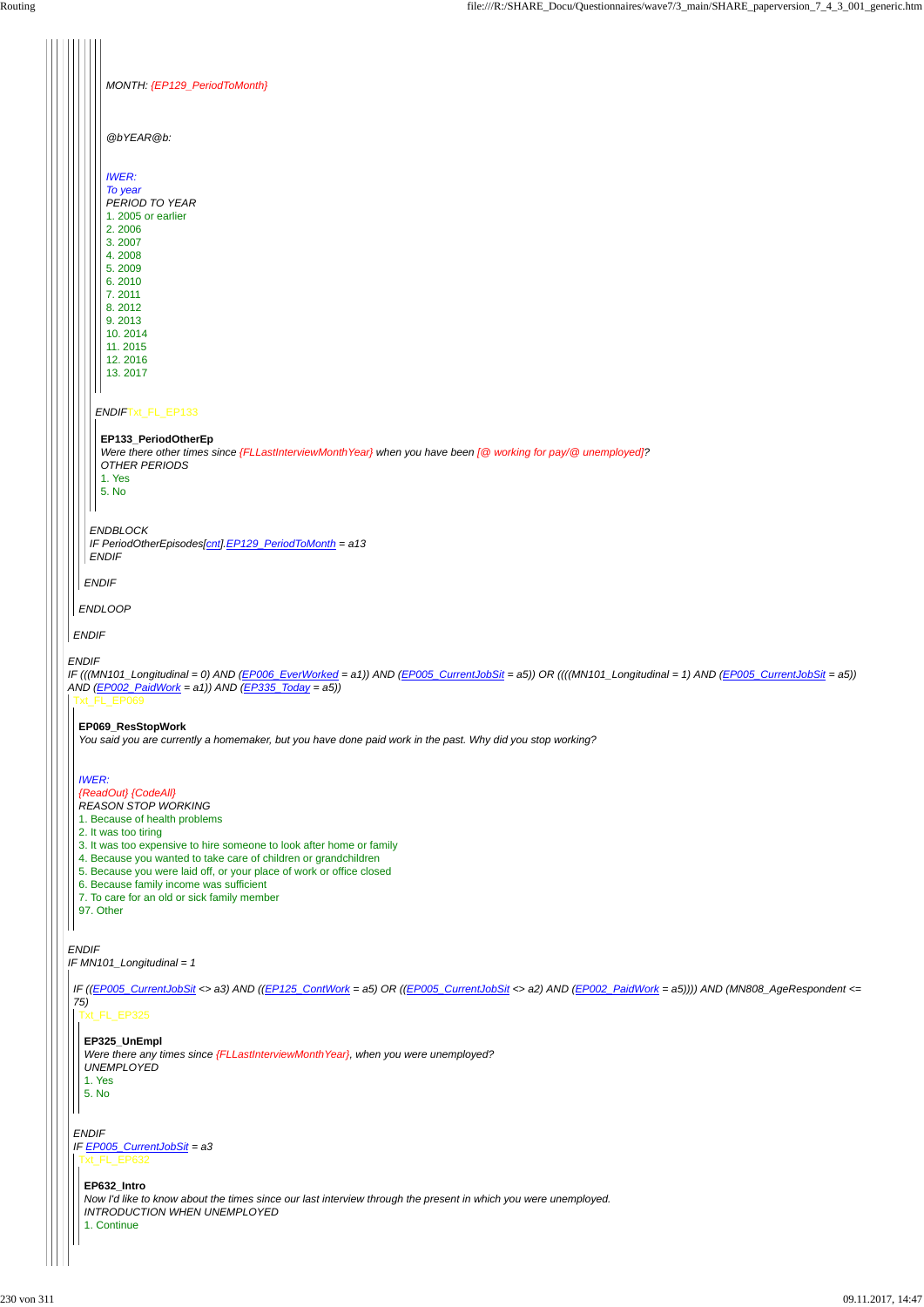## *IF (EP325\_UnEmpl = a1) OR (EP005\_CurrentJobSit = a3)* Txt\_FL\_EP633

# *BLOCK*

## **EP633\_Intro**

*When were you unemployed? Please give me all of your start and stop dates. INTRODUCTION DATES UNEMPLOYED* 1. Continue

## Txt\_FL\_EP127

## Txt\_FL\_EP128

# Txt\_FL\_EP129

## **EP127\_PeriodFromMonth**

*From what @bmonth@b and year have you been [@ working/@ unemployed]?*

## *@bMONTH@b:*

## *YEAR:*

*PERIOD FROM MONTH*

|  | <b>IWER:</b>                          |
|--|---------------------------------------|
|  | If spell still ongoing type 13. Today |
|  | <b>PERIOD TO MONTH</b>                |
|  | 1. January                            |
|  | 2. February                           |
|  | 3. March                              |
|  | 4. April                              |
|  | 5. May                                |
|  | 6. June                               |
|  | 7. July                               |
|  | 8. August                             |
|  | 9. September                          |
|  | 10. October                           |
|  | 11. November                          |
|  | 12. December                          |
|  | 13. Today                             |
|  |                                       |
|  |                                       |
|  | IF EP129_PeriodToMonth <> a13         |
|  | Txt FL EP130                          |
|  |                                       |
|  |                                       |

- 1. January
- 2. February 3. March
- 4. April
- 5. May
- 6. June
- 7. July
- 8. August
- 9. September
- 10. October
- 11. November
- 12. December

#### **EP128\_PeriodFromYear**

*From what month and @byear@b have you been [@ working/@ unemployed]?*

#### *MONTH ^EP127\_PeriodFromMonth*

- *@bYEAR@b*
- *PERIOD FROM YEAR*
- 1. 2005 or earlier
- 2. 2006
- 3. 2007
- 4. 2008 5. 2009
- 6. 2010
- 7. 2011
- 8. 2012
- 9. 2013
- 10. 2014
- 11. 2015
- 12. 2016 13. 2017
- 

## **EP129\_PeriodToMonth**

*To what @bmonth@b and year have you been [@ working/@ unemployed]?*

#### *@bMONTH@b:*

*YEAR:*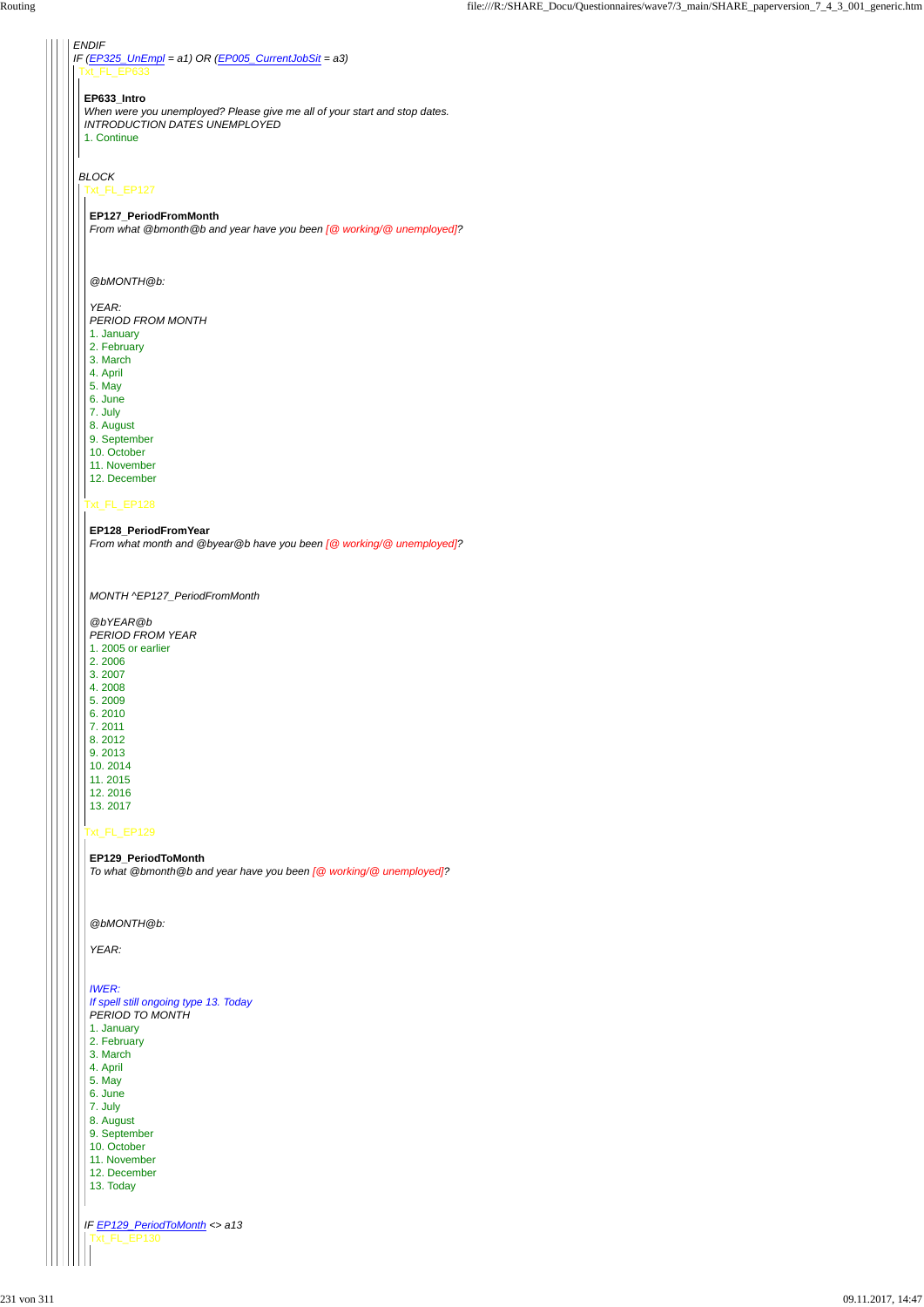*ENDBLOCK LOOP cnt:= 22 TO 40 ENDIF*Txt\_FL\_EP133 **EP130\_PeriodToYear** *To what month and @byear@b have you been [@ working/@ unemployed]? MONTH: {EP129\_PeriodToMonth} @bYEAR@b: IWER: To year PERIOD TO YEAR* 1. 2005 or earlier 2. 2006 3. 2007 4. 2008 5. 2009 6. 2010 7. 2011 8. 2012 9. 2013 10. 2014 11. 2015 12. 2016 13. 2017 **EP133\_PeriodOtherEp** *Were there other times since {FLLastInterviewMonthYear} when you have been [@ working for pay/@ unemployed]? OTHER PERIODS* 1. Yes 5. No *IF PeriodOtherEpisodes[cnt - 1].EP133\_PeriodOtherEp = a1 BLOCK* Txt\_FL\_EP127 **EP127\_PeriodFromMonth** *From what @bmonth@b and year have you been [@ working/@ unemployed]? @bMONTH@b: YEAR: PERIOD FROM MONTH* 1. January 2. February 3. March 4. April 5. May 6. June 7. July 8. August 9. September 10. October 11. November 12. December

## **EP128\_PeriodFromYear**

Txt\_FL\_EP128

*From what month and @byear@b have you been [@ working/@ unemployed]?*

*MONTH ^EP127\_PeriodFromMonth*

*@bYEAR@b PERIOD FROM YEAR* 1. 2005 or earlier 2. 2006 3. 2007 4. 2008 5. 2009 6. 2010 7. 2011 8. 2012 9. 2013 10. 2014 11. 2015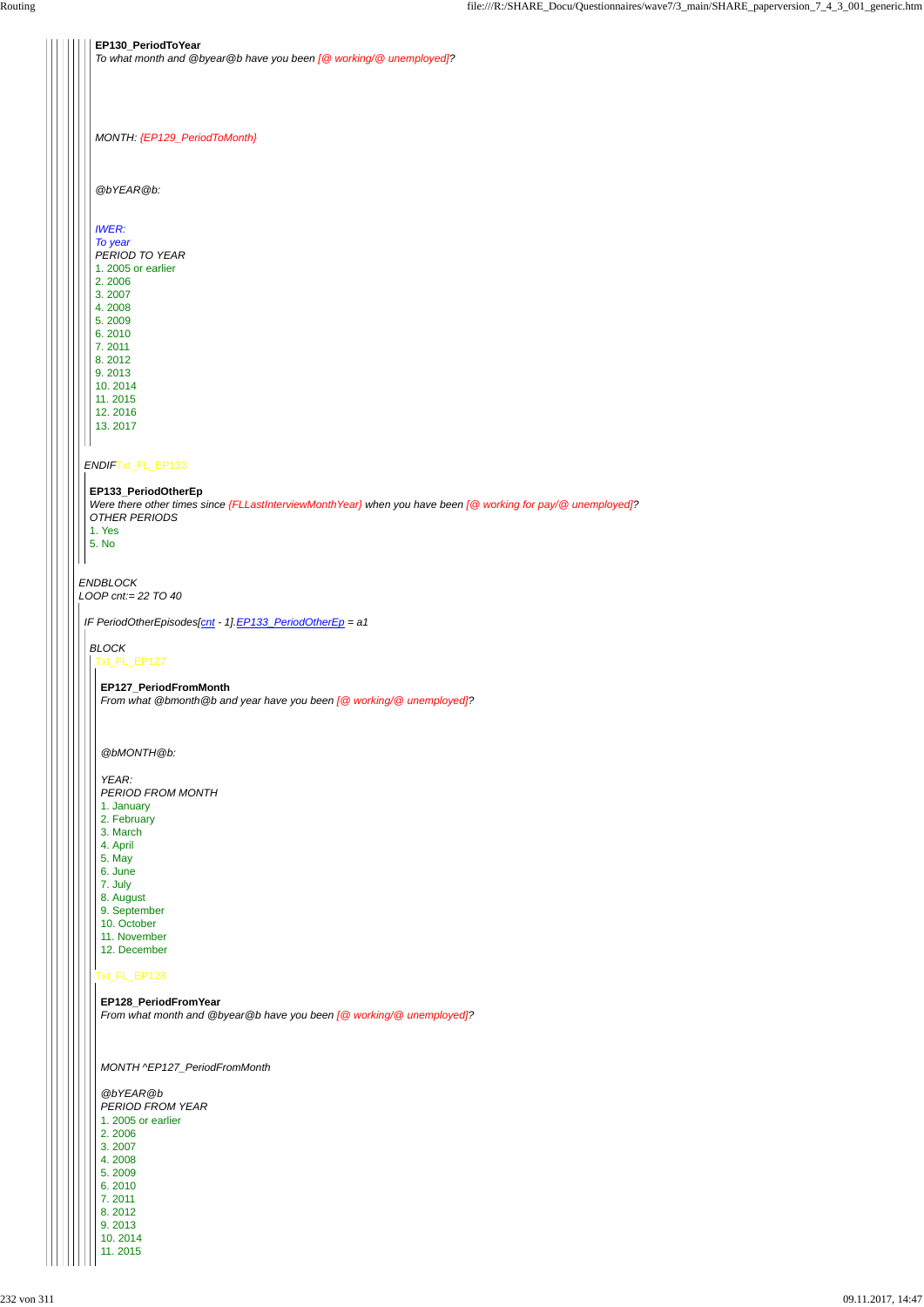|  | 12.2016                                                            |
|--|--------------------------------------------------------------------|
|  | 13.2017                                                            |
|  |                                                                    |
|  |                                                                    |
|  | Txt_FL_EP129                                                       |
|  |                                                                    |
|  | EP129_PeriodToMonth                                                |
|  |                                                                    |
|  | To what @bmonth@b and year have you been [@ working/@ unemployed]? |
|  |                                                                    |
|  |                                                                    |
|  |                                                                    |
|  |                                                                    |
|  | @bMONTH@b:                                                         |
|  |                                                                    |
|  | YEAR:                                                              |
|  |                                                                    |
|  |                                                                    |
|  |                                                                    |
|  | <b>IWER:</b>                                                       |
|  | If spell still ongoing type 13. Today                              |
|  | PERIOD TO MONTH                                                    |
|  |                                                                    |
|  | 1. January                                                         |
|  | 2. February                                                        |
|  | 3. March                                                           |
|  | 4. April                                                           |
|  |                                                                    |
|  | 5. May                                                             |
|  | 6. June                                                            |
|  | 7. July                                                            |
|  | 8. August                                                          |
|  |                                                                    |
|  | 9. September                                                       |
|  | 10. October                                                        |
|  | 11. November                                                       |
|  | 12. December                                                       |
|  | 13. Today                                                          |
|  |                                                                    |
|  |                                                                    |
|  | IF EP129_PeriodToMonth <> a13<br>Txt_FL_EP130                      |
|  |                                                                    |
|  |                                                                    |
|  | EP130_PeriodToYear                                                 |
|  | To what month and @byear@b have you been [@ working/@ unemployed]? |
|  |                                                                    |
|  |                                                                    |
|  |                                                                    |
|  |                                                                    |
|  |                                                                    |
|  |                                                                    |
|  | MONTH: {EP129_PeriodToMonth}                                       |
|  |                                                                    |
|  |                                                                    |
|  |                                                                    |
|  |                                                                    |
|  | @bYEAR@b:                                                          |
|  |                                                                    |
|  |                                                                    |
|  |                                                                    |
|  | <b>IWER:</b>                                                       |
|  | To year                                                            |
|  | PERIOD TO YEAR                                                     |
|  |                                                                    |
|  | 1. 2005 or earlier                                                 |
|  | 2.2006                                                             |
|  | 3.2007                                                             |
|  | 4.2008                                                             |
|  | 5.2009                                                             |
|  |                                                                    |
|  | 6.2010                                                             |
|  | 7.2011                                                             |
|  | 8.2012                                                             |
|  | 9.2013                                                             |
|  | 10.2014                                                            |
|  |                                                                    |
|  | 11.2015                                                            |
|  | 12.2016                                                            |
|  | 13.2017                                                            |
|  |                                                                    |
|  |                                                                    |
|  |                                                                    |
|  | ENDIFTxt_FL_EP133                                                  |

| OTHER PERIODS<br>1. Yes<br>5. No                                                                                                                                                     |
|--------------------------------------------------------------------------------------------------------------------------------------------------------------------------------------|
| <b>ENDBLOCK</b>                                                                                                                                                                      |
| <b>ENDIF</b>                                                                                                                                                                         |
| <b>ENDLOOP</b>                                                                                                                                                                       |
| ENDIFTxt_FL_EP326                                                                                                                                                                    |
| EP326_ReceivedSeverancePayment<br>Since our last interview in {FLLastInterviewMonth Year}, have you received any severance payment?<br>RECEIVED SEVERANCE PAYMENT<br>1. Yes<br>5. No |
| IF EP326_ReceivedSeverancePayment = a1                                                                                                                                               |

#### **EP133\_PeriodOtherEp**

*Were there other times since {FLLastInterviewMonthYear} when you have been [@ working for pay/@ unemployed]?*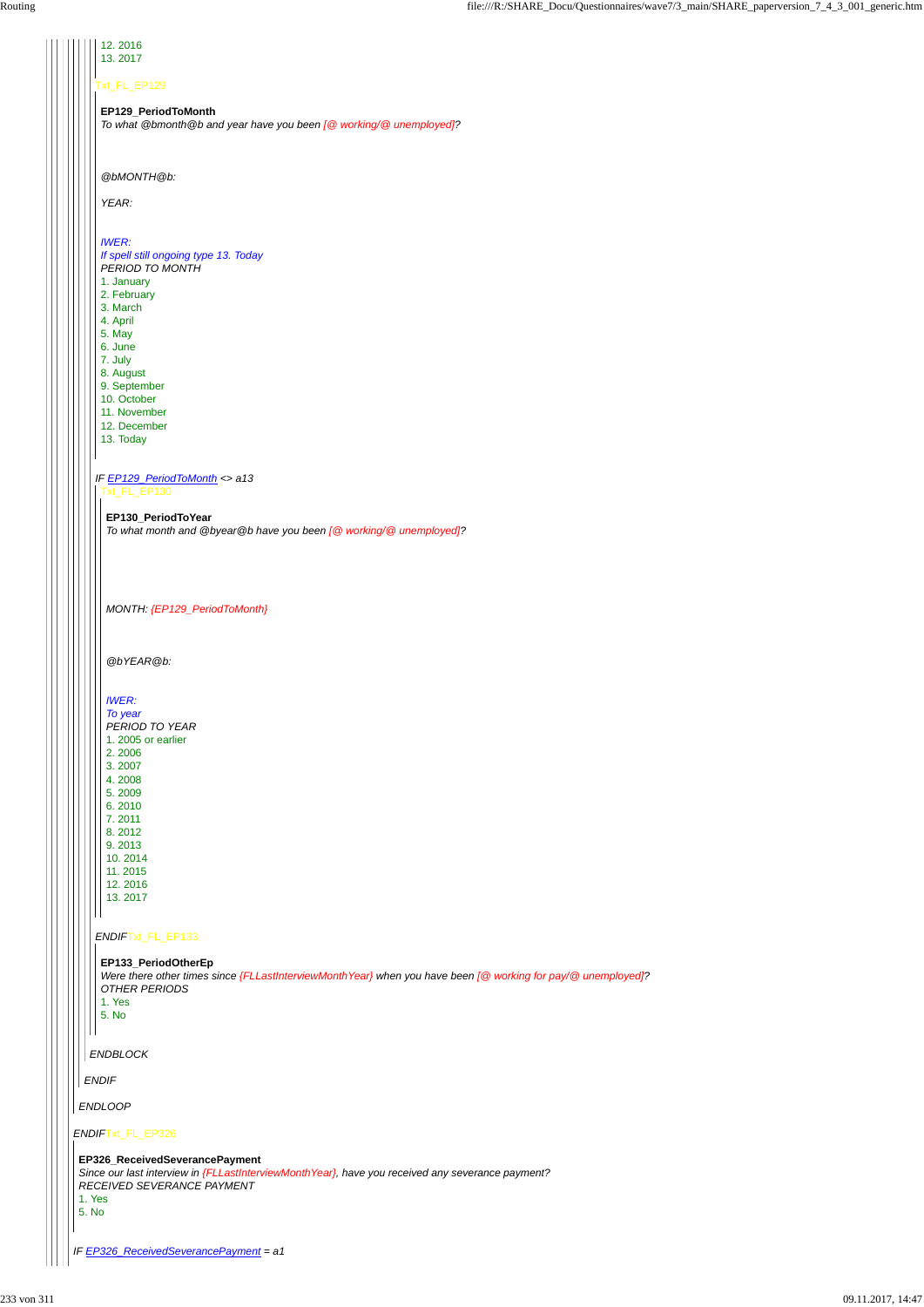## *ENDIF*

#### Txt\_FL\_EP123

#### **EP123\_ReceiveSeveranceYear**

*In what YEAR did you receive the severance pay?*

*IF ((EP005\_CurrentJobSit = a2) OR ((MN101\_Longitudinal = 0) AND (EP002\_PaidWork = a1))) OR ((MN101\_Longitudinal = 1) AND (EP335\_Today = a1))* Txt\_FL\_EP008

## *IWER:*

*If more than one code most recent RECEIVE SEVERANCE YEAR*

1. 2005 or earlier 2. 2006 3. 2007 4. 2008

5. 2009 6. 2010

7. 2011 8. 2012

9. 2013

10. 2014 11. 2015

12. 2016

13. 2017

## Txt\_FL\_EP009

#### **EP008\_Intro1**

*The following questions are about your current main job.*

## *IWER:*

*Including seasonal job. The main job is the job the respondent is working most hours for. If same hours then choose the one the respondent gets more money from. INTRODUCTION CURRENT JOB*

*IF ((MN101\_Longitudinal = 0) OR NOT (a96 IN EP141\_ChangeInJob)) OR (EP125\_ContWork = a5)* Txt\_FL\_EP010

1. Continue

**EP009\_EmployeeOrSelf** *In this job are you a private-sector employee, a public sector employee or self-employed? EMPLOYEE OR SELF-EMPLOYED*

1. Private sector employee

2. Public sector employee

3. Self-employed

*IF EP010\_CurJobYear = RESPONSE*

*ENDIF*Txt\_FL\_EP616

*IF EP616\_NTofJob = RESPONSE*

*ENDIF*Txt\_FL\_EP018

**EP010\_CurJobYear** *In which year did you start this job? START OF CURRENT JOB (YEAR)* 1940..2017

CHECK NOT (((YEAR (SYSDATE) - EP010\_CurJobYear) + 10) > MN808\_AgeRespondent) L1 " [Year should be at least 10 years after year of birth. If year is correct, please press "suppress" and enter a remark to explain] [{empty}]"

**EP616\_NTofJob** *What is this job called? Please give the exact name or title. NAME OR TITLE OF JOB* STRING

*BLOCK*

*ENDBLOCK*

**JobCode**

*[IWER]: {FLDefault[93]} {FLDefaultExtended[93]} [If an appropriate job title is not in the list press enter to save the job you have typed in.] [{empty}]*

## STRING

**EP018\_WhichIndustry** *Please look at card 18. What kind of business, industry or services do you work in? WHICH INDUSTRY ACTIVE*

- 1. Agriculture, hunting, forestry, fishing
- 2. Mining and quarrying
- 3. Manufacturing
- 4. Electricity, gas and water supply
- 5. Construction
- 6. Wholesale and retail trade; repair of motor vehicles, motorcycles and personal and household goods
- 7. Hotels and restaurants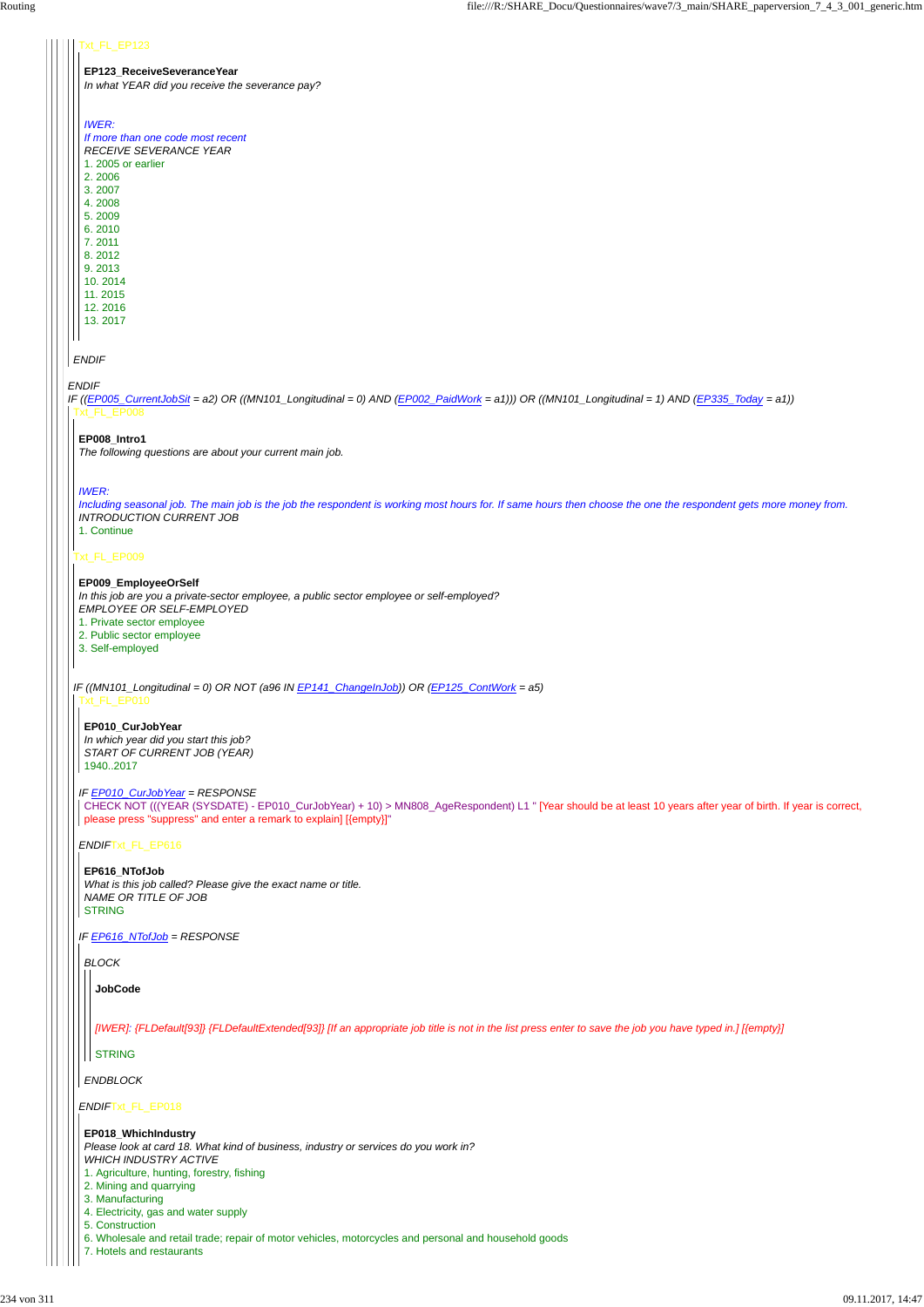*ENDIF*Txt\_FL\_EP013

# Txt\_FL\_EP020

# Txt\_FL\_EP021

## *IF EP021\_ResSupOthers = a1*

## *ENDIF*

## *ENDIF*

*ENDIF*

- 8. Transport, storage and communication
- 9. Financial intermediation
- 10. Real estate, renting and business activities
- 11. Public administration and defence; compulsory social security
- 12. Education
- 13. Health and social work
- 14. Other community, social and personal service activities

# **EP020\_SizeOfCompany**

*About how many people (including yourself) are employed at the place where you usually work?*

# *IWER:*

*IF EP009\_EmployeeOrSelf.ORD = 3* Txt\_FL\_EP024

*PLACE REFERS TO ONE LOCATION, E.G. PLANT (FIAT IN NAPLES) NUMBER OF PEOPLE EMPLOYED AT FIRM*

6. 500 or more  $\mathsf{H}$ 

- 1. 1 to 5
- 2. 6 to 15 3. 16 to 24
- 4. 25 to 199
- 5. 200 to 499
- 6. 500 or more

# **EP021\_ResSupOthers**

*IF (EP009\_EmployeeOrSelf = a1) OR (EP009\_EmployeeOrSelf.ORD = 2)* Txt\_FL\_EP011

*In this job, do you have any responsibility for supervising the work of other employees? RESPONSIBILITY FOR SUPERVISING OTHER EMPLOYEES* 1. Yes

5. No

Txt\_FL\_EP022

## **EP022\_NrPeopleRes**

*About how many people are you responsible for in this job? NUMBER OF PEOPLE RESPONSIBLE FOR* 1. 1 to 5 2. 6 to 15 3. 16 to 24

- 4. 25 to 199
- 5. 200 to 499
- 6. 500 or more

## **EP024\_NrOfEmployees**

*How many employees, if any, do you have in this job?*

## *IWER:*

*Excluding respondent; only count people who work for or under the supervision of the respondent*

## *{ReadOut}*

*NUMBER OF EMPLOYEES* 0. None 1. 1 to 5 2. 6 to 15 3. 16 to 24 4. 25 to 199 5. 200 to 499

| EP011 TermJob |  |
|---------------|--|
|---------------|--|

*In this job, do you have a short-term or a permanent contract?*

*IWER:*

*By short-term we mean less than 3 years*

*TERM OF JOB*

1. Short-term

2. Permanent

**EP013\_TotWorkedHours**

*Including any paid or unpaid overtime, but not counting meal breaks, how many hours a week do you usually work in this job?*

*IWER:*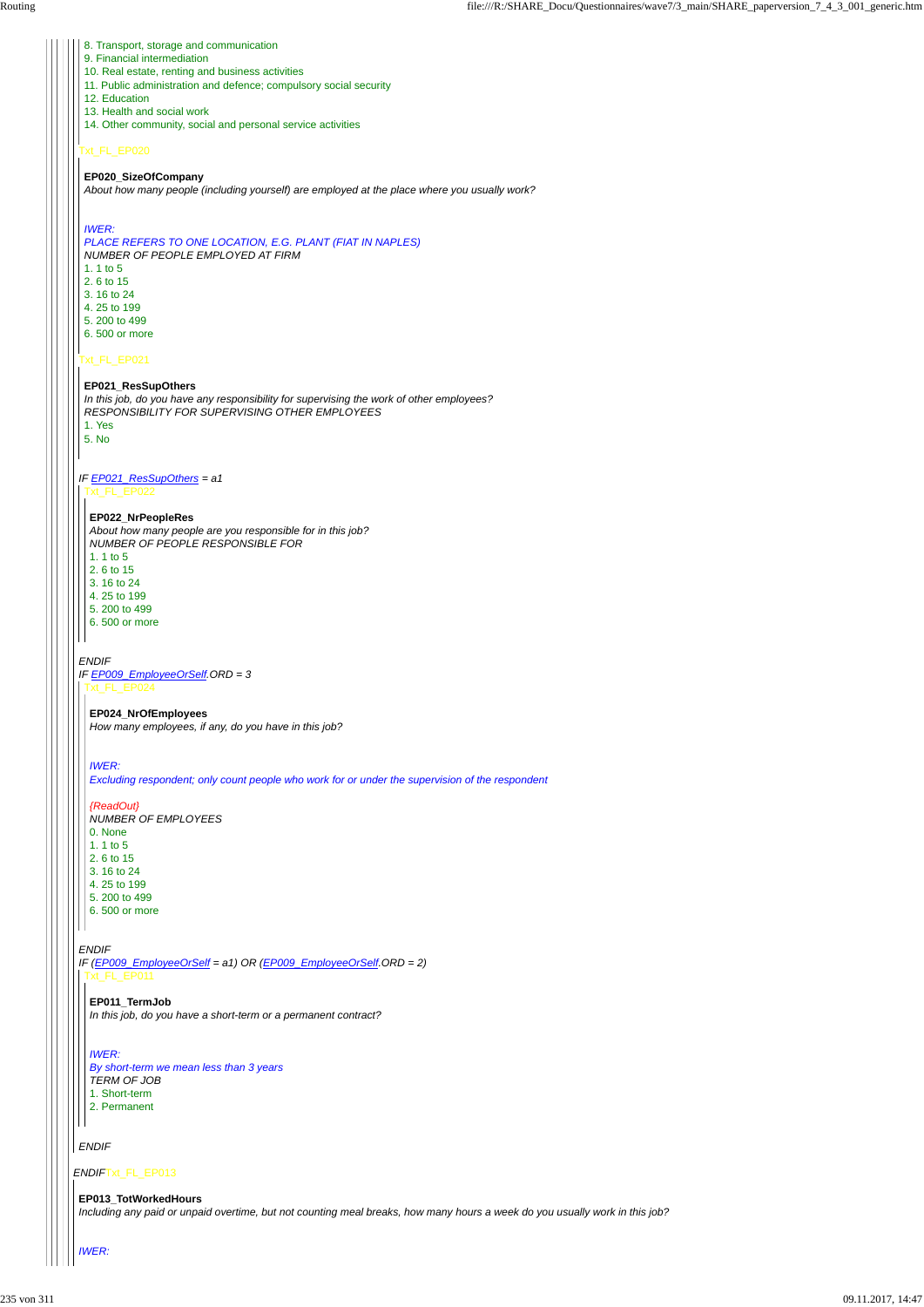*ENDIF IF EP005\_CurrentJobSit = a2* CHECK EP013\_TotWorkedHours < 71 L1 " [Please check, number of hours seems to high] [{empty}]" *This refers to the 'usual' working week. A seasonal worker working 40 hours a week for three months a year, should answer 40. TOTAL HOURS WORKED PER WEEK* 0..168 *IF MN101\_Longitudinal = 1* Txt\_FL\_EP025 **EP025\_Intro** *Please look at card 19.*

# Txt\_FL\_EP026

# Txt\_FL\_EP027

## Txt\_FL\_EP028

## Txt\_FL\_EP029

## Txt\_FL\_EP030

*Regarding your present job we would like to know whether you strongly agree, agree, disagree or strongly disagree with the following statements.*

## *IWER:*

*Start of a @BNon-proxy section@B. No proxy allowed. If the respondent is not capable of answering any of these questions on her/his own, press @BCTRL-K@B at each question. INTRODUCTION WORK SATISFACTION* 1. Continue

#### **EP026\_SatJob**

*All things considered I am satisfied with my job. Would you say you strongly agree, agree, disagree or strongly disagree?*

### *IWER:*

- *Show card 19*
- *SATISFIED WITH JOB*
- 1. Strongly agree
- 2. Agree
- 3. Disagree 4. Strongly disagree

#### **EP027\_JobPhDem**

*My job is physically demanding. Would you say you strongly agree, agree, disagree or strongly disagree?*

## *IWER:*

*Show card 19*

- *JOB PHYSICALLY DEMANDING*
- 1. Strongly agree
- 2. Agree
- 3. Disagree 4. Strongly disagree

#### **EP028\_TimePress**

*I am under constant time pressure due to a heavy workload. (Would you say you strongly agree, agree, disagree or strongly disagree?)*

## *IWER:*

*Show card 19*

*TIME PRESSURE DUE TO A HEAVY WORKLOAD*

- 1. Strongly agree
- 2. Agree
- 3. Disagree
- 4. Strongly disagree

#### **EP029\_LitFreeWork**

*I have very little freedom to decide how I do my work. (Would you say you strongly agree, agree, disagree or strongly disagree?)*

# *IWER:*

#### *Show card 19*

#### *LITTLE FREEDOM TO DECIDE HOW I DO MY WORK*

- 1. Strongly agree
- 2. Agree
- 3. Disagree
- 4. Strongly disagree

#### **EP030\_NewSkill**

*I have an opportunity to develop new skills. (Would you say you strongly agree, agree, disagree or strongly disagree?)*

#### *IWER:*

*Show card 19*

*I HAVE AN OPPORTUNITY TO DEVELOP NEW SKILLS*

1. Strongly agree

2. Agree

3. Disagree

4. Strongly disagree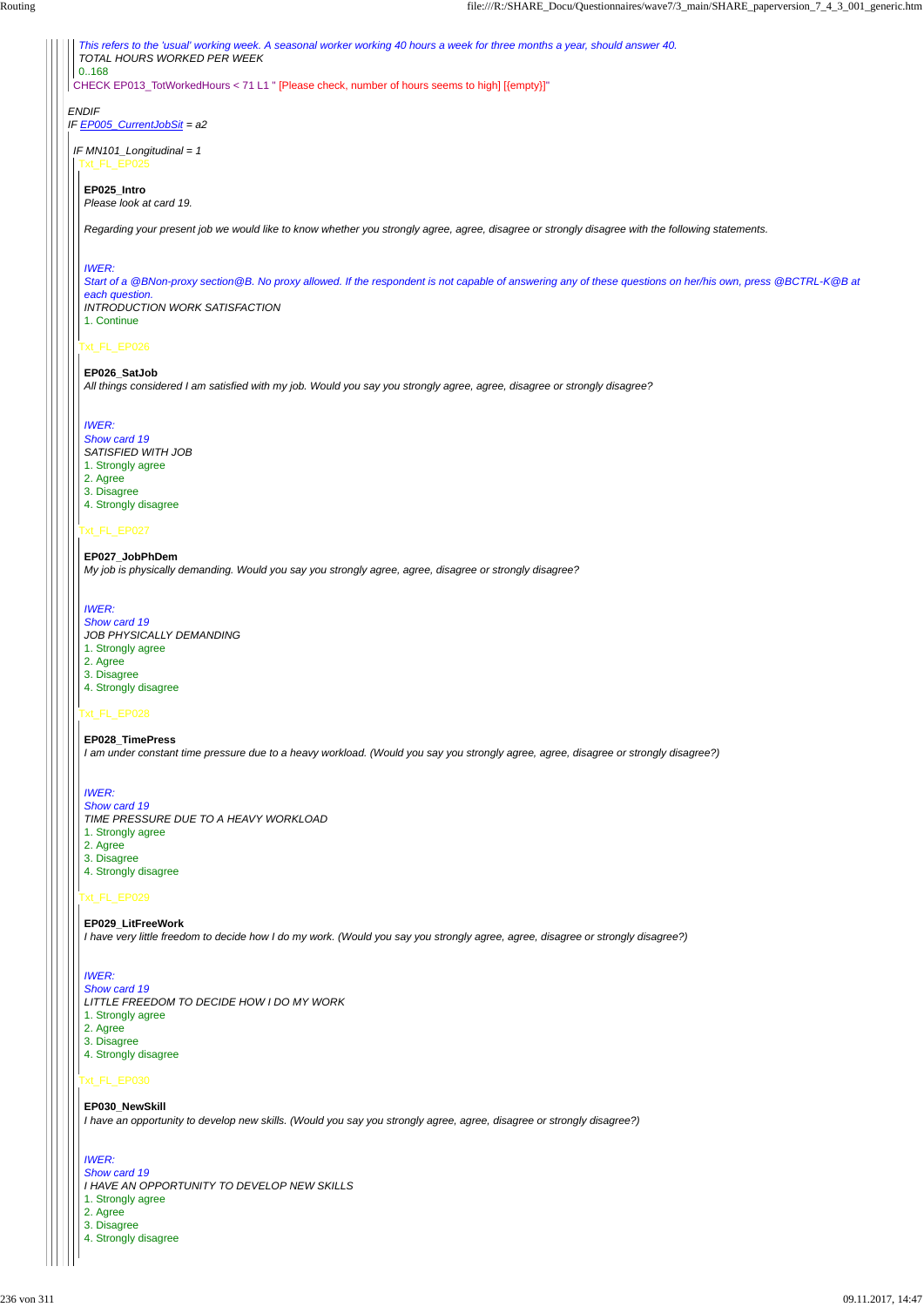## Txt\_FL\_EP031

## Txt\_FL\_EP032

## Txt\_FL\_EP033

## Txt\_FL\_EP034

## Txt\_FL\_EP035

## **EP031\_SuppDiffSit**

*I receive adequate support in difficult situations. (Would you say you strongly agree, agree, disagree or strongly disagree?)*

## *IWER:*

*Show card 19*

- *SUPPORT IN DIFFICULT SITUATIONS*
- 1. Strongly agree
- 2. Agree
- 3. Disagree 4. Strongly disagree
- 

## **EP032\_RecognWork**

- 1. Strongly agree
- 2. Agree
- 3. Disagree
- 4. Strongly disagree

*I receive the recognition I deserve for my work. (Would you say you strongly agree, agree, disagree or strongly disagree?)*

# *IWER:*

## *Show card 19*

*Show card 19 PROSPECTS FOR JOB ADVANCEMENT ARE POOR* 1. Strongly agree

*RECEIVE THE RECOGNITION DESERVING FOR MY WORK*

- 1. Strongly agree
- 2. Agree
- 3. Disagree
- 4. Strongly disagree

## **EP033\_SalAdequate**

- 1. Strongly agree
- 2. Agree
- 3. Disagree
- 4. Strongly disagree

*Considering all my efforts and achievements, my [@ salary is/@ earnings are/@ salary is] adequate. (Would you say you strongly agree, agree, disagree or strongly disagree?)*

|  | EP738_proxycheck                                                                                                                                                                                            |
|--|-------------------------------------------------------------------------------------------------------------------------------------------------------------------------------------------------------------|
|  | <b>IWER:</b><br><b>CHECK:</b>                                                                                                                                                                               |
|  | Who answered the questions in this section?<br><b>WHO ANSWERED</b><br>1. Respondent<br>2. Section not answered (proxy interview)                                                                            |
|  | <b>ENDIF</b>                                                                                                                                                                                                |
|  | <b>ENDIF</b><br>IF ((EP005_CurrentJobSit = a2) OR ((MN101_Longitudinal = 0) AND (EP002_PaidWork = a1))) OR ((MN101_Longitudinal = 1) AND (EP335_Today = a1))<br>IF EP005_CurrentJobSit = a2<br>Txt_FL_EP036 |

## *IWER:*

*Show card 19. In case of doubt explain: we mean adequate for the work done. SALARY OR EARNINGS ARE ADEQUATE*

## **EP034\_JobPromPoor**

*My [@ job promotion prospects/@ prospects for job advancement/@ job promotion prospects] are poor. (Would you say you strongly agree, agree, disagree or strongly disagree?)*

## *IWER:*

- 2. Agree
- 3. Disagree
- 4. Strongly disagree

**EP035\_JobSecPoor** *My job security is poor. (Would you say you strongly agree, agree, disagree or strongly disagree?)*

## *IWER:*

*Show card 19 JOB SECURITY IS POOR*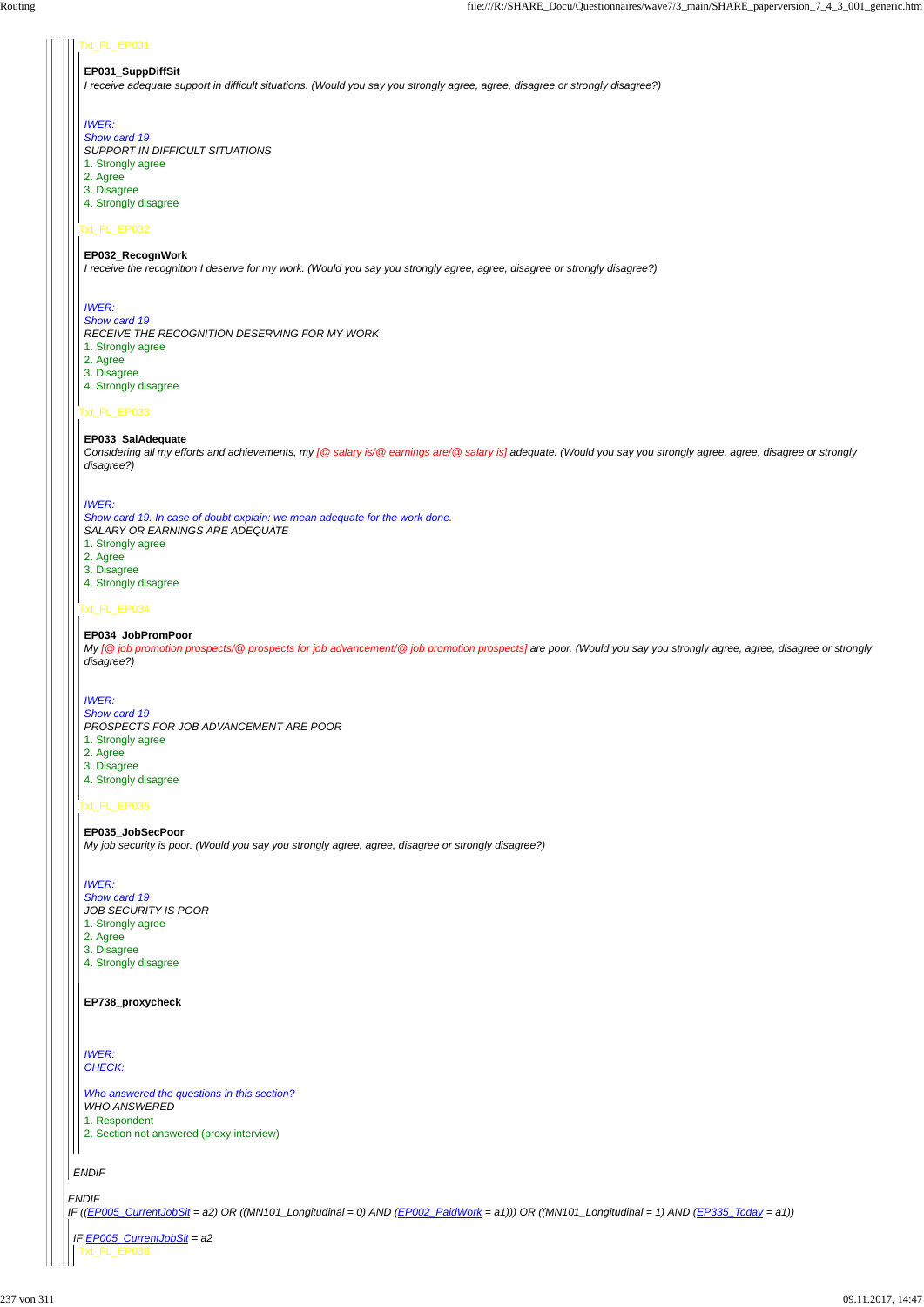*IF EP649\_YrsInLastJob = RESPONSE* CHECK EP649\_YrsInLastJob < MN808\_AgeRespondent L1 " [Number should be less than or equal to respondent''s age. If age is correct, please press "suppress" and enter a remark to explain] [{empty}]"

| EP036_LookForRetirement<br>{FL_EP036_3} Thinking about your present job, would you like to retire as early as you can from this job?<br><b>LOOK FOR EARLY RETIREMENT</b><br>1. Yes<br>5. No                     |
|-----------------------------------------------------------------------------------------------------------------------------------------------------------------------------------------------------------------|
| Txt_FL_EP037                                                                                                                                                                                                    |
| EP037_AfraidHRet<br>Are you afraid that your health will limit your ability to work in this job before regular retirement?<br>AFRAID HEALTH LIMITS ABILITY TO WORK BEFORE REGULAR RETIREMENT<br>1. Yes<br>5. No |
| Txt_FL_EP007                                                                                                                                                                                                    |
| EP007 MoreThanOneJob<br>So far we have talked about your main job. Do you currently have a second job besides your main job?                                                                                    |
| <b>IWER:</b><br>Please consider only paid jobs<br><b>CURRENTLY MORE THAN ONE JOB</b><br>1. Yes<br>5. No                                                                                                         |
| IF EP007_MoreThanOneJob = a1<br>t FL EP321<br>EP321_TotWorkedHrsSecJob<br>Including any paid or unpaid overtime, but not counting meal breaks, how many hours a week do you usually work in this job?           |
| <b>IWER:</b><br>This refers to the 'usual' working week. A seasonal worker working 40 hours a week for three months a year, should answer 40.<br>TOTAL HOURS WORKED PER WEEK SECOND JOB<br>0.168<br>xt FL EP322 |
| EP322_NumMPerYearSecJob<br>How many months a year are you normally working in this job (including paid holidays)?<br>MONTHS WORKED IN SECOND JOB (NUMBER)<br>1.12                                               |
| <b>ENDIF</b>                                                                                                                                                                                                    |
| <b>ENDIF</b>                                                                                                                                                                                                    |
| <b>ENDIF</b><br>IF (MN101_Longitudinal = 0) AND (((EP006_EverWorked = a1) OR (EP005_CurrentJobSit = a1)) OR (EP005_CurrentJobSit = a3))<br>Txt_FL_EP048                                                         |
| EP048_IntroPastJob<br>We are now going to talk about the last job you had [@ before you retired/@ before you became unemployed].<br><b>INTRODUCTION PAST JOB</b><br>1. Continue                                 |
| Txt_FL_EP050                                                                                                                                                                                                    |
| EP050_YrLastJobEnd<br>In which year did your last job end?<br>YEAR LAST JOB END                                                                                                                                 |

*ENDIF*Txt\_FL\_EP649

*ENDIF*Txt\_FL\_EP051

*IF EP050\_YrLastJobEnd = RESPONSE* CHECK ((YEAR (SYSDATE) - EP050\_YrLastJobEnd) + 10) < MN808\_AgeRespondent L1 " [Year should be at least 10 years after year of birth. If year is correct, please press "suppress" and enter a remark to explain] [{empty}]"

1900..2017

## **EP649\_YrsInLastJob**

*How many years did you work in your last job?*

*IWER:*

*If more than one job, the question should refer to the one considered as main job by respondent. Include periods of unpaid leave. 1 for 6 months or more, 0 for less than 6 months.*

*YEARS WORKING IN LAST JOB*

0..99

**EP051\_EmployeeORSelf** *In this job were you a private sector employee, a public sector employee or self-employed? EMPLOYEE OR A SELF EMPLOYED IN LAST JOB* 1. Private sector employee 2. Public sector employee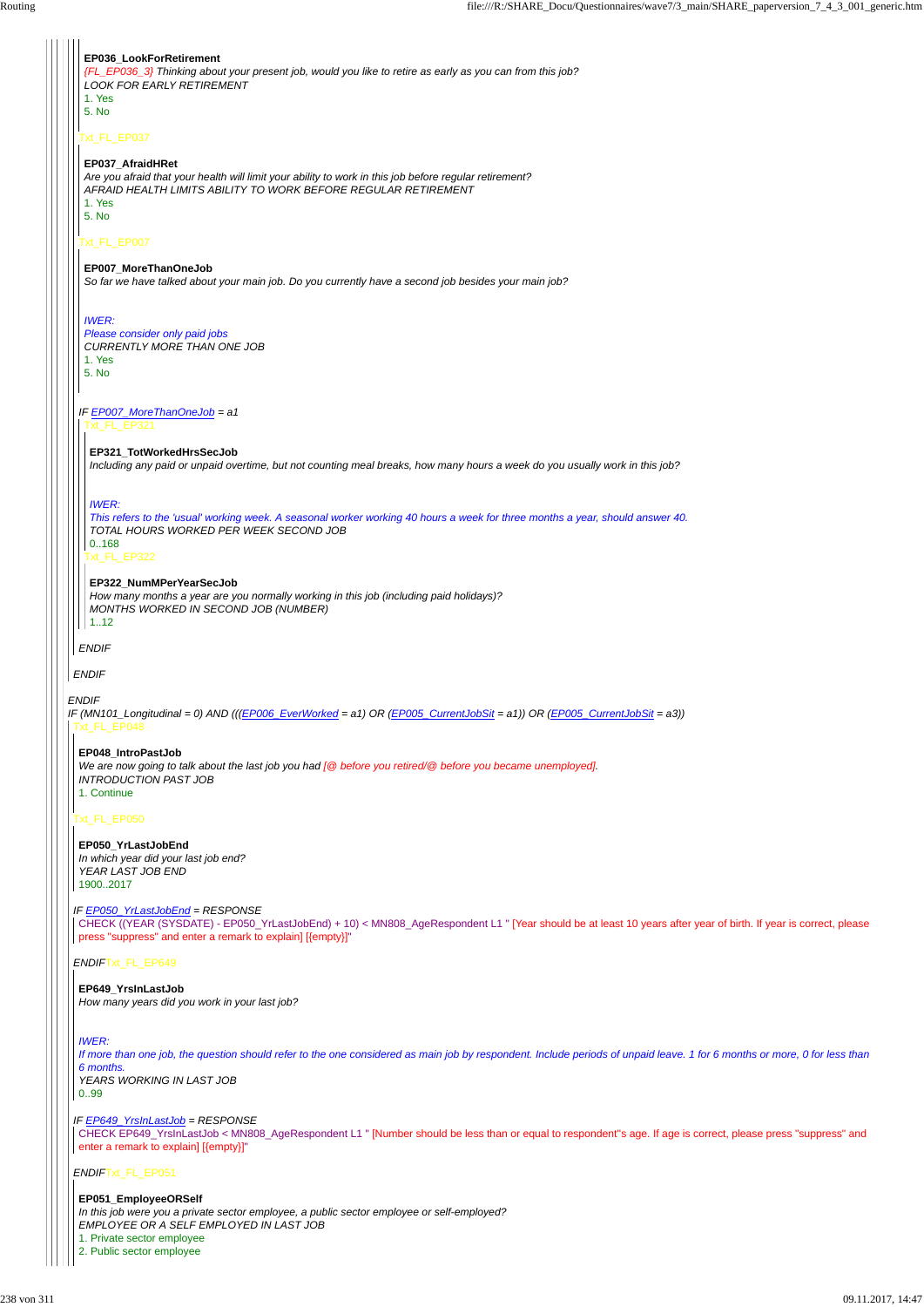*ENDIF*

## Txt\_FL\_EP152

*IF EP152\_NTofJob = RESPONSE*

*ENDIF*Txt\_FL\_EP054

*IF EP051\_EmployeeORSelf.ORD = 3*

#### 3. Self-employed

#### **EP152\_NTofJob**

*What was this job called? Please give the exact name or title. NAME OR TITLE OF JOB* STRING

*BLOCK*

*ENDBLOCK*

**JobCode**

*[IWER]: {FLDefault[93]} {FLDefaultExtended[93]} [If an appropriate job title is not in the list press enter to save the job you have typed in.] [{empty}]*

**STRING** 

## **EP054\_WhichIndustry**

*Please look at card 18. What kind of business, industry or services did you work in?*

## *IWER:*

*Code answers 1..14.*

*ENDIF IF MN103\_History = 1* Txt\_FL\_EP671

*ENDIF Read answers out NUMBER OF EMPLOYEES* 0. None  $\vert$  1. 1 to 5 2. 6 to 15 3. 16 to 24 4. 25 to 199 5. 200 to 499 6. 500 or more

- *WHICH INDUSTRY ACTIVE*
- 1. Agriculture, hunting, forestry, fishing
- 2. Mining and quarrying
- 3. Manufacturing
- 4. Electricity, gas and water supply
- 5. Construction
- 6. Wholesale and retail trade; repair of motor vehicles, motorcycles and personal and household goods
- 7. Hotels and restaurants
- 8. Transport, storage and communication
- 9. Financial intermediation
- 10. Real estate, renting and business activities
- 11. Public administration and defence; compulsory social security
- 12. Education
- 13. Health and social work
- 14. Other community, social and personal service activities

Txt\_FL\_EP061

#### **EP061\_NrOfEmployees**

*How many employees, if any, did you have?*

#### *IWER:*

**EP671\_IncomeSources** *Please look at card 47.*

*Have you received income from any of these sources in the year [STR (Year - 1)]?*

*IWER:*

*Main public sickness benefits: they are contribution-based payments received as an earnings replacement when an employee is off sick.*

*Main public disability insurance pension: if the sickness turns out to be long-standing, and a return to work is not to be expected, then the claimant will typically be transferred to a disability insurance pension (e.g. invalidity or incapacity benefit). The term 'pension' in the heading of this category is to be meant as 'regular payment', rather than relating to old age.*

*Public unemployment benefit or insurance: they are received, for a limited time period, by previous employees, later finding themselves unemployed. Eligibility is based on a history of insurance contribution.*

*Public long-term care insurance: it includes cash payments meant to provide for long term care needs; receipt does not necessarily depend on having previously paid*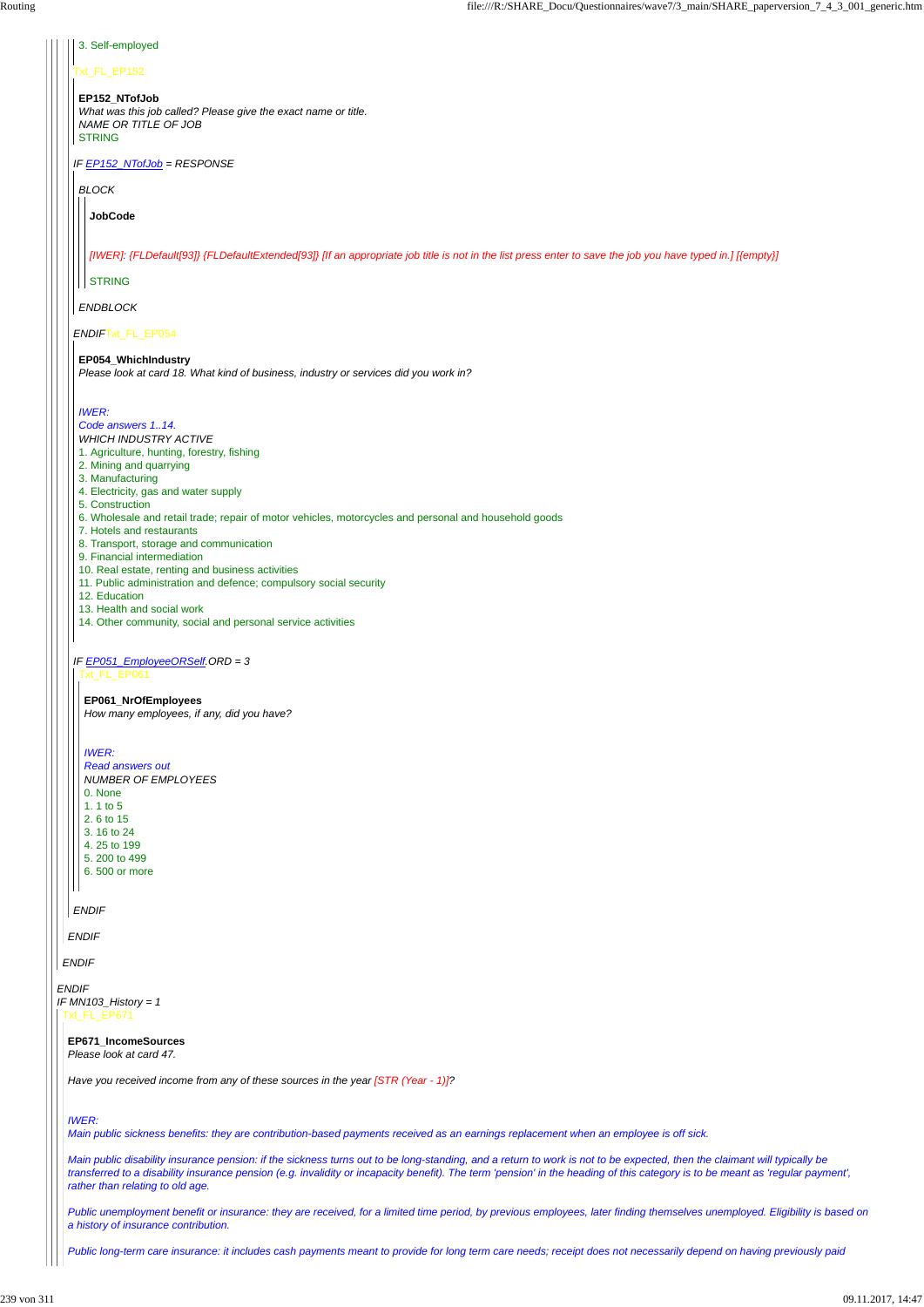*ELSE*

CHECK NOT ((EP671\_IncomeSources.CARDINAL > 1) AND (96 IN EP671\_IncomeSources)) L1 " [You cannot select ''None of the above'' together with any other answer. Please change your answer] [{empty}]"

## *ENDIF*

#### *contributions.*

*Social assistance: it includes cash or voucher programmes meant to provide a general 'safety net', guaranteeing minimum resources to those otherwise lacking resources from either employment or contributory based social security benefits/pensions.*

#### *{CodeAll}*

*IF MN808\_AgeRespondent < 101* Txt\_FL\_EX709

- *INCOME FROM PUBLIC PENSIONS IN LAST YEAR*
- 1. Public old age pension
- 2. Public old age supplementary pension or public old age second pension
- 3. Public early retirement or pre-retirement pension
- 4. Main public sickness benefits
- 5. Main public disability insurance pension
- 6. Secondary public disability insurance pension
- 7. Secondary public sickness benefits
- 8. Public unemployment benefit or insurance
- 9. Main public survivor pension from your spouse or partner
- 10. Secondary public survivor pension from your spouse or partner
- 11. Public war pension
- 12. Public long-term care insurance
- 13. Social assistance
- 96. None of these

*IF EP205\_EarningsEmplAT = NONRESPONSE* UB SEQUENCE UB\_EP905

#### **EX601\_NonProxy**

#### *IWER:*

*Start of a @BNon-proxy section@B. No proxy allowed. If the respondent is not present or not capable to give consent to participation on her/his own, press @BCTRL-K@B at each question. INTRO EX\_PROXY*

1. Continue

**EX709\_LivTenYrs** *(Please look at card 60.)*

*What are the chances that you will live to be age [@ {Current age rounded up to 5 fold}] or more?*

#### *IWER:*

*R should say a number from 0 to 100. 0 means 'no chance at all' and 100 means 'completely sure'. LIVING IN TEN YEARS* 0..100

Txt\_FL\_EP203

Txt\_FL\_EP204

*ENDIF*Txt\_FL\_EP206

# **EP203\_IntroEarnings**

*We would now like to know more about your earnings and income during the last year, that is in [STR (Year - 1)]. INTRO INDIVIDUAL INCOME* 1. Continue

*IF EP204\_AnyEarnEmpl = a1* Txt\_FL\_EP205

**EP204\_AnyEarnEmpl** *Have you had any wages, salaries or other earnings from dependent employment in [STR (Year - 1)]? ANY EARNINGS FROM EMPLOYMENT LAST YEAR* 1. Yes 5. No

*ENDIF*

#### **EP205\_EarningsEmplAT**

*After any taxes and contributions, what was your approximate annual income from employment in the year [STR (Year - 1)]? Please include any additional or extra or lump sum payment, such as bonuses, 13 month, Christmas or Summer pays.*

#### *IWER:*

*Amount in [FLDefault[9]] EARNINGS EMPLOYMENT PER YEAR AFTER TAXES* 0..100000000000000000

**EP206\_AnyIncSelfEmpl** *Have you had any income at all from self-employment or work for a family business in [STR (Year - 1)]? INCOME FROM SELF-EMPLOYMENT LAST YEAR*

1. Yes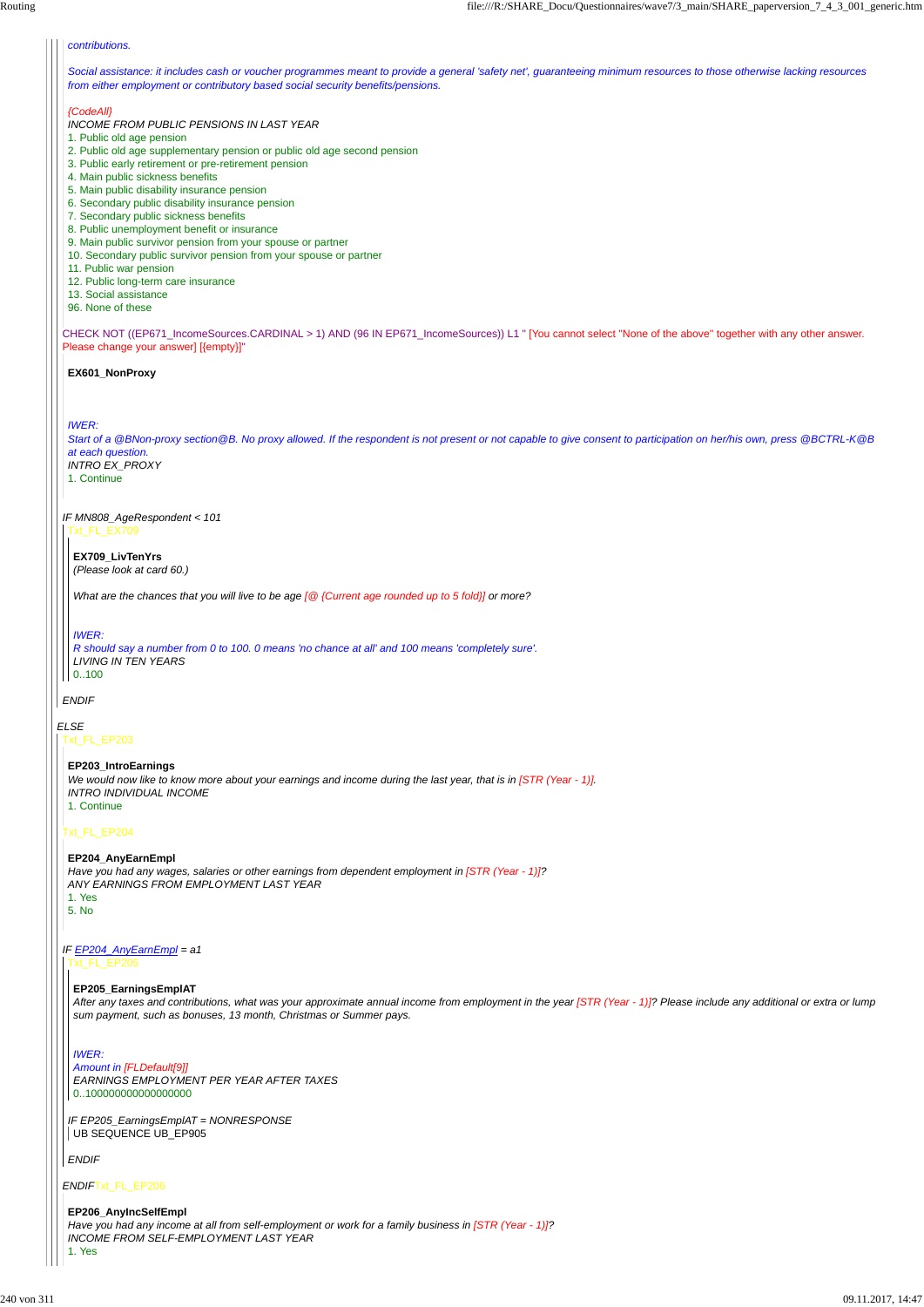CHECK NOT ((EP671\_IncomeSources.CARDINAL > 1) AND (96 IN EP671\_IncomeSources)) L1 " [You cannot select ''None of the above'' together with any other answer. Please change your answer] [{empty}]"

*ENDIF*Txt\_FL\_EP303

## Txt\_FL\_EP671

*IF EP206\_AnyIncSelfEmpl = a1* Txt\_FL\_EP207

*IF EP207\_EarningsSelfAT = NONRESPONSE* UB SEQUENCE UB\_EP907

*LOOP cnt:= 1 TO 13*

## 5. No

*ENDIF*

## **EP207\_EarningsSelfAT**

*After any taxes and contributions and after paying for any materials, equipment or goods that you use in your work, what was your approximate annual income from selfemployment in the year [STR (Year - 1)]?*

#### *IWER:*

*Amount in [FLDefault[9]] EARNINGS PER YEAR AFTER TAXES FROM SELF-EMPLOYMENT* -100000000000000000..1000000000000000000

#### **EP303\_Intro**

*Now we are going to ask you a set of questions regarding income from different public pensions and benefits. We are interested in the amounts, timing of these payments, and finally for how long you have received them. INTRODUCTION INCOME FROM PUBLIC PENSIONS*

1. Continue

#### **EP671\_IncomeSources** *Please look at card 47.*

*Have you received income from any of these sources in the year [STR (Year - 1)]?*

## *IWER:*

*Main public sickness benefits: they are contribution-based payments received as an earnings replacement when an employee is off sick.*

*Main public disability insurance pension: if the sickness turns out to be long-standing, and a return to work is not to be expected, then the claimant will typically be transferred to a disability insurance pension (e.g. invalidity or incapacity benefit). The term 'pension' in the heading of this category is to be meant as 'regular payment', rather than relating to old age.*

*Public unemployment benefit or insurance: they are received, for a limited time period, by previous employees, later finding themselves unemployed. Eligibility is based on a history of insurance contribution.*

*Public long-term care insurance: it includes cash payments meant to provide for long term care needs; receipt does not necessarily depend on having previously paid contributions.*

*Social assistance: it includes cash or voucher programmes meant to provide a general 'safety net', guaranteeing minimum resources to those otherwise lacking resources from either employment or contributory based social security benefits/pensions.*

## *{CodeAll}*

*INCOME FROM PUBLIC PENSIONS IN LAST YEAR*

- 1. Public old age pension
- 2. Public old age supplementary pension or public old age second pension
- 3. Public early retirement or pre-retirement pension
- 4. Main public sickness benefits
- 5. Main public disability insurance pension
- 6. Secondary public disability insurance pension
- 7. Secondary public sickness benefits
- 8. Public unemployment benefit or insurance
- 9. Main public survivor pension from your spouse or partner
- 10. Secondary public survivor pension from your spouse or partner
- 11. Public war pension
- 12. Public long-term care insurance
- 13. Social assistance
- 96. None of these

#### *IF cnt IN EP671\_IncomeSources*

## *BLOCK* Txt\_FL\_EP078

#### **EP078\_AvPaymPens**

*After taxes, about how large was a typical payment of [@ your public old age pension/@ your public old age supplementary pension or public old age second pension/@ your public early retirement or pre-retirement pension/@ your main public sickness benefits/@ your main public disability insurance pension/@ your secondary public disability insurance pension/@ your Secondary public sickness benefits"/@ your public unemployment benefit or insurance/@ your main public survivor pension from your spouse or partner/@ your secondary public survivor pension from your spouse or partner/@ your public war pension/@ your public long-term care insurance/@ your social assistance] in [STR (Year - 1)]?*

*IWER: Amount in [FLDefault[9]]*

*It is an ordinary typical-regular payment, excluding any extras, such as bonuses, 13th month, lump-sum payments etc.*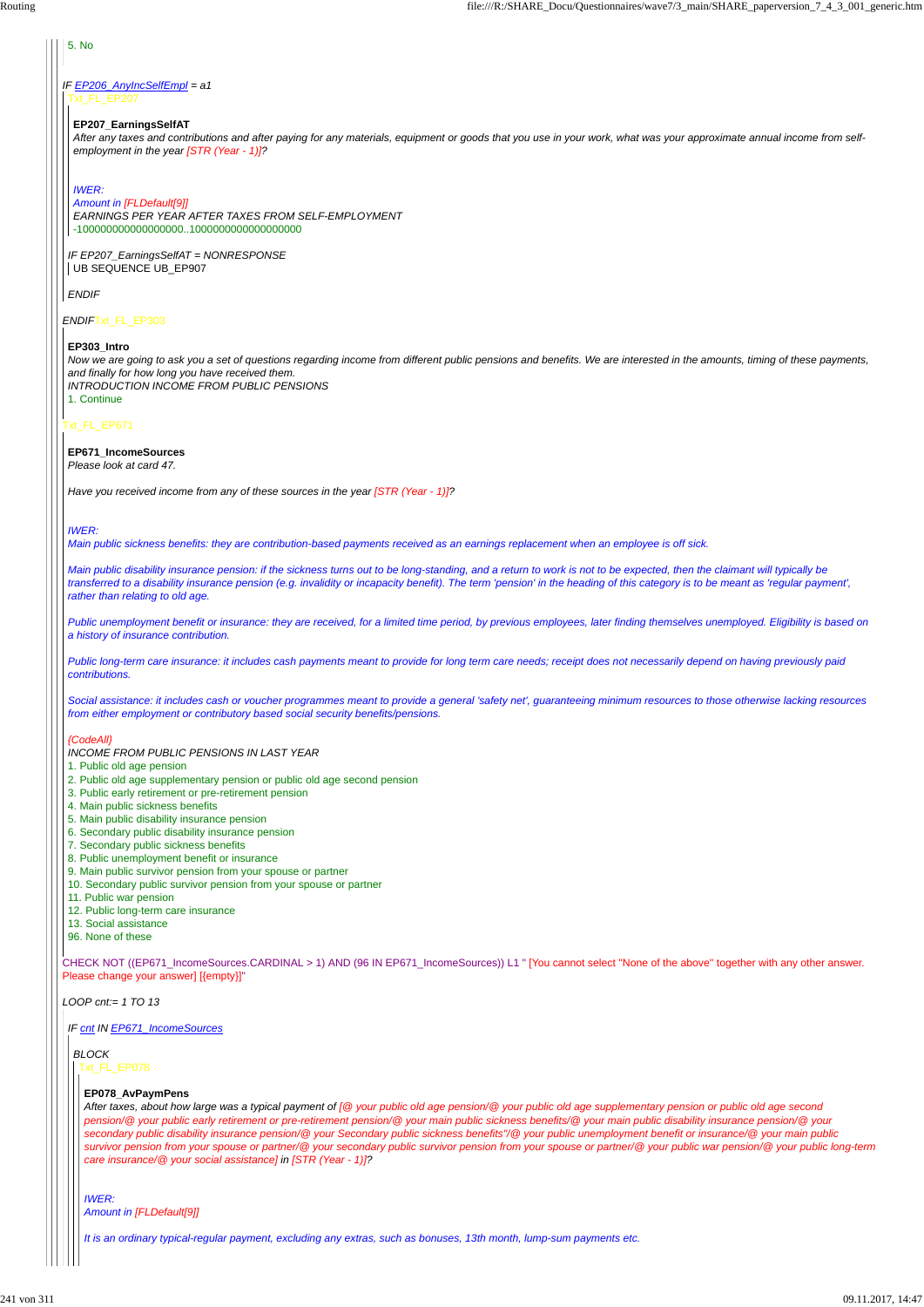## *IF EP074\_PeriodBenefit = a97*

#### *ENDIF*Txt\_FL\_EP208

#### *ENDIF*

*ENDIF*Txt\_FL\_EP081

*IF EP078\_AvPaymPens = NONRESPONSE* UB SEQUENCE UB\_EP978

*The time period will be asked in the next question: it could be monthly, quarterly or weekly, for example.*

*The R should tell what the typical payment was for such a period during the year indicated in the question. TYPICAL PAYMENT OF PENSIONS*

*Note other period OTHER PERIOD OF RECEIVING BENEFITS* **STRING** 

0..100000000000000000

**EP074\_PeriodBenefit** *What period did that payment cover?*

#### *IWER:*

*Do not include lump-sum payments. This will be asked later. PERIOD OF INCOME SOURCE*

- 1. One week
- 2. Two weeks
- 3. Calendar month/4 weeks
- 4. Three months/13 weeks
- 5. Six months/26 weeks
- 6. Full year/12 months/52 weeks
- 97. Other (specify)

**EP075\_OthPeriodBenefits**

#### *IWER:*

#### **EP208\_MonthsRecIncSource**

*IF MN101\_Longitudinal = 1* Txt\_FL\_EP612

*For how many months altogether did you receive [@ the public old age pension/@ the public old age supplementary pension or public old age second pension/@ the public early retirement or pre-retirement pension/@ the main public sickness benefits/@ the main public disability insurance pension/@ the secondary public disability insurance pension/@ the secondary public sickness benefits/@ the public unemployment benefit or insurance/@ the main public survivor pension from your spouse or partner/@ the secondary public survivor pension from your spouse or partner/@ the public war pension/@ the public long-term care insurance/@ the social assistance] in [STR (Year - 1)]?*

*IF NOT (MN101\_Longitudinal = 1) OR (EP612\_WhenSource\_long = a5)* Txt\_FL\_EP213

#### *IWER:*

*Not how many payments were made, but the time-span. Example: the pension was received throughout the whole year, the answer is 12. In case the respondent started receiving it in November, the answer is 2. HOW MANY MONTHS RECEIVED INCOME SOURCE*

 $1.12$ 

#### **EP612\_WhenSource\_long**

*Did you first receive [@ the public old age pension/@ the public old age supplementary pension or public old age second pension/@ the public early retirement or preretirement pension/@ the main public sickness benefits/@ the main public disability insurance pension/@ the secondary public disability insurance pension/@ the secondary public sickness benefits/@ the public unemployment benefit or insurance/@ the main public survivor pension from your spouse or partner/@ the secondary public survivor pension from your spouse or partner/@ the public war pension/@ the public long-term care insurance/@ the social assistance] before our last interview in {FLLastInterviewMonthYear}?*

*BENEFIT BEFORE LAST INTERVIEW*

1. Yes, before last interview

5. No, after last interview

```
IF EP213_YearRecIncSource = RESPONSE
```
*ENDIF*

#### **EP213\_YearRecIncSource**

*In which year did you first receive your [@ public old age pension/@ public old age supplementary pension or public old age second pension/@ public early retirement or pre-retirement pension/@ main public sickness benefits/@ main public disability insurance pension/@ secondary public disability insurance pension/@ secondary public sickness benefits/@ public unemployment benefit or insurance/@ main public survivor pension from your spouse or partner/@ secondary public survivor pension from your spouse or partner/@ public war pension/@ public long-term care insurance/@ social assistance]?*

#### *IWER:*

*In case of benefit received discontinuously during life (e.g., unemployment benefits received for different unemployment episodes), refer to the first payment of current stream of benefit, NOT to the first in life. YEAR RECEIVED INCOME SOURCE* 1930..2017

CHECK (CURRENTDATE.YEAR - EP213\_YearRecIncSource) < MN808\_AgeRespondent L1 " [Year should be greater than or equal to birthyear. If year is correct, please press "suppress" and enter a remark to explain] [{empty}]"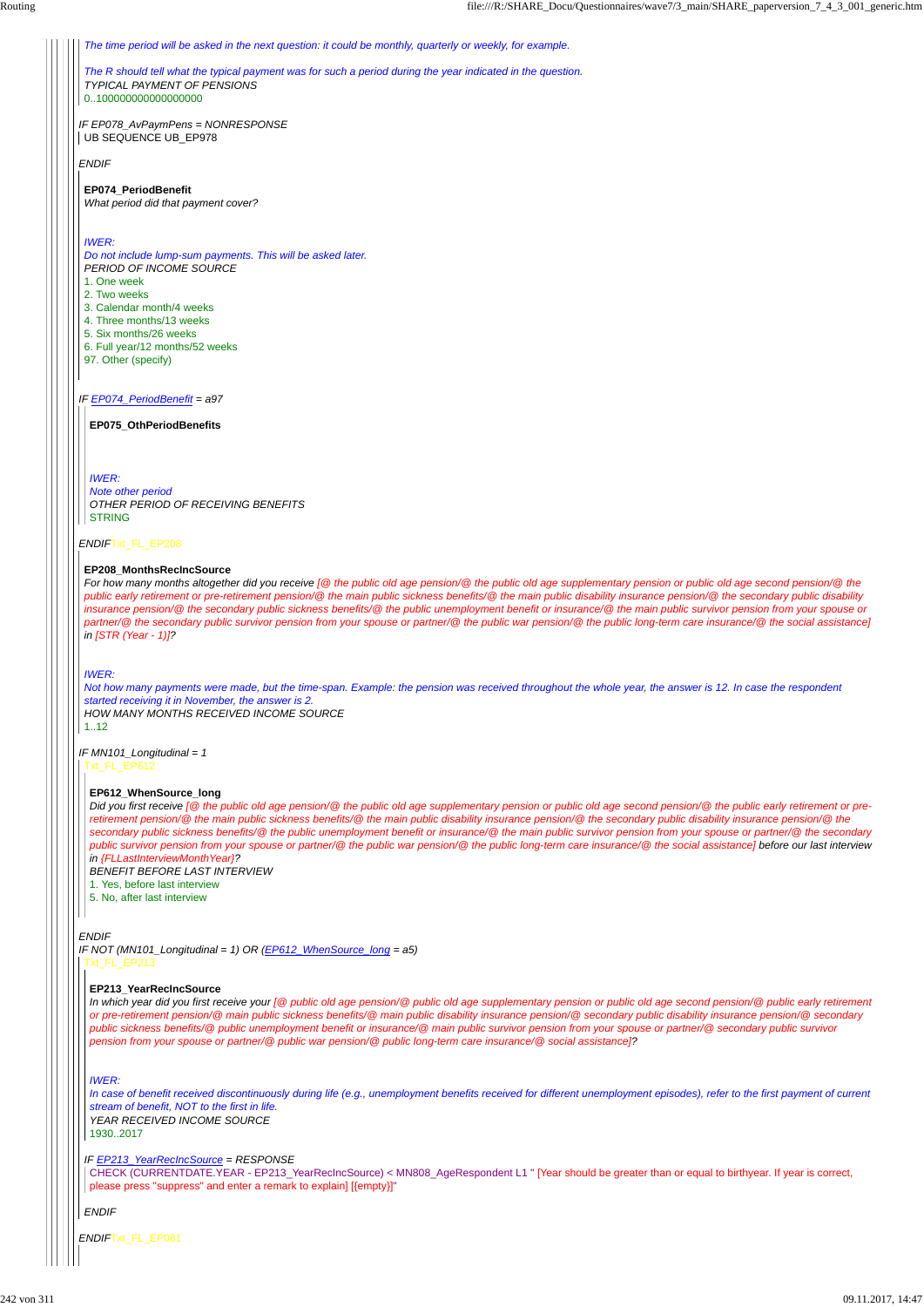*IF EP678\_AvPaymPens = NONRESPONSE* UB SEQUENCE UB\_EP878

| EP081_LumpSumPenState<br>Did you receive any additional, or extra or lump sum (one off) payment from [@ your public old age pension/@ your public old age supplementary pension or public old<br>age second pension/@ your public early retirement or pre-retirement pension/@ your main public sickness benefits/@ your main public disability insurance pension/@<br>your secondary public disability insurance pension/@ your secondary public sickness benefits/@ your public unemployment benefit or insurance/@ your main public<br>survivor pension from your spouse or partner/@ your secondary public survivor pension from your spouse or partner/@ your public war pension/@ your public long-term<br>care insurance/@ your social assistance] during the year [STR (Year - 1)]? |
|---------------------------------------------------------------------------------------------------------------------------------------------------------------------------------------------------------------------------------------------------------------------------------------------------------------------------------------------------------------------------------------------------------------------------------------------------------------------------------------------------------------------------------------------------------------------------------------------------------------------------------------------------------------------------------------------------------------------------------------------------------------------------------------------|
| <b>IWER:</b><br>Please make sure that R takes into account all additional/extra/lump-sum payments received (including Christmas and Summer pays, if any) to answer this question.<br><b>LUMP SUM PAYMENT INCOME SOURCE</b><br>1. Yes<br>5. No                                                                                                                                                                                                                                                                                                                                                                                                                                                                                                                                               |
| IF EP081_LumpSumPenState = a1<br>Txt_FL_EP082                                                                                                                                                                                                                                                                                                                                                                                                                                                                                                                                                                                                                                                                                                                                               |
| EP082_TotAmountLS<br>After taxes, about how much did you receive overall as additional or extra payments in [STR (Year - 1)] from [@ this public old age pension/@ this public old age<br>supplementary pension or public old age second pension/@ this public early retirement or pre-retirement pension/@ this main public sickness benefits/@ this main<br>public disability insurance pension/@ this secondary public disability insurance pension/@ this secondary public sickness benefits/@ this public unemployment benefit<br>or insurance/@ this main public survivor pension from your spouse or partner/@ this secondary public survivor pension from your spouse or partner/@ this public war<br>pension/@ this public long-term care insurance/@ this social assistance]?     |
| <b>IWER:</b><br><b>Amount in ^FLCurr</b>                                                                                                                                                                                                                                                                                                                                                                                                                                                                                                                                                                                                                                                                                                                                                    |
| Include all additional or extra payments<br>TOTAL AMOUNT OF LUMP SUM PAYMENT FROM INCOME SOURCE<br>0100000000000000000                                                                                                                                                                                                                                                                                                                                                                                                                                                                                                                                                                                                                                                                      |
| IF EP082_TotAmountLS = NONRESPONSE<br>UB SEQUENCE UB_EP982                                                                                                                                                                                                                                                                                                                                                                                                                                                                                                                                                                                                                                                                                                                                  |
| <b>ENDIF</b>                                                                                                                                                                                                                                                                                                                                                                                                                                                                                                                                                                                                                                                                                                                                                                                |
| <b>ENDIF</b>                                                                                                                                                                                                                                                                                                                                                                                                                                                                                                                                                                                                                                                                                                                                                                                |
| <b>ENDBLOCK</b>                                                                                                                                                                                                                                                                                                                                                                                                                                                                                                                                                                                                                                                                                                                                                                             |
| <b>ENDIF</b>                                                                                                                                                                                                                                                                                                                                                                                                                                                                                                                                                                                                                                                                                                                                                                                |
| ENDLOOPTxt_FL_EP624                                                                                                                                                                                                                                                                                                                                                                                                                                                                                                                                                                                                                                                                                                                                                                         |
| EP624 OccPensInc<br>In addition to public pension benefits, pensions can also be provided through your employer. Have you received income from any occupational pension in the year [STR<br>$(Year - 1)$ ?                                                                                                                                                                                                                                                                                                                                                                                                                                                                                                                                                                                  |
| <b>IWER:</b><br>Occupational old age pension from your last or former jobs, from an early retirement pension, from disability or invalidity insurance or survivor pension from your spouse or<br>partner's job.<br>HAD OCCUPATIONAL PENSION INCOME SOURCES<br>1. Yes<br>5. No                                                                                                                                                                                                                                                                                                                                                                                                                                                                                                               |
| IF EP624_OccPensInc = a1                                                                                                                                                                                                                                                                                                                                                                                                                                                                                                                                                                                                                                                                                                                                                                    |
| <b>BLOCK</b><br>Txt_FL_EP678                                                                                                                                                                                                                                                                                                                                                                                                                                                                                                                                                                                                                                                                                                                                                                |
| EP678_AvPaymPens                                                                                                                                                                                                                                                                                                                                                                                                                                                                                                                                                                                                                                                                                                                                                                            |
| After taxes, what was the approximate annual amount received from all your occupational pensions in [STR (Year - 1)]?                                                                                                                                                                                                                                                                                                                                                                                                                                                                                                                                                                                                                                                                       |
|                                                                                                                                                                                                                                                                                                                                                                                                                                                                                                                                                                                                                                                                                                                                                                                             |

```
ENDIF
IF NOT (MN101_Longitudinal = 1) OR (EP621_WhenSource_long = a5)
```
*IWER:*

*ENDIF IF MN101\_Longitudinal = 1* Txt\_FL\_EP621

*Amount in [FLDefault[9]] Please exclude additional or extra, or lump-sum (one off) payments, such as bonuses, 13th month, Christmas and Summer pays. APPROXIMATE ANUAL PAYMENT OF PENSIONS* 0..100000000000000000

**EP621\_WhenSource\_long** *Did you start collecting your first occupational pension before our last interview in {FLLastInterviewMonthYear}?*

*IWER:*

*The first occupational pension is the first occupational pension the R has started collecting. BENEFIT BEFORE LAST INTERVIEW*

1. Yes, before last interview

5. No, after last interview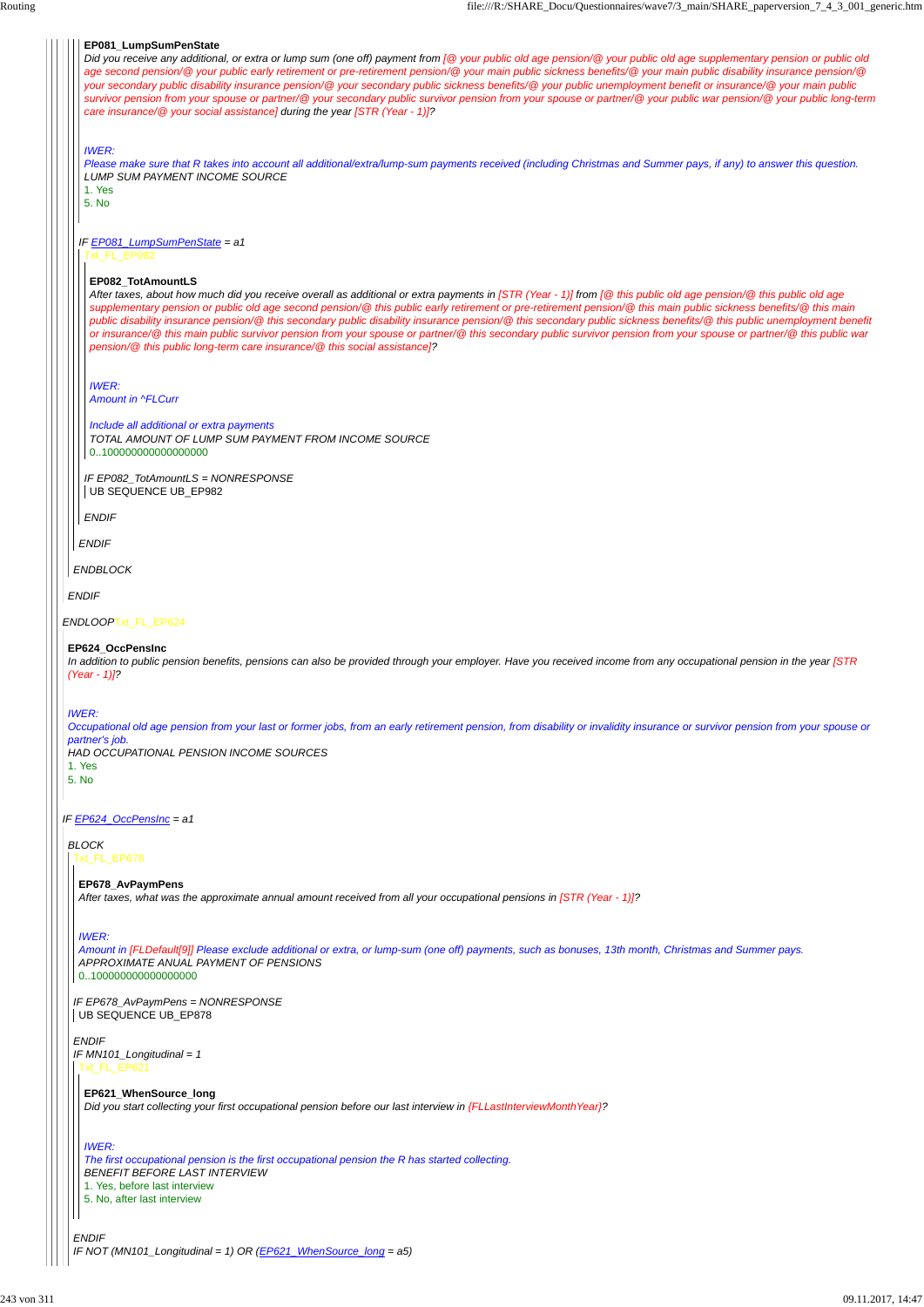CHECK NOT ((EP089\_AnyRegPay.CARDINAL > 1) AND (96 IN EP089\_AnyRegPay)) L1 " [You cannot select ''None of the above'' together with any other answer. Please change your answer] [{empty}]"

*LOOP cnt:= 1 TO 5*

| Txt_FL_EP613                                                                                                                                                                      |
|-----------------------------------------------------------------------------------------------------------------------------------------------------------------------------------|
| EP613_YearRecIncSource                                                                                                                                                            |
| In which year did you start collecting your first occupational pension?                                                                                                           |
|                                                                                                                                                                                   |
| <b>IWER:</b>                                                                                                                                                                      |
| The first occupational pension is the first occupational pension the R has started collecting.<br>YEAR RECEIVED INCOME SOURCE                                                     |
| 19302017                                                                                                                                                                          |
| IF <b>EP613_YearRecIncSource</b> = RESPONSE                                                                                                                                       |
| CHECK (CURRENTDATE.YEAR - EP613_YearRecIncSource) < MN808_AgeRespondent L1 " [Year should be greater than or equal to birthyear. If year is correct,                              |
| please press "suppress" and enter a remark to explain] [{empty}]"                                                                                                                 |
| <b>ENDIF</b>                                                                                                                                                                      |
| ENDIFTxt_FL_EP681                                                                                                                                                                 |
|                                                                                                                                                                                   |
| EP681_LumpSumPenState<br>Did you receive any additional, or extra or lump-sum (one off) payment from any of your occupational pensions during the year [STR (Year - 1)]?          |
|                                                                                                                                                                                   |
|                                                                                                                                                                                   |
| <b>IWER:</b><br>Please make sure that R takes into account all additional or extra or lump-sum (one off) payments received from any occupational pension (including bonuses, 13th |
| month, Christmas and Summer pays, if any) to answer this question.                                                                                                                |
| <b>LUMP SUM PAYMENT INCOME SOURCE</b><br>1. Yes                                                                                                                                   |
| 5. No                                                                                                                                                                             |
|                                                                                                                                                                                   |
| IF EP681_LumpSumPenState = a1                                                                                                                                                     |
| Txt_FL_EP682                                                                                                                                                                      |
| EP682 TotAmountLS                                                                                                                                                                 |
| After taxes, about how much did you receive overall as additional or extra or lump-sum (one off) payments in [STR (Year - 1)] from your occupational pensions?                    |
|                                                                                                                                                                                   |
| <b>IWER:</b>                                                                                                                                                                      |
| Amount in [FLDefault[9]]                                                                                                                                                          |
| Include all additional or extra or lump-sum (one off) payments                                                                                                                    |
| TOTAL AMOUNT OF LUMP SUM PAYMENT FROM INCOME SOURCE<br>0100000000000000000                                                                                                        |
|                                                                                                                                                                                   |
| IF EP682 TotAmountLS = NONRESPONSE<br>UB SEQUENCE UB_EP982                                                                                                                        |
|                                                                                                                                                                                   |
| <b>ENDIF</b>                                                                                                                                                                      |
| <b>ENDIF</b>                                                                                                                                                                      |
| <b>ENDBLOCK</b>                                                                                                                                                                   |
|                                                                                                                                                                                   |
| ENDIFTxt_FL_EP089                                                                                                                                                                 |
| EP089_AnyRegPay                                                                                                                                                                   |
| Please look at card 48. Did you receive any of the following regular payments or transfers during the year [STR (Year - 1)]?                                                      |
|                                                                                                                                                                                   |
| <b>IWER:</b><br>{CodeAll}                                                                                                                                                         |
| ANY OTHER REGULAR PAYMENTS RECEIVED                                                                                                                                               |
| 1. Life insurance payments from a private insurance company<br>2. Regular private annuity or private personal pension payments                                                    |
|                                                                                                                                                                                   |

3. Alimony

4. Regular payments from charities

5. Long-term care insurance payments from a private insurance company

96. None of these

*IF cnt IN EP089\_AnyRegPay*

*BLOCK* Txt\_FL\_EP094

## **EP094\_TotalAmountBenLP**

*After any taxes and contributions, about how large was the average payment of [@ your life insurance payments from a private insurance company/@ your regular private annuity or private personal pension payments/@ your alimony/@ your regular payments from charities/@ your long-term care insurance payments from a private insurance company] in [STR (Year - 1)]?*

*IWER: Amount in [FLDefault[9]]*

*Do not include lump-sum payments. This will be asked later. TOTAL AMOUNT IN THE LAST PAYMENT* 0..100000000000000000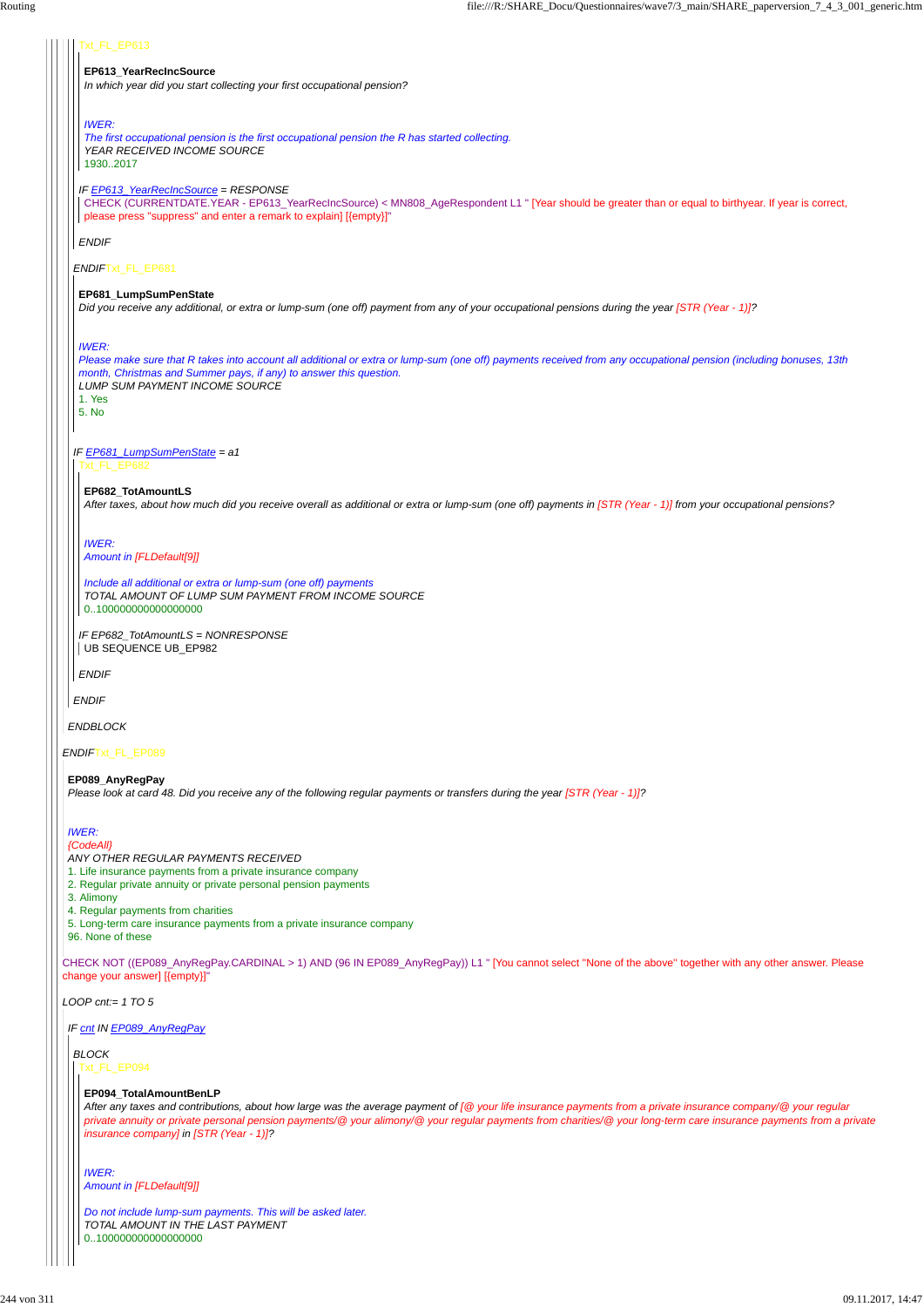*ENDBLOCK*

*ENDIF*

## *IF EP090\_PeriodPaym = a97*

| IF EP094 TotalAmountBenLP = NONRESPONSE |  |  |
|-----------------------------------------|--|--|
| UB SEQUENCE UB_EP994                    |  |  |

#### *ENDIF*Txt\_FL\_EP096

Txt\_FL\_EP092

*ENDIF*

## **EP090\_PeriodPaym**

*IWER: Specify other OTHER PERIOD OF RECEIVING REGULAR PAYMENTS* **STRING** 

*Which period did that payment cover? PERIOD RECEIVED REGULAR PAYMENTS*

- 1. One week
- 2. Two weeks
- 3. Calendar month/4 weeks
- 4. Three months/13 weeks
- 5. Six months/26 weeks
- 6. Full year/12 months/52 weeks
- 97. Other (specify)

## **EP091\_OthPeriodPaym**

## **EP096\_MonthsRegPaym**

*For how many months altogether did you receive [@ life insurance payments from a private insurance company/@ regular private annuity or private personal pension payments/@ alimony/@ regular payments from charities/@ long-term care insurance payments from a private insurance company] in [STR (Year - 1)]? MONTHS RECEIVED REGULAR PAYMENTS*

 $1.12$ 

*IF EP092\_AddPayments = a1* Txt\_FL\_EP209

*ENDLOOP IF (MN024\_NursingHome = a1) AND (MN808\_AgeRespondent < 76)* Txt\_FL\_EP097

#### **EP092\_AddPayments**

*For [@ your life insurance payments from a private insurance company/@ your regular private annuity or private personal pension payments/@ your alimony/@ your regular payments from charities/@ your long-term care insurance payments from a private insurance company], did you get additional or lump sum payments in [STR (Year - 1)]?*

*ADDITIONAL PAYMENTS FOR THIS BENEFIT IN LAST YEAR* 1. Yes

5. No

*ENDIF*

## **EP209\_AddPaymAT**

*After any taxes and contributions, about how much did you get in additional payments?*

*IF EP209\_AddPaymAT = NONRESPONSE* UB SEQUENCE UB\_EP909

#### *IWER:*

*Amount in [FLDefault[9]] ADDITIONAL PAYMENTS AFTER TAXES* 0..100000000000000000

#### **EP097\_PensClaim**

## *IF EP097\_PensClaim = a1* Txt\_FL\_EP098

*Now we are talking about pensions you might receive in the future but you @Bdo not receive currently@B. Will you be entitled to at least one pension listed on card 49 which you do not receive currently? PENSION CLAIMS*

## 1. Yes

## 5. No

**EP098\_TypeOfPension** *Which type or types of pension will you be entitled to?*

*IWER:*

*{CodeAll}*

*Respondent must not receive these pensions already TYPE OF PENSION YOU WILL BE ENTITLED TO*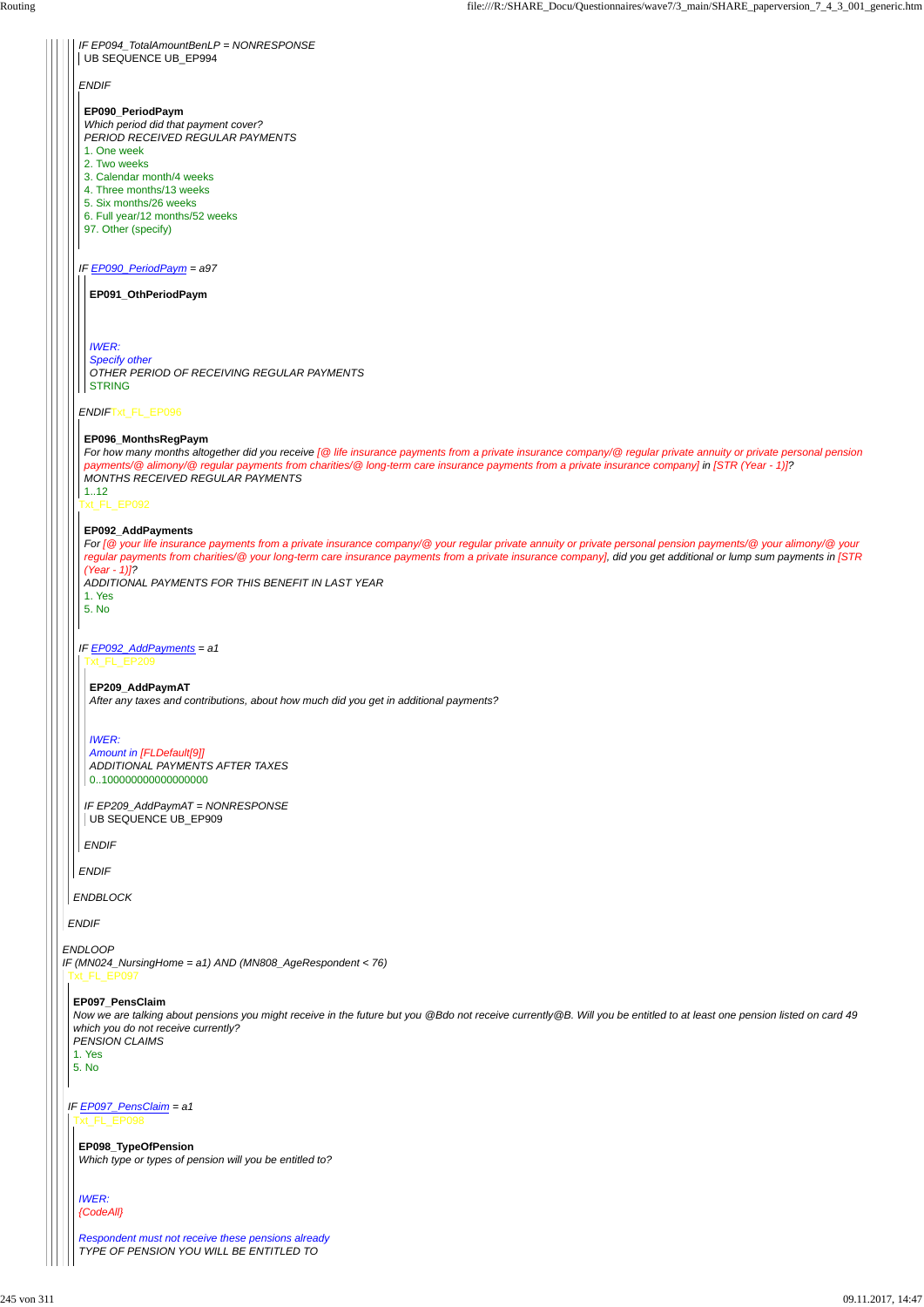*ENDIF IF (IT IN Test\_Regular) OR (ALL IN Test\_Regular)*

*ENDBLOCK*

*ENDIF*

*ENDIF*

System preset value EP902\_TimeStampEnd *IF EP902\_TimeStampEnd = EMPTY AND EP210\_IntCheck <> EMPTY ENDIF*

*ENDIF*

*LOOP cnt:= 1 TO 5*

*ENDLOOP*

- 2. Public early retirement or pre-retirement pension
- 3. Public disability insurance; sickness/invalidity/incapacity pension
- 4. Private (occupational) old age pension
- 5. Private (occupational) early retirement pension

*IF cnt IN EP098\_TypeOfPension*

*ENDIF*

*ENDBLOCK*

*BLOCK* Txt\_FL\_EP102

Txt\_FL\_EP103

CHECK EP103\_YrsContrToPlan <= MN808\_AgeRespondent L1 " [Number should be less than or equal to respondent''s age. If age is correct, please press "suppress" and enter a remark to explain] [{empty}]"

Txt\_FL\_EP106

CHECK NOT ((EP106\_ExpRetAge < MN808\_AgeRespondent) AND (EP106\_ExpRetAge = RESPONSE)) L1 " [Expected age should be higher than or equal to current age. If age is correct, please press "suppress" and enter a remark to explain] [{empty}]"

*ENDIF*

#### **EP102\_CompVolun**

*Is participation in [@ this public old age pension/@ this public early retirement or pre-retirement pension/@ this public disability insurance; sickness/invalidity /incapacity pension/@ this private (occupational) old age pension/@ this private (occupational) early retirement pension] compulsory or voluntary? COMPULSORY OF VOLUNTARY PLAN OR FUND*

*Amount in [FLDefault[9]] EXPECTED AMOUNT OF PENSION BENEFIT* | 0..1000000000000000000

1. Compulsory

2. Voluntary

#### **EP103\_YrsContrToPlan**

*IF EP005\_CurrentJobSit = a2* Txt\_FL\_EP609

*How many years have you been contributing to [@ your public old age pension/@ your public early retirement or pre-retirement pension/@ your public disability insurance; sickness/invalidity/incapacity pension/@ your private (occupational) old age pension/@ your private (occupational) early retirement pension] ?*

#### *IWER:*

*Contribution by employer should be counted as well. YEARS CONTRIBUTING TO PLAN*

0..75

#### **EP106\_ExpRetAge**

*At what age do you yourself expect to start collecting this pension payment for the first time? EXPECTED AGE TO COLLECT THIS PENSION*

30..75

#### **EP609\_PWExpPensStatAge**

*Please think about the time at which you will start collecting this pension. How much will be your first monthly benefit after taxes from [@ your public old age pension/@ your public early retirement or pre-retirement pension/@ your public disability insurance; sickness/invalidity/incapacity pension/@ your private (occupational) old age pension/@ your private (occupational) early retirement pension]?*

#### *IWER:*

**EP210\_IntCheck**

#### *IWER:*

*Who answered the questions in this section? WHO ANSWERED SECTION EP*

1. Respondent only

2. Respondent and proxy

3. Proxy only

*IF MN103\_History = 0*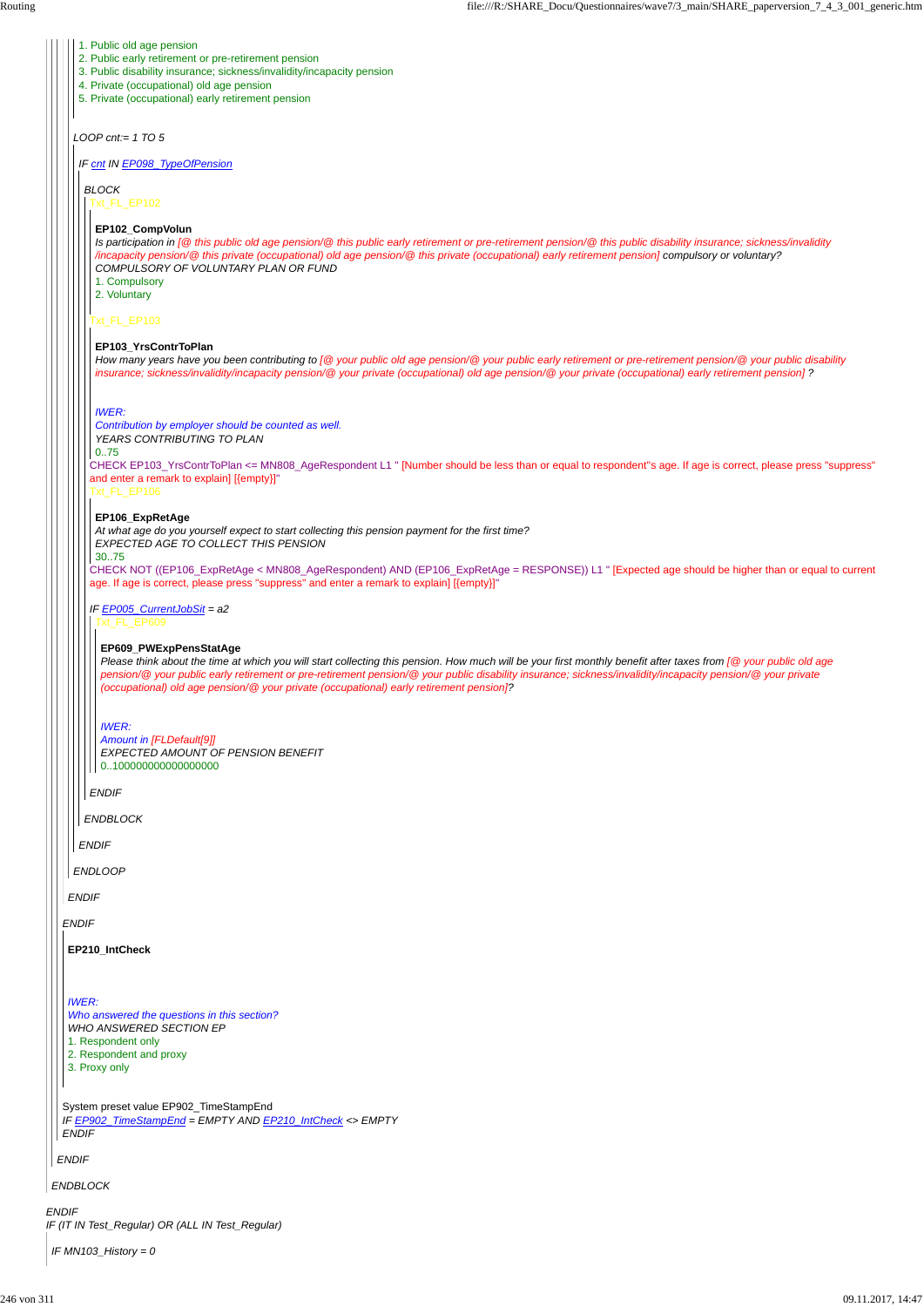*IF (((GS IN Test\_History) OR (GS IN Test\_Regular)) OR (ALL IN Test\_History)) OR (ALL IN Test\_Regular)*

#### *ENDIF*

#### *ENDBLOCK*

## *BLOCK* Txt\_FL\_IT005

## *ELSE*

## *ENDIF*Txt\_FL\_IT003

## Txt\_FL\_IT004

## System preset value IT901\_TimeStampStart *IF IT901\_TimeStampStart = EMPTY AND IT005\_Continue <> EMPTY ENDIF IF Sec\_EP.EP005\_CurrentJobSit = a2* Txt\_FL\_IT001

| VГ |
|----|
|----|

**IT005\_Continue** *Now we are going to talk about computers INTRO IT MODULE* 1. Continue

**IT001\_PC\_work** *Does your current job require using a computer?*

## *IWER:*

*Computer could be a PC (Personal Computer), or a tablet (I-Pad or the like) CURRENT JOB REQUIRES COMPUTER* 1. Yes 5. No

*IF Sec\_EP.EP005\_CurrentJobSit = a1* Txt\_FL\_IT002

## *ENDIF*

**IT002\_PC\_work** *Did your last job before retiring require using a computer?*

## *IWER:*

- 1. Yes 5. No
- System preset value IT902\_TimeStampEnd *IF IT902\_TimeStampEnd = EMPTY AND IT004\_UseWWW <> EMPTY*

*Computer could be a PC (Personal Computer), or a tablet (I-Pad or the like) LAST JOB REQUIRED COMPUTER* 1. Yes 5. No

**IT003\_PC\_skills**

*How would you rate your computer skills? Would you say they are...*

## *IWER:*

- *{ReadOut}*
- *PC skills*
- 1. Excellent
- 2. Very good 3. Good
- 4. Fair
- 5. Poor
- 6. I never used a computer (SPONTANEOUS ONLY)

## **IT004\_UseWWW**

*During the past 7 days, have you used the Internet, for e-mailing, searching for information, making purchases, or for any other purpose at least once? USE WORLD WIDE WEB*

## *BLOCK*

## Txt\_FL\_GS700

#### **GS700\_Intro**

*Now I would like to assess the strength of your hand in a gripping exercise. I will ask you to squeeze this handle as hard as you can, just for a couple of seconds and then let go. I will demonstrate it now.*

#### *IWER: Demonstrate grip strength measure*

*Start of a @BNon-proxy section@B. No proxy allowed.*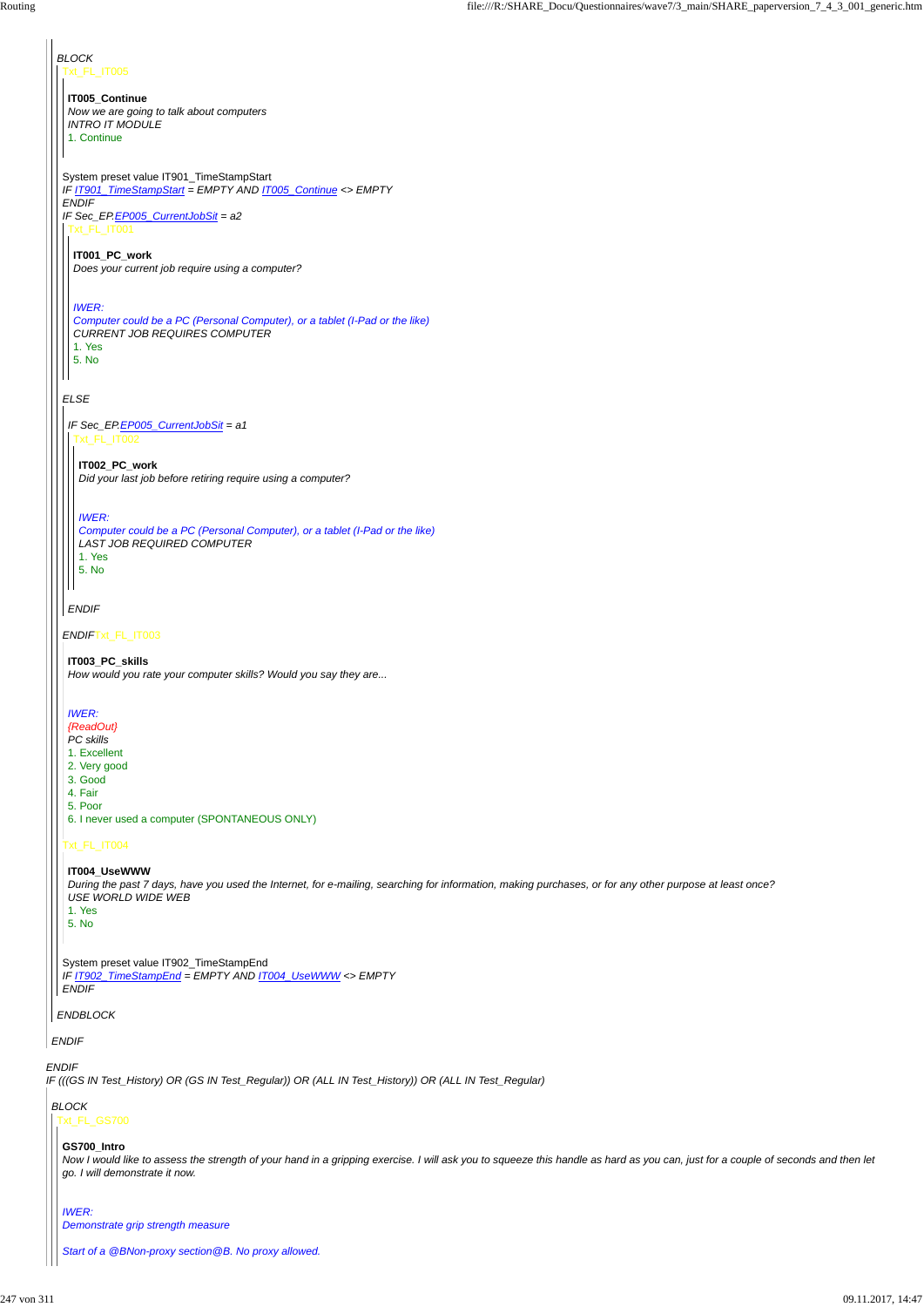*IF (GS701\_Willingness = a2) OR (GS701\_Willingness = a3)*

*ENDIF IF NOT ((GS701\_Willingness = a2) OR (GS701\_Willingness = a3))*

System preset value GS901\_TimeStampStart *IF GS901\_TimeStampStart = EMPTY AND GS700\_Intro <> EMPTY ENDIF*Txt\_FL\_GS701 *IF (GS701\_Willingness = a2) OR (GS701\_Willingness = a3) ENDIF IF NOT ((GS701\_Willingness = a2) OR (GS701\_Willingness = a3)) If the respondent is not doing test on her/his own please, press @BCTRL-K@B at each question. INTRO HANDGRIP MEASURED* 1. Continue **GS701\_Willingness** *I will take two alternate measurements from your right and your left hand. Would you be willing to have your handgrip strength measured? WILLING TO HAVE HANDGRIP MEASURED* 1. R agrees to take measurement 2. R refuses to take measurement 3. R is unable to take measurement *IF a97 IN GS010\_WhyNotCompl ENDIF* **GS010\_WhyNotCompl** *IWER: Why didn't R complete the grip strength test? {CodeAll} WHY NOT COMPLETED GS TEST* 1. R felt it would not be safe 2. IWER felt it would not be safe 3. R refused, no reason given 4. R tried but was unable to complete test 5. R did not understand the instructions 6. R had surgery, injury, swelling, etc. on both hands in past 6 months 97. Other (Specify) **GS011\_OthReason** *IWER: Specify other reason OTHER REASON* STRING **GS002\_RespStatus**

*IWER:*

*Record respondent status*

*RECORD RESPONDENT STATUS*

1. Respondent has the use of both hands

2. Respondent is unable to use right hand

3. Respondent is unable to use left hand

**GS003\_StopTest** *INTERVIEWER STOP TEST.*

*IWER:*

*No handgrip measurement to be taken.*

*END OF TEST BECAUSE RESPONDENT IS UNABLE OR NOT WILLING TO DO TEST* 1. Continue

*IF GS002\_RespStatus = a1* Txt\_FL\_GS004

**GS004\_DominantHand** *Which is your dominant hand?*

*IWER:*

*Natural ambidexterity is the state of being born with equally adept in the use of both left and right hands, not adapted to. DOMINANT HAND* 1. Right hand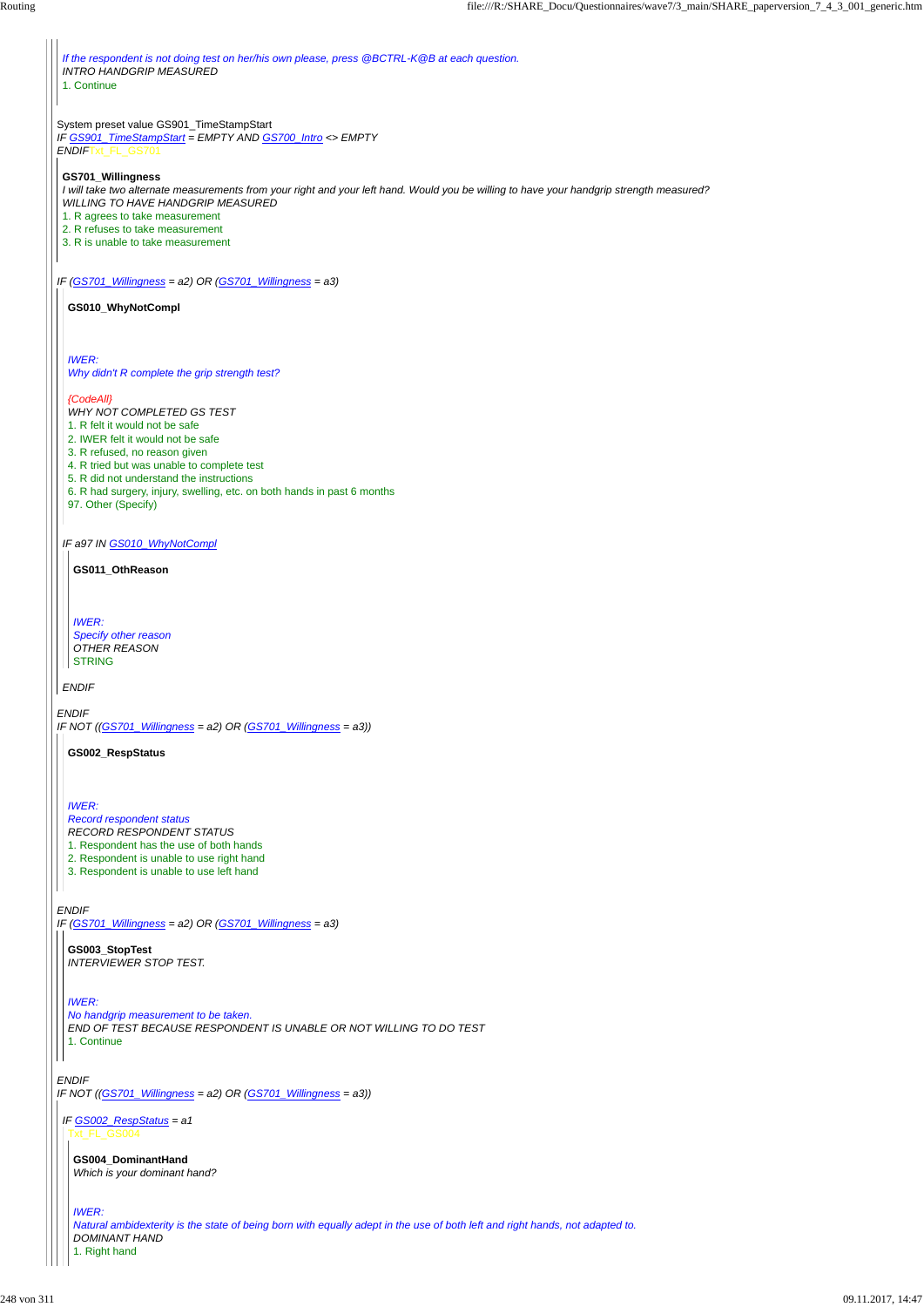*ENDIF IF (GS002\_RespStatus = a1) OR (GS002\_RespStatus = a2) ENDIF IF (GS002\_RespStatus = a1) OR (GS002\_RespStatus = a3) ENDIF IF (GS002\_RespStatus = a1) OR (GS002\_RespStatus = a2) ENDIF IF (GS002\_RespStatus = a1) OR (GS002\_RespStatus = a3)* 2. Left hand 3. Ambidexterity **GS705\_IntroTest** *IWER: Switch to recording booklet and follow instructions for grip strength measurement. Press 'continue' after the measurement. INTRODUCTION TO TEST* 1. Continue **GS006\_FirstLHand** *LEFT HAND, FIRST MEASUREMENT. IWER: Enter the results to the nearest integer value. FIRST MEASUREMENT, LEFT HAND* 0..100 **GS008\_FirstRHand** *RIGHT HAND, FIRST MEASUREMENT. IWER: Enter the results to the nearest integer value. FIRST MEASUREMENT, RIGHT HAND* 0..100 *IF GS007\_SecondLHand = RESPONSE ENDIF* **GS007\_SecondLHand** *LEFT HAND, SECOND MEASUREMENT. IWER: Enter the results to the nearest integer value. SECOND MEASUREMENT, LEFT HAND* 0..100 CHECK NOT ((GS007\_SecondLHand <= (GS006\_FirstLHand - 20)) OR (GS007\_SecondLHand >= (GS006\_FirstLHand + 20))) L1 " [The difference between the first and second measurement with the left hand is very large; Have you entered the correct numbers] [{empty}]" **GS009\_SecondRHand** *RIGHT HAND, SECOND MEASUREMENT. IWER: Enter the results to the nearest integer value. SECOND MEASUREMENT, RIGHT HAND* 0..100

| CHECK NOT ((GS009_SecondRHand <= (GS008_FirstRHand - 20)) OR (GS009_SecondRHand >= (GS008_FirstRHand + 20))) L1 " [The difference between the first<br>and second measurement with the right hand is very large; Have you entered the correct numbers] [{empty}]" |
|-------------------------------------------------------------------------------------------------------------------------------------------------------------------------------------------------------------------------------------------------------------------|
| <b>ENDIF</b>                                                                                                                                                                                                                                                      |
| <b>ENDIF</b>                                                                                                                                                                                                                                                      |
| GS012_Effort                                                                                                                                                                                                                                                      |
|                                                                                                                                                                                                                                                                   |
| <b>IWER:</b><br>How much effort did R give to this measurement?                                                                                                                                                                                                   |
| <b>HOW MUCH EFFORT R GAVE</b><br>1. R gave full effort                                                                                                                                                                                                            |
| 2. R was prevented from giving full effort by illness, pain, or other symptoms or discomforts<br>3. R did not appear to give full effort, but no obvious reason for this                                                                                          |
|                                                                                                                                                                                                                                                                   |
| <b>GS013 Position</b>                                                                                                                                                                                                                                             |
|                                                                                                                                                                                                                                                                   |

*IF GS009\_SecondRHand = RESPONSE*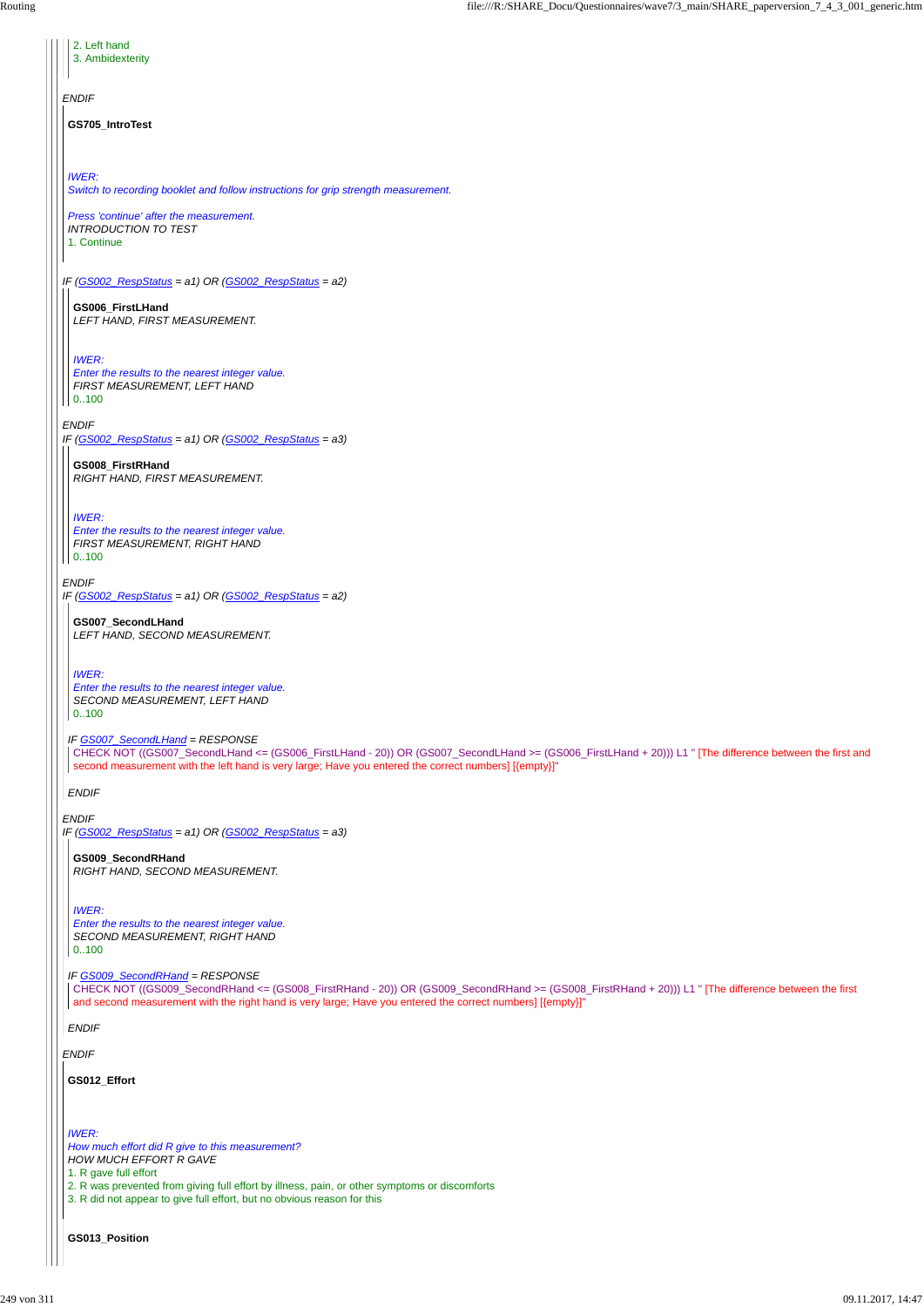*ENDIF IF (PR IN Test\_Regular) OR (ALL IN Test\_Regular) ENDBLOCK ENDIF* System preset value GS902\_TimeStampEnd *IF GS902\_TimeStampEnd = EMPTY AND ((GS003\_StopTest <> EMPTY OR GS007\_SecondLHand <> EMPTY) OR GS009\_SecondRHand <> EMPTY) ENDIF IWER: What was the R's position for this test? THE POSITION OF R FOR THIS TEST* 1. Standing 2. Sitting 3. Lying down **GS014\_RestArm** *IWER: Did R rest his/her arms on a support while performing this test? R RESTED HIS/HER ARMS ON A SUPPORT* 1. Yes 5. No *BLOCK* Txt\_FL\_GL737 System preset value PR901\_TimeStampStart *IF PR901\_TimeStampStart = EMPTY AND GL737\_intro\_discrM <> EMPTY ENDIF IF GL737\_intro\_discrM = a1 ENDIF*Txt\_FL\_GL739 **GL737\_intro\_discrM** *[There are times, in which people are persecuted or discriminated against, for example because of their political beliefs, religion, nationality, ethnicity, sexual orientation or their background.] Now we would like to ask whether your parents were affected by war, persecution or discrimination. Please think about your mother now. IWER: This question refers to the biological mother of the respondent. INTRO DISCRIMINATED AGAINST MOTHER* 1. Continue Txt\_FL\_GL738 **GL738\_discrmother** *Please look at show card {SHOWCARD\_ID}. Has your mother experienced the following situations and consequences because of war, persecution or discrimination? IWER: {CodeAll} By 'war' we also mean the time of occupation during the World War II. Death only includes death of the mother of respondent as a direct consequence of war, persecution or discrimination. For example if mother died in labor camp mark both labor camp and death. DISCRIMINATED AGAINST MOTHER* 1. Imprisonment 2. Labor camp 3. Concentration camp 4. Deportation, forced displacement or flight 5. Engaged in combat operations/fighting 6. Serious damage to health or injury - includes damage to physical or mental health 7. Death 96. None of these

*IF GL739\_intro\_discrF = a1* Txt\_FL\_GL740

**GL739\_intro\_discrF**

*Please think about your father now.*

#### *IWER:*

*This question refers to the biological father of the respondent. INTRO DISCRIMINATED AGAINST FATHER* 1. Continue

**GL740\_discrfather** *Please look at show card {SHOWCARD\_ID}. Has your father experienced the following situations and consequences because of war, persecution or discrimination?*

#### *IWER:*

## *{CodeAll}*

*By 'war' we also mean the time of occupation during the World War II. Death only includes death of the father of respondent as a direct consequence of war, persecution or discrimination. For example if father died in labor camp mark both labor camp and death. DISCRIMINATED AGAINST FATHER* 1. Imprisonment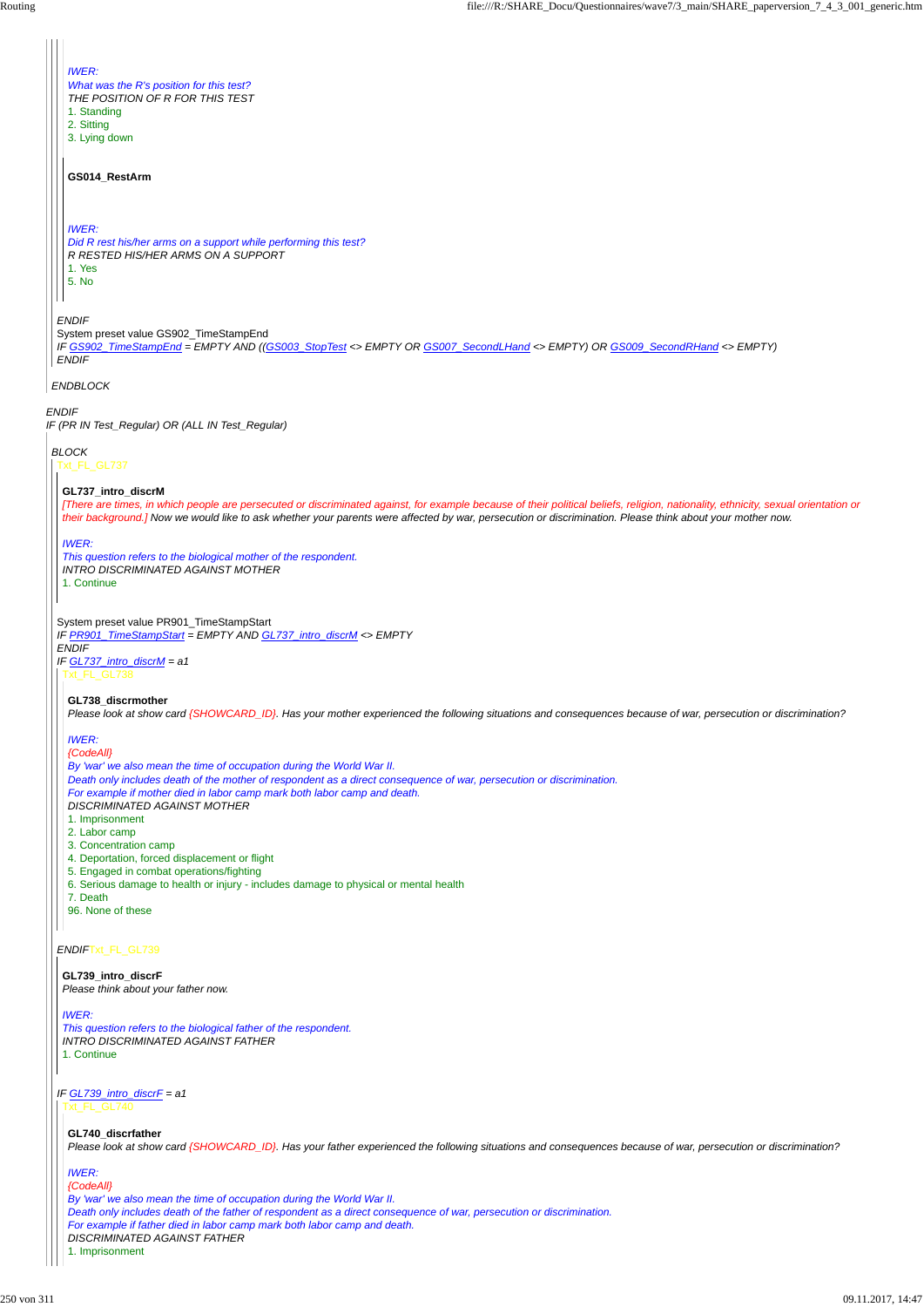*ENDIF IF (SP IN Test\_Regular) OR (ALL IN Test\_Regular)*

*ENDBLOCK*

*ENDIF* System preset value PR902\_TimeStampEnd *IF PR902\_TimeStampEnd = EMPTY ENDIF*

- 2. Labor camp
- 3. Concentration camp
- 4. Deportation, forced displacement or flight
- 5. Engaged in combat operations/fighting
- 6. Serious damage to health or injury includes damage to physical or mental health
- 7. Death
- 96. None of these

*BLOCK*

Txt\_FL\_SP001

System preset value SP901\_TimeStampStart

*IF SP901\_TimeStampStart = EMPTY AND SP001\_Intro <> EMPTY ENDIF*Txt\_FL\_SP002

*IF SP002\_HelpFrom = a1*

**SP001\_Intro**

*The next questions are about the help that you may have given to people you know or that you may have received from people you know. INTRODUCTION SP* 1. Continue

## **SP002\_HelpFrom**

*Please look at card 50. Thinking about the last twelve months, has any family member from outside the household, any friend or neighbour given you any kind of help listed on this card?*

*RECEIVED HELP FROM OTHERS* 1. Yes

5. No

```
BLOCK
```
Txt\_FL\_SP003

**SP003\_FromWhoHelp**

*Which [@ other] family member from outside the household, friend or neighbour has helped you in the last twelve months? WHO GAVE YOU HELP*

- 1. Spouse/Partner
- 2. Mother
- 3. Father
- 4. Mother-in-law
- 5. Father-in-law
- 6. Stepmother
- 7. Stepfather
- 8. Brother
- 9. Sister
- 10. Child
- 11. Step-child/your current partner's child
- 12. Son-in-law
- 13. Daughter-in-law
- 14. Grandchild
- 15. Grandparent
- 16. Aunt
- 17. Uncle
- 18. Niece
- 19. Nephew
- 20. Other relative
- 21. Friend
- 22. (Ex-)colleague/co-worker
- 23. Neighbour
- 24. Ex-spouse/partner
- 

*IF (SP003\_FromWhoHelp = a10) OR (SP003\_FromWhoHelp = a11)* 25. Minister, priest, or other clergy 26. Therapist or other professional helper 27. Housekeeper/Home health care provider 96. None of these **SP027\_WhatChild** *Which child? WHICH CHILD FROM OUTSIDE HH HELPED R* ^FLChild[1] ^FLChild[2] ^FLChild[3] ^FLChild[4] ^FLChild[5] ^FLChild[6] ^FLChild[7] ^FLChild[8] ^FLChild[9] ^FLChild[10]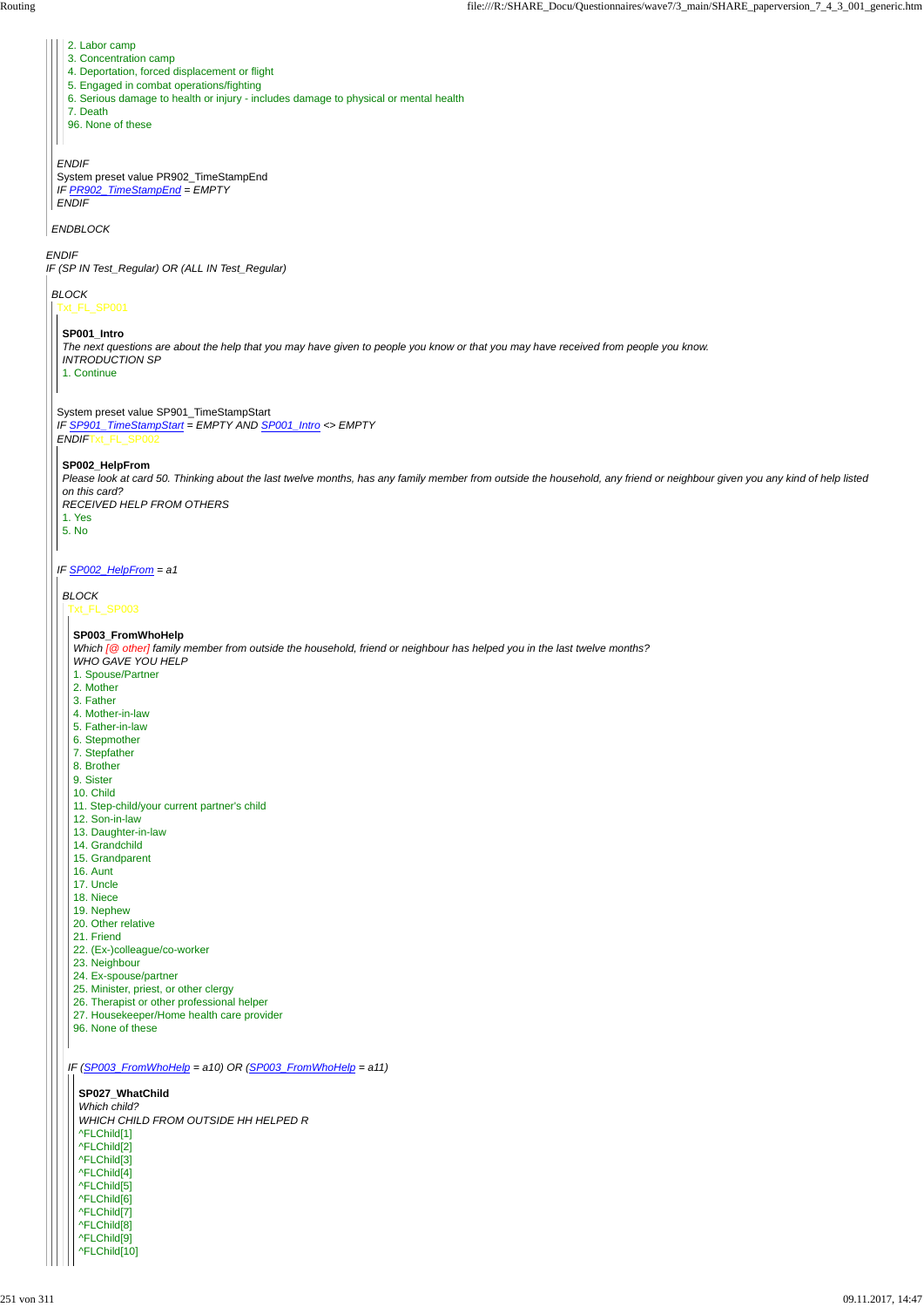*ENDBLOCK LOOP cnt1:= 2 TO 3*

*ENDIF*Txt\_FL\_SP004

## Txt\_FL\_SP005

*ENDIF*

*IF SP027\_WhatChild = a96*

*ENDIF*

*IWER: Record child s name NAME OTHER CHILD* **STRING** 

^FLChild[11] ^FLChild[12] ^FLChild[13] ^FLChild[14] ^FLChild[15] ^FLChild[16] ^FLChild[17] ^FLChild[18] ^FLChild[19] ^FLChild[20] 96. ^FLDefault[79]

**SP023\_NameOthChild**

**SP004\_TypesOfHelp** *Please look at card 50. Which types of help has this person provided in the last twelve months?*

*IWER: {CodeAll}*

*Paperwork includes online forms*

*WHICH TYPES OF HELP*

*IF piIndex <> 3* Txt\_FL\_SP007

- 1. personal care, e.g. dressing, bathing or showering, eating, getting in or out of bed, using the toilet
- 2. practical household help, e.g. with home repairs, gardening, transportation, shopping, household chores
- 3. help with paperwork, such as filling out forms, settling financial or legal matters

#### **SP005\_HowOftenHelpRec**

*In the last twelve months how often altogether have you received such help from this person? Was it...*

*IWER:*

*{ReadOut} HOW OFTEN RECEIVED HELP FROM THIS PERSON* 1. About daily 2. About every week

- 3. About every month
- 4. Less often

#### **SP007\_OtherHelper**

*(Please look at card 50) Is there any other family member from outside the household, friend or neighbour who has given you personal care or practical household help? ANY OTHER HELPER FROM OUTSIDE THE HOUSEHOLD*

1. Yes

5. No

*IF HelpFromOther[cnt1 - 1].SP007\_OtherHelper = a1*

## *BLOCK* Txt\_FL\_SP003

## **SP003\_FromWhoHelp**

*Which [@ other] family member from outside the household, friend or neighbour has helped you in the last twelve months? WHO GAVE YOU HELP*

- 1. Spouse/Partner
- 2. Mother
- 3. Father
- 4. Mother-in-law
- 5. Father-in-law
- 6. Stepmother
- 7. Stepfather
- 8. Brother
- 9. Sister
- 10. Child
- 11. Step-child/your current partner's child
- 12. Son-in-law
- 13. Daughter-in-law
- 14. Grandchild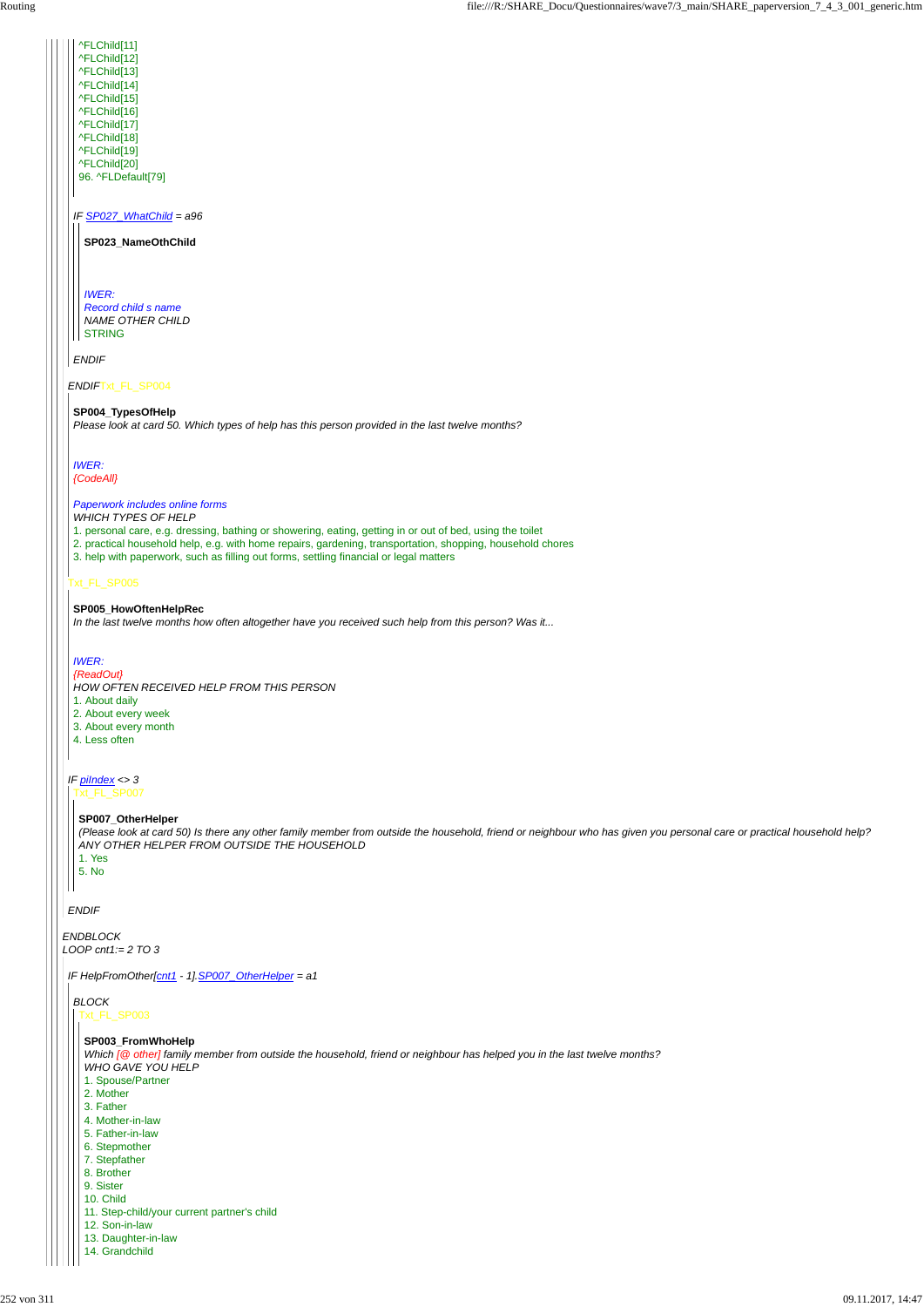| 15. Grandparent                                                                                            |
|------------------------------------------------------------------------------------------------------------|
| 16. Aunt                                                                                                   |
| 17. Uncle                                                                                                  |
| 18. Niece                                                                                                  |
| 19. Nephew                                                                                                 |
| 20. Other relative                                                                                         |
| 21. Friend                                                                                                 |
| 22. (Ex-)colleague/co-worker                                                                               |
| 23. Neighbour                                                                                              |
| 24. Ex-spouse/partner                                                                                      |
| 25. Minister, priest, or other clergy                                                                      |
| 26. Therapist or other professional helper                                                                 |
| 27. Housekeeper/Home health care provider<br>96. None of these                                             |
|                                                                                                            |
|                                                                                                            |
| IF $(SPO03_FromWhoHe p = a10)$ OR $(SPO03_FromWhoHe p = a11)$                                              |
|                                                                                                            |
| SP027_WhatChild                                                                                            |
| Which child?                                                                                               |
| WHICH CHILD FROM OUTSIDE HH HELPED R                                                                       |
| ^FLChild[1]                                                                                                |
| ^FLChild[2]                                                                                                |
| ^FLChild[3]                                                                                                |
| ^FLChild[4]                                                                                                |
| ^FLChild[5]                                                                                                |
| ^FLChild[6]                                                                                                |
| ^FLChild[7]                                                                                                |
| ^FLChild[8]                                                                                                |
| ^FLChild[9]                                                                                                |
| ^FLChild[10]                                                                                               |
| ^FLChild[11]                                                                                               |
| ^FLChild[12]                                                                                               |
| ^FLChild[13]                                                                                               |
| ^FLChild[14]                                                                                               |
| ^FLChild[15]                                                                                               |
| ^FLChild[16]                                                                                               |
| ^FLChild[17]                                                                                               |
| ^FLChild[18]                                                                                               |
| ^FLChild[19]                                                                                               |
| ^FLChild[20]                                                                                               |
| 96. ^FLDefault[79]                                                                                         |
|                                                                                                            |
|                                                                                                            |
| IF SP027_WhatChild = a96                                                                                   |
|                                                                                                            |
| SP023_NameOthChild                                                                                         |
|                                                                                                            |
|                                                                                                            |
|                                                                                                            |
| <b>IWER:</b>                                                                                               |
| <b>Record child s name</b>                                                                                 |
| <b>NAME OTHER CHILD</b>                                                                                    |
| <b>STRING</b>                                                                                              |
|                                                                                                            |
| <b>ENDIF</b>                                                                                               |
| ENDIFTxt_FL_SP004                                                                                          |
|                                                                                                            |
| SP004_TypesOfHelp                                                                                          |
| Please look at card 50. Which types of help has this person provided in the last twelve months?            |
|                                                                                                            |
|                                                                                                            |
| <b>IWER:</b>                                                                                               |
| {CodeAll}                                                                                                  |
|                                                                                                            |
| Paperwork includes online forms                                                                            |
| <b>WHICH TYPES OF HELP</b>                                                                                 |
| 1. personal care, e.g. dressing, bathing or showering, eating, getting in or out of bed, using the toilet  |
| 2. practical household help, e.g. with home repairs, gardening, transportation, shopping, household chores |
| 3. help with paperwork, such as filling out forms, settling financial or legal matters                     |

*IF piIndex <> 3* H Txt\_FL\_SP007

# **SP005\_HowOftenHelpRec**

*In the last twelve months how often altogether have you received such help from this person? Was it...*

### *IWER:*

*{ReadOut} HOW OFTEN RECEIVED HELP FROM THIS PERSON*

- 1. About daily
- 2. About every week
- 3. About every month
- 4. Less often

# **SP007\_OtherHelper**

*(Please look at card 50) Is there any other family member from outside the household, friend or neighbour who has given you personal care or practical household help?*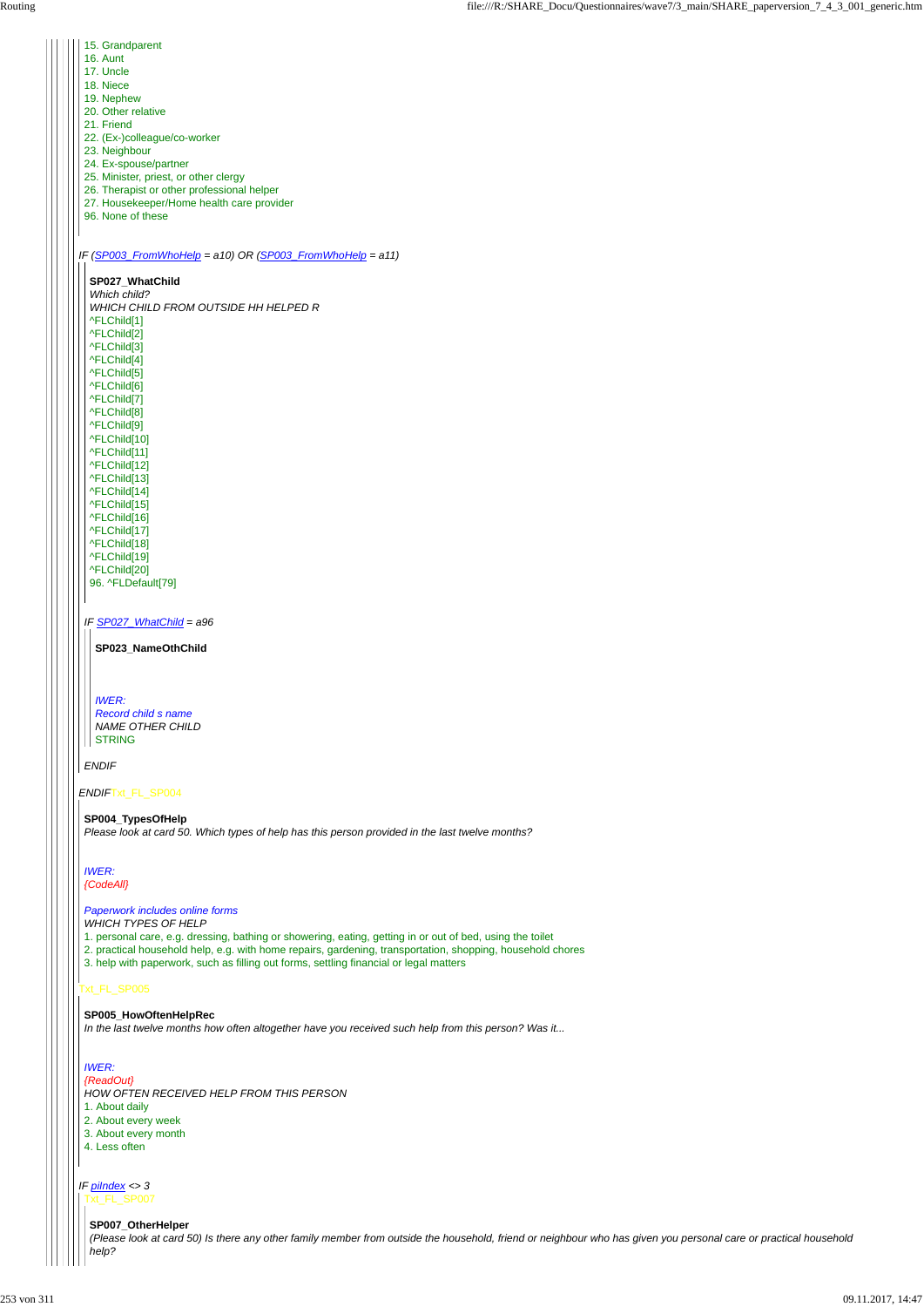| ANY OTHER HELPER FROM OUTSIDE THE HOUSEHOLD<br>1. Yes                                                                                                                |
|----------------------------------------------------------------------------------------------------------------------------------------------------------------------|
| 5. No                                                                                                                                                                |
| <b>ENDIF</b>                                                                                                                                                         |
| <b>ENDBLOCK</b>                                                                                                                                                      |
| <b>ENDIF</b>                                                                                                                                                         |
| <b>ENDLOOP</b>                                                                                                                                                       |
| ENDIFTxt_FL_SP008                                                                                                                                                    |
| SP008_GiveHelp<br>Now I would like to ask you about the help you have @bgiven@b to others.                                                                           |
| Please look at card 50.                                                                                                                                              |
| In the last twelve months, have you @bpersonally@b given any kind of help listed on this card to a family member from outside the household, a friend or neighbour?  |
| <b>IWER:</b><br>QUESTION DOES NOT INCLUDE LOOKING AFTER YOUR OWN GRANDCHILDREN; THIS IS ASKED LATER IN SP014                                                         |
| GIVEN HELP IN THE TIME SINCE THE LAST INTERVIEW<br>1. Yes                                                                                                            |
| 5. No                                                                                                                                                                |
| System preset value SP901_TimeStampStart<br>IF SP901_TimeStampStart = EMPTY AND SP008_GiveHelp <> EMPTY                                                              |
| <b>ENDIF</b><br>IF SP008_GiveHelp = a1                                                                                                                               |
| <b>BLOCK</b><br>Txt_FL_SP009                                                                                                                                         |
| SP009_ToWhomGiveHelp                                                                                                                                                 |
| Which [@ other] family member from outside the household, friend or neighbour have you helped [@ most often] in the last twelve months?<br>TO WHOM DID YOU GIVE HELP |
| 1. Spouse/Partner<br>2. Mother                                                                                                                                       |
| 3. Father<br>4. Mother-in-law                                                                                                                                        |
| 5. Father-in-law                                                                                                                                                     |
| 6. Stepmother<br>7. Stepfather                                                                                                                                       |
| 8. Brother<br>9. Sister                                                                                                                                              |
| 10. Child                                                                                                                                                            |
| 11. Step-child/your current partner's child<br>12. Son-in-law                                                                                                        |
| 13. Daughter-in-law<br>14. Grandchild                                                                                                                                |
| 15. Grandparent                                                                                                                                                      |
| 16. Aunt<br>17. Uncle                                                                                                                                                |
| 18. Niece<br>19. Nephew                                                                                                                                              |
| 20. Other relative                                                                                                                                                   |
| 21. Friend<br>22. (Ex-)colleague/co-worker                                                                                                                           |
|                                                                                                                                                                      |
| 23. Neighbour                                                                                                                                                        |
| 24. Ex-spouse/partner<br>25. Minister, priest, or other clergy                                                                                                       |
| 26. Therapist or other professional helper<br>27. Housekeeper/Home health care provider<br>96. None of these                                                         |

|  | <b>SP029 WhatChild</b>                            |
|--|---------------------------------------------------|
|  | Which child?                                      |
|  | <i>WHICH OTHER CHILD FROM OUTSIDE HH HELPED R</i> |
|  | ^FLChild[1]                                       |
|  | ^FLChild[2]                                       |
|  | ^FLChild[3]                                       |
|  | ^FLChild[4]                                       |
|  | ^FLChild[5]                                       |
|  | ^FLChild[6]                                       |
|  | ^FLChild[7]                                       |
|  | ^FLChild[8]                                       |
|  | ^FLChild[9]                                       |
|  | ^FLChild[10]                                      |
|  | ^FLChild[11]                                      |
|  | ^FLChild[12]                                      |
|  | ^FLChild[13]                                      |
|  | ^FLChild[14]                                      |
|  | ^FLChild[15]                                      |
|  | ^FLChild[16]                                      |
|  | ^FLChild[17]                                      |
|  |                                                   |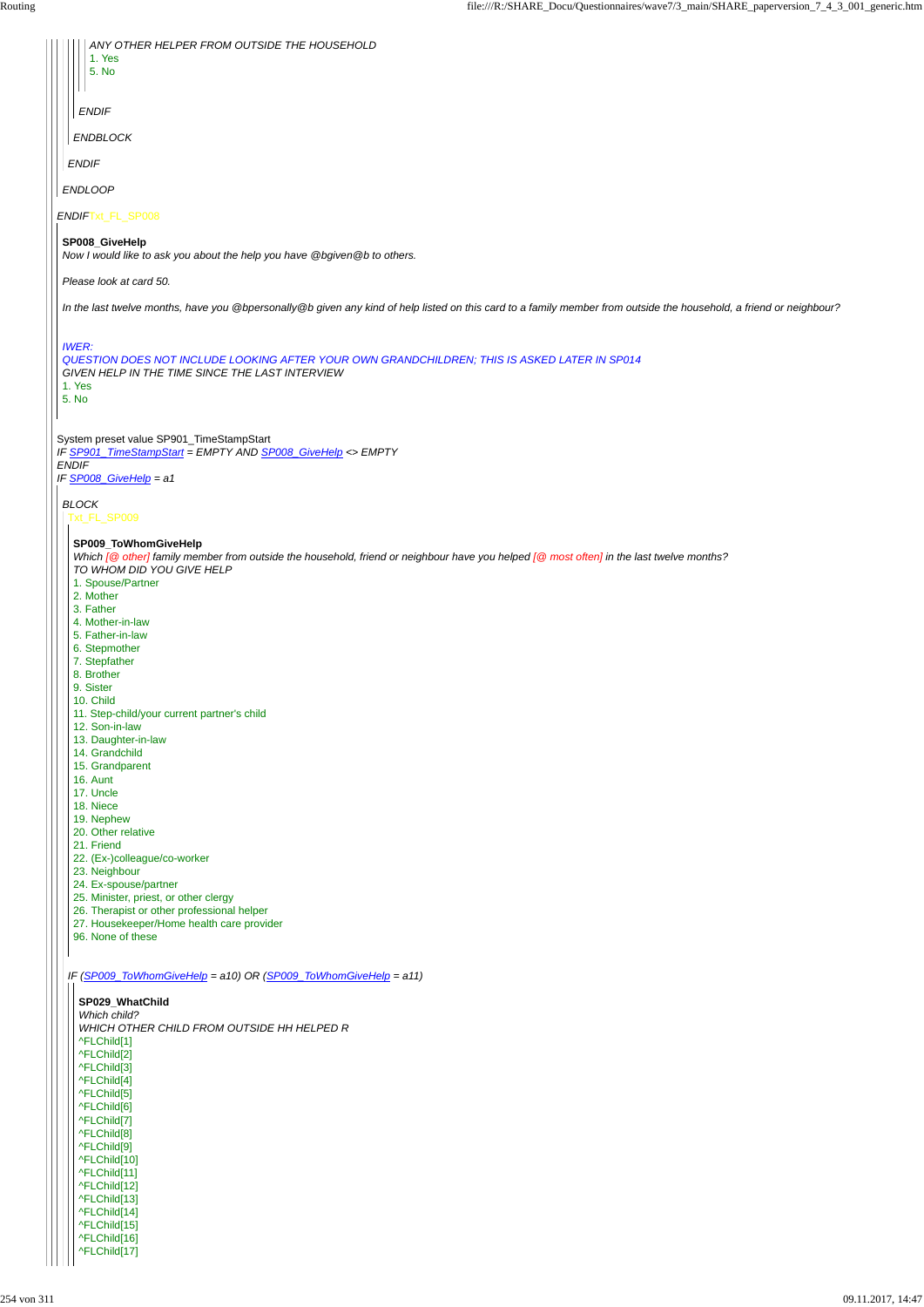*ENDBLOCK LOOP cnt2:= 2 TO 3*

# *ENDIF*

| ^FLChild[19]                                                                                                                                                                                                                                                                                                                                    |
|-------------------------------------------------------------------------------------------------------------------------------------------------------------------------------------------------------------------------------------------------------------------------------------------------------------------------------------------------|
| ^FLChild[20]                                                                                                                                                                                                                                                                                                                                    |
| 96. ^FLDefault[79]                                                                                                                                                                                                                                                                                                                              |
| IF SP029 WhatChild = a96<br>SP024 NameOthChild                                                                                                                                                                                                                                                                                                  |
|                                                                                                                                                                                                                                                                                                                                                 |
| <b>IWER:</b><br>Record child s name<br><b>NAME OTHER CHILD</b>                                                                                                                                                                                                                                                                                  |
| <b>STRING</b>                                                                                                                                                                                                                                                                                                                                   |
| <b>ENDIF</b>                                                                                                                                                                                                                                                                                                                                    |
| ENDIFTxt_FL_SP010                                                                                                                                                                                                                                                                                                                               |
| SP010_TypesOfHelpGiven<br>Please look at card 50. Which types of help have you given to this person in the last twelve months?                                                                                                                                                                                                                  |
| <b>IWER:</b><br>{CodeAll}                                                                                                                                                                                                                                                                                                                       |
| <b>WHICH TYPES OF HELP</b><br>1. personal care, e.g. dressing, bathing or showering, eating, getting in or out of bed, using the toilet<br>2. practical household help, e.g. with home repairs, gardening, transportation, shopping, household chores<br>3. help with paperwork, such as filling out forms, settling financial or legal matters |
| Txt_FL_SP011                                                                                                                                                                                                                                                                                                                                    |
| SP011_HowOftGiveHelp                                                                                                                                                                                                                                                                                                                            |
| In the last twelve months, how often altogether have you given such help to this person? Was it                                                                                                                                                                                                                                                 |
|                                                                                                                                                                                                                                                                                                                                                 |
| <b>IWER:</b>                                                                                                                                                                                                                                                                                                                                    |
| {ReadOut}<br><b>HOW OFTEN GIVE HELP</b>                                                                                                                                                                                                                                                                                                         |
|                                                                                                                                                                                                                                                                                                                                                 |

#### *IF piIndex <> 3* Txt\_FL\_SP013

1. About daily

- 2. About every week
- 3. About every month
- 4. Less often

### **SP013\_GiveHelpToOth**

*(Please look at card 50) Is there any other family member from outside the household, friend, or neighbour to whom you have given personal care or practical household help?*

*HAVE YOU GIVEN HELP TO OTHERS* 1. Yes 5. No

*IF HelpFromOutside[cnt2 - 1].SP013\_GiveHelpToOth = a1*

*BLOCK* Txt\_FL\_SP009

# **SP009\_ToWhomGiveHelp**

*Which [@ other] family member from outside the household, friend or neighbour have you helped [@ most often] in the last twelve months? TO WHOM DID YOU GIVE HELP*

1. Spouse/Partner 2. Mother 3. Father 4. Mother-in-law 5. Father-in-law 6. Stepmother 7. Stepfather 8. Brother 9. Sister 10. Child 11. Step-child/your current partner's child 12. Son-in-law 13. Daughter-in-law 14. Grandchild 15. Grandparent 16. Aunt 17. Uncle 18. Niece 19. Nephew 20. Other relative 21. Friend 22. (Ex-)colleague/co-worker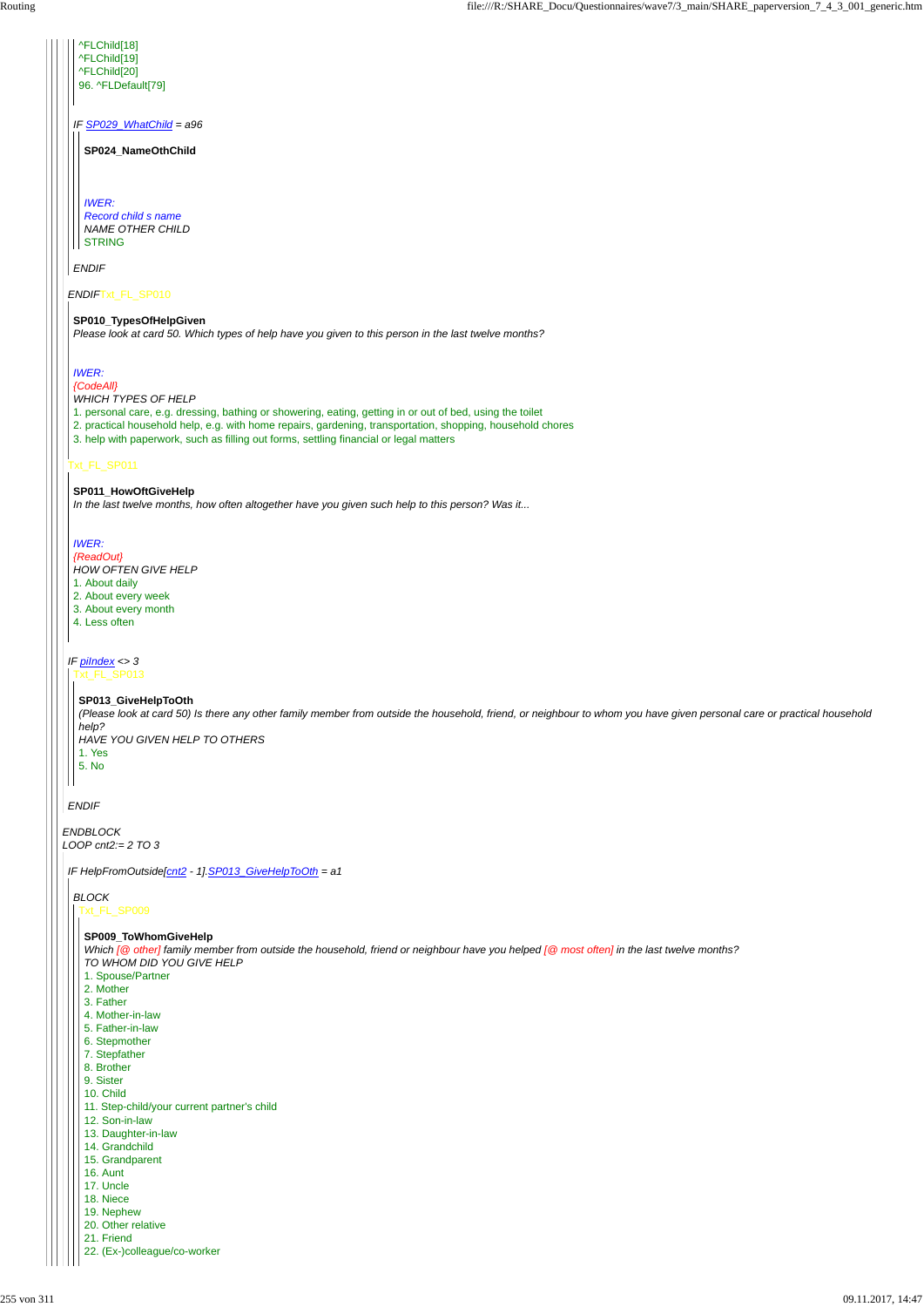| 23. Neighbour                                                                                              |
|------------------------------------------------------------------------------------------------------------|
| 24. Ex-spouse/partner                                                                                      |
| 25. Minister, priest, or other clergy                                                                      |
| 26. Therapist or other professional helper                                                                 |
| 27. Housekeeper/Home health care provider                                                                  |
| 96. None of these                                                                                          |
|                                                                                                            |
|                                                                                                            |
| IF (SP009_ToWhomGiveHelp = a10) OR (SP009_ToWhomGiveHelp = a11)                                            |
|                                                                                                            |
| SP029_WhatChild                                                                                            |
| Which child?                                                                                               |
| WHICH OTHER CHILD FROM OUTSIDE HH HELPED R                                                                 |
| ^FLChild[1]                                                                                                |
| ^FLChild[2]                                                                                                |
| ^FLChild[3]                                                                                                |
| ^FLChild[4]                                                                                                |
| ^FLChild[5]                                                                                                |
| ^FLChild[6]                                                                                                |
| ^FLChild[7]                                                                                                |
| ^FLChild[8]                                                                                                |
| ^FLChild[9]                                                                                                |
| ^FLChild[10]                                                                                               |
| ^FLChild[11]                                                                                               |
| ^FLChild[12]                                                                                               |
| ^FLChild[13]                                                                                               |
| ^FLChild[14]                                                                                               |
| ^FLChild[15]                                                                                               |
| ^FLChild[16]                                                                                               |
| ^FLChild[17]                                                                                               |
| ^FLChild[18]                                                                                               |
| ^FLChild[19]                                                                                               |
| ^FLChild[20]                                                                                               |
| 96. ^FLDefault[79]                                                                                         |
|                                                                                                            |
| IF SP029_WhatChild = a96                                                                                   |
|                                                                                                            |
| SP024_NameOthChild                                                                                         |
|                                                                                                            |
|                                                                                                            |
|                                                                                                            |
| <b>IWER:</b>                                                                                               |
| Record child s name                                                                                        |
| <b>NAME OTHER CHILD</b>                                                                                    |
| <b>STRING</b>                                                                                              |
|                                                                                                            |
| <b>ENDIF</b>                                                                                               |
|                                                                                                            |
| ENDIFTxt_FL_SP010                                                                                          |
|                                                                                                            |
| SP010_TypesOfHelpGiven                                                                                     |
| Please look at card 50. Which types of help have you given to this person in the last twelve months?       |
|                                                                                                            |
|                                                                                                            |
| <b>IWER:</b>                                                                                               |
| {CodeAll}                                                                                                  |
| <b>WHICH TYPES OF HELP</b>                                                                                 |
| 1. personal care, e.g. dressing, bathing or showering, eating, getting in or out of bed, using the toilet  |
| 2. practical household help, e.g. with home repairs, gardening, transportation, shopping, household chores |
| 3. help with paperwork, such as filling out forms, settling financial or legal matters                     |
|                                                                                                            |
| xt_FL_SP011                                                                                                |
|                                                                                                            |

|  | 2. About every week                                                                                                                                                                                                                                                                           |
|--|-----------------------------------------------------------------------------------------------------------------------------------------------------------------------------------------------------------------------------------------------------------------------------------------------|
|  | 3. About every month                                                                                                                                                                                                                                                                          |
|  | 4. Less often                                                                                                                                                                                                                                                                                 |
|  | IF $pilndex < 3$<br>Txt_FL_SP013<br>SP013_GiveHelpToOth<br>(Please look at card 50) Is there any other family member from outside the household, friend, or neighbour to whom you have given personal care or practica<br>household help?<br>HAVE YOU GIVEN HELP TO OTHERS<br>1. Yes<br>5. No |
|  | <b>ENDIF</b><br><b>ENDBLOCK</b>                                                                                                                                                                                                                                                               |
|  | <b>ENDIF</b>                                                                                                                                                                                                                                                                                  |

#### **SP011\_HowOftGiveHelp**

*In the last twelve months, how often altogether have you given such help to this person? Was it...*

*IWER:*

*{ReadOut} HOW OFTEN GIVE HELP*

1. About daily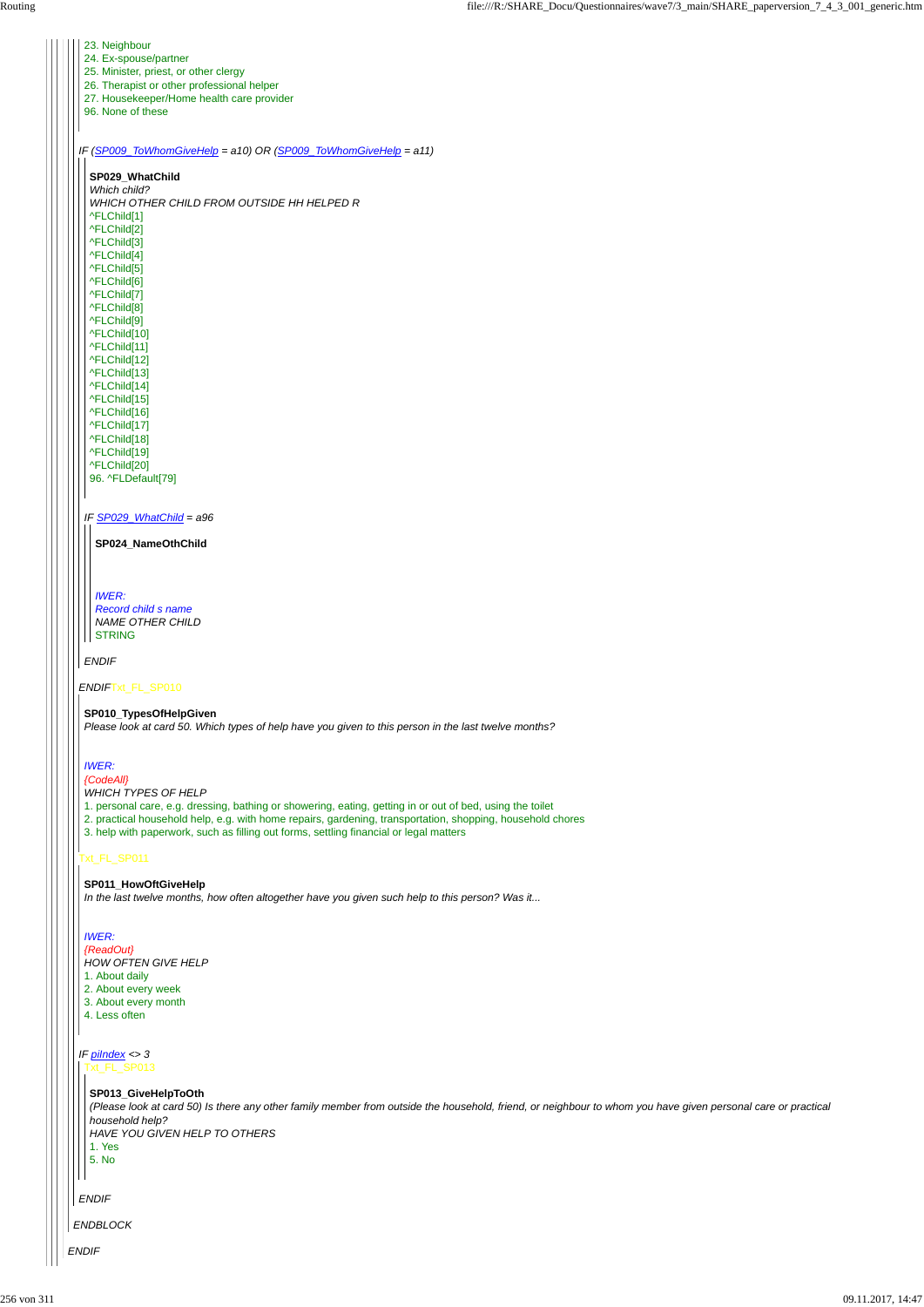*ENDIF IF MN013\_HHSize > 1*

# *ENDIF*

# *ENDLOOP ENDIF IF Sec\_CH.CH021\_NoGrandChild > 0* Txt\_FL\_SP014 **SP014\_LkAftGrCh** *During the last twelve months, have you regularly or occasionally looked after [@ your grandchild/@ your grandchildren] without the presence of the parents? LOOK AFTER GRANDCHILDREN* 1. Yes 5. No *IF SP014\_LkAftGrCh = a1* Txt\_FL\_SP015 **SP015\_ParentLkAftGrChild** *Which of your children [@ is the parent of the grandchild/@ are the parents of the grandchildren] you have looked after? IWER: {CodeAll} PARENTS FROM GRANDCHILDREN* ^FLChild[1] ^FLChild[2] ^FLChild[3] ^FLChild[4] ^FLChild[5] ^FLChild[6] ^FLChild[7] ^FLChild[8] ^FLChild[9] ^FLChild[10] ^FLChild[11] ^FLChild[12] ^FLChild[13] ^FLChild[14] ^FLChild[15] ^FLChild[16] ^FLChild[17] ^FLChild[18] ^FLChild[19] ^FLChild[20] 21. ^FLDefault[1] *LOOP cnt3:= 1 TO 20 IF cnt3 IN SP015\_ParentLkAftGrChild BLOCK* Txt\_FL\_SP016 **SP016\_HowOftGrCh** *On average, how often did you look after the child(ren) of {FLChildName[i]} in the last twelve months? Was it... IWER: {ReadOut} HOW OFTEN DO YOU LOOK AFTER GRANDCHILDREN* 1. About daily 2. About every week 3. About every month 4. Less often  $\mathbf{I}$ *ENDBLOCK ENDIF ENDLOOP*

*IF SP018\_GiveHelpInHH = a1*

**SP018\_GiveHelpInHH**

*Let us now talk about help within your household. Is there someone living in this household whom you have helped regularly during the last twelve months with personal care, such as washing, getting out of bed, or dressing?*

*IWER:*

*By regularly we mean daily or almost daily during at least three months. We do not want to capture help during short-term sickness of family members. GIVEN HELP TO SOMEONE IN THE HOUSEHOLD*

1. Yes

5. No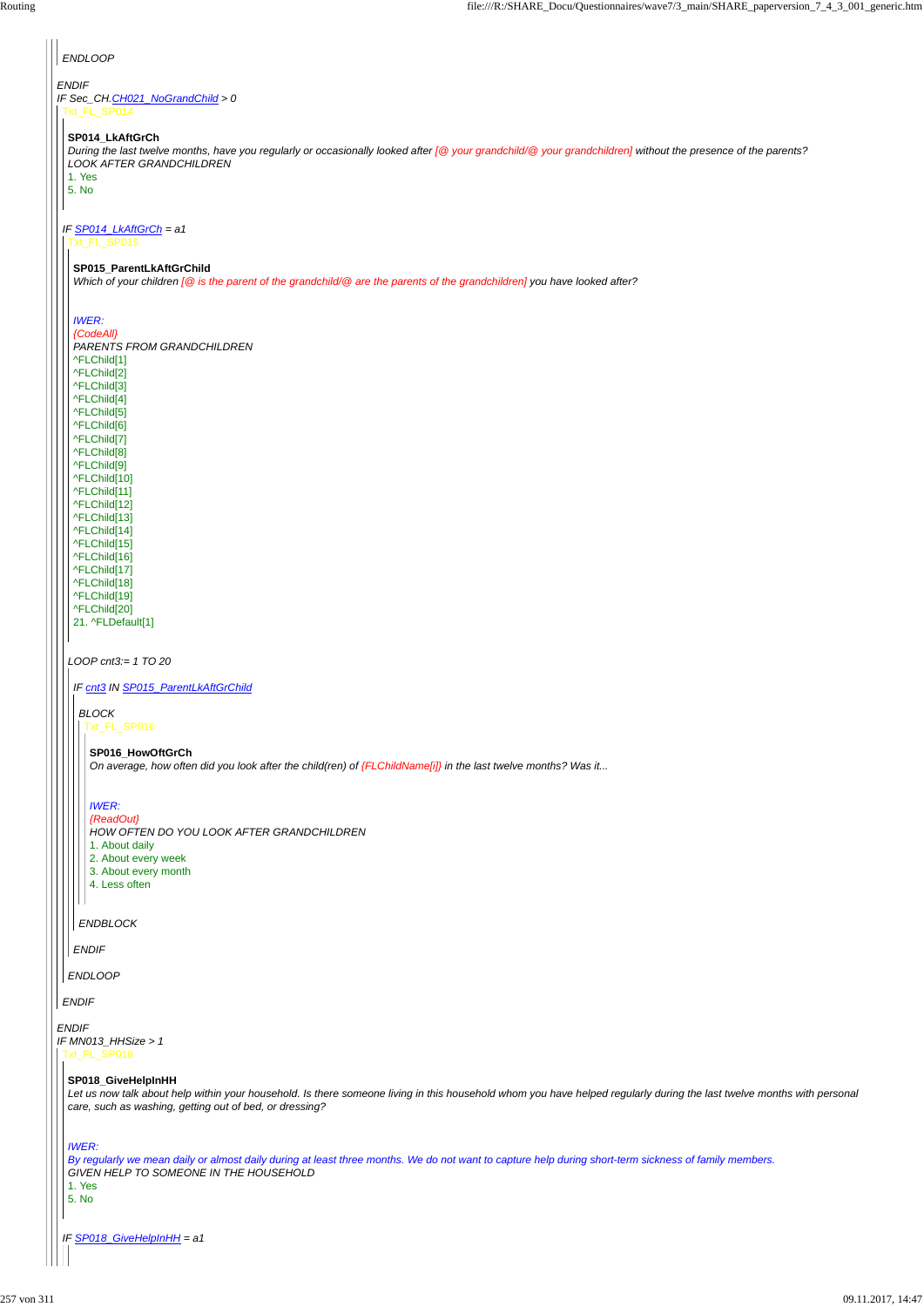CHECK NOT ((SP019\_ToWhomGiveHelpInHH.CARDINAL > 1) AND (96 IN SP019\_ToWhomGiveHelpInHH)) L1 " [You cannot select ''None of the above'' together with any other answer. Please change your answer] [{empty}]"

*IF (a10 IN SP019\_ToWhomGiveHelpInHH) OR (a11 IN SP019\_ToWhomGiveHelpInHH)*

*ENDIF*

#### **SP019\_ToWhomGiveHelpInHH**

#### *Who is that?*

# *IWER:*

#### *{CodeAll}*

```
SP031_WhatChild
Which child(ren)?
WHICH CHILD FROM INSIDE HH HELPED R
^FLChild[1]
^FLChild[2]
^FLChild[3]
^FLChild[4]
^FLChild[5]
^FLChild[6]
^FLChild[7]
^FLChild[8]
^FLChild[9]
^FLChild[10]
^FLChild[11]
^FLChild[12]
^FLChild[13]
^FLChild[14]
^FLChild[15]
^FLChild[16]
^FLChild[17]
^FLChild[18]
^FLChild[19]
^FLChild[20]
96. ^FLDefault[79]
```
- *TO WHOM GIVEN HELP IN THIS HOUSEHOLD*
- 1. Spouse/Partner
- 2. Mother
- 3. Father
- 4. Mother-in-law
- 5. Father-in-law
- 6. Stepmother
- 7. Stepfather
- 8. Brother
- 9. Sister
- 10. Child
- 11. Step-child/your current partner's child
- 12. Son-in-law
- 13. Daughter-in-law
- 14. Grandchild
- 15. Grandparent
- 16. Aunt
- 17. Uncle
- 18. Niece
- 19. Nephew 20. Other relative
- 21. Friend
- 22. (Ex-)colleague/co-worker
- 23. Neighbour
- 24. Ex-spouse/partner
- 25. Minister, priest, or other clergy
- 26. Therapist or other professional helper
- 27. Housekeeper/Home health care provider
- 96. None of these

*ENDIF IF NOT (a96 IN Sec\_PH.Health\_B2.PH048\_HeADLa) AND NOT (a96 IN Sec\_PH.Health\_B2.PH049\_HeADLb)* Txt\_FL\_SP020

*IF a96 IN SP031\_WhatChild*

*ENDIF*

**SP025\_NameOthChild**

*IWER: Record child's name NAME OTHER CHILD* STRING

#### **SP020\_RecHelpPersCareInHH**

*And is there someone living in this household who has helped you regularly during the last twelve months with personal care, such as washing, getting out of bed, or dressing?*

*IWER:*

*By regularly we mean daily or almost daily during at least three months. We do not want to capture help during short-term sickness.*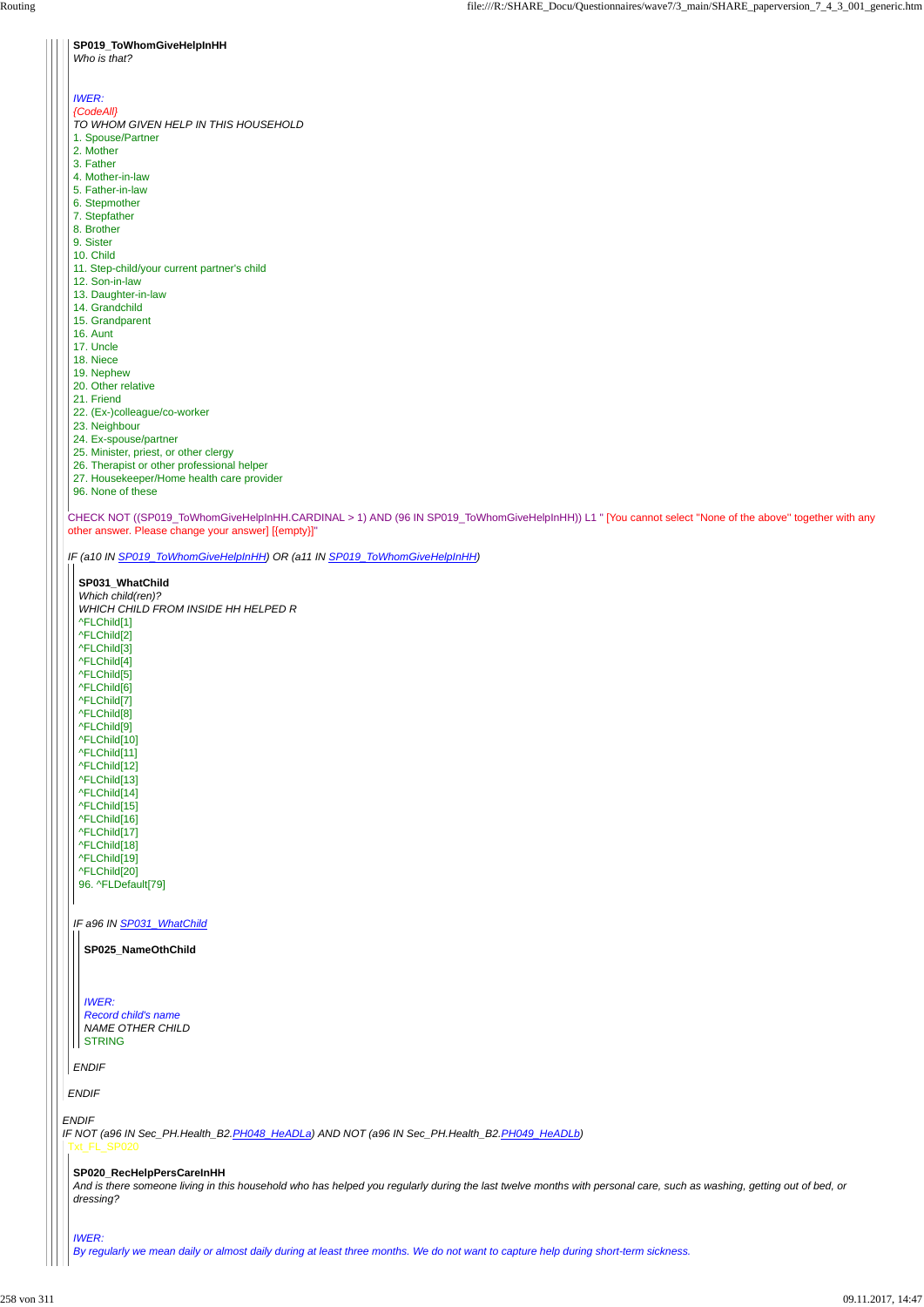*SOMEONE IN THIS HOUSEHOLD HELPED YOU REGULARLY WITH PERSONAL CARE*

| SP026_NameOthChild                                                                              |  |  |
|-------------------------------------------------------------------------------------------------|--|--|
| <b>IWER:</b><br>Record child s name<br><b>NAME OTHER CHILD</b><br><b>STRING</b><br><b>ENDIF</b> |  |  |
| <b>ENDIF</b>                                                                                    |  |  |
|                                                                                                 |  |  |
| <b>ENDIF</b>                                                                                    |  |  |

1. Yes 5. No

| IF SP020_RecHelpPersCareInHH = a1                                                                                                                  |
|----------------------------------------------------------------------------------------------------------------------------------------------------|
| SP021_FromWhomHelpInHH<br>Who is that?                                                                                                             |
|                                                                                                                                                    |
| <b>IWER:</b>                                                                                                                                       |
| {CodeAll}                                                                                                                                          |
| WHO HELPES YOU WITH PERSONAL CARE IN THE HOUSEHOLD                                                                                                 |
| 1. Spouse/Partner<br>2. Mother                                                                                                                     |
| 3. Father                                                                                                                                          |
| 4. Mother-in-law                                                                                                                                   |
| 5. Father-in-law                                                                                                                                   |
| 6. Stepmother                                                                                                                                      |
| 7. Stepfather<br>8. Brother                                                                                                                        |
| 9. Sister                                                                                                                                          |
| 10. Child                                                                                                                                          |
| 11. Step-child/your current partner's child                                                                                                        |
| 12. Son-in-law                                                                                                                                     |
| 13. Daughter-in-law<br>14. Grandchild                                                                                                              |
| 15. Grandparent                                                                                                                                    |
| 16. Aunt                                                                                                                                           |
| 17. Uncle                                                                                                                                          |
| 18. Niece                                                                                                                                          |
| 19. Nephew<br>20. Other relative                                                                                                                   |
| 21. Friend                                                                                                                                         |
| 22. (Ex-)colleague/co-worker                                                                                                                       |
| 23. Neighbour                                                                                                                                      |
| 24. Ex-spouse/partner<br>25. Minister, priest, or other clergy                                                                                     |
| 26. Therapist or other professional helper                                                                                                         |
| 27. Housekeeper/Home health care provider                                                                                                          |
| 96. None of these                                                                                                                                  |
| CHECK NOT ((SP021_FromWhomHelpInHH.CARDINAL > 1) AND (96 IN SP021_FromWhomHelpInHH)) L1 " [You cannot select "None of the above" together with any |
| other answer. Please change your answer] [{empty}]"                                                                                                |
| IF (a10 IN SP021_FromWhomHelpInHH) OR (a11 IN SP021_FromWhomHelpInHH)                                                                              |
| SP033_WhatChild                                                                                                                                    |
| Which child(ren)?                                                                                                                                  |
| WHICH OTHER CHILD FROM INSIDE HH HELPED R                                                                                                          |
| ^FLChild[1]                                                                                                                                        |
| ^FLChild[2]<br>^FLChild[3]                                                                                                                         |
| ^FLChild[4]                                                                                                                                        |
| ^FLChild[5]                                                                                                                                        |
| ^FLChild[6]                                                                                                                                        |
| ^FLChild[7]                                                                                                                                        |
| ^FLChild[8]<br>^FLChild[9]                                                                                                                         |
| ^FLChild[10]                                                                                                                                       |
| ^FLChild[11]                                                                                                                                       |
| ^FLChild[12]                                                                                                                                       |
| ^FLChild[13]<br>^FLChild[14]                                                                                                                       |
| ^FLChild[15]                                                                                                                                       |
| ^FLChild[16]                                                                                                                                       |
| ^FLChild[17]                                                                                                                                       |
| ^FLChild[18]<br>^FLChild[19]                                                                                                                       |
| ^FLChild[20]                                                                                                                                       |
| 96. ^FLDefault[79]                                                                                                                                 |
|                                                                                                                                                    |
| IF a96 IN SP033_WhatChild                                                                                                                          |
|                                                                                                                                                    |
| SP026_NameOthChild                                                                                                                                 |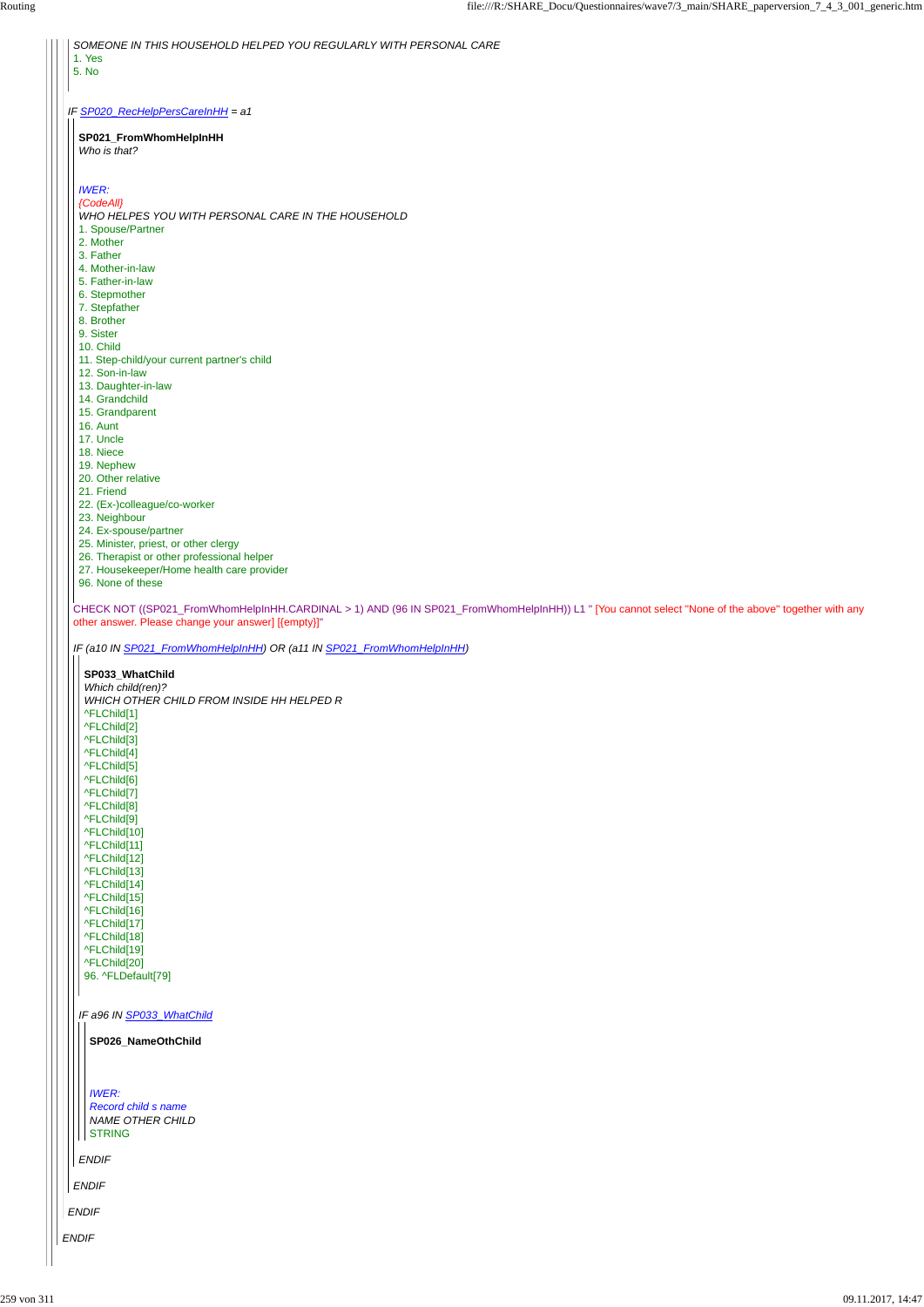| <b>ENDIF</b>                                                                                                                                                                                                                                                                                                                                                                            |
|-----------------------------------------------------------------------------------------------------------------------------------------------------------------------------------------------------------------------------------------------------------------------------------------------------------------------------------------------------------------------------------------|
| SP022_IntCheck                                                                                                                                                                                                                                                                                                                                                                          |
|                                                                                                                                                                                                                                                                                                                                                                                         |
| <b>IWER:</b><br><b>CHECK:</b>                                                                                                                                                                                                                                                                                                                                                           |
| Who answered the questions in this section?<br>WHO ANSWERED THE QUESTIONS IN SP<br>1. Respondent only<br>2. Respondent and proxy<br>3. Proxy only                                                                                                                                                                                                                                       |
|                                                                                                                                                                                                                                                                                                                                                                                         |
| System preset value SP902_TimeStampEnd<br>IF SP902_TimeStampEnd = EMPTY<br><b>ENDIF</b>                                                                                                                                                                                                                                                                                                 |
| <b>ENDBLOCK</b>                                                                                                                                                                                                                                                                                                                                                                         |
| <b>ENDIF</b><br>IF (FT IN Test_Regular) OR (ALL IN Test_Regular)                                                                                                                                                                                                                                                                                                                        |
| <b>BLOCK</b>                                                                                                                                                                                                                                                                                                                                                                            |
| IF $MN007_N$ <i>NumFinR</i> = 1<br>Txt_FL_FT001                                                                                                                                                                                                                                                                                                                                         |
| FT001_Intro<br>Some people provide financial or material gifts, or support to others such as parents, children, grandchildren, some other kin, or friends or neighbours, and some people<br>don't.<br><b>INTRODUCTION FINANCIAL TRANSFERS</b><br>1. Continue                                                                                                                            |
| System preset value FT901_TimeStampStart<br>IF FT901_TimeStampStart = EMPTY AND FT001_Intro <> EMPTY<br>ENDIFTxt_FL_FT002                                                                                                                                                                                                                                                               |
| FT002_GiveFiGift250<br>Now please think about the last twelve months. Not counting any shared housing or shared food, have you [@ or/@ or/@ or/@ or] [@ your/@ your/@ your/@ your] [@<br>husband/@ wife/@ partner/@ partner] @Bgiven@B any financial or material gift or support to any person inside or outside this household amounting to [FLDefault[32]]<br>[FLDefault[9]] or more? |
| <b>IWER:</b><br>By financial gift we mean giving money, or covering specific types of costs such as those for medical care or insurance, schooling, down payment for a home. Do not<br>include loans or donations to charities.<br>GIVEN FINANCIAL GIFT 250 OR MORE<br>1. Yes<br>5. No                                                                                                  |
| IF FT002_GiveFiGift250 = a1                                                                                                                                                                                                                                                                                                                                                             |
| <b>BLOCK</b><br>Txt_FL_FT003                                                                                                                                                                                                                                                                                                                                                            |
| FT003_ToWhomFiGift250<br>To whom [@else] did you [@or/@or/@or/@or] [@your/@your/@your] [@husband/@wife/@partner/@partner] provide a financial gift or assistance [@in<br>the last twelve months]?                                                                                                                                                                                       |

*^FL\_FT003\_7*

*IWER:*

*Instrument allows to go through the 'give' loop up to three times. TO WHOM DID YOU PROVIDE FINANCIAL GIFT 250 OR MORE* 1. Spouse/Partner

2. Mother

3. Father

4. Mother-in-law

5. Father-in-law

6. Stepmother

7. Stepfather

8. Brother

9. Sister

10. Child

11. Step-child/your current partner's child

12. Son-in-law

13. Daughter-in-law

14. Grandchild

15. Grandparent

16. Aunt

17. Uncle

18. Niece

19. Nephew

20. Other relative

21. Friend

22. (Ex-)colleague/co-worker

23. Neighbour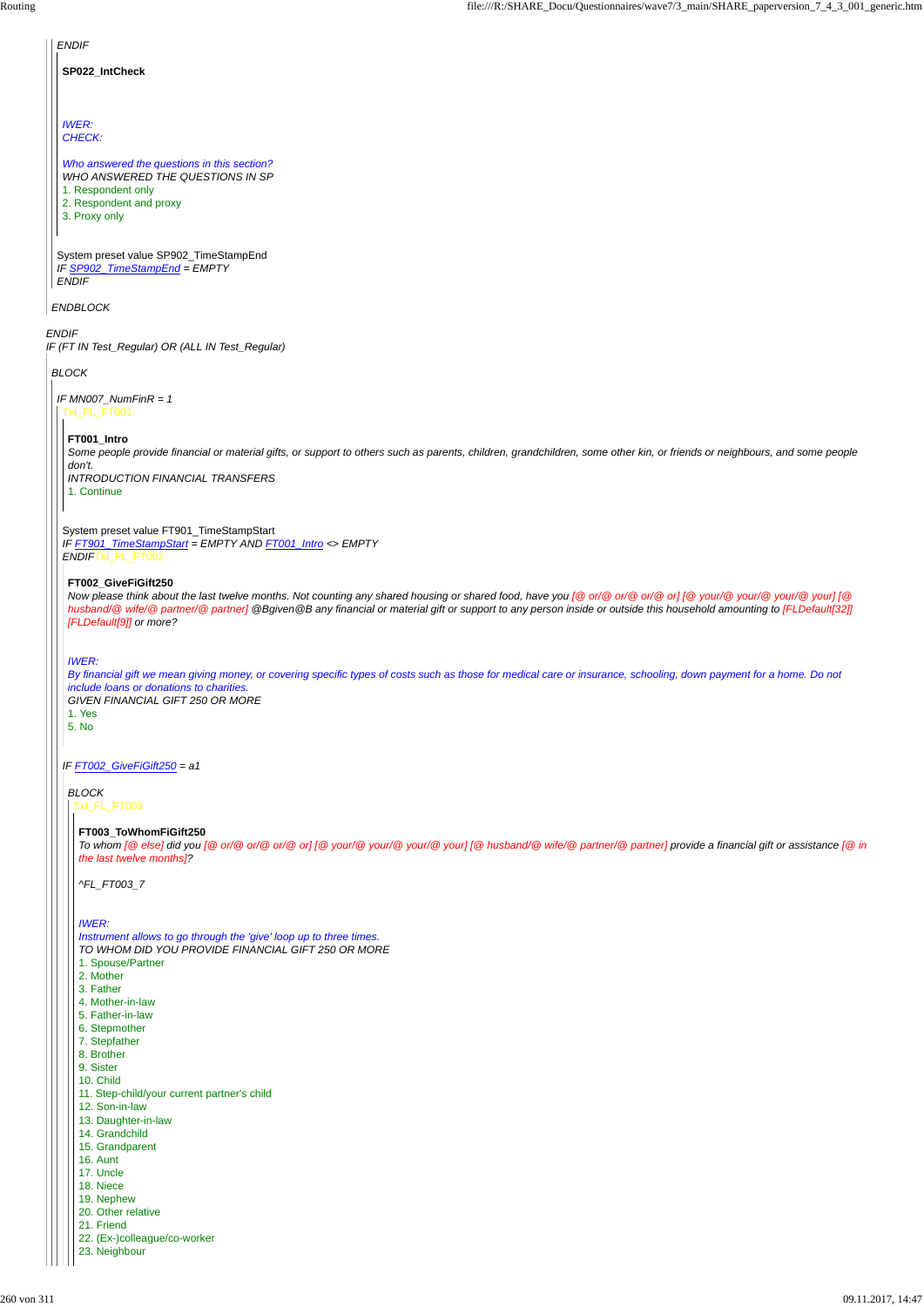|              | 24. Ex-spouse/partner<br>25. Minister, priest, or other clergy<br>26. Therapist or other professional helper<br>27. Housekeeper/Home health care provider                                                                                                                                                               |
|--------------|-------------------------------------------------------------------------------------------------------------------------------------------------------------------------------------------------------------------------------------------------------------------------------------------------------------------------|
|              | 96. None of these                                                                                                                                                                                                                                                                                                       |
|              | IF $MN103$ _History = 0                                                                                                                                                                                                                                                                                                 |
|              | IF (FT003_ToWhomFiGift250 = a10) OR (FT003_ToWhomFiGift250 = a11)                                                                                                                                                                                                                                                       |
|              | FT032_WhatChild                                                                                                                                                                                                                                                                                                         |
|              | Which child?                                                                                                                                                                                                                                                                                                            |
|              | WHICH CHILD RECEIVED FINANCIAL GIFT                                                                                                                                                                                                                                                                                     |
|              | ^FLChild[1]                                                                                                                                                                                                                                                                                                             |
|              | ^FLChild[2]                                                                                                                                                                                                                                                                                                             |
|              | ^FLChild[3]                                                                                                                                                                                                                                                                                                             |
|              | ^FLChild[4]<br>^FLChild[5]                                                                                                                                                                                                                                                                                              |
|              | ^FLChild[6]                                                                                                                                                                                                                                                                                                             |
|              | ^FLChild[7]                                                                                                                                                                                                                                                                                                             |
|              | ^FLChild[8]                                                                                                                                                                                                                                                                                                             |
|              | ^FLChild[9]                                                                                                                                                                                                                                                                                                             |
|              | ^FLChild[10]                                                                                                                                                                                                                                                                                                            |
|              | ^FLChild[11]                                                                                                                                                                                                                                                                                                            |
|              | ^FLChild[12]                                                                                                                                                                                                                                                                                                            |
|              | ^FLChild[13]<br>^FLChild[14]                                                                                                                                                                                                                                                                                            |
|              | ^FLChild[15]                                                                                                                                                                                                                                                                                                            |
|              | ^FLChild[16]                                                                                                                                                                                                                                                                                                            |
|              | ^FLChild[17]                                                                                                                                                                                                                                                                                                            |
|              | ^FLChild[18]                                                                                                                                                                                                                                                                                                            |
|              | ^FLChild[19]                                                                                                                                                                                                                                                                                                            |
|              | ^FLChild[20]<br>96. ^FLDefault[79]                                                                                                                                                                                                                                                                                      |
|              |                                                                                                                                                                                                                                                                                                                         |
|              | IF FT032_WhatChild = a96                                                                                                                                                                                                                                                                                                |
|              |                                                                                                                                                                                                                                                                                                                         |
|              | FT022_NameOthChild                                                                                                                                                                                                                                                                                                      |
|              |                                                                                                                                                                                                                                                                                                                         |
|              |                                                                                                                                                                                                                                                                                                                         |
|              | <b>IWER:</b>                                                                                                                                                                                                                                                                                                            |
|              | Record child's name                                                                                                                                                                                                                                                                                                     |
|              | <b>NAME OTHER CHILD</b><br><b>STRING</b>                                                                                                                                                                                                                                                                                |
|              |                                                                                                                                                                                                                                                                                                                         |
|              | <b>ENDIF</b>                                                                                                                                                                                                                                                                                                            |
| <b>ENDIF</b> |                                                                                                                                                                                                                                                                                                                         |
|              | IF $p$ <i>ilndex</i> <> 3                                                                                                                                                                                                                                                                                               |
|              | Txt_FL_FT007                                                                                                                                                                                                                                                                                                            |
|              |                                                                                                                                                                                                                                                                                                                         |
|              | FT007_OthPFiGift250                                                                                                                                                                                                                                                                                                     |
|              | Still thinking about the last twelve months: Is there anyone else inside or outside this household whom you [@ or/@ or/@ or/@ or] [@ your/@ your/@ your/@ your] [@<br>husband/@ wife/@ partner/@ partner] have @bgiven@b any financial or material gift or support amounting to [FLDefault[32]] [FLDefault[9]] or more? |
|              | OTHER PERSONS GIVEN FINANCIAL GIFT 250 OR MORE                                                                                                                                                                                                                                                                          |
|              | 1. Yes                                                                                                                                                                                                                                                                                                                  |
|              | 5. No                                                                                                                                                                                                                                                                                                                   |
|              |                                                                                                                                                                                                                                                                                                                         |
| <b>ENDIF</b> |                                                                                                                                                                                                                                                                                                                         |
| <b>ENDIF</b> |                                                                                                                                                                                                                                                                                                                         |
|              | <b>ENDBLOCK</b>                                                                                                                                                                                                                                                                                                         |
|              | LOOP cnt1:= $2 \text{ TO } 3$                                                                                                                                                                                                                                                                                           |
|              |                                                                                                                                                                                                                                                                                                                         |
|              | IF FT_Given_FinancialAssistance_LOOP[cnt1 - 1] FT007_OthPFiGift250 = a1                                                                                                                                                                                                                                                 |
| <b>BLOCK</b> |                                                                                                                                                                                                                                                                                                                         |
|              |                                                                                                                                                                                                                                                                                                                         |

#### t\_FL\_FT003

# **FT003\_ToWhomFiGift250**

*To whom [@ else] did you [@ or/@ or/@ or/@ or] [@ your/@ your/@ your/@ your] [@ husband/@ wife/@ partner/@ partner] provide a financial gift or assistance [@ in the last twelve months]?*

*^FL\_FT003\_7*

#### *IWER:*

*Instrument allows to go through the 'give' loop up to three times. TO WHOM DID YOU PROVIDE FINANCIAL GIFT 250 OR MORE*

- 1. Spouse/Partner
- 2. Mother
- 3. Father
- 4. Mother-in-law
- 5. Father-in-law
- 6. Stepmother
- 7. Stepfather
- 8. Brother
- 9. Sister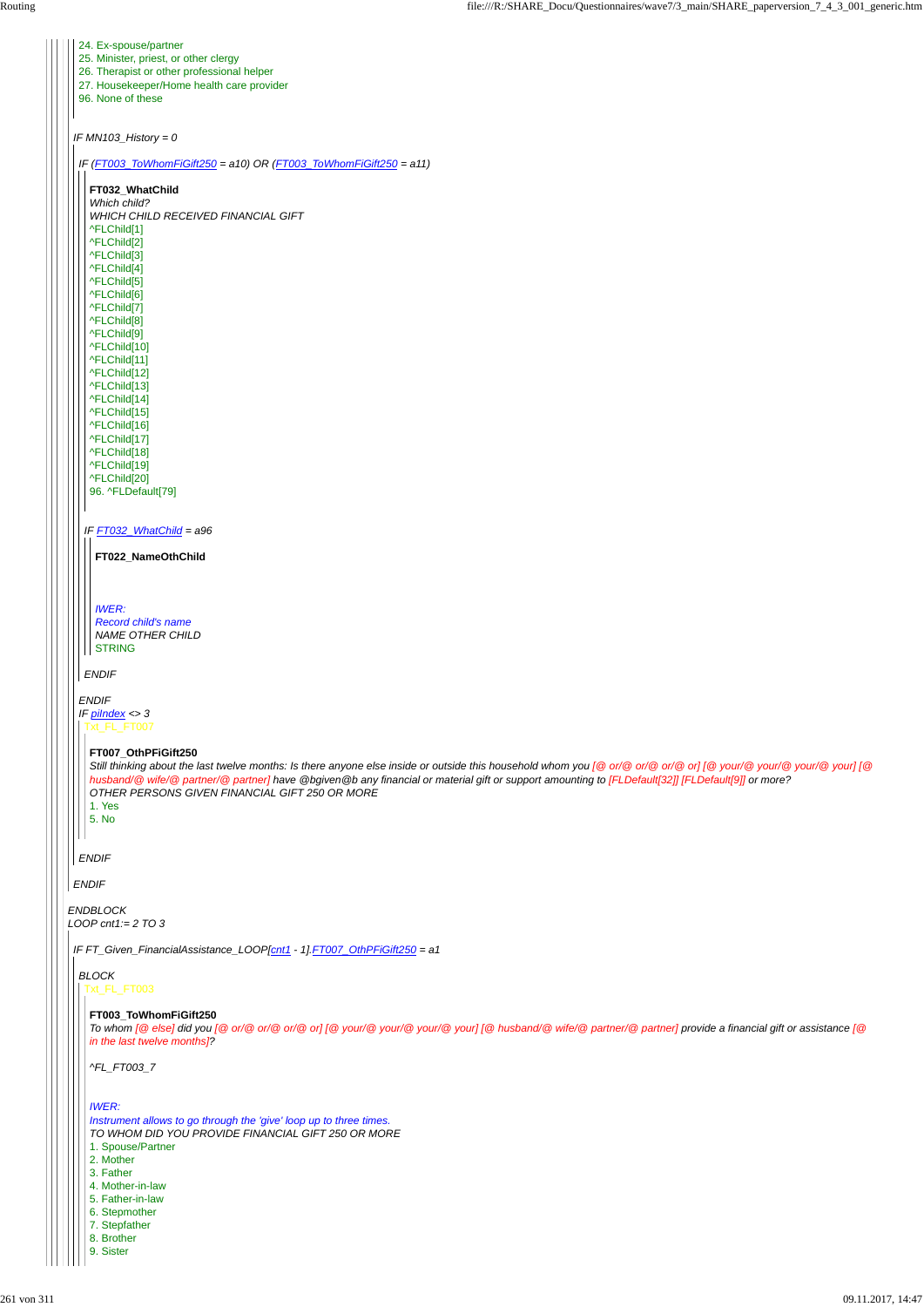*IF MN103\_History = 0*

- 10. Child
- 11. Step-child/your current partner's child
- 12. Son-in-law
- 13. Daughter-in-law
- 14. Grandchild
- 15. Grandparent
- 
- 16. Aunt
- 17. Uncle
- 18. Niece
- 19. Nephew
- 20. Other relative
- 21. Friend
- 22. (Ex-)colleague/co-worker
- 23. Neighbour
- 24. Ex-spouse/partner
- 25. Minister, priest, or other clergy
- 26. Therapist or other professional helper
- 27. Housekeeper/Home health care provider
- 96. None of these

*Which child? WHICH CHILD RECEIVED FINANCIAL GIFT* ^FLChild[1] ^FLChild[2] ^FLChild[3] ^FLChild[4] ^FLChild[5] ^FLChild[6] ^FLChild[7] ^FLChild[8] ^FLChild[9] ^FLChild[10] ^FLChild[11] ^FLChild[12] ^FLChild[13] ^FLChild[14] ^FLChild[15] ^FLChild[16] ^FLChild[17] ^FLChild[18] ^FLChild[19] ^FLChild[20] 96. ^FLDefault[79]

*Record child's name NAME OTHER CHILD* | STRING

*IF (FT003\_ToWhomFiGift250 = a10) OR (FT003\_ToWhomFiGift250 = a11)*

*IF FT032\_WhatChild = a96*

*ENDIF*

**FT032\_WhatChild**

Still thinking about the last twelve months: Is there anyone else inside or outside this household whom you [@ or/@ or/@ or/@ or] [@ your/@ your/@ your/@ your/@ your/@ your/@ your/@ your/ *[@ husband/@ wife/@ partner/@ partner] have @bgiven@b any financial or material gift or support amounting to [FLDefault[32]] [FLDefault[9]] or more? OTHER PERSONS GIVEN FINANCIAL GIFT 250 OR MORE*

| 1. Yes<br>5. No                                                                                                                                                                                                                                          |
|----------------------------------------------------------------------------------------------------------------------------------------------------------------------------------------------------------------------------------------------------------|
| <b>ENDIF</b>                                                                                                                                                                                                                                             |
| <b>ENDIF</b>                                                                                                                                                                                                                                             |
| <b>ENDBLOCK</b>                                                                                                                                                                                                                                          |
| <b>ENDIF</b>                                                                                                                                                                                                                                             |
| <b>ENDLOOP</b>                                                                                                                                                                                                                                           |
| ENDIFTxt_FL_FT008                                                                                                                                                                                                                                        |
| FT008_Intro2<br>We have just asked you about financial or material gifts or support that you may have given someone. Now we would like to know about such gifts and support that you<br>may have received.<br><b>INTRODUCTION RECEIVE</b><br>1. Continue |

*ENDIF IF piIndex <> 3* Txt\_FL\_FT007

**FT022\_NameOthChild**

*IWER:*

#### **FT007\_OthPFiGift250**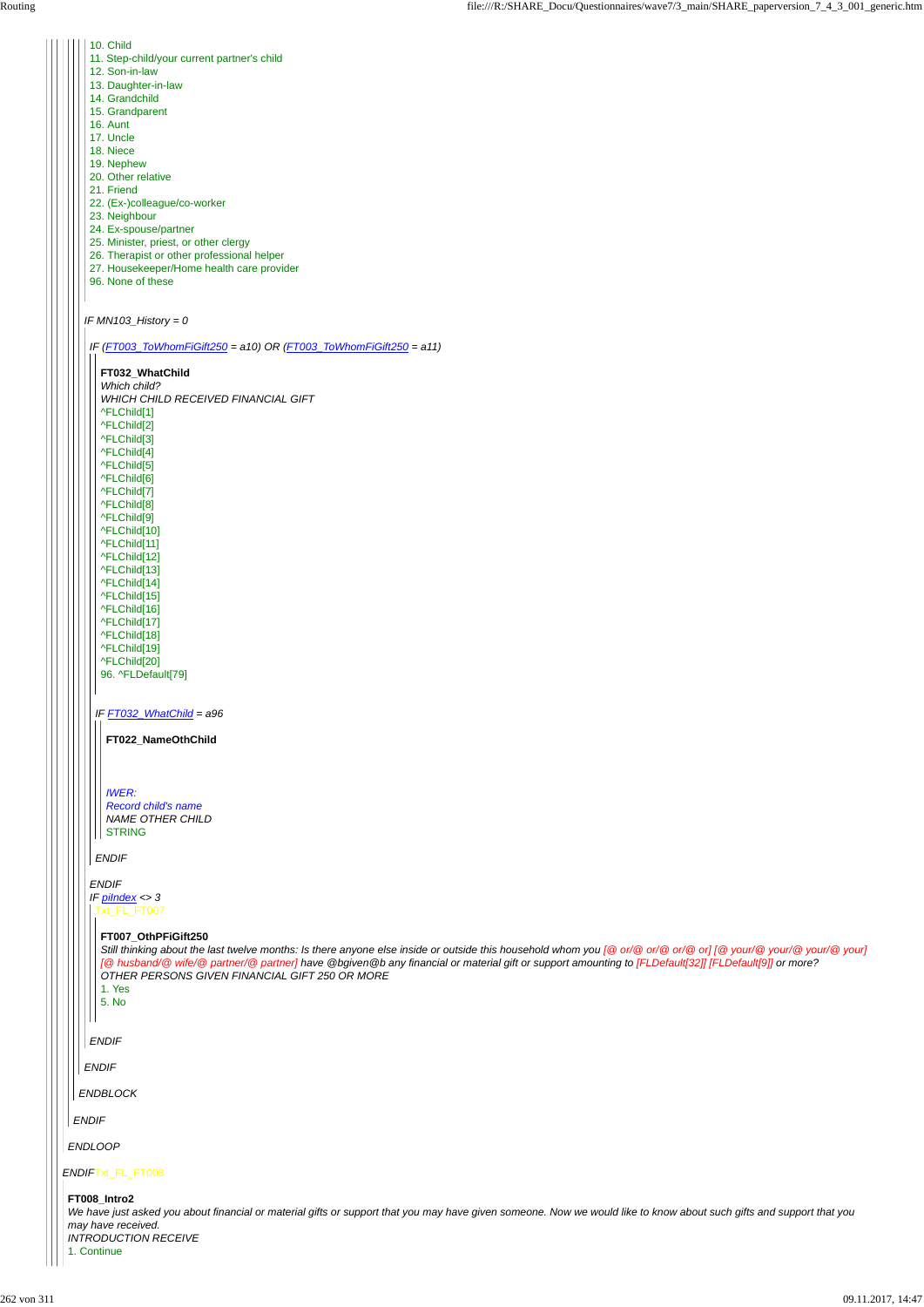# $t$ <sub>\_FL\_FT009</sub>

*IF FT009\_RecFiGift250 = a1*

### **FT009\_RecFiGift250**

*Please think of the last twelve months. Not counting any shared housing or shared food, have you [@ or/@ or/@ or/@ or] [@ your/@ your/@ your/@ your] [@ husband/@* wife/@ partner/@ partner] @breceived@b any financial or material gift or support from anyone inside or outside this household amounting to [FLDefault[32]] [FLDefault[9]] *or more?*

#### *IWER:*

Who [@ else] has given you [@ or/@ or/@ or/@ or] [@ your/@ your/@ your] [@ husband/@ wife/@ partner/@ partner] a financial gift or assistance [@ in the *past twelve months]?^FL\_FT010\_5*

*By financial gift, we mean giving money as a gift or to cover specific types of costs such as those for medical care or insurance, schooling, down payment for a home. Do not include loans or inheritances. RECEIVED FINANCIAL GIFT OF 250 OR MORE* 1. Yes 5. No

# *BLOCK*

Txt\_FL\_FT010

*IF MN103\_History = 0*

#### **FT010\_FromWhoFiGift250**

#### *IWER:*

*Instrument allows to go through the 'receive' loop up to three times FROM WHOM RECEIVED FINANCIAL GIFT 250 OR MORE*

- 1. Spouse/Partner
- 2. Mother
- 3. Father
- 4. Mother-in-law
- 5. Father-in-law
- 6. Stepmother
- 7. Stepfather
- 8. Brother
- 9. Sister
- 10. Child
- 11. Step-child/your current partner's child
- 12. Son-in-law
- 13. Daughter-in-law
- 14. Grandchild
- 15. Grandparent
- 16. Aunt
- 17. Uncle
- 18. Niece
- 19. Nephew
- 20. Other relative
- 21. Friend
- 22. (Ex-)colleague/co-worker
- 23. Neighbour
- 24. Ex-spouse/partner
- 25. Minister, priest, or other clergy
- 26. Therapist or other professional helper
- 27. Housekeeper/Home health care provider
- 96. None of these

*IF (FT010\_FromWhoFiGift250 = a10) OR (FT010\_FromWhoFiGift250 = a11)*

**FT034\_WhatChild** *Which child? WHICH OTHER CHILD RECEIVED FINANCIAL GIFT* ^FLChild[1] ^FLChild[2] ^FLChild[3] ^FLChild[4] ^FLChild[5]

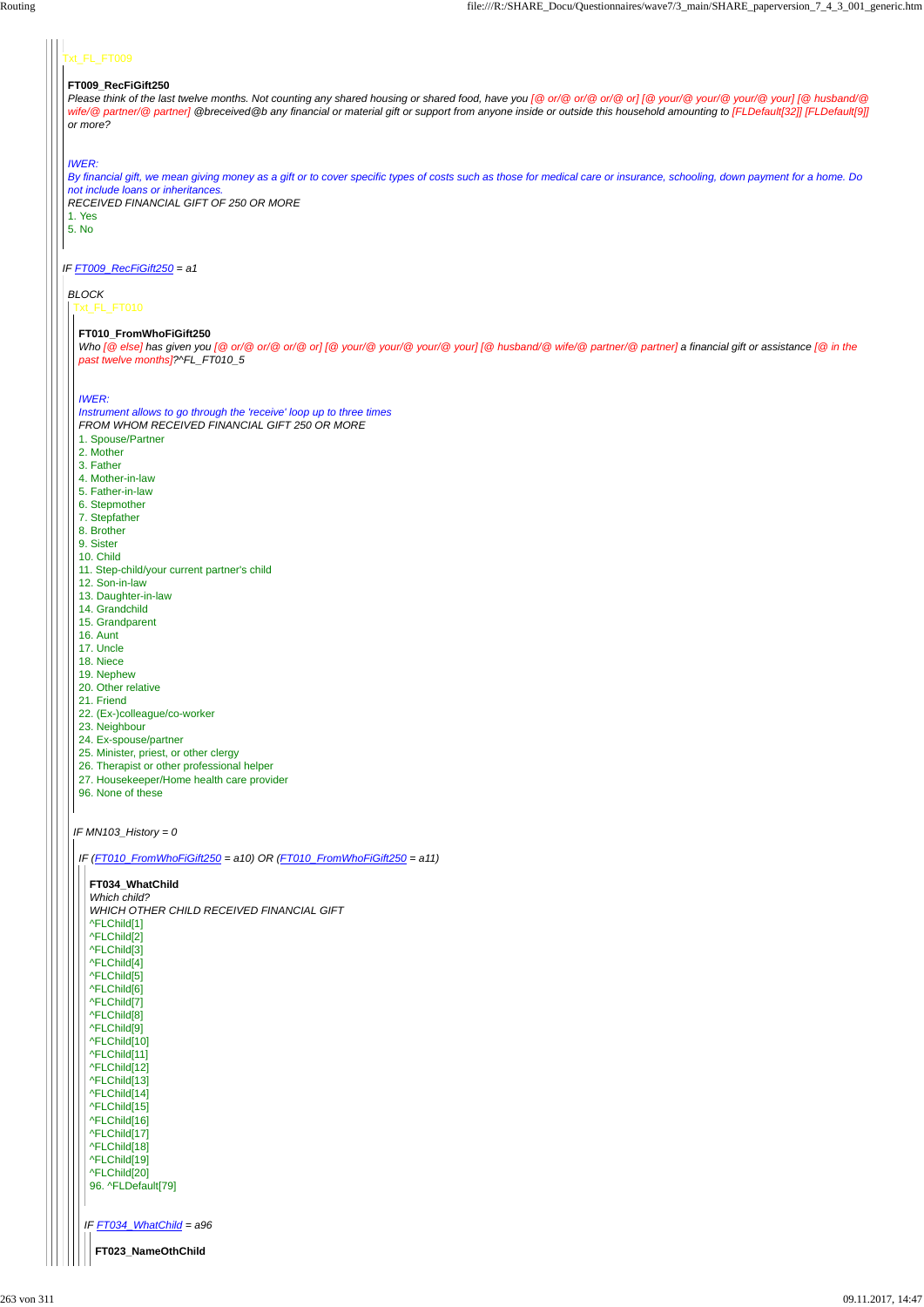*IF MN103\_History = 0*

|  | <b>IWER:</b>                                                                                                                                                               |
|--|----------------------------------------------------------------------------------------------------------------------------------------------------------------------------|
|  | <b>Record child's name</b>                                                                                                                                                 |
|  | <b>NAME OTHER CHILD</b>                                                                                                                                                    |
|  | <b>STRING</b>                                                                                                                                                              |
|  | <b>ENDIF</b>                                                                                                                                                               |
|  |                                                                                                                                                                            |
|  | <b>ENDIF</b>                                                                                                                                                               |
|  | IF $p$ <i>ilndex</i> <> 3                                                                                                                                                  |
|  | Txt_FL_FT014                                                                                                                                                               |
|  |                                                                                                                                                                            |
|  | FT014_FromOthPFiGift250                                                                                                                                                    |
|  | (Still thinking about the last twelve months). Is there anyone else inside or outside this household who has given you [@ or/@ or/@ or/@ or] [@ your/@ your/@ your/@       |
|  | your] [@ husband/@ wife/@ partner/@ partner] any financial or material gift or support amounting to [FLDefault[32]] [FLDefault[9]] or more?                                |
|  | FROM OTHER PERSONS RECEIVED FINANCIAL GIFT 250 OR MORE                                                                                                                     |
|  | 1. Yes                                                                                                                                                                     |
|  | 5. No                                                                                                                                                                      |
|  |                                                                                                                                                                            |
|  | <b>ENDIF</b>                                                                                                                                                               |
|  |                                                                                                                                                                            |
|  | <b>ENDIF</b>                                                                                                                                                               |
|  |                                                                                                                                                                            |
|  | <b>ENDBLOCK</b>                                                                                                                                                            |
|  | $LOOP$ cnt $2 = 2$ TO 3                                                                                                                                                    |
|  |                                                                                                                                                                            |
|  | IF FT_Provide_FinancialAssistance_LOOP[cnt2 - 1].FT014_FromOthPFiGift250 = a1                                                                                              |
|  |                                                                                                                                                                            |
|  | <b>BLOCK</b>                                                                                                                                                               |
|  | Txt_FL_FT010                                                                                                                                                               |
|  |                                                                                                                                                                            |
|  | FT010_FromWhoFiGift250<br>Who [@else] has given you [@or/@or/@or/@or] [@your/@your/@your/@your] [@husband/@wife/@partner/@partner] a financial gift or assistance [@in the |
|  | past twelve months]?^FL_FT010_5                                                                                                                                            |
|  |                                                                                                                                                                            |
|  |                                                                                                                                                                            |
|  | <b>IWER:</b>                                                                                                                                                               |
|  | Instrument allows to go through the 'receive' loop up to three times                                                                                                       |
|  | FROM WHOM RECEIVED FINANCIAL GIFT 250 OR MORE                                                                                                                              |
|  | 1. Spouse/Partner                                                                                                                                                          |
|  | 2. Mother                                                                                                                                                                  |
|  | 3. Father                                                                                                                                                                  |
|  | 4. Mother-in-law                                                                                                                                                           |
|  | 5. Father-in-law                                                                                                                                                           |
|  | 6. Stepmother                                                                                                                                                              |
|  | 7. Stepfather<br>8. Brother                                                                                                                                                |
|  | 9. Sister                                                                                                                                                                  |
|  | 10. Child                                                                                                                                                                  |
|  | 11. Step-child/your current partner's child                                                                                                                                |
|  | 12. Son-in-law                                                                                                                                                             |
|  | 13. Daughter-in-law                                                                                                                                                        |
|  | 14. Grandchild                                                                                                                                                             |
|  | 15. Grandparent                                                                                                                                                            |
|  | 16. Aunt                                                                                                                                                                   |
|  | 17. Uncle                                                                                                                                                                  |
|  | 18. Niece                                                                                                                                                                  |
|  | 19. Nephew                                                                                                                                                                 |
|  | 20. Other relative                                                                                                                                                         |
|  | 21. Friend<br>22. (Ex-)colleague/co-worker                                                                                                                                 |
|  | 23. Neighbour                                                                                                                                                              |
|  | 24. Ex-spouse/partner                                                                                                                                                      |
|  | 25. Minister, priest, or other clergy                                                                                                                                      |
|  | 26. Therapist or other professional helper                                                                                                                                 |
|  | 27. Housekeeper/Home health care provider                                                                                                                                  |
|  | 96. None of these                                                                                                                                                          |
|  |                                                                                                                                                                            |

| IF $(FTO10_FromWhoFiGift250 = a10)$ OR $(FTO10_FromWhoFiGift250 = a11)$ |
|-------------------------------------------------------------------------|
| FT034 WhatChild                                                         |
| Which child?                                                            |
| WHICH OTHER CHILD RECEIVED FINANCIAL GIFT                               |
| ^FLChild[1]                                                             |
| ^FLChild[2]                                                             |
| ^FLChild[3]                                                             |
| ^FLChild[4]                                                             |
| ^FLChild[5]                                                             |
| ^FLChild[6]                                                             |
| ^FLChild[7]                                                             |
| ^FLChild <sup>[8]</sup>                                                 |
| ^FLChild[9]                                                             |
| ^FLChild[10]                                                            |
| ^FLChild[11]                                                            |
| ^FLChild[12]                                                            |
| ^FLChild[13]                                                            |
| ^FLChild[14]                                                            |
|                                                                         |

 $\mathbf{H}$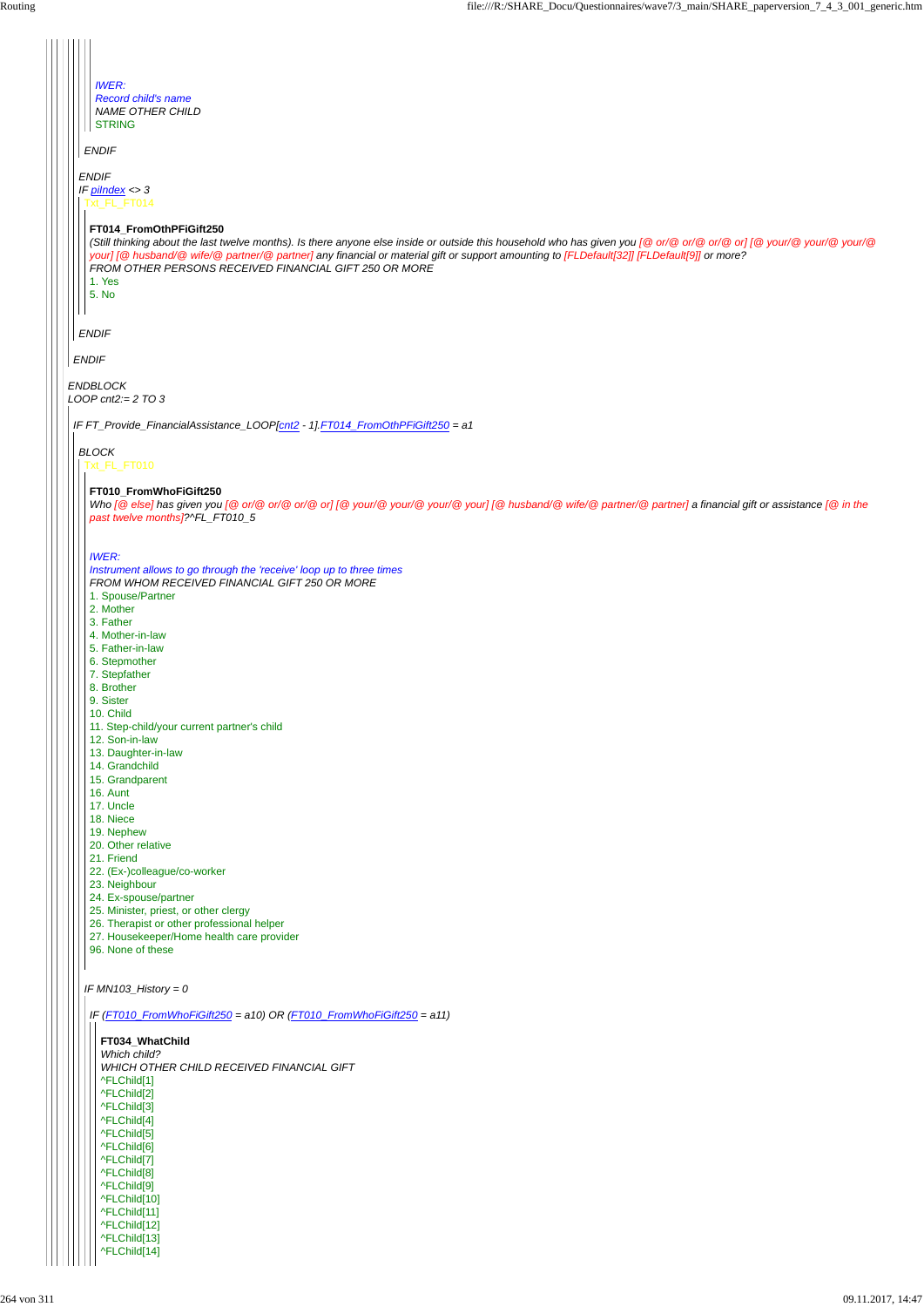|              | ^FLChild[15]<br>^FLChild[16]                                                                                                                                                                                                                                                                                       |
|--------------|--------------------------------------------------------------------------------------------------------------------------------------------------------------------------------------------------------------------------------------------------------------------------------------------------------------------|
|              | ^FLChild[17]                                                                                                                                                                                                                                                                                                       |
|              | ^FLChild[18]                                                                                                                                                                                                                                                                                                       |
|              | ^FLChild[19]<br>^FLChild[20]                                                                                                                                                                                                                                                                                       |
|              | 96. ^FLDefault[79]                                                                                                                                                                                                                                                                                                 |
|              | IF FT034_WhatChild = a96                                                                                                                                                                                                                                                                                           |
|              |                                                                                                                                                                                                                                                                                                                    |
|              | FT023_NameOthChild                                                                                                                                                                                                                                                                                                 |
|              |                                                                                                                                                                                                                                                                                                                    |
|              | <b>IWER:</b><br><b>Record child's name</b>                                                                                                                                                                                                                                                                         |
|              | <b>NAME OTHER CHILD</b>                                                                                                                                                                                                                                                                                            |
|              | <b>STRING</b>                                                                                                                                                                                                                                                                                                      |
|              | <b>ENDIF</b>                                                                                                                                                                                                                                                                                                       |
|              | <b>ENDIF</b>                                                                                                                                                                                                                                                                                                       |
|              | IF $pilndex < 3$<br>Txt_FL_FT014                                                                                                                                                                                                                                                                                   |
|              |                                                                                                                                                                                                                                                                                                                    |
|              | FT014_FromOthPFiGift250<br>(Still thinking about the last twelve months). Is there anyone else inside or outside this household who has given you [@ or/@ or/@ or/@ or] [@ your/@ your/@                                                                                                                           |
|              | your/@ your] [@ husband/@ wife/@ partner/@ partner] any financial or material gift or support amounting to [FLDefault[32]] [FLDefault[9]] or more?                                                                                                                                                                 |
|              | FROM OTHER PERSONS RECEIVED FINANCIAL GIFT 250 OR MORE<br>1. Yes                                                                                                                                                                                                                                                   |
|              | 5. No                                                                                                                                                                                                                                                                                                              |
|              |                                                                                                                                                                                                                                                                                                                    |
|              | <b>ENDIF</b>                                                                                                                                                                                                                                                                                                       |
|              | <b>ENDIF</b>                                                                                                                                                                                                                                                                                                       |
|              | <b>ENDBLOCK</b>                                                                                                                                                                                                                                                                                                    |
|              | <b>ENDIF</b>                                                                                                                                                                                                                                                                                                       |
|              |                                                                                                                                                                                                                                                                                                                    |
|              | <b>ENDLOOP</b>                                                                                                                                                                                                                                                                                                     |
|              | ENDIFTxt_FL_FT015                                                                                                                                                                                                                                                                                                  |
|              | FT015_EverRecInh5000                                                                                                                                                                                                                                                                                               |
|              | [@ Not counting any large gift we may have already talked about/@ Since our interview in], have you [@ or/@ or/@ or/@ or] [@ your/@ your/@ your/@ your] [@<br>husband/@ wife/@ partner/@ partner] [@ ever/@ {Preloaded month and year}] @breceived@b a gift or inherited money, goods, or property worth more than |
|              | [FLDefault[33]] [FLDefault[9]] ?                                                                                                                                                                                                                                                                                   |
|              |                                                                                                                                                                                                                                                                                                                    |
| <b>IWER:</b> |                                                                                                                                                                                                                                                                                                                    |
|              | Not including any gifts you have already mentioned<br>EVER RECEIVED GIFT OR INHERITED MONEY 5000 OR MORE                                                                                                                                                                                                           |
| 1. Yes       |                                                                                                                                                                                                                                                                                                                    |
| 5. No        |                                                                                                                                                                                                                                                                                                                    |
|              | IF FT015_EverRecInh5000 = a1                                                                                                                                                                                                                                                                                       |
| <b>BLOCK</b> |                                                                                                                                                                                                                                                                                                                    |
|              | Txt_FL_FT016                                                                                                                                                                                                                                                                                                       |
|              | FT016_YearRecInh5000                                                                                                                                                                                                                                                                                               |
|              | [@ Think of the largest gift or inheritance you received.] In which year did you [@ or/@ or/@ or/@ or] [@ your/@ your/@ your/@ your] [@ husband/@ wife/@ partner/@<br>partner] receive it?                                                                                                                         |
|              | IN WHICH YEAR GIFT OR INHERITANCE RECEIVED                                                                                                                                                                                                                                                                         |
|              | 19052017<br>Txt_FL_FT017                                                                                                                                                                                                                                                                                           |
|              |                                                                                                                                                                                                                                                                                                                    |

*From whom did you [@ or/@ or/@ or/@ or] [@ your/@ your/@ your/@ your] [@ husband/@ wife/@ partner/@ partner] receive this gift or inheritance? FROM WHOM INHERITED 5000 OR MORE* 1. Spouse/Partner 2. Mother 3. Father 4. Mother-in-law 5. Father-in-law 6. Stepmother 7. Stepfather 8. Brother 9. Sister 10. Child 11. Step-child/your current partner's child 12. Son-in-law 13. Daughter-in-law 14. Grandchild 15. Grandparent 16. Aunt 17. Uncle 18. Niece 19. Nephew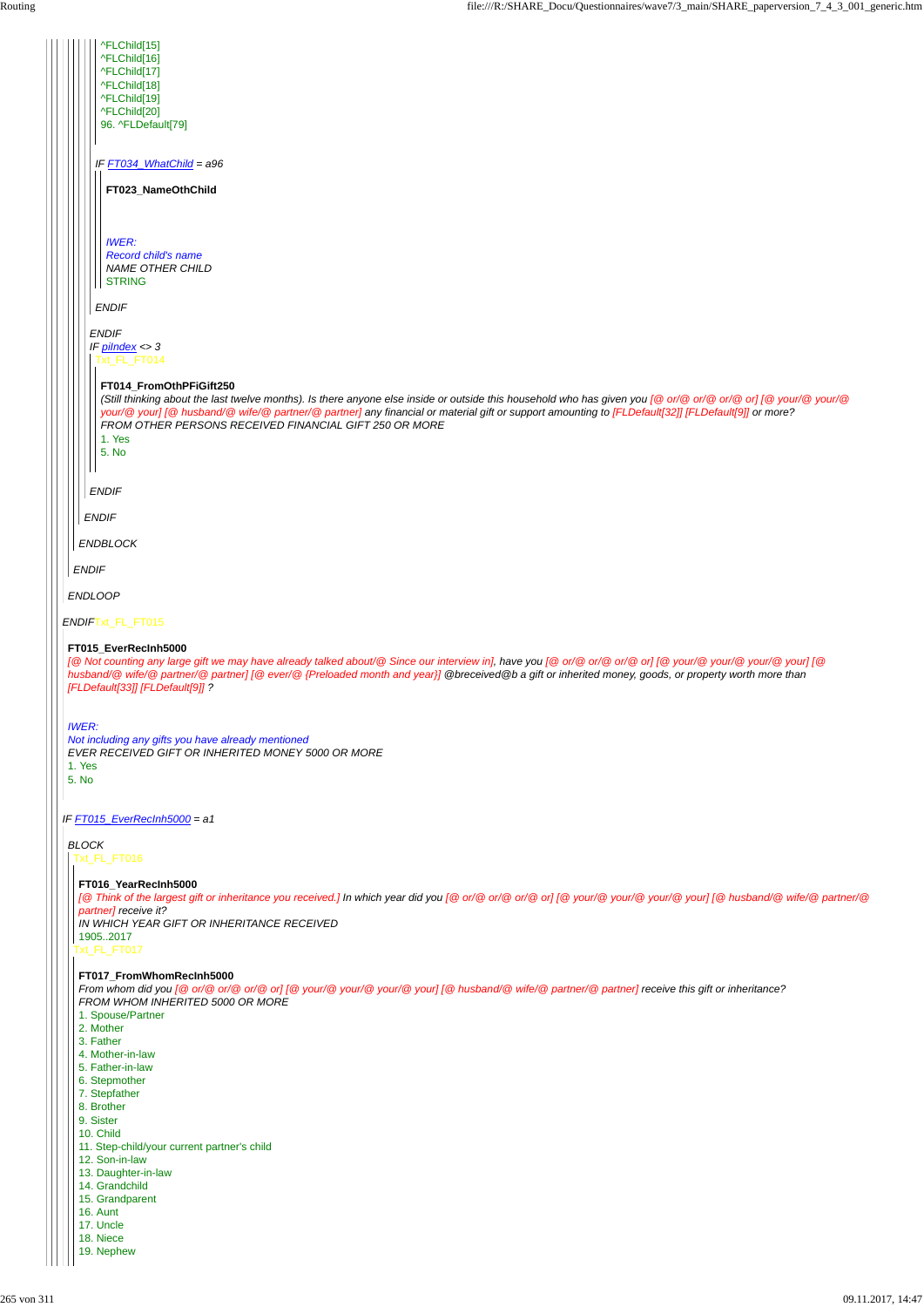| 20. Other relative                                                                                                                                         |  |
|------------------------------------------------------------------------------------------------------------------------------------------------------------|--|
| 21. Friend                                                                                                                                                 |  |
| 22. (Ex-)colleague/co-worker                                                                                                                               |  |
| 23. Neighbour                                                                                                                                              |  |
| 24. Ex-spouse/partner                                                                                                                                      |  |
| 25. Minister, priest, or other clergy                                                                                                                      |  |
| 26. Therapist or other professional helper<br>27. Housekeeper/Home health care provider                                                                    |  |
| 96. None of these                                                                                                                                          |  |
|                                                                                                                                                            |  |
|                                                                                                                                                            |  |
| IF (FT017_FromWhomRecInh5000 = a10) OR (FT017_FromWhomRecInh5000 = a11)                                                                                    |  |
|                                                                                                                                                            |  |
| FT036_WhatChild                                                                                                                                            |  |
| Which child?                                                                                                                                               |  |
| WHICH CHILD GAVE FINANCIAL GIFT TO R                                                                                                                       |  |
| ^FLChild[1]                                                                                                                                                |  |
| ^FLChild[2]                                                                                                                                                |  |
| ^FLChild[3]                                                                                                                                                |  |
| ^FLChild[4]                                                                                                                                                |  |
| ^FLChild[5]<br>^FLChild[6]                                                                                                                                 |  |
| ^FLChild[7]                                                                                                                                                |  |
| ^FLChild[8]                                                                                                                                                |  |
| ^FLChild[9]                                                                                                                                                |  |
| ^FLChild[10]                                                                                                                                               |  |
| ^FLChild[11]                                                                                                                                               |  |
| ^FLChild[12]                                                                                                                                               |  |
| ^FLChild[13]                                                                                                                                               |  |
| ^FLChild[14]                                                                                                                                               |  |
| ^FLChild[15]                                                                                                                                               |  |
| ^FLChild[16]                                                                                                                                               |  |
| ^FLChild[17]                                                                                                                                               |  |
| ^FLChild[18]                                                                                                                                               |  |
| ^FLChild[19]                                                                                                                                               |  |
| ^FLChild[20]                                                                                                                                               |  |
| 96. ^FLDefault[79]                                                                                                                                         |  |
|                                                                                                                                                            |  |
|                                                                                                                                                            |  |
| IF FT036_WhatChild = a96                                                                                                                                   |  |
|                                                                                                                                                            |  |
| FT024_NameOthChild                                                                                                                                         |  |
|                                                                                                                                                            |  |
|                                                                                                                                                            |  |
| <b>IWER:</b>                                                                                                                                               |  |
|                                                                                                                                                            |  |
|                                                                                                                                                            |  |
| <b>Record child's name</b>                                                                                                                                 |  |
| <b>NAME OTHER CHILD</b>                                                                                                                                    |  |
| <b>STRING</b>                                                                                                                                              |  |
|                                                                                                                                                            |  |
| <b>ENDIF</b>                                                                                                                                               |  |
| <b>ENDIF</b>                                                                                                                                               |  |
| IF $pilndex < 5$                                                                                                                                           |  |
| Txt_FL_FT020                                                                                                                                               |  |
|                                                                                                                                                            |  |
| FT020_MoreRecInh5000                                                                                                                                       |  |
| Did you [@ or/@ or/@ or/@ or] [@ your/@ your/@ your/@ your] [@ husband/@ wife/@ partner/@ partner] receive any further gift or inheritance worth more than |  |
| [FLDefault[33]] [FLDefault[9]] [('@ Since our interview in ' + FLLastInterviewMonth Year) + "]?                                                            |  |
| ANY FURTHER GIFT OR INHERITANCE                                                                                                                            |  |
| 1. Yes                                                                                                                                                     |  |
| 5. No                                                                                                                                                      |  |
|                                                                                                                                                            |  |
|                                                                                                                                                            |  |
| <b>ENDIF</b>                                                                                                                                               |  |
|                                                                                                                                                            |  |
| <b>ENDBLOCK</b>                                                                                                                                            |  |
| LOOP cnt3:= $2 \text{ TO } 5$                                                                                                                              |  |
| IF FT_Receive_FinancialAssistance_LOOP[cnt3 - 1].FT020_MoreRecInh5000 = a1                                                                                 |  |
| <b>BLOCK</b>                                                                                                                                               |  |

#### t\_FL\_FT016

Txt\_FL\_FT017

# **FT016\_YearRecInh5000**

*[@ Think of the largest gift or inheritance you received.] In which year did you [@ or/@ or/@ or/@ or] [@ your/@ your/@ your/@ your] [@ husband/@ wife/@ partner/@ partner] receive it? IN WHICH YEAR GIFT OR INHERITANCE RECEIVED* 1905..2017

# **FT017\_FromWhomRecInh5000**

*From whom did you [@ or/@ or/@ or/@ or] [@ your/@ your/@ your/@ your] [@ husband/@ wife/@ partner/@ partner] receive this gift or inheritance? FROM WHOM INHERITED 5000 OR MORE*

- 1. Spouse/Partner
- 2. Mother
- 3. Father
- 4. Mother-in-law
- 5. Father-in-law
- 6. Stepmother
- 7. Stepfather
- 8. Brother
- 9. Sister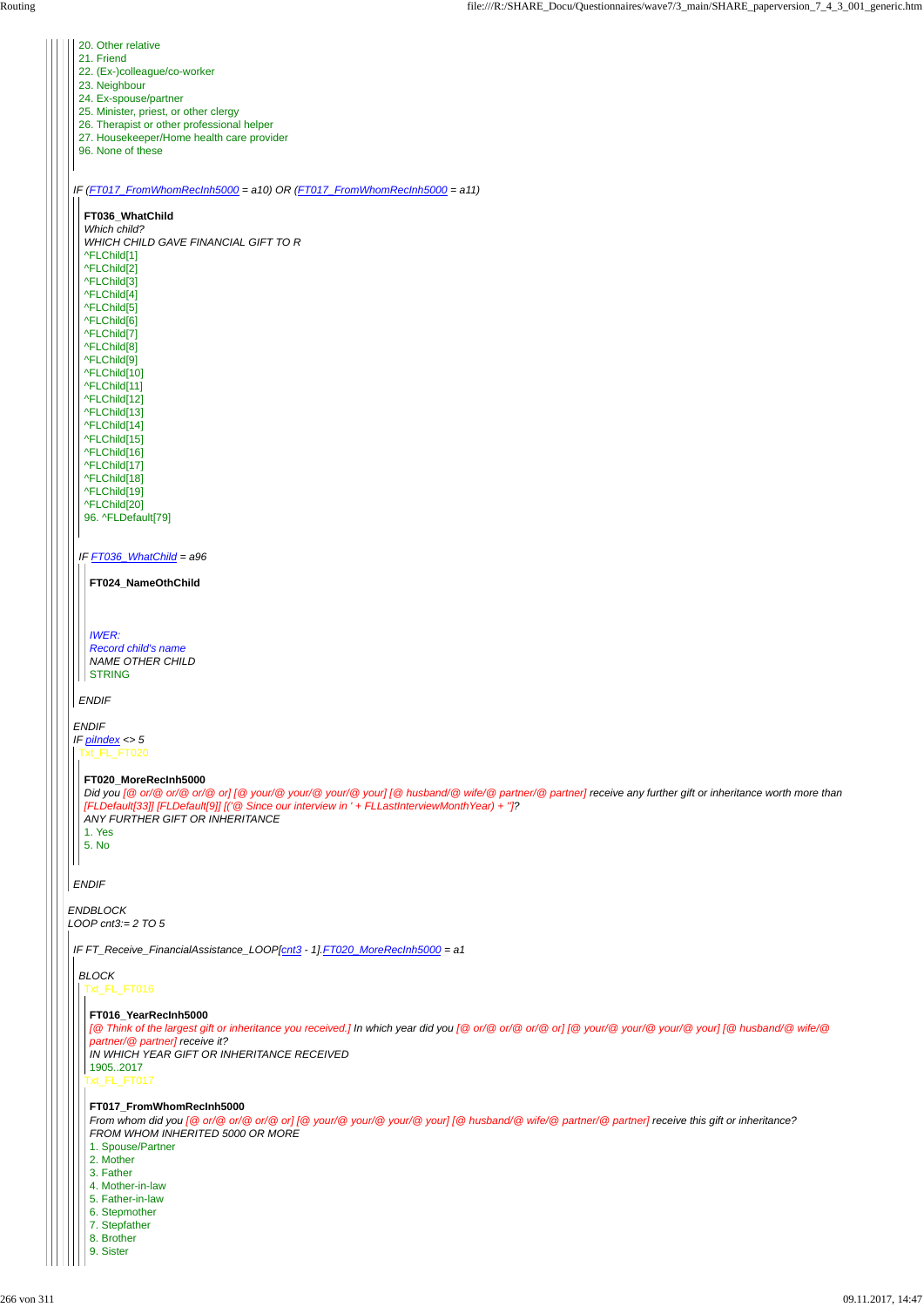*ENDIF*Txt\_FL\_FT025

*ENDLOOP*

*ENDIF*

*ENDBLOCK*

*IF (FT017\_FromWhomRecInh5000 = a10) OR (FT017\_FromWhomRecInh5000 = a11)*

#### *ENDIF*

 $\vert \vert \vert \vert$ 

- 10. Child
- 11. Step-child/your current partner's child
- 12. Son-in-law
- 13. Daughter-in-law
- 14. Grandchild
- 
- 15. Grandparent
- 16. Aunt
- 17. Uncle
- 18. Niece
- 19. Nephew
- 20. Other relative
- 21. Friend
- 22. (Ex-)colleague/co-worker
- 23. Neighbour
- 24. Ex-spouse/partner
- 25. Minister, priest, or other clergy
- 26. Therapist or other professional helper
- 27. Housekeeper/Home health care provider
- 96. None of these

*Record child's name NAME OTHER CHILD* || STRING

*ENDIF IF piIndex <> 5* Txt\_FL\_FT020

*ENDIF*

**FT036\_WhatChild**

*IF FT036\_WhatChild = a96 Which child? WHICH CHILD GAVE FINANCIAL GIFT TO R* ^FLChild[1] ^FLChild[2] ^FLChild[3] ^FLChild[4] ^FLChild[5] ^FLChild[6] ^FLChild[7] ^FLChild[8] ^FLChild[9] ^FLChild[10] ^FLChild[11] ^FLChild[12] ^FLChild[13] ^FLChild[14] ^FLChild[15] ^FLChild[16] ^FLChild[17] ^FLChild[18] ^FLChild[19] ^FLChild[20] 96. ^FLDefault[79]

**FT024\_NameOthChild**

#### *IWER:*

#### **FT020\_MoreRecInh5000**

*Did you [@ or/@ or/@ or/@ or] [@ your/@ your/@ your/@ your] [@ husband/@ wife/@ partner/@ partner] receive any further gift or inheritance worth more than [FLDefault[33]] [FLDefault[9]] [('@ Since our interview in ' + FLLastInterviewMonthYear) + '']? ANY FURTHER GIFT OR INHERITANCE*

1. Yes 5. No

#### **FT025\_EVER\_GIFT\_5000\_OR\_MORE**

*[@ Not counting any large gift we may have already talked about/@ Since our last interview in], have you [@ or/@ or/@ or/@ or] [@ your/@ your/@ your/@ your] [@ husband/@ wife/@ partner/@ partner] {FL\_FT025\_7} [@ ever] @bgiven@b a gift of money, goods, or property worth more than [FLDefault[33]] [FLDefault[9]] ?*

*IWER: Not including any gifts you have already mentioned EVER GIVEN GIFT 5000 OR MORE* 1. Yes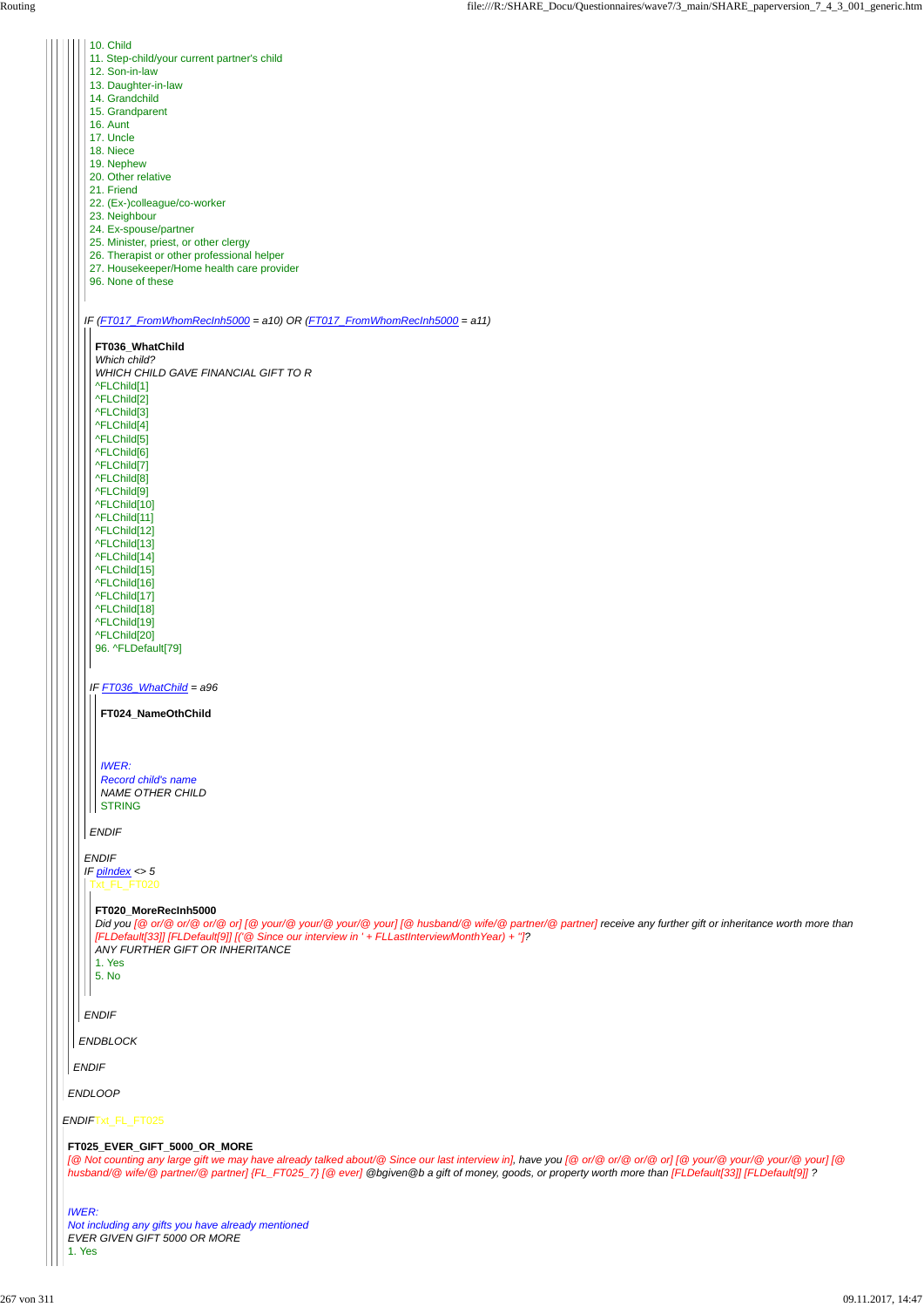# *IF FT025\_EVER\_GIFT\_5000\_OR\_MORE = a1*

### 5. No

*BLOCK* Txt\_FL\_FT026

#### Txt\_FL\_FT027

*IF (FT027\_ToWhomGivInh5000 = a10) OR (FT027\_ToWhomGivInh5000 = a11)*

# **FT026\_YearGivInh5000**

*[@ Think of the largest gift you gave.] In which year did you [@ or/@ or/@ or/@ or] [@ your/@ your/@ your/@ your] [@ husband/@ wife/@ partner/@ partner] give it? IN WHICH YEAR GIFT GIVEN*

1905..2017

#### **FT027\_ToWhomGivInh5000**

*To whom did you [@ or/@ or/@ or/@ or] [@ your/@ your/@ your/@ your] [@ husband/@ wife/@ partner/@ partner] give this gift? TO WHOM GIVEN 5000 OR MORE*

- 1. Spouse/Partner
- 2. Mother
- 3. Father
- 4. Mother-in-law
- 5. Father-in-law
- 6. Stepmother
- 7. Stepfather
- 8. Brother
- 9. Sister
- 10. Child
- 11. Step-child/your current partner's child
- 12. Son-in-law
- 13. Daughter-in-law
- 14. Grandchild
- 15. Grandparent
- 16. Aunt
- 17. Uncle
- 18. Niece
- 19. Nephew
- 20. Other relative
- 21. Friend
- 22. (Ex-)colleague/co-worker
- 23. Neighbour
- 24. Ex-spouse/partner
- 25. Minister, priest, or other clergy
- 26. Therapist or other professional helper
- 27. Housekeeper/Home health care provider
- 96. None of these

| 96. ^FLDefault[79]                                                              |  |
|---------------------------------------------------------------------------------|--|
| IF FT038_WhatChild = a96                                                        |  |
| FT028_NameOthChild                                                              |  |
|                                                                                 |  |
| <b>IWER:</b><br>Record child's name<br><b>NAME OTHER CHILD</b><br><b>STRING</b> |  |
| <b>ENDIF</b>                                                                    |  |
| <b>ENDIF</b><br>IF $pilndex < 5$                                                |  |
| Txt_FL_FT031                                                                    |  |
| FT031_MoreGivInh5000                                                            |  |

| FT038 WhatChild                            |
|--------------------------------------------|
| Which child?                               |
| WHICH OTHER CHILD GAVE FINANCIAL GIFT TO R |
| ^FLChild[1]                                |
| ^FLChild[2]                                |
| ^FLChild[3]                                |
| ^FLChild[4]                                |
| ^FLChild[5]                                |
| ^FLChild[6]                                |
| ^FLChild[7]                                |
| ^FLChild[8]                                |
| ^FLChild[9]                                |
| ^FLChild[10]                               |
| ^FLChild[11]                               |
| ^FLChild[12]                               |
| ^FLChild[13]                               |
| ^FLChild[14]                               |
| ^FLChild[15]                               |
| ^FLChild[16]                               |
| ^FLChild[17]                               |
| ^FLChild[18]                               |
| ^FLChild[19]                               |
| ^FLChild[20]                               |
| QR AFI Default[70]                         |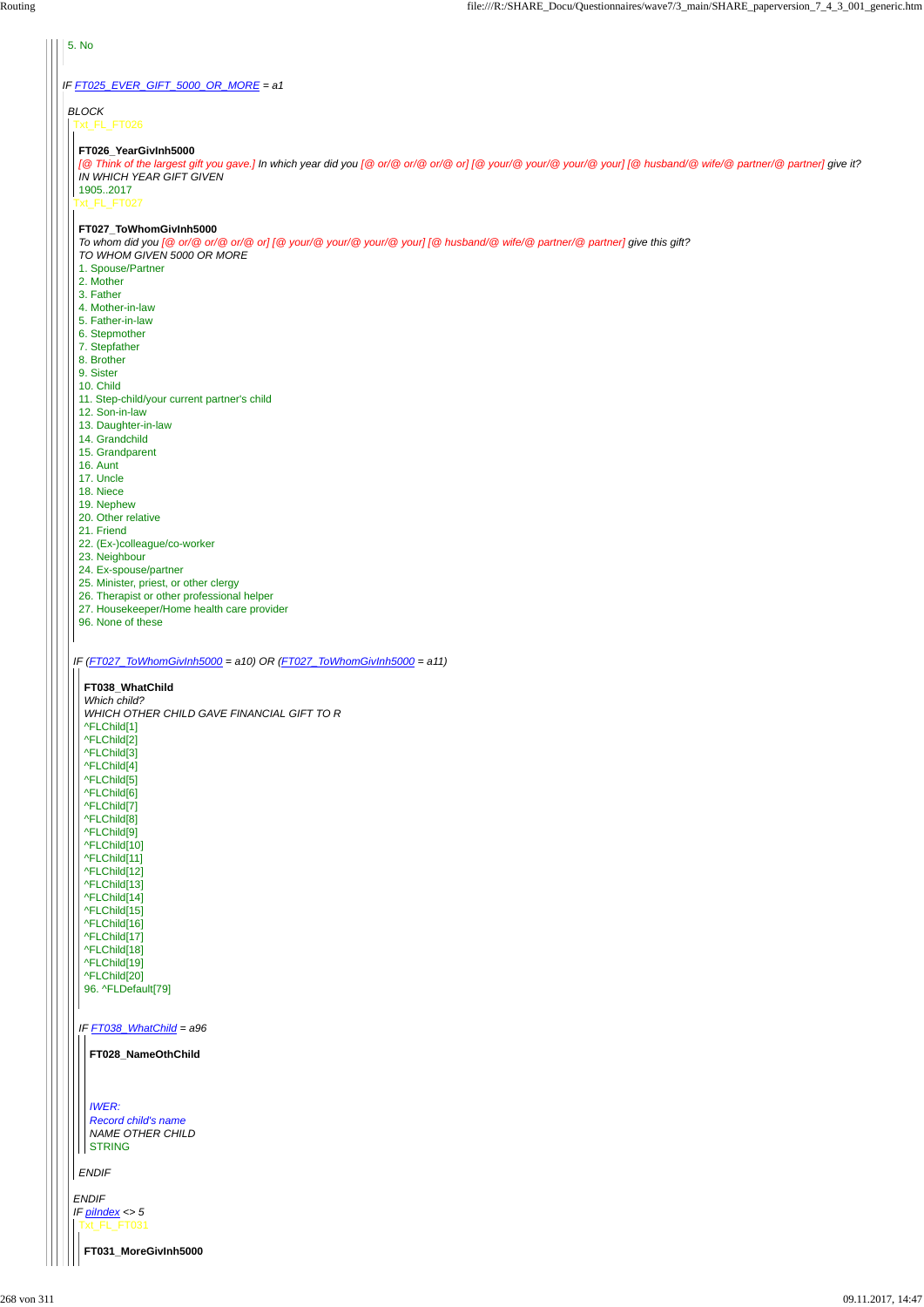|              | Did you [@ or/@ or/@ or/@ or] [@ your/@ your/@ your/@ your] [@ husband/@ wife/@ partner/@ partner] give any further gift worth more than [FLDefault[33]]                               |
|--------------|----------------------------------------------------------------------------------------------------------------------------------------------------------------------------------------|
|              | [FLDefault[9]] {FL_FT031_4}?<br><b>ANY FURTHER GIFT</b>                                                                                                                                |
|              | 1. Yes<br>5. No                                                                                                                                                                        |
|              |                                                                                                                                                                                        |
| <b>ENDIF</b> |                                                                                                                                                                                        |
|              |                                                                                                                                                                                        |
|              | <b>ENDBLOCK</b><br>LOOP cnt4:= $2 \, \text{TO} 5$                                                                                                                                      |
|              |                                                                                                                                                                                        |
|              | IF FT_Give_FinancialAssistance_LOOP[cnt4 - 1].FT031_MoreGivInh5000 = a1                                                                                                                |
|              | <b>BLOCK</b>                                                                                                                                                                           |
|              | Txt_FL_FT026                                                                                                                                                                           |
|              | FT026_YearGivInh5000                                                                                                                                                                   |
|              | [@ Think of the largest gift you gave.] In which year did you [@ or/@ or/@ or/@ or] [@ your/@ your/@ your] [@ husband/@ wife/@ partner/@ partner] give it?<br>IN WHICH YEAR GIFT GIVEN |
|              | 19052017                                                                                                                                                                               |
|              | Txt_FL_FT027                                                                                                                                                                           |
|              | FT027_ToWhomGivInh5000                                                                                                                                                                 |
|              | To whom did you [@ or/@ or/@ or/@ or] [@ your/@ your/@ your/@ your] [@ husband/@ wife/@ partner/@ partner] give this gift?<br>TO WHOM GIVEN 5000 OR MORE                               |
|              | 1. Spouse/Partner                                                                                                                                                                      |
|              | 2. Mother<br>3. Father                                                                                                                                                                 |
|              | 4. Mother-in-law                                                                                                                                                                       |
|              | 5. Father-in-law<br>6. Stepmother                                                                                                                                                      |
|              | 7. Stepfather<br>8. Brother                                                                                                                                                            |
|              | 9. Sister                                                                                                                                                                              |
|              | 10. Child<br>11. Step-child/your current partner's child                                                                                                                               |
|              | 12. Son-in-law                                                                                                                                                                         |
|              | 13. Daughter-in-law<br>14. Grandchild                                                                                                                                                  |
|              | 15. Grandparent                                                                                                                                                                        |
|              | 16. Aunt<br>17. Uncle                                                                                                                                                                  |
|              | 18. Niece                                                                                                                                                                              |
|              | 19. Nephew<br>20. Other relative                                                                                                                                                       |
|              | 21. Friend                                                                                                                                                                             |
|              | 22. (Ex-)colleague/co-worker<br>23. Neighbour                                                                                                                                          |
|              | 24. Ex-spouse/partner                                                                                                                                                                  |
|              | 25. Minister, priest, or other clergy<br>26. Therapist or other professional helper                                                                                                    |
|              | 27. Housekeeper/Home health care provider<br>96. None of these                                                                                                                         |
|              |                                                                                                                                                                                        |
|              | IF (FT027_ToWhomGivInh5000 = a10) OR (FT027_ToWhomGivInh5000 = a11)                                                                                                                    |
|              |                                                                                                                                                                                        |
|              | FT038_WhatChild<br>Which child?                                                                                                                                                        |
|              | WHICH OTHER CHILD GAVE FINANCIAL GIFT TO R                                                                                                                                             |
|              | ^FLChild[1]<br>^FLChild[2]                                                                                                                                                             |
|              | ^FLChild[3]                                                                                                                                                                            |
|              | ^FLChild[4]<br>^FLChild[5]                                                                                                                                                             |
|              | ^FLChild[6]                                                                                                                                                                            |
|              | ^FLChild[7]<br>^FLChild[8]                                                                                                                                                             |
|              | ^FLChild[9]<br>^FLChild[10]                                                                                                                                                            |
|              | ^FLChild[11]                                                                                                                                                                           |
|              | ^FLChild[12]<br>^FLChild[13]                                                                                                                                                           |
|              | ^FLChild[14]                                                                                                                                                                           |
|              | ^FLChild[15]<br>^FLChild[16]                                                                                                                                                           |
|              | ^FLChild[17]                                                                                                                                                                           |
|              | ^FLChild[18]<br>^FLChild[19]                                                                                                                                                           |
|              | ^FLChild[20]                                                                                                                                                                           |
|              | 96. ^FLDefault[79]                                                                                                                                                                     |
|              |                                                                                                                                                                                        |
|              | IF FT038_WhatChild = a96                                                                                                                                                               |
|              | FT028_NameOthChild                                                                                                                                                                     |
|              |                                                                                                                                                                                        |
|              |                                                                                                                                                                                        |
|              | <b>IWER:</b><br><b>Record child's name</b>                                                                                                                                             |
|              | NAME OTHER CHILD                                                                                                                                                                       |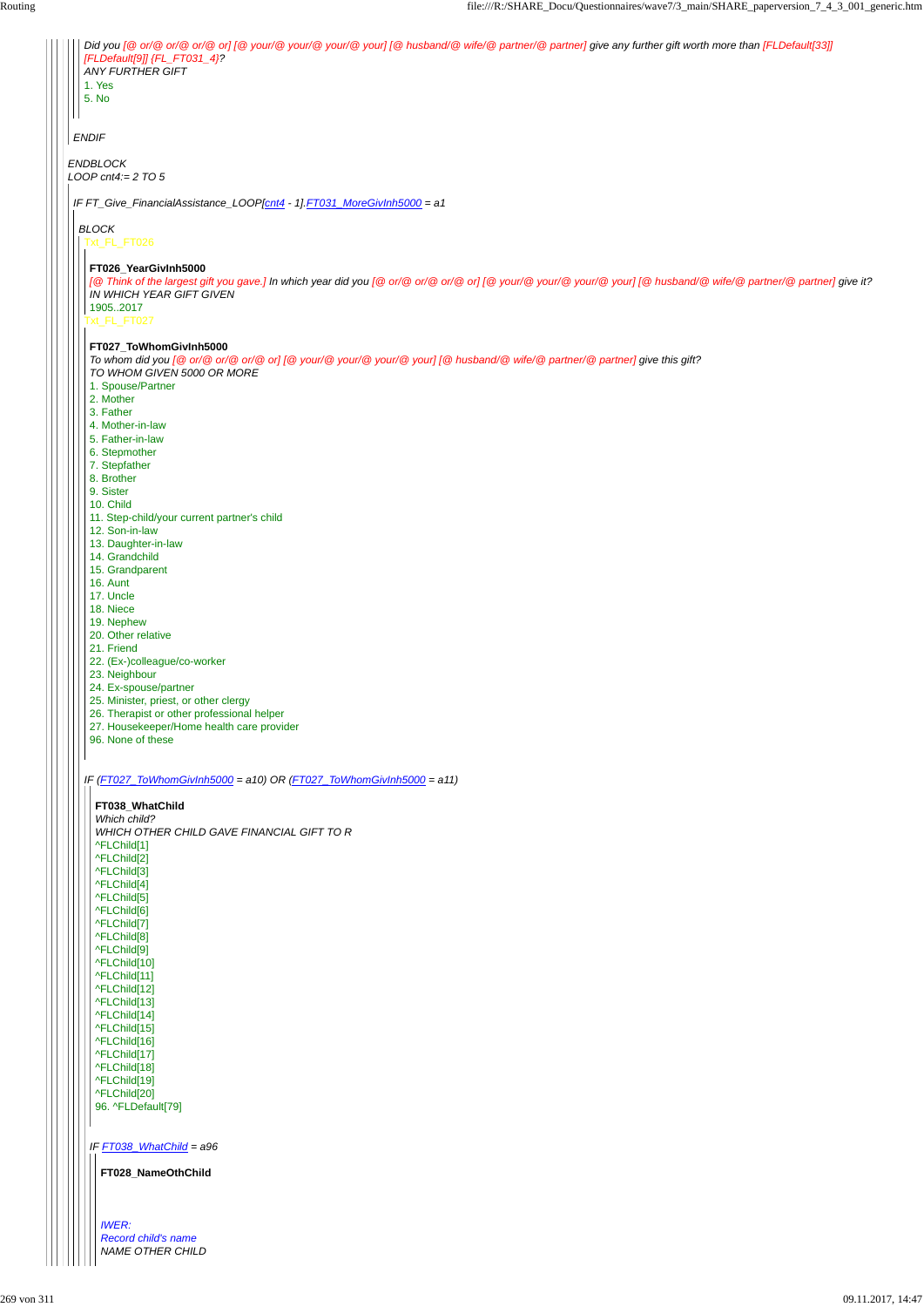| <b>STRING</b>                                                                                                                                                                                                                                                  |
|----------------------------------------------------------------------------------------------------------------------------------------------------------------------------------------------------------------------------------------------------------------|
| <b>ENDIF</b>                                                                                                                                                                                                                                                   |
| <b>ENDIF</b><br>IF $p$ <i>ilndex</i> <> $5$<br>Txt_FL_FT031                                                                                                                                                                                                    |
| FT031_MoreGivInh5000<br>Did you [@ or/@ or/@ or/@ or] [@ your/@ your/@ your/@ your] [@ husband/@ wife/@ partner/@ partner] give any further gift worth more than [FLDefault[33]]<br>[FLDefault[9]] {FL_FT031_4}?<br><b>ANY FURTHER GIFT</b><br>1. Yes<br>5. No |
| <b>ENDIF</b>                                                                                                                                                                                                                                                   |
| ENDBLOCK                                                                                                                                                                                                                                                       |
| <b>ENDIF</b>                                                                                                                                                                                                                                                   |
| <b>ENDLOOP</b>                                                                                                                                                                                                                                                 |
| <b>ENDIF</b>                                                                                                                                                                                                                                                   |
| FT021_IntCheck                                                                                                                                                                                                                                                 |
|                                                                                                                                                                                                                                                                |
| <b>IWER:</b><br>CHECK:                                                                                                                                                                                                                                         |
| Who answered the questions in this section?<br>WHO ANSWERED THE QUESTIONS IN FT<br>1. Respondent only<br>2. Respondent and proxy<br>3. Proxy only                                                                                                              |
| System preset value FT902_TimeStampEnd<br>IF FT902_TimeStampEnd = EMPTY<br><b>ENDIF</b>                                                                                                                                                                        |
| <b>ENDIF</b>                                                                                                                                                                                                                                                   |
| ENDBLOCK                                                                                                                                                                                                                                                       |
| <b>ENDIF</b><br>IF (((HO IN Test_Regular) OR (HO IN Test_History)) OR (ALL IN Test_History)) OR (ALL IN Test_Regular)                                                                                                                                          |
| <b>BLOCK</b>                                                                                                                                                                                                                                                   |
| IF (MN008_NumHHR = 1) AND (MN024_NursingHome = $a1$ )                                                                                                                                                                                                          |
| HO001_Place                                                                                                                                                                                                                                                    |
| <b>IWER:</b><br>Does the interview take place in the respondent's house or flat?<br><b>INTERVIEW IN HOUSE R</b><br>1. Yes<br>5. No                                                                                                                             |
| System preset value HO901_TimeStampStart<br>IF HO901_TimeStampStart = EMPTY AND HO001_Place <> EMPTY<br><b>ENDIF</b>                                                                                                                                           |
| <b>ENDIF</b><br>IF (MN103_History = 0) AND (MN008_NumHHR = 1)                                                                                                                                                                                                  |

# *IF MN024\_NursingHome = a2* Txt\_FL\_HO061

System preset value HO901\_TimeStampStart *IF HO901\_TimeStampStart = EMPTY AND HO061\_YrsAcc <> EMPTY ENDIF*Txt\_FL\_HO662

**HO061\_YrsAcc**

*Now I have a few questions about your residence. How many years have you lived in your present accommodation?*

*IWER: Round up to full years YEARS IN ACCOMMODATION* 1..120

**HO662\_PayNursHome** *Do you have to pay "out of pocket" for your nursing home accommodation?*

*"Out of pocket" are expenses that are not reimbursed by private or public insurance or covered by benefits.*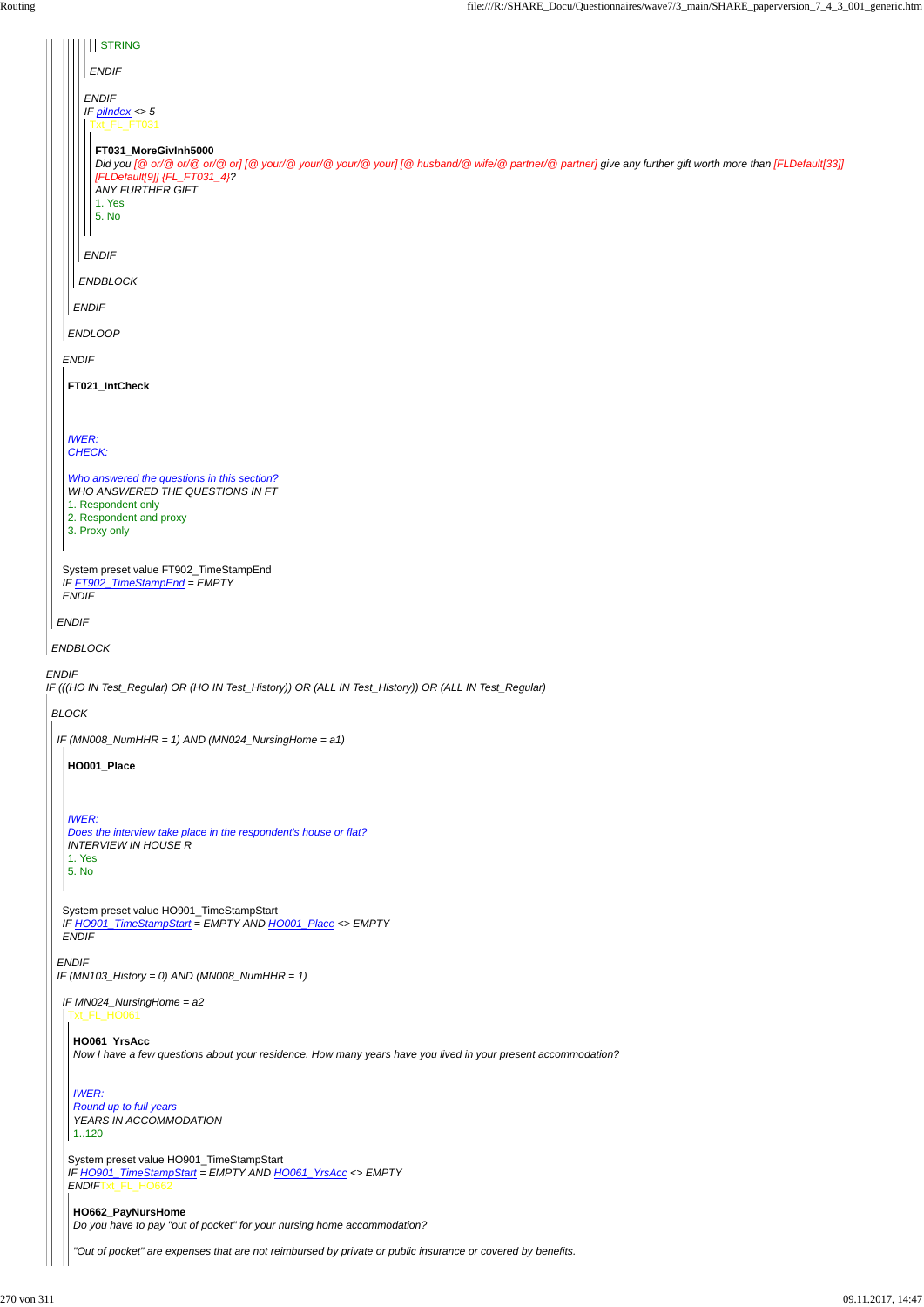## *ENDIF*Txt\_FL\_HO075

*IF HO662\_PayNursHome = a1* Txt\_FL\_HO665

*Expenses can be room, meals, care, laundry or charges and services, such as water, electricity, gas, or heating etc. OUT OF POCKET FOR NURSING HOME* 1. Yes 5. No

CHECK NOT ((HO666\_PayCoverNursHome.CARDINAL > 1) AND (96 IN HO666\_PayCoverNursHome)) L1 " [You cannot select "None of the above" together with any other answer. Please change your answer] [{empty}]" Txt\_FL\_HO080

#### *IF a97 IN HO080\_NHCosts*

*ENDIF*

#### **HO665\_LastPayment**

*Can you please estimate how much do you pay out of pocket for a typical month?*

#### *IWER:*

*Amount in [FLDefault[9]] LAST PAYMENT* 0..100000000000000000

#### **HO666\_PayCoverNursHome**

*Please look at card 51. What did this payment cover?*

#### *IWER:*

# *{CodeAll}. Read out if necessary.*

*PAYMENT COVERING NURSING HOME*

*What other income sources are used? OTHER INCOME SOURCES USED TO COVER NURSING HOME EXPENSES* **STRING** 

- 1. Lodging (room)
- 2. Meals
- 3. Nursing and care services
- 4. Rehabilitation and other health services
- 5. Laundry
- 6. Charges and services, such as water, electricity, gas, or heating
- 7. Other expenses
- 96. None of the above

#### **HO080\_NHCosts**

*It is important to understand how people cope with nursing home expenses. We have one more question to assess how you manage. Please look at card 52. Which of these income sources are used in order to cover your expenses?*

*IF HO075\_OwnRealEstate = a1 IWER: Please do not include: time-sharing arrangement, own business OWN REAL ESTATE* 1. Yes 5. No Txt\_FL\_HO076 Txt\_FL\_HO077 **HO076\_ValueRE** *In your opinion, how much would this or these properties be worth now if you sold it? IWER: If R owns property abroad, give value in [FLDefault[9]] VALUE OF REAL ESTATE* 0..100000000000000000 **HO077\_RecIncRe**

#### *IWER: {CodeAll}*

*INCOME SOURCES USED TO COVER NURSING HOME EXPENSES*

- 1. Pensions (yours or your spouse)
- 2. Other sources of income, such as rents from real estate, annuities etc.
- 3. Assets or savings (yours or your spouse), including life insurance policies
- 4. Contributions from children or grandchildren
- 5. Housing allowances or other public benefits
- 6. Payments from a public long-term care insurance
- 7. Payments from a private long-term care insurance
- 97. Other income sources (specify)

#### **HO081\_OtherNHCosts**

# **HO075\_OwnRealEstate**

*Do you own secondary homes, holiday homes, other real estate, land or forestry, including the home you occupied before living in this NH?*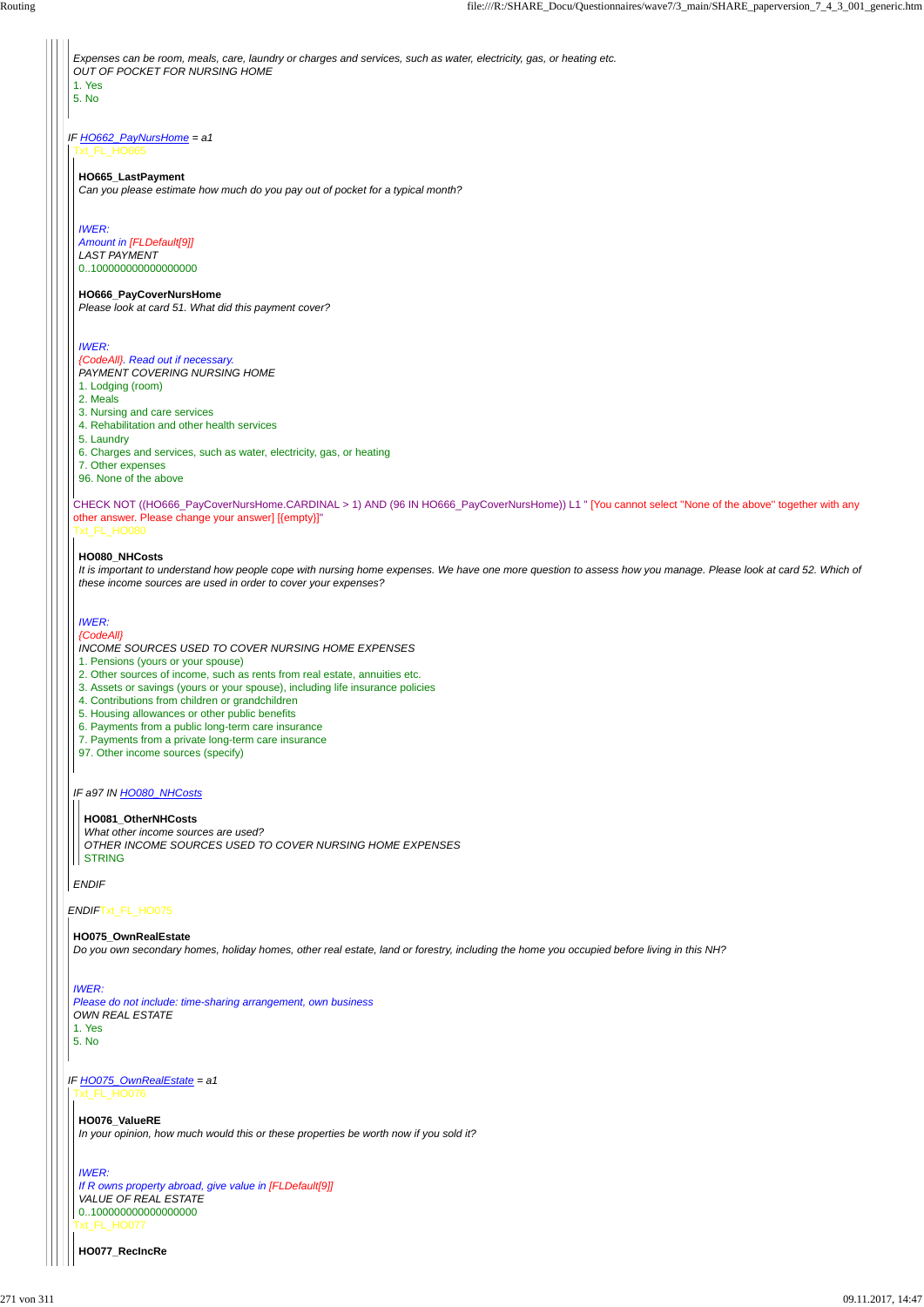*ELSE ENDIF IF HO077\_RecIncRe = a1 ENDIF Did you receive any income or rent from these properties in [STR (Year - 1)]? RECEIVE INCOME OR RENT OF REAL ESTATE* 1. Yes 5. No Txt\_FL\_HO078 **HO078\_AmIncRe** *How much income or rent did you receive from these properties during [STR (Year - 1)], after taxes? IWER: Amount in [FLDefault[9]] AMOUNT INCOME OR RENT OF REAL ESTATE LAST YEAR* 0..100000000000000000 *IF MN024\_NursingHome = a1* Txt\_FL\_HO002 *IF ((HO002\_OwnerTenant = a1) OR (HO002\_OwnerTenant = a2)) OR (HO002\_OwnerTenant = a5) ENDIF IF (HO002\_OwnerTenant = a3) OR (HO002\_OwnerTenant = a4)* **HO002\_OwnerTenant** *Please look at card 53. Is your household occupying the dwelling you live in as IWER: {ReadOut} OWNER, TENANT OR RENT FREE* 1. Owner 2. Member of a cooperative 3. Tenant 4. Subtenant 5. Rent free Txt\_FL\_HO067 **HO067\_PaymSimDwel** *In your opinion, how much would you pay as monthly rent if you rented a similar dwelling, unfurnished, on the free market today? IWER: Exclude charges and services such as electricity or heating. Amount in [FLDefault[9]] PAYMENT SIMILAR DWELLING* 0..100000000000000000 Txt\_FL\_HO003 **HO003\_Period** *[@ Coming back to your current rent and thinking about your last payment/@ Thinking about your last rent payment], what period did this cover? Was that IWER: {ReadOut} RENT PAYMENT PERIOD* 1. A week 2. A month 3. Three months 4. Six months 5. A year

*ENDIF*Txt\_FL\_HO605

#### *IF HO003\_Period = a97* Txt\_FL\_HO004

97. Other period of time

```
IF HO002_OwnerTenant = a3
 Txt_FL_HO079
```
**HO004\_OthPer** *What other period do you mean? OTHER PERIOD* STRING

#### **HO605\_LastPayment**

*How much was your last gross rent payment, that is not subtracting housing subsidies or allowances you might get?*

```
IWER:
Amount in [FLDefault[9]]
LAST PAYMENT
0..100000000000000000
```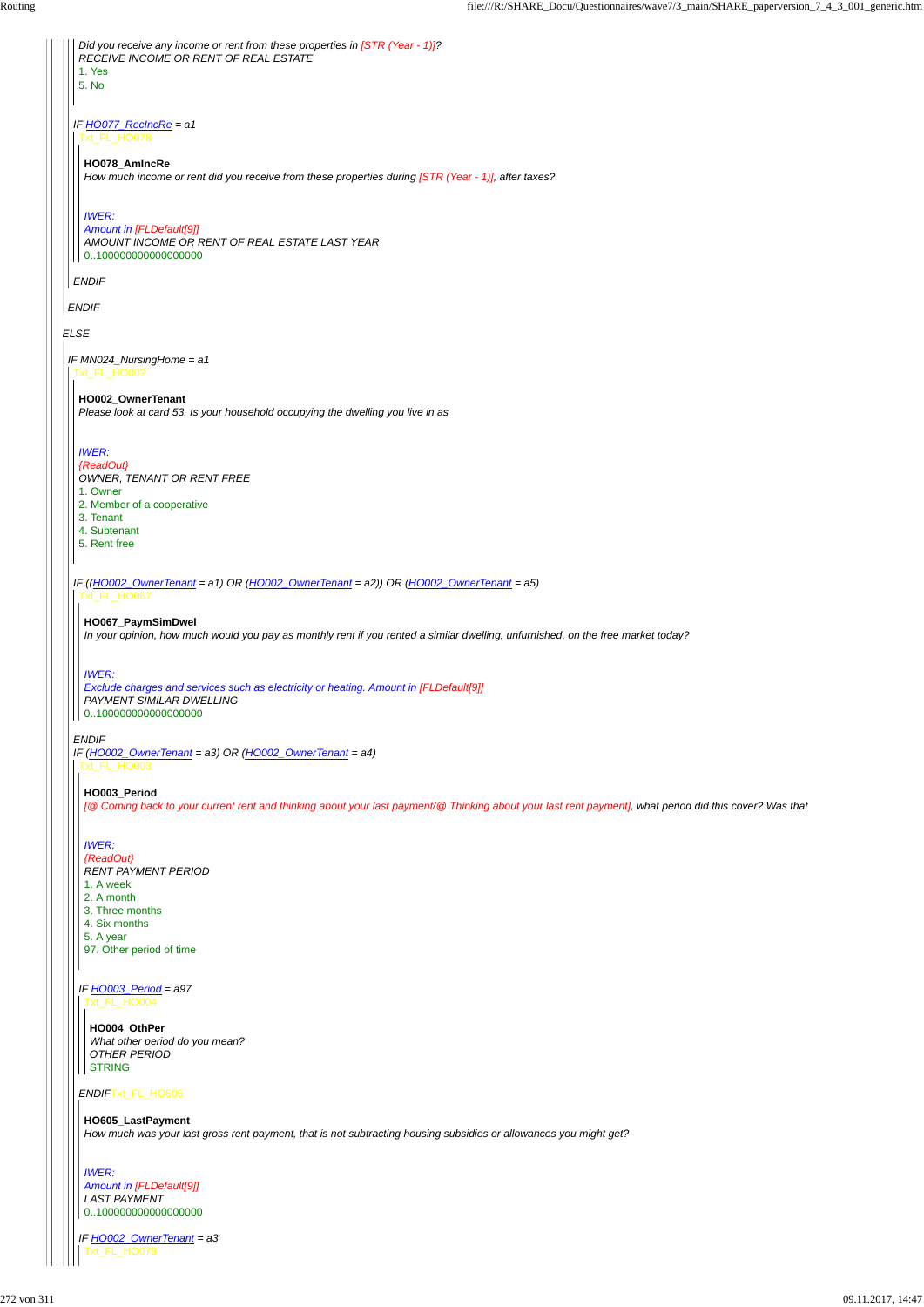*ENDIF IF (HO002\_OwnerTenant = a1) OR (HO002\_OwnerTenant = a2) ENDIF*Txt\_FL\_HO007 *IF HO007\_LastPayIncl = a5 ENDIF IF (HO002\_OwnerTenant = a3) OR (HO002\_OwnerTenant = a4) ENDIF* **HO079\_SocialHousing** *Do you live in a social or public housing accommodation, or equivalent? SOCIAL HOUSING* 1. Yes 5. No **HO007\_LastPayIncl** *Did your last payment include all charges and services, such as water charges, garbage removal, upkeep of common space, electricity, gas, or heating? LAST PAYMENT INCLUDE ALL CHARGES AND SERVICES* 1. Yes 5. No Txt\_FL\_HO008 **HO008\_ExtRentIncl** *About how much did you pay for charges and services that were not included in your rent during the last [@ week/@ month/@ three months/@ six months/@ year/piHO004\_OthPer]? IWER: Amount in [FLDefault[9]] CHARGES AND SERVICES* 0..100000000000000000 Txt\_FL\_HO010 **HO010\_BehRent** *In the last twelve months, have you ever found yourself more than two months behind with your rent? BEHIND WITH RENT* 1. Yes 5. No Txt\_FL\_HO070 *IF HO070\_PercHouseOwn > 0* **HO070\_PercHouseOwn** *What percentage or share of this dwelling is owned by you [@ and/@ and/@ and/@ and] [@ your/@ your/@ your/@ your] [@ husband/@ wife/@ partner/@ partner]? IWER: Enter percentage For partners: The requested percentage refers to the sum of both shares. 0 is allowed only if neither partner owns any fraction! PERCENTAGE HOUSE OWNED* 0..100 *IF (MN104\_Householdmoved = 1) OR (MN101\_Longitudinal = 0)* Txt\_FL\_HO611 **HO611\_AcqProp** *Please look at card 11. How did you acquire this property? IWER: {CodeAll}*

*ENDIF*Txt\_FL\_HO013

### Txt\_FL\_HO012

*If R received the property from the state without any payment code 6.*

*HOW PROPERTY ACQUIRED*

1. Purchased or built it with own means

2. Purchased or built it with a loan or mortgage

3. Purchased or built it with help from family

4. Received it as a bequest

5. Received it as a gift

6. Acquired it through other means

**HO012\_YearHouse** *In which year was that? YEAR ACQUIRED THE HOUSE* 1900..2017

**HO013\_MortLoanProp** *Do you have mortgages or loans on this property? MORTGAGES OR LOANS ON PROPERTY*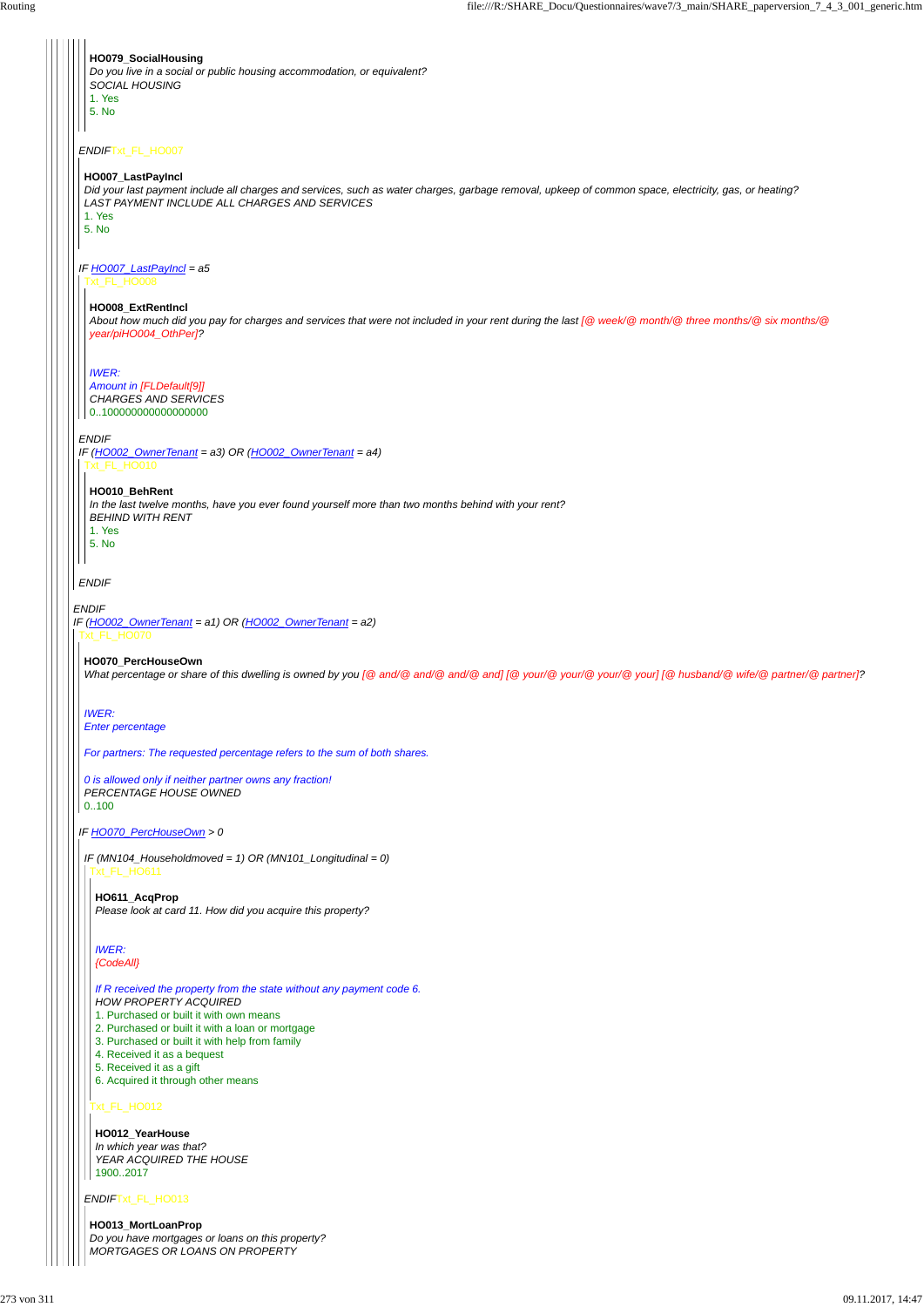#### *ENDIF*

# *ENDIF IF HO002\_OwnerTenant <> a5 ENDIF IF HO013\_MortLoanProp = a1 ENDIF* 1. Yes 5. No Txt\_FL\_HO015 Txt\_FL\_HO017 *IF HO017\_RepayMortgLoans = a1 ENDIF* **HO014\_YrsLMortLoan** *How many years do your mortgages or loans on this property have left to run? IWER: If less than one year, code 1, if more than 50 or no fixed limit code 51 YEARS LEFT OF MORTGAGE OR LOAN* 1..51 **HO015\_AmToPayMortLoan** *How much do you [@ or/@ or/@ or/@ or] [@ your/@ your/@ your/@ your] [@ husband/@ wife/@ partner/@ partner] still have to pay on your mortgages or loans, excluding interest? IWER: Total amount in [FLDefault[9]] AMOUNT STILL TO PAY ON MORTGAGE OR LOAN* 0..100000000000000000 **HO017\_RepayMortgLoans** *Do you regularly repay your mortgages or loans? REGULARLY REPAY MORTGAGE OR LOANS* 1. Yes 5. No Txt\_FL\_HO620 Txt\_FL\_HO022 **HO620\_RegRepayMortLoan** *In the last twelve months, about how much did you pay for all mortgages and loans outstanding on this property? IWER: Amount in [FLDefault[9]] AMOUNT REGULAR REPAYMENTS ON MORTGAGE OR LOAN* 0..100000000000000000 **HO022\_BehRepayMortLoan** *In the last twelve months, have you ever found yourself more than two months behind with these repayments? BEHIND WITH REPAYMENTS MORTGAGE OR LOAN* 1. Yes 5. No Txt\_FL\_HO023 **HO023\_SuBLAcc** *Do you [@ let/@ sublet] parts of this accommodation? SUBLET OR LET PARTS OF ACCOMMODATION* 1. Yes 5. No

```
IF (HO002_OwnerTenant = a1) OR (HO002_OwnerTenant = a2)
 Txt_FL_HO024
```
*IF HO023\_SuBLAcc = a1*

```
_FL_HO074
```

```
ENDIF
```
#### **HO074\_IncSuBLAcc**

*How much income or rent did you [@ or/@ or/@ or/@ or] [@ your/@ your/@ your/@ your] [@ husband/@ wife/@ partner/@ partner] receive from letting this accomodation during [STR (Year - 1)], after taxes?*

#### *IWER:*

*Amount in [FLDefault[9]] INCOME FROM SUBLET OR LET PARTS OF ACCOMMODATION* 0..100000000000000000

#### **HO024\_ValueH**

*In your opinion, how much would you receive if you sold your property today?*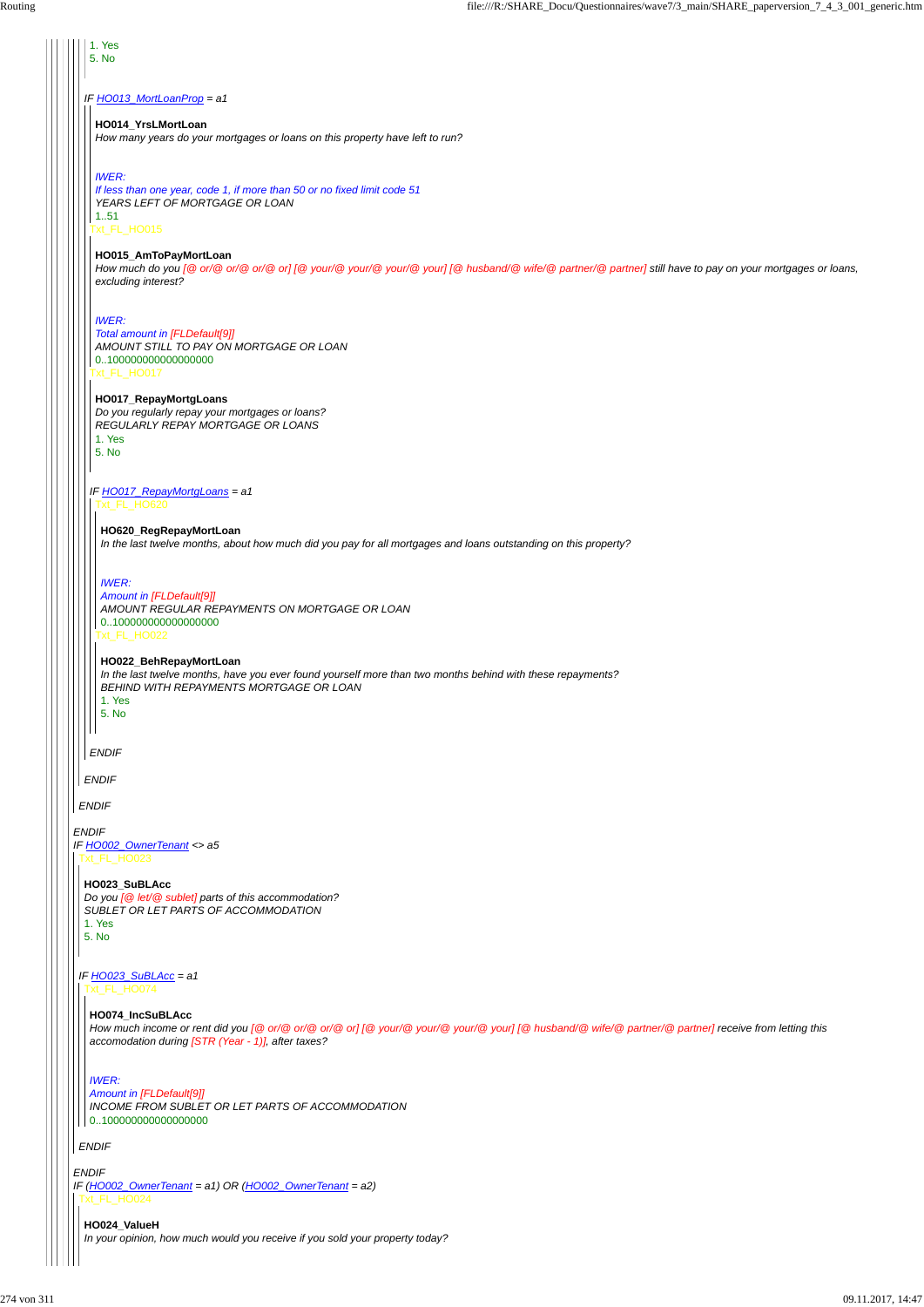#### *ENDIF*

#### *ENDIF*Txt\_FL\_HO633

CHECK NOT ((HO633\_SpecFeat.CARDINAL > 1) AND (96 IN HO633\_SpecFeat)) L1 " [You cannot select ''None of the above'' together with any other answer. Please change your answer] [{empty}]"

*IF (MN104\_Householdmoved = 1) OR (MN101\_Longitudinal = 0)* Txt\_FL\_HO032

*IF a97 IN HO633\_SpecFeat*

#### *ENDIF*

*Do not count boxroom, cellar, attic etc. NUMBER OF ROOMS*  $1.25$ 

*IWER: Amount in [FLDefault[9]] VALUE OF THE HOUSE* 0..100000000000000000

#### **HO032\_NoRoomSqm**

*How many rooms do you have for your household members' personal use, including bedrooms but excluding kitchen, bathrooms, and hallways [@ and any rooms you may let or sublet]?*

*Note other feature OTHER SPECIAL FEATURES* **STRING** 

#### *IWER:*

# **HO633\_SpecFeat**

*Please look at card 54. Which of the following special features that assist people who have physical impairments or health problems does your home have, if any?*

*IF (MN104\_Householdmoved = 1) OR (MN101\_Longitudinal = 0)* Txt\_FL\_HO034

# *IWER: Round up to full years PARTNER YEARS IN ACCOMMODATION*  $0.120$

#### *IWER:*

#### *{CodeAll}*

*SPECIAL FEATURES IN THE HOUSE*

- 1. Widened doors or corridors
- 2. Ramps or street level entrances
- 3. Hand rails
- 4. Automatic or easy open doors or gates
- 5. Bathroom or toilet modifications
- 6. Kitchen modifications
- 7. Chair lifts or stair glides
- 8. Alerting devices (button alarms, detectors...)
- 96. None of these
- 97. Other (specify)

#### **HO631\_SpecFeat**

# *IWER:*

# **HO034\_YrsAcc**

*IF MN002\_Person[2].RespId <> EMPTY* Txt\_FL\_HO060

*How many years have you been living in your present accommodation?*

### *IWER:*

*Round up to full years YEARS IN ACCOMMODATION* 0..120

#### **HO060\_PartnerYrsAcc**

*ENDIF IF HO001\_Place = a5* Txt\_FL\_HO636

*How many years has [@ your/@ your/@ your/@ your] [@ husband/@ wife/@ partner/@ partner] been living in your present accommodation?*

**HO636\_TypeAcc** *Please look at card 55.*

*What type of building does your household live in?*

*IWER: {ReadOut}*

*A nursing home provides all of the following services for its residents: dispensing of medication, available, 24-hour personal assistance and supervision (not*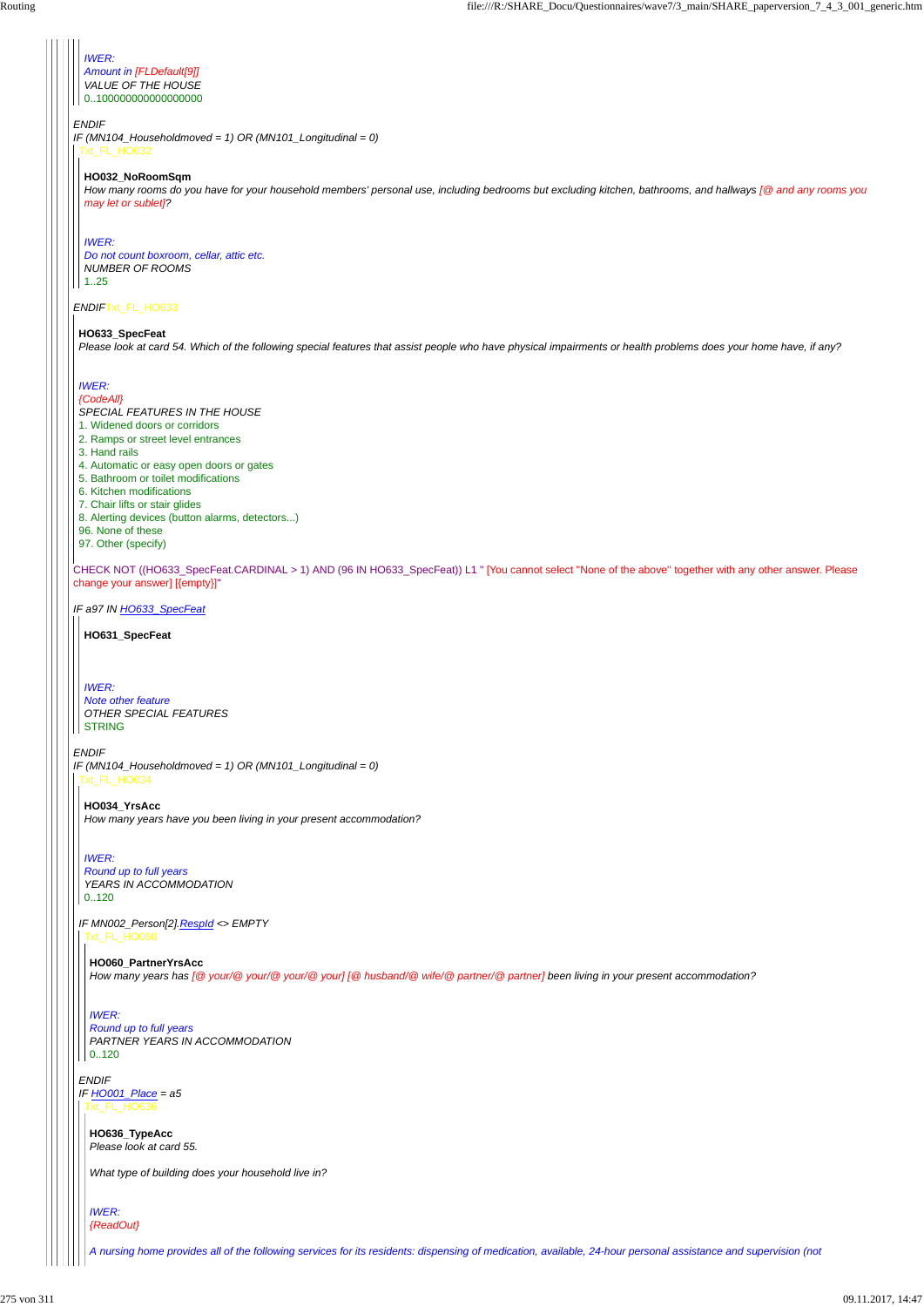*ENDIF*Txt\_FL\_HO026

#### *ENDIF*Txt\_FL\_HO054

#### *IF (HO636\_TypeAcc = a7) OR (HO636\_TypeAcc = a8)*

#### *ENDIF*Txt\_FL\_HO043

#### Txt\_FL\_HO037

#### *necessarily a nurse), and room & meals*

# *TYPE OF BUILDING*

- 1. A farm house
- 2. A free standing one or two family house
- 3. A one or two family house as row or double house
- 4. A building with 3 to 8 flats
- 5. A building with 9 or more flats but no more than 8 floors
- 6. A high-rise with 9 or more floors
- 7. A housing complex with services for older people (residential home or sheltered housing, but not a nursing home)
- 8. A nursing home

#### **HO782\_Certifiednurse**

*Is there at least one (certified) nurse in the assistance or supervision staff?*

1. Yes 5. No

#### **HO043\_StepstoEntrance**

*How many steps have to be climbed (up or down) to get to the main entrance of your flat?*

#### *IF HO026\_OwnSecHome = a1* Txt\_FL\_HO027

#### *IWER:*

*Do not include steps that are avoided, because the block has an elevator NUMBER OF STEPS TO ENTRANCE*

1. Up to 5

- 2. 6 to 15
- 3. 16 to 25
- 4. More than 25

**HO037\_CityTown** *Please look at card 56.*

*How would you describe the area where you live?*

### *IWER:*

*{ReadOut} AREA WHERE YOU LIVE* 1. A big city 2. The suburbs or outskirts of a big city 3. A large town 4. A small town 5. A rural area or village

#### **HO054\_Elevator**

*Does your home have an elevator? ELEVATOR* 1. Yes 5. No

### **HO026\_OwnSecHome**

*Do you [@ or/@ or/@ or/@ or] [@ your/@ your/@ your/@ your] [@ husband/@ wife/@ partner/@ partner] own secondary homes, holiday homes, other real estate, land or forestry?*

*IWER:*

*Please do not include: time-sharing arrangement, own business OWN SECONDARY HOMES ETC*

1. Yes 5. No

> **HO027\_ValueRE** *In your opinion, how much would this or these properties be worth now if you sold it?*

Txt\_FL\_HO029 *If owns property abroad, give value in [FLDefault[9]] VALUE OF REAL ESTATE* 0..100000000000000000

# *IWER:*

#### **HO029\_RecIncRe**

*Did you [@ or/@ or/@ or/@ or] [@ your/@ your/@ your/@ your] [@ husband/@ wife/@ partner/@ partner] receive any income or rent from these properties in [STR (Year - 1)]? RECEIVE INCOME OR RENT OF REAL ESTATE*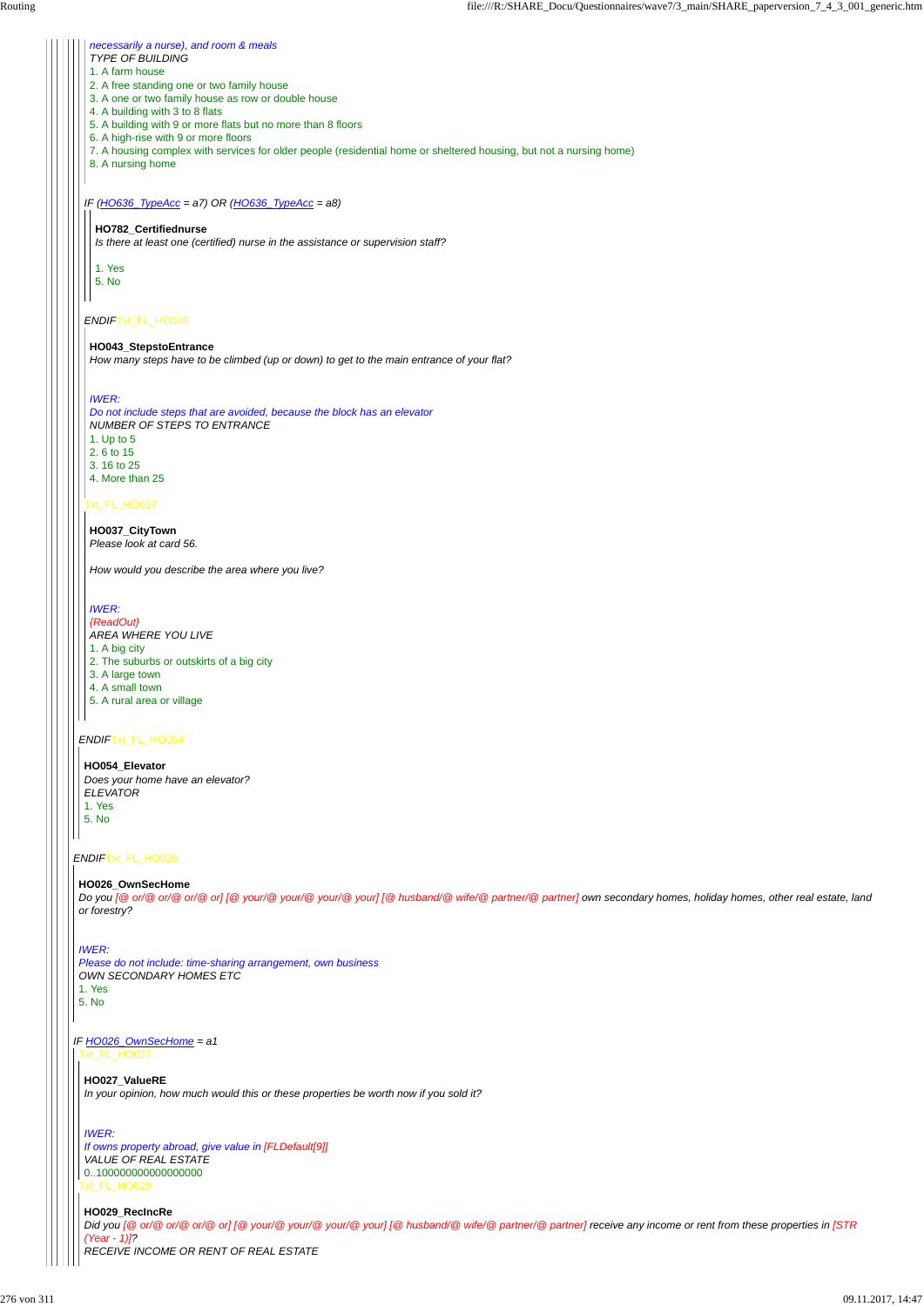| 1. Yes<br>5. No                                                                                                                                                                                                                                                                                                                                                           |
|---------------------------------------------------------------------------------------------------------------------------------------------------------------------------------------------------------------------------------------------------------------------------------------------------------------------------------------------------------------------------|
| IF HO029_RecIncRe = a1<br>xt_FL_HO030                                                                                                                                                                                                                                                                                                                                     |
| HO030_AmIncRe<br>How much income or rent did you [@ or/@ or/@ or/@ or] [@ your/@ your/@ your/@ your] [@ husband/@ wife/@ partner/@ partner] receive from these properties<br>during [STR (Year - 1)], after taxes?                                                                                                                                                        |
| <b>IWER:</b><br>Amount in [FLDefault[9]]<br>AMOUNT INCOME OR RENT OF REAL ESTATE LAST YEAR<br>0100000000000000000                                                                                                                                                                                                                                                         |
| <b>ENDIF</b>                                                                                                                                                                                                                                                                                                                                                              |
| <b>ENDIF</b>                                                                                                                                                                                                                                                                                                                                                              |
| <b>ENDIF</b>                                                                                                                                                                                                                                                                                                                                                              |
| <b>ENDIF</b>                                                                                                                                                                                                                                                                                                                                                              |
| HO041_IntCheck                                                                                                                                                                                                                                                                                                                                                            |
|                                                                                                                                                                                                                                                                                                                                                                           |
| <b>IWER:</b><br>CHECK:                                                                                                                                                                                                                                                                                                                                                    |
| Who answered the questions in this section?<br>WHO ANSWERED THE QUESTIONS IN HO<br>1. Respondent only                                                                                                                                                                                                                                                                     |
| 2. Respondent and proxy<br>3. Proxy only                                                                                                                                                                                                                                                                                                                                  |
| System preset value HO902_TimeStampEnd<br>IF HO902_TimeStampEnd = EMPTY AND HO041_IntCheck <> EMPTY<br><b>ENDIF</b>                                                                                                                                                                                                                                                       |
| <b>ENDIF</b>                                                                                                                                                                                                                                                                                                                                                              |
| <b>ENDBLOCK</b>                                                                                                                                                                                                                                                                                                                                                           |
| <b>ENDIF</b><br>IF (HH IN Test_Regular) OR (ALL IN Test_Regular)                                                                                                                                                                                                                                                                                                          |
| IF MN103_History = 0                                                                                                                                                                                                                                                                                                                                                      |
| <b>BLOCK</b>                                                                                                                                                                                                                                                                                                                                                              |
| IF MN008_NumHHR = $1$                                                                                                                                                                                                                                                                                                                                                     |
| IF MN024_NursingHome = a1<br>Txt_FL_HH001                                                                                                                                                                                                                                                                                                                                 |
| HH001_OtherContribution<br>Although we may have asked you [@ or other members of your household] some of the details earlier, it is important for us to understand your household's situation<br>correctly. In the last year, that is in [STR (Year - 1)], was there any household member who contributed to your household income and who is not part of this interview? |
| <b>IWER:</b><br>If necessary read list of eligibles: part of this interview are {MN015_ELIGIBLES}<br>OTHER CONTRIBUTION TO HOUSEHOLD INCOME<br>1. Yes<br>5. No                                                                                                                                                                                                            |
| System preset value HH901_TimeStampStart<br>F HH901 TimeStampStart = EMPTY AND HH001 OtherContribution <> EMPTY                                                                                                                                                                                                                                                           |

*IF HH901\_TimeStampStart = EMPTY AND HH001\_OtherContribution <> EMPTY ENDIF*Txt\_FL\_HH010 *IF HH010\_OtherIncome = a1* **HH010\_OtherIncome** *Some households receive payments such as housing allowances, child benefits, poverty relief etc. Has your household or anyone in your household received any such payments in [STR (Year - 1)]? INCOME FROM OTHER SOURCES* 1. Yes 5. No Txt\_FL\_HH011 **HH011\_TotAddHHinc** *Please give us the approximate total amount of income from these benefits that you received as a household in [STR (Year - 1)], after taxes and contributions. IWER: Here the giver is the government or a local authority. Amount in [FLDefault[9]]*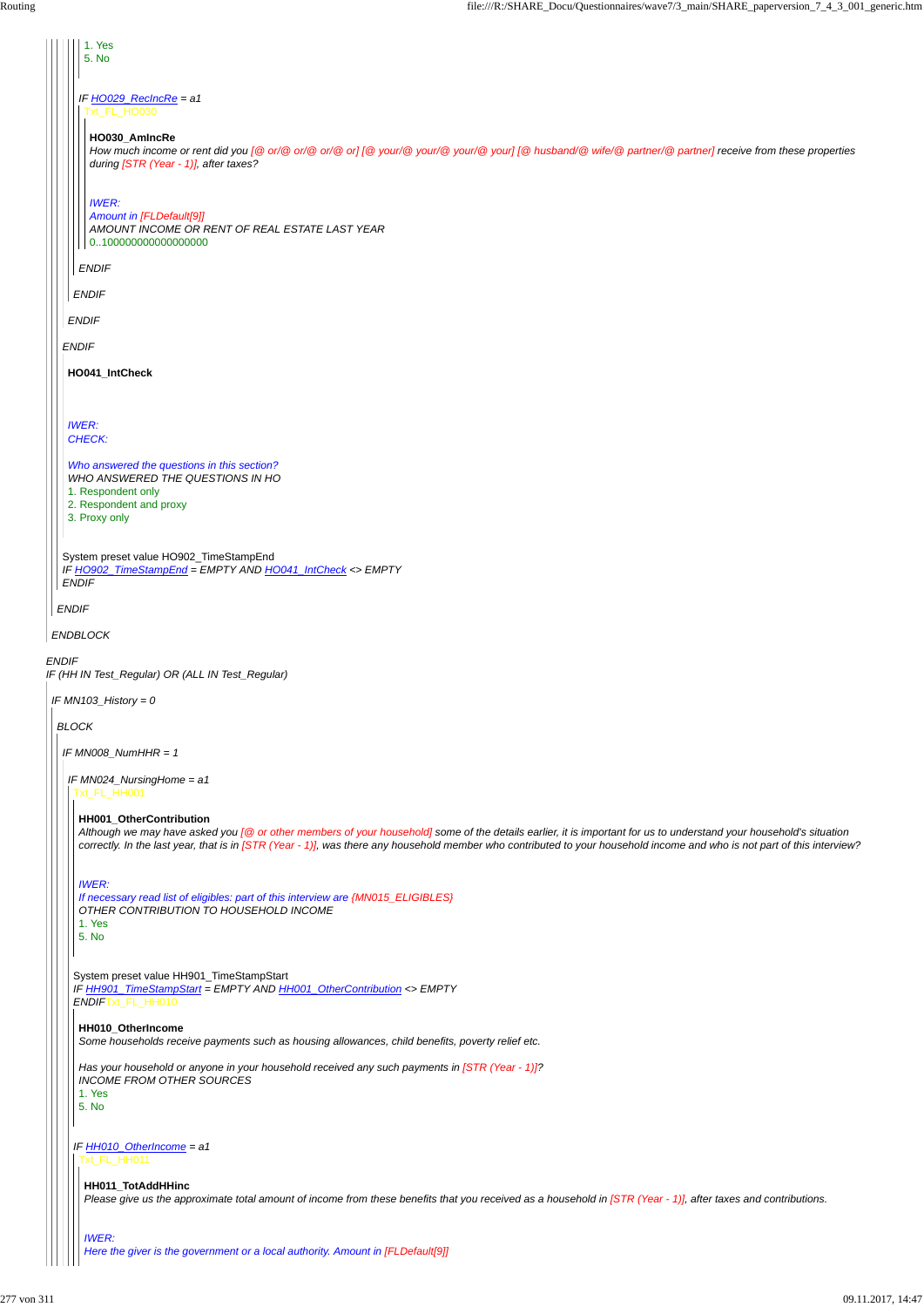*ENDIF*

*IF ((MN008\_NumHHR = 1) AND (MN024\_NursingHome = a1)) OR (MN101\_Longitudinal = 0)*



*LOCAL AREA PEOPLE HELPFUL*

1. Strongly agree

2. Agree

3. Disagree

4. Strongly disagree

**HH014\_IntCheck**

*IWER: CHECK:*

*Who answered the questions in this section? WHO ANSWERED THE QUESTIONS IN HH*

1. Respondent only

2. Respondent and proxy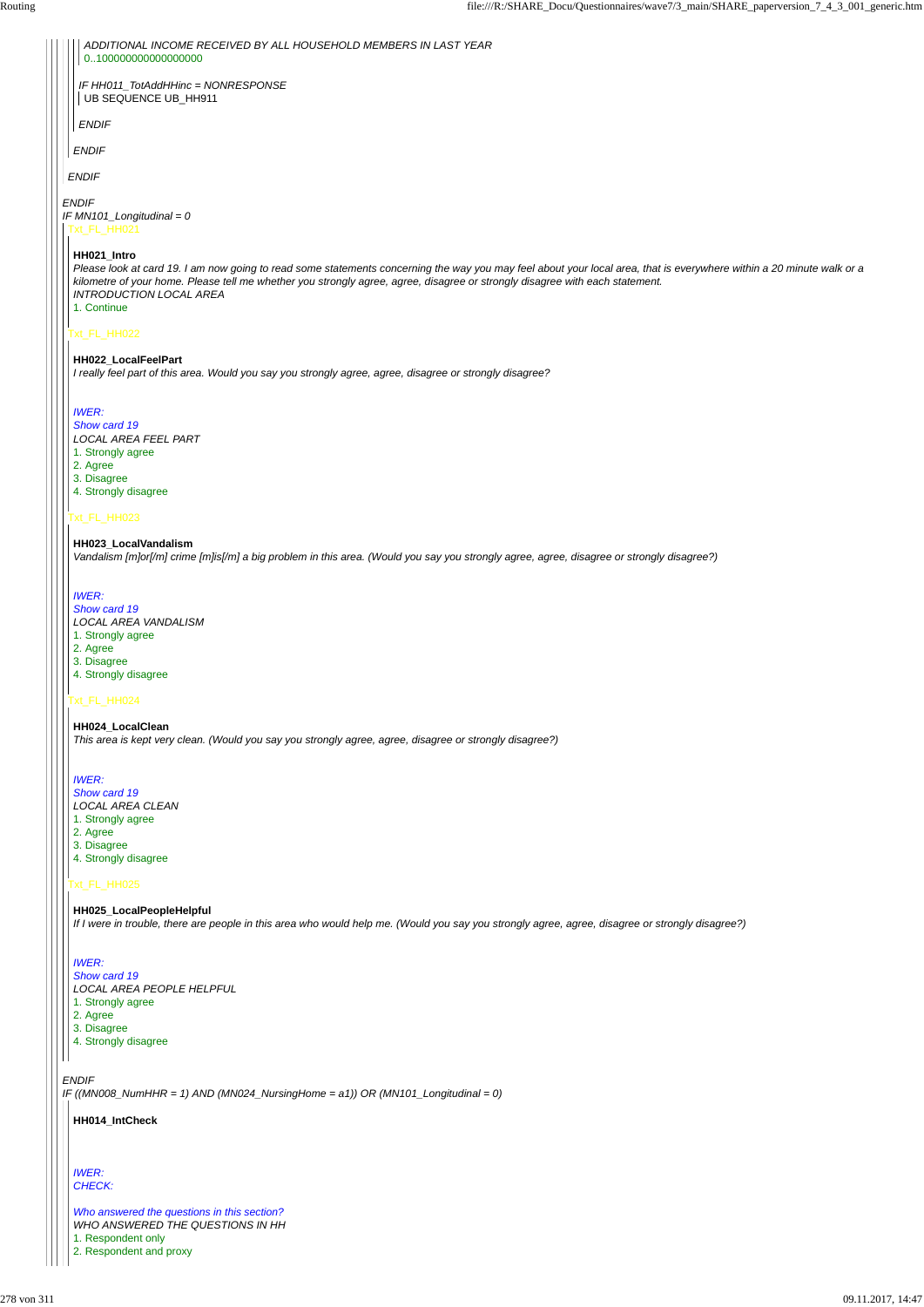*ENDIF IF (((CO IN Test\_History) OR (CO IN Test\_Regular)) OR (ALL IN Test\_History)) OR (ALL IN Test\_Regular) ENDIF ENDBLOCK ENDIF* System preset value HH902\_TimeStampEnd *IF HH902\_TimeStampEnd = EMPTY AND HH014\_IntCheck <> EMPTY ENDIF* 3. Proxy only *BLOCK IF MN008\_NumHHR = 1 IF MN024\_NursingHome = a1* Txt\_FL\_CO001 *IF MN103\_History = 1* **CO001\_Intro1** *We would now like to ask some questions about your household's usual expenditures and how your household is managing financially. INTRODUCTION TEXT* 1. Continue Txt\_FL\_CO002 System preset value CO901\_TimeStampStart *IF CO901\_TimeStampStart = EMPTY AND CO002\_ExpFoodAtHome <> EMPTY ENDIF IF CO002\_ExpFoodAtHome = NONRESPONSE ENDIF*Txt\_FL\_CO003 *IF CO003\_ExpFoodOutsHme = NONRESPONSE ENDIF*Txt\_FL\_CO010 **CO002\_ExpFoodAtHome** *Thinking about the last 12 months: about how much did your household spend in a typical month on food to be consumed at home? IWER: Amount in [FLDefault[9]] AMOUNT SPENT ON FOOD AT HOME* 0..100000000000000000 UB SEQUENCE UB\_CO902 **CO003\_ExpFoodOutsHme** *Still thinking about the last 12 months: about how much did your household spend in a typical month on food to be consumed outside home? IWER: Amount in [FLDefault[9]] AMOUNT SPENT ON FOOD OUTSIDE THE HOME* 0..100000000000000000 UB SEQUENCE UB\_CO903 **CO010\_HomeProducedFood** *Do you [@ and other members of your household] consume vegetables, fruit or meat that you have grown, produced, caught or gathered yourselves? CONSUME HOME PRODUCED FOOD*

*IF CO011\_ValHomeProducedFood = NONRESPONSE* UB SEQUENCE UB\_CO911

*ENDIF*Txt\_FL\_HH017

#### *IF CO010\_HomeProducedFood = a1* Txt\_FL\_CO011

1. Yes 5. No

*ENDIF*

#### **CO011\_ValHomeProducedFood**

*Thinking about the last 12 months, what is the value of the home produced food that you consumed in a typical month? In other words, how much would you have paid for this food if you had to buy it?*

*IWER: Enter an amount in [FLDefault[9]] VALUE OF HOME PRODUCED FOOD* 0..100000000000000000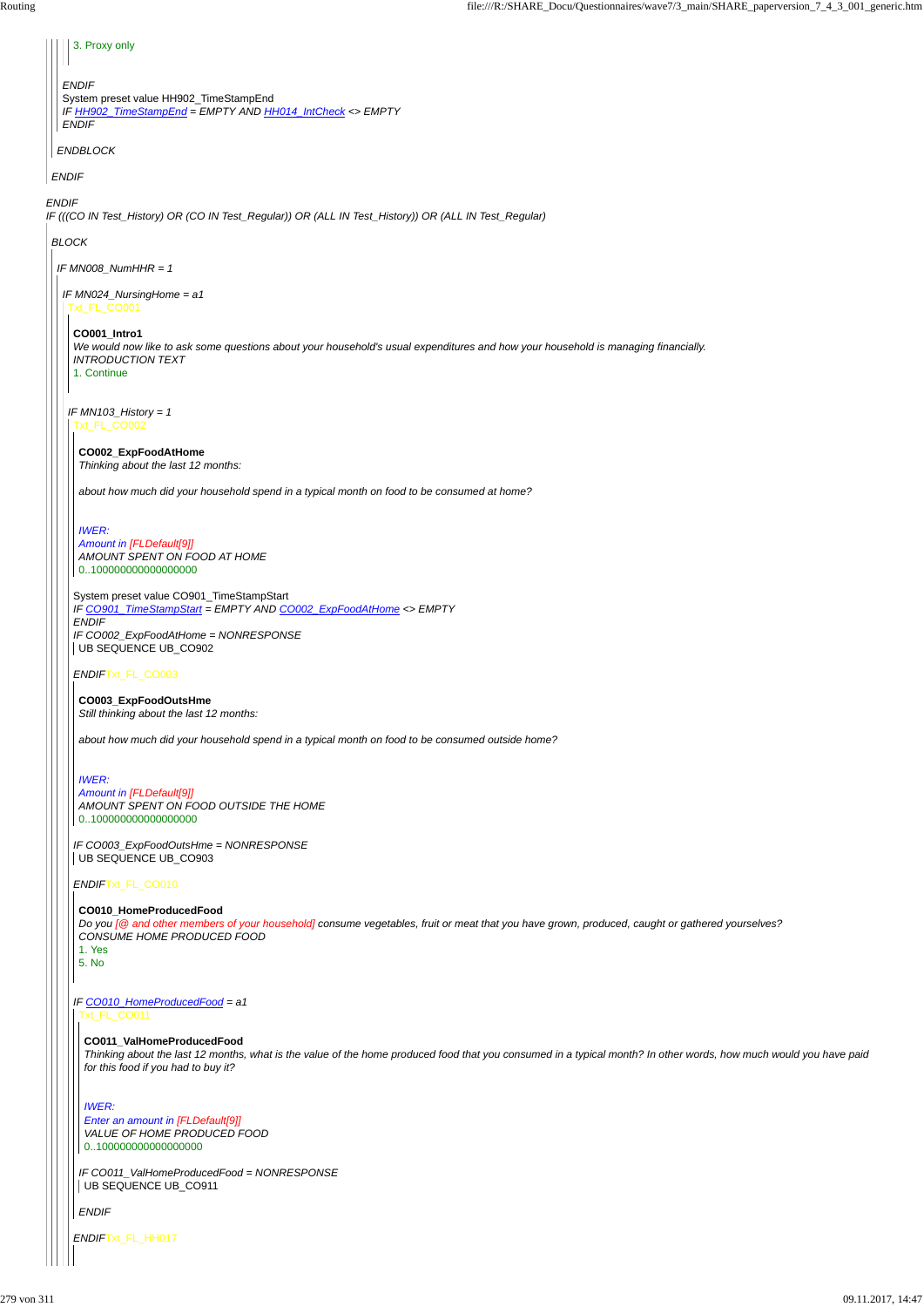#### *ELSE*

### *ENDIF*Txt\_FL\_CO007

System preset value CO902\_TimeStampEnd *IF CO902\_TimeStampEnd = EMPTY AND CO007\_AbleMakeEndsMeet <> EMPTY ENDIF*

*Enter an amount in [FLDefault[9]] TOTAL INCOME RECEIVED BY ALL HOUSEHOLD MEMBERS IN LAST MONTH* 0..100000000000000000

#### **HH017\_TotAvHHincMonth**

*IF HH017\_TotAvHHincMonth = NONRESPONSE* UB SEQUENCE UB\_HH917

*How much was the overall income, after taxes and contributions, that your entire household had in an average month in [STR (Year - 1)]?*

#### *IWER:*

*IF CO002\_ExpFoodAtHome = NONRESPONSE* UB SEQUENCE UB\_CO902

#### **CO007\_AbleMakeEndsMeet**

*Thinking of your household's total monthly income, would you say that your household is able to make ends meet...*

## *IWER:*

*{ReadOut} IS HOUSEHOLD ABLE TO MAKE ENDS MEET*

- 1. With great difficulty
- 2. With some difficulty
- 3. Fairly easily
- 4. Easily

System preset value CO901\_TimeStampStart *IF CO901\_TimeStampStart = EMPTY AND CO001\_Intro1 <> EMPTY ENDIF*Txt\_FL\_CO002

*IF CO011\_ValHomeProducedFood = NONRESPONSE* UB SEQUENCE UB\_CO911

#### *ENDIF*Txt\_FL\_CO003

*ENDIF*Txt\_FL\_CO010

#### **CO002\_ExpFoodAtHome**

*Thinking about the last 12 months:*

*about how much did your household spend in a typical month on food to be consumed at home?*

#### *IWER:*

*Amount in [FLDefault[9]] AMOUNT SPENT ON FOOD AT HOME* 0..100000000000000000

*IF CO003\_ExpFoodOutsHme = NONRESPONSE* UB SEQUENCE UB\_CO903

**CO003\_ExpFoodOutsHme** *Still thinking about the last 12 months:*

#### *IF CO010\_HomeProducedFood = a1* Txt\_FL\_CO011

*about how much did your household spend in a typical month on food to be consumed outside home?*

### *IWER:*

*Amount in [FLDefault[9]] AMOUNT SPENT ON FOOD OUTSIDE THE HOME* 0..100000000000000000

#### **CO010\_HomeProducedFood**

*Do you [@ and other members of your household] consume vegetables, fruit or meat that you have grown, produced, caught or gathered yourselves? CONSUME HOME PRODUCED FOOD*

1. Yes 5. No

*ENDIF*

#### **CO011\_ValHomeProducedFood**

*Thinking about the last 12 months, what is the value of the home produced food that you consumed in a typical month? In other words, how much would you have paid for this food if you had to buy it?*

*IWER: Enter an amount in [FLDefault[9]] VALUE OF HOME PRODUCED FOOD* 0..100000000000000000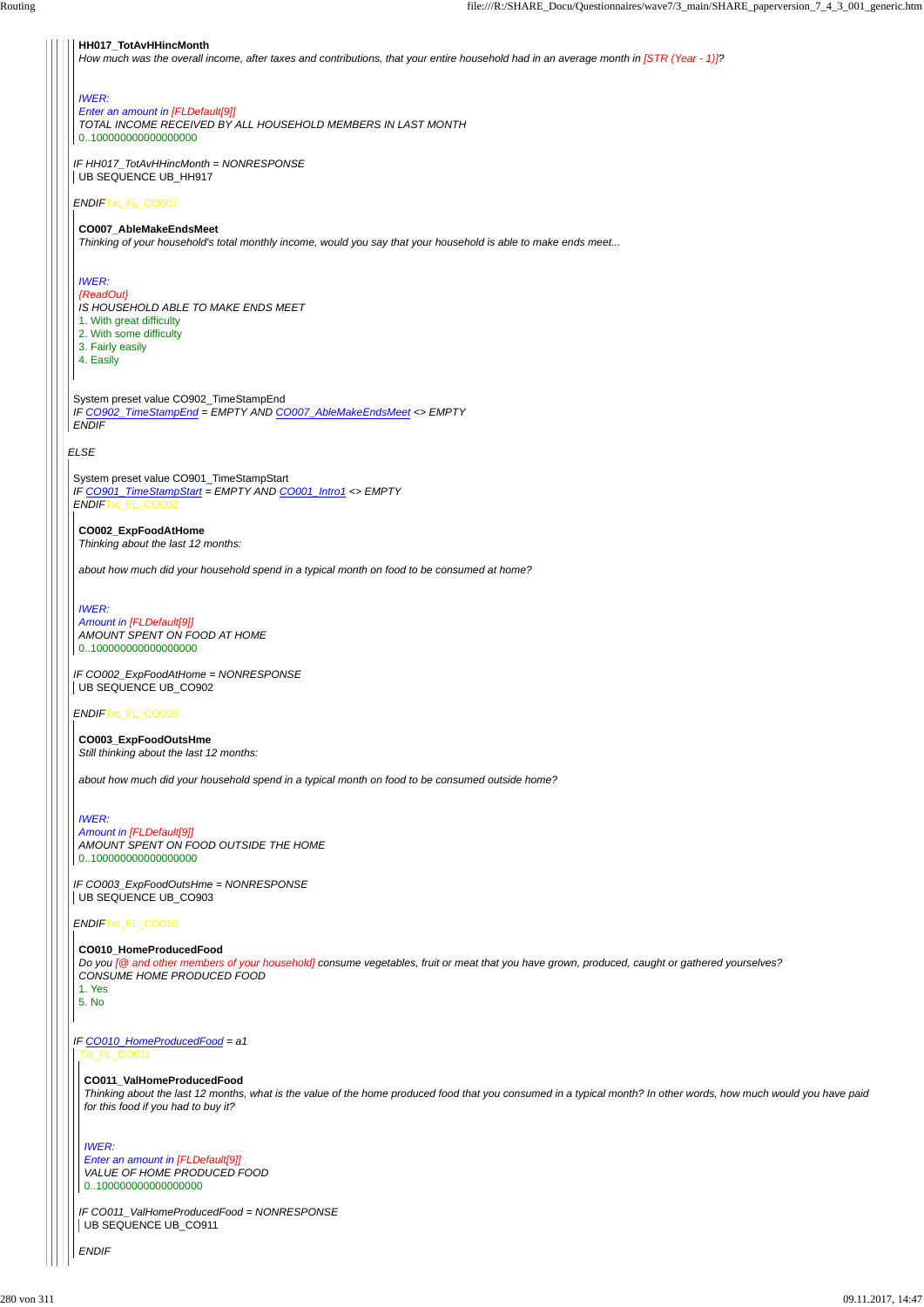*IF HH017\_TotAvHHincMonth = NONRESPONSE* UB SEQUENCE UB\_HH917

# *ENDIF*Txt\_FL\_HH017

#### *ENDIF*Txt\_FL\_CO007

*ENDIF IF MN032\_socex = 1*

*ENDIF*

#### **HH017\_TotAvHHincMonth**

*How much was the overall income, after taxes and contributions, that your entire household had in an average month in [STR (Year - 1)]?*

#### *IWER:*

*IF ((CO007\_AbleMakeEndsMeet = a1) OR (CO007\_AbleMakeEndsMeet = a2)) OR (CO007\_AbleMakeEndsMeet = a3)* Txt\_FL\_CO020

### *Enter an amount in [FLDefault[9]]*

*TOTAL INCOME RECEIVED BY ALL HOUSEHOLD MEMBERS IN LAST MONTH* 0..100000000000000000

#### **CO007\_AbleMakeEndsMeet**

*Thinking of your household's total monthly income, would you say that your household is able to make ends meet...*

### *IWER:*

|              | <i>WHO ANSWERED THE QUESTIONS IN CO</i><br>1. Respondent only<br>2. Respondent and proxy<br>3. Proxy only           |
|--------------|---------------------------------------------------------------------------------------------------------------------|
|              | System preset value CO902_TimeStampEnd<br>IF CO902_TimeStampEnd = EMPTY AND CO009_IntCheck <> EMPTY<br><b>ENDIF</b> |
|              | <b>ENDIF</b>                                                                                                        |
|              | <b>ENDIF</b>                                                                                                        |
|              | <b>ENDIF</b>                                                                                                        |
|              | <b>ENDBLOCK</b>                                                                                                     |
| <b>ENDIF</b> | IF (AS IN Test_Regular) OR (ALL IN Test_Regular)                                                                    |
|              | IF MN103_History = 0                                                                                                |

#### *{ReadOut}*

*IS HOUSEHOLD ABLE TO MAKE ENDS MEET*

- 1. With great difficulty
- 2. With some difficulty
- 3. Fairly easily
- 4. Easily

# **CO020\_HowMuchNeeded**

*Which minimum amount of money in total would your household need per month to easily make ends meet?*

#### *IWER:*

#### *Enter an amount in [FLDefault[9]] HOW MUCH NEEDED TO MAKE ENDS MEET* 0..100000000000000000

Txt\_FL\_CO206

### Txt\_FL\_CO209

#### **CO206\_AffordExpense**

*Could your household afford to pay an unexpected expense of {AffordExpenseAmount} [FLDefault[9]] without borrowing any money? AFFORD EXPENSE* 1. Yes

5. No

# **CO209\_PovertyPutUpWithCold**

*In the last twelve months, have you put up with feeling cold to save heating costs, to help you keep your living costs down? PUT UP WITH COLD*

- 1. Yes 5. No
- 

**CO009\_IntCheck**

*IWER: CHECK:*

*Who answered the questions in this section? WHO ANSWERED THE QUESTIONS IN CO*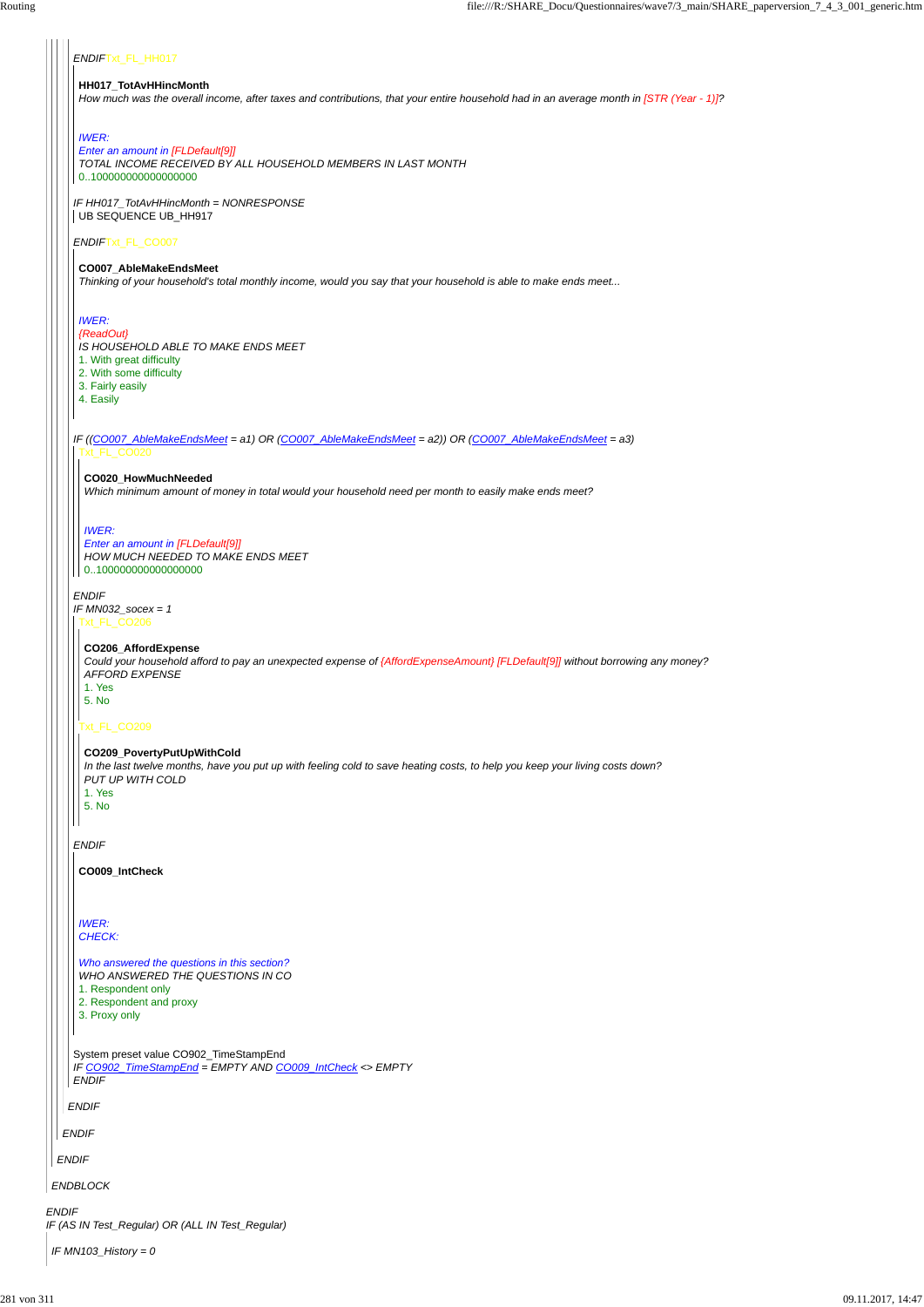*BLOCK IF MN007\_NumFinR = 1* Txt\_FL\_AS001 **AS001\_Intro1** *The next questions ask about a number of different kinds of savings or investments that you [@ or/@ or/@ or/@ or] [@ your/@ your/@ your/@ your] [@ husband/@ wife/@ partner/@ partner] may have. INTRODUCTION 1 TO ASSETS* 1. Continue System preset value AS901\_TimeStampStart *IF AS901\_TimeStampStart = EMPTY AND AS001\_Intro1 <> EMPTY ENDIF*Txt\_FL\_AS065 **AS065\_HasIndRetAcc** *Do you [@ or/@ or/@ or/@ or] [@ your/@ your/@ your/@ your] [@ husband/@ wife/@ partner/@ partner] currently have any money in individual retirement accounts? IWER: An individual retirement account is a retirement plan that lets the person put some money away each year, to be (partially) taken out at retirement time. HAS INDIVIDUAL RETIREMENT ACCOUNTS* 1. Yes 5. No *IF AS065\_HasIndRetAcc = a1 IF MN005\_ModeQues <> a1* Txt\_FL\_AS020 **AS020\_IndRetAcc** *Who has individual retirement accounts? You [@ , your/@ , your/@ , your/@ , your] [@ husband/@ wife/@ partner/@ partner] [@ or/@ or/@ or/@ or] [@ both/@ both/@ both/@ both]? WHO HAS INDIVIDUAL RETIREMENT ACCOUNTS* 1. Respondent only 2. ^FL\_AS020\_5 only 3. Both *ENDIF IF (MN005\_ModeQues = a1) OR ((AS020\_IndRetAcc = a1) OR (AS020\_IndRetAcc = a3))* Txt\_FL\_AS021 **AS021\_AmIndRet** *How much do you currently have in individual retirement accounts? IWER: Enter an amount in [FLDefault[9]]; code amount for respondent only AMOUNT INDIVIDUAL RETIREMENT ACCOUNTS* 0..100000000000000000 CHECK AS021\_AmIndRet <> EMPTY L1 " [Please enter a value] [{empty}]" *IF AS021\_AmIndRet = NONRESPONSE* UB SEQUENCE UB\_AS921 *ENDIF* **AS023\_IndRetStockBo** *Are these individual retirement accounts mostly in stocks or mostly in bonds? INDIVIDUAL RETIREMENT ACCOUNTS MOSTLY IN STOCKS OR BONDS* 1. Mostly stocks 2. Half stocks and half bonds 3. Mostly bonds  $\mathsf{I}$ *ENDIF IF (AS020\_IndRetAcc = a2) OR (AS020\_IndRetAcc = a3)*

*IF AS024\_PAmIndRet = NONRESPONSE* UB SEQUENCE UB\_AS924

Txt\_FL\_AS024

*ENDIF*

```
AS024_PAmIndRet
```
CHECK AS024\_PAmIndRet <> EMPTY L1 " [Please enter a value] [{empty}]" *Code amount for partner only PARTNER AMOUNT INDIVIDUAL RETIREMENT ACCOUNTS* 0..100000000000000000

*How much does [@ your/@ your/@ your/@ your] [@ husband/@ wife/@ partner/@ partner] currently have in individual retirement accounts?*

*IWER: Amount in ^FLCurr*

**AS026\_PIndRetStockBo** *Are these individual retirement accounts mostly in stocks or mostly in bonds? PARTNER INDIVIDUAL RETIREMENT ACCOUNTS MOSTLY IN STOCKS OR BONDS*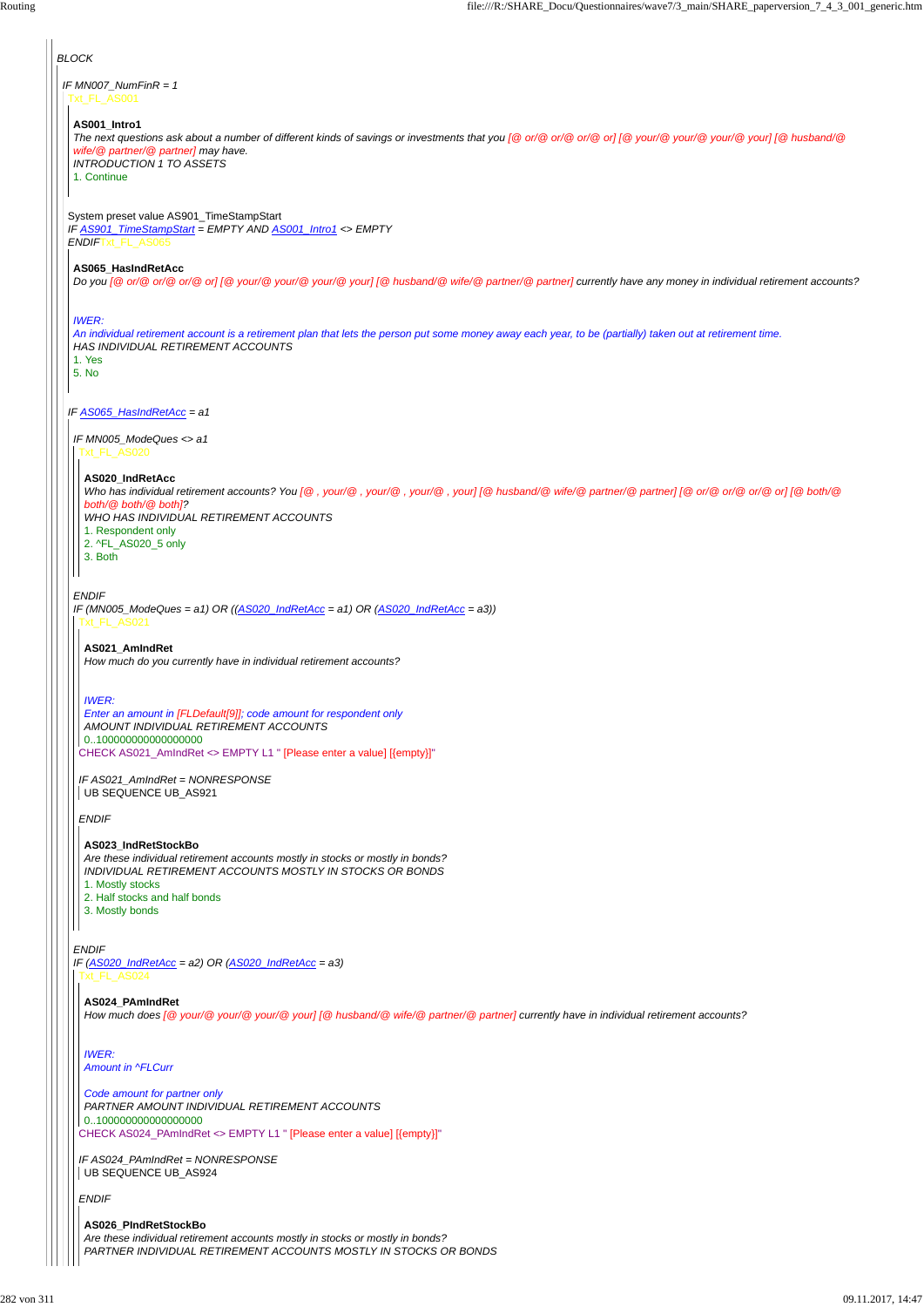*ENDIF*Txt\_FL\_AS066 *IF AS066\_HasContSav = a1 ENDIF*Txt\_FL\_AS067 *IF AS067\_HasLifeIns = a1 ENDIF* 1. Mostly stocks 2. Half stocks and half bonds 3. Mostly bonds **AS066\_HasContSav** *Do you [@ or/@ or/@ or/@ or] [@ your/@ your/@ your/@ your] [@ husband/@ wife/@ partner/@ partner] currently have any money in contractual saving for housing? IWER: Contractual savings for housing: an account at a financial institution that accumulates cash to be used towards the purchase of a house. HAS CONTRACTUAL SAVING* 1. Yes 5. No Txt\_FL\_AS027 CHECK AS027\_AmContSav <> EMPTY L1 " [Please enter a value] [{empty}]" *IF AS027\_AmContSav = NONRESPONSE ENDIF* **AS027\_AmContSav** *About how much do you [@ and/@ and/@ and/@ and] [@ your/@ your/@ your/@ your] [@ husband/@ wife/@ partner/@ partner] currently have in contractual saving for housing? IWER: Enter an amount in [FLDefault[9]]; code total amount for both partners AMOUNT CONTRACTUAL SAVING* 0..100000000000000000 UB SEQUENCE UB\_AS927 **AS067\_HasLifeIns** *Do you [@ or/@ or/@ or/@ or] [@ your/@ your/@ your/@ your] [@ husband/@ wife/@ partner/@ partner] currently own any life insurance policies? HAS LIFE INSURANCE* 1. Yes 5. No Txt\_FL\_AS029 *IF (AS029\_LifeInsPol = a2) OR (AS029\_LifeInsPol = a3)* **AS029\_LifeInsPol** *Are your life insurance policies term policies, whole life policies, or both of these? IWER: Term life insurance provides coverage for a fixed period of time and pays a predetermined amount only if the policyholder dies within this period. On the other hand, whole life insurance has a savings component that increases in value over time and can be paid back in many installments over time or all at once. LIFE INSURANCE POLICIES TERM OR WHOLE LIFE* 1. Term policies 2. Whole life policies 3. Both 97. Other

*IF AS030\_ValLifePol = NONRESPONSE* UB SEQUENCE UB\_AS930

*ENDIF*

*ENDIF*

#### **AS030\_ValLifePol**

*What is the face value of the whole life policies owned by you [@ and/@ and/@ and/@ and] [@ your/@ your/@ your/@ your] [@ husband/@ wife/@ partner/@ partner]?*

#### *IWER:*

*Amount in [FLDefault[9]] ; code total amount for both partners FACE VALUE LIFE POLICIES* 0..100000000000000000

#### **AS064\_HasMutFunds**

*Do you [@ or/@ or/@ or/@ or] [@ your/@ your/@ your/@ your] [@ husband/@ wife/@ partner/@ partner] currently have any money in mutual funds or managed investment accounts?*

*IWER:*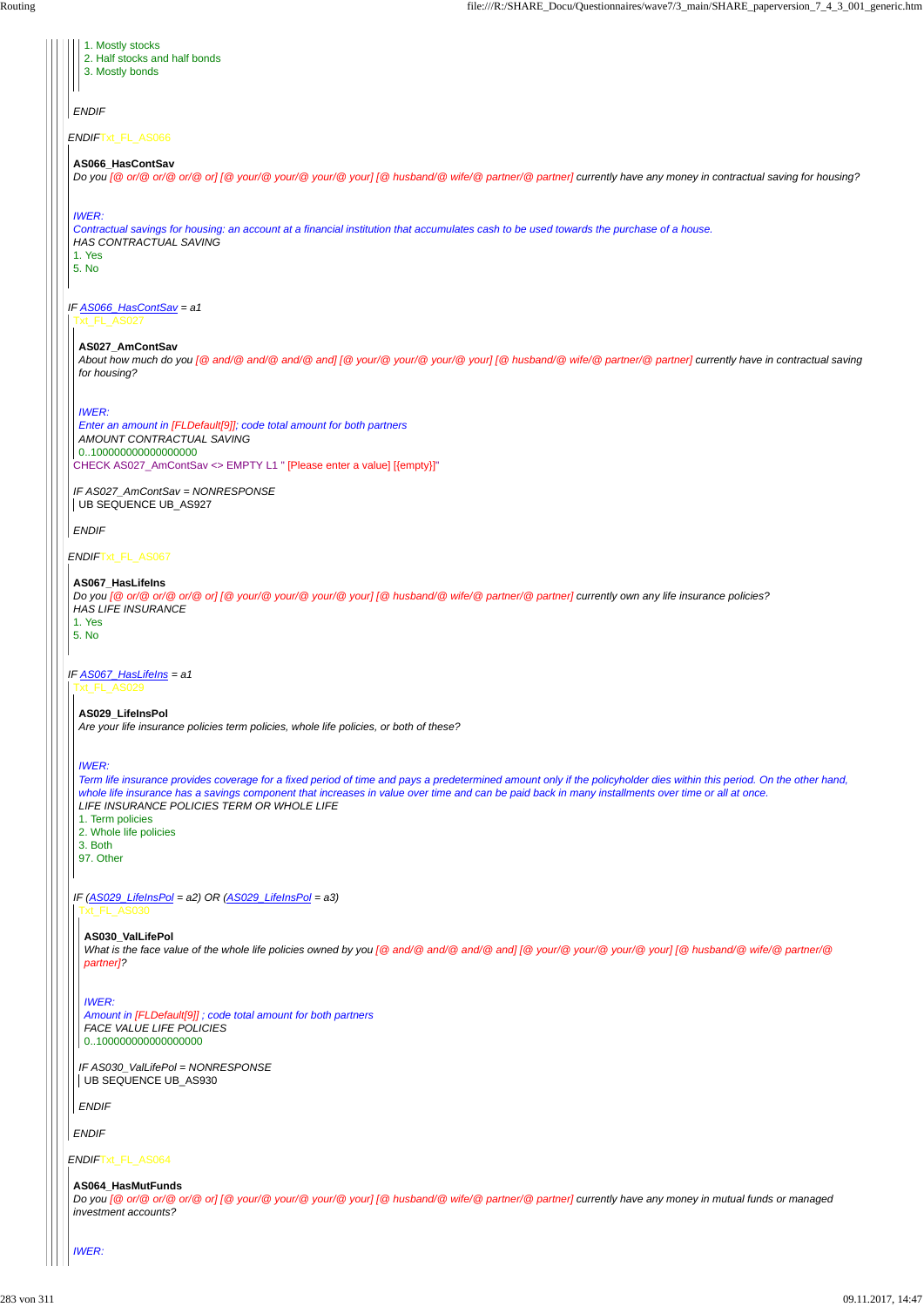*IF AS064\_HasMutFunds = a1 ENDIF*Txt\_FL\_AS063 *IF AS063\_HasStocks = a1 A mutual fund is a form of investment which is set up by a financial institution that collects money from many investors and gives it to a manager to invest it in stocks, bonds, and other financial products HAS MUTUAL FUNDS* 1. Yes 5. No Txt\_FL\_AS017 CHECK AS017\_AmMutFunds <> EMPTY L1 " [Please enter a value] [{empty}]" *IF AS017\_AmMutFunds = NONRESPONSE ENDIF* **AS017\_AmMutFunds** *About how much do you [@ and/@ and/@ and/@ and] [@ your/@ your/@ your/@ your] [@ husband/@ wife/@ partner/@ partner] currently have in mutual funds or managed investment accounts? IWER: Amount in [FLDefault[9]]; code total amount for both partners AMOUNT IN MUTUAL FUNDS* 0..100000000000000000 UB SEQUENCE UB\_AS917 **AS019\_MuFuStockBo** *Are these mutual funds and managed investment accounts mostly stocks or mostly bonds? MUTUAL FUNDS MOSTLY STOCKS OR BONDS* 1. Mostly stocks 2. Half stocks and half bonds 3. Mostly bonds **AS063\_HasStocks** *Do you [@ or/@ or/@ or/@ or]* [@ your/@ your/@ your/@ your] [@ husband/@ wife/@ partner/@ partner] currently have any money in stocks or shares that are listed or *unlisted on stockmarket? IWER: Stocks are a form of investment that allows a person to own a part of a corporation and gives him/her the right to receive dividends from it. HAS STOCKS* 1. Yes 5. No Txt\_FL\_AS011

*IF AS011\_AmStocks = NONRESPONSE* UB SEQUENCE UB\_AS911

*IF AS062\_HasBonds = a1* Txt\_FL\_AS007

*ENDIF*

#### **AS011\_AmStocks**

CHECK AS011\_AmStocks <> EMPTY L1 " [Please enter a value] [{empty}]" *amount in [FLDefault[9]]; Code total amount for both partners AMOUNT IN STOCKS* 0..100000000000000000

*About how much do you [@ and/@ and/@ and/@ and] [@ your/@ your/@ your/@ your] [@ husband/@ wife/@ partner/@ partner] currently have in stocks or shares that are listed or unlisted on stock market?*

#### *IWER:*

**AS062\_HasBonds**

*Do you [@ or/@ or/@ or/@ or] [@ your/@ your/@ your/@ your] [@ husband/@ wife/@ partner/@ partner] currently have any money in government or corporate bonds?*

#### *IWER:*

#### *Bonds are a debt instrument issued by the government or a corporation in order to generate capital by borrowing.*

*HAS BONDS*

1. Yes

#### 5. No

#### **AS007\_AmBonds**

CHECK NOT (AS007\_AmBonds = EMPTY AND AS007\_AmBonds <> NONRESPONSE) L1 " [Please enter a value] [{empty}]" *IWER: Enter an amount in [FLDefault[9]]; code total amount for both partners AMOUNT IN BONDS* 0..100000000000000000

*About how much do you currently [@ and/@ and/@ and/@ and] [@ your/@ your/@ your/@ your] [@ husband/@ wife/@ partner/@ partner] have in government or corporate bonds?*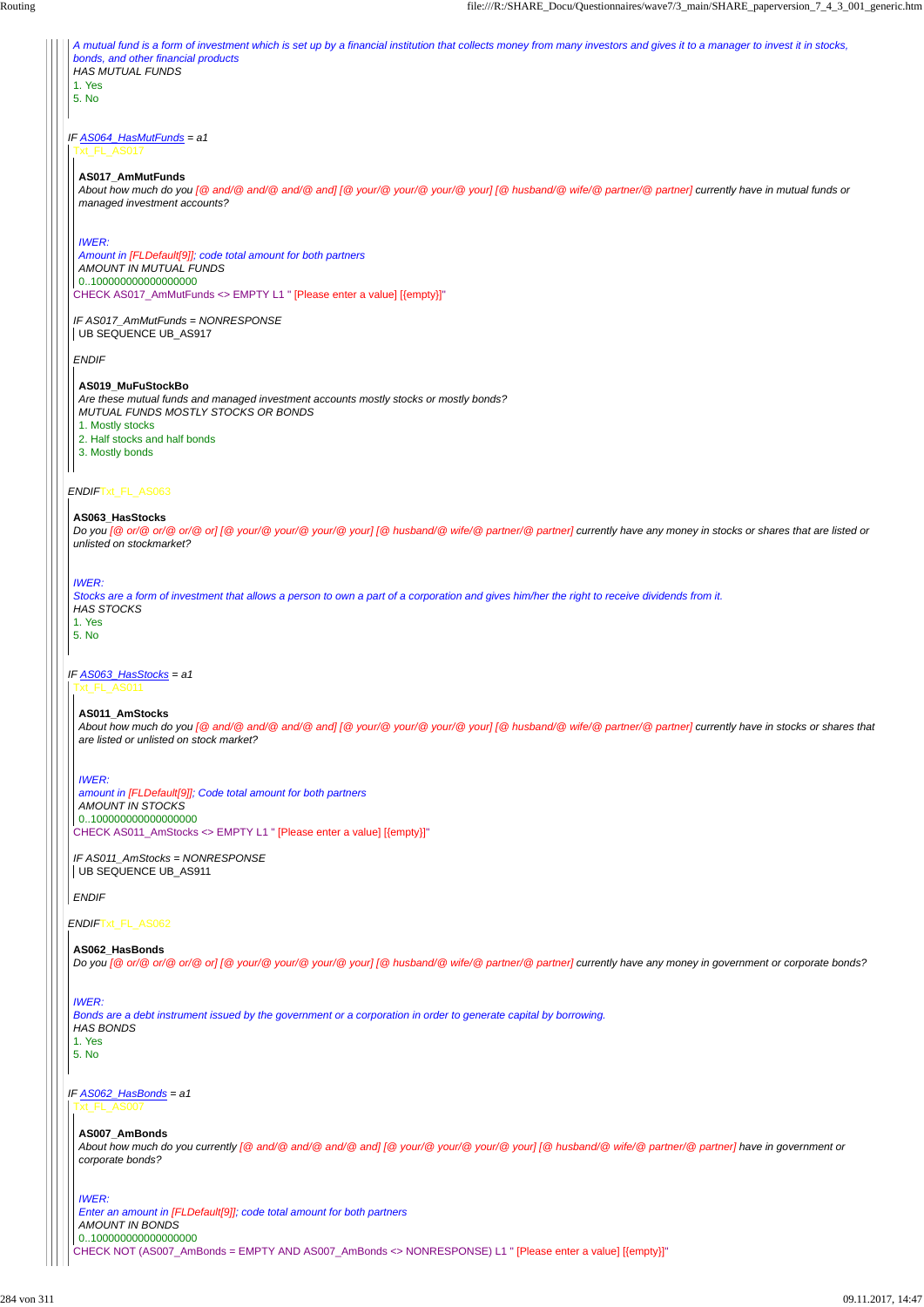*ENDIF*

*IF AS007\_AmBonds = NONRESPONSE* UB SEQUENCE UB\_AS907

*ENDIF*Txt\_FL\_AS641

*ENDIF*

*IF AS060\_HasBankAcc = a1* Txt\_FL\_AS003

#### **AS060\_HasBankAcc**

*IF AS003\_AmBankAcc = NONRESPONSE* UB SEQUENCE UB\_AS903

*Do you [@ or/@ or/@ or/@ or] [@ your/@ your/@ your/@ your] [@ husband/@ wife/@ partner/@ partner] currently have a bank account, or transaction account, or saving account or postal account? HAS BANK ACCOUNT*

1. Yes

5. No

*IF (((AS060\_HasBankAcc = a1) OR (AS062\_HasBonds = a1)) OR (AS063\_HasStocks = a1)) OR (AS064\_HasMutFunds = a1)* Txt\_FL\_AS070

*ENDIF*

#### **AS003\_AmBankAcc**

*About how much do you [@ and/@ and/@ and/@ and] [@ your/@ your/@ your/@ your] [@ husband/@ wife/@ partner/@ partner] currently have in bank accounts, transaction accounts, saving accounts or postal accounts?*

CHECK AS003\_AmBankAcc <> EMPTY L1 " [Please enter a value] [{empty}]" *amount in [FLDefault[9]]; Code total amount for both partners AMOUNT BANK ACCOUNT* -100000000000000000..1000000000000000000

#### *IWER:*

*IF AS641\_OwnFirm = a1* Txt\_FL\_AS044

*ENDIF*

#### **AS070\_IntIncome**

CHECK AS070\_IntIncome <> EMPTY L1 " [Please enter a value] [{empty}]" *Enter an amount in [FLDefault[9]] INTEREST OR DIVIDEND* 0..100000000000000000

*Overall, about how much interest or dividend income did you [@ and/@ and/@ and/@ and] [@ your/@ your/@ your/@ your] [@ husband/@ wife/@ partner/@ partner] receive from your savings in bank accounts, bonds, stocks or mutual funds in [STR (Year - 1)]? Please give me the amount after taxes.*

*IF AS070\_IntIncome = NONRESPONSE* UB SEQUENCE UB\_AS970

*IWER:*

### **AS641\_OwnFirm**

*Do you [@ or/@ or/@ or/@ or] [@ your/@ your/@ your/@ your] [@ husband/@ wife/@ partner/@ partner] currently own a firm, company, or business either entirely or as a partial ownership?*

*OWN FIRM COMPANY BUSINESS* 1. Yes

5. No

CHECK AS044\_ShareFirm <= 100 L1 " [Percentage should be less or equal to 100] [{empty}]"

*ENDIF*Txt\_FL\_AS642

### **AS044\_ShareFirm**

*What percentage or share of this firm, company or business is owned by you [@ or/@ or/@ or/@ or] [@ your/@ your/@ your/@ your] [@ husband/@ wife/@ partner/@ partner]?*

*IF AS044\_ShareFirm = NONRESPONSE* UB SEQUENCE UB\_AS944

*IWER:*

*Enter percent. If less then 1 percent, type 1.*

*PERCENTAGE SHARE FIRM OWNED*

1..100

**AS642\_AmSellFirm** *If the firm, company or business was sold and then paid off any debts on it, how much money would be left for you [@ or/@ or/@ or/@ or] [@ your/@ your/@ your/@ your] [@ husband/@ wife/@ partner/@ partner]?*

*IWER: Amount in [FLDefault[9]] ; code total amount for both partners AMOUNT SELLING FIRM* -100000000000000000..1000000000000000000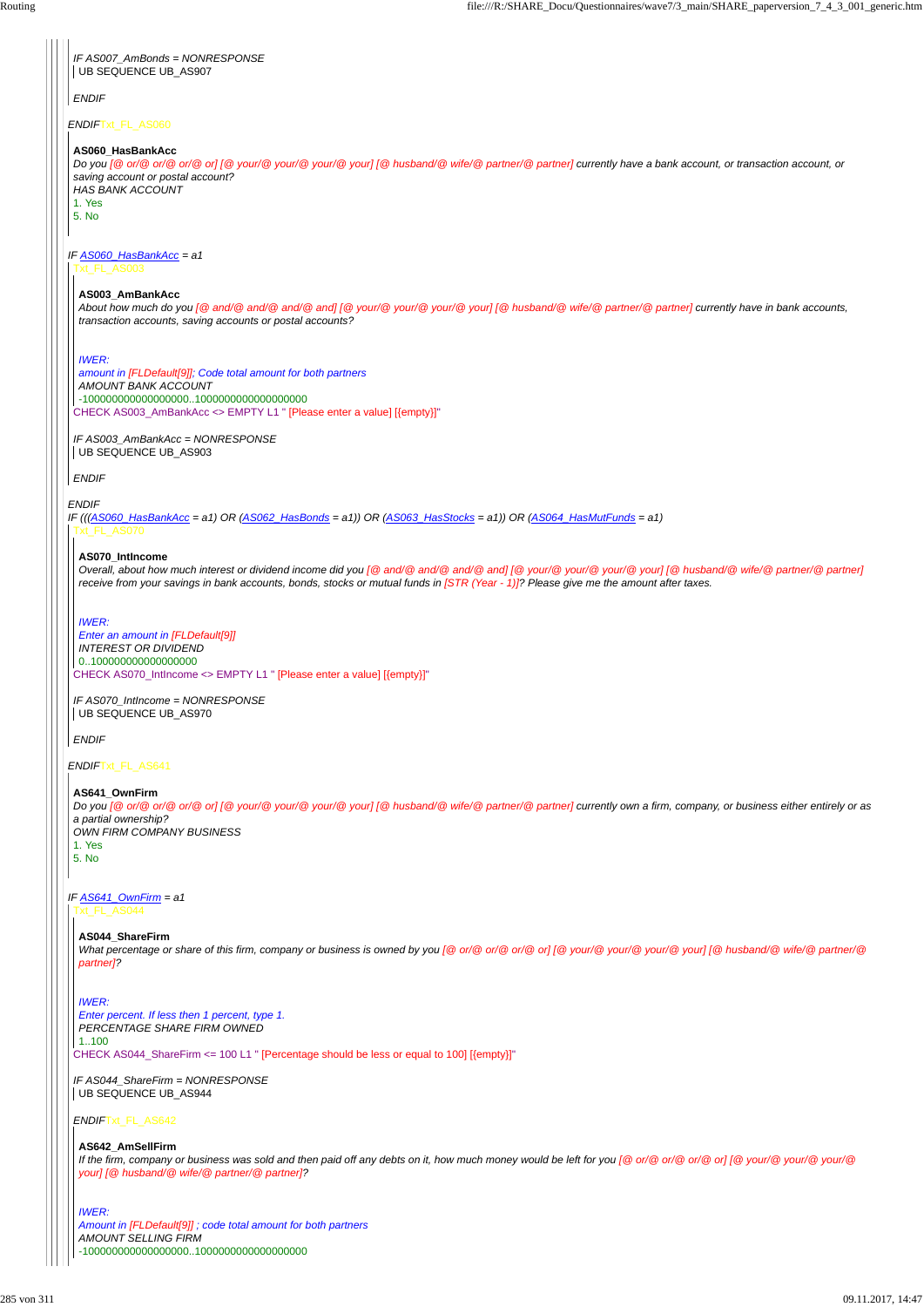*ENDIF*Txt\_FL\_AS054

CHECK NOT ((AS642\_AmSellFirm = 0) AND (AS642\_AmSellFirm = RESPONSE)) L1 " [Amount is expected to be lower or higher than zero] [{empty}]" CHECK AS642\_AmSellFirm <> EMPTY L1 " [Please enter a value] [{empty}]"

*IF AS649\_NumCars > 0* Txt\_FL\_AS051

*IF AS051\_AmSellingCars = NONRESPONSE* UB SEQUENCE UB\_AS951

*IF AS642\_AmSellFirm = NONRESPONSE* UB SEQUENCE UB\_AS942

*ENDIF*

### **AS649\_NumCars**

*How many cars do you [@ or/@ or/@ or/@ or] [@ your/@ your/@ your/@ your] [@ husband/@ wife/@ partner/@ partner] own? Please exclude company cars and leased cars.*

*NUMBER OF CARS* 0..10

*ENDIF*

*IF AS055\_AmOweMon = NONRESPONSE* UB SEQUENCE UB\_AS955

CHECK AS051\_AmSellingCars <> EMPTY L1 " [Please enter a value] [{empty}]" *amount in [FLDefault[9]]; Code total amount for both partners AMOUNT SELLING CARS* 0..100000000000000000

**AS051\_AmSellingCars** *If you sold [@ this/@ these] [@ car/@ cars] about how much would you get?*

*IF NOT ((96 IN AS054\_OweMonAny) AND (AS054\_OweMonAny.CARDINAL = 1))* Txt\_FL\_AS055

### *IWER:*

### **AS054\_OweMonAny**

| AS057_IntCheck                                            |
|-----------------------------------------------------------|
|                                                           |
| <b>IWER:</b><br><b>CHECK:</b>                             |
| Who answered the questions in this section?               |
| WHO ANSWERED THE QUESTIONS IN AS                          |
| 1. Respondent only                                        |
| 2. Respondent and proxy                                   |
| 3. Proxy only                                             |
| System preset value AS902_TimeStampEnd                    |
| IF AS902_TimeStampEnd = EMPTY AND AS057_IntCheck <> EMPTY |
| <b>ENDIF</b>                                              |

*The next question refers to money that you may owe, excluding mortgages or money owed on land, property or firms (if any). Looking at card 57, which of these types of debts do you [@ or/@ or/@ or/@ or] [@ your/@ your/@ your/@ your] [@ husband/@ wife/@ partner/@ partner] currently have, if any?*

# *IWER:*

*{CodeAll} OWE MONEY*

- 1. Debt on cars and other vehicles (vans/motorcycles/boats, etc.)
- 2. Debt on credit cards / store cards
- 3. Loans (from bank, building society or other financial institution)
- 4. Debts to relatives or friends
- 5. Student loans
- 6. Overdue bills (phone, electricity, heating, rent)
- 96. None of these
- 97. Other

*ENDIF*

### **AS055\_AmOweMon**

*Not including mortgages or money owed on land, property or firms, how much do you [@ and/@ and/@ and/@ and] [@ your/@ your/@ your/@ your] [@ husband/@ wife/@ partner/@ partner] owe in total?*

# *IWER:*

*amount in [FLDefault[9]]; Code total amount for both partners AMOUNT OWING MONEY IN TOTAL* -100000000000000000..1000000000000000000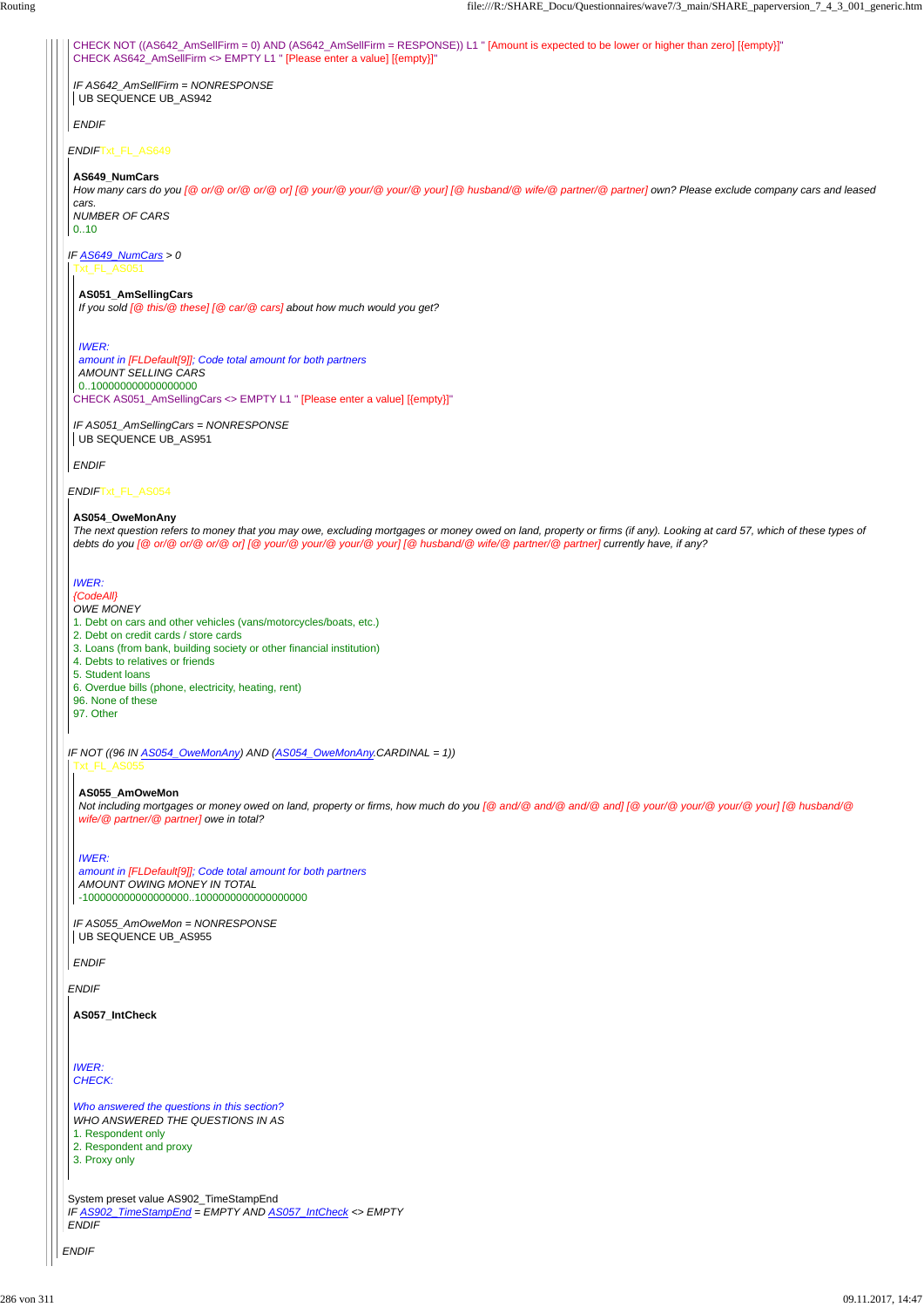# Txt\_FL\_AC016

# Txt\_FL\_AC017

| <b>ENDBLOCK</b>                                                                                                                                                                                                                                                                                                                      |
|--------------------------------------------------------------------------------------------------------------------------------------------------------------------------------------------------------------------------------------------------------------------------------------------------------------------------------------|
| <b>ENDIF</b>                                                                                                                                                                                                                                                                                                                         |
| <b>ENDIF</b><br>IF (((AC IN Test_History) OR (AC IN Test_Regular)) OR (ALL IN Test_History)) OR (ALL IN Test_Regular)                                                                                                                                                                                                                |
| <b>BLOCK</b>                                                                                                                                                                                                                                                                                                                         |
| AC011_Intro<br>We are also interested in how people think about their lives in general.                                                                                                                                                                                                                                              |
| <b>IWER:</b><br>Start of a @BNon-proxy section@B. No proxy allowed. If the respondent is not capable of answering any of these questions on her/his own, press @BCTRL-K@B at each<br>question.<br><b>INTRODUCTION WELL-BEING</b><br>1. Continue                                                                                      |
| System preset value AC901_TimeStampStart<br>System preset value AC902_TimeStampEnd<br>IF AC901_TimeStampStart = EMPTY AND AC011_Intro <> EMPTY<br>ENDIFTxt_FL_AC012                                                                                                                                                                  |
| AC012_HowSat<br>On a scale from 0 to 10 where 0 means completely dissatisfied and 10 means completely satisfied, how satisfied are you with your life?<br><b>HOW SATISFIED WITH LIFE</b><br>010<br>Txt_FL_AC013                                                                                                                      |
| AC013_Intro<br>Please look at card 16. I will now read a list of statements that people have used to describe their lives or how they feel. We would like to know how often, if at all, you<br>experienced the following feelings and thoughts: often, sometimes, rarely, or never.<br><b>INTRODUCTION CASP ITEMS</b><br>1. Continue |
| Txt_FL_AC014                                                                                                                                                                                                                                                                                                                         |
| AC014_AgePrev<br>How often do you think your age prevents you from doing the things you would like to do?                                                                                                                                                                                                                            |
| <b>IWER:</b><br>Card 16. {ReadOut}<br>AGE PREVENTS FROM DOING THINGS<br>1. Often<br>2. Sometimes<br>3. Rarely<br>4. Never                                                                                                                                                                                                            |
| Txt_FL_AC015                                                                                                                                                                                                                                                                                                                         |
| AC015_OutofContr<br>How often do you feel that what happens to you is out of your control?                                                                                                                                                                                                                                           |
| <b>IWER:</b><br>Card 16. {ReadOutNeed}<br>OUT OF CONTROL<br>1. Often<br>2. Sometimes<br>3. Rarely<br>4. Never                                                                                                                                                                                                                        |

**AC016\_LeftOut** *How often do you feel left out of things?*

#### *IWER:*

*Card 16. {ReadOutNeed} FEEL LEFT OUT OF THINGS* 1. Often

2. Sometimes

3. Rarely

4. Never

# **AC017\_DoWant**

*How often do you think that you can do the things that you want to do?*

## *IWER:*

*Card 16. {ReadOutNeed} DO THE THINGS YOU WANT TO DO* 1. Often 2. Sometimes

3. Rarely

4. Never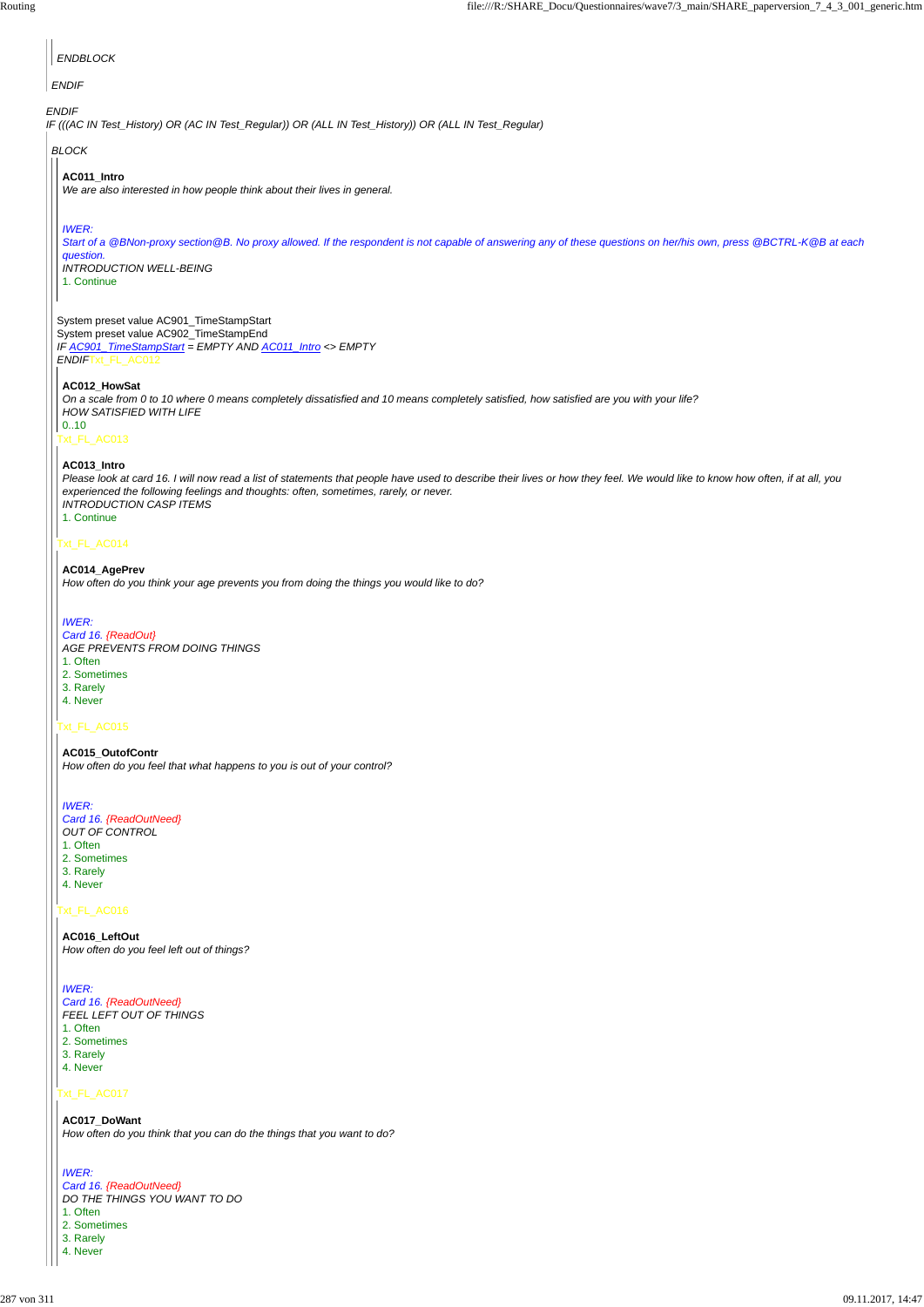### xt\_FL\_AC018

#### Txt\_FL\_AC019

#### Txt\_FL\_AC020

#### Txt\_FL\_AC021

# Txt\_FL\_AC022

# Txt\_FL\_AC024

### **AC018\_FamRespPrev**

*How often do you think that family responsibilities prevent you from doing what you want to do?*

### *IWER:*

# *Card 16. {ReadOutNeed}*

*FAMILY RESPONSIBILITIES PREVENT*

- 1. Often
- 2. Sometimes
- 3. Rarely
- 4. Never

# **AC019\_ShortMon**

*How often do you think that shortage of money stops you from doing the things you want to do?*

# *IWER:*

### *Card 16. {ReadOutNeed}*

*SHORTAGE OF MONEY STOPS* 1. Often

- 2. Sometimes
- 3. Rarely
- 4. Never

#### **AC020\_EachDay** *How often do you look forward to each day?*

### *IWER:*

*Card 16. {ReadOutNeed} LOOK FORWARD TO EACH DAY* 1. Often 2. Sometimes 3. Rarely 4. Never

#### **AC021\_LifeMean** *How often do you feel that your life has meaning?*

*IWER:*

- *Card 16. {ReadOutNeed} LIFE HAS MEANING* 1. Often 2. Sometimes 3. Rarely
- 4. Never
- 

# **AC022\_BackHapp**

*How often, on balance, do you look back on your life with a sense of happiness?*

# *IWER:*

- *Card 16. {ReadOutNeed} LOOK BACK ON LIFE WITH HAPPINESS*
- 1. Often
- 2. Sometimes
- 3. Rarely 4. Never

#### **AC023\_FullEnerg**

*How often do you feel full of energy these days?*

*IWER: Card 16. {ReadOutNeed} FEEL FULL OF ENERGY* 1. Often 2. Sometimes

3. Rarely

4. Never

**AC024\_FullOpport** *How often do you feel that life is full of opportunities?*

*IWER: Card 16. {ReadOutNeed}*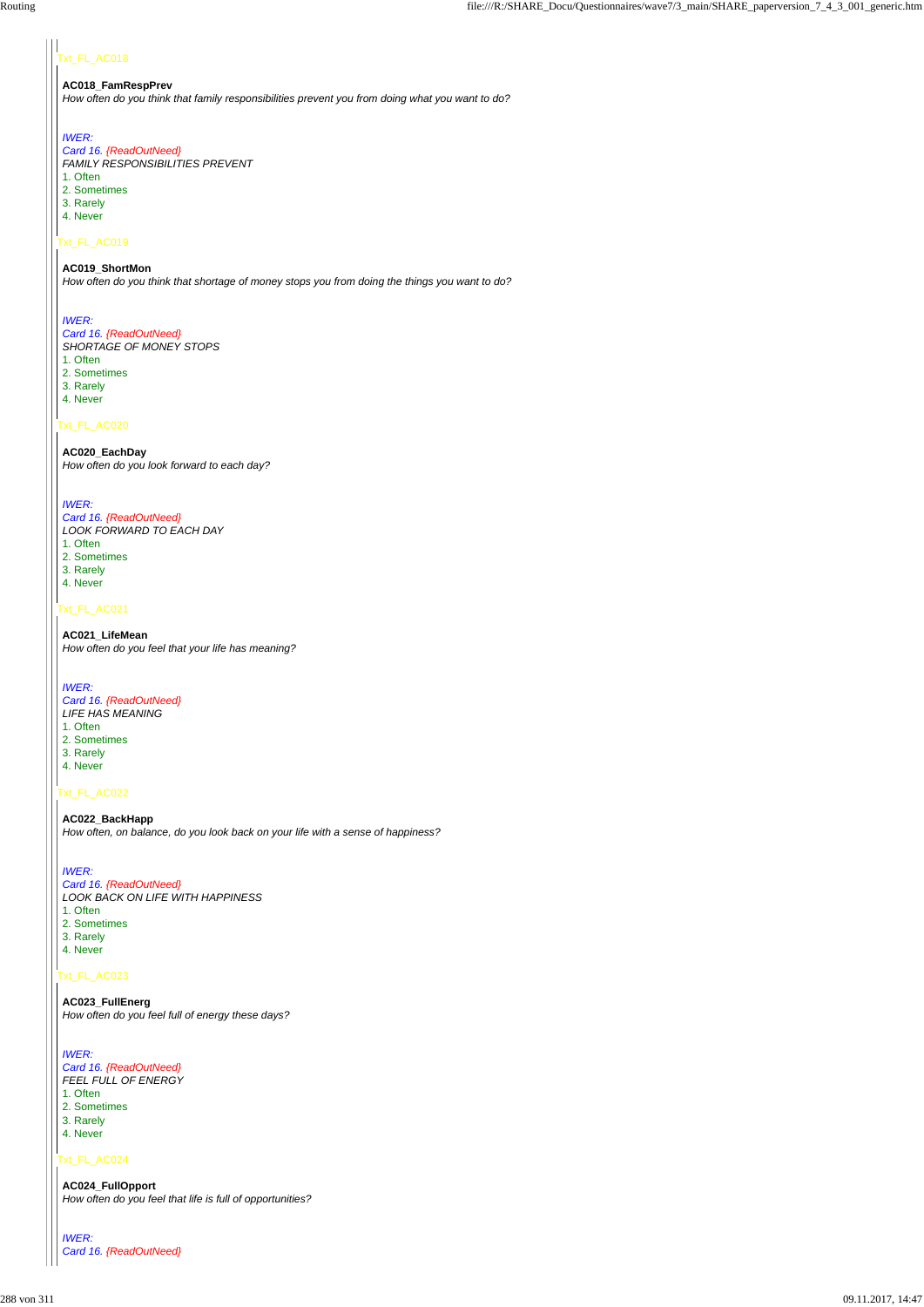#### Txt\_FL\_AC025

*IF MN024\_NursingHome = a1*

- *FULL OF OPPORTUNITIES*
- 1. Often
- 2. Sometimes
- 3. Rarely
- 4. Never

# **AC025\_FutuGood**

*How often do you feel that the future looks good for you?*

# *IWER:*

# *Card 16. {ReadOutNeed}*

- *FUTURE LOOKS GOOD*
- 1. Often
- 2. Sometimes
- 3. Rarely
- 4. Never

## Txt\_FL\_AC035

CHECK NOT ((AC035\_ActPastTwelveMonths.CARDINAL > 1) AND (a96 IN AC035\_ActPastTwelveMonths)) L1 " [You cannot select ''None of the above'' together with any other answer. Please change your answer] [{empty}]"

*IF MN103\_History = 0*

# **AC001\_Intro**

*Now I have a few questions about activities you may do. INTRODUCTION AC ACTIVITIES* 1. Continue

# **AC035\_ActPastTwelveMonths**

*Please look at card 58: which of the activities listed on this card - if any - have you done in the last twelve months?*

# *IWER:*

*{CodeAll} ACTIVITIES IN LAST YEAR*

- 1. Done voluntary or charity work
- 4. Attended an educational or training course
- 5. Gone to a sport, social or other kind of club
- 7. Taken part in a political or community-related organization
- 8. Read books, magazines or newspapers
- 9. Did word or number games such as crossword puzzles or Sudoku
- 10. Played cards or games such as chess.
- 96. None of these

*IF (AC035\_ActPastTwelveMonths.CARDINAL = 1) AND (a96 IN AC035\_ActPastTwelveMonths)* Txt\_FL\_AC038

*ELSE*

# **AC038\_HowSatisfiedNoAct**

*You indicated that you do not engage in any of the activities on Card 58. On a scale from 0 to 10 where 0 means completely dissatisfied and 10 means completely satisfied, how satisfied are you with this? SATISFIED WITH NO ACTIVITIES*

 $| 0..10$ 

*IF ((((((a1 IN AC035\_ActPastTwelveMonths) OR (a4 IN AC035\_ActPastTwelveMonths)) OR (a5 IN AC035\_ActPastTwelveMonths)) OR (a7 IN AC035\_ActPastTwelveMonths)) OR (a8 IN AC035\_ActPastTwelveMonths)) OR (a9 IN AC035\_ActPastTwelveMonths)) OR (a10 IN AC035\_ActPastTwelveMonths)*

*LOOP cnt1:= 1 TO 10*

*IF cnt1 IN AC035\_ActPastTwelveMonths*

*ENDIF*

*ENDBLOCK*

*BLOCK* Txt\_FL\_AC036

#### **AC036\_HowOftAct**

*How often in the past twelve months [@ did/@ have/@ did/@ have/@ did/@ did/@ have] [@ you/@ you/@ you/@ you/@ you/@ you/@ you] [@ do voluntary or charity work/@ attended an educational or training course/@ go to a sport, social or other kind of club/@ taken part in a political or community-related organization/@ read books, magazines or newspapers/@ do word or number games such as crossword puzzles or Sudoku/@ played cards or games such as chess.]?*

*IWER:*

*{ReadOut}.*

*HOW OFTEN ACTIVITY IN THE LAST TWELVE MONTHS*

1. Almost daily

2. Almost every week

3. Almost every month

4. Less often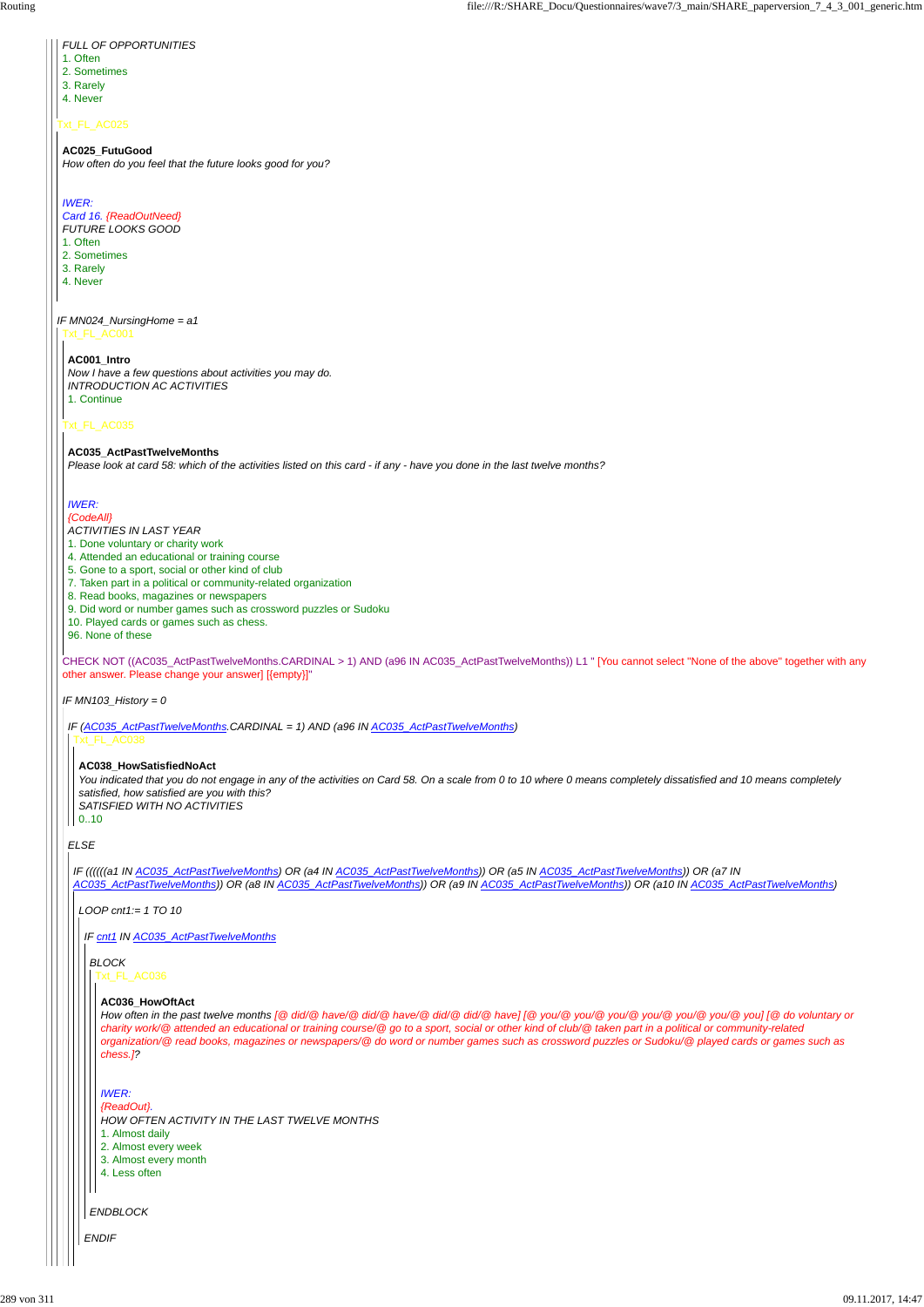## Txt\_FL\_AC702

| ENDLOOPTxt_FL_AC037                                                                                                                                                                                                                                                                                                                                                                                                                                                               |
|-----------------------------------------------------------------------------------------------------------------------------------------------------------------------------------------------------------------------------------------------------------------------------------------------------------------------------------------------------------------------------------------------------------------------------------------------------------------------------------|
| AC037_HowSatisfied<br>On a scale from 0 to 10 where 0 means completely dissatisfied and 10 means completely satisfied, how satisfied are you with the activities that you mentioned?<br>SATISFIED WITH ACTIVITIES<br>0.10                                                                                                                                                                                                                                                         |
| <b>ENDIF</b>                                                                                                                                                                                                                                                                                                                                                                                                                                                                      |
| <b>ENDIF</b>                                                                                                                                                                                                                                                                                                                                                                                                                                                                      |
| <b>ELSE</b>                                                                                                                                                                                                                                                                                                                                                                                                                                                                       |
| IF ((((((a1 IN AC035_ActPastTwelveMonths) OR (a4 IN AC035_ActPastTwelveMonths)) OR (a5 IN AC035_ActPastTwelveMonths)) OR (a7 IN<br>AC035_ActPastTwelveMonths)) OR (a8 IN AC035_ActPastTwelveMonths)) OR (a9 IN AC035_ActPastTwelveMonths)) OR (a10 IN AC035_ActPastTwelveMonths)                                                                                                                                                                                                  |
| LOOP cnt1:= $1\,$ TO $10$                                                                                                                                                                                                                                                                                                                                                                                                                                                         |
| IF cnt1 IN AC035_ActPastTwelveMonths                                                                                                                                                                                                                                                                                                                                                                                                                                              |
| <b>BLOCK</b><br>Txt_FL_AC036                                                                                                                                                                                                                                                                                                                                                                                                                                                      |
| AC036_HowOftAct<br>How often in the past twelve months [@did/@have/@did/@have/@did/@did/@have] [@you/@you/@you/@you/@you/@you/@you/@you] [@do voluntary or<br>charity work/@attended an educational or training course/@go to a sport, social or other kind of club/@ taken part in a political or community-related organization/@<br>read books, magazines or newspapers/@ do word or number games such as crossword puzzles or Sudoku/@ played cards or games such as chess.]? |
| <b>IWER:</b><br>{ReadOut}.<br>HOW OFTEN ACTIVITY IN THE LAST TWELVE MONTHS<br>1. Almost daily<br>2. Almost every week<br>3. Almost every month<br>4. Less often                                                                                                                                                                                                                                                                                                                   |
| $\mathbf{I}$<br><b>ENDBLOCK</b>                                                                                                                                                                                                                                                                                                                                                                                                                                                   |
| <b>ENDIF</b>                                                                                                                                                                                                                                                                                                                                                                                                                                                                      |
| <b>ENDLOOP</b>                                                                                                                                                                                                                                                                                                                                                                                                                                                                    |
| <b>ENDIF</b>                                                                                                                                                                                                                                                                                                                                                                                                                                                                      |
| <b>ENDIF</b>                                                                                                                                                                                                                                                                                                                                                                                                                                                                      |
| ENDIFTxt_FL_AC700                                                                                                                                                                                                                                                                                                                                                                                                                                                                 |
| AC700_BigFiveIntro<br>Please look at card 59.                                                                                                                                                                                                                                                                                                                                                                                                                                     |
| I am now going to read out some statements concerning characteristics that may or may not apply to you.                                                                                                                                                                                                                                                                                                                                                                           |
| After each statement please indicate if whether you strongly disagree, disagree a little, neither agree nor disagree, agree a little or agree strongly.<br><b>INTRODUCTION BIG FIVE</b><br>1. Continue                                                                                                                                                                                                                                                                            |
| Txt_FL_AC701                                                                                                                                                                                                                                                                                                                                                                                                                                                                      |
| AC701_Reserved<br>I see myself as someone who is reserved.                                                                                                                                                                                                                                                                                                                                                                                                                        |
| Do you                                                                                                                                                                                                                                                                                                                                                                                                                                                                            |

*IWER: {ReadOut} BIG FIVE - RESERVED* 1. Disagree strongly 2. Disagree a little

3. Neither agree nor disagree 4. Agree a little 5. Agree strongly

# **AC702\_Trust** *I see myself as someone who is generally trusting.*

*Do you...*

*IWER: Read out if necessary BIG FIVE - TRUST* 1. Disagree strongly 2. Disagree a little 3. Neither agree nor disagree 4. Agree a little 5. Agree strongly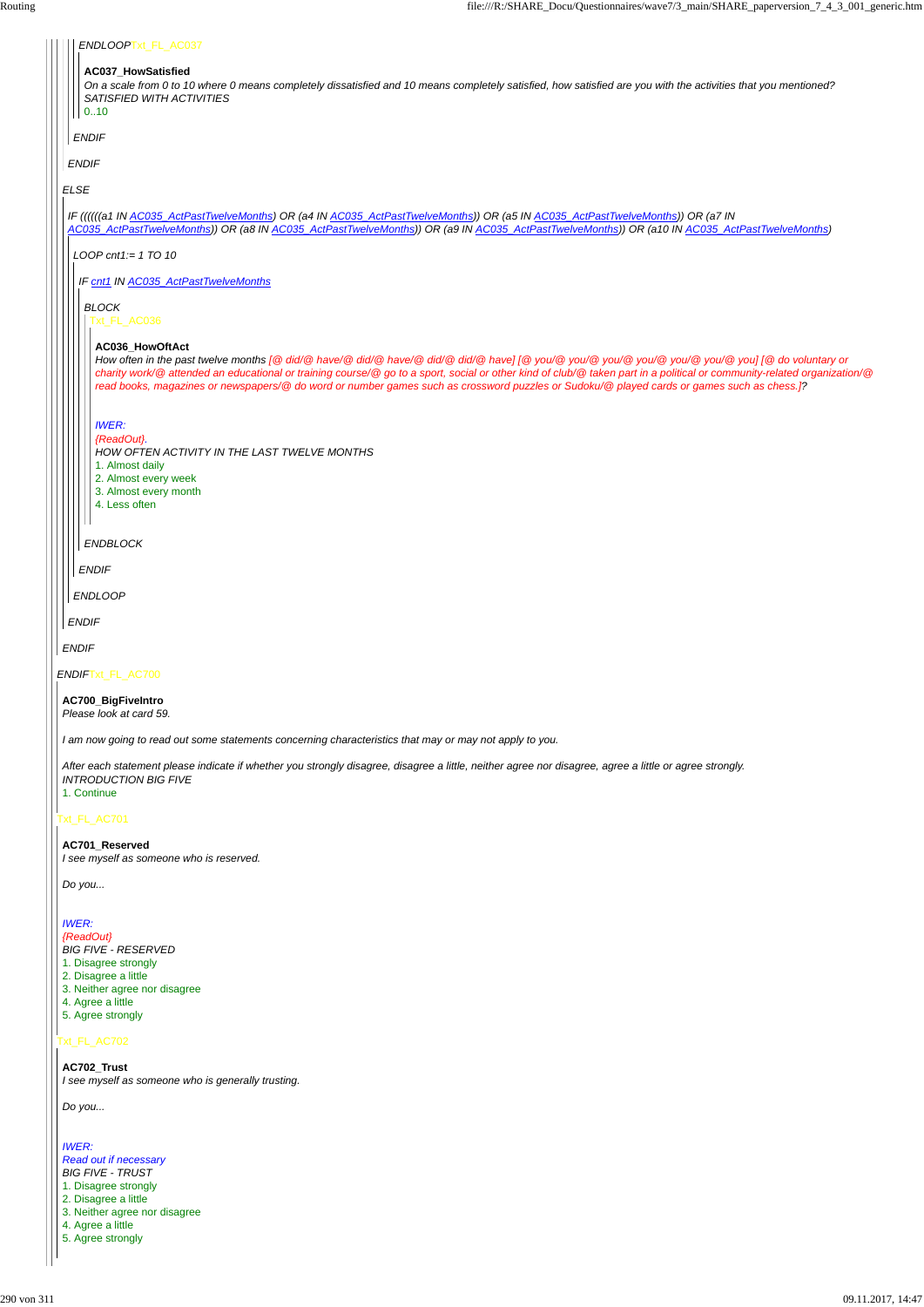#### Txt\_FL\_AC703

# Txt\_FL\_AC704

# Txt\_FL\_AC705

#### Txt\_FL\_AC706

# Txt\_FL\_AC707

#### Txt\_FL\_AC708

**AC703\_Lazy** *I see myself as someone who tends to be lazy.*

*Do you...*

#### *IWER:*

*Read out if necessary BIG FIVE - LAZY*

- 1. Disagree strongly
- 2. Disagree a little
- 3. Neither agree nor disagree
- 4. Agree a little
- 5. Agree strongly

#### **AC704\_Relaxed**

*I see myself as someone who is relaxed, handles stress well.*

*Do you...*

#### *IWER:*

*Read out if necessary BIG FIVE - RELAXED* 1. Disagree strongly 2. Disagree a little 3. Neither agree nor disagree 4. Agree a little 5. Agree strongly

#### **AC705\_FewInterests**

*I see myself as someone who has few artistic interests.*

*Do you...*

#### *IWER:*

*Read out if necessary BIG FIVE - FEW INTERESTS*

- 1. Disagree strongly
- 2. Disagree a little
- 3. Neither agree nor disagree
- 4. Agree a little
- 5. Agree strongly

**AC706\_Outgoing** *I see myself as someone who is outgoing, sociable.*

*Do you...*

#### *IWER:*

*Read out if necessary BIG FIVE - OUTGOING* 1. Disagree strongly 2. Disagree a little 3. Neither agree nor disagree 4. Agree a little 5. Agree strongly

**AC707\_FindFault** *I see myself as someone who tends to find fault with others.*

# *Do you...*

# *IWER:*

*Read out if necessary BIG FIVE - FINDFAULT* 1. Disagree strongly 2. Disagree a little 3. Neither agree nor disagree 4. Agree a little 5. Agree strongly

**AC708\_Thorough** *I see myself as someone who does a thorough job.*

*Do you...*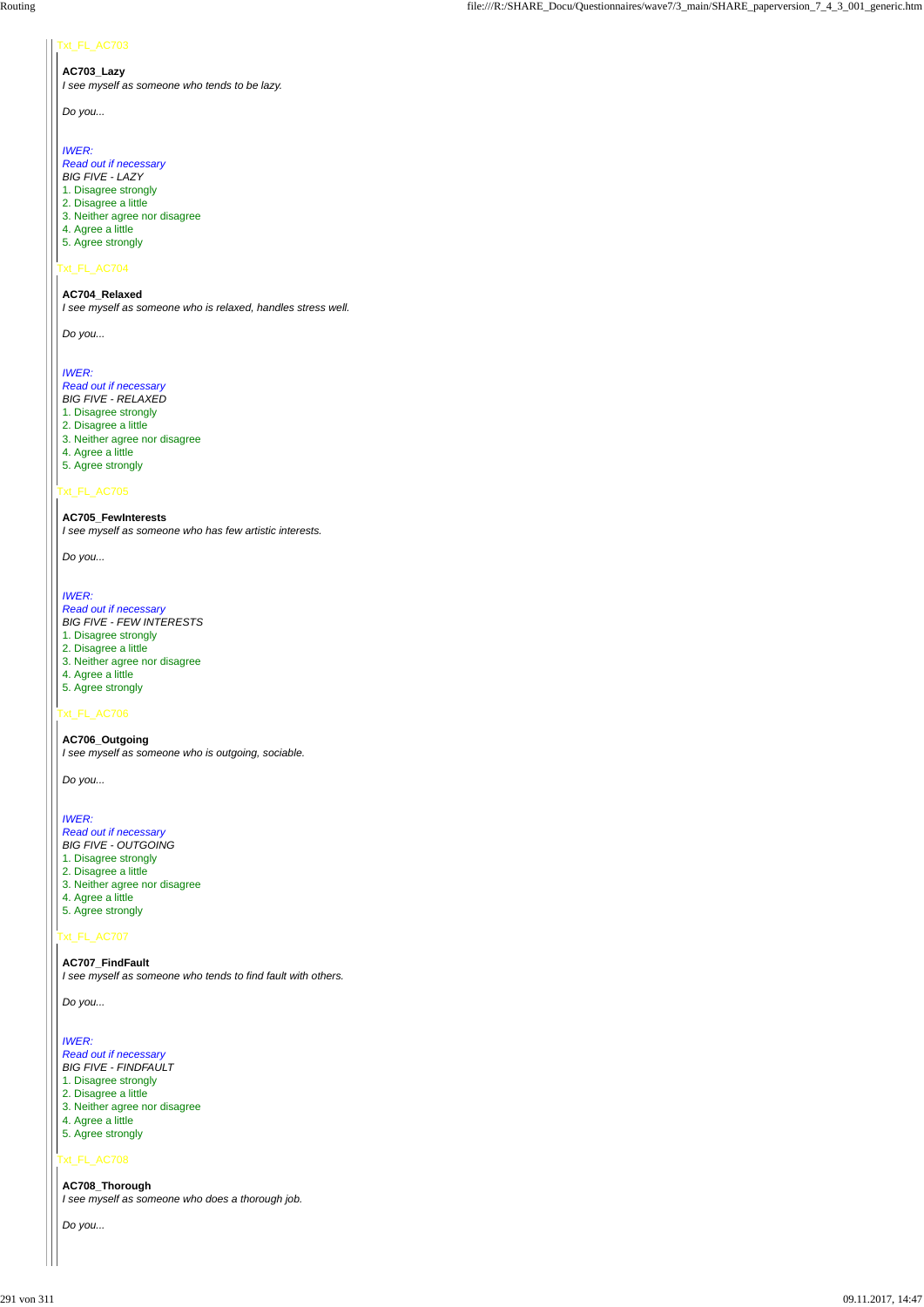*IF (((EX IN Test\_History) OR (EX IN Test\_Regular)) OR (ALL IN Test\_History)) OR (ALL IN Test\_Regular)*

#### *ENDBLOCK*

# Txt\_FL\_AC709

## Txt\_FL\_AC710

# Txt\_FL\_AC711

*IF AC902\_TimeStampEnd = EMPTY AND AC740\_Outro <> EMPTY*

*ENDIF*

# *IWER:*

- *Read out if necessary*
- *BIG FIVE THOROUGH JOB*
- 1. Disagree strongly
- 2. Disagree a little
- 3. Neither agree nor disagree
- 4. Agree a little
- 5. Agree strongly

#### **AC709\_Nervous**

*I see myself as someone who gets nervous easily.*

*Do you...*

## *IWER:*

*Read out if necessary BIG FIVE - NERVOUS*

- 1. Disagree strongly
- 2. Disagree a little
- 3. Neither agree nor disagree
- 4. Agree a little
- 5. Agree strongly

**AC710\_Imagination** *I see myself as someone who has an active imagination.*

*Do you...*

# *IWER:*

*Read out if necessary BIG FIVE - IMAGINATION* 1. Disagree strongly 2. Disagree a little 3. Neither agree nor disagree 4. Agree a little 5. Agree strongly

**AC711\_Kind** *I see myself as someone who is considerate and kind to almost everyone.*

*Do you...*

# *IWER:*

#### *{ReadOutNeed}*

- *BIG FIVE KIND*
- 1. Disagree strongly
- 2. Disagree a little
- 3. Neither agree nor disagree
- 4. Agree a little
- 5. Agree strongly

#### **AC740\_Outro**

*IWER: CHECK: Who answered the questions in this section? NON PROXY* 1. Respondent 2. Section not answered (proxy interview)

*BLOCK*

*IF MN103\_History <> 1*

**EX601\_NonProxy**

*IWER:*

*Start of a @BNon-proxy section@B. No proxy allowed. If the respondent is not present or not capable to give consent to participation on her/his own, press @BCTRL-K@B at each question. INTRO EX\_PROXY* 1. Continue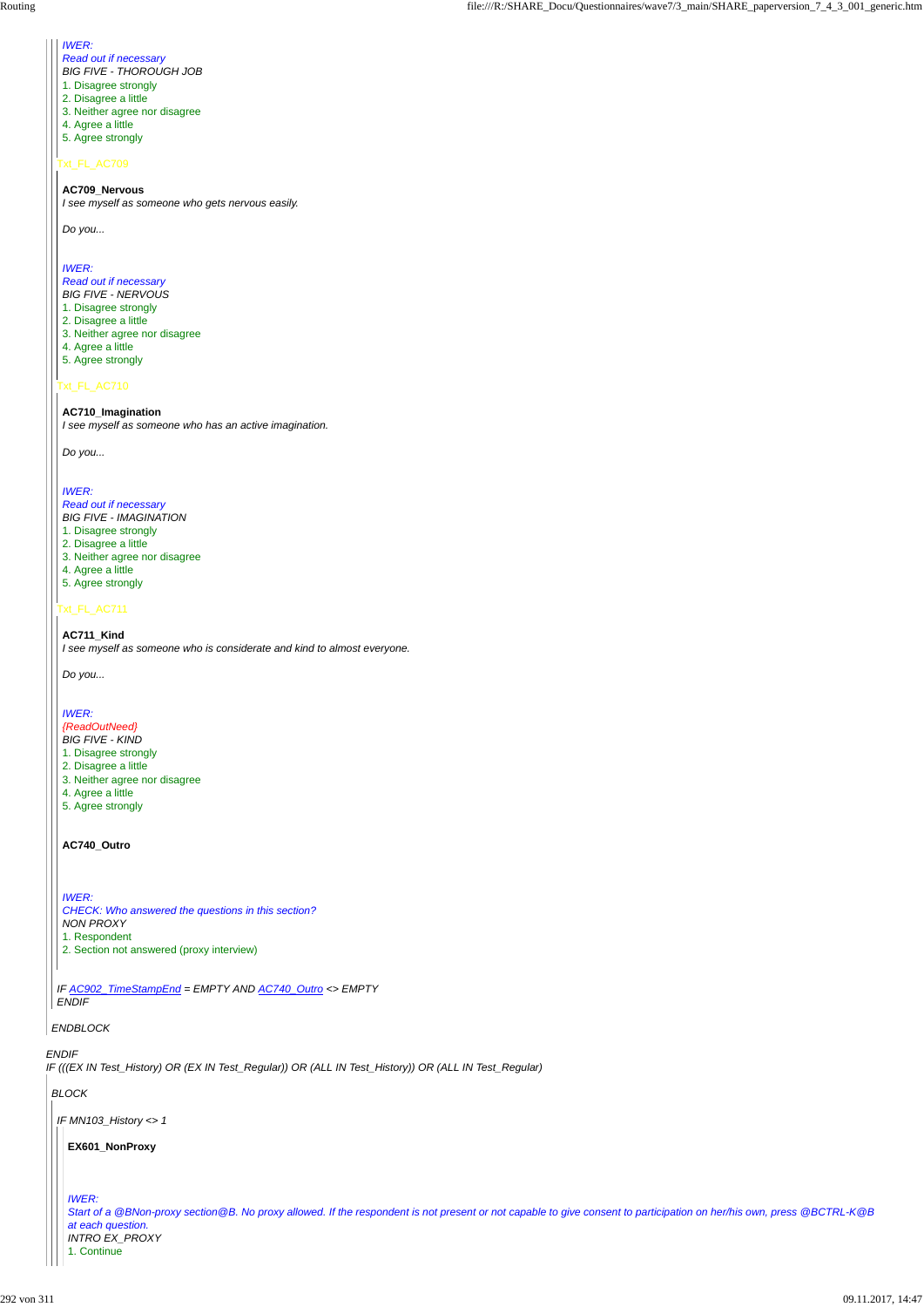*ENDIF* System preset value EX901\_TimeStampStart *IF EX901\_TimeStampStart = EMPTY AND EX601\_NonProxy <> EMPTY ENDIF IF MN103\_History <> 1*

## *ENDIF*Txt\_FL\_EX001

#### *IF MN101\_Longitudinal = 0*

*ENDIF*

*IF MN101\_Longitudinal = 0* Txt\_FL\_EX029

# *IF MN808\_AgeRespondent < 101*

#### **EX029\_FreqPrayer**

*Now, I have a question about praying. These days, how often do you pray?*

# *IWER:*

# *{ReadOut}*

- *PRAYING*
- 1. More than once a day
- 2. Once daily
- 3. A couple of times a week
- 4. Once a week
- 5. Less than once a week
- 6. Never

#### **EX001\_Introtxt**

*Now, I have questions about how likely you think various events might be. When I ask a question I'd like for you to give me a number from 0 to 100.*

*Thinking about your work generally and not just your present job, what are the chances that you will be working full-time after you reach age 63? CHANCE TO WORK AFTER AGE OF 63*  $| 0..100$ 

*Let's try an example together and start with the weather. Looking at card 60, what do you think the chances are that it will be sunny tomorrow? For example, '90' would mean a 90 per cent chance of sunny weather. You can say any number from 0 to 100. INTRODUCTION AND EXAMPLE* 0..100

*IF Sec\_EP.EP005\_CurrentJobSit = a2* Txt\_FL\_EX007

*ENDIF*

```
ENDIF
IF MN101_Longitudinal = 0
 Txt_FL_EX026
```
*ENDIF*Txt\_FL\_EX008

# **EX007\_GovRedPens**

*(Please look at card 60.)*

*IF MN808\_AgeRespondent < 61* Txt\_FL\_EX025

*What are the chances that before you retire the government will reduce the pension which you are entitled to? GOVERNMENT REDUCES PENSION* 0..100

**EX025\_ChWrkA65** *(Please look at card 60.)*

**EX008\_GovRaisAge** *(Please look at card 60.)*

*What are the chances that before you retire the government will raise your retirement age? GOVERNMENT RAISES RETIREMENT AGE* 0..100

**EX009\_LivTenYrs** *(Please look at card 60.)*

*What are the chances that you will live to be age [@ {Current age rounded up to 5 fold}] or more? LIVING IN TEN YEARS* 0..100

#### **EX026\_Trust**

*Now I would like to ask a question about how you view other people. Generally speaking, would you say that most people*

*can be trusted or that you can't be too careful in dealing with people? Not looking at card 60 anymore, please tell me on a scale from 0 to 10, where 0 means you can't be too careful and 10 means that most people can be trusted. TRUST IN OTHER PEOPLE* 0..10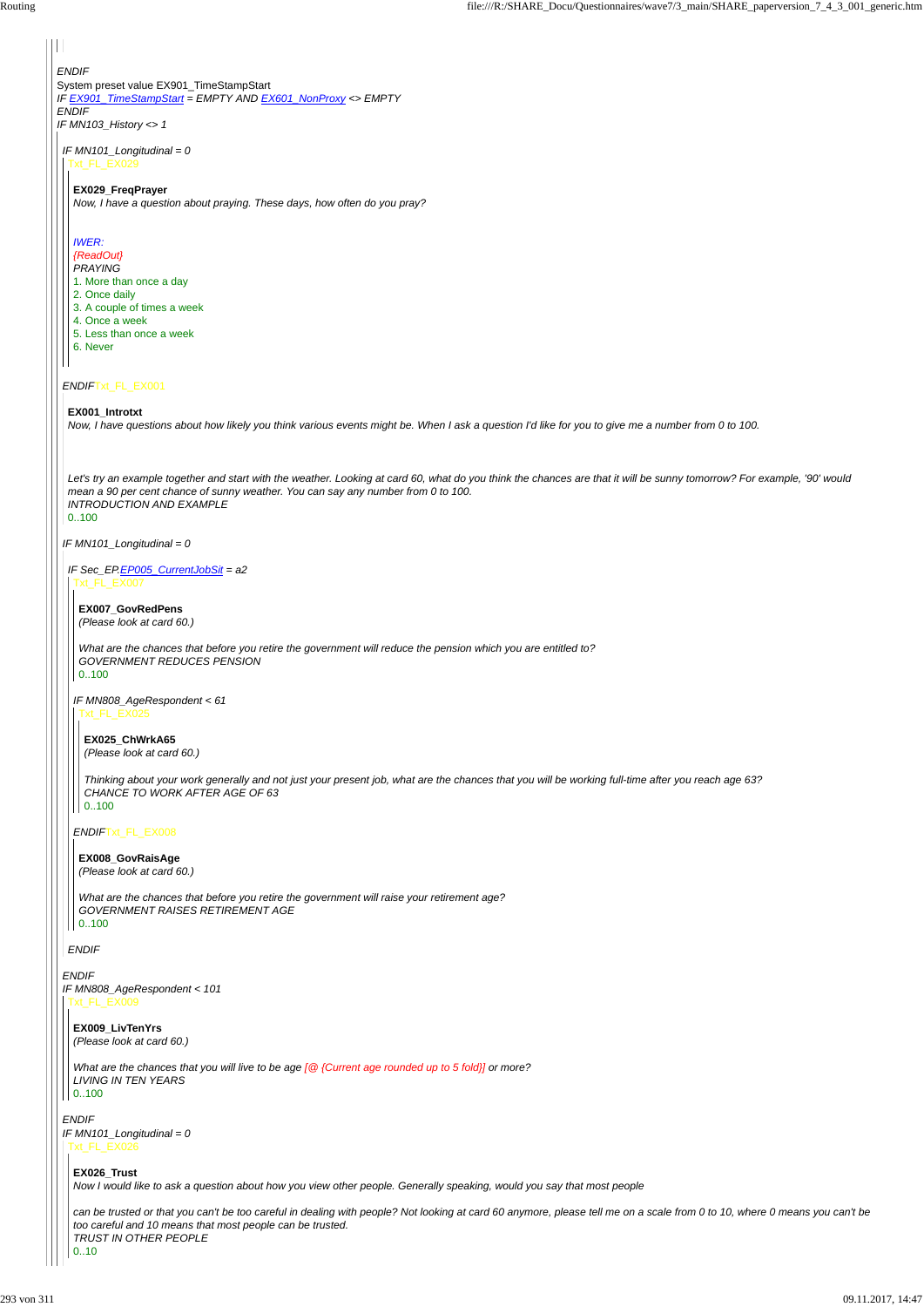#### *ENDIF IF MN101\_Longitudinal = 0*

# Txt\_FL\_EX110

## Txt\_FL\_EX111

#### Txt\_FL\_EX028

#### **EX110\_RiskAv**

*Please look at card 61. When people invest their savings they can choose between assets that give low return with little risk to lose money, for instance a bank account or a safe bond, or assets with a high return but also a higher risk of losing money, for instance stocks and shares. Which of the statements on the card comes closest to the amount of financial risk that you are willing to take when you save or make investments?*

#### *IWER:*

*Read answers only if necessary. If more than one response is given use the first category that applies.*

- *RISK AVERSION*
- 1. Take substantial financial risks expecting to earn substantial returns
- 2. Take above average financial risks expecting to earn above average returns
- 3. Take average financial risks expecting to earn average returns
- 4. Not willing to take any financial risks

#### **EX111\_XYZ\_Planning\_Horizon**

*In planning your saving and spending, which of the following time periods is most important to you?*

#### *IWER:*

#### *{ReadOut}*

*The option 'next few months' includes also 'next few days' and 'next few weeks'*

- *PLANNING HORIZON*
- 1. Next few months
- 2. Next year
- 3. Next few years
- 4. Next 5-10 years
- 5. Longer than 10 years

#### **EX028\_LeftRight**

*In politics people sometimes talk of left and right. On a scale from 0 to 10, where 0 means the left and 10 means the right, where would you place yourself? LEFT OR RIGHT IN POLITICS*

#### 0..10

*IF MN005\_ModeQues = a2*

#### **EX600\_PartInterv**

#### *IWER:*

*Is the respondent's partner available and willing to be interviewed in this session or are you doing a proxy interview for the partner in this session?*

*If the partner or proxy refuses to conduct an interview, please set a refusal code for the partner or proxy in the SMS after finishing the CAPI. PARTNER AVAILABLE AND WILLING TO PARTICIPATE*

*IF (EX600\_PartInterv = a2) OR (EX600\_PartInterv = a3)* Txt\_FL\_EX101

1. Yes, partner is available and willing to be (proxy) interviewed in this session

2. No, partner is unavailable to be (proxy) interviewed in this session

3. No, partner is unwilling to be (proxy) interviewed in this session

# Txt\_FL\_EX602

#### **EX101\_IntroPartInfo**

*Before we finish, could you please also give me some information on [@ your/@ your] [@ husband/@ wife/@ partner/@ partner], who is not doing the interview today? INTRODUCTION PARTNER INFORMATION* 1. Continue

#### **EX602\_PartYrsEduc**

*How many years has [@ your/@ your/@ your/@ your] [@ husband/@ wife/@ partner/@ partner] been in school all together?*

```
IWER:
```
Txt\_FL\_EX603 *\* excludes: full-time working, home schooling, distance learning, special on-the-job training, evening classes, part-time private vocational training, flexible or part-time higher education studies, etc PARTNER YEARS OF EDUCATION* 0..999

```
"in school" means in "full-time education", that;
```
*\* includes: receiving tuition, engaging in practical work or supervised study or taking examinations*

**EX603\_PartJobSit** *Please look at card 44.*

*In general, how would you describe the current employment situation of [@ your/@ your] [@ husband/@ wife/@ partner/@ partner]?*

*IWER:*

*{ReadOut} PARTNER CURRENT JOB SITUATION*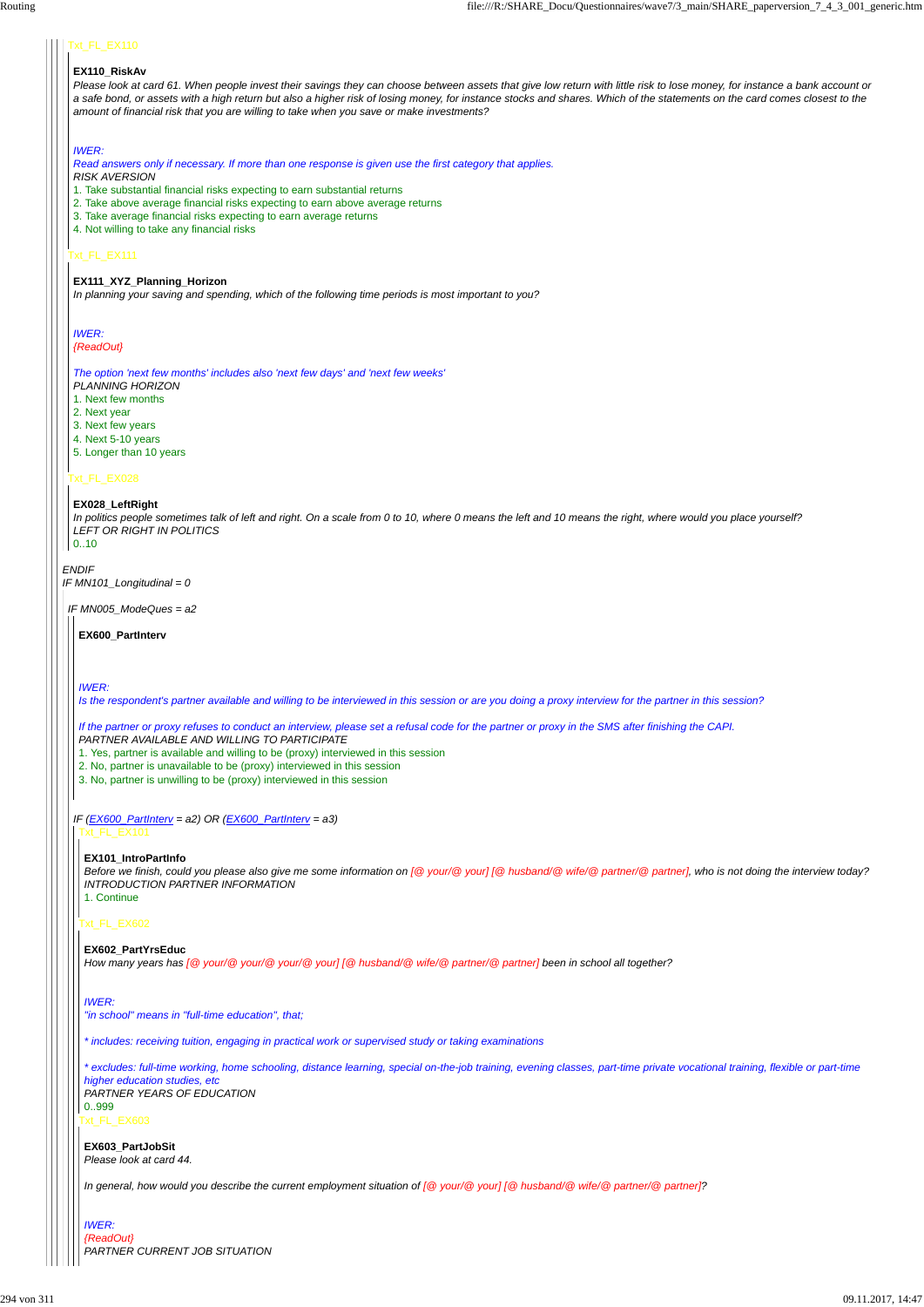$\vert \, \vert \, \vert$ 

*IF (((((((((((MN001\_Country = a1) OR (MN001\_Country = a7)) OR (MN001\_Country = a3)) OR (MN001\_Country = a16)) OR (MN001\_Country = a11)) OR (MN001\_Country = a26)) OR (MN001\_Country = a27)) OR (MN001\_Country = a28)) OR (MN001\_Country = a29)) OR (MN001\_Country = a30)) OR (MN001\_Country = a32)) AND (MN101\_Longitudinal = 0)*

*ENDIF*Txt\_FL\_EX024

| 1. Retired<br>2. Employed or self-employed (including working for family business)                                                                                                                                                                                                                                                    |
|---------------------------------------------------------------------------------------------------------------------------------------------------------------------------------------------------------------------------------------------------------------------------------------------------------------------------------------|
| 3. Unemployed<br>4. Permanently sick or disabled                                                                                                                                                                                                                                                                                      |
| 5. Homemaker<br>97. Other                                                                                                                                                                                                                                                                                                             |
|                                                                                                                                                                                                                                                                                                                                       |
| IF $EX603$ PartJobSit = a2<br>Ext FL EX613                                                                                                                                                                                                                                                                                            |
| EX613_LastJobPartner<br>What is the most recent job [@ your/@ your] [@ husband/@ wife/@ partner/@ partner] ${FL\_EX613\_3}$ had?<br>NAME OR TITLE OF JOB PARTNER<br><b>STRING</b>                                                                                                                                                     |
| IF EX613_LastJobPartner = RESPONSE                                                                                                                                                                                                                                                                                                    |
| <b>BLOCK</b>                                                                                                                                                                                                                                                                                                                          |
| <b>JobCode</b>                                                                                                                                                                                                                                                                                                                        |
|                                                                                                                                                                                                                                                                                                                                       |
| [IWER]: {FLDefault[93]} {FLDefaultExtended[93]} [If an appropriate job title is not in the list press enter to save the job you have typed in.] [{empty}]                                                                                                                                                                             |
| <b>STRING</b>                                                                                                                                                                                                                                                                                                                         |
| <b>ENDBLOCK</b>                                                                                                                                                                                                                                                                                                                       |
| <b>ENDIF</b>                                                                                                                                                                                                                                                                                                                          |
| <b>ENDIF</b><br>IF (EX603_PartJobSit <> a1) AND (EX603_PartJobSit <> a2)<br><b>Txt FL EX104</b>                                                                                                                                                                                                                                       |
| EX104 PartEvWork<br>Has [@ your/@ your/@ your/@ your] [@ husband/@ wife/@ partner/@ partner] ever done any paid work?<br>PARTNER EVER DONE PAID WORK<br>1. Yes<br>5. No                                                                                                                                                               |
| <b>ENDIF</b>                                                                                                                                                                                                                                                                                                                          |
| IF $((EX603$ _PartJobSit = a1) OR $(EX603$ _PartJobSit = a2)) OR $(EX104$ _PartEvWork = a1)<br>Txt_FL_EX105                                                                                                                                                                                                                           |
| EX105_PartEmp<br>In [@ his/@ her] [@ last/@ current/@ last] job, [@ was/@ is/@ was] [@ your/@ your/@ your/@ your] [@ husband/@ wife/@ partner/@ partner] a private sector<br>employee, a public sector employee or a self-employed?<br>PARTNER EMPLOYEE OR A SELF-EMPLOYED<br>1. Private sector employee<br>2. Public sector employee |
| 3. Self-employed                                                                                                                                                                                                                                                                                                                      |
| <b>ENDIF</b>                                                                                                                                                                                                                                                                                                                          |
| <b>ENDIF</b>                                                                                                                                                                                                                                                                                                                          |
| <b>ENDIF</b>                                                                                                                                                                                                                                                                                                                          |
| <b>ENDIF</b>                                                                                                                                                                                                                                                                                                                          |
| EX023_Outro                                                                                                                                                                                                                                                                                                                           |
|                                                                                                                                                                                                                                                                                                                                       |
| <b>IWER:</b><br>CHECK: Who answered the questions in this section?<br><b>NON PROXY</b>                                                                                                                                                                                                                                                |
| 1. Respondent<br>2. Section not answered (proxy interview)                                                                                                                                                                                                                                                                            |

## **EX123\_Consent**

*It has not been decided yet but we are thinking about continuing this research project in one or two years with another, much shorter interview. For this reason, we hope that it is ok with you that we keep your name and address in our files, so that we can contact you again. Is this ok?*

#### *IWER:*

*Let respondent sign consent statement if necessary. If the respondent asks or hesitates, say that he/she can still say no at the time when recontacting CONSENT TO RECONTACT*

1. Consent to recontact

5. No consent to recontact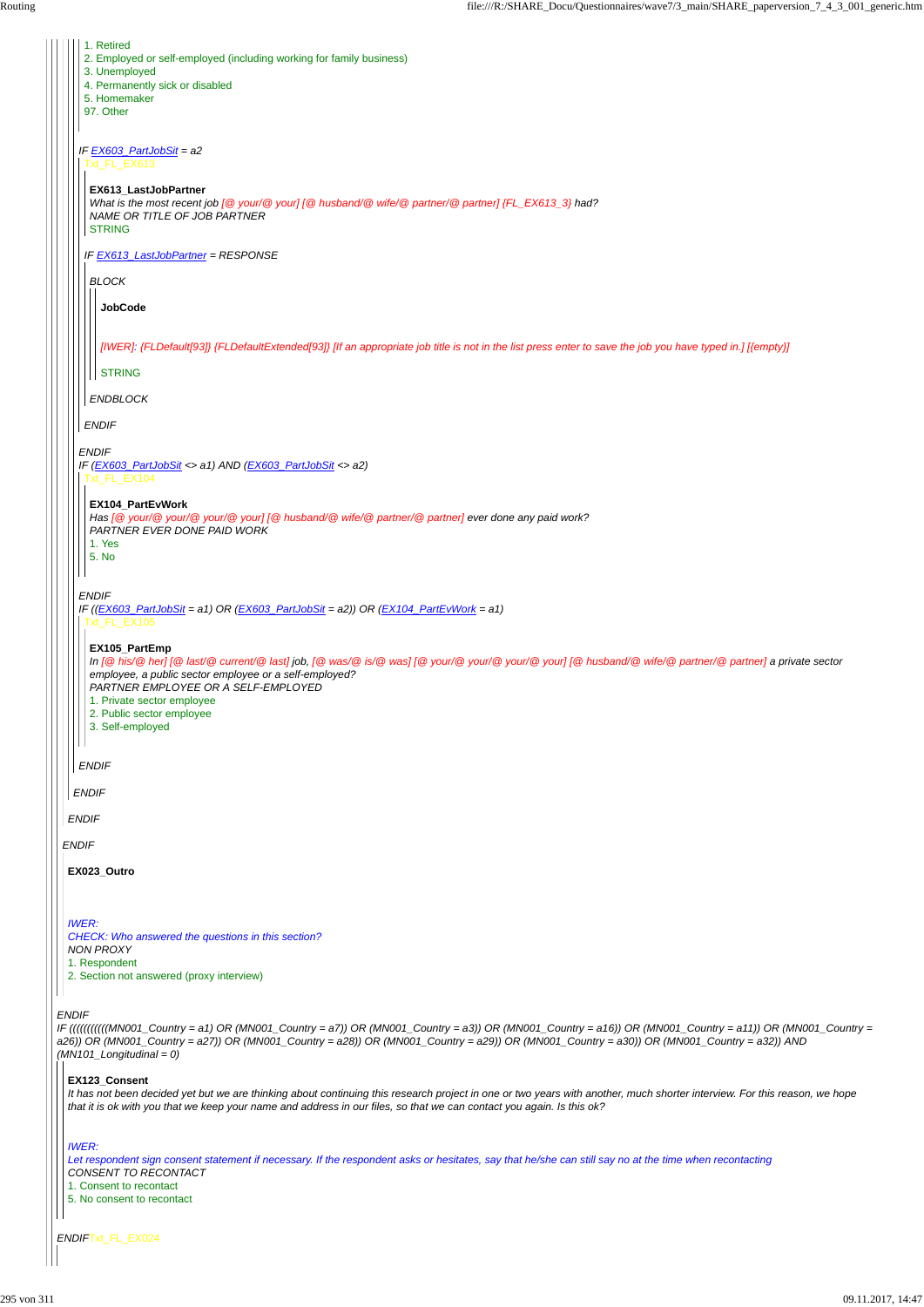*IF (((IV IN Test\_History) OR (IV IN Test\_Regular)) OR (ALL IN Test\_History)) OR (ALL IN Test\_Regular)*

*ENDBLOCK*

*IF MN103\_History = 0 ENDIF*

System preset value EX902\_TimeStampEnd *IF EX902\_TimeStampEnd = EMPTY AND EX106\_HandOutA <> EMPTY ENDIF*

#### **EX024\_Outro2**

*Thank you. This was the last question. We would like to thank you very much again for participating in the survey. We know it has been a long and difficult questionnaire, but your help was really important. With your participation you have helped researchers to understand how the ageing of populations in Europe affects our future. THANK YOU FOR PARTICIPATION*

1. Continue

#### **EX106\_HandOutA**

*IWER:*

*Take a drop-off questionnaire and fill in first name and respondent id @B {RespondentID}@B on the drop-off cover.*

*Enter drop-off serial number from drop-off questionnaire to CAPI below.*

*Hand out drop-off questionnaire to respondent. HAND OUT DROP-OFF QUESTIONNAIRE* STRING

*BLOCK*

System preset value IV901\_TimeStampStart

*IF IV901\_TimeStampStart = EMPTY AND IV001\_Intro <> EMPTY*

*ENDIF*

*IF (((((((((((((Sec\_DN1.DN038\_IntCheck = a2) OR (Sec\_DN1.DN038\_IntCheck = a3)) OR (Sec\_PH.PH054\_IntCheck = a2)) OR (Sec\_PH.PH054\_IntCheck = a3)) OR (Sec\_EP.EP210\_IntCheck = a2)) OR (Sec\_EP.EP210\_IntCheck = a3)) OR (Sec\_CH.CH023\_IntCheck = a2)) OR (Sec\_CH.CH023\_IntCheck = a3)) OR (Sec\_HO.HO041\_IntCheck = a2)) OR (Sec\_HO.HO041\_IntCheck = a3)) OR (Sec\_HH.HH014\_IntCheck = a2)) OR (Sec\_HH.HH014\_IntCheck = a3)) OR (Sec\_AS.AS057\_IntCheck = a2)) OR (Sec\_AS.AS057\_IntCheck = a3)*

*ENDIF*

**IV001\_Intro**

*IWER:*

*THIS SECTION IS ABOUT YOUR OBSERVATIONS DURING THE INTERVIEW AND SHOULD BE FILLED OUT AFTER EACH COMPLETED INDIVIDUAL INTERVIEW. INTRODUCTION TO IV*

1. Continue

#### **IV020\_RelProxy**

*A proxy respondent has answered some or all of the questions we had for {FLRespondentName}. How is the proxy respondent related to {FLRespondentName}? RELATIONSHIP PROXY*

```
CHECK NOT ((IV002_PersPresent.CARDINAL > 1) AND (1 IN IV002_PersPresent)) L1 " [You cannot select ''Nobody'' together with any other answer. Please change your
answer.] [{empty}]"
IF NOT ((a1 IN IV002_PersPresent) AND (IV002_PersPresent.CARDINAL = 1))
 IWER:
 {CodeAll}
 THIRD PERSONS PRESENT
 1. Nobody
2. Spouse or partner
3. Parent or parents
 4. Child or children
5. Other relatives
6. Other persons present
  IV003_PersIntervened
  Have these persons intervened in the interview?
  INTERVENED IN INTERVIEW
  1. Yes, often
  2. Yes, occasionally
```
- 1. Spouse/Partner
- 2. Child/child-in-law
- 3. Parent/ Parent-in-law
- 4. Sibling
- 5. Grand-child
- 6. Other relative
- 7. Nursing home staff
- 8. Home helper
- 9. Friend/acquaintance
- 10. Other

#### **IV002\_PersPresent**

*Were any third persons, except proxy respondent, present during (parts of) the interview with {FLRespondentName}?*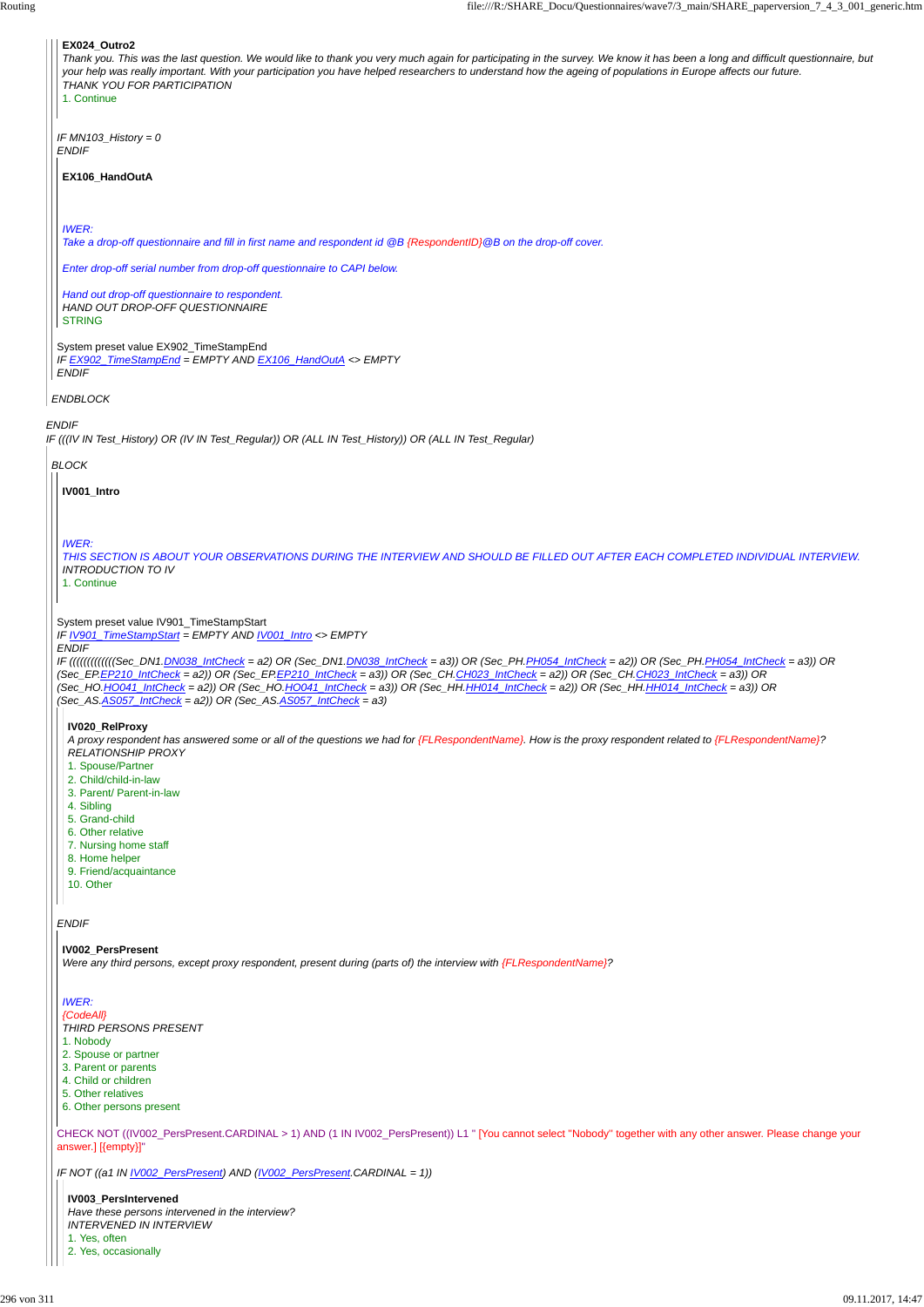#### *IF IV004\_WillingAnswer = a5*

*ENDIF*

# 3. No

#### **IV004\_WillingAnswer**

*How would you describe the willingness of {FLRespondentName} to answer? WILLINGNESS TO ANSWER*

- 1. Very good
- 2. Good
- 3. Fair
- 4. Bad
- 5. Good in the beginning, got worse during the interview
- 6. Bad in the beginning, got better during the interview

*Which other reason? WHICH OTHER REASON* **STRING** 

#### *IF a3 IN IV005\_WillingnessWorse*

#### *ENDIF*

#### **IV005\_WillingnessWorse**

*Why did the respondent's willingness to answer get worse during the interview?*

# *IWER:*

#### *{CodeAll} WHY WILLINGNESS WORSE*

- 1. The respondent was losing interest
- 2. The respondent was losing concentration or was getting tired
- 3. Other, please specify

#### **IV006\_OthReason**

#### **IV007\_AskClarification**

*Did {FLRespondentName} ask for clarification on any questions? RESP. ASK FOR CLARIFICATION*

- 1. Never
- 2. Almost never
- 3. Now and then
- 4. Often
- 5. Very often
- 6. Always

#### **IV008\_RespUnderstoodQst**

*Overall, did you feel that {FLRespondentName} understood the questions? RESPONDENT UNDERSTOOD QUESTIONS*

- 1. Never
- 2. Almost never
- 3. Now and then
- 4. Often
- 5. Very often
- 6. Always

#### **IV018\_HelpShowcards**

*Did the respondent need any help reading the showcards during the interview?*

- *HELP NEEDED READING SHOWCARDS*
- 1. Yes, due to sight problems
- 2. Yes, due to literacy problems
- 3. No

*IF (Sec\_HO.HO001\_Place = a1) OR (MN024\_NursingHome = a2)*

**IV009\_AreaLocationBldg** *In which type of area is the building located? WHICH AREA BUILDING LOCATED* 1. A big city 2. The suburbs or outskirts of a big city 3. A large town 4. A small town 5. A rural area or village

**IV610\_TypeBuilding** *Which type of building does the household live in?*

#### *IWER:*

*A nursing home provides all of the following services for its residents: dispensing of medication, available, 24-hour personal assistance and supervision (not necessarily a nurse), and room & meals TYPE OF BUILDING*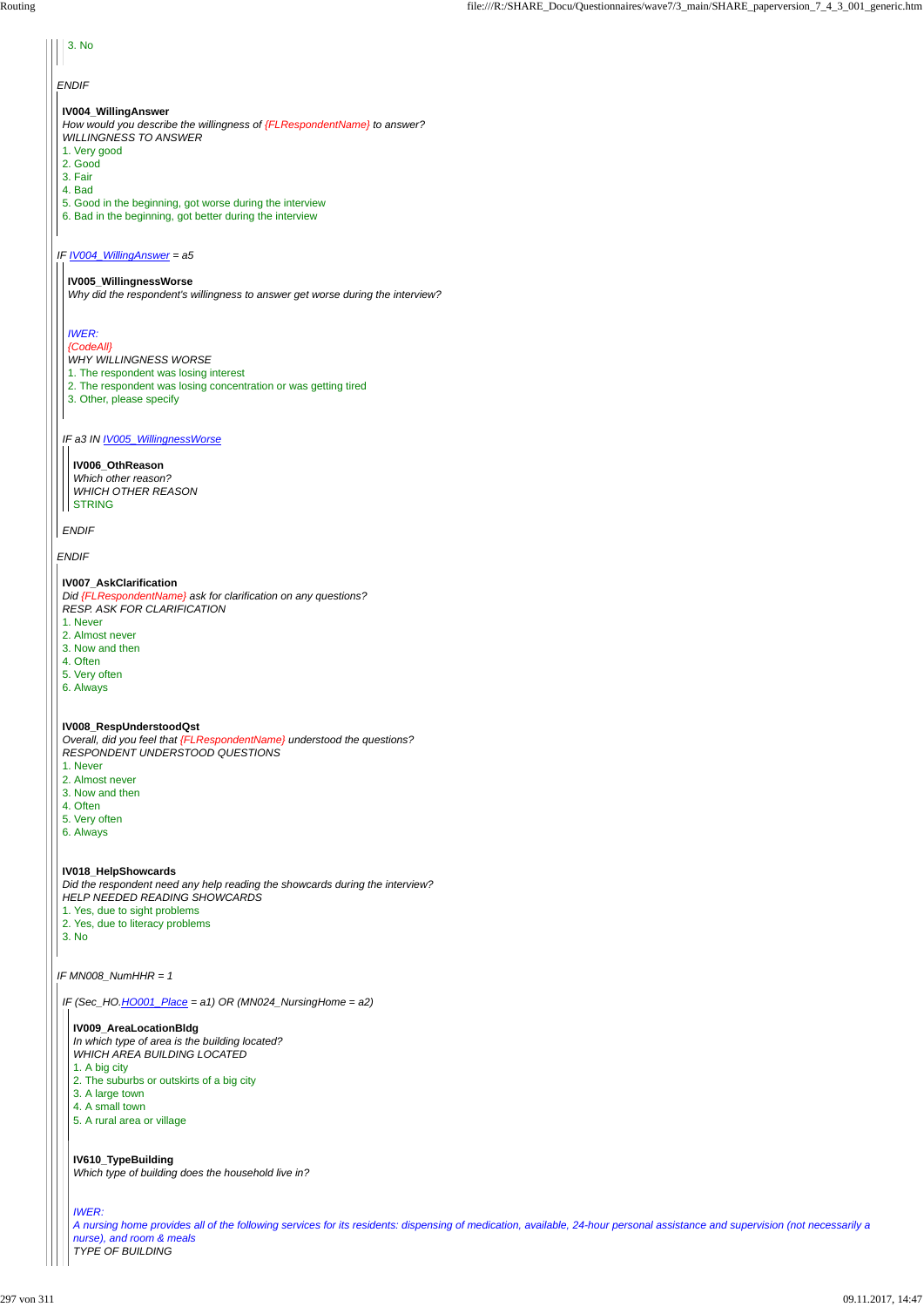*ENDIF IF XT\_active = 1*

*ENDBLOCK*

*ENDIF*

CHECK NOT (NOT (IV019\_InterviewerID = RESPONSE)) L1 " [Please enter a value] [{empty}]"

System preset value IV902\_TimeStampEnd *IF IV902\_TimeStampEnd = EMPTY AND IV017\_Outro <> EMPTY ENDIF*

*ENDIF*

*IF (IV610\_TypeBuilding = a7) OR (IV610\_TypeBuilding = a8)*

*ENDIF*

- 1. A farm house
- 2. A free standing one or two family house
- 3. A one or two family house as row or double house
- 4. A building with 3 to 8 flats
- 5. A building with 9 or more flats but no more than 8 floors
- 6. A high-rise with 9 or more floors
- 7. A housing complex with services for older people (residential home or sheltered housing, but not a nursing home)
- 8. A nursing home

**IV019\_InterviewerID** *Your interviewer ID: INTERVIEWER ID* **STRING** 

#### **IV621\_Certifiednurse**

*Is there at least one (certified) nurse in the assistance or supervision staff?*

1. Yes

5. No

#### **IV012\_StepstoEntrance**

*How many steps had to be climbed (up or down) to get to the main entrance of the household's flat?*

*IWER:*

*Do not include steps that are avoided, because the block has an elevator NUMBER OF STEPS TO ENTRANCE* 1. Up to 5 2. 6 to 15 3. 16 to 25 4. More than 25

**IV017\_Outro** *Thank you very much for completing this section. OUTRA IV* 1. Continue

*BLOCK*

Txt\_FL\_XT001

System preset value XT901\_TimeStampStart *IF XT901\_TimeStampStart = EMPTY AND XT001\_Intro <> EMPTY ENDIF*

**XT104\_SexDec**

*IWER: note sex of decedent (ask if unsure) SEX OF DECEDENT* 1. Male 2. Female

#### **XT001\_Intro**

*[@ {Name of the deceased}] has participated in the SHARE study before [@ his/@ her] death. [@ His/@ Her] contribution was very valuable. We would find it extremely helpful to have some information about the final year of [@ {Name of the deceased}]'s life. All the information collected is strictly confidential, and will be held anonymously. INTRODUCTION TO EXIT INTERVIEW*

1. Continue

**XT006\_ProxSex**

*IWER: Code proxy respondent's sex. PROXY RESPONDENT'S SEX* 1. Male

2. Female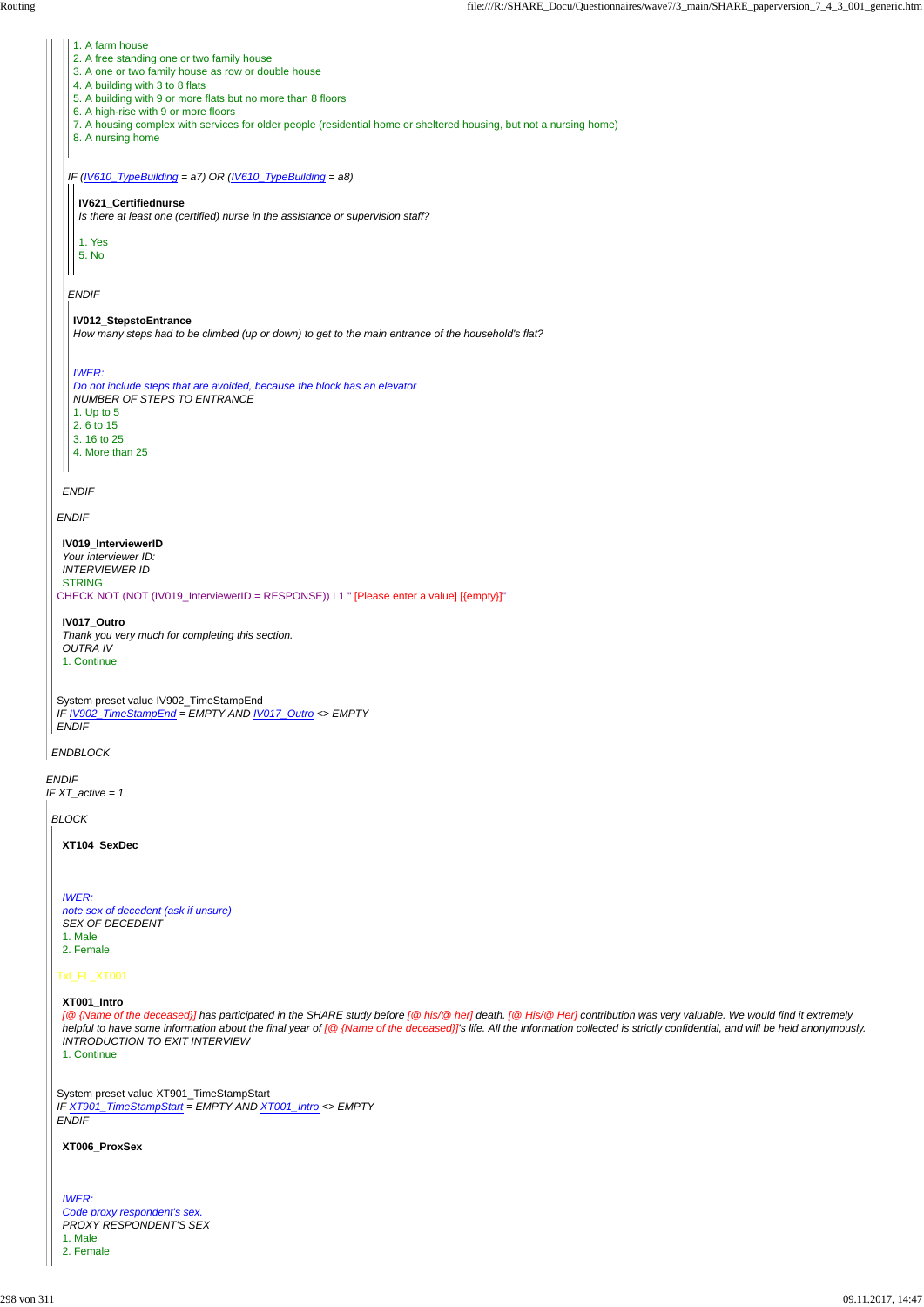# xt\_FL\_XT002

*IF XT002\_Relation = a7*

*ENDIF IF XT002\_Relation = a8*

*ENDIF*Txt\_FL\_XT005

*ENDIF*Txt\_FL\_XT101

#### **XT002\_Relation**

*Before we start asking questions about the last year of life of [@ {Name of the deceased}], would you please tell me what was your relationship to the deceased?*

*IWER: Specify other relative OTHER RELATIVE* **STRING** 

#### *IWER:*

*IWER: Specify other non-relative OTHER NO-RELATIVE* **STRING** 

*If unclear, specify: "So you were [@ his/@ her]..." RELATIONSHIP TO THE DECEASED* 1. Husband or wife or partner

*During the last twelve months of [@ his/@ her] life, how often did you have contact with [{Name of the deceased}], either in person, by phone, mail, email, or any other electronic means?*

- 2. Son or Daughter
- 3. Son- or Daughter-in-law
- 4. Son or Daughter of husband, wife or partner
- 5. Grandchild
- 6. Sibling
- 7. Other relative (specify)
- 8. Other non-relative (specify)

*IF XT002\_Relation <> a1* Txt\_FL\_XT007

**XT003\_OthRel**

**XT004\_OthNonRel**

#### **XT005\_HowOftCont**

*IF XT101\_ConfDecYrBirth = a5* Txt\_FL\_XT102

*HOW OFTEN CONTACT LAST TWELVE MONTHS*

- 1. Daily
- 2. Several times a week
- 3. About once a week
- 4. About every two weeks
- 5. About once a month
- 6. Less than once a month
- 7. Never

**XT007\_YearBirth** *Can you tell me your year of birth? YEAR OF BIRTH PROXY* 1900..2001

**XT101\_ConfDecYrBirth** *Let us now talk about the deceased. Just to make sure that we have the correct information about [@ {Name of the deceased}], can I just confirm that [@ he/@ she] was born in [@ {Month and Year birth of deceased}]? CONFIRMATION DECEASED YEAR OF BIRTH*

1. Yes 5. No

> **XT102\_DecMonthBirth** *In which month and year was [@ {Name of the deceased}] born?*

*@bMONTH@b:*

*YEAR:*

*IWER: Month*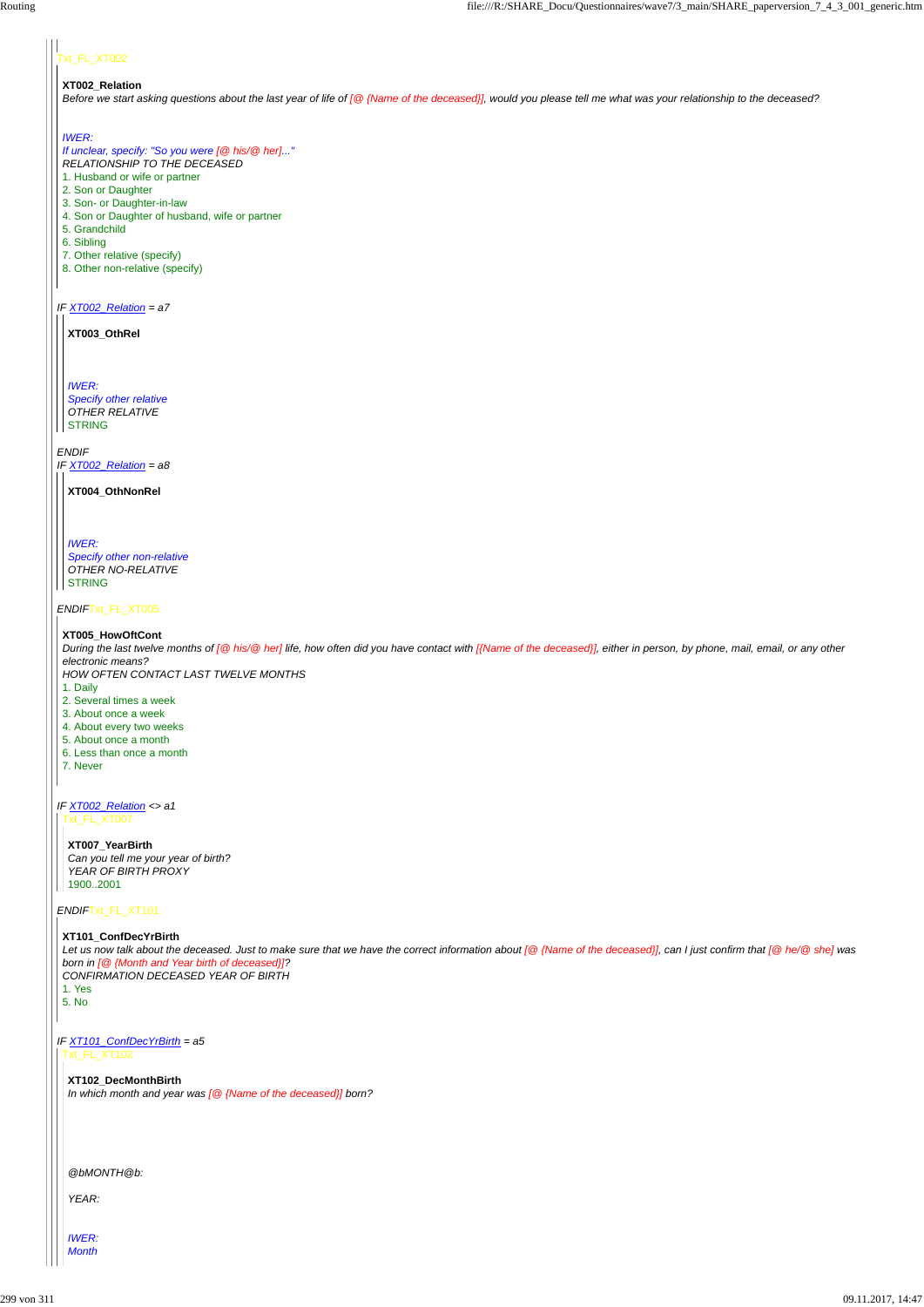# Txt\_FL\_XT009

| <i><b>DECEASED MONTH OF BIRTH</b></i> |
|---------------------------------------|
| 1. January                            |
| 2. February                           |
| 3. March                              |
| 4. April                              |
| 5. May                                |
| 6. June                               |
| 7. July                               |
| 8. August                             |
| 9. September                          |
| 10. October                           |
| 11. November                          |
| 12. December                          |
|                                       |
| Txt FL XT103                          |

# **XT103\_DecYearBirth**

*In which month and year was [@ he/@ she] born?*

*MONTH: ^XT102\_DecMonthBirth*

*@bYEAR@b:*

# *IWER:*

*Year DECEASED YEAR OF BIRTH* 1900..2010

## **XT008\_MonthDied**

| @bYEAR@b:                 |
|---------------------------|
| <b>IWER:</b><br>Year      |
| YEAR OF DECEASE<br>1.2006 |
| 2.2007<br>3.2008          |
| 4.2009<br>5.2010          |
| 6.2011<br>7.2012          |
| 8.2013<br>9.2014          |
| 10.2015<br>11.2016        |
| 12.2017                   |
| Txt_FL_XT010              |
|                           |

*We would like to know more about the circumstances of [@ {Name of the deceased}] 's death. In what @bmonth@b and year did [@ he/@ she] pass away?*

*@bMONTH@b:*

*YEAR:*

*IWER:*

*Month MONTH OF DECEASE* 1. January 2. February

- 3. March
- 4. April
- 5. May
- 6. June
- 7. July 8. August
- 9. September
- 10. October
- 11. November
- 12. December

**XT009\_YearDied**

*In what month and @bYEAR@b did [@ he/@ she] pass away?*

*MONTH: ^XT008\_MonthDied*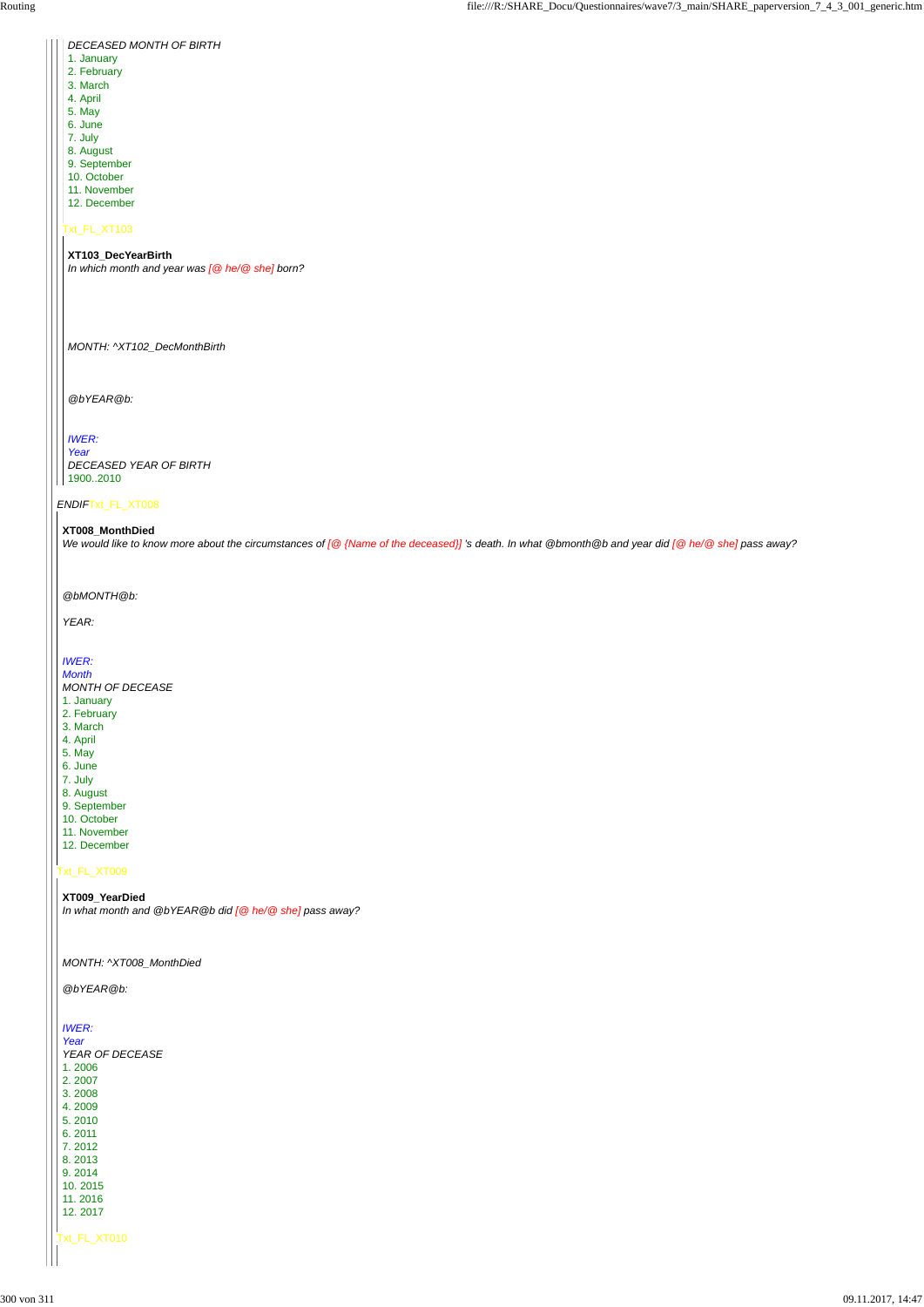## Txt\_FL\_XT039

*IF XT011\_CauseDeath = a97*

#### *ENDIF*

#### **XT010\_AgeDied**

Txt\_FL\_XT109 *Age in years AGE AT THE MOMENT OF DECEASE* 20..120

*How old was [@ {Name of the deceased}] when [@ he/@ she] passed away?*

# *IWER:*

# **XT109\_DecMarried**

*Was [@ {Name of the deceased}] married at the time of [@ his/@ her] death?*

#### *IWER:*

Txt\_FL\_XT011 How many children did [@ {Name of the deceased}] have that were still alive at the time of [@ his/@ her] death? Please count all natural children, fostered, adopted and *stepchildren NUMBER OF CHILDREN THE DECEASED HAD AT THE END* 0..999

*Deceased married at time of death DECEASED MARRIED AT TIME OF DEATH* 1. Yes 5. No

#### **XT039\_NumChild**

*Specify other cause of death OTHER CAUSE OF DEATH* || STRING

*IF XT011\_CauseDeath <> a8* Txt\_FL\_XT013

# **XT011\_CauseDeath**

*What was the main cause of [@ his/@ her] death?*

## *IWER:*

*Read out if necessary THE MAIN CAUSE OF DEATH*

- 1. Cancer
- 2. A heart attack
- 3. A stroke
- 4. Other cardiovascular related illness such as heart failure, arrhythmia
- 5. Respiratory disease
- 6. Disease of the digestive system such as gastrointestinal ulcer, inflammatory bowel disease
- 7. Severe infectious disease such as pneumonia, septicemia or flu
- 8. Accident
- 97. Other (Please specify)

**XT012\_OthCauseDeath**

#### *IWER:*

#### Txt\_FL\_XT014

#### **XT013\_HowLongIll**

*How long had [@ {Name of the deceased}] been ill before [@ he/@ she] died?*

# *IWER:*

*{ReadOut} HOW LONG BEEN ILL BEFORE DECEASE*

- 1. Less than one month
- 2. One month or more but less than 6 months
- 3. 6 months or more but less than a year
- 

4. One year or more

**XT014\_WhereDied** *Did [@ he/@ she] die ...*

*IWER: {ReadOut} PLACE OF DYING* 1. at^FL\_XT014\_2 own home 2. at another person's home 3. in a hospital 4. in a nursing home 5. in a residential home, sheltered housing, or old people's home 6. in a hospice 7. in transit to a medical facility 97. at some other place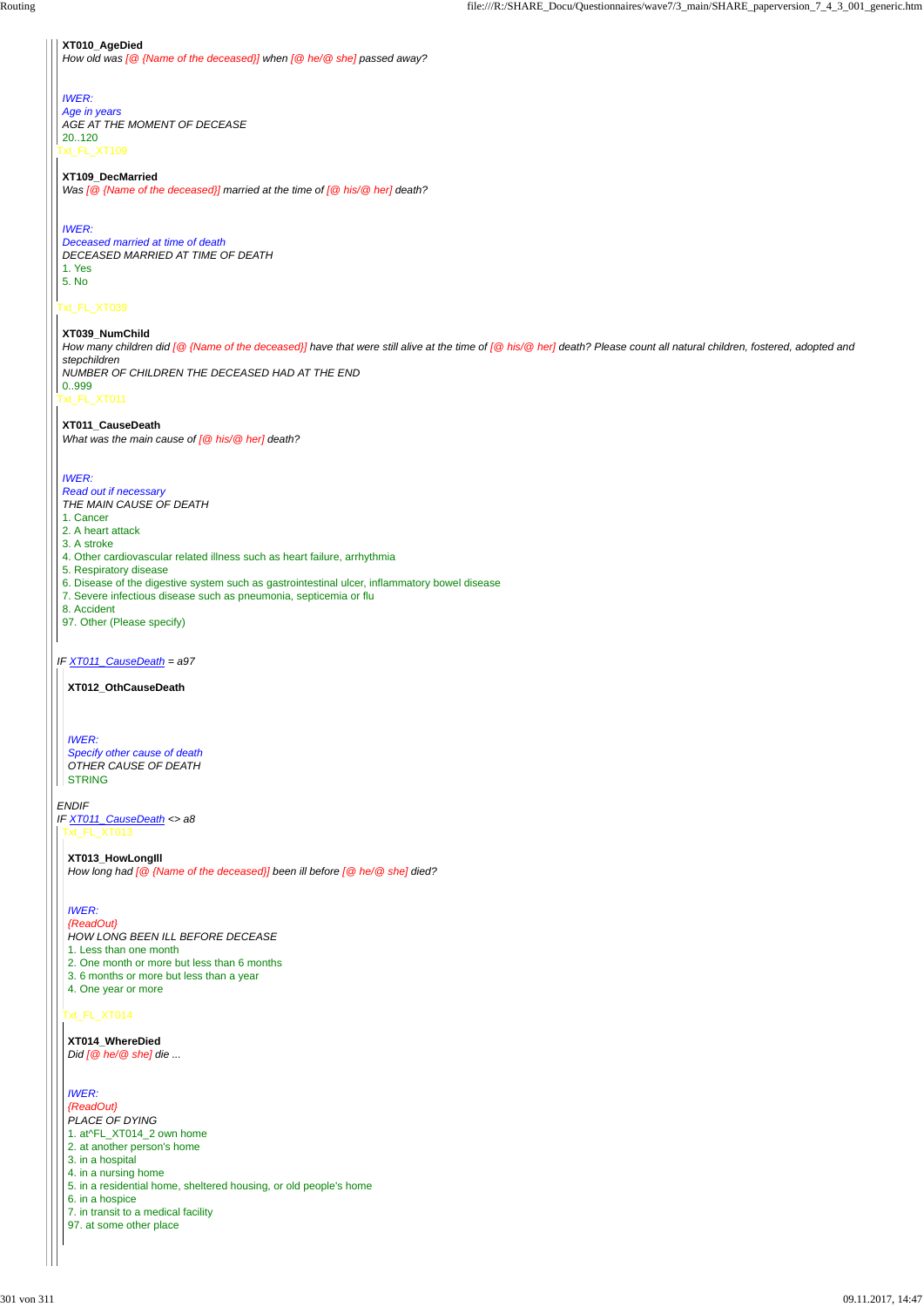| IF XT014_WhereDied = a3                                                                                                                                                                                                         |
|---------------------------------------------------------------------------------------------------------------------------------------------------------------------------------------------------------------------------------|
| <b>XT750 ICU</b><br>Was that in the Intensive Care Unit?<br>IN INTENSIVE CARE UNIT<br>1. Yes                                                                                                                                    |
| 5. No                                                                                                                                                                                                                           |
| IF XT750_ICU = a5                                                                                                                                                                                                               |
| XT751_palcareinpoatienthospice<br>Was that in a palliative care or inpatient hospice unit?<br>PALLIATIVE CARE OR INPATIENT HOSPICE<br>1. Yes<br>5. No                                                                           |
|                                                                                                                                                                                                                                 |
| <b>ENDIF</b>                                                                                                                                                                                                                    |
| <b>ELSE</b>                                                                                                                                                                                                                     |
| IF XT014_WhereDied = a4                                                                                                                                                                                                         |
| XT767_Certifiednurse<br>Was there at least one (certified) nurse in the assistance or supervision staff?<br>At LEAST A NURSE<br>1. Yes<br>5. No                                                                                 |
| XT752_inpatienthospice<br>Was that an inpatient hospice unit?<br><b>INPATIENT HOSPICE</b><br>1. Yes<br>5. No                                                                                                                    |
| <b>ELSE</b>                                                                                                                                                                                                                     |
| IF XT014_WhereDied = a5                                                                                                                                                                                                         |
| XT767_Certifiednurse<br>Was there at least one (certified) nurse in the assistance or supervision staff?<br>At LEAST A NURSE                                                                                                    |
| 1. Yes<br>5. No                                                                                                                                                                                                                 |
| XT753_hospiceresidential<br>Was the residential housing provided by hospice?<br>RESIDENTIAL PROVIDED BY HOSPICE<br>1. Yes<br>5. No                                                                                              |
| <b>ENDIF</b>                                                                                                                                                                                                                    |
| <b>ENDIF</b>                                                                                                                                                                                                                    |
| ENDIFTxt_FL_XT615                                                                                                                                                                                                               |
| XT615_TimesInHosp<br>In the last year before [@ he/@ she] died, on how many different occasions did [@ {Name of the deceased}] stay in a hospital, hospice or nursing home?<br>TIMES IN HOSPITAL LAST YEAR BEFORE DYING<br>0999 |
| IF XT615_TimesInHosp > 0<br>Txt_FL_XT016                                                                                                                                                                                        |

**XT016\_TotalTimeHosp** *During the last year of [@ his/@ her] life, for how long altogether did [@ {Name of the deceased}] stay at hospitals, hospices or nursing homes?*

#### *IWER:*

*Do not read out*

*TOTAL TIME IN HOSPITAL LAST YEAR BEFORE DYING*

1. Less than one week

2. One week or more but less than one month

3. One month or more but less than 3 months

4. 3 months or more but less than 6 months

5. 6 months or more but less than a year

6. A full year

#### **XT756\_IntroCare**

*The next couple of questions are about the care [@ {Name of the deceased}] received in the last month of [@ his/@ her] life. Please answer these questions based on your experience and the deceased s experience while [@ he/@ she] was receiving care. Some of the questions ask about the staff. By staff, we mean doctors, nurses, social workers, chaplains, nursing assistants, therapists, and other personnel. CARE INTRO*

1. Continue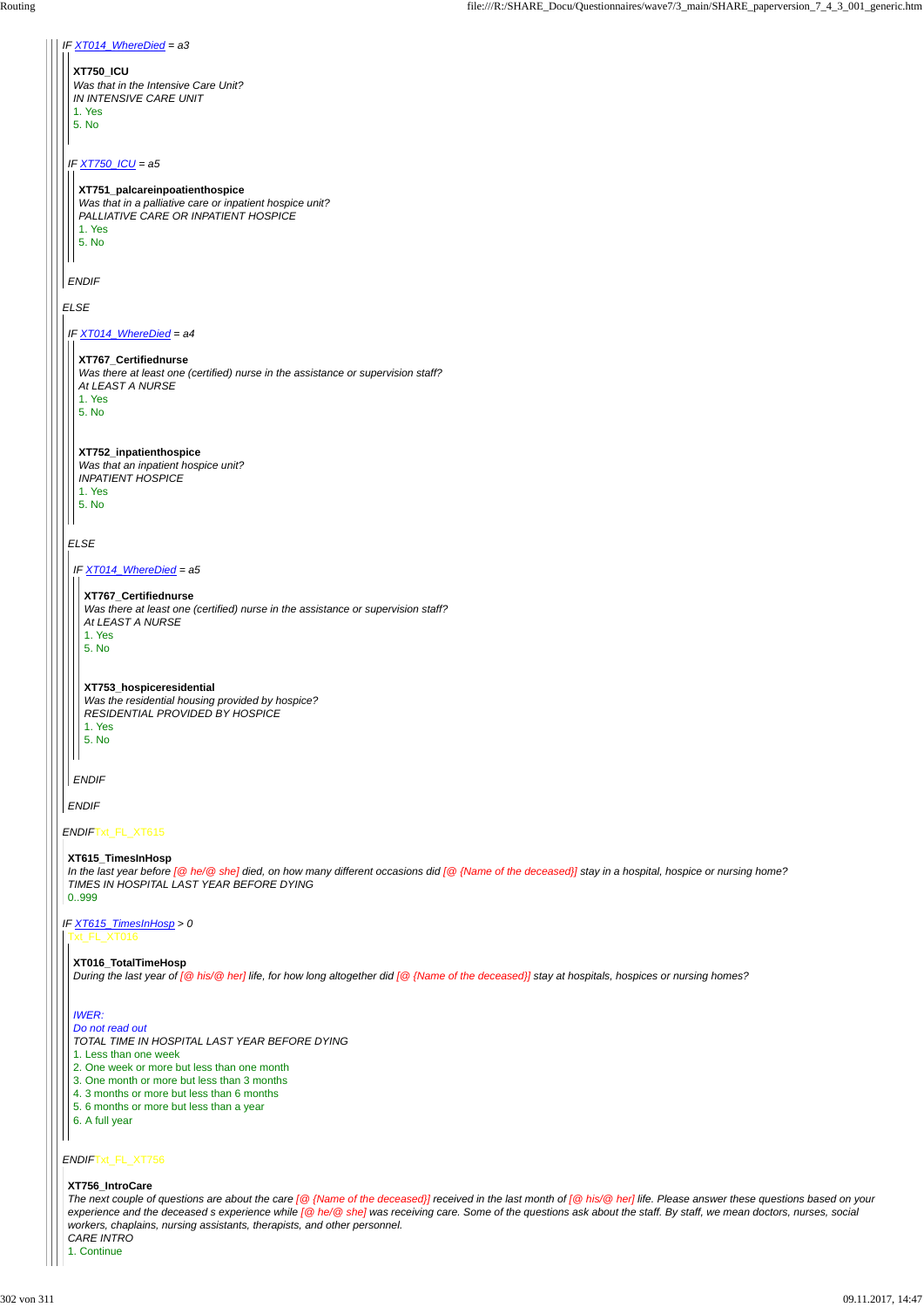*IF NOT ((((XT014\_WhereDied = a6) OR (XT751\_palcareinpoatienthospice = a1)) OR (XT752\_inpatienthospice = a1)) OR (XT753\_hospiceresidential = a1))* Txt\_FL\_XT757

*ENDIF*Txt\_FL\_XT758

*IF XT758\_medicinepain = a1*

*ENDIF*Txt\_FL\_XT760

#### *ENDIF*Txt\_FL\_XT762

*ENDIF*

# **XT757\_hospiceorpalliativecare**

*In the last four weeks of [@ his/@ her] life, did [@ {Name of the deceased}] have any hospice or palliative care?*

## *IWER:*

*IF XT757\_hospiceorpalliativecare = a5 By hospice care we mean palliative care for terminally ill or seriously ill patients, delivered at home or in an institution. According to the WHO definition, "palliative care is an approach that improves the quality of life of patients and their families facing the problem associated with life-threatening illness, through the prevention and relief of suffering by means of early identification and impeccable assessment and treatment of pain and other problems, physical, psychosocial and spiritual HOSPICE OR PALLIATIVE CARE* 1. Yes 5. No Txt\_FL\_XT754 **XT754\_reasonnocare** *What was the reason that [@ he/@ she] did not have hospice or palliative care? IWER: {ReadOut} REASON NOT HOSPICE*

*IF XT760\_troublebreathing = a1* Txt\_FL\_XT761

1. Was not needed or wanted

*IF XT762\_anxietysadness = a1* Txt\_FL\_XT763

2. Was needed or wanted but not available

3. Was needed or wanted but too expensive

#### **XT758\_medicinepain**

*In [@ his/@ her] last month of life, did [@ {Name of the deceased}] have pain or take medicine for pain? MEDICINE FOR PAIN* 1. Yes

5. No

Txt\_FL\_XT759

**XT759\_medicineamount**

*Did the deceased receive too much, too little, or just the right amount of medication for [@ his/@ her] pain? MEDICATION AMOUNT* 1. Too much

- 2. Too little
- 3. Right amount

**XT760\_troublebreathing** *In [@ his/@ her] last month of life, did [@ {Name of the deceased}] have trouble breathing? TROUBLE BREATHING* 1. Yes 5. No

**XT761\_helpbreathing** *How much help in dealing with [@ his/@ her] breathing did the deceased receive - too little, or just the right amount? HOW MUCH HELP BREATHING* 1. Too little 2. Right amount

#### **XT762\_anxietysadness**

*In [@ his/@ her] last month of life, did [@ {Name of the deceased}] have any feelings of anxiety or sadness?*

*ANXIETY SADNESS*

1. Yes 5. No

 $\Box$ 

#### **XT763\_helpanxietysadness**

*How much help in dealing with these feelings did the deceased receive - too little, or just the right amount? HOW MUCH HELP ANXIETY OR SADNESS*

1. Too little

2. Right amount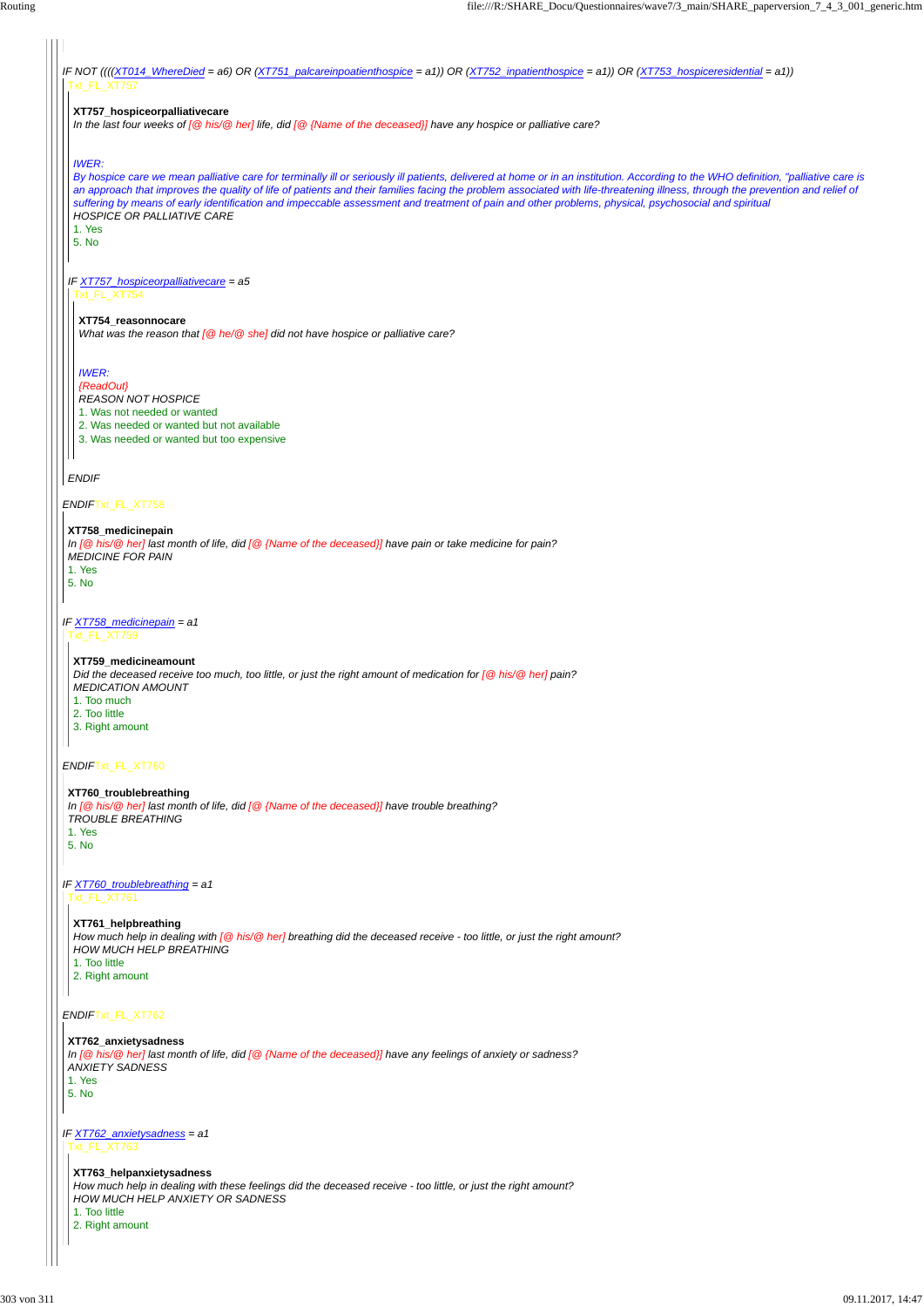*LOOP cnt:= 1 TO 9*

#### *ENDIF*Txt\_FL\_XT764

# Txt\_FL\_XT765

#### Txt\_FL\_XT766

# **XT764\_personalcare**

*How often were the deceased's personal care needs - such as bathing, dressing, and changing bedding - taken care of as well as they should have been?*

#### *IWER:*

*{ReadOut}. PERSONAL CARE NEEDS MET*

- 1. Always
- 2. Usually
- 3. Sometimes
- 4. Never

5. Help was not needed or wanted for personal care

#### **XT765\_staff**

*During [@ his/@ her] last month of life, how often overall was the staff who took care of [@ him/@ her] kind, caring, and respectful?*

*We would now like to ask you some questions about any expenses which [@ {Name of the deceased}] incurred as a result of the medical care [@ he/@ she] received in the last 12 months before [@ he/@ she] died.*

#### *IWER:*

*{ReadOut}.*

*STAFF CARING AND RESPECTFULL*

- 1. Always
- 2. Usually
- 3. Sometimes
- 4. Never

#### **XT766\_ratecare**

*Overall, how would you rate the care the deceased received in [@ his/@ her] last month of life?*

# *IWER:*

*{ReadOut}.*

# *RATE CARE*

- 1. Excellent
- 2. Very good 3. Good
- 4. Fair
- 5. Poor
- 

#### **XT017\_IntroMedCare**

*IF XT119\_CostsMedCare = NONRESPONSE* UB SEQUENCE XT619b\_Random

*For each of the types of care I will now list, please indicate whether [@ {Name of the deceased}] received the care and, if so, give your best estimate of the costs incurred from that care.*

*@bPlease include only costs not paid or reimbursed by the health insurance or the employer.@b INTRODUCTION EXPENSES MEDICAL CARE*

1. Continue

*IF ((cnt < 3) OR (cnt > 5)) OR (XT615\_TimesInHosp > 1)*

*BLOCK* Txt\_FL\_XT018

#### **XT018\_TypeMedCare**

#### *IF XT018\_TypeMedCare = a1* Txt\_FL\_XT119

*Did [@ {Name of the deceased}] have any [@ care from a general practitioner/@ care from specialist physicians/@ hospital stays/@ care in a nursing home/@ hospice stays/@ medication/@ aids and appliances such as wheelchairs, rollators, salking sticks and crutches, orthoses, or protheses/@ help with personal care due to disability/@ help with domestic tasks due to disability] (in the last 12 months of [@ his/@ her] life)? HAD TYPE OF MEDICAL CARE IN THE LAST TWELVE MONTHS*

1. Yes

5. No

#### **XT119\_CostsMedCare**

*About how much did [@ he/@ she] pay out of pocket for [@ care from a general practitioner/@ care from specialist physicians/@ hospital stays/@ care in a nursing home/@ hospice stays/@ medication/@ aids and appliances/@ help with personal care due to disability/@ help with domestic tasks due to disability] (in the last 12 months of [@ his/@ her] life)? [@ By out of pocket we mean that the costs were not covered or reimbursed by the health insurance/national health system/third party.] ^FL\_XT119\_5*

#### *IWER:*

*Fill in '0' if all the expenses were covered or reimbursed. Otherwise fill in the amount in [FLDefault[9]] COSTS OF TYPE OF MEDICAL CARE IN THE LAST TWELVE MONTHS* 0..100000000000000000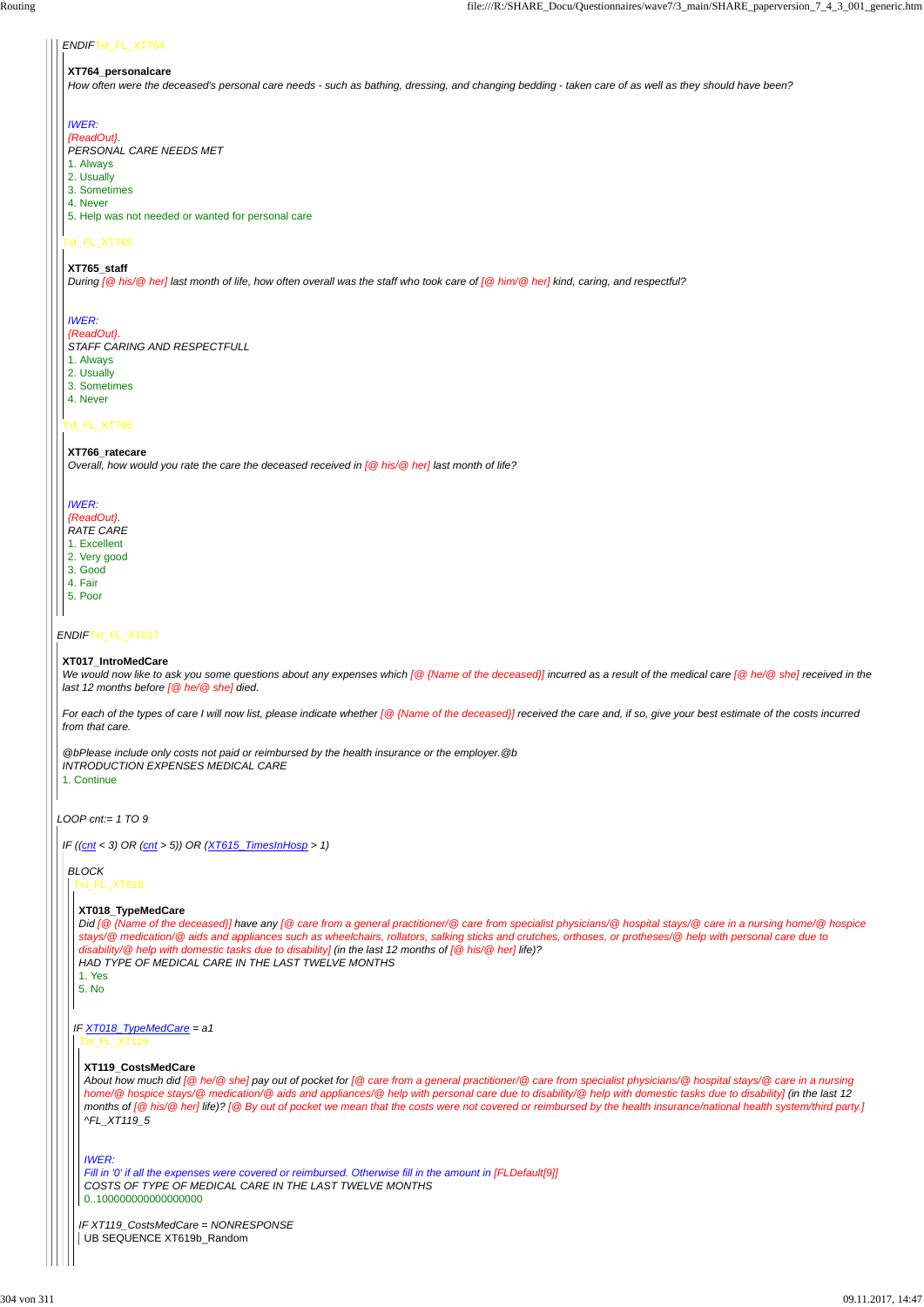#### Txt\_FL\_XT020

CHECK NOT ((XT020\_IntroDiffADL.CARDINAL > 1) AND (96 IN XT020\_IntroDiffADL)) L1 " [You cannot select ''None of these'' together with any other answer. Please change your answer.] [{empty}]"

*IF (XT020\_IntroDiffADL.CARDINAL > 0) AND NOT (a96 IN XT020\_IntroDiffADL)*

| <b>ENDIF</b>                                                                                                                                                                                                                                                                                                                                                                                                                                       |
|----------------------------------------------------------------------------------------------------------------------------------------------------------------------------------------------------------------------------------------------------------------------------------------------------------------------------------------------------------------------------------------------------------------------------------------------------|
| <b>ENDIF</b>                                                                                                                                                                                                                                                                                                                                                                                                                                       |
| <b>ENDBLOCK</b>                                                                                                                                                                                                                                                                                                                                                                                                                                    |
| <b>ENDIF</b>                                                                                                                                                                                                                                                                                                                                                                                                                                       |
| ENDLOOPTxt_FL_XT105                                                                                                                                                                                                                                                                                                                                                                                                                                |
| XT105 DiffWhere<br>We would like to know more about the difficulties people have in their last year of life because of a physical, mental, emotional or memory problems. During the last year of<br>[@ his/@ her] life, did [@ {Name of the deceased}] have any difficulty remembering @bwhere@b [@ he/@ she] was? Please name only difficulties that lasted at least three<br>months?<br><b>DIFFICULTIES REMEMBERING WHERE</b><br>1. Yes<br>5. No |
| Txt_FL_XT106                                                                                                                                                                                                                                                                                                                                                                                                                                       |
| XT106_DiffYear<br>During the last year of [@ his/@ her] life, did [@ {Name of the deceased}] have any difficulty remembering                                                                                                                                                                                                                                                                                                                       |
| @bwhat year@b it was? Please name only difficulties that lasted at least three months?<br>DIFFICULTIES REMEMBERING THE YEAR<br>1. Yes<br>5. No                                                                                                                                                                                                                                                                                                     |
| Txt_FL_XT107                                                                                                                                                                                                                                                                                                                                                                                                                                       |
| XT107_DiffRecogn<br>During the last year of [@ his/@ her] life, did [@ {Name of the deceased}] have any difficulty @brecognizing @b                                                                                                                                                                                                                                                                                                                |
| family members or good friends? Please name only difficulties that lasted at least three months?                                                                                                                                                                                                                                                                                                                                                   |

*family members or good friends? Please name only difficulties that lasted at least three months? DIFFICULTIES RECOGNIZING* 1. Yes 5. No

#### **XT020\_IntroDiffADL**

*Because of a physical, mental, emotional or memory problem, did [@ {Name of the deceased}] have difficulty doing any of the following activities during the last twelve months of [@ his/@ her] life? Please name only difficulties that lasted at least three months.*

*IWER: {ReadOut}.*

*{CodeAll}*

*INTRODUCTION DIFFICULTIES DOING ACTIVITIES* 1. Dressing, including putting on shoes and socks

- 2. Walking across a room
- 3. Bathing or showering
- 4. Eating, such as cutting up your food
- 5. Getting in or out of bed
- 6. Using the toilet, including getting up or down
- 96. None of these

Txt\_FL\_XT022

# **XT022\_HelpADL**

## *IF XT022\_HelpADL = a1* Txt\_FL\_XT023

*Thinking about the activities that [@ {Name of the deceased}] had problems with during the last twelve months of [@ his/@ her] life, has anyone helped regularly with these activities? ANYONE HELPED WITH ADL*

| ANYONE HELPED WITH ADI |
|------------------------|
|                        |
|                        |
|                        |

#### **XT023\_WhoHelpedADL**

*Who, including yourself, has mainly helped with these activities? Please name up to three persons.*

#### *IWER: do not read out*

## *at most three answers!*

#### *code relationship to deceased! WHO HAS HELPED WITH ADL* 1. Yourself (proxy respondent) 2. Husband or wife or partner of the deceased 3. Mother or father of the deceased 4. Son of the deceased 5. Son-in-law of the deceased 6. Daughter of the deceased 7. Daughter-in-law of the deceased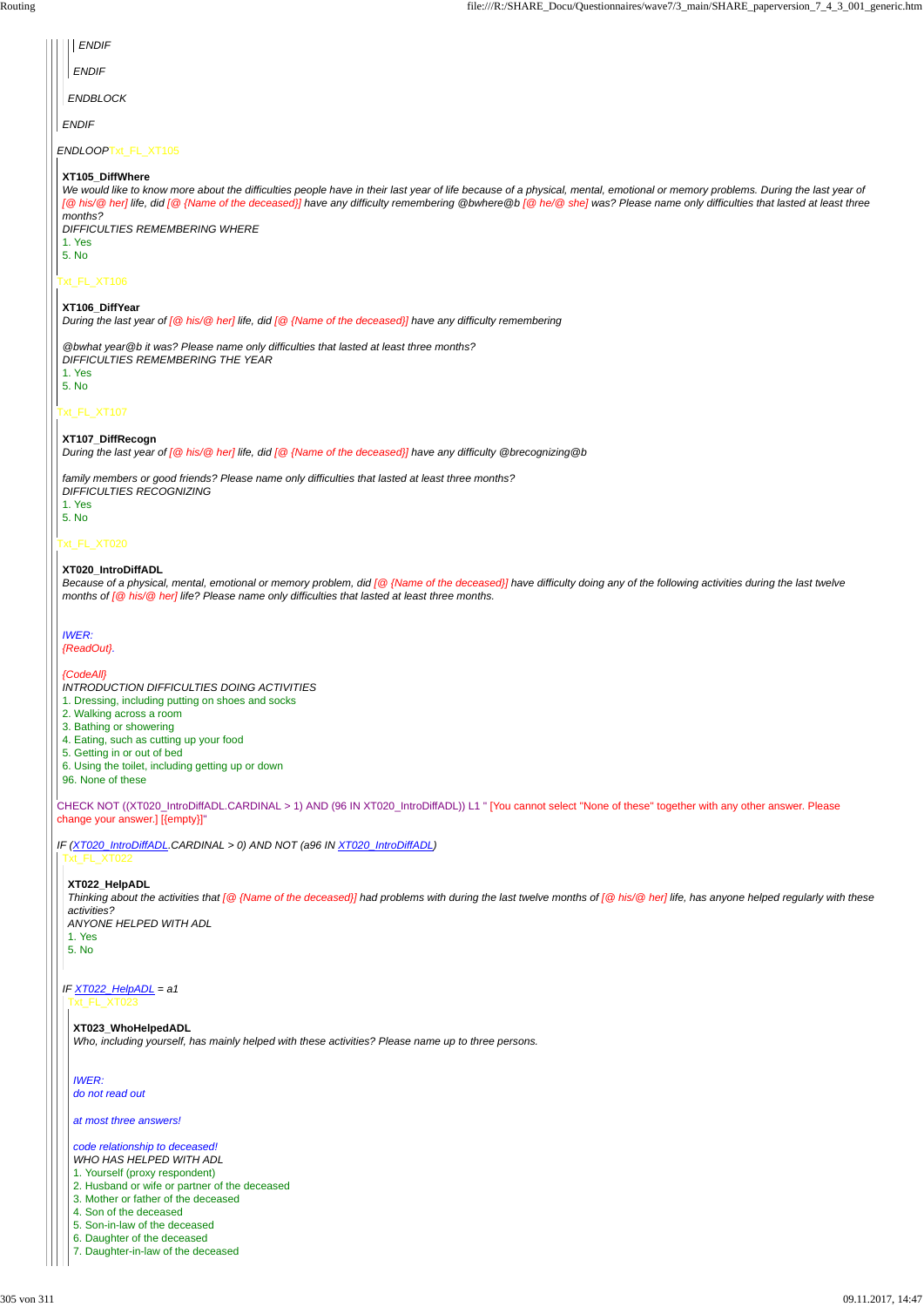CHECK NOT ((XT620\_IntroDiffADLII.CARDINAL > 1) AND (96 IN XT620\_IntroDiffADLII)) L1 " [You cannot select ''None of these'' together with any other answer. Please change your answer.] [{empty}]"

*IF (XT620\_IntroDiffADLII.CARDINAL > 0) AND NOT (a96 IN XT620\_IntroDiffADLII)*

## *ENDIF*

CHECK NOT (XT023\_WhoHelpedADL.CARDINAL > 3) L1 " [At most three answers] [{empty}]" Txt\_FL\_XT024

## Txt\_FL\_XT025

- 8. Grandson of the deceased
- 9. Granddaughter of the deceased
- 10. Sister of the deceased
- 11. Brother of the deceased
- 12. Other relative
- 13. Unpaid volunteer
- 14. Professional helper (e.g. nurse)
- 15. Friend or neighbor of the deceased
- 16. Other person

#### **XT024\_TimeRecHelp**

*Overall, during the last twelve months of [@ his/@ her] life, for how long did [@ {Name of the deceased}] receive help?*

# *IWER:*

*{ReadOut}*

*TIME THE DECEASED RECEIVED HELP*

- 1. Less than one month
- 2. One month or more but less than 3 months
- 3. 3 months or more but less than 6 months
- 4. 6 months or more but less than a year
- 5. A full year

#### **XT025\_HrsNecDay**

*And about how many hours of help did [@ {Name of the deceased}] receive during a typical day? HOURS OF HELP NECESSARY DURING TYPICAL DAY* 0..24

#### **XT620\_IntroDiffADLII**

*Because of a physical, mental, emotional or memory problem, did [@ {Name of the deceased}] have difficulty doing any of the following activities during the last twelve months of [@ his/@ her] life?*

*Please name only difficulties that lasted at least three months.*

#### *IWER: {ReadOut}.*

#### *{CodeAll}*

*INTRODUCTION DIFFICULTIES*

- 1. Preparing a hot meal
- 2. Shopping for groceries
- 3. Making telephone calls
- 4. Taking medication
- 5. Using a map to figure out how to get around in a strange place
- 6. Doing work around the house or garden
- 7. Managing money, such as paying bills and keeping track of expenses
- 8. Leaving the house independently and accessing transportation services
- 9. Doing personal laundry
- 10. Continence over urination or defecation
- 96. None of these

# Txt\_FL\_XT622

**XT622\_HelpADLII**

#### *IF XT622\_HelpADLII = a1* Txt\_FL\_XT623

*Thinking about the activities that [@ {Name of the deceased}] had problems with during the last twelve months of [@ his/@ her] life, has anyone helped regularly with these activities? ANYONE HELPED WITH ADLII*

1. Yes

5. No

#### **XT623\_WhoHelpedADLII**

*Who, including yourself, has mainly helped with these activities? Please name up to three persons.*

#### *IWER: do not read out*

*at most three answers!*

*code relationship to deceased! WHO HAS HELPED WITH ADLII* 1. Yourself (proxy respondent) 2. Husband or wife or partner of the deceased 3. Mother or father of the deceased 4. Son of the deceased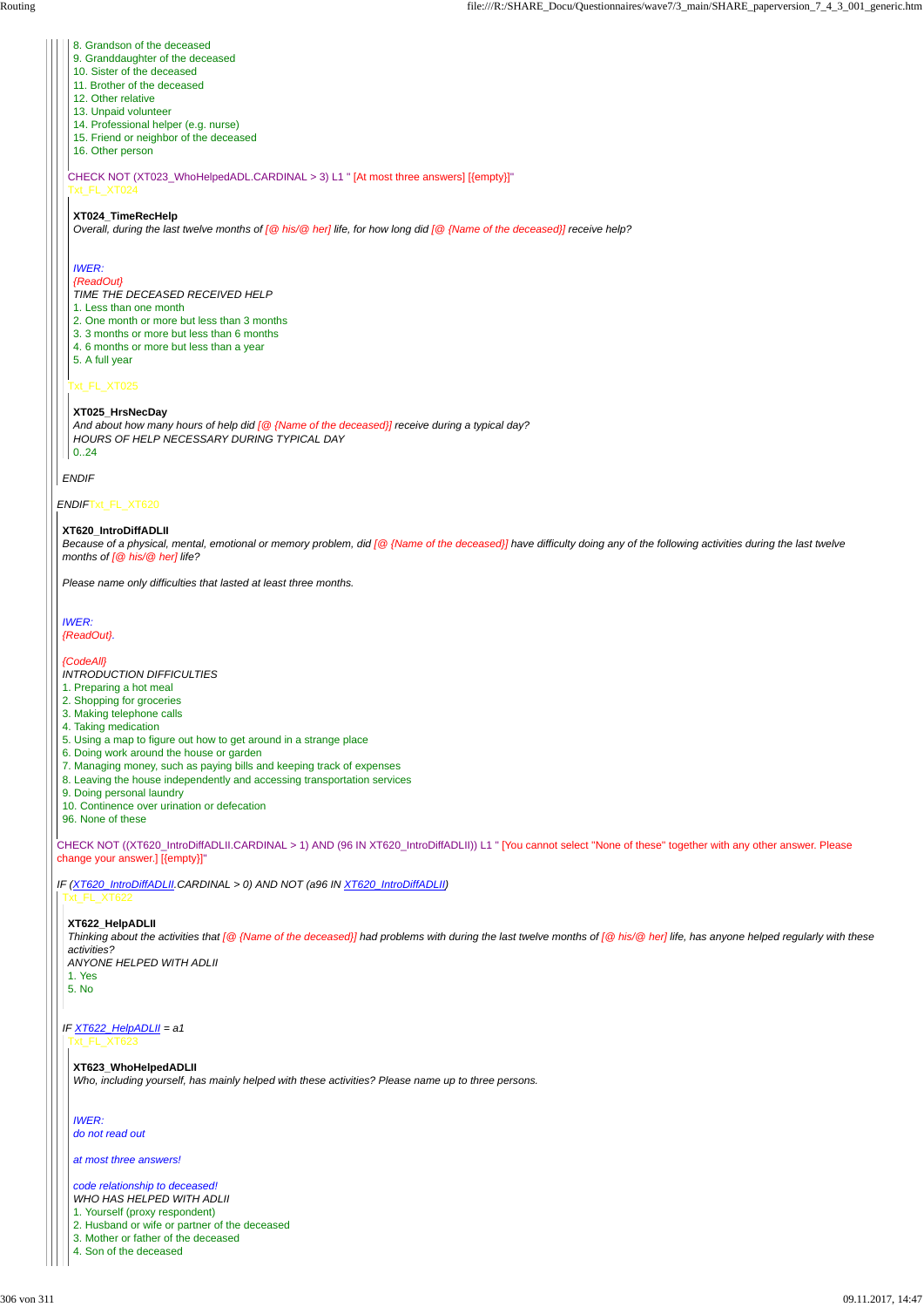# *ENDIF*Txt\_FL\_XT026a

#### Txt\_FL\_XT026b

# Txt\_FL\_XT027

*ENDIF*

CHECK NOT (XT623\_WhoHelpedADLII.CARDINAL > 3) L1 " [At most three answers] [{empty}]" Txt\_FL\_XT624

# Txt\_FL\_XT625

- 5. Son-in-law of the deceased
- 6. Daughter of the deceased
- 7. Daughter-in-law of the deceased
- 8. Grandson of the deceased
- 9. Granddaughter of the deceased
- 10. Sister of the deceased
- 11. Brother of the deceased
- 12. Other relative
- 13. Unpaid volunteer
- 14. Professional helper (e.g. nurse)
- 15. Friend or neighbor of the deceased
- 16. Other person

## **XT624\_TimeRecHelp**

*Overall, during the last twelve months of [@ his/@ her] life, for how long did [@ {Name of the deceased}] receive this help?*

# *IWER:*

#### *{ReadOut}*

*TIME THE DECEASED RECEIVED HELP*

- 1. Less than one month
- 2. One month or more but less than 3 months
- 3. 3 months or more but less than 6 months
- 4. 6 months or more but less than a year
- 5. A full year

#### **XT625\_HrsNecDay**

*And about how many hours of help did [@ {Name of the deceased}] receive during a typical day? HOURS OF HELP NECESSARY DURING TYPICAL DAY* 0..24

#### **XT026a\_Intro**

CHECK NOT ((XT027\_Benefic.CARDINAL > 1) AND (9 IN XT027\_Benefic)) L1 " [You cannot select ''Did not leave anything'' together with any other answer. Please change your answer.] [{empty}]" Txt\_FL\_XT030 4. Grandchildren of the deceased 5. Siblings of the deceased 6. Other relatives of the deceased 7. Other non-relatives 8. Church, foundation or charitable organization 9. Deceased did not leave anything at all (SPONTANEOUS) 10. Not decided yet (SPONTANEOUS) **XT030\_OwnHome** *Did [@ {Name of the deceased}] own [@ his/@ her] home or apartment - either in total or a share of it? THE DECEASED OWNED HOME* 1. Yes 5. No

*IF XT030\_OwnHome = a1* Txt\_FL\_XT031

*The next questions are about the assets and life insurance policies [@ {Name of the deceased}] may have owned and what happened to those assets after [@ he/@ she] died. We would find it very helpful to have some information about the financial issues surrounding the time when people die. Before I continue, though, I'd like to assure you again that everything you have already told me and anything else you tell me will be kept completely confidential. INTRODUCTION TO ASSETS*

1. Continue

**XT026b\_HadWill** *Some people make a will to determine who receives what parts of the estate.*

*Did [@ {Name of the deceased}] have a will? THE DECEASED HAD A WILL*

- 1. Yes
- 5. No

**XT027\_Benefic** *Who were the beneficiaries of the estate, including yourself?*

#### *IWER: {ReadOut}*

# *{CodeAll}*

*THE BENEFICIARIES OF THE ESTATE*

1. Yourself (proxy)

- 2. Husband or wife or partner of the deceased
- 3. Children of the deceased
- 
-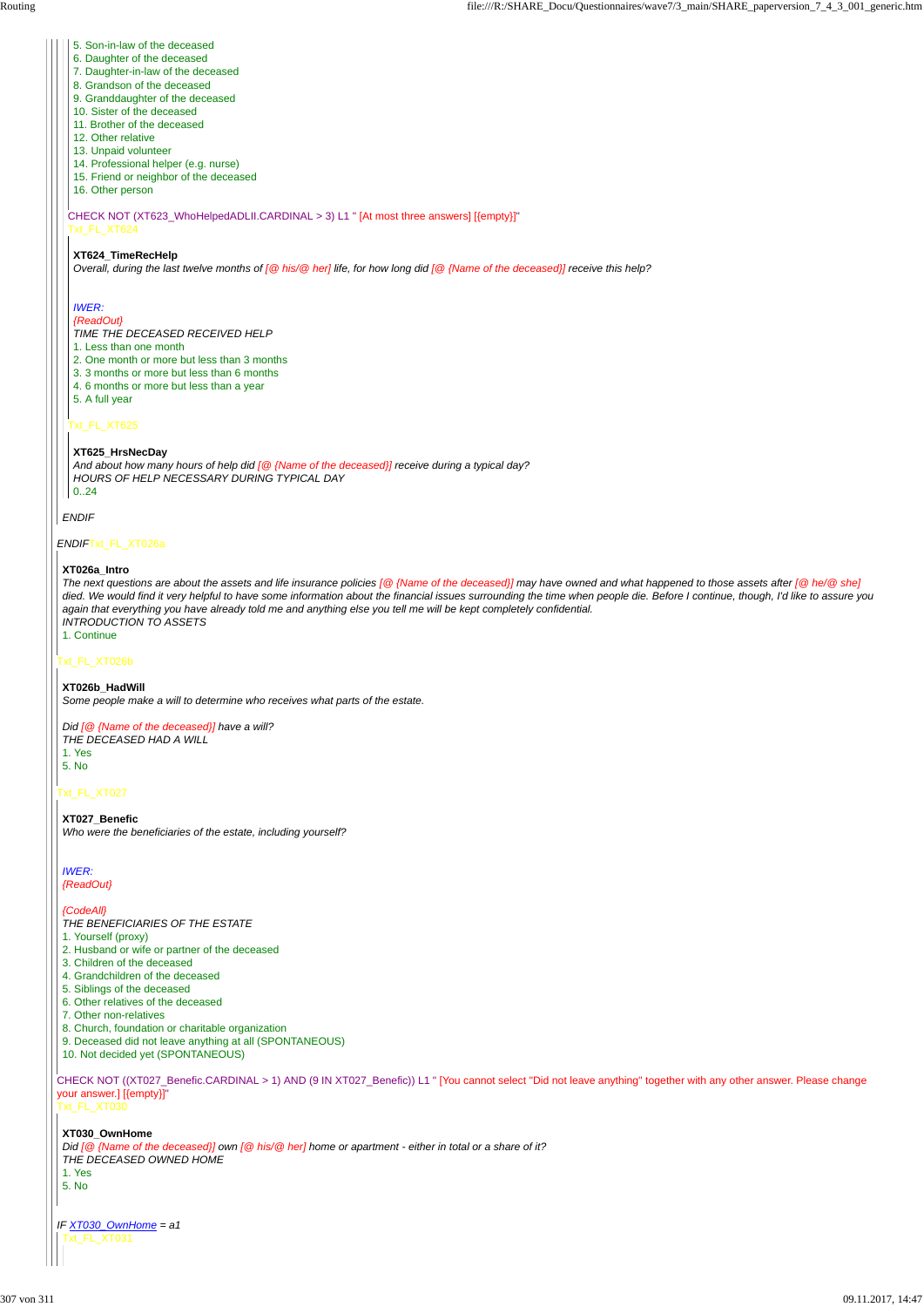#### *ENDIF*Txt\_FL\_XT032

*IF a3 IN XT032\_InhHome*

*ENDIF*

#### **XT031\_ValHome**

*After any outstanding mortgages, what was the value of the home or apartment or the share of it owned by [@ {Name of the deceased}]?*

#### *IF XT031\_ValHome = NONRESPONSE* UB SEQUENCE XT031b\_Random

# *IWER:*

*Enter an amount in [FLDefault[9]]*

#### *If deceased left debt, code negative amount. VALUE HOME AFTER MORTGAGES*

-50000000..50000000

**XT032\_InhHome** *Who inherited the home or apartment of [@ {Name of the deceased}], including yourself?*

*IWER: Code relationship to deceased.*

## *{CodeAll}*

*IF XT033\_OwnLifeInsPol = a1* Txt\_FL\_XT034

*If the home or apartment is already sold, code all persons who got a share of the money. WHO INHERITED THE HOME OF THE DECEASED*

- 1. Yourself (proxy respondent)
- 2. Husband or wife or partner
- 3. Sons or daughters (ASK FOR FIRST NAMES)
- 4. Grandchildren
- 5. Siblings
- 6. Other relatives
- 7. Other non-relatives

**XT053\_FrstNme**

*IWER:*

*First names of children who inherited home FIRST NAMES CHILDREN* STRING

#### **XT033\_OwnLifeInsPol**

*Did [@ {Name of the deceased}] own any life insurance policies? THE DECEASED OWNED ANY LIFE INSURANCE POLICIES* 1. Yes 5. No

*IF a6 IN XT035\_BenLifeInsPol*

**XT034\_ValLifeInsPol** *Approximately what was the total value of all life insurance policies owned by [@ {Name of the deceased}]?*

Txt\_FL\_XT035 *Enter an amount in [FLDefault[9]] VALUE OF ALL LIFE INSURANCE POLICIES* 0..100000000000000000

# *IWER:*

**XT035\_BenLifeInsPol**

```
Who were the beneficiaries of the life insurance polices, including yourself.
```
#### *IWER: Code relationship to deceased*

#### *{CodeAll}*

*BENEFICIARIES OF THE LIFE INSURANCE POLICIES*

- 1. Yourself (proxy respondent)
- 2. Husband or wife or partner
- 3. Sons or daughters (ASK FOR FIRST NAMES)
- 4. Grandchildren
- 5. Siblings
- 6. Other relatives (specify)
- 7. Other non-relatives (specify)

**XT054\_OthRel**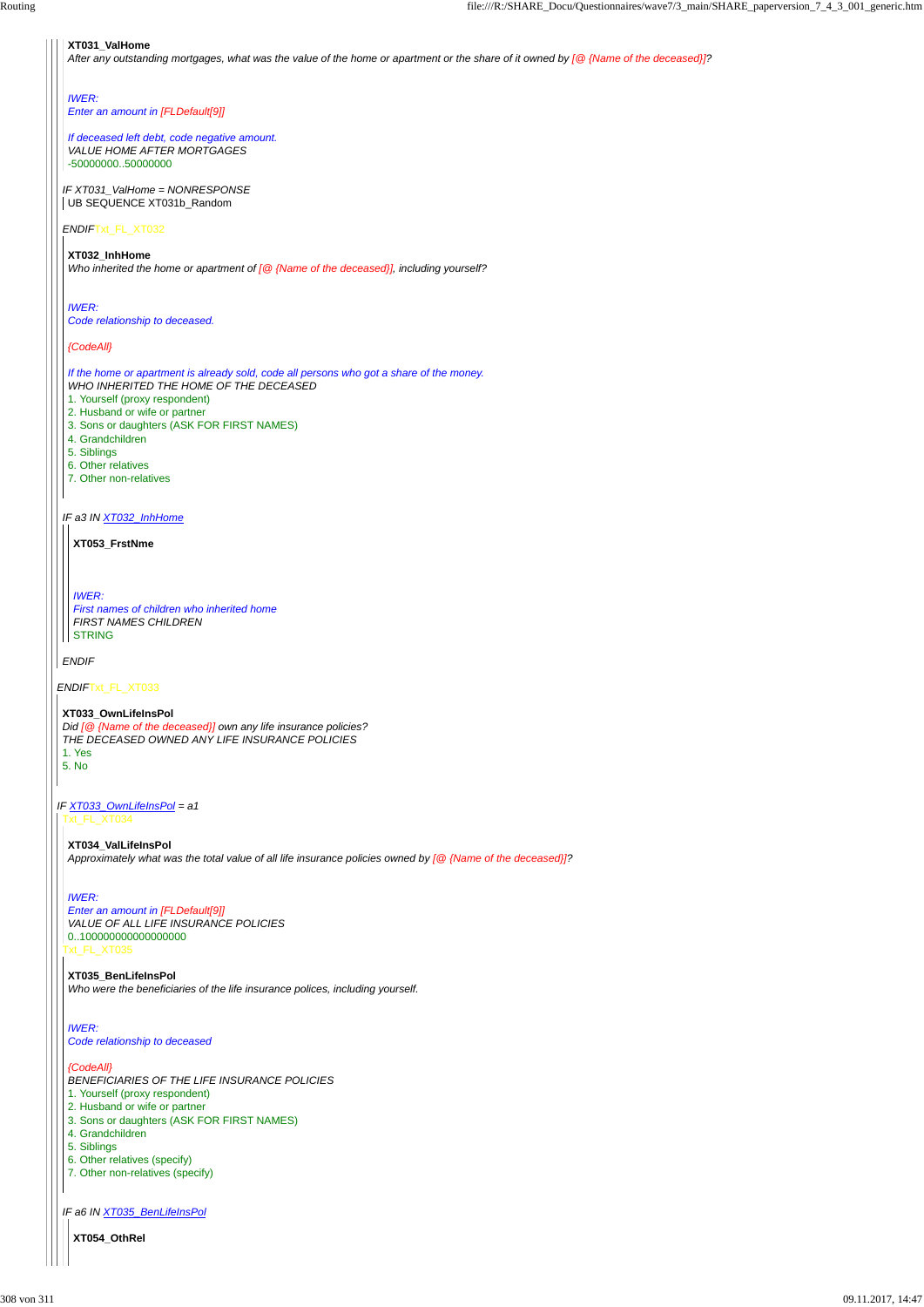*LOOP cnt:= 1 TO 5*

*IWER: Specify other relative OTHER RELATIVE* **STRING** 

*ENDIF IF a7 IN XT035\_BenLifeInsPol*

*IWER: Specify other non-relative OTHER NO-RELATIVE* **STRING** 

*ENDIF IF a3 IN XT035\_BenLifeInsPol*

*ENDIF*

**XT055\_OthNonRel**

**XT056\_FrstNme**

*I will now read out a few types of assets people may have. For each item, please tell me whether [@ {Name of the deceased}] owned them at the time of [@ his/@ her] death and, if so, please give your best estimate of their value after any outstanding debts. INTRODUCTION TYPES OF ASSETS* 1. Continue

*IWER: First names of children who were beneficiaries FIRST NAMES CHILDREN* STRING

#### **XT036\_IntroAssets**

*IF XT638\_ValAss = NONRESPONSE* UB SEQUENCE XT638b\_Random

*BLOCK*

#### *ENDBLOCK*

Txt\_FL\_XT637

*IF XT637\_OwnAss = a1*

*ENDIF*

*ENDLOOP IF (XT039\_NumChild > 1) AND NOT (a9 IN XT027\_Benefic)* Txt\_FL\_XT040a

#### **XT637\_OwnAss**

*Did [@ he/@ she] own any [@ businesses, including land or premises/@ other real estate/@ cars, except leased cars/@ financial assets, e.g. cash, bonds or stocks/@ jewelry or antiquities]?*

*THE DECEASED OWNED TYPE OF ASSETS* 1. Yes 5. No

Txt\_FL\_XT638

#### *ENDIF*

#### **XT638\_ValAss**

*About what was the value of the [@ businesses, including land or premises/@ other real estate/@ cars, except leased cars/@ financial assets, e.g. cash, bonds or stocks/@ jewelry or antiquities] owned by [@ {Name of the deceased}] at the time of [@ his/@ her] death?*

*IWER: Enter an amount in [FLDefault[9]]*

*If deceased left debt, code negative amount. VALUE TYPE OF ASSETS* -50000000..50000000

#### **XT040a\_EstateDiv** *How would you say that the total estate was divided among the children of [@ {Name of the deceased}]?*

#### *IWER:*

*{ReadOut}*

*TOTAL ESTATE DIVIDED AMONG THE CHILDREN*

1. Some children received more than others

2. The estate was divided about equally among all children

3. The estate was distributed exactly among the children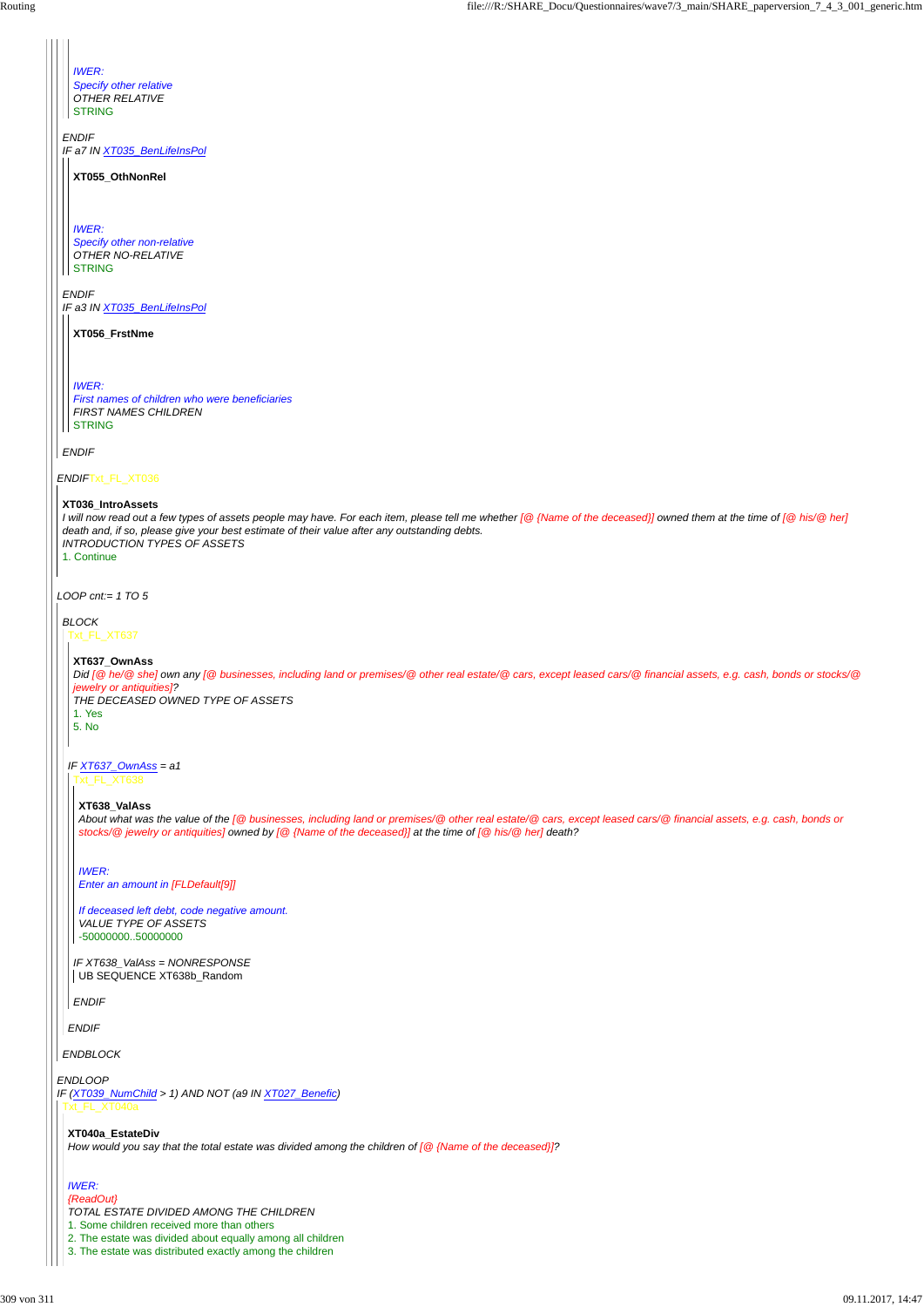*ENDBLOCK*

*ENDIF*Txt\_FL\_XT041

#### Txt\_FL\_XT108

#### Txt\_FL\_XT042

System preset value XT902\_TimeStampEnd *IF XT902\_TimeStampEnd = EMPTY AND XT042\_Outro <> EMPTY ENDIF*

#### *IF XT040a\_EstateDiv = a1*

#### *ENDIF*

#### 4. The children have not received anything 5. Estate @bnot@b divided yet (SPONTANEOUS ONLY)

Txt\_FL\_XT040b

#### Txt\_FL\_XT040c

#### Txt\_FL\_XT040d

#### Txt\_FL\_XT040e

#### **XT040b\_MoreForCare**

*Would you say that some children received more than others to make up for previous gifts? SOME CHILDREN RECEIVED MORE FOR CARING* 1. Yes

5. No

#### **XT040c\_MoreFinSupp**

*Would you say that some children received more than others to give them financial support? SOME CHILDREN RECEIVED MORE TO GIVE THEM FINANCIAL SUPPORT* 1. Yes

5. No

#### **XT040d\_MoreForCare**

*Would you say that some children received more than others because they helped or cared for [@ {Name of the deceased}] towards the end of [@ his/@ her] life? SOME CHILDREN RECEIVED MORE FOR CARING*

We have asked you many questions about numerous aspects of [@ {Name of the deceased}]'s health and finances, and we want to thank you very much for your assistance *with them. Is there anything else you would like to add about the life circumstances of [@ {Name of the deceased}] in [@ his/@ her] last year of life?*

1. Yes

5. No

#### **XT040e\_MoreOthReas**

*Would you say that some children received more than others because of other reasons? SOME CHILDREN RECEIVED MORE FOR OTHER REASONS* 1. Yes

*IWER: Your interviewer id. INTERVIEWER ID* **STRING** 

5. No

#### **XT041\_Funeral**

*Finally, we would like to know about the funeral of [@ {Name of the deceased}]. Was the funeral accompanied by a religious ceremony? THE FUNERAL WAS ACCOMPANIED BY A RELIGIOUS CEREMONY* 1. Yes 5. No

#### **XT108\_AnyElse**

# *IWER:*

*If nothing to say, type none and press enter ANYTHING ELSE TO SAY ABOUT THE DECEASED* STRING

#### **XT042\_Outro**

*This is the end of the interview. Thank you once again for all the information you have given us. It will prove extremely useful in helping us to understand how people fare at the end of their lives THANKS FOR THE INFORMATION*

1. Continue

#### **XT043\_IntMode**

*IWER:*

*Please state mode of interview*

*INTERVIEW MODE*

1. Face-to-face

2. Telephone

#### **XT044\_IntID**